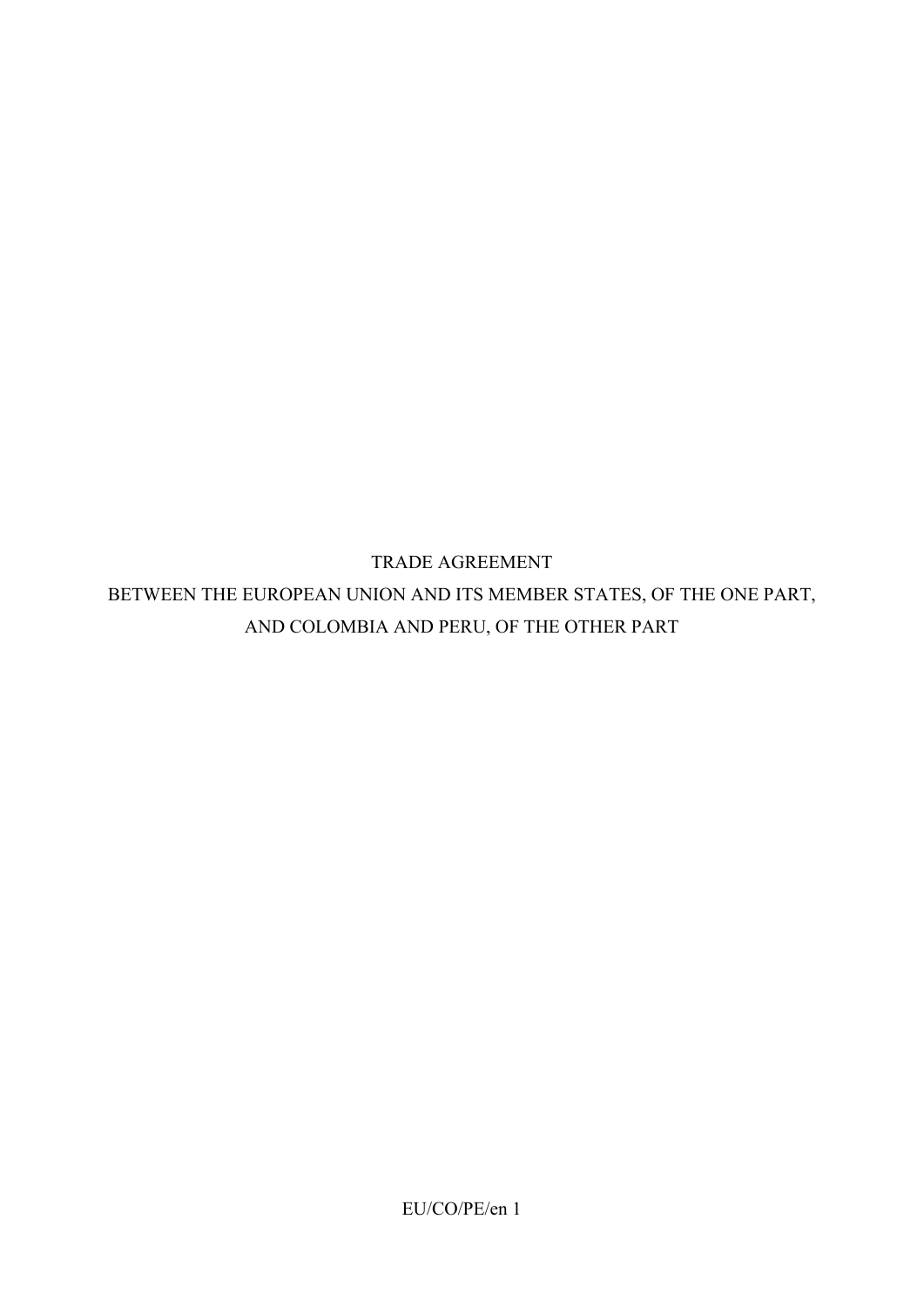THE KINGDOM OF BELGIUM,

THE REPUBLIC OF BULGARIA,

THE CZECH REPUBLIC,

THE KINGDOM OF DENMARK,

THE FEDERAL REPUBLIC OF GERMANY,

THE REPUBLIC OF ESTONIA,

IRELAND,

THE HELLENIC REPUBLIC,

THE KINGDOM OF SPAIN,

THE FRENCH REPUBLIC,

THE ITALIAN REPUBLIC,

THE REPUBLIC OF CYPRUS,

THE REPUBLIC OF LATVIA,

THE REPUBLIC OF LITHUANIA,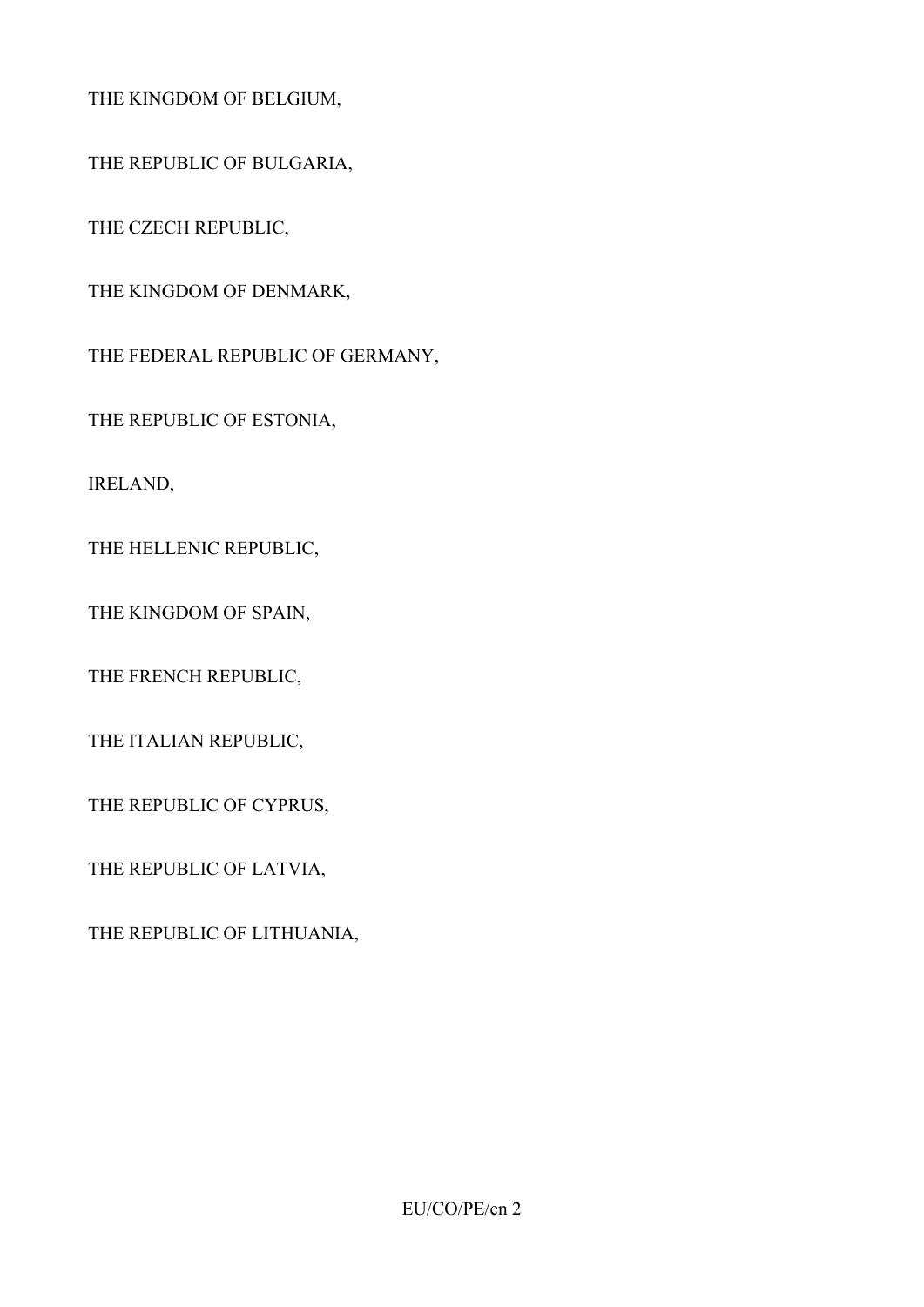THE GRAND DUCHY OF LUXEMBURG,

HUNGARY,

MALTA,

THE KINGDOM OF THE NETHERLANDS,

THE REPUBLIC OF AUSTRIA,

THE REPUBLIC OF POLAND,

THE PORTUGUESE REPUBLIC,

ROMANIA,

THE REPUBLIC OF SLOVENIA,

THE SLOVAK REPUBLIC,

THE REPUBLIC OF FINLAND,

THE KINGDOM OF SWEDEN,

THE UNITED KINGDOM OF GREAT BRITAIN AND NORTHERN IRELAND,

Contracting Parties to the Treaty on European Union and the Treaty on the Functioning of the European Union, hereinafter referred to as the "Member States of the European Union",

and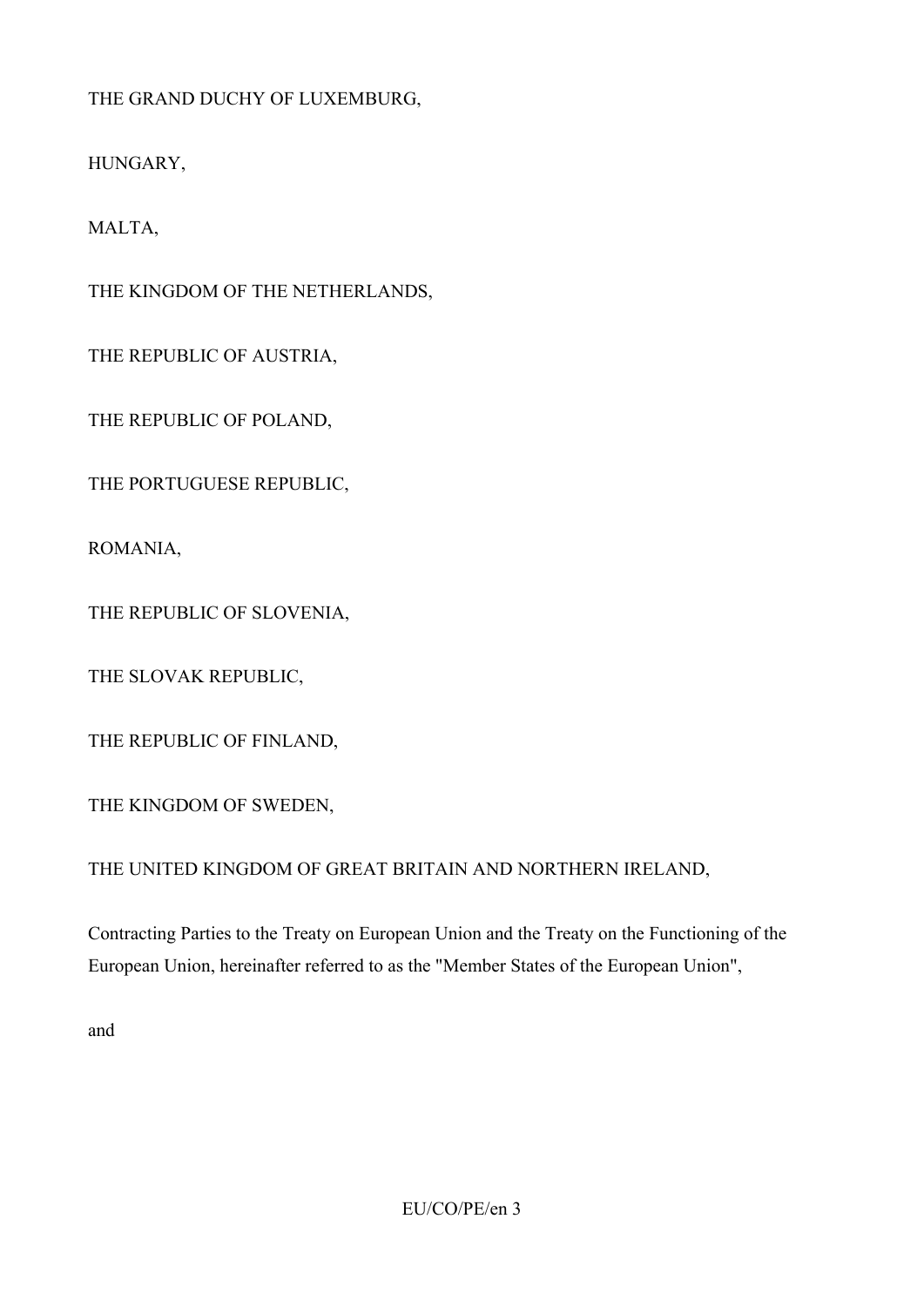THE EUROPEAN UNION,

of the one part, and

THE REPUBLIC OF COLOMBIA (hereinafter referred to as "Colombia")

and

THE REPUBLIC OF PERU (hereinafter referred to as "Peru")

hereinafter also referred to as the "signatory Andean Countries"

of the other part,

CONSIDERING the importance of the historical and cultural links and the special links of friendship and cooperation between the European Union and its Member States and the signatory Andean Countries, and their wish to promote the economic integration between the Parties;

DETERMINED to strengthen those links by building on the existing mechanisms that govern relations between the European Union and its Member States and the signatory Andean Countries;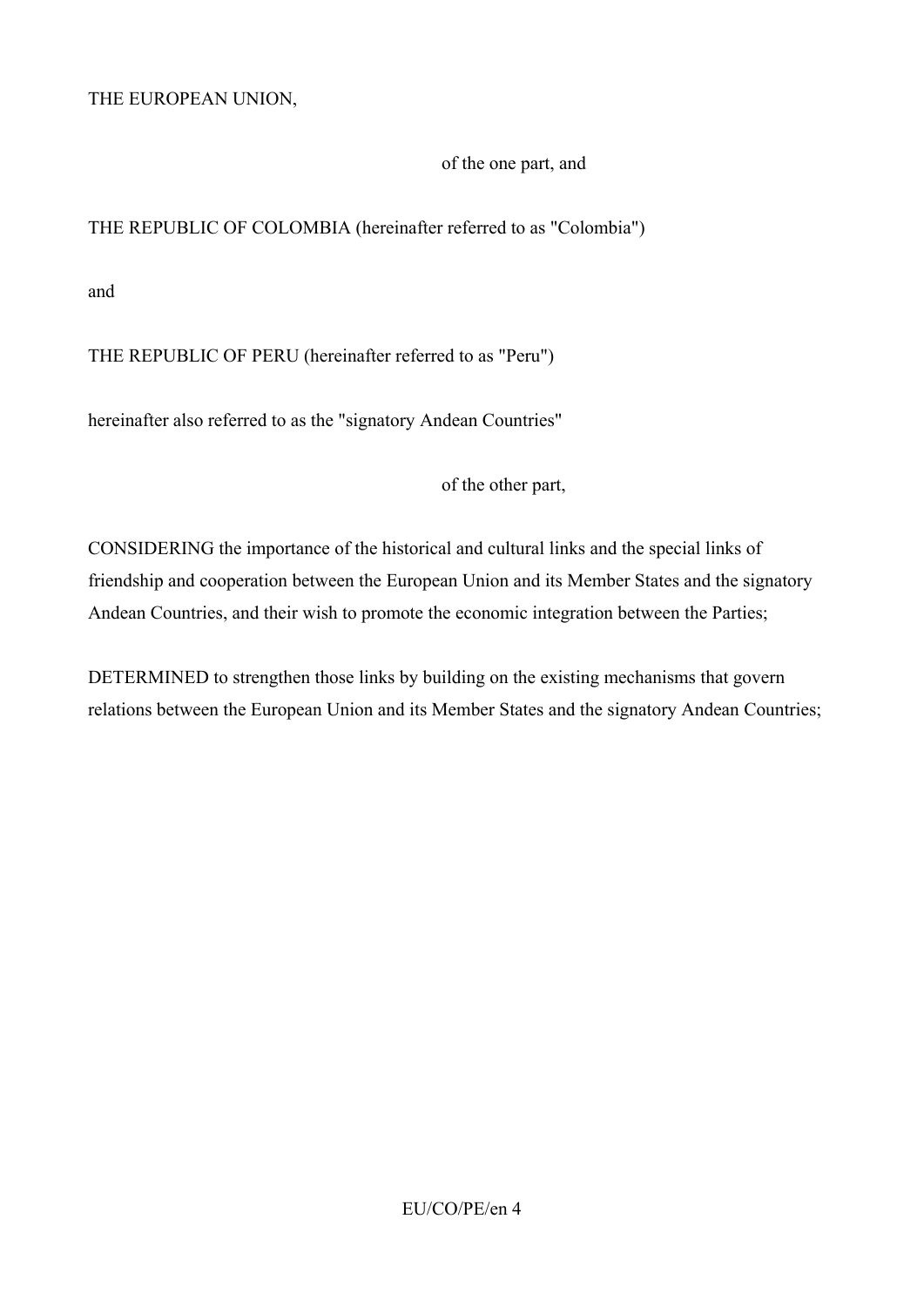REAFFIRMING their commitment to the United Nations Charter and the Universal Declaration of Human Rights;

CONTRIBUTING to the harmonious development and expansion of world and regional trade, and offering a catalyst for international cooperation;

DESIRING to promote comprehensive economic development with the objective of reducing poverty and creating new employment opportunities and improved working conditions, as well as raising living standards in their respective territories by liberalising and expanding trade and investment between their territories;

COMMITTED to implementing this Agreement in accordance with the objective of sustainable development, including, the promotion of economic progress, the respect for labour rights and the protection of the environment, in accordance with the international commitments adopted by the Parties;

BUILDING on their respective rights and obligations under the Marrakesh Agreement Establishing the World Trade Organization (hereinafter referred to as the "WTO Agreement");

DETERMINED to eliminate distortions to their reciprocal trade; and to prevent the creation of unnecessary obstacles to trade;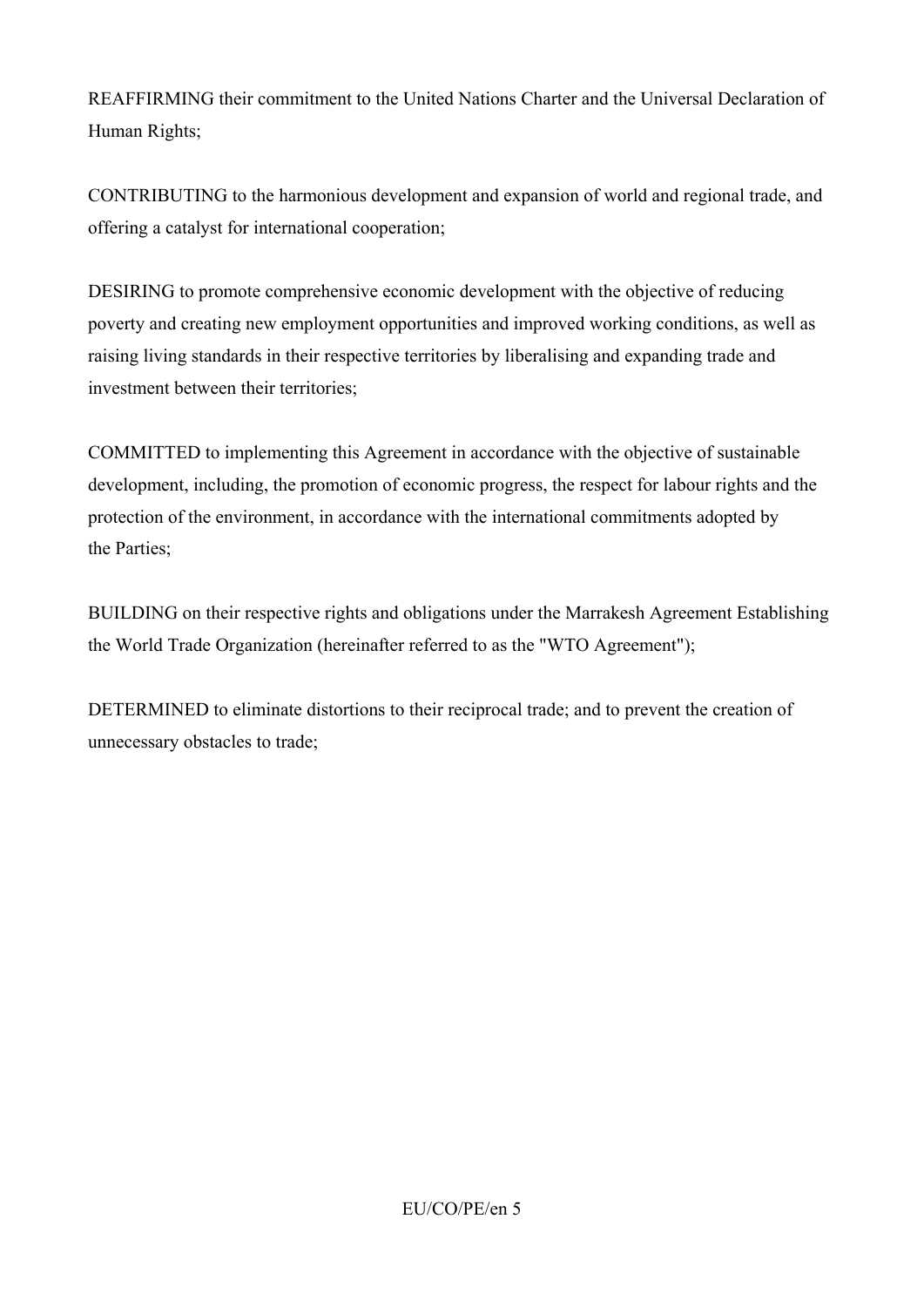DETERMINED to establish clear and mutually advantageous rules governing their trade and to foster trade and investment between them, and to promote a regular dialogue among them on these issues;

DESIRING to promote the competitiveness of their companies in international markets by providing them with a predictable legal framework for their trade and investment relations;

CONSIDERING the difference in economic and social development between the signatory Andean Countries and the European Union and its Member States;

AFFIRMING their rights to use, to the greatest extent, the flexibilities provided for in the multilateral framework for the protection of public interest;

RECOGNISING that the signatory Andean Countries are members of the Andean Community, and that the Decision 598 of the Andean Community requires that when its Member Countries negotiate trade agreements with third countries, the Andean legal system is preserved in the reciprocal relations between the Andean Community Member Countries;

RECOGNISING the importance of the respective regional integration processes of the European Union, and of the signatory Andean Countries within the framework of the Andean Community.

HAVE AGREED AS FOLLOWS: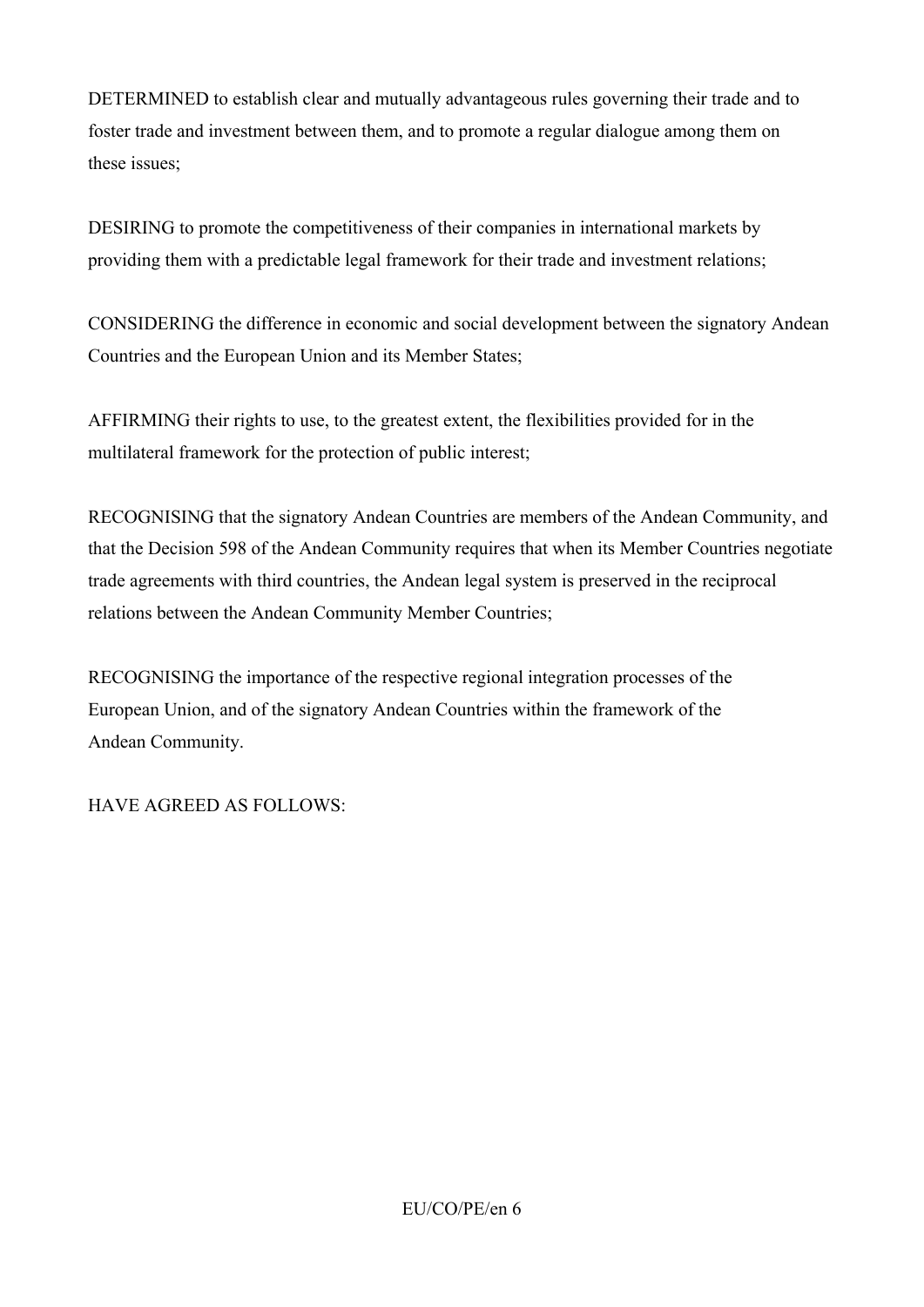# TITLE I

## INITIAL PROVISIONS

## CHAPTER 1

#### ESSENTIAL ELEMENTS

#### ARTICLE 1

#### General Principles

Respect for democratic principles and fundamental human rights, as laid down in the Universal Declaration of Human Rights, and for the principle of the rule of law, underpins the internal and international policies of the Parties. Respect for these principles constitutes an essential element of this Agreement.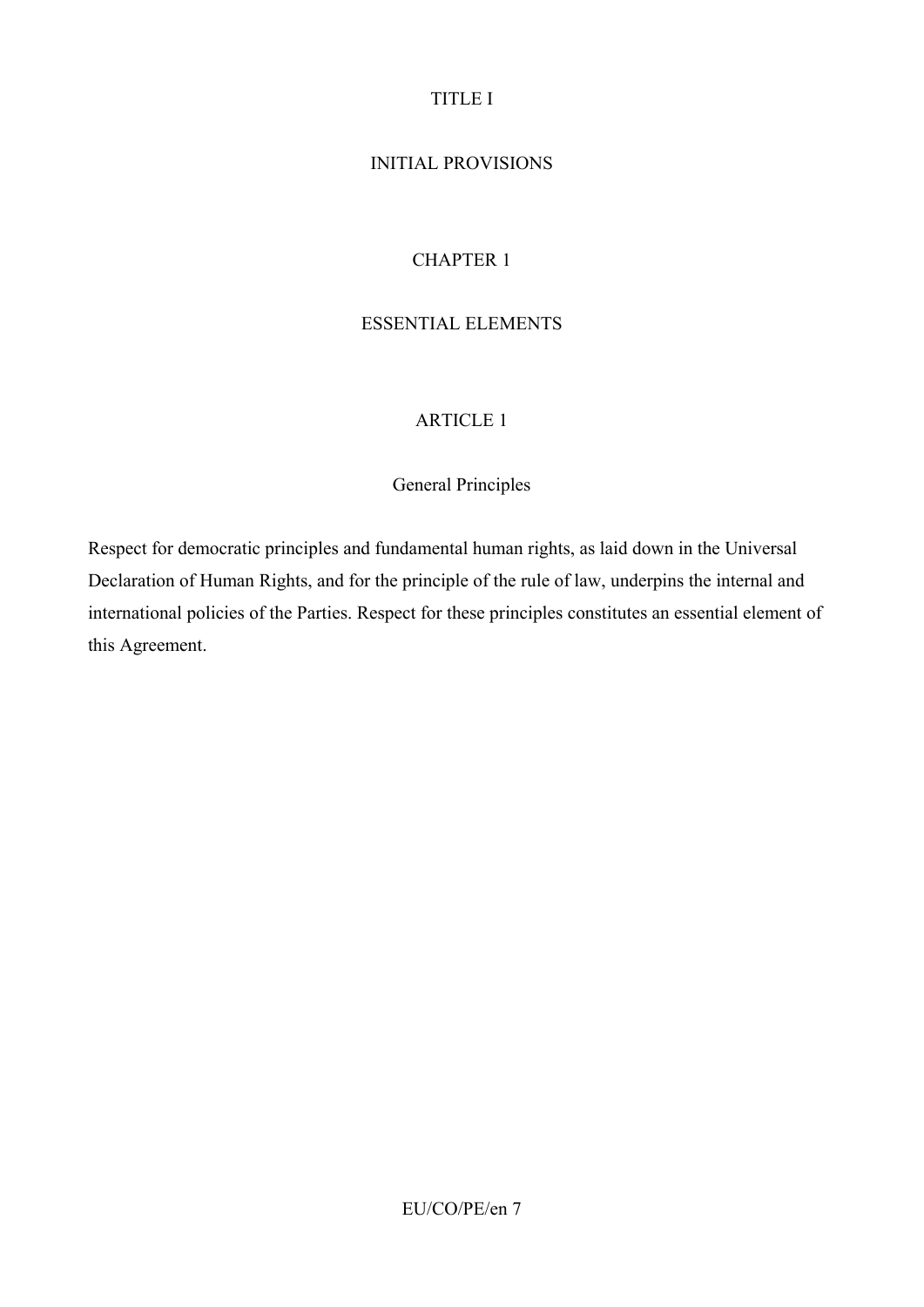# Disarmament and non-proliferation of weapons of mass destruction

1. The Parties consider that the proliferation of weapons of mass destruction and their means of delivery, both to States and non-state actors, represents one of the most serious threats to international stability and security.

2. Consequently, the Parties agree to cooperate and contribute to countering the proliferation of weapons of mass destruction and their means of delivery through full compliance with and national implementation of their existing obligations under agreements, treaties and other relevant international obligations on matters of disarmament and non-proliferation.

3. In cooperating to contribute to the objective of disarmament and non-proliferation of weapons of mass destruction, the Parties agree to work together to achieve the universalisation and implementation of the treaties on these matters.

4. The Parties agree that paragraphs 1 and 2 of this Article constitute an essential element of this Agreement.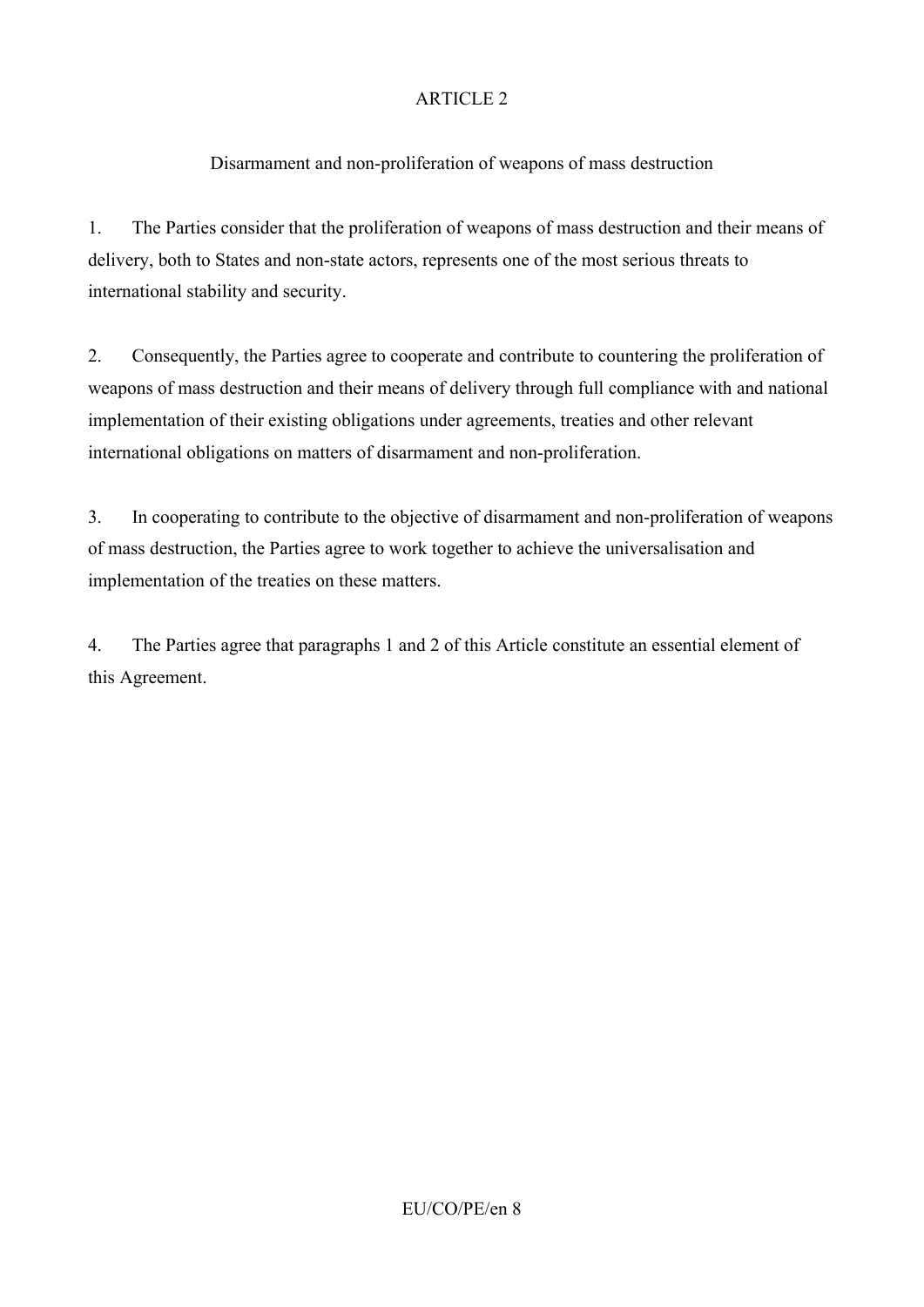# CHAPTER 2

## GENERAL PROVISIONS

## ARTICLE 3

#### Establishment of a Free Trade Area

The Parties hereby establish a free trade area, in conformity with Article XXIV of the General Agreement on Tariffs and Trade of 1994 (hereinafter referred to as "GATT 1994") and Article V of the General Agreement on Trade in Services (hereinafter referred to as "GATS").

### ARTICLE 4

## **Objectives**

The objectives of this Agreement are:

(a) progressive and gradual liberalisation of trade in goods, in conformity with Article XXIV of the GATT 1994;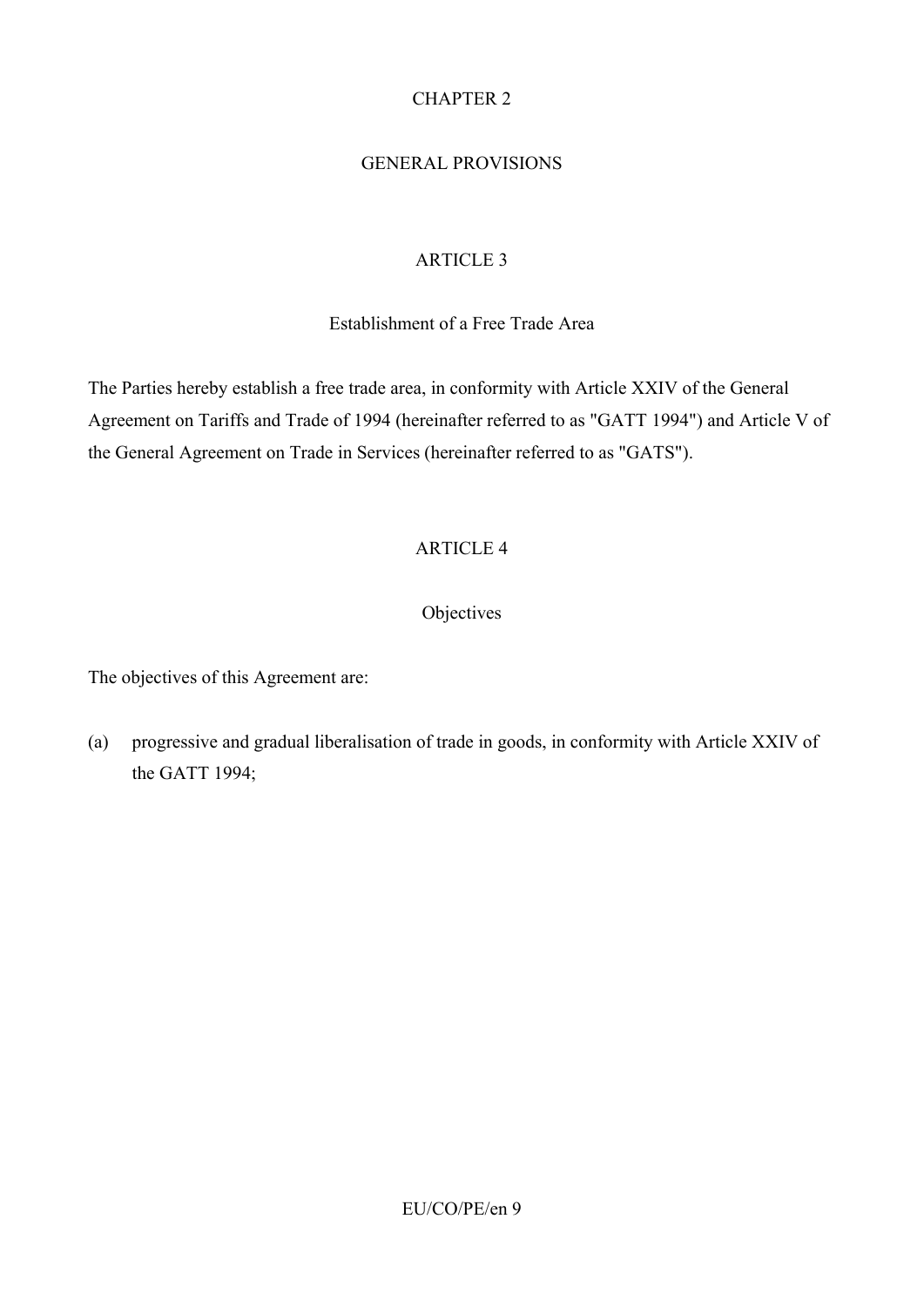- (b) facilitation of trade in goods through, in particular, the application of the agreed provisions regarding customs and trade facilitation, standards, technical regulations and conformity assessment procedures and sanitary and phytosanitary measures;
- (c) progressive liberalisation of trade in services, in conformity with Article V of the GATS;
- (d) development of an environment conducive to an increase in investment flows and, in particular, to the improvement of the conditions of establishment between the Parties, on the basis of the principle of non-discrimination;
- (e) facilitate trade and investment among the Parties through the liberalisation of current payments and capital movements related to direct investment;
- (f) effective and reciprocal opening of government procurement markets of the Parties;
- (g) adequate and effective protection of intellectual property rights, in accordance with international rules in force between the Parties, while ensuring a balance between the rights of intellectual property right holders and the public interest;
- (h) conduct of economic activities, in particular those regarding the relations between the Parties, in conformity with the principle of free competition;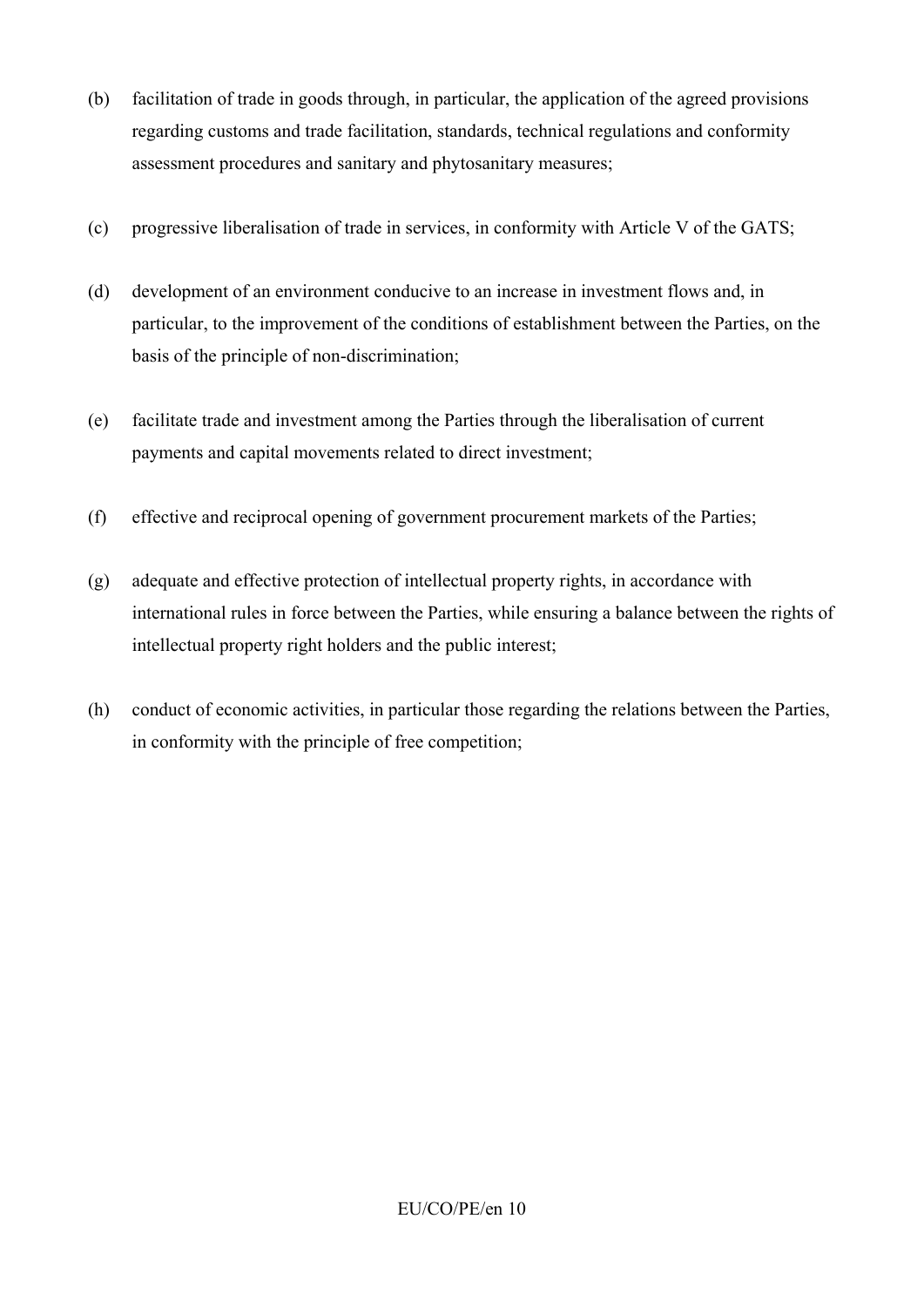- (i) establishment of an expeditious, effective and predictable dispute settlement mechanism;
- (j) to promote international trade in a way that contributes to the objective of sustainable development, and to work in order to integrate and reflect this objective in the Parties' trade relations; and
- (k) to ensure that the cooperation for technical assistance and the strengthening of the trade capacities of the Parties contribute to the implementation of this Agreement and to the optimal utilization of the opportunities offered by it according to the existing legal and institutional framework.

## Relation to the WTO Agreement

The Parties reaffirm the existing rights and obligations between them under the *WTO Agreement*.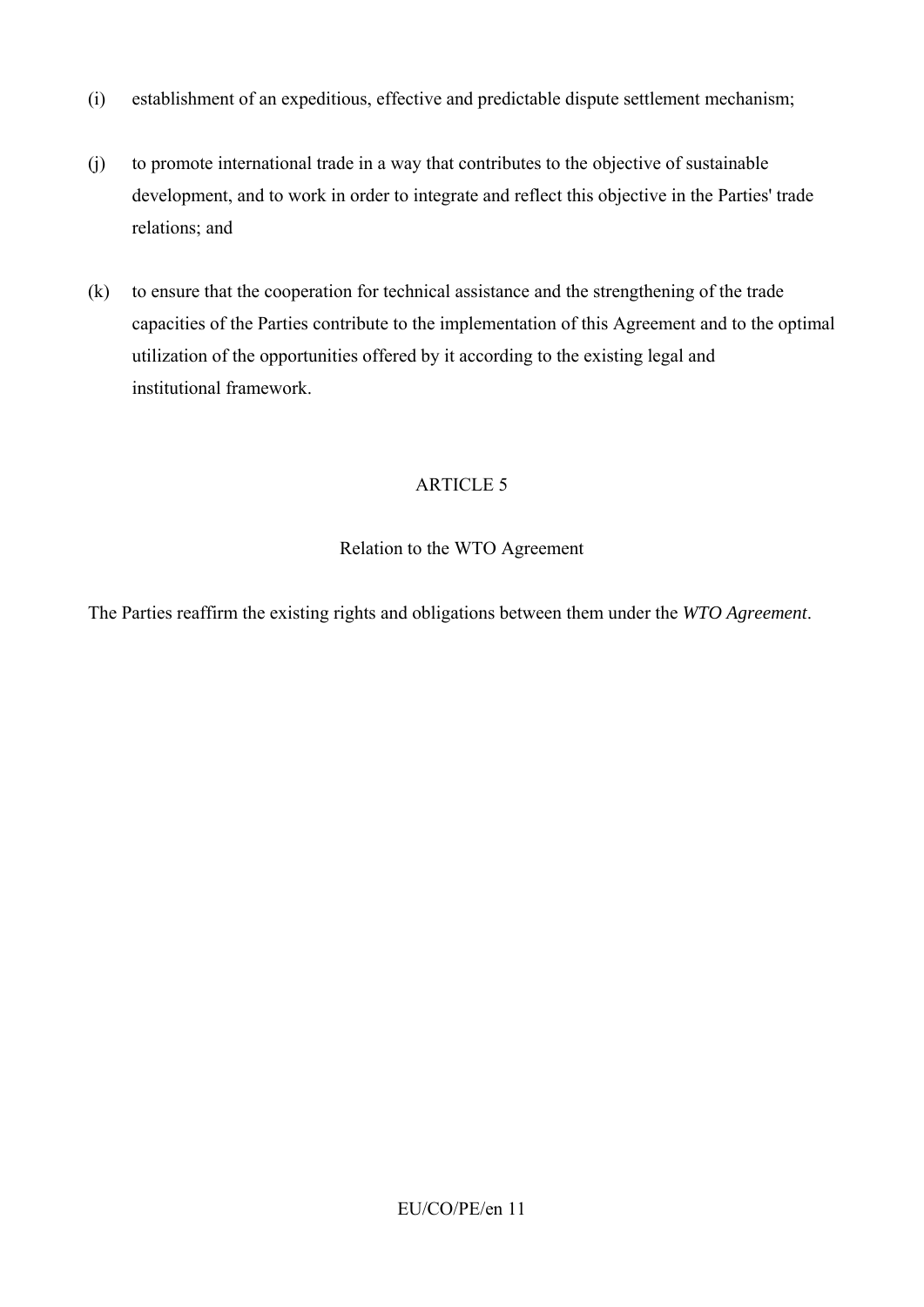### Definition of the Parties

- 1. For the purposes of this Agreement:
- − "Party" means the European Union or its Member States or the European Union and its Member States within their respective areas of competence as derived from the Treay on European Union and the Treaty on the Functioning of the European Union (hereinafter referred to as the "EU Party"), or each of the signatory Andean Countries;
- − "Parties" means, on the one hand, the EU Party and, on the other hand, each signatory Andean Country.

2. When this Agreement provides for specific and individual commitments with respect to a Member State of the European Union or for a signatory Andean Country, this Agreement will refer to that specific country or countries as appropriate.

3. In accordance with Article 7, for the signatory Andean Countries the terms "another party" or "the other Parties" shall mean the EU Party, when such terms are used in this Agreement.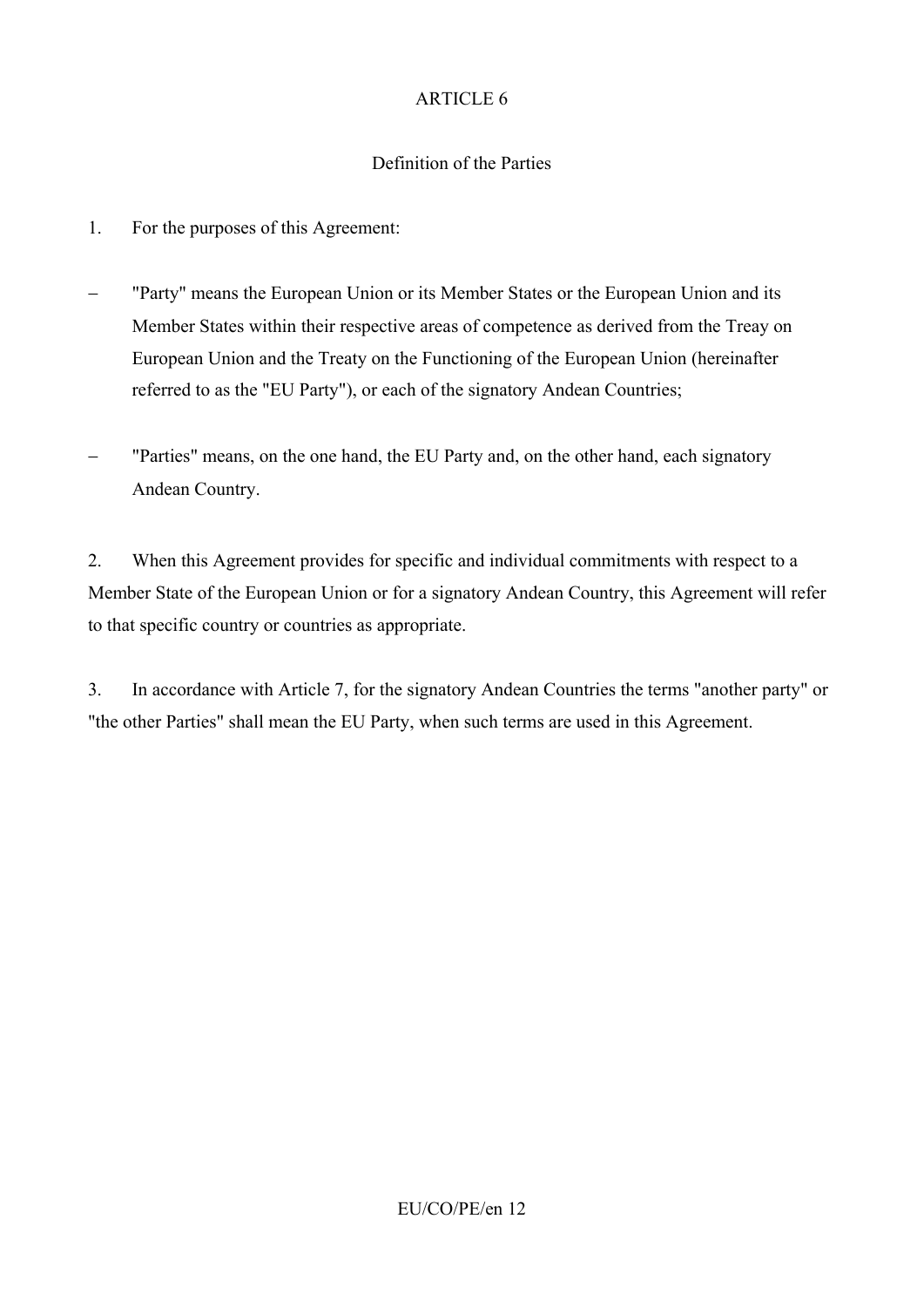# Trade and Economic Relations Covered by this Agreement

1. The provisions of this Agreement apply to the bilateral trade and economic relations between, on the one part, each individual signatory Andean Country and on the other part, the EU Party; but not to the trade and economic relations between individual signatory Andean Countries**<sup>1</sup>** .

2. The rights and obligations established by the Parties in this Agreement shall not affect to the rights and obligations between signatory Andean Countries as Member Countries of the Andean Community.

# ARTICLE 8

# Fulfilment of Obligations

1. Each Party is responsible for the observance of all provisions of this Agreement and shall take any necessary measure to implement the obligations under it, including its observance by central, regional or local governments and authorities, as well as non-governmental bodies in the exercise of governmental powers delegated to them by such governments and authorities**<sup>2</sup>** .

 $\mathbf{1}$ **<sup>1</sup>** This provision shall not be interpreted to the detriment of the obligations established between the signatory Andean Countries and the EU Party in Articles 10 and 105.

<sup>&</sup>lt;sup>2</sup> The Parties understand that "central, regional or local governments and authorities" includes all authorities and governmental levels of the Parties.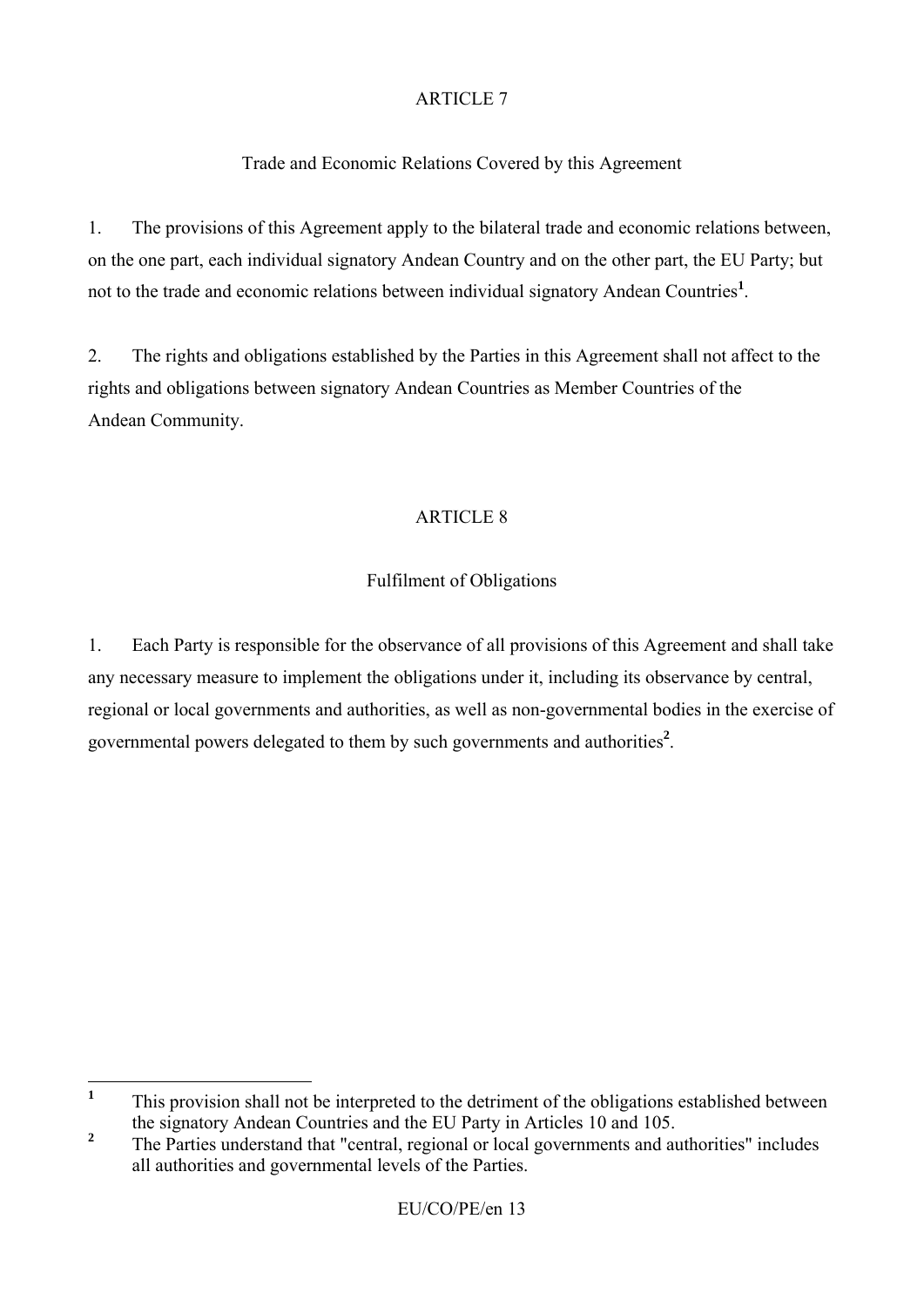2. If a Party considers that another Party has failed to fulfil its obligations under this Agreement, such Party shall exclusively have recourse to, and abide by, the dispute settlement mechanism established under Title XII (Dispute Settlement).

3. Without prejudice to the existing mechanisms for political dialogue between the Parties, any Party may immediately adopt appropriate measures in accordance with international law in case of violation by another Party of the essential elements referred to in Articles 1 and 2 of this Agreement. The latter Party may ask for an urgent meeting to be called to bring the Parties concerned together within 15 days for a thorough examination of the situation with a view to seeking an acceptable solution. The measures will be proportional to the violation. Priority will be given to those which least disturb the functioning of this Agreement. These measures shall be revoked as soon as the reasons for their adoption have ceased to exist.

# ARTICLE 9

# Geographical Scope of Application

1. This Agreement shall apply, on the one hand, to the territories in which the Treaty on European Union and the Treaty on the Functioning of the European Union are applied under the conditions established in those Treaties, and on the other hand, to the territories of Colombia and Peru, respectively**<sup>3</sup>** .

 $\overline{\mathbf{3}}$ **<sup>3</sup>** For greater certainty the Parties hereby declare that the references to territory contained in this Agreement shall be understood exclusively for purposes of referring to its geographical scope of application.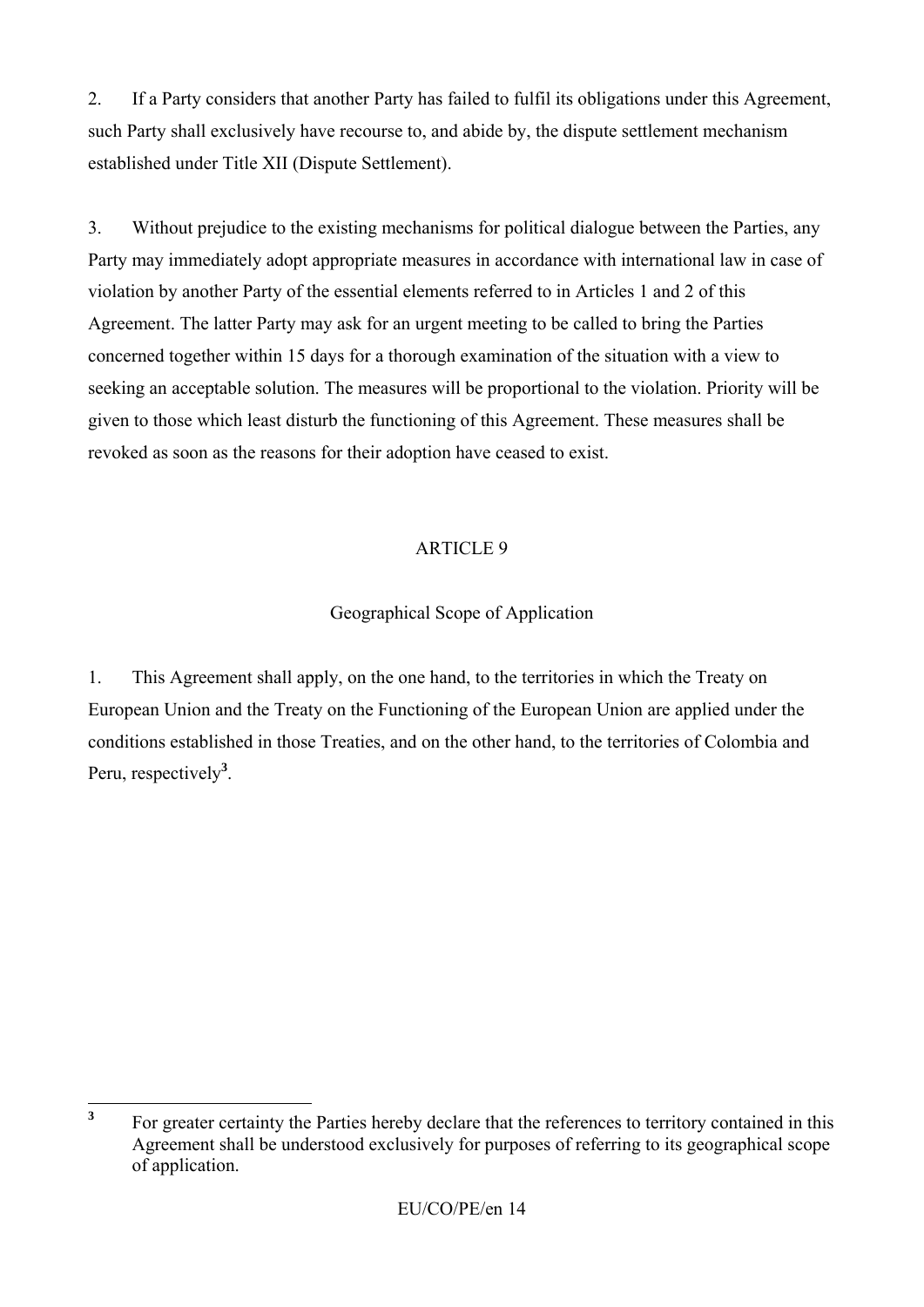2. Notwithstanding paragraph 1, to the extent that the customs territory of the European Union (hereinafter referred to as the "EU customs territory") includes areas not covered by the preceding territorial definition, this Agreement shall also apply to the EU customs territory.

# ARTICLE 10

# Regional Integration

1. The Parties recognise the importance of regional integration in furthering the economic and social development of the signatory Andean Countries and of the European Union, enabling to strengthen the relations between the Parties and to contribute to the objectives of this Agreement.

2. The Parties recognise and reaffirm the importance of the respective regional integration processes between the Member States of the European Union and between the Andean Community Member Countries as a mechanism to achieve greater trade opportunities and foster their effective integration into the global economy.

3. The Parties recognise that progress in Andean regional integration will be determined by the Andean Community Member Countries.

4. The Parties recognise that the signatory Andean Countries must preserve the Andean Legal System in the relations between them, in accordance with Decision 598 of the Andean Community.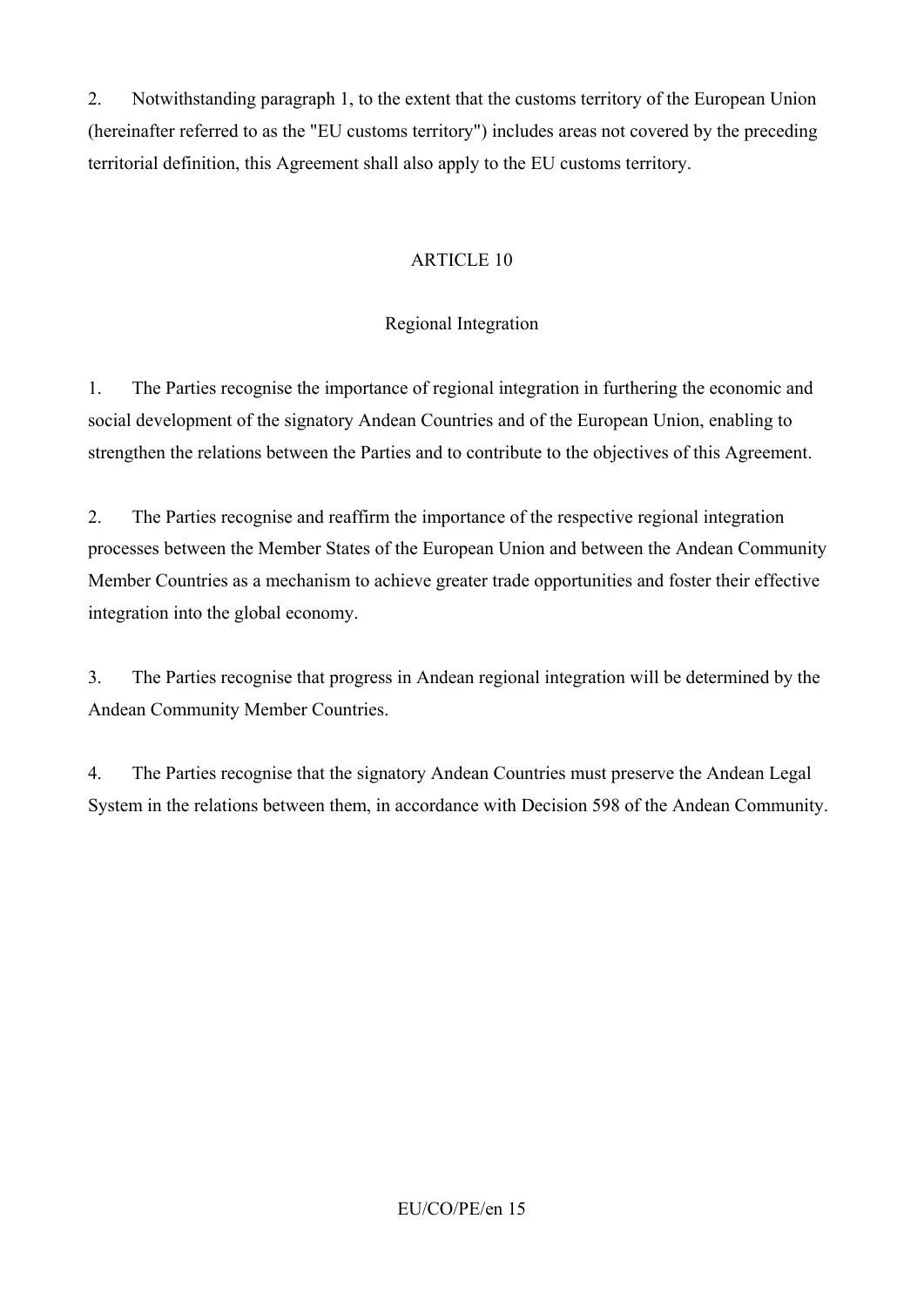5. Having regard to the aspiration of the Parties of achieving an association between the two regions, when all the Andean Community Member Countries become Parties to this Agreement, the Trade Committee will re-examine the relevant provisions, particularly this Article and Article 105, with a view to adapting them to the new situation and supporting regional integration processes.

### CHAPTER 3

# DEFINITIONS OF GENERAL APPLICATION

# ARTICLE 11

## Definitions

For the purposes of this Agreement, unless otherwise specified:

- "days" means calendar days, including weekends and holidays;
- "good of a Party" or "product of a Party" means domestic products as these are understood in the GATT 1994 or such goods or products as the Parties may agree, and includes products or goods originating in that Party as defined in Article 19;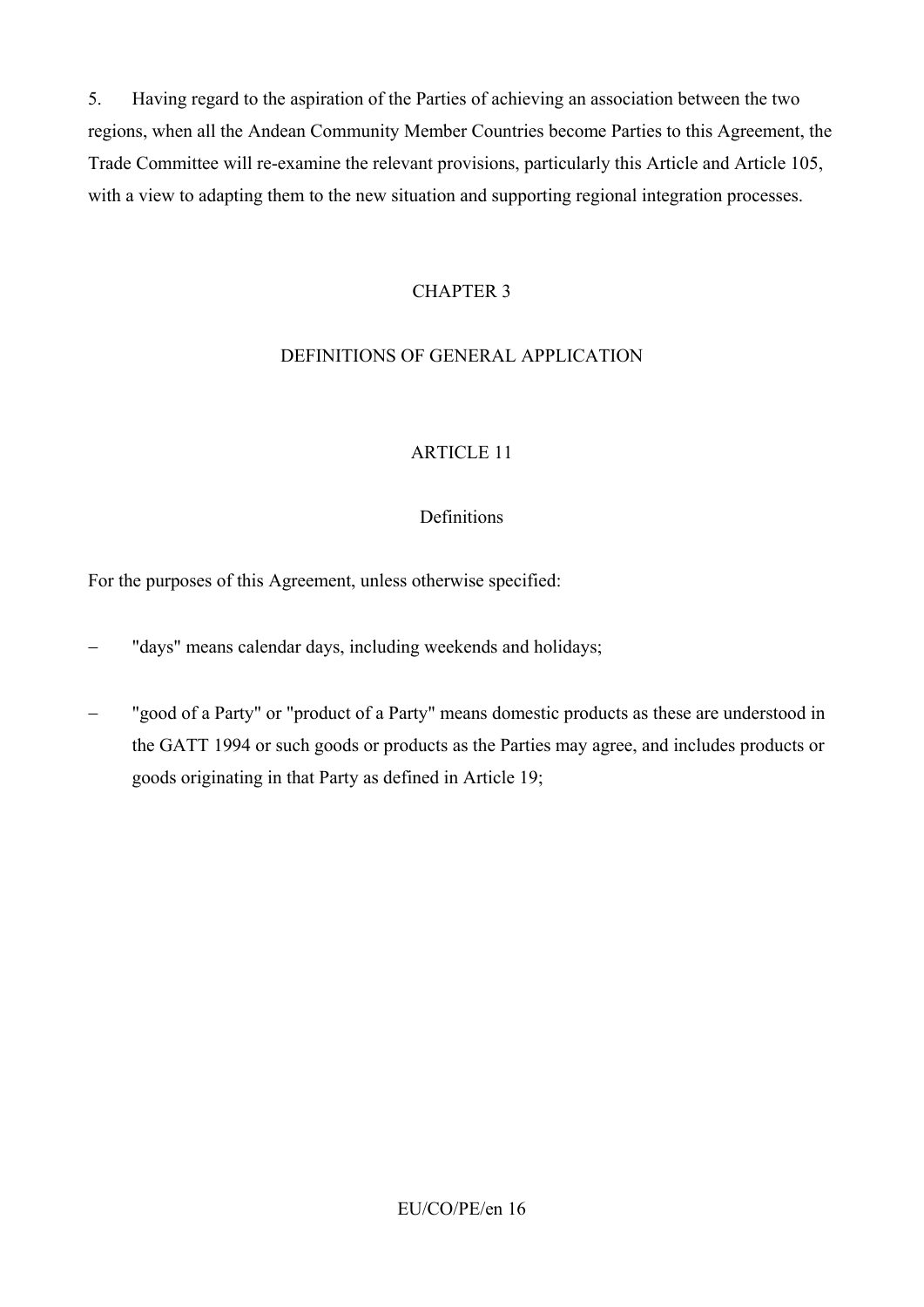- − "juridical person" means any legal entity duly constituted or otherwise organised under applicable law, whether for profit or otherwise, and whether privately-owned or governmentally-owned, including any corporation, trust, partnership, joint venture, sole proprietorship, or association;
- − "measure" means any act or omission of a Party, including laws, regulations, procedures, decisions, administrative acts or practices, or any other form;
- − "person" means a natural or juridical person.

# TITLE II

## INSTITUTIONAL PROVISIONS

# ARTICLE 12

### Trade Committee

1. The Parties hereby establish a Trade Committee. This Committee shall comprise representatives of the EU Party and representatives of each signatory Andean Country.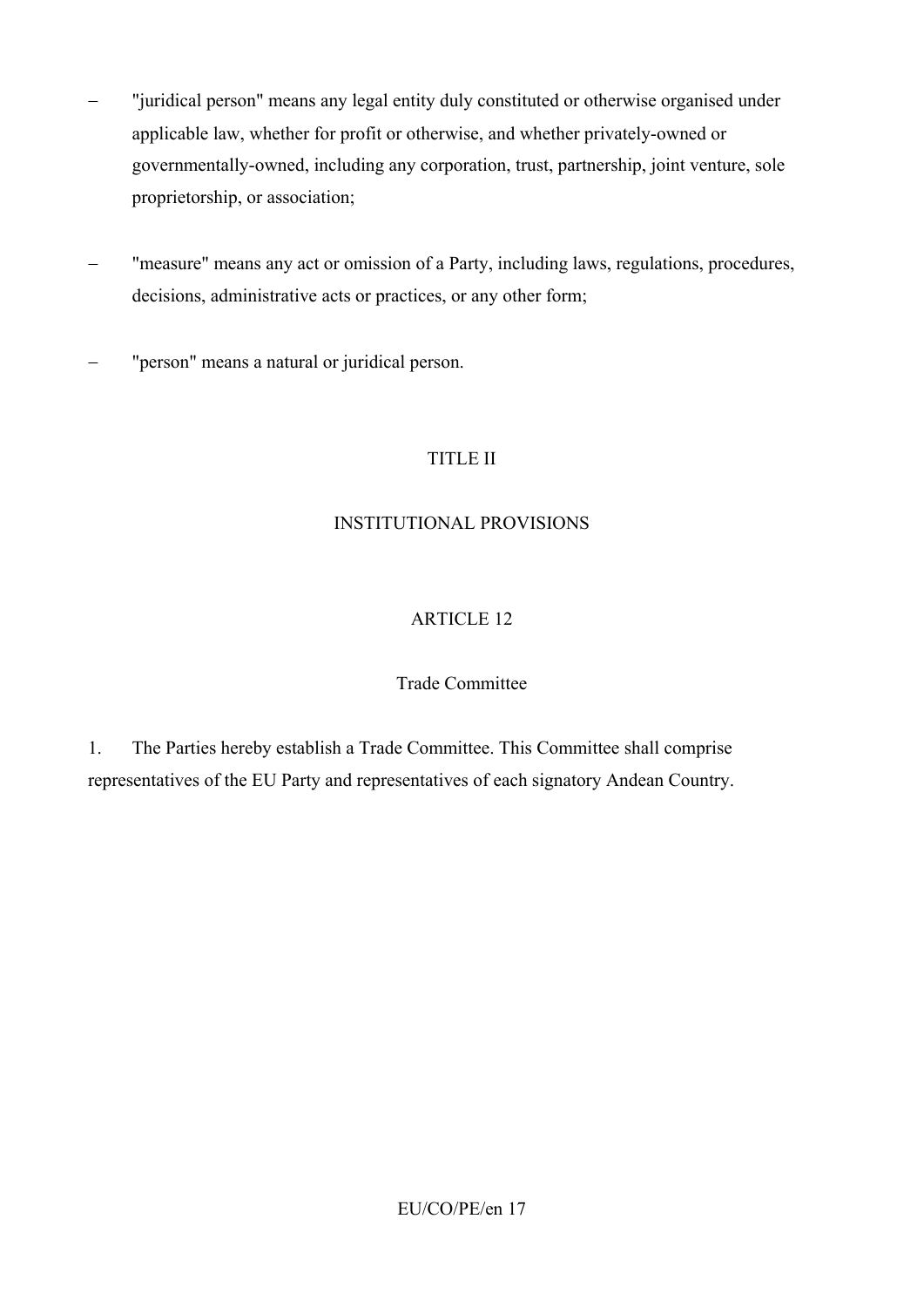2. The Trade Committee shall meet at least once a year at the level of Ministers or the representatives that such level may designate. In addition, upon written request of a Party, the Trade Committee may meet at any time at the level of senior officials designated to take the necessary decisions.

3. The Trade Committee shall meet on a rotational basis, in Bogota, Brussels and Lima, unless the Parties agree otherwise. The Trade Committee shall be chaired by each Party for a period of one year, on a rotational basis.

4. Without prejudice to paragraph 1, the Trade Committee may meet in sessions where the EU Party and one signatory Andean Country participate, regarding matters which:

- (a) relate exclusively to the bilateral relationship between the EU Party and such signatory Andean Country; or
- (b) have been discussed in a session within a "specialised body" in which only the EU Party and one signatory Andean Country have participated, and that matter has been referred to the Trade Committee.

If another signatory Andean Country expresses interest in the matter to be discussed in such session, it may participate in the session subject to prior agreement of the EU Party and the signatory Andean Country concerned.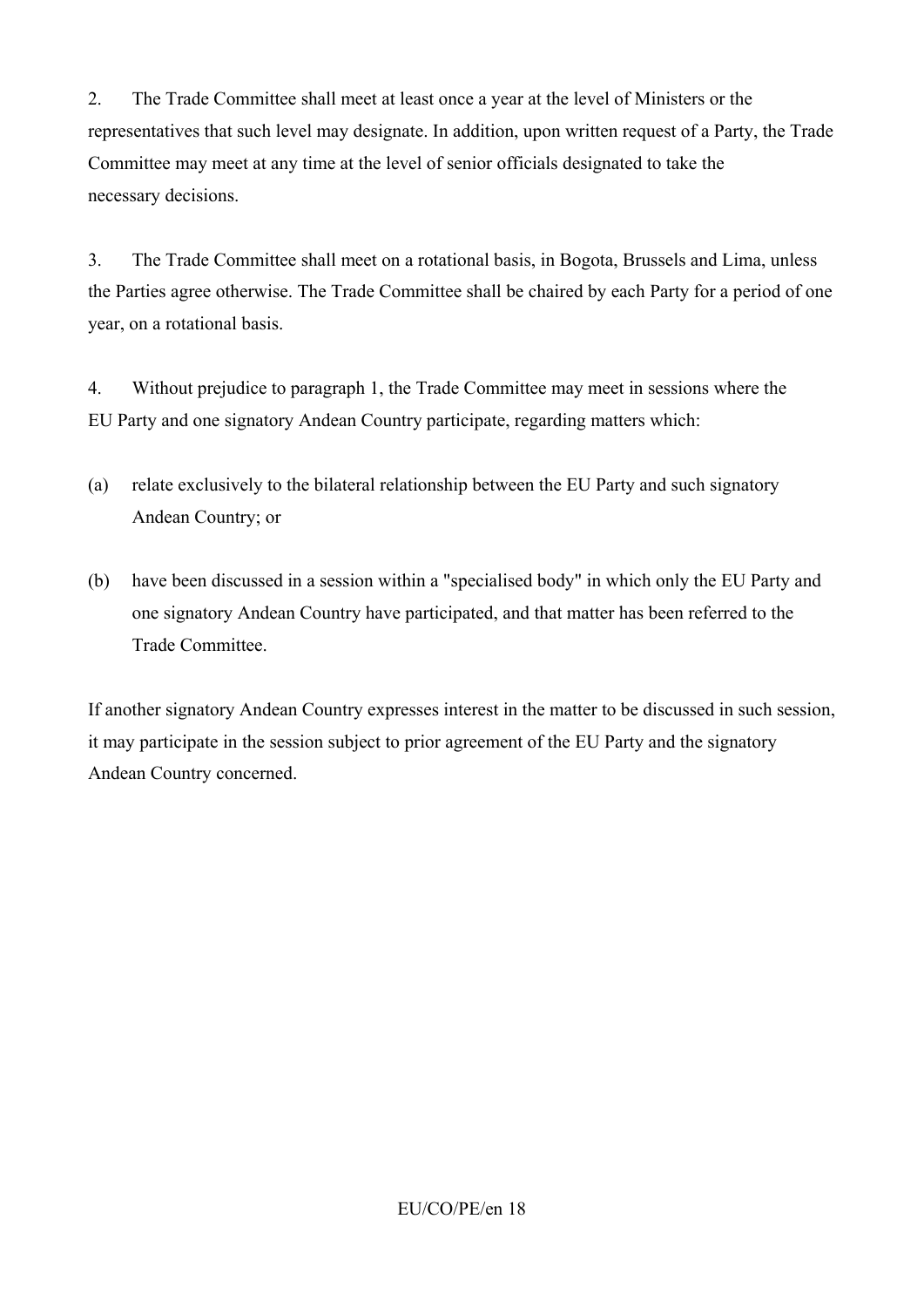## Functions of the Trade Committee

- 1. The Trade Committee shall:
- (a) supervise and facilitate the operation of this Agreement and the correct application of its provisions, and consider other ways to attain its general objectives;
- (b) evaluate the results obtained from the application of this Agreement, in particular the evolution of the trade and economic relations between the Parties;
- (c) supervise the work of all specialised bodies established under this Agreement and recommend any necessary action;
- (d) evaluate and adopt decisions as envisaged in this Agreement regarding any subject matter which is referred to it by the specialised bodies established according to this Agreement;
- (e) oversee the application of Article 105;
- (f) supervise the further development of this Agreement;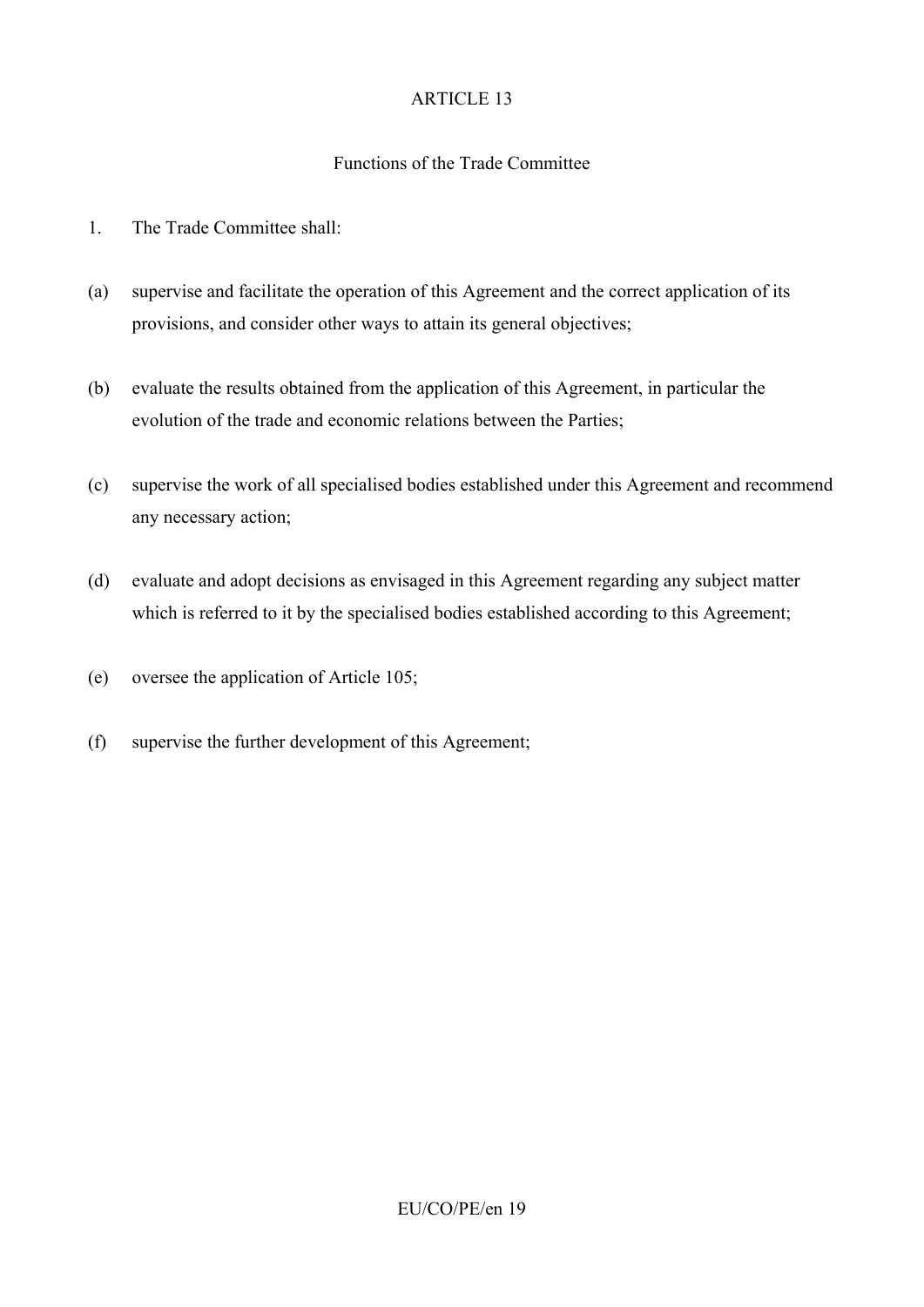- (g) without prejudice to the rights conferred in Title XII (Dispute Settlement) and other provisions of this Agreement, explore the most appropriate way to prevent or solve any difficulty that may arise in relation to issues covered by this Agreement;
- (h) adopt, at its first meeting, the Rules of Procedure and the Code of Conduct for arbitrators referred to in Article 315;
- (i) establish the remuneration and expenses to be paid to arbitrators;
- (j) adopt its own rules of procedure, as well as its meeting schedule and the agenda for its meetings;
- (k) consider any other matter of interest relating to an area covered by this Agreement.
- 2. The Trade Committee may:
- (a) establish and delegate responsibilities to specialised bodies;
- (b) receive or seek information from any interested person;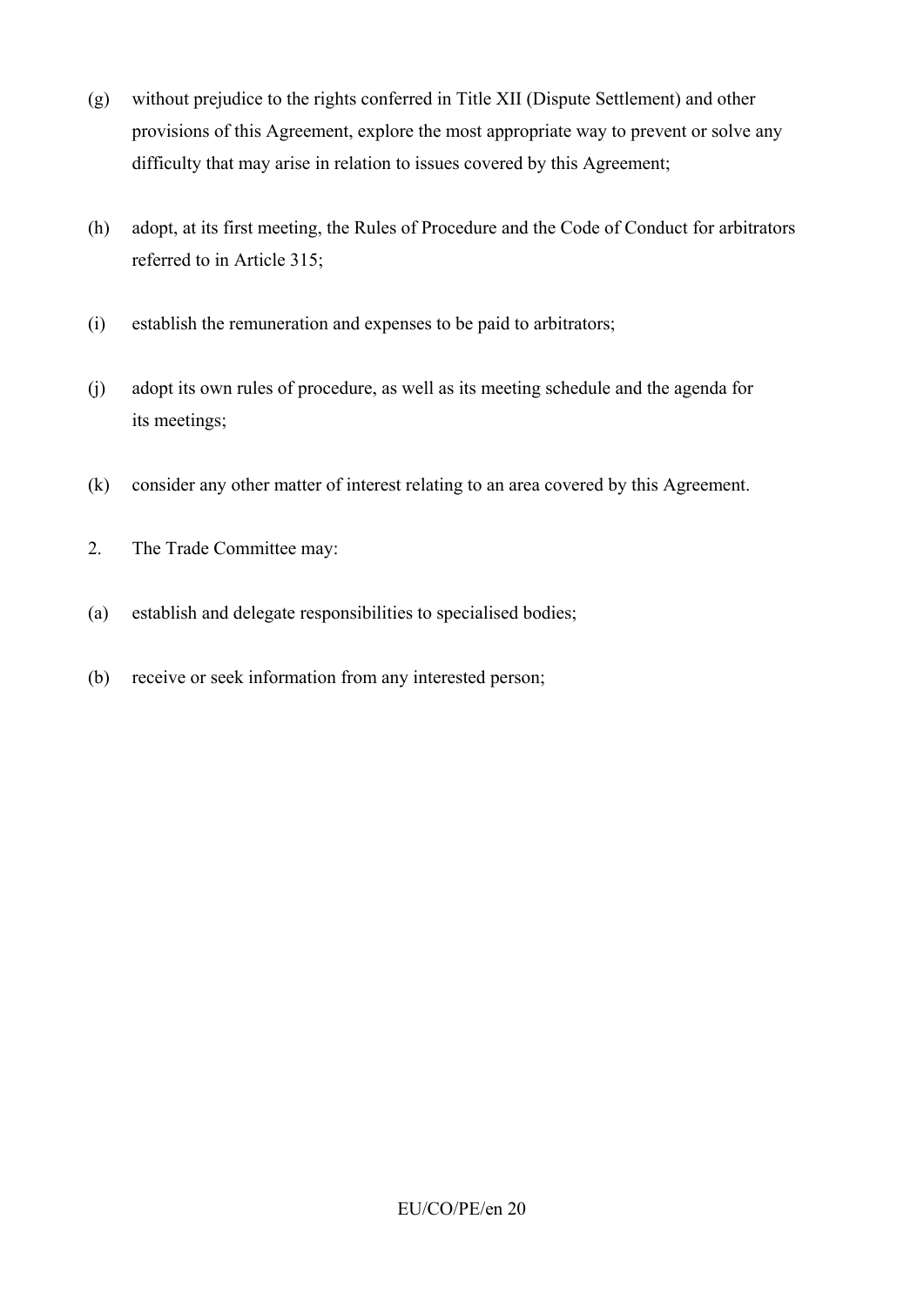- (c) agree to the initiation of negotiations, with the aim of deepening the liberalisation already achieved in sectors covered by this Agreement;
- (d) consider any amendment or modification to the provisions of this Agreement, which shall be subject to the completion of the internal legal procedures of each Party;
- (e) adopt interpretations of the provisions of this Agreement**<sup>4</sup>** . Such interpretations shall be taken into consideration by arbitration panels established under Title XII (Dispute Settlement);
- (f) take such other action in the exercise of its functions as the Parties may agree;
- (g) advance in the achievement of the objectives of this Agreement by means of modifications provided for therein, of:
	- (i) Annex I (Tariff Elimination Schedules), with the aim of adding one or more goods excluded from the tariff elimination schedule of a Party;
	- (ii) the time schedules established in Annex I (Tariff Elimination Schedules), with the aim of accelerating tariff reduction;

 $\overline{\mathbf{4}}$ **<sup>4</sup>** Interpretations adopted by the Trade Committee shall not constitute an amendment or modification to the provisions of this Agreement.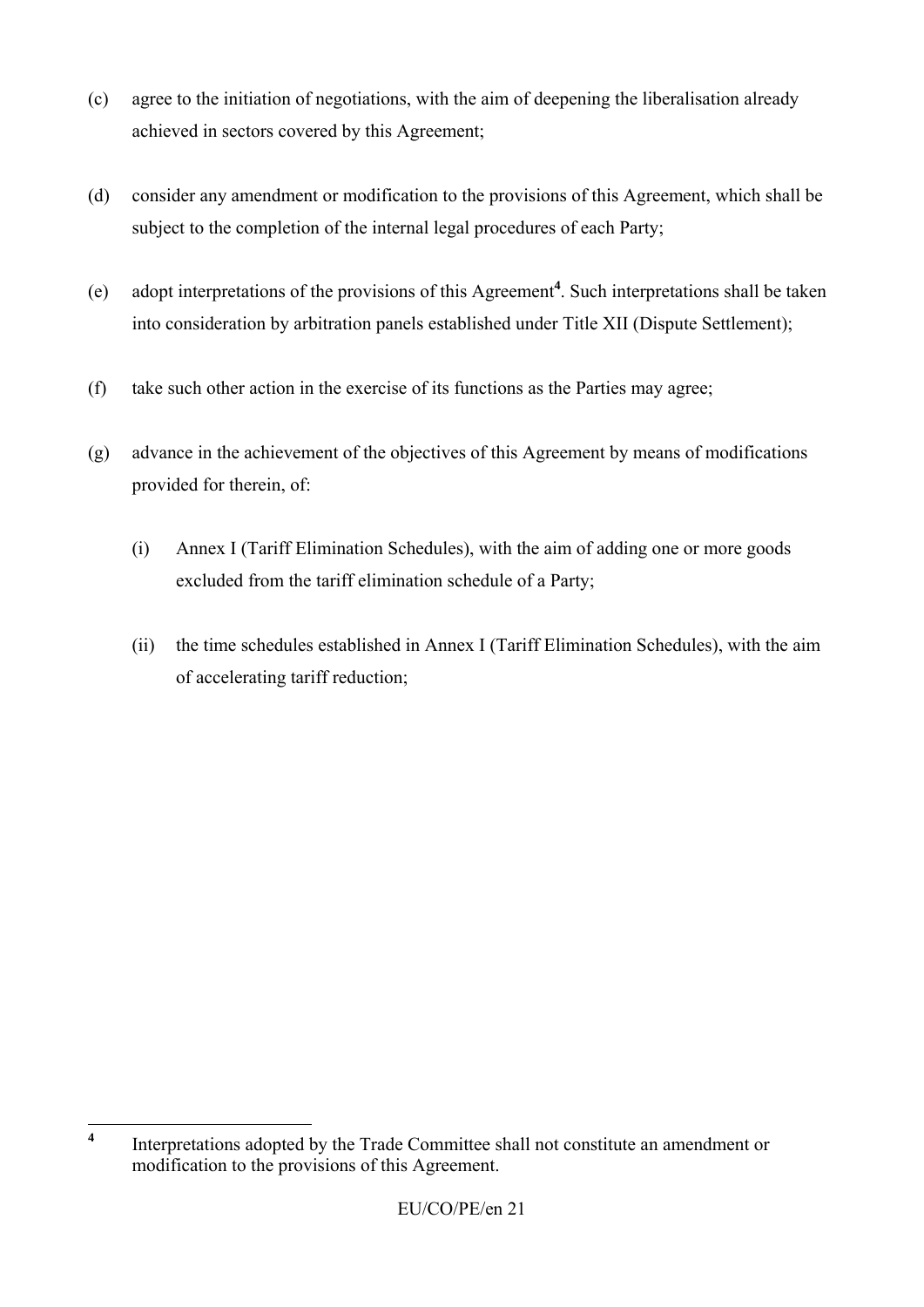- (iii) the specific rules of origin established in Annex II (Concerning the Definition of the Concept of "Originating Products" and Methods of Administrative Cooperation);
- (iv) the procuring entities listed in Appendix 1 of Annex XII (Government Procurement);
- (v) the lists of commitments set out in Annexes VII (List of Commitments on Establishment) and Annex VIII (List of Commitments on Cross-Border Supply of Services), and the reservations set out in Annex IX (Reservations Regarding Temporary Presence of Natural Persons for Business Purposes); and
- (vi) other provisions subject to modifications by the Trade Committee pursuant to an explicit provision of this Agreement.

Each Party shall implement, in accordance with its applicable legal procedures, any modification referred to in this subparagraph.

3. The Trade Committee may examine the impact of this Agreement on the micro, small and medium-sized enterprises (hereinafter referred to as "Micro and SMEs") of the Parties, including any resulting benefits.

4. The Parties shall, to the extent possible, exchange information within the Trade Committee concerning agreements establishing or modifying customs unions or free trade areas and, where requested, on other major issues related to the trade policy of each Party regarding third countries.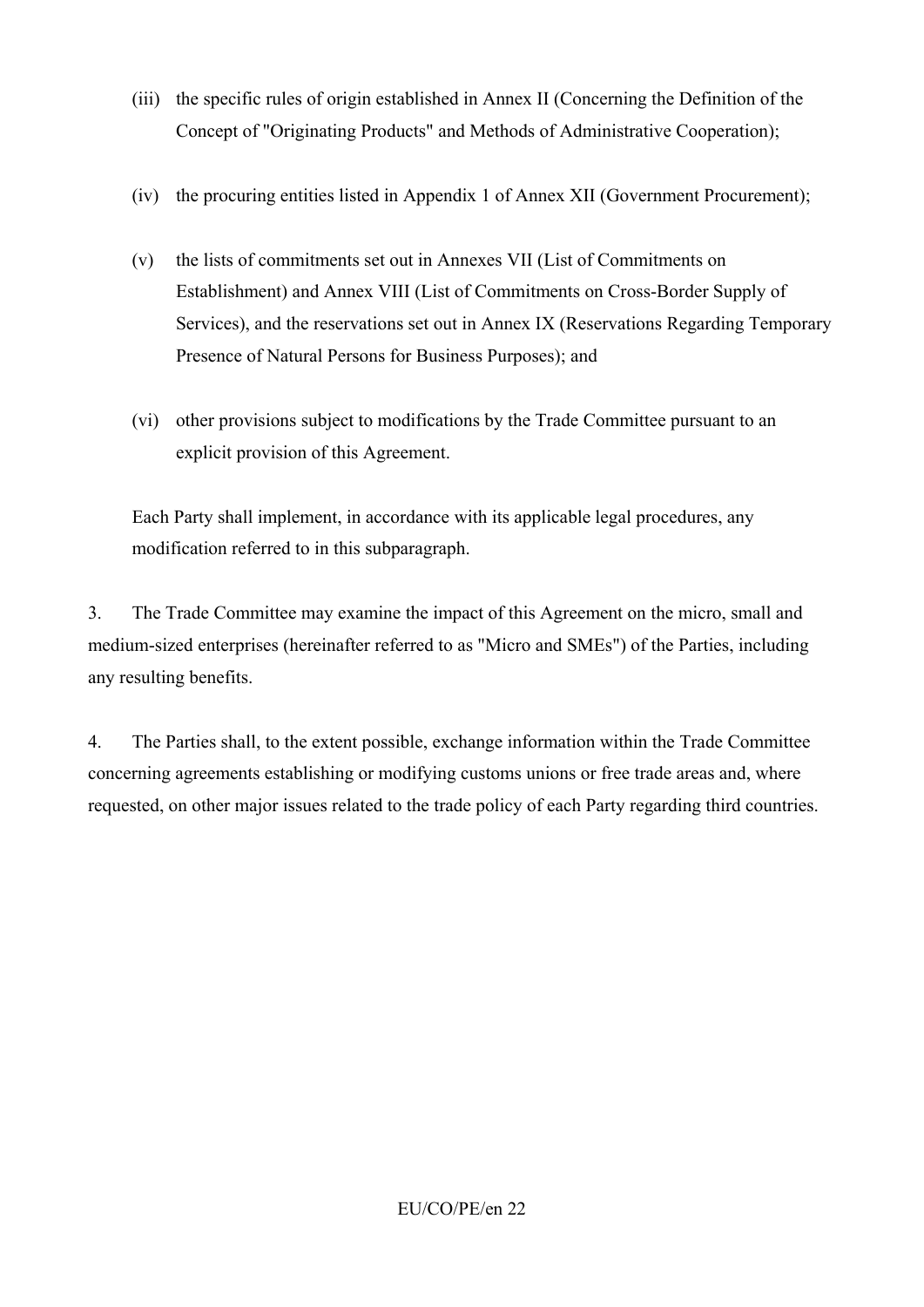5. In the exercise of any of the functions set out in this Article, the Trade Committee may adopt any decision as envisaged in this Agreement.

# ARTICLE 14

# Decision-Making

1. The Trade Committee shall adopt its decisions by consensus.

2. The decisions adopted by the Trade Committee shall be binding upon the Parties, which shall take all necessary measures to implement them.

3. In the cases referred to in Article 12 paragraph 4, any decision shall be adopted by the EU Party and the signatory Andean Country concerned and shall have effect only between those Parties, provided that such decisions do not affect the rights and obligations of another signatory Andean Country.

# ARTICLE 15

# Specialised Bodies

- 1. This Agreement establishes the following sub-committees:
- (a) Sub-committee on Market Access;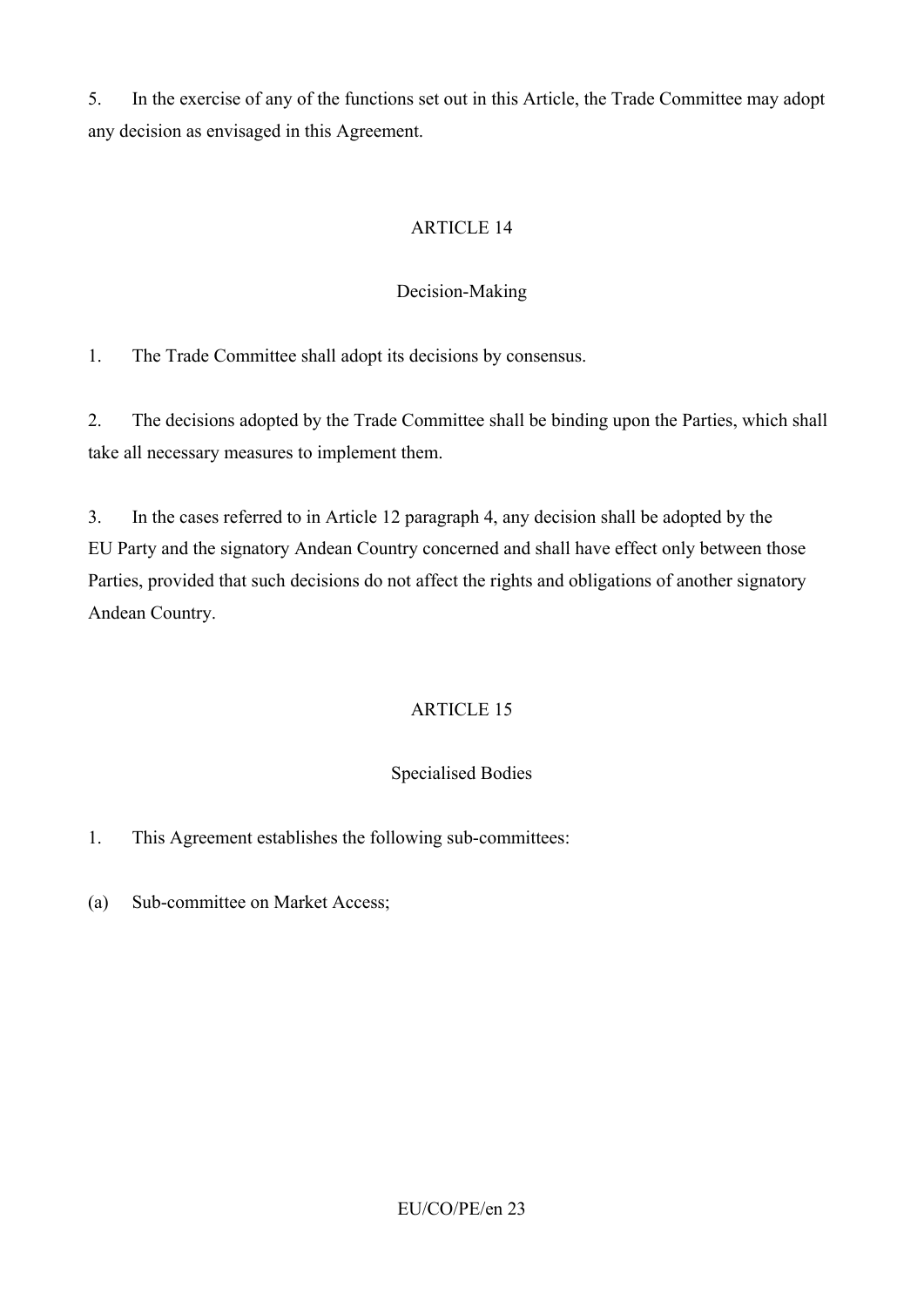- (b) Sub-committee on Agriculture;
- (c) Sub-committee on Technical Obstacles to Trade;
- (d) Sub-committee on Customs, Trade Facilitation and Rules of Origin;
- (e) Sub-committee on Government Procurement;
- (f) Sub-committee on Trade and Sustainable Development;
- (g) Sub-committee on Sanitary and Phytosanitary Measures; and
- (h) Sub-committee on Intellectual Property.

2. Any specialised body established under this Agreement shall comprise representatives of the EU Party, and representatives of each signatory Andean Country.

3. The respective scope of competence and duties of the specialised bodies created in this Agreement are defined in the relevant Titles.

4. The Trade Committee may establish other sub-committees, working groups, or any other specialised bodies in order to assist it in the performance of its tasks. The Trade Committee shall determine the composition, duties and rules of procedure of such specialised bodies.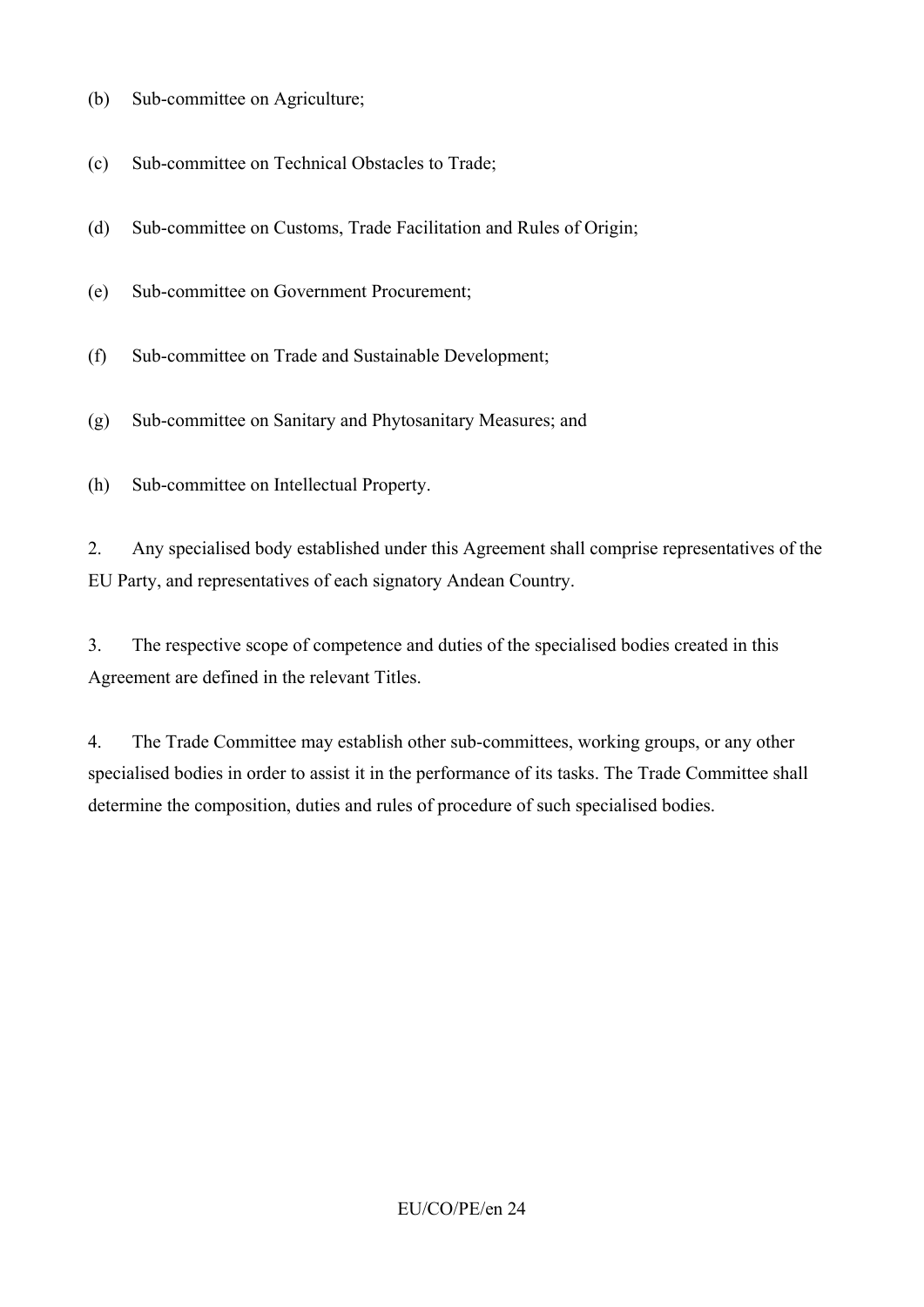5. The specialised bodies shall inform the Trade Committee, sufficiently in advance, of their schedule of meetings and of the agenda of those meetings. They shall also report on their activities at each of the meetings of that Committee.

6. Notwithstanding paragraph 2, any specialised body may meet in sessions in which the EU Party and one of the signatory Andean Country participate, when such session regards matters relating exclusively to the bilateral relationship between the EU Party and such signatory Andean Country.

7. If another signatory Andean Country expresses interest in the matter to be discussed in such a session, such signatory Andean country may participate in the session subject to prior agreement of the EU Party and the signatory Andean Country concerned.

# ARTICLE 16

# Coordinators of the Agreement

1. Each Party shall designate a Coordinator of the Agreement and notify all other Parties accordingly, at the latest, at entry into force of this Agreement**<sup>5</sup>** .

 $\overline{\mathbf{5}}$ **<sup>5</sup>** For greater certainty, in the case of the EU Party, the notification shall be considered effective when it has been transmitted to the European Commission.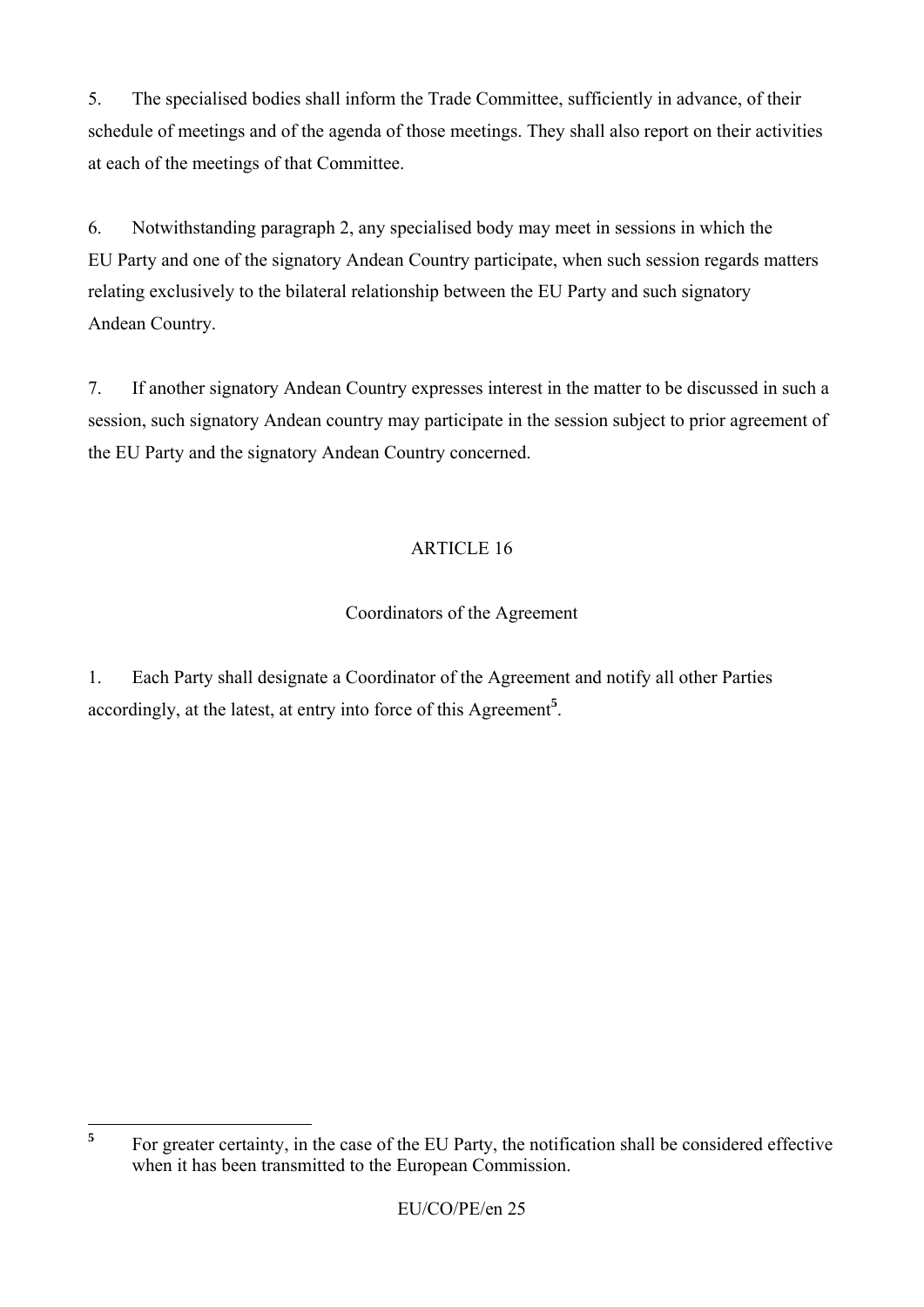- 2. The Coordinators of the Agreement shall:
- (a) prepare the agenda and coordinate the preparation of Trade Committee meetings;
- (b) follow up on the decisions adopted by the Trade Committee, as appropriate;
- (c) act as contact points to facilitate communication between the Parties on any matter covered by this Agreement, unless otherwise provided in this Agreement;
- (d) receive any notifications and information submitted under this Agreement, including any notification or information submitted to the Trade Committee unless provided otherwise; and
- (e) consider any other matter that may affect the operation of this Agreement, as requested by the Trade Committee.
- 3. The Coordinators of the Agreement may meet as necessary.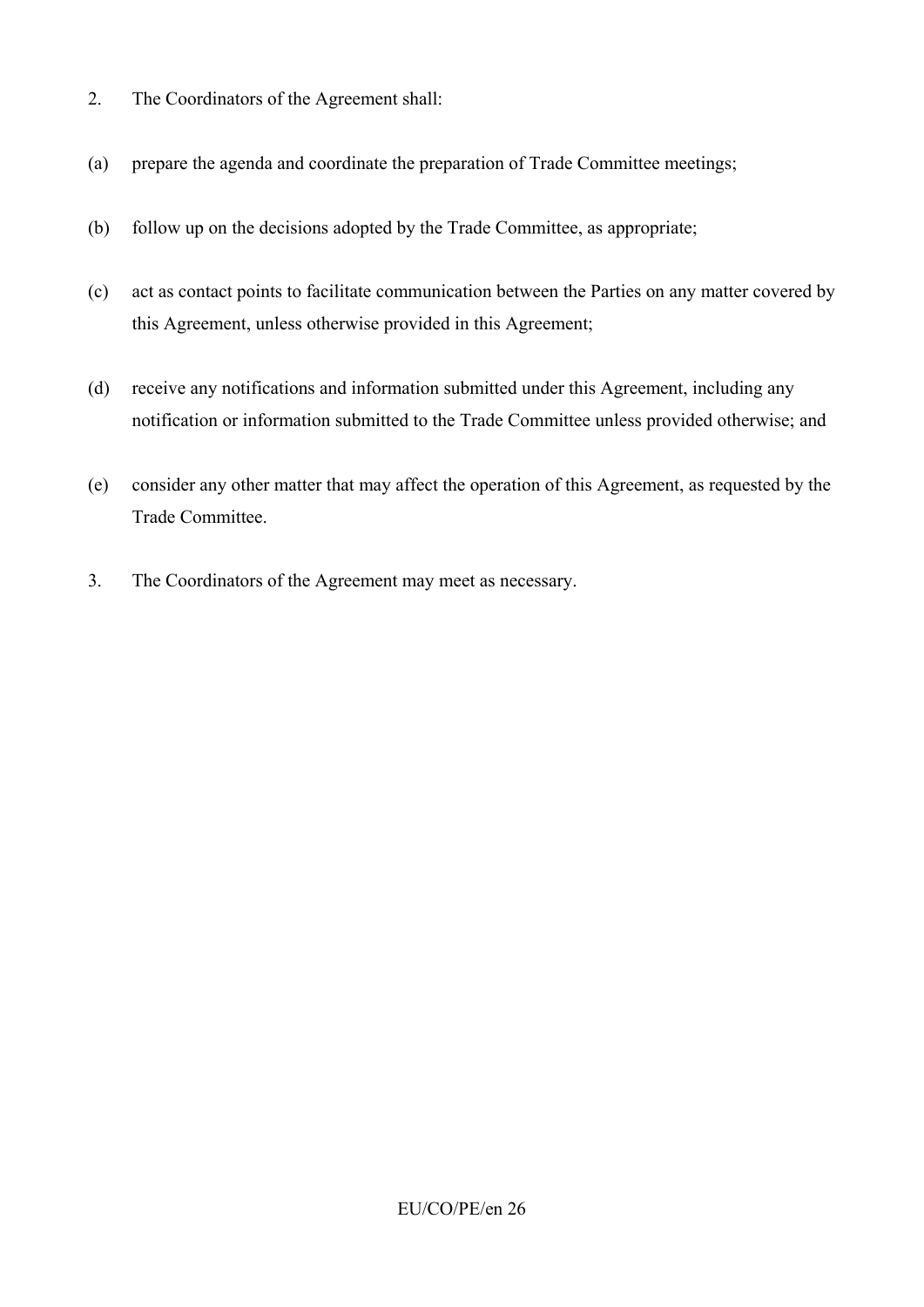# TITLE III

# TRADE IN GOODS

# CHAPTER 1

# MARKET ACCESS FOR GOODS

# SECTION 1

# COMMON PROVISIONS

# ARTICLE 17

# Objective

The Parties shall progressively liberalise trade in goods over a transitional period starting from the entry into force of this Agreement, in accordance with the provisions of this Agreement and in conformity with Article XXIV of GATT 1994.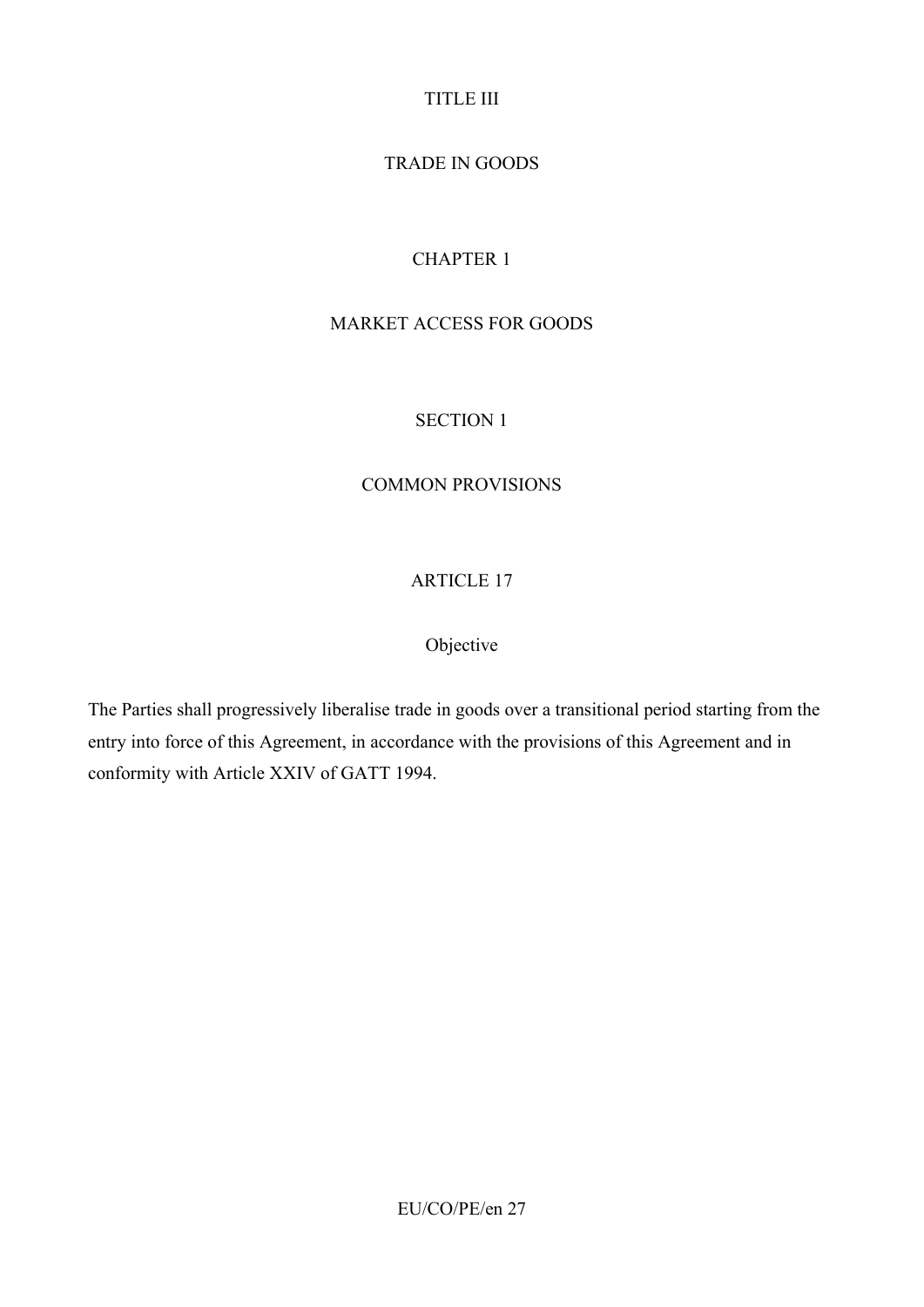### Scope of Application

Except as otherwise provided in this Agreement, this Chapter shall apply to trade in goods between the Parties.

## ARTICLE 19

#### **Definitions**

For the purposes of this Title:

- − "customs duty" includes any duty or charge of any kind imposed on or in connection with the importation of a good, including any form of surtax or surcharge imposed on or in connection with such importation. A "customs duty" does not include any:
	- (a) charge equivalent to an internal tax imposed consistently with Article III of GATT 1994;
	- (b) anti-dumping, countervailing or safeguard duty applied in conformity with GATT 1994; the WTO Agreement on Implementation of Article VI of GATT 1994 (hereinafter referred to as the "Anti-dumping Agreement"), the WTO Agreement on Subsidies and Countervailing Measures (hereinafter referred to as the "Subsidies Agreement") and the WTO Agreement on Safeguards (hereinafter referred to as the "Safeguards Agreement"), as relevant;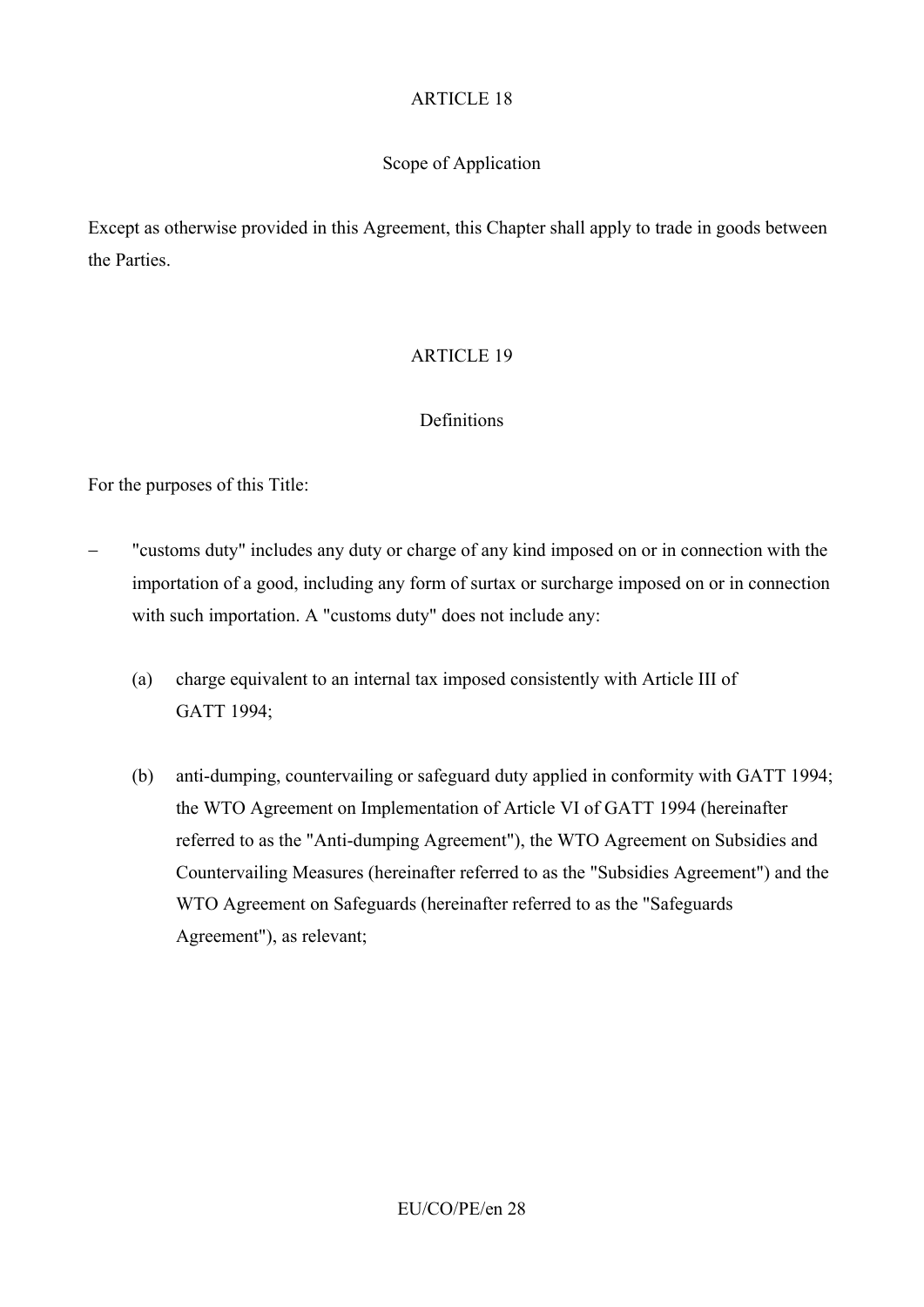- (c) fee or other charge imposed in accordance with Article VIII of GATT 1994.
- − "originating product or good" is that which qualifies under the rules of origin set out in Annex II (Concerning the Definition of the Concept of "Originating Products" and Methods for Administrative Cooperation).

#### Classification of Goods

The classification of goods in trade between the Parties shall be that set out in the respective tariff nomenclature of each Party in conformity with the Harmonised Commodity Description and Coding System 2007 (hereinafter referred to as "HS") and subsequent amendments.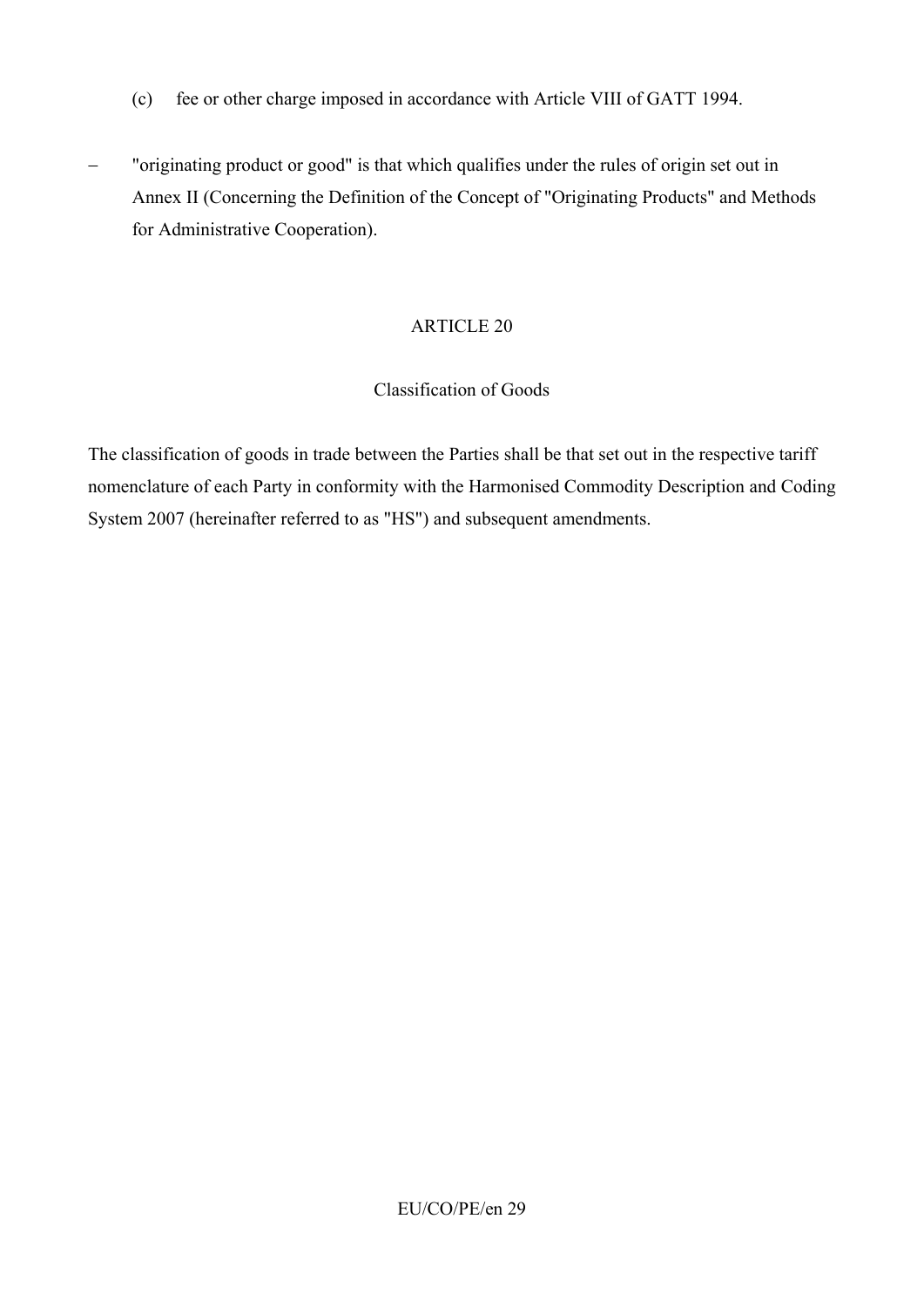## National Treatment

1. Each Party shall accord national treatment to the goods of another Party in accordance with Article III of GATT 1994, including its interpretive notes. To this end, Article III of GATT 1994 and its interpretive notes are incorporated into and made integral part of this Agreement, *mutatis mutandis*.

2. For greater clarity, the Parties confirm that national treatment shall mean, with respect to any level of government or authority, a treatment no less favourable than the treatment accorded by that level of government or authority to like, directly competitive or substitutable domestic goods, including those originating in the territory over which that level of government or authority exercises jurisdiction**<sup>6</sup>** .

 $\boldsymbol{6}$ **<sup>6</sup>** Colombia and the EU Party understand that this provision does not prevent the maintenance and enforcement of the liquor monopolies established in Colombia.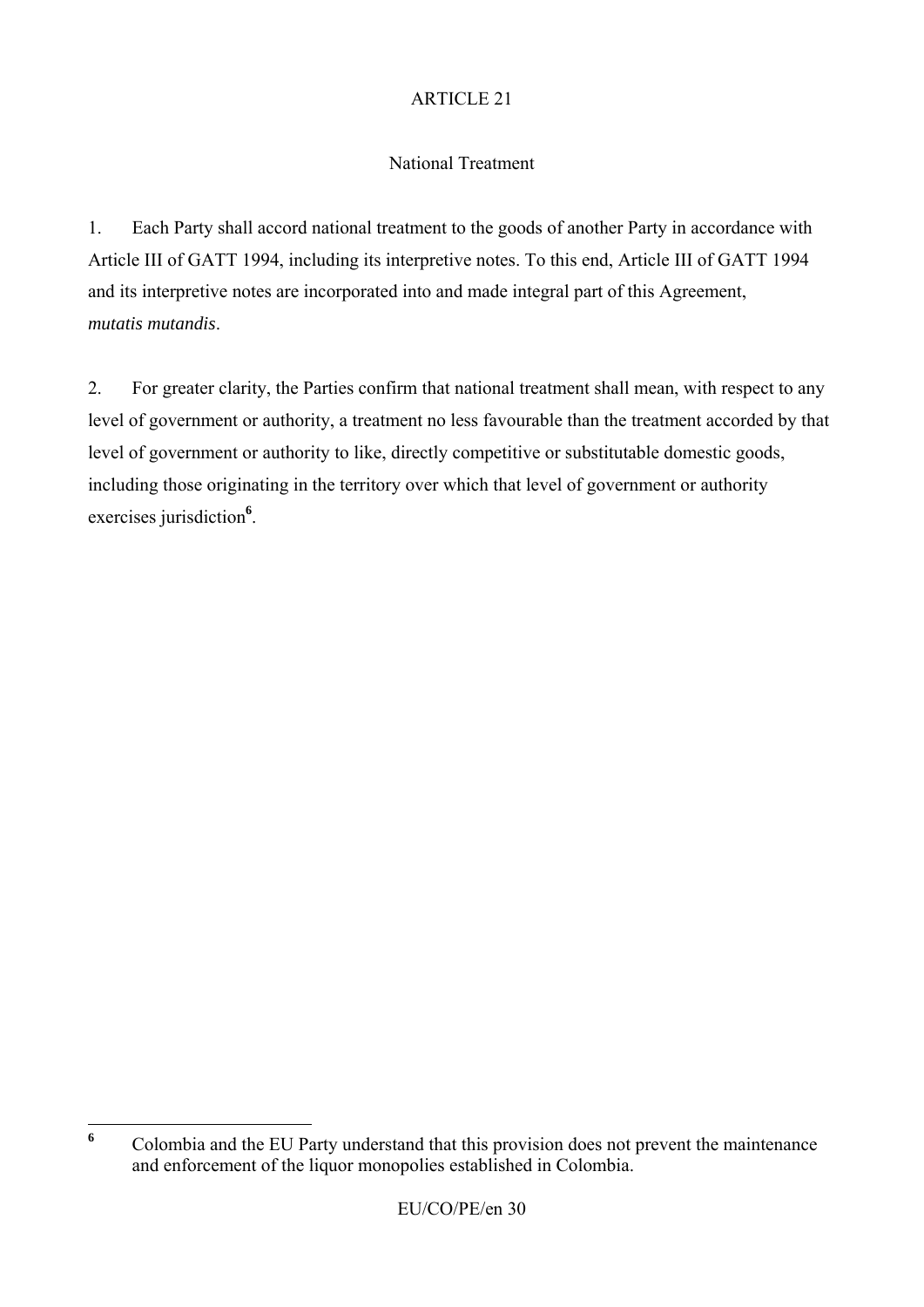## SECTION 2

## ELIMINATION OF CUSTOM DUTIES

## ARTICLE 22

## Elimination of Customs Duties

1. Except as otherwise provided in this Agreement, each Party shall dismantle its customs duties on goods originating in another Party in accordance with Annex I (Tariff Elimination Schedules).

2. For each good, the base rate of customs duties, to which the successive reductions are to be applied under paragraph 1, shall be that specified in Annex I (Tariff Elimination Schedules).

3. If at any moment following the date of entry into force of this Agreement, a Party reduces its applied most favoured nation (hereinafter referred to as "MFN") customs duty, such customs duty shall apply only if it is lower than the customs duty calculated in accordance with Annex I (Tariff Elimination Schedules).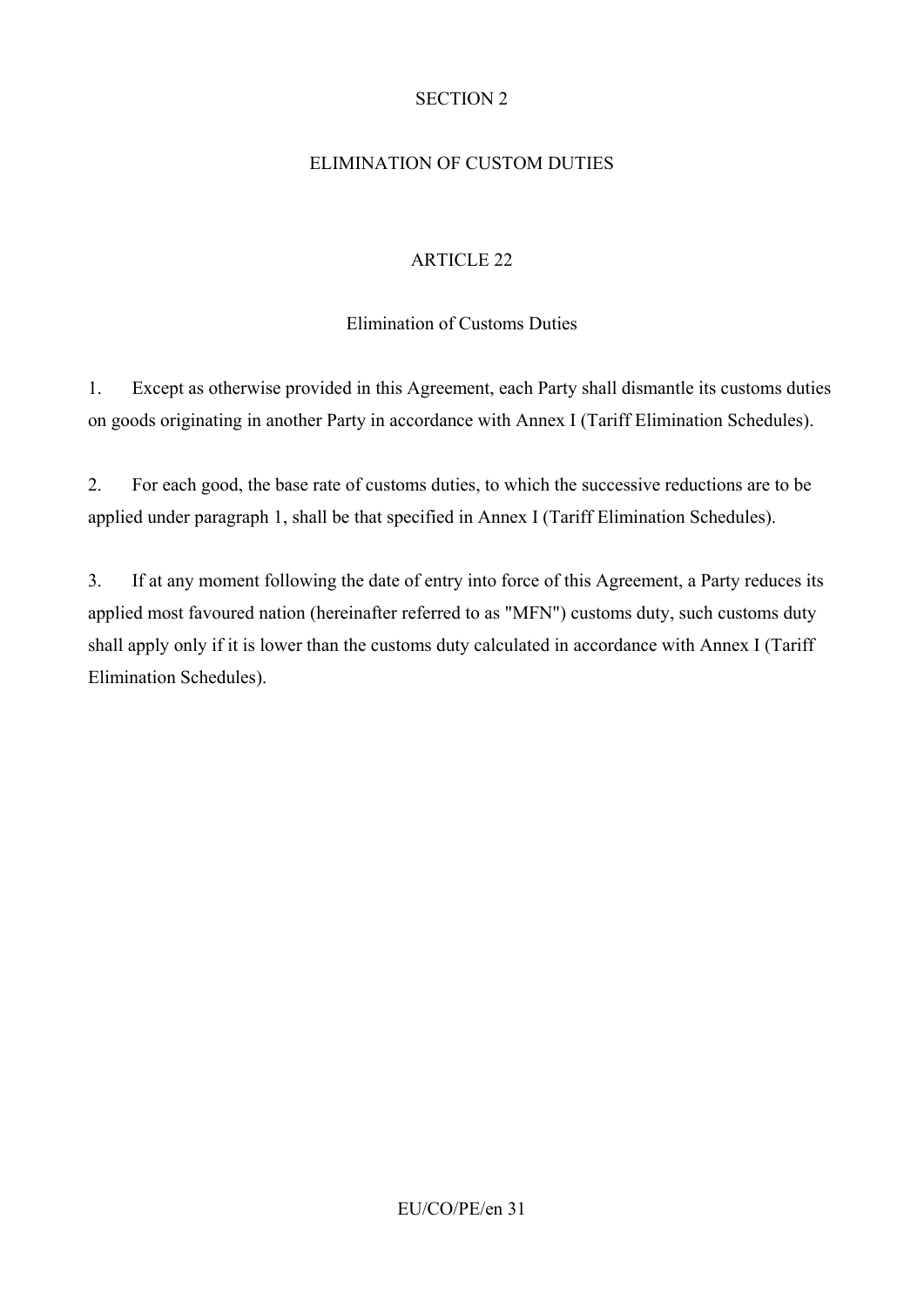4. Upon request of a Party, the Parties shall consult in order to consider accelerating and broadening the scope of the elimination of customs duties set out in Annex I (Tariff Elimination Schedules).

5. Any decision of the Trade Committee to accelerate or broaden the scope of the customs duty elimination in accordance with Article 13 subparagraph 2(g), shall supersede any duty rate or staging category determined pursuant to Annex I (Tariff Elimination Schedules).

6. Except as otherwise provided in this Agreement, no Party may increase any customs duty set as base rate in Annex I (Tariff Elimination Schedules) or adopt any new customs duty on a good originating in another Party.

7. Paragraph 6 shall not preclude any Party from:

- (a) raising a customs duty to the level established in Annex I (Tariff Elimination Schedules) for the respective year, following a unilateral reduction; or
- (b) maintaining or increasing a customs duty in accordance with the WTO Understanding on Rules and Procedures Governing the Settlement of Disputes (hereinafter referred to as "DSU") or Title XII (Dispute Settlement).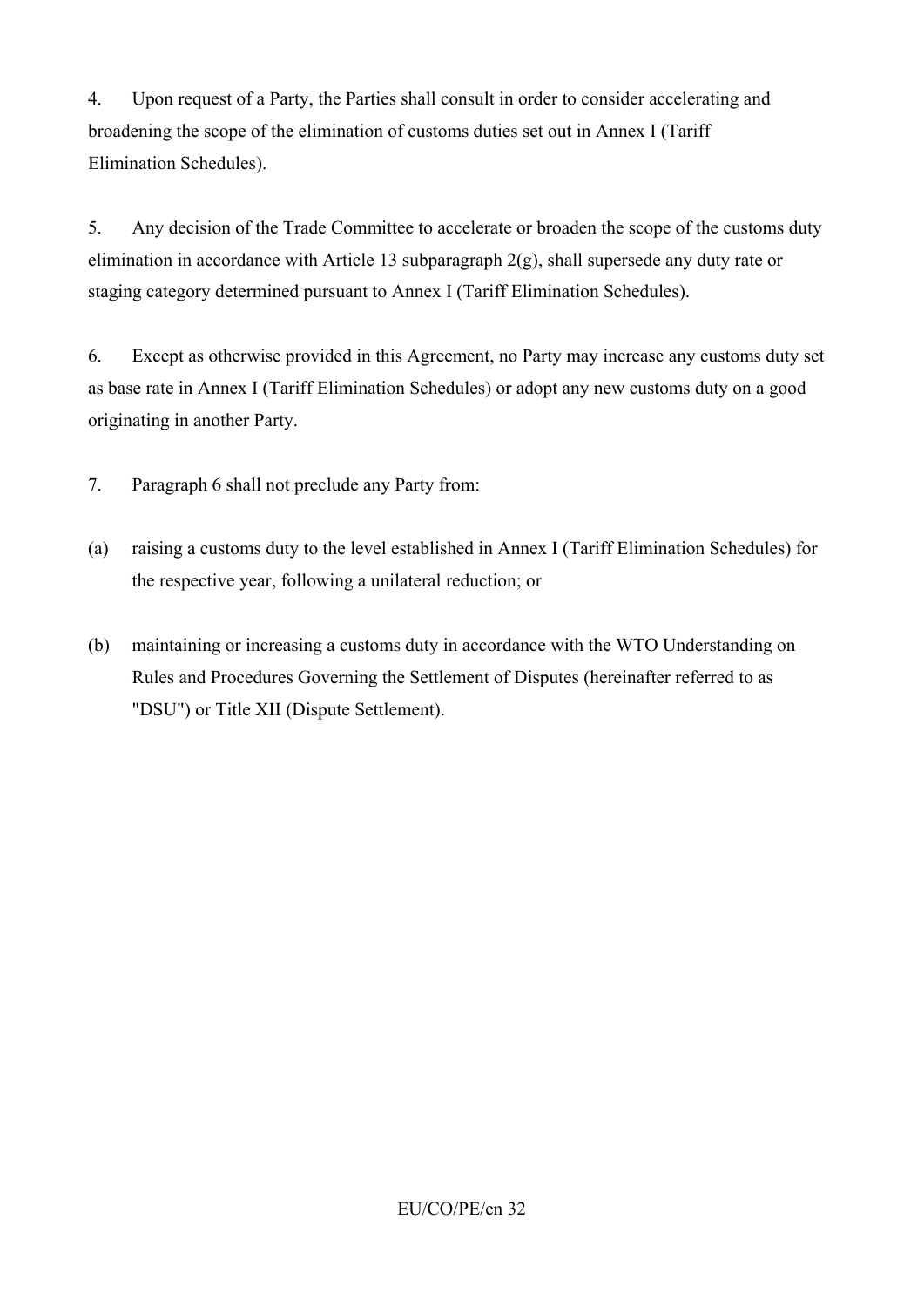### SECTION 3

# NON TARIFF MEASURES

## ARTICLE 23

### Import and Export Restrictions

No Party shall adopt or maintain any prohibition or restriction on the importation of any good of another Party or on the exportation or sale for export of any good destined for the territory of another Party, except as otherwise provided in this Agreement or in accordance with Article XI of GATT 1994 and its interpretative notes. To this end, Article XI of GATT 1994 and its interpretive notes are incorporated into and made integral part of this Agreement *mutatis mutandis*.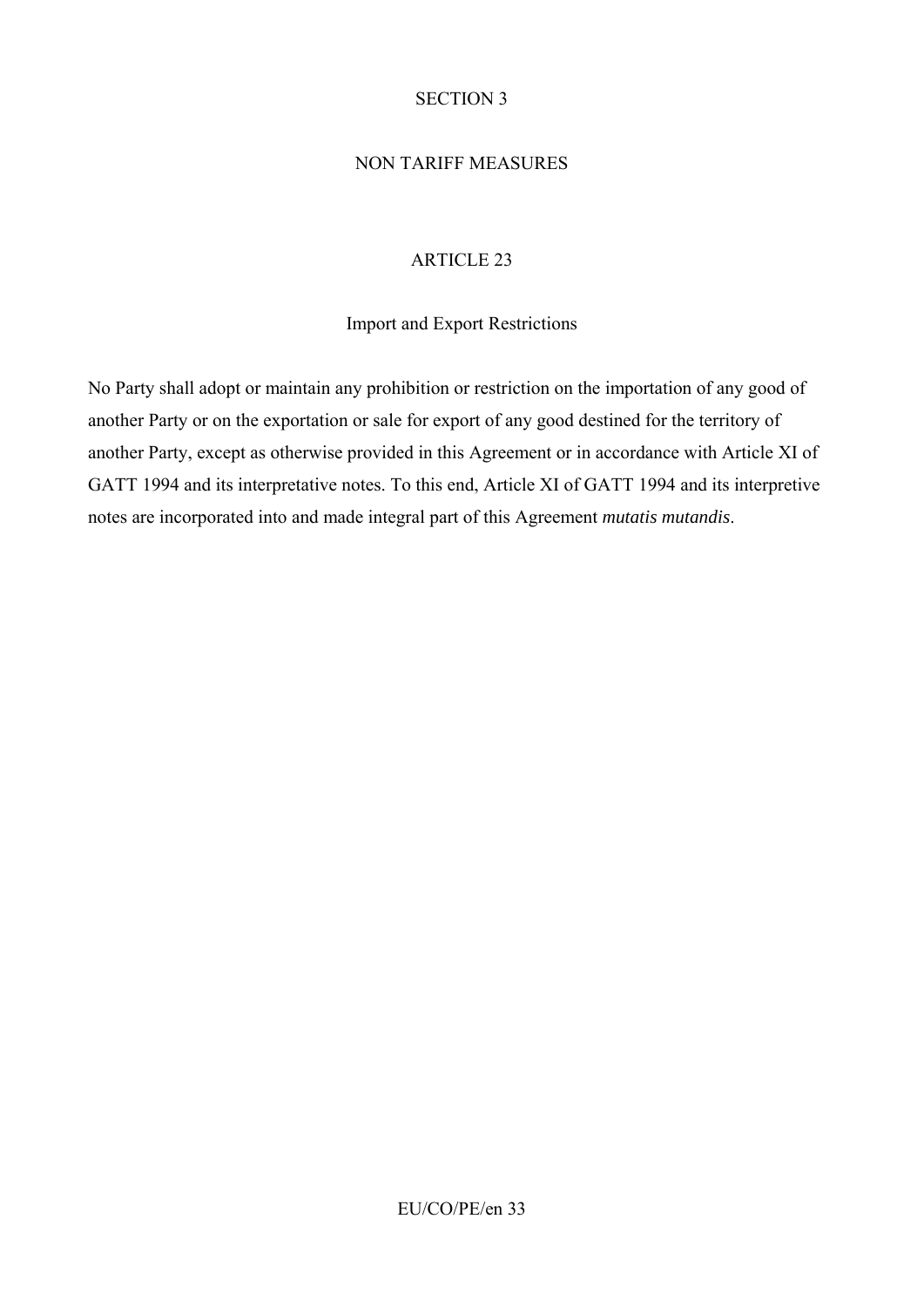# Fees and Charges

1. Each Party shall ensure, in accordance with Article VIII of GATT 1994 and its interpretative notes, that all fees and charges of whatever character (other than customs duties, charges equivalent to an internal tax or other internal charges applied consistently with Article III of GATT 1994, and antidumping and countervailing duties), imposed on or in connection with importation or exportation are limited in amount to the approximate cost of services rendered and do not represent an indirect protection to domestic goods or a taxation of imports or exports for fiscal purposes.

2. No Party shall require consular transactions**<sup>7</sup>** , including related fees and charges, in connection with the importation of any goods of another Party.

3. Each Party shall make available and maintain, preferably through the Internet, updated information of all fees and charges imposed in connection with importation or exportation.

 $\overline{7}$ **<sup>7</sup>** For the purposes of this paragraph "consular transactions" means requirements that goods of a Party intended for export to the territory of another Party must first be submitted for the supervision of the consul of the importing Party in the territory of the exporting Party for the purpose of obtaining consular invoices or consular visas for commercial invoices, certificates of origin, manifests, shippers' export declarations, or any other customs documentation required on or in connection with importation.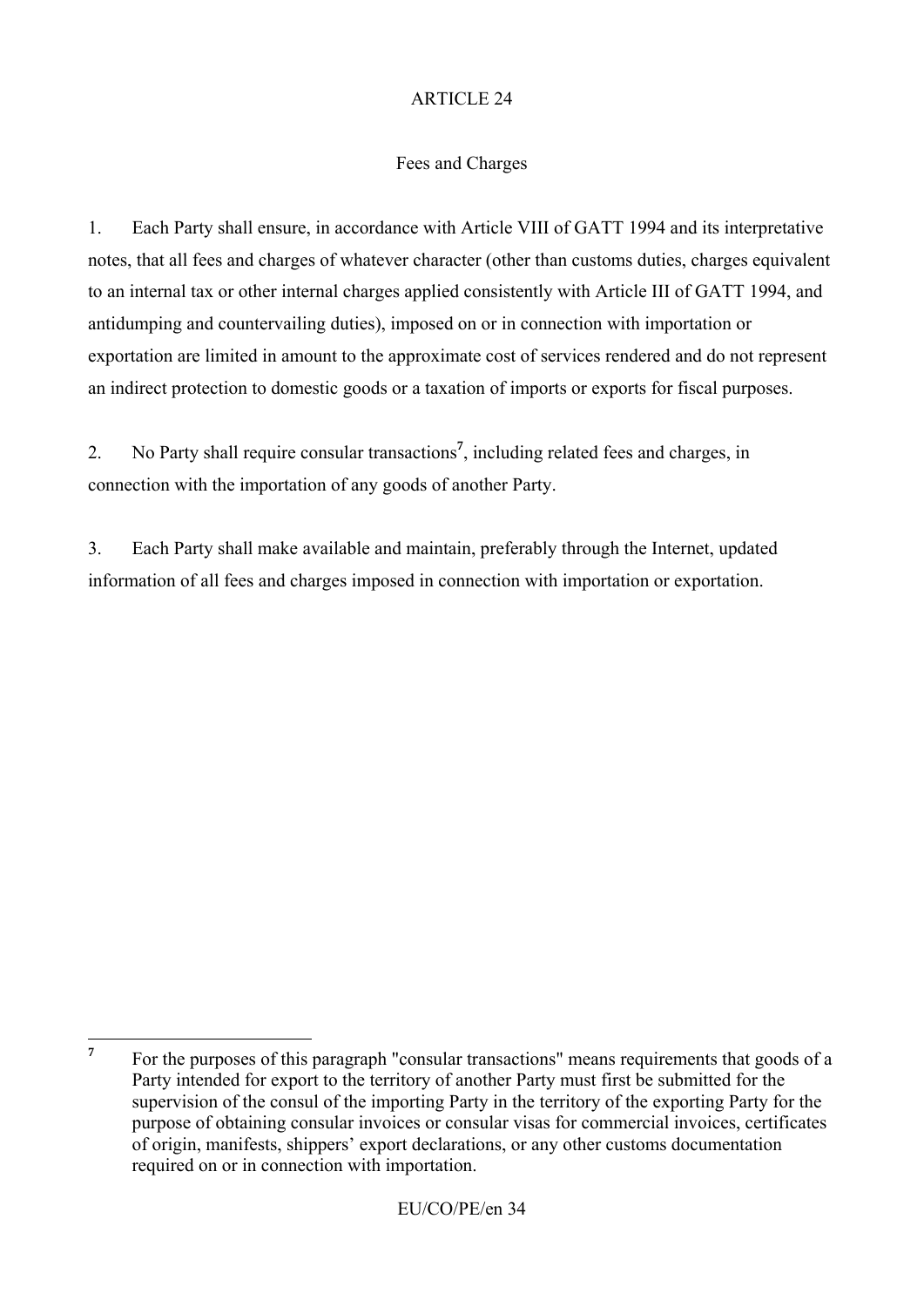# Duties and Taxes on Exports

Unless otherwise provided for in this Agreement, no Party shall adopt or maintain any duty or tax, other than internal charges applied in conformity with Article 21, on or in connection with the exportation of goods to the territory of another Party.

## ARTICLE 26

## Import and Export Licensing Procedures

1. No Party shall adopt or maintain a measure that is inconsistent with the WTO Agreement on Import Licensing Procedures (hereinafter referred to as the "Import Licensing Agreement") which is incorporated into and made an integral part of this Agreement, *mutatis mutandis*.

2. Each Party shall apply the provisions contained in the Import Licensing Agreement, *mutatis mutandis,* for any licensing procedures for exports to another Party. The notification foreseen in Article 5 of the Import Licensing Agreement shall be carried out between the Parties with regard to licensing procedures for exports.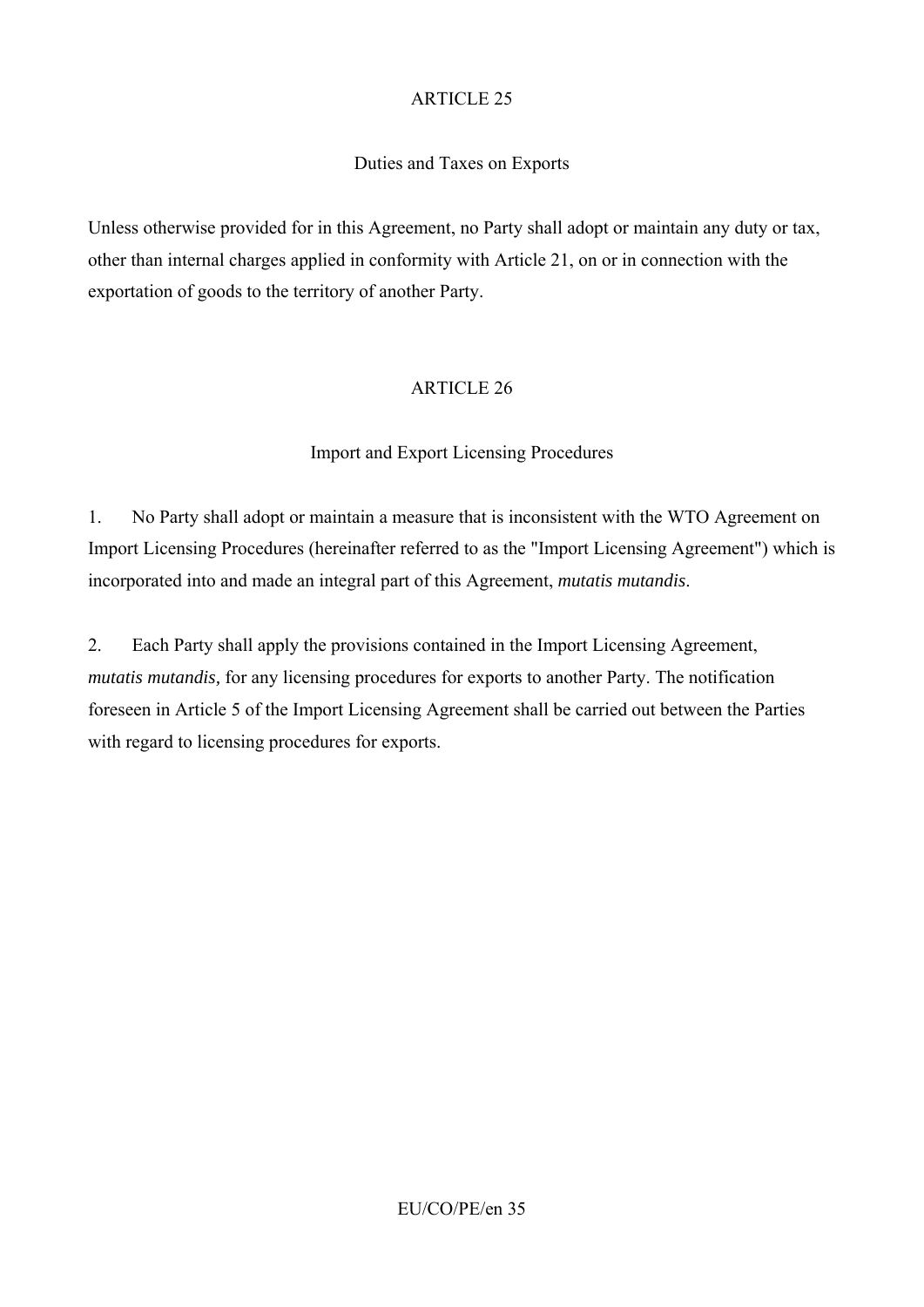3. "Import licensing" means administrative procedures used for the operation of import licensing regimes requiring the submission of an application or other documentation (other than that required for customs purposes) to the relevant administrative body as a prior condition for importation to the importing Party.

# ARTICLE 27

# State Trading Enterprises

1. For the purposes of this Agreement, "state trading enterprises" means public and non-public enterprises, wherever located, at central and sub-central level, including marketing boards, which are entrusted with exclusive or special rights or privileges, including through legislative or constitutional powers, through which they influence via their purchases or sales the level or direction of imports and exports**<sup>8</sup>** .

2. The Parties, recognise that state trading enterprises should not operate in a manner that creates obstacles to trade, and to this end, commit to the obligations established under this Article.

 $\bf{8}$ **<sup>8</sup>** For greater certainty, it is understood that liquor enterprises acting under the framework of the "*monopolio rentístico*" as referred to in Article 336 of the Political Constitution of Colombia are encompassed in this definition of State Trading Enterprises.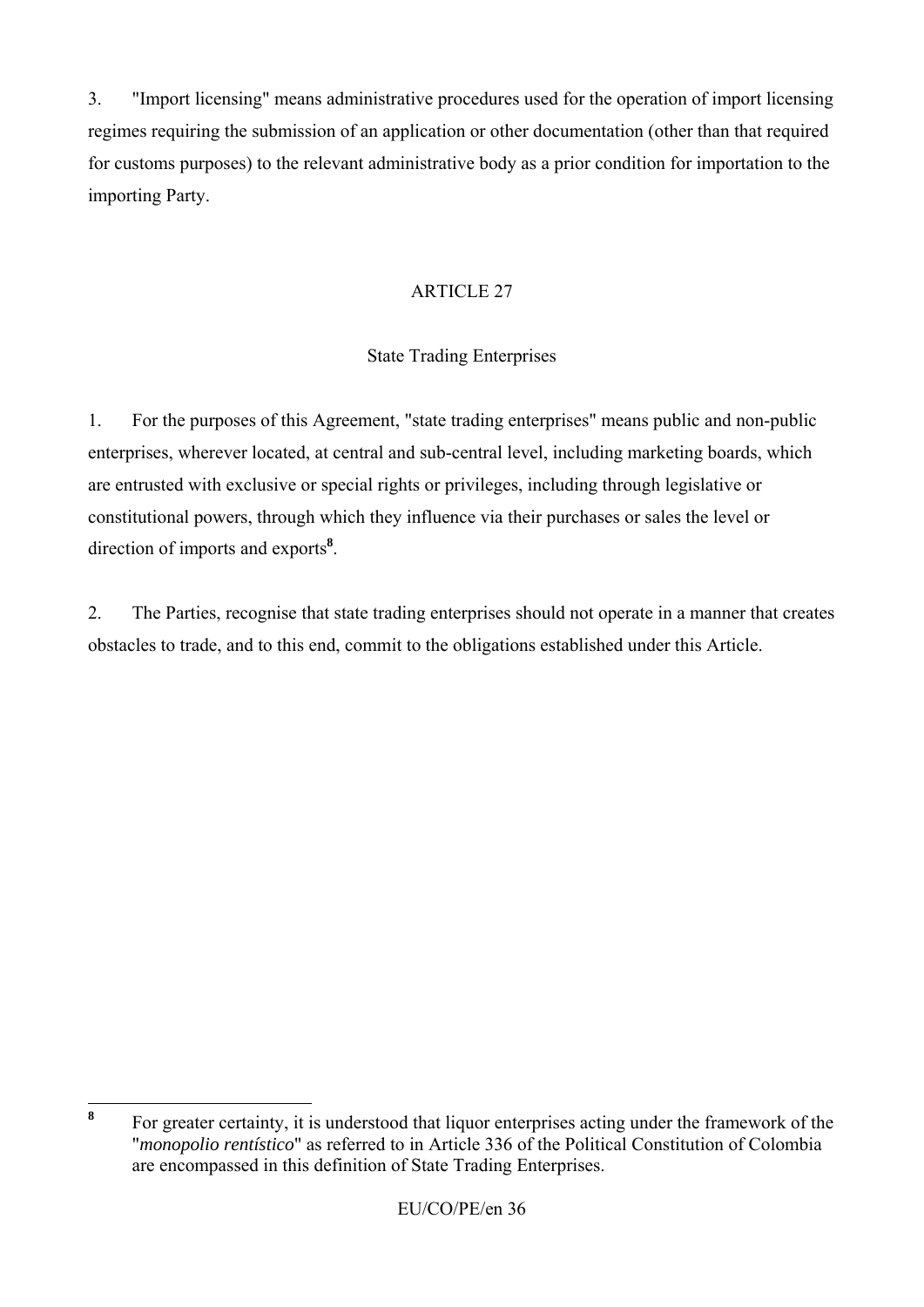3. The Parties reaffirm their existing rights and obligations under Article XVII of GATT 1994, its interpretative notes and supplementary provisions and the Understanding on the Interpretation of Article XVII of the General Agreement on Tariffs and Trade 1994, which are hereby incorporated into and made an integral part of this Agreement, *mutatis mutandis*.

4. Each Party shall ensure, in particular, that state trading enterprises shall comply, in their purchases or sales, or whenever they exercise any power, including any legislative or constitutional power which a Party has delegated to them at central or sub-central level, with the obligations undertaken by each Party in this Agreement.

5. The provisions of this Article shall not affect the rights and obligations of the Parties under Title VI (Government Procurement).

6. In the context of the notification submitted by the Parties under Article XVII of GATT 1994, when faced with a request for additional information on the effect of state trading enterprises on bilateral trade, the requested Party shall make its best efforts to ensure maximum possible transparency in order to answer these requests which look for information relevant to determine whether the state trading enterprises comply with the relevant obligations of this Agreement, in accordance with the provisions of Article XVII.4 (d) of GATT 1994 regarding confidential information.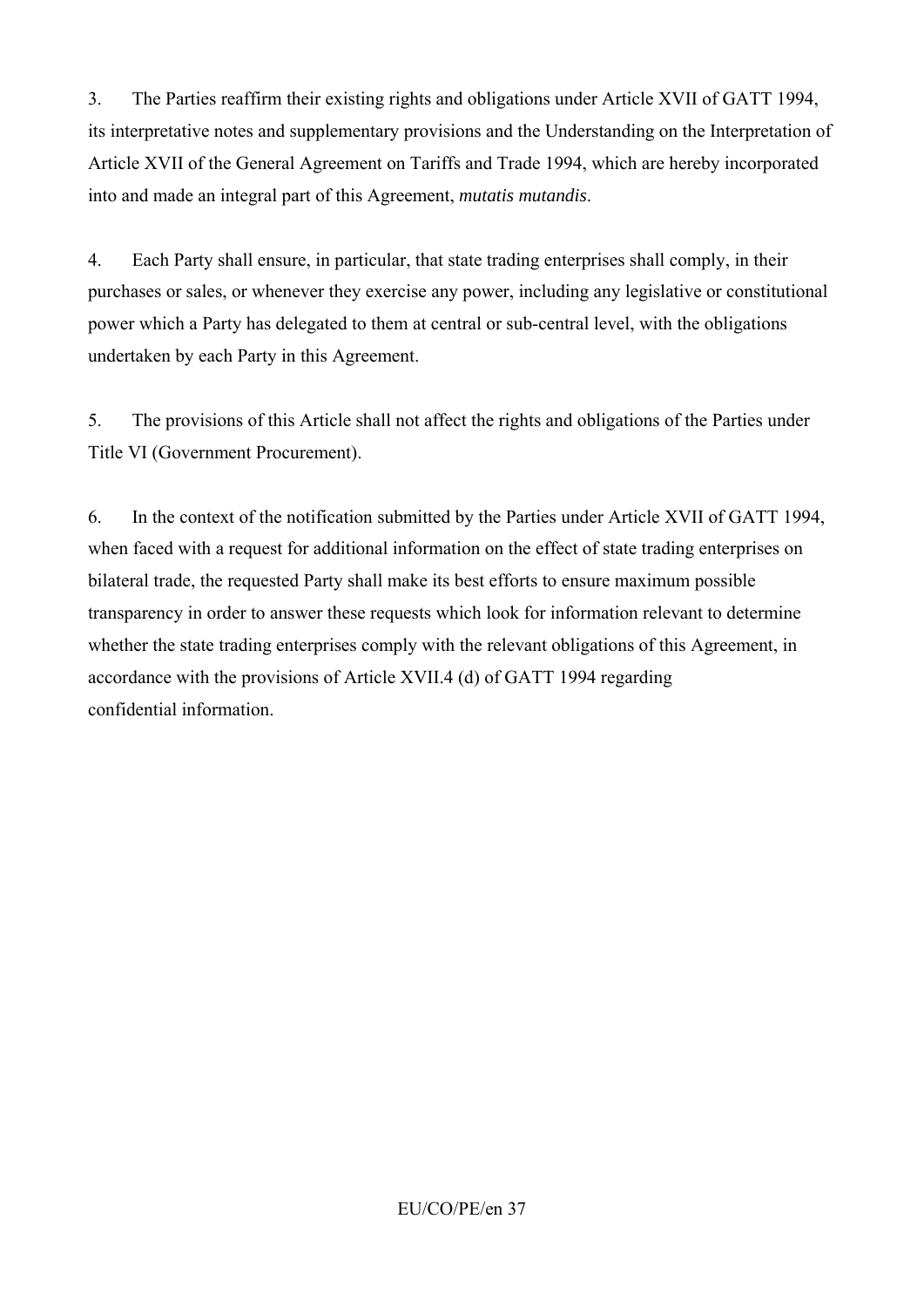## SECTION 4

# AGRICULTURAL GOODS

# ARTICLE 28

## Scope of Application

This Section applies to measures adopted or maintained by the Parties in respect of trade in agricultural goods (hereinafter referred to as "agricultural goods") between them covered by the definition of Annex I of the WTO Agreement on Agriculture (hereinafter referred to as the "Agreement on Agriculture")<sup>9</sup>. .

 **9** In the case of Colombia, for purposes of the application of this Article, "agricultural goods" also includes the following subheadings: 2905.45.00, 3302.10.10, 3302.10.90, 3823.11.00, 3823.12.00, 3823.13.00, 3823.19.00, 3823.70.10, 3823.70.20, 3823.70.30, 3823.70.90, 3824.60.00.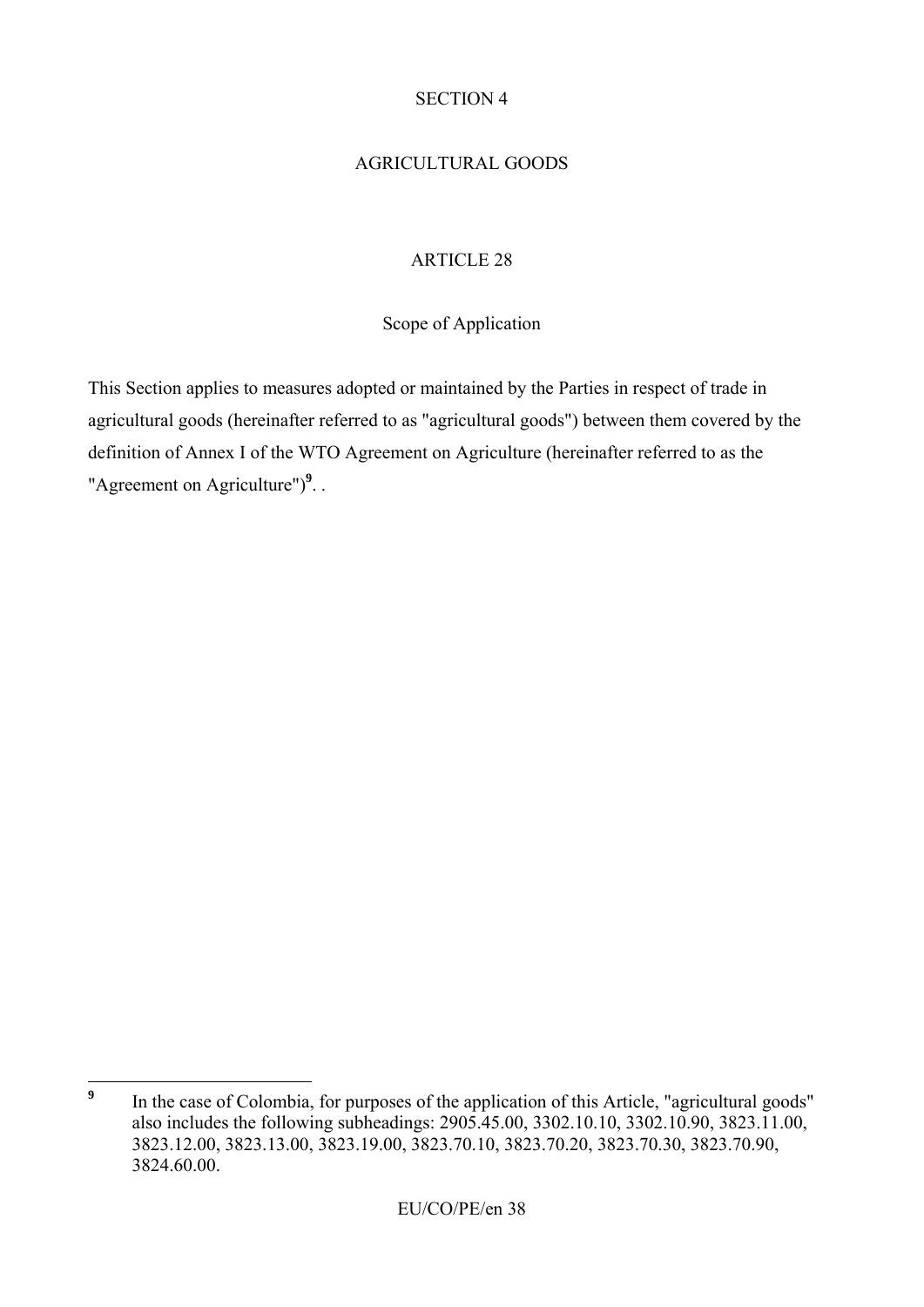# Agricultural Safeguard

1. Notwithstanding the provisions of Article 22, a Party may apply an agricultural safeguard measure in the form of additional import duties on originating agricultural goods included in its list of Annex IV (Agricultural Safeguard Measures), provided that the conditions set out in this Article are met. The amount of any additional import duty and any other customs duty on such goods may not exceed the lesser of:

(a) the MFN rate applied; or

(b) the base tariff rate as specified in Annex I (Tariff Elimination Schedules).

2. A Party may apply a quantity-based safeguard measure during any calendar year if at the entry of an originating good in its customs territory the amount of imports of the originating good during such year exceeds the trigger level for such good set out in the list of the Party in Annex IV (Agricultural Safeguard Measures).

3. Any additional duty applied by a Party under paragraphs 1 and 2 shall be in accordance with the list of the Party in Annex IV (Agricultural Safeguard Measures).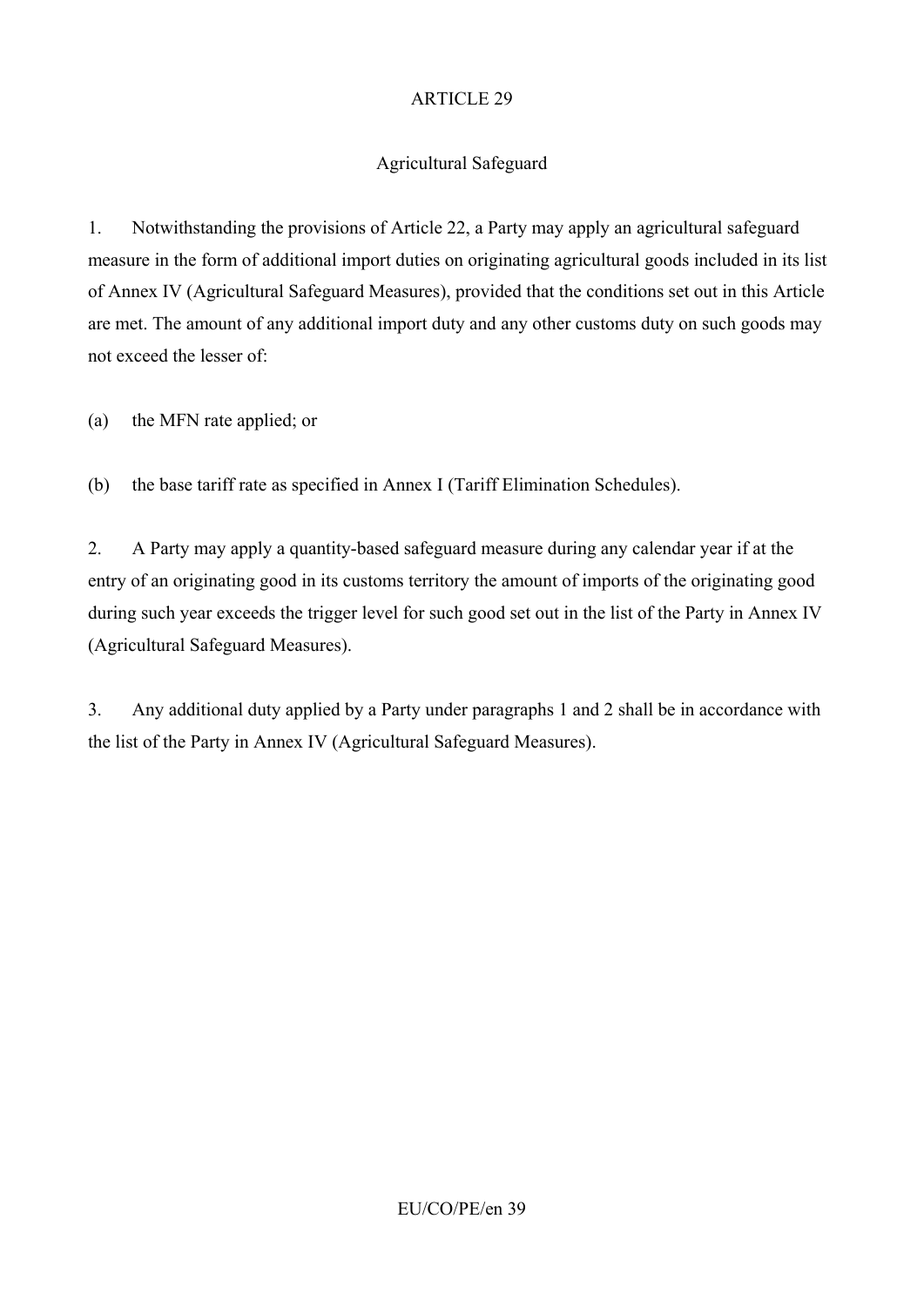4. No Party may apply an agricultural safeguard measure under this Article while at the same time adopting or maintaining with respect to the same good:

(a) a safeguard measure under Chapter 2 (Trade Remedies); or

(b) a measure under Article XIX of GATT 1994 and Safeguards Agreement.

5. No Party may adopt or maintain an agricultural safeguard measure:

- (a) as from the date on which a good is subject to duty-free treatment under Annex I (Tariff Elimination Schedules), except as otherwise provided in subparagraph (b); or
- (b) after the expiry of the transition period set out in the list of the Party in Annex IV (Agricultural Safeguard Measures); or
- (c) that increases a customs duty within a tariff rate quota.

6. Within 10 days from the application of an agricultural safeguard measure pursuant to paragraphs 1 and 2, the Party applying the measure shall notify in writing to the exporting Party concerned, and shall provide relevant data and justification for the measure. The Party applying the measure shall provide the exporting Party concerned with an opportunity to consult regarding the conditions for its application in accordance with such paragraphs.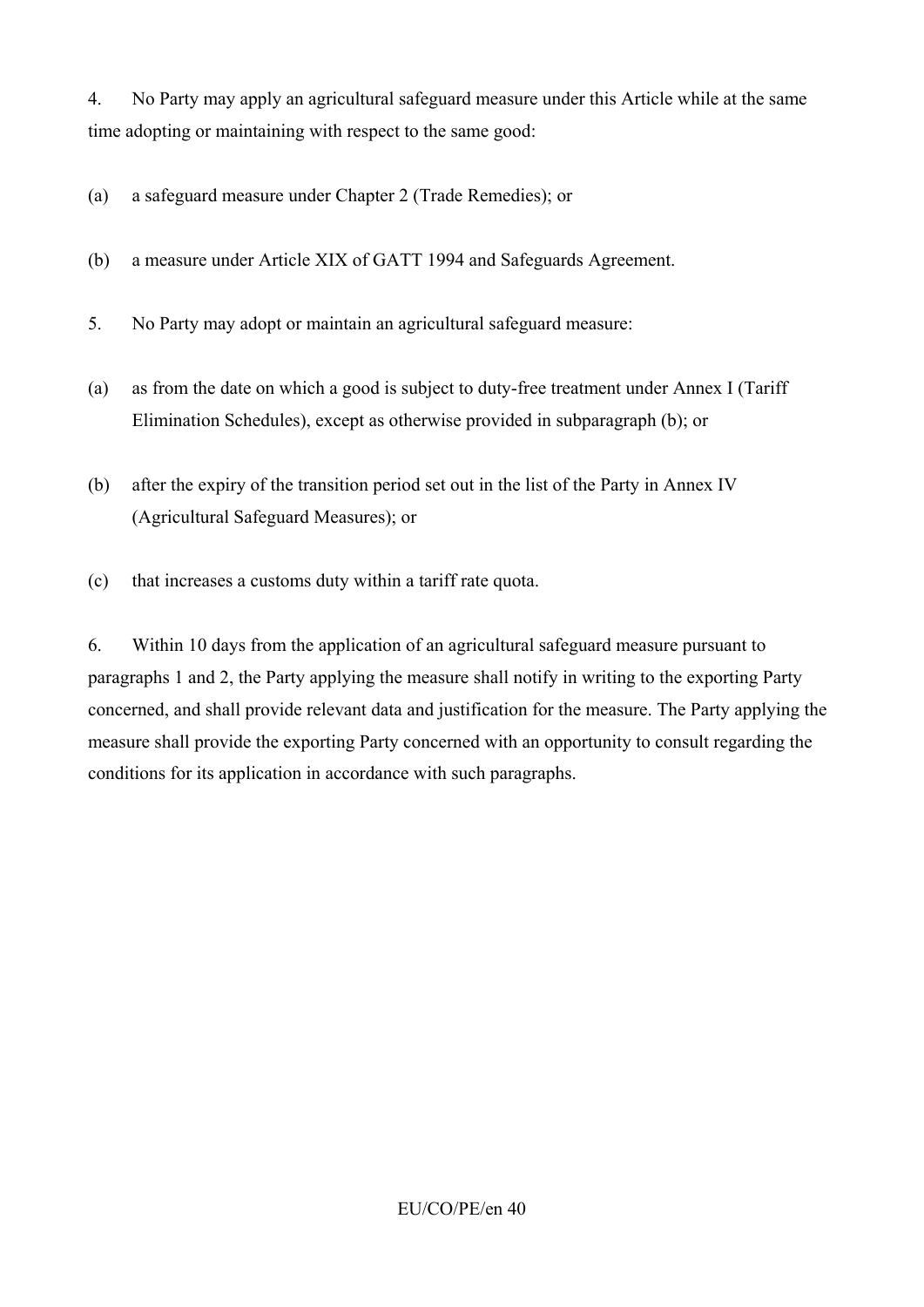7. Each Party shall maintain its rights and obligations under Article 5 of the Agreement on Agriculture except for agricultural trade subject to preferential treatment.

## ARTICLE 30

### Price Band System

Unless otherwise provided in this Agreement:

- (a) Colombia may apply the Andean Price Band System established in Decision 371 of the Andean Community and its modifications, or subsequent systems for agricultural goods covered by such Decision;
- (b) Peru may apply the Price Band System established in the Supreme Decree 115-2001-EF and its modifications, or subsequent systems for agricultural goods covered by such Decree.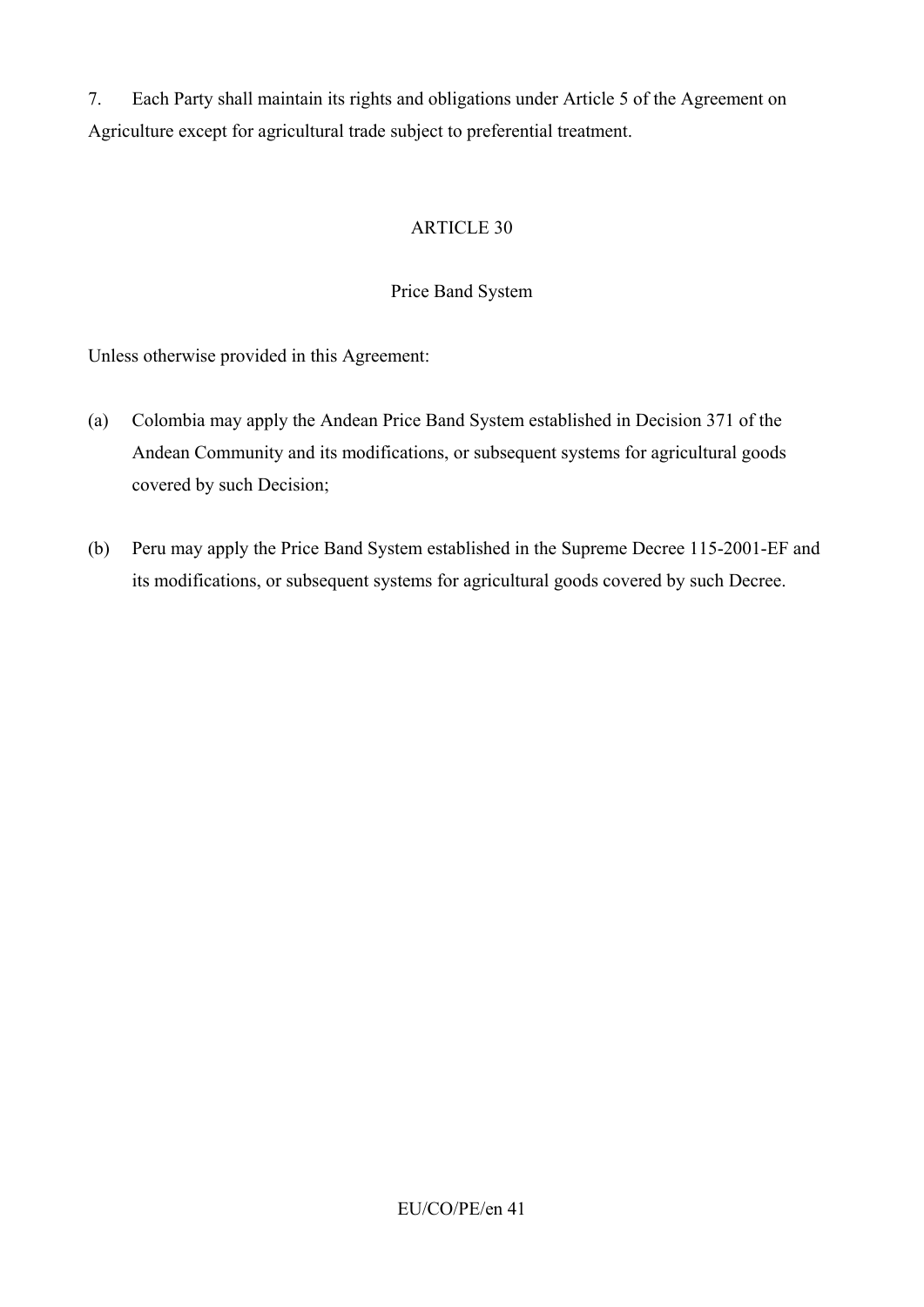## System of Entry Prices

Unless otherwise provided in this Agreement, the EU Party may apply the Entry Price System established by Commission Regulation (EC) No 1580/2007 of 21 December 2007 laying down implementing rules of Council Regulations (EC) No 2200/96, (EC) No 2201/96 and (EC) No 1182/2007 in the fruit and vegetable sector and its modifications or subsequent systems.

## ARTICLE 32

## Export Subsidies and Other Equivalent Effect Measures

1. For the purposes of this Article, "export subsidies" shall have the meaning assigned to that term in Article 1 (e) of the Agreement on Agriculture, including any amendment of that Article.

2. The Parties share the objective of working jointly in the WTO to reach an agreement to eliminate export subsidies and other equivalent effect measures for agricultural goods.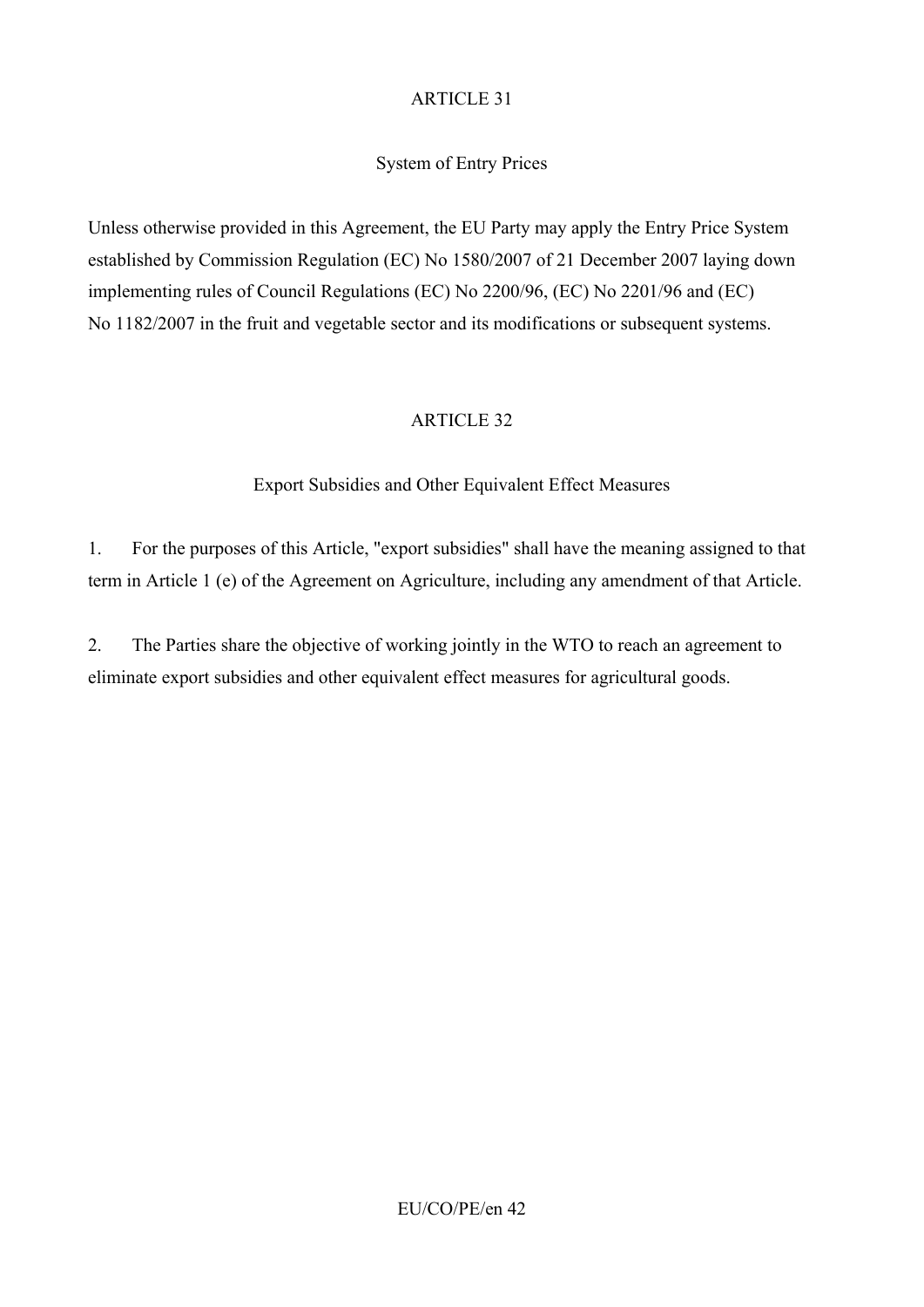3. Upon entry into force of this Agreement, no Party shall maintain, introduce or reintroduce export subsidies or other measures with equivalent effect on agricultural goods which are fully and immediately liberalised, or which are fully but not immediately liberalised and benefit from a duty free quota at entry into force of this Agreement in accordance with Annex I (Tariff Elimination Schedules), and are destined to the territory of another Party.

4. No Party shall maintain, introduce or reintroduce export subsidies or other measures with equivalent effect on agricultural goods which are fully but not immediately liberalised and which do not benefit from a duty free quota at entry into force of this Agreement, from the date on which those goods are fully liberalised.

5. Without prejudice to paragraph 3 and 4, if a Party maintains, introduces or reintroduces subsidies or other measures with equivalent effect on the export of partially or fully liberalised agricultural goods to another Party, the importing Party may apply an additional tariff that will increase customs duties for imports of such good up to the level of either the MFN applied duty or the base rate set out in Annex I (Tariff Elimination Schedules), whichever is lower, for the period established for retaining the export subsidy.

6. In order for the importing Party to eliminate the additional tariff applied in accordance with paragraph 5, the exporting Party shall provide detailed information which demonstrates compliance with the provisions of this Article.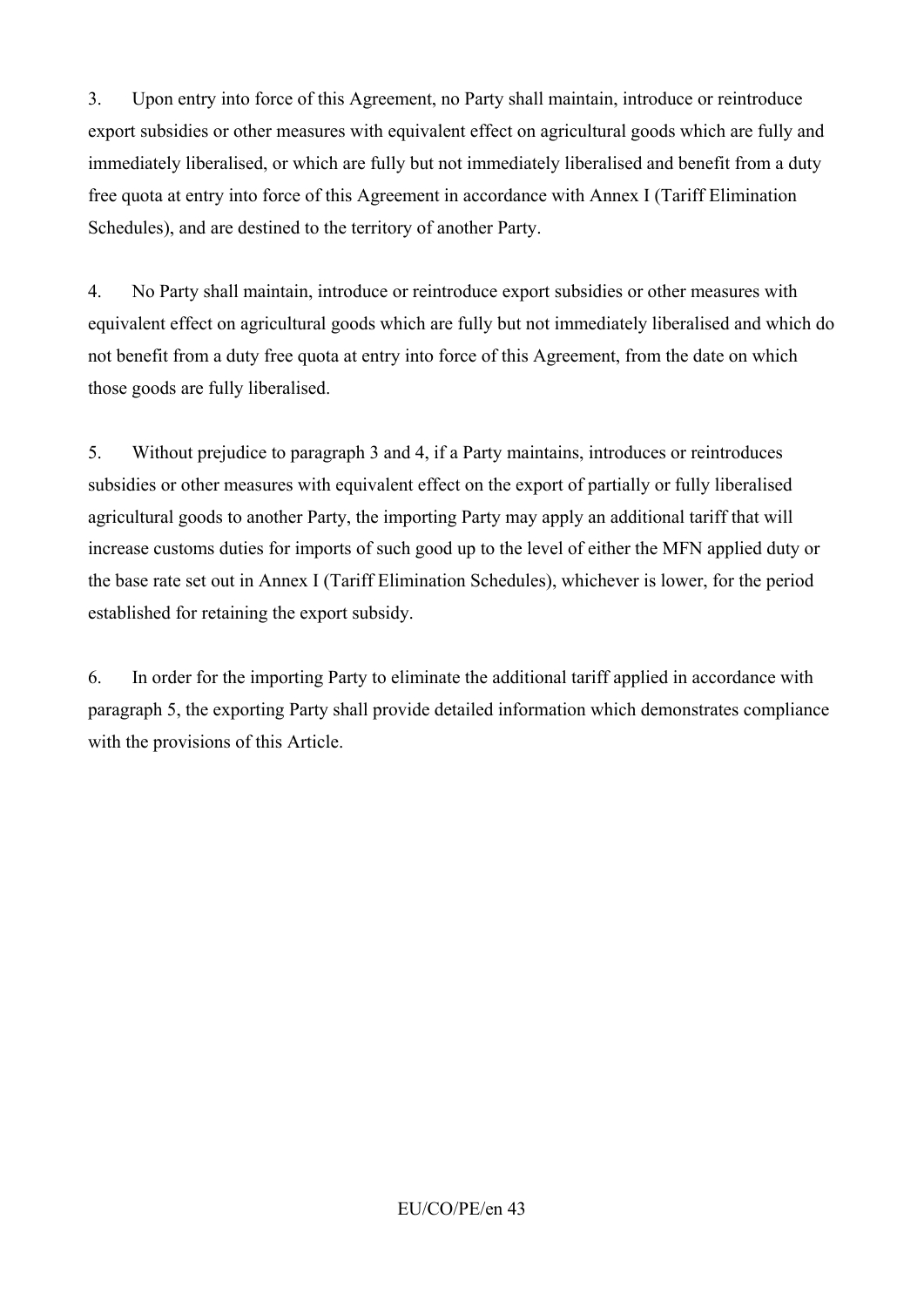# Administration and Implementation of Tariff Rate Quotas

1. Each Party shall implement and administer tariff rate quotas for imports of agricultural goods set out in Annex I (Tariff Elimination Schedules) in accordance with Article XIII of GATT 1994, including its interpretative notes, and the Import Licensing Agreement.

2. The Parties shall administer tariff rate quotas for imports of agricultural goods on a first-come first-served basis.

3. Upon request of an exporting Party, an importing Party shall consult with the exporting Party with respect to the administration of the tariff rate quotas of the importing Party. These consultations shall replace the consultations provided for under Article 301 provided that they meet the requirement set out in paragraph 9 of that Article.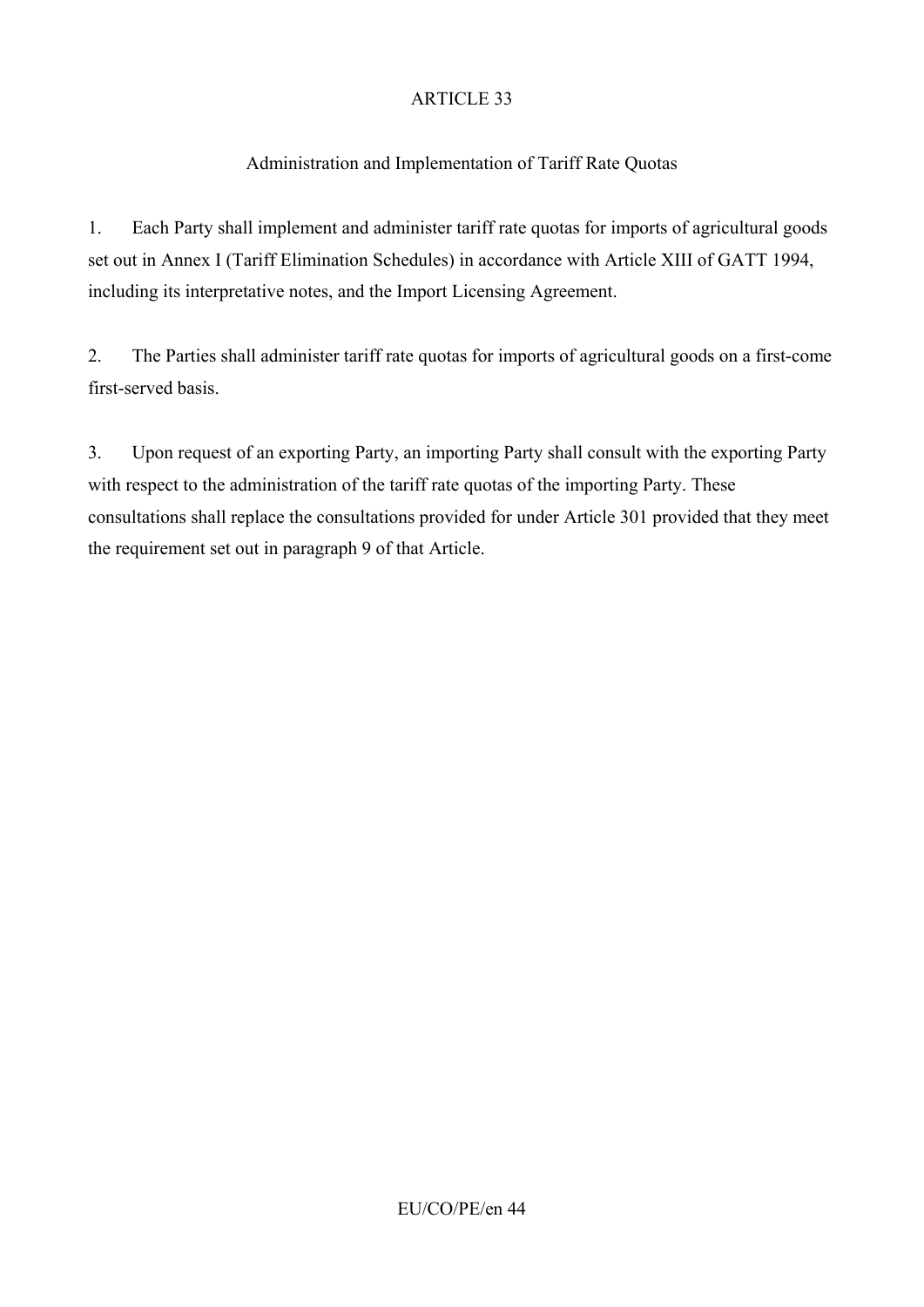### SECTION 5

### MANAGEMENT OF ADMINISTRATIVE ERRORS

#### ARTICLE 34

#### Management of Administrative Errors

In case of error by the competent authorities of any Party in the proper management of the preferential system at export, and in particular in the application of the provisions of Annex II (Concerning the Definition of the Concept of "Originating Products" and Methods of Administrative Cooperation), and where this error leads to consequences in terms of import duties, any Party facing such consequences may request, after the matter has been technically discussed between the Parties concerned within the Sub-committee on Customs, Trade Facilitation and Rules of Origin set out in Article 68, that the Trade Committee examine the possibilities of adopting all appropriate measures with a view to resolving the situation. The decision of the Trade Committee on the appropriate measures shall be adopted by agreement of the Parties concerned.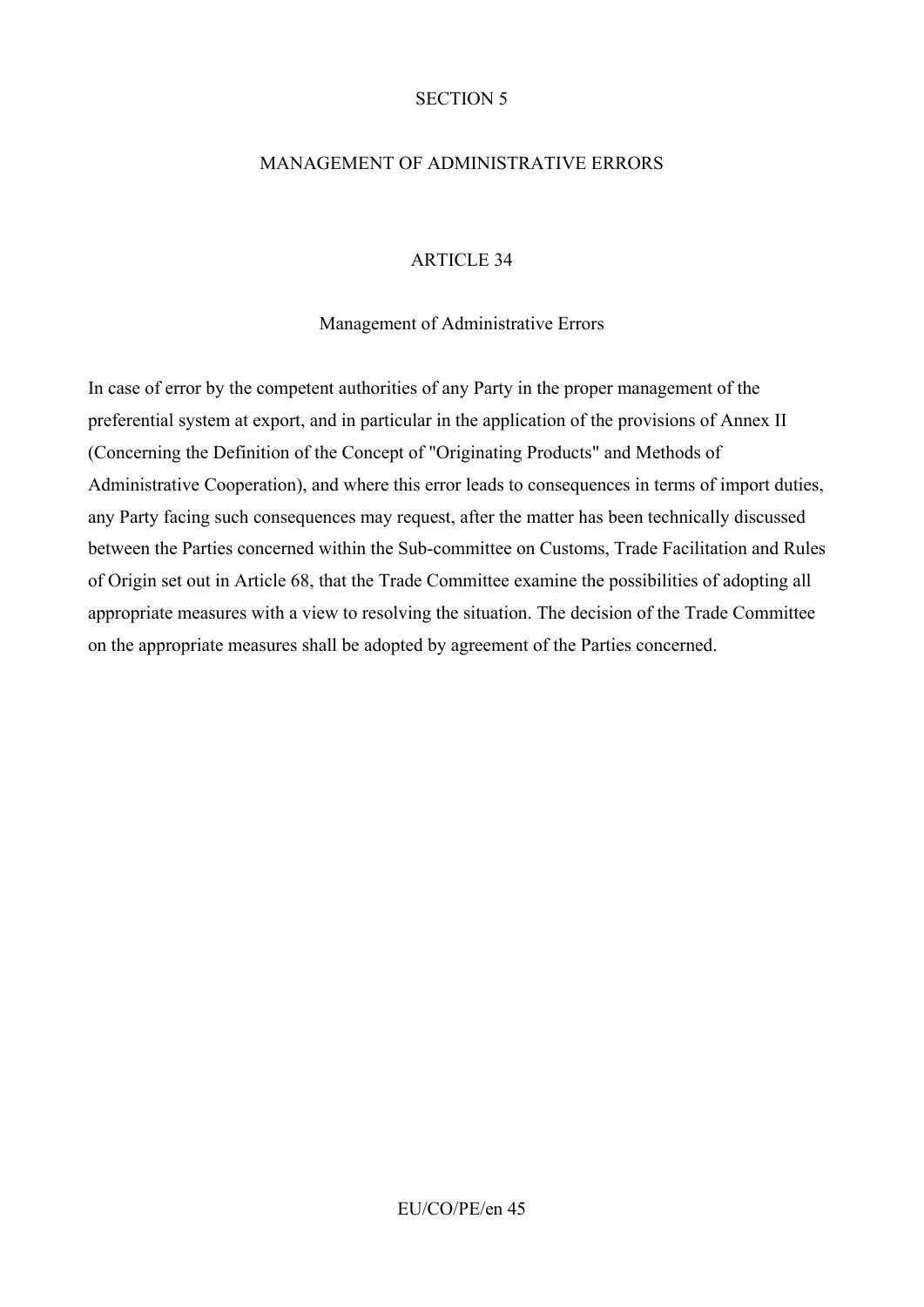## SECTION 6

# SUB-COMMITTEES

# ARTICLE 35

## Sub-committee on Market Access

1. The Parties hereby establish a Sub-committee on Market Access comprising representatives of each Party.

2. The Sub-committee shall meet upon request of a Party or of the Trade Committee to consider any matter not covered by another sub-committee arising under this Chapter.

- 3. The functions of the Sub-committee shall include, inter alia:
- (a) promoting trade in goods between the Parties, including through consultations on accelerating and broadening the scope of tariff elimination under this Agreement and other issues as appropriate;
- (b) addressing any non-tariff measure which may restrict trade in goods between the Parties and, if appropriate, referring such matters to the Trade Committee for its consideration;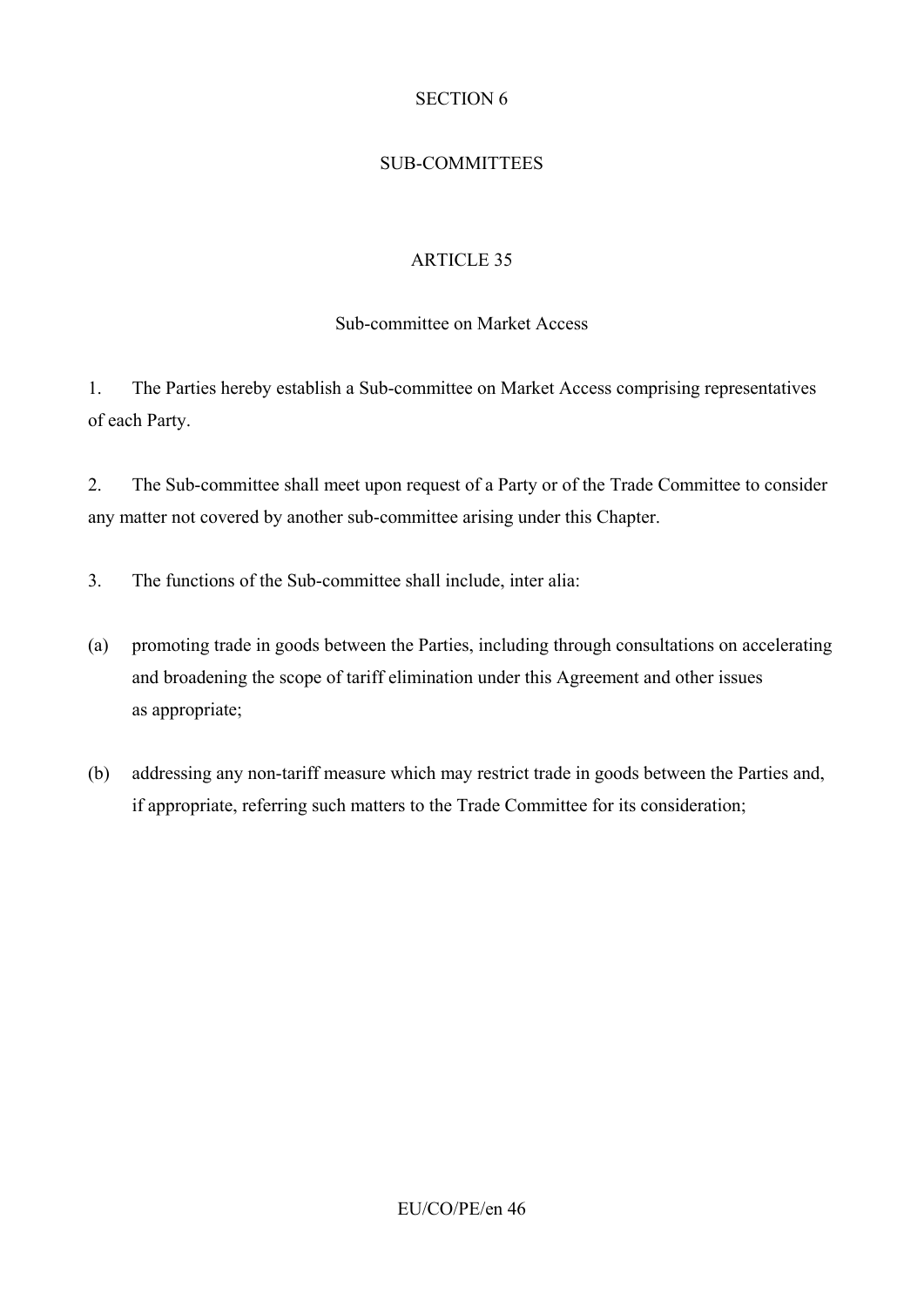- (c) providing advice and recommendations to the Trade Committee on cooperation needs regarding market access matters;
- (d) consulting on, and endeavouring to resolve, any difference that may arise between the Parties on matters related to amendments to the Harmonized System, including the classification of goods, to ensure that the obligations of each Party under this Agreement are not altered.

#### Sub-committee on Agriculture

1. The Parties hereby establish a Sub-committee on Agriculture comprised of representatives of the EU Party and each signatory Andean Country.

- 2. The Sub-committee on Agriculture shall:
- (a) monitor and promote cooperation on the implementation and administration of Section 4, in order to facilitate the trade of agricultural goods between the Parties;
- (b) resolve any unjustified obstacle in the trade of agricultural goods between the Parties;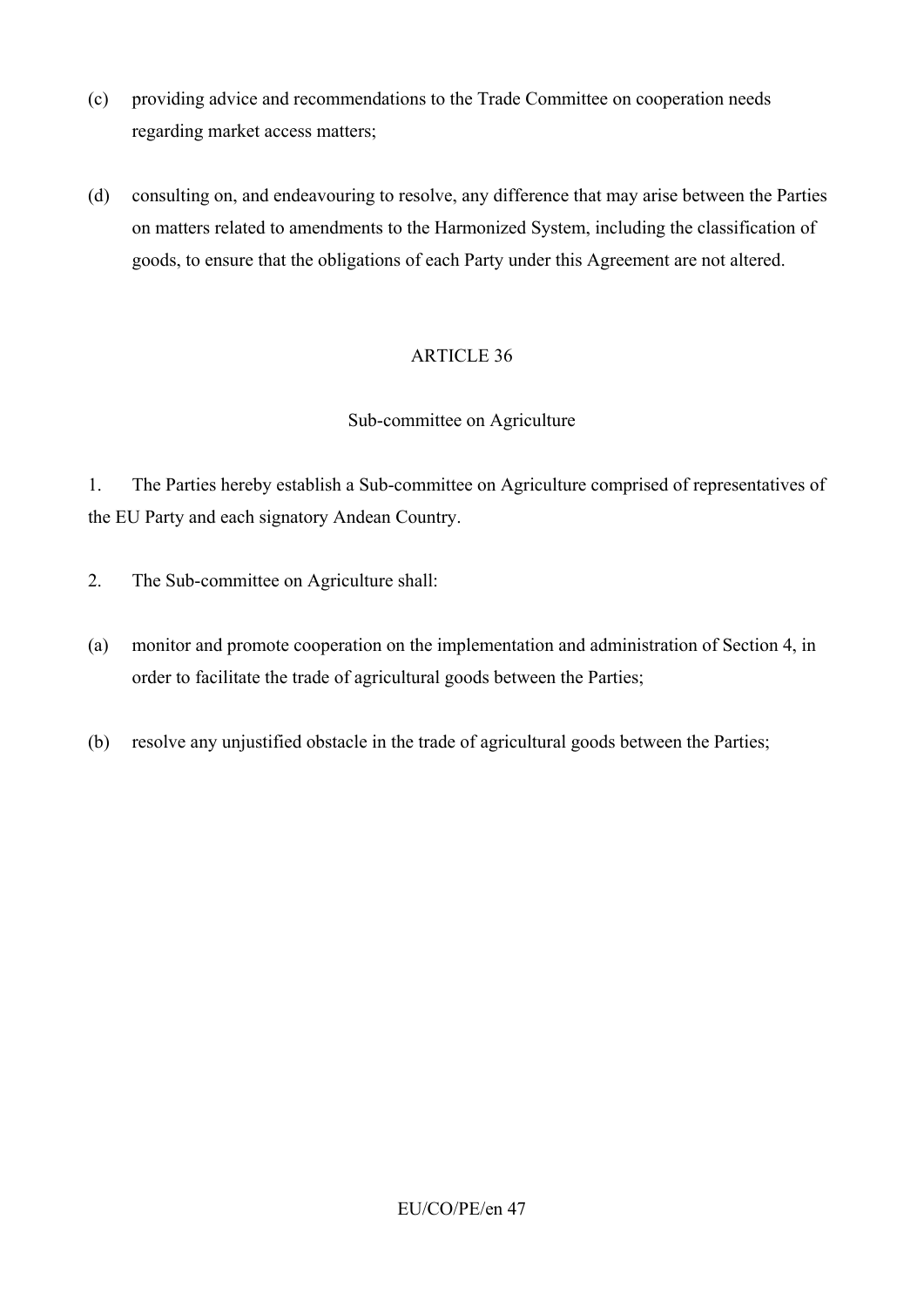- (c) consult on matters related to Section 4 in coordination with other relevant sub-committees, working groups or any other specialised body under this Agreement;
- (d) evaluate the development of agricultural trade between the Parties and the impact of this Agreement on the agricultural sector of each Party, as well as the operation of the instruments of this Agreement, and recommend any appropriate action to the Trade Committee;
- (e) undertake any additional work that the Trade Committee may assign to it; and
- (f) report and submit for consideration of the Trade Committee the results of its work under this paragraph.

3. The Sub-committee on Agriculture shall meet at least once a year. When special circumstances arise, upon request of a Party, the Sub-committee shall meet at the agreement of the Parties no later than 30 days following the date of such request. Meetings of the Sub-Committee on Agriculture may also take place at bilateral level and shall be chaired by representatives of the Party hosting the meeting.

4. The Sub-committee on Agriculture shall adopt all decisions by consensus.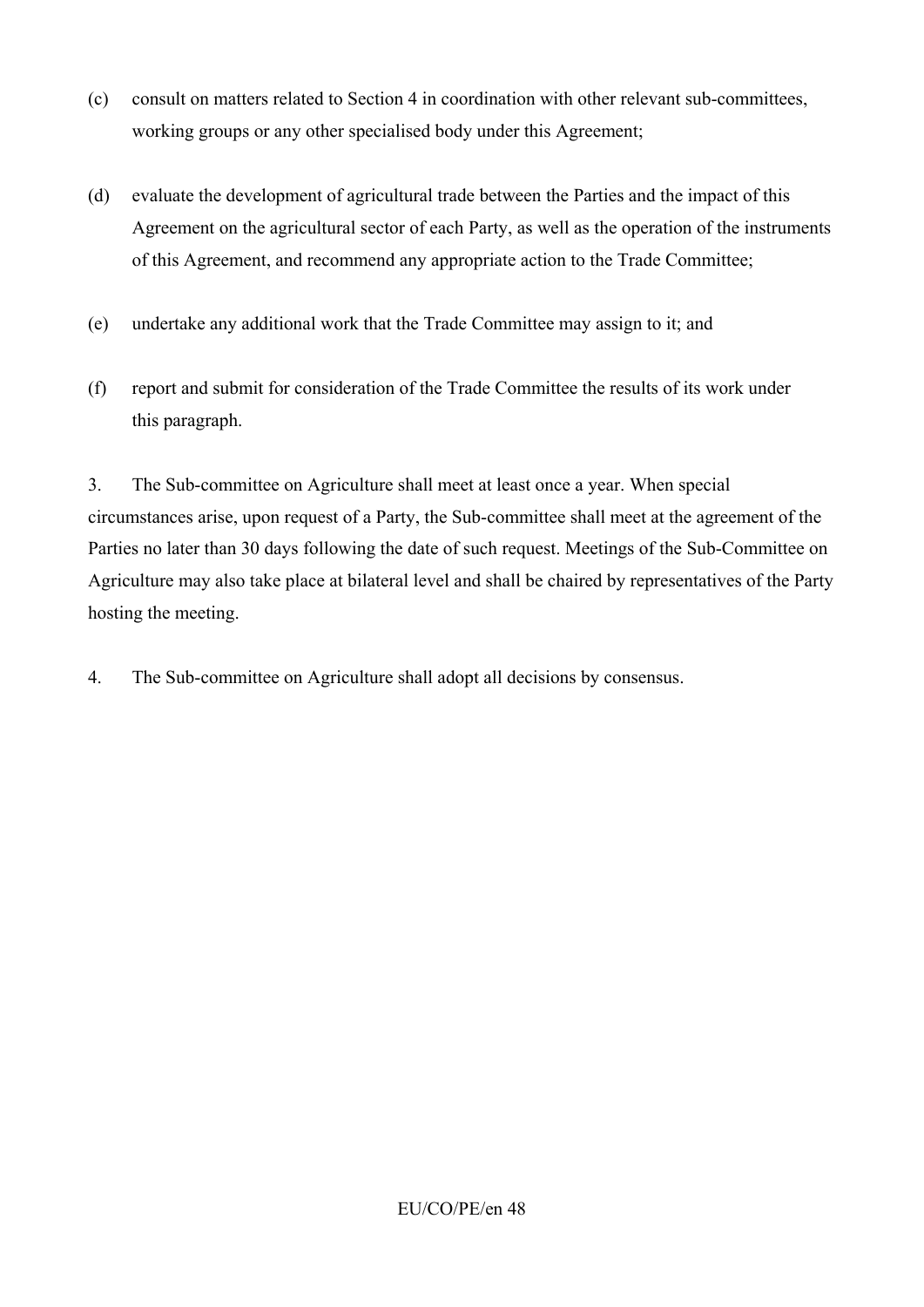# CHAPTER 2

# TRADE REMEDIES

# SECTION 1

## ANTI-DUMPING AND COUNTERVAILING MEASURES

## ARTICLE 37

## General Provisions

1. The Parties reaffirm their rights and obligations under the Anti-dumping Agreement, the Subsidies Agreement and WTO Agreement on Rules of Origin (hereinafter referred to as the "Rules of Origin Agreement").

2. In the case of the application of an anti-dumping duty or countervailing measure, or the acceptance of a price undertaking, by the Andean Community authority on behalf of two or more member Countries of the Andean Community, the competent Andean Community judicial body shall be the single forum for judicial review.

3. The Parties shall ensure that anti-dumping measures are not applied simultaneously in relation to the same product by regional authorities and national authorities. The same rule shall apply for countervailing measures.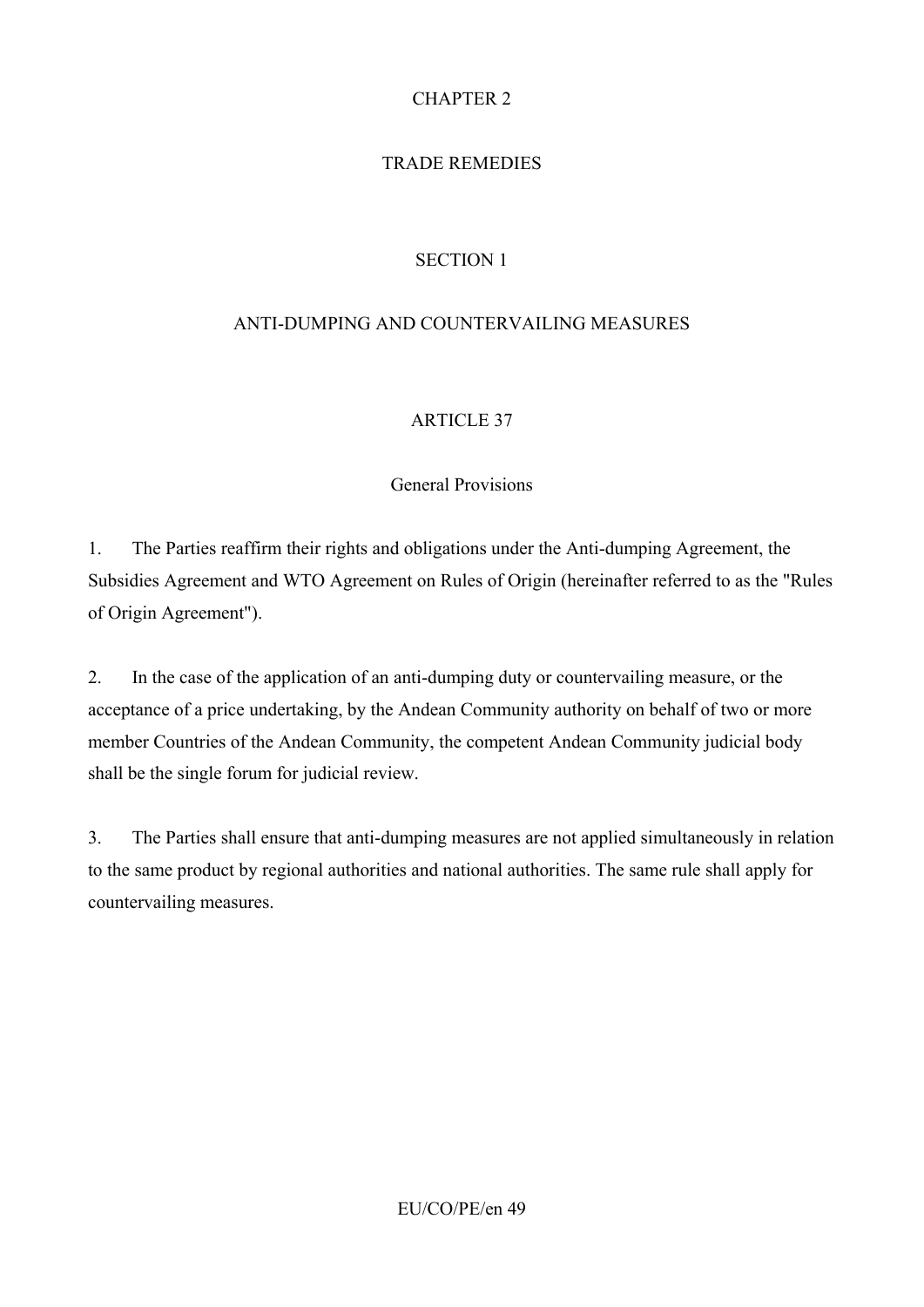### **Transparency**

1. The Parties agree that trade remedies should be used in full compliance with the relevant WTO requirements and should be based on a transparent system.

2. Recognising the benefits of legal certainty and predictability for economic operators, each Party shall ensure that its domestic legislation regarding trade remedies is fully consistent with the relevant WTO rules.

3. Without prejudice to Article 6.5 of the Anti-dumping Agreement and Article 12.4 of the Subsidies Agreement, each Party shall ensure, as soon as possible in accordance with its domestic legislation after the imposition of provisional measures, and in any event, prior to any final determination, full and meaningful disclosure of the essential facts under consideration which constitute the basis for the decision as to whether or not to apply measures. The disclosure of such information shall be made in writing and allow interested parties sufficient time to make comments.

4. Provided it does not unnecessarily delay the conduct of the investigation, upon request of any interested party, the investigating authority shall provide the possibility to be heard, in order to express their views during trade remedies investigations.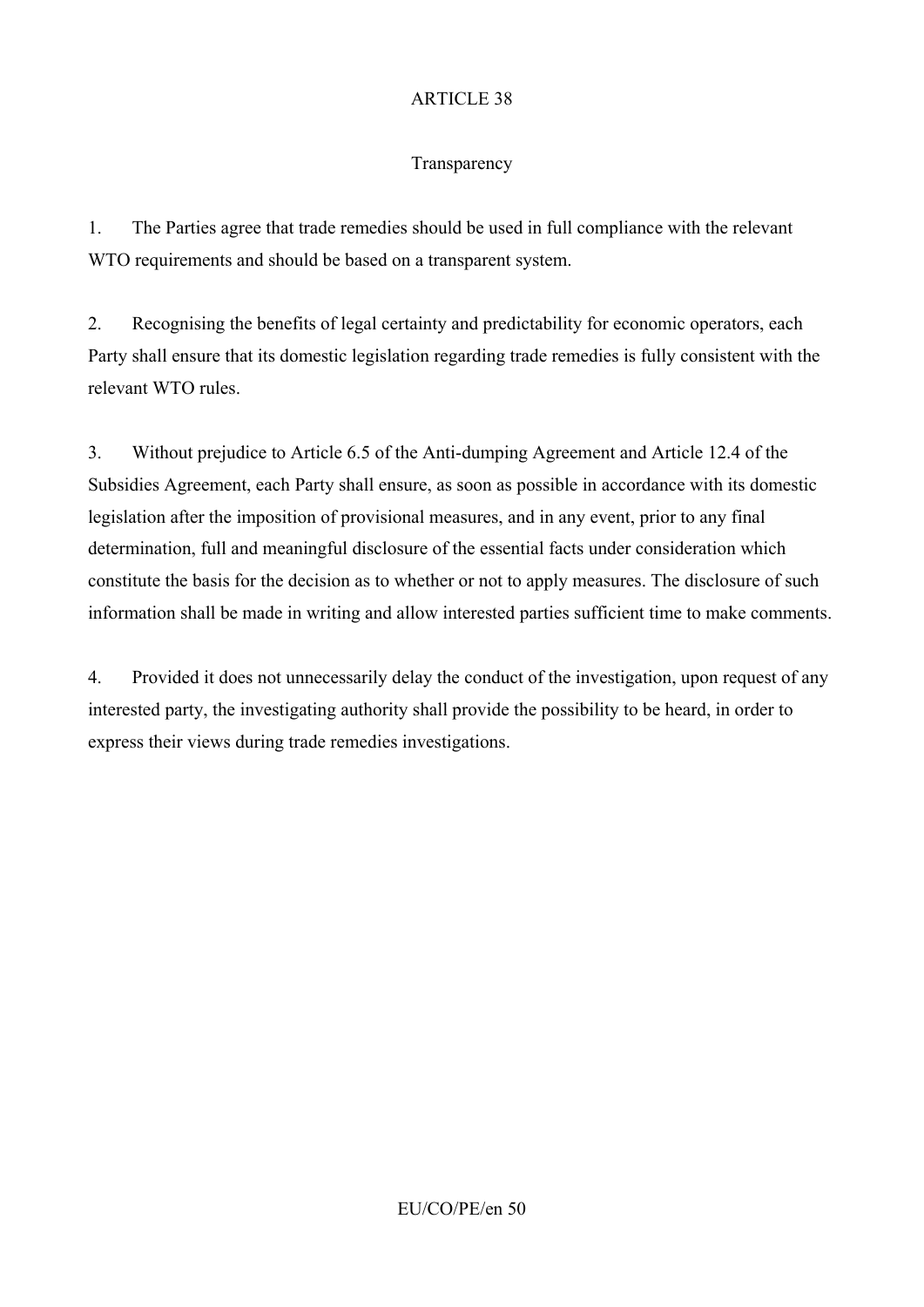### Consideration of Public Interest

In accordance with their domestic law, the EU Party and Colombia shall provide the opportunity for industrial users and importers of the product under investigation, as well as for representative consumer organisations, as appropriate, to provide information which is relevant to the investigation. Such information shall be taken into account by the investigating authority, to the extent that it is relevant, duly supported by evidence and filed within the time limits specified in the domestic law.

## ARTICLE 40

### Lesser Duty Rule

Notwithstanding their rights under the Anti-dumping Agreement and the Subsidies Agreement as regards the application of anti-dumping and countervailing duties, the EU Party and Colombia consider it desirable that the duty applied be less than the corresponding margin of dumping or subsidy, as appropriate, if the lesser duty would be adequate to remove the injury to the domestic industry.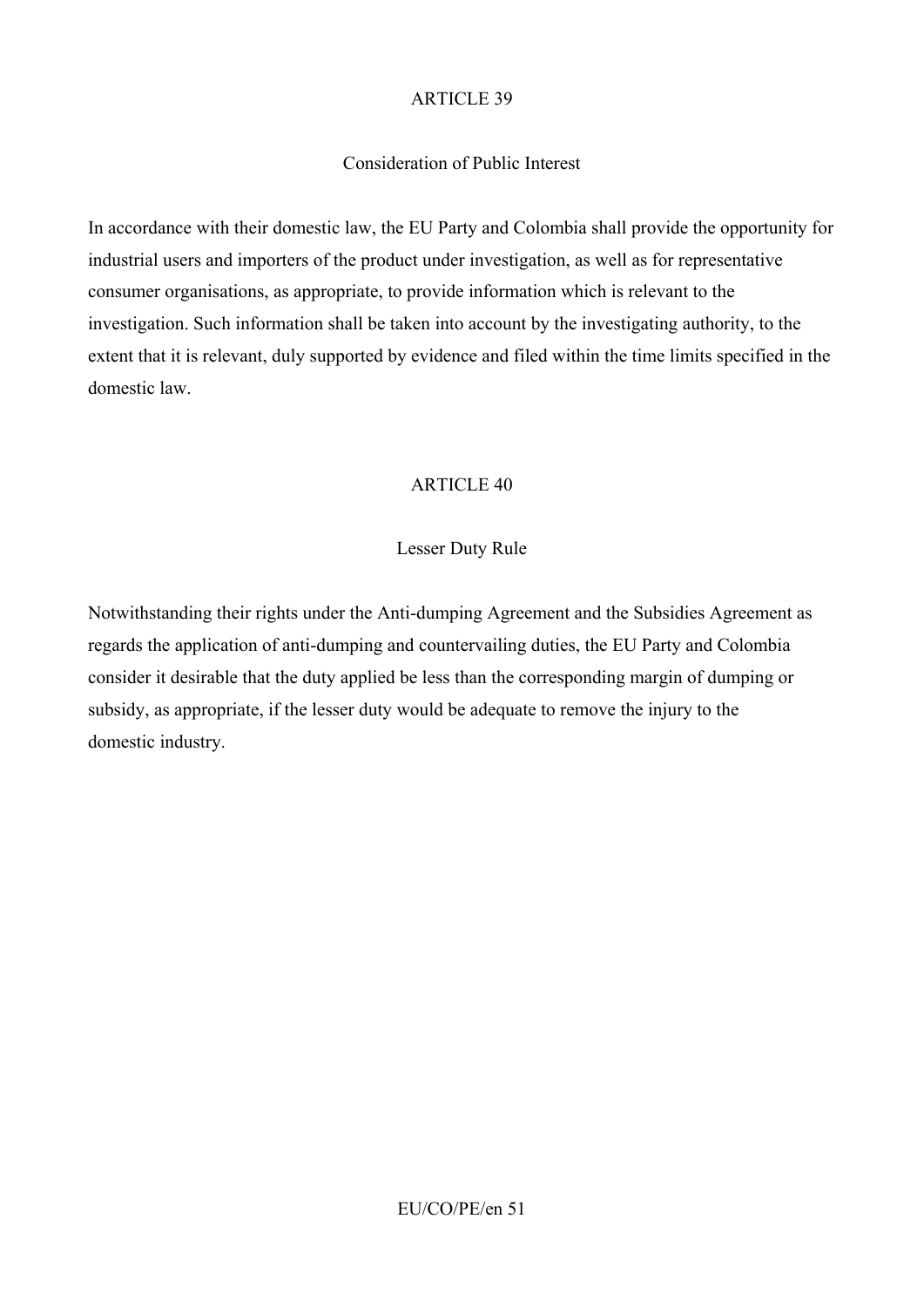## Investigating Authorities

For the purposes of this Section,

- − "investigating authority" means:
	- (a) with respect to Colombia, the Ministry of Trade, Industry and Tourism, or its successor;
	- (b) with respect to Peru, the National Institute for the Defense of Competition and Protection of Intellectual Property, or its successor; and
	- (c) with respect to the EU Party, the European Commission

## ARTICLE 42

## Exclusion from the Dispute Settlement Mechanism

Title XII (Dispute Settlement) does not apply to this Section.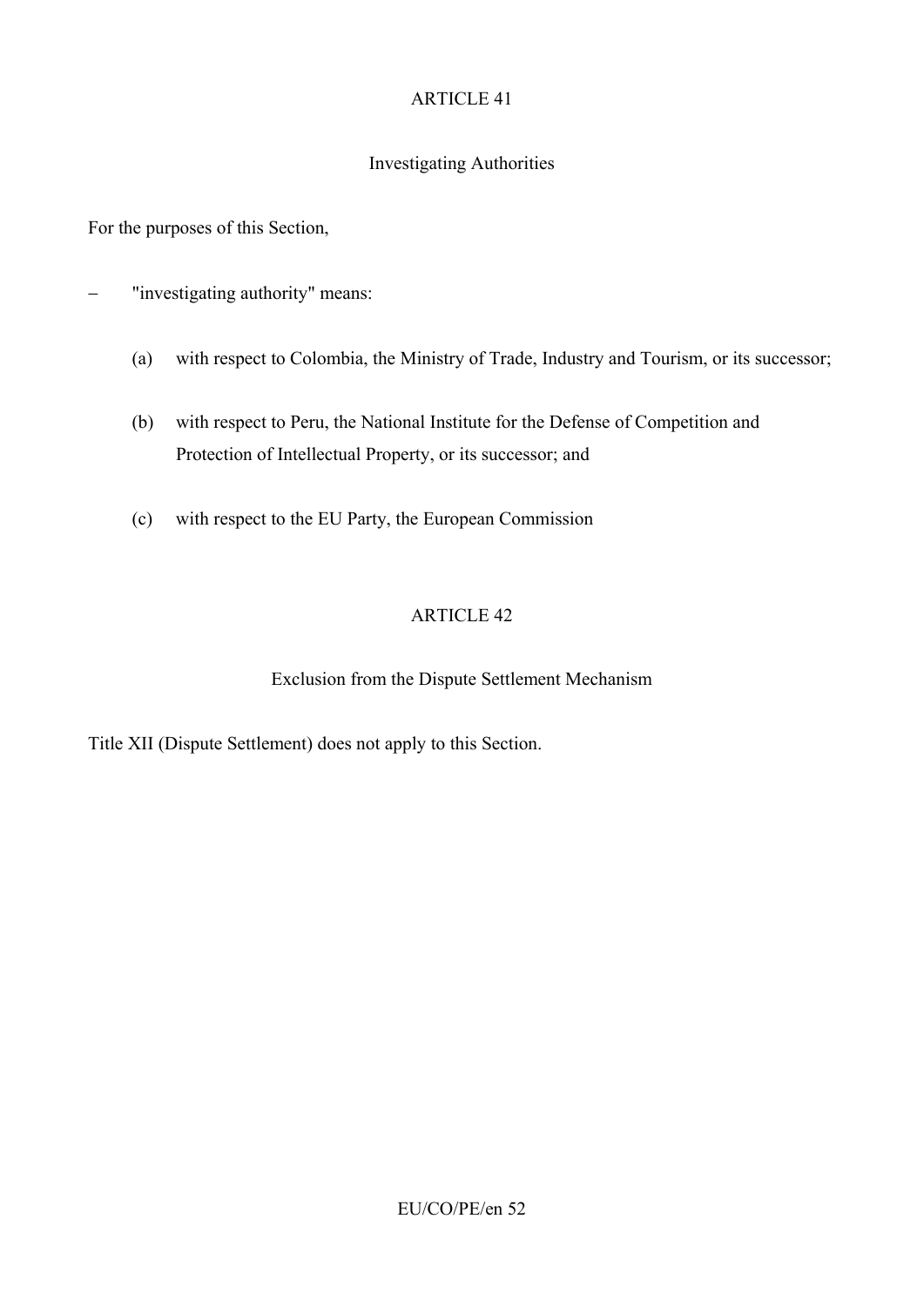### SECTION 2

## MULTILATERAL SAFEGUARD MEASURES

## ARTICLE 43

### General Provisions

Each Party retains its rights and obligations under Article XIX of GATT 1994, the Safeguards Agreement, and the Rules of Origin Agreement.

## ARTICLE 44

### **Transparency**

Notwithstanding Article 43, upon request of another Party, a Party initiating an investigation or intending to adopt safeguard measures shall provide immediately *ad hoc* written notification of all pertinent information, including where relevant, regarding the initiation of a safeguard investigation, the preliminary determination and the final determination of the investigation.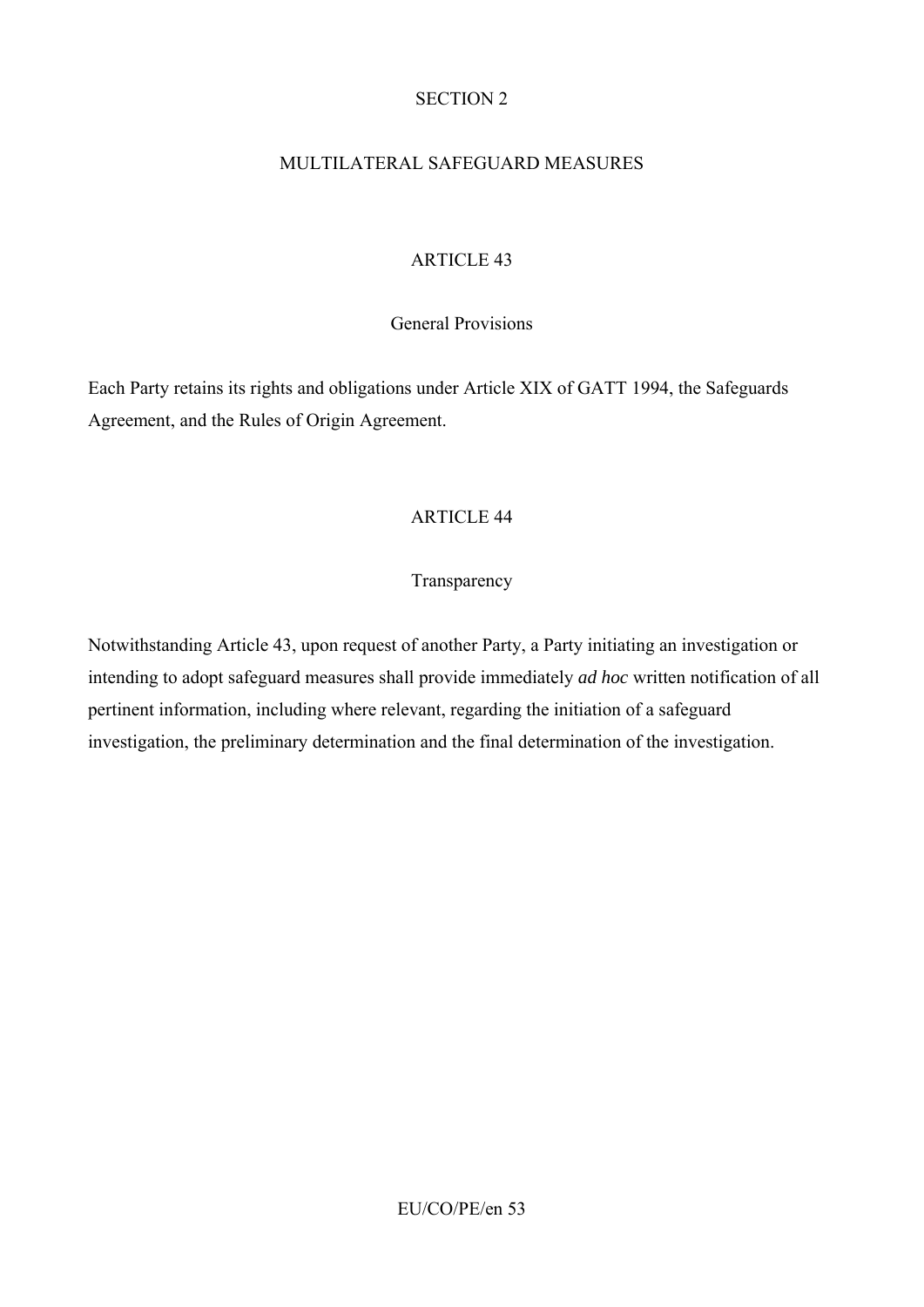## Non-Simultaneous Application of Safeguard Measures

No Party may apply simultaneously, with respect to the same product:

- (a) a bilateral safeguard measure in accordance with Section 3 (Bilateral Safeguard Clause) of this Chapter; and
- (b) a measure under Article XIX of GATT 1994 and the Safeguards Agreement.

### ARTICLE 46

### Investigating Authority

For the purposes of this Section, "investigating authority" means:

- (a) with respect to Colombia, the Ministry of Trade, Industry and Tourism, or its successor;
- (b) with respect to Peru, the National Institute for the Defense of Competition and Protection of Intellectual Property; and
- (c) with respect to the EU Party, the European Commission.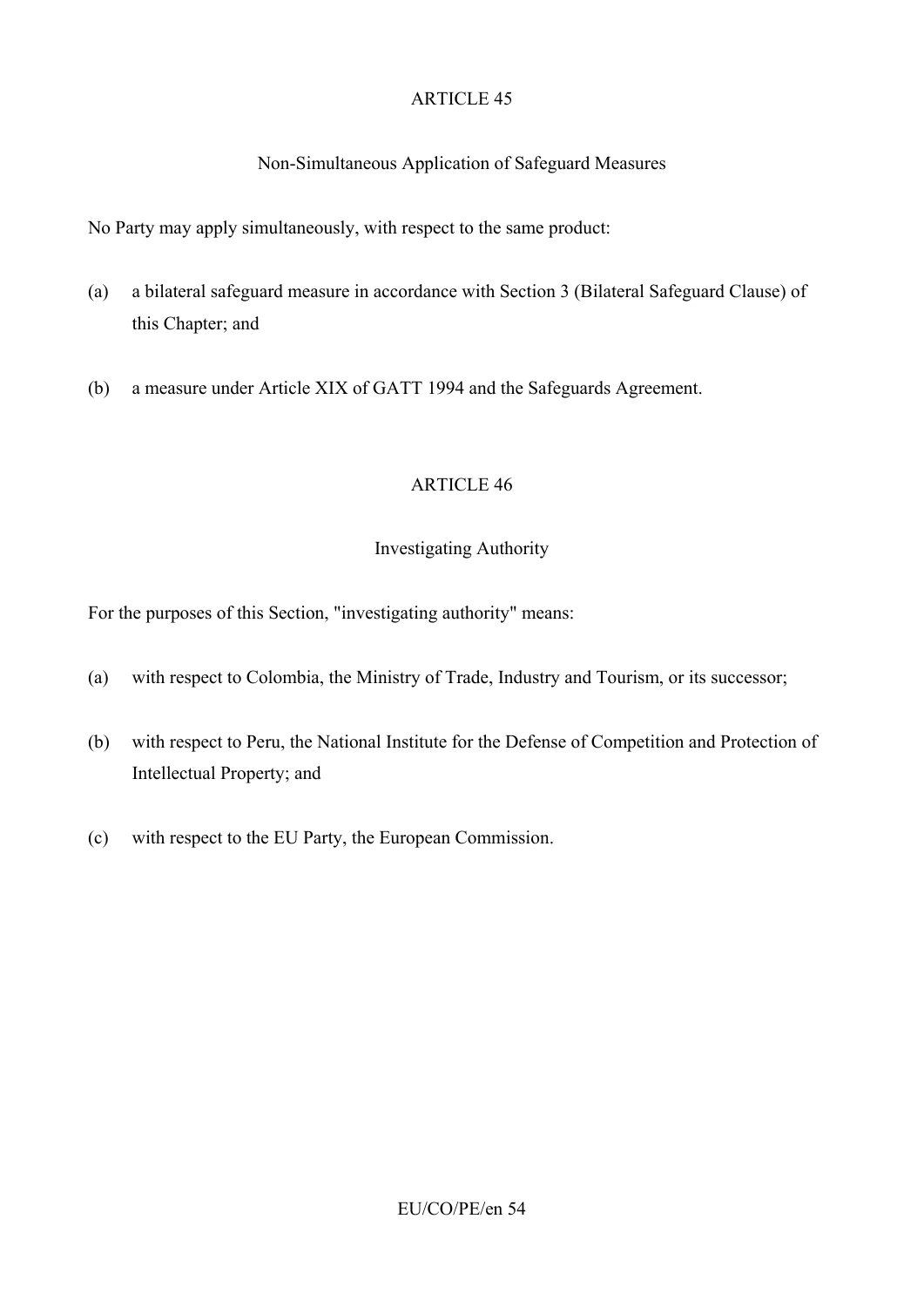### Exclusion from Dispute Settlement Mechanism

Except for Article 45, Title XII (Dispute Settlement) shall not apply to this Section.

#### SECTION 3

#### BILATERAL SAFEGUARD CLAUSE

#### ARTICLE 48

#### Application of a Bilateral Safeguard Measure

1. Notwithstanding Section 2 (Multilateral Safeguard Measures), if as a result of concessions under this Agreement, a product originating in a Party is being imported into the territory of another Party in such increased quantities, in absolute terms or relative to domestic production, and under such conditions as to cause or threaten to cause serious injury to domestic producers of like or directly competitive products, the importing Party may adopt appropriate measures under the conditions and in accordance with the procedures laid down in this Section.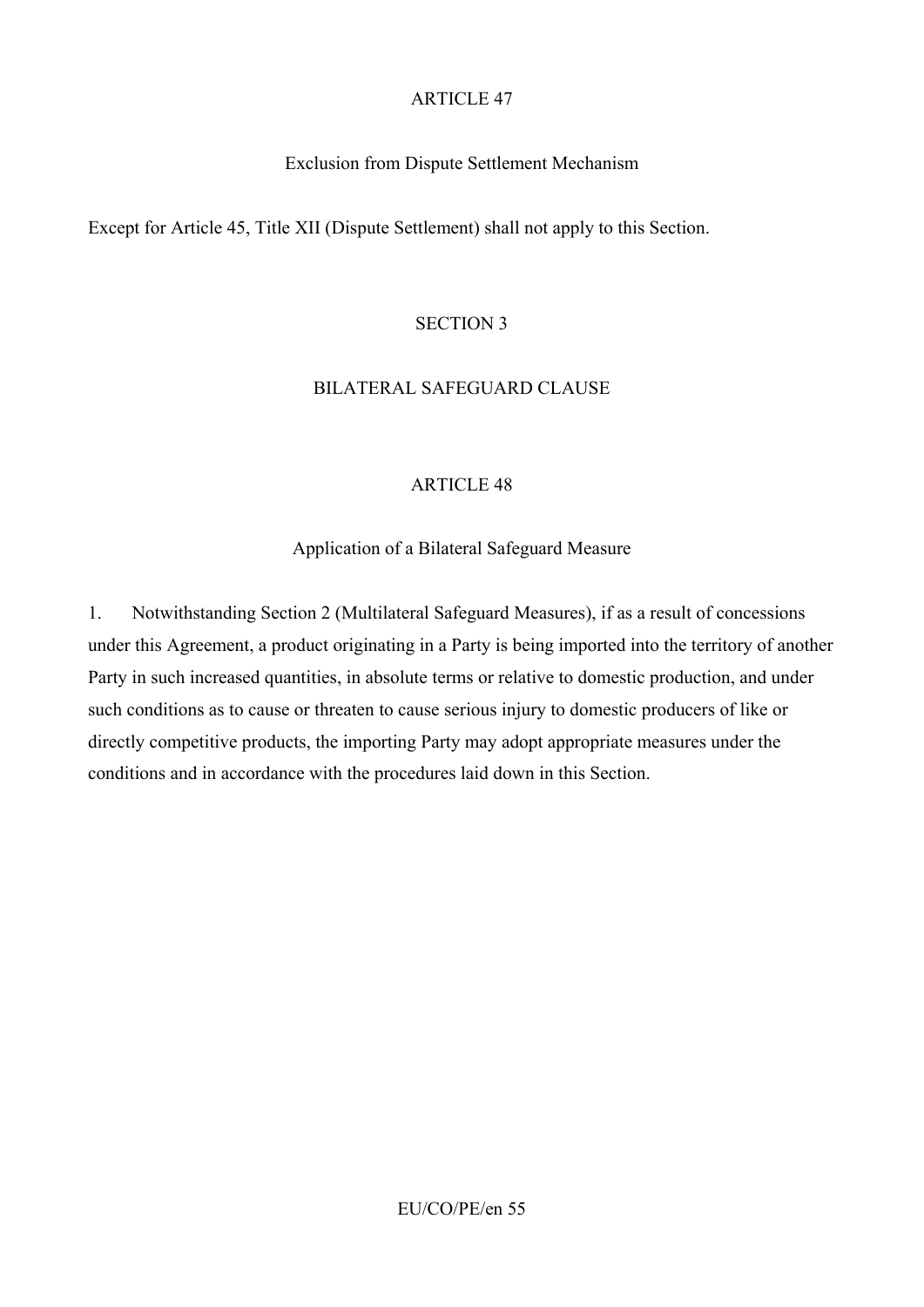# 2 A Party may only apply bilateral safeguard measures during the transitional period<sup>10</sup>.

# ARTICLE 49

# Notification and Consultations

1. A Party shall immediately notify the exporting Party concerned upon the initiation of an investigation and the application of provisional and definitive measures.

2. When a Party considers that the circumstances established in Article 48 exist for the application or extension of a definitive measure, it shall provide adequate opportunities to conduct consultations with the affected Party, in accordance with the legislation of each Party, with a view to examining the available information, exchanging opinions on the application or extension of a measure and achieving a mutually satisfactory solution.

3. The consultations referred to in paragraph 2 shall begin within 15 days following the date of receipt by the affected Party of the invitation to consult from the investigating authority.

 $10$ **<sup>10</sup>** Transitional period means 10 years from the date of entry into force of this Agreement. For any good for which the Schedule of Annex I (Tariff Elimination Schedules) of the Party applying the measure provides for a tariff elimination period of 10 or more years, "transitional period" means the tariff elimination period set out in that Schedule for such good, plus three years.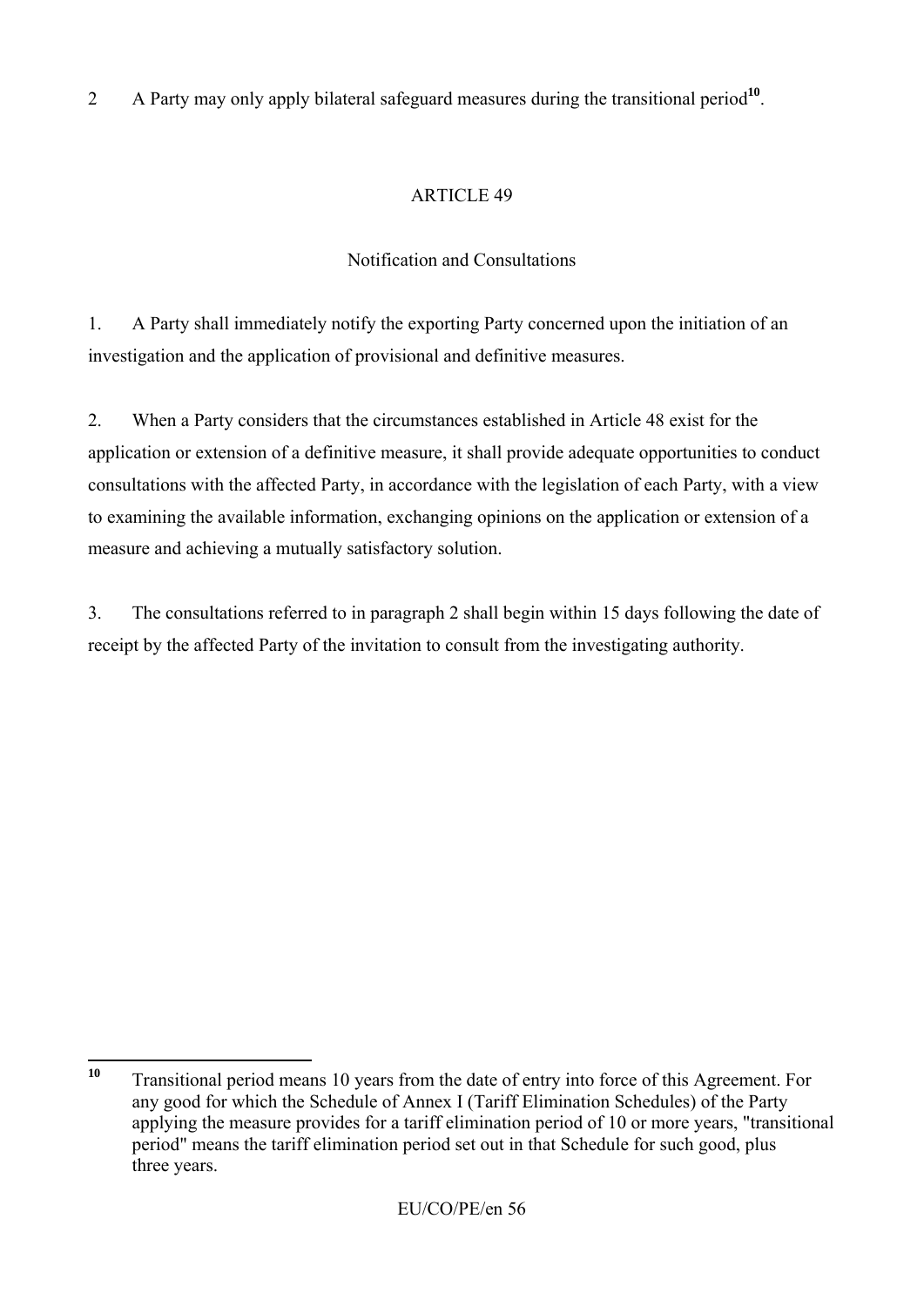4. If no satisfactory solution has been reached within 45 days following the date of receipt by the affected Party of the invitation to consult, the importing Party may adopt the measures to remedy the circumstances in accordance with this Section.

5. A Party may apply a bilateral safeguard measure on a provisional basis, without prior consultations.

# ARTICLE 50

# Type of Measures

Any bilateral safeguard measure applied by an importing Party under Article 48 may consist of one or more of the following measures:

- (a) a suspension of the further reduction of the customs duty on the product concerned provided for in the schedule of such Party under Annex I (Tariff Elimination Schedules), or
- (b) an increase in the customs duty on the product concerned to a level which does not exceed the most-favoured-nation applied customs duty on the product in effect at the time the measure is taken or the base rate as specified in the schedule of such Party under Annex I (Tariff Elimination Schedules), whichever is lower.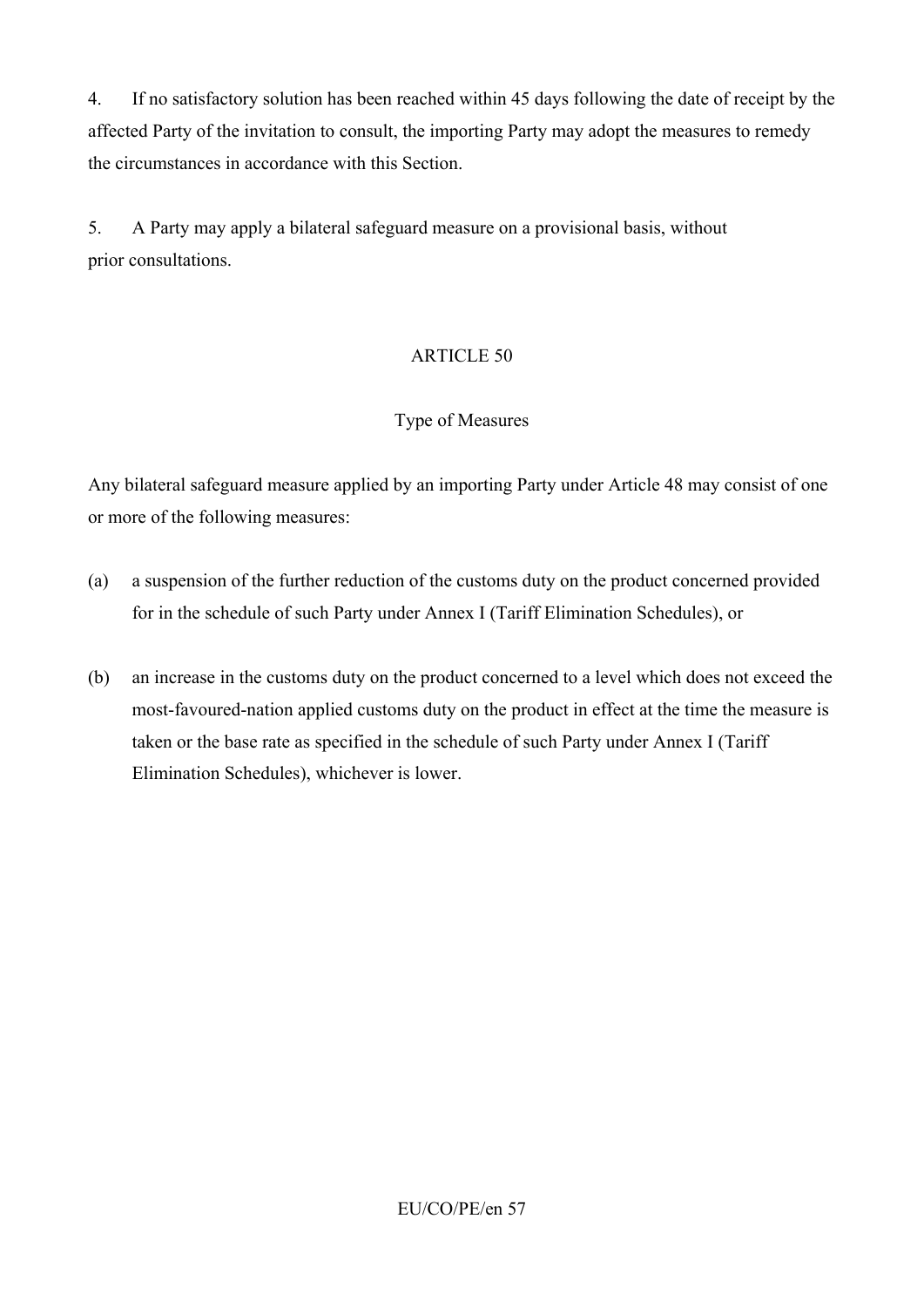## Investigation Procedure

1. A Party shall only apply a bilateral safeguard measure following an investigation by the competent authorities of that Party in accordance with Article 3 of the Agreement on Safeguards, and to this end, that Article is incorporated into and made an integral part of this Agreement, *mutatis mutandis*.

2. Any investigation by a Party pursuant to paragraph 1 shall comply with the requirements of Article 4.2(a) and 4.2(c) of the Agreement on Safeguards, and to this end, Article 4.2(a) and 4.2(c) of the Agreement on Safeguards is incorporated into and made an integral part of this Agreement, *mutatis mutandis*.

3. In addition to paragraph 2, the investigating Party shall demonstrate on the basis of objective evidence the existence of a causal link between the increase of the imports of the product of the exporting Party and serious injury or threat thereof.

4. Each Party shall ensure that its competent authorities complete any such investigation within the time limits established in its domestic legislation, which shall not exceed 12 months from the date of its initiation.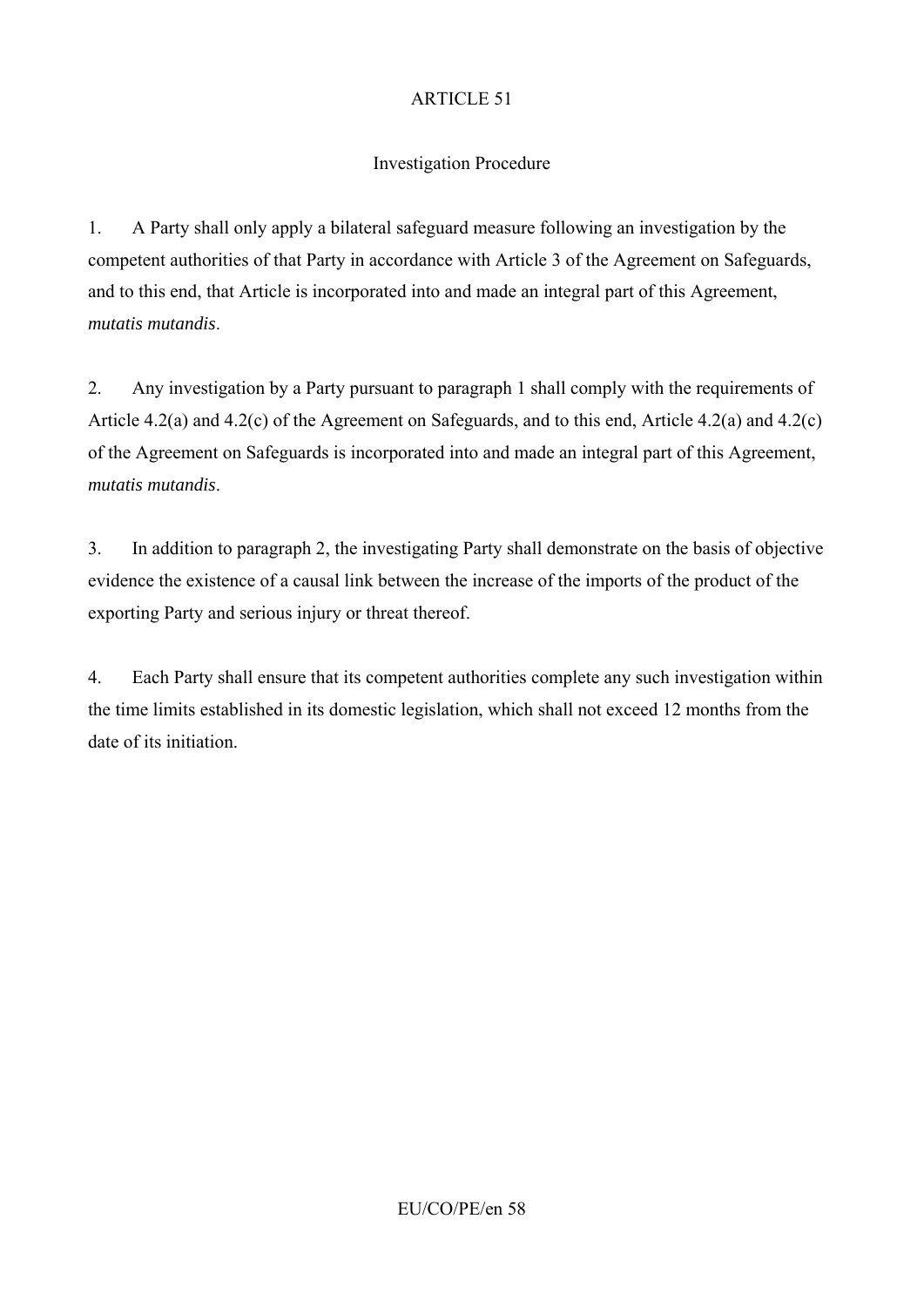### Conditions and Duration of a Measure

- 1. No Party may apply a bilateral safeguard measure:
- (a) except to the extent, and for such period of time, as may be necessary to prevent or remedy serious injury pursuant to Article 48;
- (b) for a period exceeding two years; this period may exceptionally be extended by another two years if:
	- (i) the competent authorities of the importing Party determine, in conformity with the relevant procedures of Article 51, that the measure continues to be necessary to prevent or remedy serious injury pursuant to Article 48; and
	- (ii) there is evidence that the domestic industry is adjusting;

the total period of application of a safeguard measure, including the period of initial application and any extension thereof, shall not exceed four years.

2. When a Party terminates a bilateral safeguard measure, the rate of customs duty shall be the rate that, according to the Annex I (Tariff Elimination Schedules) of that Party, would have been in effect without the measure.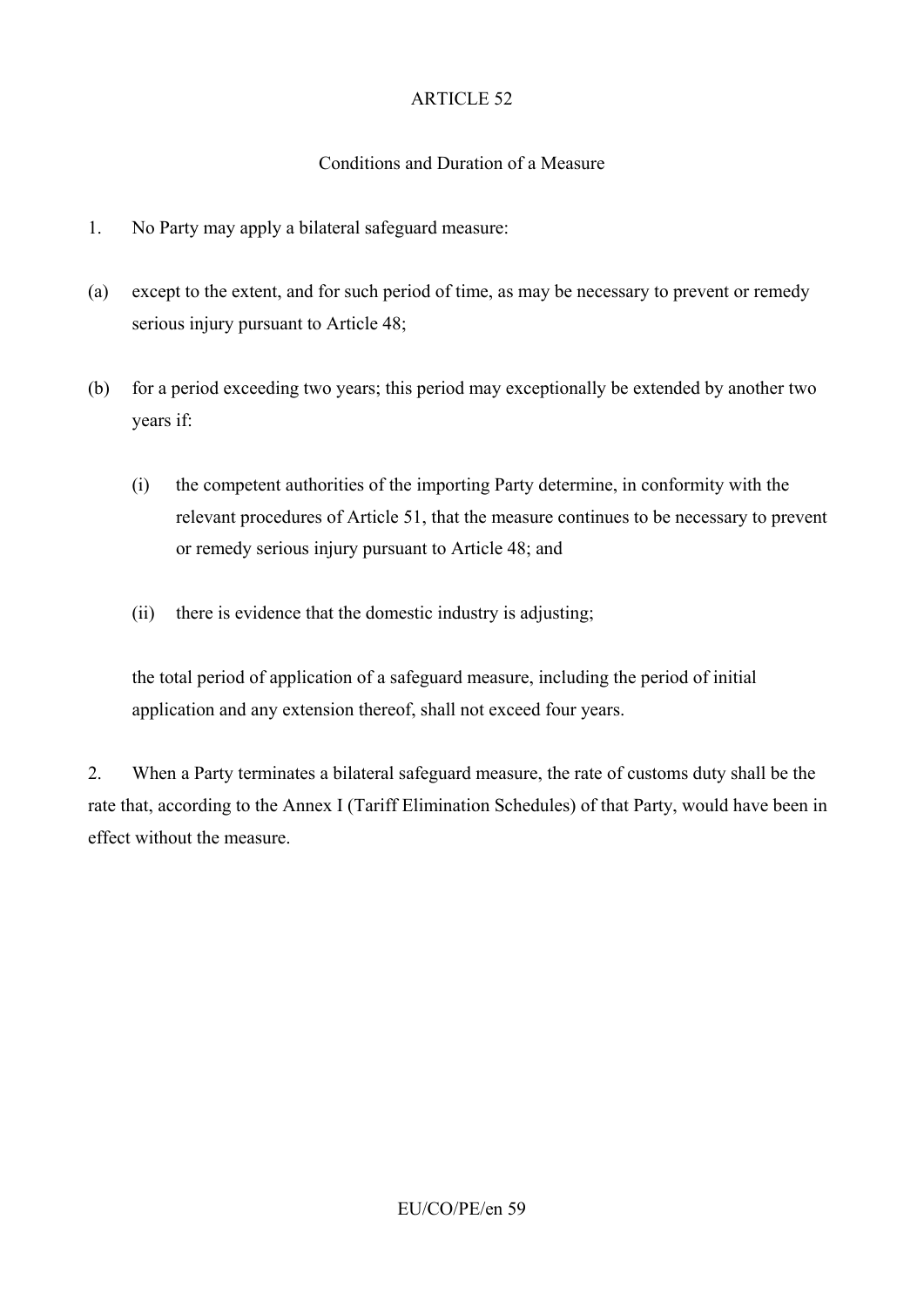# Provisional Measures

1. In critical circumstances where delay would cause damage that would be difficult to repair, a Party may apply a bilateral safeguard measure on a provisional basis, pursuant to a preliminary determination that there is clear evidence that imports of a product originating in the exporting Party have increased as a result of the reduction or elimination of duties under Annex I (Tariff Elimination Schedules), and such imports cause or threaten to cause serious injury pursuant to Article 48.

2. The duration of any provisional measure shall not exceed 200 days, during which period the Party shall comply with the requirements of Articles 49 and 51, paragraphs 1, 2 and 3.

3. The Party shall promptly refund any increase in customs duties applied pursuant to paragraph 1 if the investigation does not determine that the requirements of Article 48 are met. The duration of any provisional measure shall be counted as part of the period described in Article 52, subparagraph 1 (b).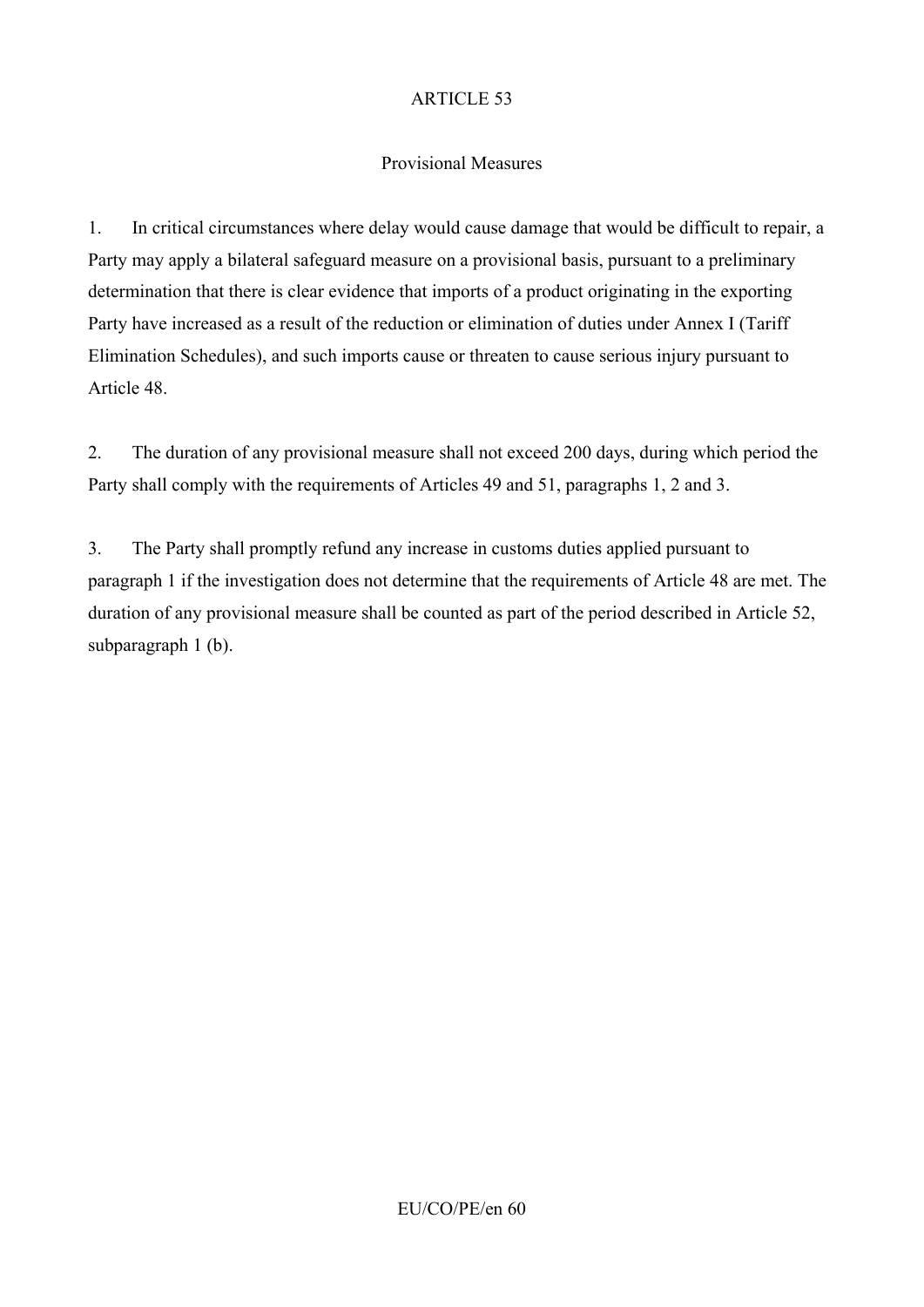### Compensation

1. A Party seeking to extend a bilateral safeguard measure shall consult with the Party whose products are subject to the measure in order to mutually agree on appropriate compensation in the form of concessions having substantially equivalent trade effect. The importing Party shall provide an opportunity for such consultations no later than 30 days before the extension of the bilateral safeguard measure.

2. If consultations under paragraph 1 do not result in an agreement on compensation within 30 days of the offer to consult, and the importing Party decides to extend the safeguard measure, the Party whose products are subject to the safeguard measure may suspend the application of substantially equivalent concessions to the trade of the Party extending the measure.

# ARTICLE 55

# Re-Application of a Measure

No safeguard measure referred to in this Section shall be applied to the import of a product that has previously been subject to such a measure, except for one time for a period of time equal to half of that during which such measure had been previously applied, provided that the period of non-application is at least one year.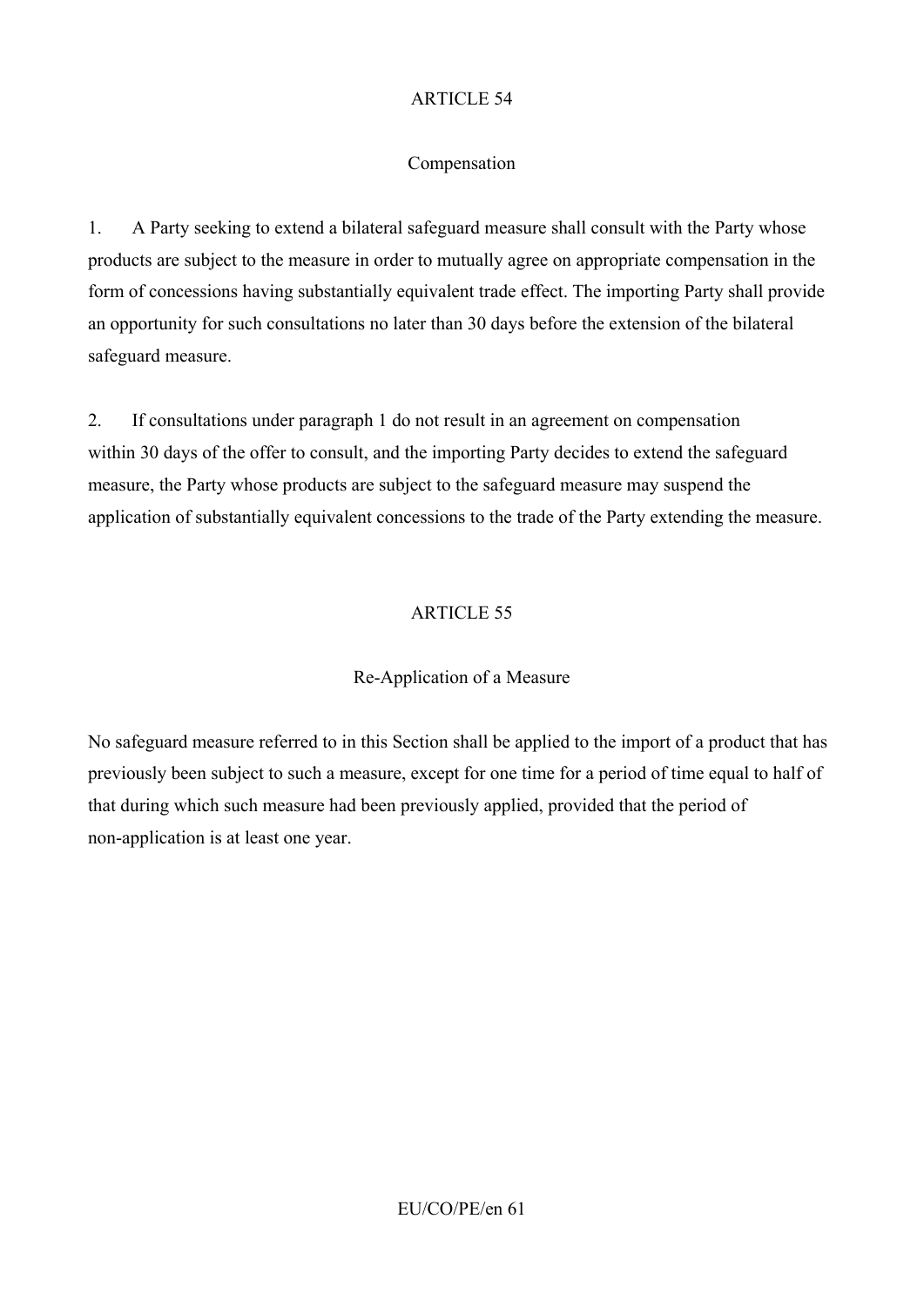### Outermost Regions of the European Union<sup>11</sup>

1. When a product originating in the signatory Andean Countries is being introduced into the territory of the outermost regions of the European Union (hereinafter referred to as the "EU outermost regions") in such increased quantities and under such conditions as to cause or threaten to cause serious deterioration in the economic situation of the EU outermost regions, the EU Party, after having examined alternative solutions, may exceptionally take safeguard measures limited to the territory of the region(s) concerned.

2. The safeguard measures for EU outermost regions shall apply in accordance with the provisions of this Chapter.

 $11$ **<sup>11</sup>** At the date of the signature of this Agreement, the outermost regions of the European Union are: Guadeloupe, French Guiana, Martinique, Réunion, Saint-Martin, the Azores, Madeira and the Canary Islands. This Article will apply equally to the country or territory which changes its status to outermost region by decision of the European Council in accordance with the procedure referred in Article 355(6) of the Treaty on the Functioning of the European Union as of the date of adoption of that decision. In case an outermost region of the European Union changes its status as such by the same procedure, this Article will not apply to it as of the date of the corresponding European Council decision. The EU Party will notify the other Parties any modification of the territories considered outermost regions of the European Union.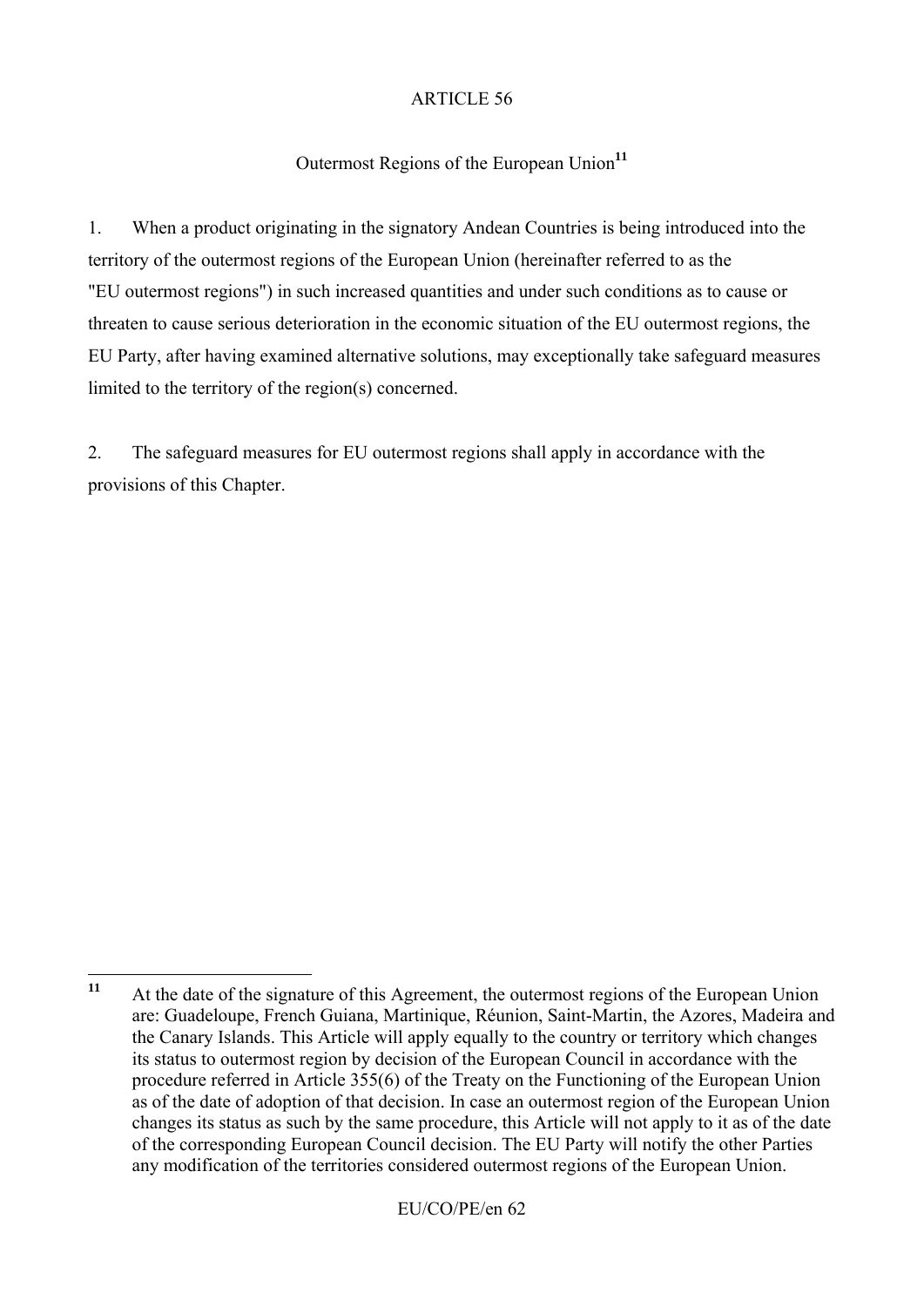### Competent Authority

For the purpose of this Section, competent authority means:

- (a) for Colombia, the Ministry of Trade, Industry and Tourism, or its successor;
- (b) for Peru, the Ministry of Foreign Trade and Tourism, or its successor; and
- (c) for the EU Party, the European Commission.

# CHAPTER 3

# CUSTOMS AND TRADE FACILITATION

# ARTICLE 58

# **Objectives**

1. The Parties acknowledge the importance of customs and trade facilitation matters in the evolving global trading environment. The Parties agree to reinforce cooperation in this area with a view to ensuring that the relevant legislation and procedures of each Party, as well as the administrative capacity of their respective administrations, fulfill the objectives of effective control and promotion of trade facilitation.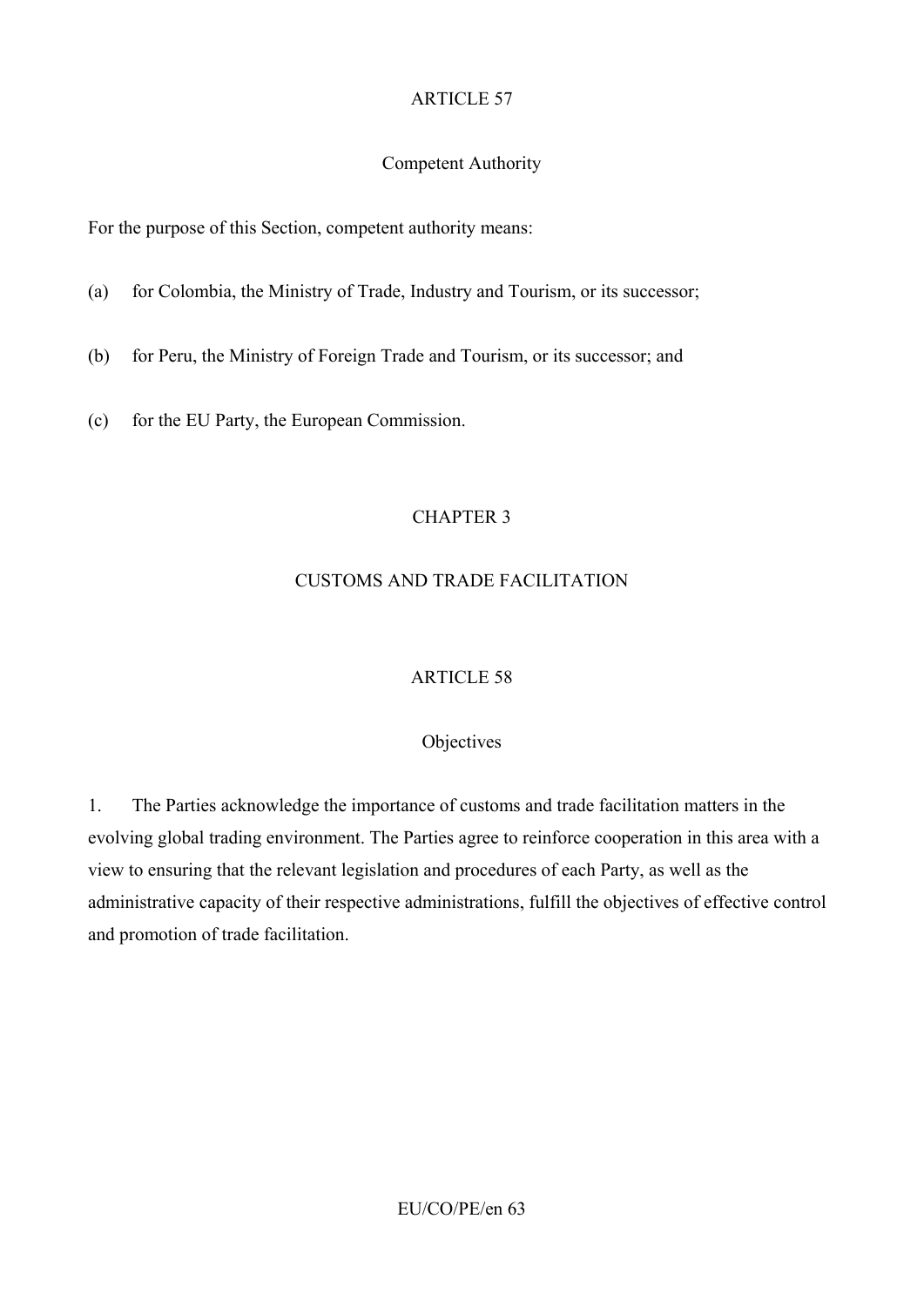2. The Parties recognise that legitimate public policy objectives, including those related to security, fraud prevention, and fight against fraud, shall not be compromised in any way.

## ARTICLE 59

### Customs and Trade-Related Procedures

1. Each Party shall establish efficient, transparent and simplified procedures in order to reduce costs and to ensure predictability for importers and exporters.

2. The Parties agree that their respective trade and customs legislation, provisions and procedures shall be based upon:

- (a) international instruments and standards applicable in the area of customs and trade, including the substantive elements of the Revised Kyoto Convention on the Simplification and Harmonisation of Customs Procedures (hereinafter referred as "Revised Kyoto Convention"), the International Convention on the Harmonized Commodity Description and Coding System (hereinafter referred as "HS Convention"), the Framework of Standards to Secure and Facilitate Global Trade of the World Customs Organisation (hereinafter referred as "WCO SAFE") and the Customs Data Model of the WCO (hereinafter referred as "Data Model");
- (b) the protection and facilitation of trade through effective enforcement of and compliance with the legal requirements;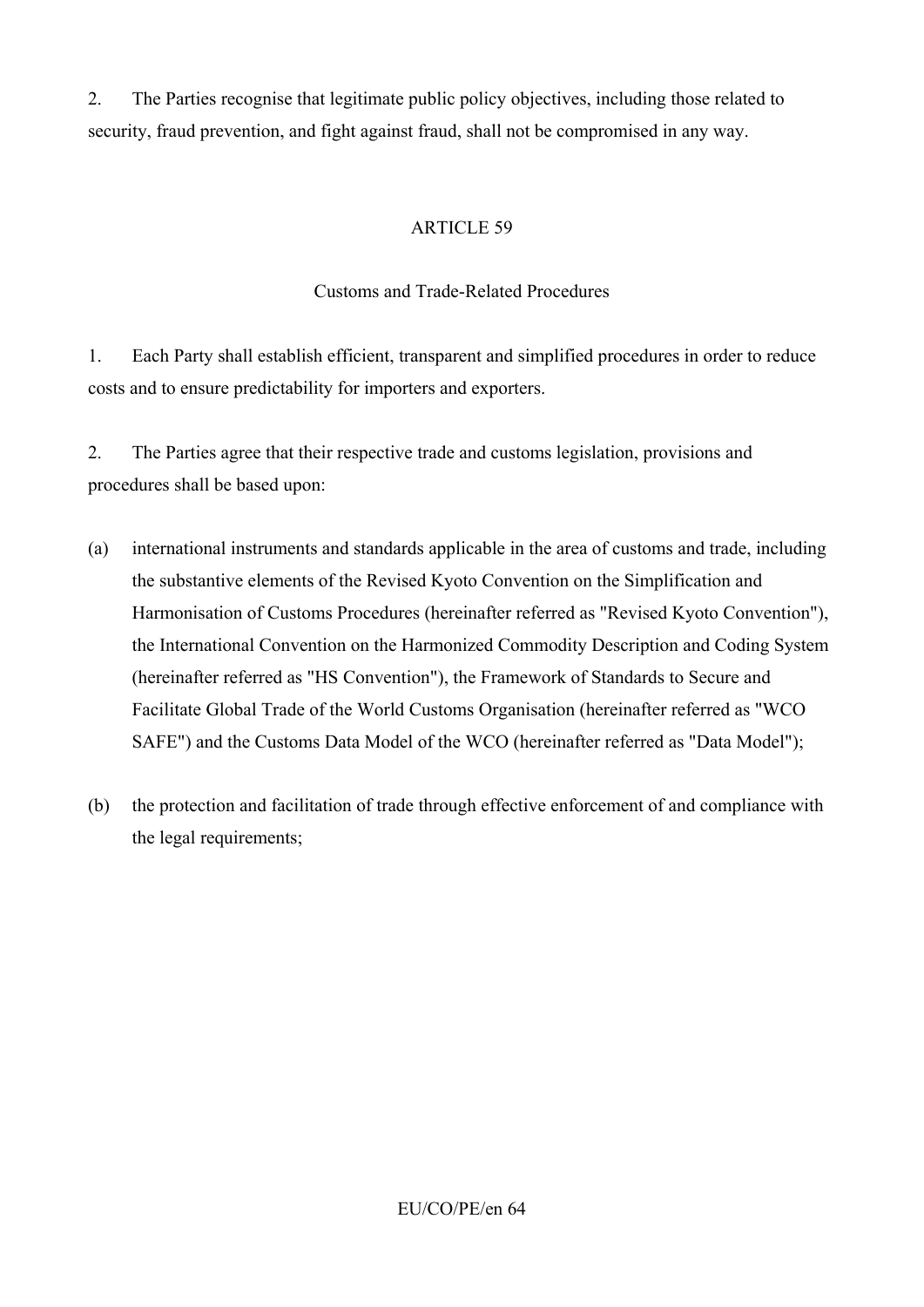- (c) requirements for economic operators that are reasonable, non-discriminatory and prevent fraud;
- (d) the use of a single administrative document or its electronic equivalent, for the purposes of filing customs declarations at import and export;
- (e) the application of modern customs techniques, including risk assessment, simplified procedures for entry and release of goods, post release controls, and company audit methods;
- (f) the progressive development of systems, including those based upon information technology, to facilitate the electronic exchange of data between economic operators, customs administrations and other related agencies. To this end, and to the extent possible, each Party shall progressively work towards the establishment of a single window in order to facilitate external trade operations;
- (g) rules that ensure that any penalty imposed for breaches of customs regulations or procedural requirements is proportionate and non-discriminatory, and the application of which shall not unduly delay the release of goods;
- (h) fees and charges that are reasonable and do not exceed the cost of the service provided in relation to a specific transaction, and are not calculated upon an *ad valorem* basis. Fees and charges shall not be imposed for consular services;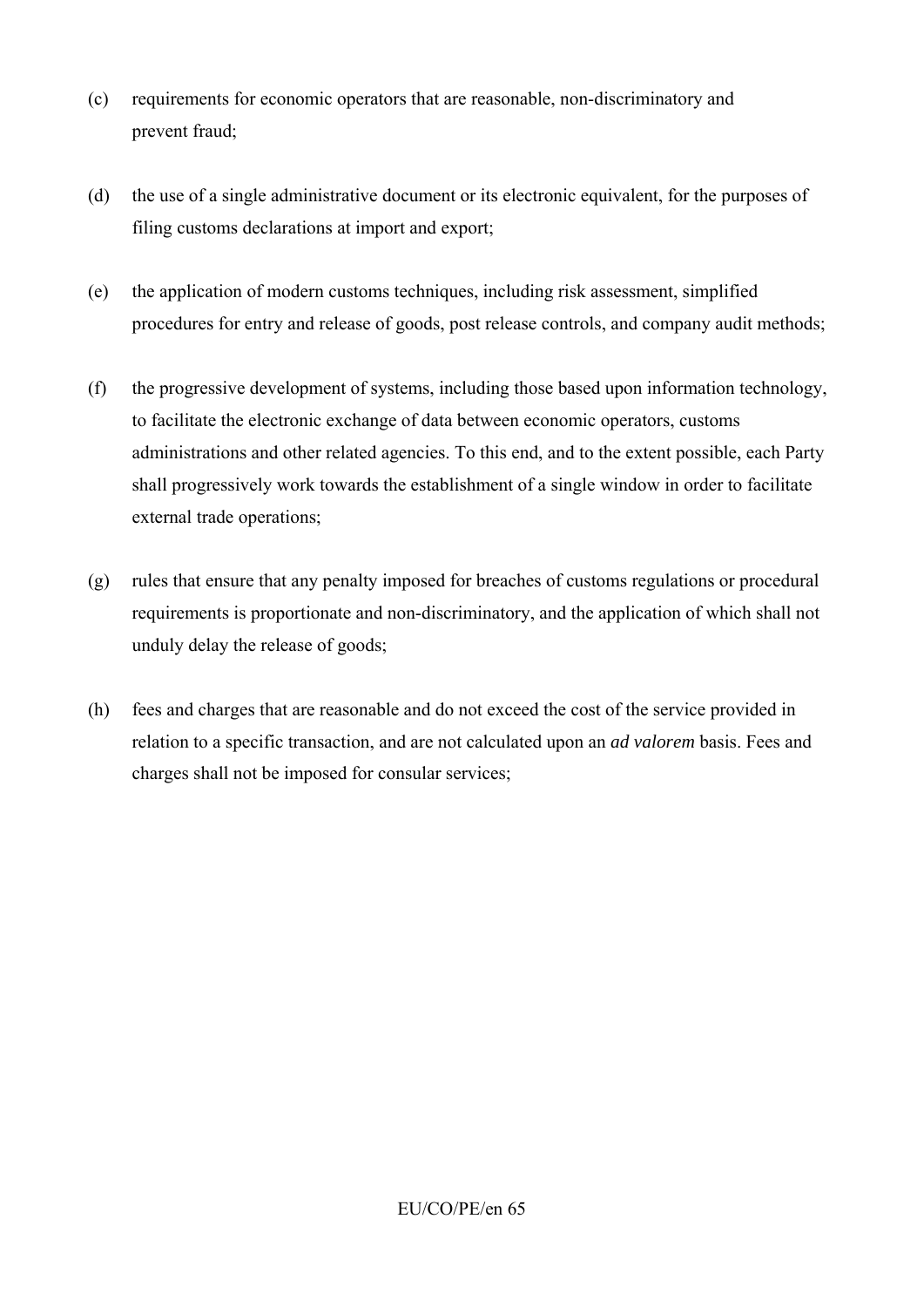- (i) the elimination of any requirement for the mandatory use of pre-shipment inspections or their equivalent; and
- (j) the need to ensure that all competent administrative entities that intervene in the control and physical inspection of goods subject to importation or exportation perform their activities, whenever possible, in a simultaneous manner and in a single place.

3. In order to improve working methods, as well as to ensure non-discrimination, transparency, efficiency, integrity and accountability of operations, each Party shall:

- (a) take further actions with a view to reducing, simplifying and standardising data and documentation required by customs and other agencies;
- (b) simplify requirements and formalities wherever possible, in respect of the prompt clearance and release of goods, allowing importers to carry out customs release without the payment of customs duties, subject to the constitution of a guarantee, according to domestic legislation, in order to ensure the final payment of customs duties, fees and charges;
- (c) provide effective, prompt, non-discriminatory and easily accessible procedures to guarantee the right to appeal customs administrative rulings and decisions affecting imports, exports or goods in transit. Procedures shall be easily accessible, including to Micro and SMEs; and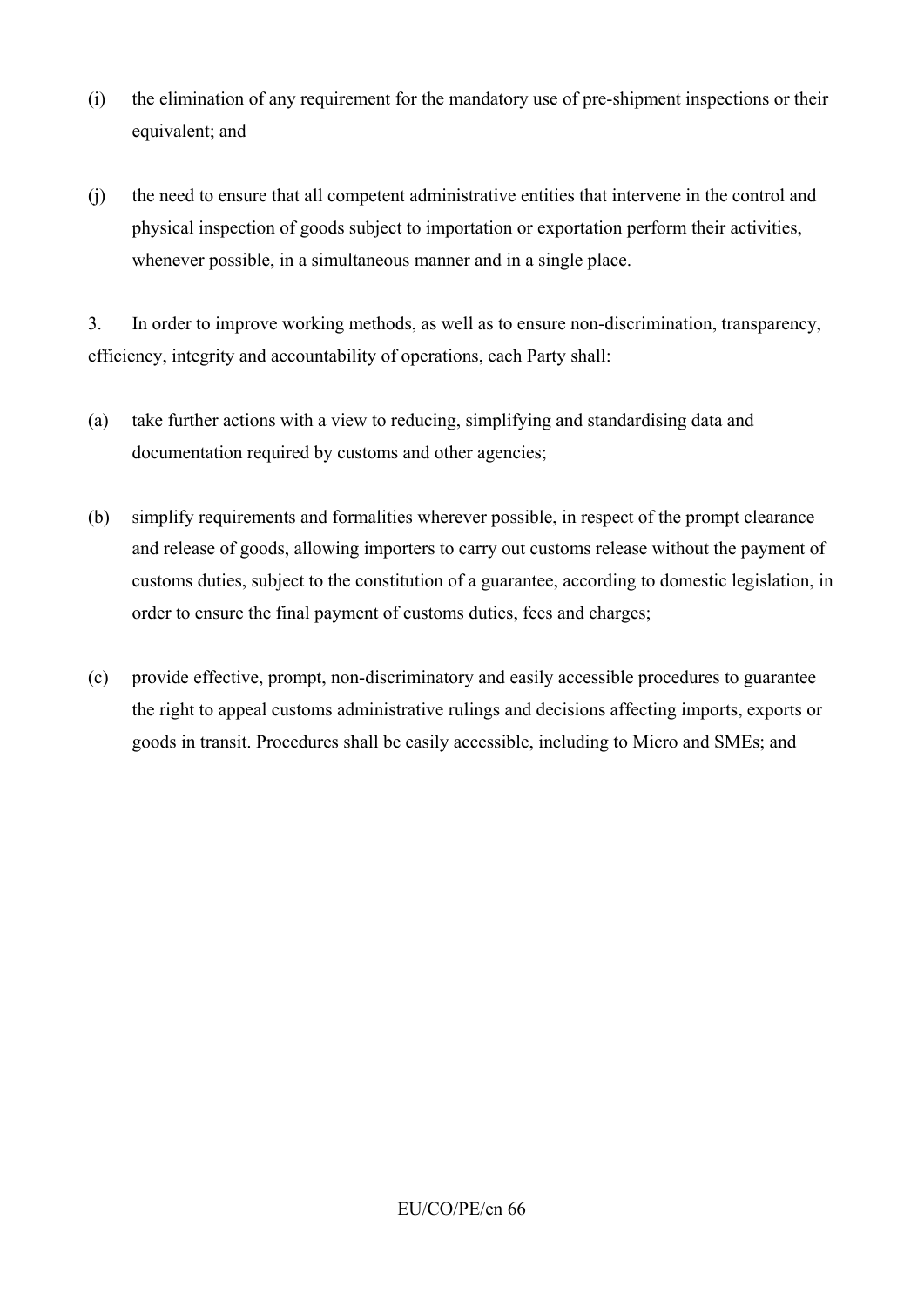(d) ensure that the highest standards of integrity are maintained, through the application of measures reflecting the principles of the relevant international conventions and instruments in this area.

# ARTICLE 60

# Advance Rulings

1. Upon written request and prior to the importation of goods into its territory, each Party shall issue, through its competent authorities written advance rulings, in accordance with its domestic laws and regulations, on tariff classification, origin, or any other related matters as the Parties may agree.

2. Subject to any confidentiality requirements in its law, each Party shall publish, to the extent possible through electronic means, its advance rulings on tariff classification and any other related matters as the Parties may agree.

3. To facilitate trade, the Parties shall include in their bilateral dialogue regular updates on changes in their respective legislation on the matters referred to in paragraphs 1 and 2.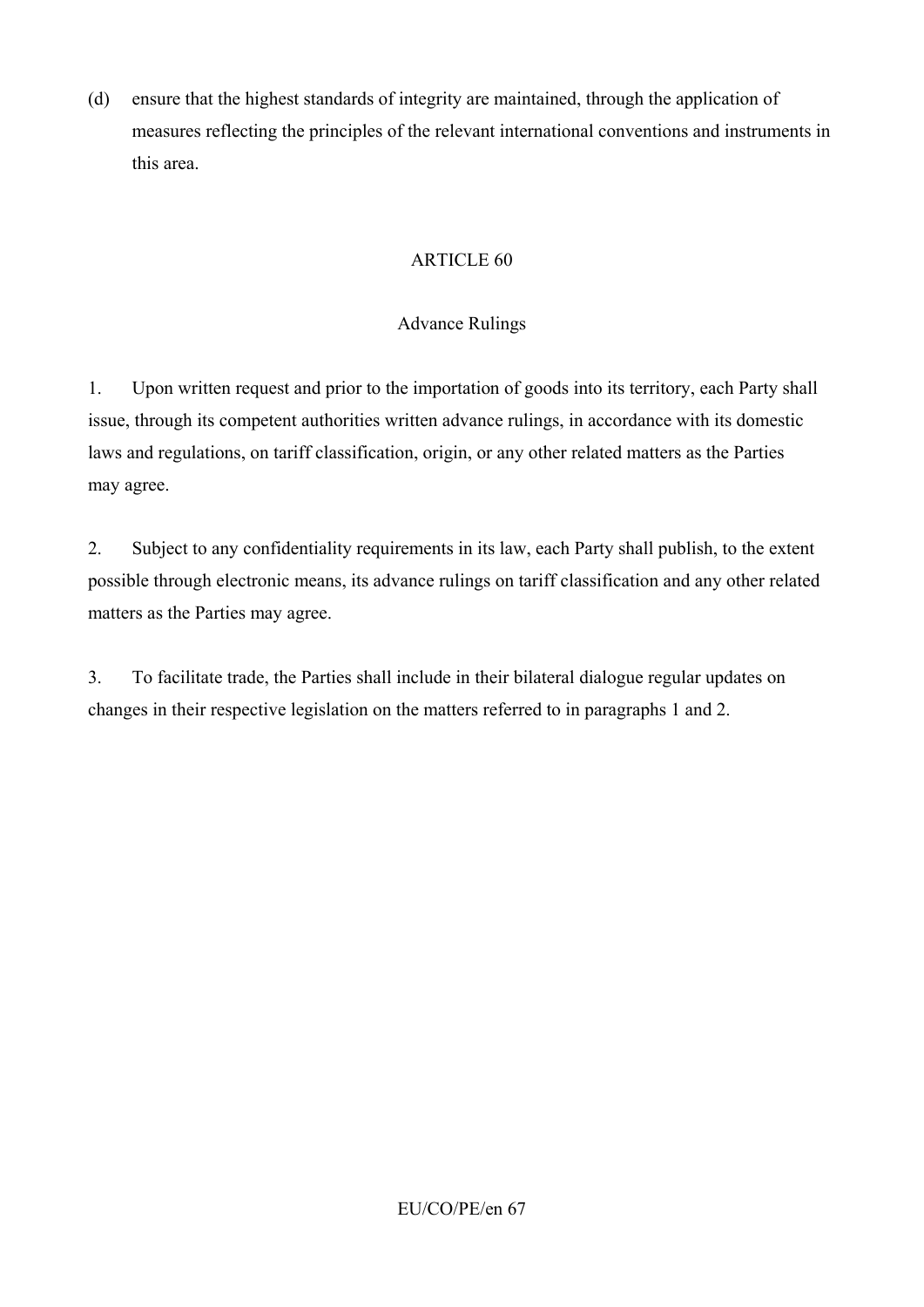4. All procedural issues for the issuance of advance rulings will be determined by the domestic legislation of each Party, in accordance with WCO International Standards. These procedures shall be published and publicly available.

# ARTICLE 61

## Risk Management

1. Each Party shall use risk management systems in order to enable its customs authorities to focus their inspection activities on high risk operations and to speed up the release of low risk goods.

2. The importing Party shall note the efforts carried out by the exporting Party in relation to the security of the trade supply chain.

3. The Parties shall work towards exchanging information on risk management techniques applied by their respective customs authorities, respecting the confidentiality of the information and, whenever necessary, transfer knowledge.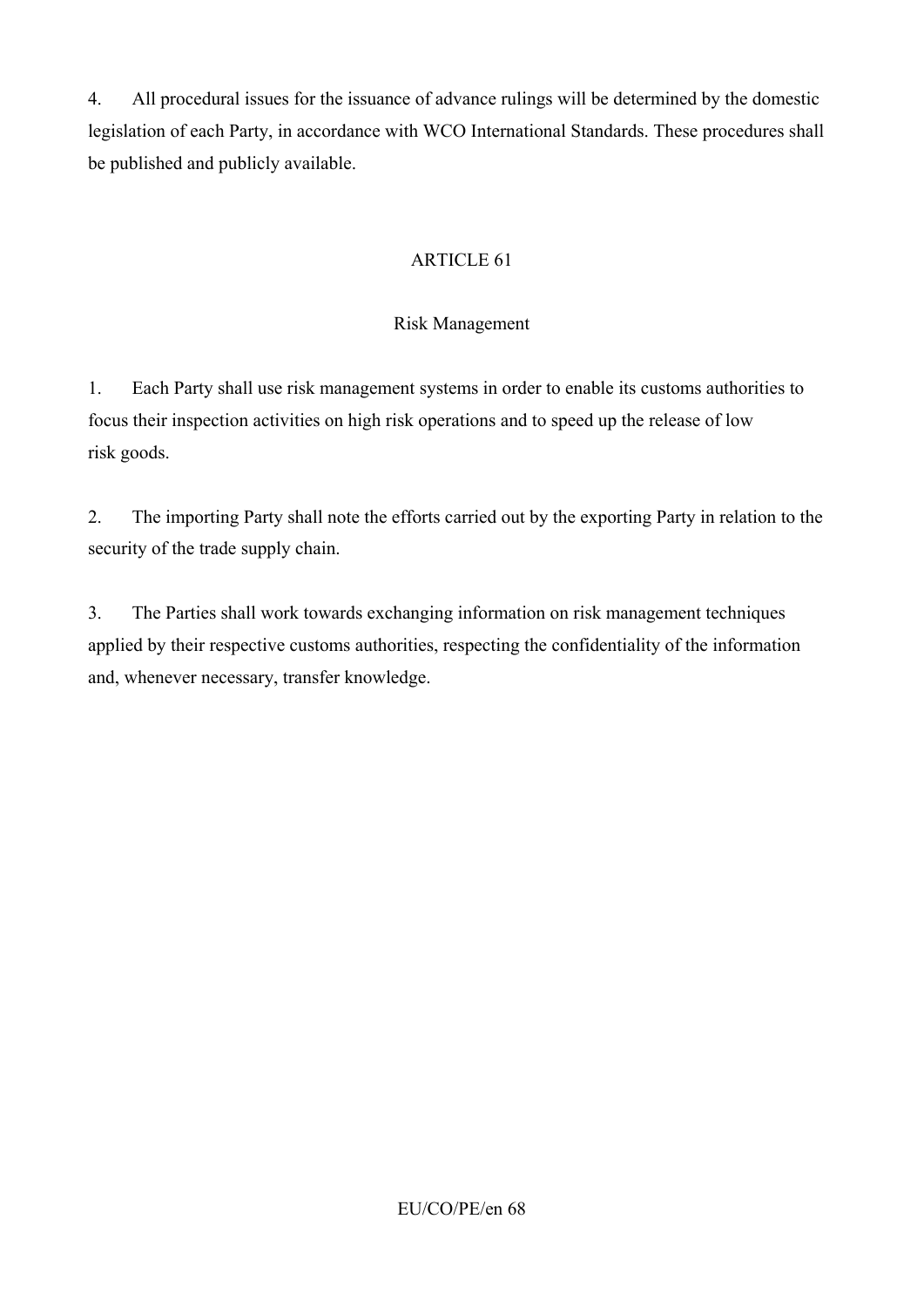# Authorised Economic Operator

The Parties shall promote the implementation of the Authorised Economic Operator (hereinafter referred to as "AEO") concept according to the WCO SAFE . A Party shall grant AEO security status and trade facilitation benefits to operators meeting its customs security standards, in accordance with its domestic legislation.

# ARTICLE 63

### Transit

1. The Parties shall ensure freedom of transit through their territory via the route most convenient for transit.

2. Any restrictions, controls or requirements must pursue a legitimate public policy objective, be non-discriminatory, proportionate and uniformly applied.

3. Without prejudice to legitimate customs control and supervision of goods in transit, the Parties shall accord to traffic in transit to or from the territory of any Party, treatment no less favourable than that accorded to traffic in transit through its territory.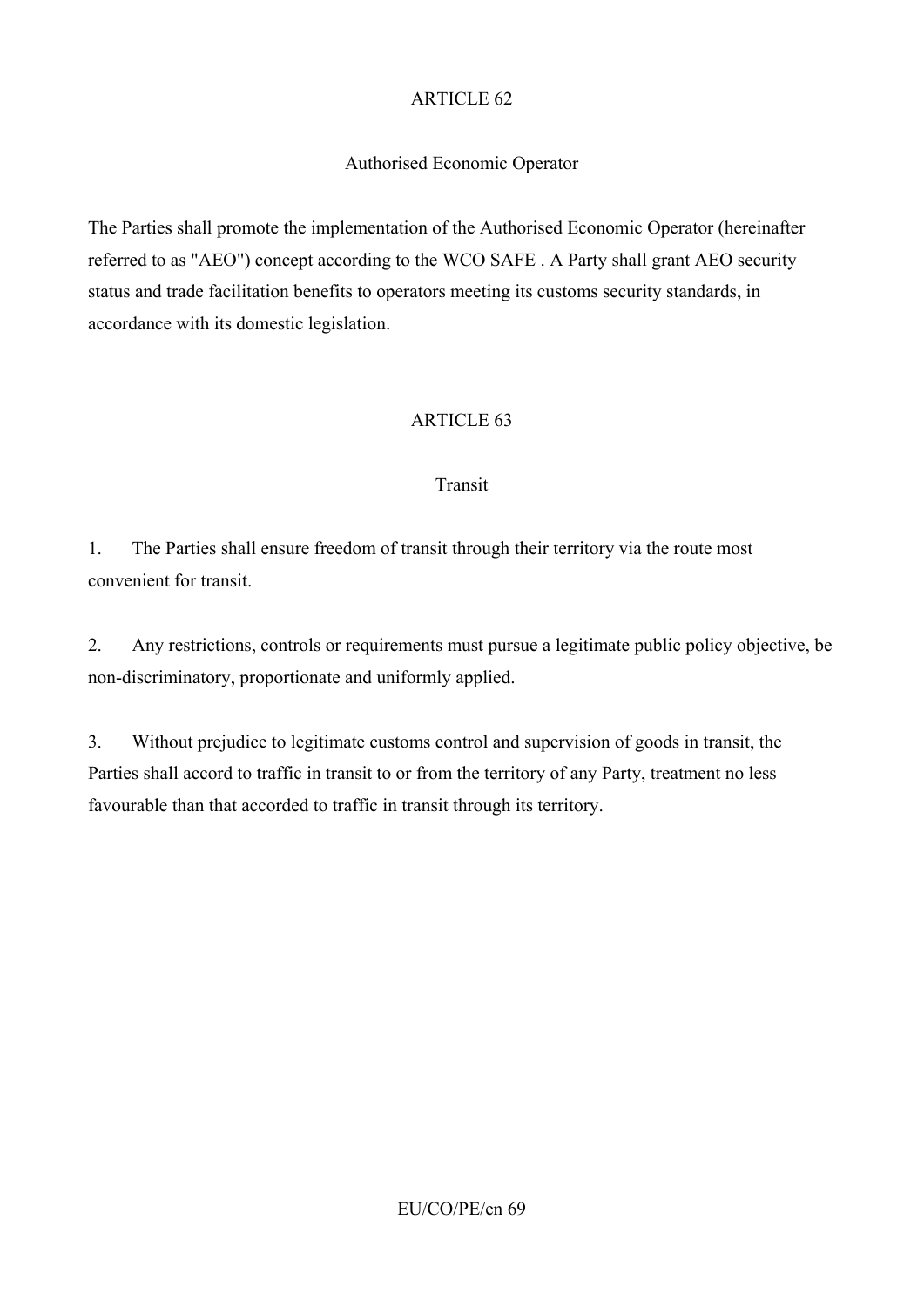4. The Parties shall operate under bonded transport regimes that allow the transit of goods without payment of customs duties or other charges subject to the provision of an appropriate guarantee.

5. The Parties shall promote regional transit arrangements with a view to reducing trade barriers.

6. The Parties shall draw upon and use international standards and instruments relevant to transit.

7. The Parties shall ensure cooperation and co-ordination between all concerned authorities and agencies in their territory to facilitate traffic in transit and promote cooperation across borders.

# ARTICLE 64

# Relations with the Business Community

The Parties agree:

(a) to ensure that all customs related legislation and procedures as well as customs duties, fees and charges are made publicly available, to the extent possible through electronic means, together with, when appropriate, the necessary explanations;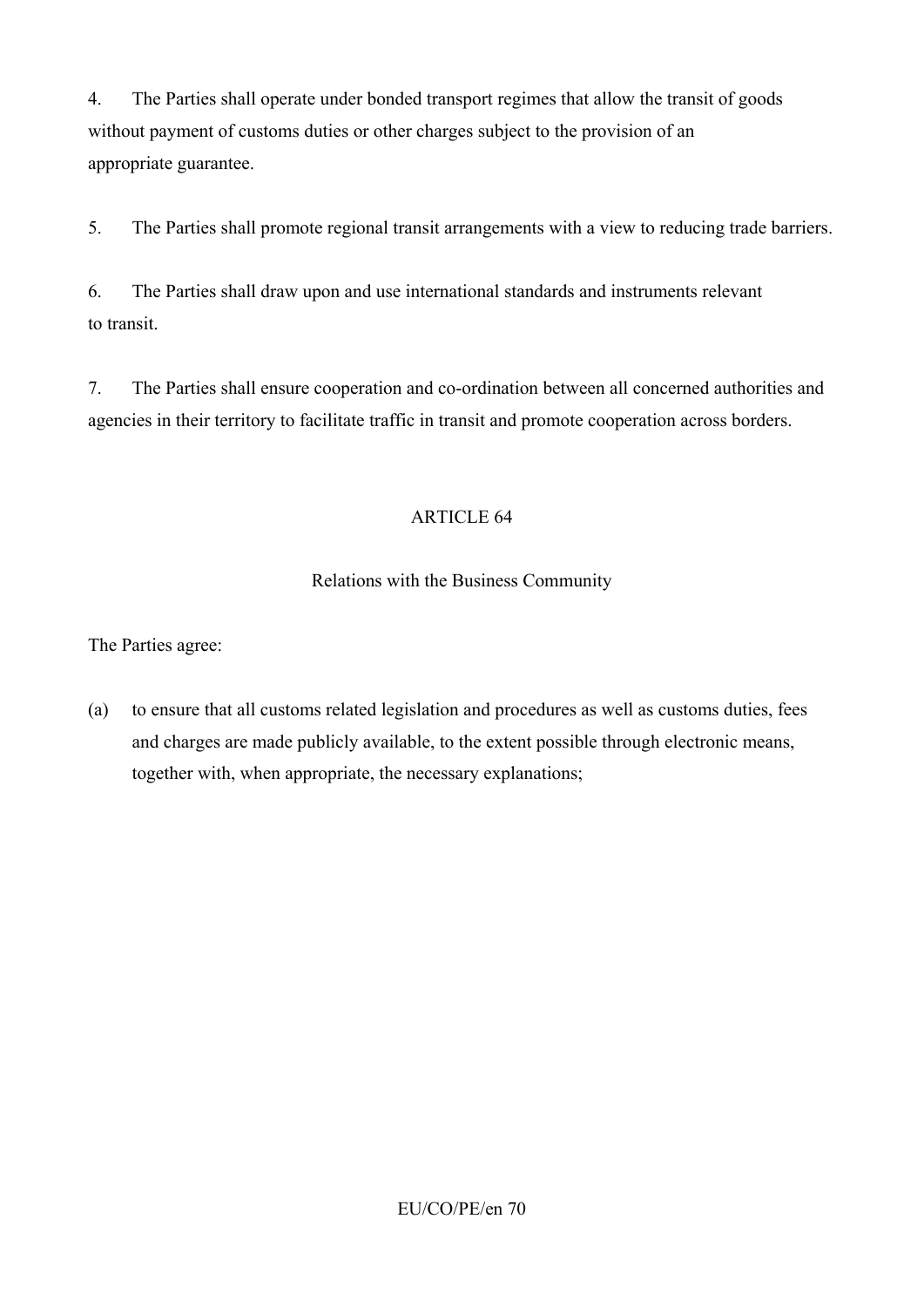- (b) that there shall be, to the extent possible, a reasonable period of time between the publication of new or amended customs related legislation and procedures, as well as customs duties, fees or charges and their entry into force;
- (c) to offer the business community opportunities to make comments on customs related legislative proposals and procedures. To this end, each Party shall establish consultation mechanisms between its administration and the business community;
- (d) to make publicly available relevant notices of an administrative nature, including agency requirements and entry procedures, hours of operation and operating procedures for customs offices at ports and border crossing points, and points of contact for information enquiries;
- (e) to foster cooperation between operators and relevant trade-related authorities via the use of non-arbitrary and publicly accessible procedures, in order to fight against fraud and illegal activities, to enhance the security of the supply chain and to facilitate trade; and
- (f) to ensure that their respective customs and related requirements and procedures continue to meet the needs of the trading community, following best practices, and remain the least trade-restrictive possible.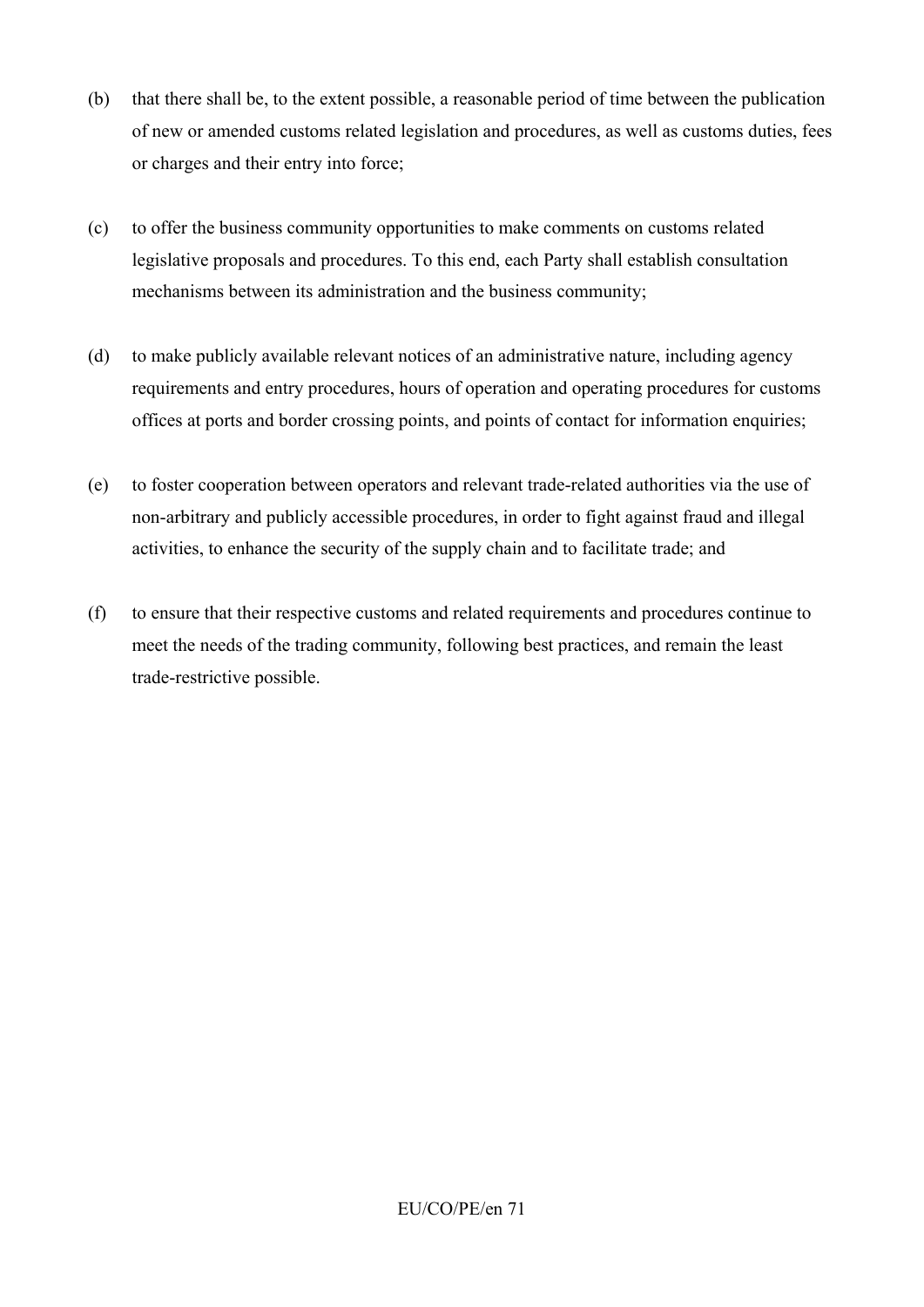## Customs Valuation

The Agreement on the Implementation of Article VII of the GATT 1994 (hereinafter referred to "Customs Valuation Agreement") shall govern customs valuation rules applied to reciprocal trade between the Parties.

## ARTICLE 66

## Customs Cooperation

1. The Parties shall promote and facilitate cooperation between their respective customs administrations in order to ensure that the objectives set out in this Chapter are met, particularly to guarantee the simplification of customs procedures and the facilitation of legitimate trade while retaining their control capabilities.

- 2. The cooperation pursuant to paragraph 1 shall include, among others:
- (a) exchanges of information concerning customs legislation, procedures and techniques in the following areas:
	- (i) simplification and modernisation of customs procedures; and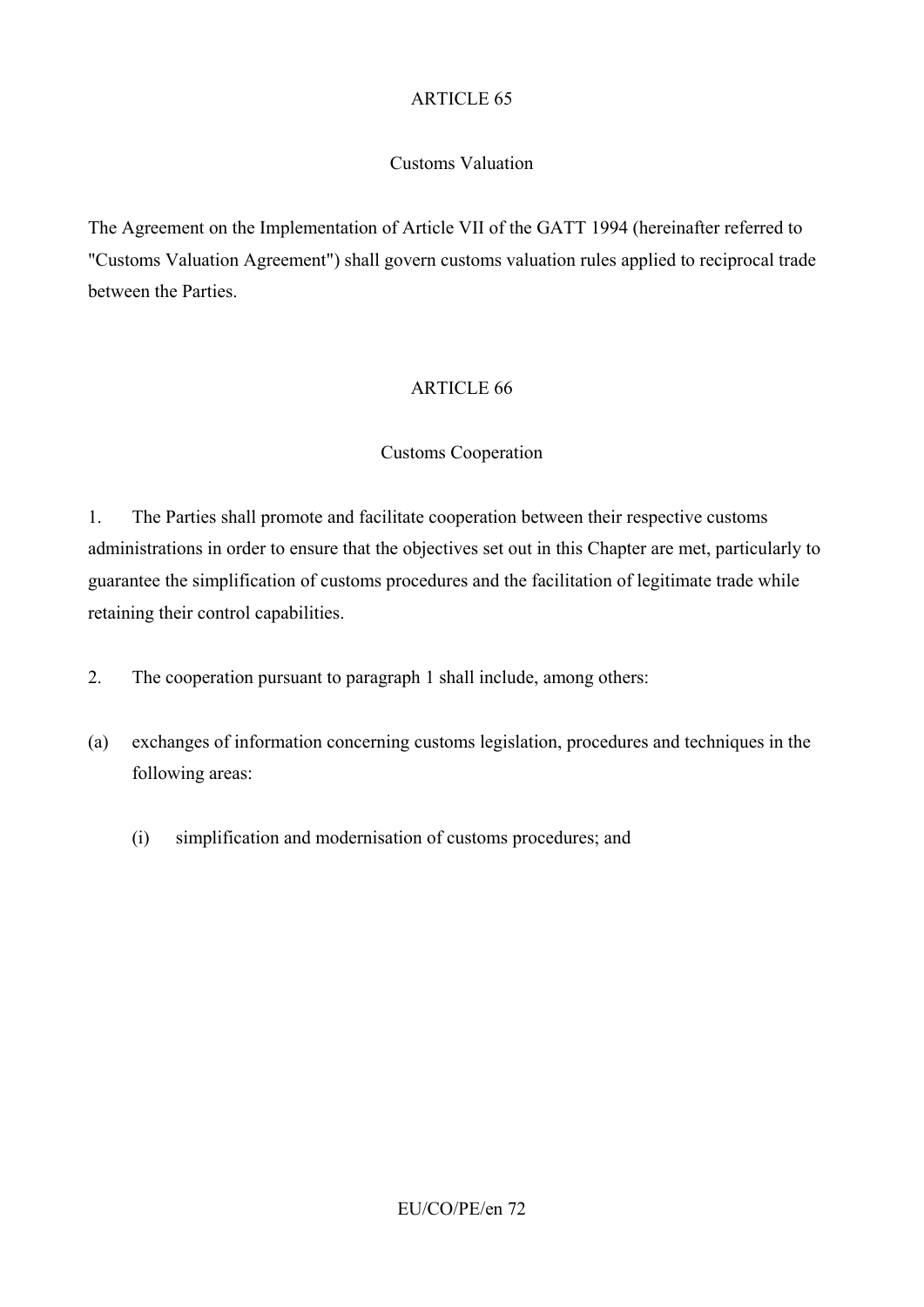- (ii) relations with the business community;
- (b) the development of joint initiatives in mutually agreed areas; and
- (c) the promotion of coordination among related agencies.

3. Cooperation in the area of customs enforcement of intellectual property rights by customs authorities shall be carried out in accordance with Title VII (Intellectual Property).

### ARTICLE 67

#### Mutual Assistance

The administrations of the Parties shall provide mutual administrative assistance in customs matters in accordance with the provisions of Annex V (Mutual Administrative Assistance in Customs Matters).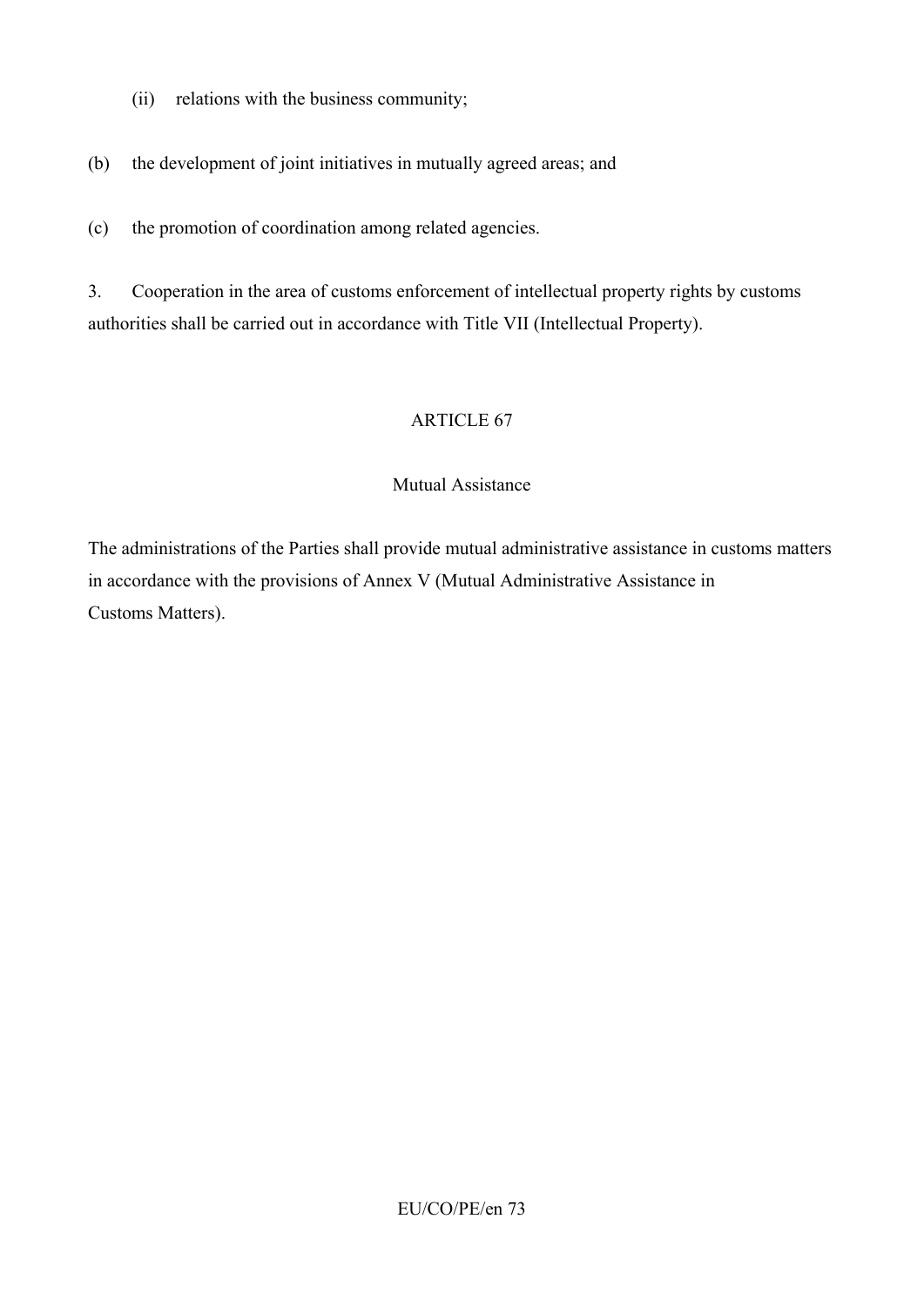### Sub-committee on Customs, Trade Facilitation and Rules of Origin

1. The Parties establish a Sub-committee on Customs, Trade Facilitation and Rules of Origin, comprising representatives of each Party. The Sub-committee shall meet on a date and with an agenda agreed in advance by the Parties and shall be chaired for a period of one year by each Party on a rotational basis. The Sub-committee shall report to the Trade Committee.

- 2. The Sub-committee shall, among others:
- (a) monitor the implementation and administration of this Chapter and of Annex II (Concerning the Definition of the Concept of "Originating Products" and Methods of Administrative Cooperation);
- (b) provide a forum to consult and discuss on all issues concerning customs, including in particular customs procedures, customs valuation, tariff regimes, customs nomenclature, customs cooperation and mutual administrative assistance in customs matters;
- (c) provide a forum to consult and discuss issues relating to rules of origin and administrative cooperation;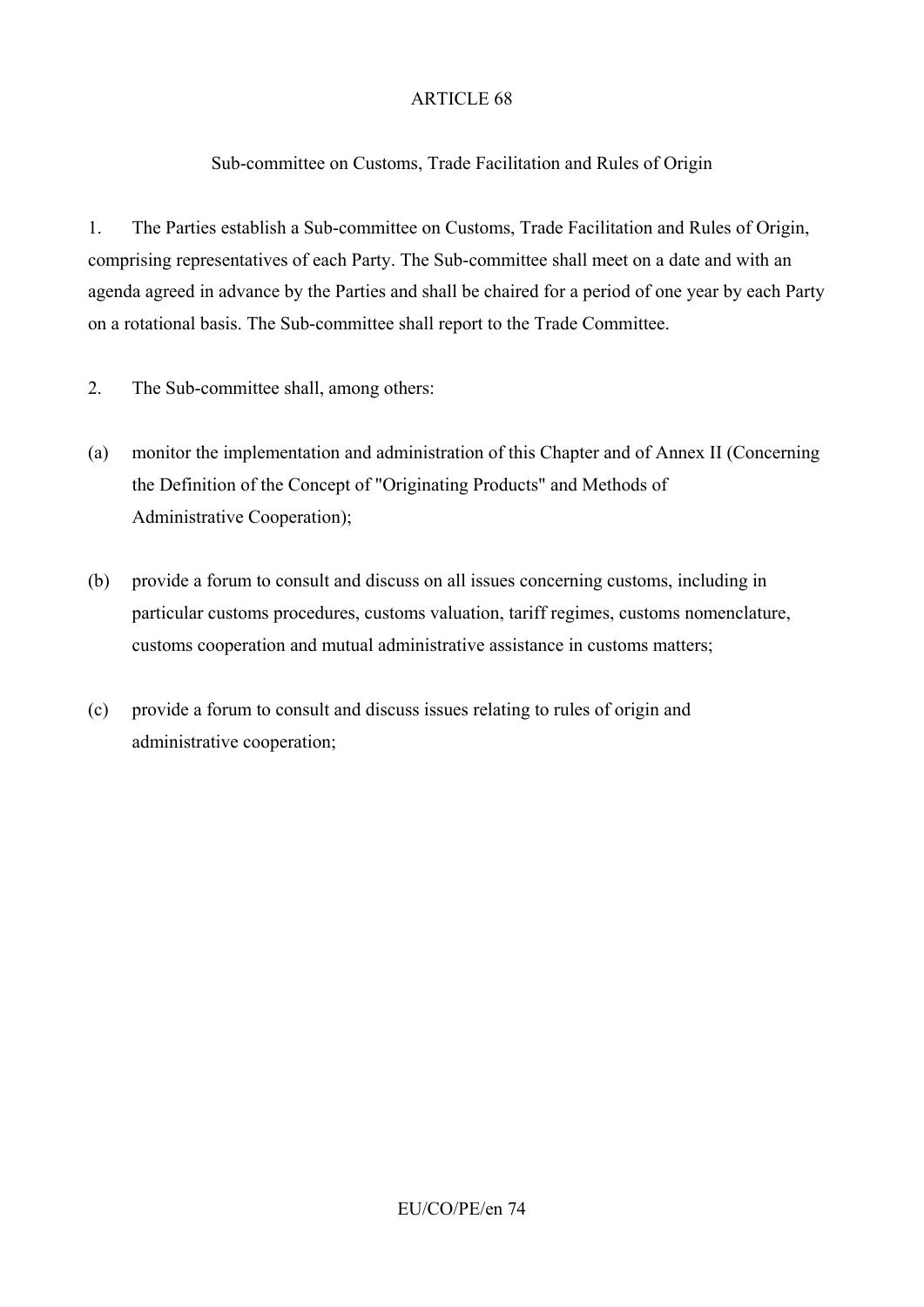- (d) enhance cooperation on the development, application and enforcement of customs procedures, mutual administrative assistance in customs matters, rules of origin and administrative cooperation;
- (e) submit to the Trade Committee proposals for modifications to Annex II (Concerning the Definition of the Concept of "Originating Products" and Methods of Administrative Cooperation) for their adoption;
- (f) provide a forum to consult and discuss requests for cumulation of origin under Articles 3 and 4 of Annex II (Concerning the Definition of the Concept of "Originating Products" and Methods of Administrative Cooperation);
- (g) endeavour to reach mutually satisfactory solutions when differences between the Parties arise after a verification process conducted under Article 31 of Annex II (Concerning the Definition of the Concept of "Originating Products" and Methods of Administrative Cooperation);
- (h) endeavour to reach mutually satisfactory solutions when differences regarding the tariff classification of goods arise between the Parties. If the matter is not resolved in the course of these consultations, it shall be referred to the Harmonized System Committee of the WCO. Such decisions shall be binding for the Parties involved.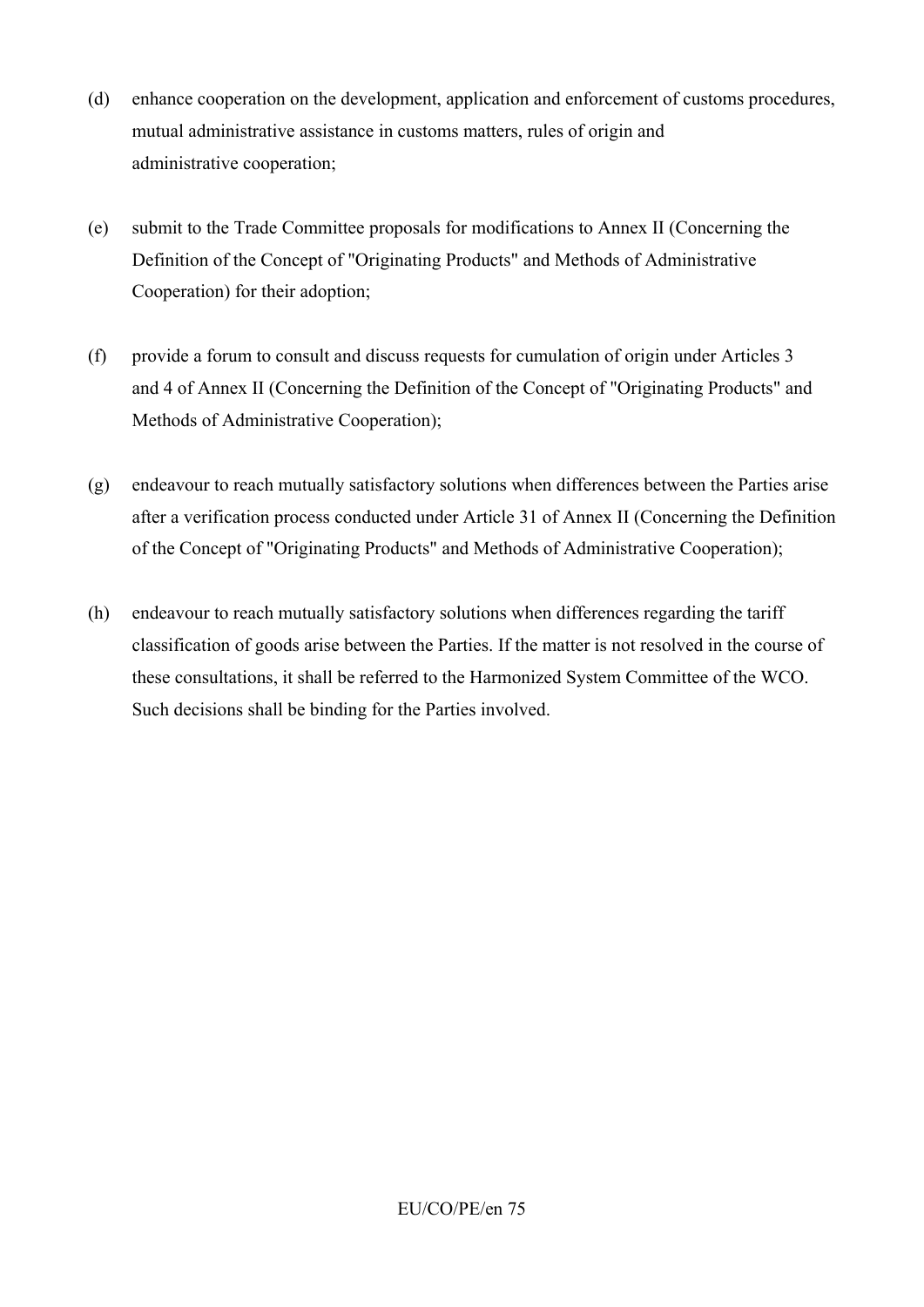3. The Parties may agree to hold *ad hoc* meetings for customs cooperation or for rules of origin and mutual administrative assistance.

### ARTICLE 69

### Technical Assistance on Customs and Trade Facilitation

1. The Parties recognise the importance of technical assistance in the area of customs and trade facilitation in order to implement the commitments set out in this Chapter.

- 2. The Parties agree to cooperate particularly, but not exclusively, on:
- (a) enhancing institutional cooperation between the Parties;
- (b) providing expertise and capacity building on legislative and technical matters to develop and enforce customs legislation;
- (c) the application of modern customs techniques, including risk management, binding advance rulings, customs valuation, simplified procedures for entry and release of goods, post release controls, corporate audit methods and AEO;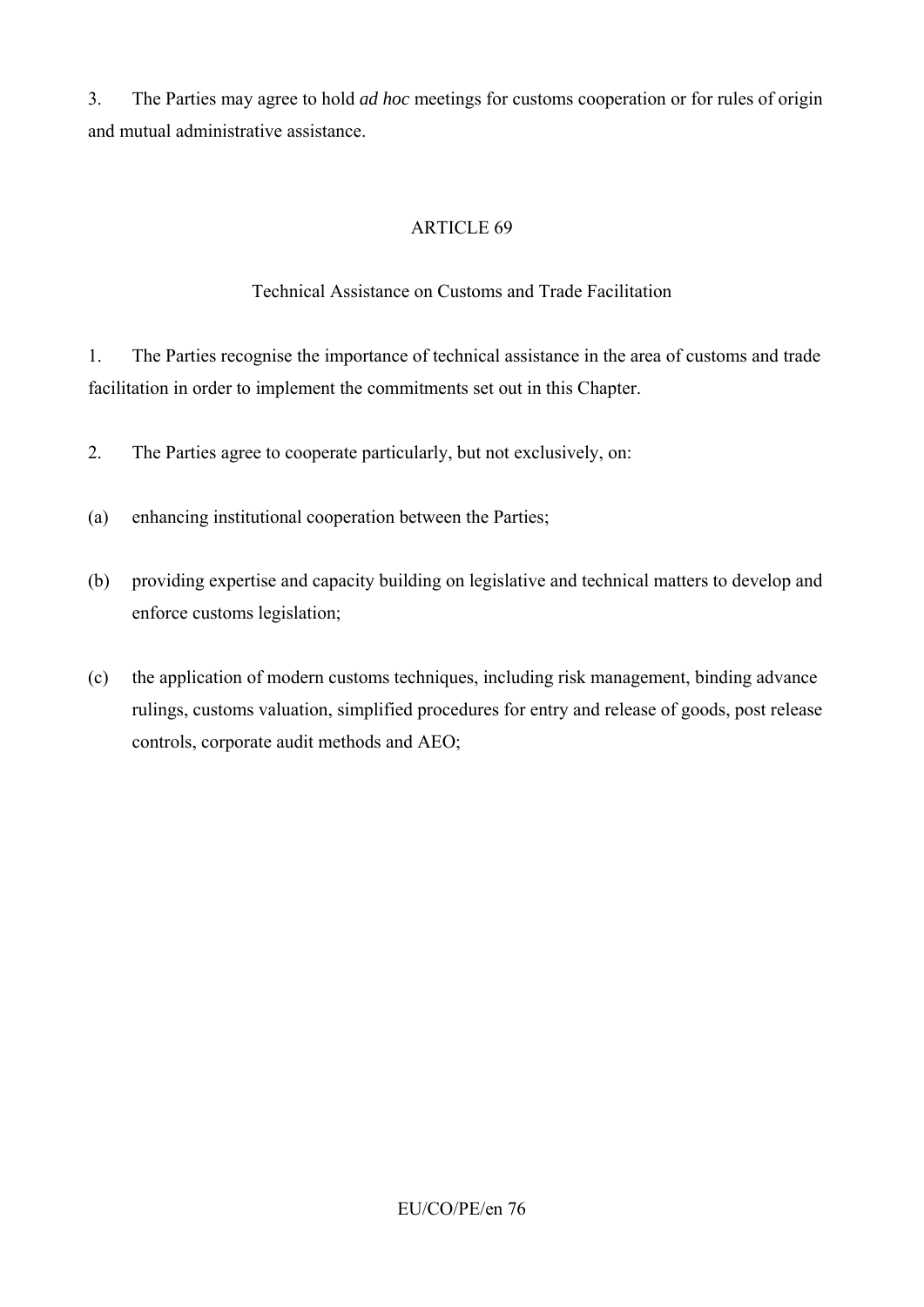- (d) the introduction of procedures and practices reflecting, to the extent practicable, international instruments and standards applicable in the area of customs and trade, including WTO rules and WCO instruments and standards, *inter alia* the Revised Kyoto Convention and the WCO SAFE; and
- (e) the simplification, harmonisation and automation of customs procedures.

### Implementation

The provisions of Article 59, subparagraph 2 (f), and Article 60 shall apply to Peru two years after the entry into force of this Agreement.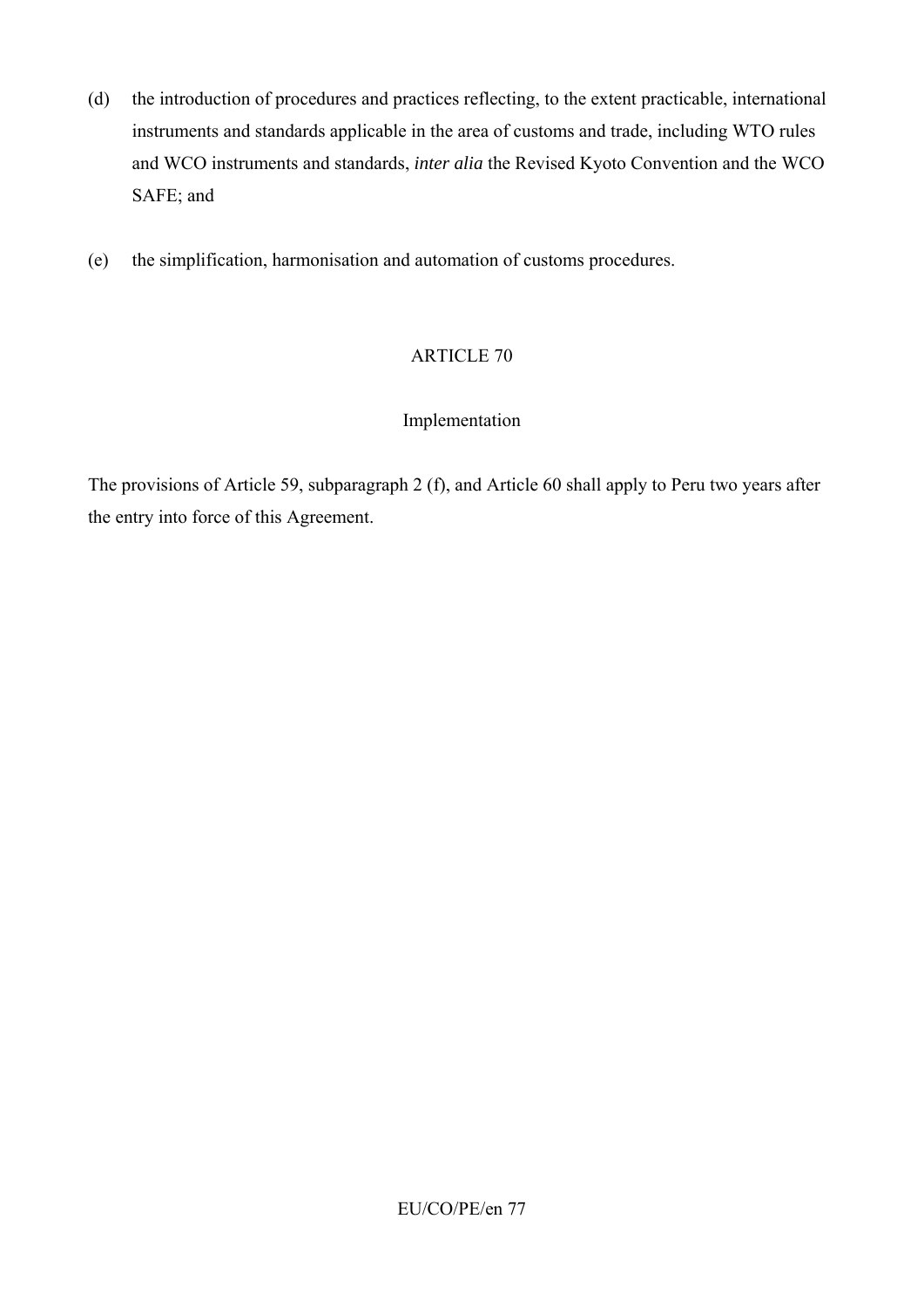# CHAPTER 4

### TECHNICAL BARRIERS TO TRADE

# ARTICLE 71

#### **Objectives**

The objectives of this Chapter are:

- (a) to facilitate and increase trade in goods and to obtain effective access to the market of the Parties, by improving the implementation of the WTO Agreement on Technical Barriers to Trade (hereinafter referred to "TBT Agreement");
- (b) to avoid the creation, and encourage the elimination of unnecessary technical barriers to trade; and
- (c) to enhance cooperation between the Parties in matters covered by this Chapter.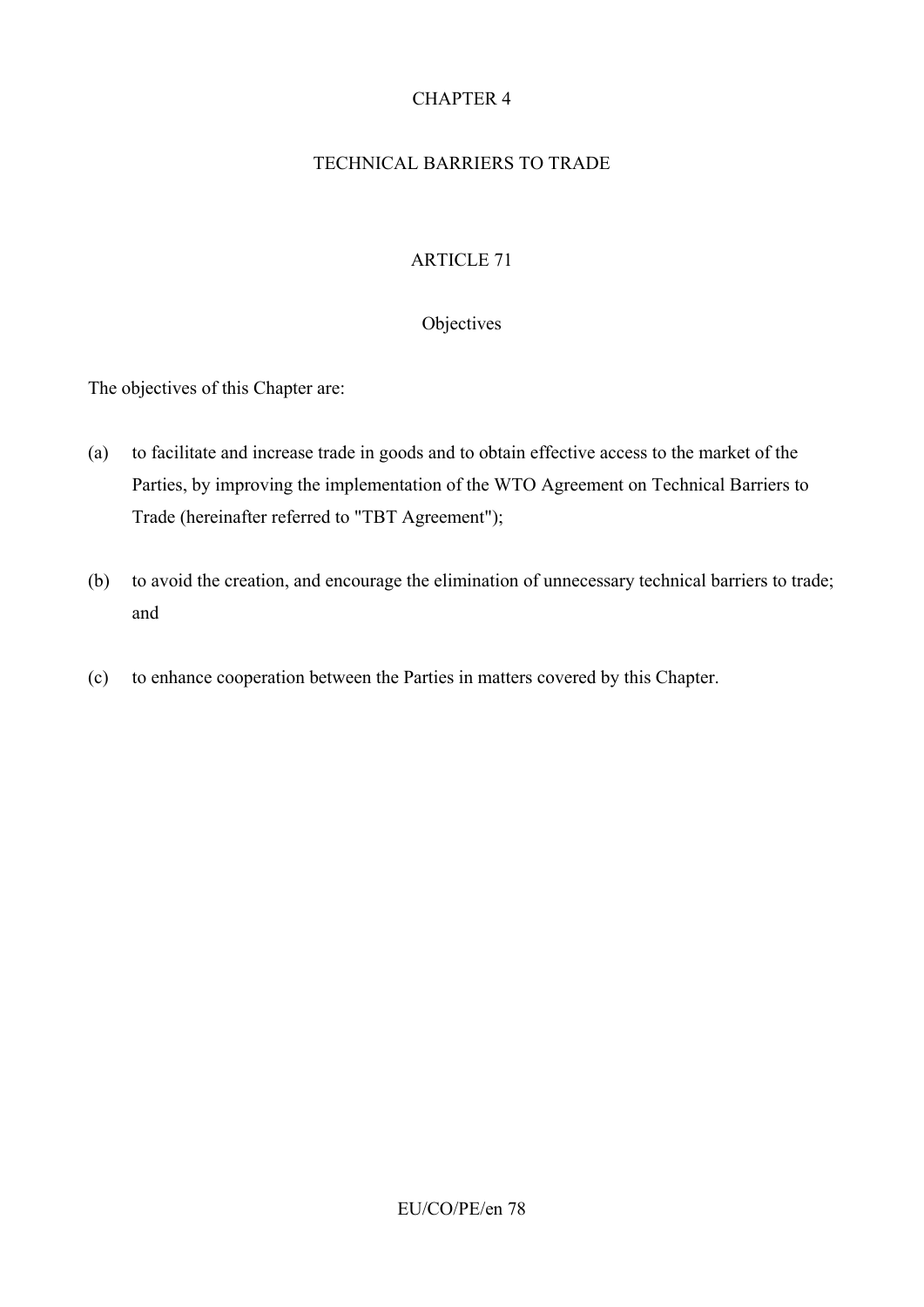# **Definitions**

- 1. For the purposes of this Chapter the definitions in Annex 1 of the TBT Agreement shall apply.
- 2. The following definitions shall also apply:
- − "non-permanent labelling" means affixing information to a product using adhesive labels, hanging tags or another kind of label that can be removed, or enclosing the information in the product packaging;
- − "permanent labelling", means affixing information to a product by securely fastening it to the product by printing, sewing, engraving or similar processes.

# ARTICLE 73

# Relationship with the TBT Agreement

The Parties reaffirm their rights and obligations under the TBT Agreement, which is incorporated into and made an integral part of this Agreement, *mutatis mutandis*.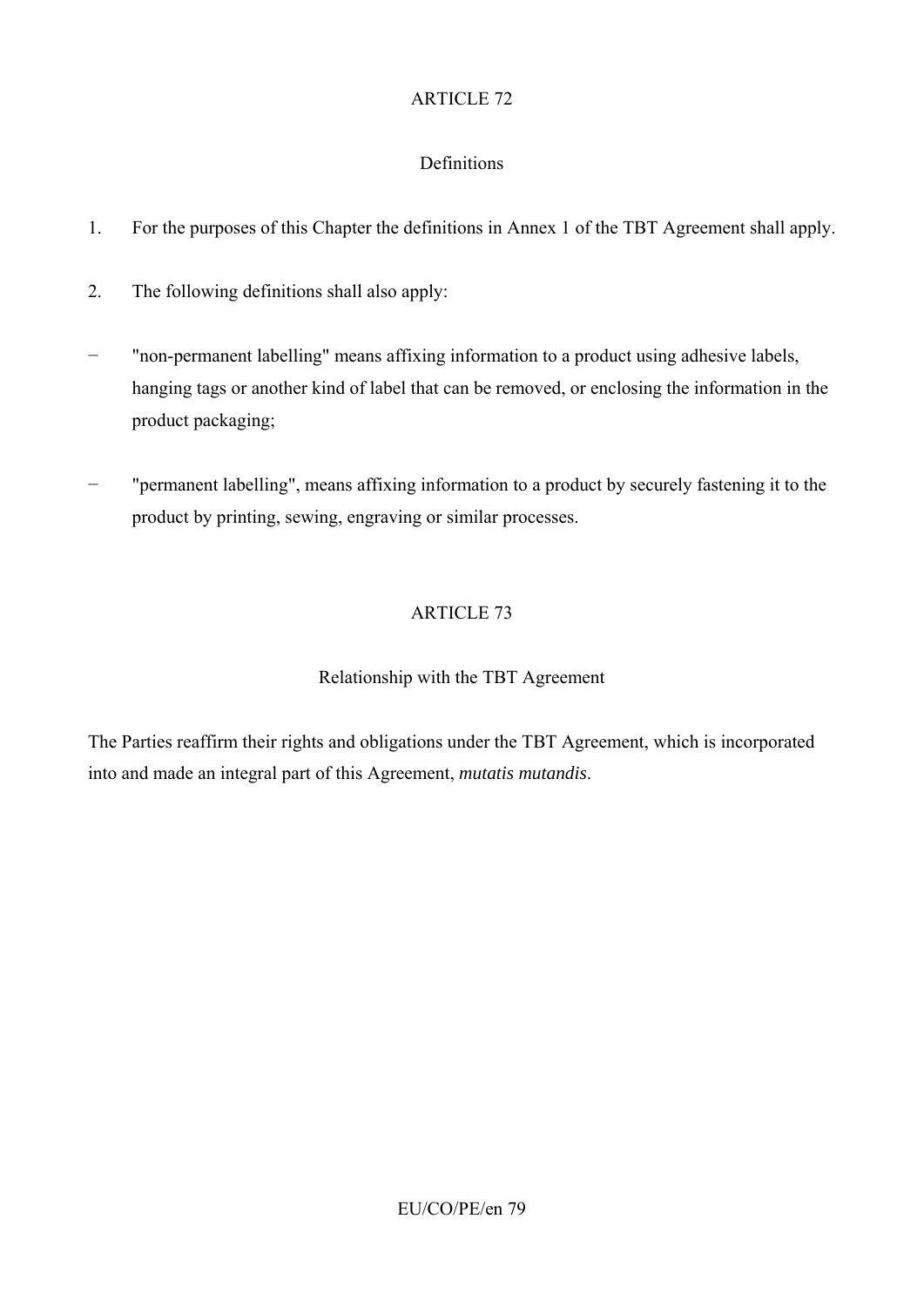# Scope of Application

1. The provisions of this Chapter apply to the preparation, adoption and application of technical regulations, standards and conformity assessment procedures**,** including any amendment thereof or addition thereto, which may affect trade in goods between the Parties.

2. This Chapter does not apply to:

- (a) purchasing specifications prepared by governmental bodies for production or consumption requirements of such bodies; and
- (b) sanitary and phytosanitary measures.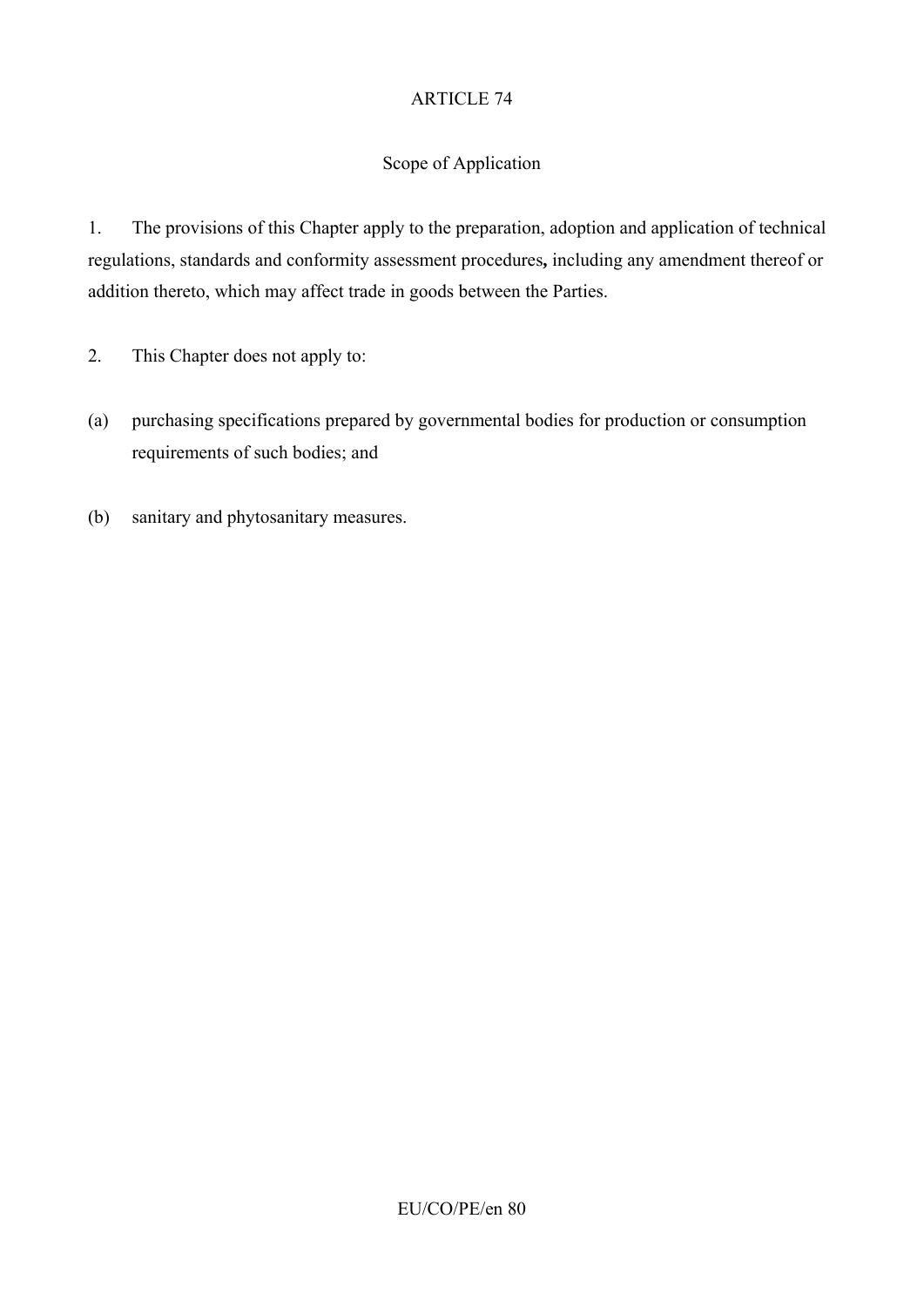# Cooperation and Trade Facilitation

1. The Parties agree that cooperation between the authorities and bodies, in both the public and private sector, involved in technical regulation, standardisation, conformity assessment, accreditation, metrology and border control and market surveillance, is important for facilitating trade between the Parties. To that end the Parties commit to:

- (a) intensifying mutual cooperation to facilitate access to their markets and to increase knowledge and understanding of their respective systems;
- (b) identifying, developing and promoting initiatives that facilitate trade taking their respective experience into consideration. These initiatives may include, among others:
	- (i) the exchange of information, experience and data, scientific and technological cooperation and the use of good regulatory practices;
	- (ii) the simplification of certification procedures and administrative requirements established by a standard or technical regulation, and the elimination of those requirements for registration or prior authorisation that are unnecessary by virtue of the provisions of the TBT Agreement;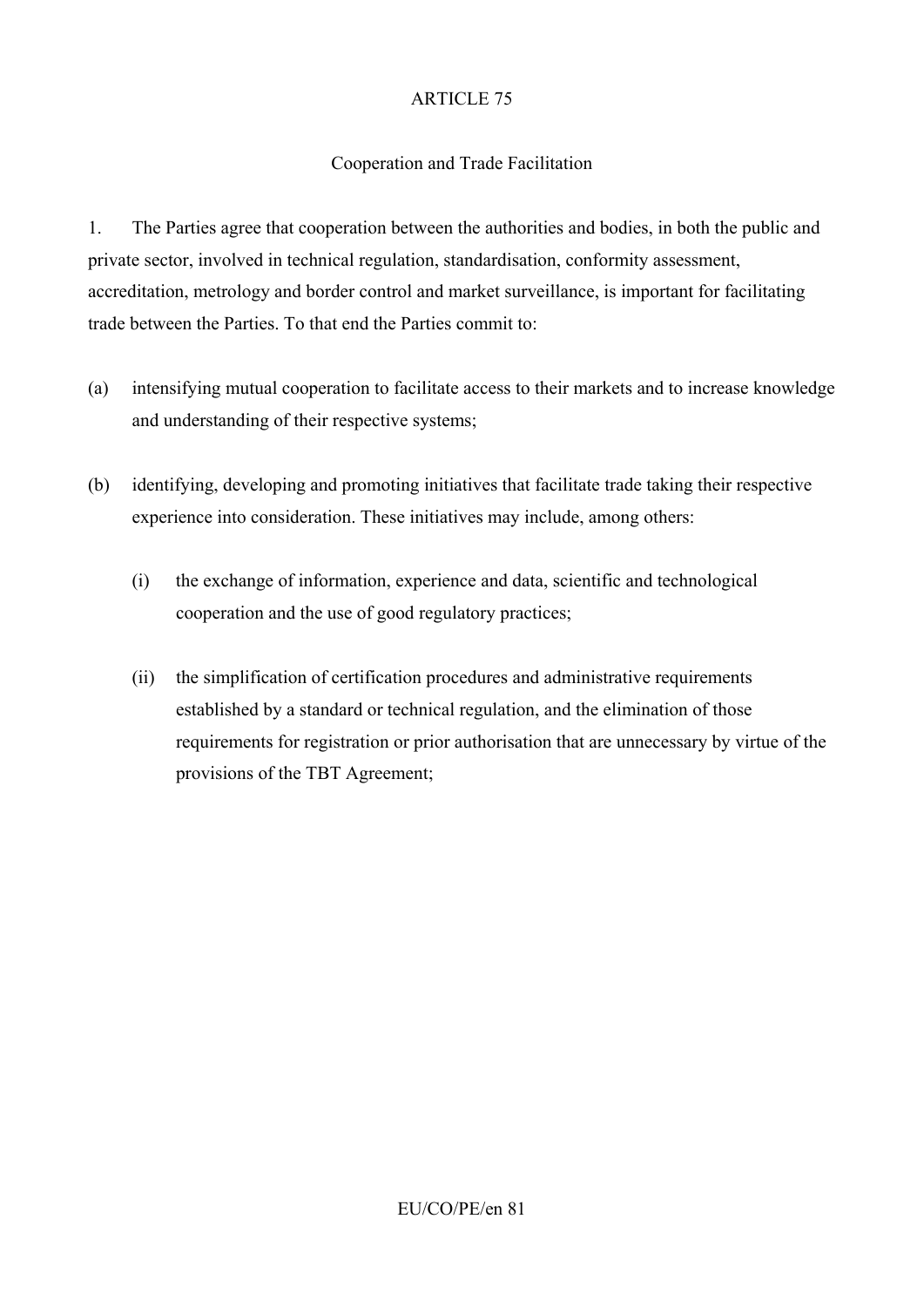- (iii) work towards the possibility of converging, aligning or establishing the equivalence of technical regulations and conformity assessment procedures. Equivalence shall not a priori entail any obligation whatsoever on the Parties, unless otherwise explicitly agreed;
- (iv) the examination, in a future regulatory review, of the possibility of using accreditation or designation as a tool for recognising the conformity assessment bodies established in the territory of another Party; and
- (v) the promotion and facilitation of cooperation and the exchange of information between relevant public or private bodies of the Parties.

2. When a Party detains goods originating from the territory of another Party at a port of entry due to a perceived non-compliance with a technical regulation, the Party detaining the goods shall notify the importer without delay of the reasons for the detention.

3. A Party, upon request of another Party, shall give appropriate consideration to the proposals of such other Party for cooperation under this Chapter.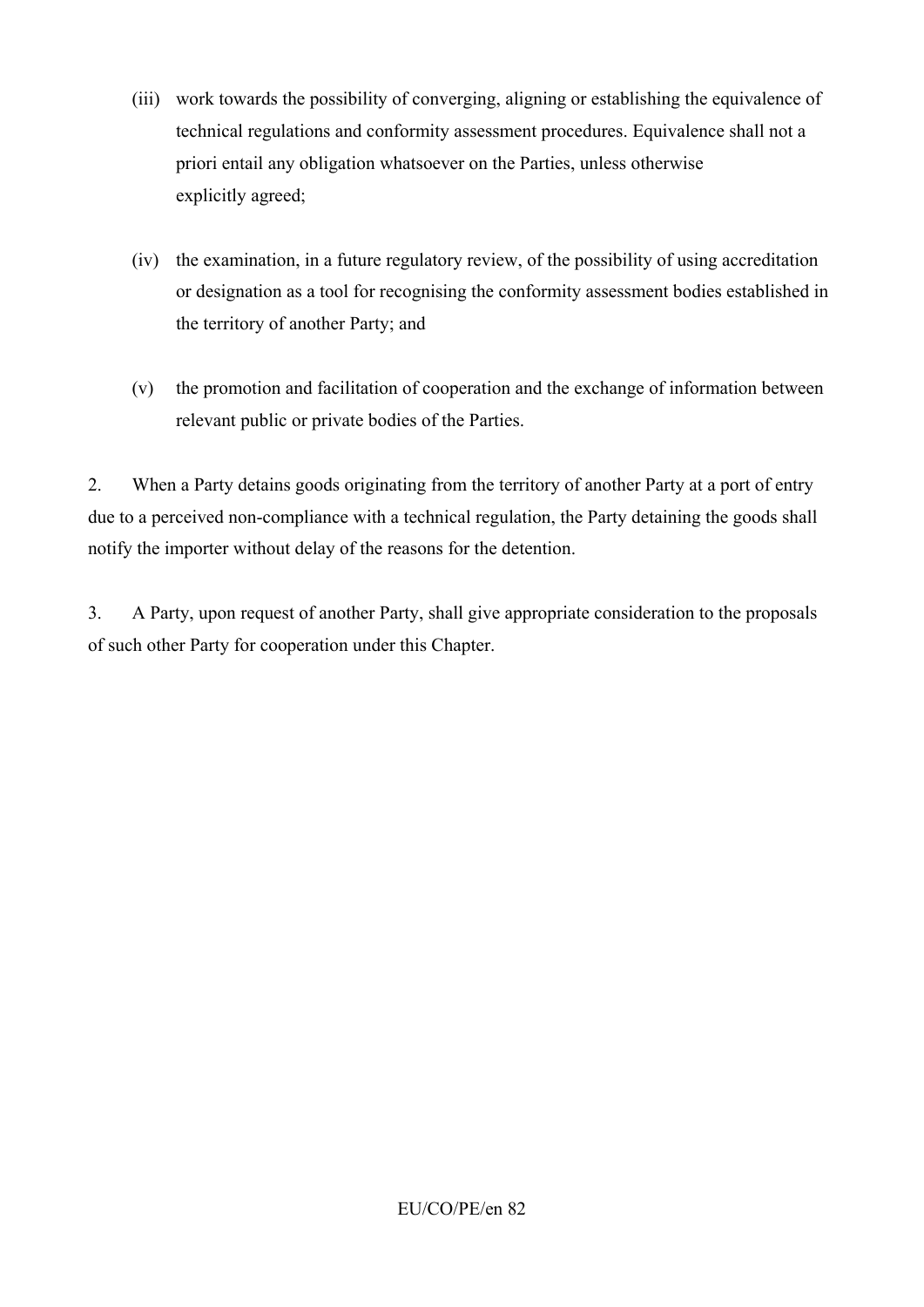### Technical Regulations

1. The Parties shall use international standards as the basis for preparing their technical regulations unless those international standards are an ineffective or inappropriate means for achieving the legitimate objective pursued. A Party shall, upon request of another Party, provide the reasons for not having used international standards as a basis for preparing its technical regulations.

2. Upon request of another Party interested in developing a similar technical regulation, and in order to minimise the duplication of costs, a Party shall, to the extent possible, provide the requesting Party with any information, technical study or risk assessment or other available relevant document, with the exception of confidential information, on which that Party has relied for the development of such technical regulation.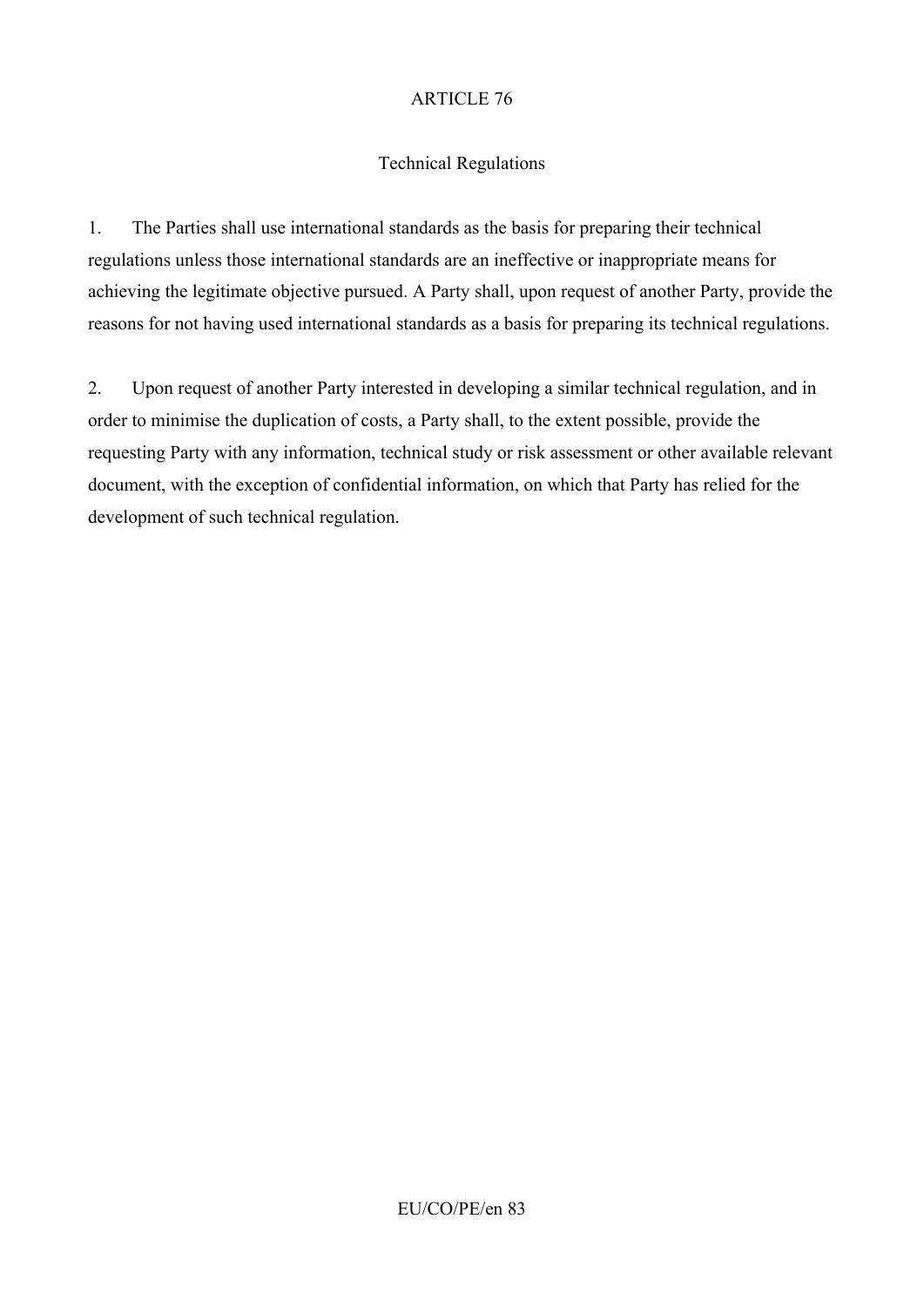#### **Standards**

- 1. Each Party commits to:
- (a) maintaining effective communication between its regulatory authorities and its standardisation institutions;
- (b) applying the *Decision of the Committee on Principles for the Development of International Standards*, *Guides and Recommendations with Relation to Articles 2, 5 and Annex 3 of the Agreement* adopted by the WTO Committee on Technical Barriers to Trade on 13 November 2000, when determining whether an international standard, guide or recommendation exists within the meaning of Articles 2 and 5 and in Annex 3 to the TBT Agreement;
- (c) encouraging its standardisation bodies to cooperate with the relevant standardisation bodies of another Party in international standardisation activities. Such cooperation may be undertaken in the international standardisation bodies or at regional level when invited by the corresponding standardisation body or via memoranda of understanding with the aim, among others, of developing common standards;
- (d) exchanging information on the use of standards by the Parties in connection with technical regulations and ensure, to the extent possible, that standards are not mandatory;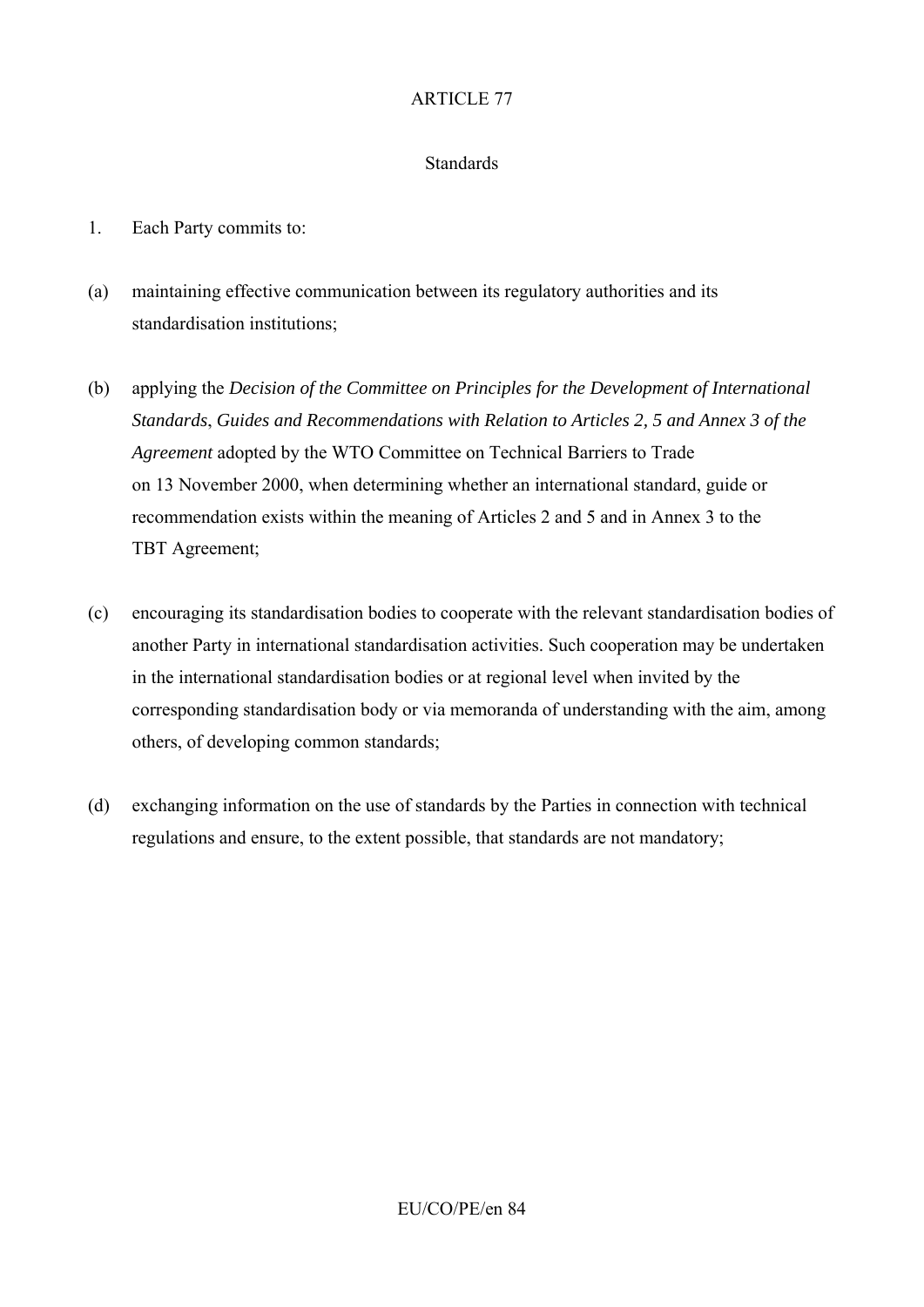- (e) exchanging information on the standardisation processes of each Party and the extent of the use of international, regional or sub-regional standards as the basis for national standards; and
- (f) exchanging general information on cooperation agreements concluded with third countries on standardisation matters.

2. Each Party shall recommend that non-governmental standardisation bodies located in its territory observe the provisions of this Article.

### ARTICLE 78

### Conformity Assessment and Accreditation

1. The Parties recognise that there is a broad range of mechanisms to facilitate the acceptance in the territory of a Party of the results of conformity assessment procedures conducted in the territory of another Party. Accordingly, the Parties may agree:

(a) on acceptance of a declaration of conformity from the supplier;

(b) on acceptance of the results of the conformity assessment procedures of the bodies located in the territory of another Party;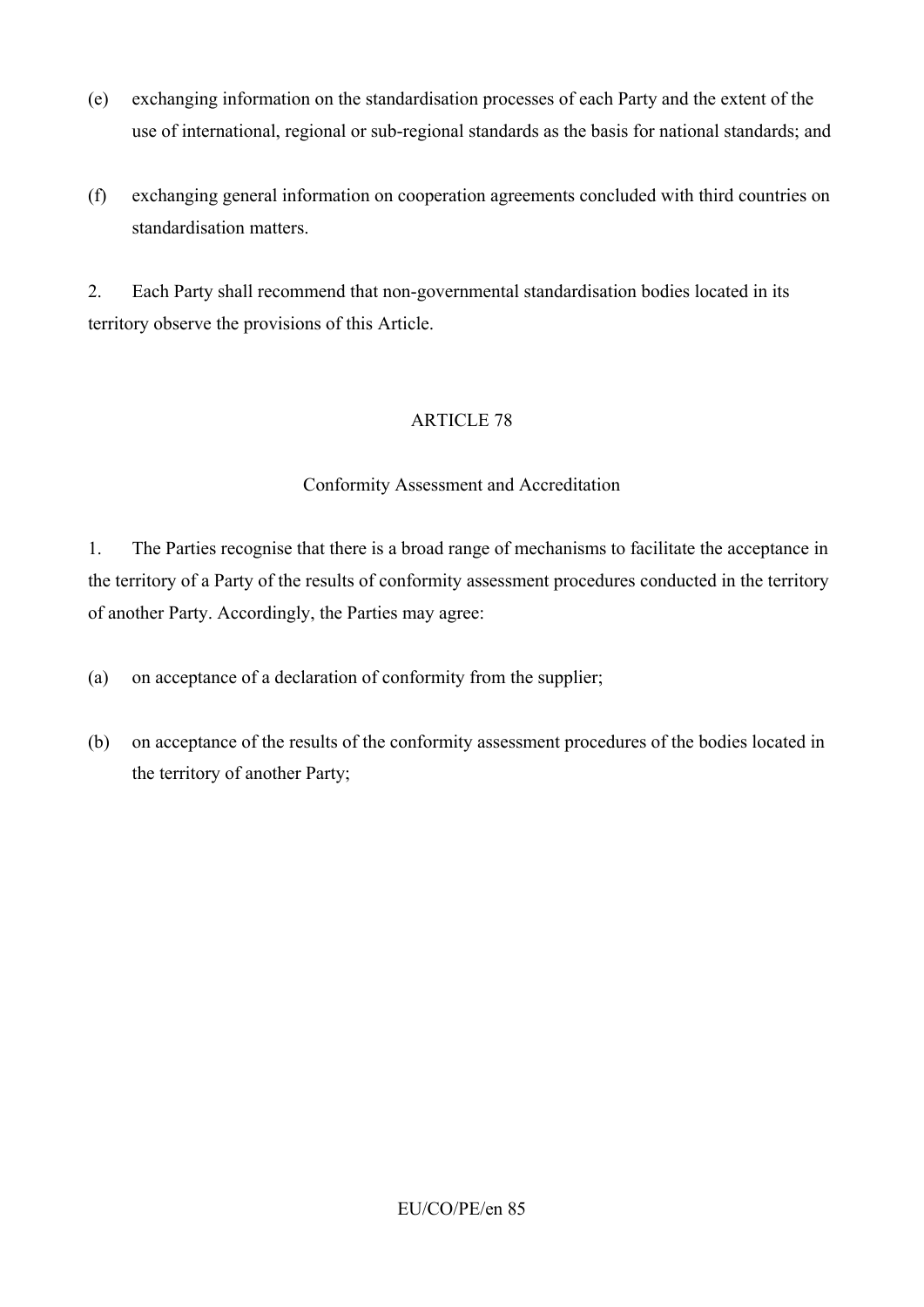- (c) that a conformity assessment body located in the territory of a Party may enter into voluntary recognition agreements with a conformity assessment body located in the territory of another Party for the acceptance of the results of its conformity assessment procedures;
- (d) on the designation of conformity assessment bodies located in the territory of another Party; and
- (e) on the adoption of accreditation procedures to qualify the conformity assessment bodies located in the territory of another Party.
- 2. To that end the Parties commit to:
- (a) ensuring that the non-governmental bodies used in conformity assessment may compete;
- (b) promoting the acceptance in conformity assessment processes of the results issued by bodies recognised under a multilateral accreditation agreement or by an agreement reached between some of their respective conformity assessment bodies;
- (c) considering initiating negotiations in order to reach agreements facilitating the acceptance in their territories of the results of conformity assessment procedures conducted by bodies located in the territory of another Party, when it is in the interest of the Parties and it is economically justified; and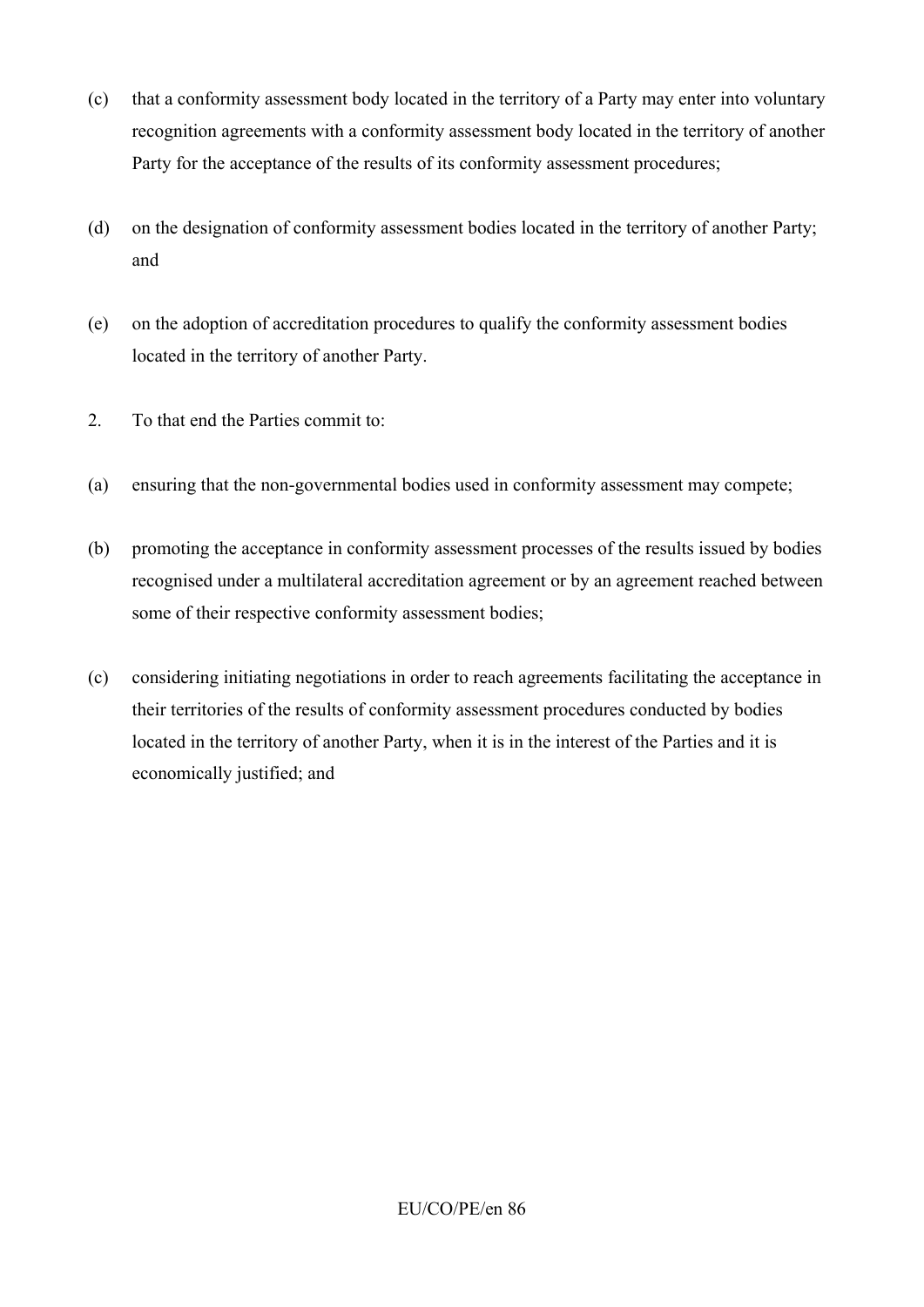(d) encouraging their conformity assessment bodies to take part in agreements with the conformity assessment bodies of another Party for the acceptance of conformity assessment results.

# ARTICLE 79

# Transparency and Notification Procedures

1. Each Party shall electronically transmit to the contact points established in Article 10 of the TBT Agreement, directly or via the WTO Secretariat, their proposed technical regulations and conformity assessment procedures or those adopted to address urgent problems of safety, health, protection of the environment or national security, arising or threatening to arise, in accordance with the TBT Agreement. The electronic transmission of technical regulations and conformity assessment procedures shall include an electronic link to, or a copy of, the full text of the document giving rise to the notification.

2. Each Party shall also publish or electronically transmit those drafts or proposals for technical regulations and conformity assessment procedures or those adopted to address urgent problems of safety, health, protection of the environment or national security, arising or threatening to arise, which are in accordance with the technical content of the relevant international standards.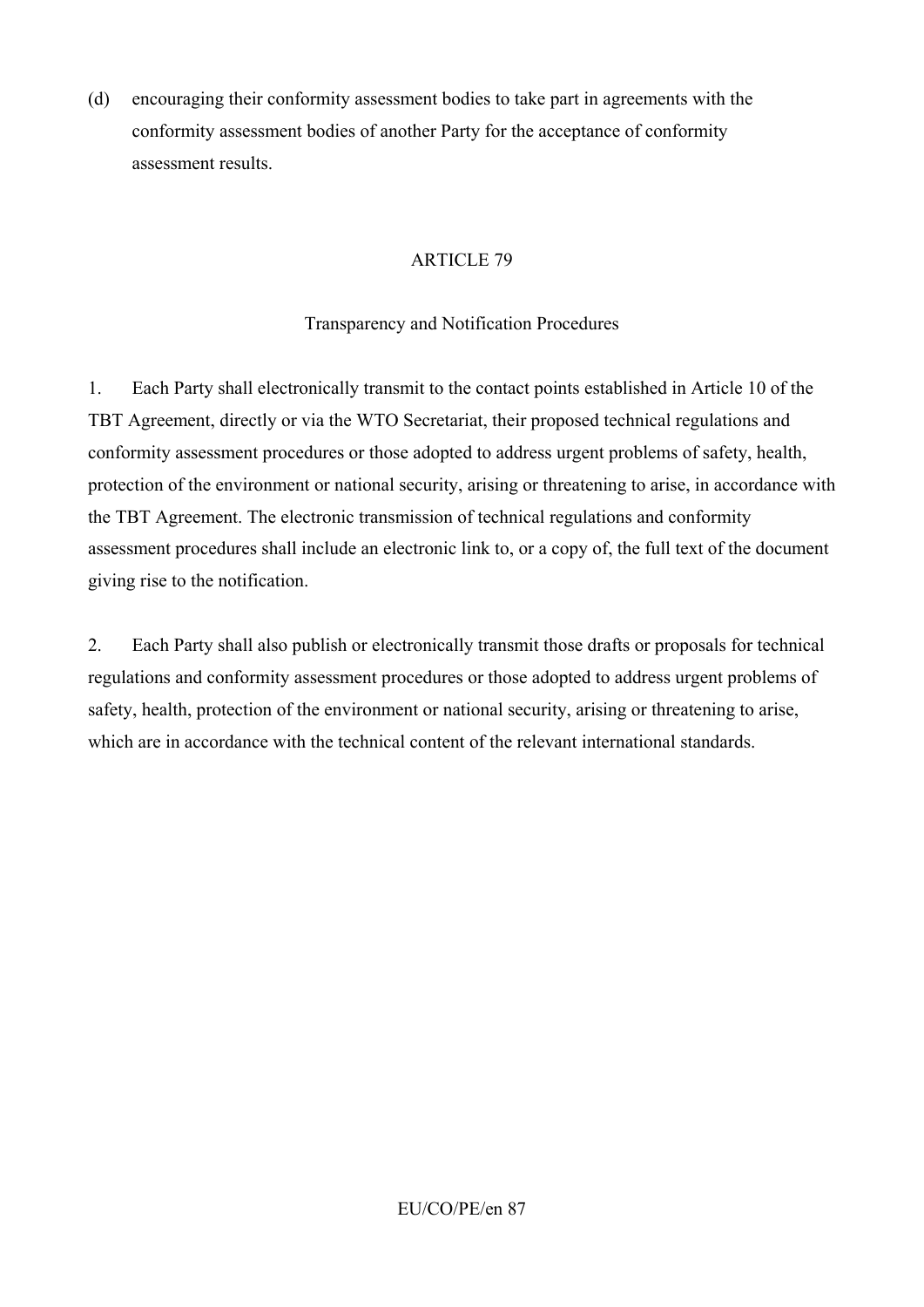3. In accordance with paragraphs 1 and 2, each Party shall grant a period of at least 60 days, and whenever possible 90 days, from the date of the electronic transmission of the proposed technical regulations and conformity assessment procedures so that the other Parties and other interested persons may submit written comments. A Party shall give positive consideration to reasonable requests for extending the period for comments.

4. A Party shall give appropriate consideration to the comments received from another Party when a proposed technical regulation is submitted to public consultation and, upon request of another Party, provide written answers to the comments made by such other Party.

5. Each Party shall publish or make available to the public, in printed or electronic form, its answers to the significant comments received no later than the date of publication of the final technical regulation or conformity assessment procedure.

6. Each Party shall, upon request of another Party, provide information on a technical regulation or conformity assessment procedure which the Party has adopted or proposes to adopt.

7. The time period between the publication and the entry into force of technical regulations and conformity assessment procedures shall not be less than six months, unless it is not feasible to achieve the legitimate objectives within that period. A Party shall give positive consideration to reasonable requests for an extension of this period.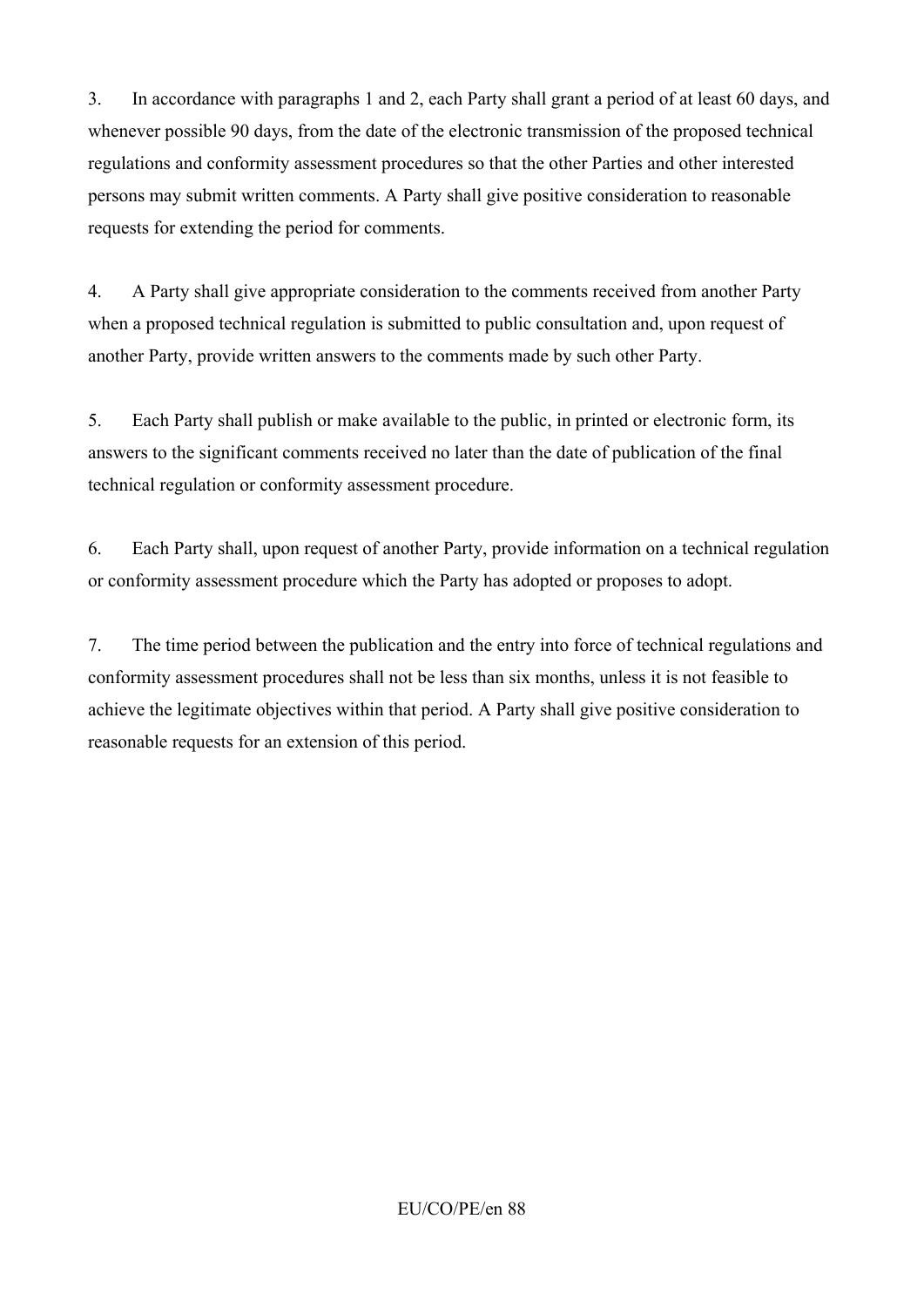8. The Parties shall ensure that all technical regulations and conformity assessment procedures adopted and in force are publicly available on a free official website, in such a way that they are easily located and accessed. If appropriate, guides on the application of technical regulations shall also be provided when they exist.

#### ARTICLE 80

### Border Control and Market Surveillance

The Parties commit to:

- (a) exchanging information and experiences on their border control and market surveillance activities, except in those cases in which the documentation is confidential; and
- (b) ensuring that border control and market surveillance activities are undertaken by the competent authorities, to which end these authorities may use accredited, designated or delegated bodies, avoiding conflicts of interest between those bodies and the economic operators subject to control or supervision.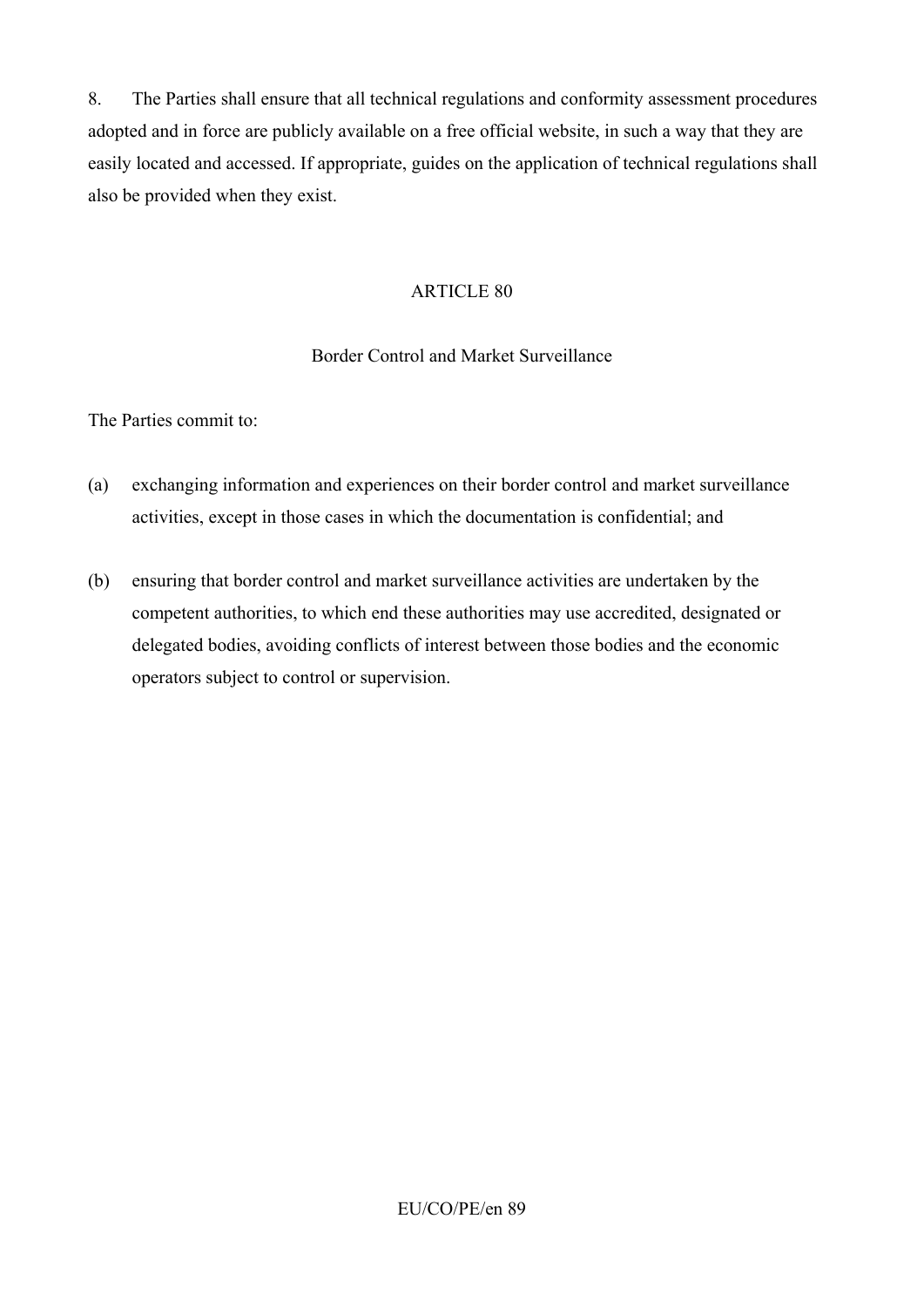# Marking and Labelling

- 1. When a Party requires mandatory marking or labelling of products:
- (a) permanent marking or labelling shall be required only when the information is relevant for consumers or users of the product or to indicate the conformity of the product with the mandatory technical requirements;
- (b) additional information on the packing or packaging of the product by means of non-permanent labels may be required, when necessary to ensure market surveillance by the competent authorities;
- (c) in relation to the information referred to in subparagraph (b), when reviewing the applicable rules, such Party shall examine the possibility of requiring that information to be provided by other means;
- (d) unless necessary in view of the risk of the products to human, animal or plant health or life, the environment or national safety, such Party shall not require the approval, registration or certification of labels or markings as a precondition for sale on their respective markets. This subparagraph is without prejudice to measures adopted by a Party pursuant to its domestic rules to verify the compliance of labels with the mandatory requirements, and measures taken to control practices which may mislead consumers;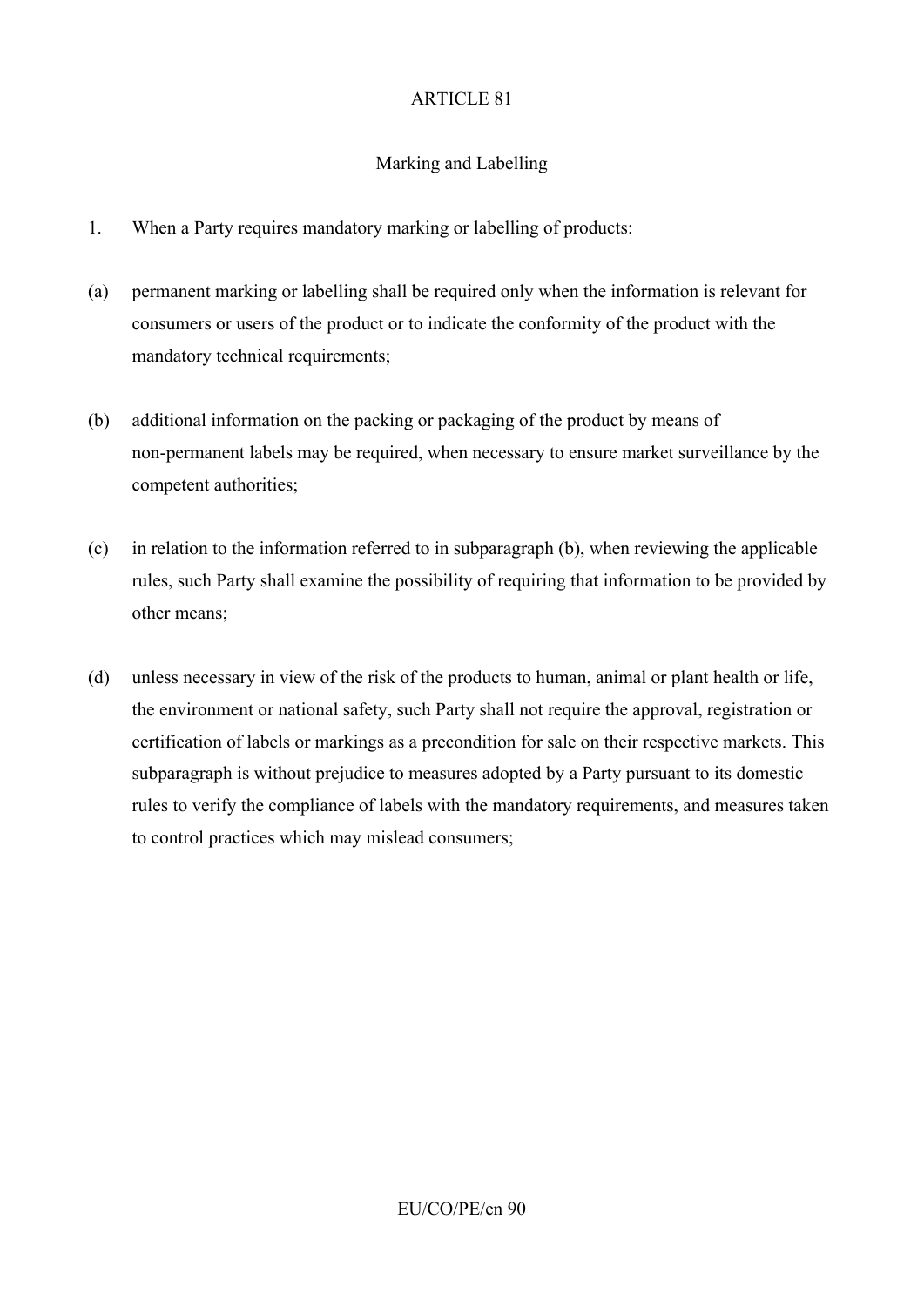- (e) when a Party requires the use of an identification number by the economic operator, this shall be issued without undue delay;
- (f) provided it is not misleading, contradictory or confusing in relation to the information required in the country of destination of the goods, such Party shall allow:
	- (i) information in other languages in addition to the language required in the country of destination of the goods;
	- (ii) international nomenclatures, pictogrammes, symbols or graphics; and
	- (iii) information additional to that required in the country of destination of the goods;
- (g) when the legitimate objectives established in the TBT Agreement are not compromised, such Party shall endeavour to accept non-permanent or removable labels, or having the information provided by means of the product manual, packing or packaging instead of it being printed on or physically adhered to the product.
- 2. When a Party requires marking or labelling of textiles, clothing or footwear, such Party:
- (a) may only require the following information to be permanently marked or labelled:
	- (i) in the case of textiles and clothing: fibre content, country of origin, safety instructions for specific uses and care instructions; and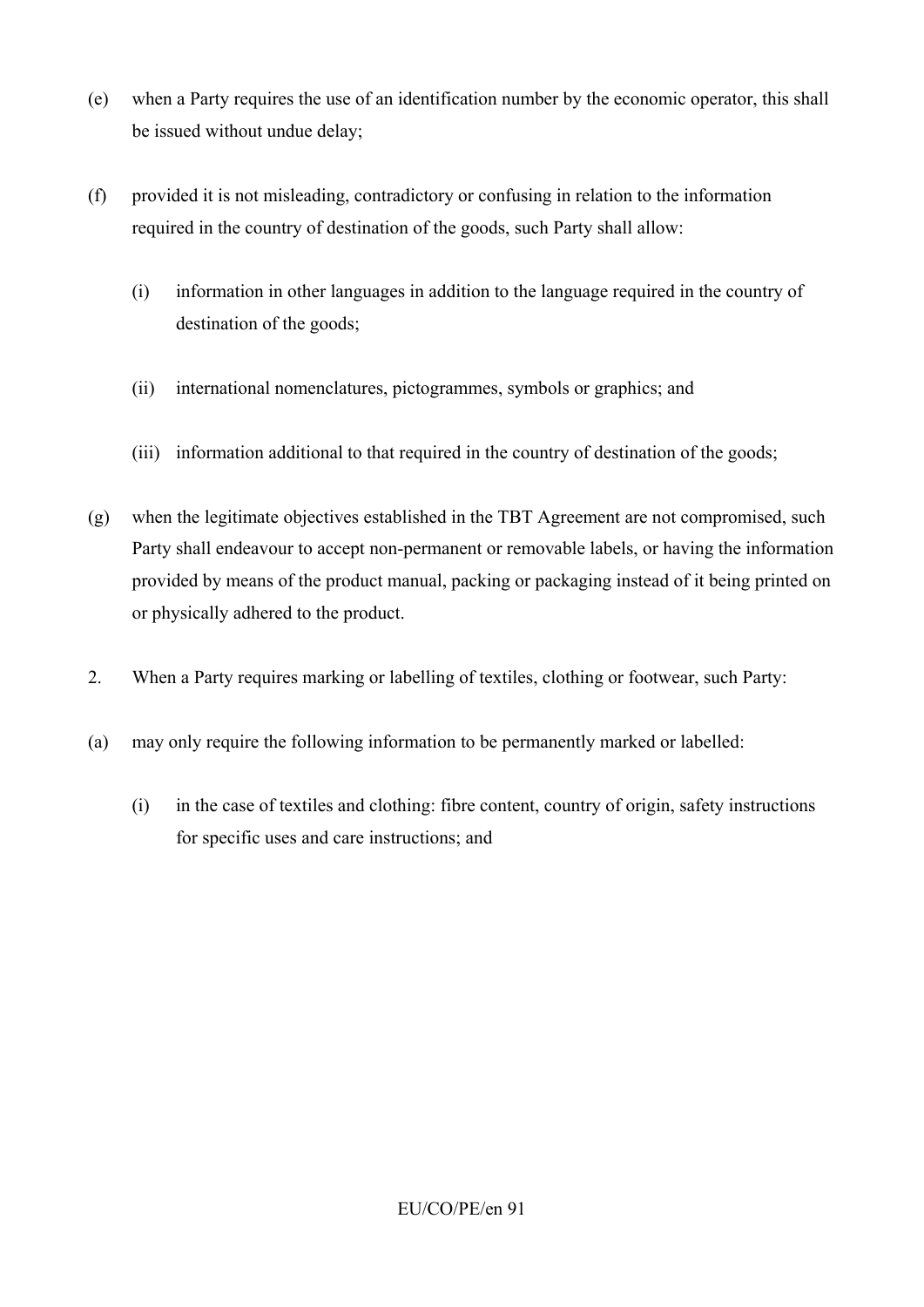- (ii) in the case of footwear: the predominant materials of the main parts, safety instructions for specific uses and country of origin;
- (b) shall not establish:
	- (i) requirements regarding the physical characteristics or design of a label without prejudice to any measures such Party takes to protect consumers from misleading advertising;
	- (ii) an obligation to permanently label garments which, due to their size, makes this either difficult or diminishes their value; and
	- (iii) for goods sold in pairs, an obligation to label both parts when these are of the same material and design.

3. The Parties shall apply this Article at the latest one year from the entry into force of this Agreement.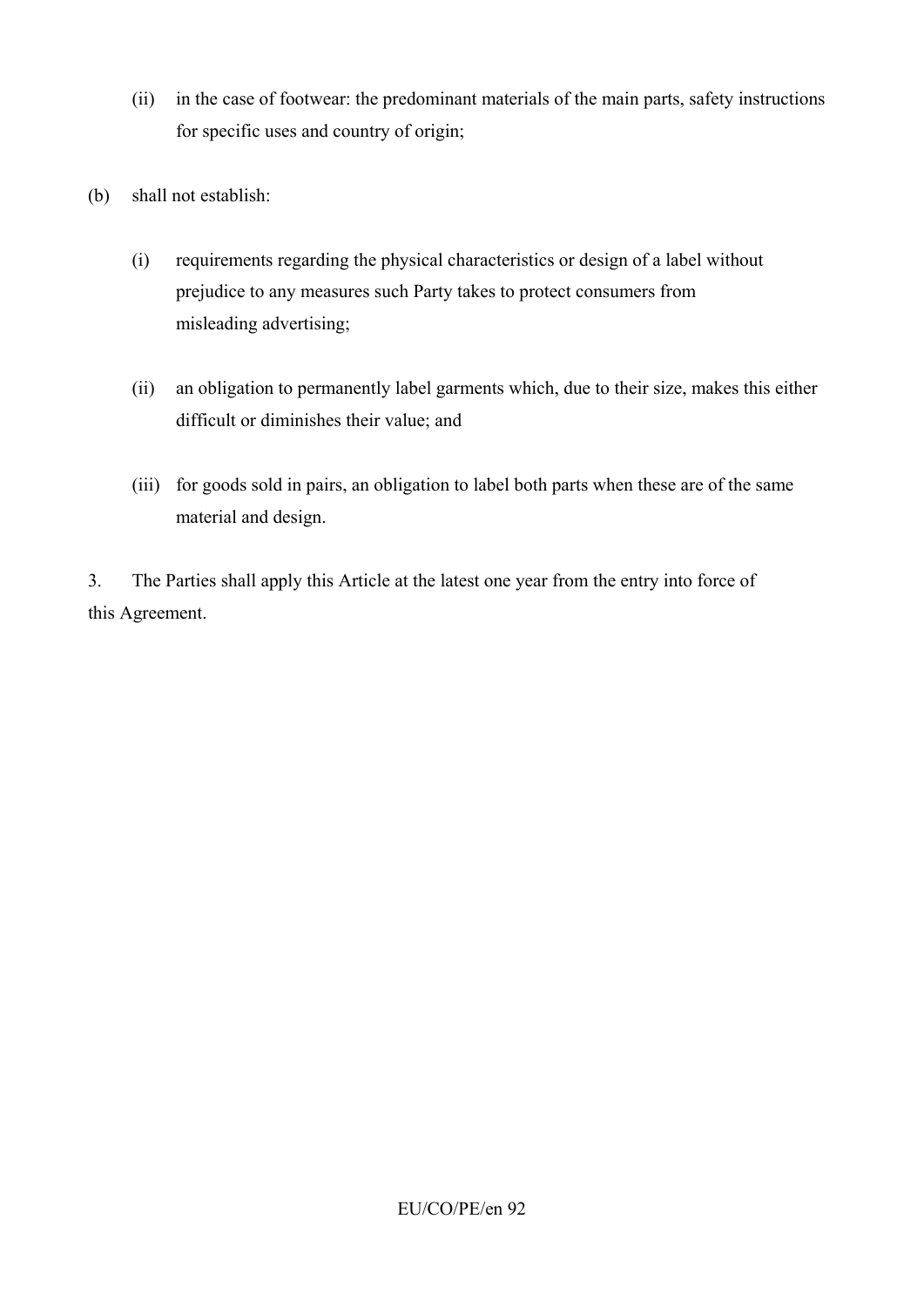# Trade Related Technical Assistance and Capacity Building

The Parties recognise the importance of trade related technical assistance and capacity building in facilitating the implementation of the provisions of this Chapter, which should focus on, among others:

- (a) capacity building of the national institutions, their technical infrastructure and equipment, and training of human resources;
- (b) promoting and facilitating participation in international bodies relevant to this Chapter; and
- (c) fostering relations between the standardisation, technical regulation, conformity assessment, accreditation, metrology, border control and market surveillance bodies of the Parties.

# ARTICLE 83

# Sub-committee on Technical Barriers to Trade

1. The Parties establish a Sub-committee on Technical Barriers to Trade, comprising representatives of each Party.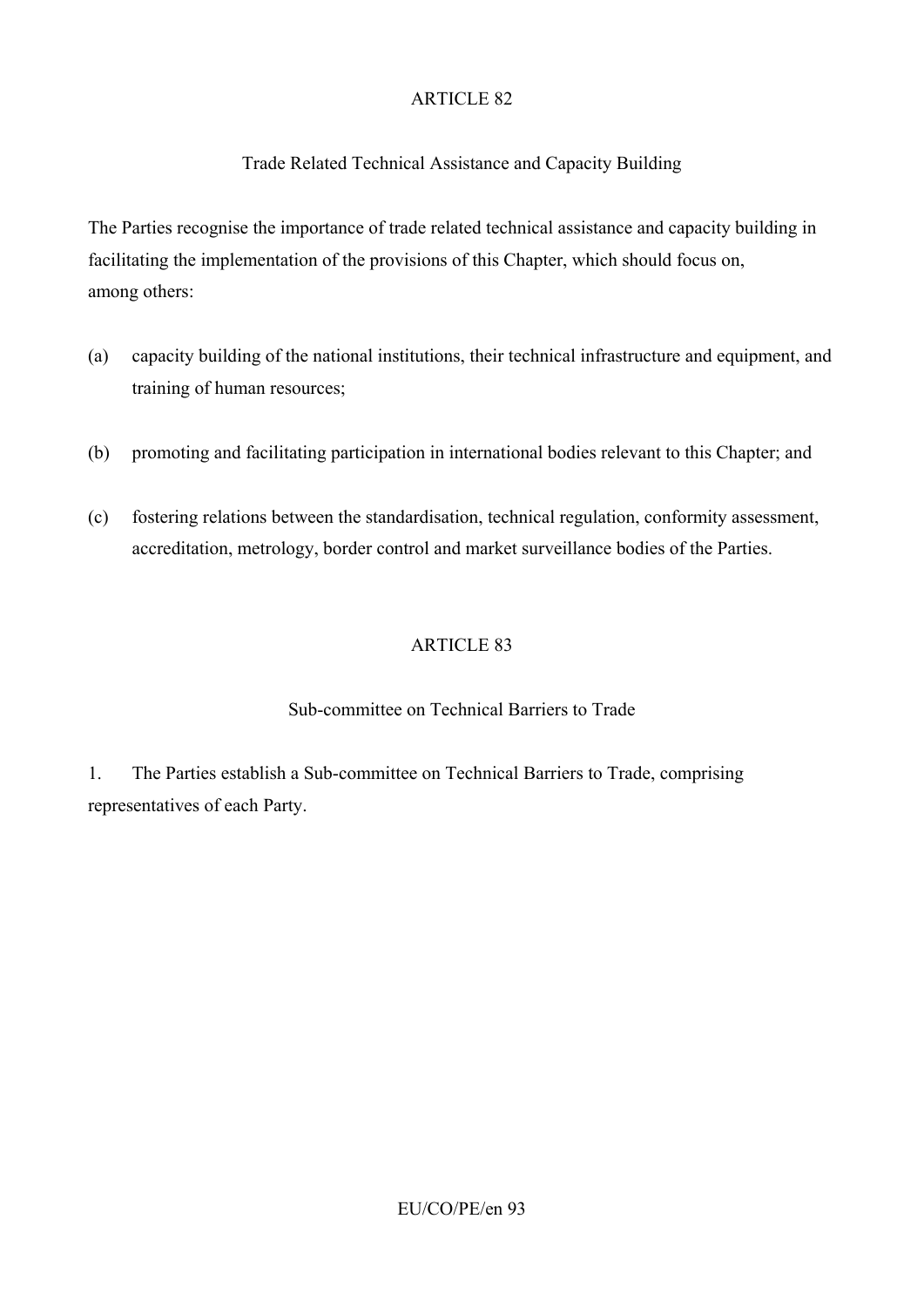- 2. The Sub-committee shall:
- (a) follow up and evaluate the implementation and administration of, and compliance with, this Chapter;
- (b) address adequately any issue that a Party raises relating to this Chapter and the TBT Agreement;
- (c) contribute to the identification of priorities on cooperation matters and the technical assistance programmes in the area of standards, technical regulations, conformity assessment procedures, accreditation, metrology, border control and market surveillance and examine the progress or results obtained;
- (d) exchange information on the work carried out in non-governmental, regional and multilateral fora involved in activities relating to standards, technical regulations and conformity assessment procedures;
- (e) upon request of a Party, consult on any matter arising under this Chapter and the TBT Agreement;
- (f) establish, when required to achieve the objectives of this Chapter, working groups to deal with specific matters relating to this Chapter and TBT Agreement, clearly defining the scope and responsibilities of those working groups;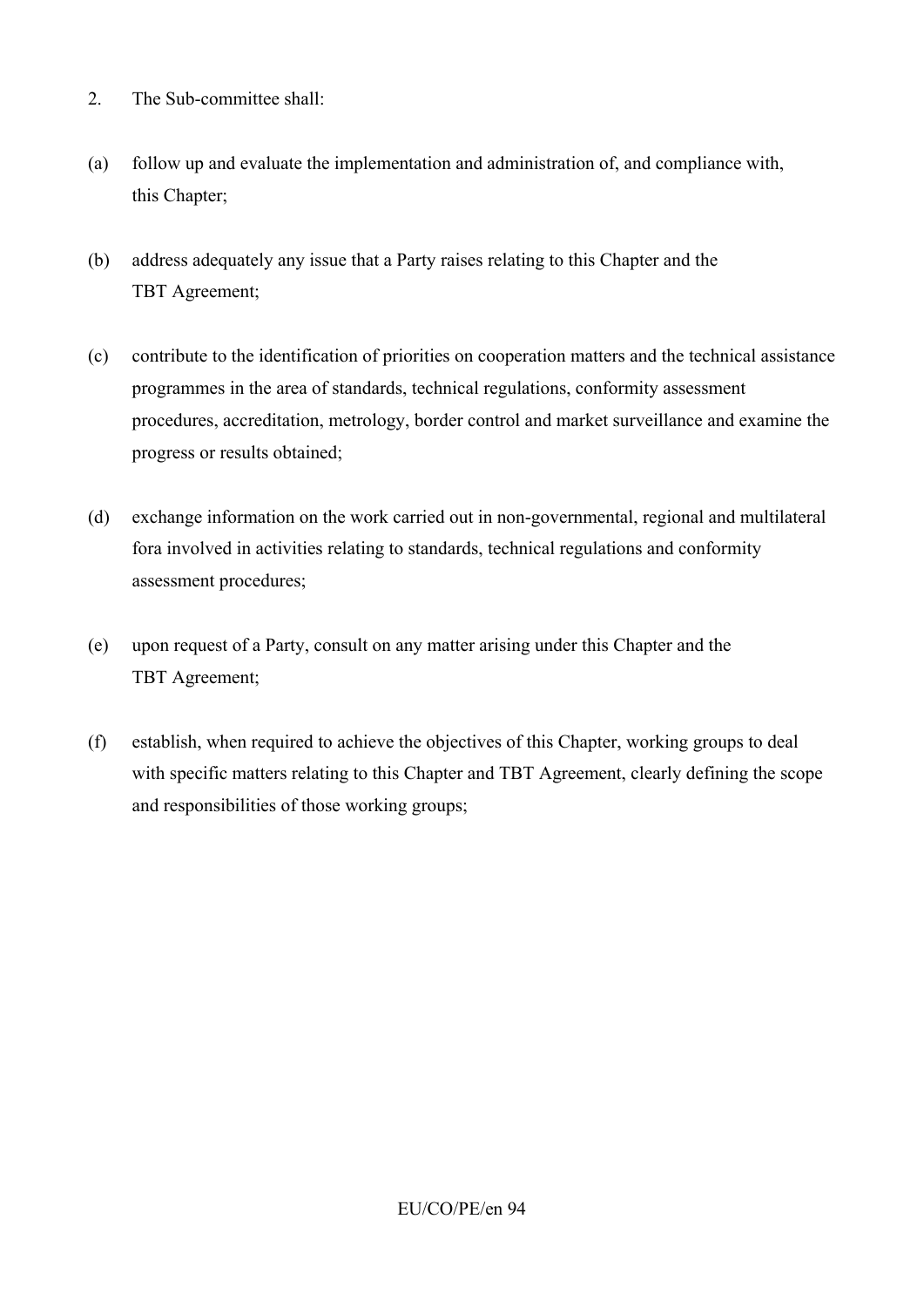- (g) facilitate, as appropriate, dialogue and cooperation between the regulators in accordance with this Chapter;
- (h) pursuant to Article 75 subparagraph 1(b) of this Chapter, draw up a work programme in matters of mutual interest to the Parties, which shall be revised periodically;
- (i) explore all other matters relating to this Chapter which may help to improve access to the markets of the Parties;
- (j) revise this Chapter in light of any developments under the TBT Agreement and of the decisions or recommendations of the WTO Committee on Technical Barriers to Trade, and make suggestions on possible amendments to this Chapter;
- (k) inform, if deemed appropriate, the Trade Committee about the implementation of this Chapter; and
- (l) take any other action which the Parties consider would assist them in the implementation of this Chapter and of the TBT Agreement and in facilitating trade.

3. To facilitate the implementation of this Chapter, the representative of each Party in the Subcommittee shall be responsible for coordinating with the institutions of the central government, local public institutions, non-governmental institutions and appropriate persons in the territory of such Party; and, upon request of another Party, invite them to take part in the meetings of the Sub-committee. The representative of the Parties shall communicate on any matter relating to this Chapter.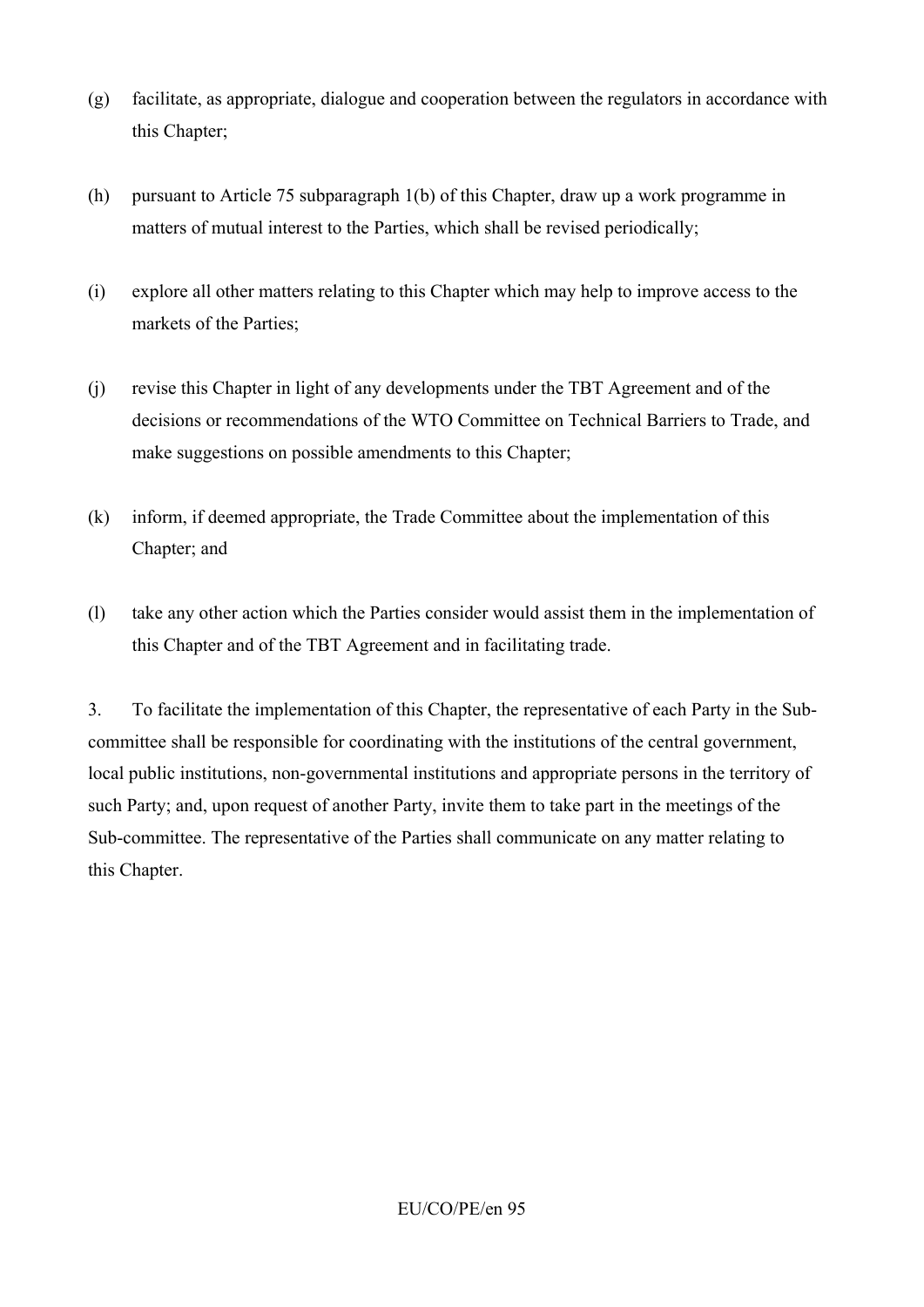4. Unless the Parties agree otherwise, the consultations pursuant to subparagraph 2(e) shall constitute consultations under Article 301, provided they fulfil the requirements established in paragraph 9 of that Article.

5. The Sub-committee may meet in sessions where the EU Party and one signatory Andean Country participate, regarding matters which relate exclusively to the bilateral relationship between the EU Party and such signatory Andean Country. If another signatory Andean Country expresses interest in the matter to be discussed in such session, it may participate in the session subject to prior agreement of the EU Party and the signatory Andean Country concerned.

6. Unless the Parties agree otherwise, the Sub-committee shall meet at least once a year. Meetings may be held in person, or by other means agreed by the Parties.

### ARTICLE 84

### Exchange of Information

1. Any information or explanation provided at the request of a Party in accordance with the provisions of this Chapter shall be provided in print or electronic form within 60 days, which may be extended with prior justification by the reporting Party.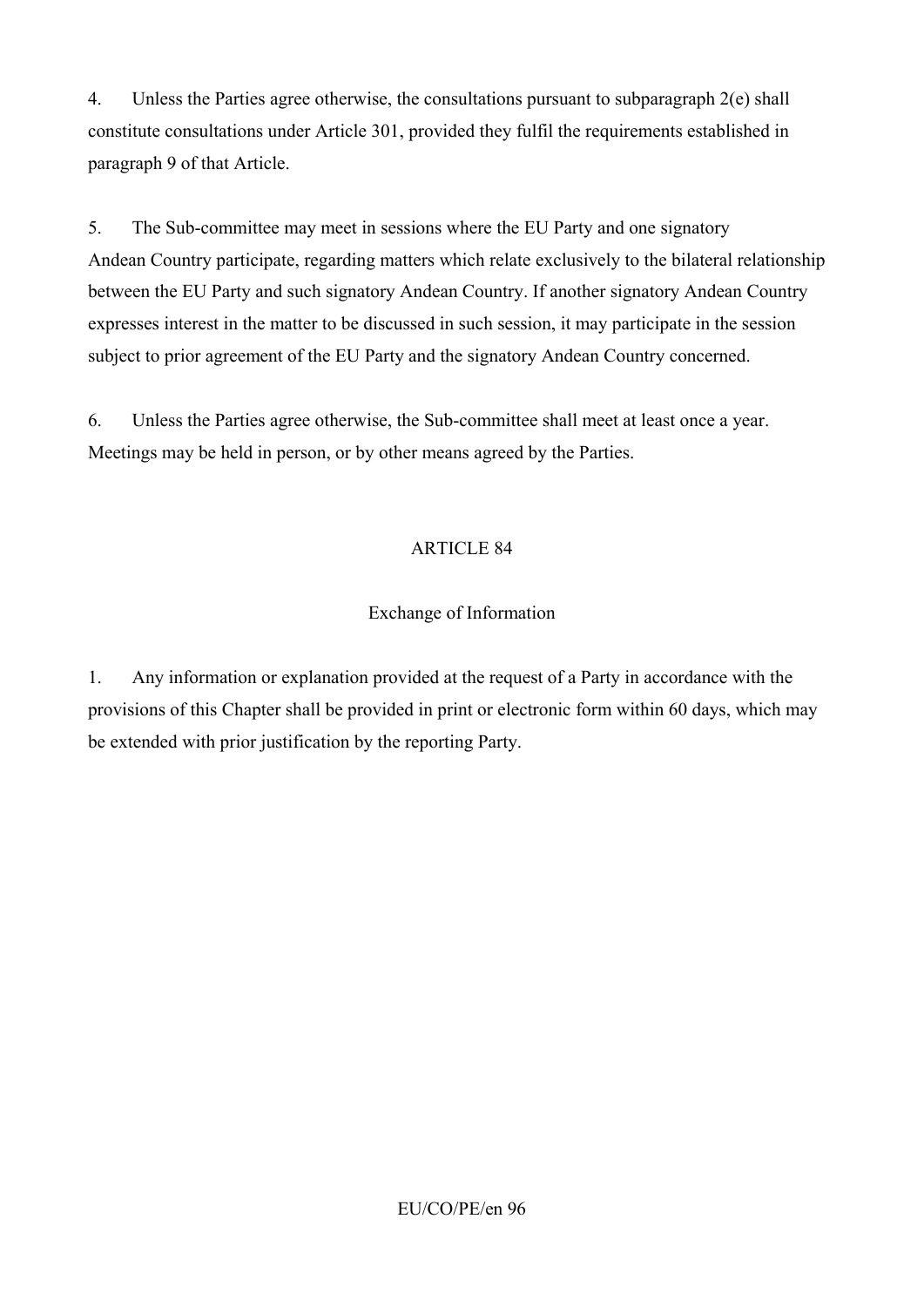2. As regards the enquiries which the enquiry points should be prepared to answer and the handling and processing of such requests, in accordance with Article 10 of the TBT Agreement or with this Chapter, the Parties shall apply the recommendations of the WTO Committee on Technical Barriers to Trade adopted on 4 October 1995.

### CHAPTER 5

# SANITARY AND PHYTOSANITARY MEASURES

### ARTICLE 85

#### **Objectives**

The objectives of this Chapter are to:

(a) protect human, animal or plant life and health in the territory of the Parties, while facilitating trade between the Parties in the field of sanitary and phytosanitary measures (hereinafter referred to as "SPS measures");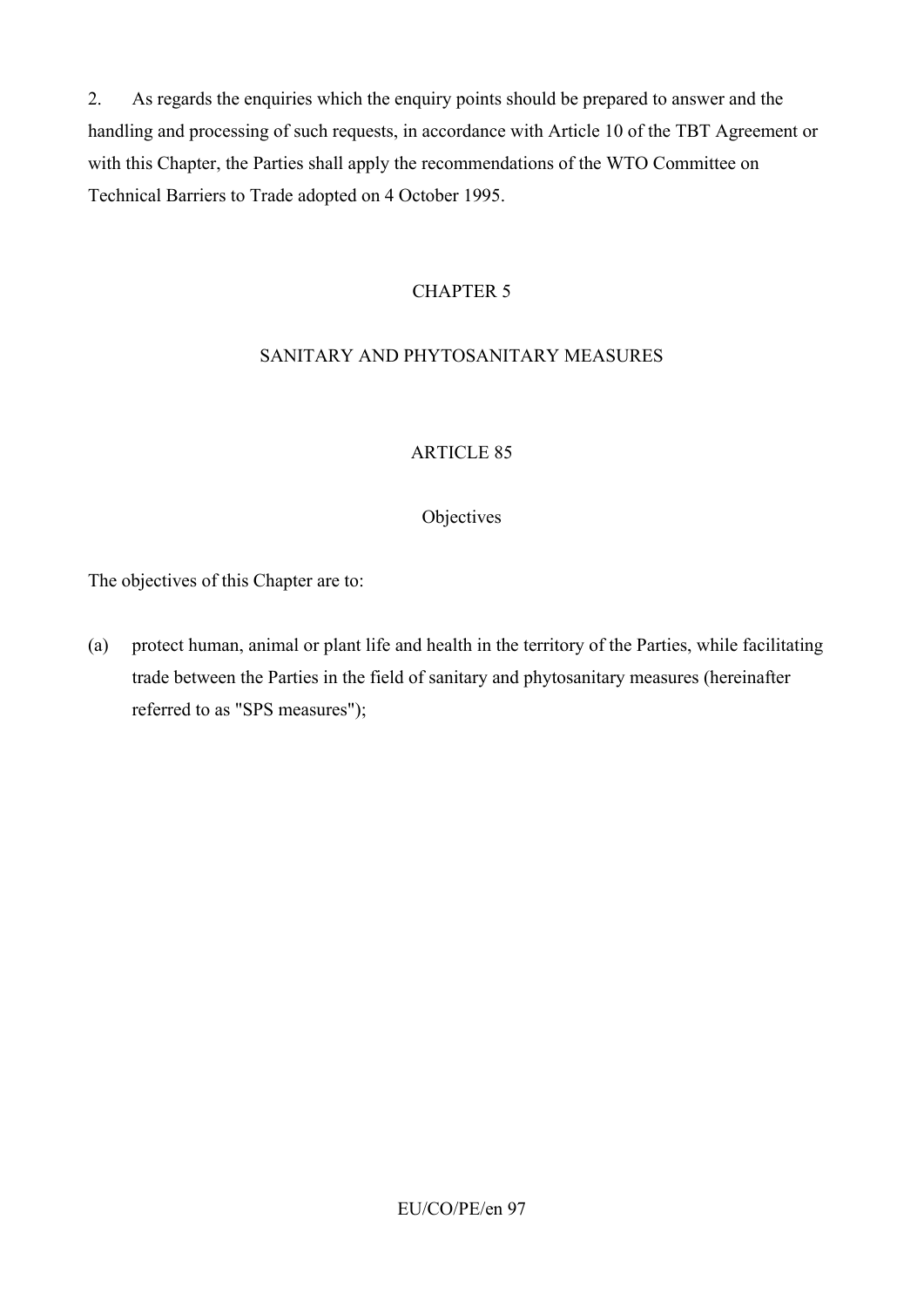- (b) collaborate for the further implementation of the WTO Agreement on the Application of Sanitary and Phytosanitary Measures (hereinafter referred to as the "SPS Agreement");
- (c) ensure that SPS measures do not constitute unjustified barriers to trade between the Parties;
- (d) develop mechanisms and procedures aimed at efficiently resolving the problems arising between the Parties as a consequence of the development and implementation of SPS measures;
- (e) reinforce communication and collaboration between the competent authorities of the Parties on sanitary and phytosanitary matters;
- (f) facilitate the implementation of the special and differential treatment, taking into account the asymmetries between the Parties.

# Rights and Obligations

The Parties reaffirm their rights and obligations under the SPS Agreement. The Parties are also subject to the provisions of this Chapter.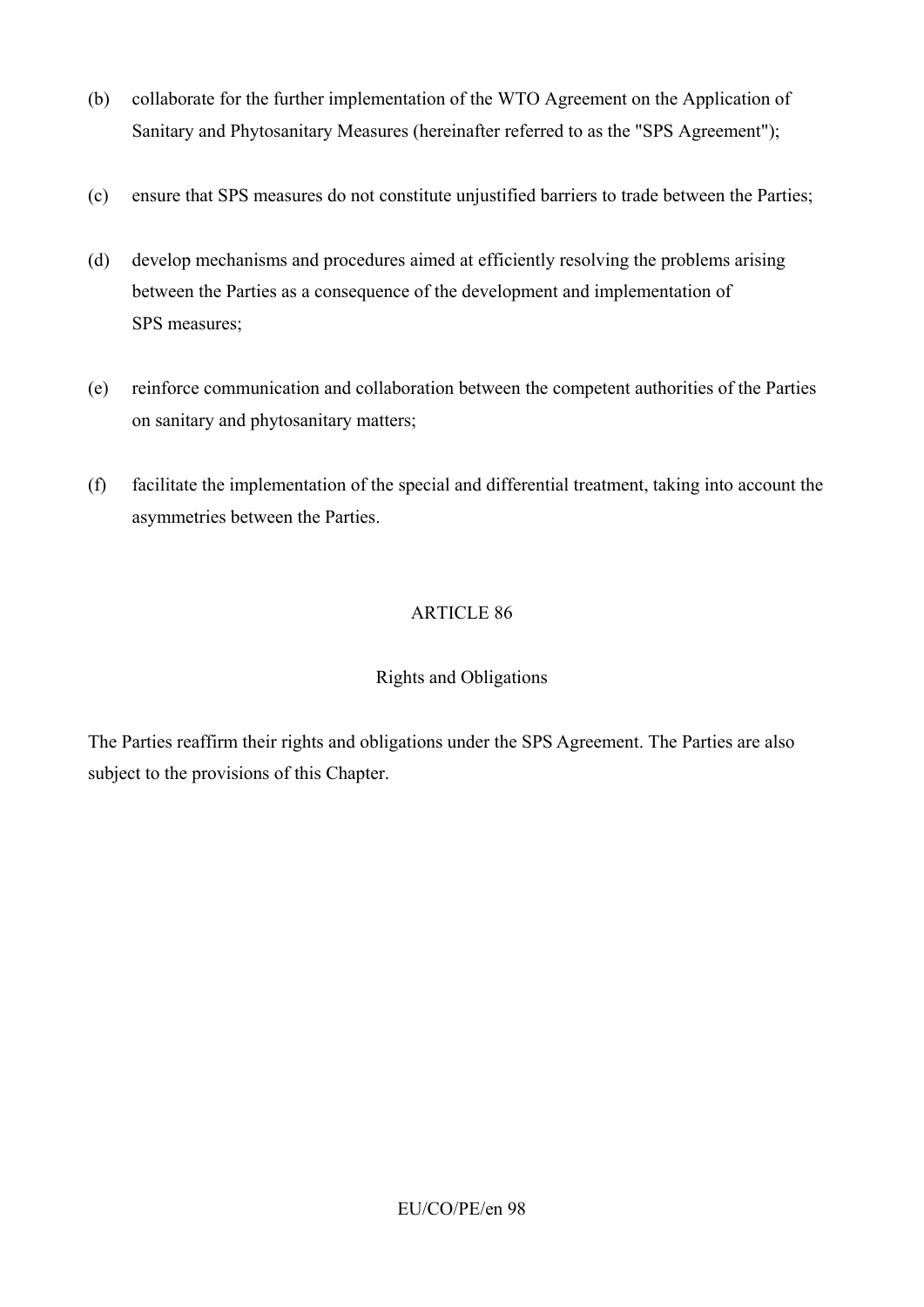# Scope of Application

1. This Chapter shall apply to any SPS measure that may, directly or indirectly, affect trade between the Parties.

2. This Chapter shall not apply to the standards, technical regulations and conformity assessment procedures defined in the TBT Agreement, except when they refer to SPS measures.

3. Additionally, this Chapter shall apply to the collaboration between the Parties on animal welfare matters.

# ARTICLE 88

# Definitions

1. For the purposes of this Chapter, the definitions of Annex A to the SPS Agreement shall apply.

2. The Parties may agree on other definitions for the application of this Chapter, taking into consideration the glossaries and definitions of the relevant international organisations.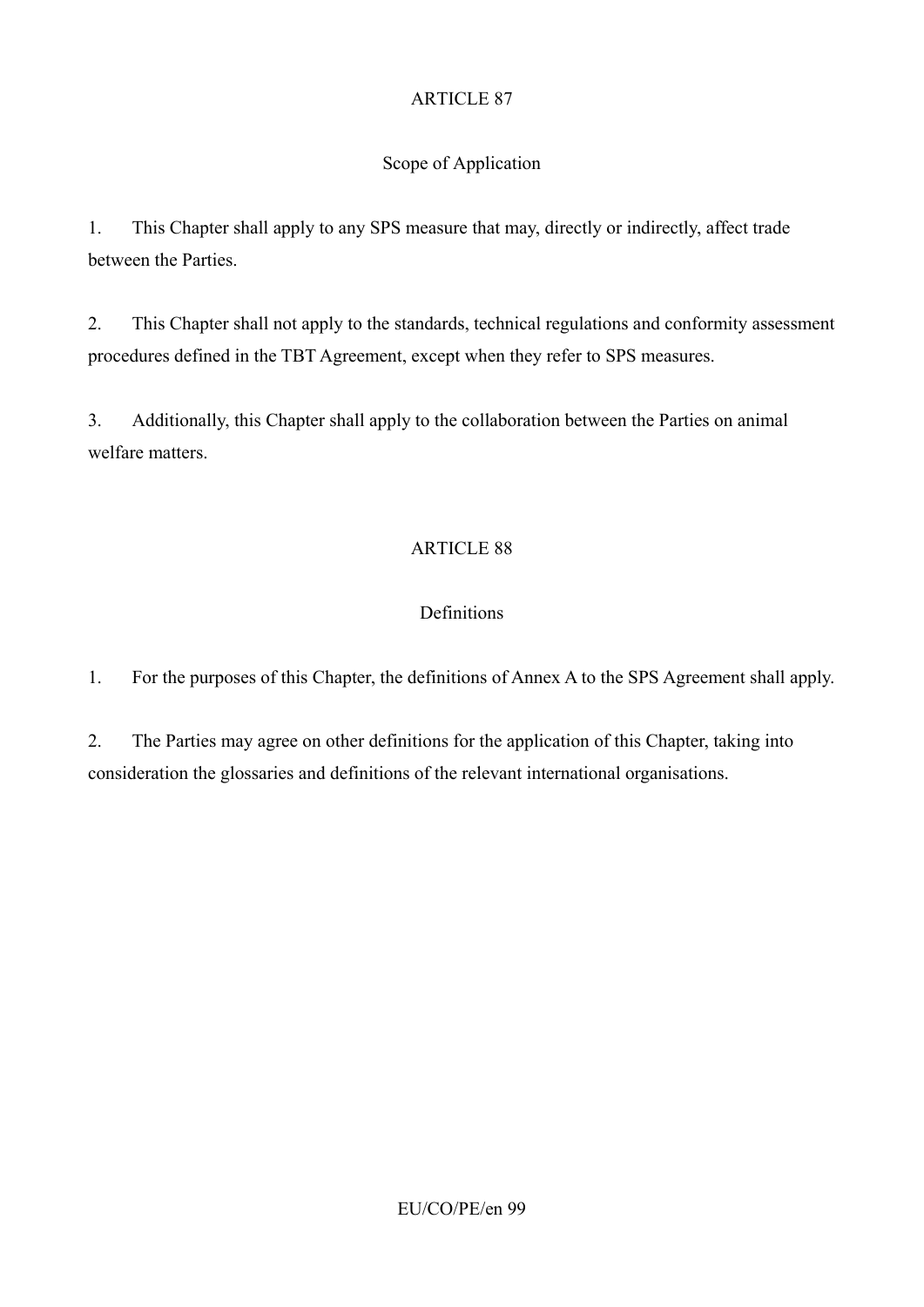### Competent Authorities

For the purposes of this Chapter, the competent authorities of each Party are those listed in Appendix 1 of Annex VI (Sanitary and Phytosanitary Measures). The Parties shall inform each other of any change of these competent authorities.

### ARTICLE 90

#### General Principles

- 1. SPS measures shall not be used as unjustified barriers to trade between the Parties.
- 2. The procedures established under the scope of this Chapter shall be applied:
- (a) in a transparent manner,
- (b) without undue delays; and
- (c) in conditions and requirements, including costs, which should be no higher than the actual cost of the service and be equitable in relation to any fees charged on like domestic products of the Parties.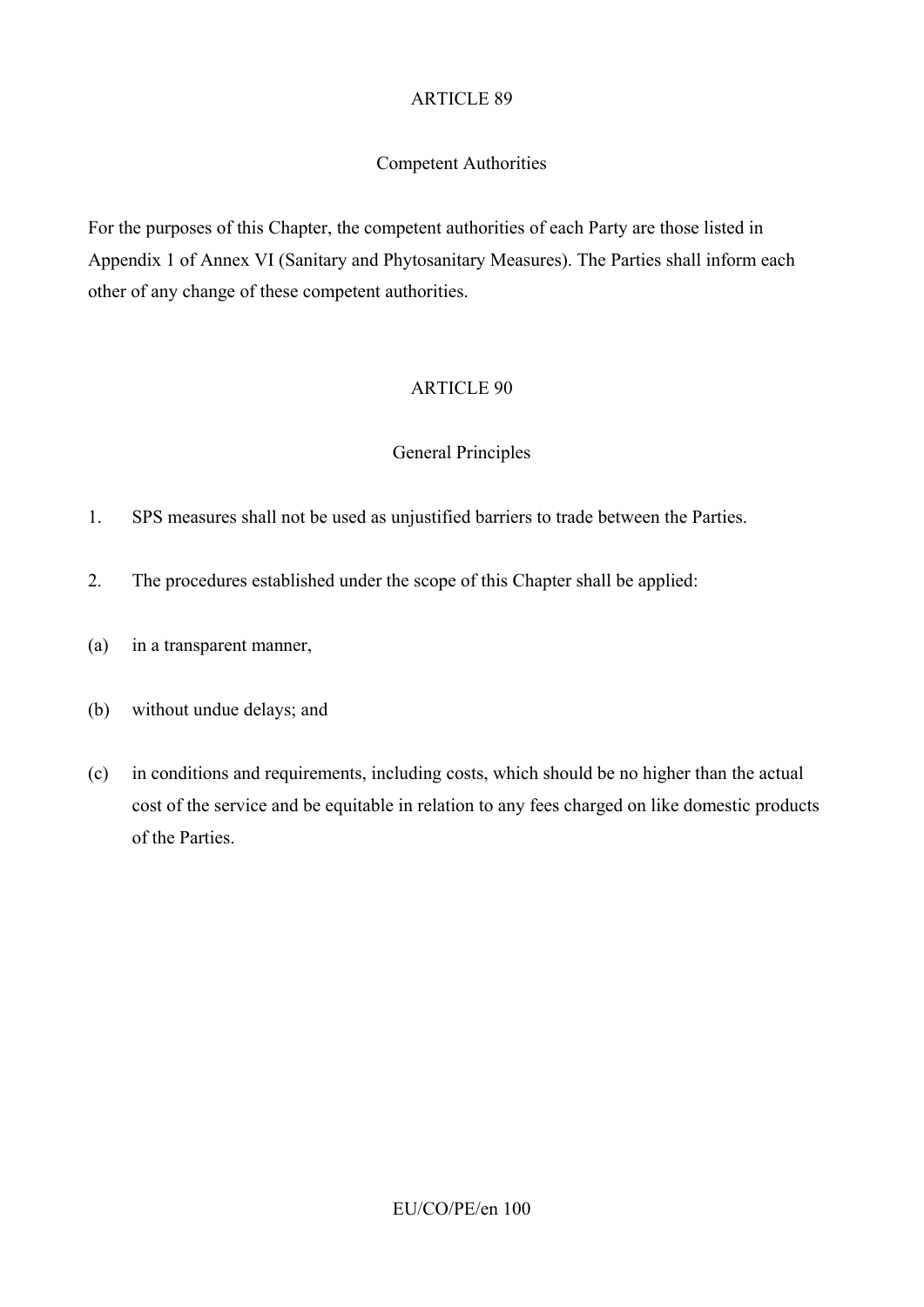3. The Parties shall use neither the procedures mentioned in paragraph 2 nor the requests for additional information in order to delay the access of imported products into their markets without scientific and technical justification.

# ARTICLE 91

# Import Requirements

1. The general import requirements of a Party shall apply to products of another Party.

2. Each Party shall ensure that products exported to another Party meet the sanitary and phytosanitary requirements of the importing Party.

3. The importing Party shall ensure that its import conditions are applied in a proportionate and non-discriminatory manner.

4. Any modification to the import requirements of a Party has to consider the establishment of a transitional period, according to the nature of the modification, in order to avoid the interruption of the trade flow of products and to allow the exporting Party to adjust its procedures to such modification.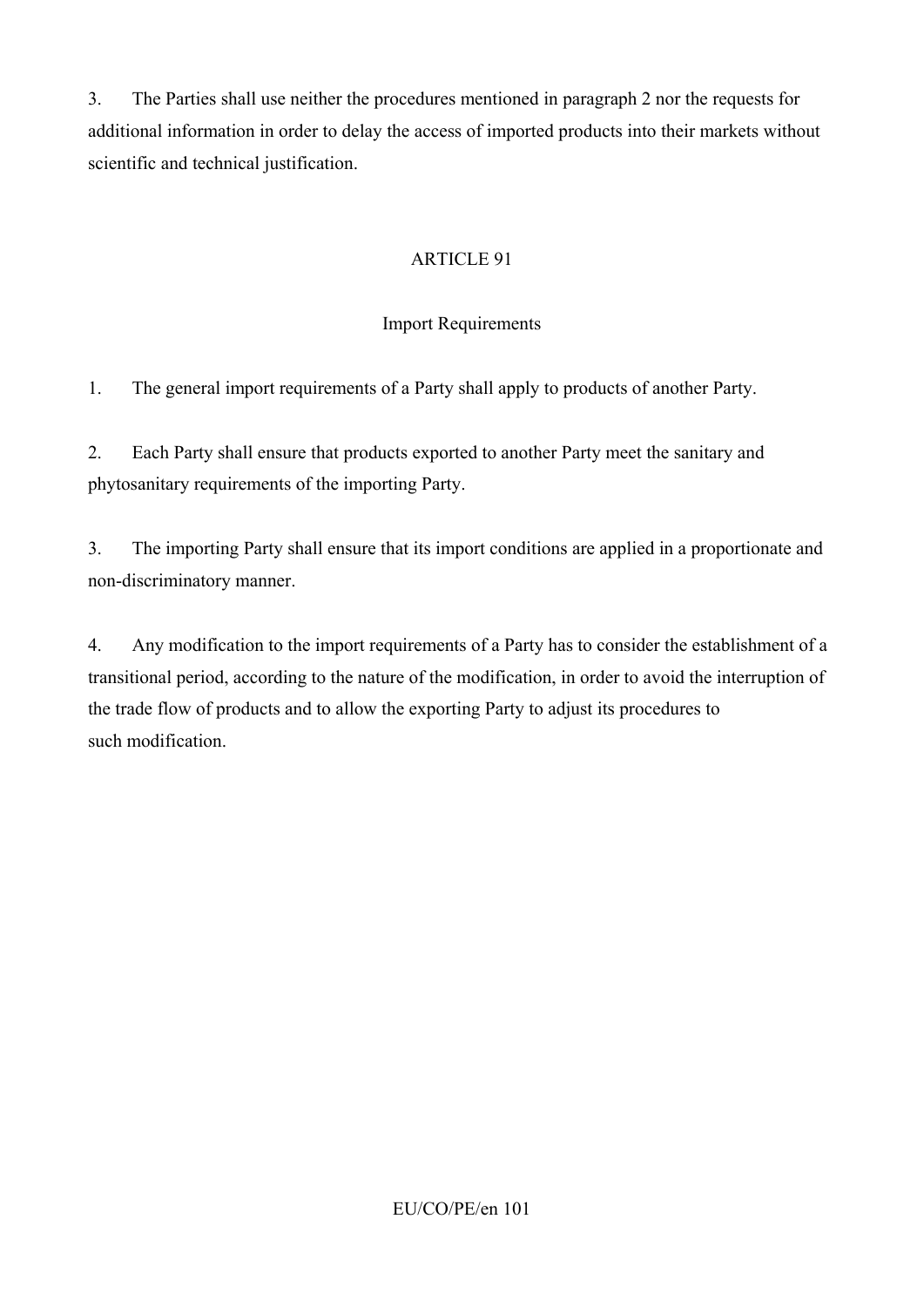5. When a risk assessment is included by an importing Party in its import requirements, that Party will immediately initiate this assessment and inform the exporting Party of the period of time required for such assessment.

6. When the importing Party has concluded that the products of an exporting Party meet its sanitary and phytosanitary import requirements, such Party will authorise the import of such products within 90 working days**<sup>12</sup>** following the date in which such conclusion was reached.

7. Inspection fees may only cover the costs incurred by the competent authority when performing import checks. Inspection fees shall be equitable in relation to the fees charged for the inspection of like domestic products.

8. The importing Party shall inform an exporting Party as soon as possible of any modification concerning fees, including the reasons for such modification.

# ARTICLE 92

# Import Procedures

1. For the import of animal products, the exporting Party shall inform the importing Party of the list of its establishments meeting the requirements of the importing Party.

 $12$ **<sup>12</sup>** For the purposes of this Chapter, "working days" means working days in the Party to which the deadline applies.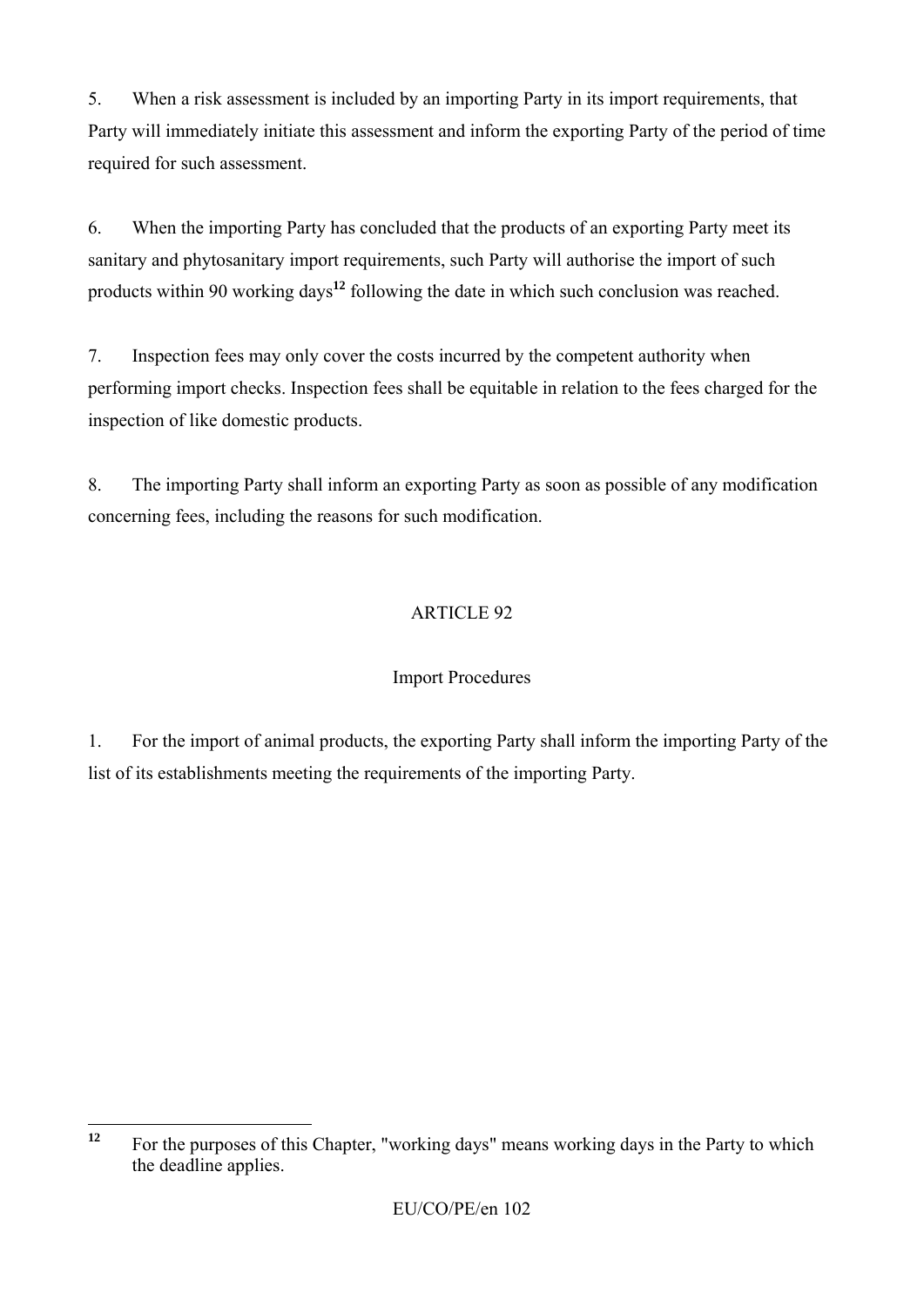2. Upon request of an exporting Party accompanied by the appropriate guarantees, the importing Party shall approve establishments referred to in paragraph 3 of Appendix 2 of Annex VI (Sanitary and Phytosanitary Measures) which are located in the territory of the exporting Party without prior inspection of individual establishments. Such approval shall be consistent with the conditions and provisions set out in Appendix 2 of Annex VI (Sanitary and Phytosanitary Measures) and is limited to those categories of products for which imports are authorised.

3. Except when additional information is required, the importing Party shall, in accordance with its applicable legal procedures, adopt the necessary legislative or administrative measures to allow imports of products from the establishments referred to in paragraph 2, within 40 working days following the date of receipt of the request referred to in paragraph 2.

4. The Sub-committee on Sanitary and Phytosanitary Measures (hereinafter referred to as the "SPS Sub-committee") may modify the requirements and provisions for approval of establishments for products of animal origin of the Parties. The corresponding modification to Appendix 2 of Annex VI (Sanitary and Phytosanitary Measures) shall be adopted by the Trade Committee.

5. The importing Party will regularly submit a record of consignment rejections, including information about the non-conformities upon which the rejections were based.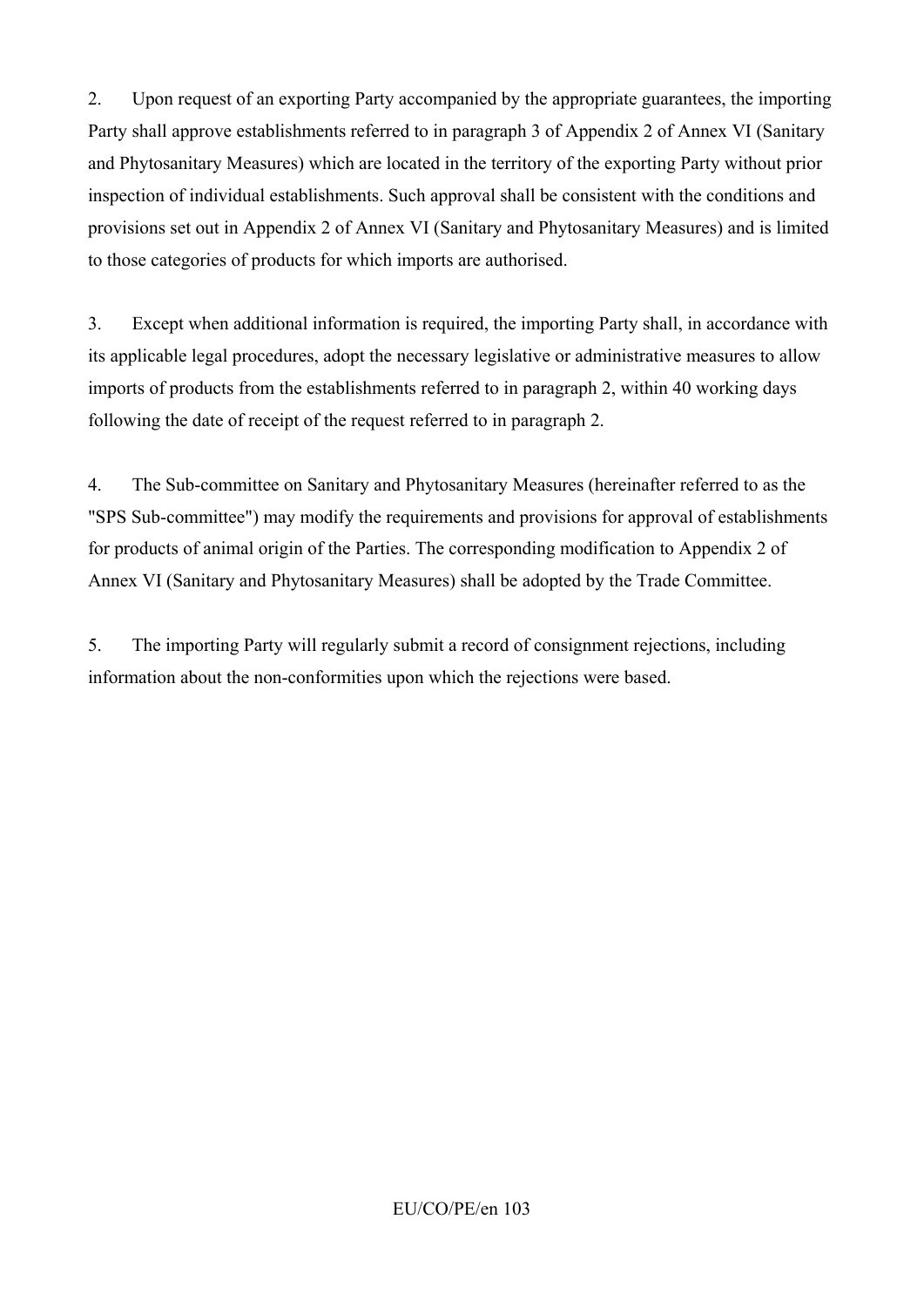# Verifications

1. In order to maintain confidence in the effective implementation of the provisions of this Chapter, each Party, within the scope of this Chapter, shall have the right to:

- (a) carry out, in accordance with the Guidelines set out under Appendix 3 of Annex VI (Sanitary and Phytosanitary Measures), verification of all or part of the control system of the authorities of another Party; the expenses of such verification shall be borne by the Party carrying out the verification; and
- (b) receive information from the other Parties about their control system and of the results of controls carried out under that system.

2. A Party carrying out a verification under this Article in the territory of another Party shall provide that Party with the results and conclusions of such verification.

3. When the importing Party decides to carry out a verification visit to an exporting Party, such visit shall be notified to the exporting Party at least 60 working days before such verification is to be carried out, except in cases of emergency or where the Parties concerned agree otherwise. Any modification to such visit shall be agreed by the Parties concerned.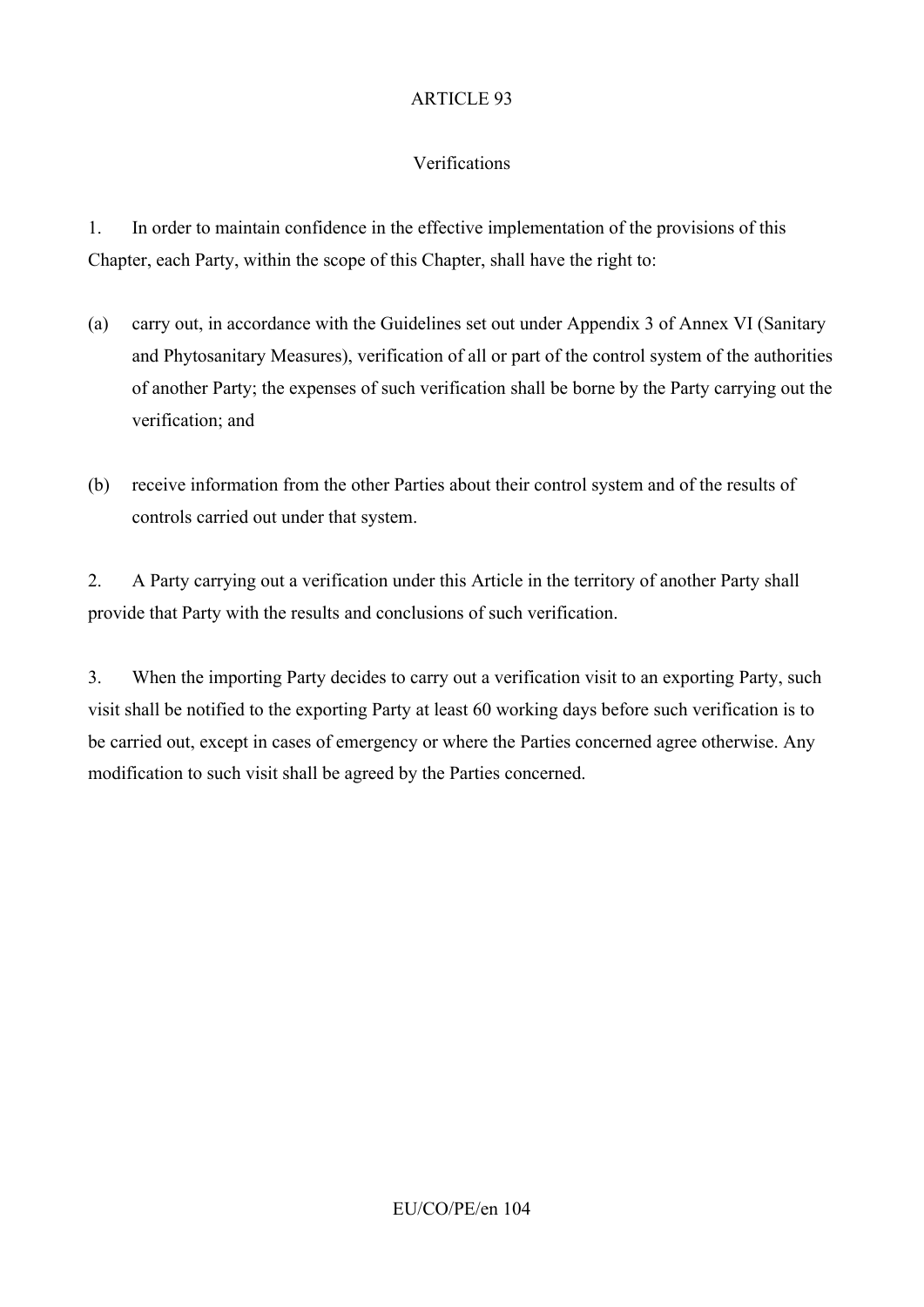### Measures Linked to Animal and Plant Health

1. The Parties shall recognise the concept of pest- and disease-free areas, and areas of low pestand low disease-prevalence, in accordance with the SPS Agreement, and the standards, guidelines or recommendations of the World Organization on Animal Health (hereinafter referred to as "OIE") and of the International Plant Protection Convention (hereinafter referred to as "IPPC").

2. Pursuant to paragraph 1, the SPS Sub-committee shall establish an appropriate procedure for the recognition of pest- and disease-free areas, and areas of low pest- and low disease-prevalence, taking into account any relevant international standard, guideline or recommendation. Such procedure will include situations related to outbreaks and reinfestations.

3. When determining the areas referred to in paragraphs 1 and 2, the Parties shall consider factors such as geographical location, ecosystems, epidemiological surveillance, and the effectiveness of sanitary or phytosanitary controls in that area.

4. The Parties shall establish close cooperation on the determination of pest- and disease-free areas, and areas of low pest- and disease prevalence, with the objective of acquiring confidence in the procedures followed by each Party for the determination of pest- and disease-free areas, and areas of low pest- and low disease prevalence.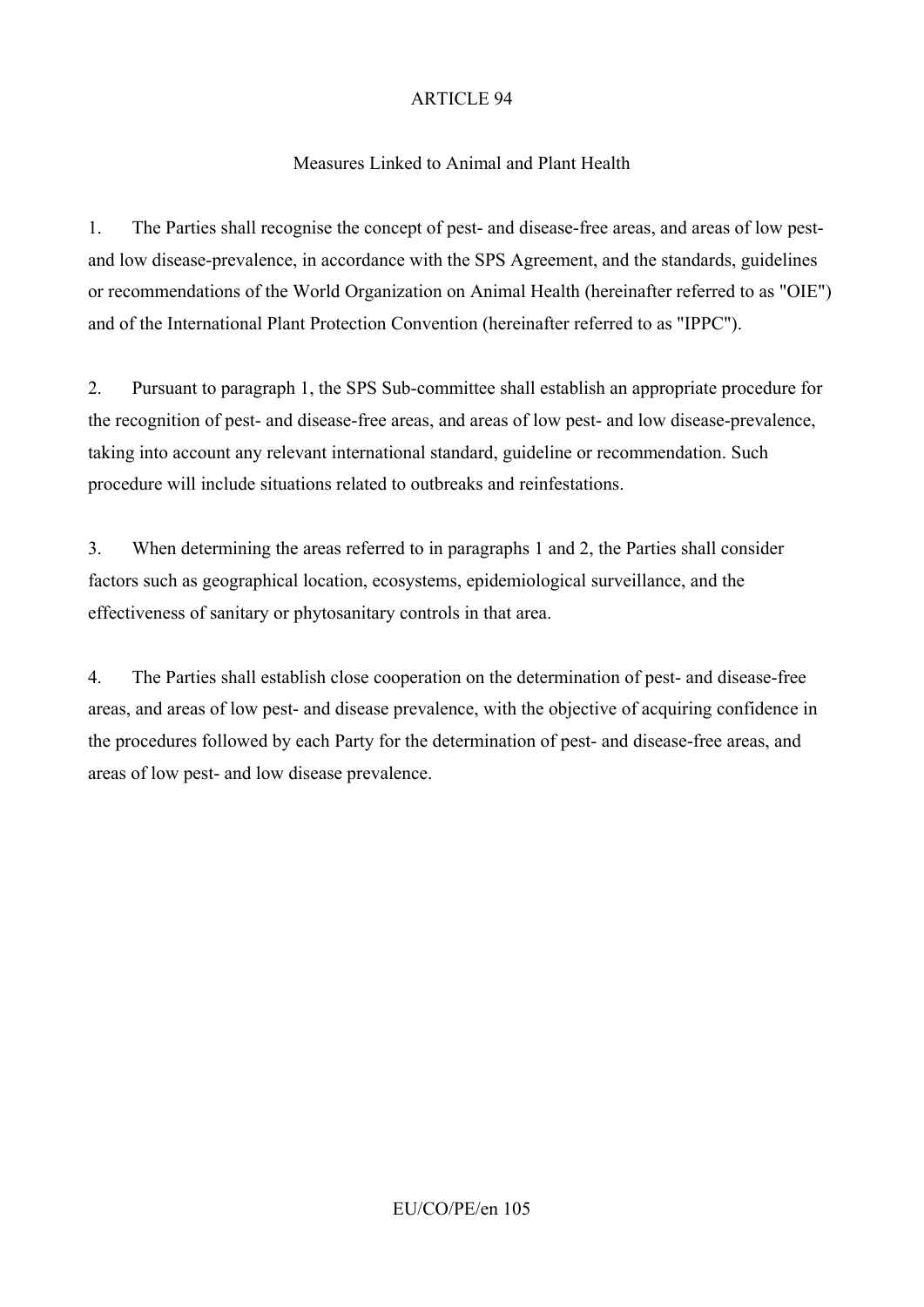5. When determining pest- and disease-free areas, and areas of low pest and disease prevalence**,**  whether for the first time or after an outbreak of an animal disease or a re-introduction of a plant pest**,** the importing Party shall in principle base its own determination of the animal and plant health status of the exporting Party or parts thereof, on the information provided by the exporting Party in accordance with the SPS Agreement and OIE and IPPC standards, and take into consideration the determination made by the exporting Party.

6. In the event that an importing Party does not recognise the areas determined by an exporting Party as a pest- and disease-free areas or areas of low pest- and disease prevalence, the importing Party, upon request of the exporting Party, shall provide the information on the basis on which such decision was made, and/or hold consultations, as soon as possible, in order to assess a possible alternative agreed solution.

7. The exporting Party shall provide sufficient evidence thereof in order to objectively demonstrate to the importing Party that the areas in question are, and are likely to remain, pest- or disease-free areas or areas of low pest or disease prevalence, as the case may be. For this purpose, upon request, such exporting Party shall grant reasonable access to the importing Party for inspection, testing and other relevant procedures.

8. The Parties recognise the principle of compartmentalisation of the OIE and the principle of pest-free production sites of the IPPC. The SPS Sub-committee will assess any future recommendation of the OIE or the IPPC on the matter and will make recommendations accordingly.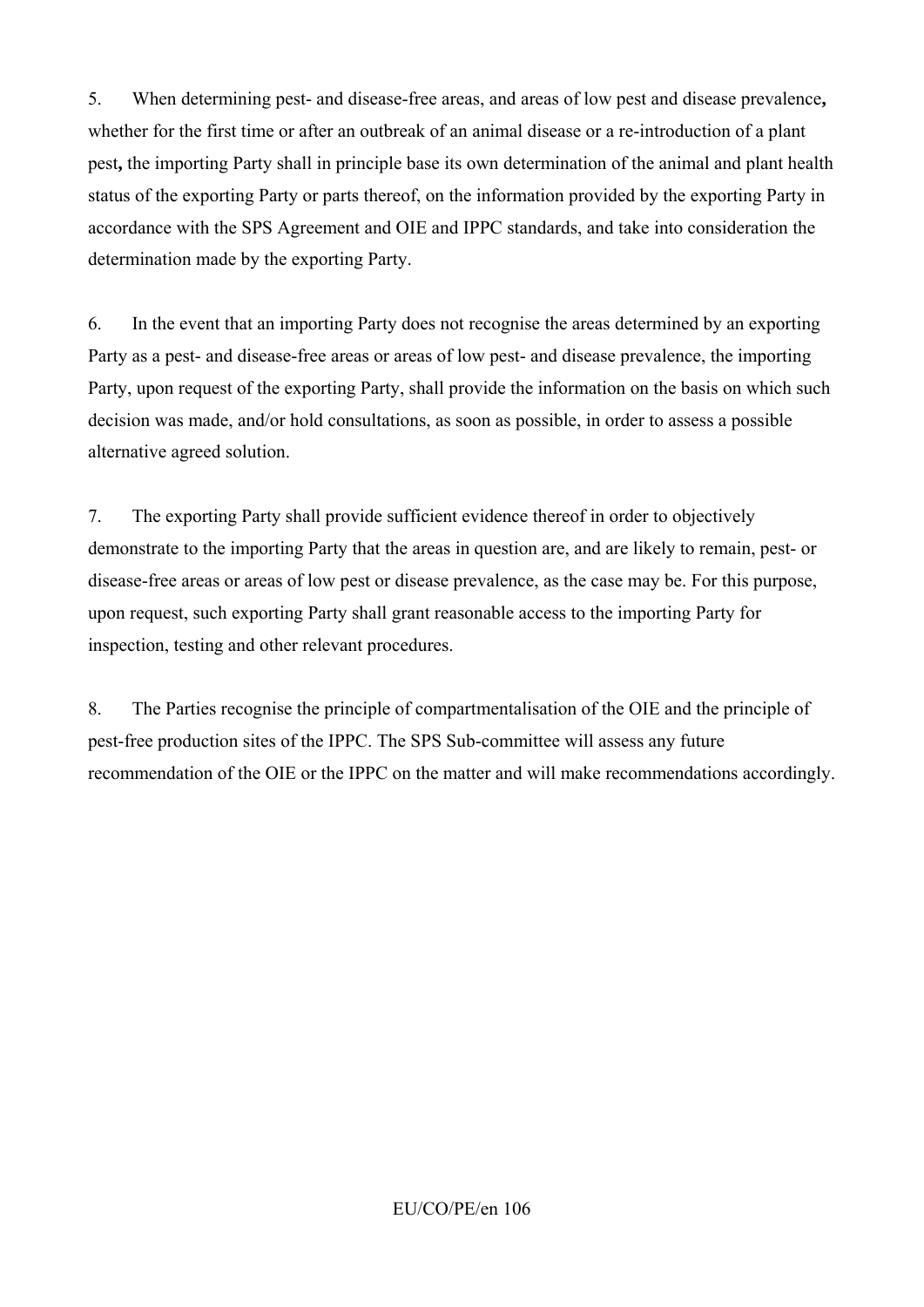# Equivalence

The SPS Sub-committee may develop provisions on equivalence and will make recommendations to the Trade Committee accordingly. This Sub-committee shall also establish the procedure for the recognition of equivalence.

### ARTICLE 96

### Transparency and Exchange of Information

- 1. The Parties shall:
- (a) pursue transparency as regards SPS measures applicable to trade and, in particular, to the SPS requirements applied to imports of the other Parties;
- (b) enhance mutual understanding of the SPS measures of each Party and their application;
- (c) exchange information on matters related to the development and application of SPS measures, including the progress on new available scientific evidence, that affect or may affect trade between the Parties, with a view to minimising negative trade effects;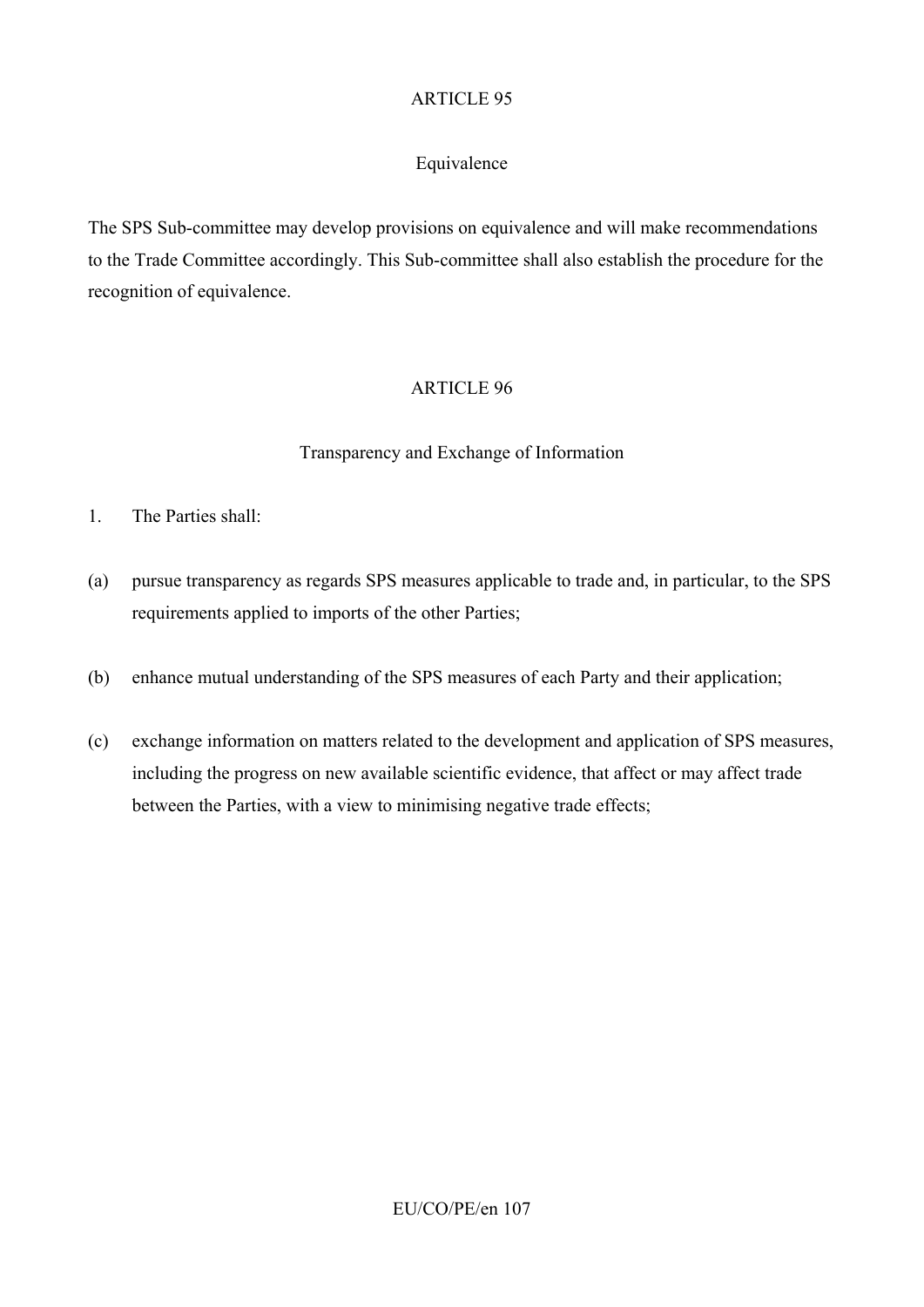- (d) communicate, upon the request of a Party and within 15 working days following the date of such request, the requirements that apply for the import of specific products, including if a risk assessment is needed;
- (e) communicate, upon request of a Party the status of the procedure for the authorisation of the import of specific products.

2. The contact points of the Parties for the exchange of information referred to in this Article are listed in Appendix 4 of Annex VI (Sanitary and Phytosanitary Measures). Information shall be sent by post, fax or e-mail. Information sent by e-mail may be signed electronically and shall only be sent between the contact points.

3. When the information referred to in this Article has been made available by notification to the WTO in accordance with the relevant rules, or on any of the official, publicly accessible and fee free web-sites of the Party concerned, listed in Appendix 4 of Annex VI (Sanitary and Phytosanitary Measures), the information exchange shall be considered to have taken place.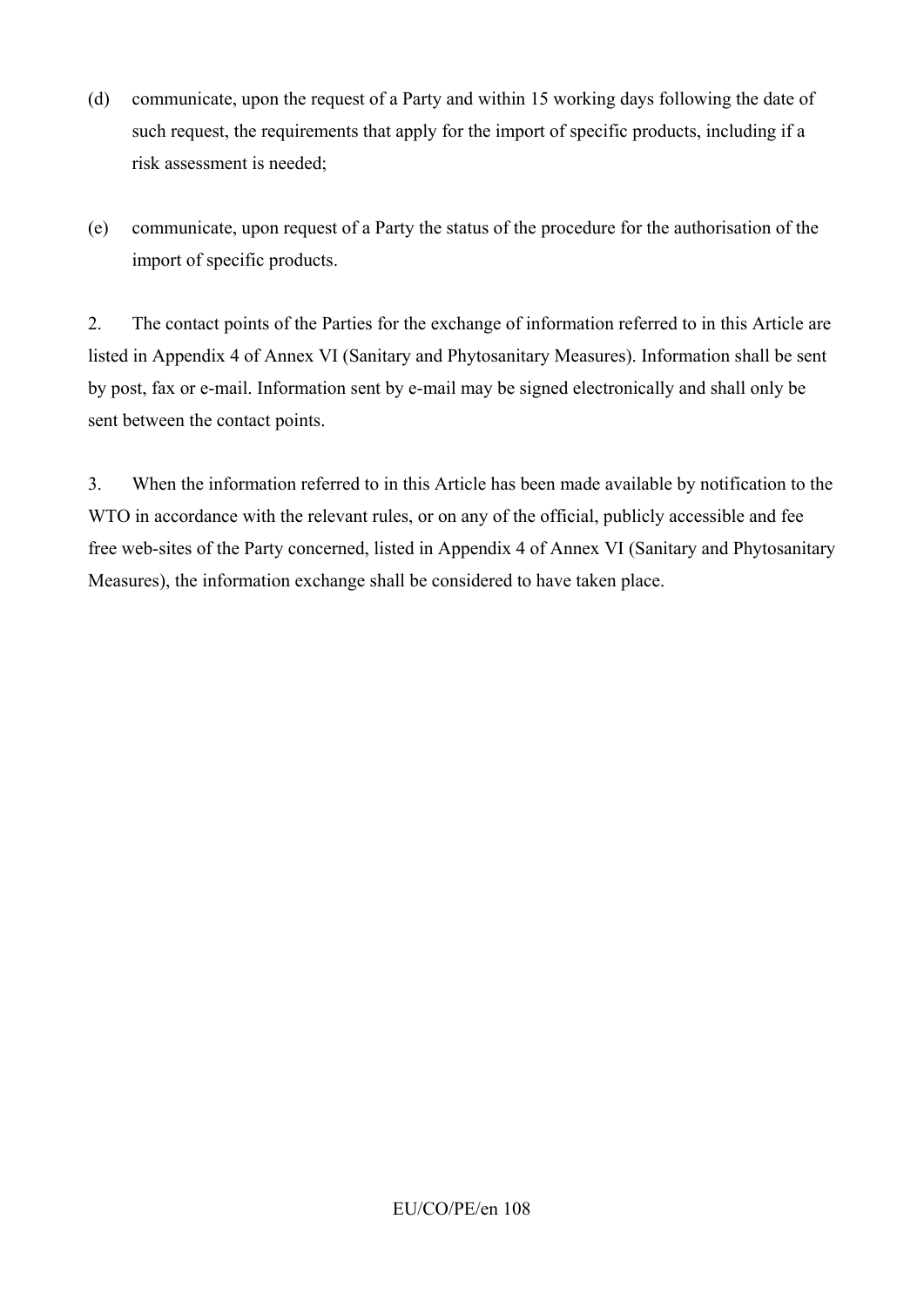## Notification and Consultation

1. Each Party shall notify in writing to the other Parties within two working days, of any serious or significant public, animal or plant health risk, including any food emergencies.

2. Notifications referred to in paragraph 1 shall be made to the contact points listed in Appendix 4 of Annex VI (Sanitary and Phytosanitary Measures). The Parties shall inform each other in accordance with Article 96 of any changes in the contact points. The written notifications referred to in paragraph 1 shall be made by post, fax or e-mail.

3. Where a Party has serious concerns regarding a risk to public, animal or plant health, affecting products being traded between the Parties, a Party may request consultations with the exporting Party regarding the situation. Such consultations shall take place as soon as possible. In those consultations, each Party shall endeavour to provide all the information necessary to avoid disruption in trade.

4. Consultations referred to in paragraph 3 may be held by e-mail, video or audio conference, or any other technological means available to the Parties. The Party requesting the consultations shall ensure the preparation of the minutes of such consultations.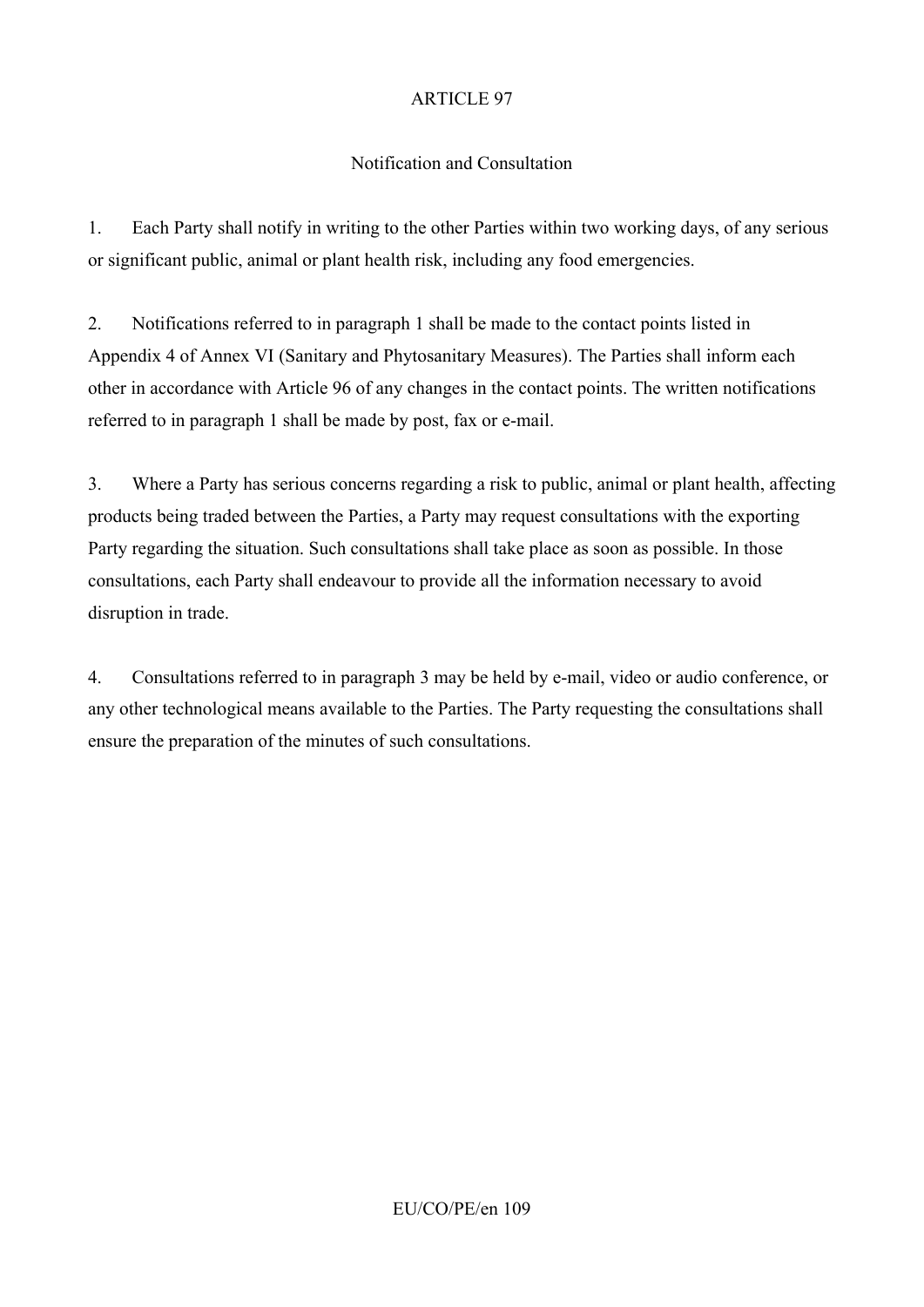#### Emergency Measures

1. The importing Party may adopt, on the basis of serious public, animal or plant health risk and without previous notification, provisional and transitional measures necessary for the protection of public, animal or plant health. For consignments in transport between the Parties, such importing Party shall consider the most suitable and proportionate solution in order to avoid unnecessary disruptions to trade.

2. The Party adopting measures under paragraph 1 shall inform the other Parties as soon as possible, and in any case no later than one working day following the date of the adoption of the measure. The other Parties may request any information related to the sanitary situation of the Party adopting the measure, as well as to the measure itself. The Party adopting the measure shall answer as soon as the requested information is available.

3. Upon request of a Party, and in accordance with the provisions of Article 97, the Parties shall hold consultations regarding the situation within 15 working days following the date of receipt of the request for consultations. These consultations will be carried out in order to avoid unnecessary disruptions to trade. Options for the facilitation of the implementation or the replacement of the measures may be considered.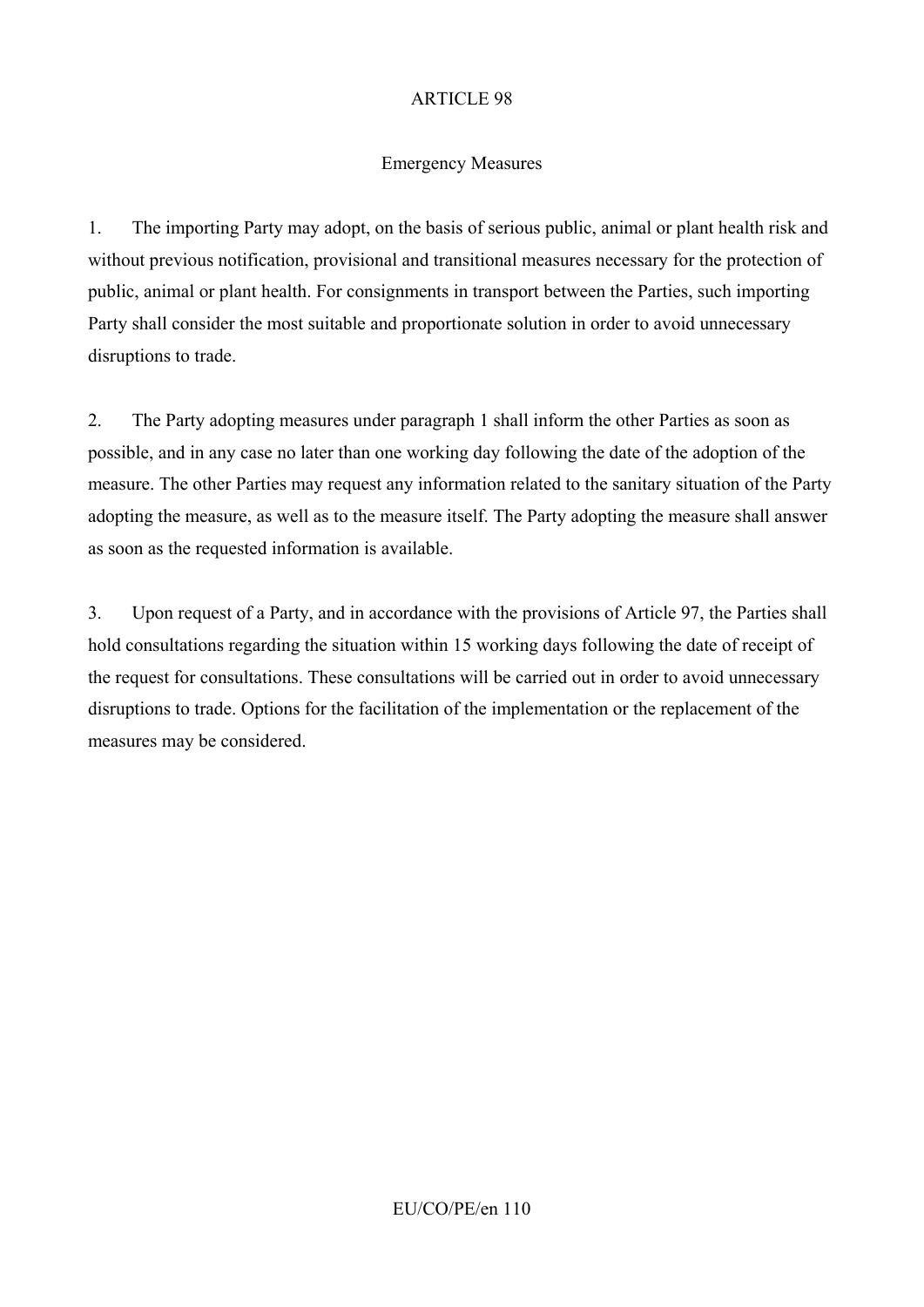#### Alternative Measures

1. Upon request of an exporting Party, and with respect to measures adopted by the importing Party affecting trade (including the establishment of specific limits for additives, residues and contaminants), the Parties concerned shall enter into consultations in accordance with Article 97 in order to agree on additional import conditions or alternative measures to be applied by the importing Party. Such additional import conditions or alternative measures may, when appropriate, be based on international standards or on measures of the exporting Party that ensure an equivalent level of protection as that of the importing Party. Article 95 shall not apply to these measures.

2. Upon request of the importing Party, an exporting Party shall provide all relevant information required by the legislation of the importing Party, including the results of their official laboratories or any other scientific information in order to be evaluated by the appropriate scientific instances. If agreed, the importing Party shall take the legislative or administrative measures to allow imports on the basis of such agreement.

3. Where relevant scientific evidence is insufficient, a Party may provisionally adopt SPS measures on the basis of available pertinent information. In such case, the Parties shall seek to obtain the additional information necessary for a more precise risk assessment, in order to allow the importing Party to review the SPS measure accordingly.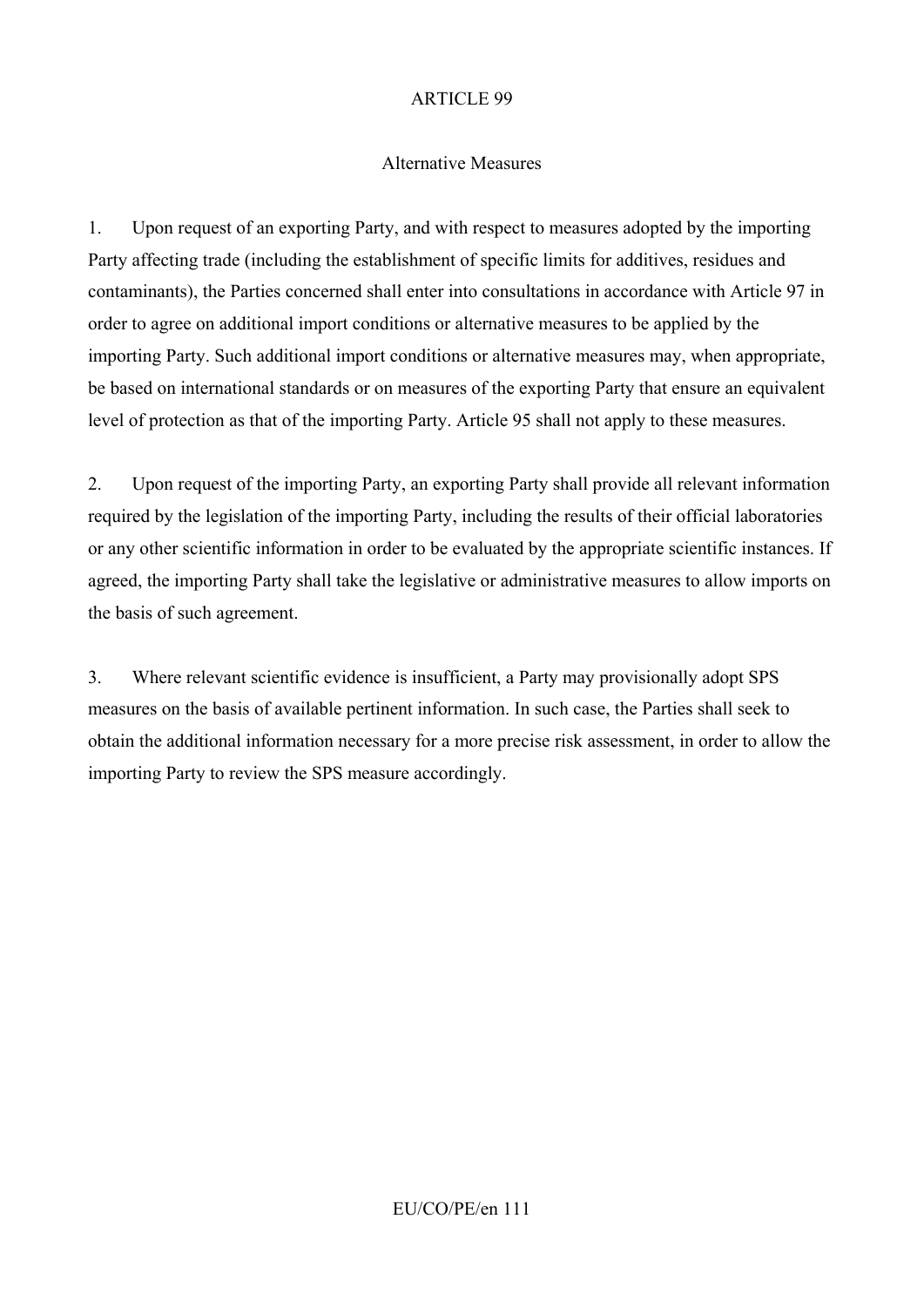### Special and Differential Treatment

In application of Article 10 of the SPS Agreement, when a signatory Andean Country has identified difficulties with a proposed measure notified by the EU Party, the signatory Andean Country may request, in its comments submitted to the EU Party pursuant to Article 7 of the SPS Agreement, an opportunity to discuss the issue. The Parties concerned shall enter into consultations in order to agree on:

- (a) alternative import conditions to be applied by the importing Party; and/or
- (b) technical assistance according to Article 101 ; and/or
- (c) a transition period of six months, which could be exceptionally extended for another period of no longer than six months.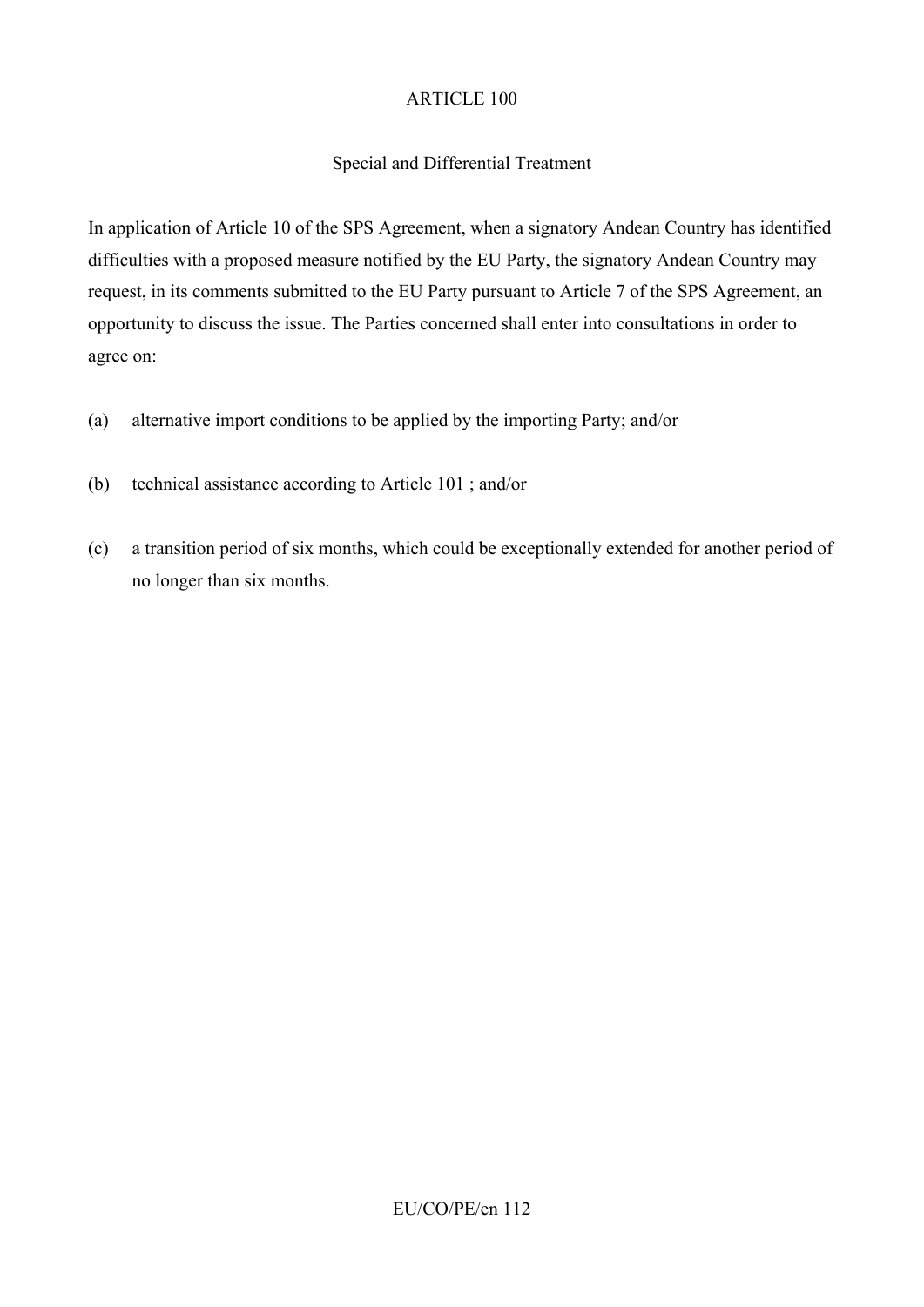# Technical Assistance and Strengthening of the Trade Capacities

1. In accordance with the provisions of Title XIII (Technical Assistance and Trade- Capacity Building), the Parties agree to strengthen cooperation so as to contribute to this Chapter being implemented and made the most of with the aim of optimising its results and for the expanding opportunities and obtaining the greatest benefits for the Parties in relation to public health, animal and plant health and food safety. This cooperation shall be developed within the legal and institutional framework governing cooperation relations between the Parties.

2. To achieve these objectives, the Parties agree to attach particular importance to cooperation needs identified by the SPS Sub-committee and to transmit such information, as provided in Title XIII (Technical Assistance and Trade-Capacity Building). This Sub-committee may also review the mentioned needs.

### ARTICLE 102

## Collaboration on Animal Welfare

The SPS Sub-committee shall promote collaboration on animal welfare matters between the Parties.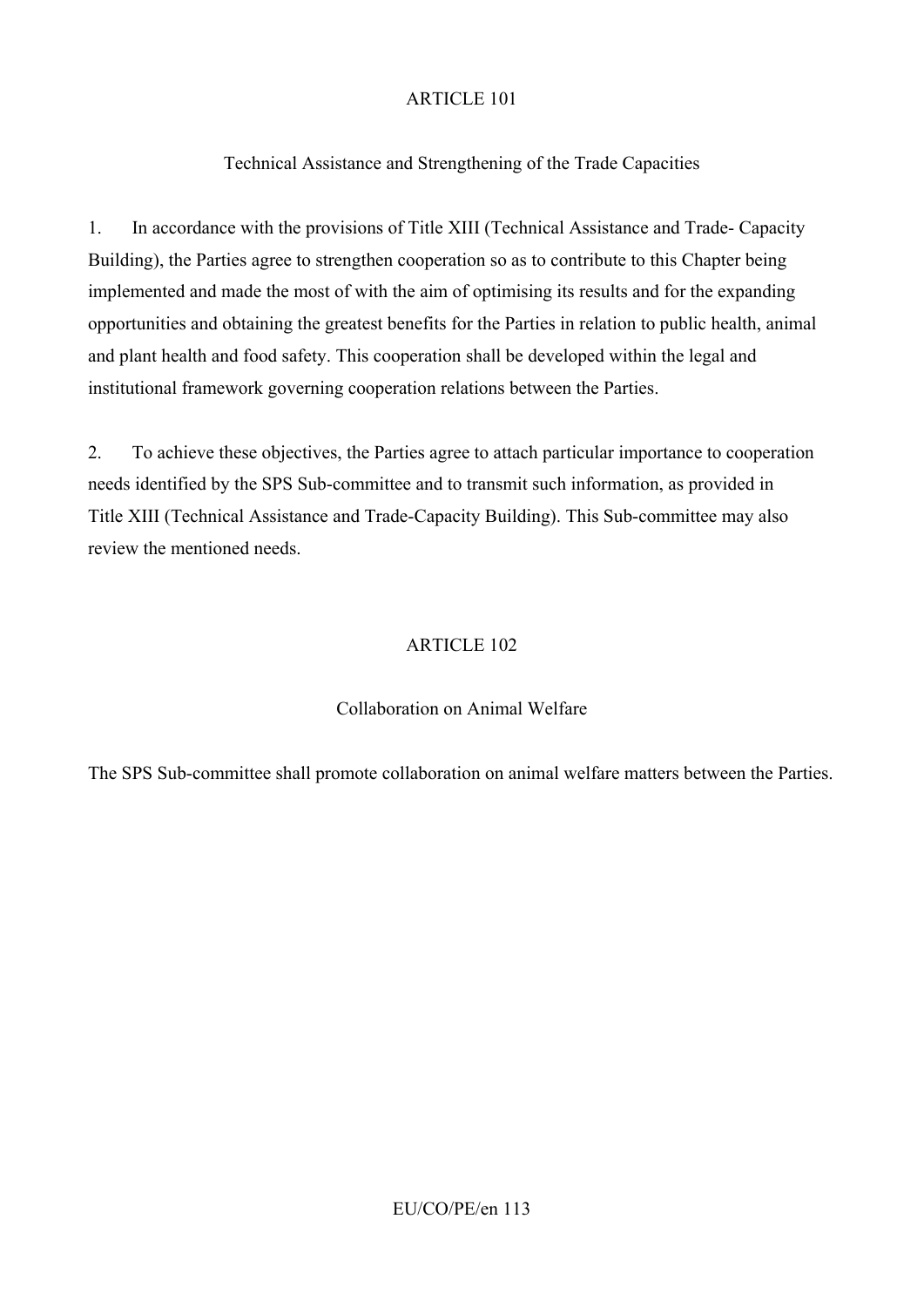# Sub-committee on Sanitary and Phytosanitary Measures

1. The Parties establish a Sub-committee on Sanitary and Phytosanitary Measures as a forum to ensure and monitor the implementation of this Chapter and to consider any matter that could affect compliance with its provisions. The SPS Sub-committee may review this Chapter and make recommendations accordingly.

2. The SPS Sub-committee shall comprise representatives designated by each Party. This Subcommittee shall meet on ordinary session at least once a year on a mutually agreed date and venue, and will hold special sessions upon request of any Party. The SPS Sub-committee shall hold its first ordinary session within the first year following the entry into force of this Agreement. The SPS Sub-committee shall adopt its working procedures at this first meeting. The agenda shall be agreed by the Parties before the meetings. The Sub-committee may also meet by video and audio conference.

3. The SPS Sub-committee shall:

- (a) develop and monitor the implementation of this Chapter;
- (b) provide a forum for discussing problems arising from the application of SPS measures and the application of this Chapter, and identify possible solutions;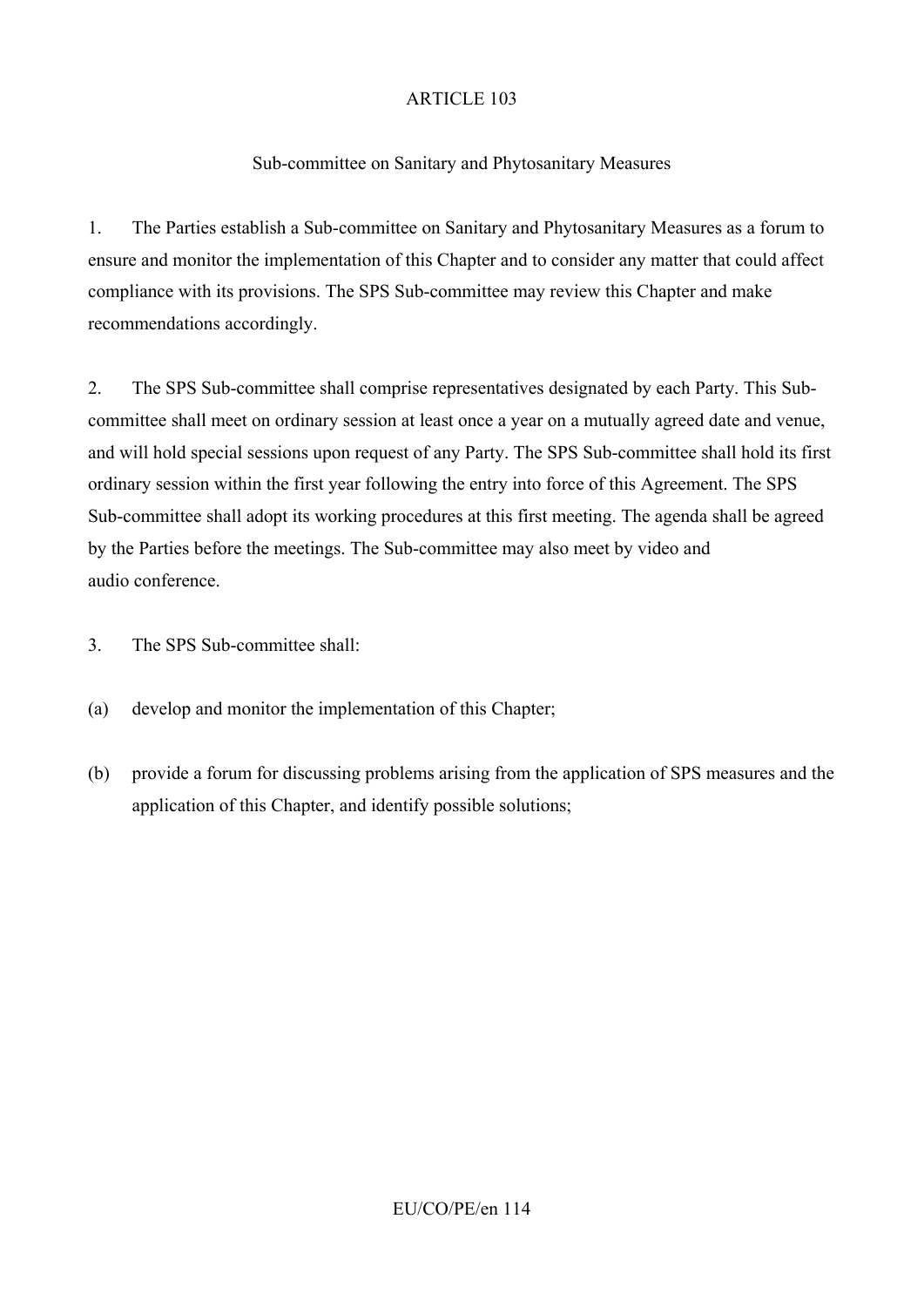- (c) discuss the need to establish joint study programmes, in particular in relation to the establishment of specific limits;
- (d) identify cooperation needs;
- (e) conduct the consultations established in Article 104 concerning the settlement of disputes arising under this Chapter;
- (f) conduct the consultations established in Article 100 of this Chapter concerning special and differential treatment; and
- (g) perform any other function mutually agreed between the Parties.

4. The SPS Sub-committee may establish *ad hoc* working groups in order to undertake specific tasks and shall establish their functions and working procedures.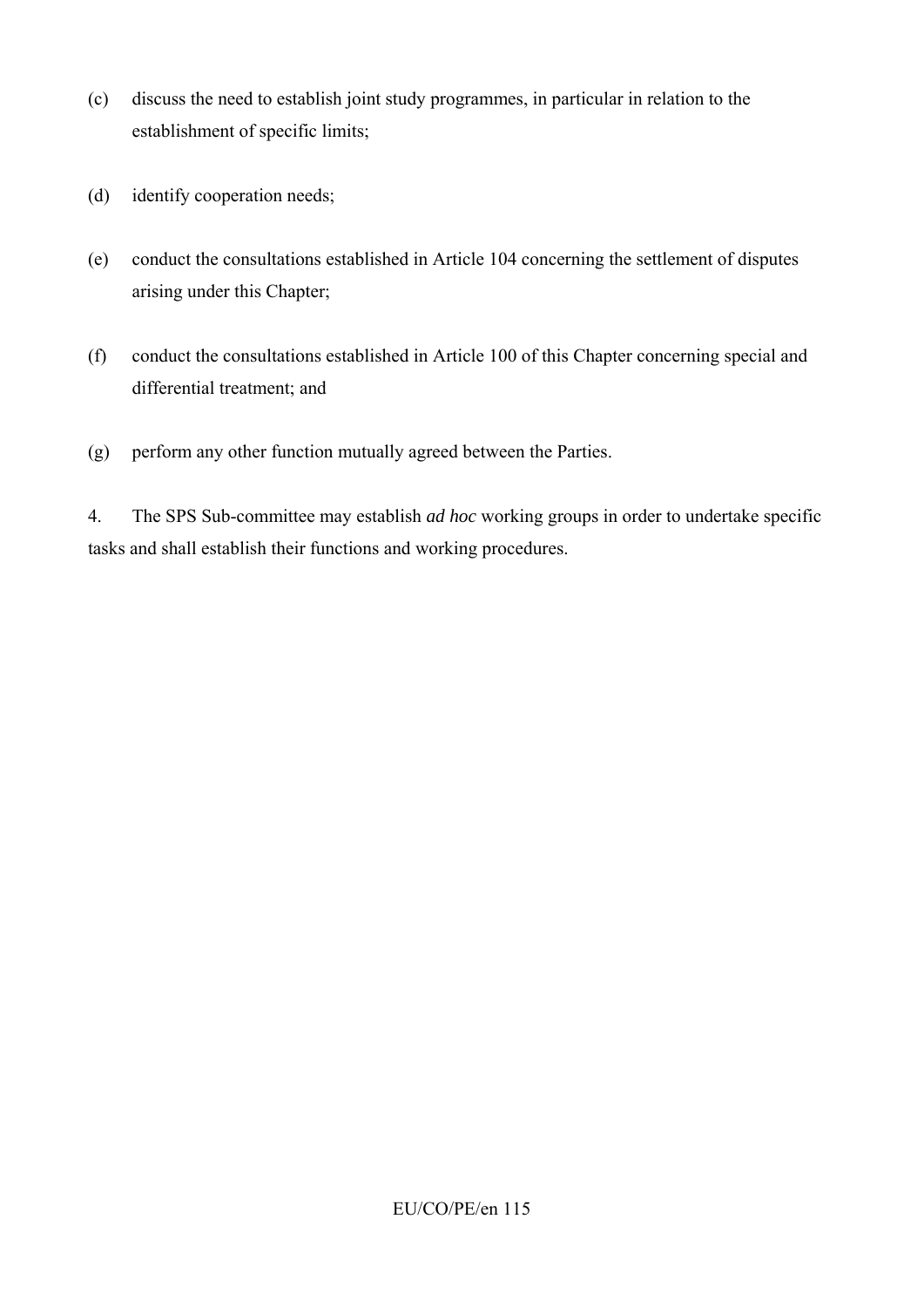#### Dispute Settlement

1. When a Party considers that an SPS measure of another Party is or might be contrary to the obligations under this Chapter, or that another Party has breached any obligation covered by this Chapter related to an SPS measure, such Party may request technical consultations in the SPS Sub-committee. The competent authorities identified in Appendix 1 of Annex VI (Sanitary and Phytosanitary Measures) will facilitate these consultations.

2. Unless otherwise agreed by the Parties to the dispute, when a dispute has been subject to consultations within the SPS Sub-committee according to paragraph 1, such consultations shall replace the consultations foreseen in Article 301 provided that those consultations meet the requirements established in paragraph 9 of that Article. Consultations in the SPS Sub-committee shall be deemed concluded within 30 days following the date of submission of the request, unless the consulting Parties agree to continue with the consultations. These consultations may be held via videophone conference, videoconference, or any other technological means mutually agreed by the consulting Parties.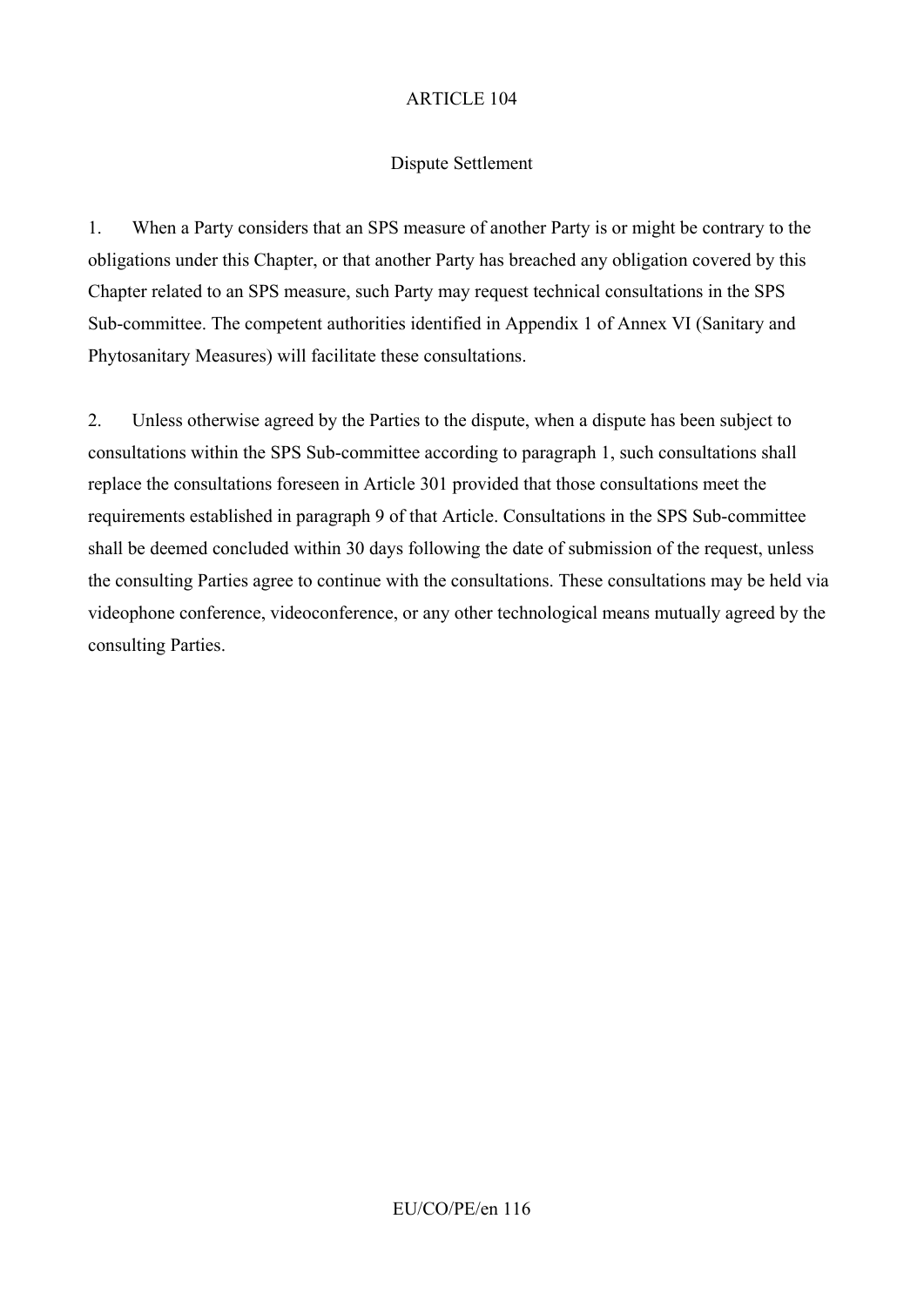### CHAPTER 6

#### ARTICLE 105

#### Movement of Goods

1. The Parties recognise the different levels reached by regional integration processes within the European Union, on the one hand, and between the signatory Andean Countries within the Andean Community, on the other. In this regard, the Parties will act with a view to moving towards the goal of creating conditions conducive to the free movement of goods from other Parties among their respective territories. In this respect:

- (a) products originating in a signatory Andean Country shall benefit from free movement of goods within the territory of the European Union under the conditions established by the Treaty on the Functioning of the European Union for free movement of goods originating in third countries;
- (b) subject to the provisions of the Andean Subregional Integration Agreement, (hereinafter referred to as the "Cartagena Agreement"), regarding movement of goods, the signatory Andean Countries will grant each other a treatment no less favourable than that granted to the EU Party pursuant to this Agreement. This obligation is not subject to Title XII (Dispute Settlement);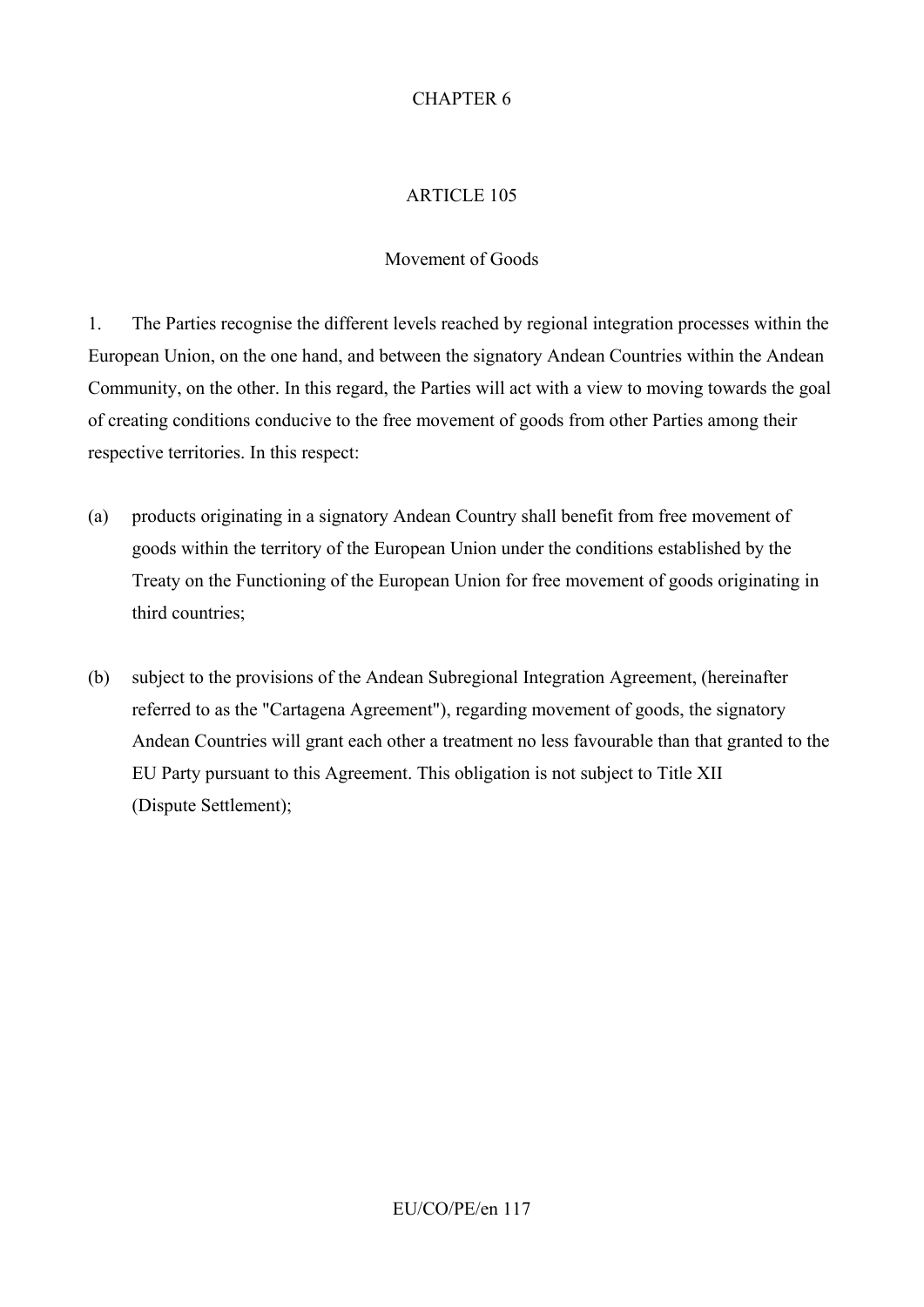- (c) having regard to Article 10, the signatory Andean Countries will make their best efforts to facilitate the movement of goods originating in the European Union between their territories and to avoid duplication of procedures and controls.
- 2. In addition to paragraph 1:
- (a) on Customs matters, the signatory Andean Countries will apply to goods originating in the European Union and arriving from another signatory Andean Country, the most favourable customs procedures applicable to goods from other signatory Andean Countries;
- (b) on Technical Barriers to Trade matters:
	- (i) the signatory Andean Countries will allow goods originating in the European Union to benefit from the harmonised standards, technical regulations and conformity assessment procedures applicable to trade between the signatory Andean Countries;
	- (ii) in areas of interest, the signatory Andean Countries will make their best efforts to foster the gradual harmonisation of standards, technical regulations and conformity assessment procedures;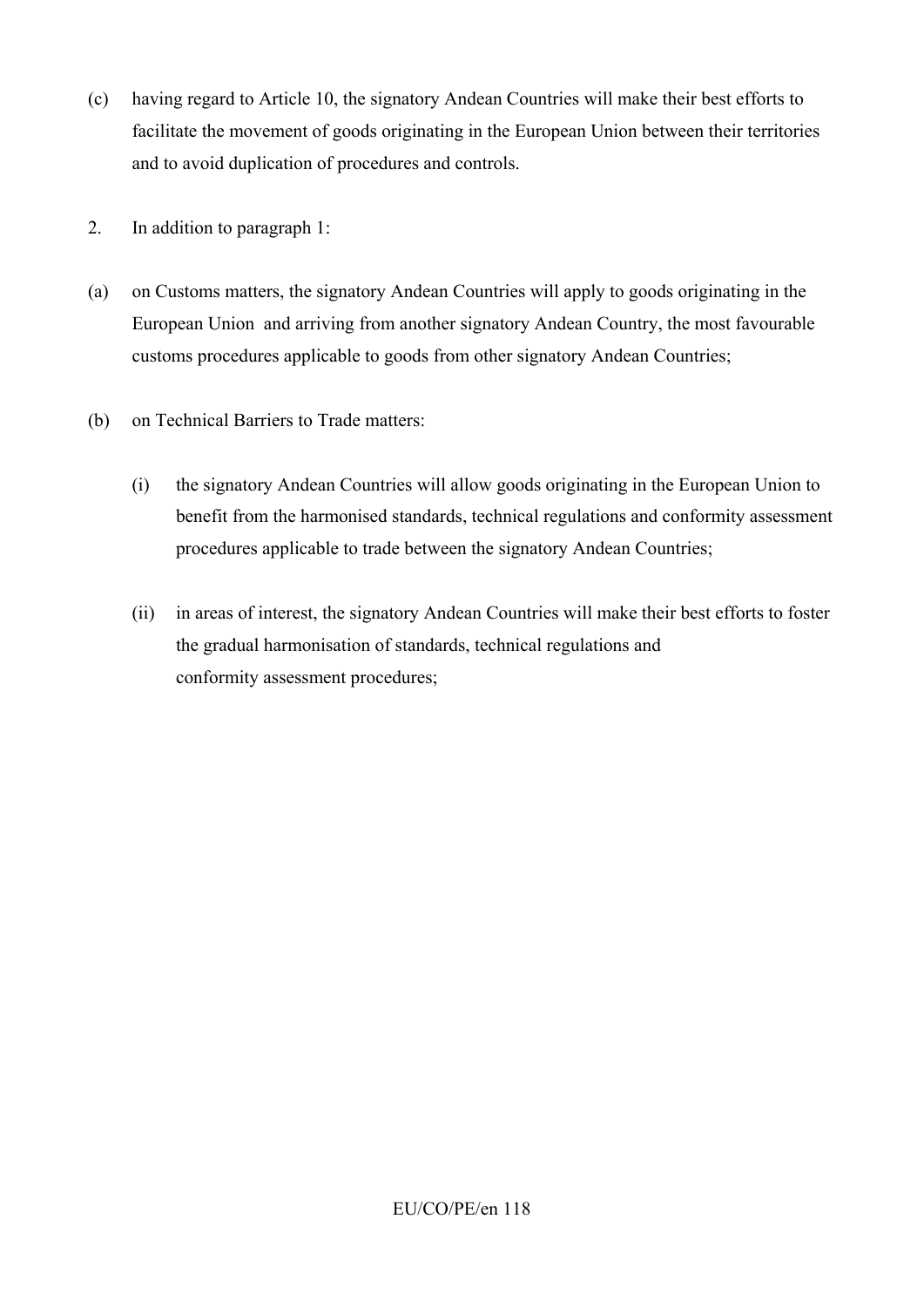(c) on Sanitary and Phytosanitary measures matters, the signatory Andean Countries will allow goods originating in the European Union to benefit from the harmonised procedures and requirements applied to trade. The SPS Subcommittee will examine the application of this subparagraph.

3. In the event that all the Member Countries of the Andean Community become Parties to this Agreement, the signatory Andean Countries will examine this new situation and propose to the EU Party the appropriate measures to improve the conditions of movement of goods originating in the European Union between the Member Countries of the Andean Community and, in particular, to avoid the duplication of procedures, customs duties and other charges, inspections and controls.

4. Pursuant to paragraph 3, the signatory Andean Countries will make their best efforts to foster harmonisation of their legislation and procedures on technical regulations and SPS measures, and to promote the harmonisation or mutual recognition of their controls and inspections.

5. In accordance with paragraph 1, the Parties shall develop cooperation mechanisms, taking into account their needs and realities, within the legal and institutional framework governing cooperation relationships between the Parties.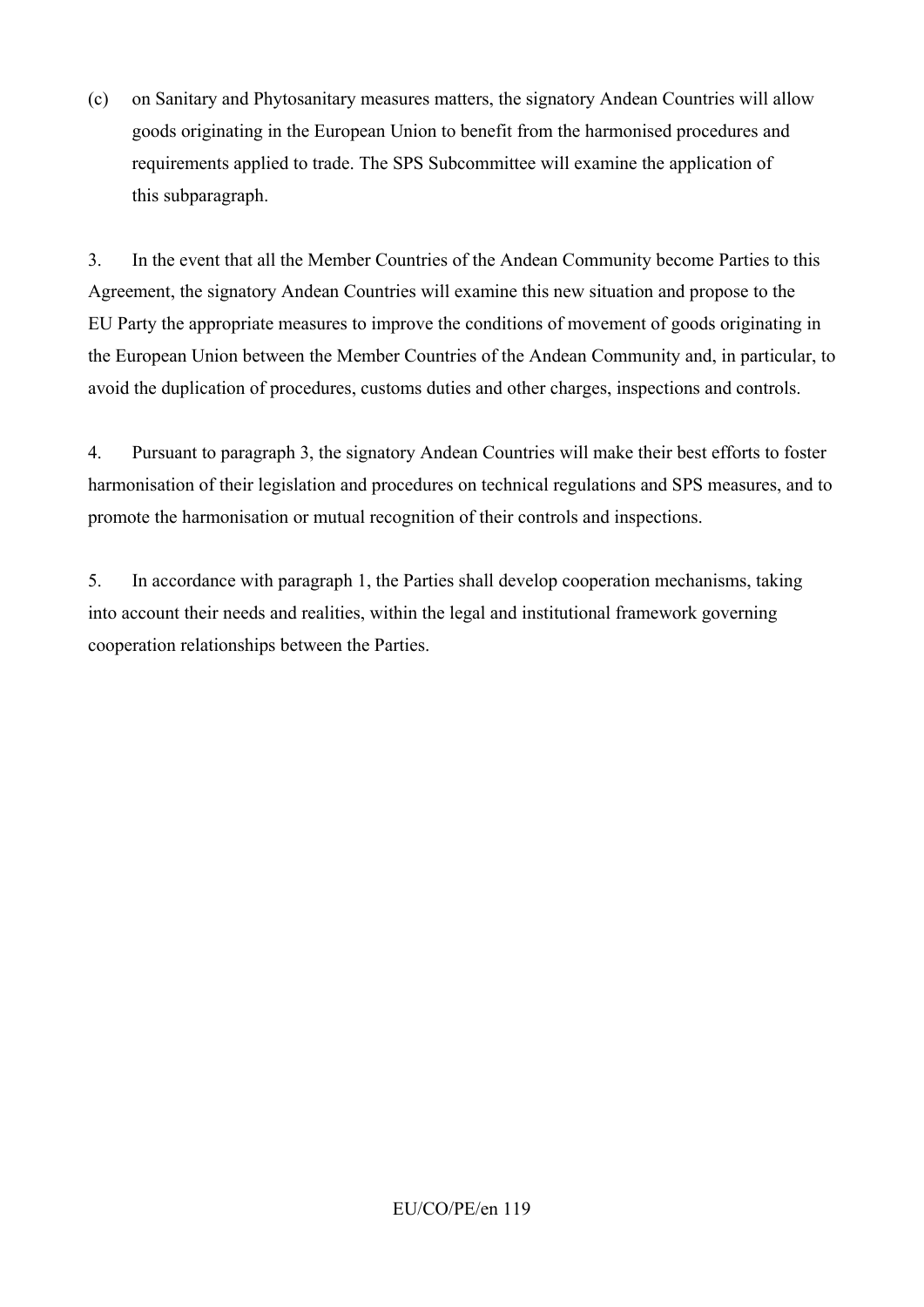# CHAPTER 7

# **EXCEPTIONS**

# ARTICLE 106

## Exceptions to the Title on Trade in Goods

1. Subject to the requirement that such measures are not applied in a manner which would constitute a means of arbitrary or unjustifiable discrimination between the Parties where the same conditions prevail, or a disguised restriction on trade in goods between the Parties, nothing in this Agreement shall be construed to prevent the adoption or enforcement by any Party of measures:

- (a) necessary to protect public morals or to maintain public order**<sup>13</sup>**;
- (b) necessary to protect human, animal or plant life or health, including those environmental measures necessary to this effect;
- (c) relating to the importations or exportations of gold or silver;

 $13$ **<sup>13</sup>** The public order exception may be invoked only where a genuine and sufficiently serious threat is posed to one of the fundamental interests of the society.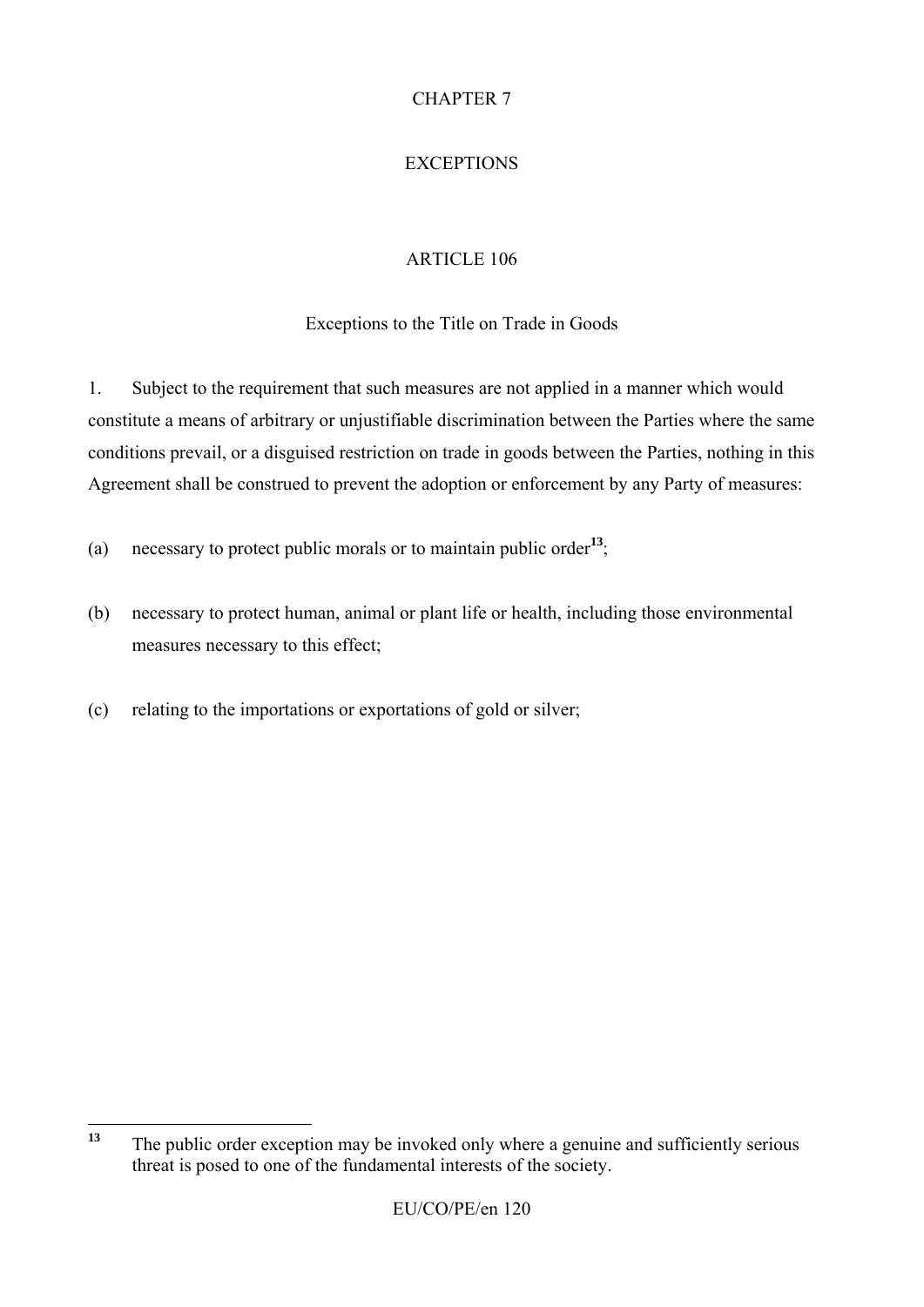- (d) necessary to secure compliance with laws or regulations which are not inconsistent with the provisions of this Agreement, including those relating to customs enforcement, the enforcement of monopolies operated in conformity with Article 27, the protection of intellectual property rights and the prevention of deceptive practices;
- (e) relating to the products of prison labour;
- (f) imposed for the protection of national treasures of artistic, historic or archaeological value;
- (g) relating to the conservation of living and non-living exhaustible natural resources, if such measures are made effective in conjunction with restrictions on domestic production or consumption;
- (h) undertaken in pursuance of obligations under any intergovernmental commodity agreement which conforms to criteria submitted to the Parties and not disapproved by them or which is itself so submitted and not so disapproved**<sup>14</sup>**;

 $14$ The exception provided for in this subparagraph extends to any commodity agreement which conforms to the principles approved by the Economic and Social Council in its resolution 30 (IV) of 28 March 1947.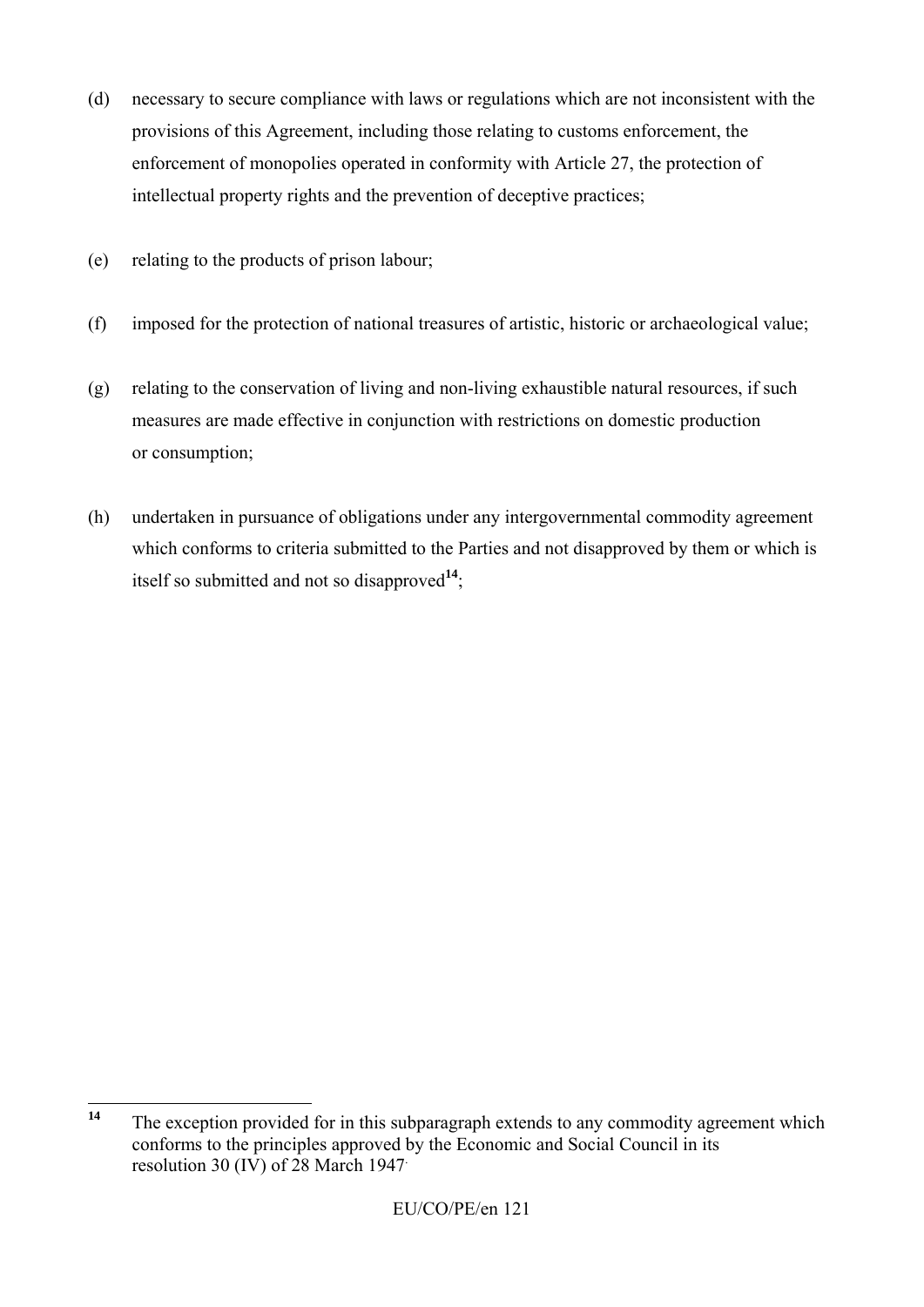- (i) involving restrictions on exports of domestic materials necessary to ensure essential quantities of such materials to a domestic processing industry during periods when the domestic price of such materials is held below the world price as part of a governmental stabilisation plan; provided that such restrictions shall not operate to increase the exports of, or the protection afforded to, such domestic industry, and shall not depart from the provisions of this Agreement relating to non-discrimination; and
- (j) essential to the acquisition or distribution of products in general or local short supply; provided that any such measures shall be consistent with the principle that all Parties are entitled to an equitable share of the international supply of such products, and that any such measures, which are inconsistent with the other provisions of this Agreement shall be discontinued as soon as the conditions giving rise to them have ceased to exist.

2. The Parties understand that when a Party intends to adopt any measure under subparagraphs 1(i) and 1(j), such Party shall provide the other Parties with all relevant information, with a view to seeking a solution acceptable to the Parties. The Parties may agree on any means needed to resolve the situation of the Party intending to adopt the measure. If no agreement is reached within 30 days, such Party may apply measures under subparagraphs 1(i) and 1(j) to the exportation of the product concerned. However, where exceptional and critical circumstances requiring immediate action make prior information or examination impossible, the Party intending to adopt the measures may do so and shall inform the other Parties as soon as possible.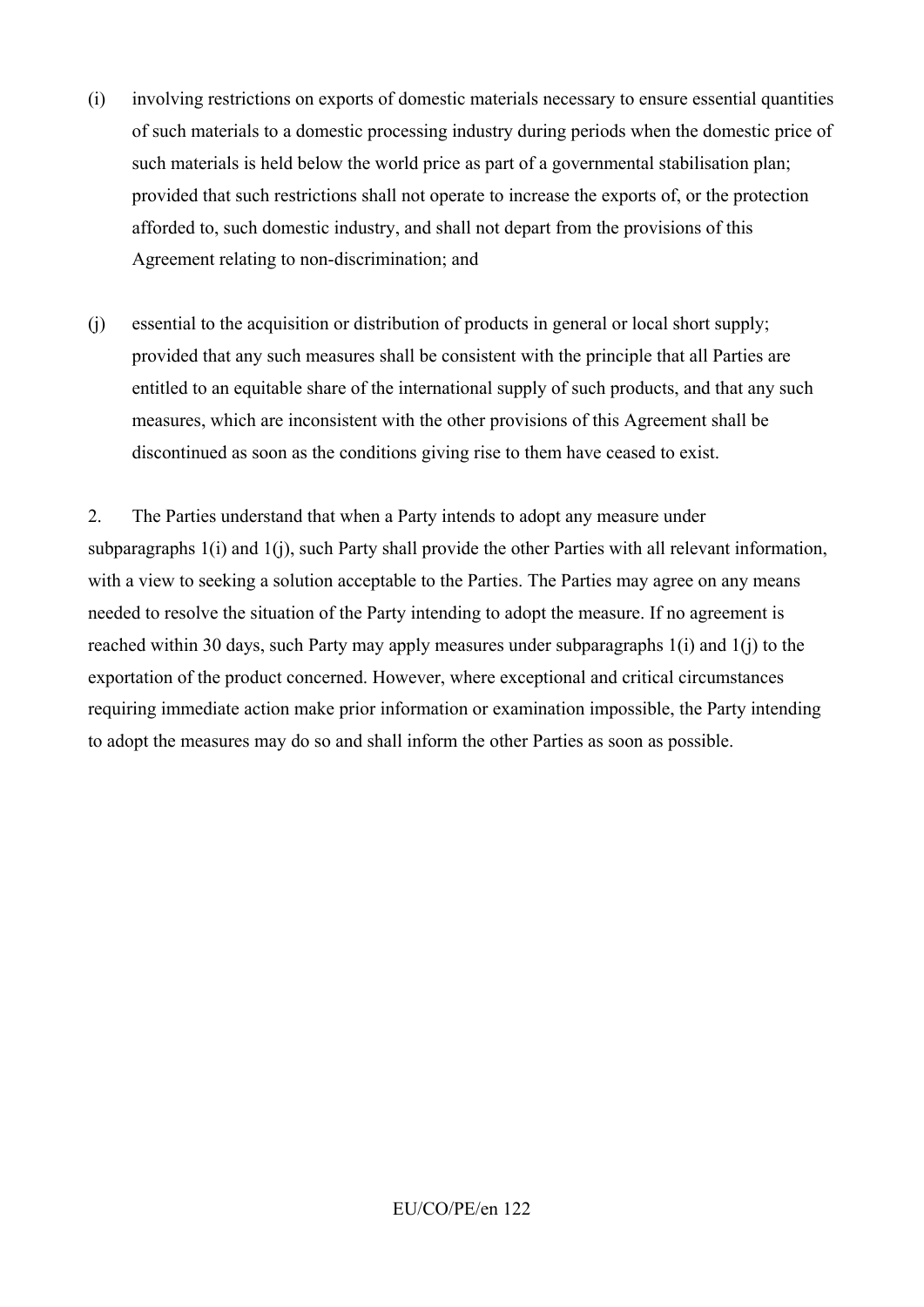#### TITLE IV

# TRADE IN SERVICES, ESTABLISHMENT AND ELECTRONIC COMMERCE

# CHAPTER 1

# GENERAL PROVISIONS

## ARTICLE 107

### Objective and Scope of Application

1. The Parties, reaffirming their commitments under the WTO Agreement, and with a view to facilitating their economic integration, sustainable development and continuous integration into the global economy, and considering the differences in the level of development of the Parties, hereby establish the necessary provisions for the progressive liberalisation of establishment and trade in services and for cooperation on electronic commerce.

2. Nothing in this Title shall be construed to require any Party to privatise public undertakings or to impose any obligation with respect to government procurement.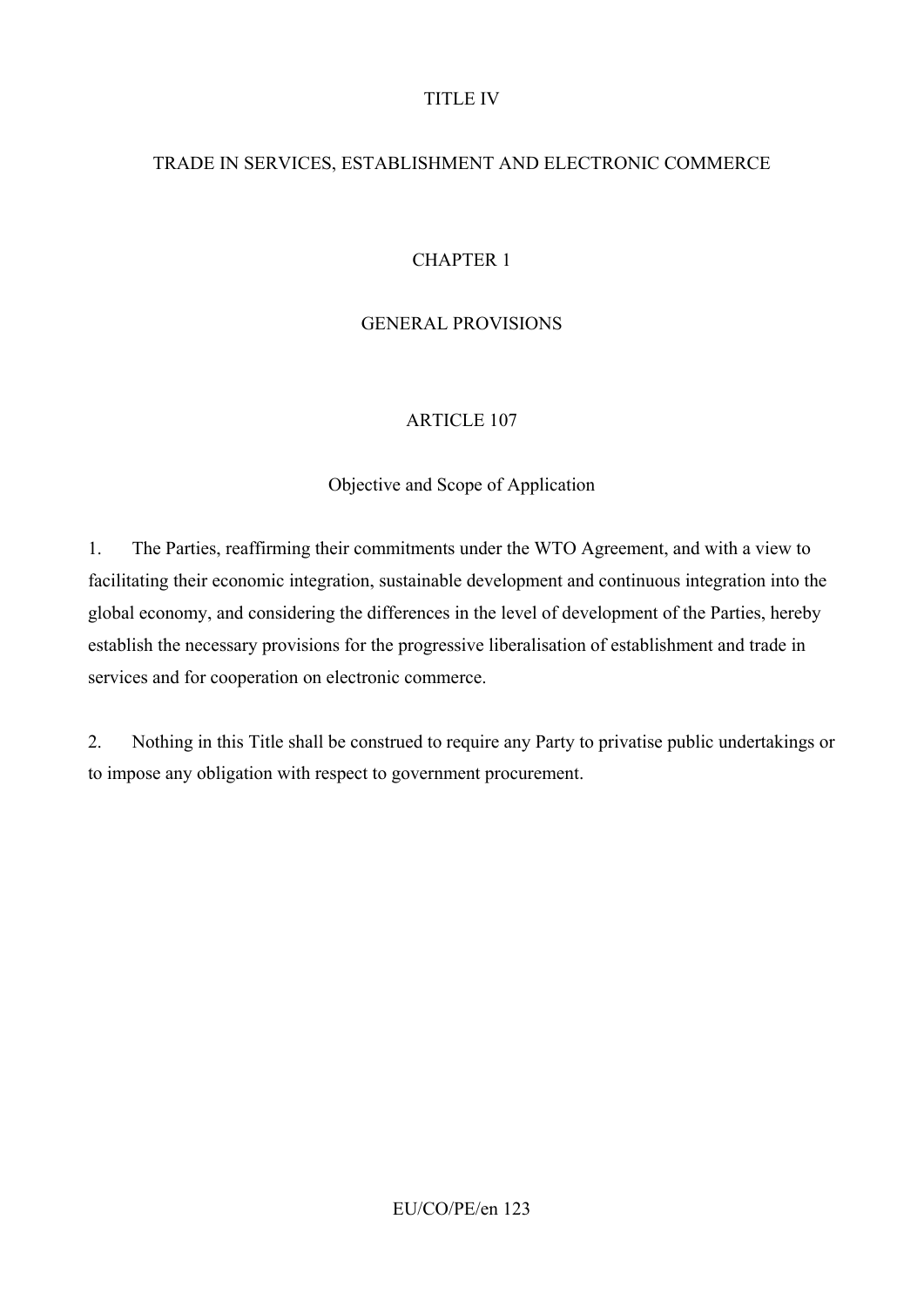3. The provisions of this Title shall not apply to subsidies granted by a Party**<sup>15</sup>**.

4. The provisions of this Title shall not apply to services supplied in the exercise of governmental authority.

5. Subject to the provisions of this Title, each Party retains the right to exercise its powers and to regulate and introduce new regulations in order to meet legitimate public policy objectives.

6. This Title shall not apply to measures affecting natural persons seeking access to the employment market of a Party, nor shall it apply to measures regarding citizenship, residence or employment on a permanent basis.

7. Nothing in this Title shall prevent a Party from applying measures to regulate the entry of natural persons into, or their temporary stay in, its territory, including those measures necessary to protect the integrity of, and to ensure the orderly movement of natural persons across, its borders, provided that such measures are not applied in such a manner as to nullify or impair the benefits accruing to any Party under the terms of a specific commitment in this Title and its Annexes**<sup>16</sup>**.

 $15$ **<sup>15</sup>** For the purposes of this paragraph, the term "subsidies" includes government-supported loans, guarantees, and insurance.

<sup>&</sup>lt;sup>16</sup> The sole fact of requiring a visa for natural persons of a certain country and not for those of others shall not be regarded as nullifying or impairing benefits under a specific commitment.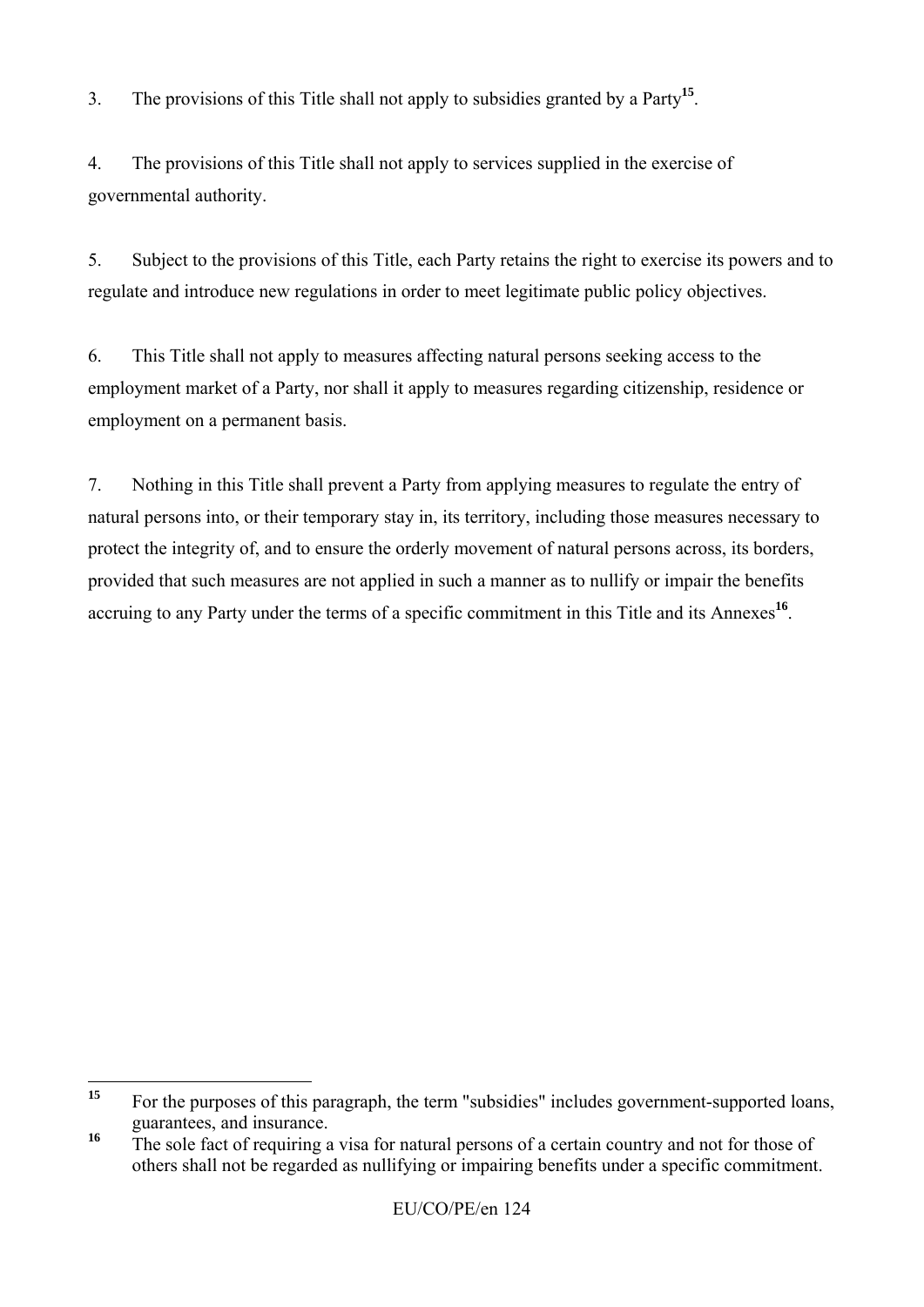### Definitions

For the purposes of this Title:

- − "economic integration agreement" means an agreement substantially liberalising trade in services and establishment pursuant to WTO rules;
- "juridical person of a Party" means a juridical person set up in accordance with the laws of that Party and having its registered office, central administration or principal place of business in the territory of that Party; in case a juridical person has only its registered office or central administration in the territory of a Party, it shall not be considered as a juridical person of that Party, unless its operations have a real and continuous link with the economy of that Party**<sup>17</sup>**;
- "measure" means any measure by a Party, whether in the form of a law, regulation, rule, procedure, decision, administrative action, or any other form;

 $17$ **<sup>17</sup>** Shipping companies established outside of the European Union or of the signatory Andean Countries but controlled by nationals of a Member State of the European Union or of a signatory Andean Country, respectively, shall also benefit from the provisions of this Title, if their vessels are registered in accordance with the respective legislation of the Member State of the European Union or signatory Andean Country and carry the flag of a Member State of the European Union or a signatory Andean Country.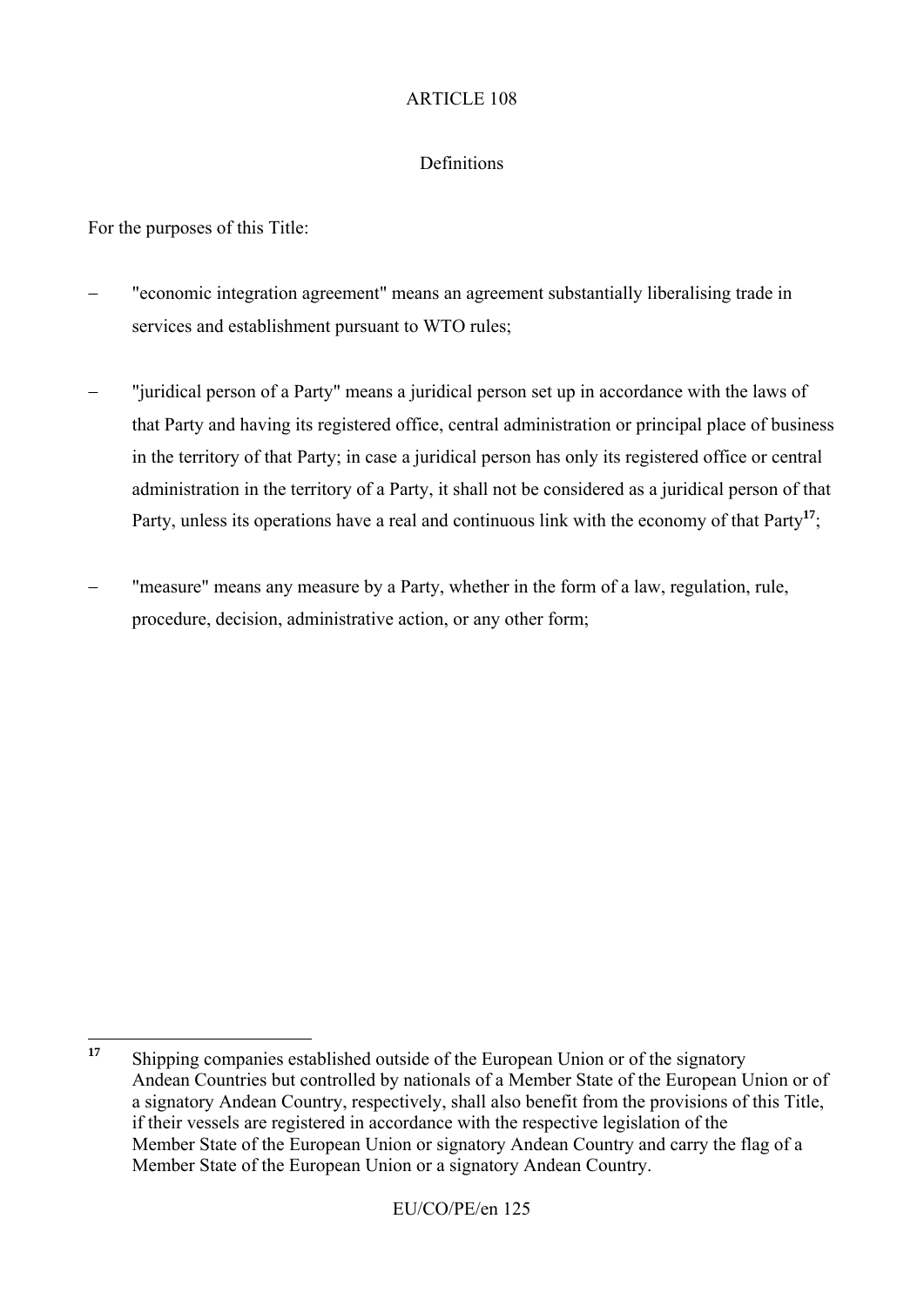- "measures adopted or maintained by a Party" means measures adopted or maintained by:
	- (a) central, regional or local governments and authorities; and
	- (b) non-governmental bodies in the exercise of powers delegated by central, regional or local governments or authorities;
- "natural person of a Party" means a natural person that has the nationality of a Member State of the European Union or of a signatory Andean Country according to their respective domestic legislation**<sup>18</sup>**;
- "services" includes any service in any sector, except services supplied in the exercise of governmental authority;
- s "services supplied in the exercise of governmental authority" means any service which is supplied neither on a commercial basis, nor in competition with one or more service suppliers;
- − "service supplier of a Party" means any natural or juridical person of a Party that seeks to supply or supplies a service;
- "supply of a service" includes the production, distribution, marketing, sale and delivery of a service.

<sup>18</sup> **<sup>18</sup>** For purposes of this Title, a natural person of a Party having a dual nationality of a Member State of the European Union and a signatory Andean Country shall be considered exclusively a national of the Party in which he/she accredits his/her dominant and effective nationality. For these purposes, dominant and effective nationality of a Party shall be understood as the nationality of the Party in which the natural person has stronger ties, considering factors such as, among others, his/her habitual residence, his/her family links, his/her place of taxation or the place where he/she exercises his/her political rights.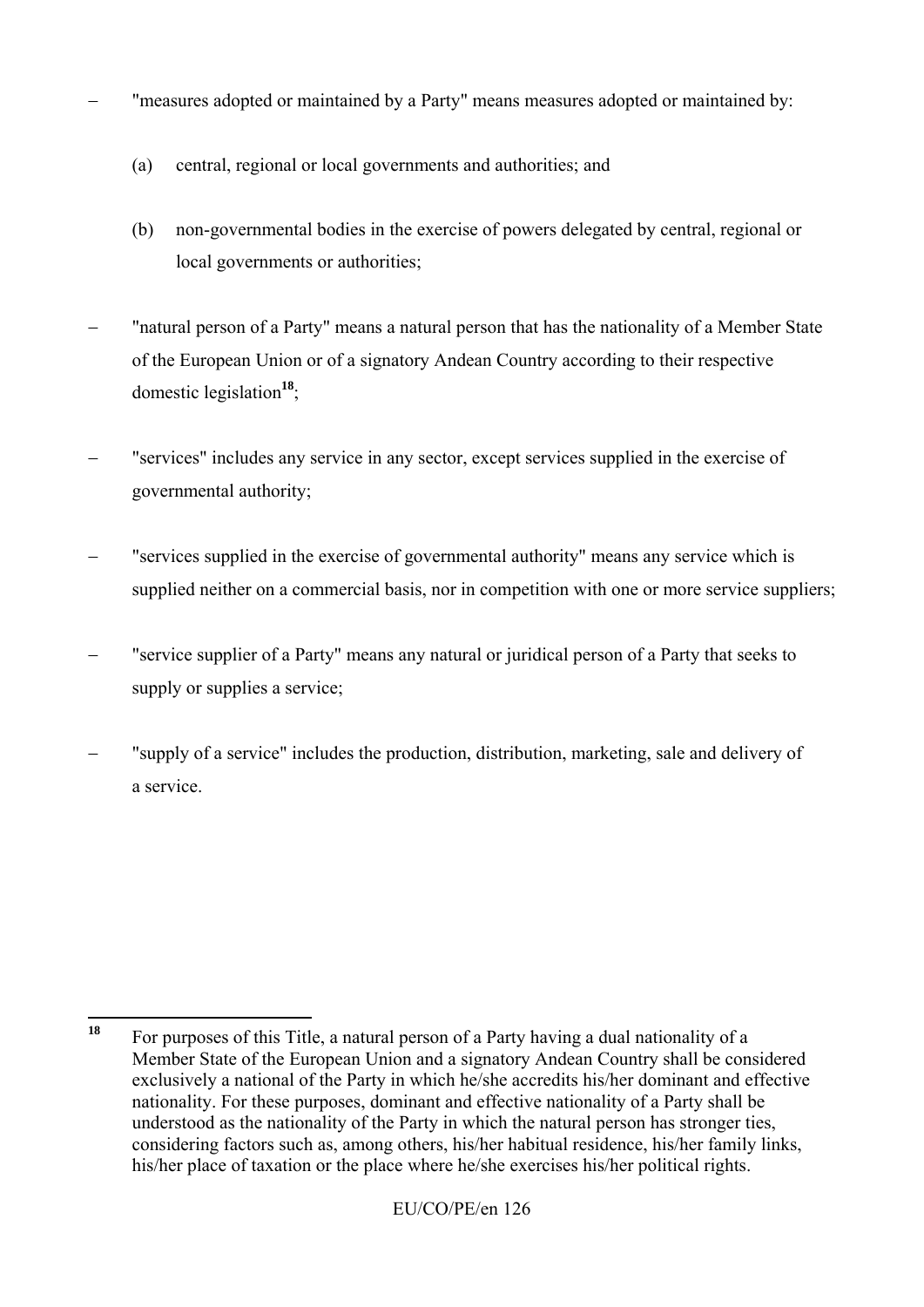# Working Groups

To the extent necessary and justified, the Trade Committee may establish a working group with the aim of performing, among others, the following tasks:

- (a) discussing regulatory issues concerning establishment, trade in services and electronic commerce;
- (b) proposing guidelines and strategies enabling the signatory Andean Countries to become a safe harbour for the protection of personal data. To this end, the working group shall adopt a cooperation agenda that shall define priority aspects for accomplishing that purpose, especially regarding the respective homologation processes of data protection systems;
- (c) seeking the necessary mechanisms to address the aspects covered under Article 162;
- (d) recommending mechanisms to assist Micro and SMEs in overcoming obstacles faced by them in the use of electronic commerce;
- (e) improving the security of electronic transactions and electronic government, among others;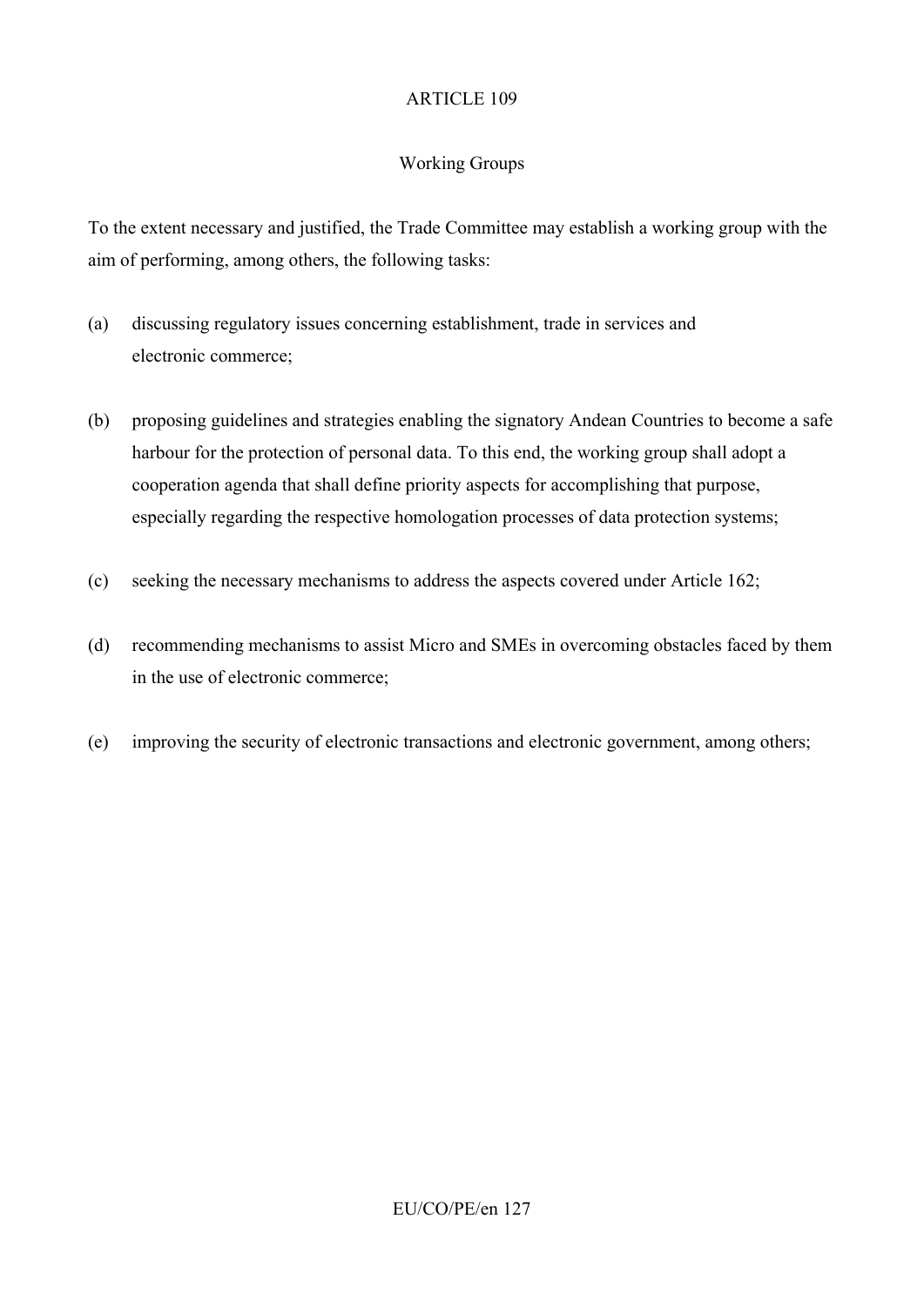- (f) encouraging the participation of the private sector in training and adoption of codes of conduct, contract models, guidelines and compliance mechanisms for electronic commerce, together with active participation in fora organised between the Parties;
- (g) establishing cooperation mechanisms on digital accreditation and certification for electronic transactions and mutual recognition of digital certificates; and
- (h) participating actively in regional and multilateral fora to promote the development of electronic commerce.

# CHAPTER 2

## ESTABLISHMENT

## ARTICLE 110

## **Definitions**

For the purposes of this Chapter:

- "branch of a juridical person" means a place of business without legal personality, which:
	- (a) has the appearance of permanence such as the extension of a parent body: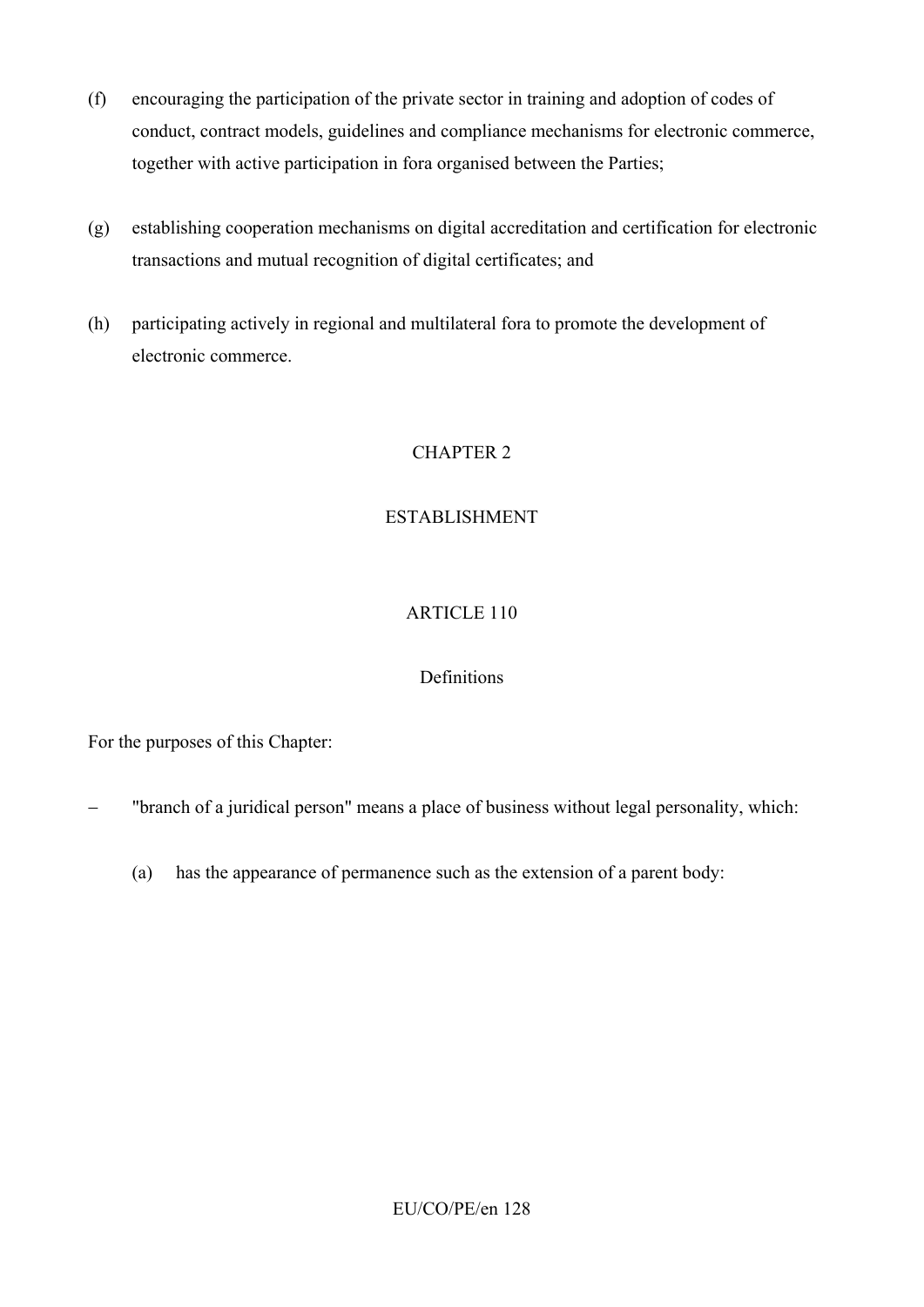- (b) has a management; and
- (c) is materially equipped to negotiate business with third parties; therefore third parties, although knowing that there will, if necessary, be a legal link with the parent body, the head office of which is abroad, do not have to deal directly with such parent body but may transact business at the place of business constituting the extension;
- "economic activity" does not include activities carried out in the exercise of governmental authority, i.e. activities carried out neither on a commercial basis nor in competition with one or more economic operators;
- − "establishment" means any type of business or professional establishment**<sup>19</sup>** through:
	- (a) the constitution, acquisition or maintenance of a juridical person**<sup>20</sup>**; or
	- (b) the creation or maintenance of a branch or representative office;

within the territory of a Party for the purpose of performing an economic activity;

 $19$ The term "business or professional establishment" includes the establishment in any productive economic activity, whether industrial or commercial, relating to the production of goods and supply of services.

<sup>&</sup>lt;sup>20</sup> The terms "constitution" and "acquisition" of a juridical person shall be understood as including capital participation in a juridical person with a view to establishing or maintaining lasting economic links.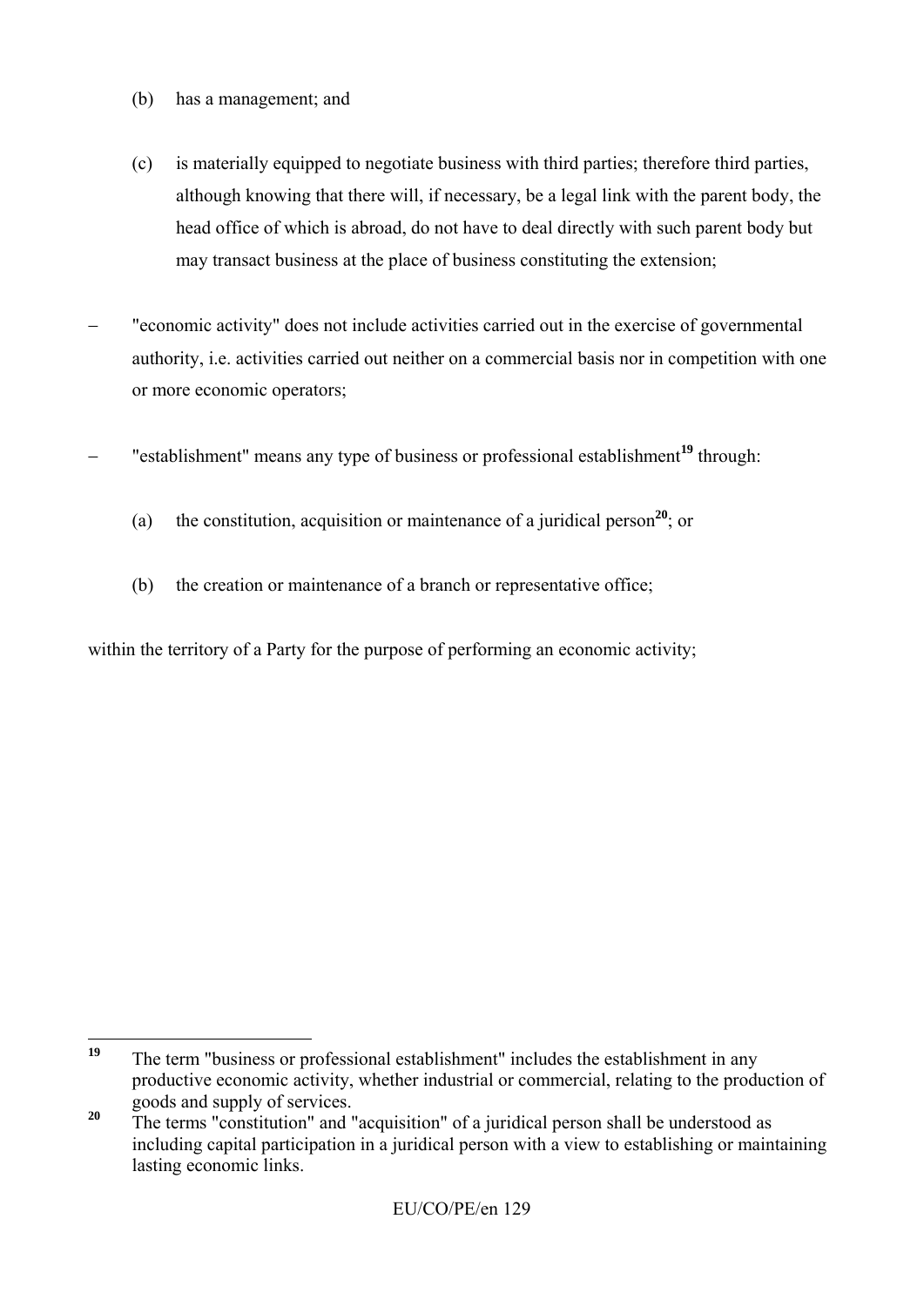- "investor of a Party" means any natural or juridical person of that Party that seeks, through concrete actions to perform, is performing or has performed an economic activity in another Party through setting up an establishment:
- − "measures of a Party affecting establishment" include measures with respect to all activities covered by the definition of establishment;
- "subsidiary of a juridical person of a Party" means a juridical person which is effectively controlled by another juridical person of that Party**<sup>21</sup>**.

## Scope of Application

This Chapter applies to measures adopted or maintained by the Parties affecting establishment<sup>22</sup> in any economic activity, with the exception of:

(a) mining, manufacturing and processing of nuclear materials;

 $21$ **<sup>21</sup>** A juridical person is controlled by another juridical person if the latter has the power to name a majority of its directors or otherwise to legally direct its actions.

<sup>&</sup>lt;sup>22</sup> For greater certainty, and without prejudice to the obligations set out therein, this Chapter does not cover provisions on investment protection, such as provisions specifically relating to expropriation and fair and equitable treatment, nor does it cover investor-State dispute settlement procedures.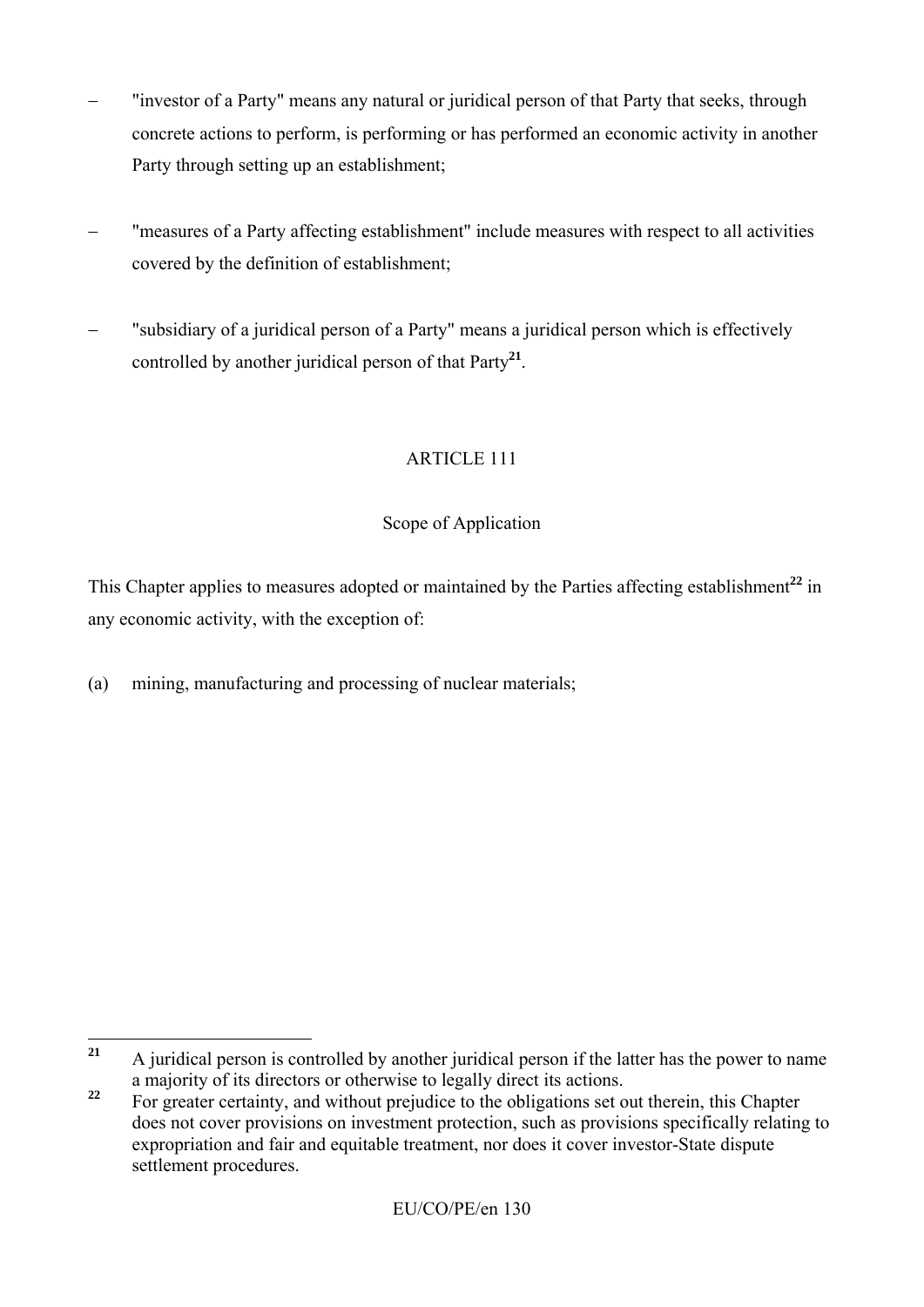- (b) production of or trade in arms, munitions and war material;
- (c) audio-visual services;
- (d) national maritime cabotage**<sup>23</sup>**;
- (e) processing, disposition and waste of toxic waste, and
- (f) domestic and international air transport services, whether scheduled or non-scheduled, and services directly related to the exercise of traffic rights, other than:
	- (i) aircraft repair and maintenance services during which an aircraft is withdrawn from service;
	- (ii) the selling and marketing of air transport services;
	- (iii) computer reservation system (CRS) services; and
	- (iv) groundhandling services and airport operation services.

 $23$ **<sup>23</sup>** Without prejudice to the scope of activities which may be considered as cabotage under the relevant domestic legislation, national cabotage under this Chapter covers transportation of passengers or goods between a port or point located in a signatory Andean Country or a Member State of the European Union and another port or point located in the same signatory Andean Country or Member State of the European Union, including on its continental shelf, and traffic originating and terminating in the same port or point located in a signatory Andean Country or a Member State of the European Union.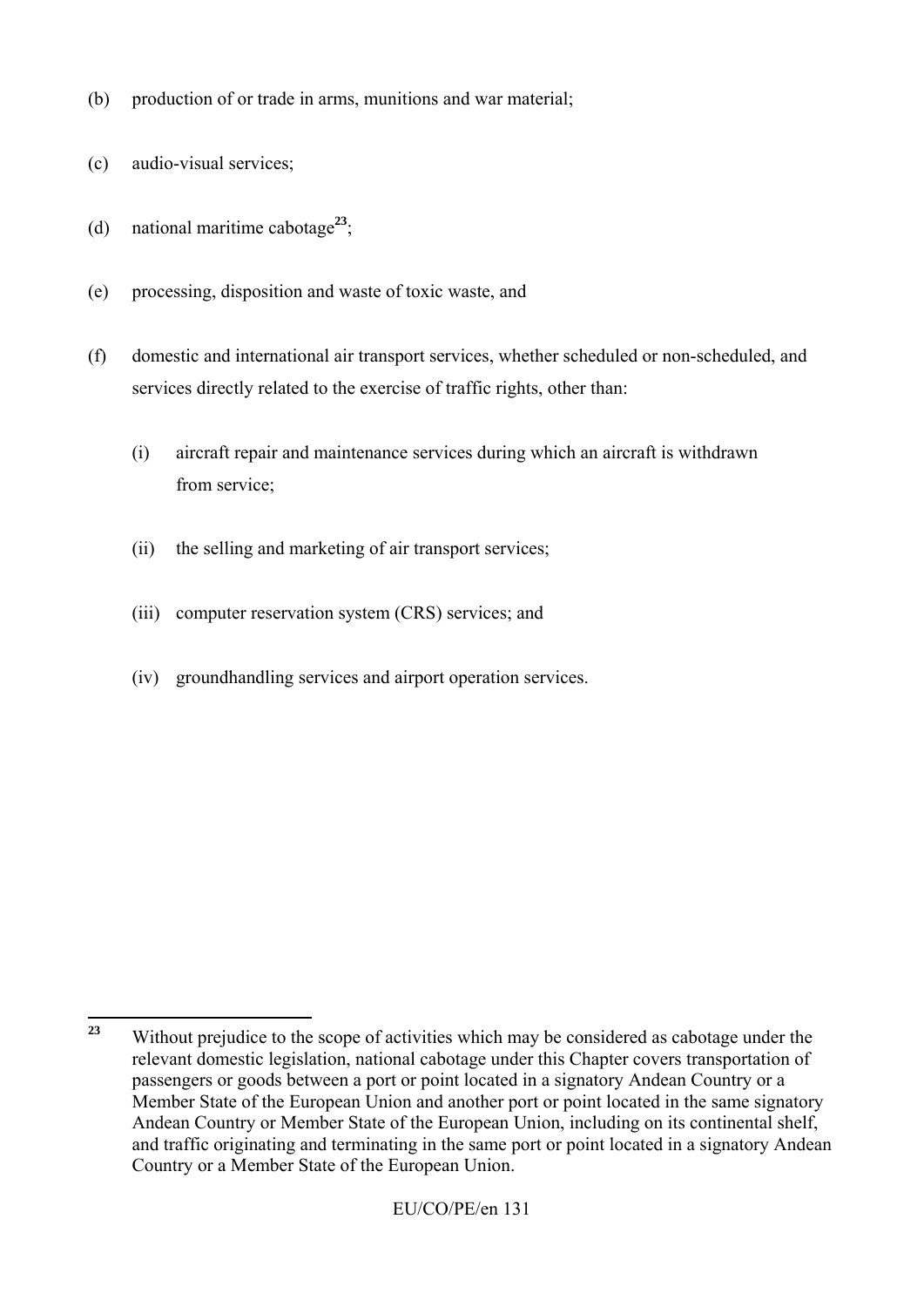### Market Access

1. With respect to market access through establishment, each Party shall accord to establishments and investors of another Party treatment no less favourable than that provided for in the specific commitments contained in Annex VII (List of Commitments on Establishment).

2. In sectors where market access commitments are undertaken, the measures which a Party shall not maintain or adopt either on the basis of a regional subdivision or on the basis of its entire territory, unless otherwise specified in Annex VII (List of Commitments on Establishment), are defined as:

- (a) limitations on the number of establishments whether in the form of numerical quotas, monopolies, exclusive rights or other establishment requirements such as economic needs test;
- (b) limitations on the total value of transactions or assets in the form of numerical quotas or the requirement of an economic needs test;
- (c) limitations on the total number of operations or on the total quantity of output expressed in terms of designated numerical units in the form of quotas or the requirement of an economic needs test**<sup>24</sup>**;

 $24$ **<sup>24</sup>** Subparagraphs 2(a), 2(b) and 2(c) do not cover measures taken in order to limit the production of an agricultural product.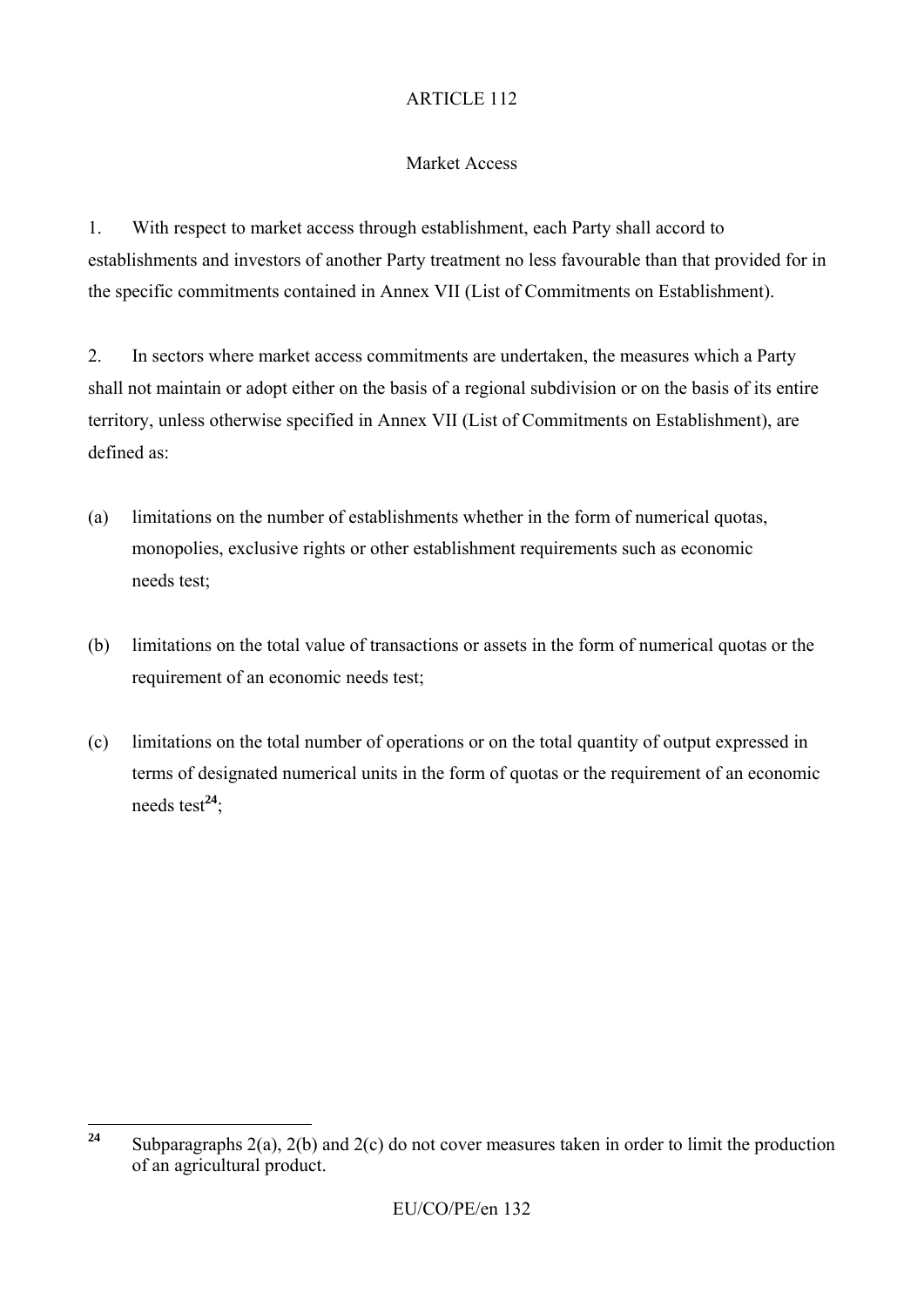- (d) limitations on the total number of natural persons that may be employed in a particular economic activity or that an establishment may employ and who are necessary for, and directly related to, the performance of an economic activity in the form of numerical quotas or the requirement of an economic needs test;
- (e) limitations on the participation of foreign capital in terms of a maximum percentage limit on foreign shareholding or the total value of individual or aggregate foreign investment; and
- (f) measures which restrict or require specific types of establishment (subsidiary, branch, representative office) or joint ventures through which an investor of another Party may perform an economic activity**<sup>25</sup>**.

 $25$ **<sup>25</sup>** Each Party may require that in the case of constitution of juridical person under its own law, investors must adopt a specific legal form. To the extent that such requirement is applied in a non-discriminatory manner, it does not need to be specified in Annex VII (List of commitments on establishment) in order to be maintained or adopted by the Parties.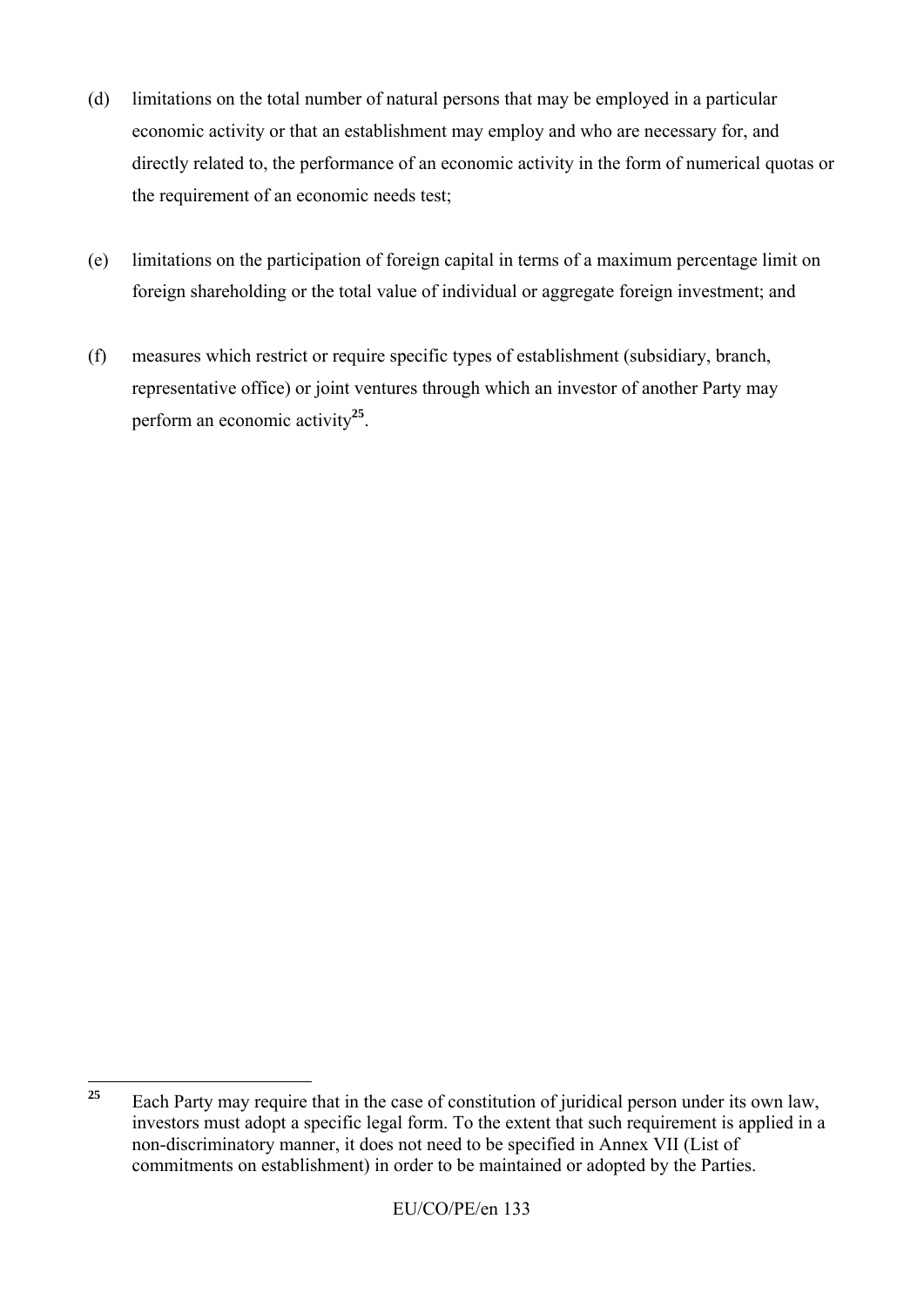### National Treatment

1. In sectors for which market access commitments are listed in Annex VII (List of Commitments on Establishment) by Colombia, and subject to any conditions and qualifications set out therein, Colombia shall grant to establishments and investors of the EU Party, with respect to all measures affecting establishment, treatment no less favourable than that it accords to its own like<sup>26</sup> establishments and investors.

2. In the sectors for which market access commitments are listed in Annex VII (List of Commitments on Establishment) by Peru, and subject to any conditions and qualifications set out therein, Peru shall grant to establishments and investors of the EU Party, with respect to all measures affecting establishment, treatment no less favourable than that it accords in like circumstances to its own establishments and investors**<sup>27</sup>**.

3. In the sectors for which market access commitments are listed in Annex VII (List of Commitments on Establishment) by the EU Party, and subject to any conditions and qualifications set out therein, the EU Party, with respect to all measures affecting establishment, shall grant to establishments and investors of the signatory Andean Countries treatment no less favourable than that it accords to its own like establishments and investors.

<sup>26</sup> For greater certainty, the term "like" is without prejudice of the term "like circumstances" that Colombia has agreed or agrees in other international agreements.

<sup>&</sup>lt;sup>27</sup> For greater certainty, the rights which can be derived for the services and service suppliers of the EU Party from the obligations of Peru under the GATS remain fully enforceable within the framework of the WTO, particularly as concerns the application of principle of "like services and service suppliers" as included in Article XVII of the GATS.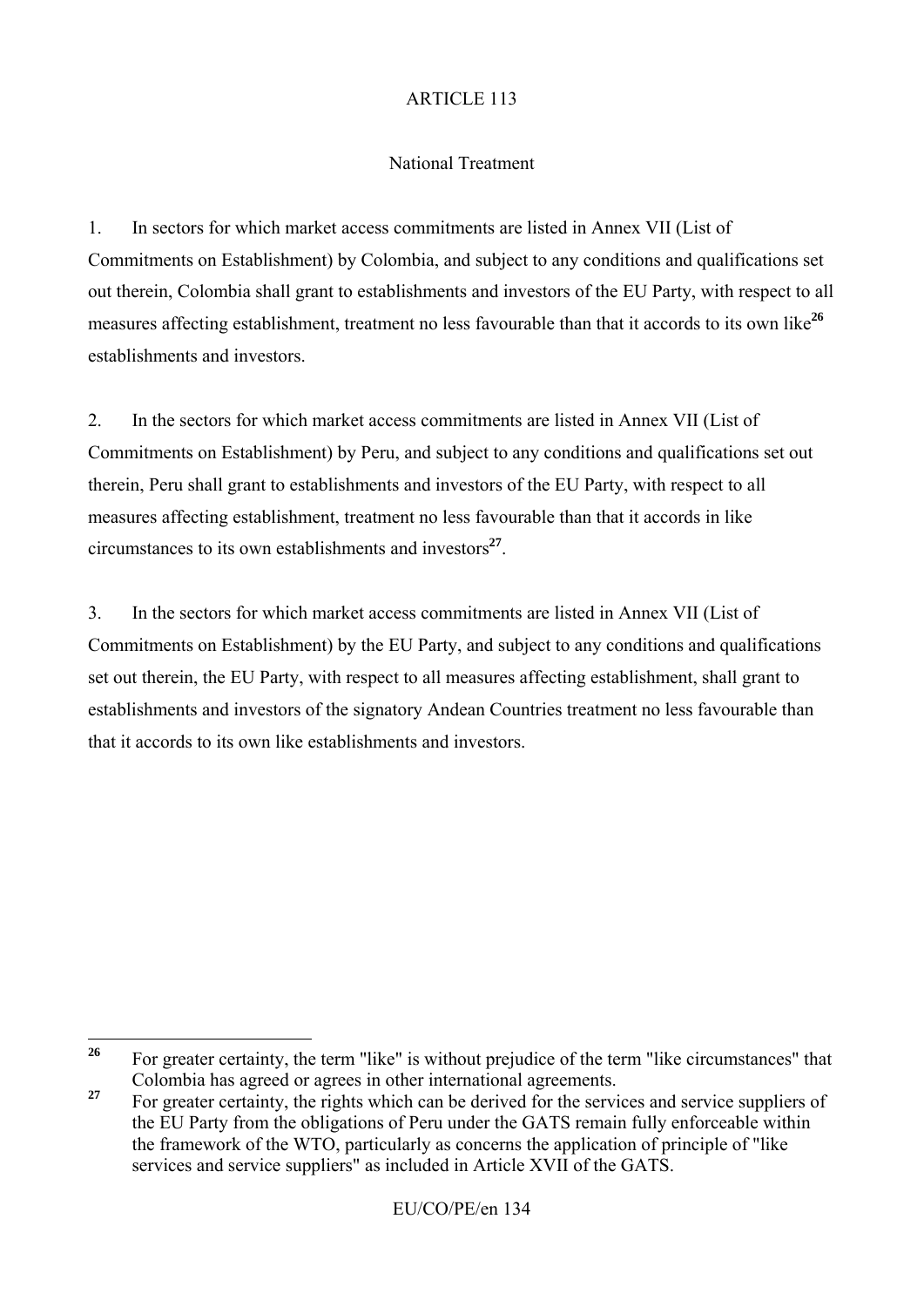4. The specific commitments assumed under this Article shall not be construed to require any Party to compensate for inherent competitive disadvantages which result from the foreign character of the relevant investors.

### ARTICLE 114

### List of Commitments

Sectors committed by each Party pursuant to this Chapter, as well as any reservation or limitation on market access and/or national treatment applicable to establishments and investors of another Party in those sectors are listed in Annex VII (List of Commitments on Establishment).

## ARTICLE 115

## Other Agreements

1. Nothing in this Title shall be construed as limiting the rights and obligations of the Parties and of their investors established in any existing or future international agreement relating to investment to which a Member State of the European Union and a signatory Andean Country are parties.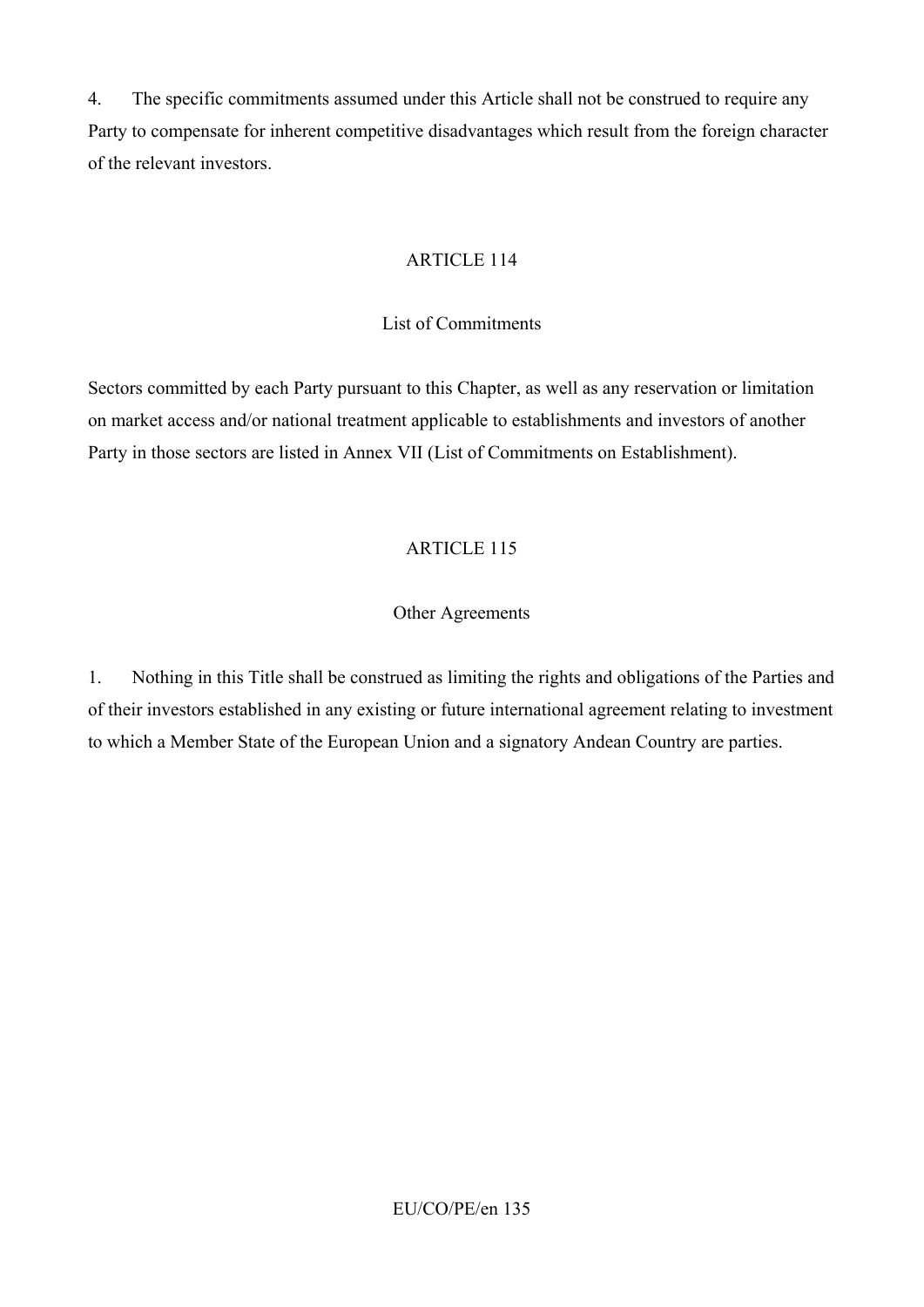2. Notwithstanding paragraph 1, any dispute settlement mechanism established under any existing or future international agreement relating to investment to which the European Union, a Member State of the European Union or a signatory Andean Country is a party shall not be applicable to alleged breaches of this Chapter.

#### ARTICLE 116

## Investment Promotion and Review

1. With a view to a progressive liberalisation of investments, the European Union and the signatory Andean Countries shall seek to promote an environment attractive for reciprocal investment within their respective spheres of competence.

2. The promotion referred to in paragraph 1 shall lead to cooperation that shall include, among others, the review of the investment legal framework, the investment environment and the flow of investments between the Parties, consistent with their commitments under international agreements. Such review shall take place no later than five years following the entry into force of this Agreement and subsequently at regular intervals.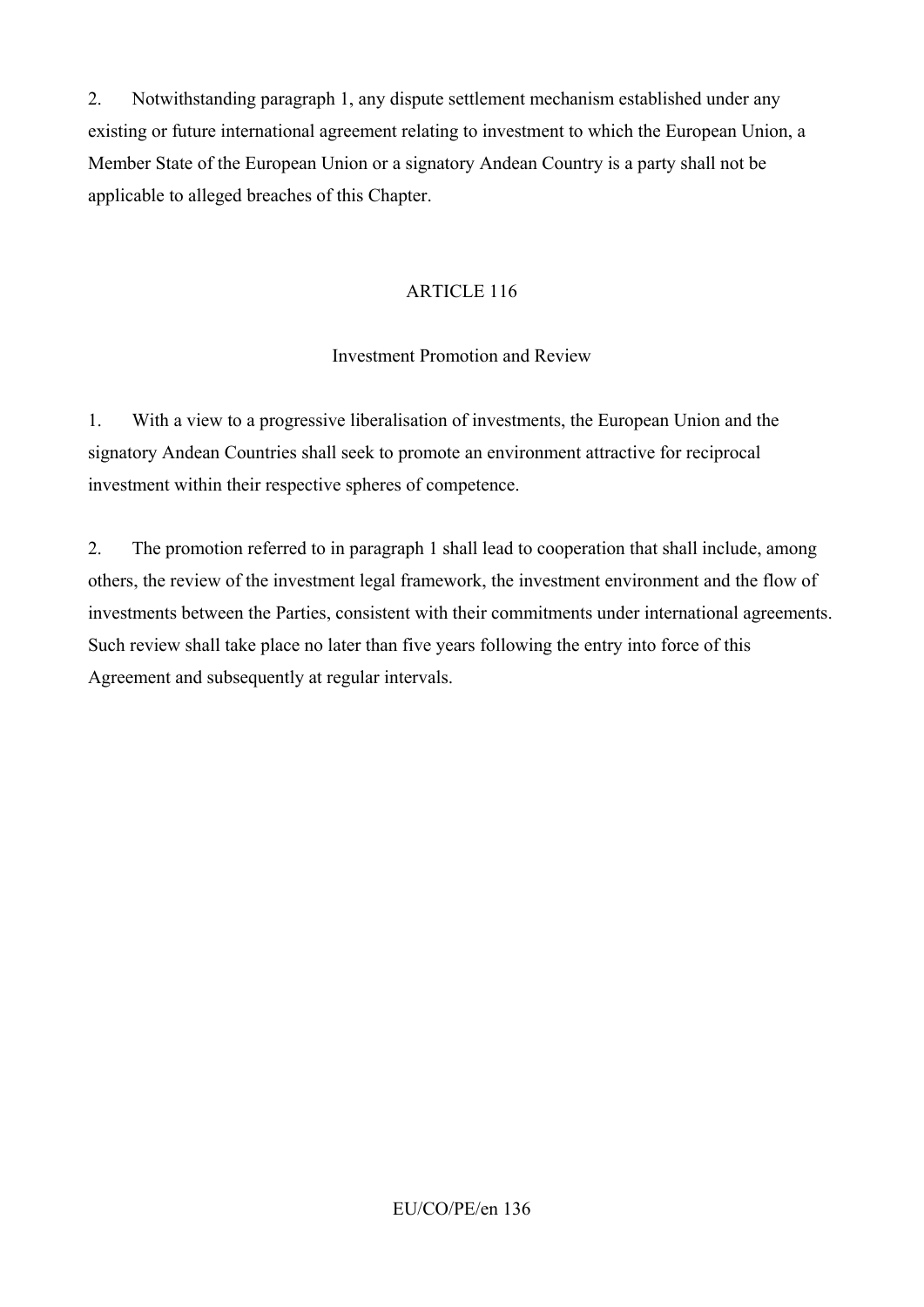## CHAPTER 3

#### CROSS-BORDER SUPPLY OF SERVICES

### ARTICLE 117

#### Definitions

For the purposes of this Chapter:

- "cross-border supply of services" means the supply of a service:
	- (a) from the territory of a Party into the territory of another Party (Mode 1); and
	- (b) in the territory of a Party to the service consumer of another Party (Mode 2);

− "measure by a Party affecting cross-border supply" includes measures in respect of:

- (a) the purchase, payment or use of a service; and
- (b) the access to and use of, in connection with the cross-border supply of a service, services which are required by that Party to be offered to the public generally.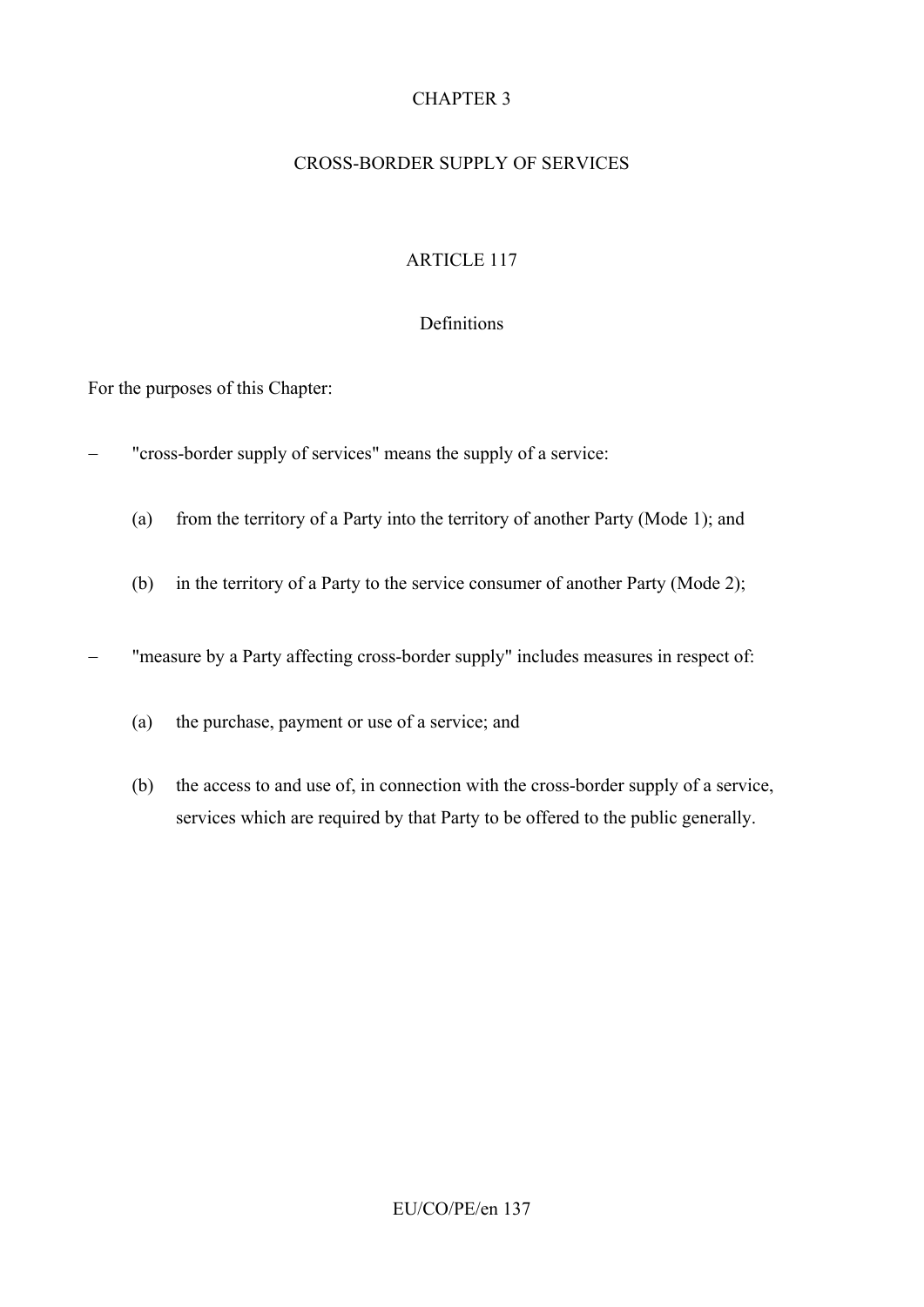### Scope of Application

This Chapter applies to measures of the Parties affecting the cross-border supply of all services sectors, with the exception of:

- (a) audiovisual services;
- (b) national maritime cabotage**<sup>28</sup>**, and;
- (c) national and international air transport services, whether scheduled or non-scheduled, and services directly related to the exercise of traffic rights, other than:
	- (i) aircraft repair and maintenance services during which an aircraft is withdrawn from service;
	- (ii) the selling and marketing of air transport services;

<sup>28</sup> **<sup>28</sup>** Without prejudice to the scope of activities which may be considered as cabotage under the relevant domestic legislation, national maritime cabotage under this Chapter covers transportation of passengers or goods between a port or point located in a signatory Andean Country or a Member State of the European Union and another port or point located in the same signatory Andean Country or Member State of the European Union, including on its continental shelf, as well as traffic originating and terminating in the same port or point located in a signatory Andean Country or a Member State of the European Union.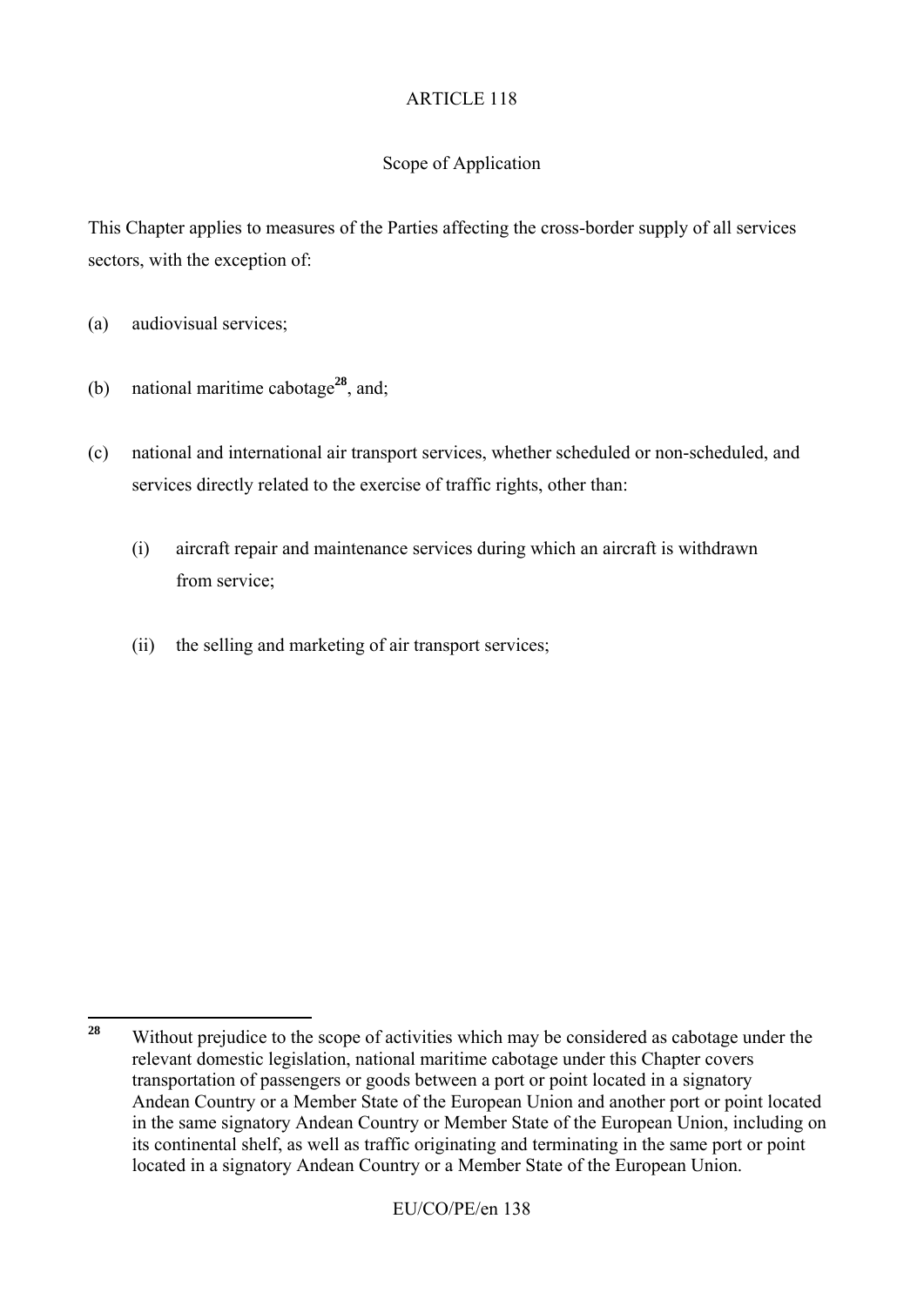- (iii) computer reservation system (CRS) services; and
- (iv) groundhandling services and airport operation services.

#### Market Access

1. With respect to market access through the cross-border supply of services, each Party shall accord services and service suppliers of another Party treatment no less favourable than that provided for in the specific commitments listed in Annex VIII (List of Commitments on Cross-Border Supply of Services).

2. In sectors where market access commitments are undertaken, the measures which a Party shall not maintain or adopt either on the basis of a regional subdivision or on the basis of its entire territory, unless otherwise specified in Annex VIII (List of Commitments on Cross-Border Supply of Services), are defined as:

(a) limitations on the number of services suppliers whether in the form of numerical quotas, monopolies, exclusive service suppliers or the requirements of an economic needs test;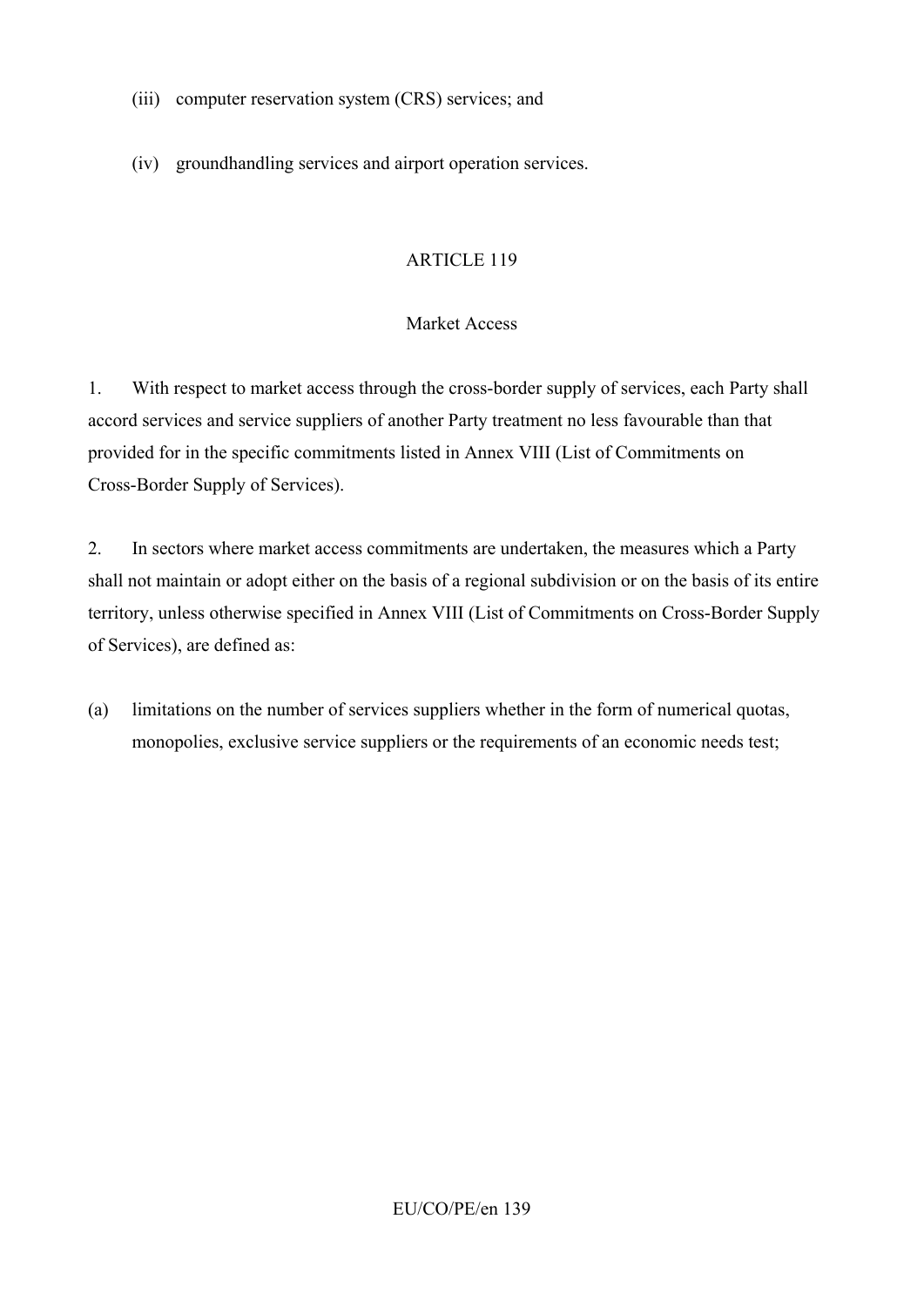- (b) limitations on the total value of service transactions or assets in the form of numerical quotas or the requirement of an economic needs test; and
- (c) limitations on the total number of service operations or on the total quantity of service output expressed in terms of designated numerical units in the form of quotas or the requirement of an economic needs test**<sup>29</sup>**.

#### National Treatment

1. In the sectors where market access commitments are listed in Annex VIII (List of Commitments on Cross-Border Supply of Services) by Colombia, and subject to any conditions and qualifications set out therein, Colombia shall grant to services and service suppliers of the EU Party, with respect to all measures affecting the cross-border supply of services, treatment no less favourable than that it accords to its own like services and service suppliers.

<sup>29</sup> **<sup>29</sup>** Subparagraph 2(c) does not cover measures of a Party which limit inputs for the supply of services.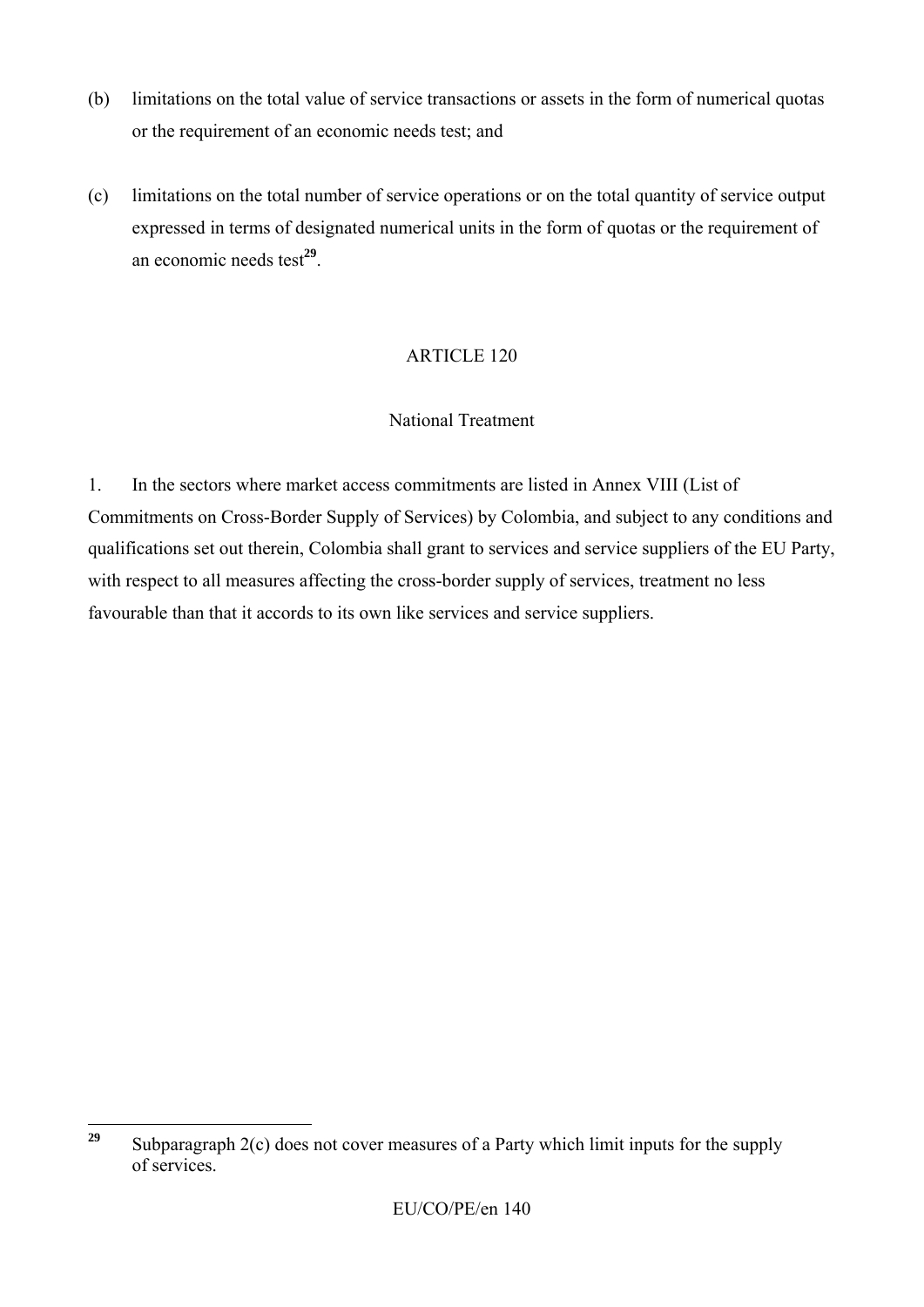2. In the sectors where market access commitments are listed in Annex VIII (List of Commitments on Cross-Border Supply of Services) by Peru, and subject to any conditions and qualifications set out therein, Peru shall grant to services and service suppliers of the EU Party, with respect to all measures affecting the cross-border supply of services, treatment no less favourable than that it accords in like circumstances to its own services and service suppliers**<sup>30</sup>**.

3. In the sectors where market access commitments are listed in Annex VIII (List of Commitments on Cross-Border Supply of Services) by the EU Party, and subject to any conditions and qualifications set out therein, the EU Party shall grant to services and service suppliers of the Signatory Andean Countries, with respect to all measures affecting the cross-border supply of services, treatment no less favourable than that it accords to its own like services and service suppliers.

4. The specific commitments assumed under this Article shall not be construed to require any Party to compensate for any inherent competitive disadvantage resulting from the foreign character of the relevant services or services suppliers.

 $30$ For greater certainty, the rights which can be derived for the services and service suppliers of the EU Party from the obligations of Peru under the GATS remain fully enforceable within the framework of the WTO, particularly as concerns the application of principle of "like services and service suppliers" as included in Article XVII of the GATS.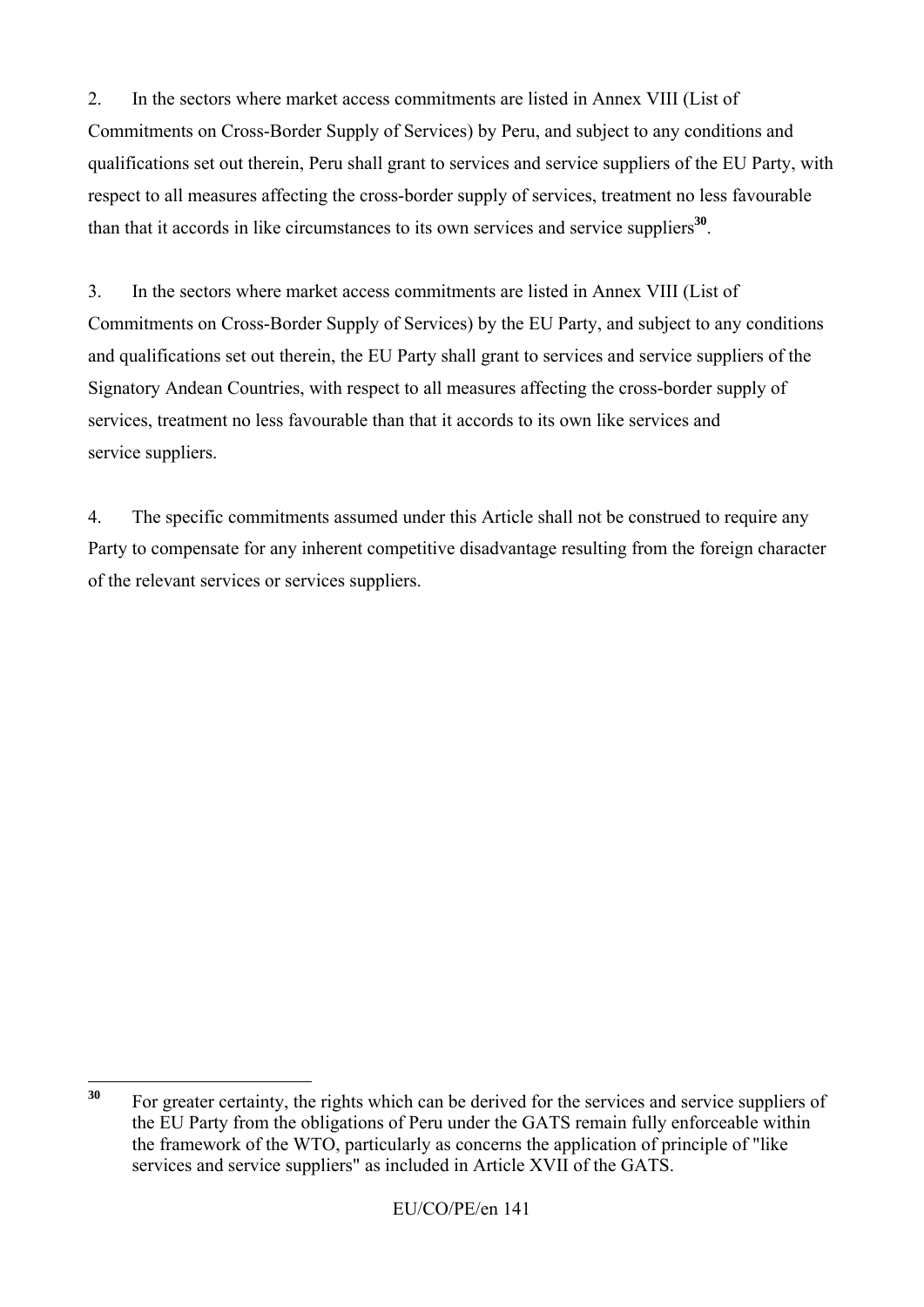## List of Commitments

Sectors committed by each Party pursuant to this Chapter, as well as any reservation or limitation on market access and/ or national treatment applicable to services and services suppliers of another Party in such sectors are listed in Annex VIII (List of Commitments on Cross-Border Supply of Services).

# CHAPTER 4

## TEMPORARY PRESENCE OF NATURAL PERSONS FOR BUSINESS PURPOSES

# ARTICLE 122

# Scope of Application

This Chapter applies to any measure of a Party concerning the entry and temporary stay in its territory of key personnel, graduate trainees, business service sellers, contractual services suppliers, independent professionals and short term visitors for business purposes, in accordance with Article 107, paragraph 6.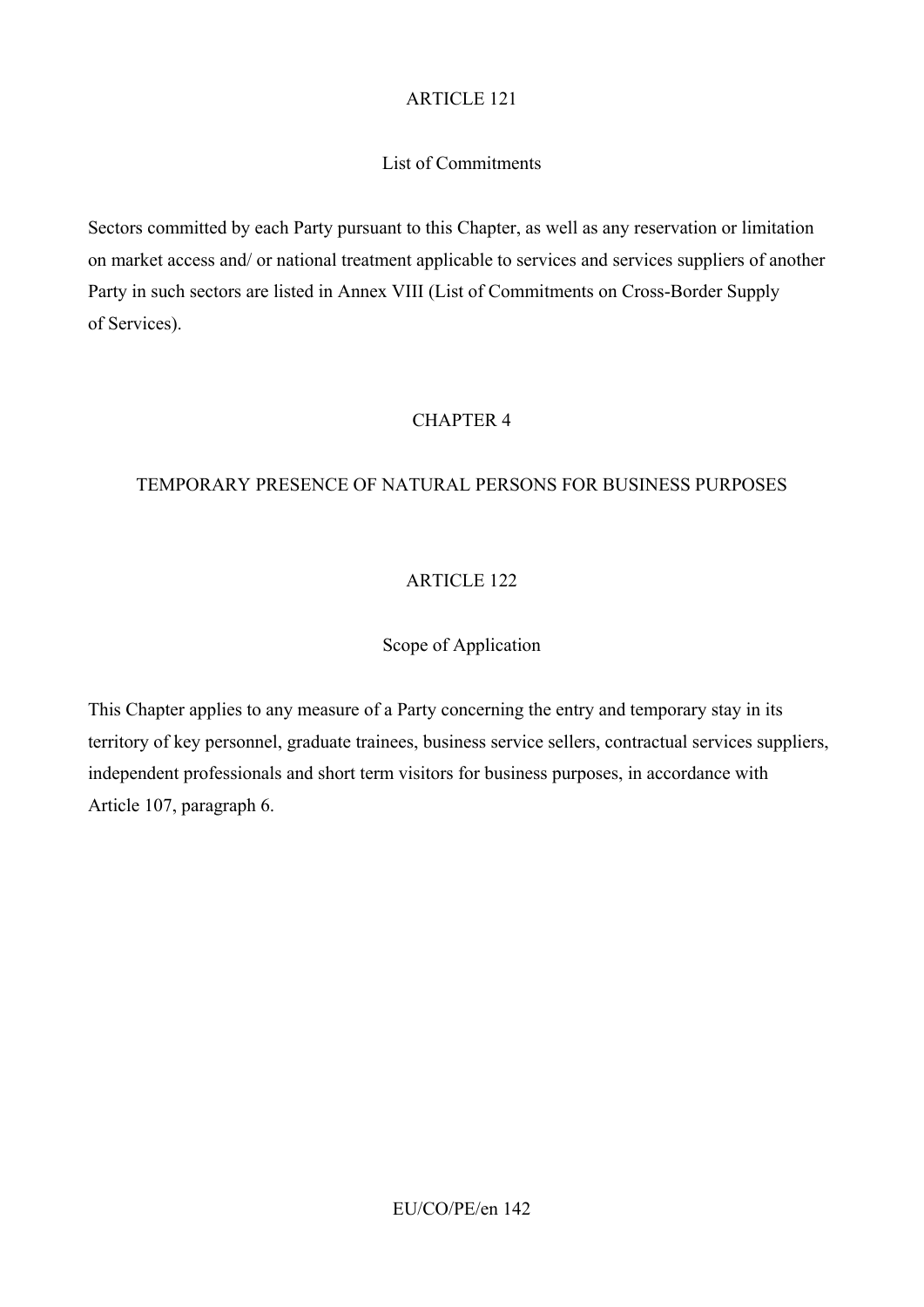#### Definitions

For the purposes of this Chapter:

- − "business services sellers" means natural persons who are representatives of a service supplier of a Party, seeking temporary entry into the territory of another Party, for the purpose of negotiating the sale of services or entering into agreements to sell services for that service supplier. Business services sellers do not engage in direct sales to the general public and do not receive remuneration from a source located within the host Party;
- "business visitors" means natural persons working in a senior position who are responsible for setting up an establishment. Business visitors do not engage in direct transactions with the general public and do not receive remuneration from a source located within the host Party;
- "contractual services suppliers" means natural persons employed by a juridical person of a Party which has no establishment in the territory of another Party and which has concluded with a final consumer in the latter Party a bona fide contract (other than through an agency as defined by the code 872 the United Nations Central Product Classifications (hereinafter referred to as "CPC") to supply services requiring the presence on a temporary basis of its employees in that Party in order to fulfil the contract to provide services**<sup>31</sup>**;

 $31$ **<sup>31</sup>** The service contract shall comply with the laws, regulations and requirements of the Party where the contract is executed.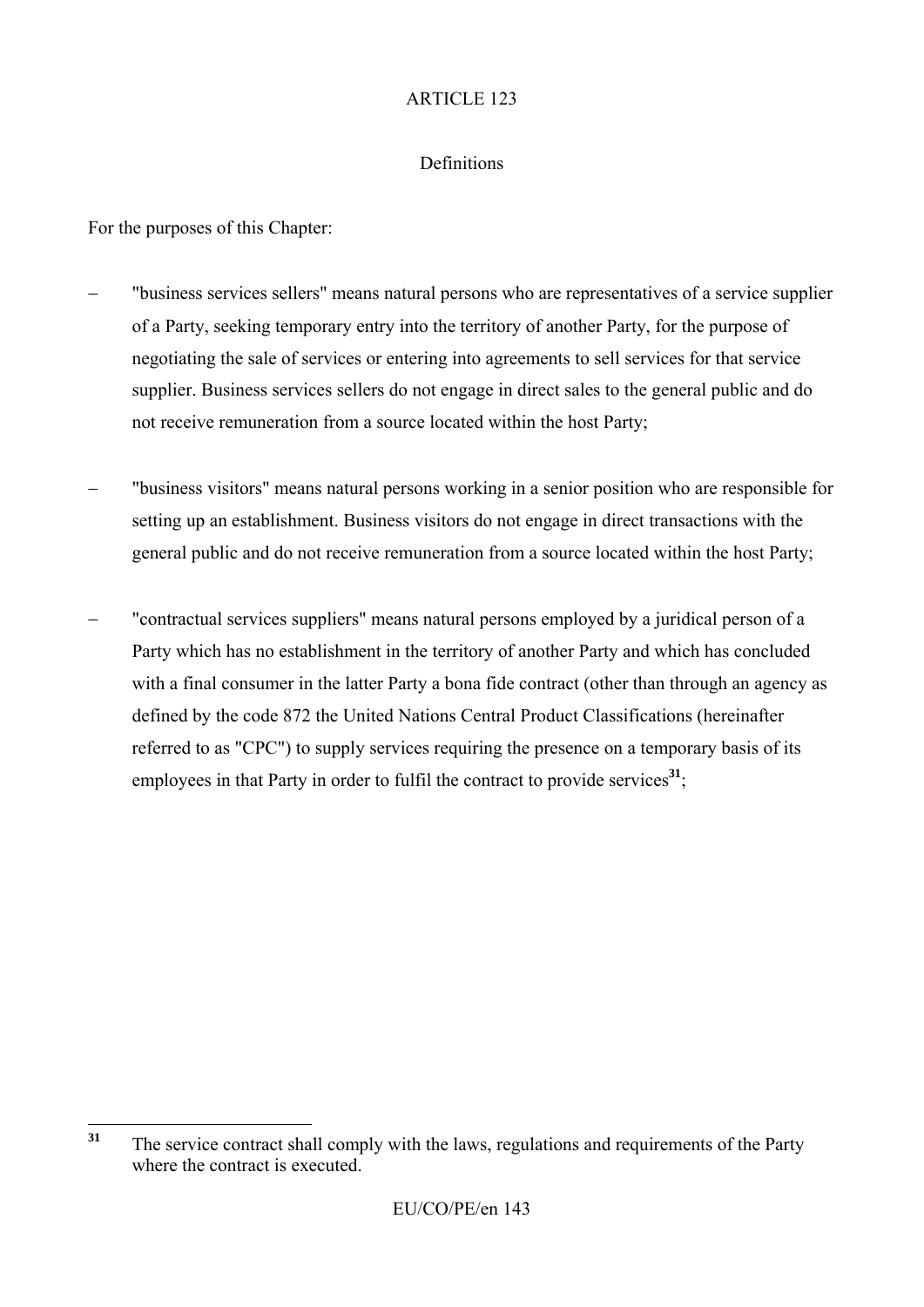- "graduate trainees" means natural persons who have been employed by a juridical person of a Party or its branch for at least one year, hold a university degree and are temporarily transferred to an establishment of the juridical person in the territory of another Party, for career development purposes or to obtain training in business techniques or methods<sup>32</sup>;
- "independent professionals" means natural persons engaged in the supply of a service and established as self-employed in the territory of a Party who have no establishment in the territory of another Party and who have concluded a bona fide contract (other than through an agency as defined by the CPC code 872) to supply services with a final consumer in the latter Party requiring their presence on a temporary basis in that Party in order to fulfil the contract to provide services**<sup>33</sup>**;

 $32$ **<sup>32</sup>** The recipient establishment may be required to submit a training programme covering the duration of the stay for prior approval, demonstrating that the purpose of the stay is for training. For Austria, Czech Republic, Germany, France, Spain and Hungary, training must be linked to the university degree which has been obtained.

<sup>&</sup>lt;sup>33</sup> The service contract shall comply with the laws, regulations and requirements of the Party where the contract is executed.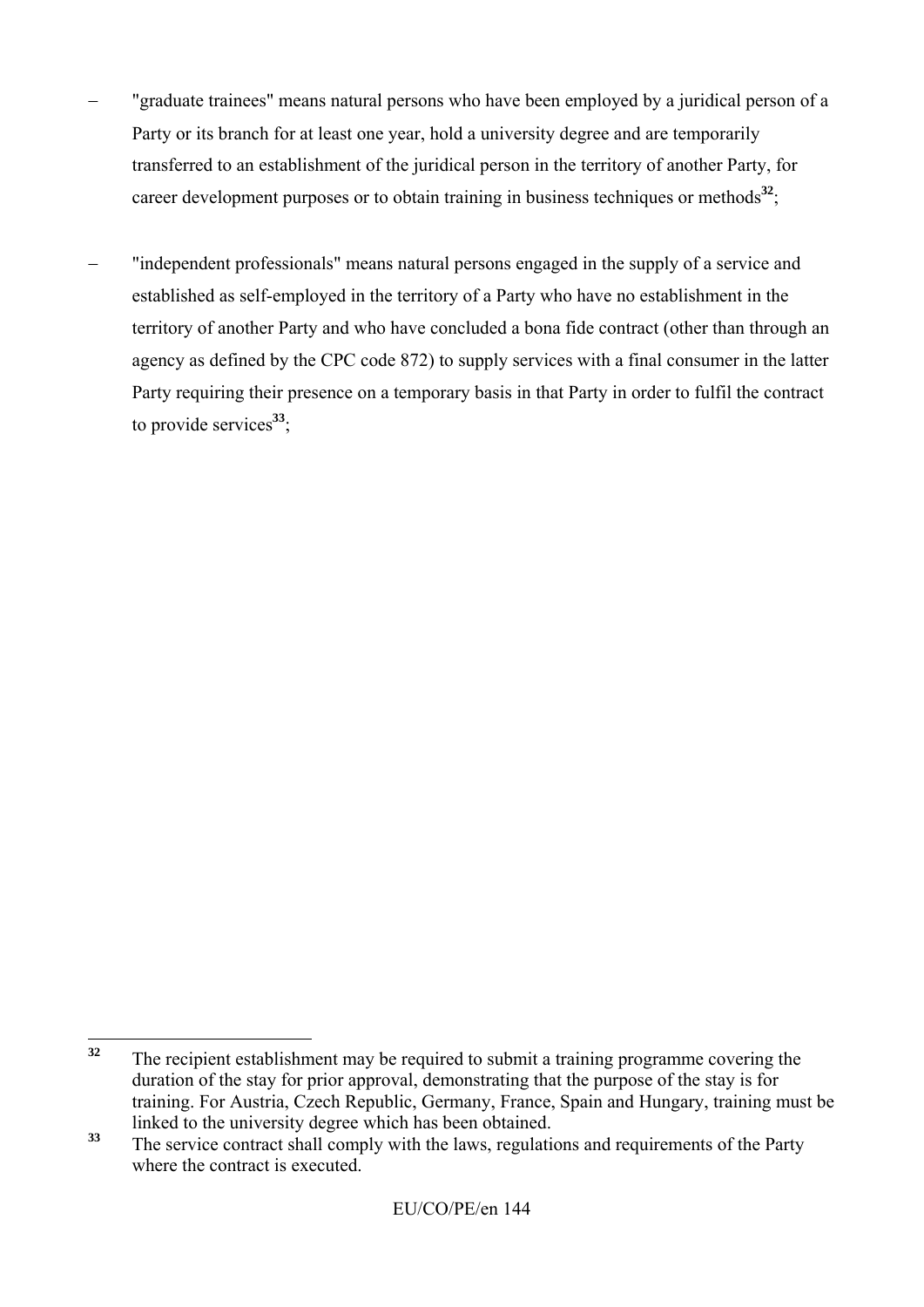- − "intra-corporate transferees" means natural persons who have been employed by a juridical person or its branch or have been partners in it for at least one year and who are temporarily transferred to an establishment that may be a subsidiary, branch or parent company of the juridical person in the territory of another Party. The natural person concerned shall belong to one of the following categories:
	- (a) "managers" means persons working in a senior position within a juridical person, who primarily direct the management of the establishment, receiving general supervision or direction principally from the board of directors or from stockholders of the business or their equivalent, including:
		- (i) directing the establishment or a department or sub-division thereof;
		- (ii) supervising and controlling the work of other supervisory, professional or managerial employees;
		- (iii) having the authority personally to recruit and dismiss, or recommend recruiting, dismissing or other personnel actions;

or;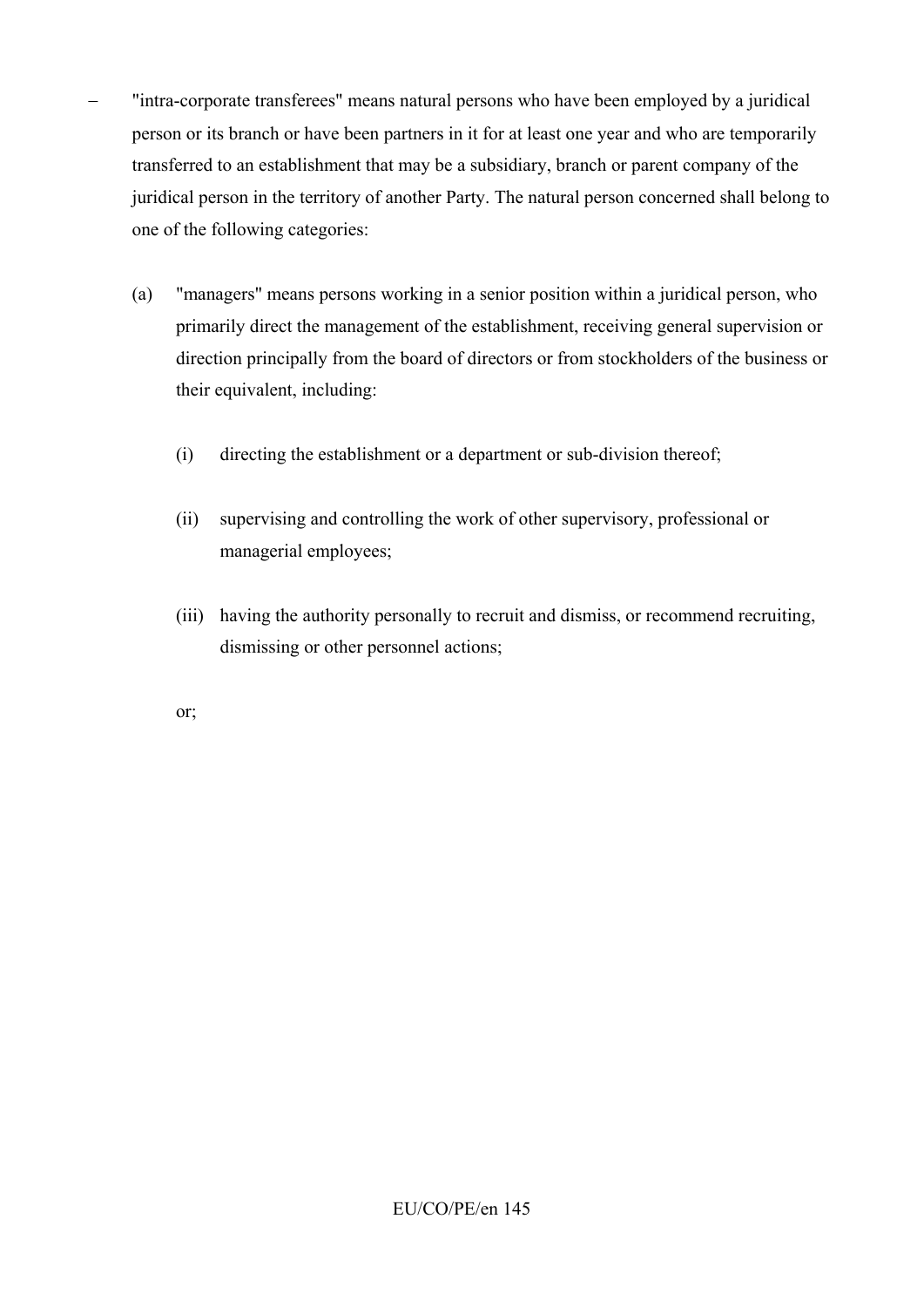- (b) "specialists" means persons working within a juridical person who possess uncommon knowledge essential to the activity, research equipment, techniques, processes, procedures or management of the establishment. In assessing such knowledge, account shall be taken not only of knowledge specific to the establishment, but also of whether the person has a high level of qualification referring to a type of work or trade requiring specific technical knowledge, including membership of an accredited profession;
- "key personnel" means natural persons employed by a juridical person of one Party other than a non-profit organisation**<sup>34</sup>** and who are responsible for the setting-up or appropriate control, management and operation of an establishment, comprising "business visitors" responsible for setting up an establishment and "intra-corporate transferees"; and
- − "qualifications" means diplomas, certificates and other evidence (of formal qualification) issued by an authority designated pursuant to legislative, regulatory or administrative provisions and certifying successful completion of professional training.

 $34$ **<sup>34</sup>** The reference to "other than a non-profit organization" only applies to Austria, Belgium, Cyprus, Czech Republic, Germany, Denmark, Estonia, Greece, Spain, Finland, France, Ireland, Italy, Lithuania, Luxembourg, Latvia, Malta, The Netherlands, Portugal, Slovenia, United Kingdom and Peru.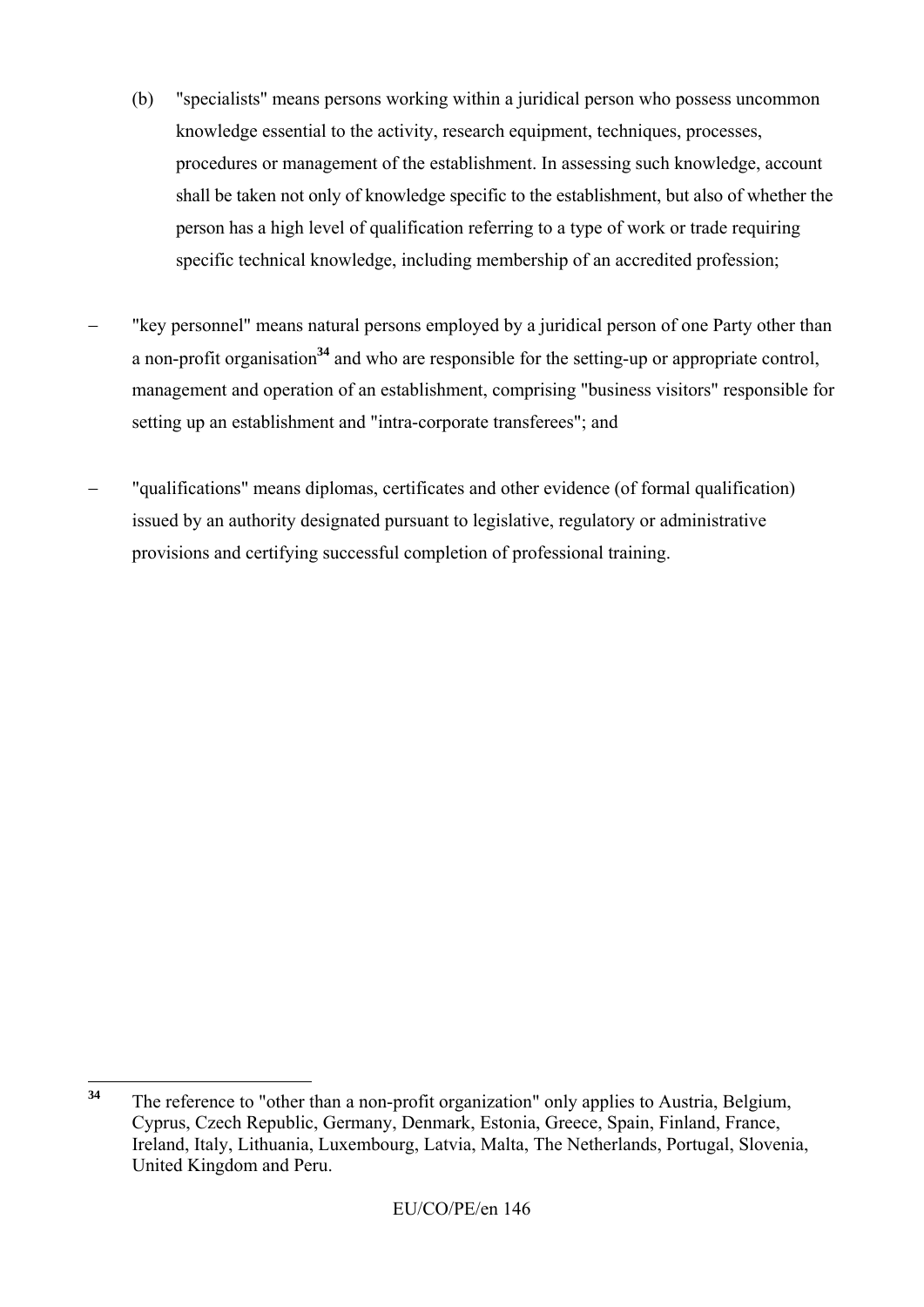# Key Personnel and Graduate Trainees

1. For every sector committed in accordance with Chapter 2 (Establishment) of this Title and subject to any reservations listed in Annex VII (List of Commitments on Establishment) or in Appendix 1 of Annex IX (Reservations Regarding Temporary Presence of Natural Persons for Business Purposes), each Party shall allow investors of another Party to employ in their establishment natural persons of that other Party, provided that such employees are key personnel or graduate trainees as defined in Article 123. The entry and temporary stay of key personnel and graduate trainees shall be for a period of up to three years**<sup>35</sup>** for intra-corporate transferees, 90 days in any 12 month period for business visitors, and one year for graduate trainees.

2. For every sector committed in accordance with Chapter 2 (Establishment) of this Title, the measures which a Party shall not maintain or adopt either on the basis of a regional subdivision or on the basis of its entire territory, unless otherwise specified in Appendix 1 of Annex IX (Reservations Regarding Temporary Presence of Natural Persons for Business Purposes), are defined as discriminatory limitations and as limitations on the total number of natural persons that an investor may employ as key personnel and graduate trainees in a specific sector in the form of numerical quotas or a requirement of an economic needs test.

 $35$ **<sup>35</sup>** For Colombia, the maximum length of stay for intra-corporate transferees is two years, renewable for an additional year. For Peru, the work contract may be up to three years. However, the length of stay for intra-corporate transferees is up to one year, renewable provided that the conditions which motivated its granting are maintained.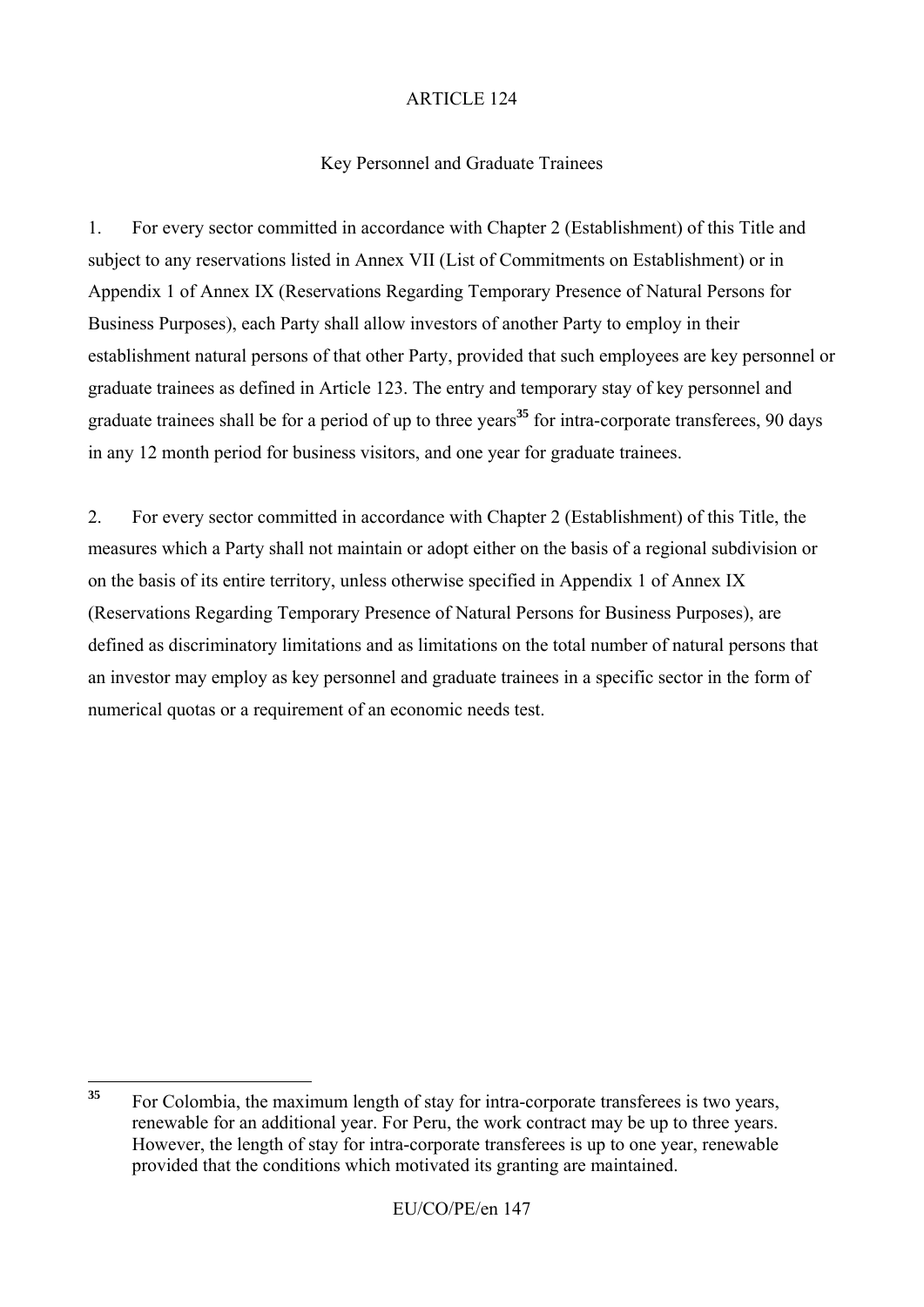# Business Services Sellers

For every sector committed in accordance with Chapters 2 (Establishment) or 3 (Cross-Border Supply of Services) and subject to any reservations listed under Annexes VII (List of Commitments on Establishment) and VIII (List of Commitments on Cross-Border Supply of Services), each Party shall allow the entry and temporary stay of business services sellers for a period of up to 90 days in any 12 month period.

# ARTICLE 126

# Contractual Services Suppliers

1. The Parties reaffirm their respective rights and obligations arising from their commitments under the GATS as regards the entry and temporary stay of contractual services suppliers.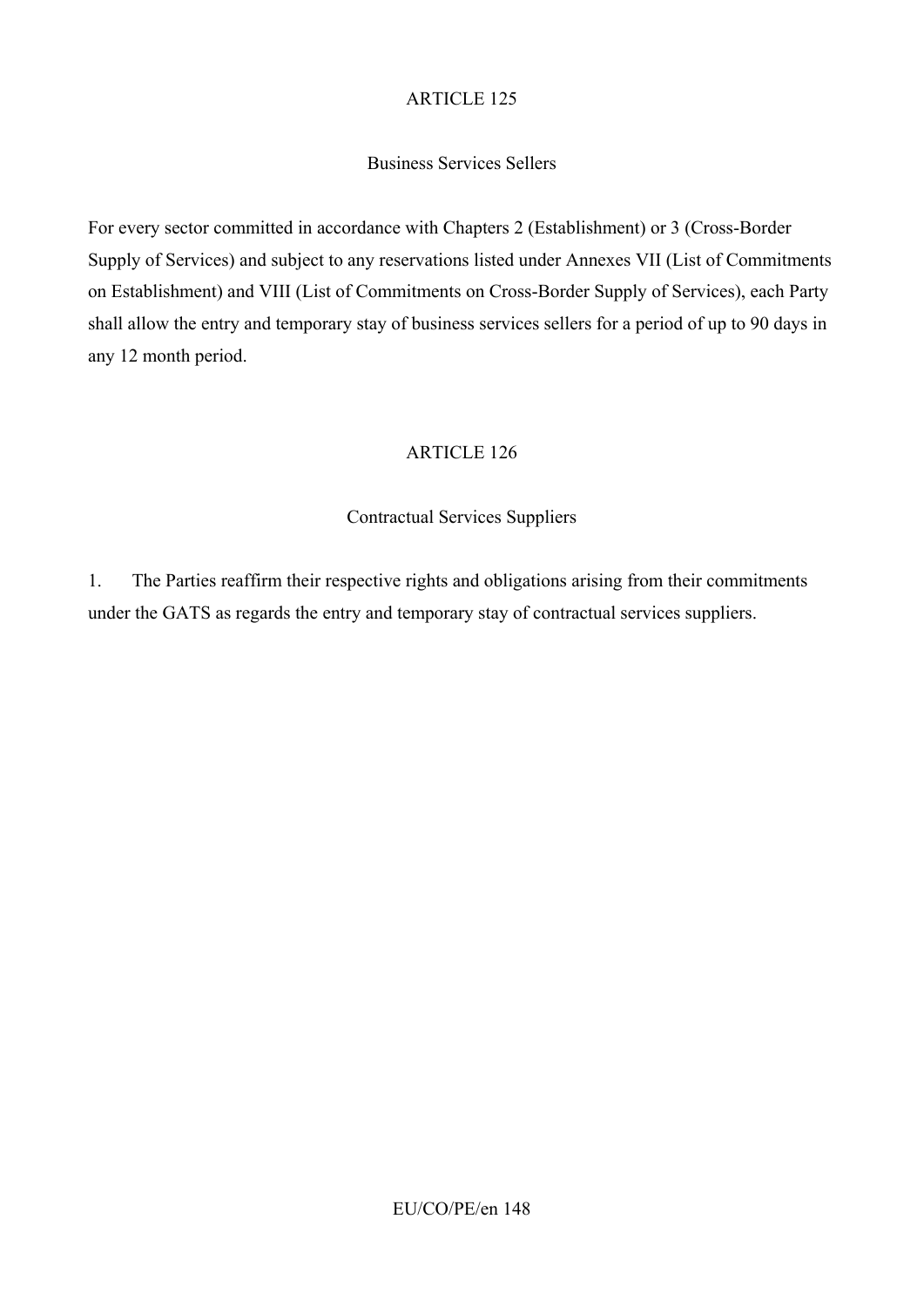2. Colombia and the EU Party shall allow the supply of services into their territory through presence of natural persons, by contractual services suppliers of the EU Party and Colombia respectively subject to the conditions specified in paragraph 4 and in Appendix 2 of Annex IX (Reservations Regarding Temporary Presence of Natural Persons for Business Purposes) for each of the following sectors:

- (a) legal advisory services in respect of public international law and foreign law;in the case of the EU Party, European Union law (hereinafter referred to "EU law") shall not be considered as public international law or foreign law;
- (b) accounting, and book-keeping services;
- (c) taxation advisory services;
- (d) architectural services;
- (e) urban planning and landscape architectural services;
- (f) engineering services;
- (g) integrated engineering services;
- (h) medical (including psychologists) and dental services;
- (i) veterinary services;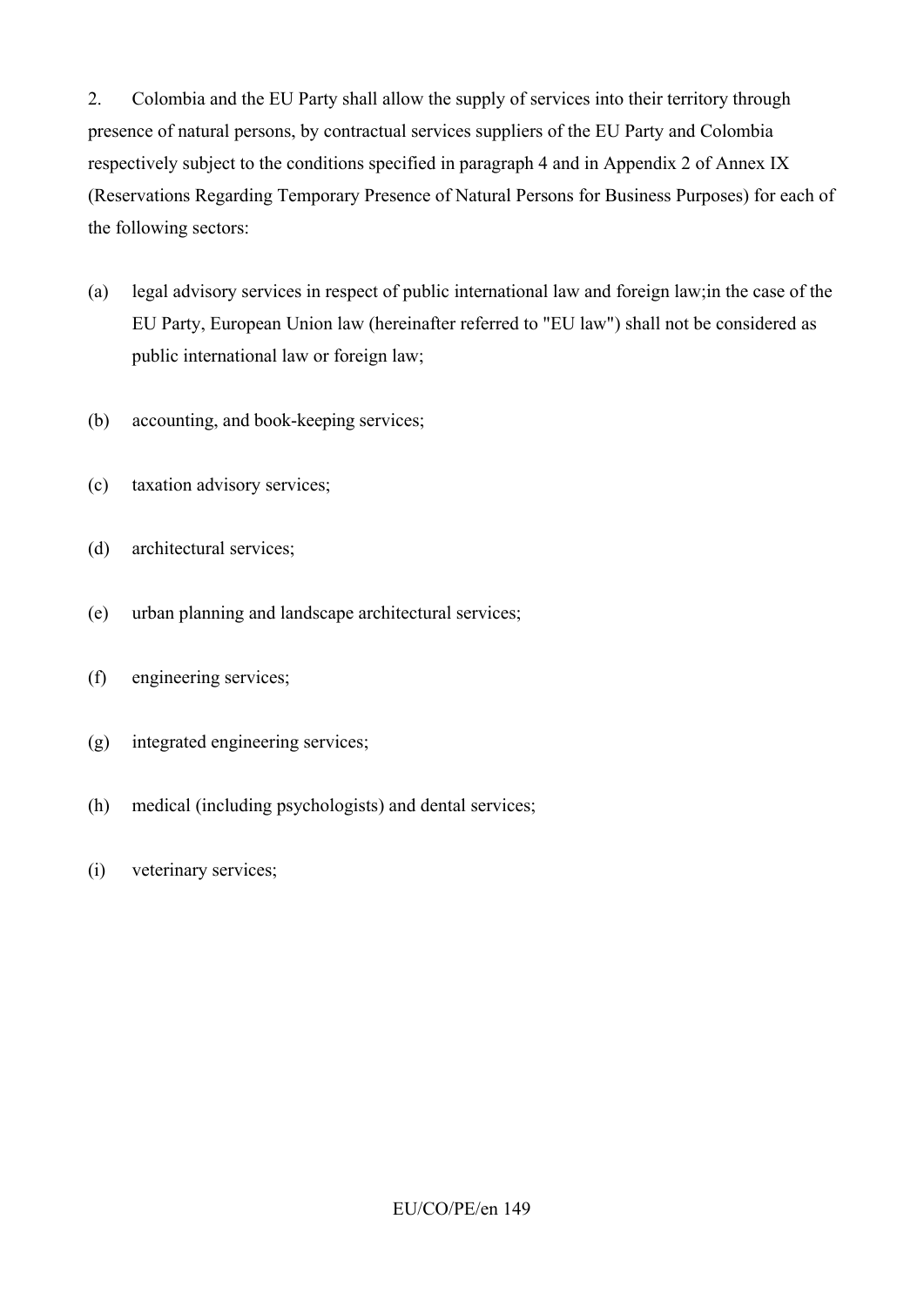- (j) midwives services;
- (k) services provided by nurses, physiotherapists and paramedical personnel;
- (l) computer and related services;
- (m) market research and opinion polling;
- (n) management consulting services;
- (o) services related to management consulting;
- (p) design services;
- (q) chemical engineering, pharmaceutics, and photochemistry;
- (r) services in cosmetics technology;
- (s) specialised services in technology, engineering, marketing and sales for the automotive sector;
- (t) commercial design services and marketing for the fashion textile industry, garments, footwear and articles; and
- (u) maintenance and repair of equipment, including transportation equipment notably in the context of an after-sales or after-lease services contract.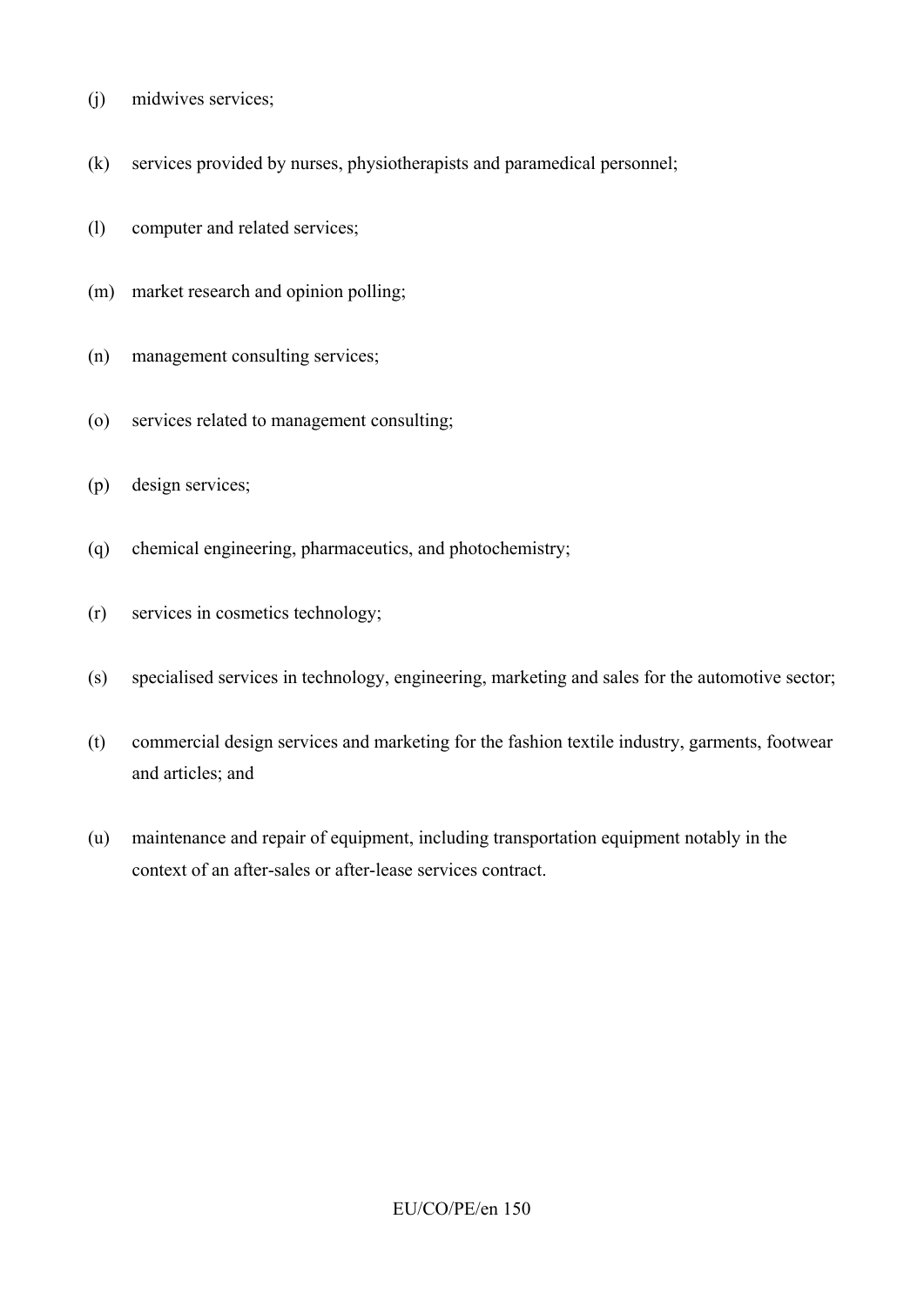3. Peru and the EU Party shall allow the supply of services into their territory through presence of natural persons, by contractual services suppliers of the EU Party and Peru respectively subject to the conditions specified in the paragraph 4 and in Appendix 2 of Annex IX (Reservations Regarding Temporary Presence of Natural Persons for Business Purposes) for each of the following sectors:

- (a) legal advisory services in respect of public international law and foreign law (in the case of the EU Party, EU law shall not be considered as public international law or foreign law);
- (b) accounting, and book-keeping services;
- (c) taxation advisory services;
- (d) architectural services;
- (e) urban planning and landscape architectural services;
- (f) engineering services;
- (g) integrated engineering services;
- (h) medical (including psychologists) and dental services;
- (i) veterinary services;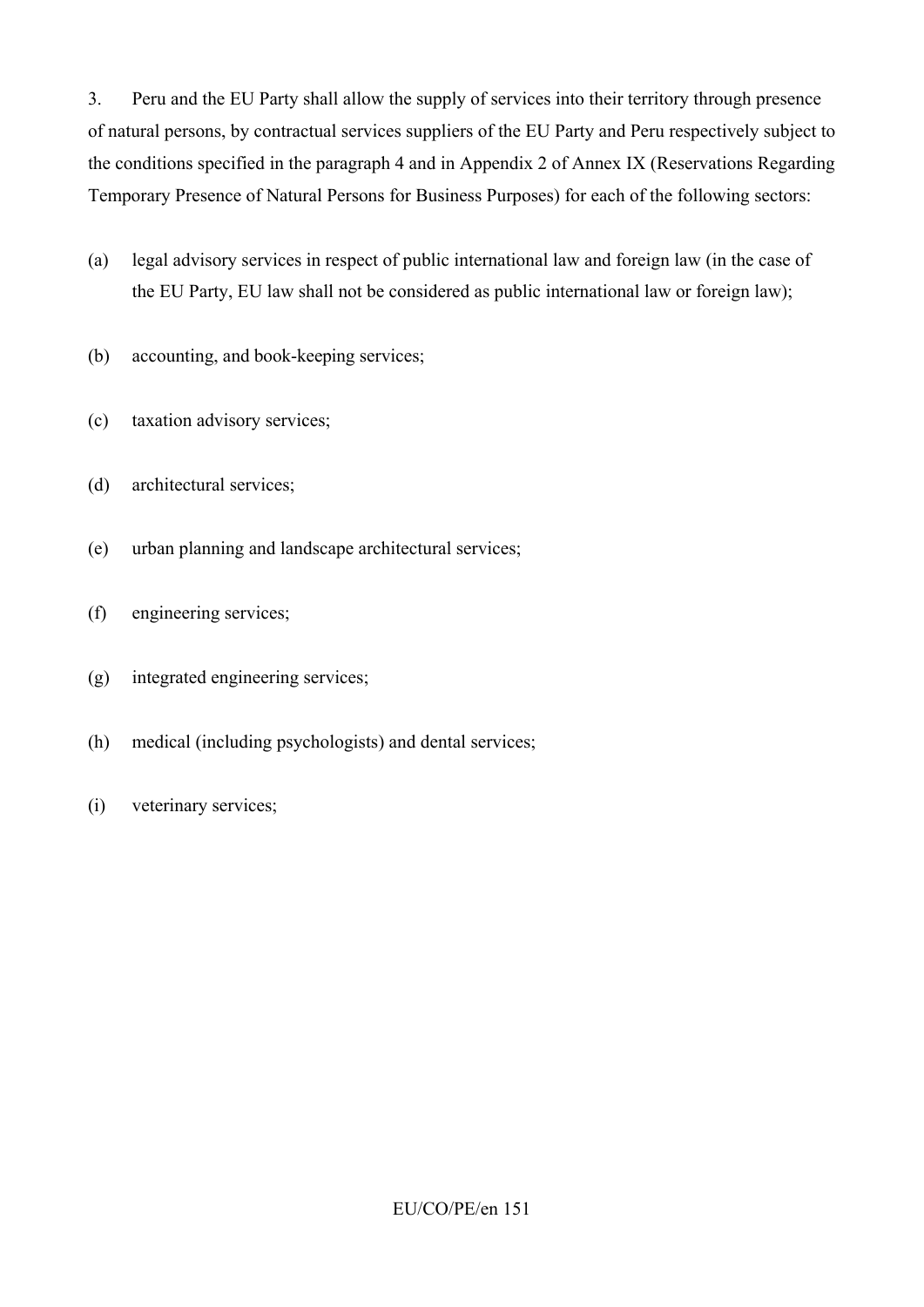- (j) midwives services;
- (k) computer and related services;
- (l) market research and opinion polling;
- (m) management consulting services; and
- (n) services related to management consulting.
- 4. The commitments undertaken by the Parties are subject to the following conditions:
- (a) natural persons must be engaged in the supply of a service on a temporary basis as employees of a juridical person which has obtained a service contract not exceeding 12 months;
- (b) natural persons entering the territory of another Party should be offering such services as employees of the juridical person supplying the services for at least the year immediately preceding the date of submission of an application for entry into the territory of such other Party; in addition, a natural person must possess, at the date of submission of an application for entry into the territory of a Party, at least three years of professional experience<sup>36</sup> in the sector of activity which is the subject of the contract;

 $36$ **<sup>36</sup>** For purposes of this subparagraph, "professional experience" means that obtained after having reached the age of majority.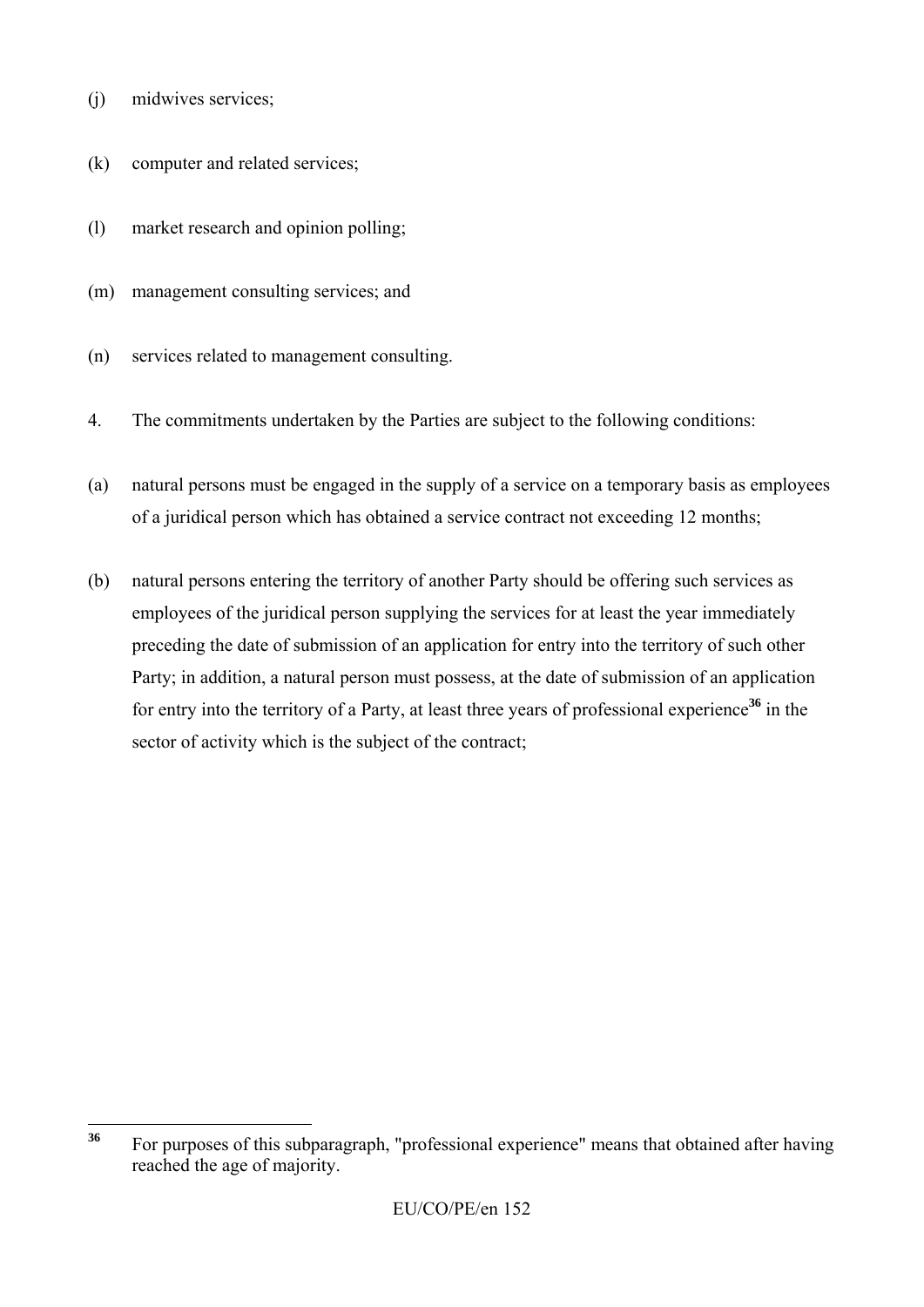- (c) natural persons entering the territory of another Party must:
	- (i) hold a university degree or a qualification demonstrating knowledge of an equivalent level**<sup>37</sup>**; and
	- (ii) have professional qualifications where required for the exercise of an activity pursuant to the laws, regulations or requirements of the Party where the service is supplied.
- (d) natural persons shall not receive remuneration for the supply of services other than the remuneration paid by the juridical person where they are employed during their stay in the territory of another Party;
- (e) entry and temporary stay of natural persons within the Party concerned shall be for a cumulative period of no longer than six months or, in the case of Luxembourg, 25 weeks in any 12-month period or for the duration of the contract, whichever is shorter;
- (f) access accorded under this Article relates only to the service activity which is the subject of the contract, and does not confer entitlement to exercise the professional title of the Party where the service is provided;

<sup>37</sup> **<sup>37</sup>** Where the degree or qualification has not been obtained in the Party where the service is supplied, that Party may evaluate whether such degree or qualification is equivalent to a university degree required in its territory.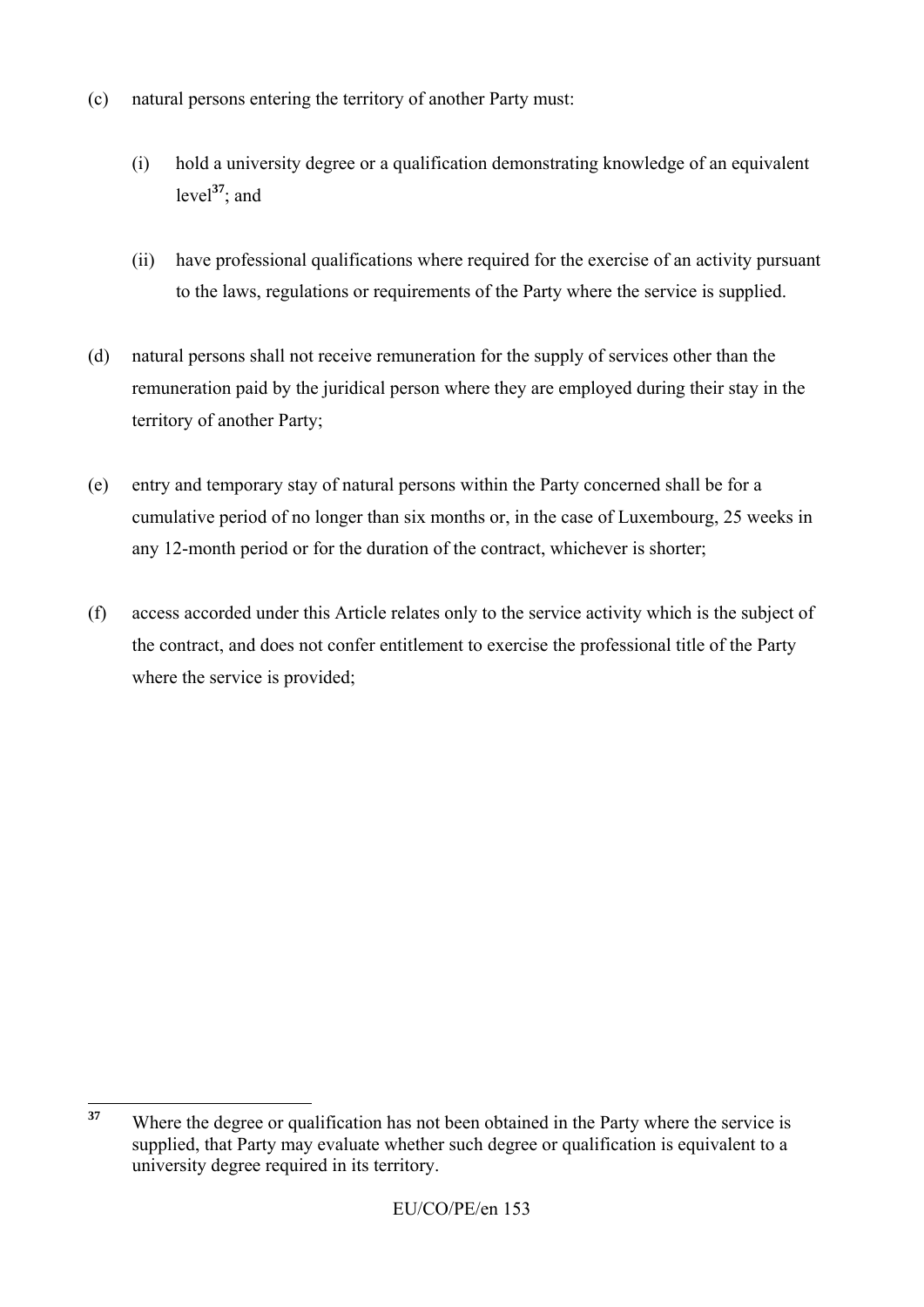- (g) the number of persons covered by the services contract shall not be higher than necessary to fulfil the contract, as it may be established by the law, regulations and requirements of the Party where the service is supplied;
- (h) other discriminatory limitations, including on the number of natural persons in the form of economic needs tests, which are specified in Appendix 2 of Annex IX (Reservations Regarding Temporary Presence of Natural Persons for Business Purposes).

#### Independent Professionals

1. The Parties reaffirm their respective rights and obligations arising from their commitments under the GATS as regards the entry and temporary stay of independent professionals.

2. Colombia and the EU Party shall allow the supply of services into their territory by independent professionals of the EU Party and Colombia respectively through presence of natural persons, subject to the conditions specified in the paragraph 4 and in Appendix 2 of Annex IX (Reservations Regarding Temporary Presence of Natural Persons for Business Purposes) for each of the following sectors:

(a) legal advisory services in respect of public international law and foreign law (in the case of the EU Party, "EU law" shall not be considered as public international law or foreign law);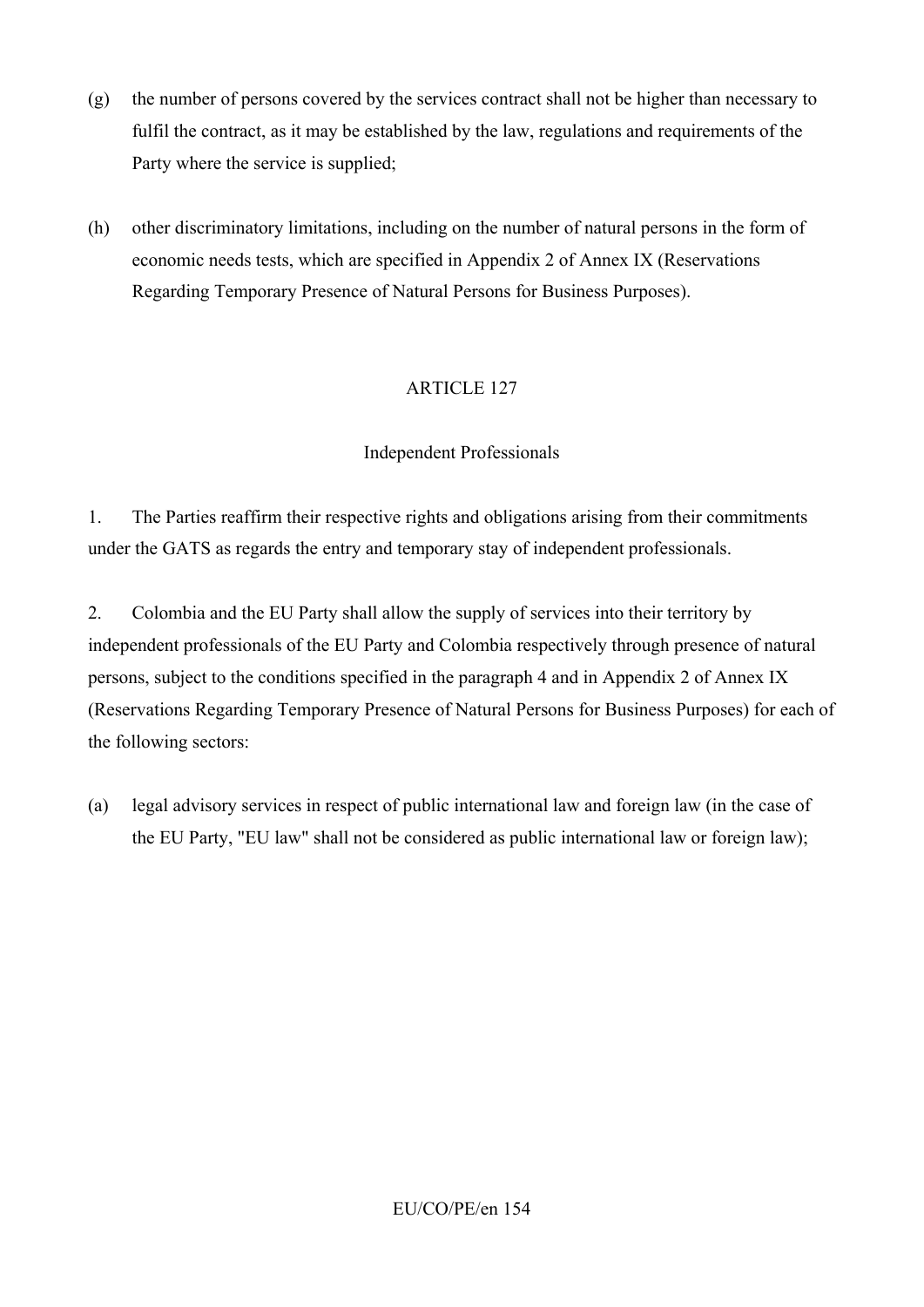- (b) architectural services;
- (c) engineering services;
- (d) integrated engineering services;
- (e) computer and related services;
- (f) market research and opinion polling;
- (g) management consulting services;
- (h) services related to management consulting;
- (i) translation and interpretation services; and
- (j) specialised services in technology, engineering, marketing and sales for the automotive sector.

3. Peru and the EU Party shall allow the supply of services into their territory by independent professionals of the EU Party and Peru respectively through presence of natural persons, subject to the conditions specified in the paragraph 4 and in Appendix 2 of Annex IX (Reservations Regarding Temporary Presence of Natural Persons for Business Purposes) for each of the following sector:

(a) legal advisory services in respect of public international law and foreign law (in the case of the EU Party, "EU law" shall not be considered as public international law or foreign law);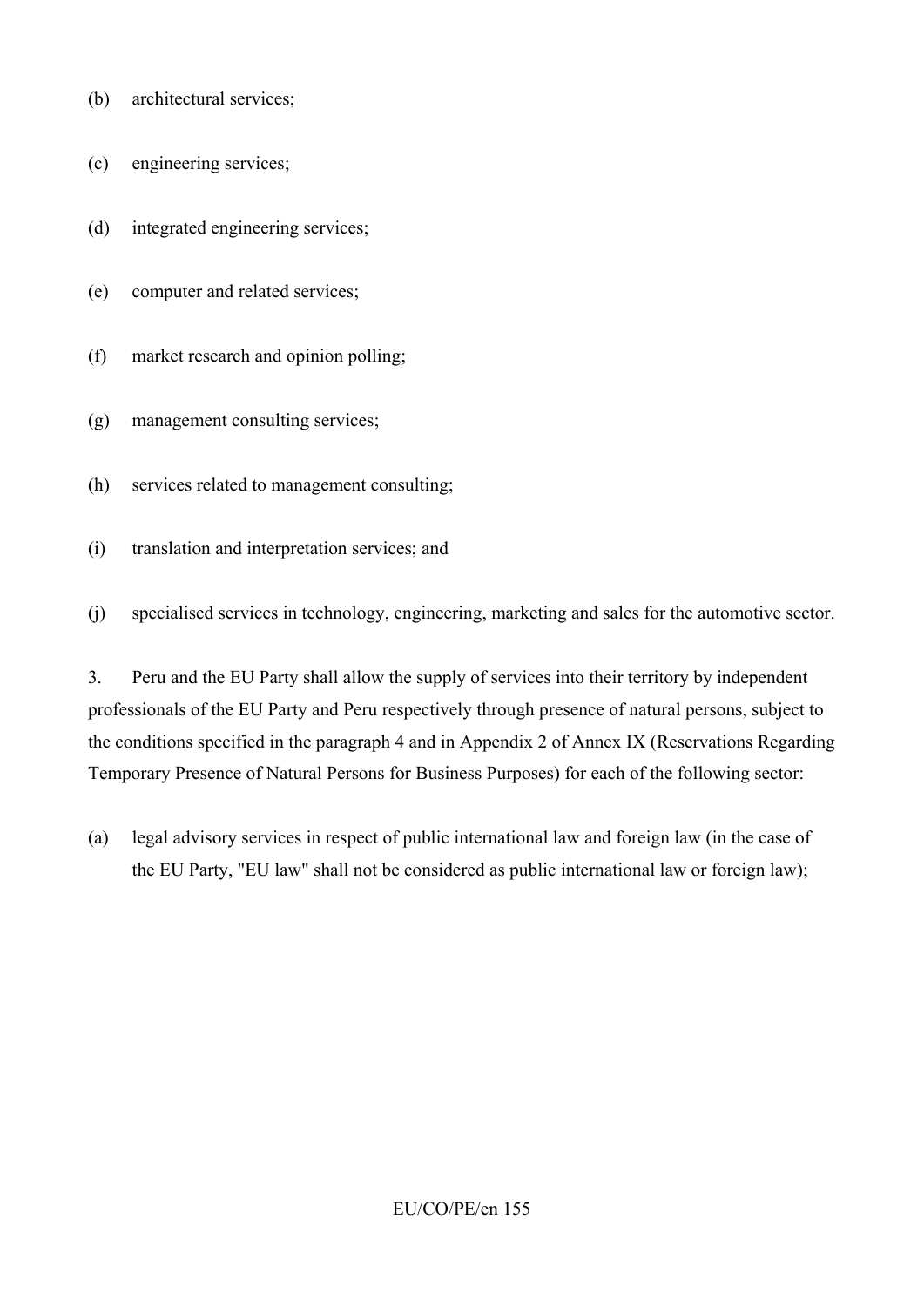- (b) architectural services;
- (c) engineering services;
- (d) integrated engineering services;
- (e) computer and related services;
- (f) market research and opinion polling;
- (g) management consulting service; and
- (h) services related to management consulting.
- 4. The commitments undertaken by the Parties are subject to the following conditions:
- (a) natural persons must be engaged in the supply of a service on a temporary basis as selfemployed persons established in another Party and must have obtained a service contract for a period not exceeding 12 months;
- (b) natural persons entering the territory of another Party must possess, at the date of submission of an application for entry into such other Party, at least six years' professional experience in the sector of activity which is the subject of the contract;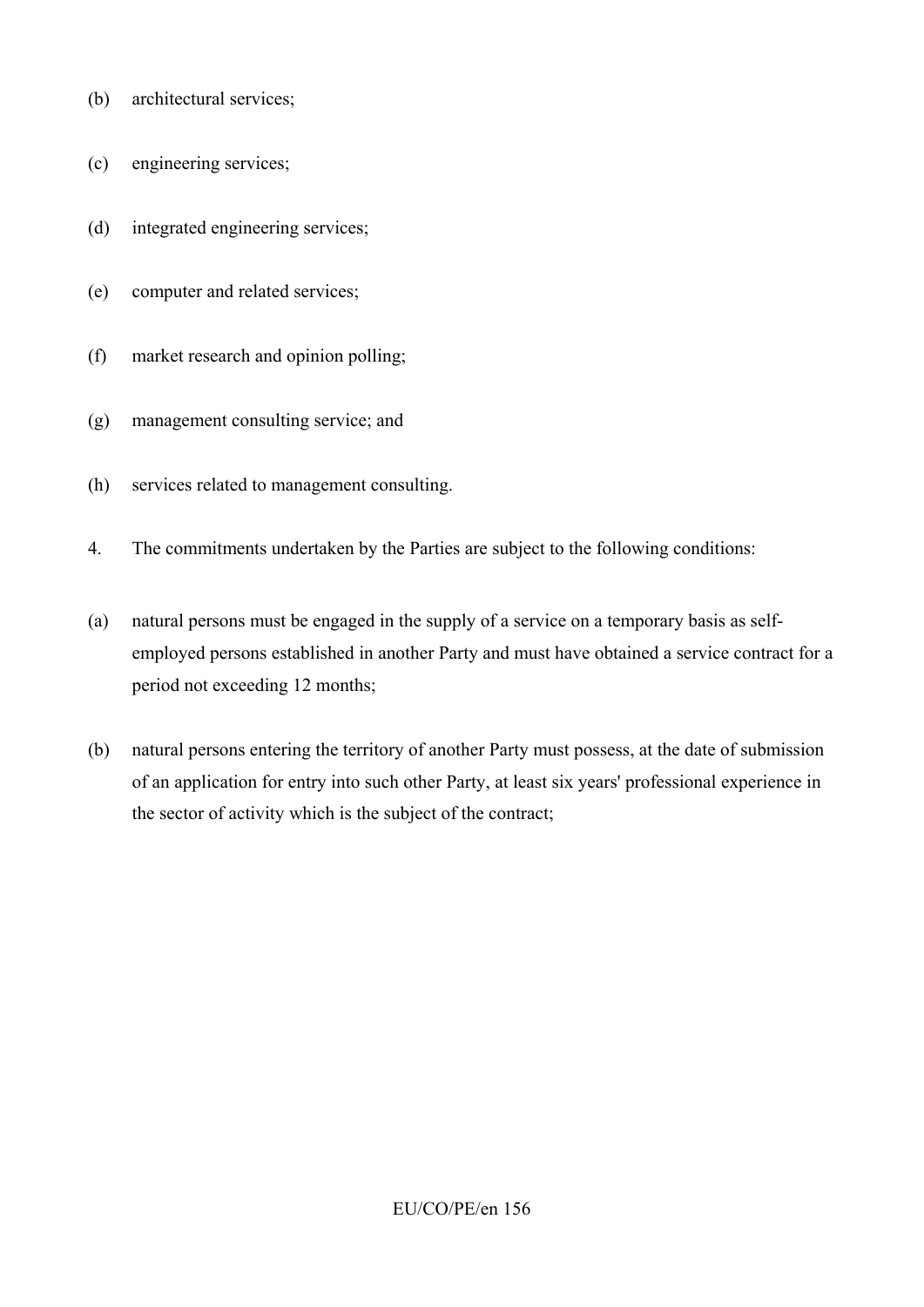- (c) the natural persons entering the territory of another Party must:
	- (i) hold a university degree or a qualification demonstrating knowledge of an equivalent level**<sup>38</sup>**; and
	- (ii) have professional qualifications where this is required to exercise an activity pursuant to the law, regulations or requirements of the Party where the service is supplied;
- (d) the entry and temporary stay of natural persons within the Party concerned shall be for a cumulative period of not more than six months or, in the case of Luxembourg, 25 weeks in any 12-month period or for the duration of the contract, whichever is shorter;
- (e) access accorded under this Article relates only to the service activity which is the subject of the contract; it does not confer entitlement to exercise the professional title of the Party where the service is provided; and
- (f) other discriminatory limitations, including on the number of natural persons in the form of economic needs tests, which are specified in Appendix 2 of Annex IX (Reservations Regarding Temporary Presence of Natural Persons for Business Purposes).

<sup>38</sup> **<sup>38</sup>** Where the degree or qualification has not been obtained in the Party where the service is supplied, that Party may evaluate whether such degree or qualification is equivalent to a university degree required in its territory.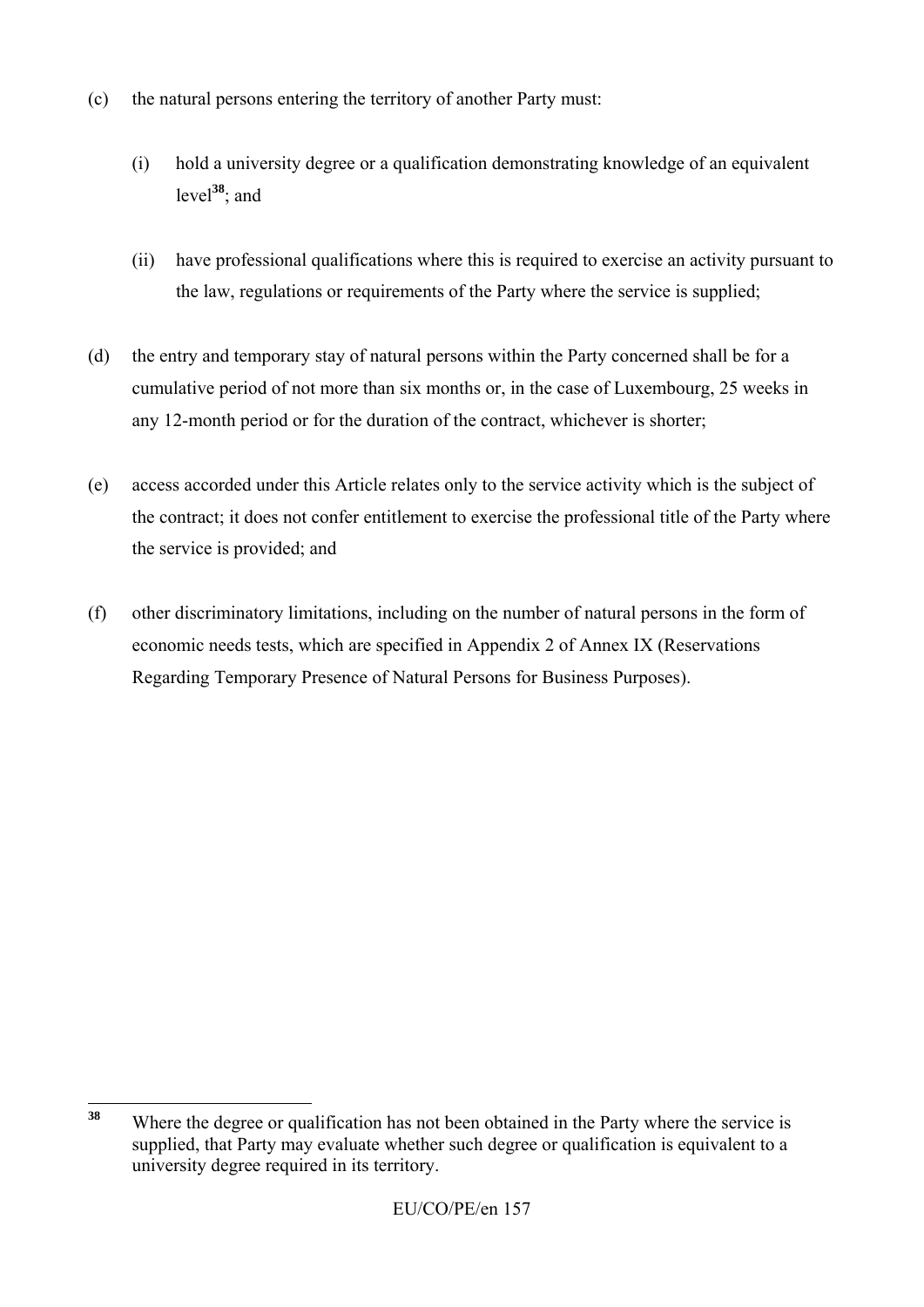# Short Term Visitors for Business Purposes

1. The Parties shall endeavour to facilitate, in conformity with their respective legislation, the entry and temporary stay in their territories of short term visitors for business purposes with a view to carrying out the following activities**<sup>39</sup>**:

- (a) research and design: technical, scientific and statistical researchers on behalf of a company located in the territory of another Party;
- (b) marketing research: personnel conducting research or analysis, including market research, on behalf of a company established in the territory of another Party;
- (c) trade fairs and exhibitions: personnel attending a trade fair for the purpose of promoting their company or its products or services; and
- (d) tourism personnel (hotel representatives, tour and travel agents, tour guides or tour operators) attending or participating in tourism conventions or tourism exhibitions or fairs, or conducting a tour that has begun in the territory of another Party;

<sup>39</sup> **<sup>39</sup>** The activities listed under subparagraphs (c) and (d) only apply between Colombia and the EU Party.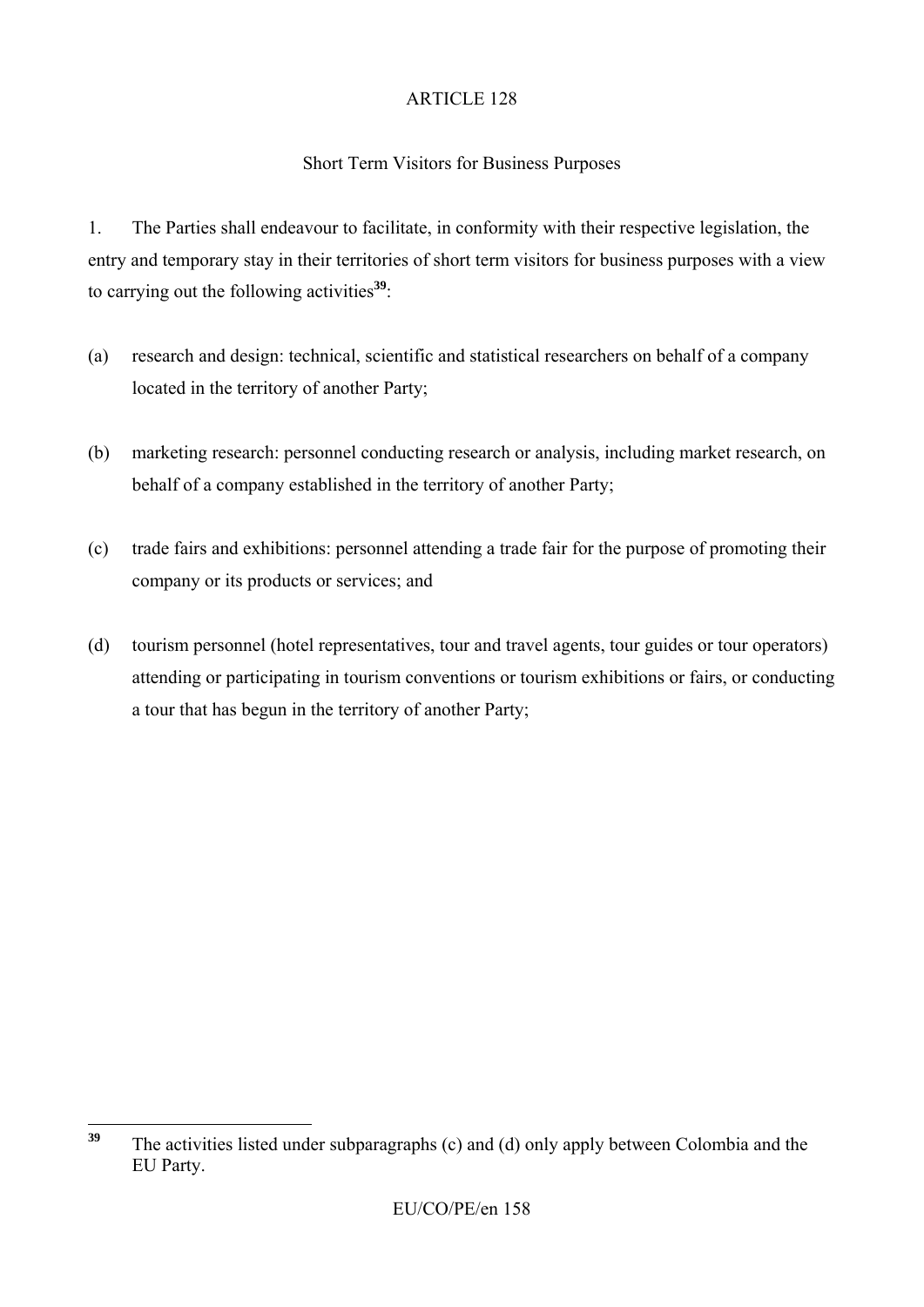provided that such short term visitors:

- (a) are not engaged in selling their goods or services to the general public or in supplying goods or services themselves;
- (b) do not on their own behalf receive any remuneration from a source located within the European Union or a signatory Andean Country where they are staying temporarily; and
- (c) are not engaged in the supply of a service in the framework of a contract concluded between a juridical person with no commercial presence in the European Union or in a signatory Andean Country, where the short-term visitor for business purposes is staying temporarily, and a consumer in the European Union or a signatory Andean Country.

2. The entry and temporary stay in the territory of a Party by short term visitors of another Party when allowed shall be for a period of up to 90 days in any 12 month period.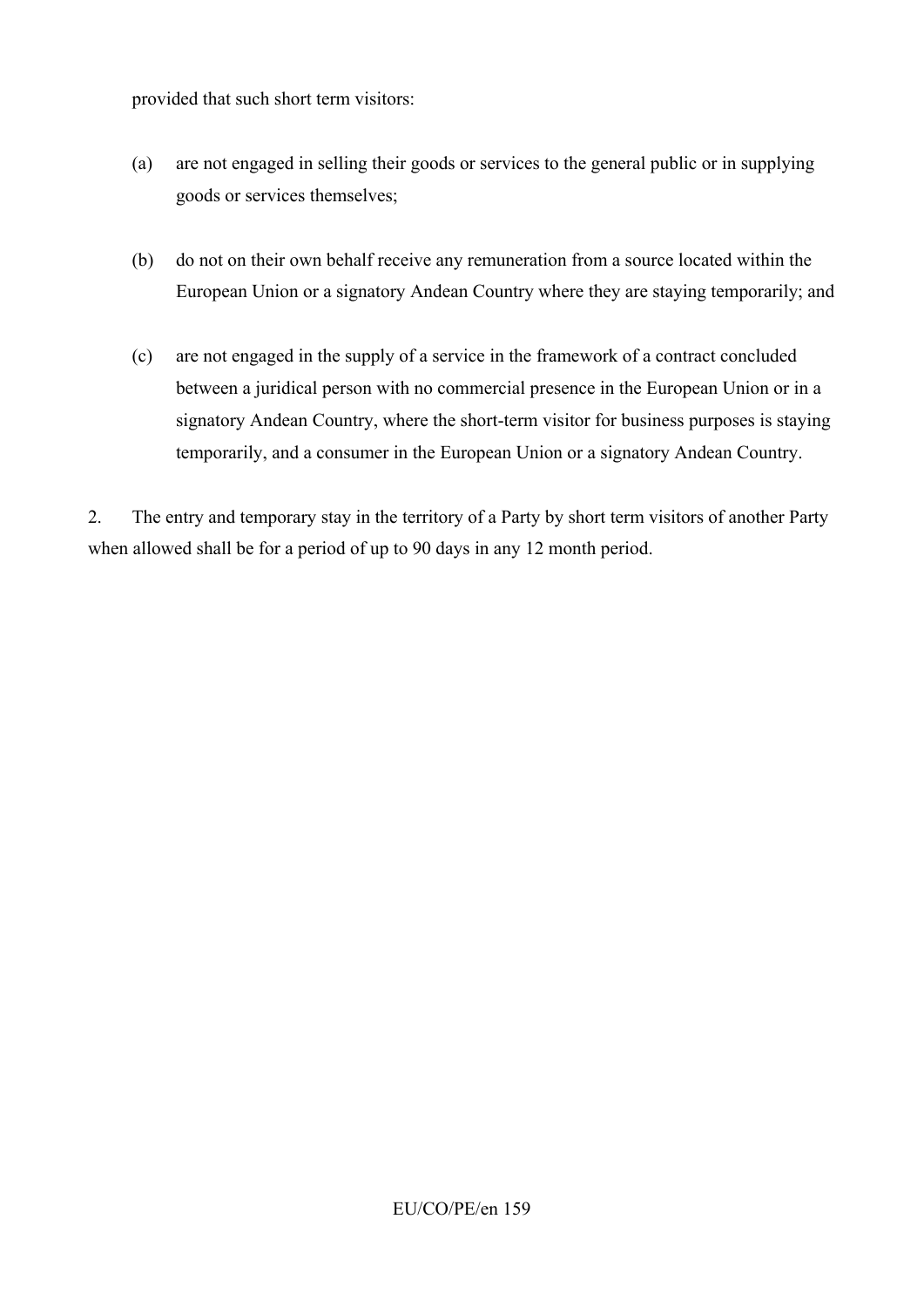# CHAPTER 5

# REGULATORY FRAMEWORK

# SECTION 1

### PROVISIONS OF GENERAL APPLICATION

### ARTICLE 129

### Mutual Recognition

1. Nothing in this Title shall prevent a Party from requiring natural persons to have the necessary qualifications and/or professional experience required in the territory where the service is supplied, for the sector of activity concerned.

2. The Parties shall encourage the relevant professional bodies in their respective territories to jointly develop and provide the Trade Committee with recommendations on mutual recognition for the purpose of the fulfilment, in whole or in part, by investors and service suppliers of the criteria applied by each Party for the authorisation, licensing, operation and certification of investors and service suppliers and, in particular, of professional services.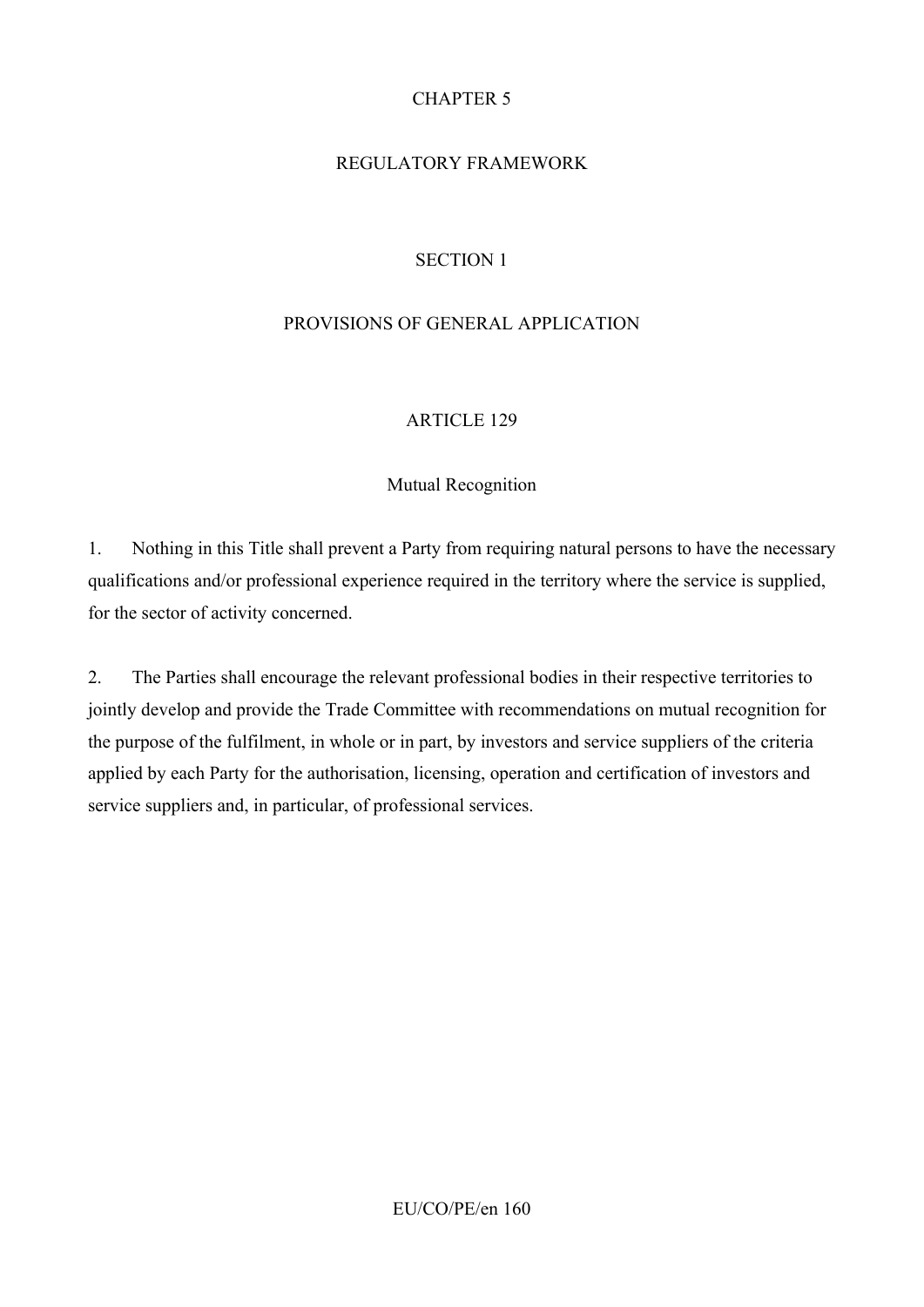3. Upon receipt of a recommendation as referred to in paragraph 2, the Trade Committee shall review, within reasonable time, such recommendation with a view to determining whether it is consistent with this Agreement.

4. When a recommendation has been found by the Trade Committee to be consistent with this Agreement pursuant to paragraph 3, and there is a sufficient level of correspondence between the relevant regulations of the Parties, the Parties shall, with a view to implementing that recommendation, negotiate through their competent authorities an agreement on mutual recognition of requirements, qualifications, licences and other regulations.

5. Any agreement reached under paragraph 4 shall be consistent with the relevant provisions of the WTO Agreement, in particular Article VII of the GATS.

# ARTICLE 130

# Transparency and Disclosure of Confidential Information

- 1. Each Party shall:
- (a) respond promptly to all requests by another Party for specific information regarding any of its measures of general application or international agreements which relate to or affect this Title; and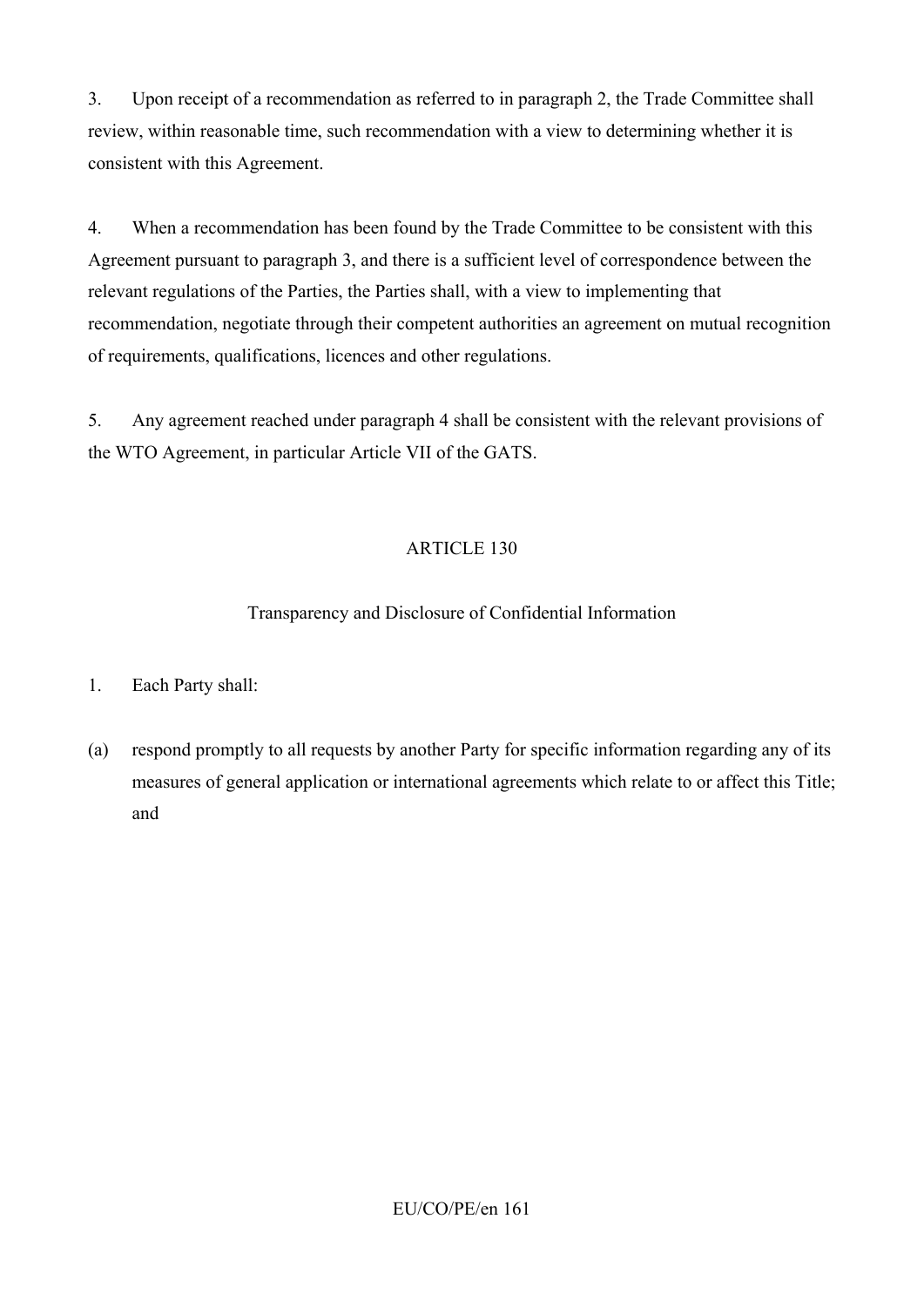(b) establish one or more enquiry points to provide specific information to investors and services suppliers of another Party, upon request, on all matters referred to in subparagraph (a). Such enquiry points are listed in Annex X (Enquiry Points Regarding Trade in Services, Establishment and Electronic Commerce). Enquiry points need not be depositories of laws and regulations.

2. Nothing in this Title shall require a Party to provide confidential information the disclosure of which would impede law enforcement or otherwise be contrary to public interest, or which would prejudice legitimate commercial interests of particular enterprises, public or private.

# ARTICLE 131

### Domestic Regulation

1. In sectors where specific commitments are undertaken, each Party shall ensure that all measures of general application covered by this Title are administered in a reasonable, objective and impartial manner.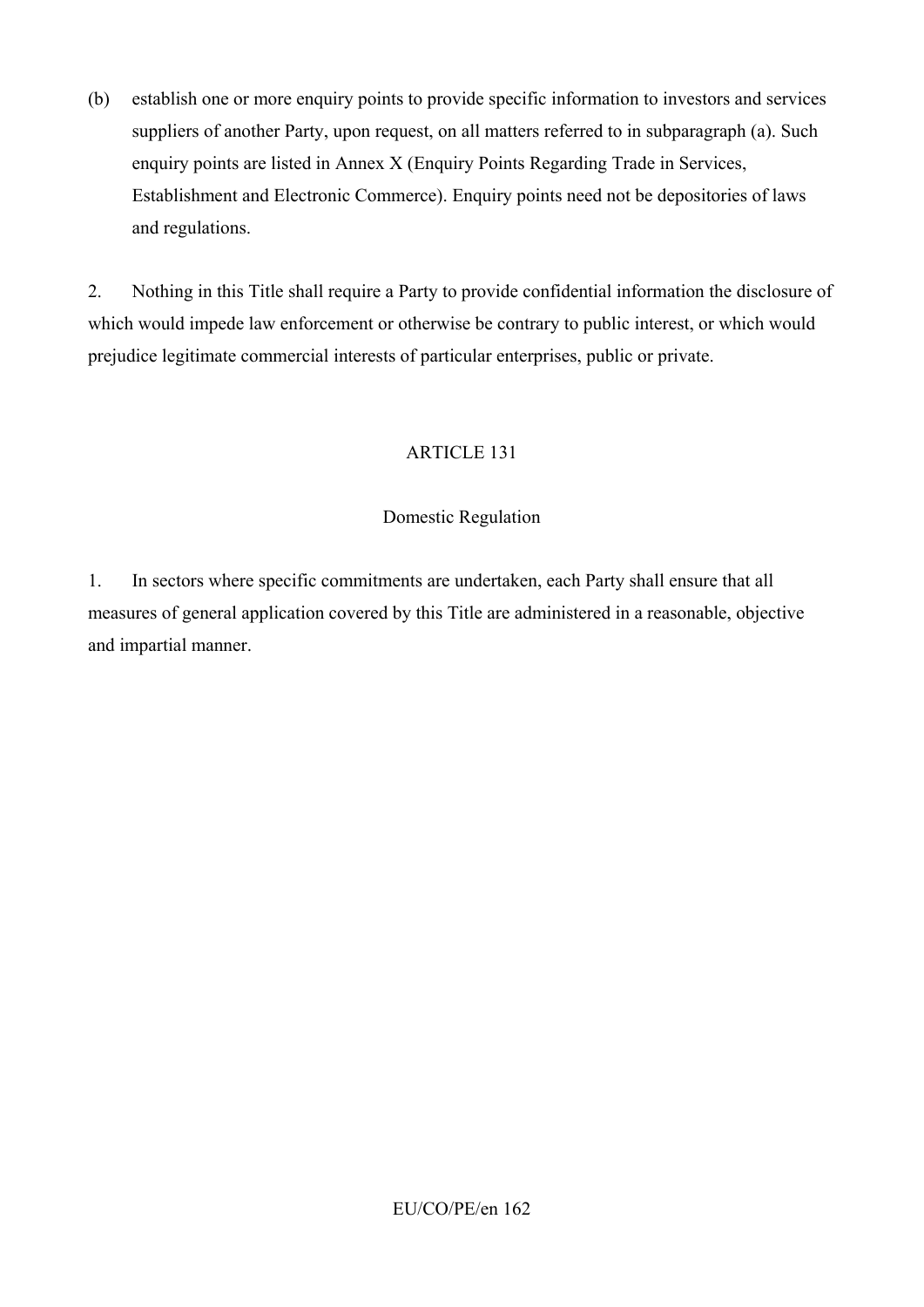2. Where authorisation is required for the supply of a service or establishment for which a specific commitment has been made, the competent authorities of a Party shall, within a reasonable period of time after the submission of an application considered complete under domestic laws and regulations, inform the applicant of the decision concerning the application. At the request of the applicant, the competent authorities of the Party shall provide, without undue delay, information concerning the status of the application.

3. Each Party shall maintain or institute judicial, arbitral or administrative tribunals or procedures which provide, at the request of an affected investor or service supplier, for a prompt review of, and where justified, appropriate remedies for, administrative decisions affecting establishment, cross border supply of services or temporary presence of natural persons for business purposes. Where such procedures are not independent of the agency entrusted with the administrative decision concerned, the Parties shall ensure that the procedure in fact provides for an objective and impartial review.

4. Following the necessary consultations between the Parties, this Article shall be amended, as appropriate, so as to incorporate into this Title the results of any negotiation pursuant to Article VI.4 of the GATS or any similar negotiation undertaken in other multilateral fora in which the Parties participate once the resulting commitments enter into force.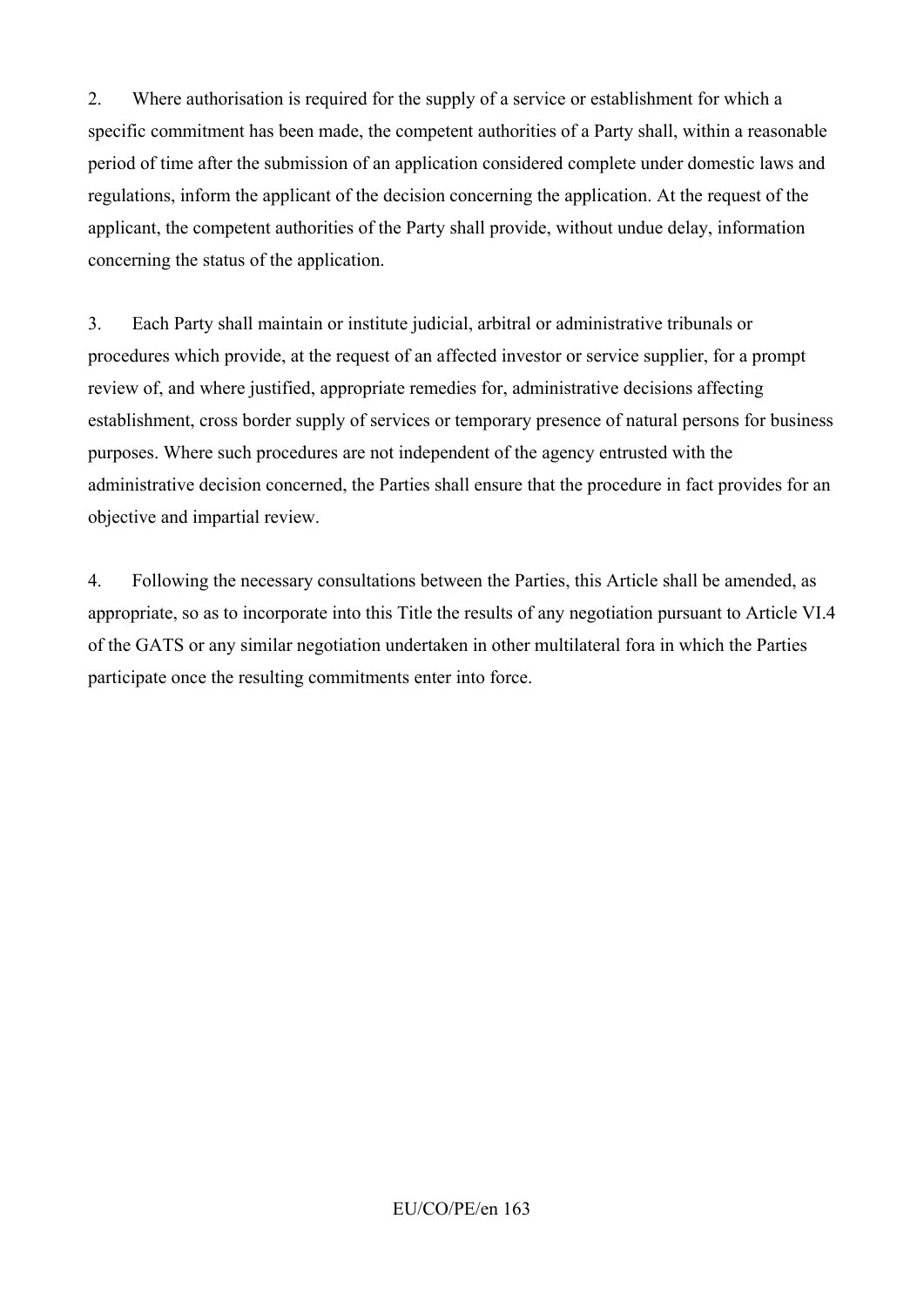5. Pending the completion of negotiations pursuant to Article VI:4 of the GATS as referred to in paragraph 4, no Party shall apply licensing and qualification requirements, procedures and technical standards, that nullify or impair their specific commitments in a manner which:

- (a) does not comply with the criteria outlined in Article VI:4 (a), (b), (c) of the GATS; and
- (b) could not reasonably have been expected of that Party at the time the specific commitments were made.

6. In determining whether a Party is in conformity with its obligations under paragraph 5, account shall be taken of international standards of relevant international organisations**<sup>40</sup>** applied by that Party.

<sup>40</sup> The term "relevant international organisations" refers to international bodies whose membership is open to the relevant bodies of the Parties.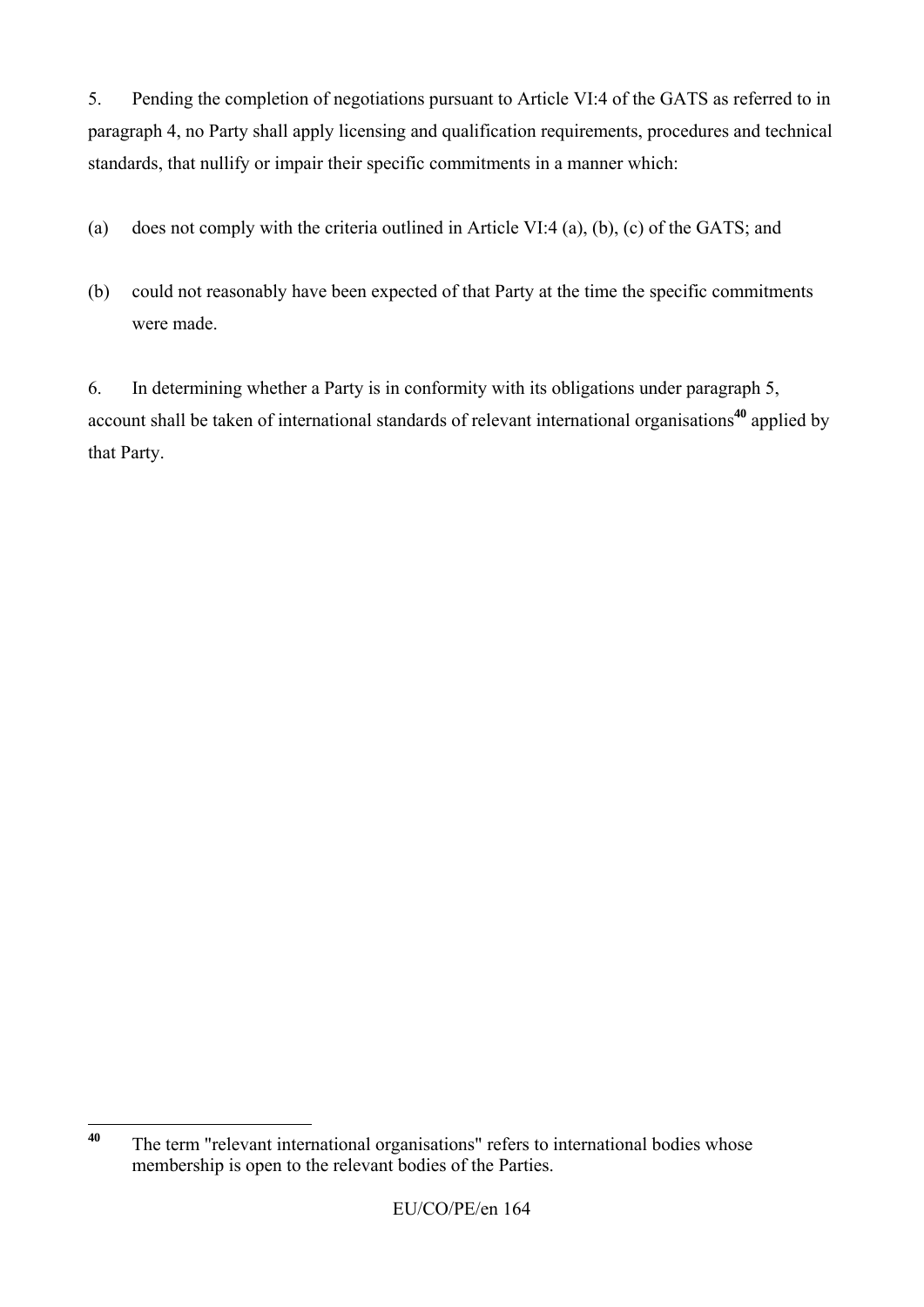#### SECTION 2

# COMPUTER SERVICES

## ARTICLE 132

#### Understanding on Computer Services

To the extent that trade in computer services is liberalised in accordance with Chapters 2 (Establishment), 3 (Cross-Border Supply of Services) and 4 (Temporary Presence of Natural Persons for Business Purposes), the Parties subscribe to the understanding set out in the following subparagraphs:

(a) the CPC 84 code, used for describing computer and related services, covers the basic functions used to provide all computer and related services: computer programmes defined as the sets of instructions required to make computers work and communicate (including their development and implementation), data processing and storage, and related services, such as consultancy and training services for staff of clients. Technological developments have led to the increased offering of these services as a bundle or package of related services that can include some or all of these basic functions. For example, services such as web or domain hosting, data mining services and grid computing each consist of a combination of basic computer services functions;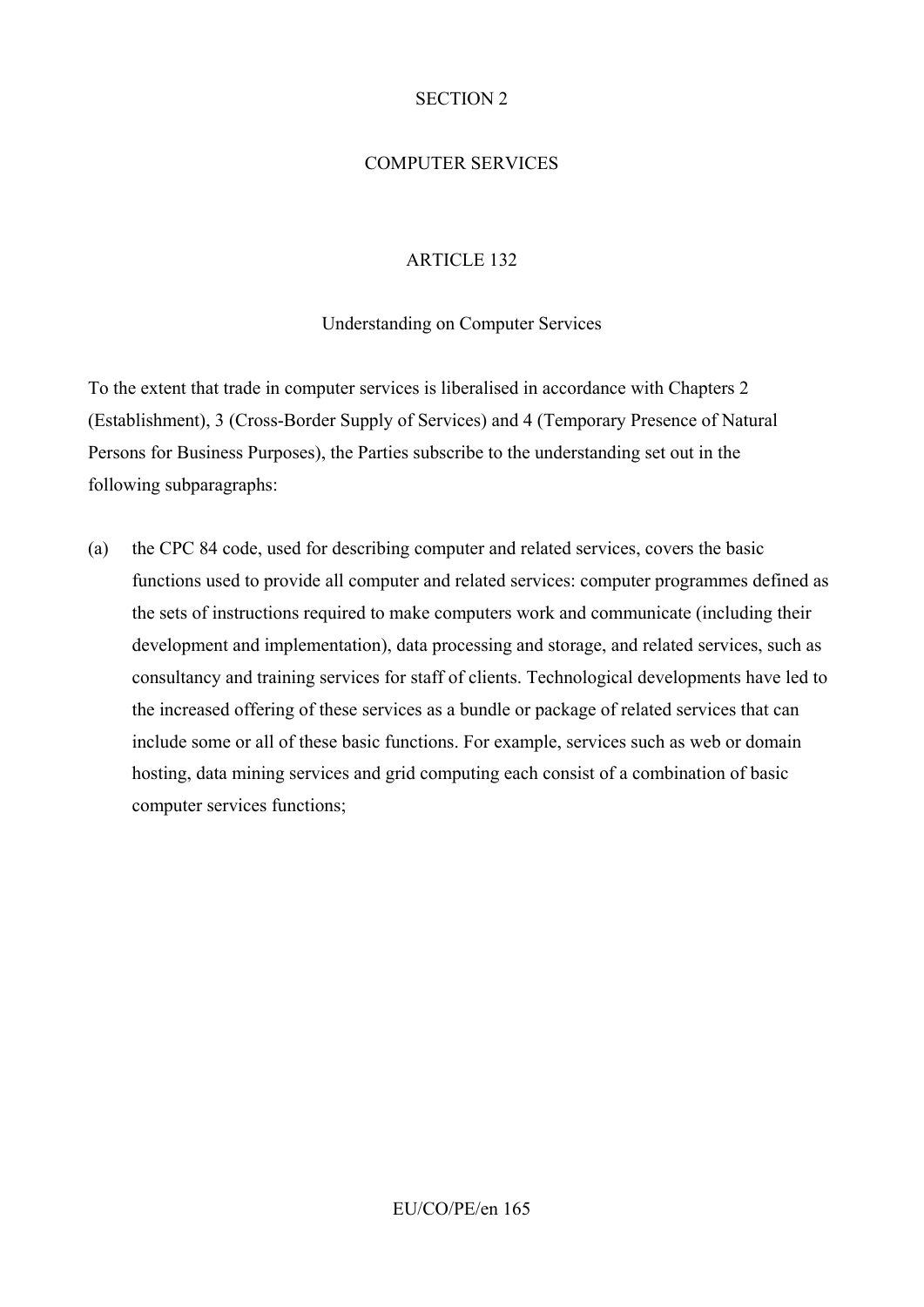- (b) computer and related services, regardless of whether they are delivered via a network, including the Internet, include all services that provide:
	- (i) consulting, strategy, analysis, planning, specification, design, development, installation, implementation, integration, testing, debugging, updating, support, technical assistance, or management of or for computers or computer systems;
	- (ii) computer programmes defined as the sets of instructions required to make computers work and communicate (in and of themselves), plus consulting, strategy, analysis, planning, specification, design, development, installation, implementation, integration, testing, debugging, updating, adaptation, maintenance, support, technical assistance, management or use of or for computer programmes;
	- (iii) data processing, data storage, data hosting or database services;
	- (iv) maintenance and repair services for office machinery and equipment, including computers; or
	- (v) training services for staff of clients related to computer programmes, computers or computer systems, and not classified elsewhere;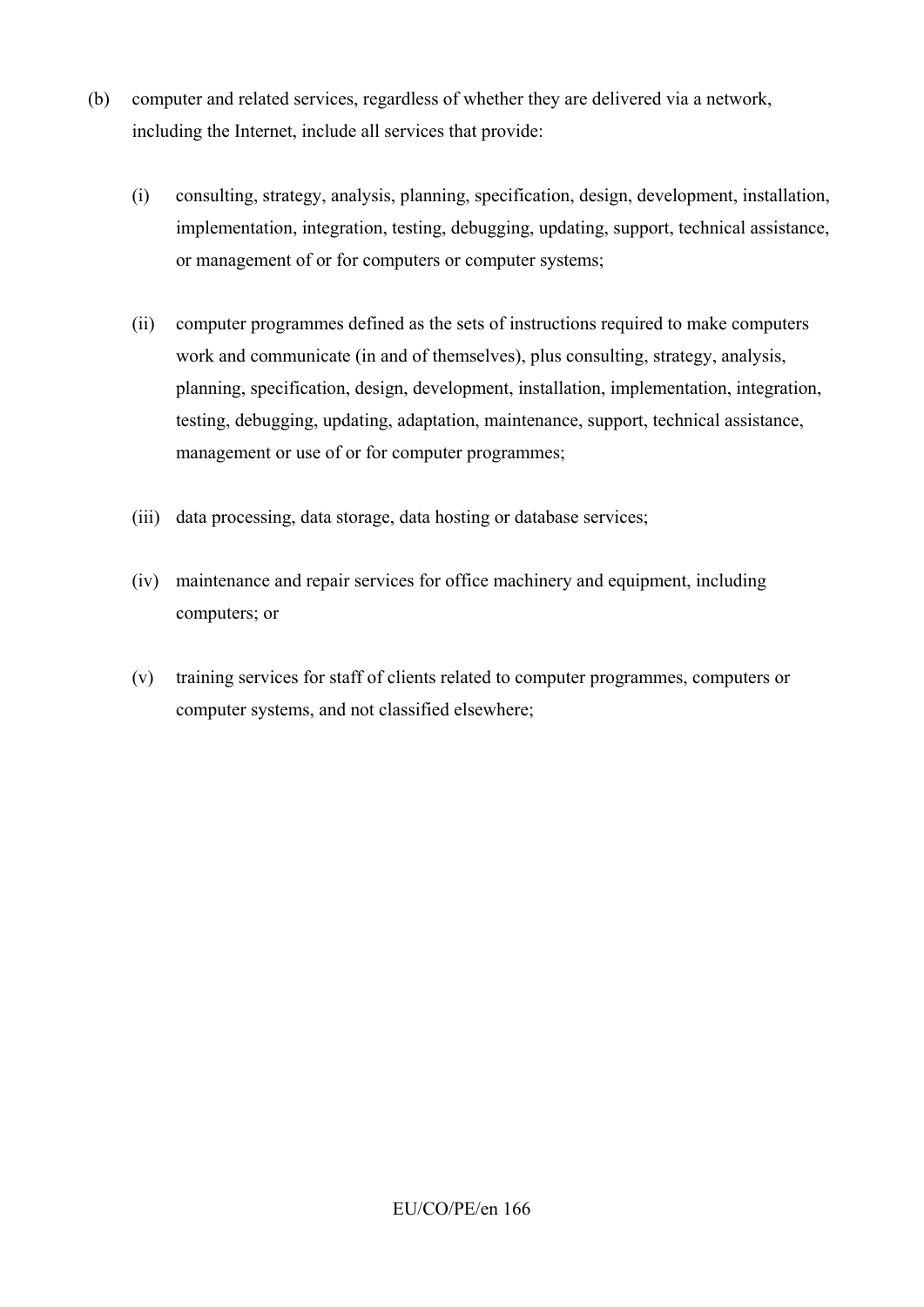(c) computer and related services enable the provision of other services (e.g. banking) by both electronic and other means. However, there is an important distinction between the enabling service (e.g. web-hosting or application hosting) and the content or core service that is being delivered electronically (e.g. banking). In such cases, the content or core service is not covered by the CPC 84 code.

#### SECTION 3

#### POSTAL AND COURIER SERVICES

### ARTICLE 133

#### Scope of Application

This Section sets out the principles of the regulatory framework for all postal and courier services committed in accordance with Chapters 2 (Establishment), 3 (Cross-Border Supply of Services) and 4 (Temporary Presence of Natural Persons for Business Purposes).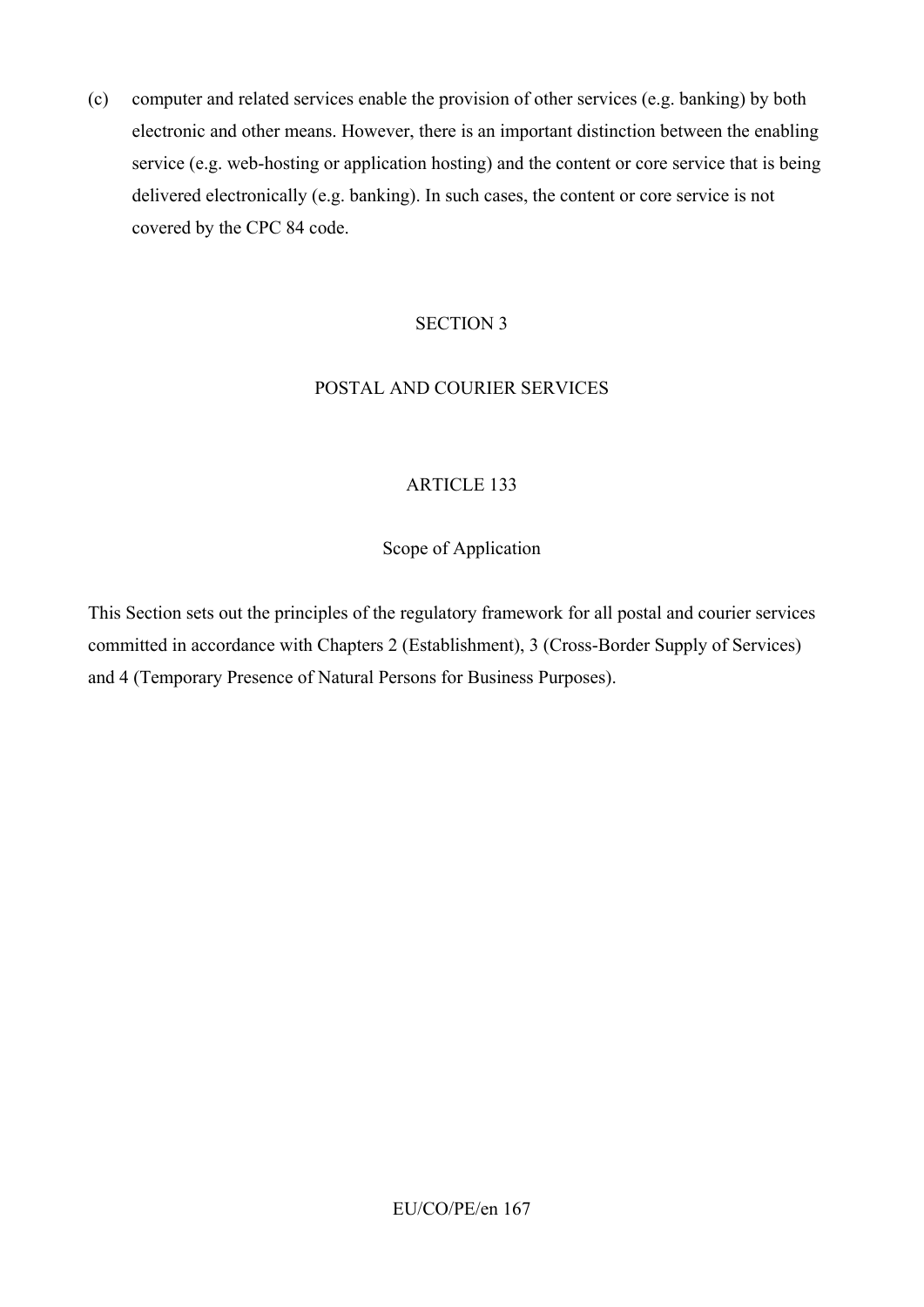# **Definitions**

For the purpose of this Section and of Chapters 2 (Establishment), 3 (Cross-Border Supply of Services) and 4 (Temporary Presence of Natural Persons for Business Purposes):

- − "individual license" means an authorisation, concession, or any other kind of permit granted to an individual supplier by a regulatory authority, which is required before supplying a given service; and
- − "universal service" means the permanent supply of a postal service of specified quality at all points in the territory of a Party at affordable prices for all users.

# ARTICLE 135

Prevention of Anti-Competitive Practices in the Postal and Courier Services Sector

In accordance with the provisions of Title VIII (Competition), each Party shall introduce or maintain appropriate measures for the purpose of preventing suppliers who, alone or together, have the ability to materially affect the terms of participation (having regard to price and supply) in the relevant market for postal and courier services as a result of use of their position in the market, from engaging in or continuing anti-competitive practices.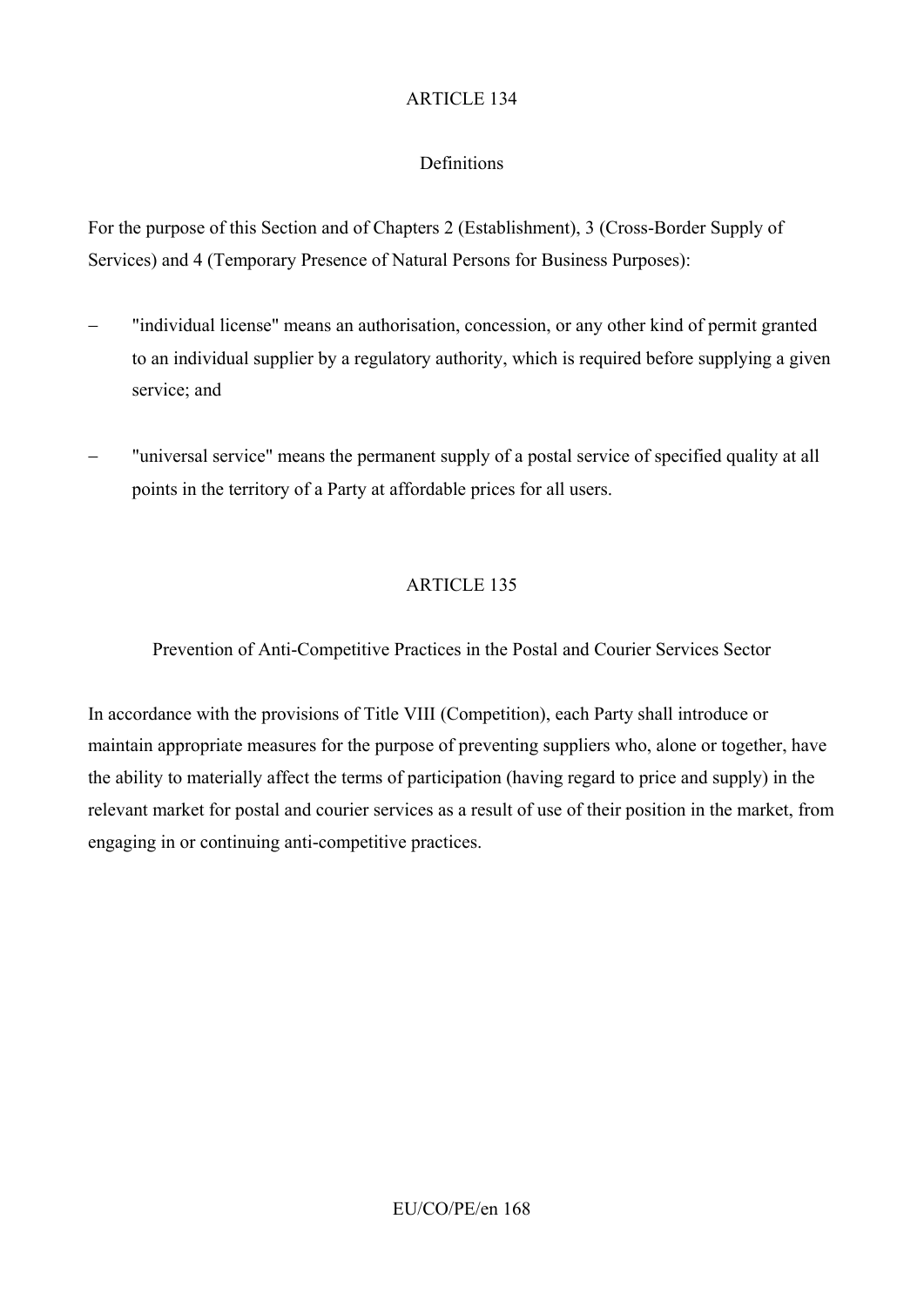## Universal Service

Each Party has the right to define the kind of universal service obligation it wishes to adopt or maintain. Such obligation shall not be regarded as anti-competitive *per se*, provided it is administered in a transparent, non-discriminatory and competitively neutral manner and it is not more burdensome than necessary for the kind of universal service defined by the Party.

#### ARTICLE 137

#### Individual Licences

1. A Party shall only require an individual licence for services within the scope of the universal service**<sup>41</sup>**.

 $41$ **<sup>41</sup>** In Colombia, the official postal operator or concessionary is a juridical person which supplies the universal postal service under a concession contract. The remaining postal services are subject to an expedited licensing regime administered by the Ministry of Information and Communications Technology. In Peru, the designated postal operator is a juridical person which under a concession granted by law, and with no exclusivity, has the obligation to supply the postal service in the whole country. The other postal services are subject to a permit regime granted by the Ministry of Transportation and Communications.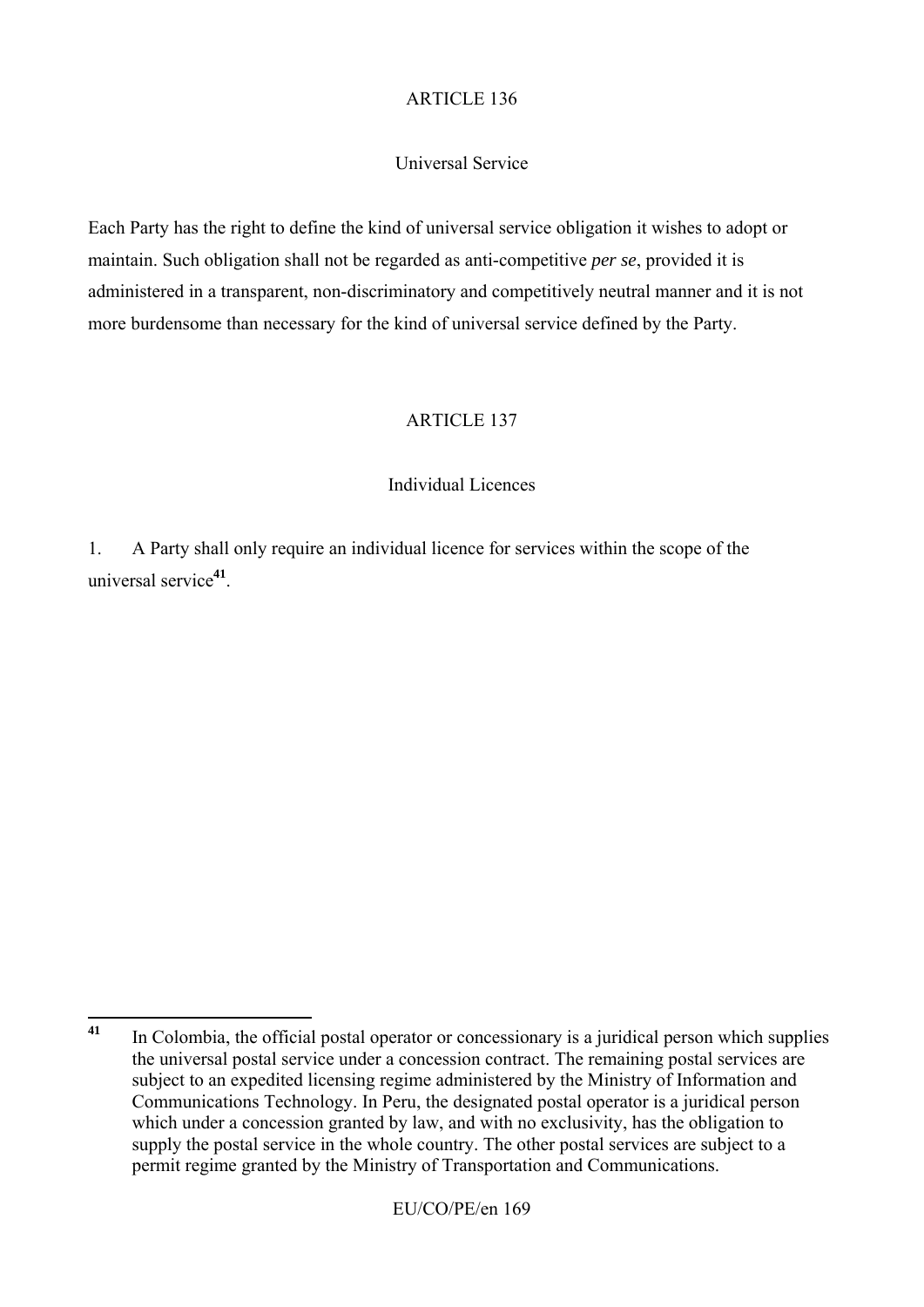2. Where a Party requires an individual licence, the following information shall be made publicly available:

- (a) all licensing criteria and the period of time normally required to reach a decision concerning an application for a licence; and
- (b) the terms and conditions of individual licences.

3. Where a Party denies granting an individual licence, that Party shall, upon request, inform the applicant of the reasons for the denial. Each Party shall establish or maintain an appeal or review procedure, as appropriate, before an independent body**<sup>42</sup>**. Such procedures shall be transparent, nondiscriminatory, and based on objective criteria.

# ARTICLE 138

# Independence of Regulatory Bodies

Regulatory bodies shall be legally separate from, and not accountable to, any supplier of postal and courier services. The decisions of regulatory bodies, as well as the procedures applied by them, shall be impartial with respect to all market participants.

 $42$ **<sup>42</sup>** For greater certainty, the independent body may be of a judicial nature.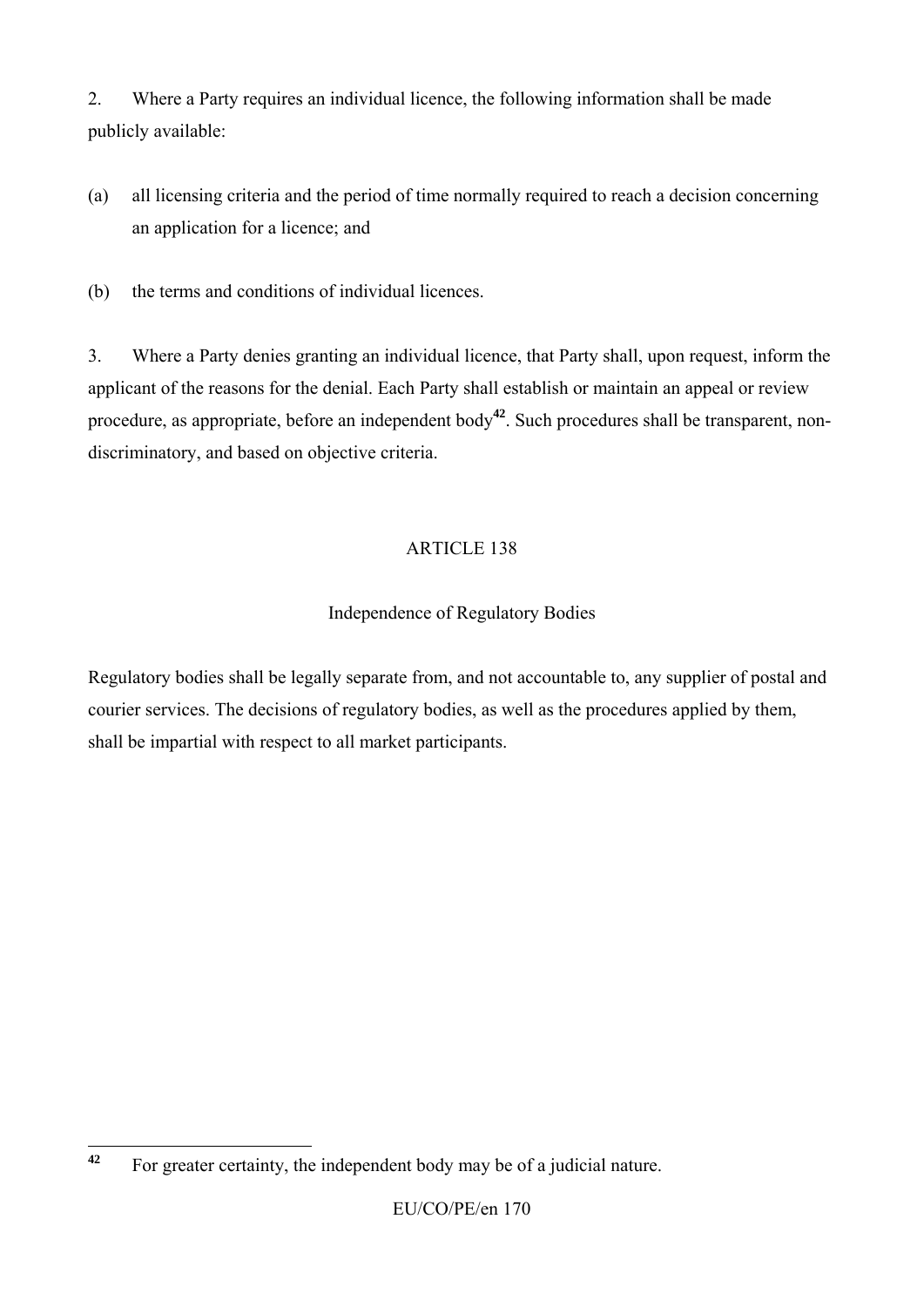#### SECTION 4

## TELECOMMUNICATIONS SERVICES

## ARTICLE 139

Scope of Application

This Section sets out the principles of the regulatory framework for telecommunications services, other than broadcasting**<sup>43</sup>**, committed pursuant to Chapters 2 (Establishment), 3 (Cross-Border Supply of Services) and 4 (Temporary Presence of Natural Persons for Business Purposes)**<sup>4445</sup>**.

 $43$ **<sup>43</sup>** "Broadcasting" is defined as the uninterrupted chain of transmission required for the distribution of TV and radio programme signals to the general public, but does not cover contribution links between operators.

**<sup>44</sup>** Between the EU Party and Peru, this Section shall only apply to telecommunication services offered to the general public that involve the real-time transmission of customer-supplied information between two or more points without any end-to-end change in the form or content of the customer's information.

<sup>&</sup>lt;sup>45</sup> Between the EU Party and Colombia, this Section shall also apply to value added telecommunications services. For greater certainty and for the purposes of this Section and Annex VII (List of Commitments on Establishment) and Annex VIII (List of Commitments on Cross-Border Supply of Services), for Colombia and the EU Party, "value added telecommunications services" are telecommunications services for which suppliers "add value" to the customer's information by enhancing its form or content or by providing for its storage and retrieval.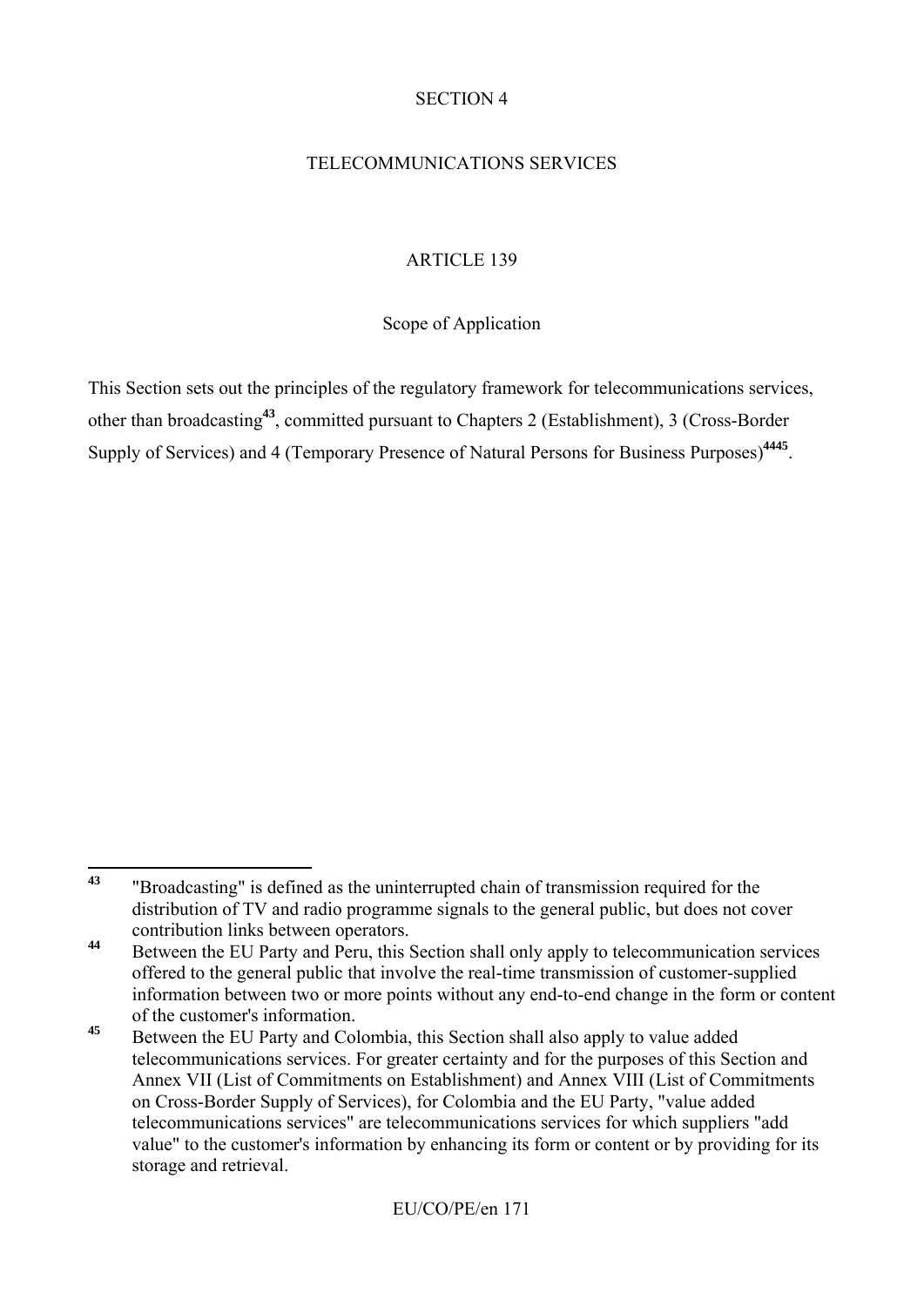#### Definitions

For the purposes of this Section:

- − "essential telecommunications facilities" means facilities of a public telecommunications transport network and service**<sup>46</sup>** that:
	- (a) are exclusively or predominantly provided by a single or limited number of suppliers; and
	- (b) cannot feasibly be economically or technically substituted in order to provide a service;
- − "interconnection" means linking with suppliers providing public telecommunications transport networks or services**<sup>47</sup>** in order to allow the users of one supplier to communicate with users of another supplier and to access services provided by another supplier;
- − "major supplier" means a supplier in the telecommunications sector which has the ability to materially affect the terms of participation (having regard to price and supply) in the relevant market for telecommunications services as a result of control over essential facilities or the use of its position in the market;

 $46$ **<sup>46</sup>** For greater certainty, "public telecommunication transport service" shall be understood as defined in the Annex on Telecommunications of the GATS.

**<sup>47</sup>** For greater certainty, "public telecommunication transport service" shall be understood as defined in the Annex on Telecommunication of the GATS.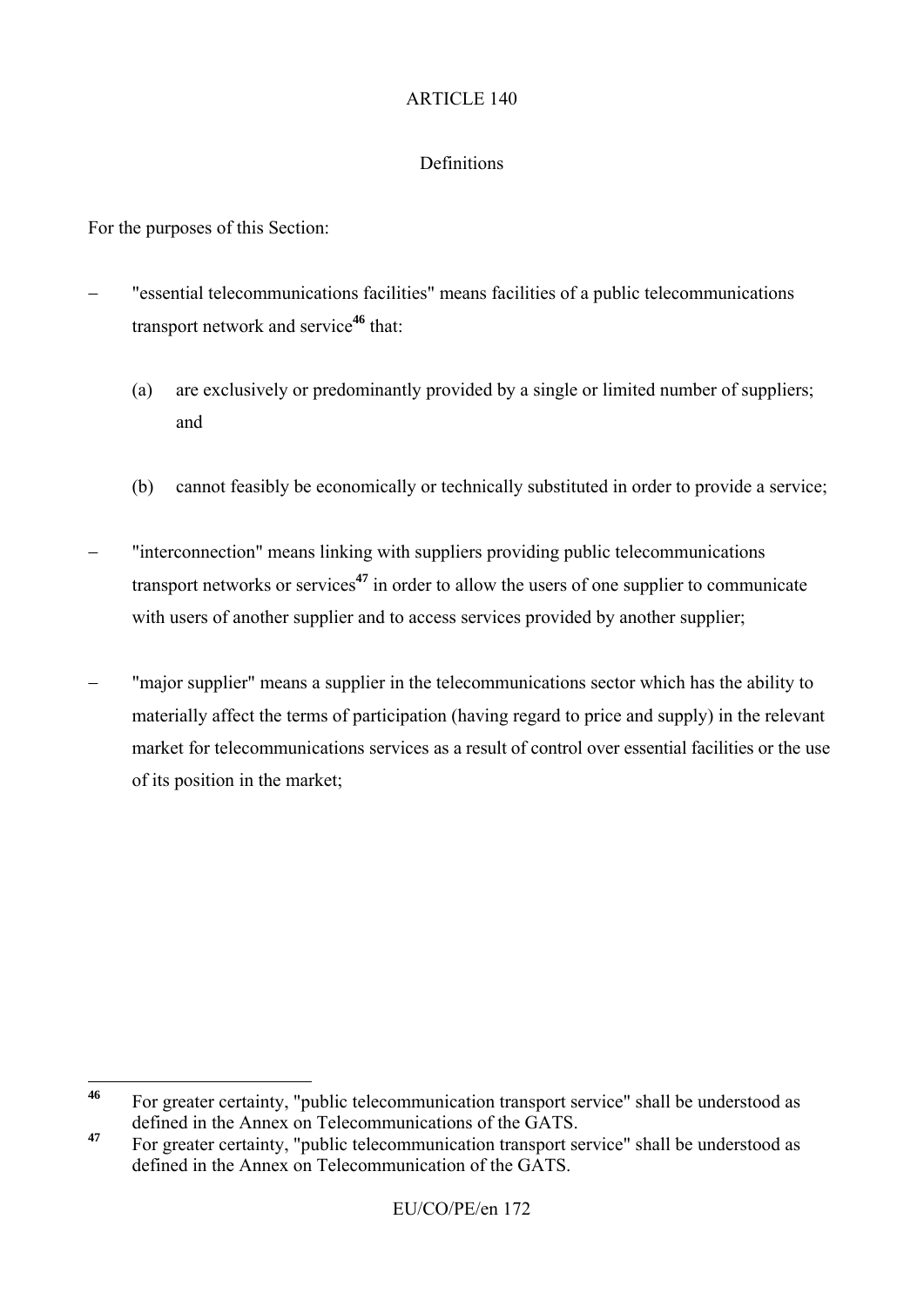- − "regulatory authority" means the body or bodies in the telecommunications sector in charge of the regulation of telecommunications referred to in this Section; and
- − "telecommunications services" means all services consisting of the transmission and reception of electro-magnetic signals and does not cover the economic activity consisting of the provision of content which requires telecommunications for its transport.

# Competitive Safeguards on Major Suppliers

In accordance with the provisions of Title VIII (Competition), each Party shall introduce or maintain appropriate measures for the purpose of preventing suppliers which, alone or together, are a major supplier from engaging in or continuing anti-competitive practices. These anti-competitive practices shall include, in particular:

(a) engaging in anti-competitive cross-subsidisation, or in margin squeeze**<sup>48</sup>**;

<sup>48</sup> The reference to "margin squeeze" only applies to the EU Party.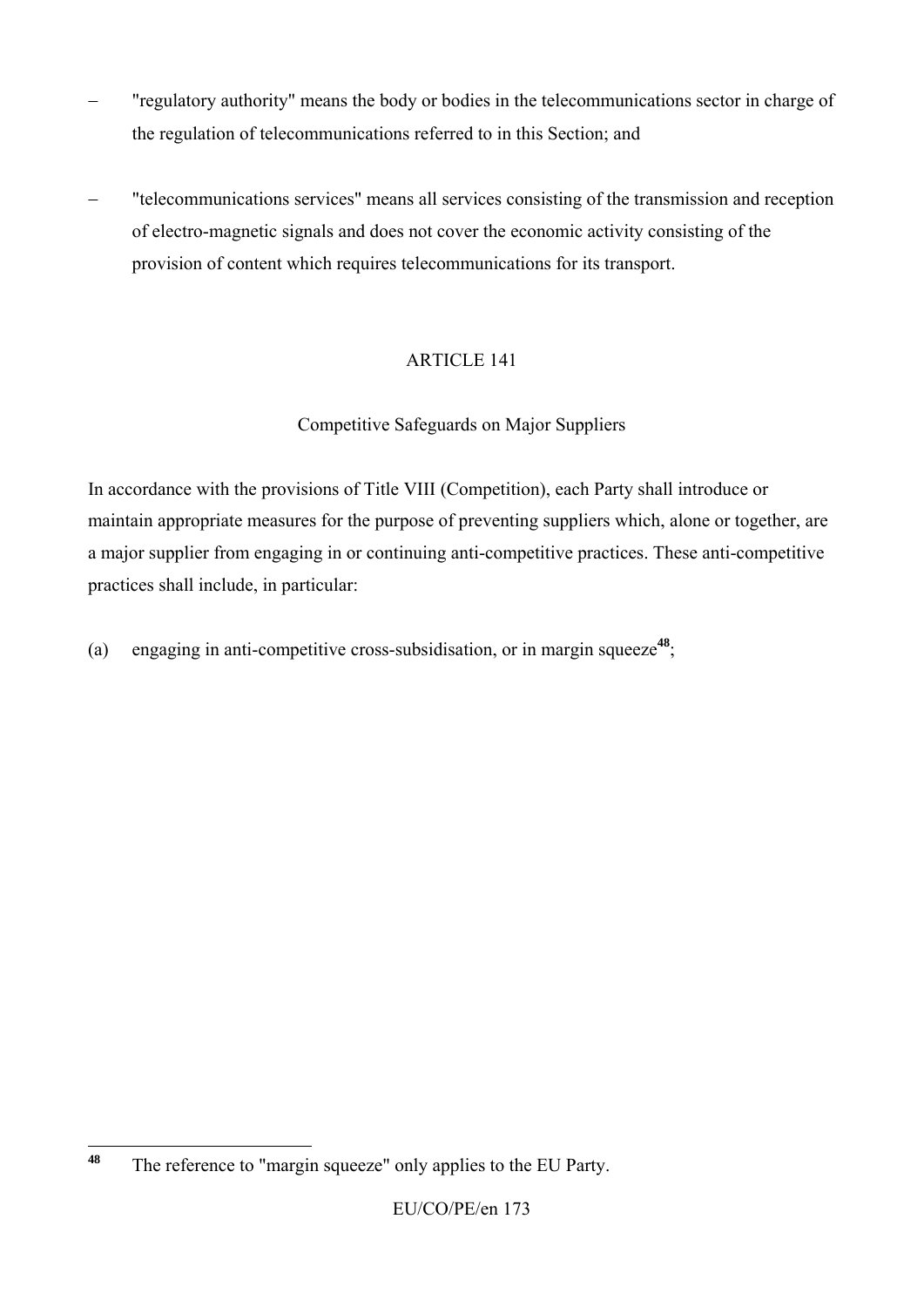- (b) using information obtained from competitors with anti-competitive results; and
- (c) not making available to other services suppliers on a timely basis, technical information about essential facilities and commercially relevant information which are necessary for them to provide services.

### Additional Obligations of Major Suppliers

1. In accordance with the respective domestic legislation and procedures established by each Party, the regulatory authority of each Party shall, where appropriate, impose on major suppliers:

(a) obligations on transparency in relation to interconnection and/or access. Where a major supplier has obligations of non-discrimination as provided for in subparagraph (b), the regulatory authority may require that the major supplier publish a reference offer which is sufficiently unbundled to ensure that suppliers are not required to pay for facilities which are not necessary for the service requested. Such reference offer shall also include a description of the relevant offerings broken down into components according to market needs, and the associated terms and conditions, including prices;

<sup>49</sup> **<sup>49</sup>** This Article is not part of the commitments assumed between Peru and the EU Party under this Agreement without prejudice to the domestic legislation of each Party. For Colombia and the EU Party, this Article shall only apply to telecommunication services that involve the real-time transmission of customer-supplied information between two or more points without any end-to-end change in the form or content of the customer's information.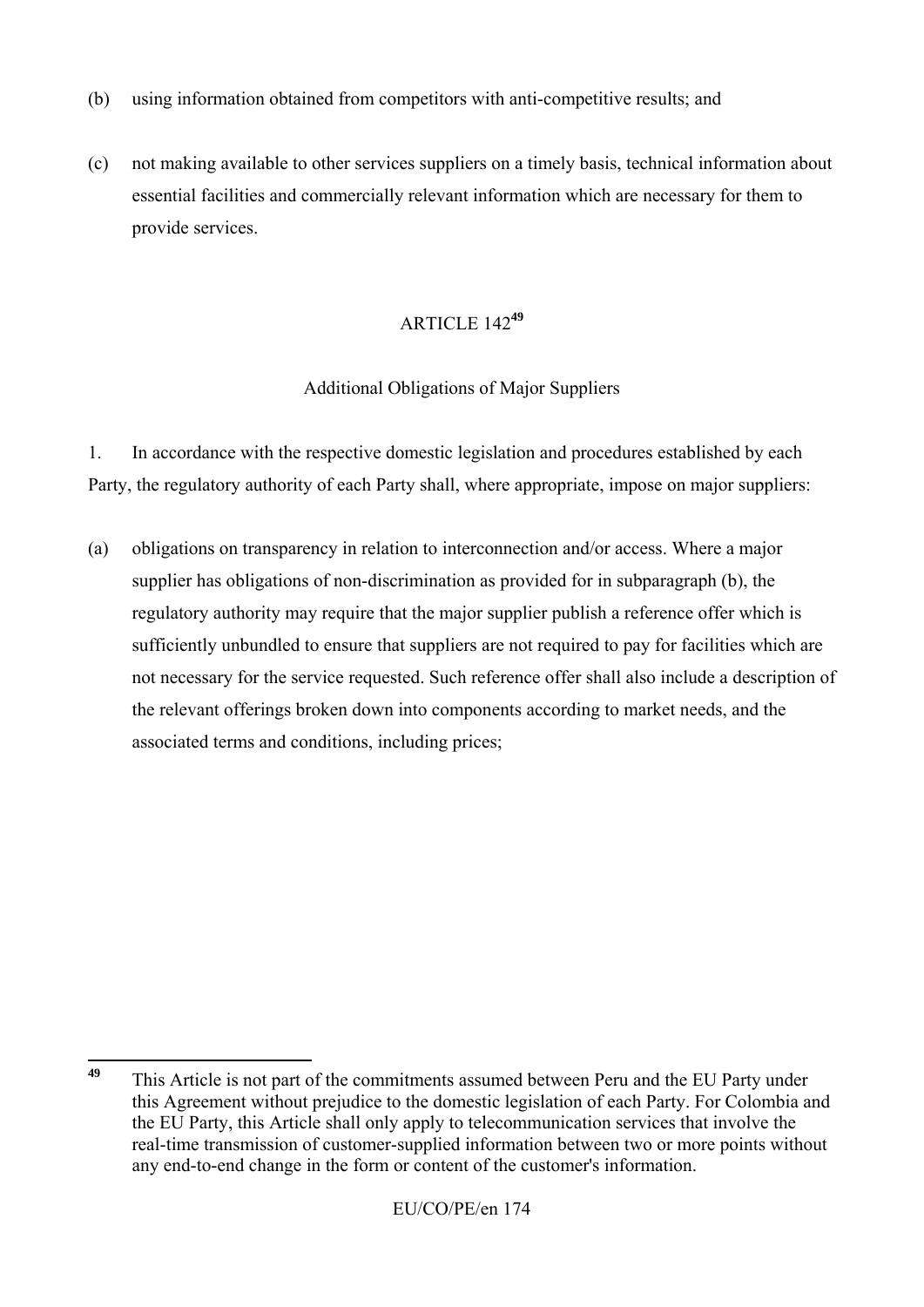- (b) obligations of non-discrimination in relation to interconnection and/or access:
	- (i) to ensure that major suppliers in its territory apply equivalent conditions in equivalent circumstances to telecommunications services suppliers of another Party providing equivalent services; and
	- (ii) for services and information to other suppliers under the same conditions and of the same quality as they provide for their own services, or those of their subsidiaries or partners;
- (c) obligations relating to cost recovery and price controls, including obligations for cost orientation of prices and obligations concerning the cost accounting systems for the provision of specific types of interconnection and/or access; and
- (d) obligations to meet reasonable requests by the suppliers of another Party for access to and use of specific network elements and associated facilities, *inter alia*, in situations where the regulatory authority considers that denial of access or unreasonable terms and conditions having a similar effect would hinder the emergence of a sustainable competitive market at the retail level, or would not be in the end-user's interest.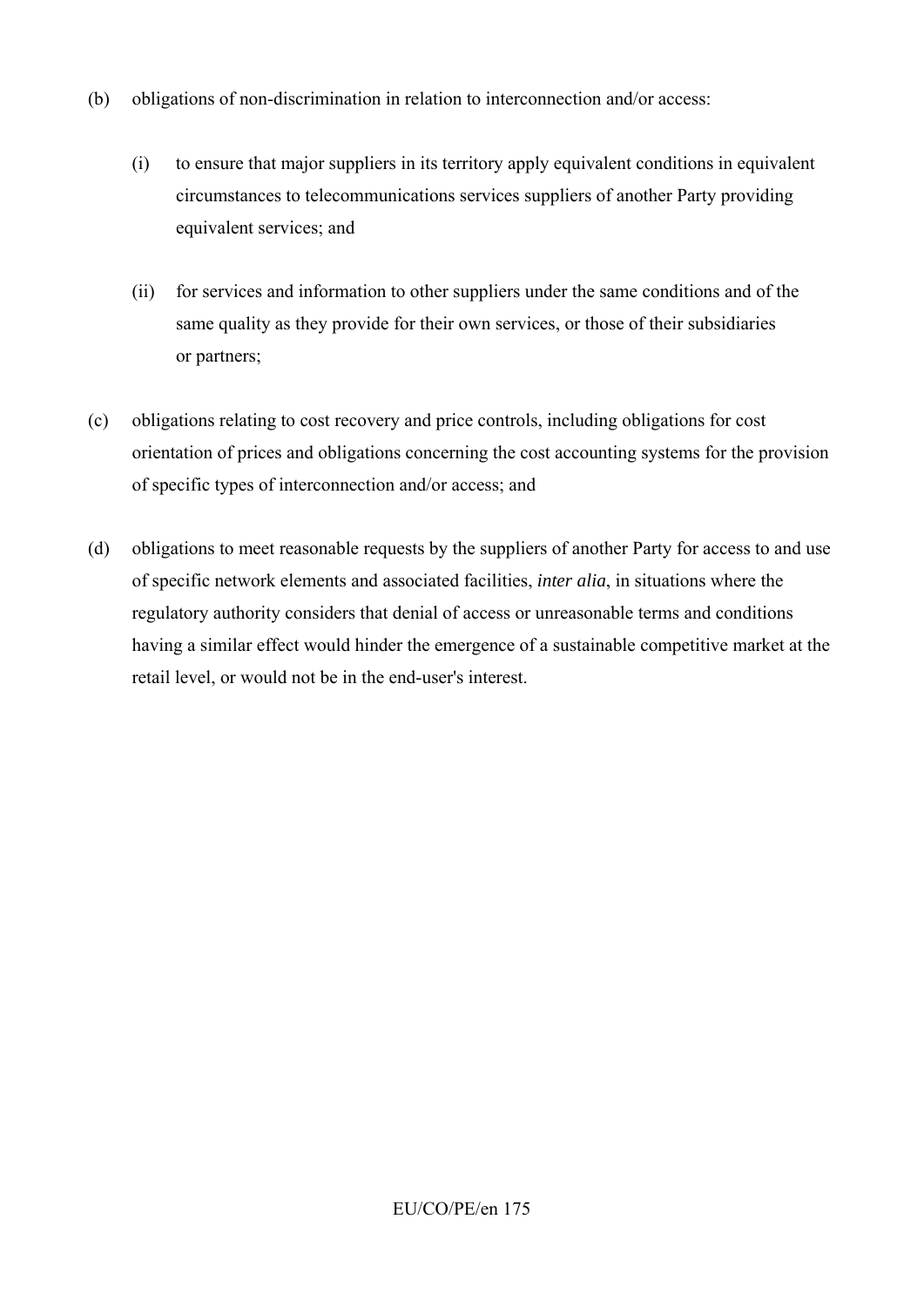- 2. Pursuant to subparagraph 1(d), major suppliers may be required to, *inter alia*:
- (a) grant third parties access to specified network elements and/or facilities;
- (b) negotiate in good faith with undertakings requesting access;
- (c) provide specified services on a wholesale basis for resale by third parties;
- (d) grant access to technical interfaces, protocols or other key technologies, which are indispensable for the interoperability of networks, and that allow, upon request, interconnection at additional points other than the network termination points offered to the majority of users, subject to charges that reflect the cost of construction of necessary additional facilities;
- (e) provide co-location or other forms of facility sharing, including duct, building or mast sharing;
- (f) provide specified services needed to ensure interoperability of end-to-end services to users, including facilities for intelligent network services or roaming on mobile networks; and
- (g) interconnect networks or network facilities.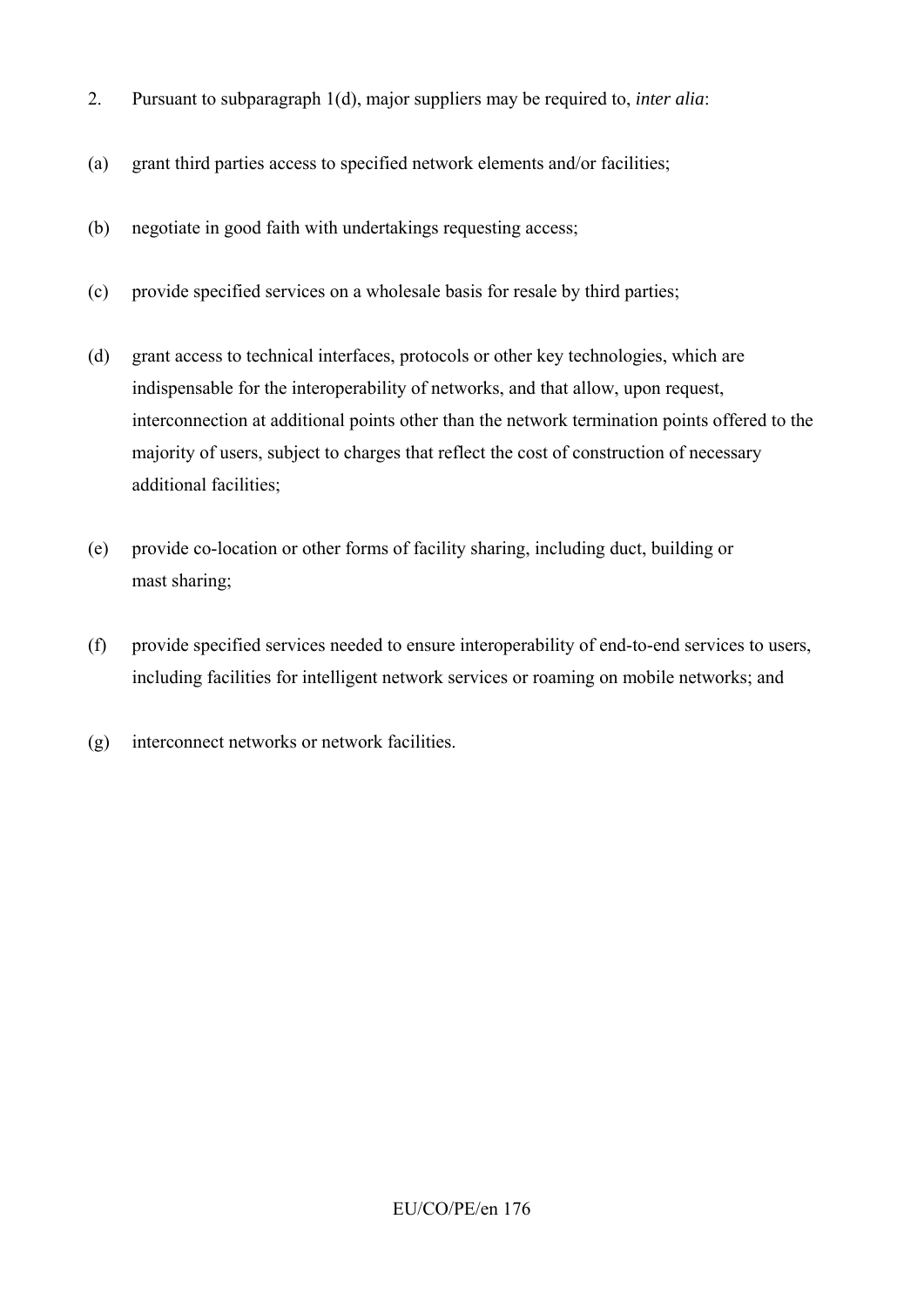# Regulatory Authorities

1. Regulatory authorities for telecommunications services shall be legally distinct and functionally independent from any supplier of telecommunications services.

2. The regulatory authority shall be sufficiently empowered to regulate the sector. The tasks to be undertaken by a regulatory authority shall be made public in an easily accessible and clear form, in particular where those tasks are assigned to more than one body.

3. The decisions of, and the procedures applied by, regulatory authorities shall be transparent and impartial with respect to all market participants.

4. A supplier affected by a decision of a regulatory authority of Colombia shall have the right to an appeal or review procedure, as appropriate, before a body independent of that regulatory authority.

5. A supplier affected by a decision of a regulatory authority of Peru or of the EU Party shall have the right to appeal such decision before an appeal body independent of the parties involved and which can be either judicial or non-judicial in character.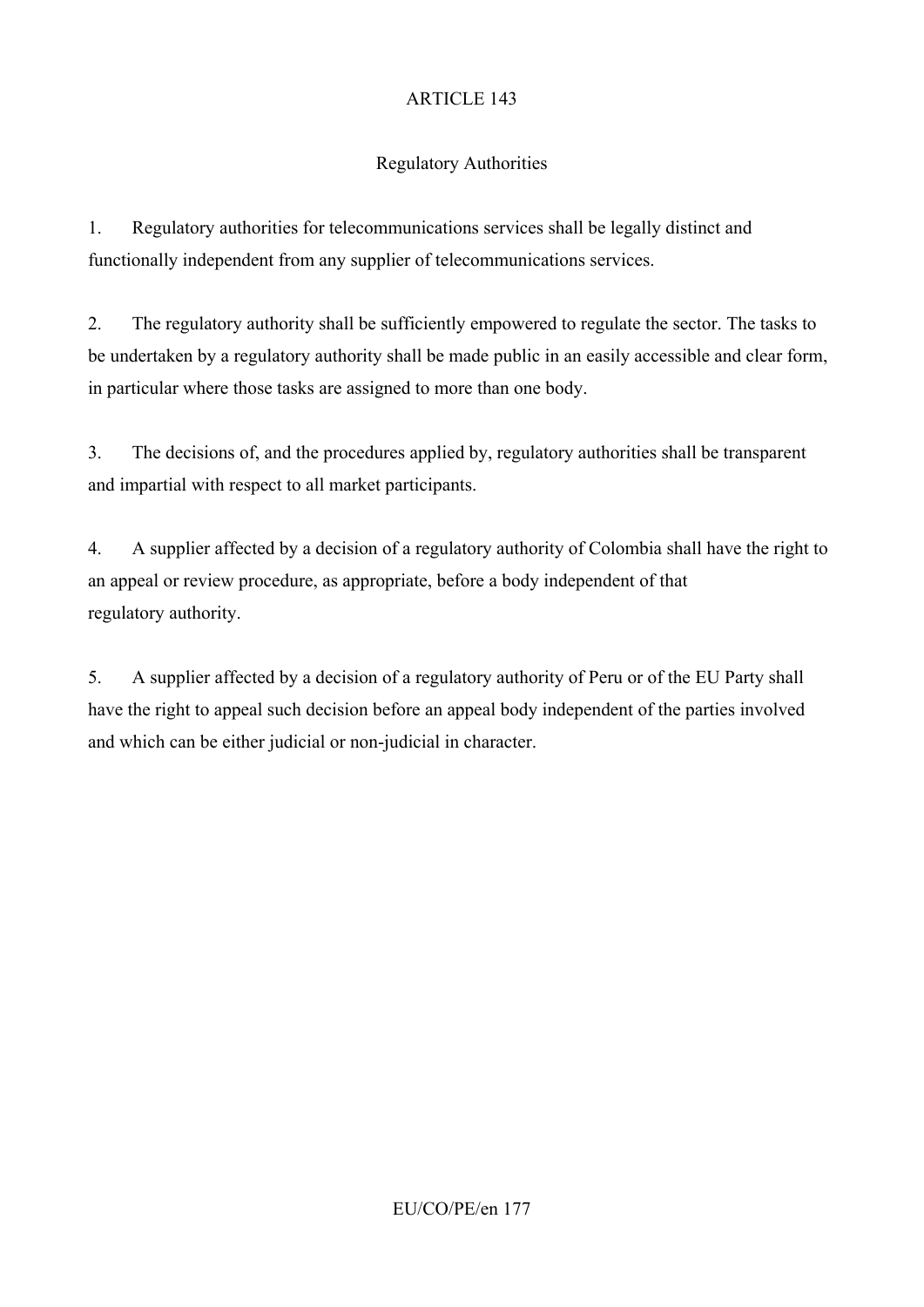6. Where an appeal body of a Party is not judicial in character, written reasons for its decision shall always be provided and its decisions shall also be subject to review by an impartial and independent judicial authority. Decisions adopted by review or appeal bodies of a Party, as appropriate, shall be effectively enforced.

# ARTICLE 144

# Authorisation to Provide Telecommunications Services

1. The Parties shall endeavour to apply simplified procedures in authorising the provision of telecommunications services.

2. In accordance with the domestic legislation of each Party, an authorisation**<sup>50</sup>** may be required to address issues of attributions of numbers and frequencies. The terms and conditions for such authorisation shall be made publicly available.

3. Where an authorisation is required:

(a) all authorisation criteria and a reasonable period of time normally required to reach a decision concerning that application for an authorisation shall be made publicly available;

<sup>50</sup> **<sup>50</sup>** For the purposes of this Section, the term "authorisation" shall be understood to include licenses, concessions, permits, registries or any other authorisation that a Party may require to supply telecommunications services.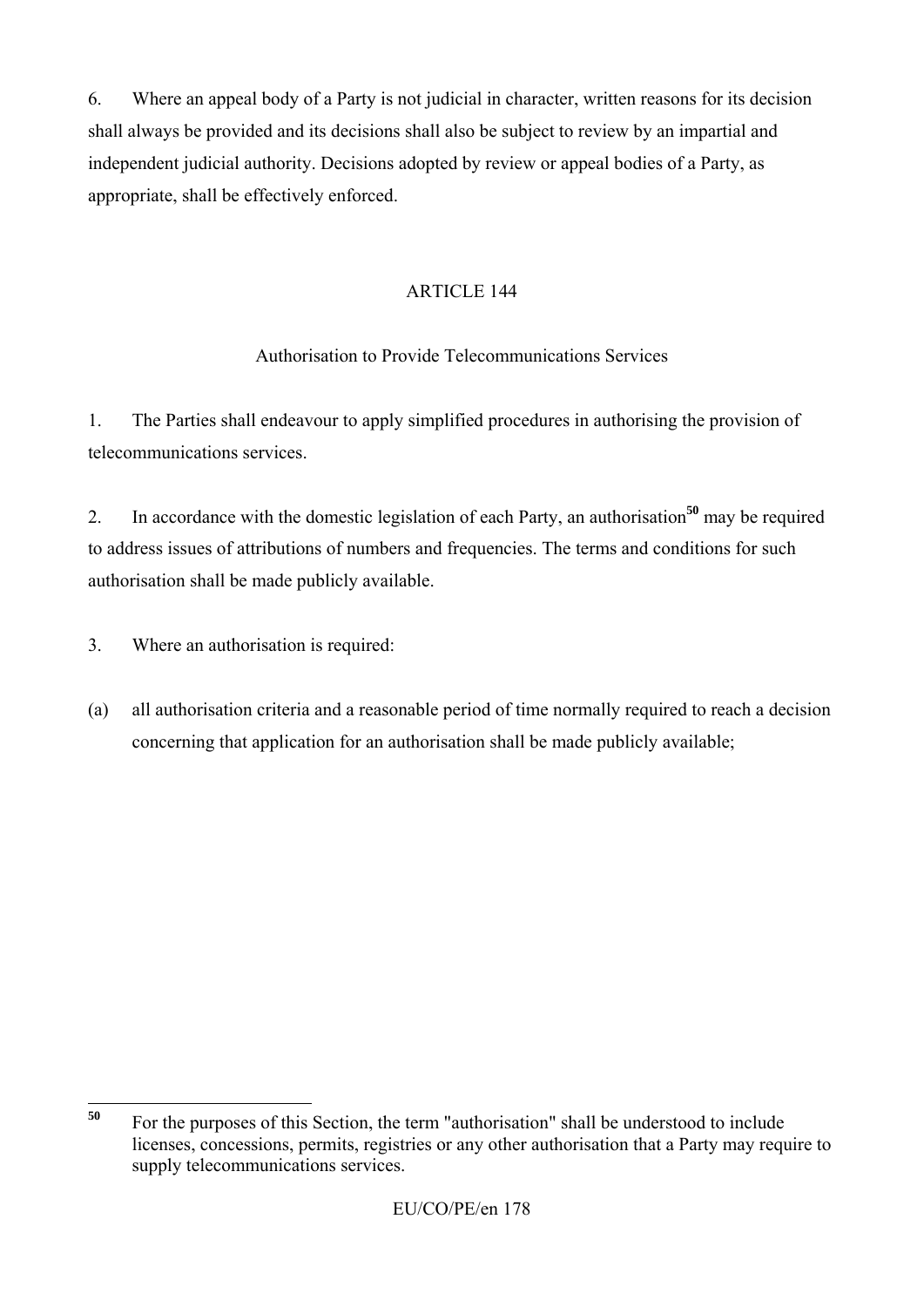- (b) the reasons for the denial of an authorisation shall be communicated in writing to the applicant upon request;
- (c) in case that an authorisation is unduly denied, the applicant shall be able to seek review of and/or appeal against the decision in accordance with the domestic legislation of the respective Party;
- (d) fees required by any Party for granting an authorisation shall not exceed the administrative costs normally incurred in the management, control and enforcement of the applicable authorisation**<sup>51</sup>**.

### **Interconnection**

1. Each Party shall ensure that any supplier authorised to provide telecommunications services in its territory has the right to negotiate interconnection with other providers of publicly available telecommunications networks and services*.* Interconnection should, in principle, be agreed on the basis of a commercial negotiation between the suppliers concerned.

 $51$ **<sup>51</sup>** Authorisation fees do not include payments for auction, tendering or other non-discriminatory means of awarding concessions, or mandated contributions to universal service provision. For greater certainty, this subparagraph shall not be construed to restrict the right of each Party to require payment for the allocation of scarce resources such as the radio spectrum.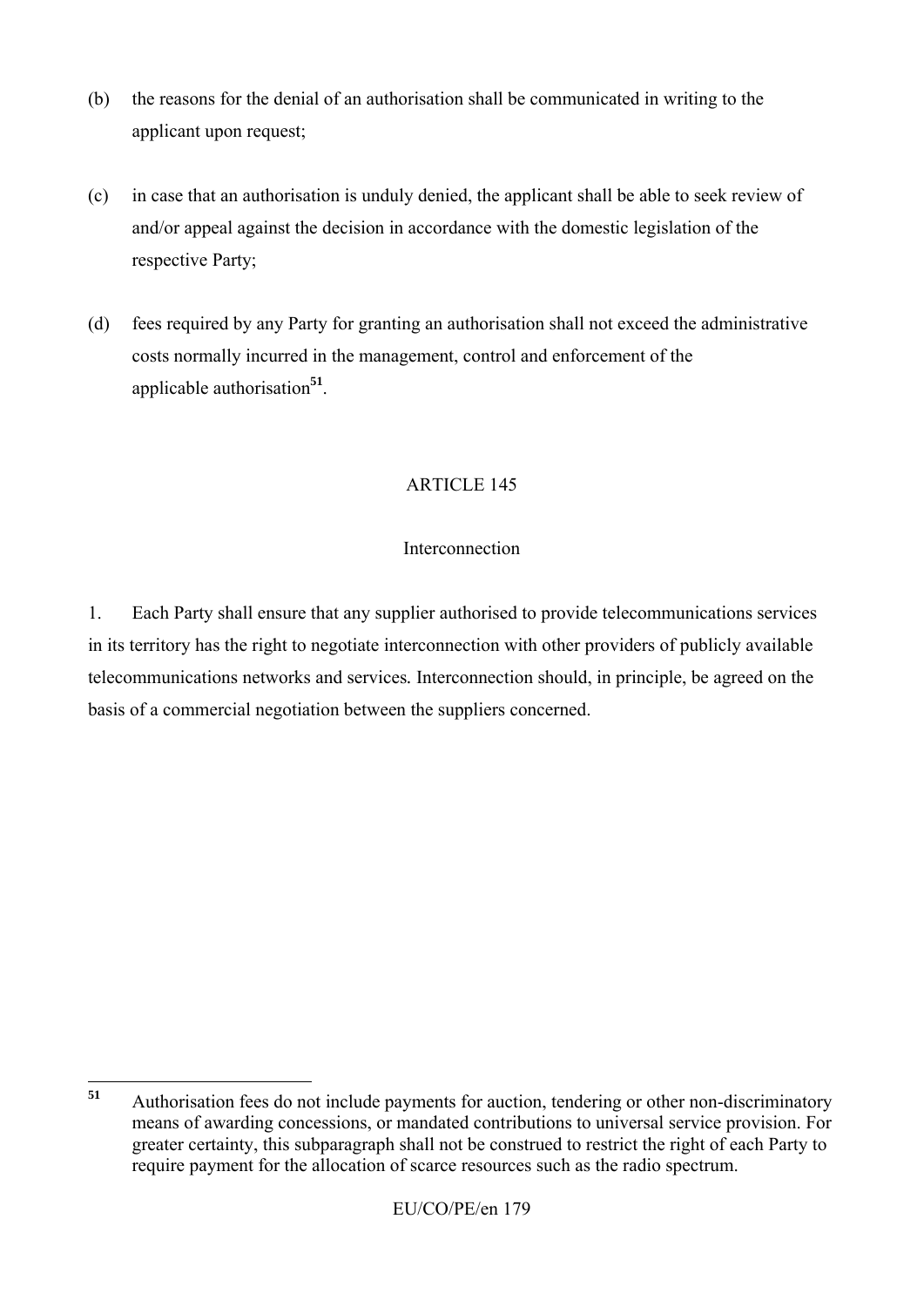2. Regulatory authorities of each Party shall require that suppliers that acquire information from another supplier during the process of negotiating interconnection arrangements use that information solely for the purpose for which it was supplied and respect at all times the confidentiality of information transmitted or stored.

3. Interconnection with a major supplier shall be ensured at any technically feasible point in the network. Such interconnection shall be provided:

- (a) under non-discriminatory terms, conditions (including technical standards and specifications) and rates, and with a quality no less favourable than that provided for its own like services or for like services of non-affiliated service suppliers or for its subsidiaries or other affiliates;
- (b) in a timely fashion, on terms, conditions (including technical standards and specifications) and cost-oriented rates that are transparent, reasonable, which have regard to economic feasibility, and which are sufficiently unbundled so that the supplier need not pay for network components or facilities that it does not require for the service to be provided; and
- (c) upon request, at points in addition to the network termination points offered to the majority of users, subject to charges that reflect the cost of construction of necessary additional facilities.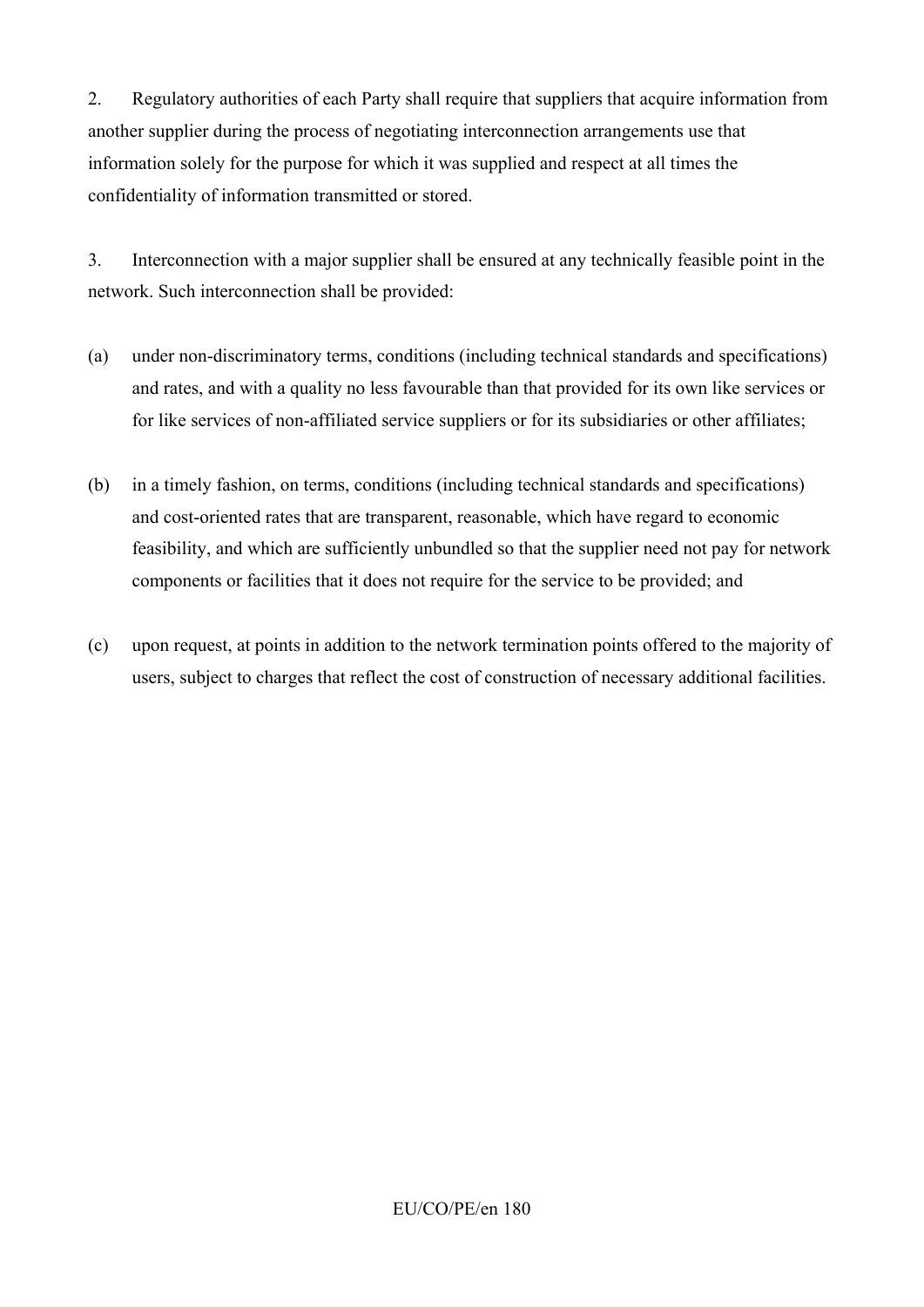4. Each Party shall ensure that the procedures applicable for interconnection to a major supplier are made publicly available.

5. Each Party shall require that major suppliers make publicly available either their interconnection agreements or their reference interconnection offers.

6. Each Party shall ensure that a service supplier requesting interconnection with a major supplier has recourse, either at any time or after a reasonable period of time which has been made publicly known, to an independent domestic body, which may be a regulatory authority as referred to in Article 143, to resolve disputes regarding appropriate terms, conditions and rates for interconnection within a reasonable period of time.

## ARTICLE 146

#### Scarce Resources

Each Party shall ensure that any procedure for the allocation and use of scarce resources, including frequencies, numbers and rights-of-way, are carried out in an objective, timely, transparent and non-discriminatory manner. The current state of allocated frequency bands shall be made publicly available, but detailed identification of frequencies allocated for specific government uses shall not be required.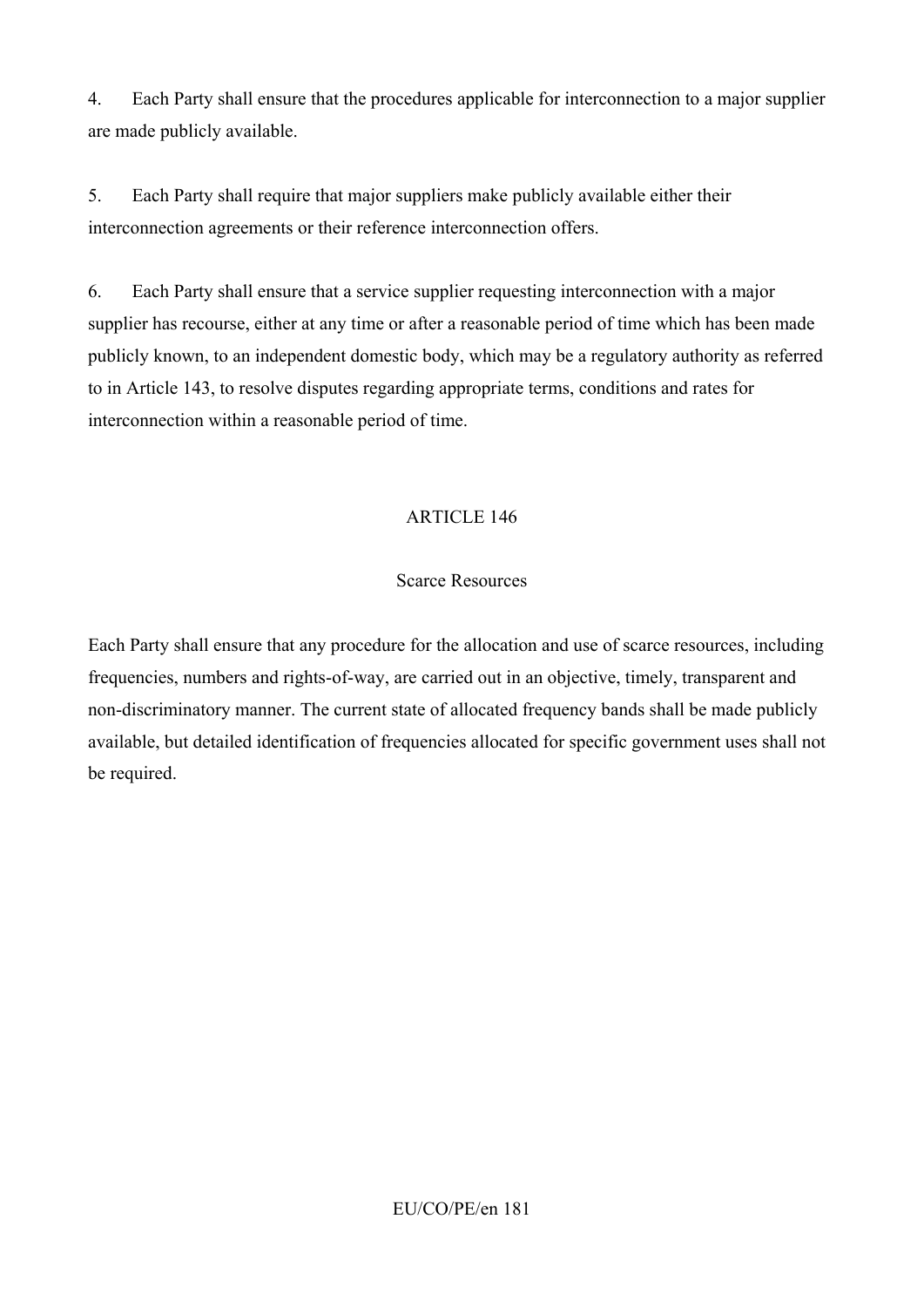## Universal Service

1. Each Party has the right to define the kind of universal service obligations it wishes to adopt or maintain.

2. The obligations referred to in paragraph 1 shall not be regarded as anti-competitive *per se*, provided that such obligations are administered in a transparent, objective and non-discriminatory manner. The administration of such obligations shall also be neutral with respect to competition and shall not be more burdensome than necessary for the kind of universal service defined by each Party.

3. All suppliers should be eligible to ensure universal service and no supplier shall be *a priori*  excluded. The designation shall be made through an efficient, transparent and non-discriminatory mechanism, in accordance with the domestic legislation of each Party.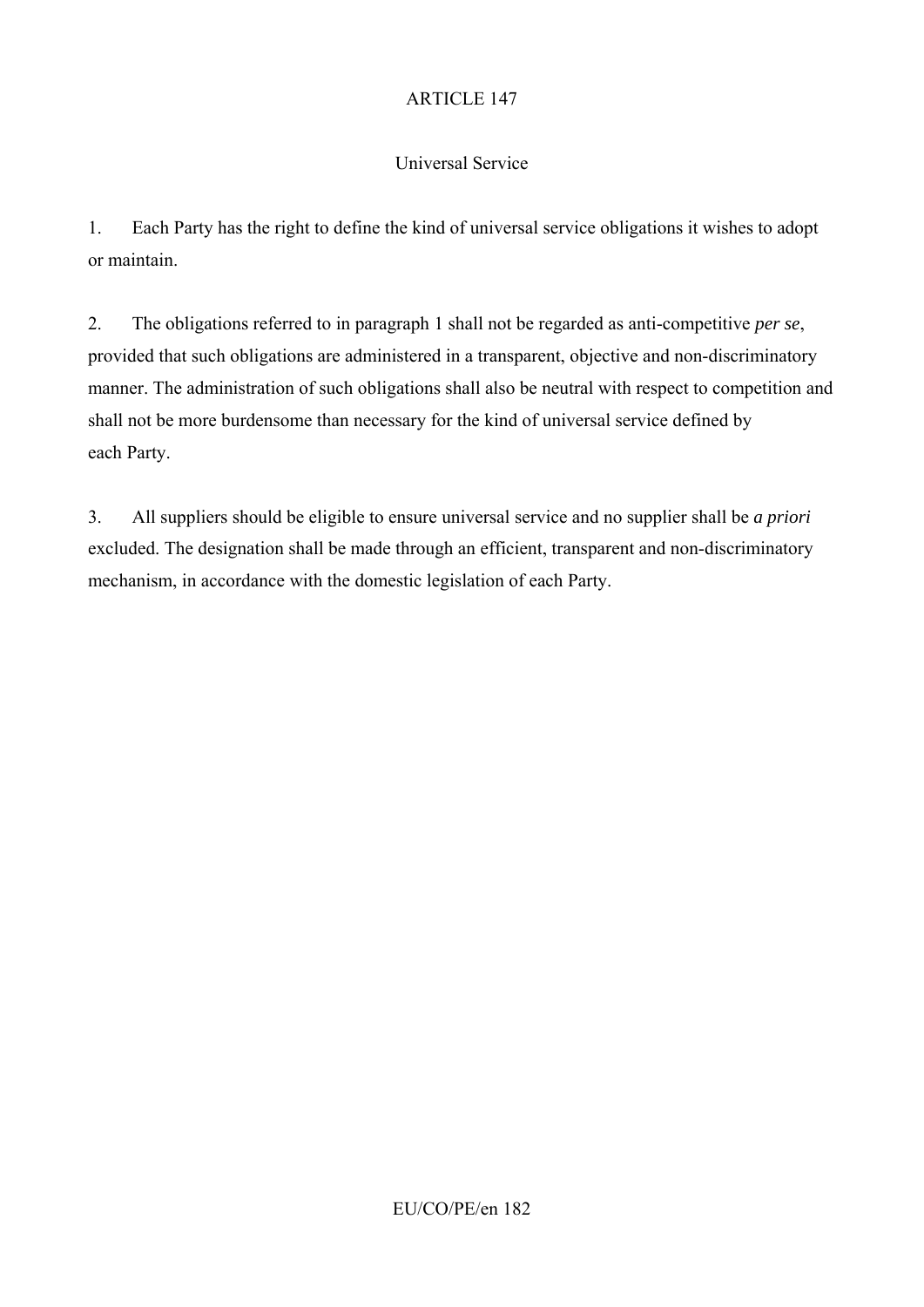### Telephone Directories

Each Party shall ensure that:

- (a) directories of all fixed telephone subscribers are available to users in a form approved by the national regulatory authority, whether printed or electronic, or both, and are updated on a regular basis, and at least once a year; and
- (b) organisations that provide the services referred to in subparagraph (a) apply the principle of non-discrimination to the treatment of information that has been provided to them by other organisations.

## ARTICLE 149

#### Confidentiality of Information

Each Party shall ensure the confidentiality of telecommunications and related traffic data by means of a publicly available telecommunications networks and services without restricting trade in services.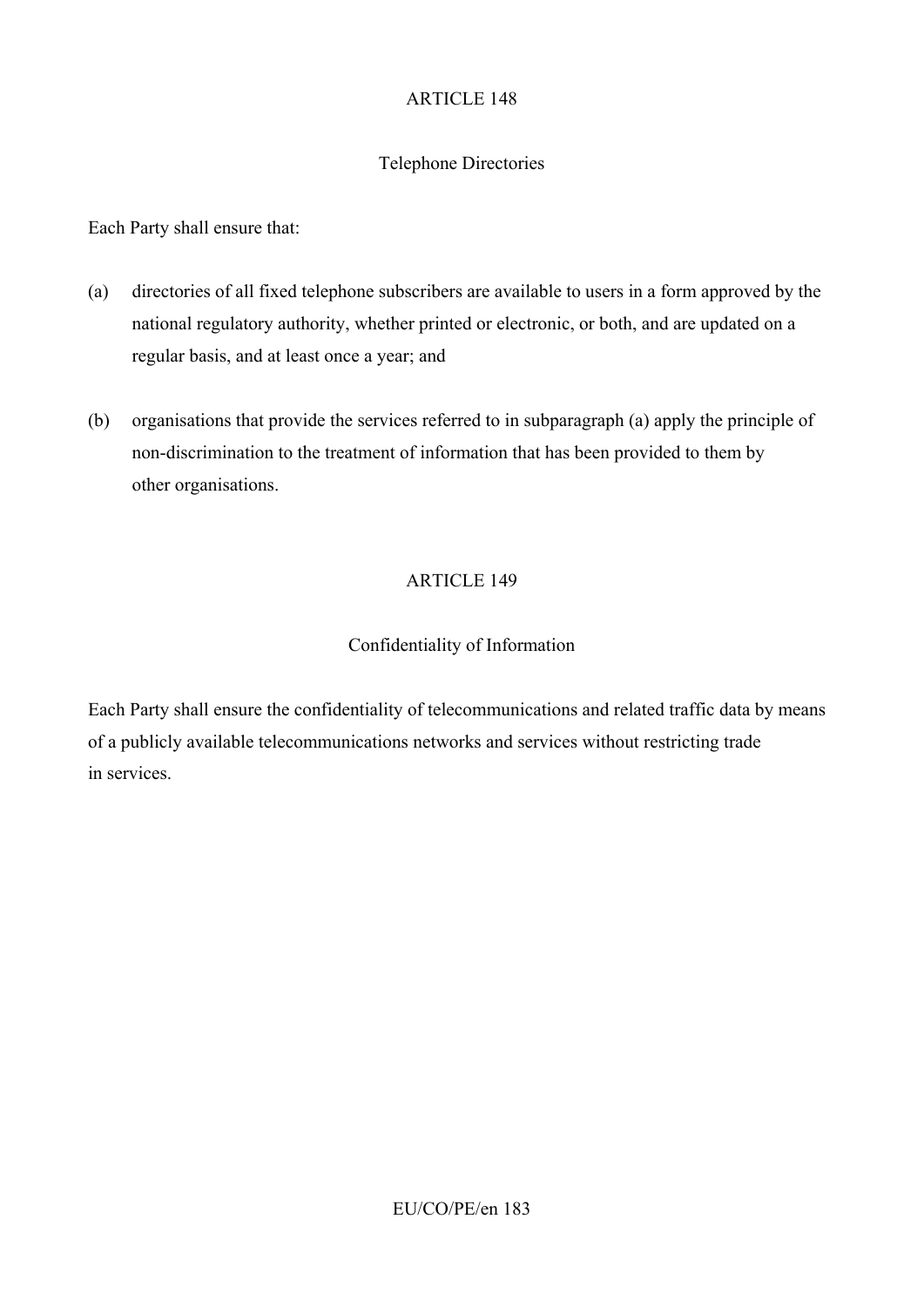## Disputes Between Suppliers

1. In the event of a dispute arising between suppliers of telecommunications networks or services in connection with rights and obligations set out in this Section, the regulatory authority of the Party concerned shall, at the request of a party to the dispute, issue a binding decision to resolve the dispute within the shortest possible timeframe.

2. When such a dispute relates to cross-border supply of services, the regulatory authorities of the Parties concerned shall coordinate their efforts in order to achieve a resolution of the dispute.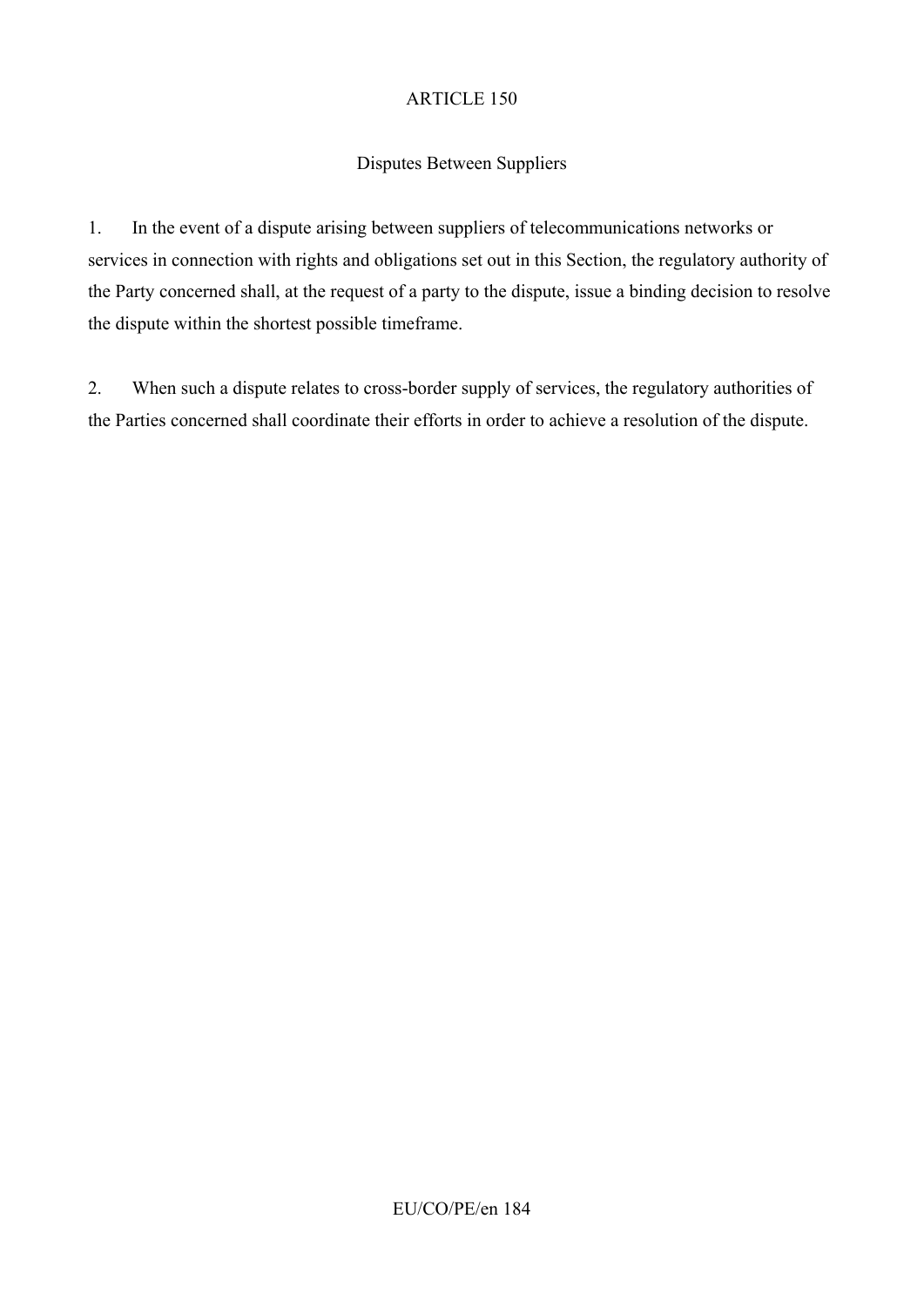## SECTION 5

## FINANCIAL SERVICES

## ARTICLE 151

Scope of Application

This Section establishes the principles of the regulatory framework for all financial services committed pursuant to Chapters 2 (Establishment), 3 (Cross-Border Supply of Services) and 4 (Temporary Presence of Natural Persons for Business Purposes) of this Title. This Section applies to measures affecting the supply of financial services**<sup>52</sup>**.

# ARTICLE 152

## **Definitions**

For the purposes of this Chapter and of Chapters 2 (Establishment), 3 (Cross-Border Supply of Services) and 4 (Temporary Presence of Natural Persons for Business Purposes) of this Title:

 $52$ **<sup>52</sup>** Reference to the supply of a financial service in this Section shall mean the supply of a service as defined in Article 108.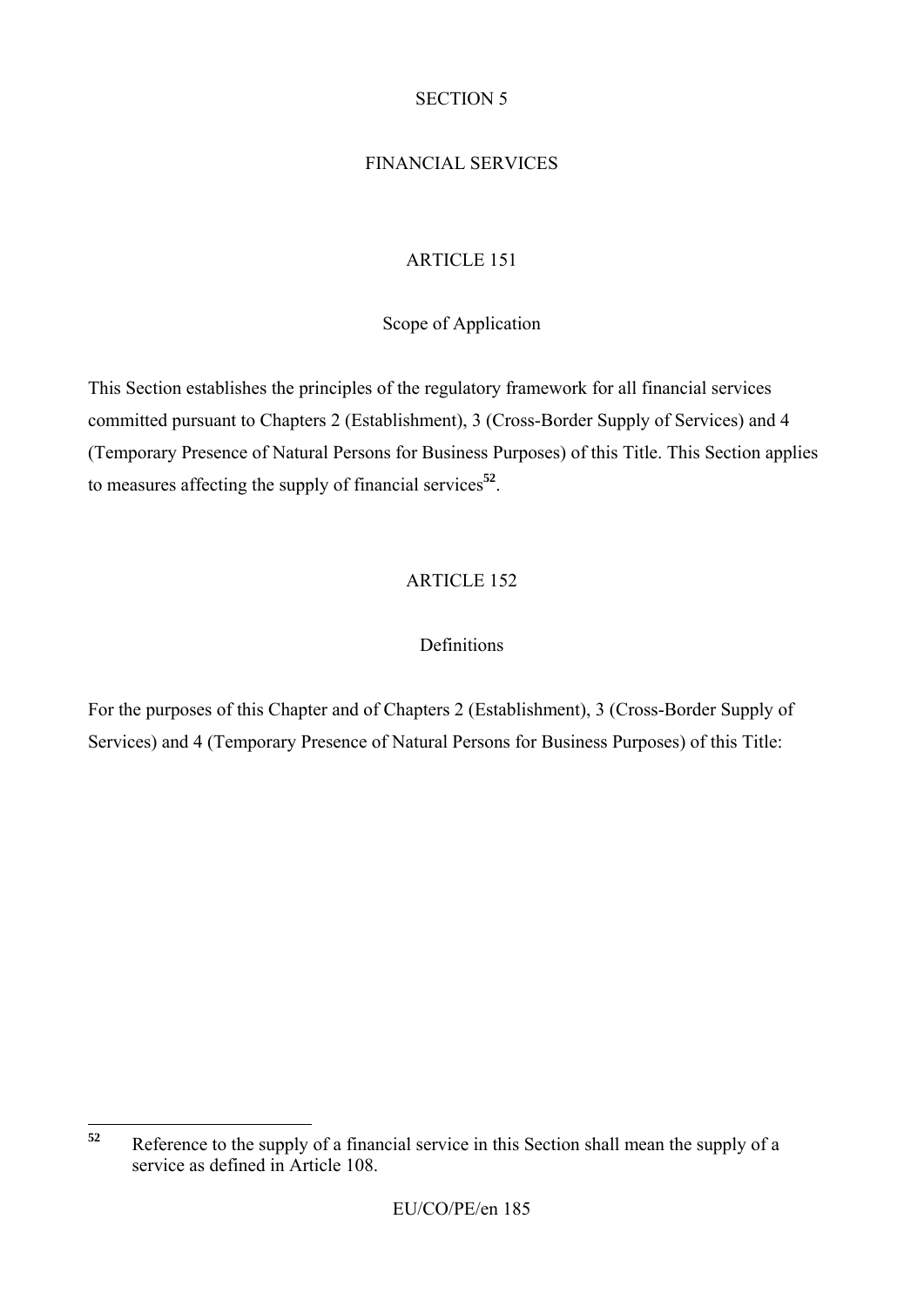- − "financial service" means any service of a financial nature offered by a financial service supplier of a Party. Financial services include all insurance and insurance-related services, and all banking and other financial services (excluding insurance). Financial services include the following activities:
	- (a) insurance and insurance-related services:
		- (i) direct insurance (including co-insurance):
			- (A) life;
			- (B) non-life;
		- (ii) reinsurance and retrocession;
		- (iii) insurance inter-mediation, such as brokerage and agency; and
		- (iv) services auxiliary to insurance, such as consultancy, actuarial, risk assessment and claim settlement services;
	- (b) banking and other financial services (excluding insurance):
		- (i) acceptance of deposits and other repayable funds from the public;
		- (ii) lending of all types, including consumer credit, mortgage credit, factoring and financing of commercial transactions;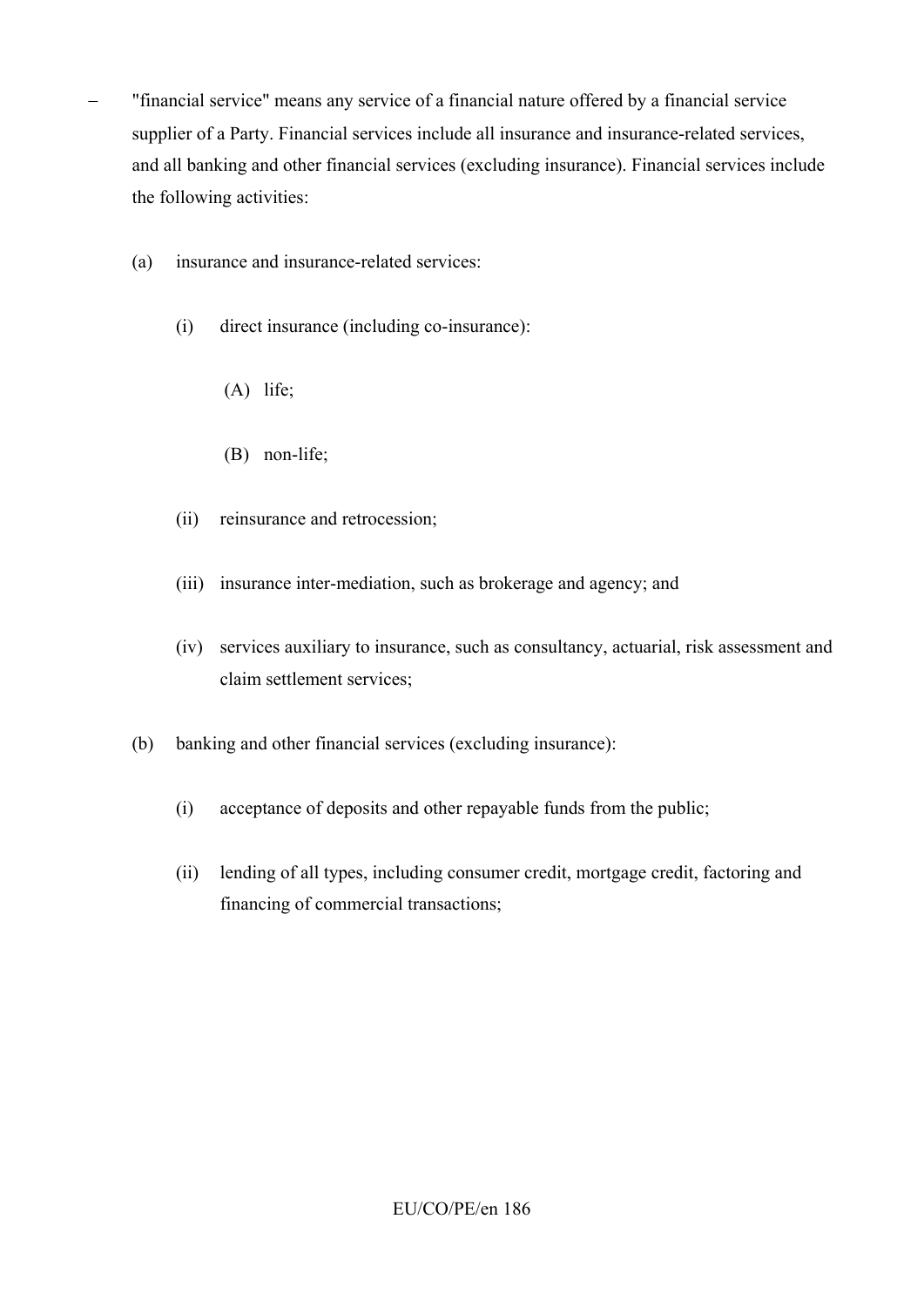- (iii) financial leasing;
- (iv) all payment and money transmission services, including credit, charge and debit cards, travellers cheques and bankers drafts;
- (v) guarantees and commitments;
- (vi) trading, for own account or for account of customers, whether on an exchange, in an over-the-counter market or otherwise, the following:
	- (A) money market instruments (including cheques, bills, certificates of deposits);
	- (B) foreign exchange;
	- (C) derivative products including, but not limited to, futures and options;
	- (D) exchange rate and interest rate instruments, including products such as swaps, forward rate agreements;
	- (E) transferable securities; and
	- (F) other negotiable instruments and financial assets, including bullion;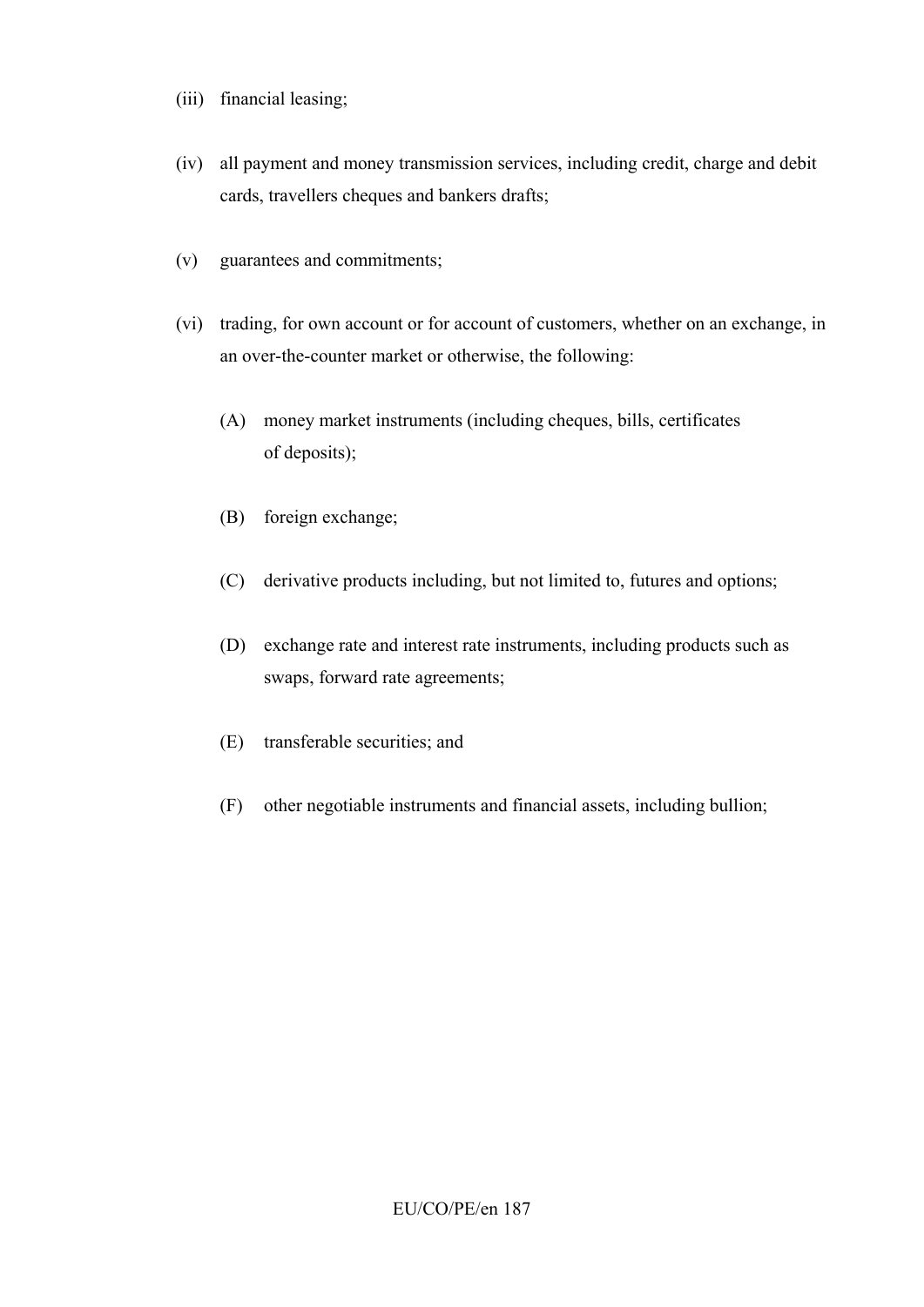- (vii) participation in issues of all kinds of securities, including underwriting and placement as agent (whether publicly or privately) and provision of services related to such issues;
- (viii) money broking;
- (ix) asset management, such as cash or portfolio management, all forms of collective investment management, pension fund management, custodial, depository and trust services;
- (x) settlement and clearing services for financial assets, including securities, derivative products, and other negotiable instruments;
- (xi) provision and transfer of financial information, and financial data processing and related software; and
- (xii) advisory, intermediation and other auxiliary financial services on all the activities listed in subparagraphs (i) through (xi) above, including credit reference and analysis, investment and portfolio research and advice, and advice on acquisitions and on corporate restructuring and strategy;
- "financial service supplier" means any natural or juridical person of a Party that seeks to supply or supplies financial services. The term "financial service supplier" does not include a public entity;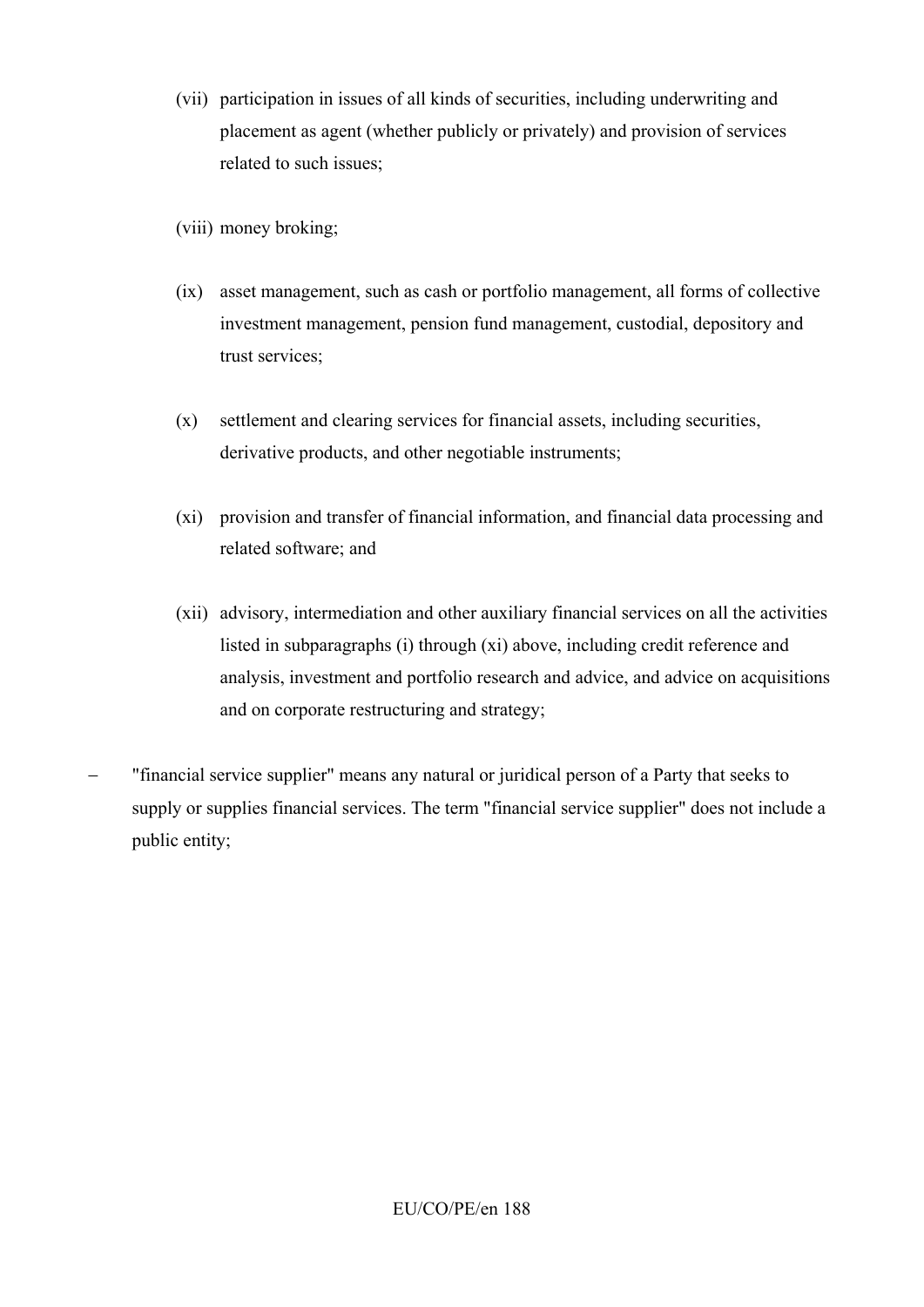The "new financial service" means a service of a financial nature, including services related to existing and new products or the manner in which a product is delivered, that is not supplied by any financial service supplier in the territory of a Party but which is supplied in the territory of another Party;

"public entity" means:

- (a) a government, a central bank or a monetary authority, of a Party, or an entity owned or controlled by a Party, that is principally engaged in carrying out governmental functions or activities for governmental purposes, not including an entity principally engaged in supplying financial services on commercial terms; or
- (b) a private entity, performing functions normally performed by a central bank or monetary authority, when exercising those functions;
- − "self-regulatory organisation" means any non-governmental body, including any securities or futures exchange or market, clearing agency or other organisation or association that exercises its own or delegated regulatory or supervisory authority over financial service suppliers; for greater certainty, a self-regulatory organisation shall not be considered a designated monopoly for purposes of Title VIII (Competition);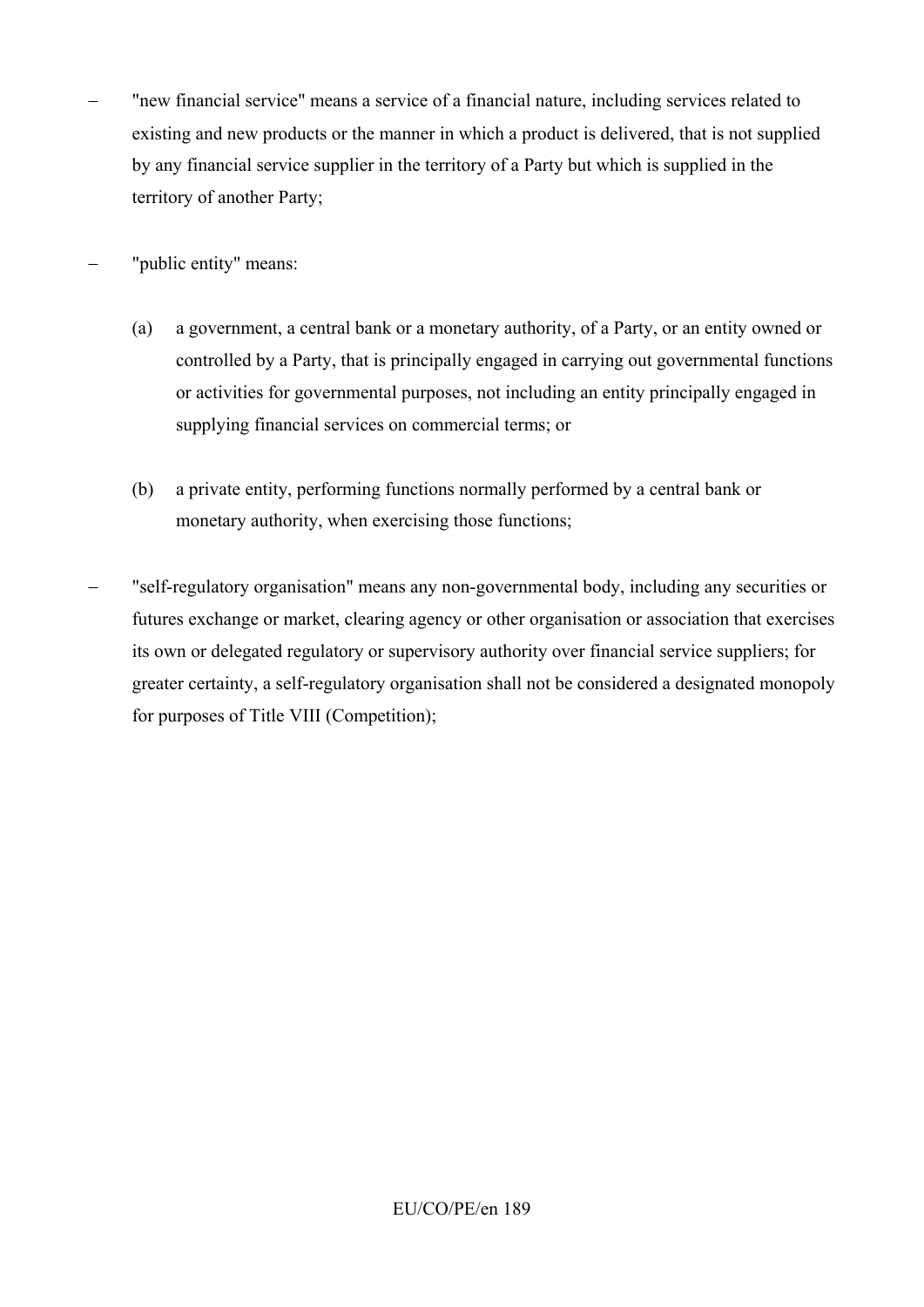- "services supplied in the exercise of governmental authority" for the purposes of Article 108, also includes:
	- (a) activities conducted by a central bank or a monetary authority or by any other public entity in pursuit of monetary or exchange rate policies;
	- (b) activities forming part of a statutory system of social security or public retirement plans; and
	- (c) other activities conducted by a public entity for the account or with the guarantee or using the financial resources of the Government;

for purposes of the definition of "services supplied in the exercise of governmental authority" in Article 108, if a Party allows any of the activities referred to in subparagraphs (b) or (c) above to be conducted by its financial service suppliers in competition with a public entity or a financial service supplier, the definition of "services" as established in Article 108 shall include such activities.

## ARTICLE 153

#### Clearing and Payment Systems

1. Under terms and conditions that accord national treatment, each Party shall grant to financial service suppliers of another Party established in its territory access to payment and clearing systems operated by public entities and to official funding and refinancing facilities available in the normal course of ordinary business. This paragraph is not intended to confer access to lender of last resort facilities of a Party.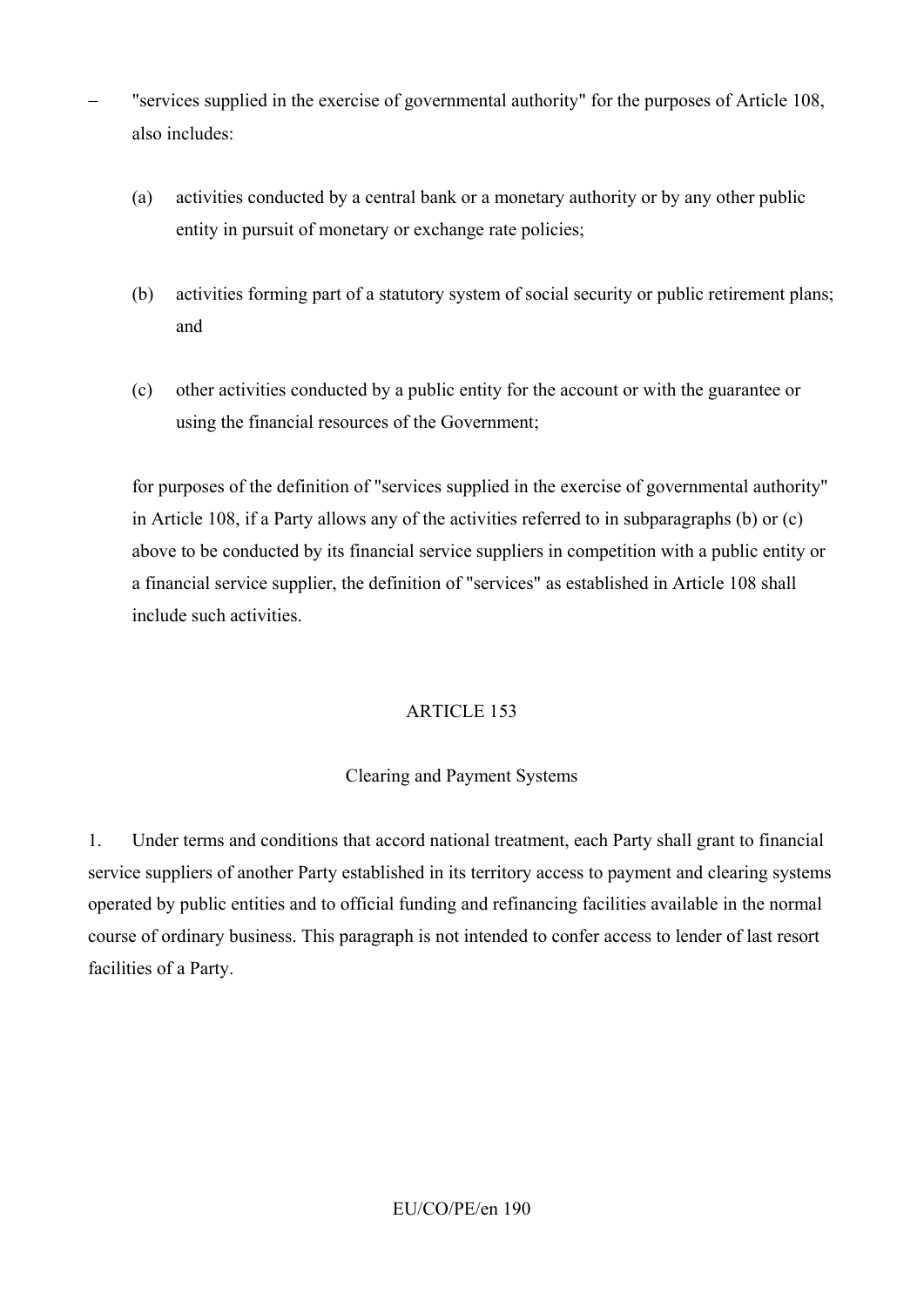- 2. Where a Party:
- (a) requires, as a condition for financial service suppliers of another Party to supply financial services on an equal basis with domestic financial service suppliers, membership or participation in, or access to, any self-regulatory body, securities or futures exchange or market, clearing agency, or any other organisation or association; or
- (b) provides, directly or indirectly, such entities privileges or advantages in supplying financial services;

such Party shall ensure that such entities accord national treatment to financial service suppliers of another Party resident in its territory.

## ARTICLE 154

## Prudential Carve-Out

1. Notwithstanding other provisions of this Title or Title V (Current Payments and Movements of Capital), a Party may adopt or maintain for prudential reasons, measures such as:

(a) the protection of investors, depositors, policy-holders or persons to whom a fiduciary duty is owed by a financial service supplier;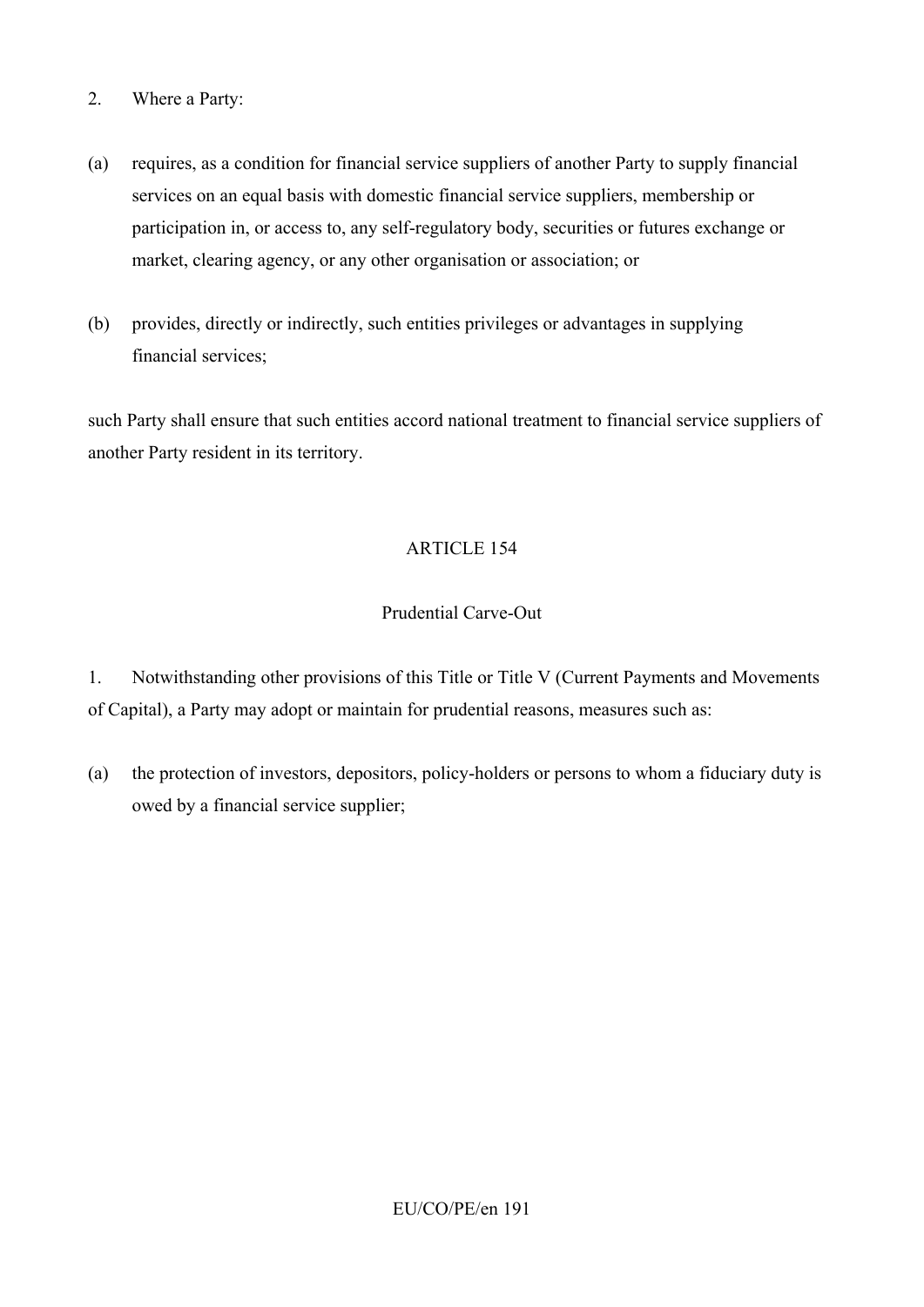(b) ensuring the integrity and stability of its financial system.

2. Measures referred to in paragraph 1 shall not be more burdensome than necessary to achieve their aim, and shall not discriminate against financial services or financial service suppliers of another Party in comparison to its own like financial services or like financial service suppliers.

3. Nothing in this Agreement shall be construed to require a Party to disclose information relating to the affairs and accounts of individual customers or any confidential or proprietary information in the possession of public entities.

4. Without prejudice to other means of prudential regulation of the cross-border supply of financial services, a Party may require the registration or authorisation of cross-border suppliers of financial services of another Party and of financial instruments.

# ARTICLE 155

## Effective and Transparent Regulation

1. Each Party shall make its best endeavours to provide in advance to all interested persons any measure of general application that that Party intends to adopt in order to give an opportunity for such persons to comment on the measure. Such measure shall be provided:

(a) by means of an official publication; or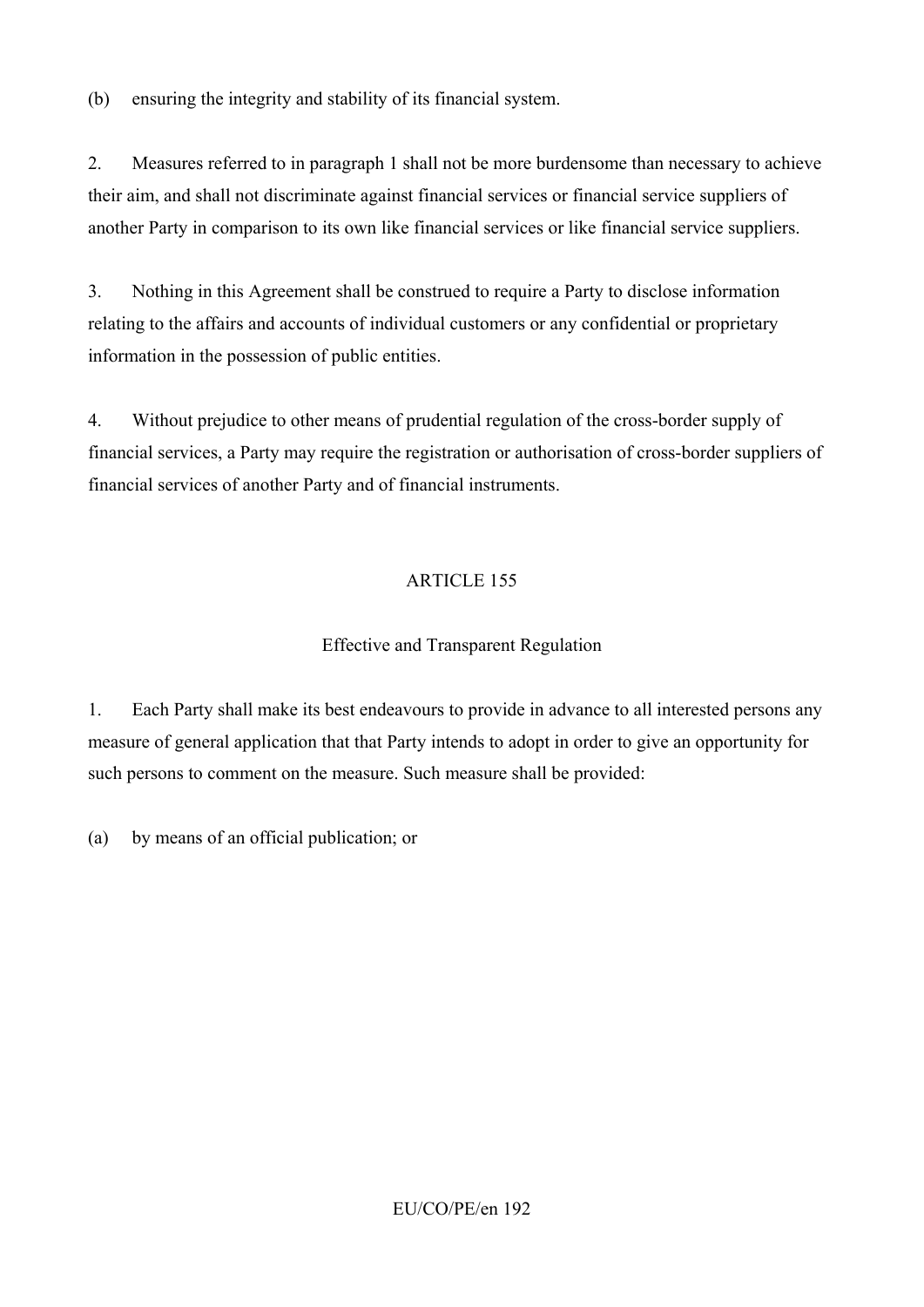(b) in other written or electronic form.

2. Each Party shall make available to interested persons its requirements for completing applications relating to the supply of financial services.

3. Upon request of an applicant, the Party concerned shall inform the applicant of the status of his/her application. Where the Party concerned requires additional information from the applicant, it shall notify the applicant without undue delay.

4. Each Party shall make its best endeavours to ensure that international standards for regulation and supervision in the financial services sector and for the fight against money laundering and the financing of terrorism are implemented and applied in its territory. Such international standards are the Core Principle for Effective Banking Supervision of the Basel Committee, the Insurance Core Principles and Methodology of the International Association of Insurance Supervisors, the Objectives and Principles of Securities Regulation of the International Organisation of Securities Commissions, the Forty Recommendations on Money Laundering, and the Nine Special Recommendations on Terrorist Financing of the Financial Action Task Force.

5. The Parties also take note of the "Ten Key Principles for Information Sharing" promulgated by the Finance Ministers of the G7 Nations and the Agreement on Exchange of Information on Tax Matters of the Organisation on Economic Cooperation and Development's (hereinafter referred to as "OECD") and the Statement on Transparency and exchange of information for tax purposes of the G20.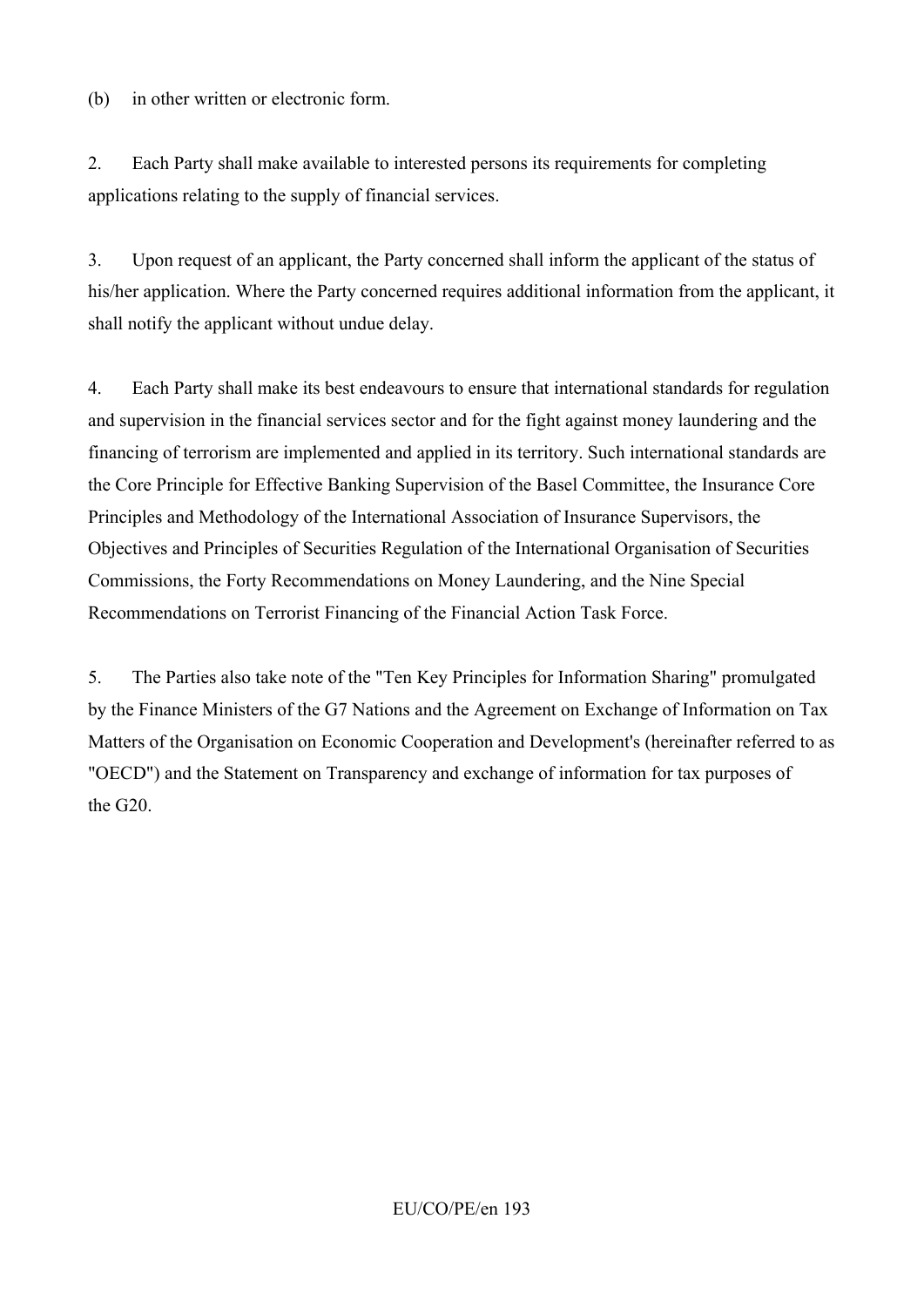## New Financial Services

Each Party shall permit a financial service supplier of another Party established in its territory to supply any new financial service of a type similar to those services which that Party permits its own financial service suppliers to supply under its domestic law in like circumstances. A Party may determine the institutional and juridical form through which the new financial service may be supplied and may require authorisation for the supply of such service. Where such authorisation is required, a decision shall be made within a reasonable period of time and the authorisation may only be refused for prudential reasons.

## ARTICLE 157

## Data Processing

1. Each Party shall permit a financial service supplier of another Party to transfer information in electronic or other form, into and out of its territory, for data processing where such processing is required in the ordinary course of business of such financial service supplier.

2. Each Party shall adopt adequate safeguards for the protection of the right to privacy and the freedom from interference with the privacy, family, home or correspondence of individuals, in particular with regard to the transfer of personal data.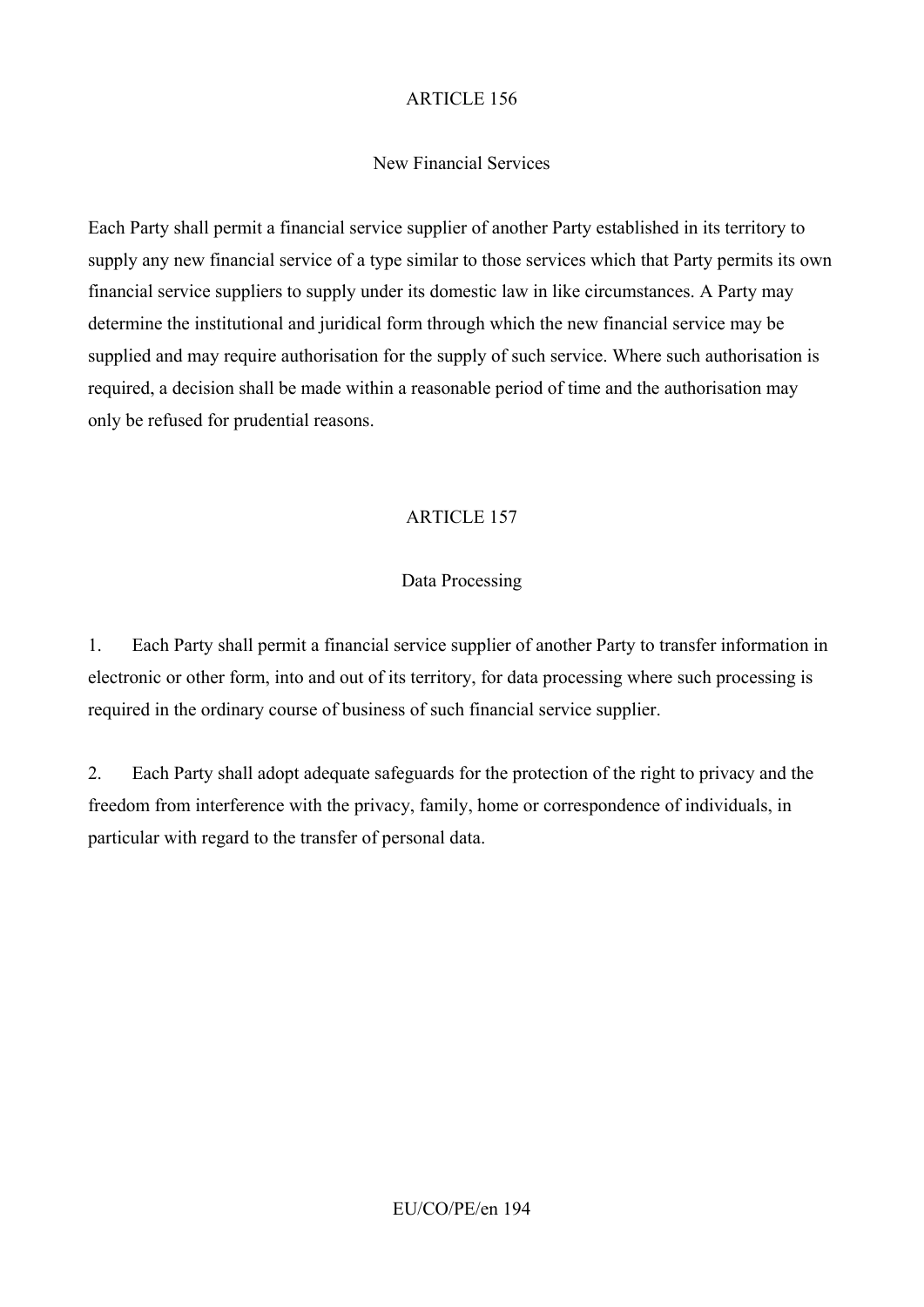#### Recognition of Prudential Measures

1. A Party may recognise prudential measures of any other country in determining how the measures relating to financial services of that Party shall be applied. Such recognition, which may be achieved through harmonisation or otherwise, may be based upon an agreement or arrangement with the country concerned, or may be granted autonomously.

2. A Party that is a party to such an agreement or arrangement referred to in paragraph 1, whether future or existing, shall afford adequate opportunity for another Party to negotiate its accession to such agreements or arrangements, or to negotiate comparable ones with such Party, under circumstances in which there would be equivalent regulation, oversight, implementation of such regulation and, if appropriate, procedures concerning the sharing of information between the Parties to the agreement or arrangement. Where a Party accords recognition autonomously, such Party shall afford adequate opportunity for another Party to demonstrate that those circumstances exist.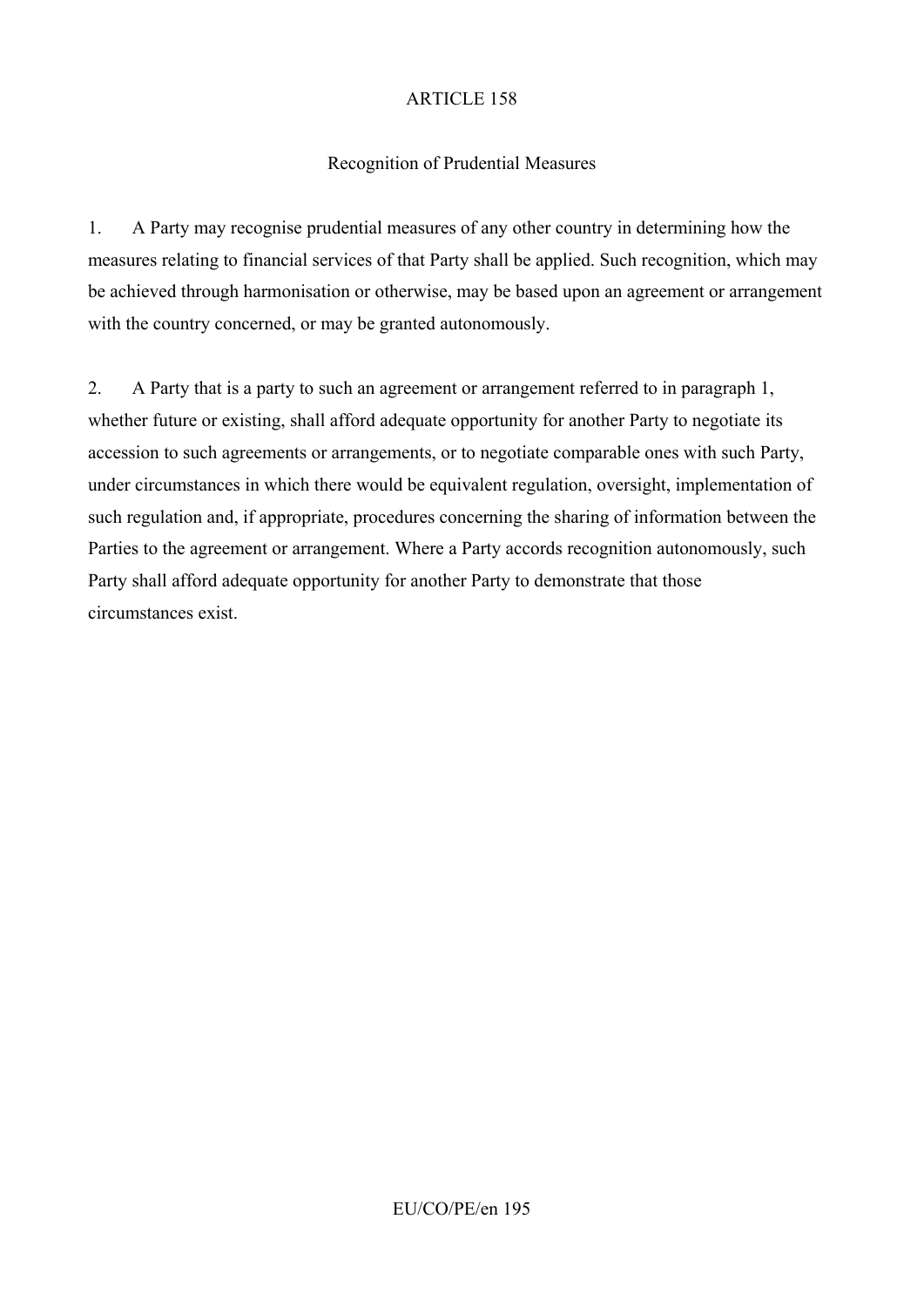## Specific Exceptions

1. Nothing in this Title shall be construed to prevent a Party, including its public entities, from exclusively conducting or providing, in its territory, activities or services forming part of a public retirement plan or statutory system of social security, except when those activities may be carried out, as provided by the domestic regulation of that Party, by financial service suppliers in competition with public entities or private institutions.

2. Nothing in this Agreement applies to activities or measures conducted or adopted by a central bank or monetary, exchange rate or credit authority or by any other public entity in pursuit of monetary and related credit or exchange rate policies.

3. Nothing in this Title shall be construed to prevent a Party, including its public entities, from exclusively conducting or providing in its territory activities or services for the account or with the guarantee or using the financial resources of the Party, or its public entities.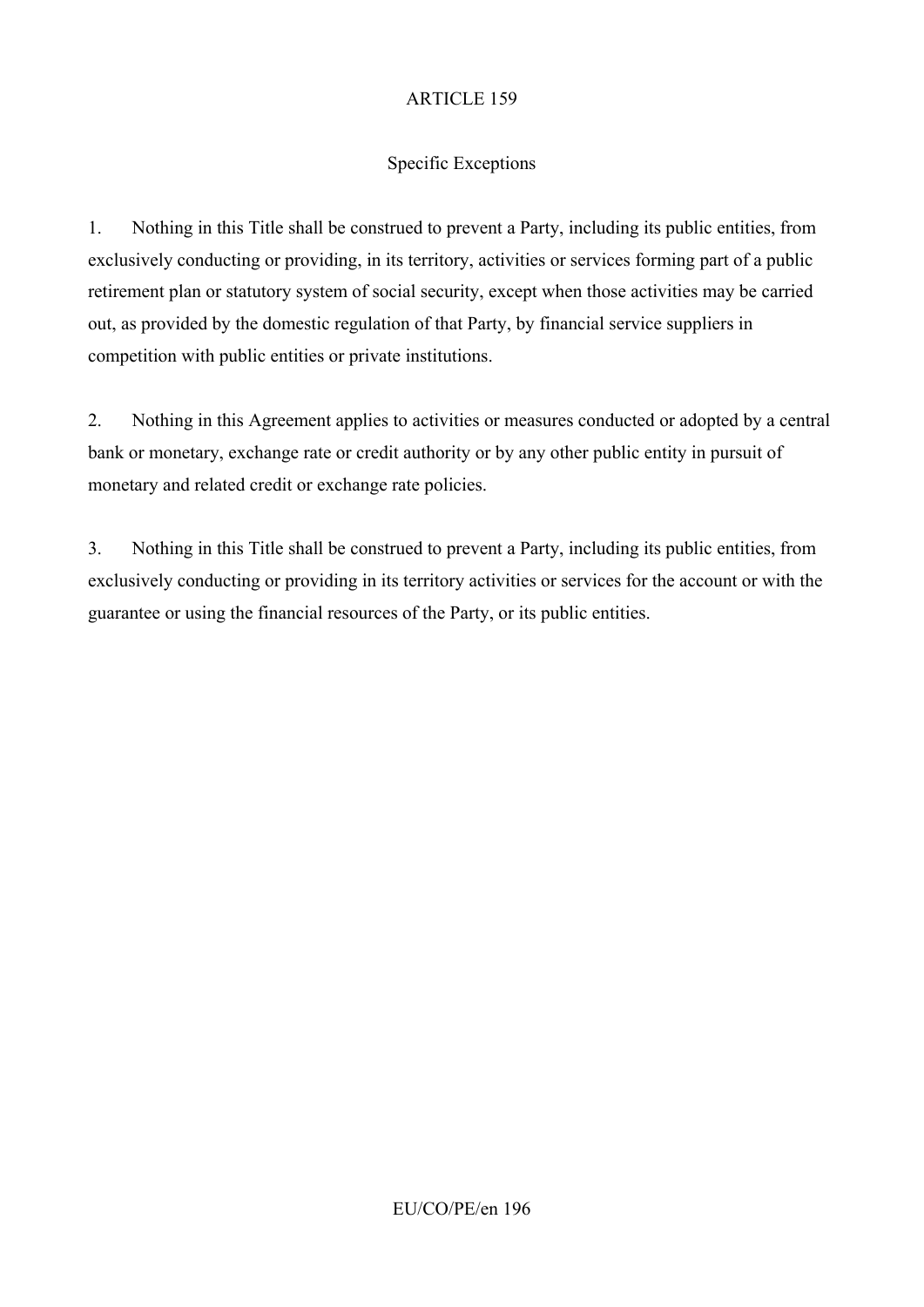#### SECTION 6

## INTERNATIONAL MARITIME TRANSPORT SERVICES

#### ARTICLE 160

Scope of Application and Principles

1. This Section sets out the principles for international maritime transport services committed pursuant to Chapters 2 (Establishment), 3 (Cross-border Supply of Services) and 4 (Temporary Presence of Natural Persons for Business Purposes) of this Title.

2. In view of the existing levels of liberalisation between the Parties in international maritime transport, each Party shall:

- (a) effectively apply the principle of unrestricted access to the international maritime markets and trades on a commercial and non-discriminatory basis; and
- (b) grant ships flying the flag of another Party or operated by service suppliers of another Party treatment no less favourable than that accorded to its own ships with regard to, inter alia, access to ports, use of infrastructure and auxiliary maritime services of the ports, as well as related fees and charges, customs facilities and the assignment of berths and facilities for loading and unloading.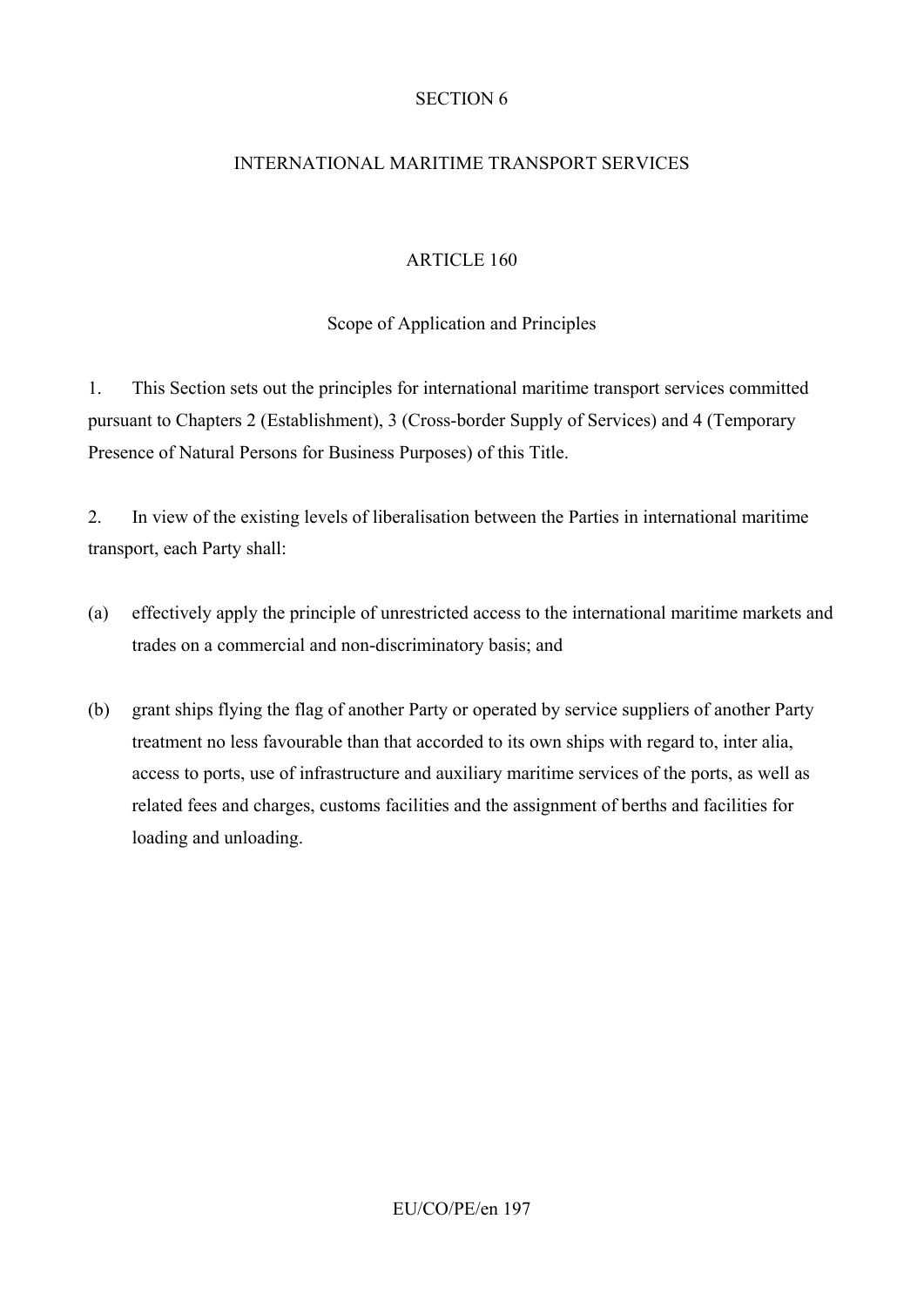- 3. In applying these principles, each Party shall:
- (a) not introduce cargo-sharing arrangements in future bilateral agreements with third countries concerning maritime transport services, including dry and liquid bulk and liner trade, and terminate, within a reasonable period of time, such cargo-sharing arrangements in case they exist in previous bilateral agreements; and
- (b) upon entry into force of this Agreement, abolish and abstain from introducing any unilateral measures and administrative, technical and other obstacles which may constitute a disguised restriction or have discriminatory effects on the free supply of services in international maritime transport.

4. Each Party shall permit international maritime service suppliers, including maritime agency services of another Party, to have an establishment in its territory under conditions of establishment and operation no less favourable than those accorded to its own service suppliers or those of any third country, whichever are more favourable.

5. Each Party shall make available to international maritime transport suppliers of another Party, on reasonable and non-discriminatory terms and conditions, the following services at the port: pilotage, towing and tug assistance, provisioning, fuelling and watering, garbage collecting and ballast waste disposal, port captain's services, navigation aids, shore-based operational services essential to ship operations, including communications, water and electrical supplies, emergency repair facilities, anchorage, berth and berthing services.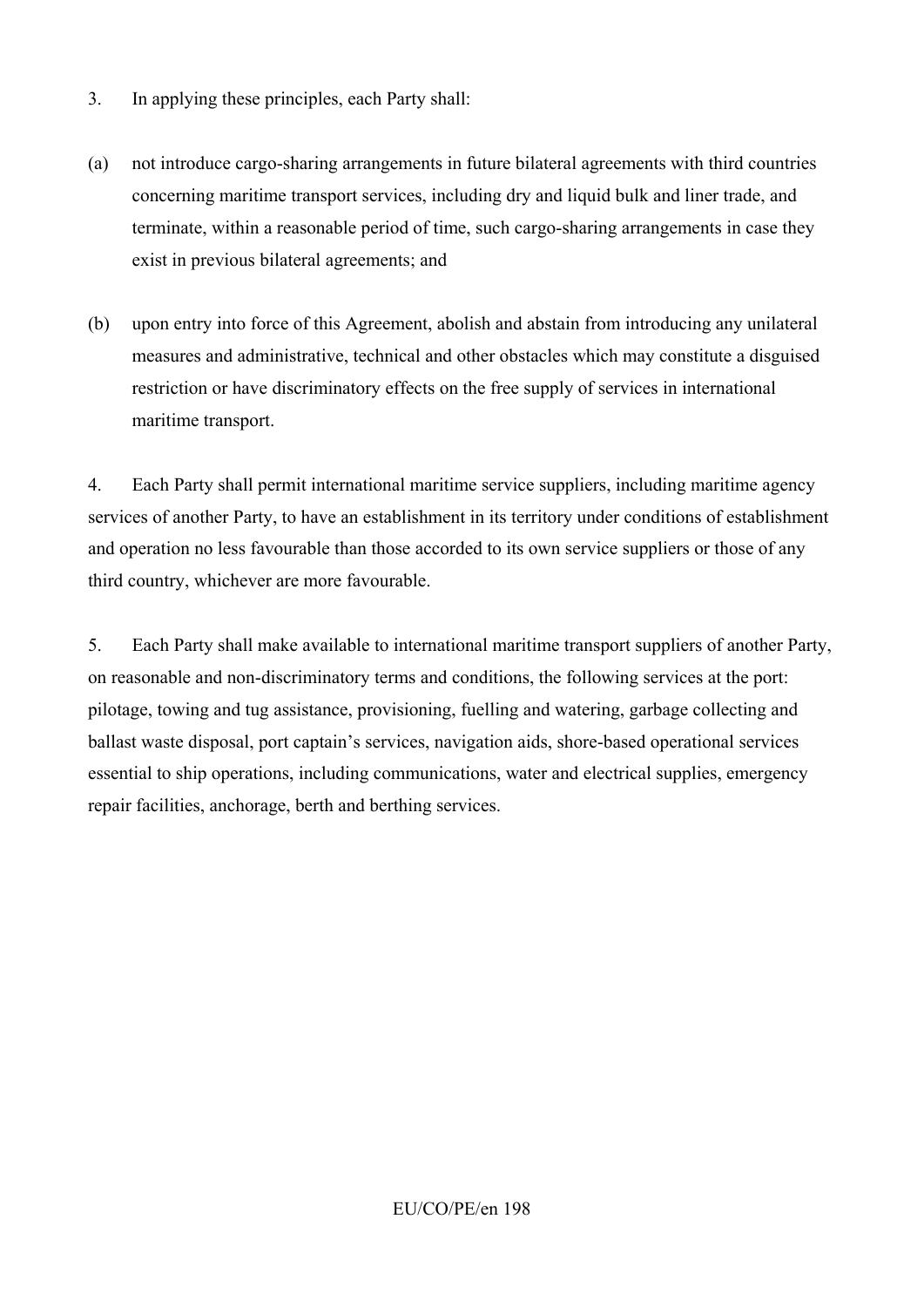## Definitions

For the purposes of this Section and Chapters 2 (Establishment), 3 (Cross-border Supply of Services) and 4 (Temporary Presence of Natural Persons for Business Purposes) of this Title:

- − "container station and depot services" means activities consisting in storing containers, whether in port areas or inland, with a view to their stuffing/stripping, repairing and making them available for shipments;
- − "customs clearance services" (alternatively "customs house brokers services") means activities consisting in carrying out, on behalf of another party, customs formalities concerning import, export or through transport of cargoes, whether such services are the main activity of the service provider or a usual complement of its main activity;
- − "freight forwarding services" means the activity consisting in organising and monitoring shipment operations on behalf of shippers, through the acquisition of transport and related services, preparation of documentation and provision of business information;
- "international maritime transport" includes door-to-door and multi-modal transport operations, which is the carriage of goods using more than one mode of transport, involving a sea-leg, under a single transport document, and to this effect includes the right to directly contract with providers of other modes of transport;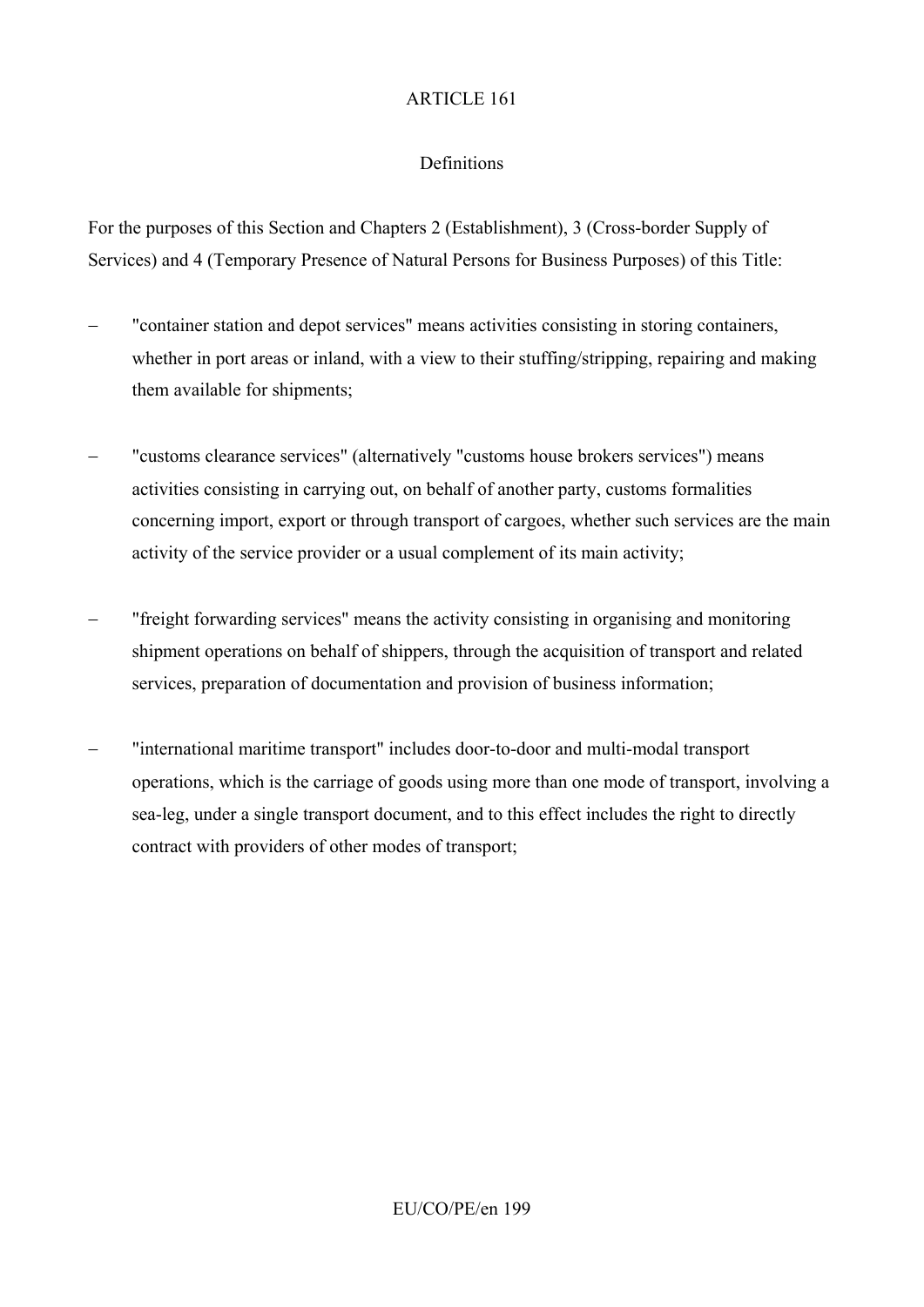- "maritime agency services" means activities consisting in representing as an agent, within a given geographic area, the business interests of one or more shipping lines or shipping companies, for the following purposes:
	- (a) marketing and sales of maritime transport and related services, from quotation to invoicing, and issuance of bills of lading on behalf of the companies, acquisition and resale of the necessary related services, preparation of documentation, and provision of business information; and
	- (b) organising, on behalf of shipping companies, the call of ships or take over cargoes when required;
- "maritime cargo handling services" means activities exercised by stevedore companies, including terminal operators, but not including the direct activities of dockers, when this workforce is organised independently of the stevedoring or terminal operator companies. The activities covered include the organisation and supervision of:
	- (a) the loading/discharging of cargo to/from a ship;
	- (b) the lashing/unlashing of cargo; and
	- (c) the reception/delivery and safekeeping of cargoes before shipment or after discharge.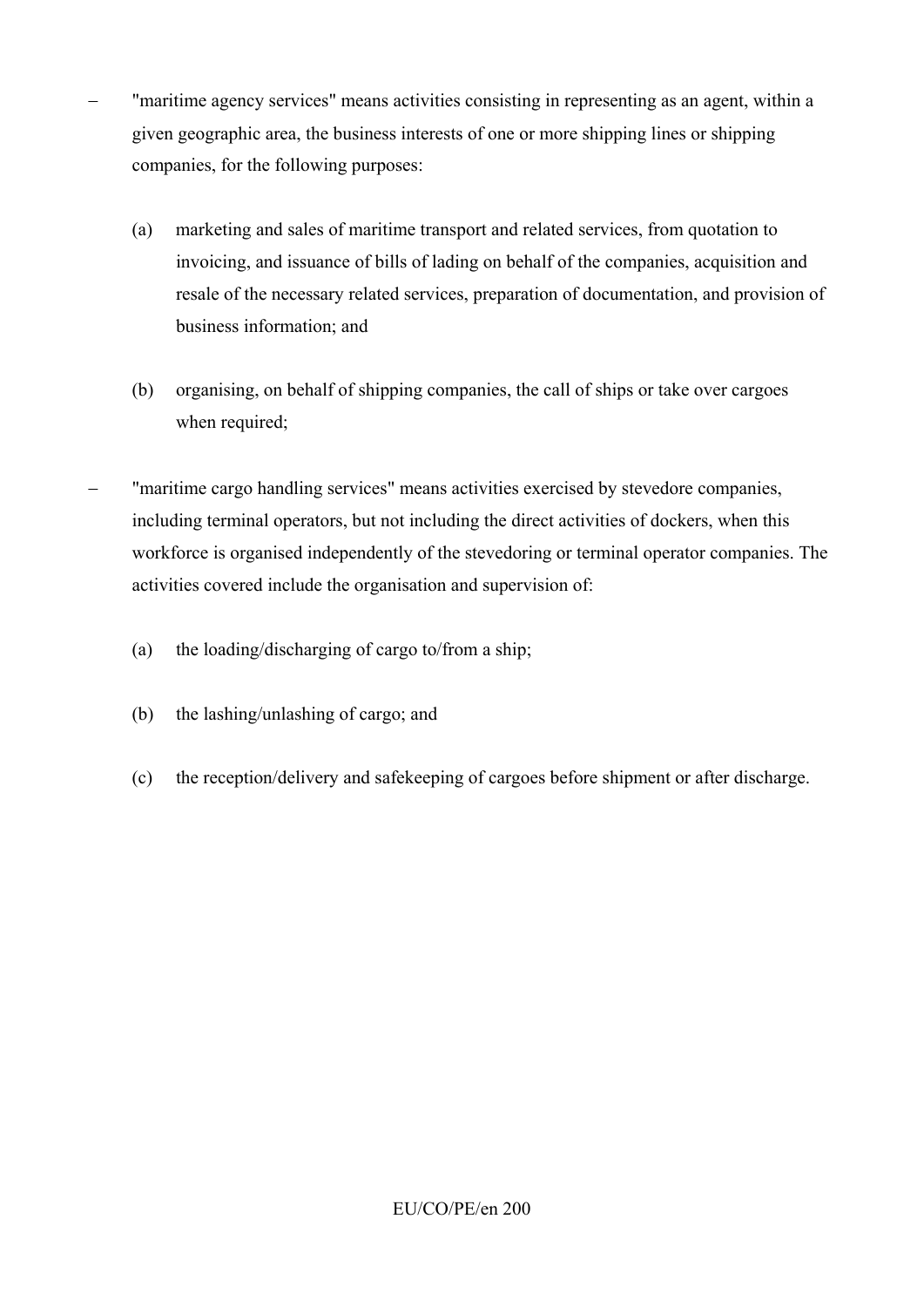## CHAPTER 6

## ELECTRONIC COMMERCE

#### ARTICLE 162

#### Objective and Principles

1. The Parties, recognising that electronic commerce increases trade opportunities in many sectors, agree to promote the development of electronic commerce between them, in particular by cooperating on issues arising from electronic commerce under the provisions of this Title.

2. The Parties agree that the development of electronic commerce shall be consistent with the international standards of data protection, in order to ensure the confidence of users of electronic commerce.

3. The Parties agree that a delivery by electronic means shall be considered as a provision of services, within the meaning of Chapter 3 (Cross-border Supply of Services), and shall not be subject to customs duties.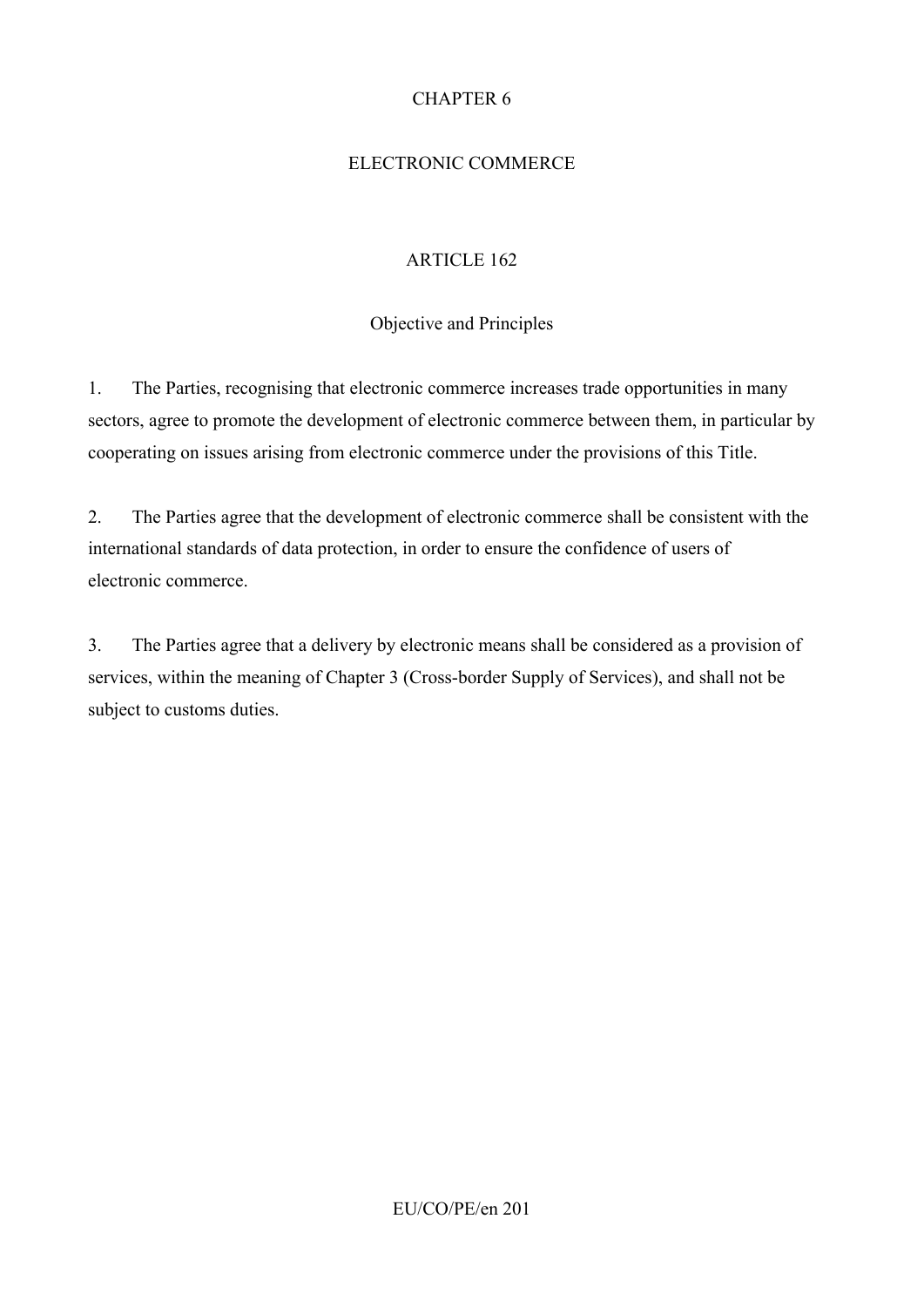## Regulatory Aspects of Electronic Commerce

1. The Parties shall maintain a dialogue on regulatory issues arising from electronic commerce which shall *inter alia* address the following issues:

- (a) the recognition of certificates of electronic signatures issued to the public and the facilitation of cross-border certification services;
- (b) the liability of intermediary service providers with respect to the transmission, or storage of information;
- (c) the treatment of unsolicited electronic commercial communications;
- (d) the protection of consumers in the field of electronic commerce from, among others, fraudulent and misleading commercial practices in the cross border context;
- (e) the protection of personal data;
- (f) the promotion of paperless trading; and
- (g) any other issue relevant for the development of electronic commerce.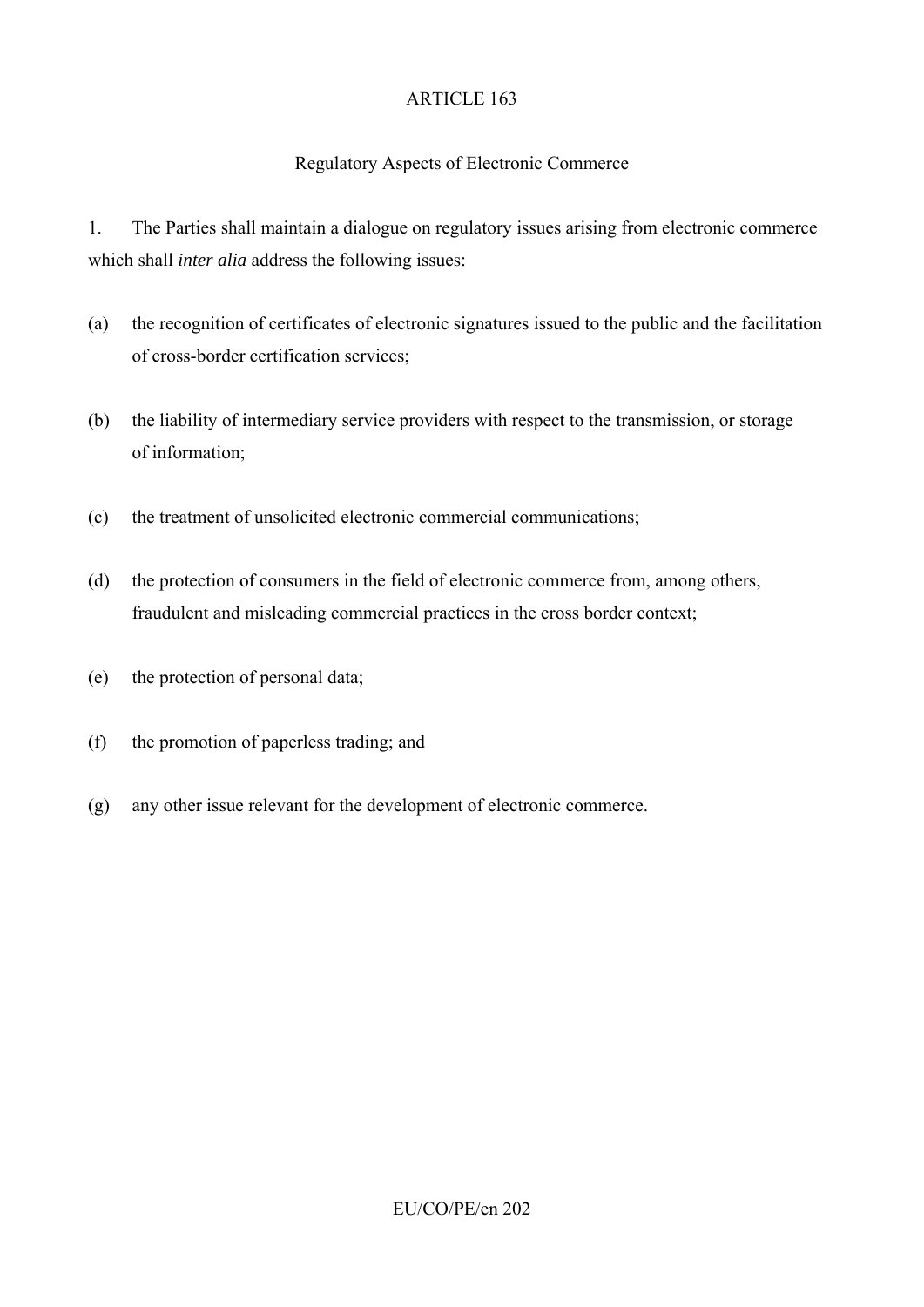2. The Parties shall conduct such cooperation, *inter alia*, by exchanging information regarding their respective relevant legislation and jurisprudence, as well as on the implementation of such legislation.

## ARTICLE 164

#### Protection of Personal Data

The Parties shall endeavour, insofar as possible, and within their respective competences, to develop or maintain, as the case may be, regulations for the protection of personal data.

## ARTICLE 165

## Management of Paperless Trading

The Parties shall endeavour, insofar as possible, and within their respective competences, to:

(a) make trade management documents available to the public in electronic form; and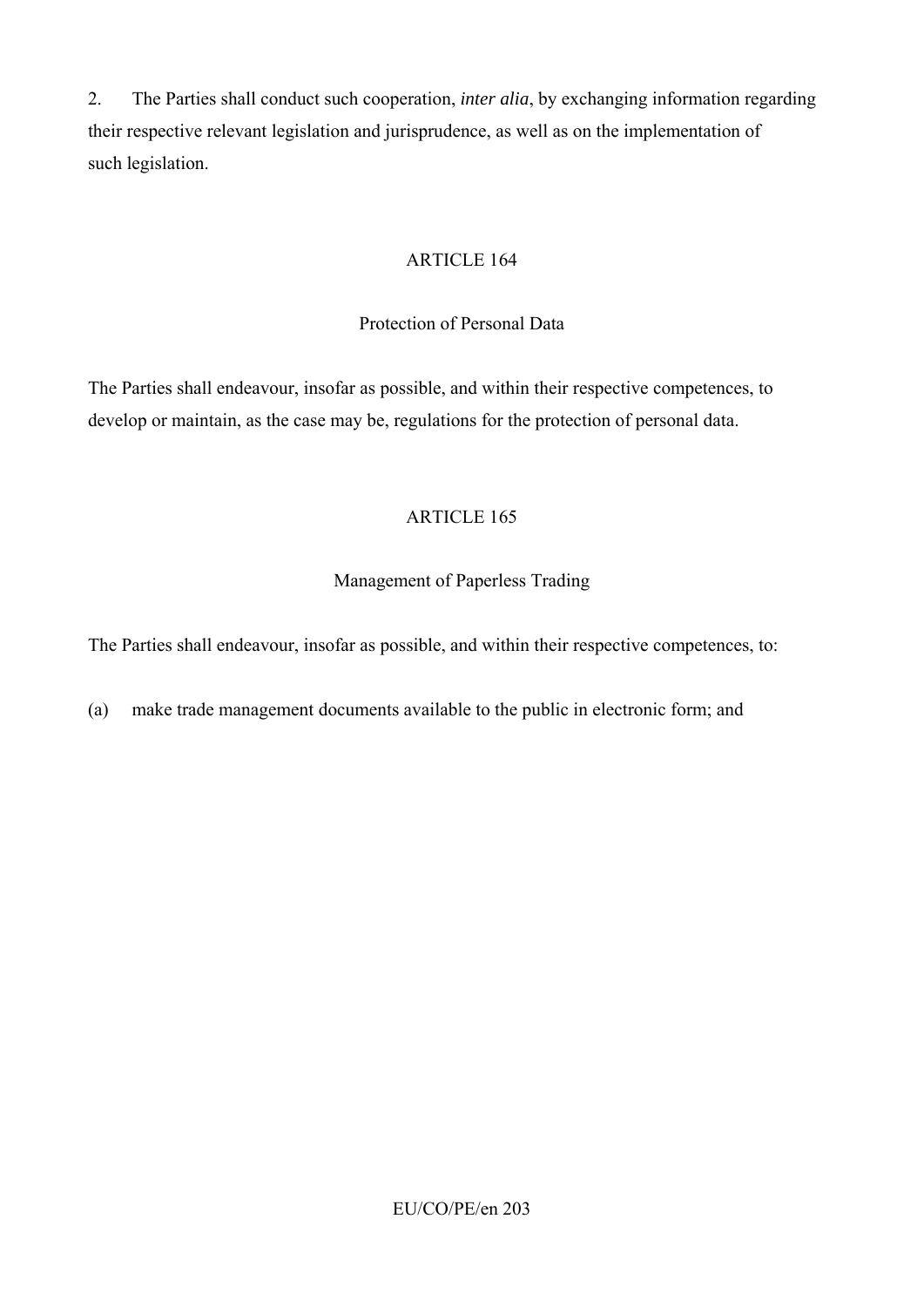(b) accept trade administration documents**<sup>53</sup>** submitted electronically as the legal equivalent of their paper version.

# ARTICLE 166

## Consumer Protection

1. The Parties recognise the importance of maintaining and adopting transparent and effective measures to protect consumers from fraudulent and misleading commercial practices when consumers engage in electronic commerce transactions.

2. The Parties recognise the importance of reinforcing consumer protection and of cooperation among domestic consumer protection authorities, in activities relating to electronic commerce.

 $53$ **<sup>53</sup>** For greater certainty, for Colombia and Peru, "trade administration documents" means forms issued or controlled by a Party that must be completed by or for an importer or exporter in connection with the imports or exports of goods.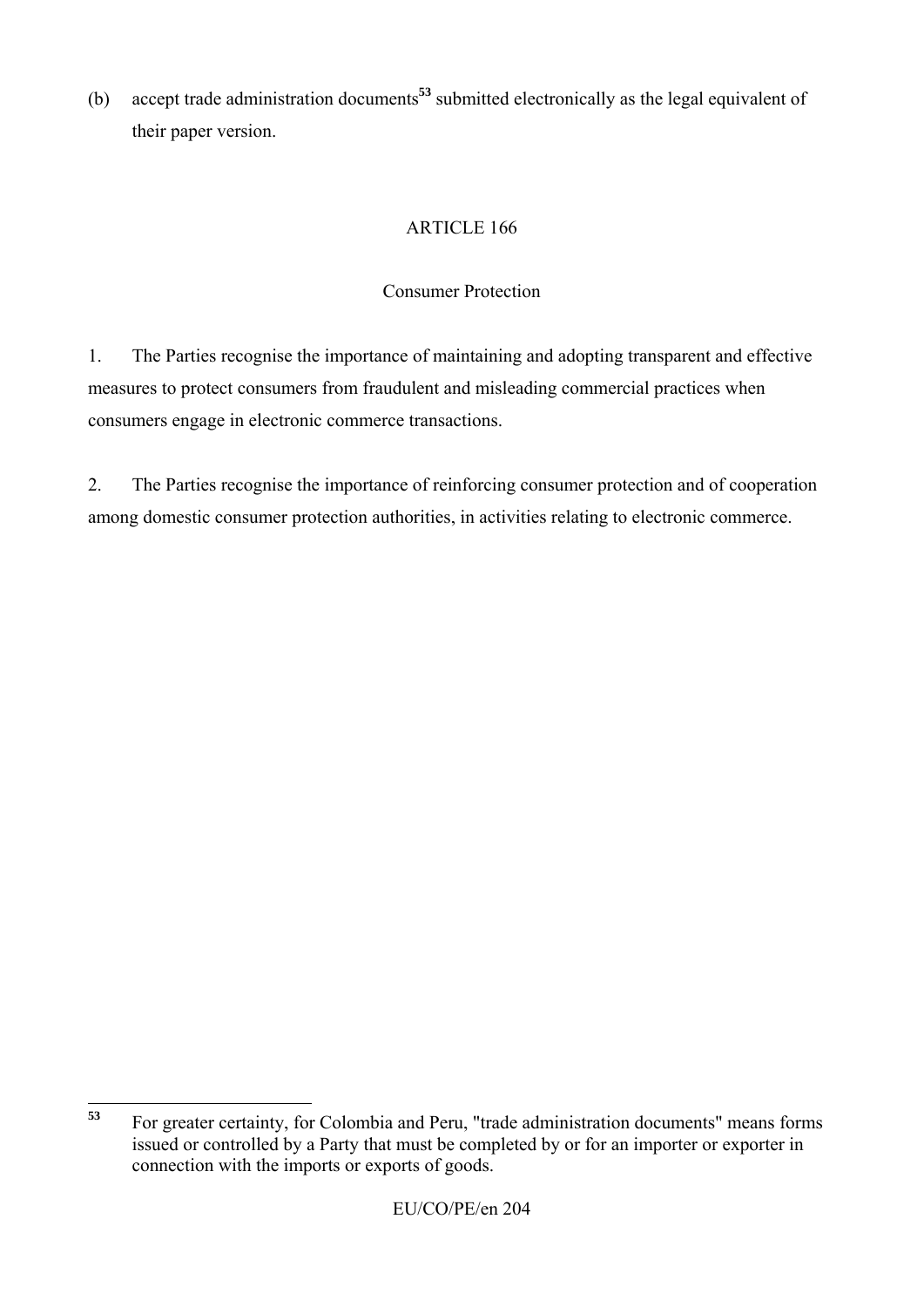# CHAPTER 7

# **EXCEPTIONS**

# ARTICLE 167

## General Exceptions

1. Subject to the requirement that such measures are not applied in a manner which would constitute a means of arbitrary or unjustifiable discrimination between the Parties, or a disguised restriction on establishment or cross-border supply of services, nothing in this Title and Title V (Current Payments and Capital Movements) shall be construed to prevent the adoption or enforcement by any Party of measures:

- (a) necessary to protect public security or public morals or to maintain public order**<sup>54</sup>**;
- (b) necessary to protect human, animal or plant life or health, including those environmental measures necessary to this effect;

<sup>54</sup> The public order exception may be invoked only where a genuine and sufficiently serious threat is posed to one of the fundamental interests of the society.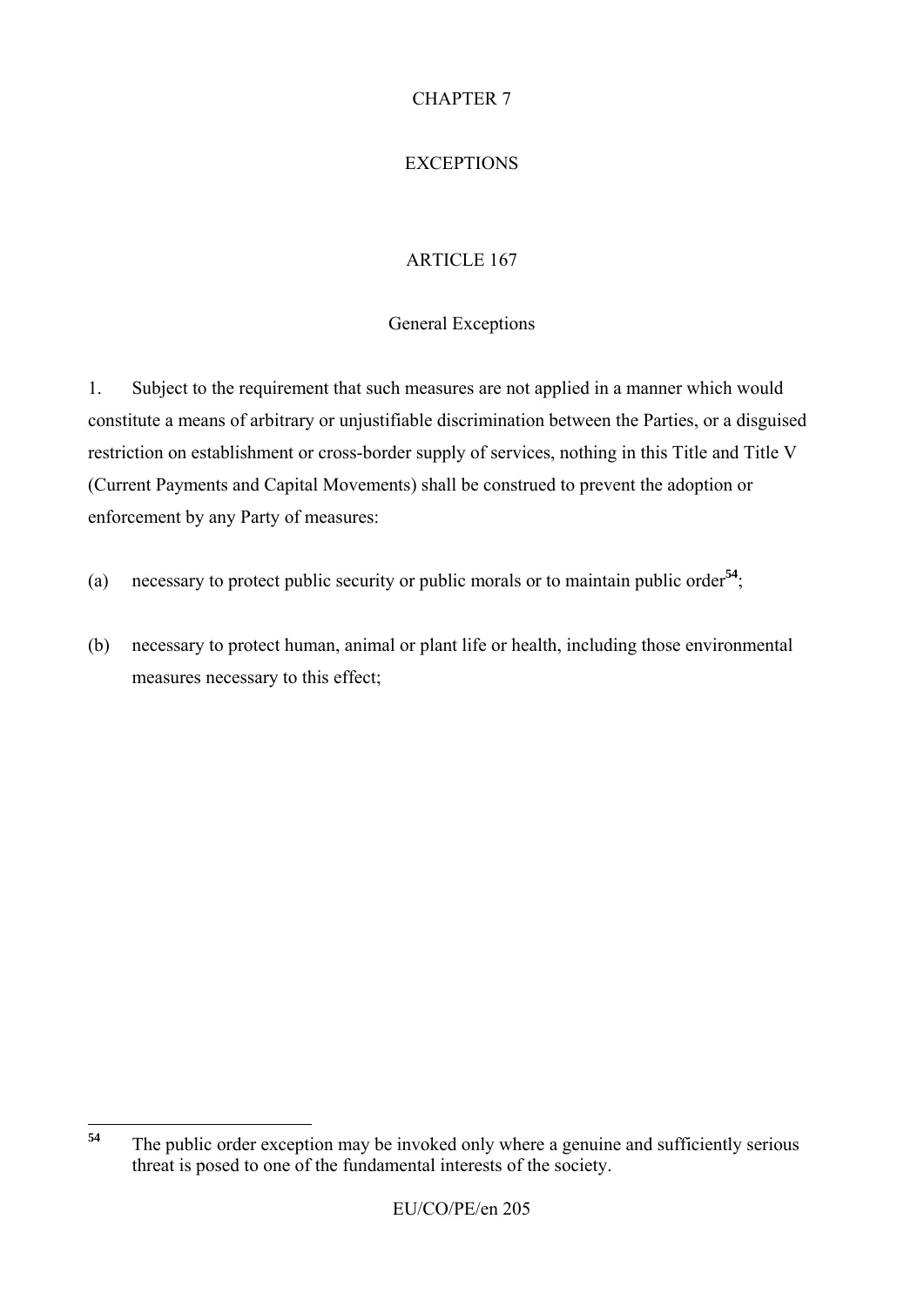- (c) relating to the conservation of living and non-living exhaustible natural resources, if such measures are applied in conjunction with restrictions on domestic investors or on the domestic supply or consumption of services;
- (d) necessary for the protection of national treasures of artistic, historic or archaeological value;
- (e) necessary to secure compliance with laws or regulations which are not inconsistent with the provisions of this Title and Title V (Current Payments and Capital Movements)**<sup>55</sup>** including those relating to:
	- (i) the prevention of deceptive and fraudulent practices or to deal with the effects of a default on contracts;
	- (ii) the protection of the privacy of individuals in relation to the processing and dissemination of personal data and the protection of confidentiality of individual records and accounts;
	- (iii) safety.

- (c) criminal or penal offences;
- (d) financial reporting or record keeping of transfers when necessary to assist law enforcement or financial regulatory authorities; or
- (e) ensuring compliance with judicial or administrative orders or rulings in judicial or administrative proceedings;

<sup>55</sup> **<sup>55</sup>** For greater certainty, in the case of Peru, the execution of measures that prevent a monetary transfer through the equitable, non-discriminatory and good faith application of Peruvian Laws relating to:

<sup>(</sup>a) bankruptcy, insolvency, or the protection of the rights of creditors;

<sup>(</sup>b) issuing, trading, or dealing in securities, futures, options, or derivatives;

shall not be considered inconsistent with the provisions of this Title and Title V (Current Payments and Capital Movements).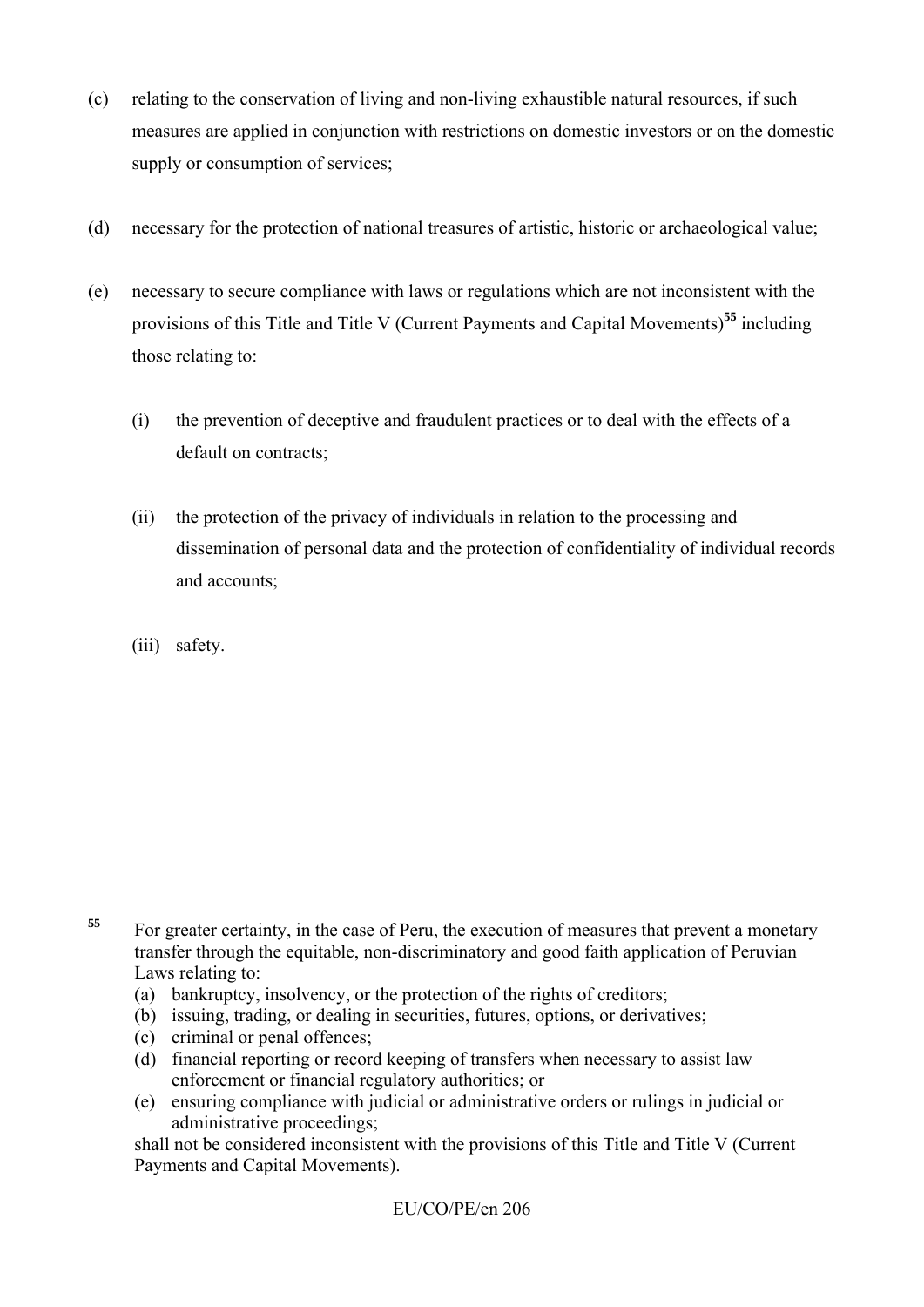2. The provisions of this Title, Annexes VII (List of Commitments on Establishment) and VIII (List of Commitments on Cross-border Supply of Services) and Title V (Current Payments and Movement of Capital) shall not apply to the respective social security systems of the Parties or to activities in the territory of each Party, which are connected, even occasionally, with the exercise of official authority.

#### TITLE V

#### CURRENT PAYMENTS AND MOVEMENT OF CAPITAL

#### ARTICLE 168

#### Current Account

The Parties shall authorise, in freely convertible currency and in accordance with the provisions of Article VIII of the Articles of Agreement of the International Monetary Fund, any payments and transfers on the current account of balance of payments between the Parties.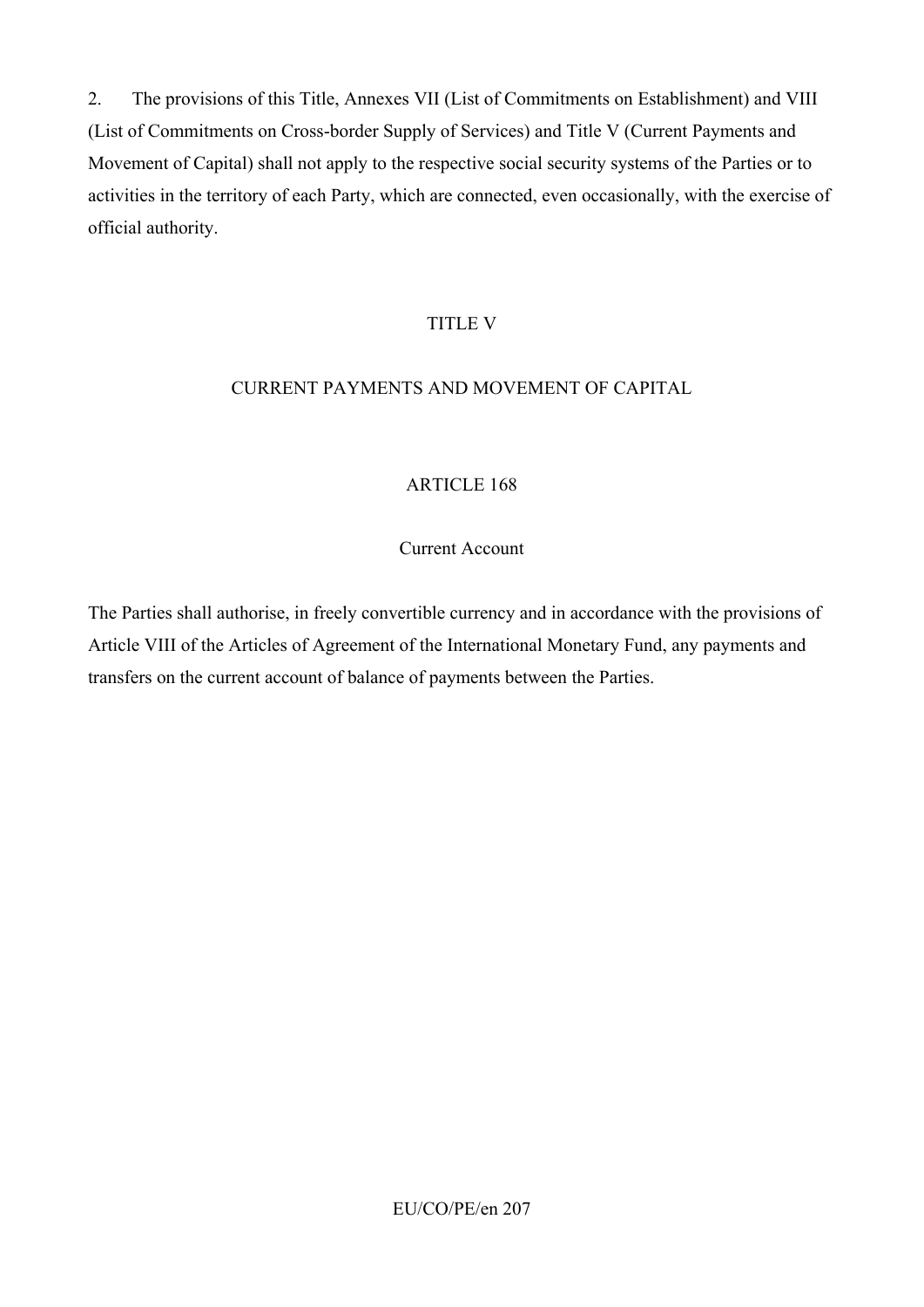#### Capital Account

With regard to transactions on the capital and financial account of balance of payments, following the entry into force of this Agreement, the Parties shall ensure the free movement of capital relating to direct investments**<sup>56</sup>** made in juridical persons constituted in accordance with the laws of the host country and investments and other transactions made in accordance with the provisions of Title IV (Trade in Services, Establishment, and Electronic Commerce)**<sup>57</sup>**, as well as the liquidation and repatriation of these investments and of any profit stemming therefrom.

#### ARTICLE 170

#### Safeguard Measures

1. In the case of Colombia, where, in exceptional circumstances, payments and capital movements cause, or threaten to cause, serious difficulties for the operation of exchange rate policy or monetary policy in Colombia, Colombia may adopt safeguard measures with regard to capital movements for a period not exceeding one year. These safeguard measures may be maintained beyond such period of time for justified reasons when it is necessary to overcome the exceptional circumstances that led to their application. In such event, Colombia shall present in advance to the other Parties the reasons that justify their maintenance.

<sup>56</sup> **<sup>56</sup>** For greater certainty, "direct investment" does not mean credits related to foreign trade, portfolio investment according to domestic legislation, public debt and related credit.

**<sup>57</sup>** For greater certainty, Chapter 7 (Exceptions) in Title IV (Trade in Services, Establishment, and Electronic Commerce) shall also apply to this Title.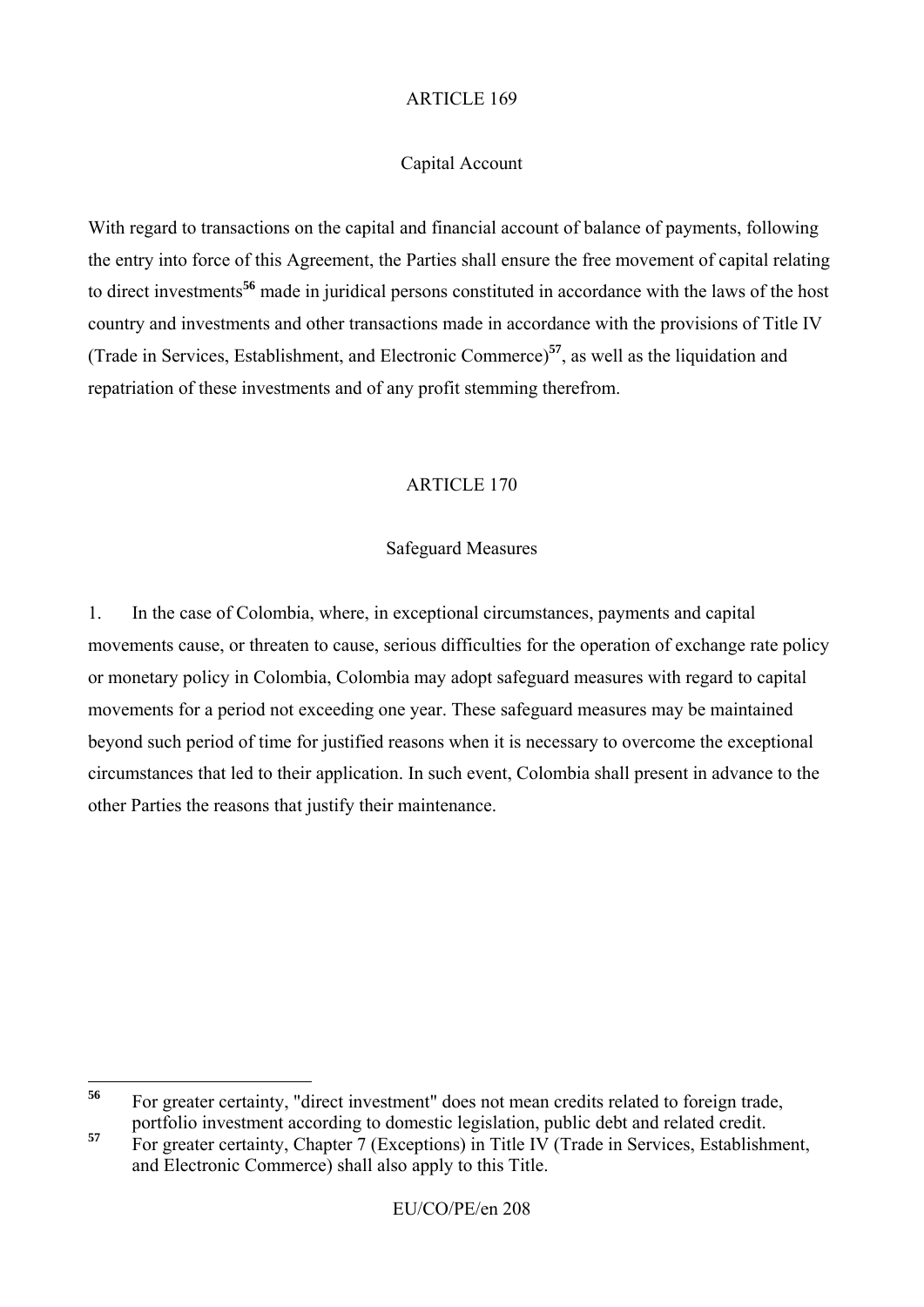2. In the case of Peru and the EU Party, where, in exceptional circumstances, payments and capital movements, cause, or threaten to cause, serious difficulties for the operation of exchange rate policy or monetary policy in Peru or in the European Union, Peru or the EU Party may respectively adopt safeguard measures with regard to capital movements for a period not exceeding one year.

3. The application of safeguard measures pursuant to paragraph 2 may be extended through their formal reintroduction in case of extremely exceptional circumstances and after having coordinated in advance between the Parties concerned regarding the implementation of any proposed formal reintroduction.

4. Under no circumstance may the measures referred to in paragraphs 1 and 2 be used as a means for commercial protection or for the purpose of protecting a particular industry.

5. A Party adopting or maintaining safeguard measures pursuant to paragraphs 1, 2 or 3 shall promptly inform the other Parties of their relevance and scope, and present, as soon as possible, a schedule for their removal.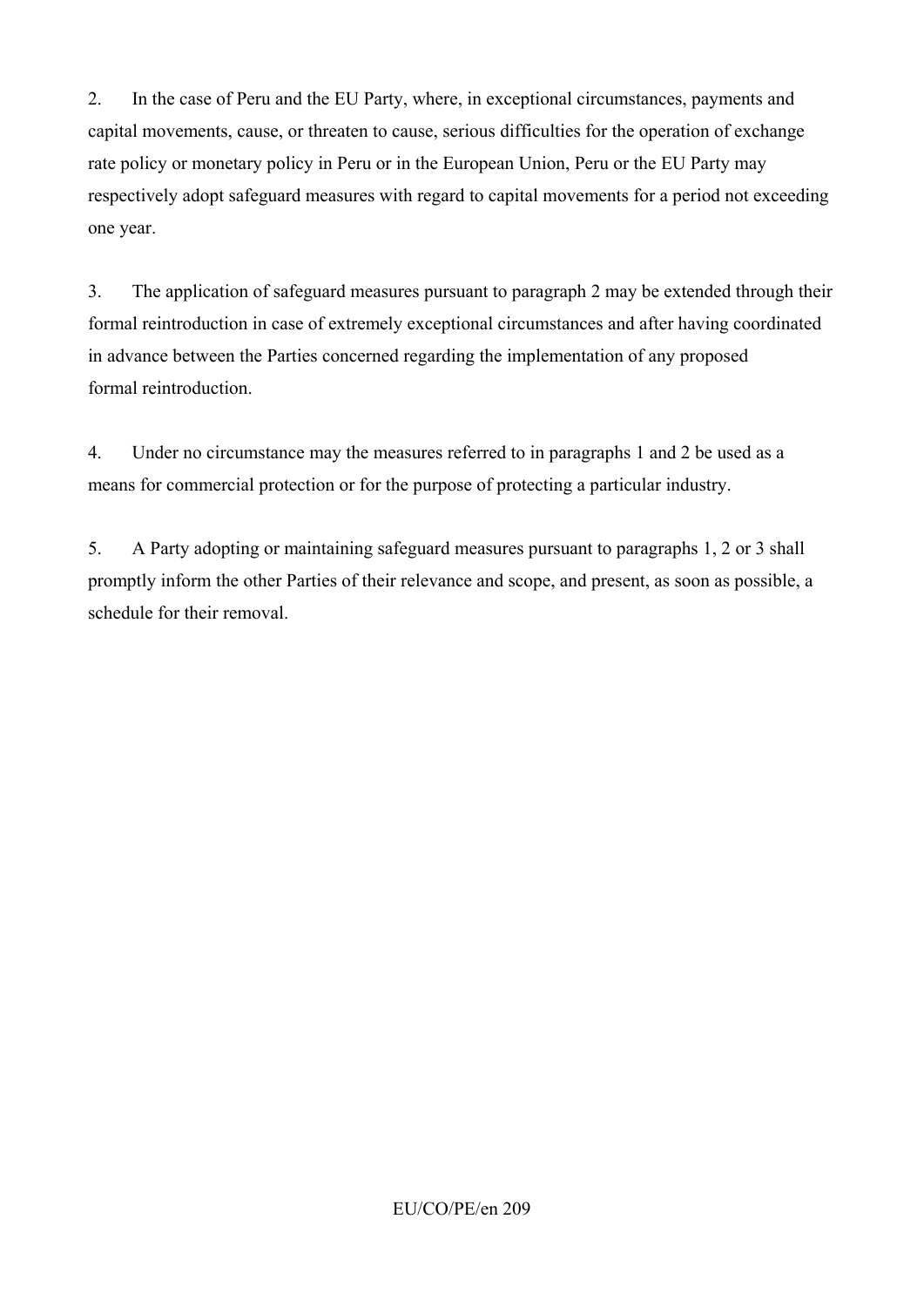## Final Provisions

With the aim of supporting a stable and secure framework for long-term investment, the Parties shall consult with a view to facilitating the movement of capital between them, in particular the progressive liberalisation of capital and financial accounts.

## TITLE VI

#### GOVERNMENT PROCUREMENT

## ARTICLE 172

#### Definitions

For the purposes of this Title:

− "build-operate-transfer contract and public works concession contract" mean any contractual arrangement the primary purpose of which is to provide for the construction or rehabilitation of physical infrastructure, plant, buildings, facilities, or other government-owned works and under which, as consideration for a supplier's execution of a contractual arrangement, a procuring entity grants to the supplier, for a specified period, temporary ownership, or a right to control and operate, and demand payment for the use of, such works for the duration of the contract;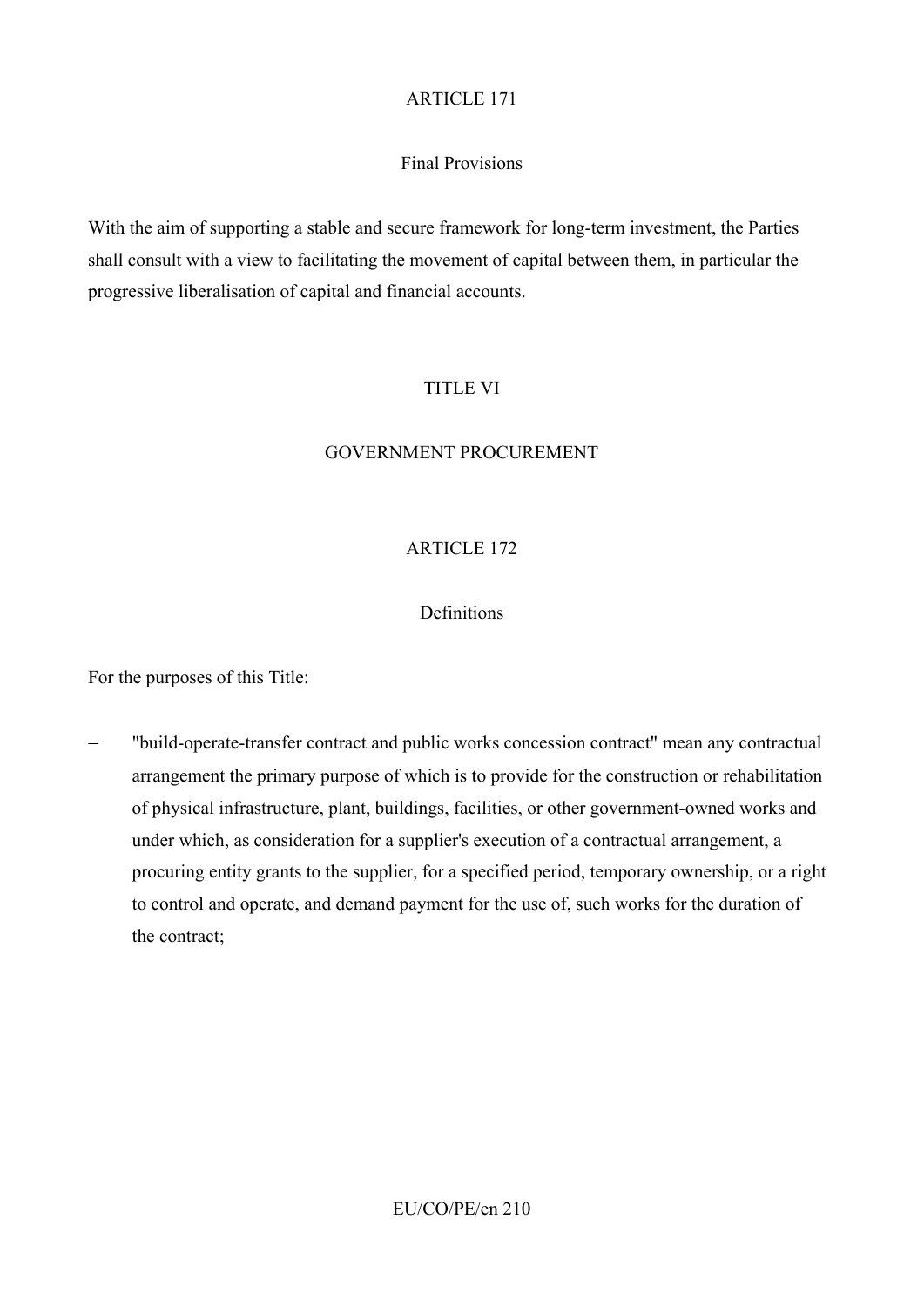- "commercial goods or services" means goods or services of a type generally sold or offered for sale in the commercial marketplace to, and customarily purchased by, non-governmental buyers for non-governmental purposes;
- − "construction service" means a service that has as its objective the realization by whatever means, of civil or building works, based on Division 51 of the United Nations Provisional Central Product Classification (hereinafter referred to as "CPPC");
- − "electronic auction" means an iterative process that involves the use of electronic means for the presentation by suppliers of either new prices, or new values for quantifiable non-price elements of the tender related to the evaluation criteria, or both, resulting in a ranking or re-ranking of tenders;
- "in writing" or "written" means any worded or numbered expression that can be read, reproduced and later communicated. It may include electronically transmitted and stored information;
- − "limited tendering" means a procurement method whereby the procuring entity contacts a supplier or suppliers of its choice;
- − "measure" means any law, regulation, procedure, administrative guidance or practice, or any action of a procuring entity, relating to a covered procurement;
- "multi-use list" means a list of suppliers that a procuring entity has determined satisfy the conditions for participation in that list, and that the procuring entity intends to use more than once;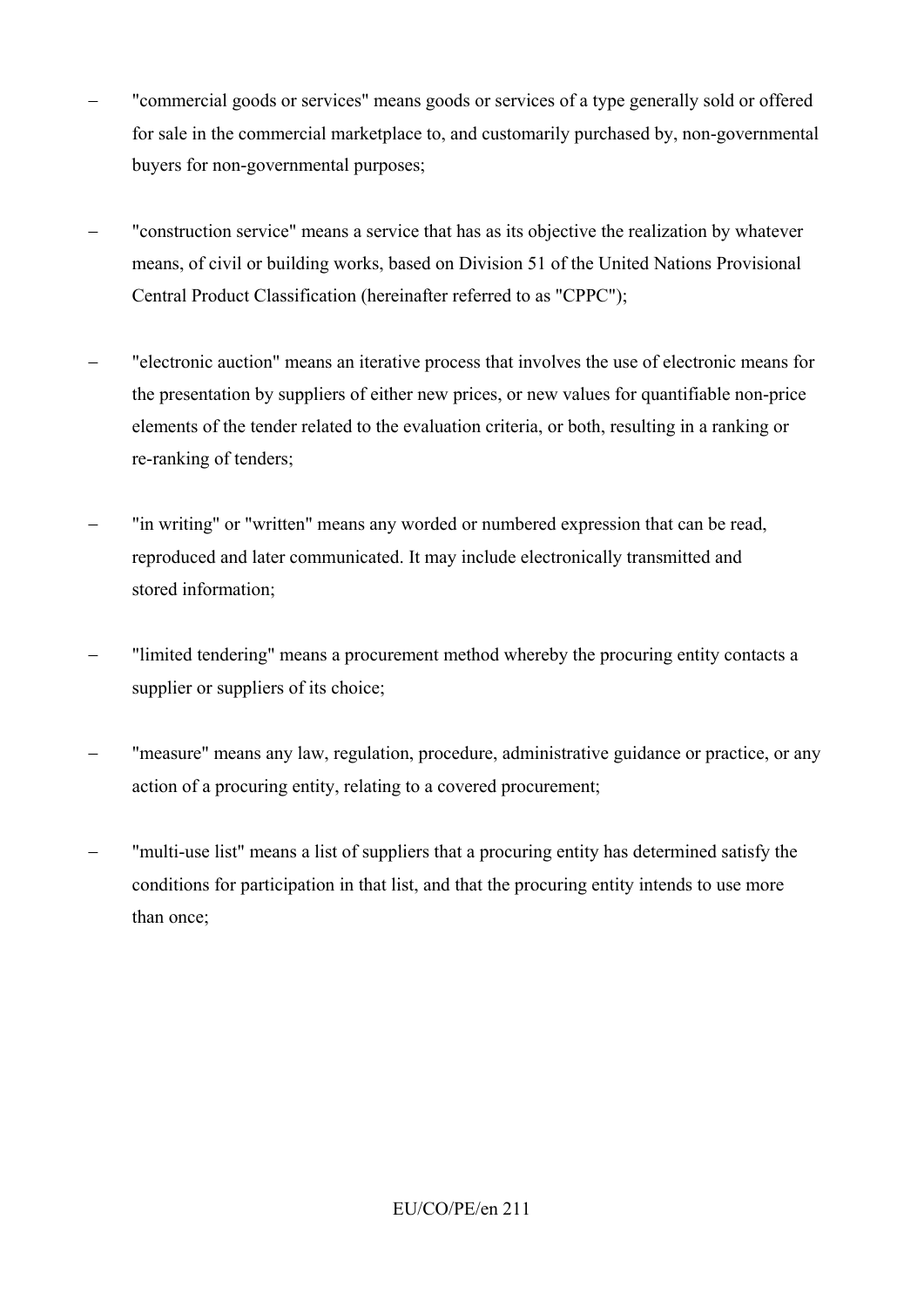- − "notice of intended procurement" means a notice published by a procuring entity inviting interested suppliers to submit a request for participation, a tender, or both;
- − "offset" means any condition or undertaking that encourages local development or improves balance–of-payments accounts of a Party, such as the use of domestic content, the licensing of technology, investment, counter-trade and similar action or requirement;
- − "open tendering" means a procurement method whereby all interested suppliers may submit a tender;
- − "procuring entity" means an entity of a Party listed in Appendix 1 of Annex XII (Government Procurement);
- − "qualified supplier" means a supplier that a procuring entity recognises as having satisfied the conditions for participation;
- − "selective tendering" means a procurement method whereby only qualified suppliers are invited by the procuring entity to submit a tender;
- − "services" includes construction services, unless otherwise specified; and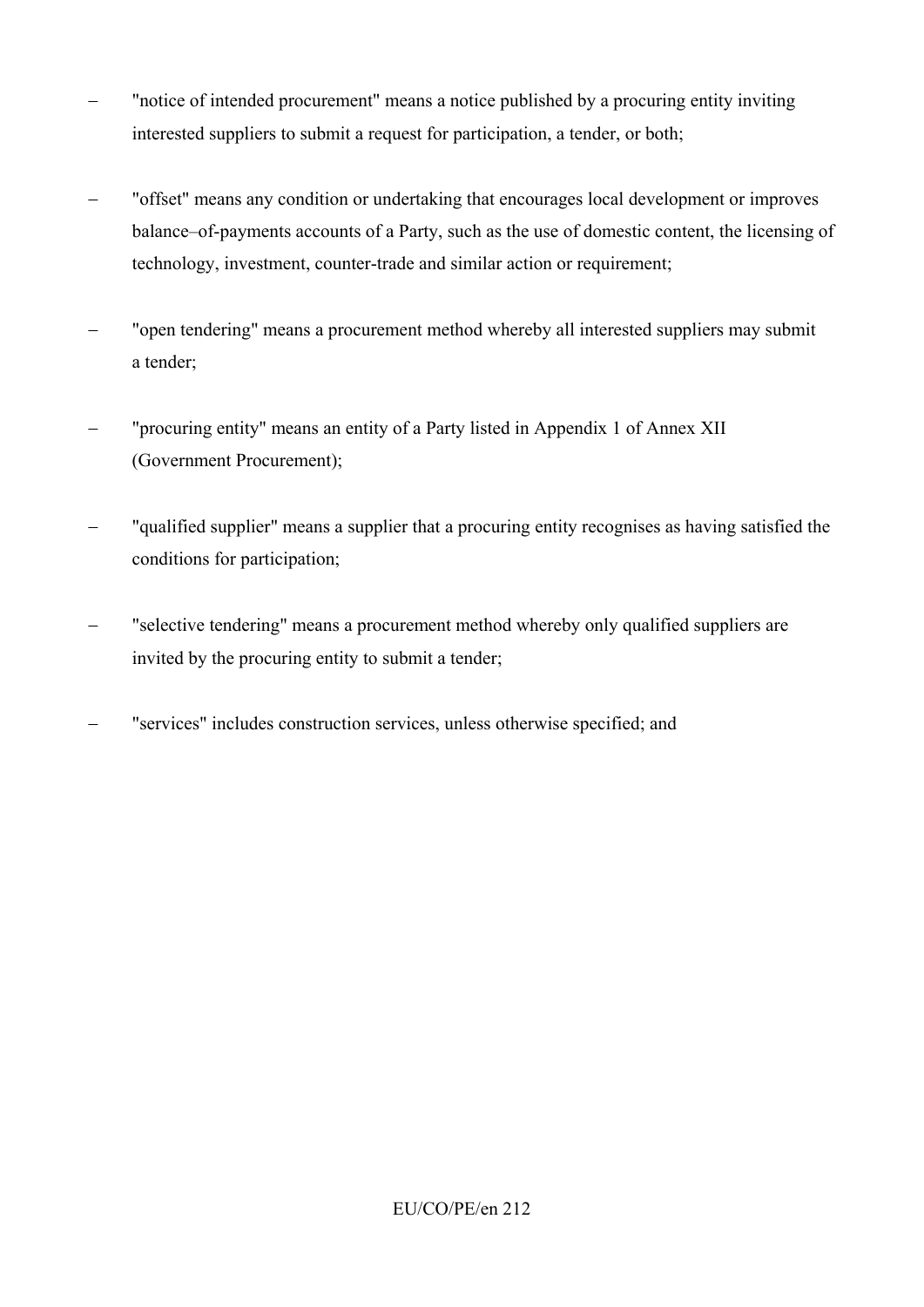- − "technical specification" means a tendering requirement that:
	- (a) sets out the characteristics of goods or services to be procured, including quality, performance, safety and dimensions, or the processes and methods for their production or provision; or
	- (b) addresses terminology, symbols, packaging, marking or labelling requirements, as they apply to a good or service.

#### Scope of Application

1. This Title applies to any measure adopted by a Party regarding covered procurement.

2. For the purposes of this Title, "covered procurement" means procurement for governmental purposes of goods, services, or any combination thereof as specified, with respect to each Party, in Appendix 1 of Annex XII (Government Procurement):

(a) not procured with a view to commercial sale or resale, or for use in the production or supply of goods or services for commercial sale or resale;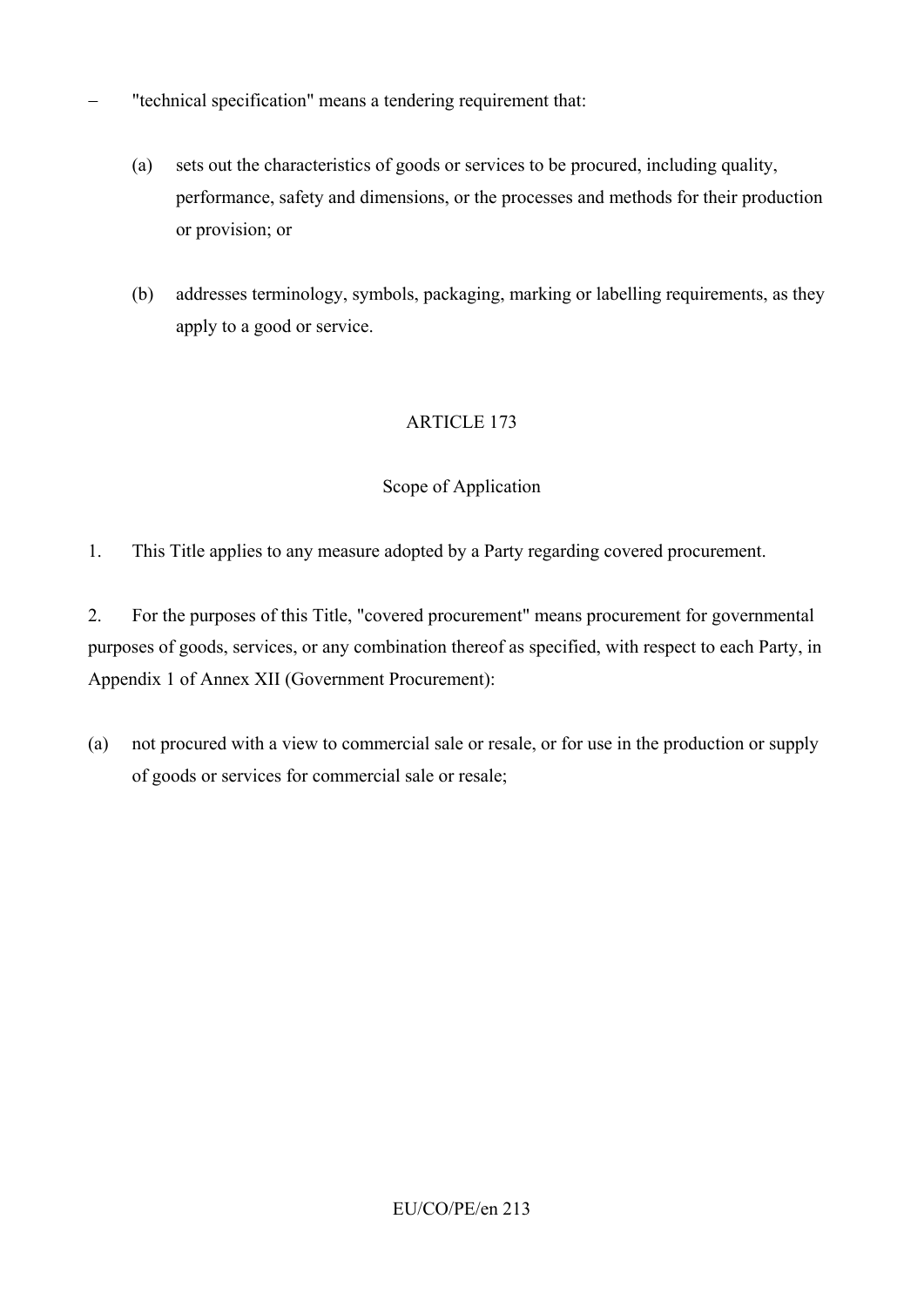- (b) by any contractual means, including: purchase, hire purchase, lease or rental, with or without an option to buy, build-operate-transfer contracts and public works concession contracts;
- (c) for which the value equals or exceeds the relevant threshold specified for each Party in Appendix 1 of Annex XII (Government Procurement), at the time of publication of a notice in accordance with Article 176;
- (d) by a procuring entity; and
- (e) that is not otherwise excluded from the scope of application of this Title.
- 3. Except where provided otherwise, this Title does not apply to:
- (a) the acquisition or rental of land, existing buildings or other immovable property or the rights thereon;
- (b) non-contractual agreements or any form of assistance that a Party provides, including cooperative agreements, grants, loans, subsidies, equity infusions, guarantees, endorsements and fiscal incentives;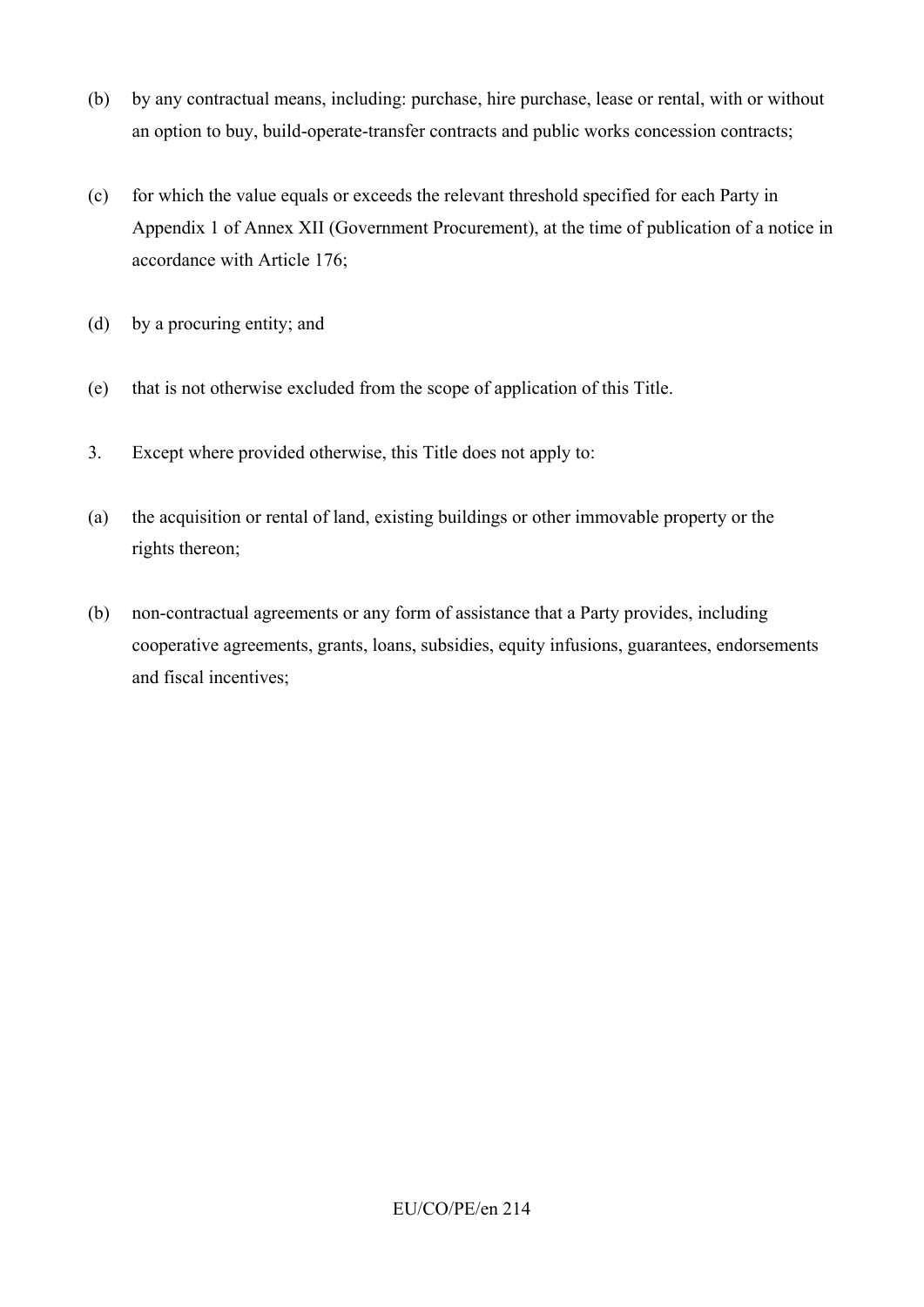- (c) the procurement or acquisition of fiscal agency or depository services, liquidation and management services for regulated financial institutions, or services related to the sale, redemption and distribution of public debt, including loans and government bonds, notes and other securities**<sup>58</sup>**;
- (d) public employment contracts and related measures; and
- (e) procurement conducted:
	- (i) for the specific purpose of providing international assistance, including development aid;
	- (ii) under the particular procedure or condition of an international agreement relating to:
		- (A) the stationing of troops; or
		- (B) the joint implementation of a project by the countries signatory to such agreement;
	- (iii) under the particular procedure or condition of an international organisation, or funded by international grants, loans or other assistance, where the applicable procedure or condition would be inconsistent with this Title.

(b) public debt management.

<sup>58</sup> **<sup>58</sup>** For greater certainty, this Title does not apply to procurement of banking, financial, or specialised services related to the following activities:

<sup>(</sup>a) the incurring of public indebtedness; or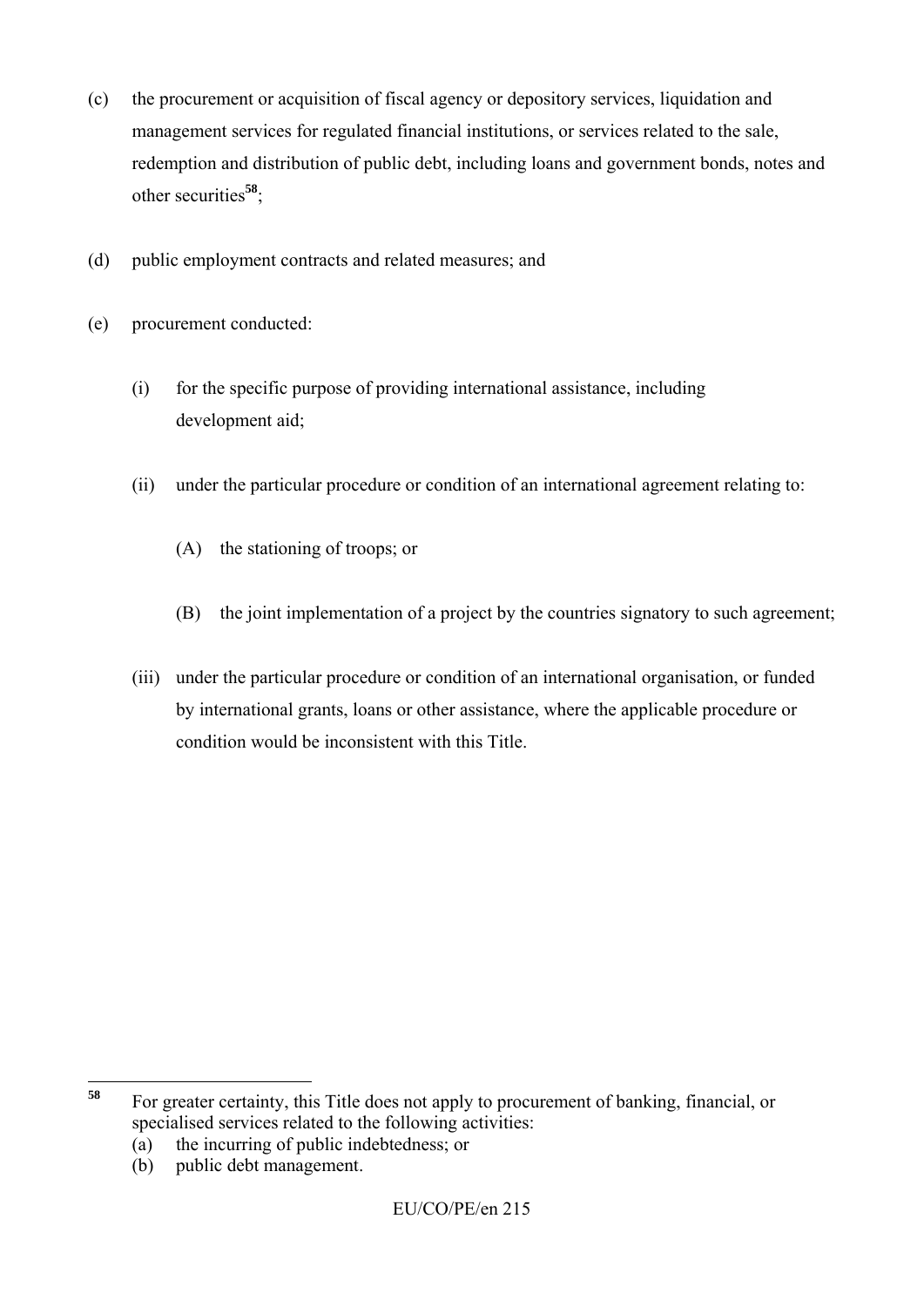4. Each Party shall specify the following information in its corresponding Subsection of Appendix 1 of Annex XII (Government Procurement):

- (a) in Subsection 1, the central government entities whose procurement is covered by this Title;
- (b) in Subsection 2, the sub-central government entities whose procurement is covered by this Title;
- (c) in Subsection 3, all other entities whose procurement is covered by this Title;
- (d) in Subsection 4, the goods covered by this Title;
- (e) in Subsection 5, the services, other than construction services, covered by this Title;
- (f) in Subsection 6, the construction services covered by this Title; and
- (g) in Subsection 7, any General Notes.

5. Where a procuring entity, in the context of covered procurement, requires persons not covered under Appendix 1 of Annex XII (Government Procurement) of a Party to procure in accordance with particular requirements, Article 175 shall apply *mutatis mutandis* to such requirements.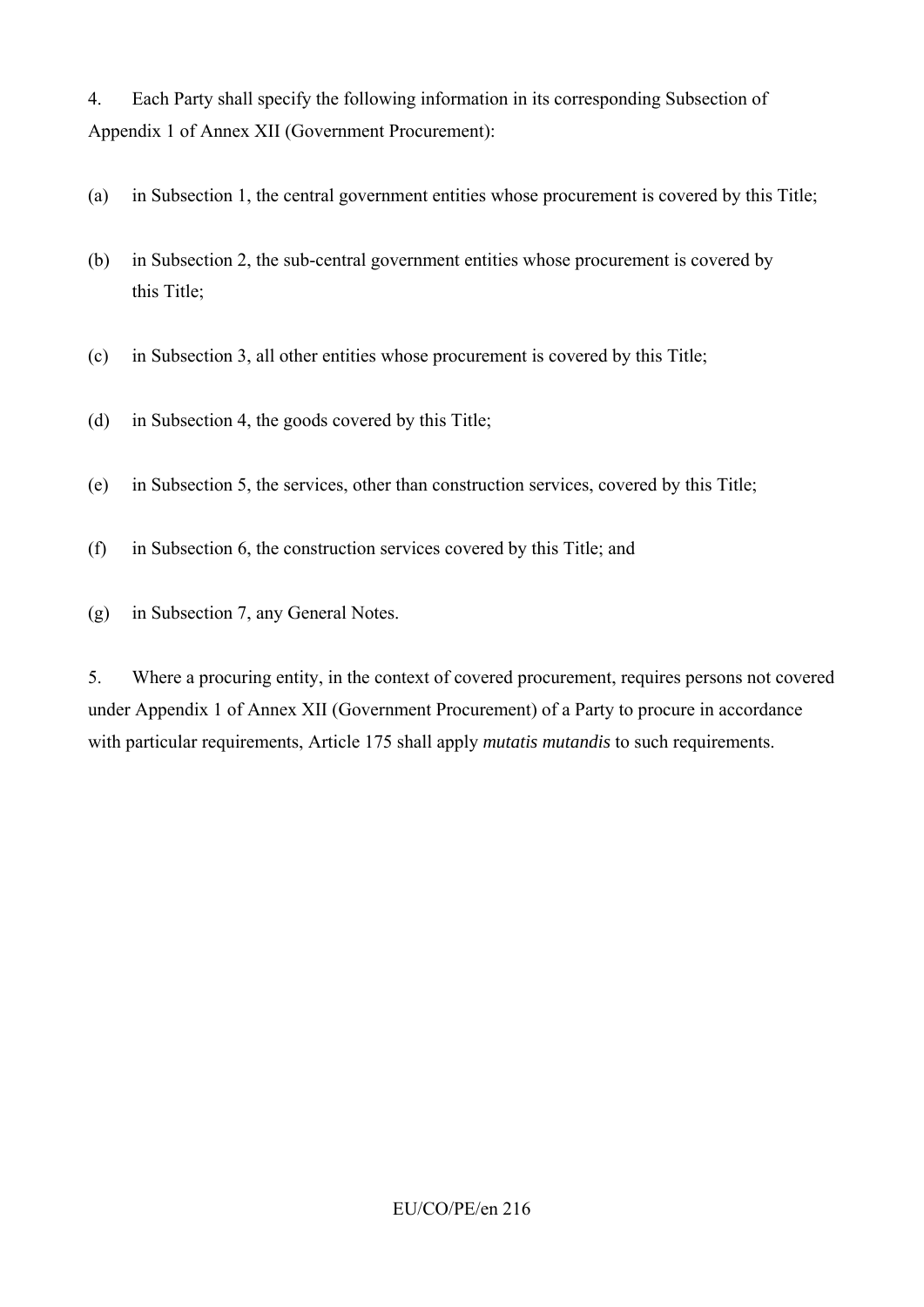#### Valuation

6. In estimating the value of a procurement for the purpose of ascertaining whether it is a covered procurement, a procuring entity shall neither divide a procurement into separate procurements nor select or use a particular valuation method for estimating the value of a procurement with the intention of totally or partially excluding it from the application of this Title.

7. A procuring entity shall include the estimated maximum total value of the procurement over its entire duration, whether awarded to one or more suppliers, taking into account all forms of remuneration, including premiums, fees, commissions, and interest. Where the procurement provides for the possibility of option clauses, the procuring entity shall include the estimated maximum total value of the procurement, inclusive of optional purchases.

8. Where an individual requirement for a procurement results in the award of more than one contract, or in the award of contracts in separate parts (hereinafter referred to as "recurring procurements"), the calculation of the estimated maximum total value shall be based on:

(a) the total maximum value of the procurement over its entire duration; or

(b) the value of recurring procurements of the same type of good or service awarded during the preceding 12 months or preceding fiscal year of the procuring entity, adjusted, where possible, to take into account anticipated changes in the quantity or value of the good or service being procured over the following 12 months; or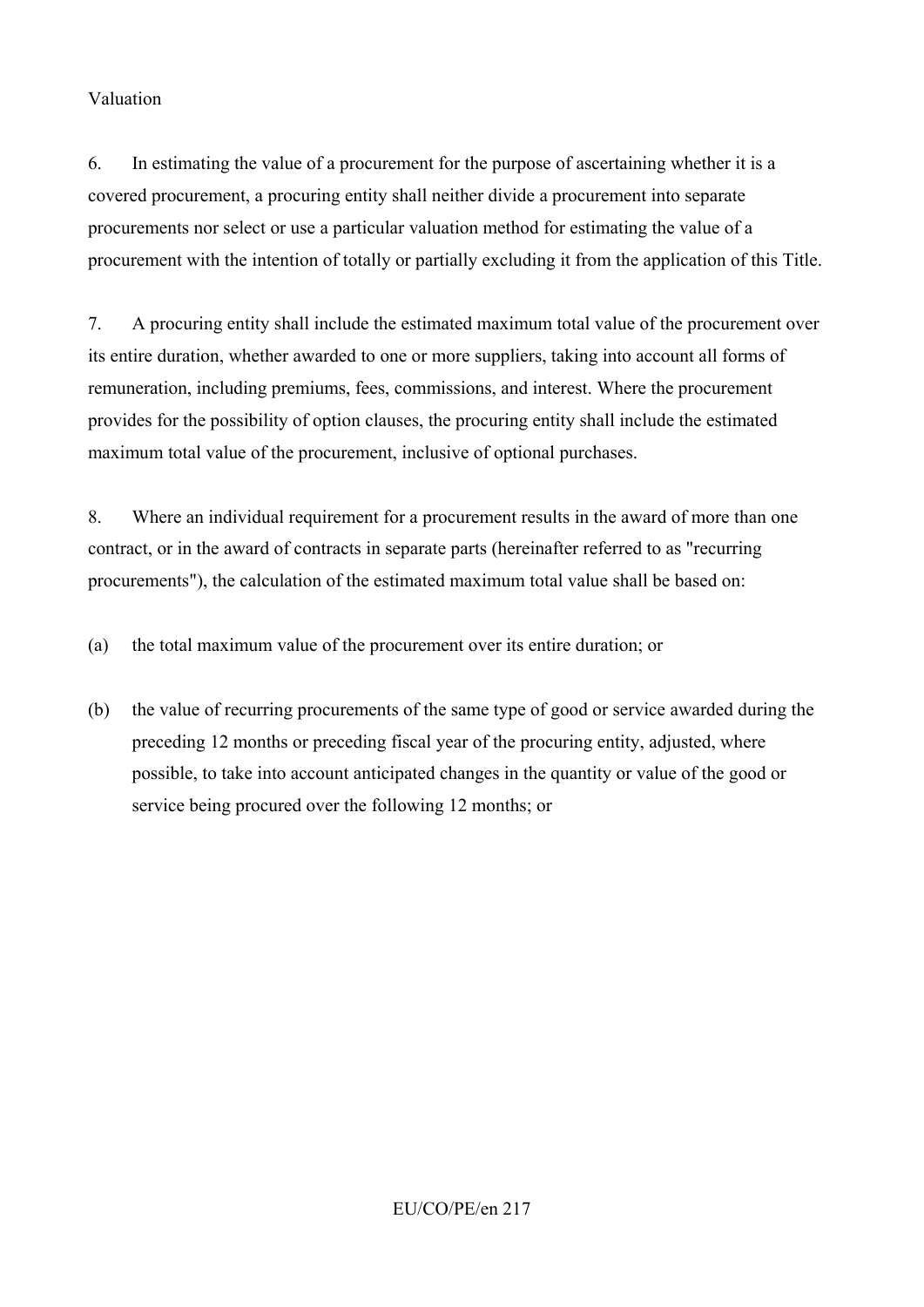(c) the estimated value of recurring procurements of the same type of good or service to be awarded during the 12 months following the initial contract award or the fiscal year of the procuring entity.

9. Nothing in this Title shall prevent a Party from developing new procurement policies, procedures, or contractual means, provided that they are consistent with this Title.

## ARTICLE 174

## Exceptions

Provided that such measures are not applied in a manner that would constitute a means of arbitrary or unjustifiable discrimination between the Parties or a disguised restriction on international trade, nothing in this Title shall be construed to prevent a Party from adopting or maintaining measures:

- (a) necessary to protect public morals, order or safety;
- (b) necessary to protect human, animal or plant life or health, including the respective environmental measures;
- (c) necessary to protect intellectual property; or
- (d) relating to goods or services of persons with disabilities, philanthropic institutions, or prison labour.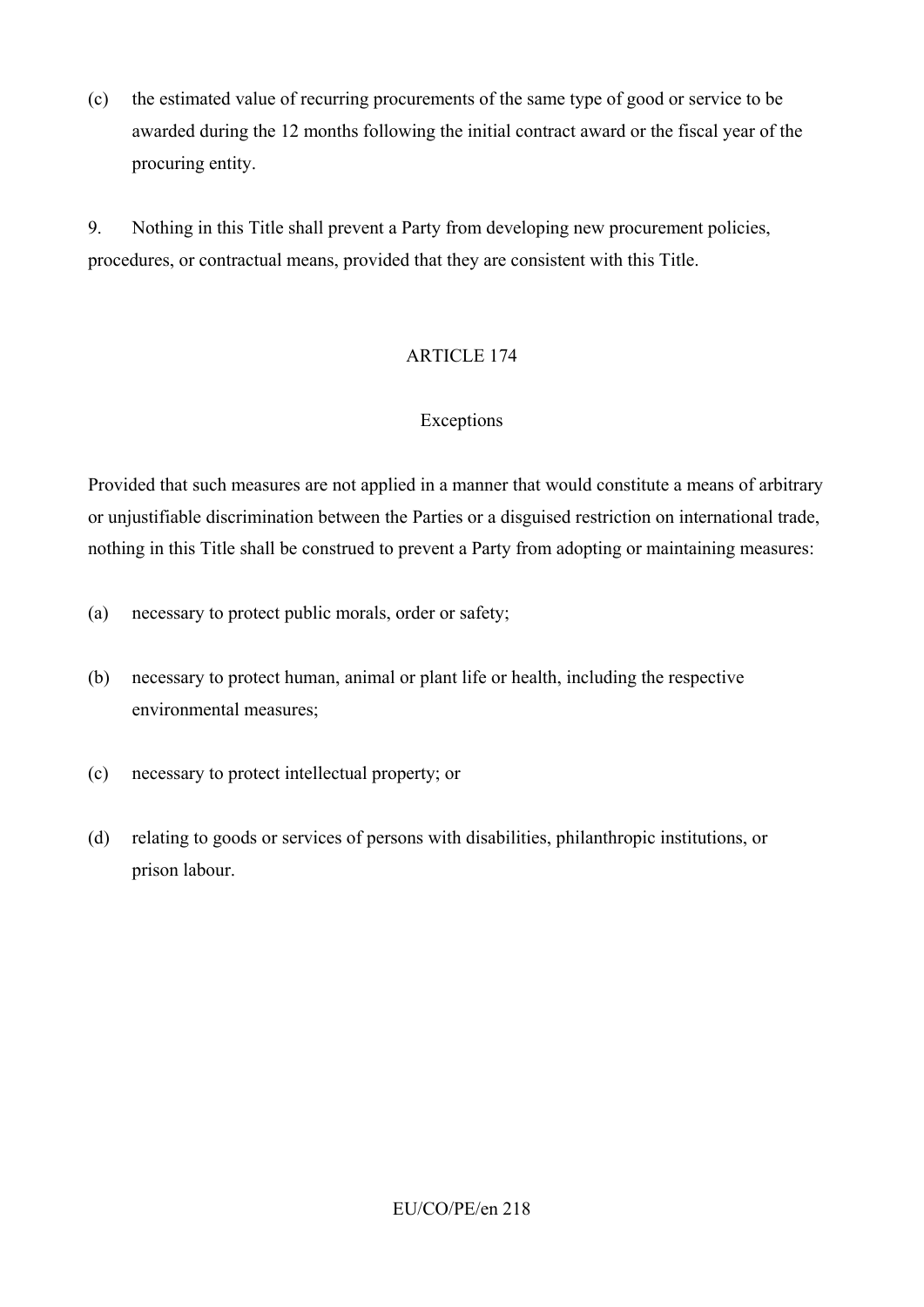# General Principles

- 1. With respect to any measure related to covered procurement:
- (a) the EU Party, including its procuring entities**<sup>59</sup>**, shall accord immediately and unconditionally to the goods and services of the signatory Andean Countries and to the suppliers of the signatory Andean Countries offering such goods or services, treatment no less favourable than the treatment accorded to its own goods, services and suppliers;
- (b) each signatory Andean Country, including its procurement entities, shall accord immediately and unconditionally to the goods and services of the EU Party and the suppliers of the EU Party offering such goods or services, treatment no less favourable than the treatment they accord to their own goods, services and suppliers.

2. With respect to any measure regarding covered procurement, a Party, including its procuring entities, shall not:

- (a) treat a locally established supplier less favourably than another locally established supplier on the basis of the degree of foreign affiliation or ownership; or
- (b) discriminate against a locally established supplier on the basis that the goods or services offered by that supplier for a particular procurement are goods or services of another Party.

<sup>59</sup> **<sup>59</sup>** "procuring entities" of the EU Party includes "procuring entities" of the Member States of the European Union as established in Appendix 1 of Annex XII (Government Procurement).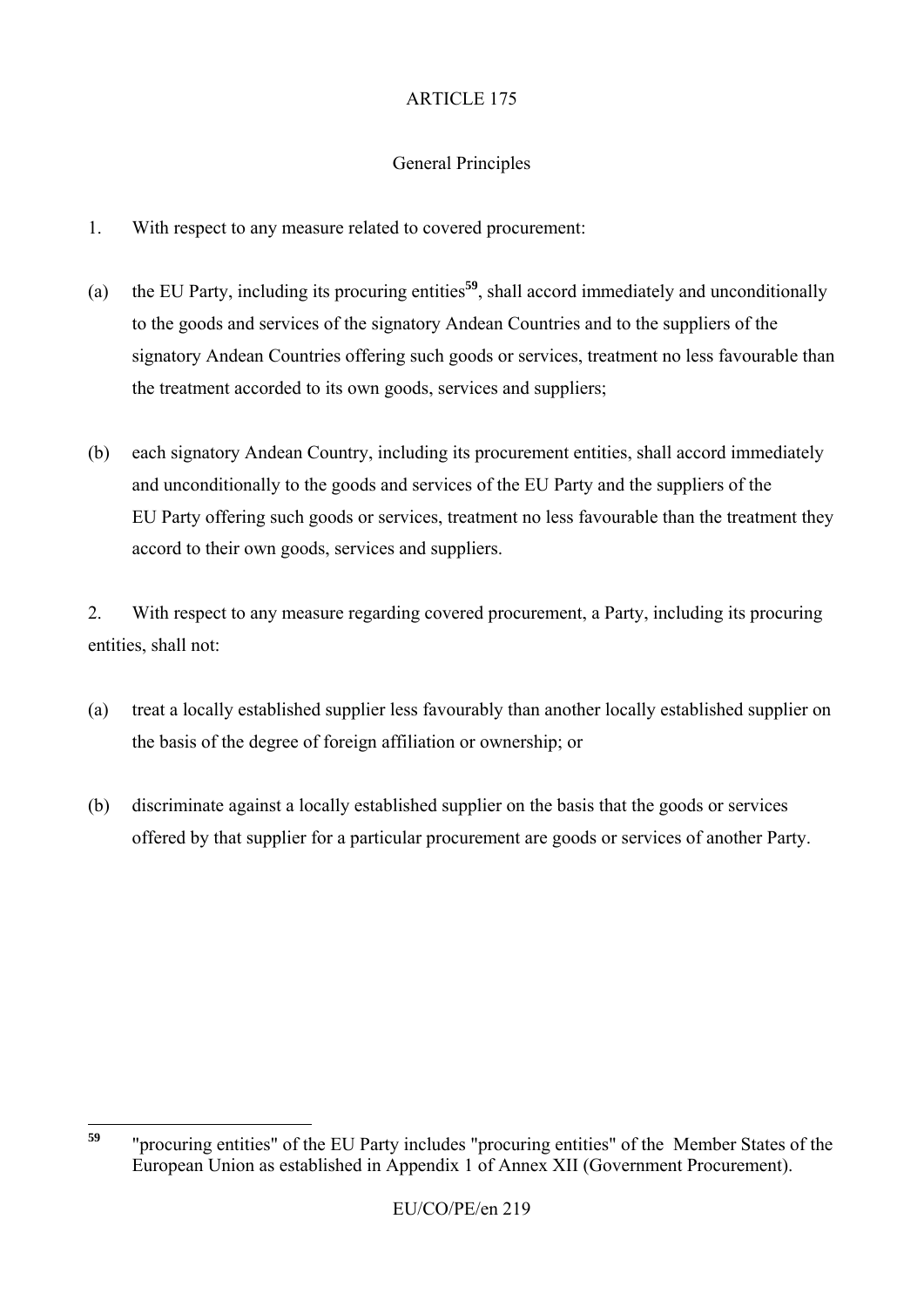### Conduct of procurement

3. A procuring entity shall conduct covered procurement in a transparent and impartial manner that avoids conflicts of interest and prevents corrupt practices.

#### Tendering procedures

4. A procuring entity shall use methods such as open, selective and limited tendering procedures according to its national legislation, in compliance with this Title.

#### Use of electronic means

- 5. When conducting covered procurement by electronic means, a procuring entity shall:
- (a) ensure that the procurement is conducted using information technology systems and software, including those related to authentication and encryption of information, that are generally available and interoperable with other generally available information technology systems and software; and
- (b) maintain mechanisms that ensure the integrity of requests for participation and tenders, including the establishment of the time of receipt and the prevention of inappropriate access.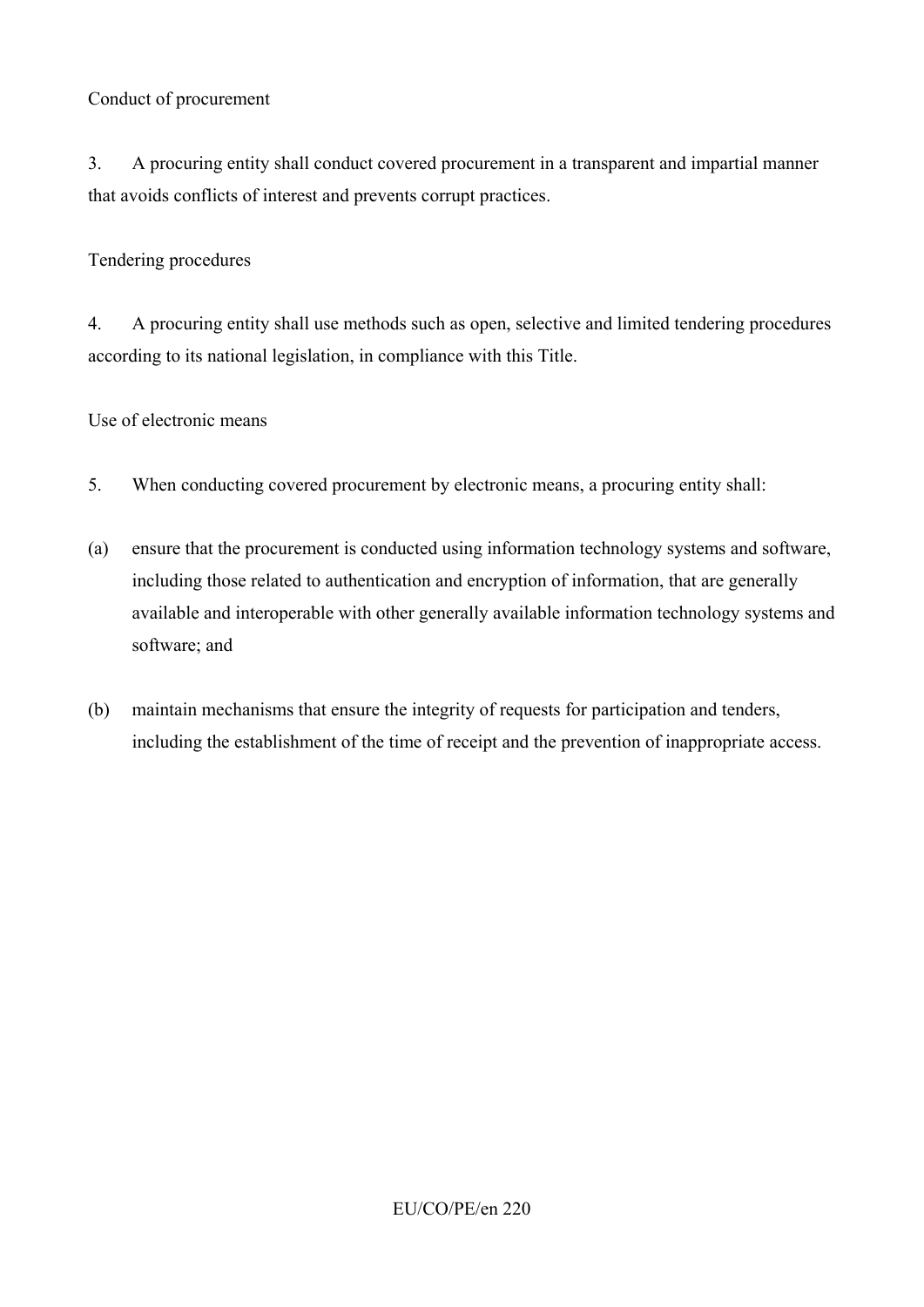### Rules of origin

6. For the purposes of covered procurement, no Party may apply rules of origin to goods or services imported from, or supplied by, another Party that are different from the rules of origin the Party applies at the same time in the normal course of trade to imports or supplies of the same goods or services from the same Party.

### **Offsets**

7. Subject to the provisions contained in this Title or the Annex pertaining thereto, no Party shall seek, take account of, impose or enforce offsets.

Measures not specific to procurement

8. Paragraphs 1 and 2 shall not apply to customs duties and charges of any kind imposed on, or in connection with, importation, the method of levying such duties and charges, other import regulations or formalities, and measures affecting trade in services other than measures governing covered procurement.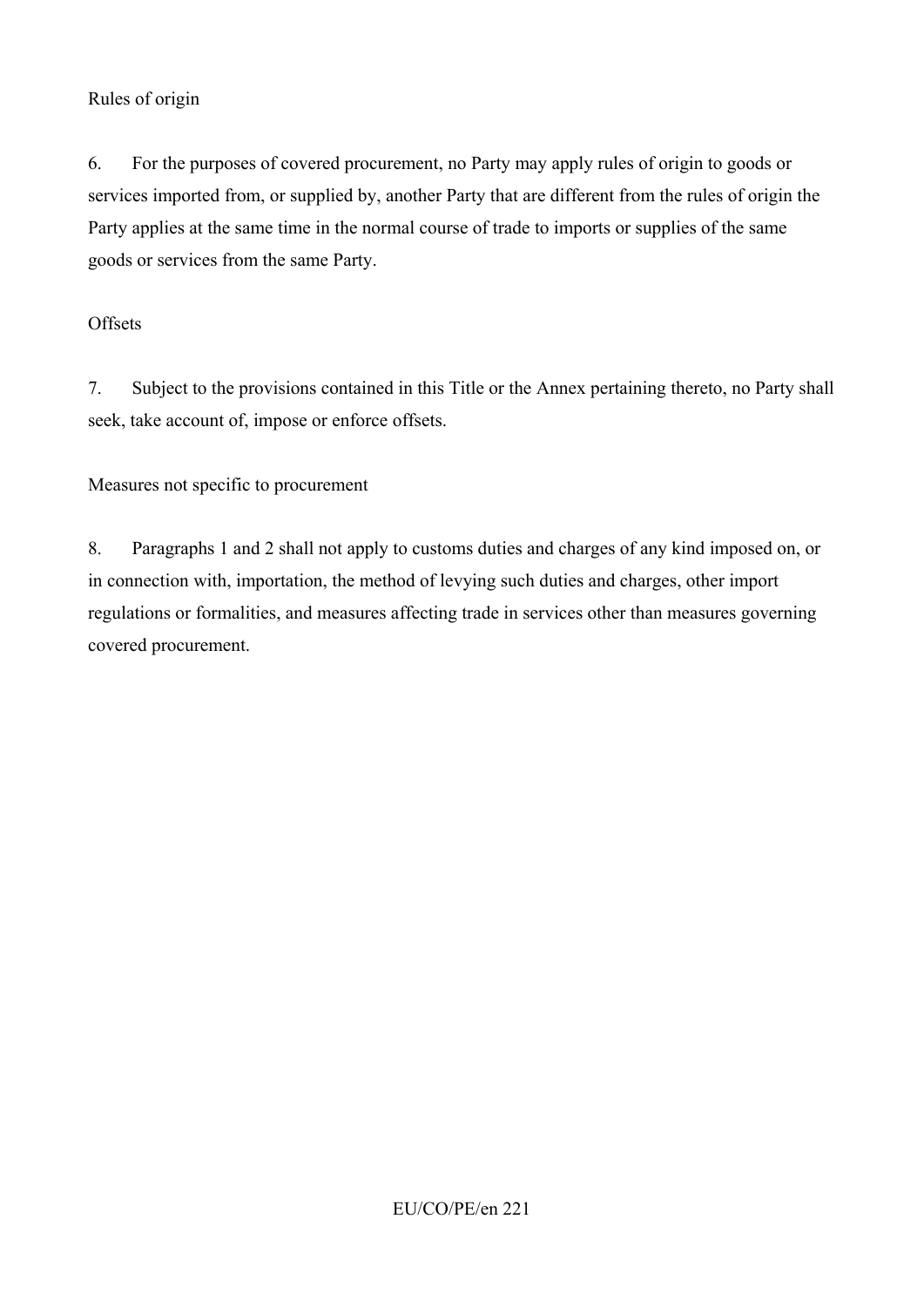### Publication of Procurement Information

- 1. Each Party shall:
- (a) promptly publish any measure of general application regarding covered procurement, and any modifications thereof, in officially designated electronic or paper medium that is widely disseminated and remains readily accessible to the public;
- (b) provide an explanation thereof to another Party, on request;
- (c) list in Appendix 2 of Annex XII (Government Procurement), the electronic or paper media in which the Party publishes the information described in subparagraph (a); and
- (d) list in Appendix 3 of Annex XII (Government Procurement), the electronic media in which the Party publishes the notices required by this Article and Articles 177, 180, paragraph 1 and 188, paragraph 2.

2. Each Party shall promptly notify the other Parties of any modification to its information listed in Appendices 2 or 3 of Annex XII (Government Procurement).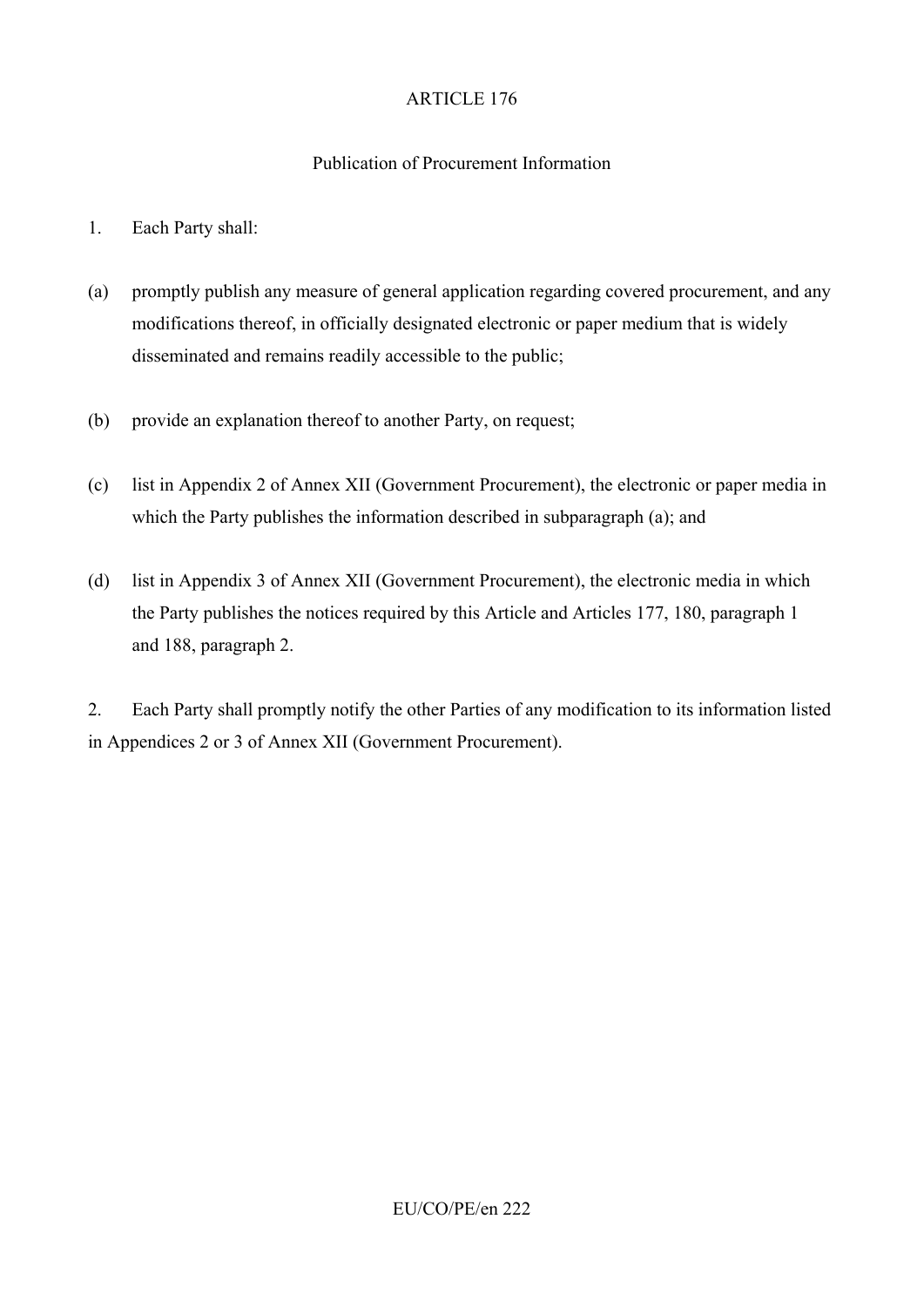### Publication of Notices

Notice of Intended Procurement

1. For each covered procurement, except in the circumstances described in Article 185, a procuring entity shall publish a notice of intended procurement in the appropriate media listed in Appendix 3 of Annex XII (Government Procurement). Each such notice shall include the information set out in Appendix 4 of Annex XII (Government Procurement). These notices shall be accessible by electronic means free of charge through a single point of access.

Notice of Planned Procurement

2. Each Party shall encourage its procuring entities to publish as early as possible in each fiscal year a notice regarding their future procurement plans. The notice should include the subject-matter of the procurement and the planned date of publication of the notice of intended procurement.

3. A procuring entity listed in Subsection 3 of Appendix 1 of Annex XII (Government Procurement) may use a notice of planned procurement as a notice of intended procurement provided that it includes as much of the information in Appendix 4 of Annex XII (Government Procurement) as is available and a statement that interested suppliers should express their interest in the procurement to the procuring entity.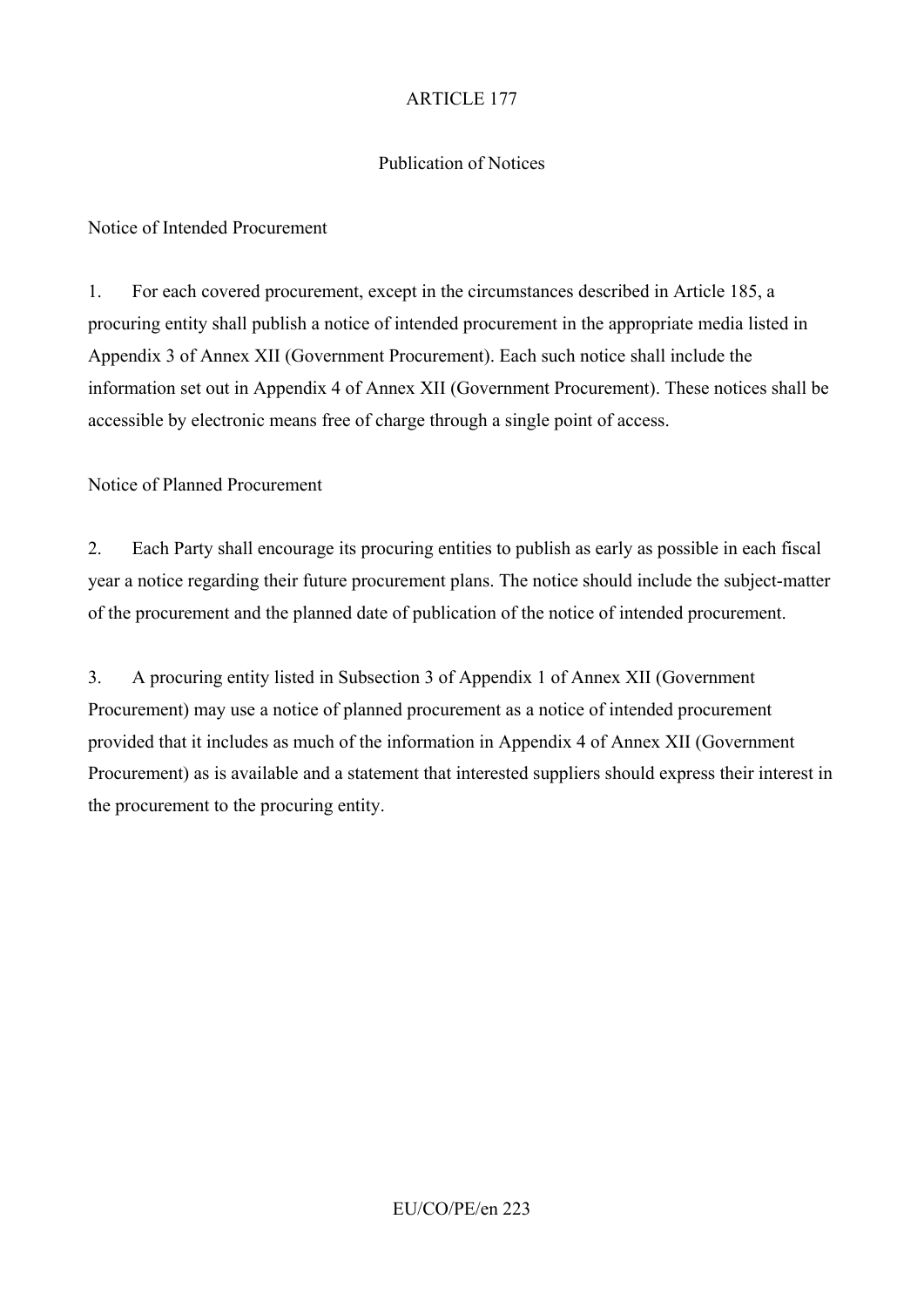# Conditions for Participation

1. A procuring entity shall limit any conditions for participation in a procurement to those that are essential to ensure that a supplier has the legal and financial capacities and the commercial and technical abilities to undertake the relevant procurement.

2. In assessing whether a supplier satisfies the conditions for participation, a procuring entity shall evaluate the financial, commercial and technical abilities of a supplier on the basis of the business activities of that supplier both inside and outside the territory of the Party of the procuring entity, and may not impose the condition that, in order for a supplier to participate in a procurement, the supplier has previously been awarded one or more contracts by a procuring entity of a given Party or that the supplier has prior work experience in the territory of a given Party.

3. In making the assessment referred to in paragraph 2, a procuring entity shall base its evaluation on the conditions that it has specified in advance in notices or tender documentation.

4. A procuring entity may exclude a supplier on grounds such as bankruptcy, false declarations, significant or persistent deficiencies in performance of any substantive requirement or obligation under a prior contract or contracts, judgments in respect of serious crimes or other judgments in respect of serious public offences, professional misconduct or failure to pay taxes.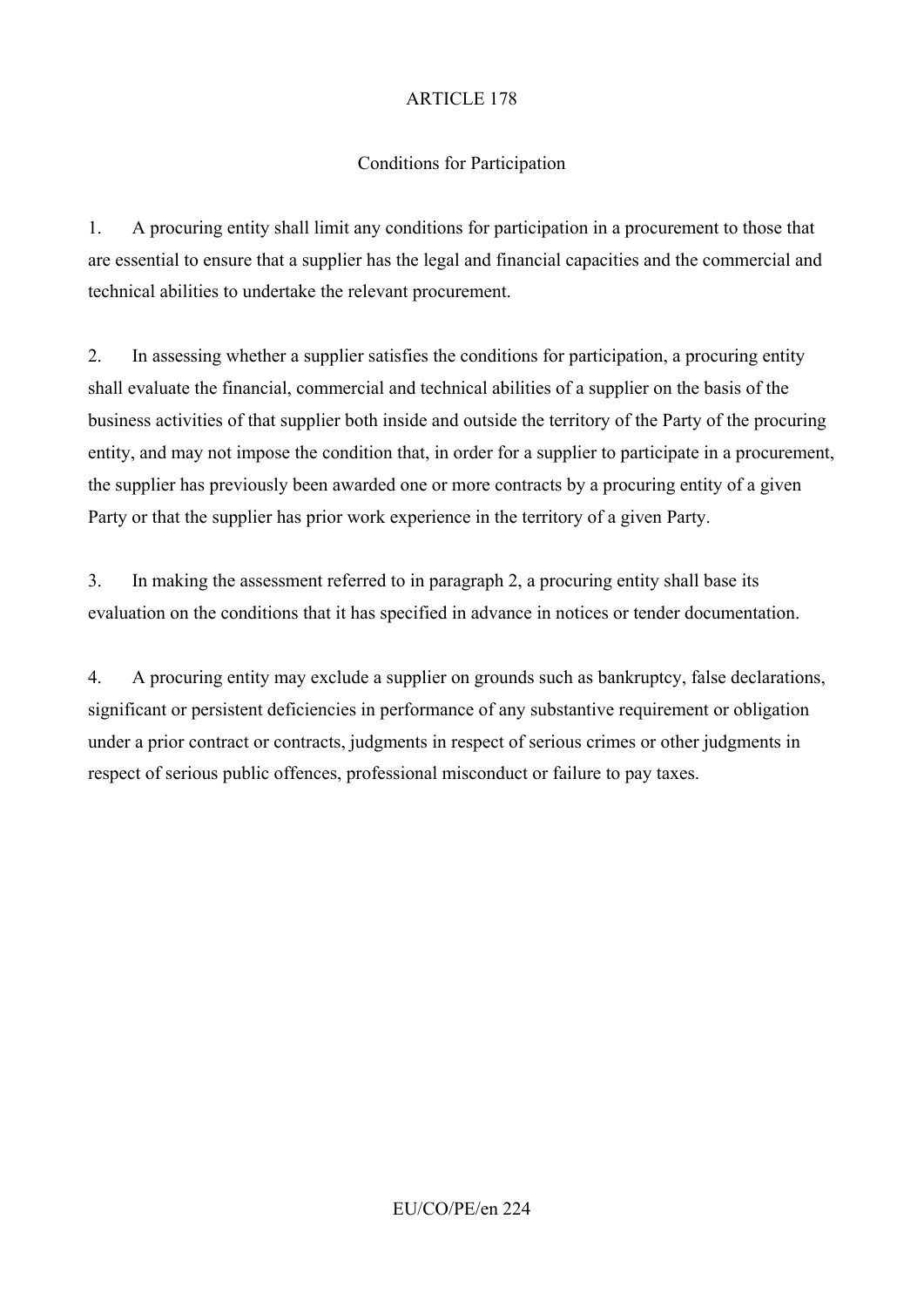5. A procuring entity may ask the tenderer to indicate in the tender any share of the contract the tenderer may intend to subcontract to third parties and any proposed subcontractors. This indication shall be without prejudice to the question of the liability of the principal contractor.

## ARTICLE 179

# Selective Tendering

- 1. Where a procuring entity intends to use selective tendering, the entity shall:
- (a) include in the notice of intended procurement at least the information specified in Appendix 4 of Annex XII (Government Procurement), paragraphs (a), (b), (d), (e), (h), and (i) and invite suppliers to submit a request for participation; and
- (b) provide to the qualified suppliers, by the commencement of the time-period for tendering, at least the information in Appendix 4 of Annex XII (Government Procurement), paragraphs (c), (f), and (g).

2. A procuring entity shall recognise as a qualified supplier any domestic supplier and any supplier of another Party that meets the conditions for participation in a particular procurement, unless the procuring entity states in the notice of intended procurement any limitation on the number of suppliers that will be permitted to tender and the criteria for selecting the limited number of suppliers.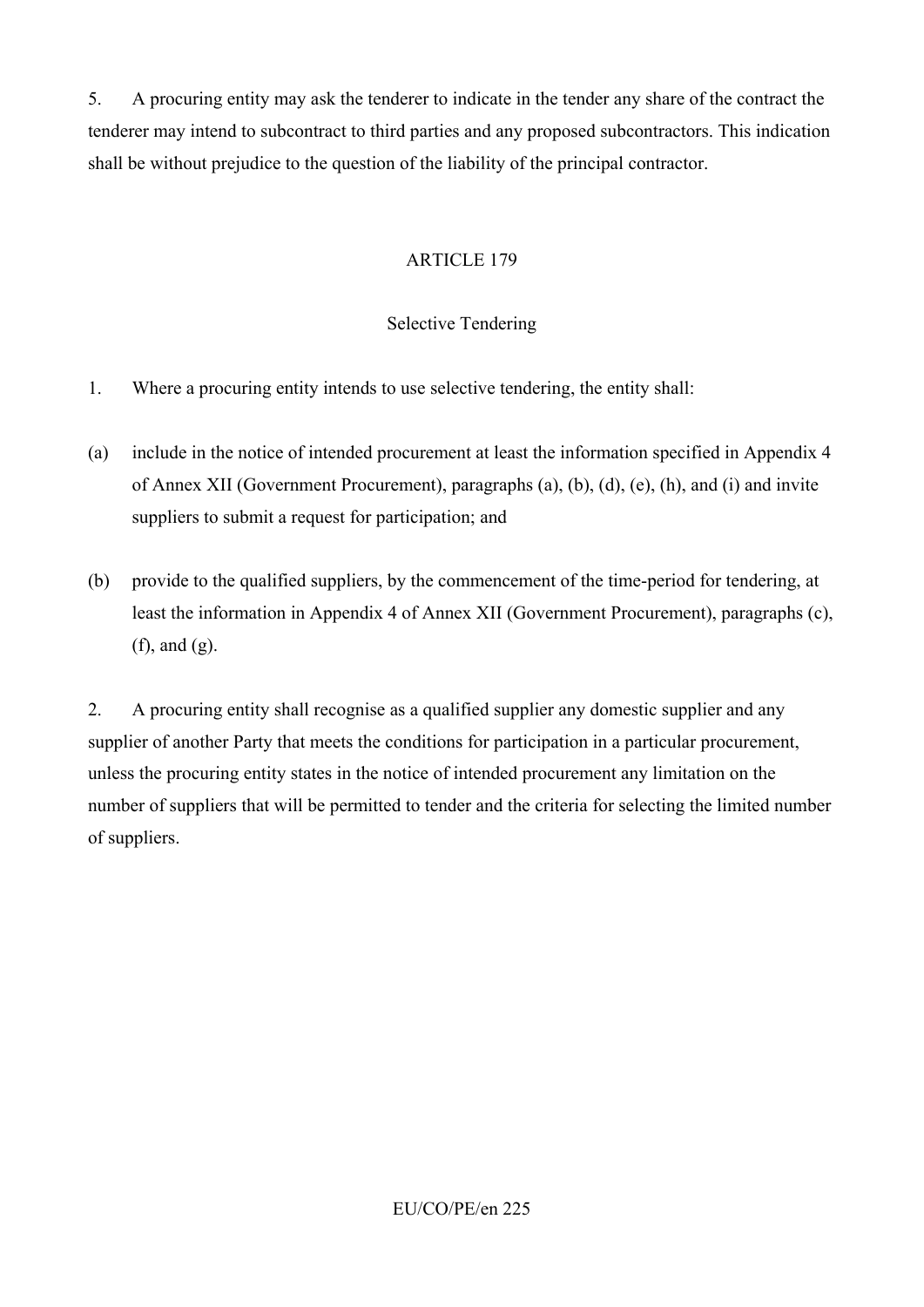3. Where the tender documentation is not made publicly available from the date of publication of the notice referred to in paragraph 1, a procuring entity shall ensure that those documents are made available at the same time to all qualified suppliers selected in accordance with paragraph 2.

# ARTICLE 180

# Multi-Use List**<sup>60</sup>**

1. A procuring entity may establish or maintain a multi-use list of suppliers, provided that a notice inviting interested suppliers to apply for inclusion in the list is published annually and, where published by electronic means, made available continuously in the appropriate medium listed in Appendix 3 of Annex XII (Government Procurement). Such a notice shall include the information set out in Appendix 5 of Annex XII (Government Procurement).

2. Notwithstanding paragraph 1, where a multi-use list is valid for three years or less, a procuring entity may publish a notice referred to in that paragraph only once, at the beginning of the period of validity of the list, provided that the notice states the period of validity and that further notices will not be published.

3. A procuring entity shall allow suppliers to apply at any time for inclusion on a multi-use list and shall include on the list all qualified suppliers within a reasonably short time.

<sup>60</sup> For Colombia, and for the purposes of paragraphs 3 and 4(c) of this Article, in the case of the "concurso de méritos", the multi-use lists with a maximum duration of one year, have a specific time limit for its establishment determined by the procuring entity. Once this time limit is over, the inclusion of new suppliers will not be possible. Only suppliers included in the list may present tenders.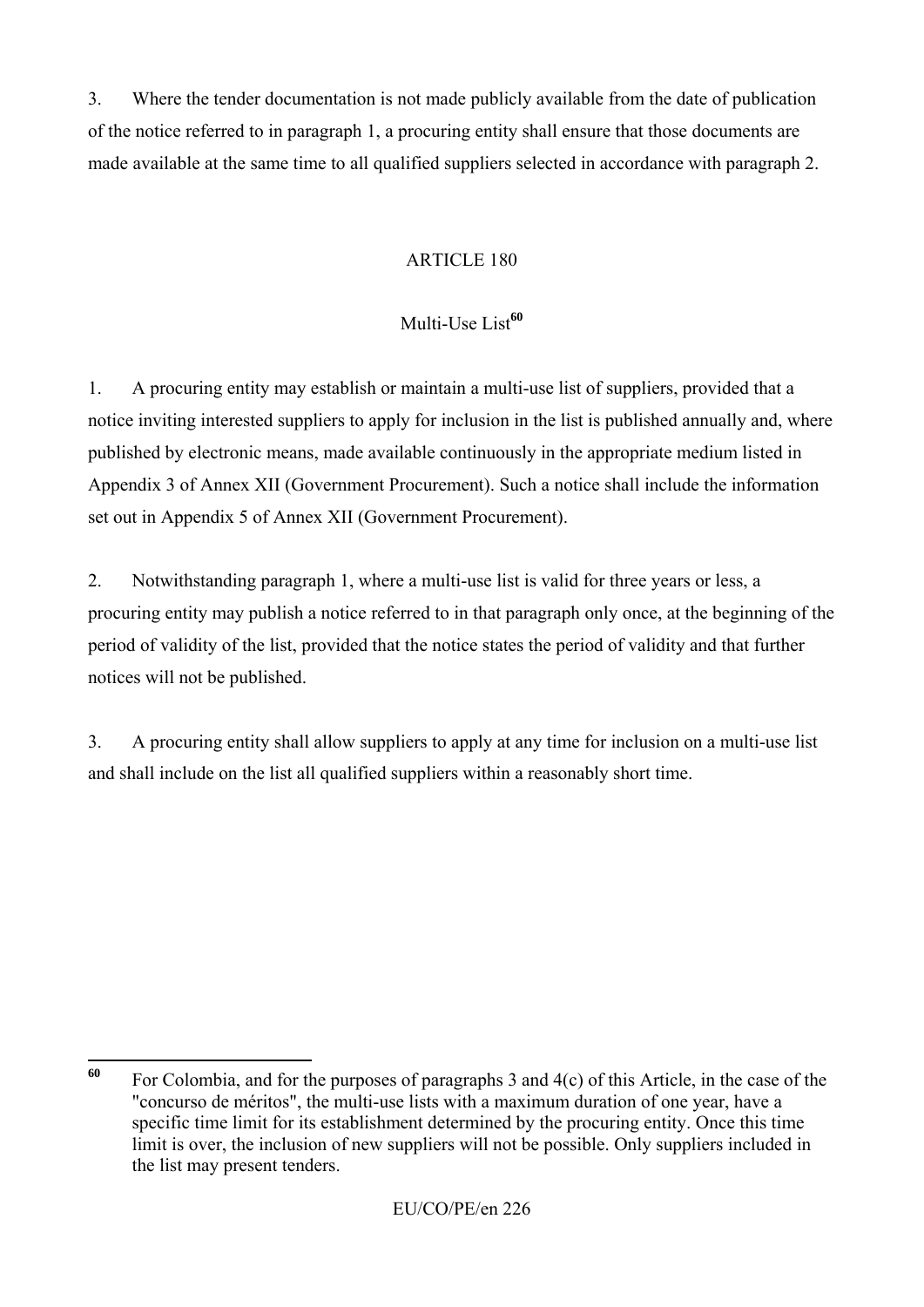4. A procuring entity may use a notice inviting suppliers to apply for inclusion in a multi-use list as a notice of intended procurement, provided that:

- (a) the notice is published in accordance with paragraph 1 and includes the information required under Appendix 5 of Annex XII (Government Procurement) and as much of the information required by Appendix 4 of Annex XII (Government Procurement) as is available, and contains a statement that it constitutes a notice of intended procurement;
- (b) the entity promptly provides to suppliers that have expressed an interest to the entity in a given procurement, sufficient information to permit them to assess their interest in the procurement, including all remaining information required under Appendix 4 of Annex XII (Government Procurement) to the extent that such information is available; and
- (c) a supplier having applied for inclusion on a multi-use list in accordance with paragraph 3 may be allowed to tender in a given procurement, where there is sufficient time for the procuring entity to examine whether it satisfies the conditions for participation.

5. A procuring entity shall promptly inform any supplier that submits a request for participation in a procurement or application for inclusion on a multi-use list of its decision with respect to the request.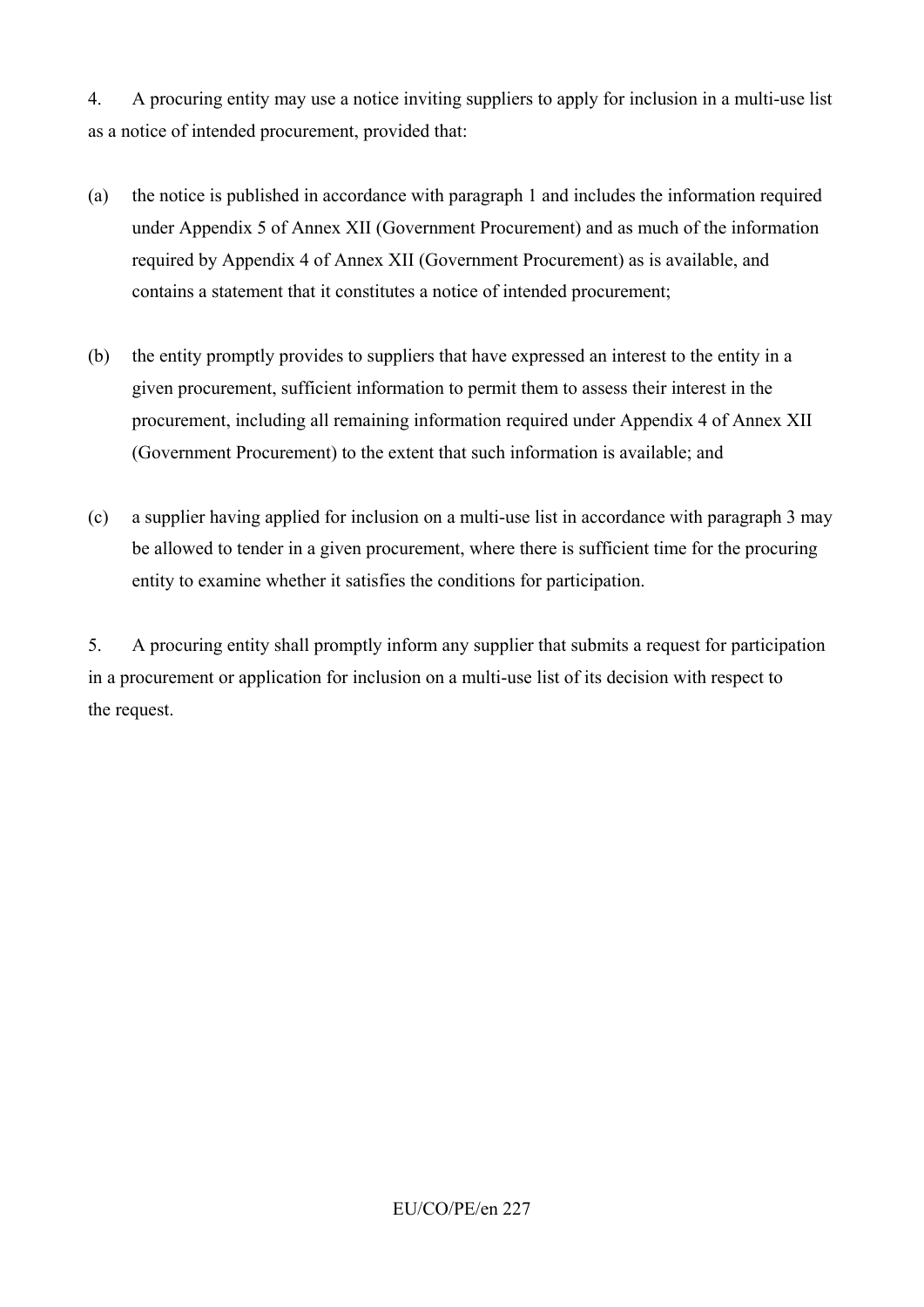6. Where a procuring entity rejects a request by a supplier to participate in a procurement or an application for inclusion on a multi-use list, ceases to recognise a supplier as qualified, or removes a supplier from a multi-use list, the entity shall promptly inform the supplier and, upon request of the supplier, provide the supplier with a written explanation of the reasons for its decision.

### ARTICLE 181

## Technical Specifications

1. A procuring entity shall not prepare, adopt or apply any technical specification or prescribe any conformity assessment procedure with the purpose or the effect of creating unnecessary obstacles to international trade.

2. In prescribing the technical specifications for the goods or services being procured, a procuring entity shall, where appropriate:

- (a) set out the technical specifications in terms of performance and functional requirements, rather than design or descriptive characteristics; and
- (b) base the technical specifications on international standards, where this exist; otherwise, on national technical regulations, recognised national standards or building codes.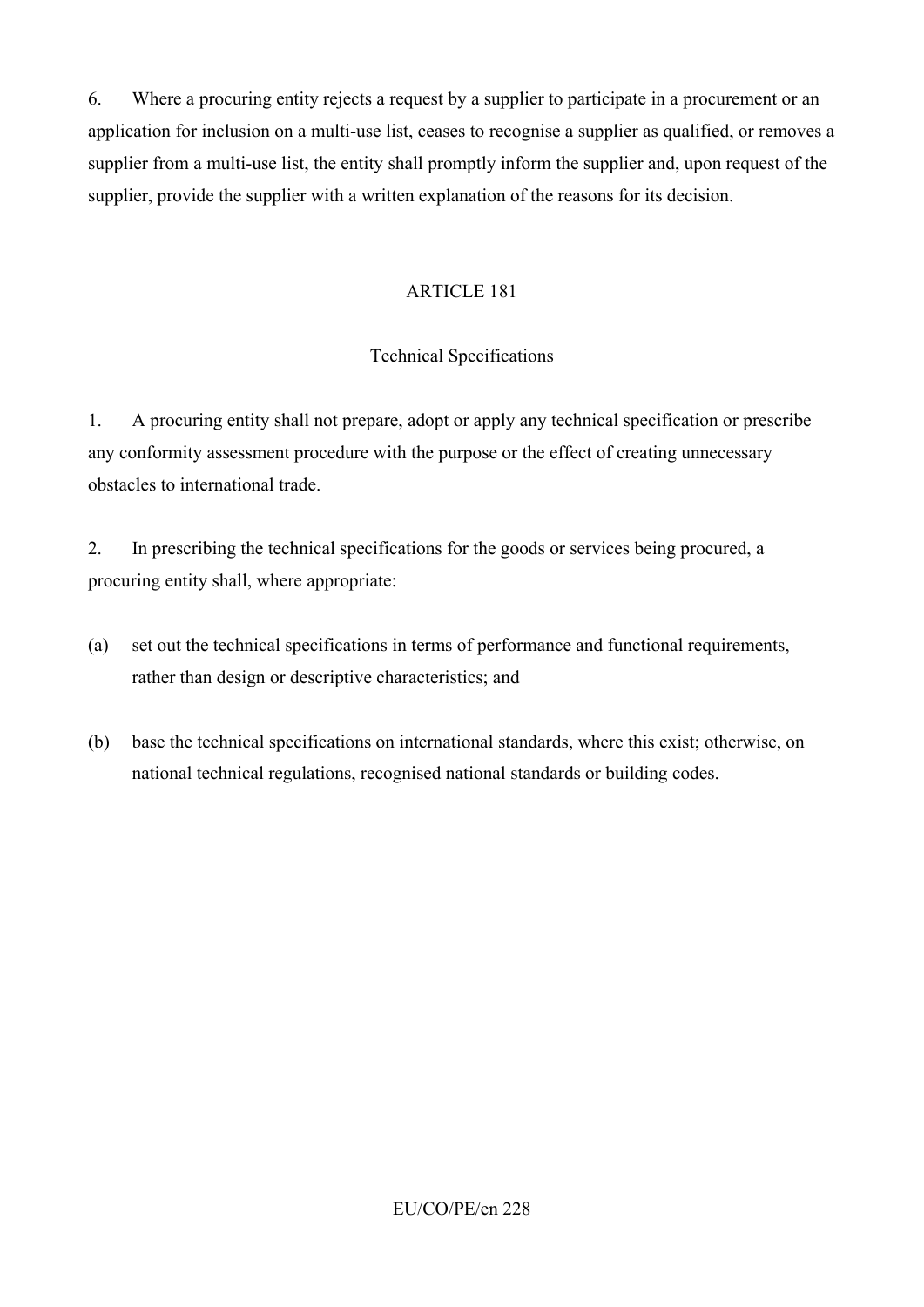3. Where design or descriptive characteristics are used in the technical specifications, a procuring entity should indicate, where appropriate, that it will consider tenders of equivalent goods or services that demonstrably fulfil the requirements of the procurement by including such words as "or equivalent" in the tender documentation.

4. A procuring entity shall not prescribe technical specifications that require or refer to a particular trademark or trade name, patent, copyright, design, type, specific origin, producer or supplier, unless there is no other sufficiently precise or intelligible way of describing the procurement requirements and provided that, in such cases, the entity includes words such as "or equivalent" in the tender documentation.

5. A procuring entity shall not seek or accept, in a manner that would have the effect of precluding competition, advice that may be used in the preparation or adoption of any technical specification for a specific procurement from a person that may have a commercial interest in the procurement.

6. Each Party, including its procuring entities, may, in accordance with this Article, prepare, adopt or apply technical specifications to promote the conservation of natural resources or protect the environment.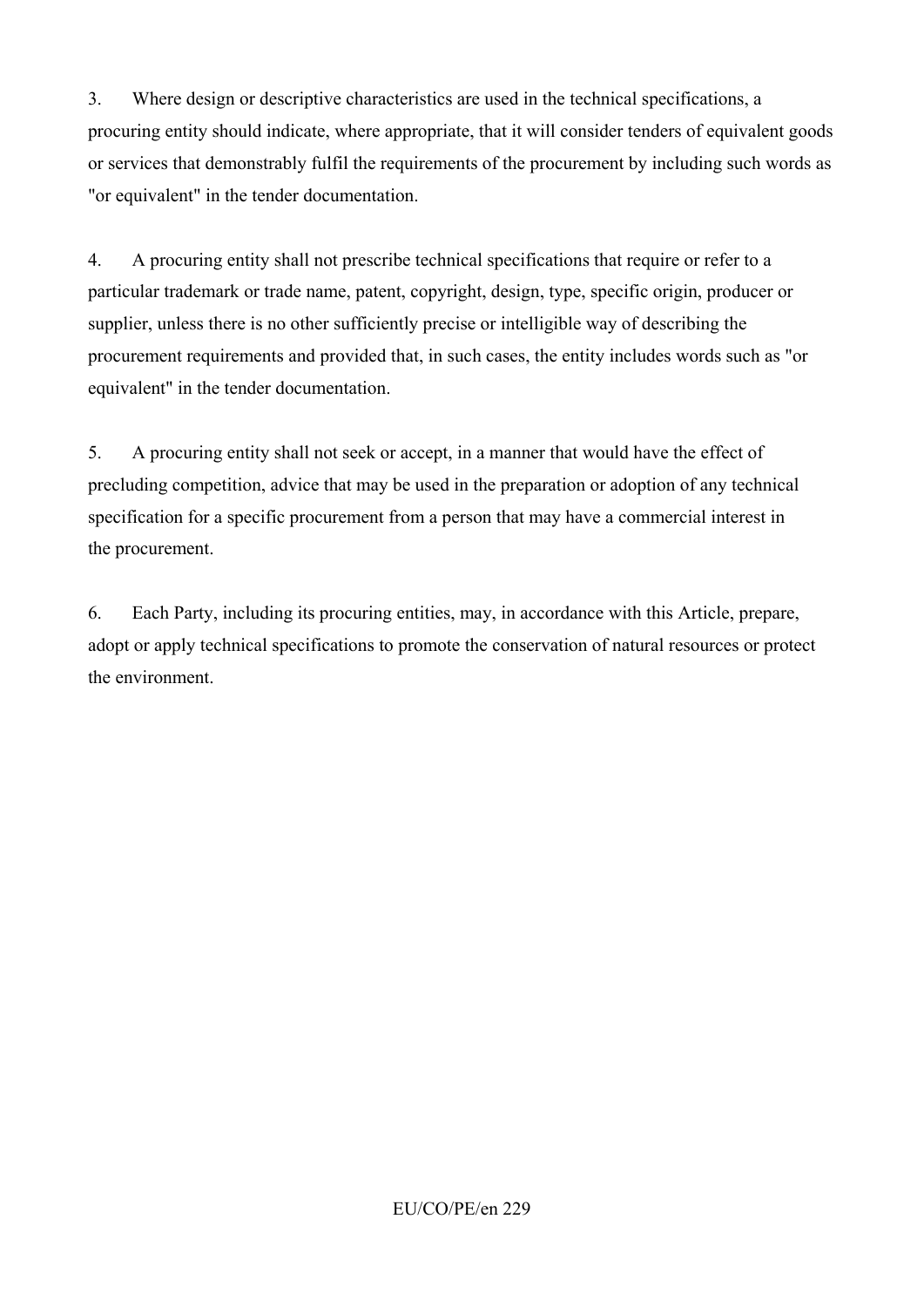## Tender Documentation

1. A procuring entity shall provide to suppliers tender documentation that includes all information necessary to permit suppliers to prepare and submit responsive tenders. Unless already provided in the notice of intended procurement, such documentation shall include a complete description of the requirements set out in Appendix 8 of Annex XII (Government Procurement).

2. A procuring entity shall promptly reply to any reasonable request for relevant information by a supplier participating in the procurement, provided that such information does not give that supplier an advantage over its competitors in the procurement.

3. Where, prior to the award of a contract, a procuring entity modifies the criteria or requirements set out in the notice of intended procurement or tender documentation provided to participating suppliers, or amends a notice or tender documentation, it shall transmit in writing all such modifications or amended or re-issued notice or tender documentation:

- (a) to all suppliers that are participating at the time the information is amended, if known, and in all other cases, in the same manner as the original information; and
- (b) in adequate time to allow such suppliers to modify and re-submit amended tenders, as appropriate.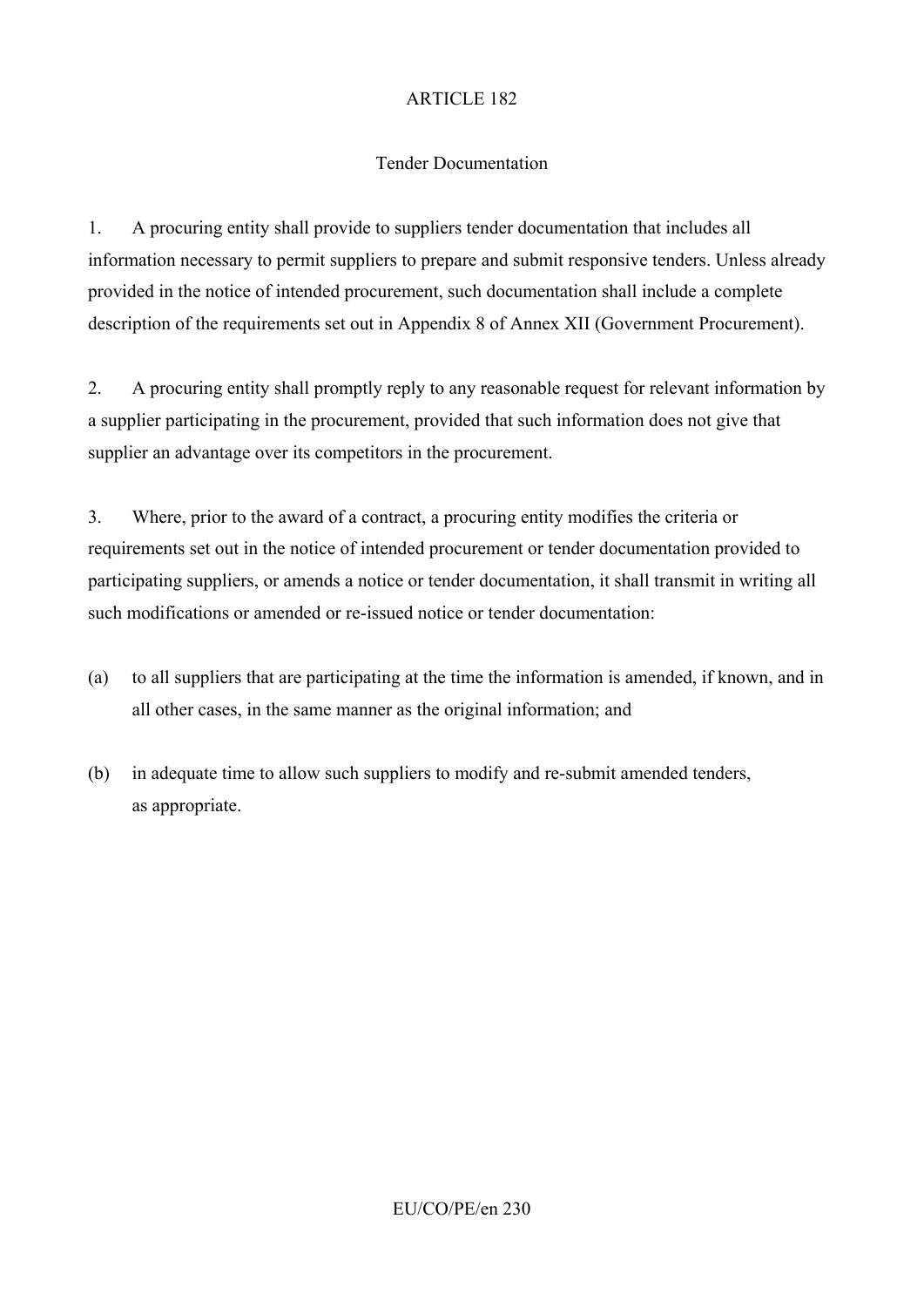#### Time Periods

A procuring entity shall, in accordance with its own reasonable needs, provide sufficient time for suppliers to prepare and submit requests for participation in a procurement and responsive tenders, taking into account such factors as the nature and complexity of the procurement, the extent of subcontracting anticipated, and the time for transmitting tenders from foreign as well as domestic points where electronic means are not used. The applicable time periods are set out in Appendix 6 of Annex XII (Government Procurement).

### ARTICLE 184

#### Negotiations

- 1. A Party may provide for its procuring entities to conduct negotiations:
- (a) in the context of procurements in which they have indicated such intent in the notice of intended procurement; or
- (b) where it appears from the evaluation that no one tender is obviously the most advantageous in terms of the specific evaluation criteria set forth in the notices or tender documentation.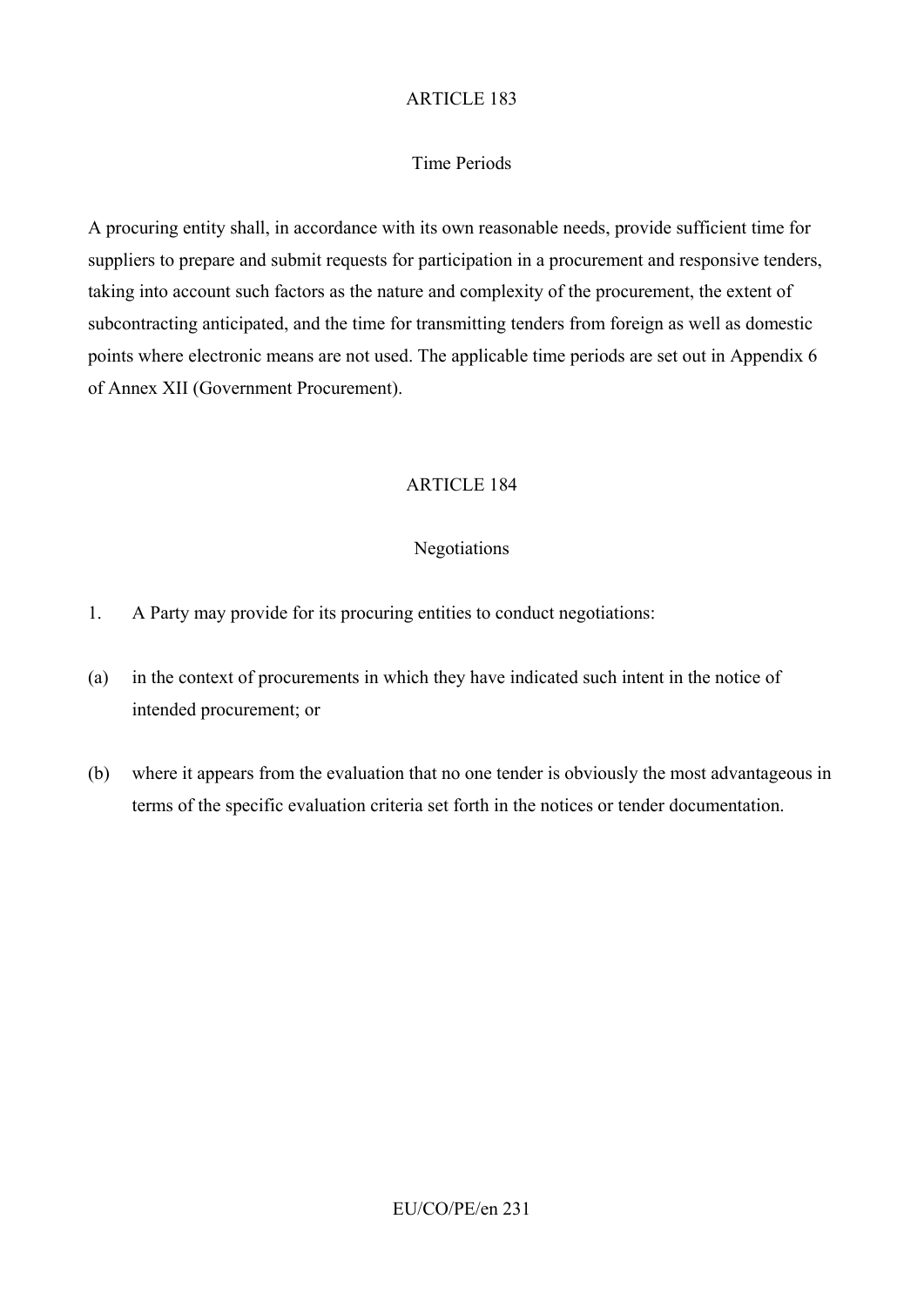- 2. A procuring entity shall:
- (a) ensure that any elimination of suppliers participating in negotiations is carried out in accordance with the evaluation criteria set out in the notices or tender documentation; and
- (b) when applicable, where negotiations are concluded, provide a common deadline for the remaining suppliers to submit any new or revised tenders.

### Limited Tendering

A procuring entity may use limited tendering and may choose not to apply Articles 177 to 180, 182 to 184, 186 and 187 only under the following conditions:

(a) where:

- (i) no tenders were submitted, or no suppliers requested participation;
- (ii) no tenders that conform to the essential requirements of the tender documentation were submitted;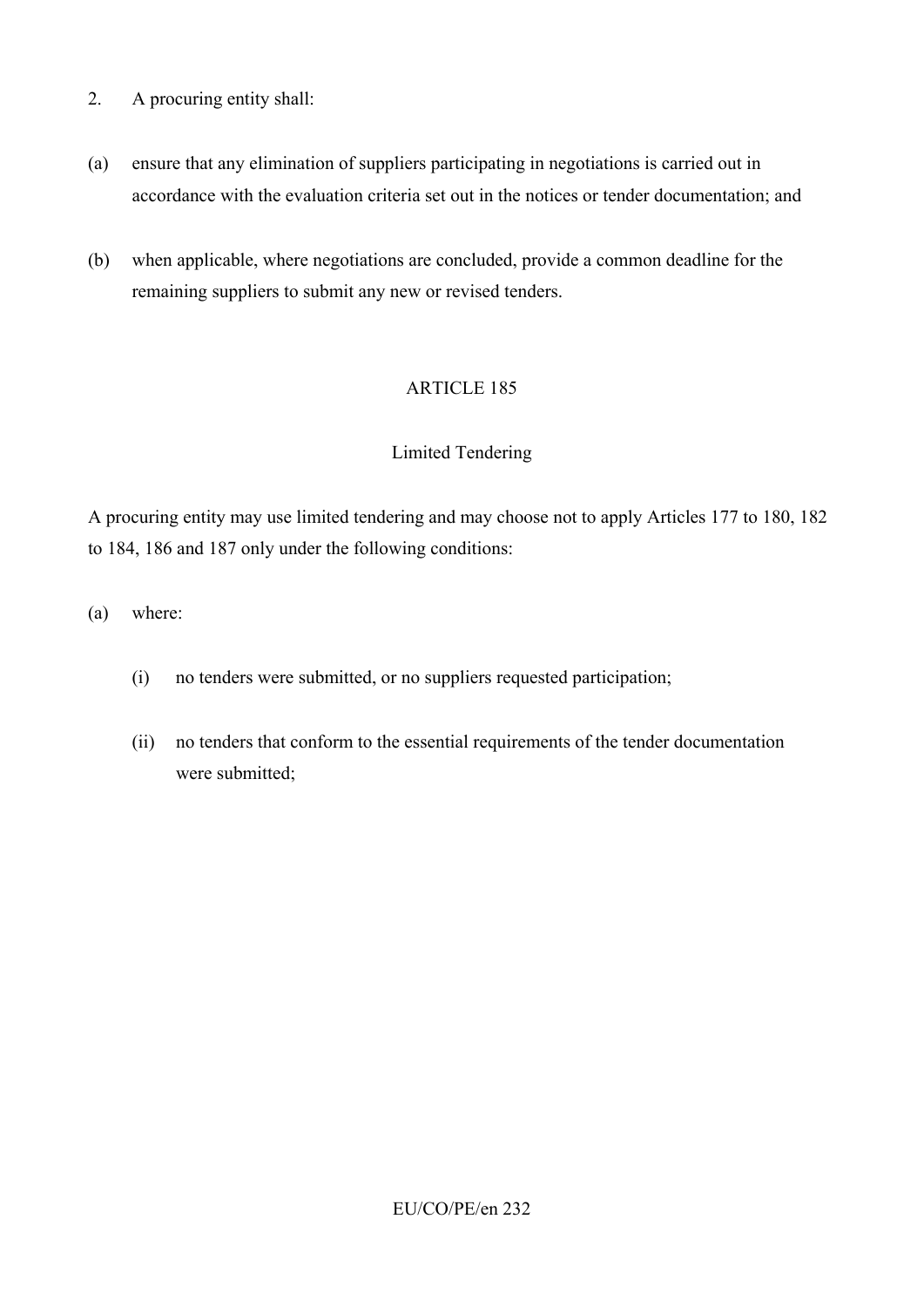- (iii) no suppliers satisfied the conditions for participation; or
- (iv) the tenders submitted have been collusive;

provided that the requirements of the tender documentation are not substantially modified;

- (b) where the goods or services can be supplied only by a particular supplier and no reasonable alternative or substitute goods or services exist because the procurement relates to a work of art; because of the protection of patents, copyrights or other exclusive rights; or because of the absence of competition for technical reasons, as in the case of the procurement of *intuitu personae* services;
- (c) for additional deliveries by the original supplier of goods or services that were not included in the initial procurement, where a change of supplier for such additional goods or services:
	- (i) cannot be made for economic or technical reasons such as requirements of interchangeability or interoperability with existing equipment, software, services or installations procured under the initial procurement; and
	- (ii) would cause significant inconvenience or substantial duplication of costs for the procuring entity;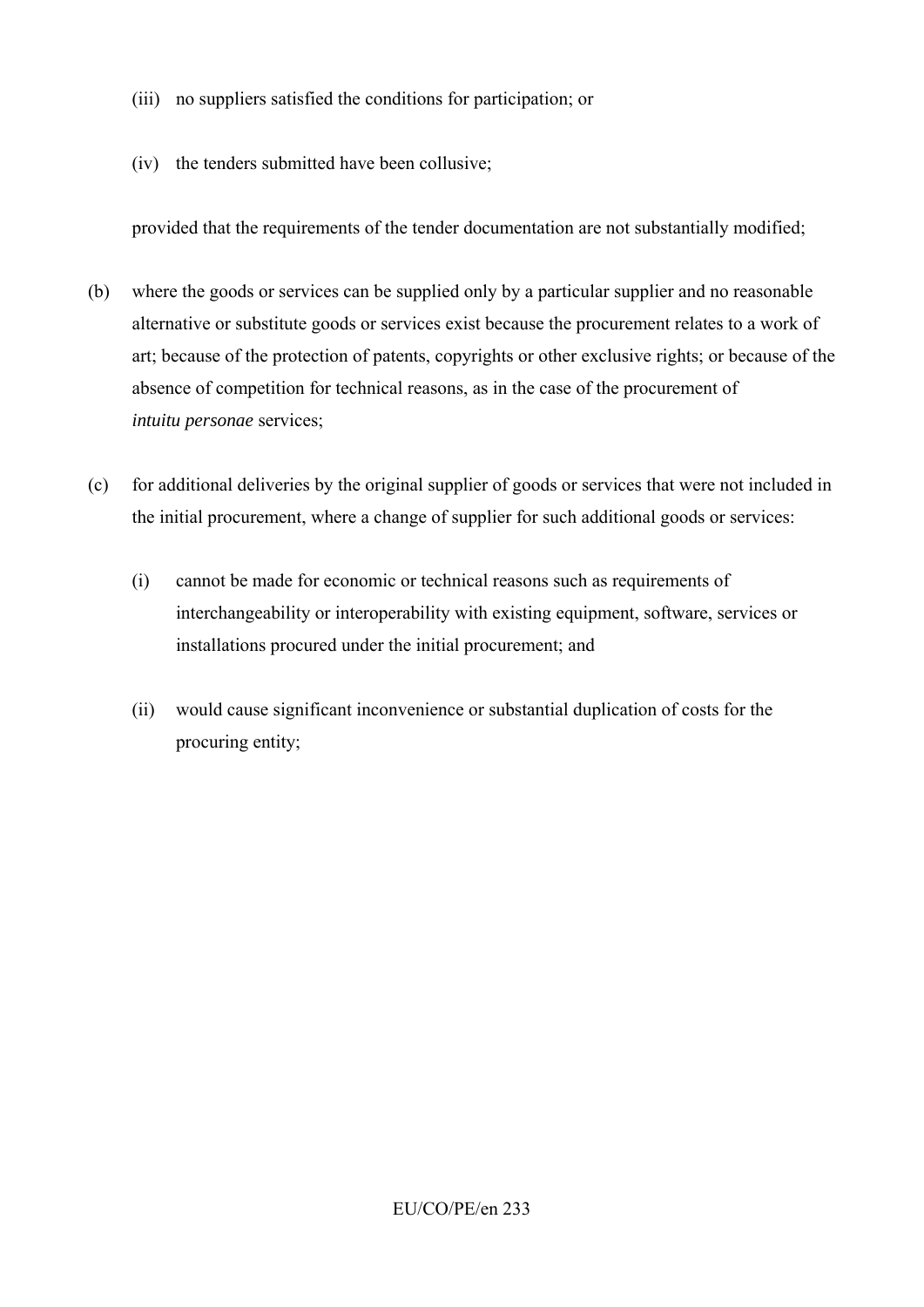- (d) insofar as is strictly necessary where, for reasons of extreme urgency brought about by events unforeseen by the procuring entity, the goods or services could not be obtained in time using open tendering or selective tendering;
- (e) for goods purchased on a commodity market;
- (f) where a procuring entity procures a prototype or a first good or service that is developed at its request in the course of, and for, a particular contract for research, experiment, study or original development;
- (g) for purchases made under exceptionally advantageous conditions which only arise in the very short term in the case of unusual disposals, such as arising from liquidation, receivership or bankruptcy, and not for routine purchases from regular suppliers; or
- (h) where a contract is awarded to a winner of a design contest, provided that the contest has been organised in a manner that is consistent with the principles of this Title, and the participants are judged by an independent jury with a view to a design contract being awarded to a winner.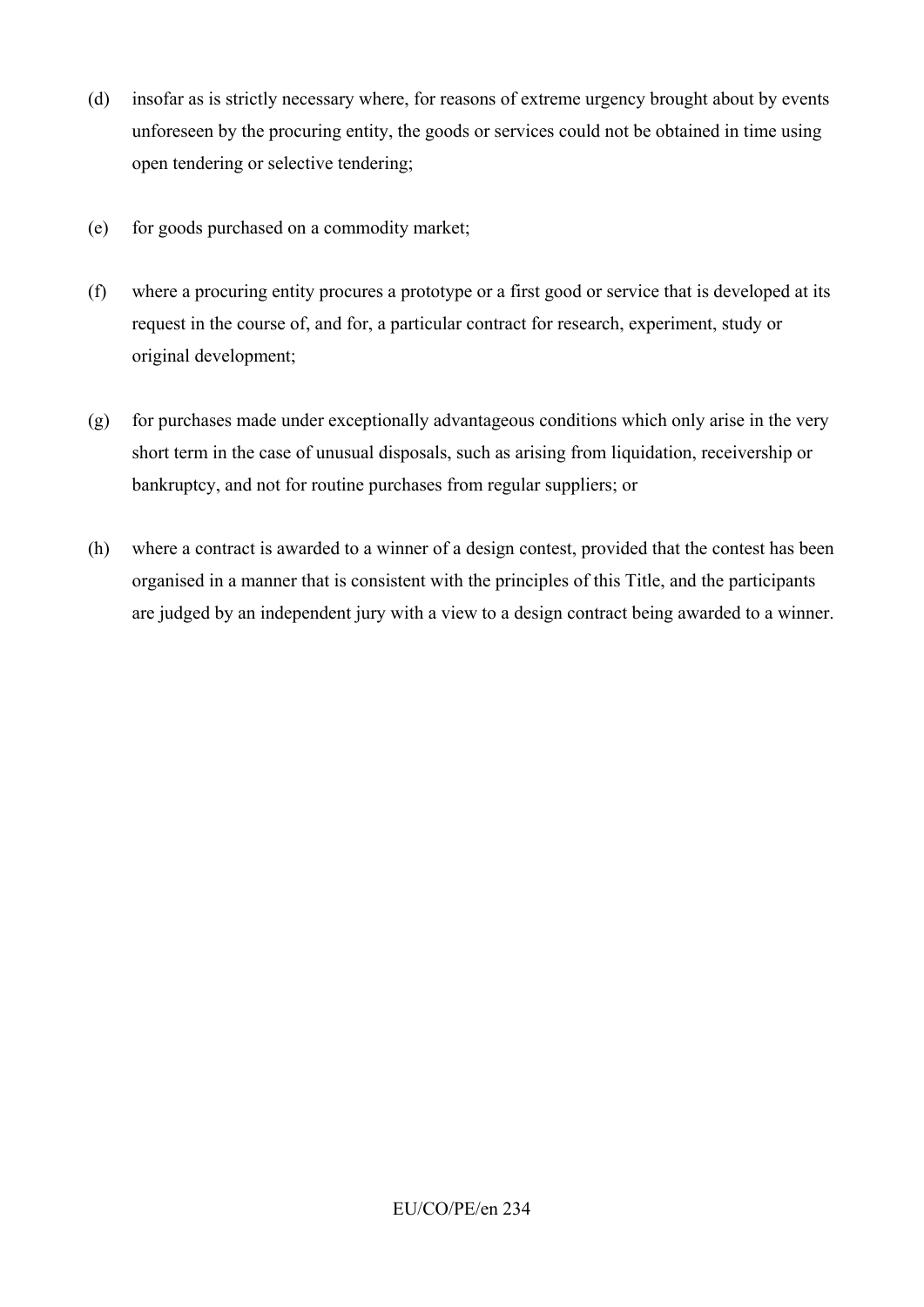### Electronic Auctions

Where a procuring entity intends to conduct a covered procurement using an electronic auction, the entity shall provide each participant, before commencing the electronic auction, with:

- (a) the automatic evaluation method, including the mathematical formula, that is based on the evaluation criteria set out in the tender documentation and that will be used in the automatic ranking or re-ranking during the auction;
- (b) the results of any initial evaluation of the elements of its tender where the contract is to be awarded on the basis of the most advantageous tender; and
- (c) any other relevant information relating to the conduct of the auction.

# ARTICLE 187

## Treatment of Tenders and Award of Contracts

1. A procuring entity shall receive, open and treat all tender according to procedures that guarantee the fairness and impartiality of the procurement process and the confidentiality of tenders. They also shall treat tenders in confidence until at least the opening of the tenders.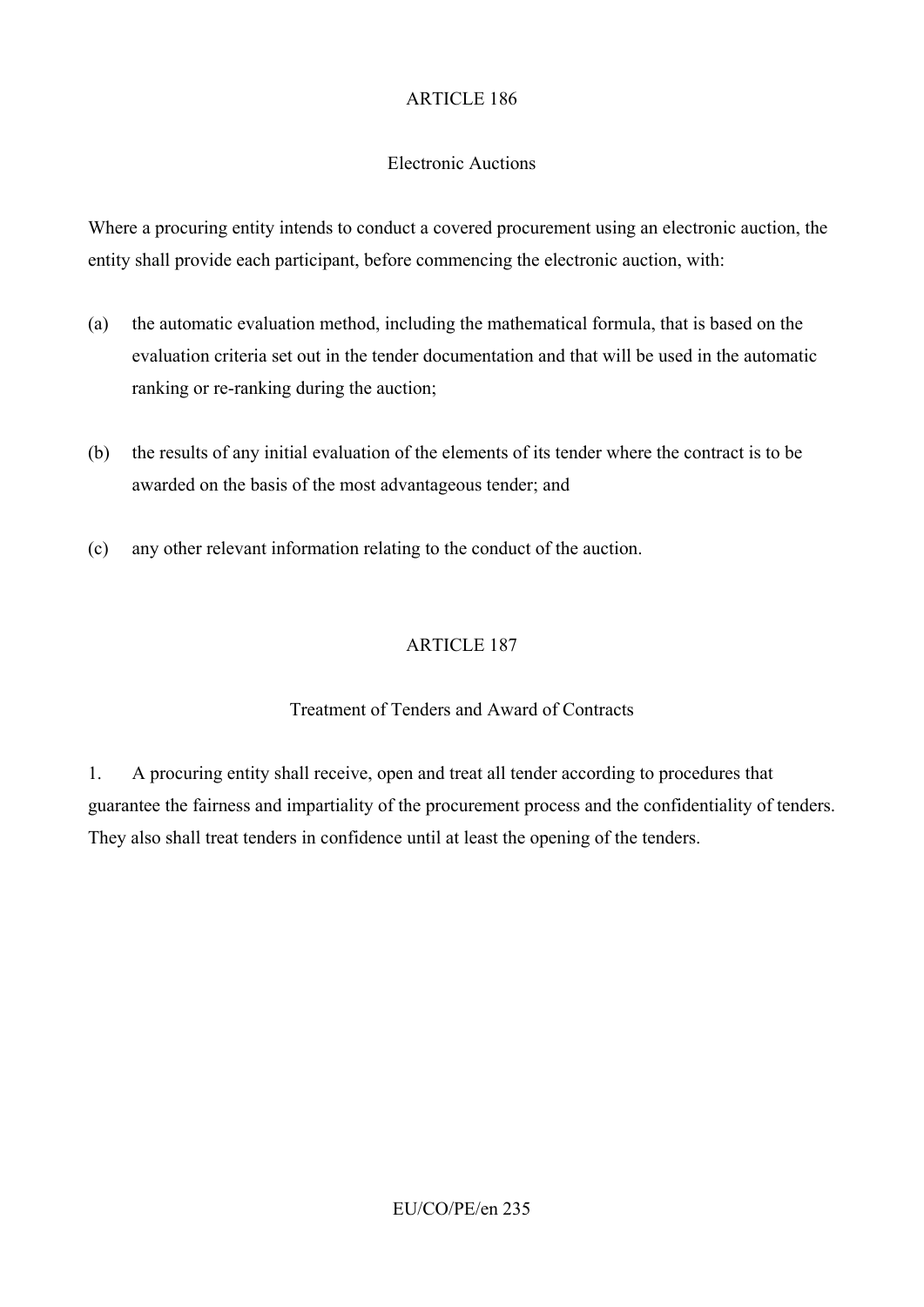2. To be considered for an award, a tender shall be in writing and shall, at the time of opening, comply with the essential requirements set out in the notices and tender documentation and be from a supplier that satisfies the conditions for participation.

3. Unless a procuring entity determines that it is not in the public interest to award a contract, the entity shall award the contract to the supplier that the entity has determined to be capable of fulfilling the terms of the contract and that, based solely on the evaluation criteria specified in the notices and tender documentation, has submitted the most advantageous tender or, where price is the sole criterion, the lowest price.

4. Where a procuring entity receives a tender with a price that is abnormally lower than the prices in other tenders submitted, it may verify with the supplier that it satisfies the conditions for participation and is capable of fulfilling the terms of the contract.

# ARTICLE 188

## Transparency of Procurement Information

1. A procuring entity shall promptly inform participating suppliers of its contract award decisions and, on request, shall do so in writing. Subject to Article 189 paragraphs 2 and 3, a procuring entity shall, on request, provide an unsuccessful supplier with an explanation of the reasons why the entity did not select its tender and the relative advantages of the tender of the successful supplier.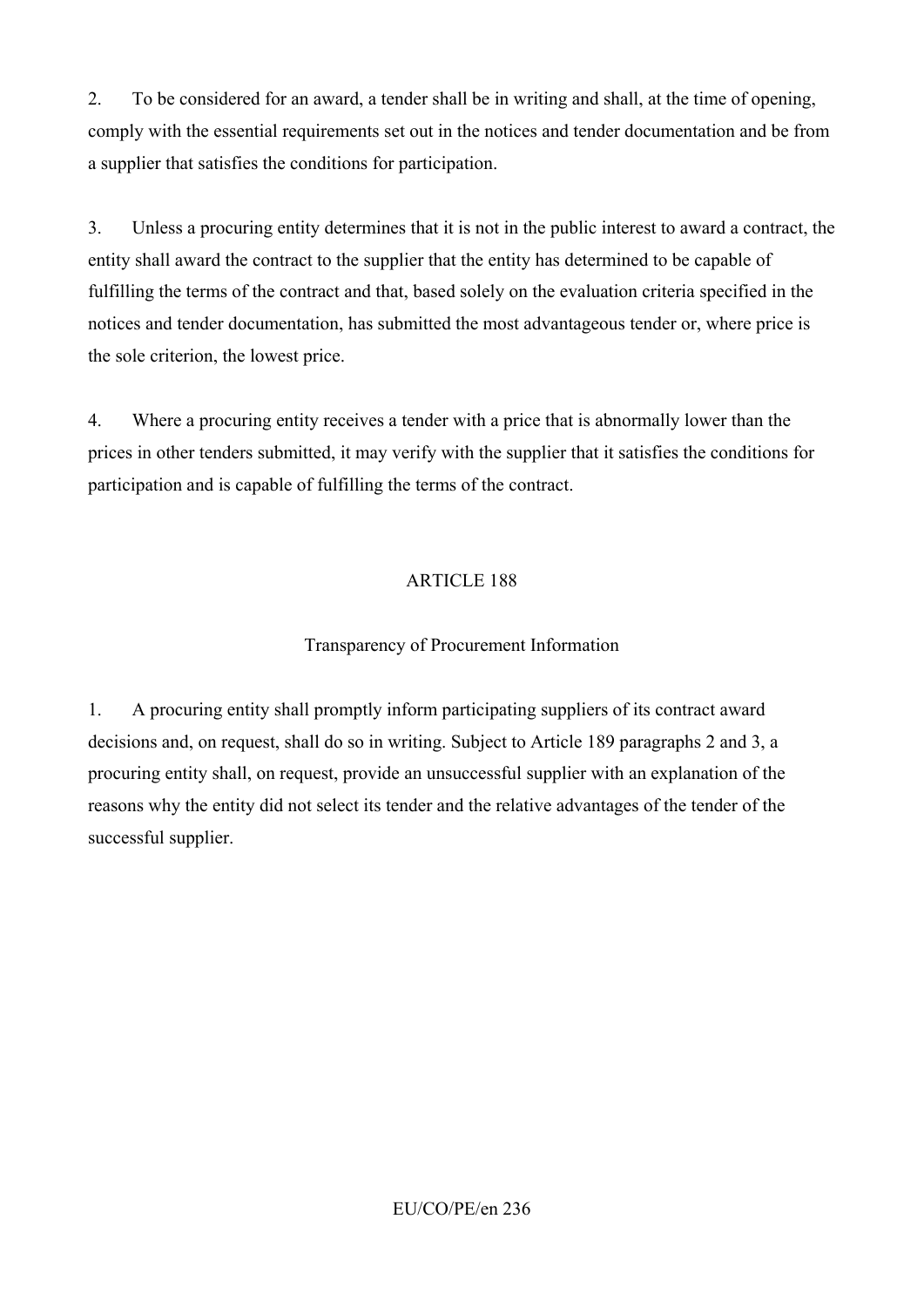2. Not later than 72 days after the award of each contract covered by this Title, a procuring entity shall publish a notice of the award that shall include at least the information set out in Appendix 7 of Annex XII (Government Procurement) in the appropriate paper or electronic medium listed in Appendix 2 of Annex XII (Government Procurement). Where only an electronic medium is used, the information shall remain readily available for a reasonable period of time.

3. A procuring entity shall maintain reports and records of tendering procedures relating to covered procurements, including the reports provided for in Appendix 7 of Annex XII (Government Procurement), and shall retain such reports and records for a period of at least three years after the award of a contract.

### ARTICLE 189

## Disclosure of Information

1. A Party, upon request of another Party, shall provide promptly any information necessary to determine whether the procurement was conducted fairly, impartially and in accordance with this Title, including information on the characteristics and relative advantages of the successful tender. In cases where release of this information would prejudice competition in future tenders, the Party that receives that information shall not disclose it to any supplier, except after consultation with, and agreement of, the Party that provided the information.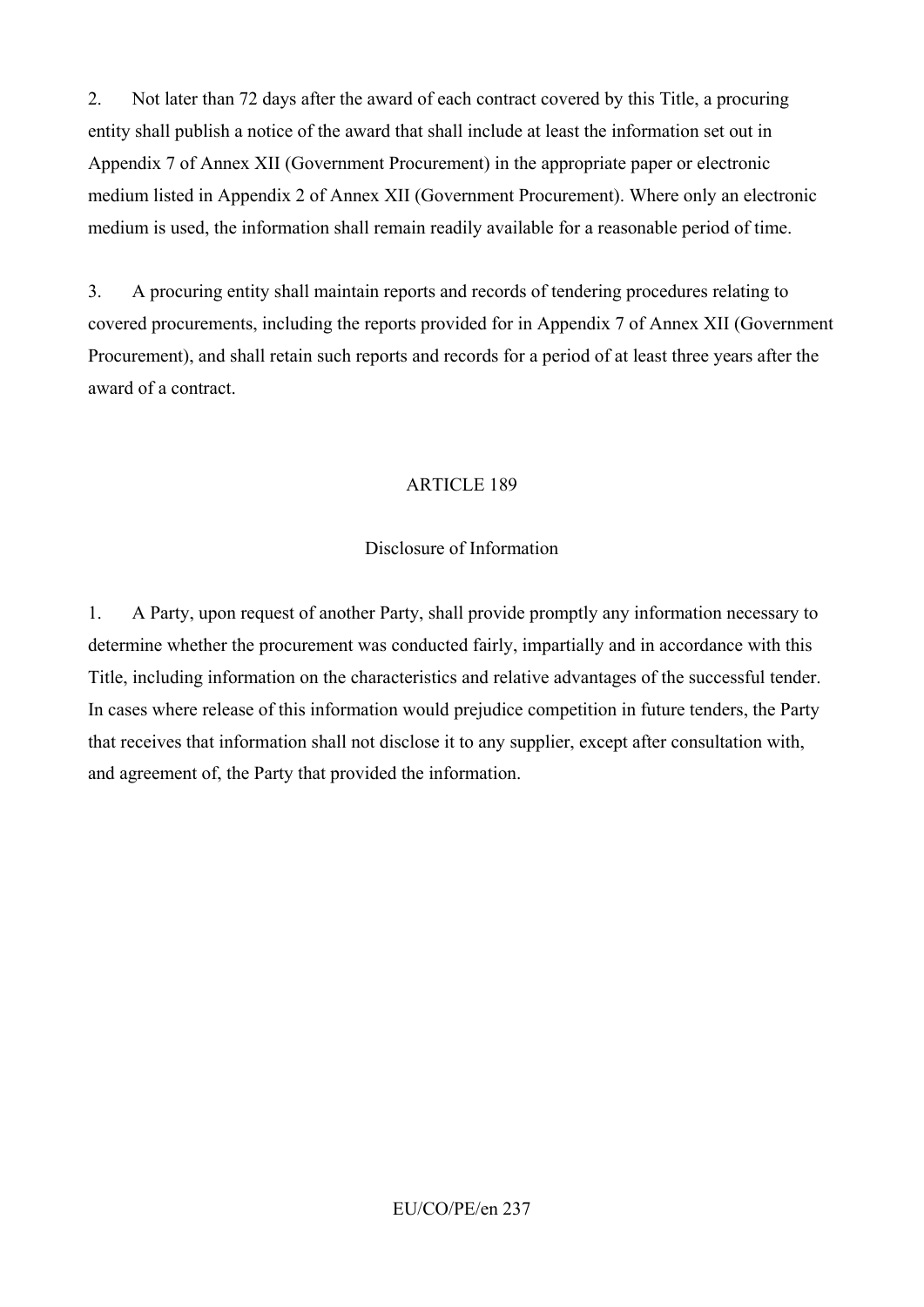2. Notwithstanding any other provision of this Title, a Party, including its procuring entities, shall not provide to any supplier information that might prejudice fair competition between suppliers.

3. Nothing in this Title shall be construed to require a Party, including its procuring entities, authorities and review bodies, to disclose confidential information where disclosure would impede law enforcement, might prejudice fair competition between suppliers, would prejudice the legitimate commercial interests of particular persons, including the protection of intellectual property, or would otherwise be contrary to the public interest.

## ARTICLE 190

### Domestic Review Procedures

1. Each Party shall maintain or establish a timely, effective, transparent and non-discriminatory administrative or judicial review procedure through which a supplier which has or has had an interest in a covered procurement may challenge:

(a) a breach of this Title; or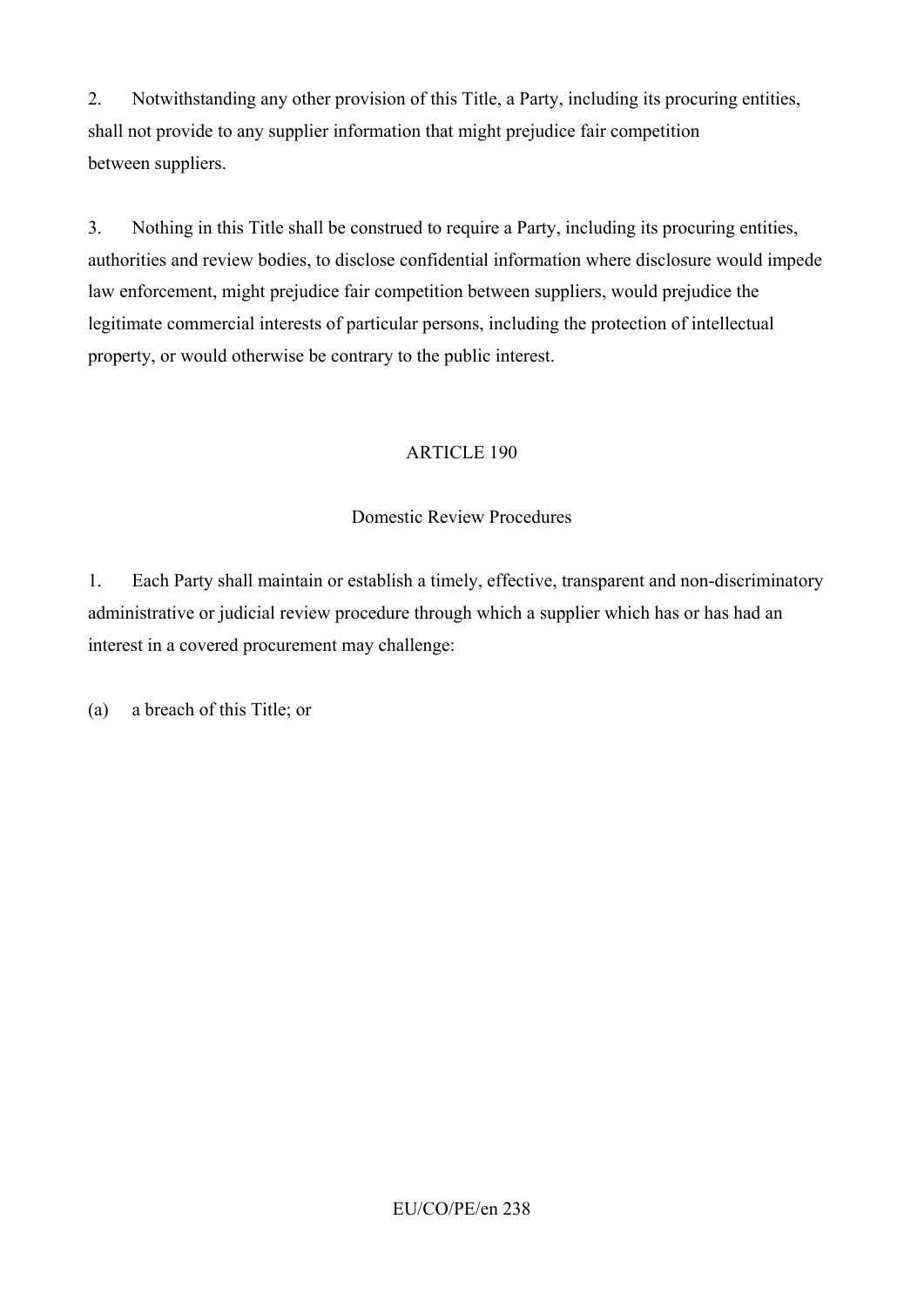(b) where the supplier does not have a right to challenge directly a breach of this Title under the domestic law of the Party, a failure to comply with the measures of a Party implementing this Title,

arising in the context of such a covered procurement.

2. The procedural rules for all challenges pursuant to paragraph 1 shall be in writing and made generally available.

3. In the event of a complaint by a supplier, arising in the context of covered procurement in which the supplier has, or has had, an interest, that there has been a breach or a failure as set out in paragraph 1, the Party concerned shall encourage its procuring entity and the supplier to seek resolution of the complaint through consultations. The procuring entity shall accord impartial and timely consideration to any such complaint in a manner that is not prejudicial to the supplier's participation in ongoing or future procurement or his/her right to seek corrective measures under the administrative or judicial review procedure.

4. Each supplier shall be allowed a sufficient period of time to prepare and submit a challenge, which in no case shall be less than 10 days from the time when the basis of the challenge became known or reasonably should have become known to the supplier.

5. Each Party shall establish or designate at least one impartial administrative or judicial authority that is independent of its procuring entities to receive and review a challenge by a supplier arising in the context of a covered procurement.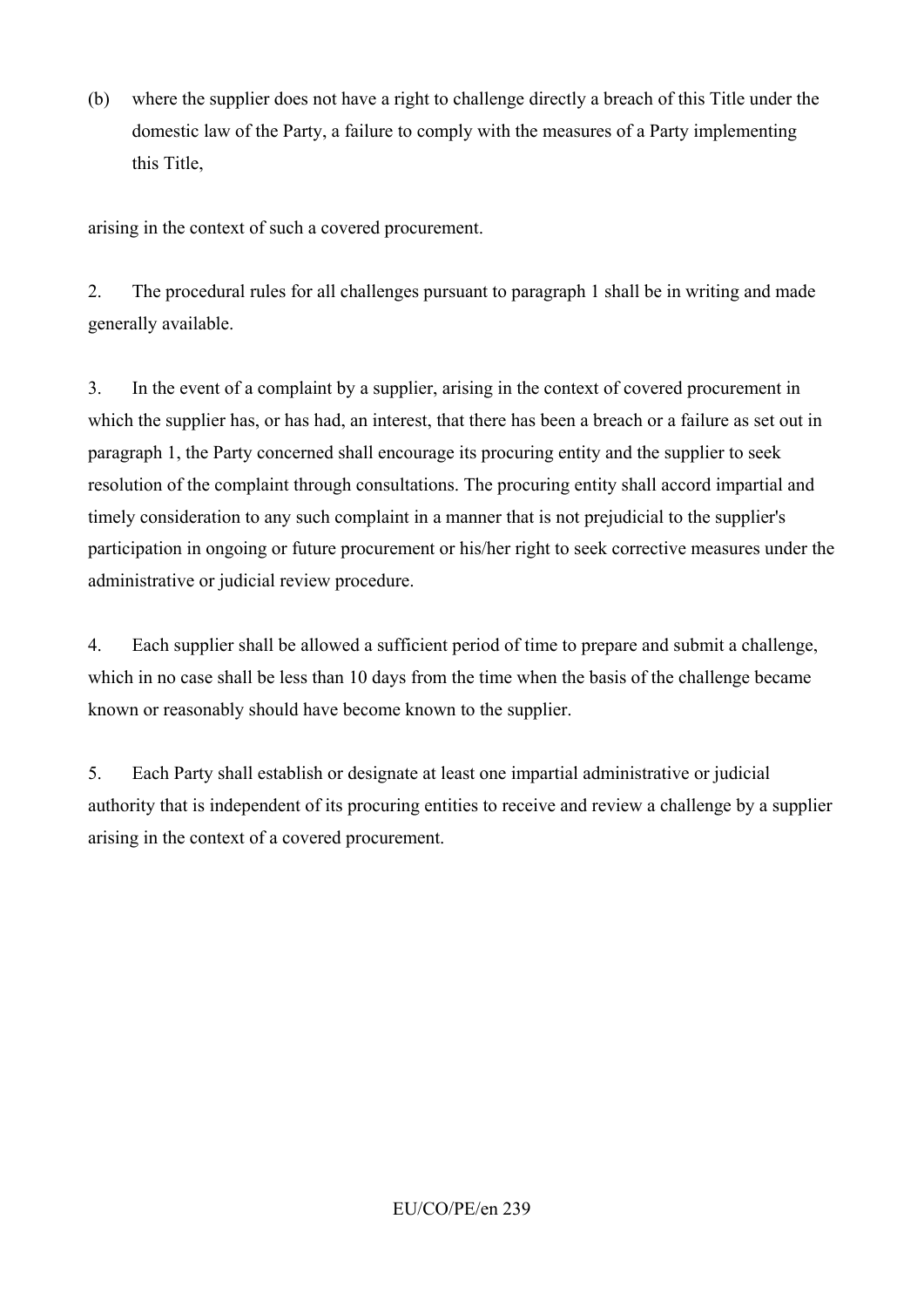6. Where a body other than an authority referred to in paragraph 5 initially reviews a challenge, the corresponding Party shall ensure that the supplier may appeal the initial decision to an impartial administrative or judicial authority that is independent of the procuring entity whose procurement is the subject of the challenge. A review body which is not a court, shall either be subject to judicial review or shall have procedures which provide that:

- (a) the procuring entity responds in writing to the challenge and discloses all relevant documents to the review body;
- (b) participants to the proceedings (hereinafter referred to as "participants") have the right to be heard prior to a decision of the review body being made on the challenge;
- (c) participants have the right to be represented and accompanied;
- (d) participants have access to all proceedings;
- (e) participants have the right to request that the proceedings take place in public and that witnesses may be present; and
- (f) decisions or recommendations relating to challenges by suppliers are provided, in a timely fashion, in writing, with an explanation of the basis for each decision or recommendation.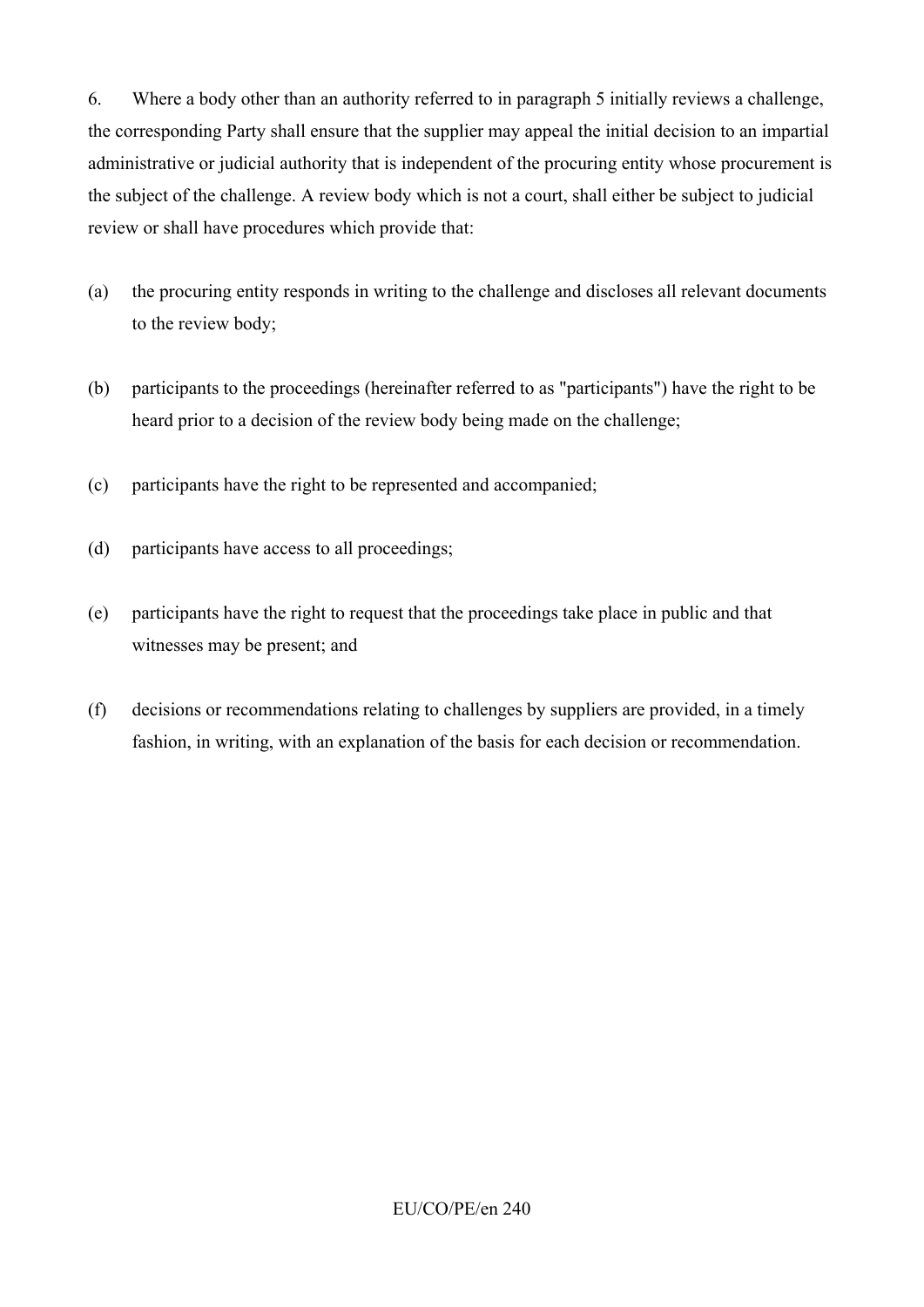- 7. Each Party shall adopt or maintain procedures that provide for:
- (a) rapid interim measures to preserve the supplier's opportunity to participate in the procurement. Such interim measures may result in suspension of the procurement process. The procedures may provide that overriding adverse consequences for the interests concerned, including the public interest, may be taken into account when deciding whether such measures should be applied. Just cause for not acting shall be provided in writing; and
- (b) correction of a breach of this Title or compensation for the loss or damages suffered, where a review body has determined that there has been a breach or a failure as set out in paragraph 1. Such correction or compensation may be limited to either the costs for the preparation of the tender or the costs relating to the challenge, or both.

### Modifications and Rectifications of Coverage

- 1. Where a Party modifies its coverage of procurement under this Title, such Party shall:
- (a) notify the other Parties in writing; and
- (b) include in the notification a proposal of appropriate compensatory adjustments to the other Parties to maintain a level of coverage comparable to that existing prior to the modification.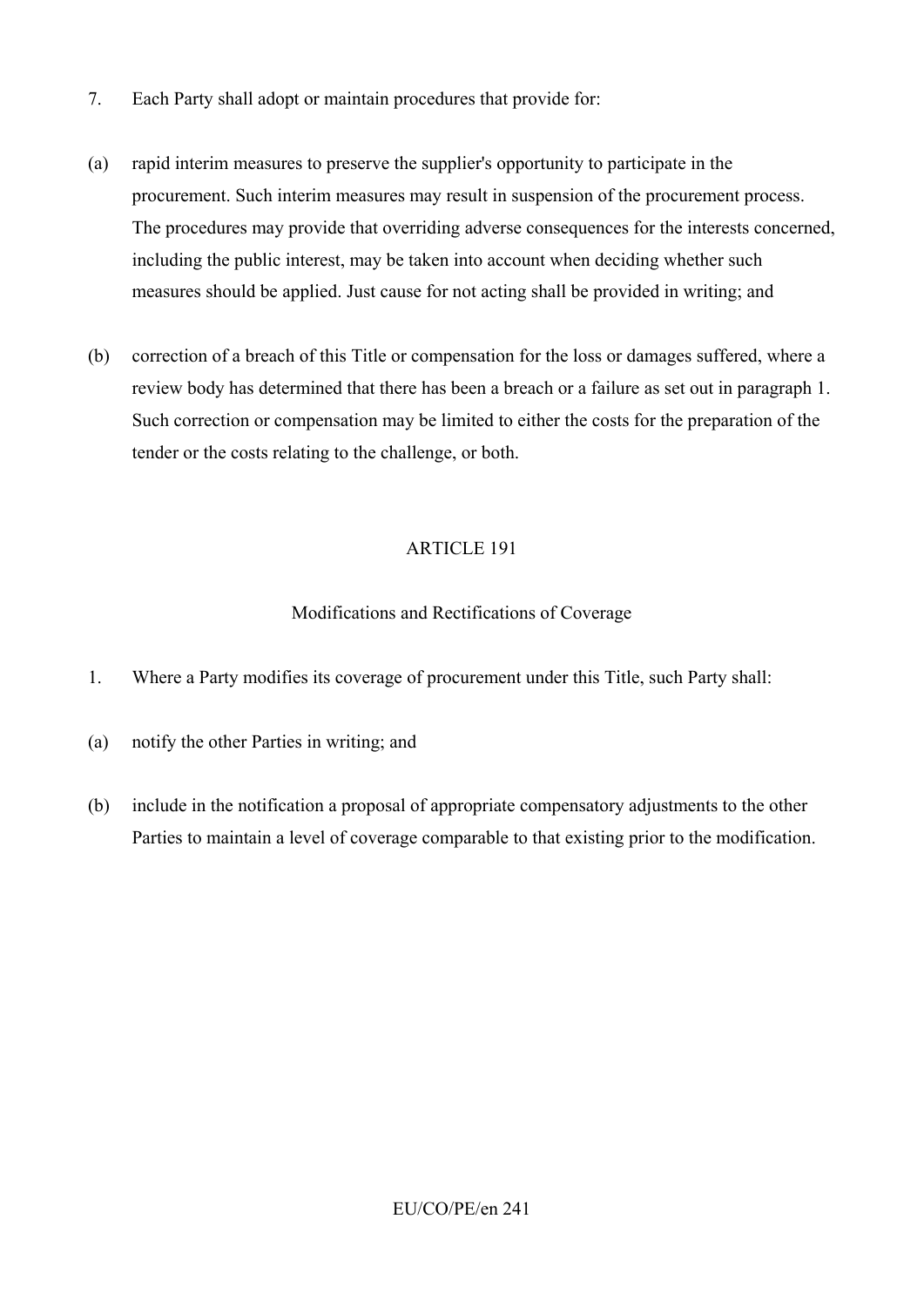2. Notwithstanding subparagraph 1(b), a Party does not need to provide compensatory adjustments where:

- (a) the modification in question is a minor amendment or rectification of a purely formal nature; or
- (b) the proposed modification covers an entity over which the Party has effectively eliminated its control or influence.
- 3. If another Party does not agree that:
- (a) the adjustment proposed under subparagraph 1(b) is adequate to maintain a comparable level of mutually agreed coverage;
- (b) the proposed modification is a minor amendment or a rectification under subparagraph  $2(a)$ ; or
- (c) the proposed modification covers an entity over which the Party has effectively eliminated its control or influence under subparagraph 2(b);

such other Party must object in writing within 30 days of the receipt of the notification referred to in paragraph 1 or be deemed to have agreed to the adjustment or proposed modification, including for the purposes of Title XII (Dispute Settlement).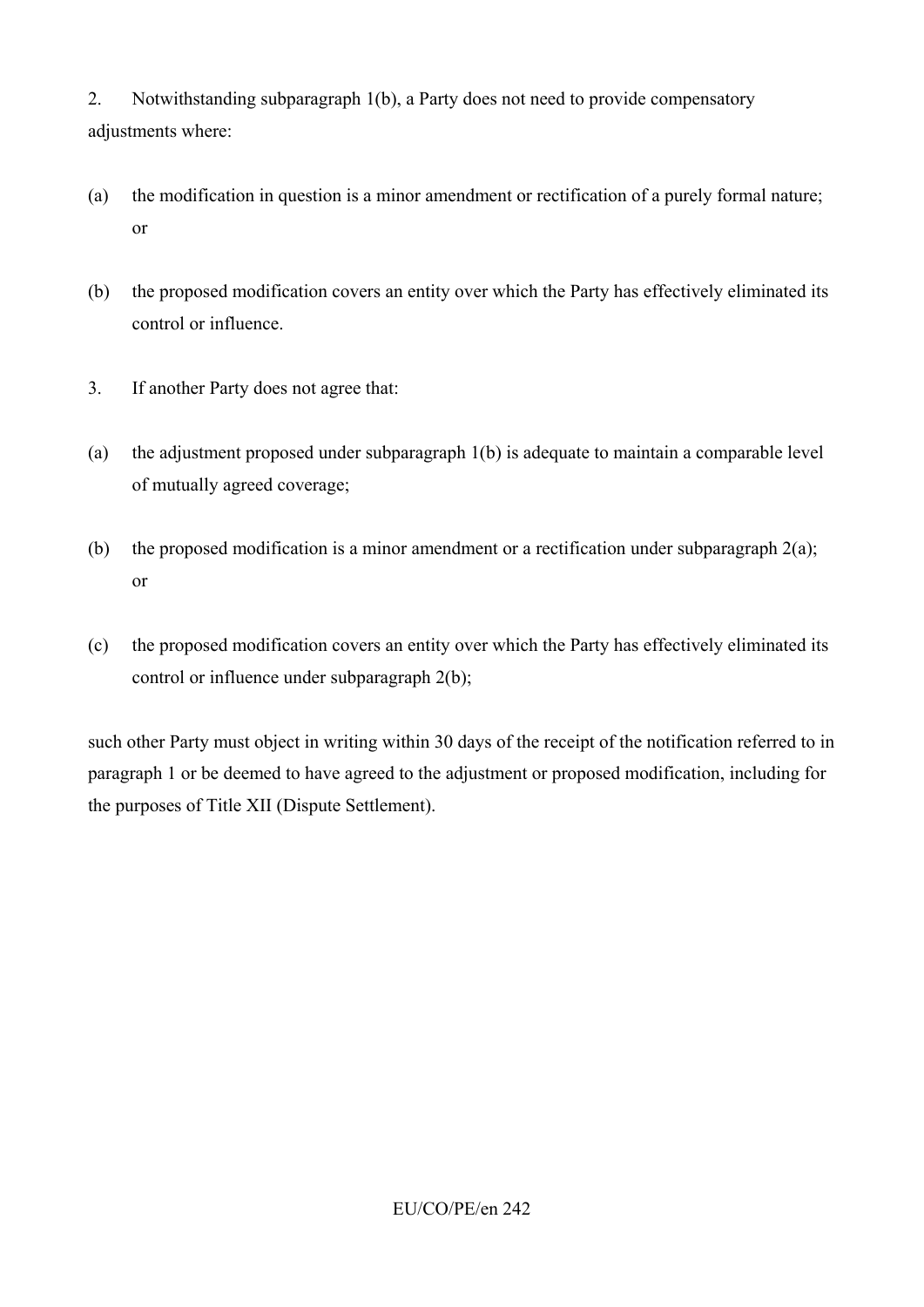4. Where the Parties within the Trade Committee agree on any proposed modification, rectification or minor amendment, including where a Party has not objected within 30 days under paragraph 3, the Parties shall modify forthwith the relevant Annex.

5. The EU Party may at any time engage in bilateral negotiations with any signatory Andean Country with a view to broadening the market access mutually granted under this Title.

# ARTICLE 192

# Micro, Small and Medium Enterprises Participation

1. The Parties recognise the importance of the participation of Micro and SMEs in government procurement.

2. The Parties also recognise the importance of business alliances between suppliers of the Parties, and in particular of Micro and SMEs, including the joint participation in tendering procedures.

3. The Parties agree to exchange information and work jointly with the aim of facilitating access by Micro and SMEs to government procurement procedures, methods and contracting requirements, focused on their special needs.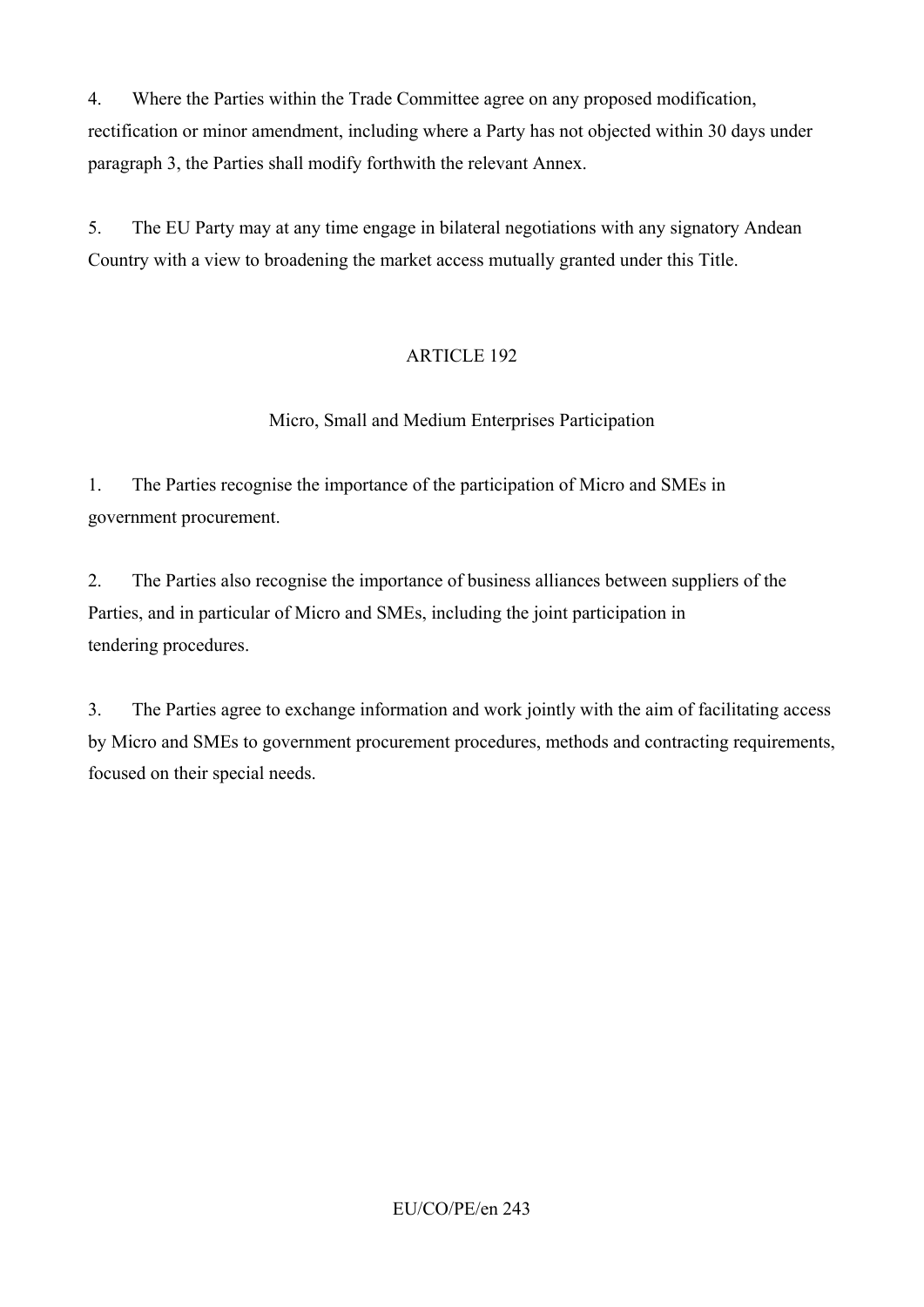### Cooperation

1. The Parties recognise the importance of cooperation with a view to achieving a better understanding of their respective government procurement systems, as well as a better access to their respective markets, in particular for micro, small and medium suppliers.

- 2. The Parties shall endeavour to cooperate in matters such as:
- (a) exchange of experiences and information, such as regulatory frameworks, best practices and statistics;
- (b) development and use of electronic communications in government procurement systems;
- (c) capacity building and technical assistance to suppliers with respect to access to the government procurement market;
- (d) institutional strengthening for the implementation of the provisions of this Title, including training to government personnel; and
- (e) capacity building to provide multilingual access to procurement opportunities.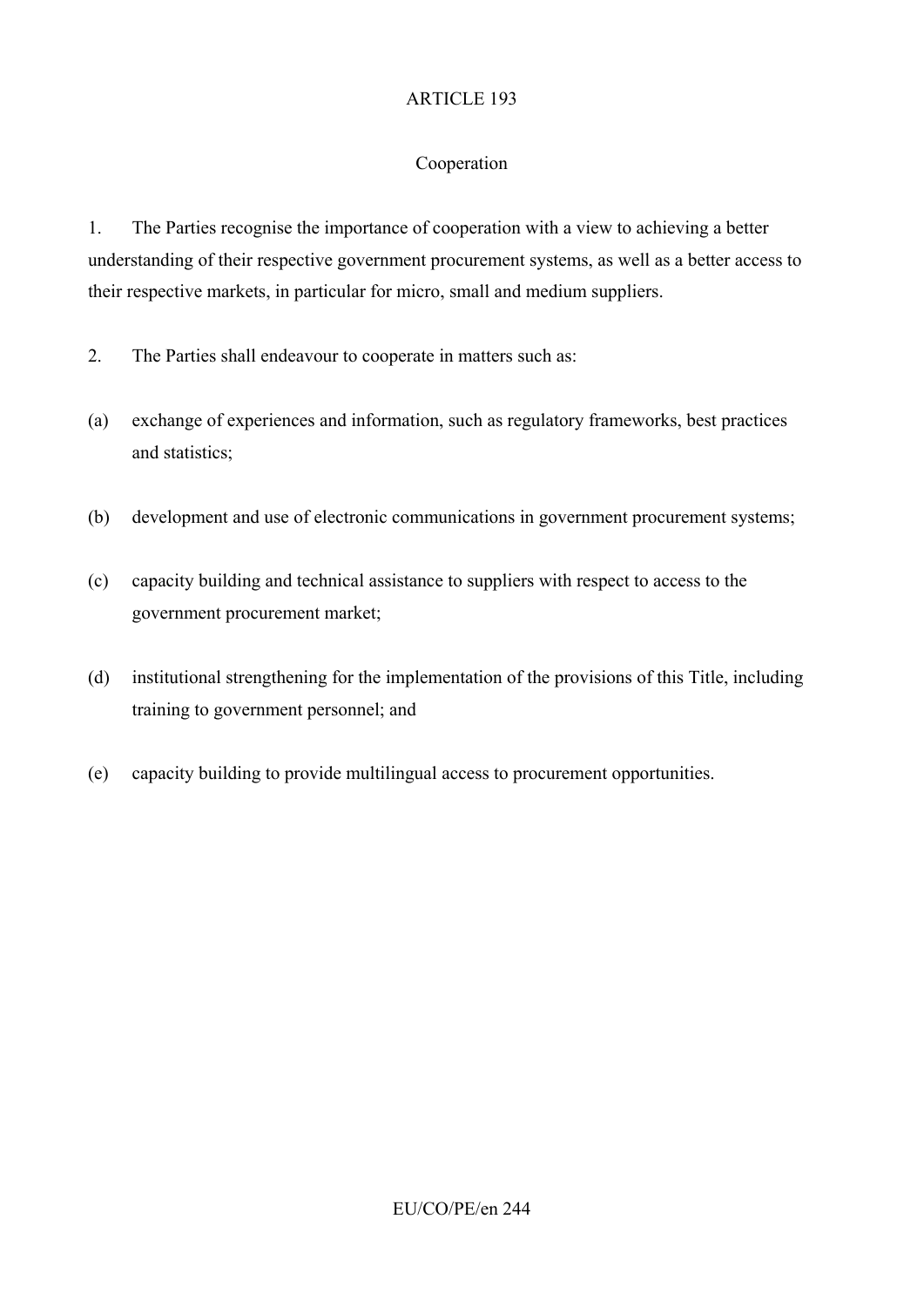3. The EU Party shall, upon request, provide assistance which it may deem appropriate to potential tenderers from the signatory Andean Countries in submitting their tenders and selecting the goods or services which are likely to be of interest to the procuring entities of the European Union or its Member States. Likewise, the EU Party shall assist them to comply with technical regulations and standards relating to goods or services which are the subject of the intended procurement.

### ARTICLE 194

#### Sub-committee on Government Procurement

1. The Parties hereby establish a Sub-committee on Government Procurement comprising representatives of each Party.

- 2 The Sub-committee shall:
- (a) evaluate the implementation of this Title, including the use of the opportunities offered by increased access to government procurement and recommend to the Parties the appropriate activities;
- (b) evaluate and follow up the activities related to cooperation that the Parties submit; and
- (c) without prejudice of Article 191, paragraph 5, consider further negotiations aimed at broadening the coverage of this Title.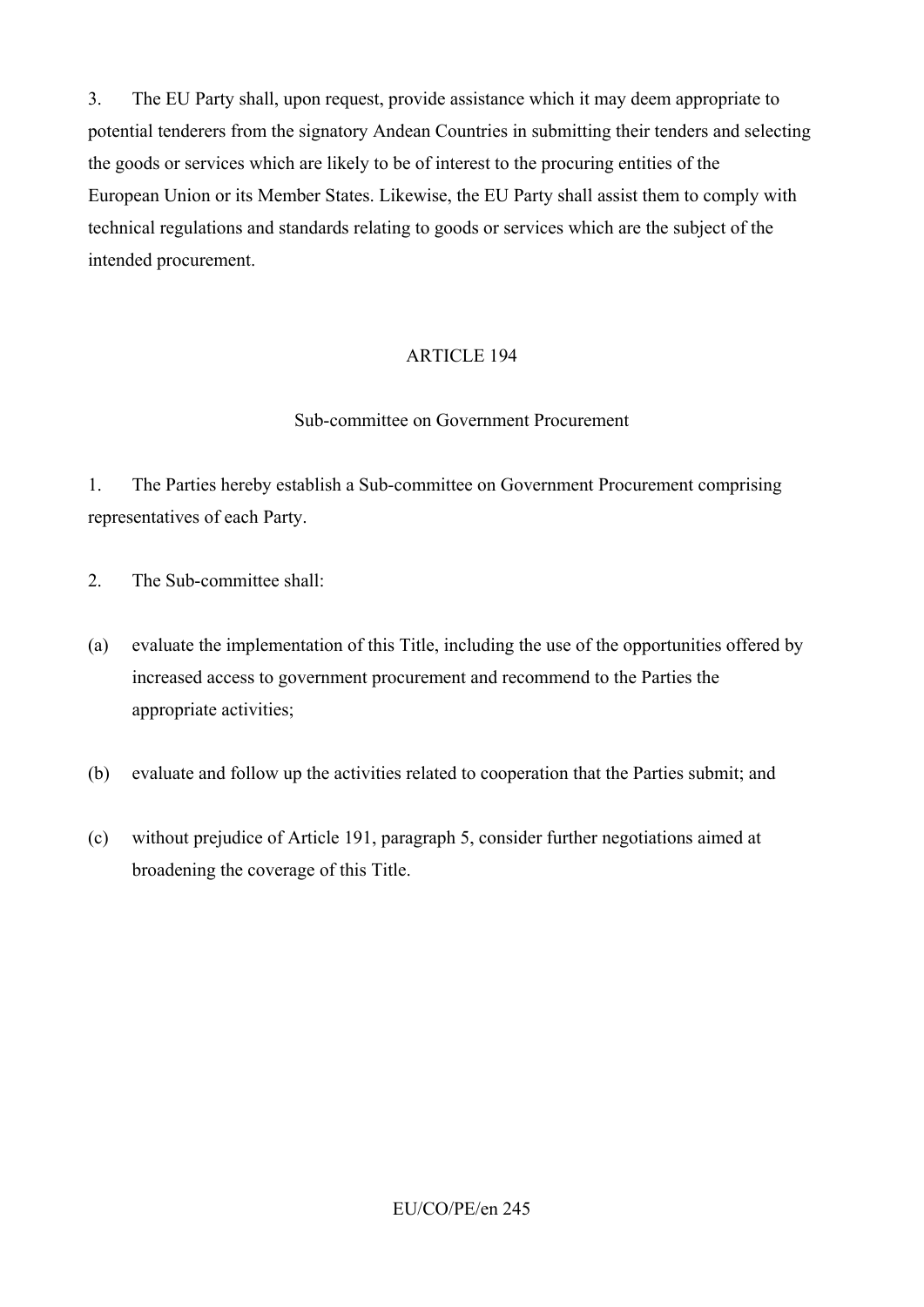3. The Sub-committee on Government Procurement shall meet at request of any Party in a place and date that will be agreed, and shall keep a written record of its meetings.

## TITLE VII

### INTELLECTUAL PROPERTY

## CHAPTER 1

#### GENERAL PROVISIONS

#### ARTICLE 195

#### **Objectives**

The objectives of this Title are to:

- (a) promote innovation and creativity and facilitate the production and commercialisation of innovative and creative products between the Parties; and
- (b) achieve an adequate and effective level of protection and enforcement of intellectual property rights that contributes to transfer and dissemination of technology and favour social and economic welfare and the balance between the rights of the holders and the public interest.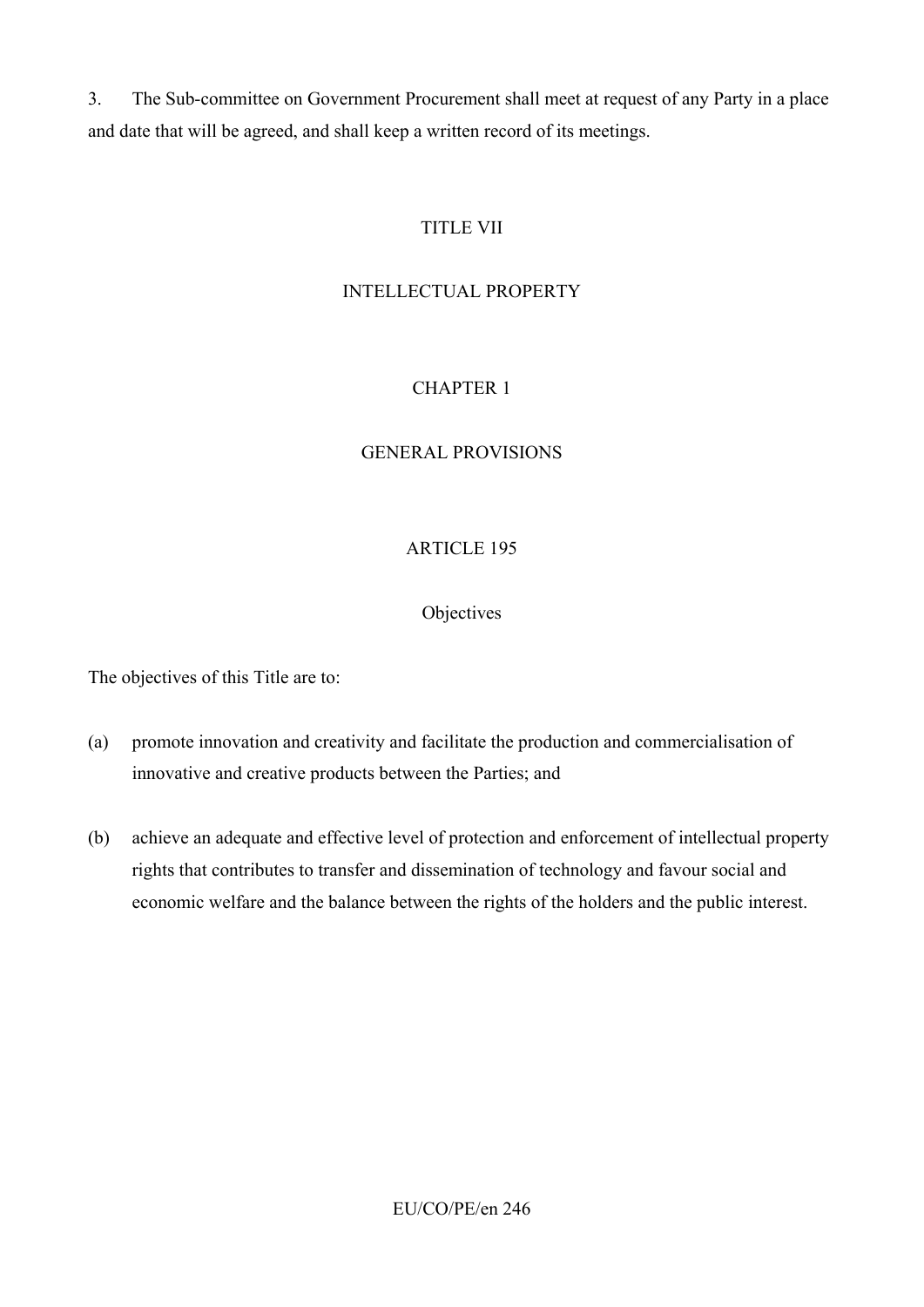## Nature and Scope of the Obligations

1. The Parties reaffirm the rights and obligations under the WTO Agreement on Trade Related Aspects of Intellectual Property Rights (hereinafter referred to as "TRIPS Agreement"), and any other multilateral agreement related to intellectual property and agreements administered under the auspices of the World Intellectual Property Organization (hereinafter referred to as "WIPO"), to which the Parties are party.

2. The provisions of this Title shall complement and specify the rights and obligations of the Parties under the TRIPS Agreement and other multilateral agreements related to intellectual property to which the Parties are party, and therefore, no provision of this Title will contradict or be detrimental to the provisions of such multilateral agreements.

3. The Parties recognise the need to maintain a balance between the rights of intellectual property holders and the interest of the public, particularly regarding education, culture, research, public health, food security, environment, access to information and technology transfer.

4. The Parties recognise and reaffirm the rights and obligations under the Convention on Biological Diversity (hereinafter referred to as "CBD") adopted on June 5, 1992, and support and encourage efforts to establish a mutually supportive relationship between the TRIPS Agreement and such Convention.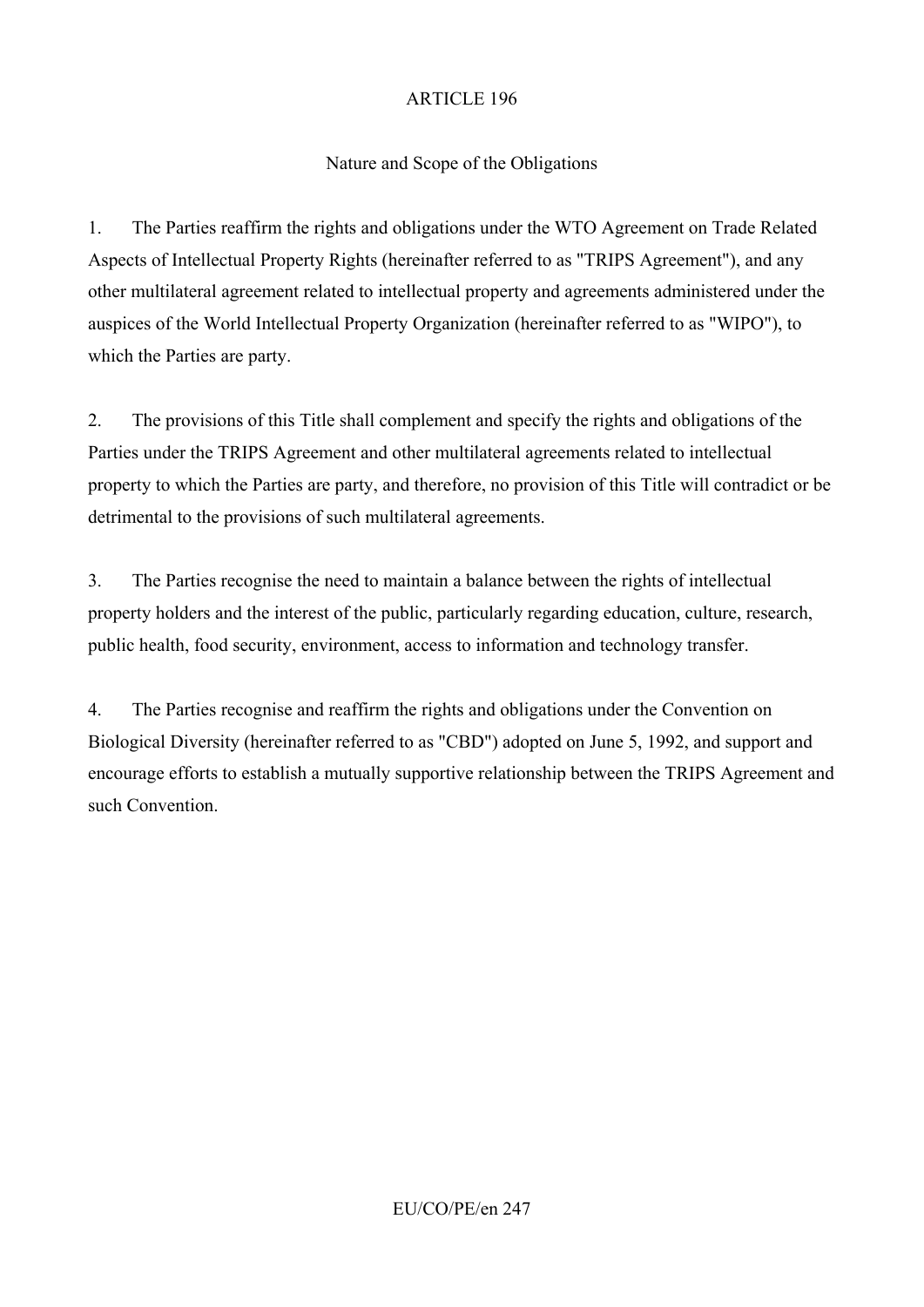- 5. For the purposes of this Agreement, intellectual property rights embody:
- (a) copyright, including copyright in computer programmes and in databases;
- (b) rights related to copyright;
- (c) patent rights;
- (d) trademarks;
- (e) trade names in so far as these are protected as exclusive property rights in the domestic law concerned;
- (f) designs;
- (g) layout- designs (topographies) of integrated circuits;
- (h) geographical indications;
- (i) plant varieties; and
- (j) protection of undisclosed information.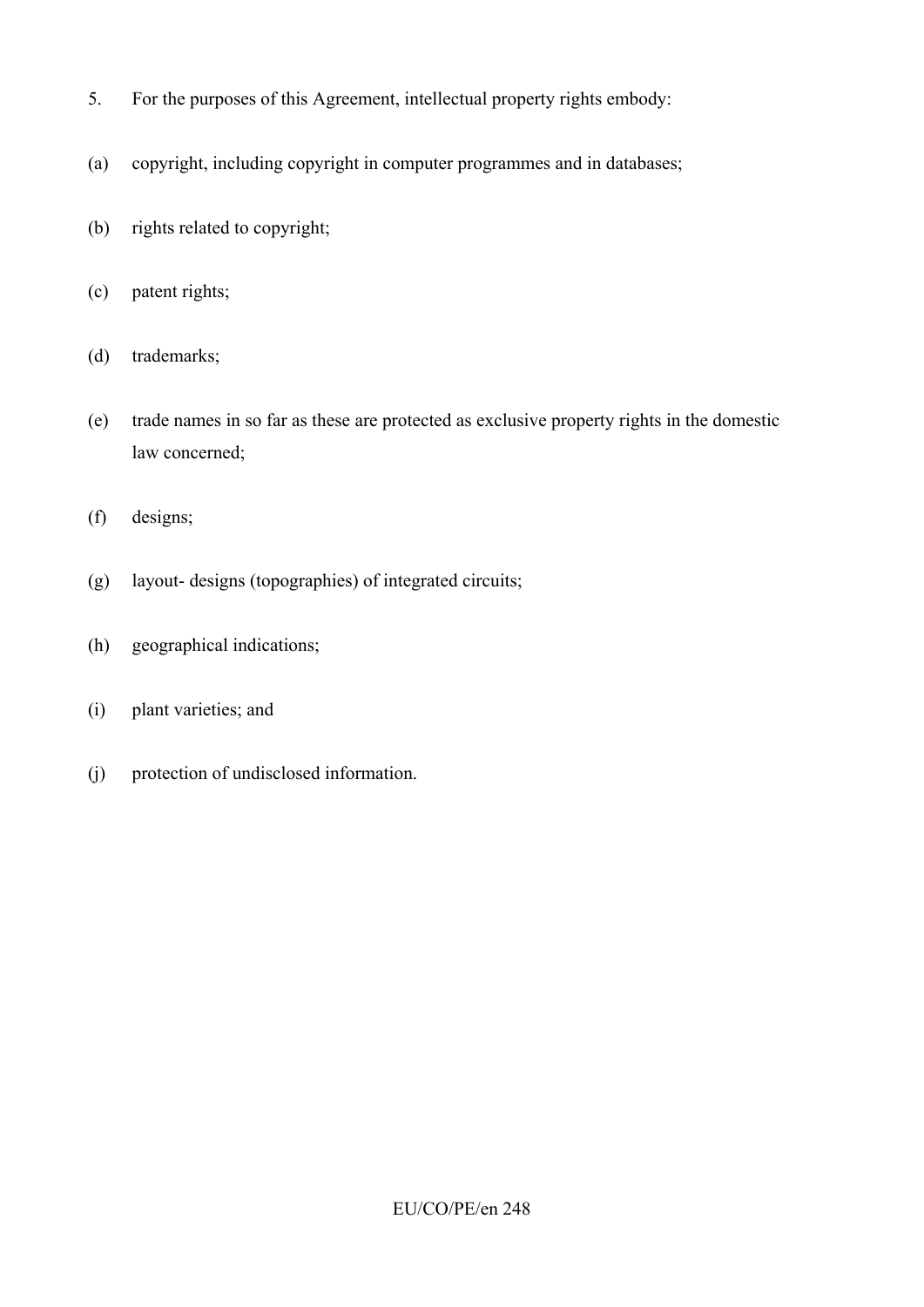6. For the purposes of this Agreement, protection of intellectual property includes protection against unfair competition as referred to in Article 10 bis of the Paris Convention for the Protection of Industrial Property (as revised by the Stockholm Act 1967) ( hereinafter referred to as "Paris Convention").

### ARTICLE 197

### General Principles

1. Having regard to the provisions of this Title, each Party may, in formulating or amending its laws and regulations, make use of the exceptions and flexibilities permitted by the multilateral intellectual property agreements, particularly when adopting measures necessary to protect public health and nutrition, and to guarantee access to medicines.

2. The Parties recognise the importance of the Declaration of the Fourth Ministerial Conference in Doha and especially the Doha Declaration on the TRIPS Agreement and Public Health, adopted on 14 November 2001 by the WTO Ministerial Conference and its subsequent developments. In this sense, in interpreting and implementing the rights and obligations under this Title, the Parties shall ensure consistency with this Declaration.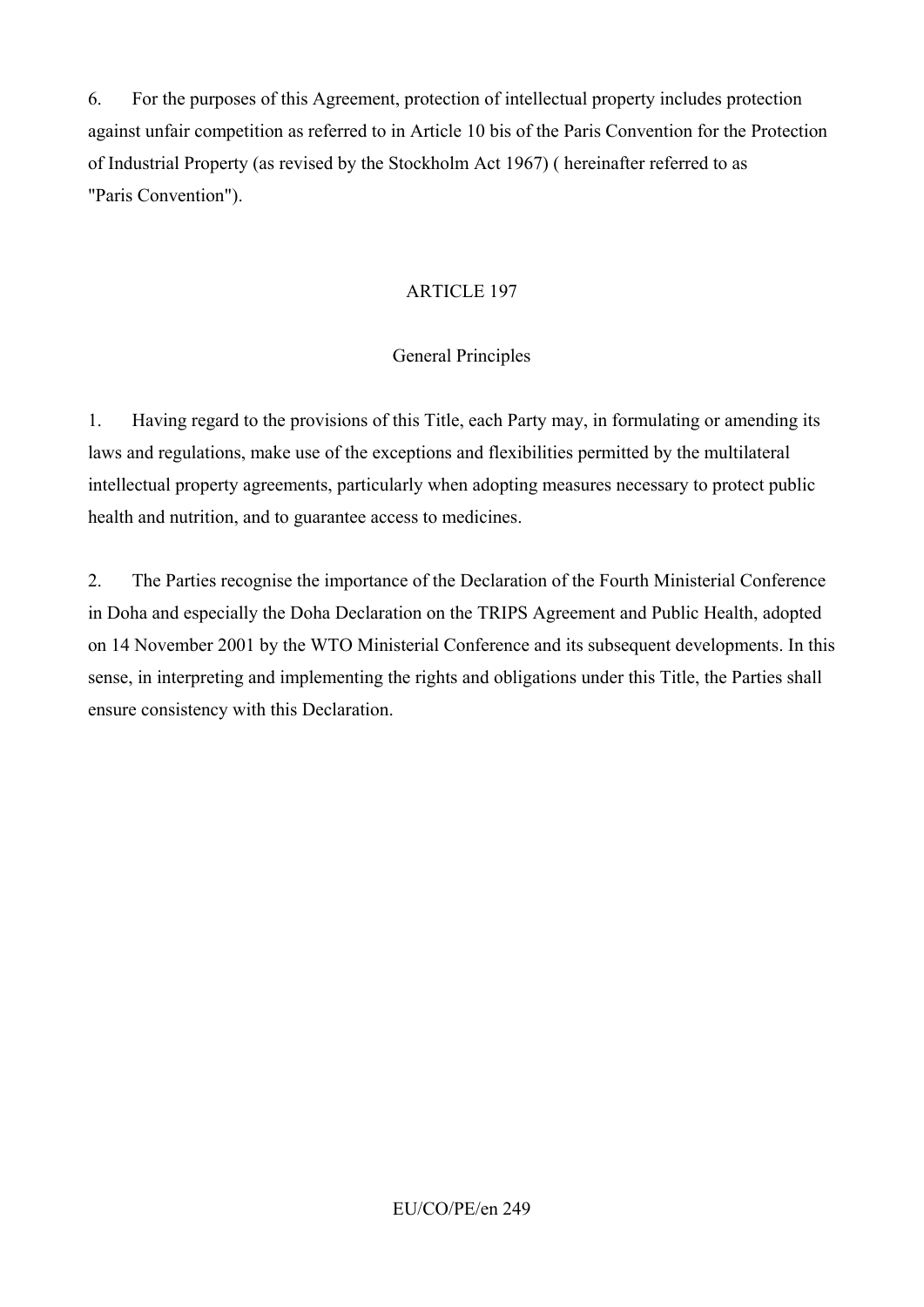3. The Parties shall contribute to the implementation and respect of the Decision of the WTO General Council of 30 August 2003, on paragraph 6 of the Doha Declaration on the TRIPS Agreement and Public Health, as well as the Protocol Amending the TRIPS Agreement, done at Geneva on 6 December 2005.

4. The Parties also recognise the importance of promoting the implementation of Resolution WHA 61.21 Global Strategy and Plan of Action on Public Health, Innovation and Intellectual Property, adopted by the World Health Assembly on 24 of May 2008.

5. In accordance with the TRIPS Agreement, no provision of this Title will prevent a Party from adopting any measure necessary to prevent the abuse of intellectual property rights by right holders or the resort to practices which unreasonably restrain trade or adversely affect the international transfer of technology.

6. The Parties recognise that technology transfer contributes to the strengthening of national capabilities, with the aim to establish a sound and viable technological base.

7. The Parties recognise the impact of information and communication technologies on the usage of literary and artistic works, artistic performances, phonogram productions and broadcasts and, therefore, the need to provide adequate protection of copyright and related rights in the digital environment.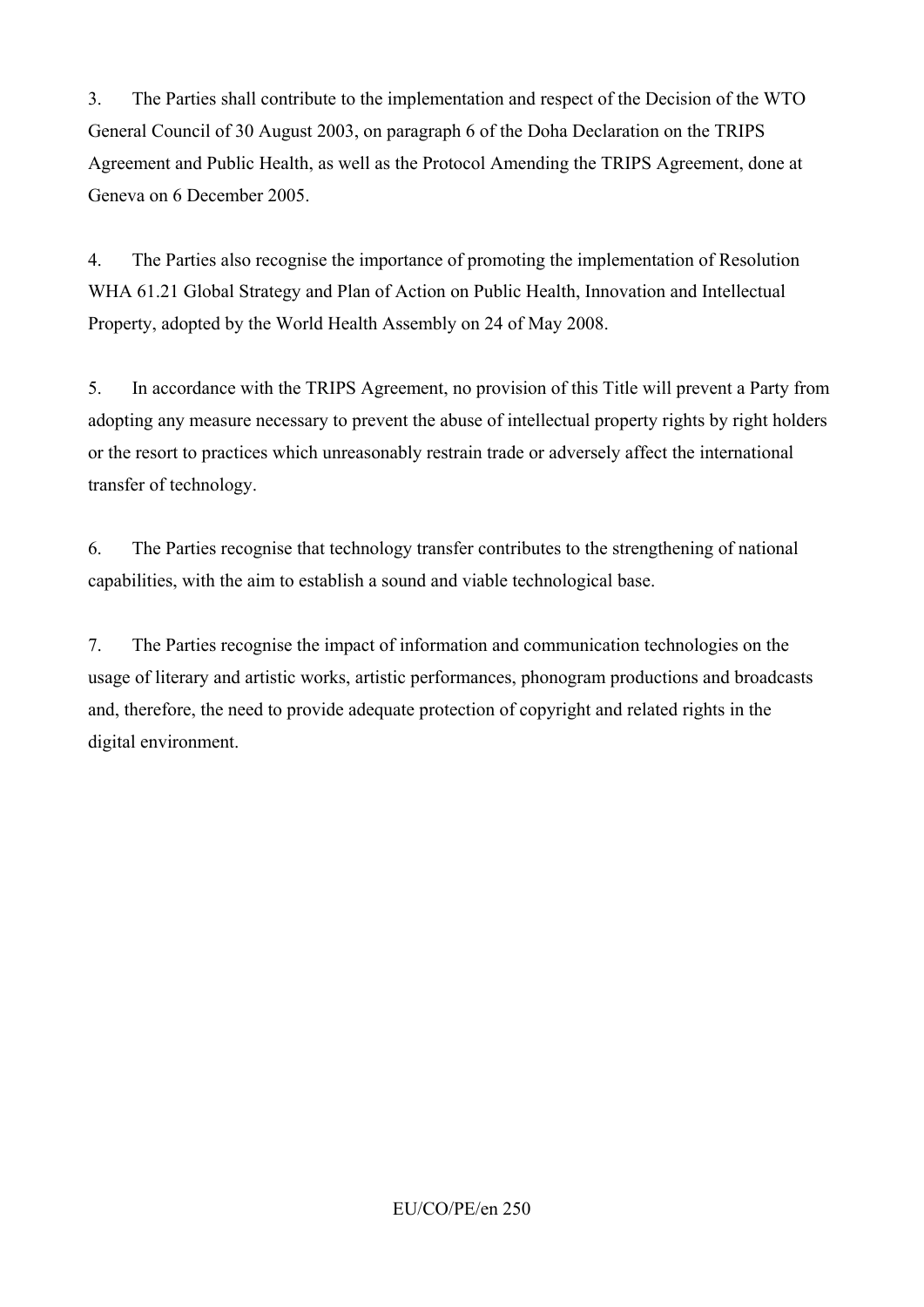## National Treatment

Each Party shall accord to the nationals of another Party treatment no less favourable than that it accords to its own nationals with regard to the protection**<sup>61</sup>** of intellectual property, subject to the exceptions already provided for in Articles 3 and 5 of the TRIPS Agreement.

## ARTICLE 199

## Most Favoured Nation Treatment

With regard to the protection of intellectual property, any advantage, favour, privilege or immunity granted by a Party to the nationals of any other country shall be accorded immediately and unconditionally to the nationals of the other Parties, subject to the exceptions provided for in Articles 4 and 5 of the TRIPS Agreement.

 $61$ **<sup>61</sup>** For the purposes of Articles 198 and 199 "protection" shall include matters affecting the availability, acquisition, scope, maintenance and enforcement of intellectual property rights as well as those matters affecting the use of intellectual property rights specifically addressed in this Title.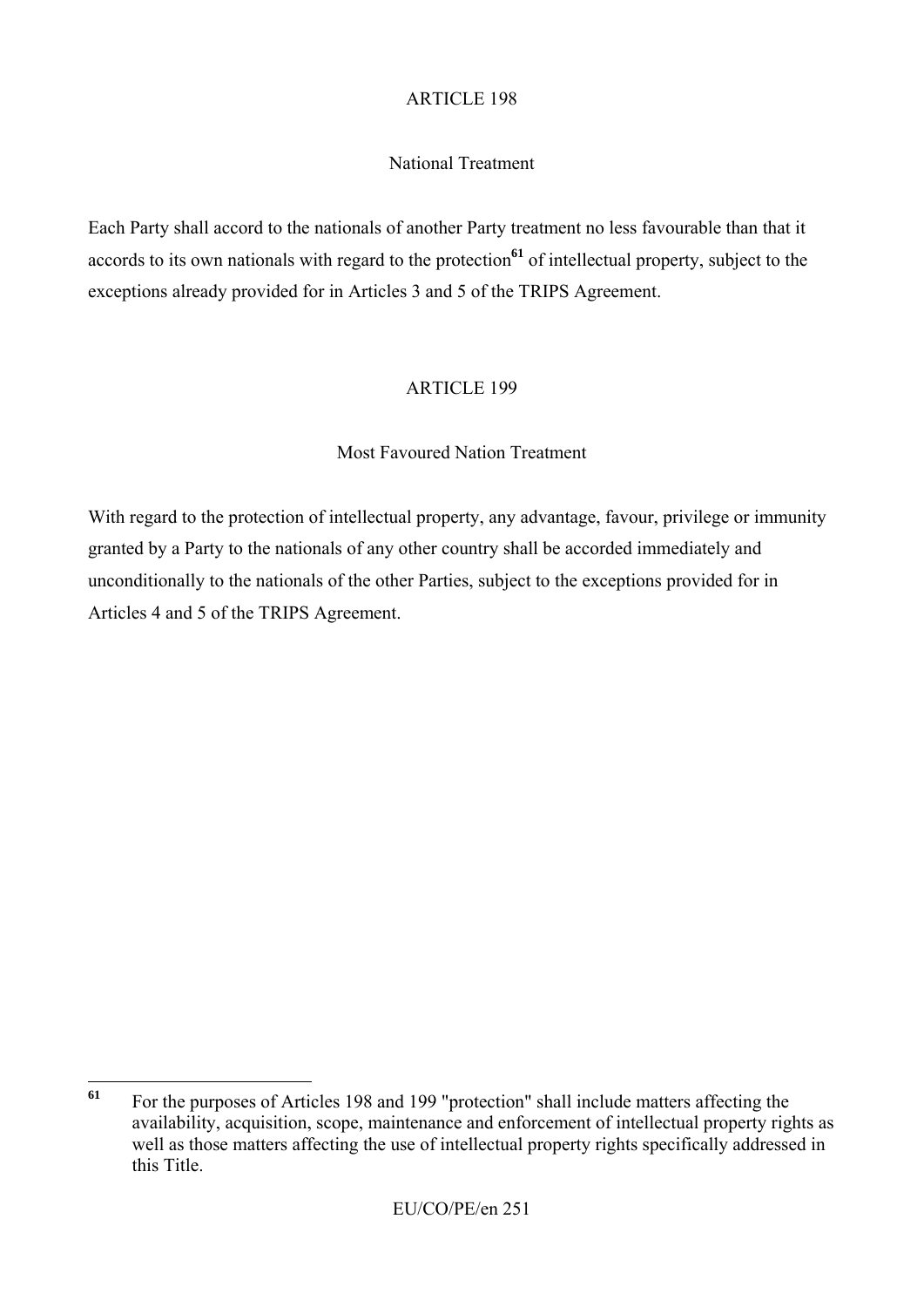### Exhaustion

Each Party shall be free to establish its own regime for exhaustion of intellectual property rights, subject to the provisions of the TRIPS Agreement.

# CHAPTER 2

### PROTECTION OF BIODIVERSITY AND TRADITIONAL KNOWLEDGE

### ARTICLE 201

1. The Parties recognise the importance and value of biological diversity and its components and of the associated traditional knowledge, innovations and practices of indigenous and local communities**<sup>62</sup>**. The Parties furthermore reaffirm their sovereign rights over their natural resources and recognise their rights and obligations as established by the CBD with respect to access to genetic resources, and to the fair and equitable sharing of benefits arising out of the utilization of these genetic resources.

 $62$ **<sup>62</sup>** Where applicable, "indigenous and local communities" encompasses Afro American descendants.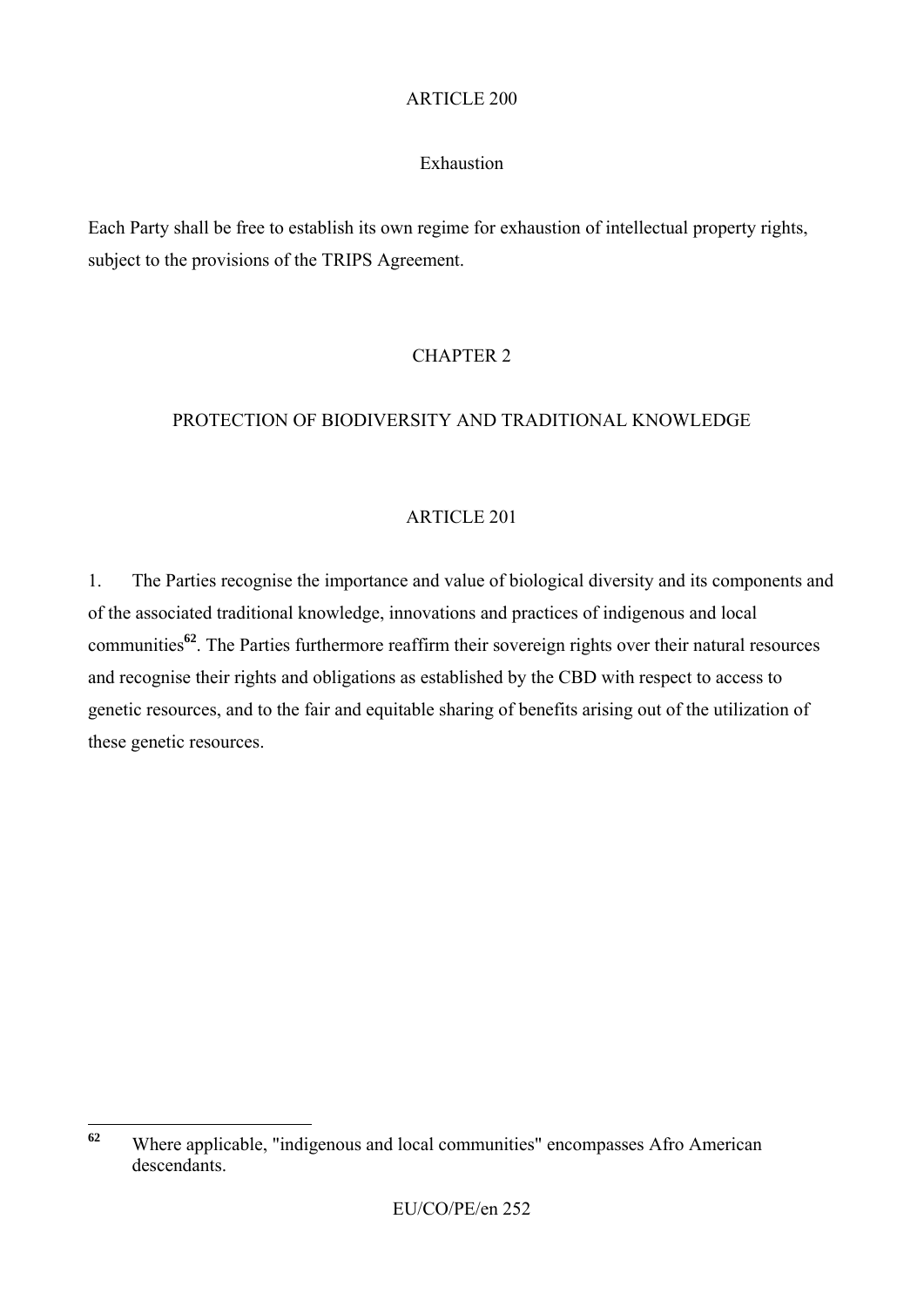2. The Parties recognise the past, present and future contribution of indigenous and local communities to the conservation and sustainable use of biological diversity and all of its components and, in general, the contribution of the traditional knowledge**<sup>63</sup>** of their indigenous and local communities to the culture and to the economic and social development of nations.

3. Subject to their domestic legislation, the Parties shall, in accordance with Article 8(j) of the CBD respect, preserve and maintain knowledge, innovations and practices of indigenous and local communities embodying traditional lifestyles relevant for the conservation and sustainable use of biological diversity, and promote their wider application conditioned to the prior informed consent of the holders of such knowledge, innovations and practices, and encourage the equitable sharing of the benefits arising from the utilization of such knowledge, innovations and practices.

4. In accordance with Article 15 paragraph 7 of the CBD, the Parties reaffirm their obligation to take measures with the aim of sharing in a fair and equitable way the benefits arising from the utilization of genetic resources. The Parties also recognise that mutually agreed terms may include benefit-sharing obligations in relation to intellectual property rights arising from the use of genetic resources and associated traditional knowledge.

5. Colombia and the EU Party will collaborate in further clarifying the issue and concept of misappropriation of genetic resources and associated traditional knowledge, innovation and practices so as to find, as appropriate and in accordance with the provisions of international and domestic law, measures to address this issue.

 $63$ **<sup>63</sup>** Without prejudice to the implementation of this Chapter, the Parties acknowledge that the concept of traditional knowledge is discussed in relevant international fora.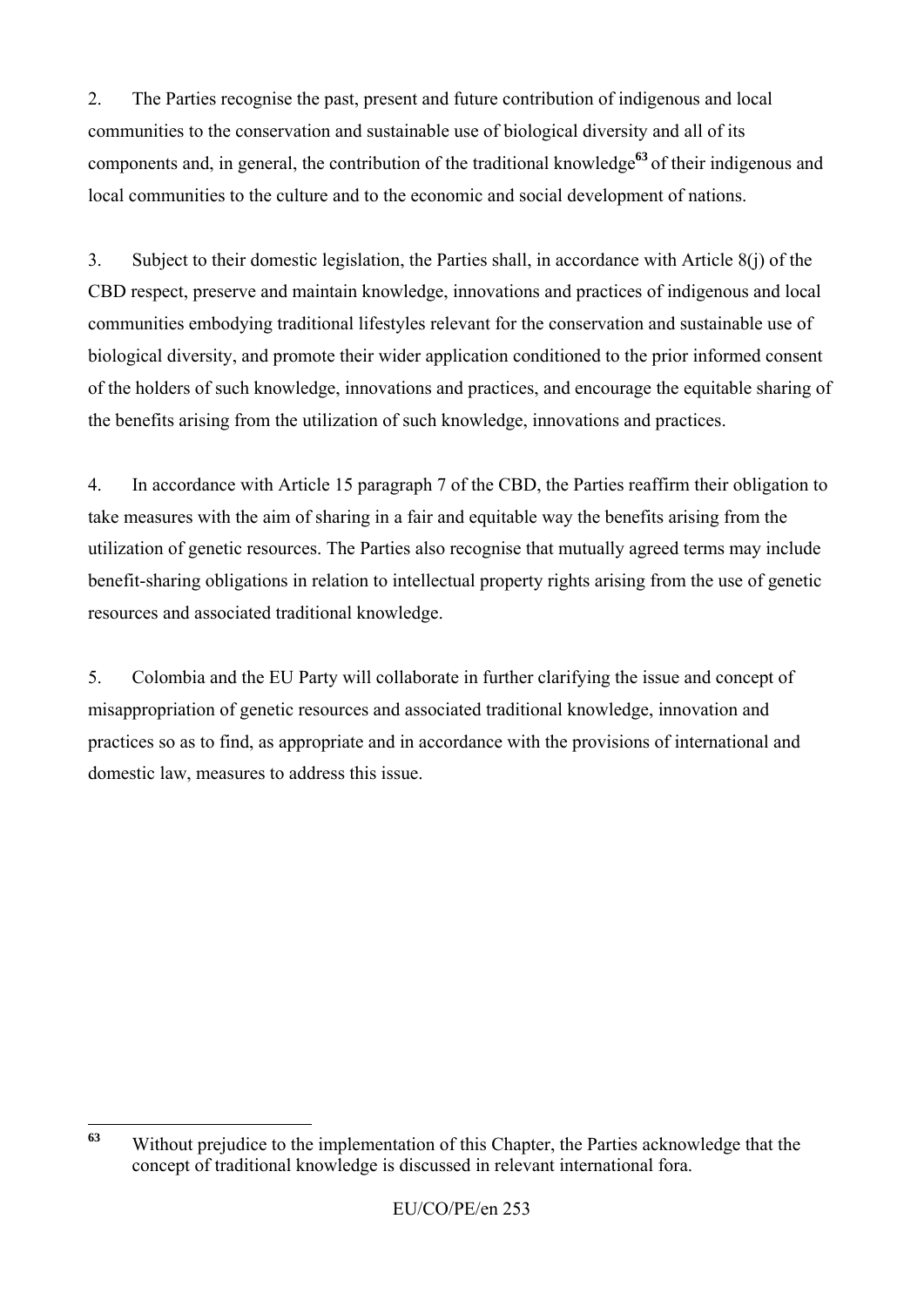6. The Parties shall cooperate, subject to domestic legislation and international law, to ensure that intellectual property rights are supportive of, and do not run counter to, their rights and obligations under the CBD, in so far as genetic resources and associated traditional knowledge of the indigenous and local communities located in their respective territories are concerned. The Parties reaffirm their rights and obligations under Article 16 paragraph 3 of the CBD in relation to countries providing genetic resources, to take measures with the aim to provide access to and transfer of technology which makes use of such resources, upon mutually agreed terms. This provision shall apply without prejudice to the rights and obligations under Article 31 of the TRIPS Agreement.

7. The Parties acknowledge the usefulness of requiring the disclosure of the origin or source of genetic resources and associated traditional knowledge in patent applications, considering that this contributes to the transparency about the uses of genetic resources and associated traditional knowledge.

8. The Parties will provide, in accordance with their domestic law, for applicable effects of any such requirement so as to support compliance with the provisions regulating access to genetic resources and associated traditional knowledge, innovations and practices.

9. The Parties will endeavour to facilitate the exchange of information about patent applications and granted patents related to genetic resources and associated traditional knowledge, with the aim that in the substantive examination, particularly in determining prior art, such information can be considered.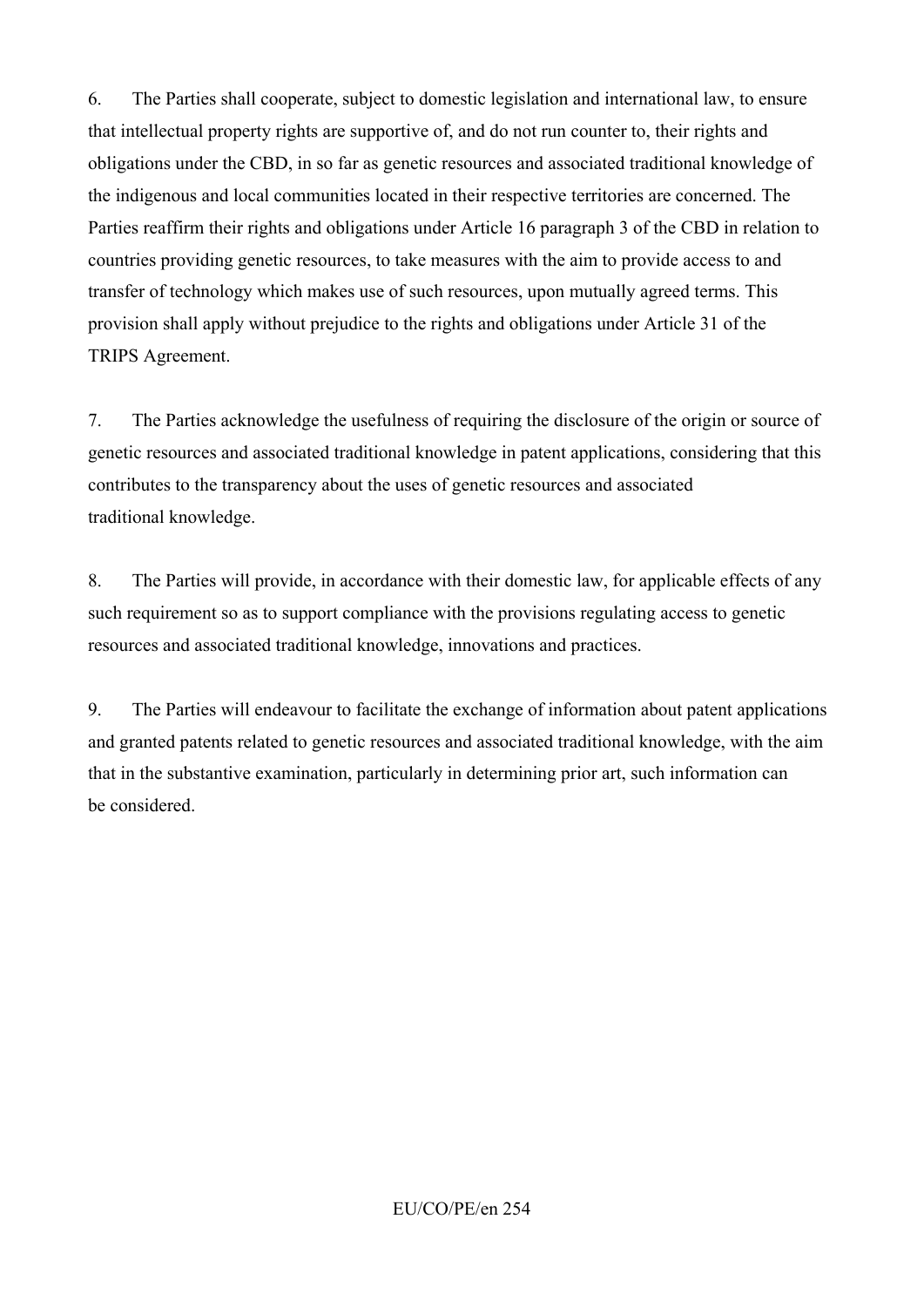10. Subject to the provisions of Chapter 6 (Cooperation) of this Title, the Parties will cooperate on mutually agreed terms in the training of patent examiners in reviewing patent applications related to genetic resources and associated traditional knowledge.

11. The Parties recognise that data bases or digital libraries which contain relevant information constitute useful tools for patentability examination of inventions related to genetic resources and associated traditional knowledge.

12. In accordance with applicable international and domestic law, the Parties agree to collaborate in the application of domestic frameworks on access to genetic resources and associated traditional knowledge, innovations and practices.

13. The Parties may, by mutual agreement, review this Chapter subject to the results and conclusions of multilateral discussions.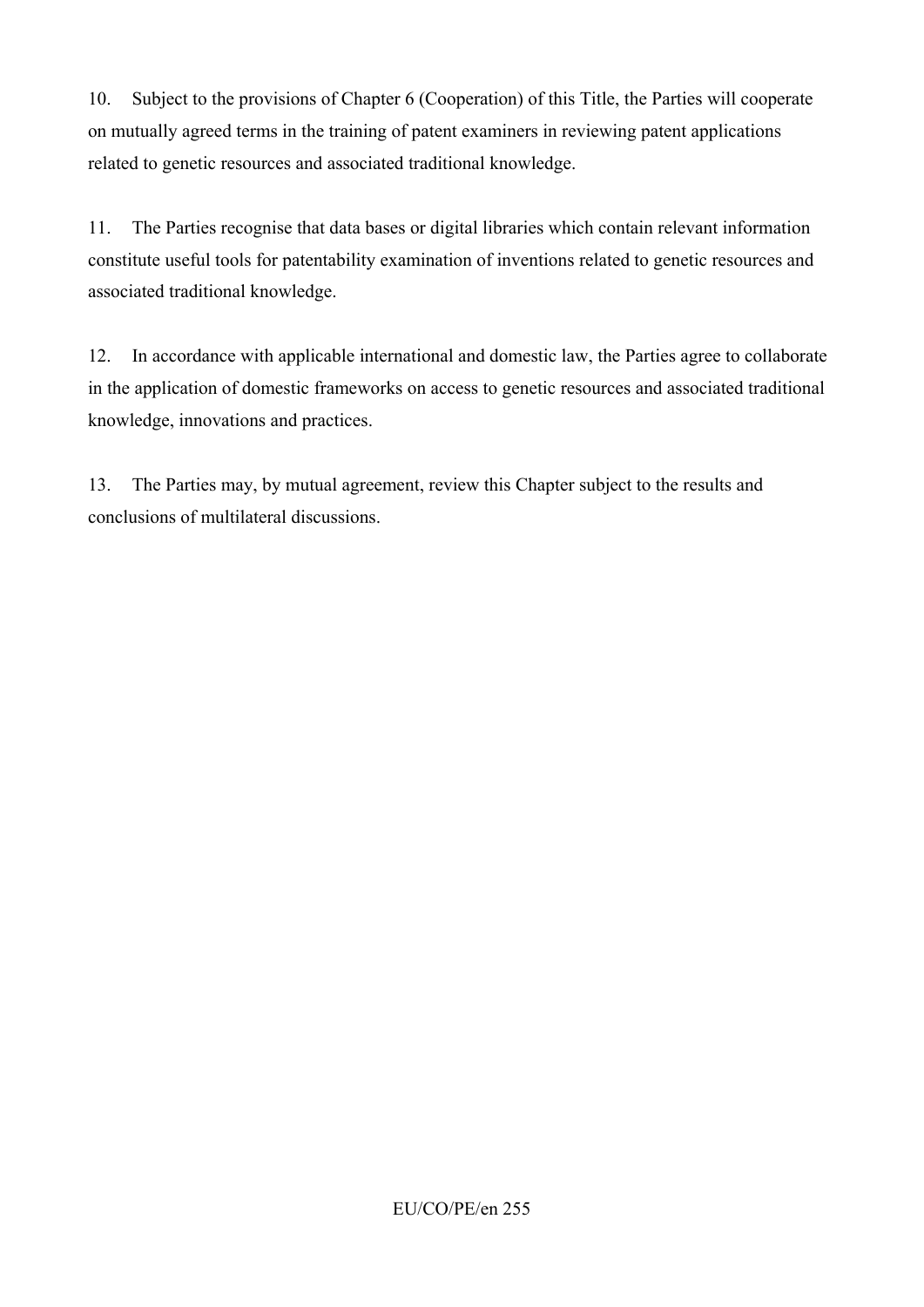## CHAPTER 3

### PROVISIONS CONCERNING INTELLECTUAL PROPERTY RIGHTS

### SECTION 1

### TRADEMARKS

#### ARTICLE 202

#### International Agreements

1. The Parties shall abide by the rights and obligations existing under the Paris Convention and the TRIPS Agreement.

2. The European Union and Colombia shall accede to the Protocol Relating to the Madrid Agreement Concerning the International Registration of Marks adopted at Madrid on 27 June 1989 (hereinafter referred to as the "Madrid Protocol") within 10 years from the signature of this Agreement. Peru shall make all reasonable efforts to adhere to the Madrid Protocol.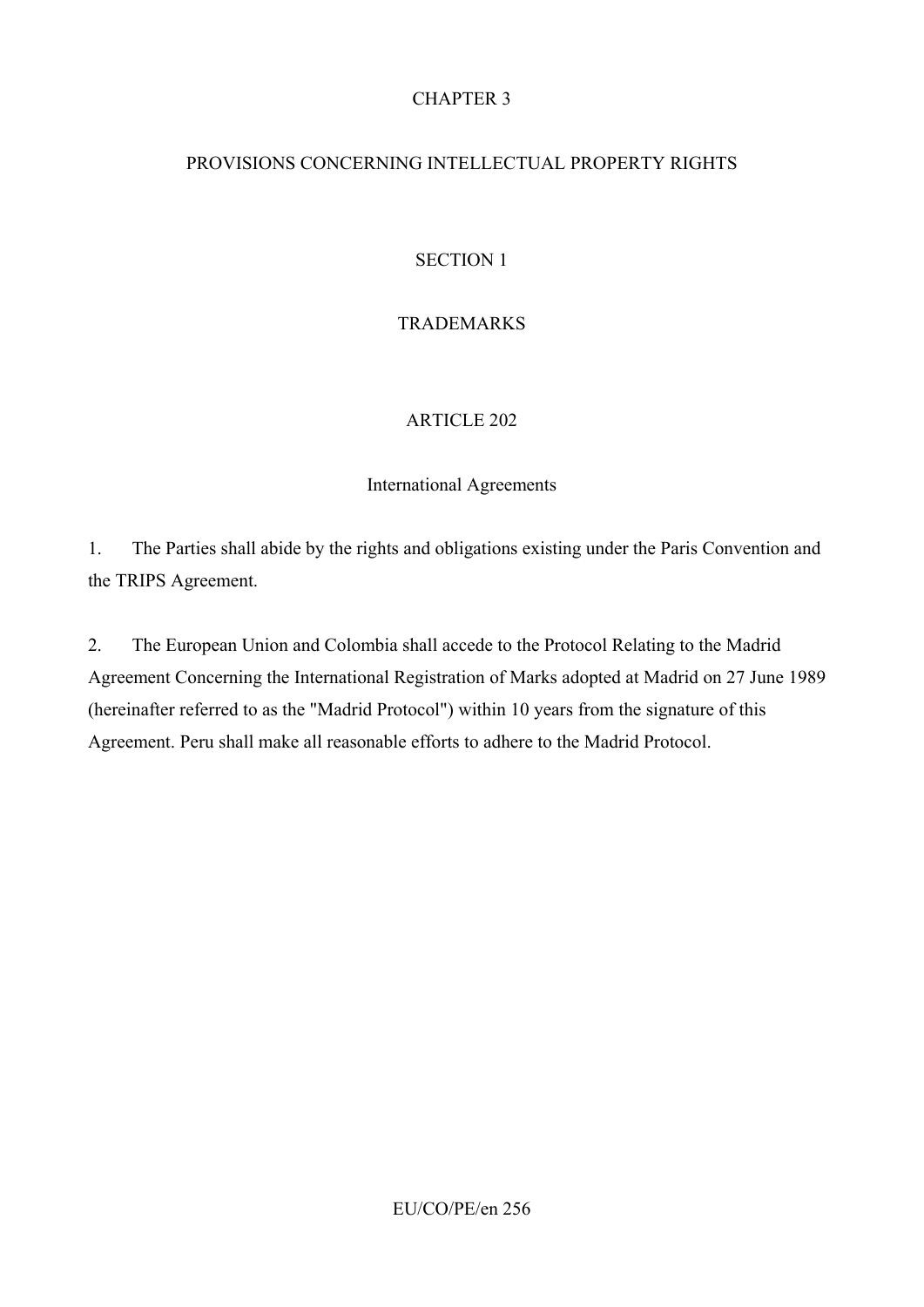3. The European Union and Peru shall make all reasonable efforts to comply with the Trademark Law Treaty adopted in Geneva on 27 October 1994 (hereinafter referred to as the "Trademark Law Treaty"). Colombia shall make all reasonable efforts to adhere to the Trademark Law Treaty.

### ARTICLE 203

### Registration Requirements

Any sign, or any combination of signs, capable of distinguishing goods or services of one undertaking from those of other undertakings, can constitute a trademark in the market. Such signs may be constituted particularly by words, including combinations of words, personal names, letters, numbers, figurative elements, sounds and combinations of colours, as well as by any combination of such signs. Where signs are not intrinsically capable of distinguishing the relevant goods or services, a Party may make registrability dependent upon distinctiveness acquired through use. A Party may require, as a condition of registration, that signs be visually perceptible.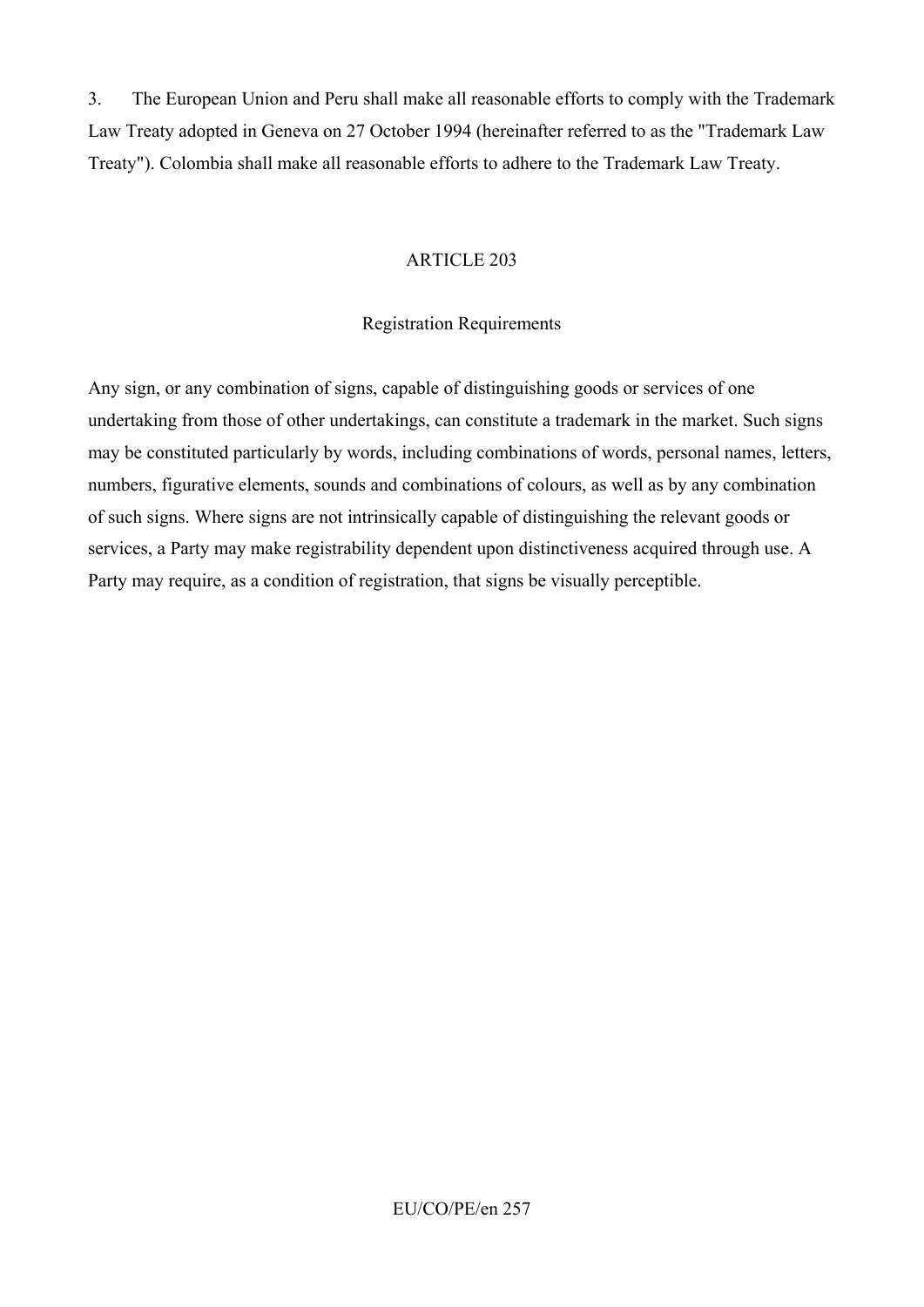# Registration Procedure

1. The Parties shall use the classification established in the Nice Agreement Concerning the International Classification of Goods and Services for the Purposes of the Registration of Marks adopted in Nice on 15 June 1957, and its amendments in force, to classify the goods and services to which the trademarks are applied for.

2. Each Party**<sup>64</sup>** shall provide for a system for the registration of trademarks in which each final decision taken by the relevant trademark administration is duly reasoned and in writing. Reasons for the refusal to register a trademark shall be communicated in writing to the applicant, who will have an opportunity to contest such refusal and to appeal the final decision thereof before court. Each Party shall provide for the possibility to oppose trademark applications. Such opposition proceedings shall be adversarial. Each Party shall provide a publicly available electronic database of trademark applications and trademark registrations.

<sup>64</sup> **<sup>64</sup>** In the case of the EU Party, the obligations provided for in this paragraph, shall apply to the European Union only with respect to its Community trademark.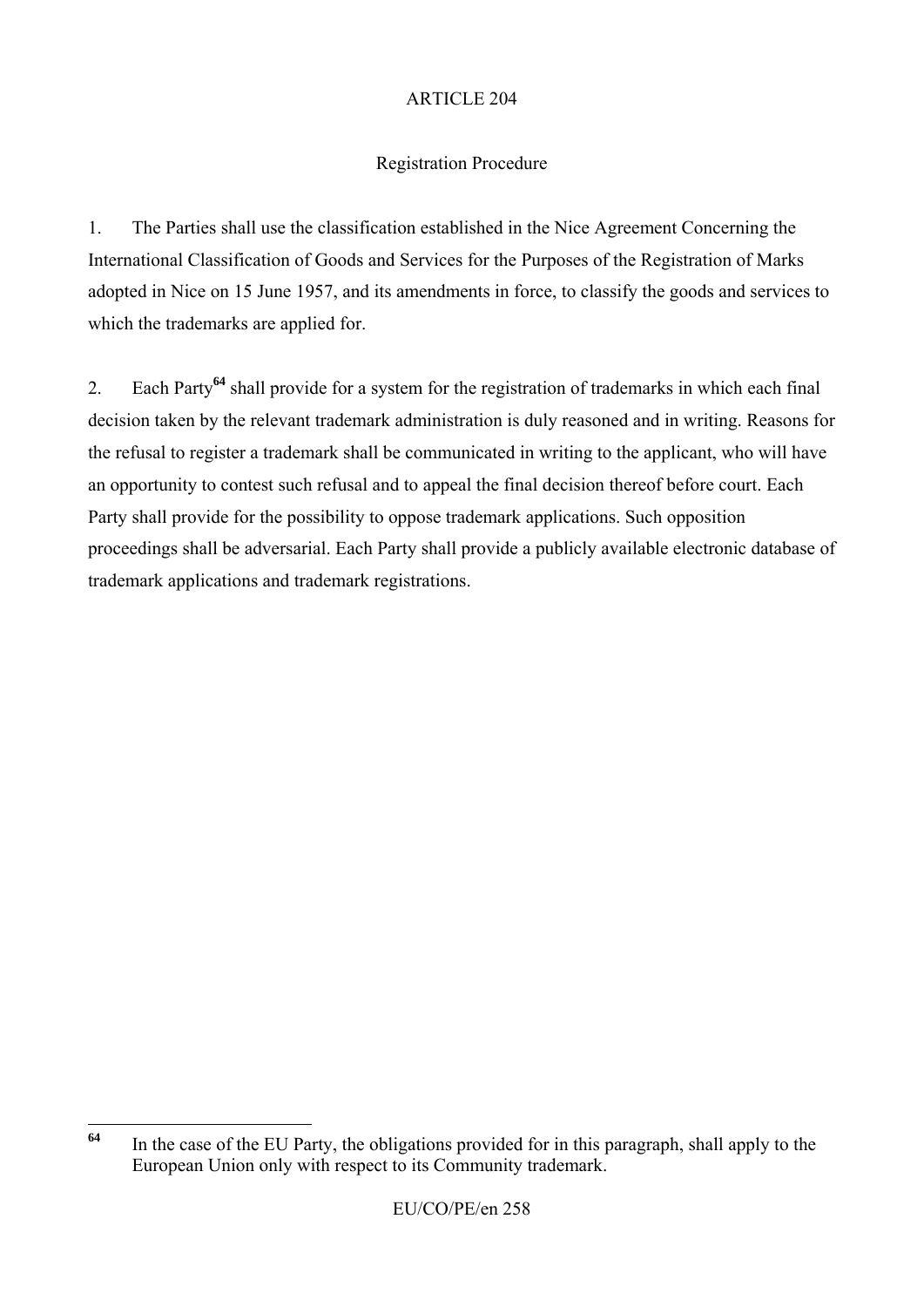# Well-Known Trademarks

The Parties shall co-operate with the purpose of making protection of well-known trademarks, as referred to in Article 6bis of the Paris Convention and Article 16.2 and 16.3 of the TRIPS Agreement, effective.

# ARTICLE 206

# Exceptions to the Rights Conferred by a Trademark

1. Provided that the legitimate interests of the right holders of the trademarks and of third parties are taken into account, each Party shall provide as a limited exception<sup>65</sup> to the rights conferred by a trademark, for the fair use in the course of trade of its own name and address, or descriptive terms concerning the kind, quality, quantity, intended purpose, value, geographical origin, the time of production of the goods or the rendering of the services or other characteristics of the goods or services.

<sup>65</sup> **<sup>65</sup>** A limited exception is understood to be the one that allows third parties to use in the market a descriptive term without the need for obtaining the consent of the right-holder provided that such use is done in good faith and does not constitute use as a trademark.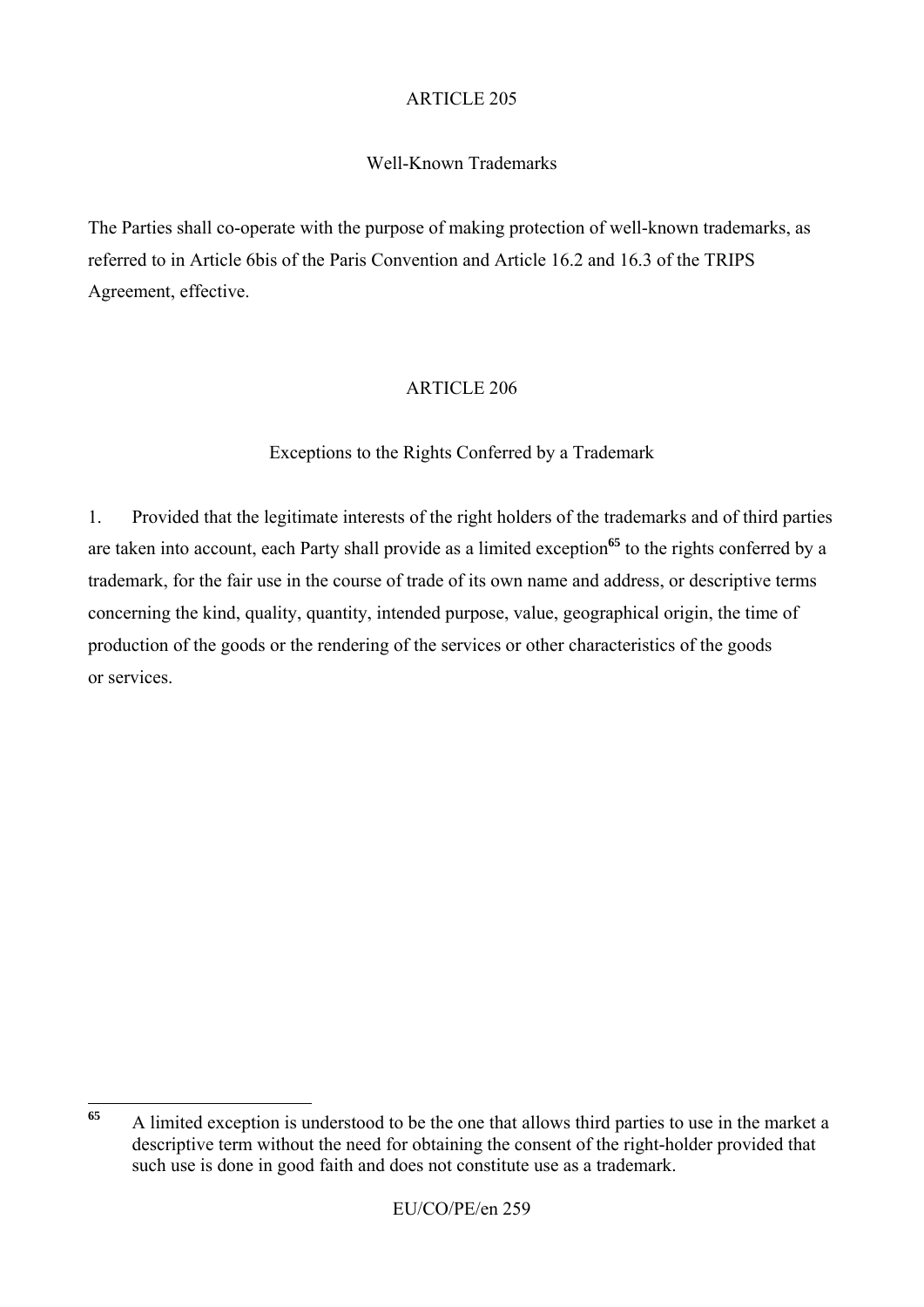2. Each Party shall also provide for limited exceptions allowing a person to use the trademark where it is necessary to indicate the intended purpose of a product or service, in particular as accessories or spare parts, provided that it is used in accordance with honest practices in industrial or commercial matters.

#### SECTION 2

### GEOGRAPHICAL INDICATIONS

#### ARTICLE 207

#### Scope of Application of this Section

With respect to the recognition and protection of geographical indications which are originating in the territory of a Party, the following applies:

(a) geographical indications are, for the purposes of this Title, indications consisting of the name of a particular country, region or locality or a name which, without being that of a particular country, region or locality, refers to a particular geographical area, and which identify a product as originating therein where a given quality, reputation or other characteristic of the product is exclusively or essentially due to the geographical environment in which it is produced, with its inherent natural and human factors;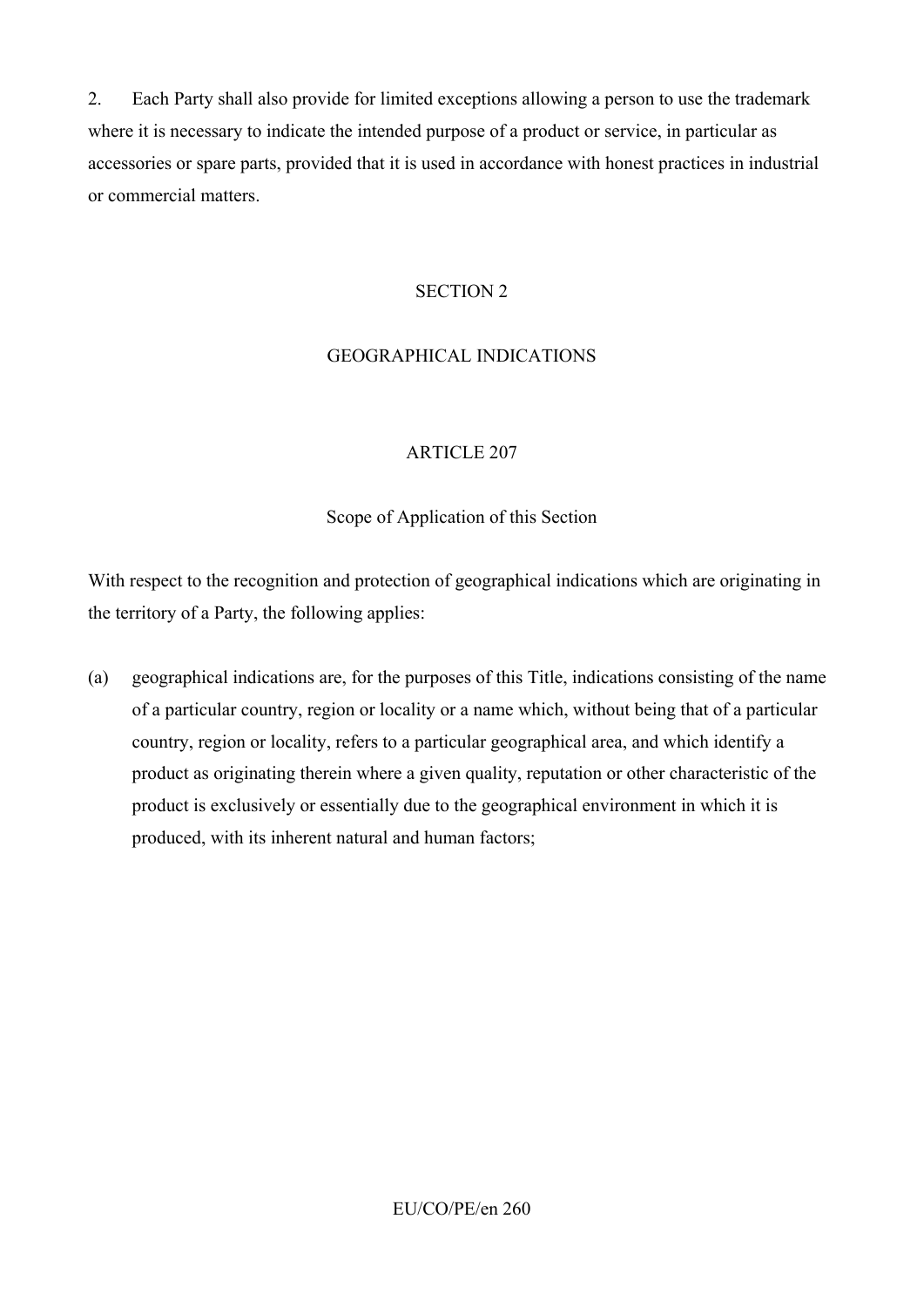- (b) geographical indications of a Party to be protected by another Party shall only be subject to this Title if they are recognised and declared as such in the country of origin;
- (c) each Party shall protect geographical indications for agricultural and foodstuff products, wines, spirit drinks and aromatised wines listed in Appendix 1 of Annex XIII (Lists of Geographical Indications) in accordance with the procedures referred to in Article 208 as from the entry into force of this Agreement;
- (d) geographical indications for products other than agricultural foodstuffs products, wines, spirit drinks or aromatised wines listed in Appendix 1 of Annex XIII (Lists of Geographical Indications) may be protected according to the laws and regulations applicable in each Party. The Parties acknowledge that geographical indications listed under Appendix 2 of Annex XIII (Lists of Geographical Indications) are protected as geographical indications in the country of origin;
- (e) the use**<sup>66</sup>** of geographical indications related to products originating in the territory of a Party shall be reserved exclusively for producers, manufacturers or craftsmen with production or manufacturing establishments in the locality or region within the Party identified or evoked by that indication;
- (f) if a Party adopts or maintains a system for authorising the use of geographical indications, such system shall only apply to the geographical indications originating in its territory;

<sup>66</sup> For the purposes of this subparagraph, "use" shall mean the production, and/or processing and/or preparation of the product identified by the geographical indication.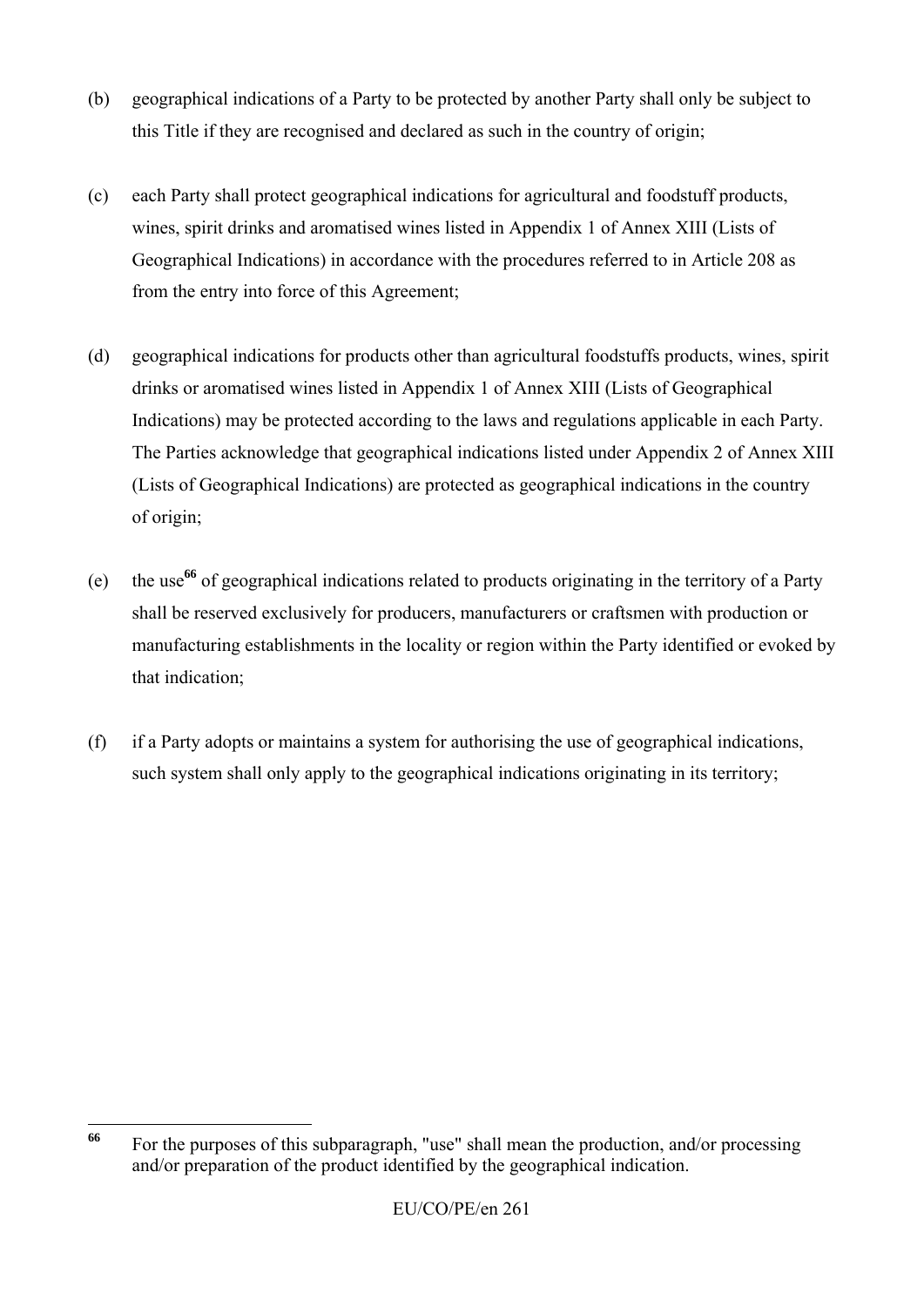- (g) public or private bodies that represent beneficiaries of geographical indications or bodies designated for that purpose shall have at their disposal mechanisms allowing for the effective control over the use of protected geographical indications; and
- (h) geographical indications protected in accordance with this Title shall not, for as long as they remain protected in their country of origin, be considered the common or generic designation of the product that they identify.

# Established Geographical Indications

1. Having completed an objection procedure and having examined the geographical indications of the European Union listed in the Appendix 1 of Annex XIII (Lists of Geographical Indications) which have been registered by the EU Party, the signatory Andean Countries will protect such geographical indications according to the level of protection laid down in this Section.

2. Having completed an objection procedure and having examined the geographical indications of a signatory Andean Country listed in the Appendix 1 of Annex XIII (Lists of Geographical Indications) which are registered by such signatory Andean Country, the EU Party will protect the same according to the level of protection laid down in this Section.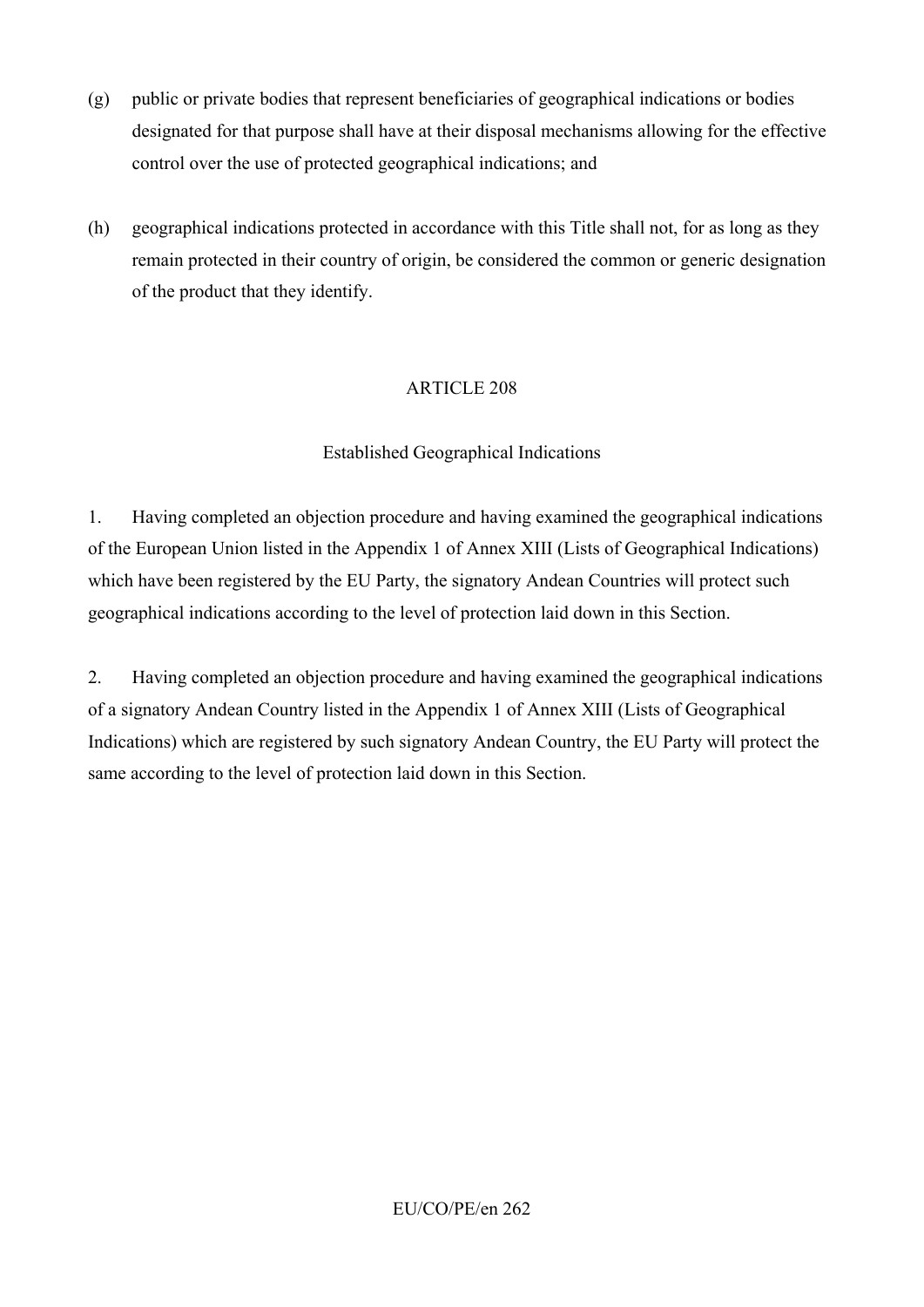# Addition of New Geographical Indications

1. The Parties agree on the possibility to add new geographical indications to Appendix 1 of Annex XIII (Lists of Geographical Indications) after having completed the objection procedure and after having examined the geographical indications as referred to in Article 208.

2. A Party wishing to add a new geographical indication to its list in Appendix 1 of Annex XIII (Lists of Geographical Indications) shall submit to another Party a request in that regard within the framework of the Sub-committee on Intellectual Property.

3. The date of the application of protection shall be the date of transmission of the application to another Party. This exchange of information shall be done under the framework of the Sub-committee on Intellectual Property.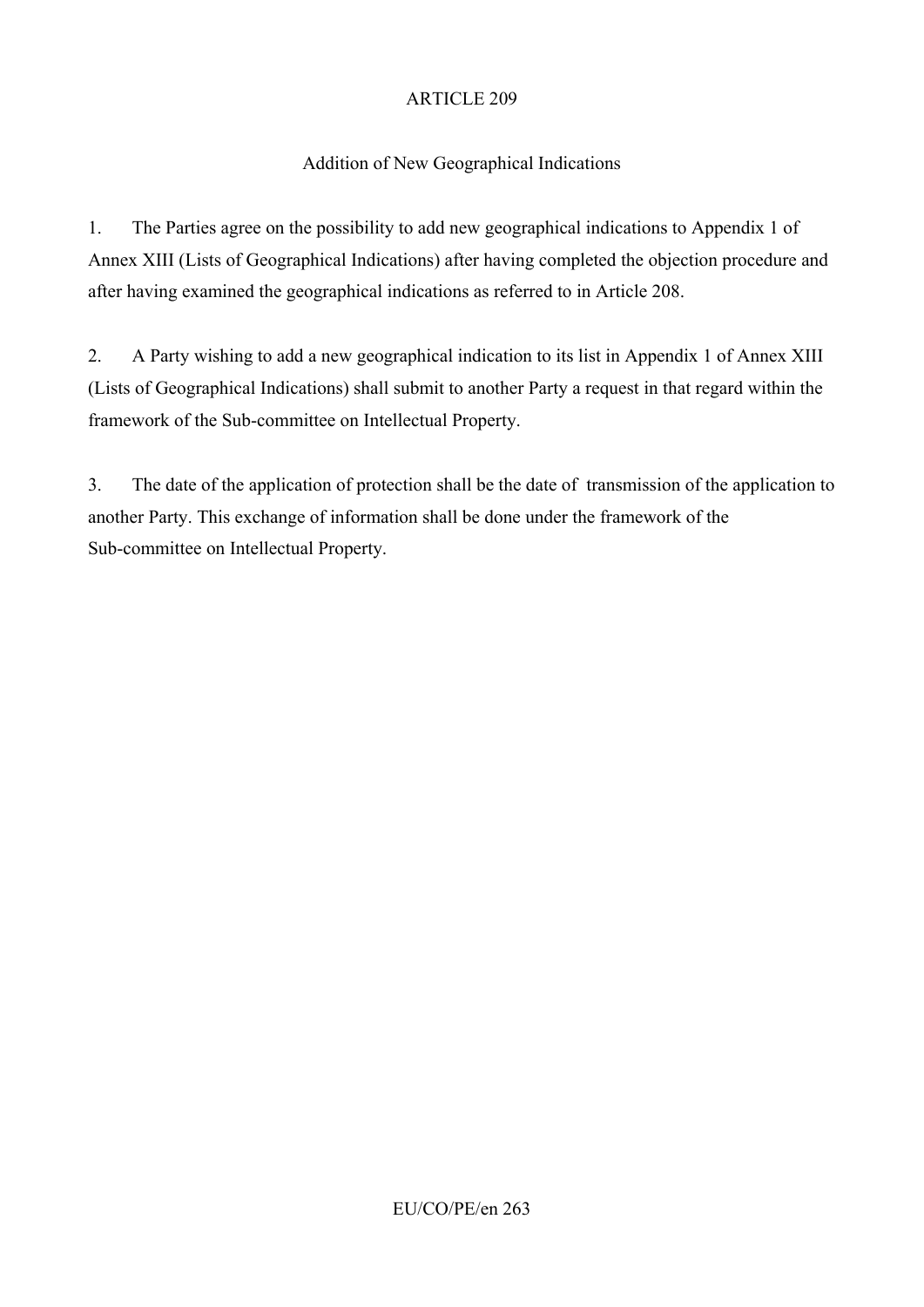# Scope of Protection of Geographical Indications

1. The geographical indications of a Party listed in the Appendix 1 of Annex XIII (Lists of Geographical Indications), as well as those added pursuant to Article 209, shall be protected by another Party at least against:

- (a) any commercial use of such protected geographical indication:
	- (i) for identical or like products not compliant with the product specification of the geographical indication; or
	- (ii) in so far as such use exploits the reputation of the geographical indication;
- (b) any other non-authorised use**<sup>67</sup>** of geographical indications other than those identifying wines, aromatized wines or spirits drinks that creates confusion, including even in cases where the name is accompanied by indications such as style, type, imitation and other similar that creates confusion to the consumer; without prejudice to this subparagraph, if a Party amends its legislation in order to protect geographical indications other than those identifying wines, aromatised wines and spirit drinks at a higher level than the protection provided for in this Agreement, that Party shall extend such protection to the geographical indications listed in Appendix 1 of Annex XIII (Lists of Geographical Indications);

<sup>67</sup> The term "non authorized use" may cover any misuse, imitation or evocation.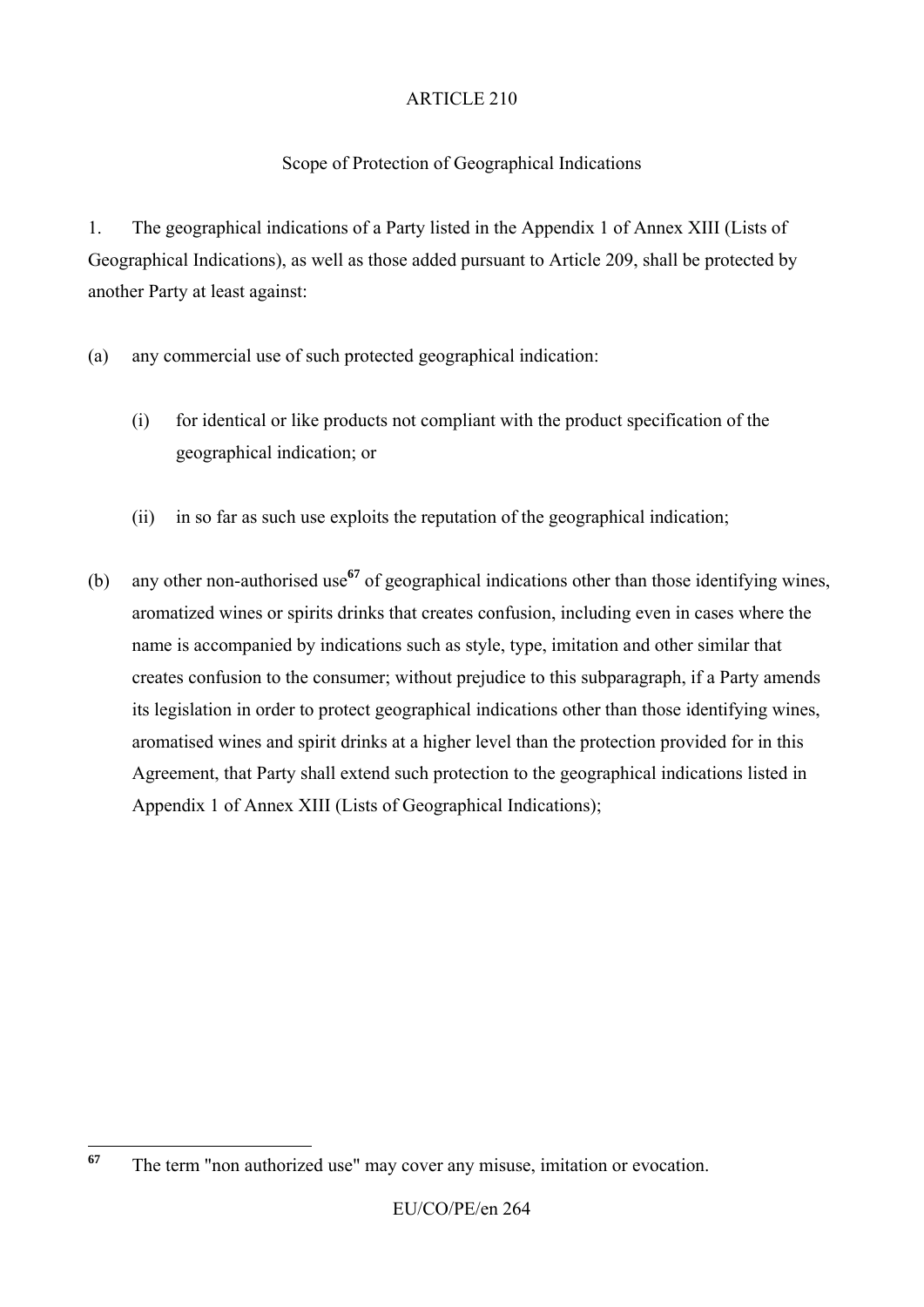- (c) in case of geographical indications that identify wines, aromatised wines or spirit drinks, any misuse, imitation or evocation, at least, for products of this kind, even if the true origin of the product is indicated or if the protected name is translated or accompanied by an expression such as "style", "type", "method", "as produced in", "imitation", "flavour", "like" or similar;
- (d) any other false or misleading indication as to the provenance, origin, nature or essential qualities of the product, on the inner or outer packaging, or the advertising material relating to the product concerned, liable to convey a false impression as to its origin; and
- (e) any other practice liable to mislead the consumer as to the true origin of the product.

2. Where a Party, in the context of negotiations with a third country, proposes to protect a geographical indication of that third country, and the name is homonymous with a geographical indication of another Party, the latter shall be informed and be given the opportunity to comment before the name becomes protected.

3. The Parties shall notify each other if a geographical indication ceases to be protected in its country of origin.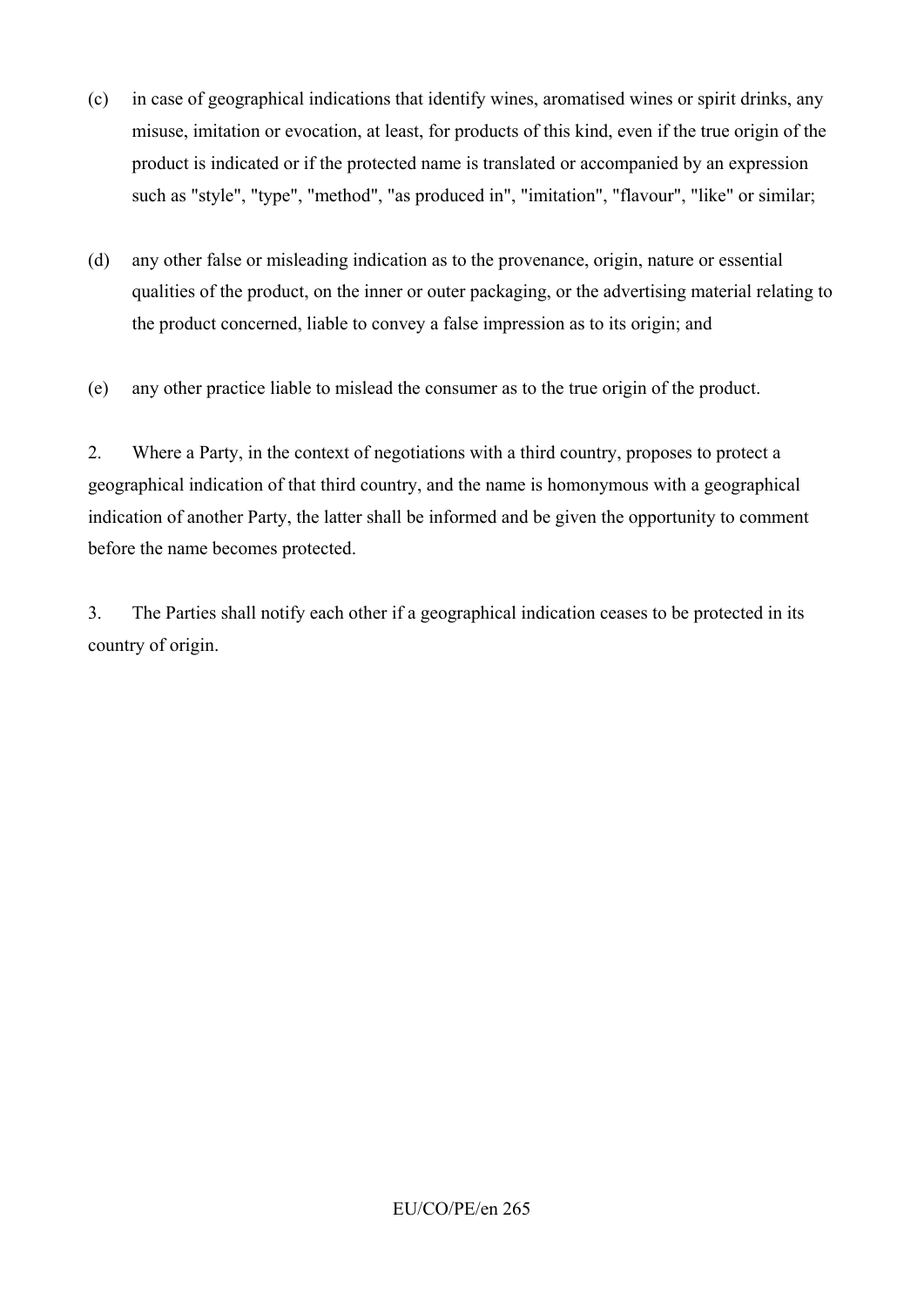# Relationship with Trademarks

1. The Parties shall refuse to register or shall provide for invalidation of a trademark that corresponds to any of the situations referred to in Article 210, paragraph 1, in relation to a protected geographical indication for identical or like products, provided an application to register the trademark is submitted after the date of application for protection of the geographical indication in its territory.

2. Without prejudice to the grounds for refusing the protection of geographical indications provided for in its domestic legislation, no Party shall have the obligation to protect a geographical indication where, in the light of a reputed or well-known trademark, protection is liable to mislead consumers as to the true identity of the product.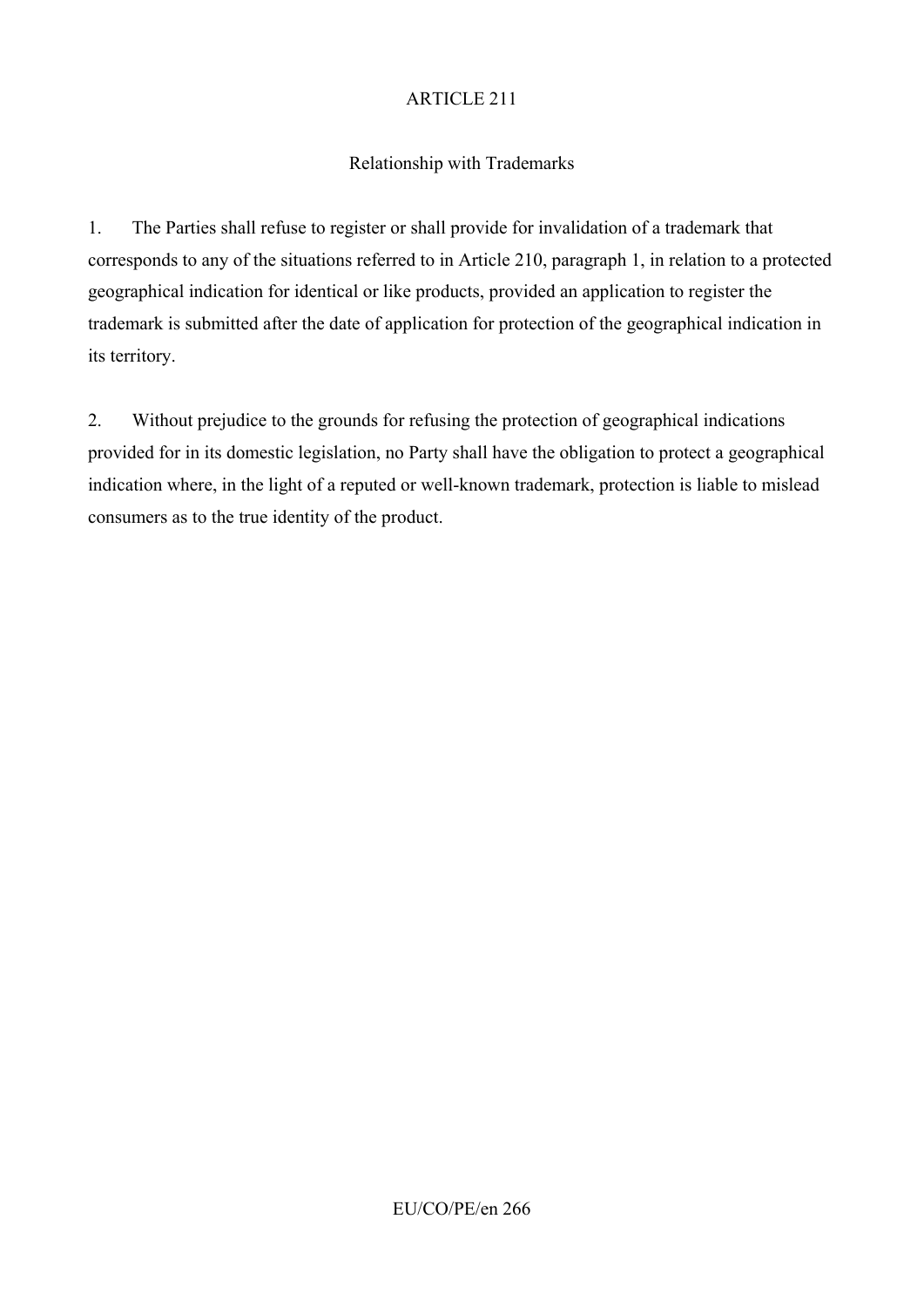# General Rules

1. The Parties may exchange additional information regarding the technical specifications of the products protected by geographical indications in Appendix 1 of Annex XIII (Lists of Geographical Indications) in the Sub-committee on Intellectual Property. Furthermore, the Parties may facilitate the exchange of information regarding the control bodies in their territory.

2. Nothing in this Section shall oblige a Party to protect a geographical indication which is not or ceases to be protected in its country of origin. The Party that is the originating territory of a geographical indication shall notify the other Parties when such geographical indication ceases to be protected in its country of origin.

3. A product specification referred to in this Section shall be that approved, including any amendments also approved, by the authorities of the Party in the territory of which the product originates.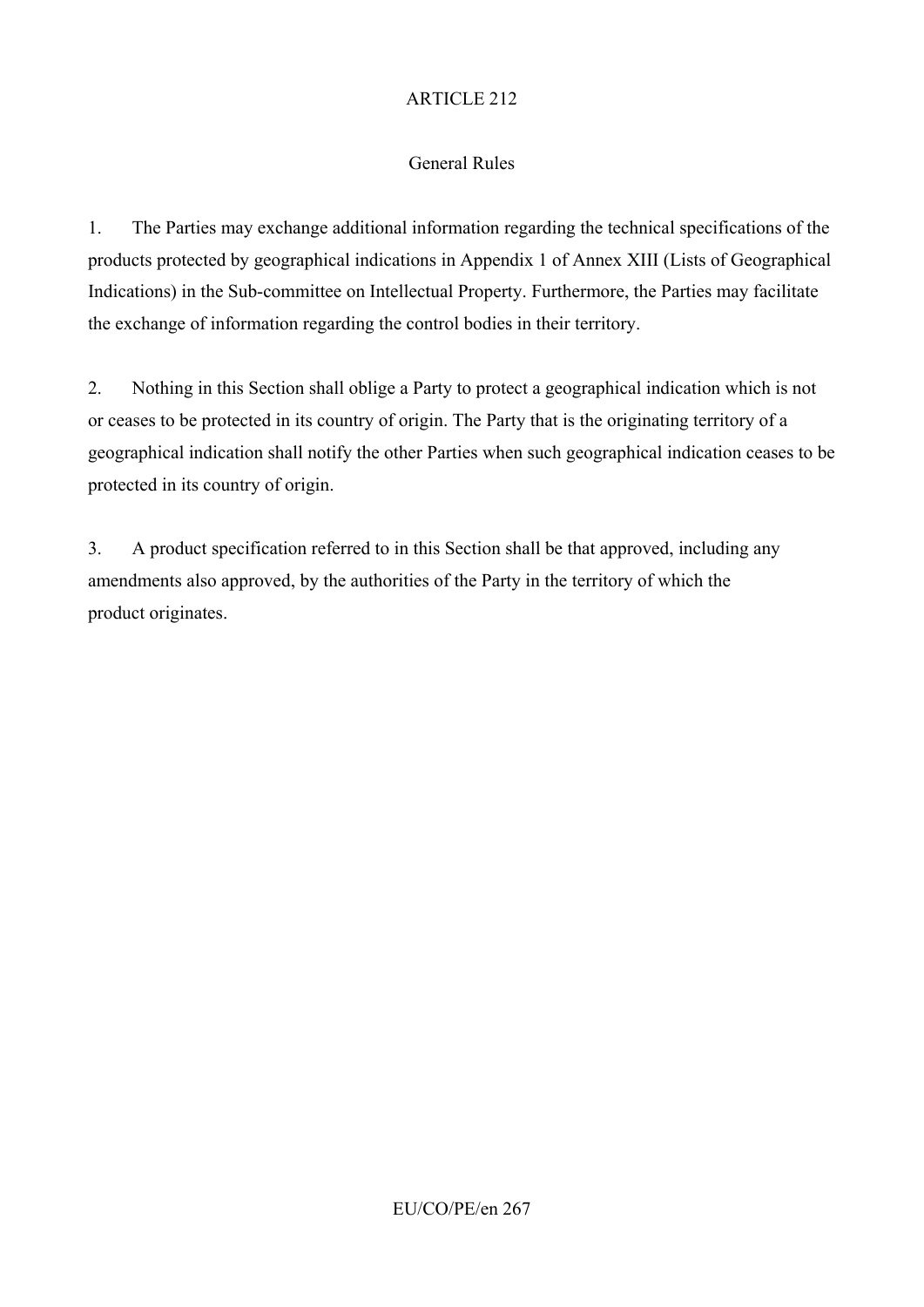# Cooperation and Transparency

1. In the context of the Subcommittee on Intellectual Property, a Party may request from another Party information regarding the compliance of products bearing geographical indications protected pursuant to this Section with the respective product specifications and their modifications, as well as contact points for facilitating controls, if necessary.

2. With regard to geographical indications of another Party protected pursuant to this Section, each Party may make publicly available the respective product specifications, or a summary thereof, as well as contact points for facilitating controls.

# ARTICLE 214

This Section shall not prejudice the rights already recognised by the Parties in free trade agreements to third countries.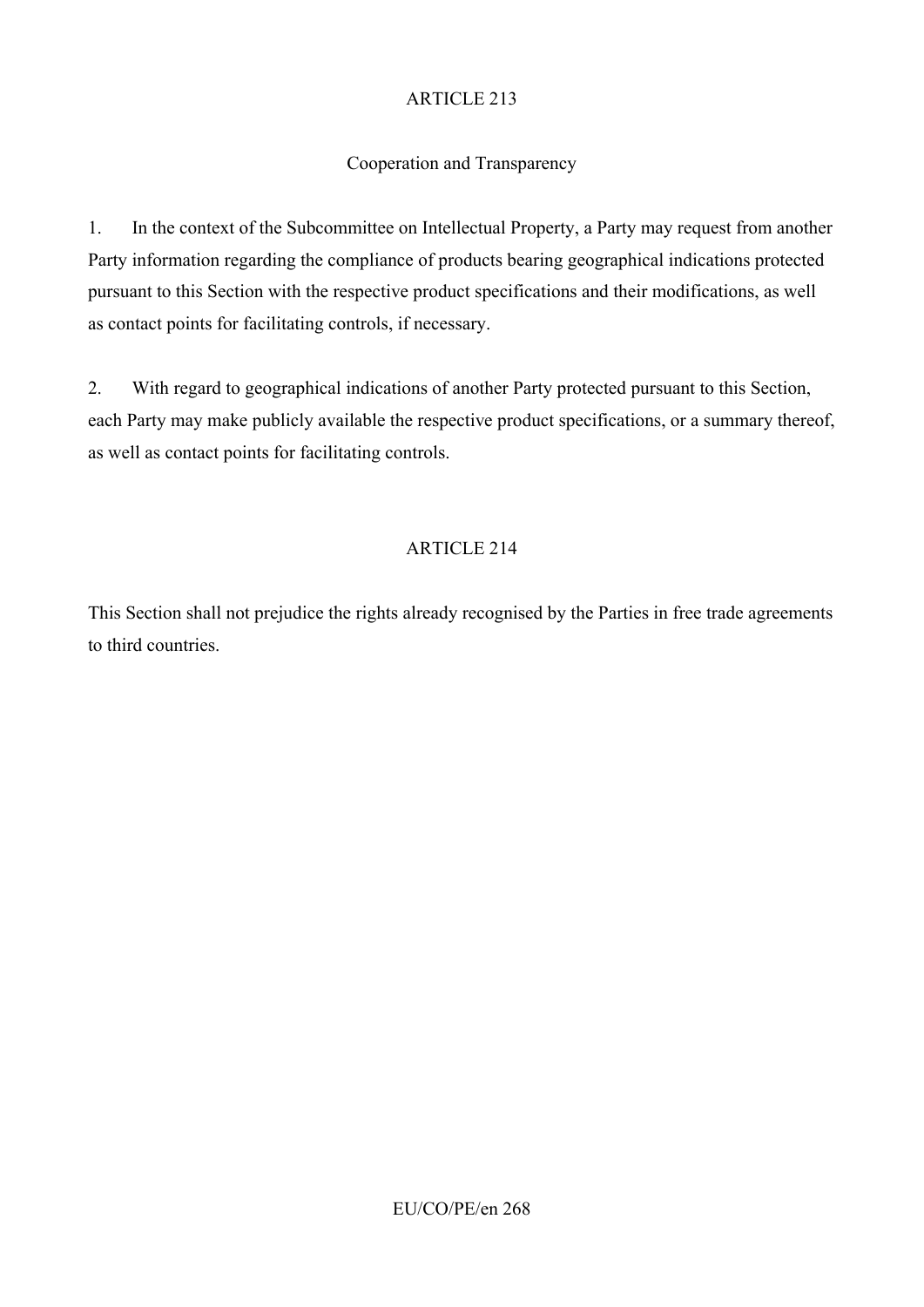### SECTION 3

## COPYRIGHT AND RELATED RIGHTS

# ARTICLE 215

### Protection Granted

1. The Parties shall protect, in a manner as effective and uniform as possible, the rights of authors in their literary and artistic works. The Parties shall also protect the rights of performers, producers of phonograms and broadcasting organisations, with respect to their performances, phonograms and broadcasts, respectively.

2. The Parties shall comply with existing rights and obligations by virtue of the Berne Convention for the Protection of Literary and Artistic Works of 9 September 1886 (hereinafter referred to as the "Berne Convention"), the Rome Convention for the Protection of Performers, Producers of Phonograms and Broadcasting Organizations done on 26 October of 1961 (hereinafter referred to as the "Rome Convention"), the WIPO Copyright Treaty (hereinafter referred to as the "WCT"), and the WIPO Performances and Phonograms Treaty (hereinafter referred to as the "WPPT"), both adopted on 20 December 1996.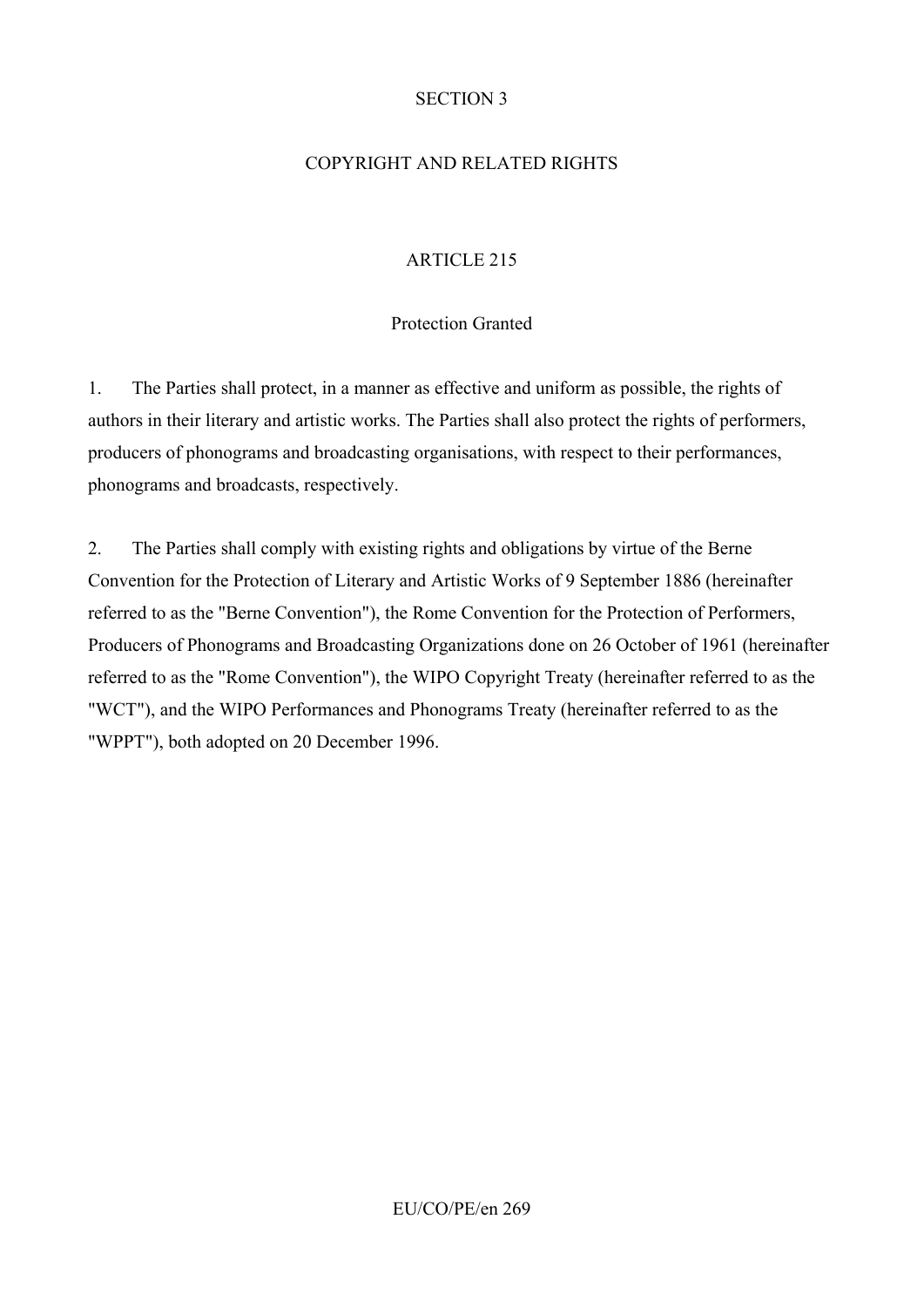# Moral Rights

1. Independently of the economic rights of the author, and even after the transfer of such rights, the author shall have the right to claim, at least, authorship of the work and to object to any distortion, mutilation or other modification of, or other derogatory action in relation to, such work, which would be prejudicial to his/her honour or reputation.

2. The rights granted to the author in accordance with paragraph 1 shall, after his death, be maintained, at least until the expiry of the economic rights, and shall be exercisable by the persons or institutions authorized by the legislation of the country where protection is claimed.

3. Independently of the economic rights of a performer, and even after the transfer of those rights, the performer shall, as regards his live aural performances or performances fixed in phonograms, have the right to claim to be identified as the performer of his/her performances, except where omission is dictated by the manner of the use of the performance, and to object to any distortion, mutilation or other modification of his/her performances that would be prejudicial to his/her reputation. This paragraph applies without prejudice to other moral rights recognised by domestic legislation.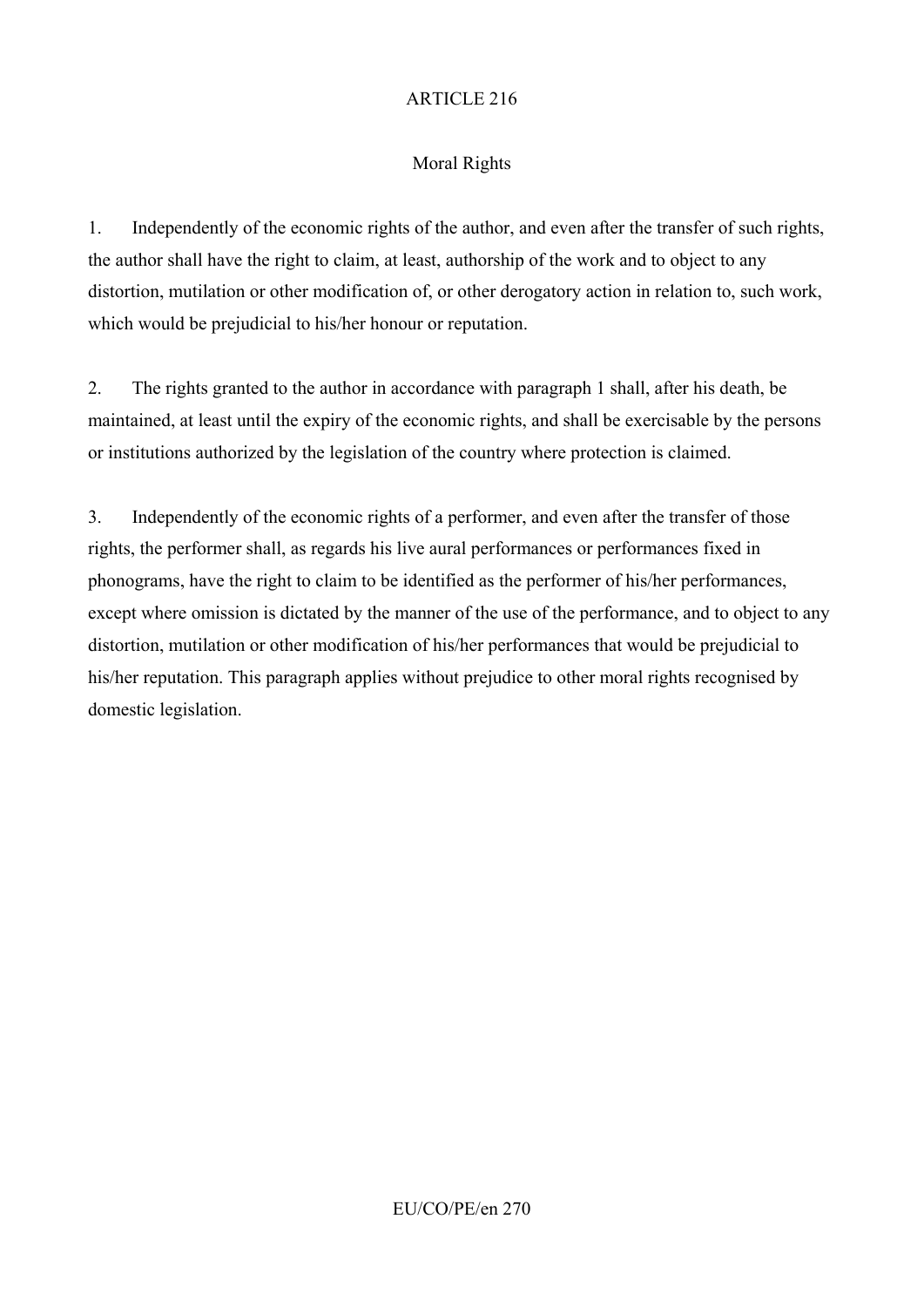4. The means of redress for safeguarding the rights granted under this Article shall be governed by the legislation of the Party where protection is claimed.

5. Each Party may provide for a degree of protection of moral rights higher than that provided for under this Article.

#### ARTICLE 217

#### Collective Management Societies

The Parties recognise the importance of collective management societies for copyright and related rights, in order to ensure an effective management of the rights entrusted to them, as well as an equitable distribution of remunerations collected, which are proportional to the utilization of the works, performances or phonograms, in a context of transparency and good management practices, according to the domestic legislation of each Party.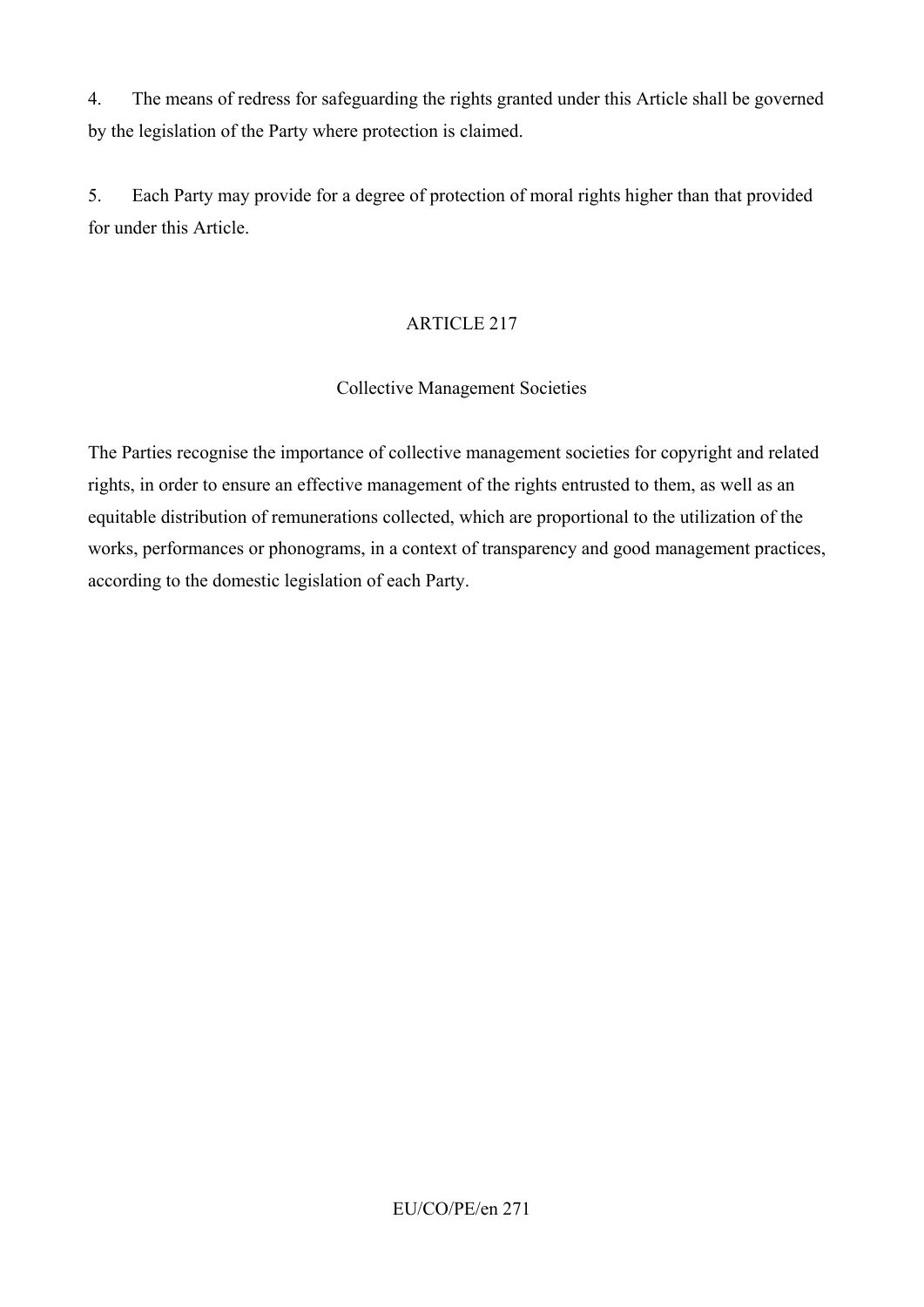### Duration of Rights of Authors

1. The rights of an author of a literary or artistic work within the meaning of Article 2 of the Berne Convention shall run for the life of the author and for 70 years after his death.

2. In the case of a work of joint authorship, the term of protection referred to in paragraph 1 shall be calculated from the death of the last surviving author.

3. In the case of anonymous or pseudonymous works, the term of protection granted by this Agreement shall expire 70 years after the work has been lawfully made available to the public. However, when the pseudonym adopted by the author leaves no doubt as to his identity, the term of protection applicable shall be that laid down in paragraph 1. If the author of an anonymous or pseudonymous works discloses his identity during the above-mentioned period of time, the term of protection applicable shall be that laid down in paragraph 1. No Party shall be required to protect anonymous or pseudonymous works in respect of which it is reasonable to presume that their author has been dead for 70 years.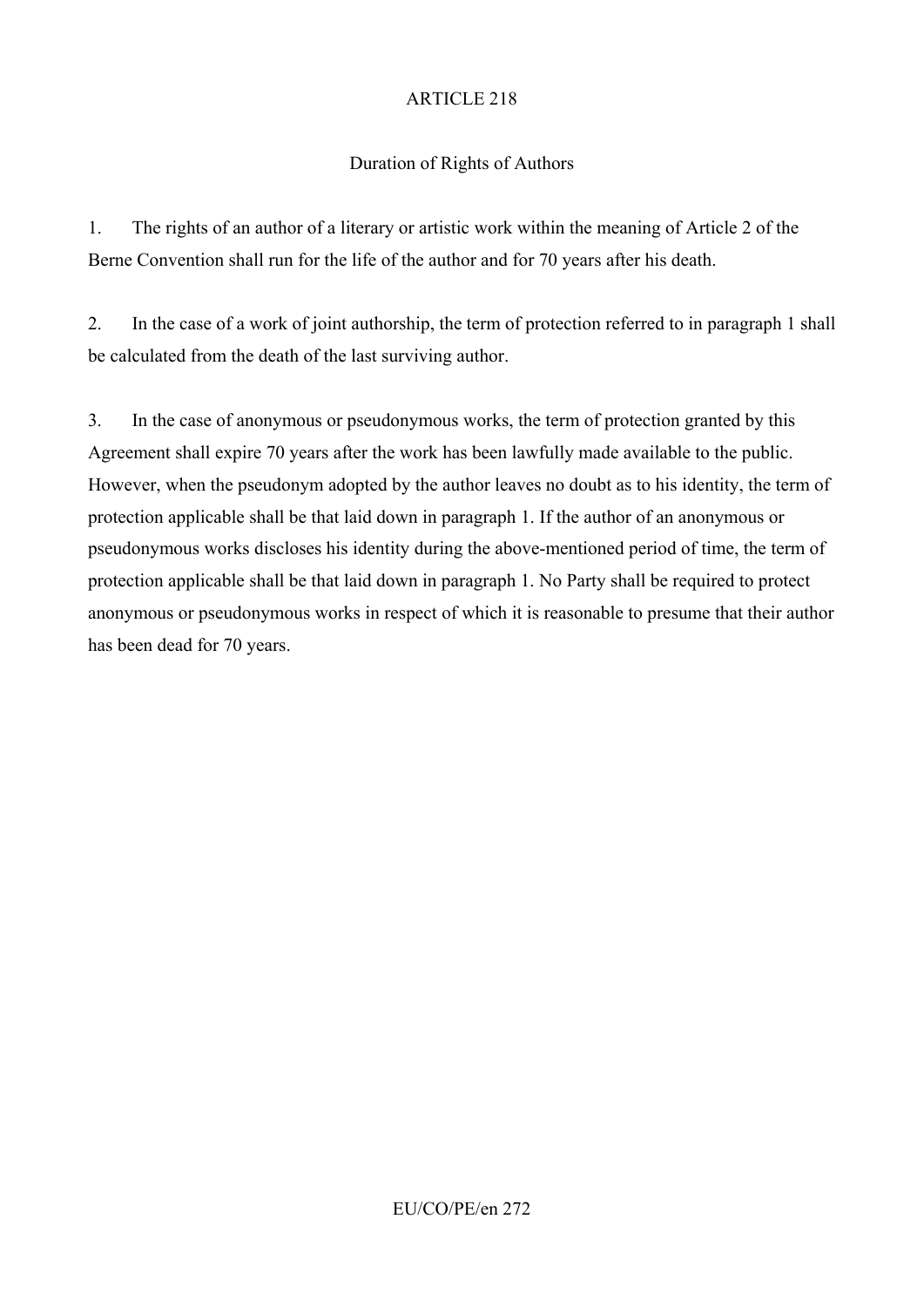4. Whenever the term of protection of a work, other than a photographic work or a work of applied art, is calculated on a basis other than the life of a natural person, such term shall be no less than 70 years from the end of the calendar year of authorised publication, or, failing such authorised publication, within at least 50 years from the making of the work, 70 years from the end of the calendar year of its making.

5. The term of protection of cinematographic or audiovisual works shall be at least 70 years after the work has been made available to the public with the consent of the author, or, failing such an event, within at least 50 years from the making of such work, at least 70 years after its making. Alternatively, a Party may establish that the term of protection of cinematographic or audiovisual works shall expire 70 years after the death of the last person designated as author under domestic law.

#### ARTICLE 219

#### Duration of Related Rights

1. The term of protection to be granted to performers under this Agreement shall last, at least, until the end of a period of 50 years computed from the end of the year in which the performance was fixed.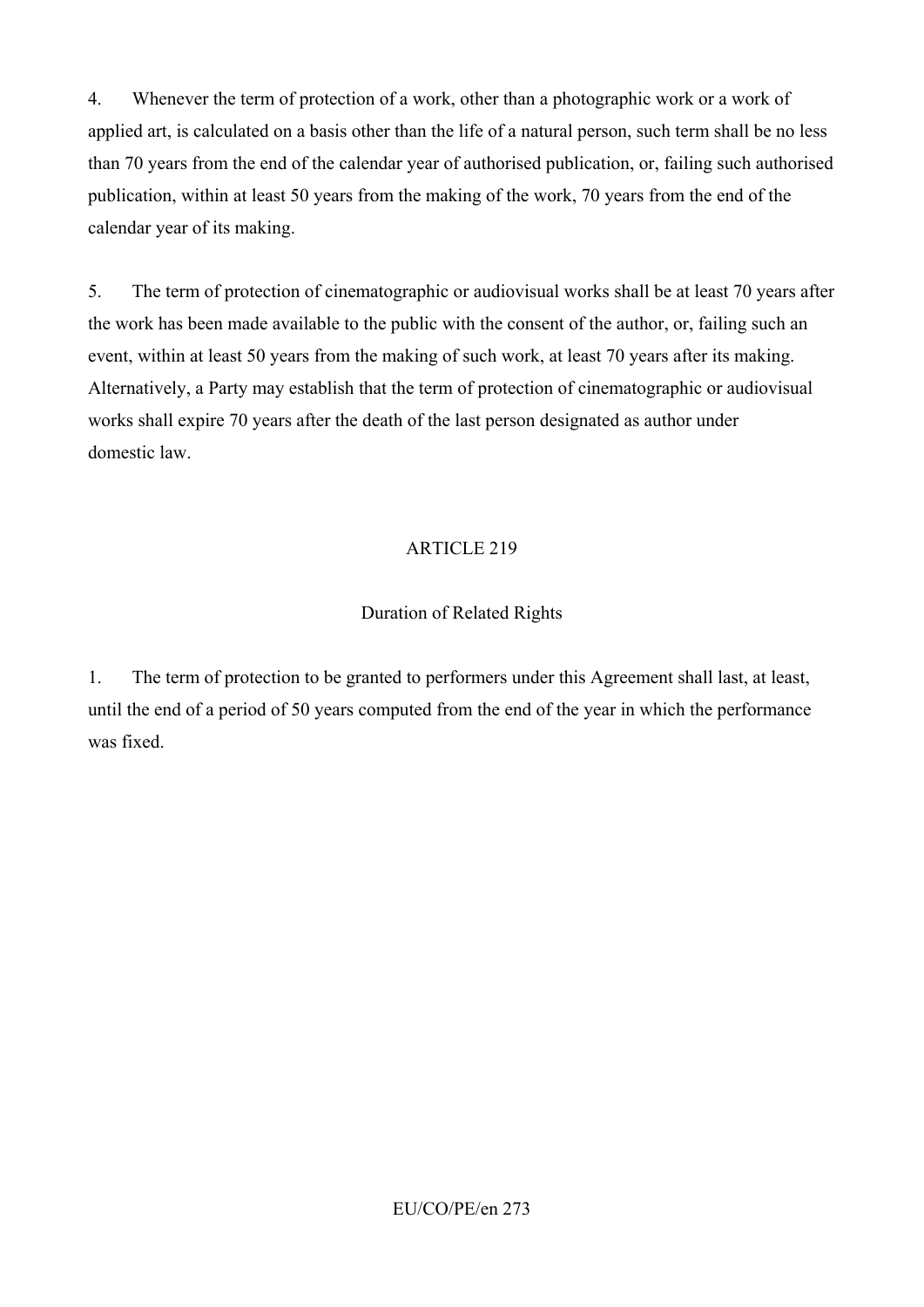2. The term of protection to be granted to producers of phonograms under this Agreement shall last, at least, until the end of a period of 50 years computed from the end of the year in which the phonogram was published, or failing such publication within 50 years from fixation of the phonogram, at least 50 years from the end of the year in which the fixation was made.

3. The term of protection granted to broadcasting organisations shall last for at least 50 years from the end of the calendar year in which the broadcast took place.

# ARTICLE 220

#### Broadcasting and Communication to the Public

- 1. For the purposes of this Article:
- − "broadcasting" means the transmission by wireless means for public reception of sounds or of images and sounds or of the representations thereof; such transmission by satellite is also "broadcasting"; transmission of encrypted signals is "broadcasting" where the means for decrypting are provided to the public by the broadcasting organisation or with its consent; and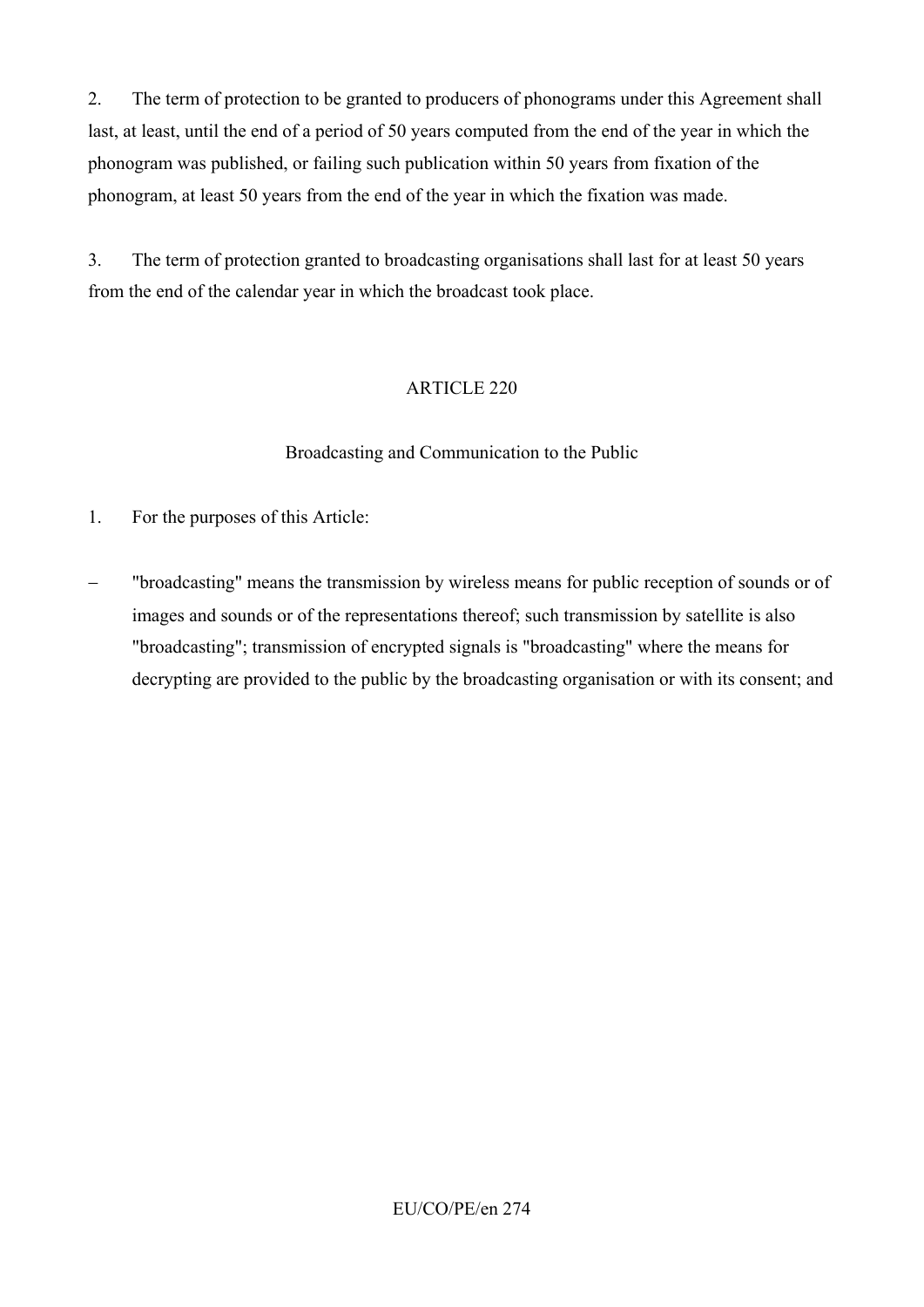- "communication to the public" of a performance or a phonogram means the transmission to the public by any medium, otherwise than by broadcasting, of sounds of a performance or the sounds or the representations of sounds fixed in a phonogram. For the purposes of paragraph 3, "communication to the public" includes making the sounds or representations of sounds fixed in a phonogram audible to the public.
- 2. Performers shall enjoy the exclusive right of authorising, as regards their performances:
- (a) the broadcasting and communication to the public of their unfixed performances except where the performance is already a broadcast performance; and
- (b) the fixation of their unfixed performances.

3. Performers and producers of phonograms shall enjoy the right to a single equitable remuneration for the direct or indirect use of phonograms published for commercial purposes for broadcasting or for any communication to the public. The Parties shall establish in their domestic legislation that the single equitable remuneration shall be claimed from the user by the performer or by the producer of a phonogram or by both. The Parties may enact domestic legislation that, in the absence of an agreement between the performer and the producer of a phonogram, sets the terms according to which performers and producers of phonograms shall share the single equitable remuneration.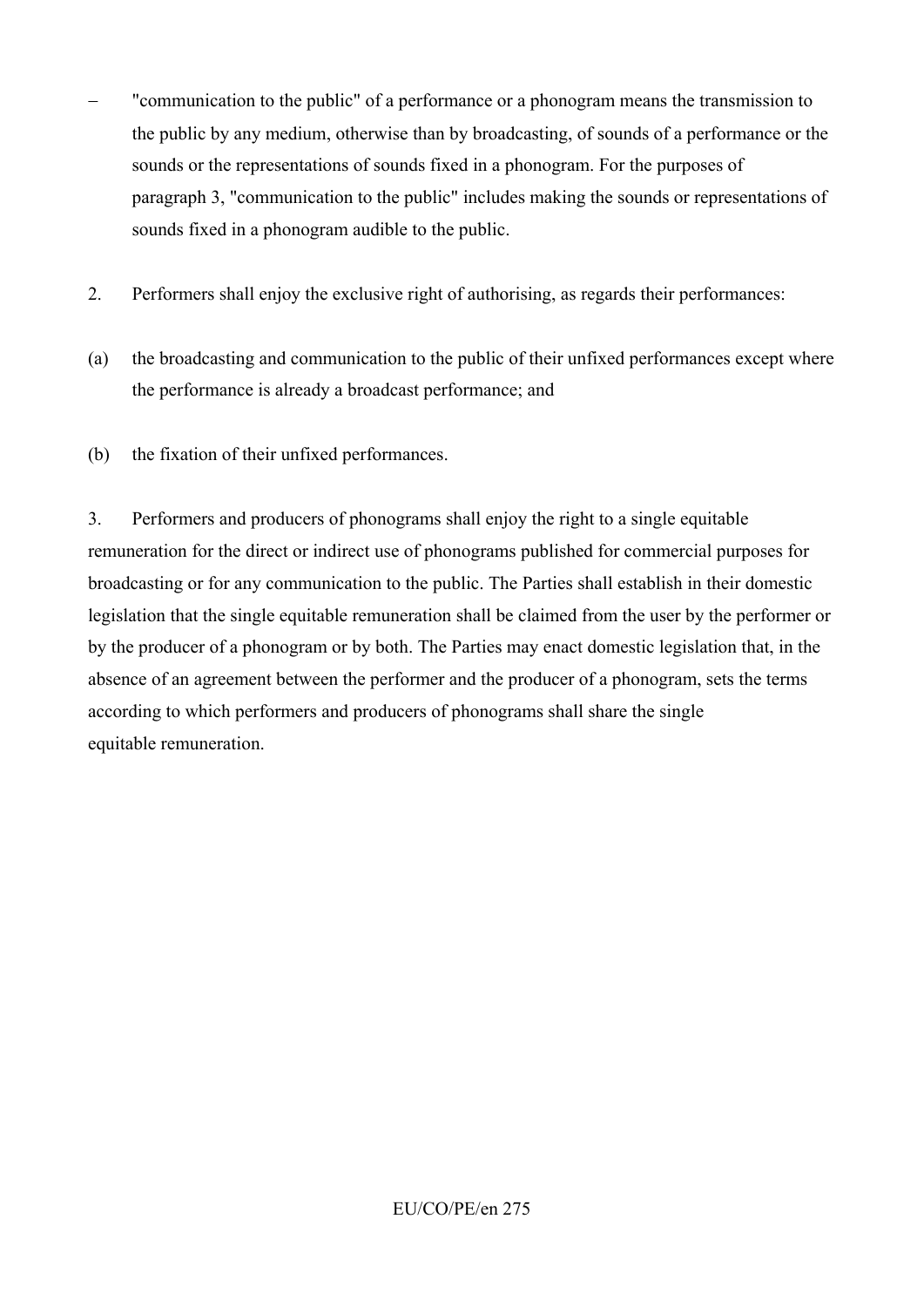4. Each Party shall provide performers with the exclusive right to authorise or prohibit, in relation to their fixed performances:

- (a) direct or indirect reproduction;
- (b) distribution through sale or other transfer of ownership;
- (c) rental to the public of the original and copies thereof; and
- (d) making available to the public by wire or wireless means, in such a way that members of the public may access them from a place and at a time individually chosen by them.

5. Where performers have transferred the right of making available or the right of rental, a Party may provide that performers retain the unwaivable right to obtain an equitable remuneration, which may be collected by a collecting society duly authorised by law, in accordance with its domestic law.

6. The Parties may recognise to performers of audiovisual works an unwaivable right to obtain an equitable remuneration for broadcasting or for any communication to the public of their performances fixed, remuneration which may be collected by a collecting society, duly authorised by law, in accordance with domestic law.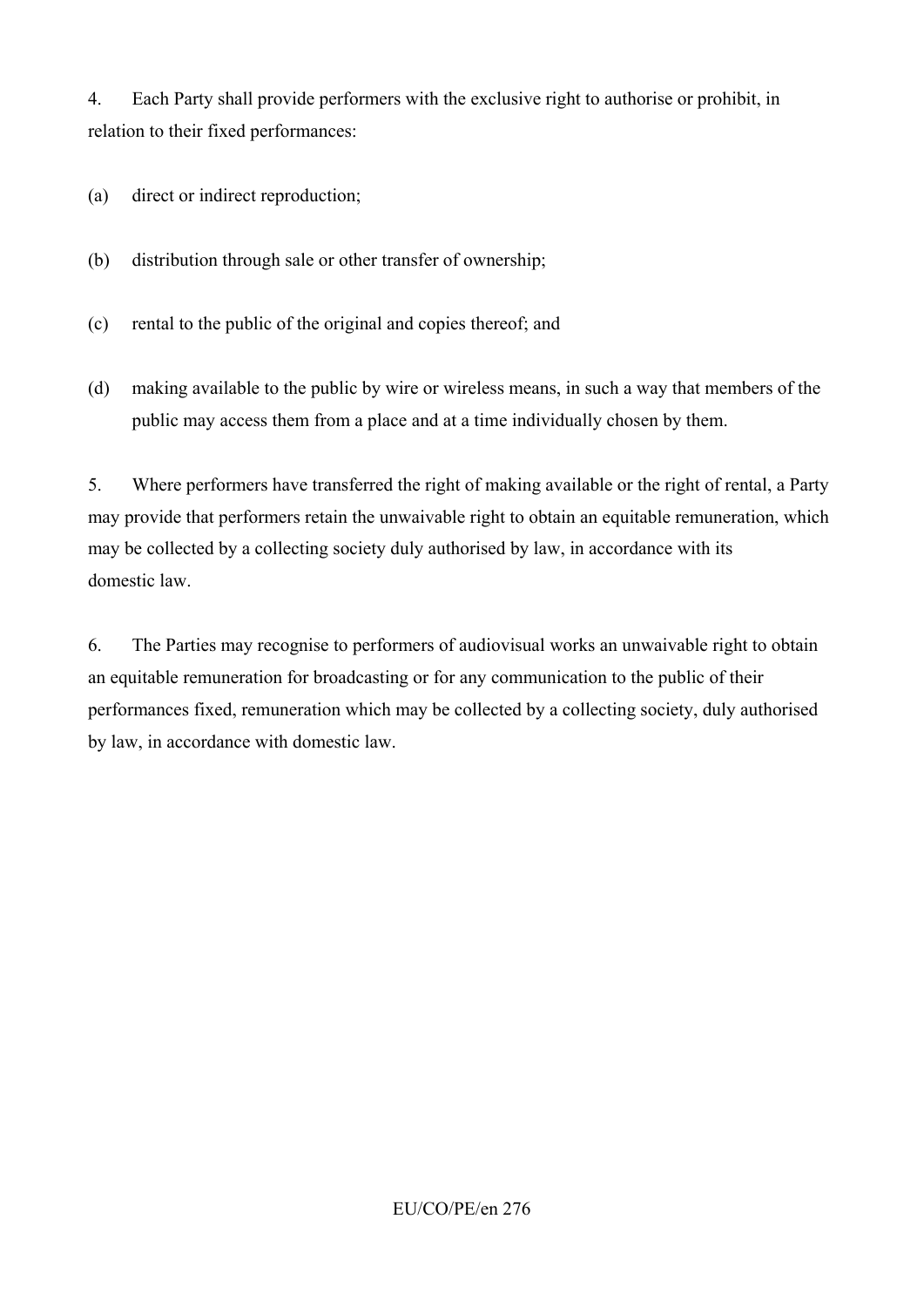7. The Parties may provide in their domestic law, limitations or exceptions to rights of performers of audiovisual works, in certain special cases which do not conflict with the normal exploitation of the performances, and do not unreasonably prejudice the legitimate interests of the performers.

8. Each Party shall provide broadcasting organisations with the exclusive right to authorise or prohibit the re-transmission of their broadcasts by at least any wireless means.

# ARTICLE 221

# Protection of Technological Measures

The Parties shall comply with the provisions of Article 11 of the WCT and Article 18 of the WPPT.

# ARTICLE 222

# Protection of Rights Management Information

The Parties shall comply with the provisions of Article 12 of the WCT and Article 19 of the WPPT.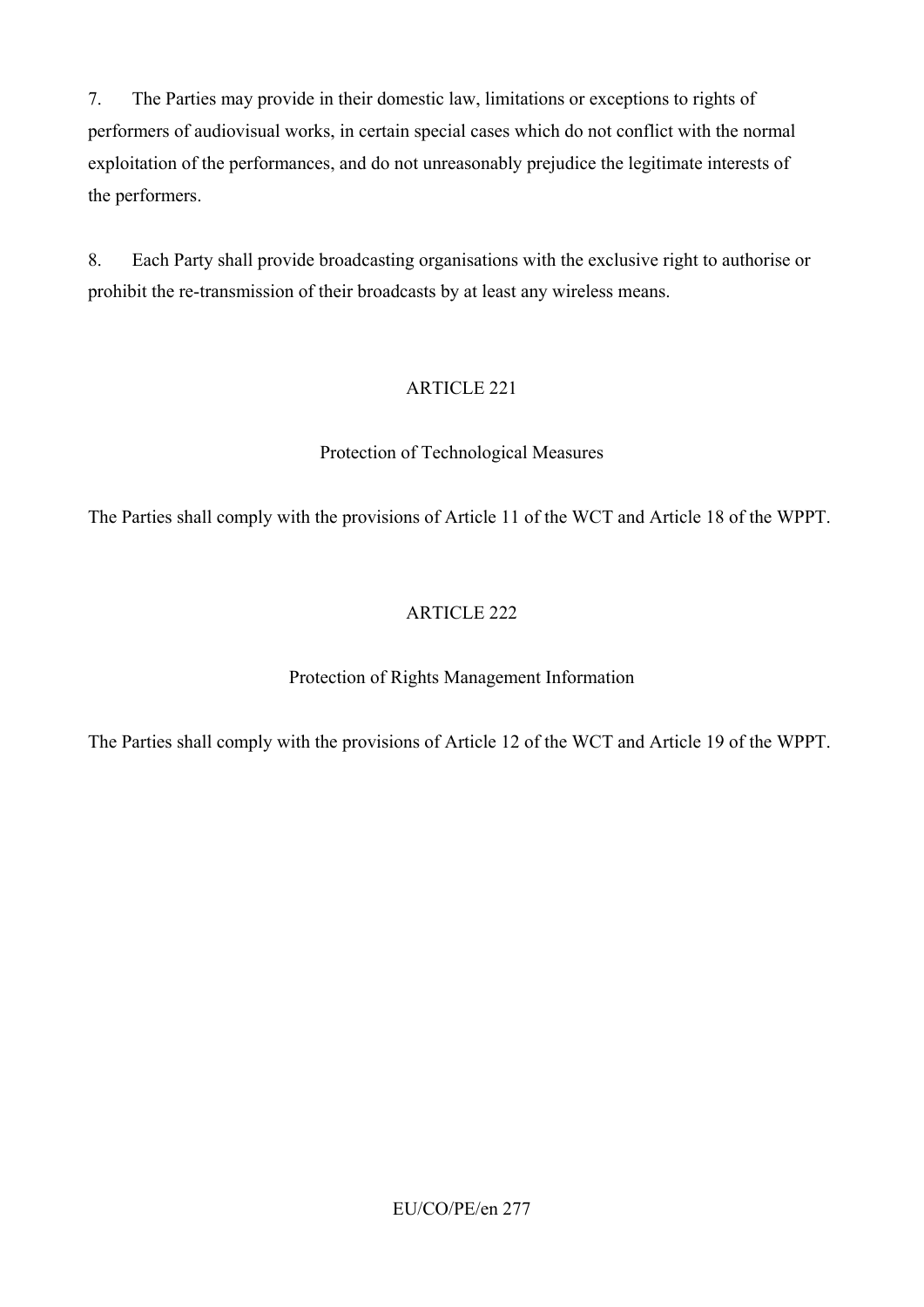# Resale Right of Artists in Works of Arts

1. Without prejudice to Article 14 *ter* (2) of the Berne Convention, each Party shall provide the author of a work of art, and on his/her death to his/her successors in title, with an inalienable and unwaivable right to receive a royalty based on the sale price obtained for the resale of the work subsequent to the first transfer of the work by the author.

2. The right referred to in paragraph 1 shall apply, in accordance with the domestic legislation, to all acts of resale made by auction or through art market professionals, such as salesrooms, art galleries, or other dealers in works of art.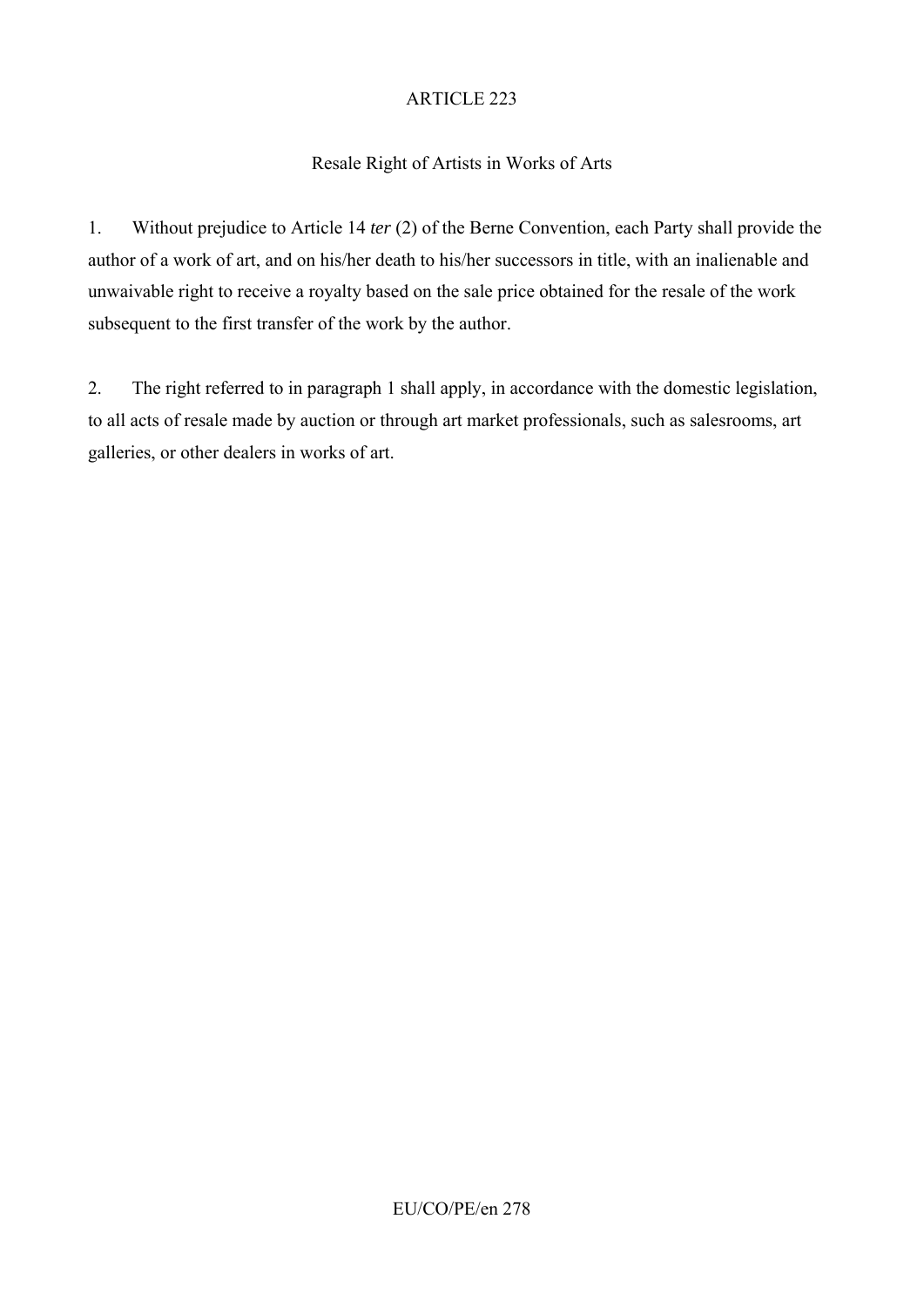#### SECTION 4

# DESIGNS

# ARTICLE 224

#### International Agreements

The Parties shall make all reasonable efforts to accede to the Geneva Act to the Hague Agreement Concerning the International Registration of Industrial Designs adopted in Geneva on 2 July 1999.

#### ARTICLE 225

# Requirements for Protection of Designs**<sup>68</sup>**

1. Each Party shall provide for the protection of independently created designs that are new. When the legislation of a Party so provides, individual character of such designs may also be required. This protection shall be provided by registration and shall confer an exclusive right upon their holders in accordance with the provisions of this Section.

<sup>68</sup> **<sup>68</sup>** For the purposes of this Section, the European Union also grants protection to the unregistered design when it meets the requirements of Council Regulation (EC) No 6/2002 of 12 December 2001 on Community designs, as last amended by Council Regulation (EC) No 1891/2006 of 18 December 2006.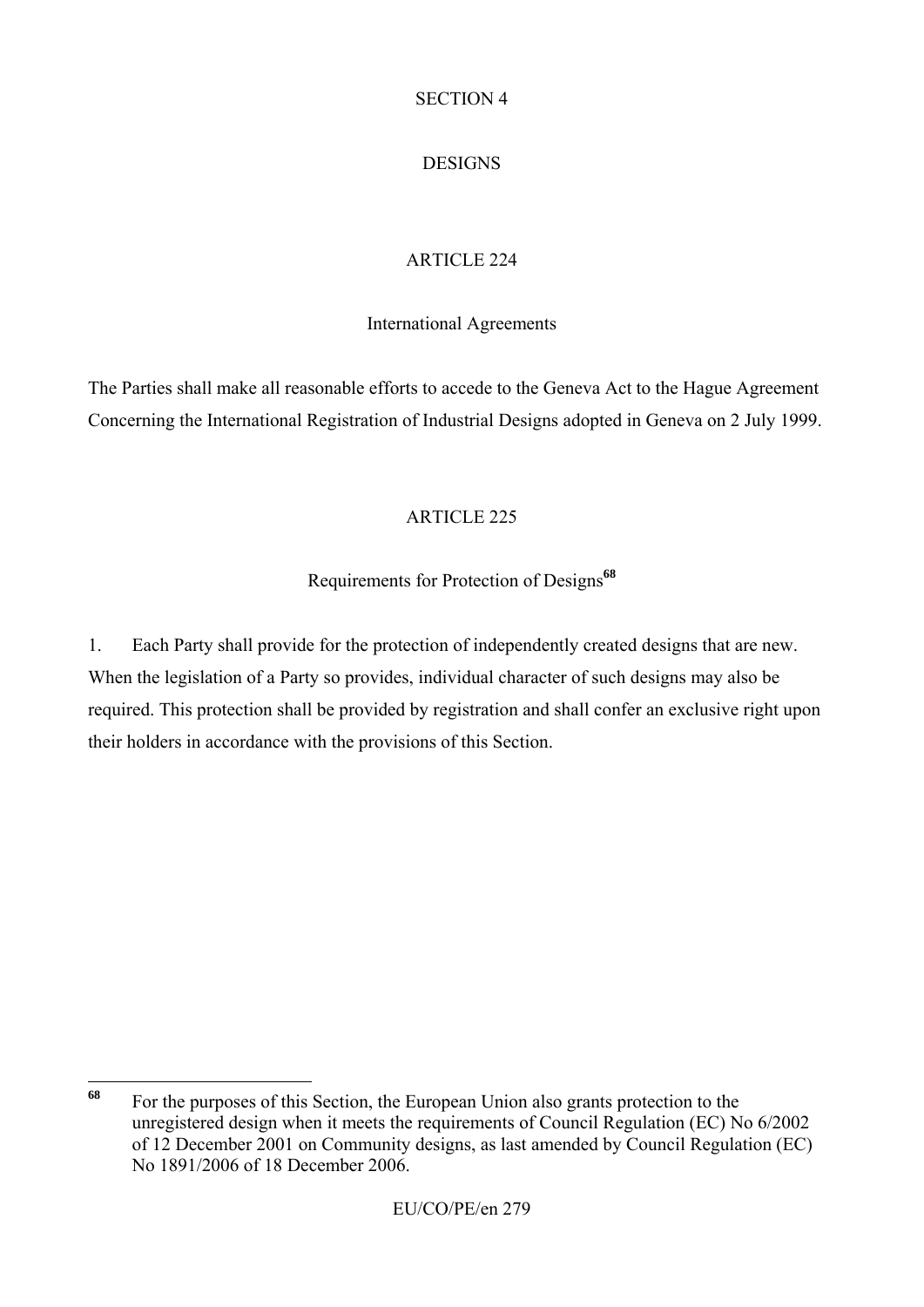2. A design applied to, or incorporated in, a product which constitutes a component part of a complex product shall only be considered protectable according to paragraph 1 if the component part, once it has been incorporated into the complex product**<sup>69</sup>**, remains visible during normal use**<sup>70</sup>** of the latter, and to the extent that those visible features of the component part fulfil in themselves the requirements to be protectable.

### ARTICLE 226

# Rights Conferred by Registration

1. The holder of a registered design shall have the exclusive right at least to prevent third parties not having his/her consent, from making, offering for sale, selling, importing, exporting, stocking such a product or using articles bearing or embodying the protected design when such acts are undertaken for commercial purposes.

2. The holder of a registered design shall also have the right to take legal action against any person who produces or markets a product whose design only presents minor differences with respect to the protected design or where appearance is the same as the latter protected design.

<sup>69</sup> For the purposes of this Section "complex product" means a product which is composed of multiple components which can be replaced permitting disassembly and re-assembly of the product.

<sup>&</sup>lt;sup>70</sup> For the purposes of this Section "normal use" in this context means use by the end user, excluding maintenance, servicing or repair work.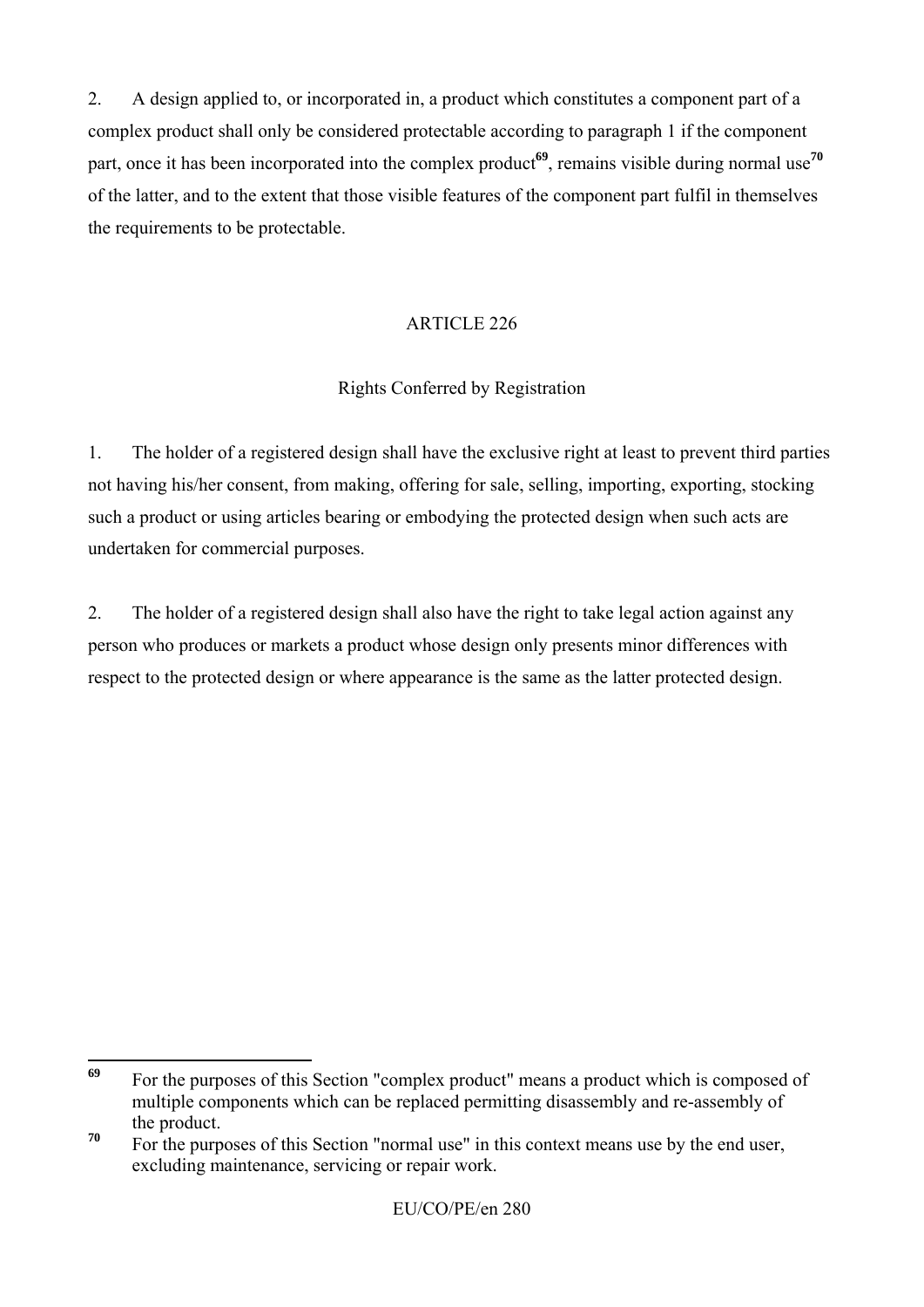### Term of Protection

The duration of protection of an industrial design shall amount to, at least, 10 years from the date of the submission of the application for registration. The Parties may implement a longer term of protection in their domestic legislation.

### ARTICLE 228

#### Exceptions

1. The Parties may establish limited exceptions to the protection of designs, provided that such exceptions do not unreasonably conflict with the normal exploitation of protected designs and do not unreasonably prejudice the legitimate interests of the owner of the protected design, taking account of the legitimate interests of third parties.

2. Design protection shall not extend to designs dictated entirely by technical or functional considerations.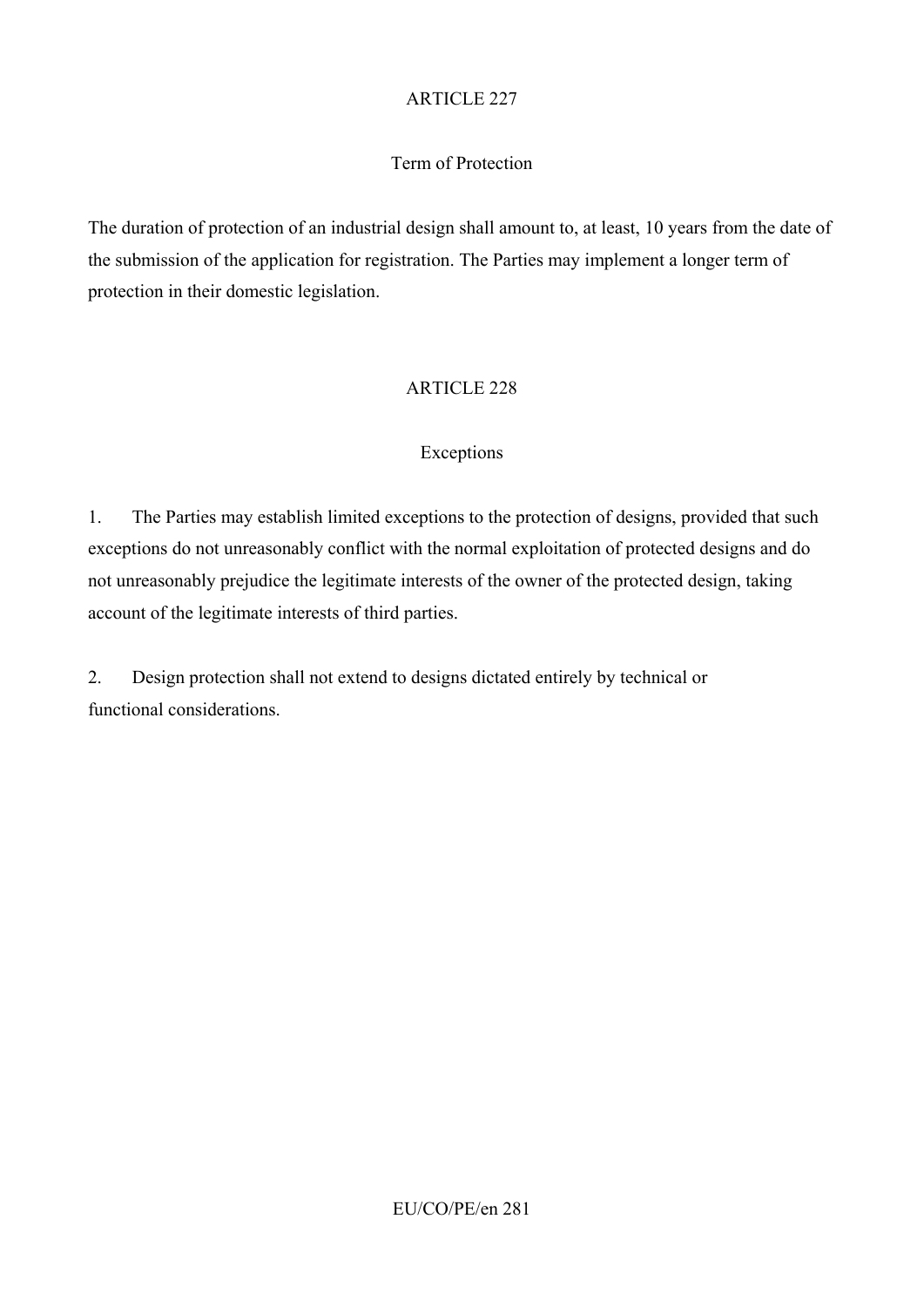3. A design right shall not subsist in features of appearance of a product which must necessarily be reproduced in their exact form and dimensions in order to permit the product in which the design is incorporated, or to which it is applied, to be mechanically connected to or placed in, around or against another product so that either product may perform its function.

4. A design does not confer rights when it is contrary to public order or morality.

# ARTICLE 229

# Relationship to Copyright

The subject matter of protection of a design right may be protected under copyright legislation if the conditions for such protection are met. The extent to which, and the conditions under which, such protection is conferred, including the level of originality required, shall be determined by each Party.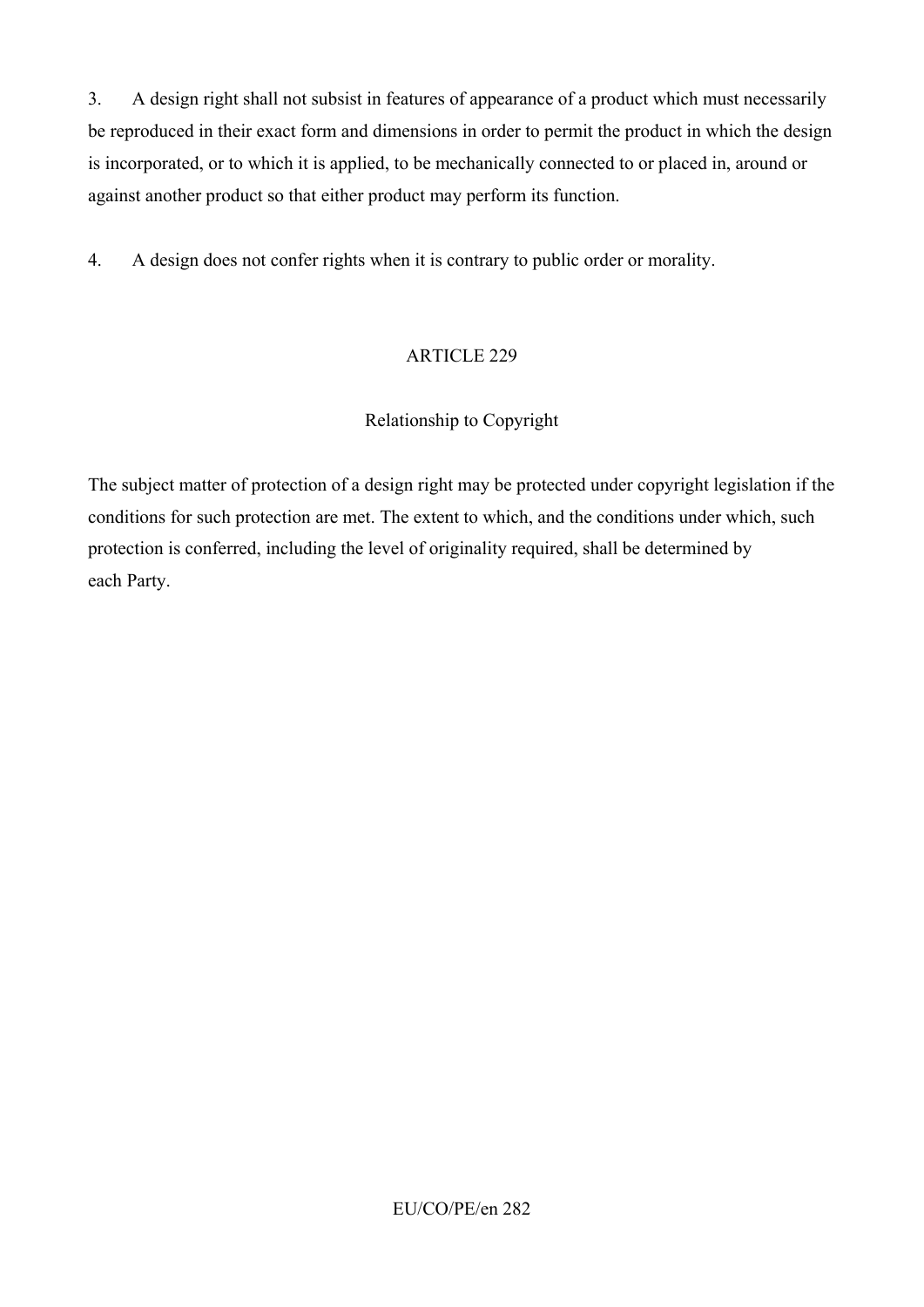### SECTION 5

# PATENTS

# ARTICLE 230

1. The Parties shall comply with Articles 2 through 9 of the Budapest Treaty on the International Recognition of the Deposit of Microorganisms for the Purposes of Patent Procedure, done in Budapest on 28 April 1977 and amended on 26 September 1980.

2. The European Union shall make all reasonable efforts to comply with the Patent Law Treaty, adopted at Geneva on 1 June 2000 (hereinafter referred to as the "PLT"). The signatory Andean Countries shall make all reasonable efforts to accede to the PLT.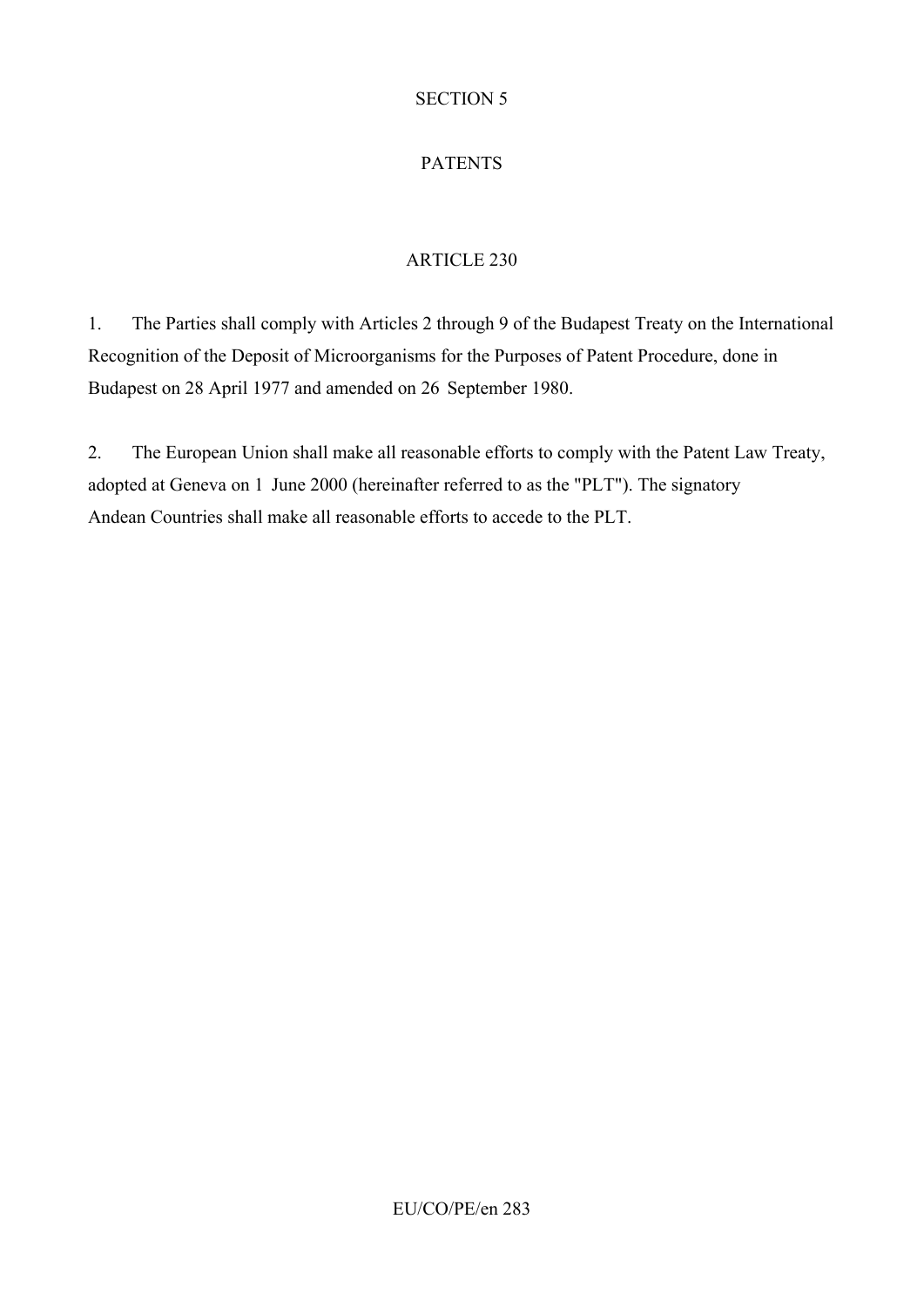3. When the marketing of a pharmaceutical or agricultural chemical product**<sup>71</sup>** in a Party requires to obtain an authorisation by its competent authorities in such matters, such Party shall make its best efforts to process the corresponding application expeditiously with a view to avoiding unreasonable delays. The Parties shall cooperate and provide mutual assistance to achieve this objective.

4. With respect to any pharmaceutical product that is covered by a patent, each Party may, in accordance with its domestic legislation, make available a mechanism to compensate the patent owner for unreasonable curtailment of the effective patent term resulting from the first marketing approval of that product in that Party. Such mechanism shall confer all of the exclusive rights of a patent, subject to the same limitations and exceptions applicable to the original patent.

(b) influence the life processes of plants, other than as a nutrient (e.g. plant growth regulators);

(d) destroy undesirable plants; or

 $71$ **<sup>71</sup>** For the purposes of this Title, "agricultural chemical products" means, for the EU Party, active substances and preparations containing one or more active substances, put up in the form in which they are supplied to the user, intended to:

<sup>(</sup>a) protect plants or plant products against all harmful organisms or prevent the action of such organisms, in so far as such substances or preparations are not otherwise defined below;

<sup>(</sup>c) preserve plant products, in so far as such substances or products are not subject to special Council or Commission provisions on preservatives;

<sup>(</sup>e) destroy parts of plants, check or prevent undesirable growth of plants.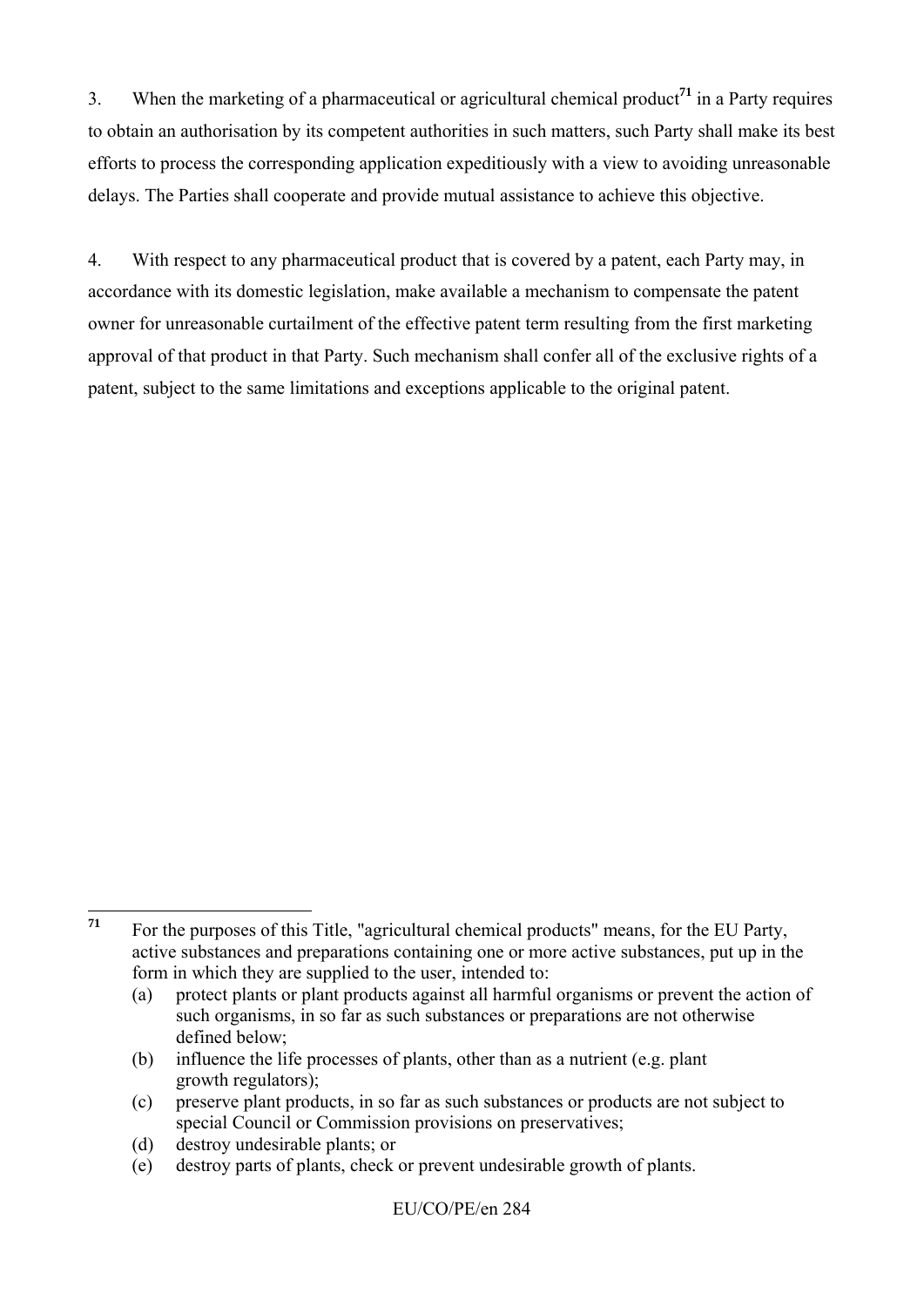#### SECTION 6

### PROTECTION OF DATA OF CERTAIN REGULATED PRODUCTS

### ARTICLE 231

1. Each Party shall protect undisclosed test or other data related to safety and efficacy of pharmaceutical products**<sup>72</sup>** and agricultural chemical products, in accordance with Article 39 of the TRIPS Agreement and its domestic legislation.

2. According to paragraph 1, and subject to paragraph 4, when a Party requires, as a condition for approving the marketing of pharmaceutical or of agricultural chemical products which contain new chemical entities, the submission of undisclosed test or other data related to safety and efficacy, that Party shall grant an exclusivity period normally of five years from the date of marketing approval in the territory of that Party for pharmaceutical products, and 10 years for agricultural chemical products, period during which a third party may not commercialise a product based on such data, unless he/she presents proof of the explicit consent of the holder of the protected information or his/her own test data.

<sup>72</sup> **<sup>72</sup>** For Colombia and the EU Party, this protection will include data protection of biological and biotechnology products. For Peru, the protection of the undisclosed information of such products shall be granted against disclosure and the practices that are contrary to honest commercial practices, in accordance with Article 39.2 of the TRIPS Agreement, in absence of specific legislation regarding thereof.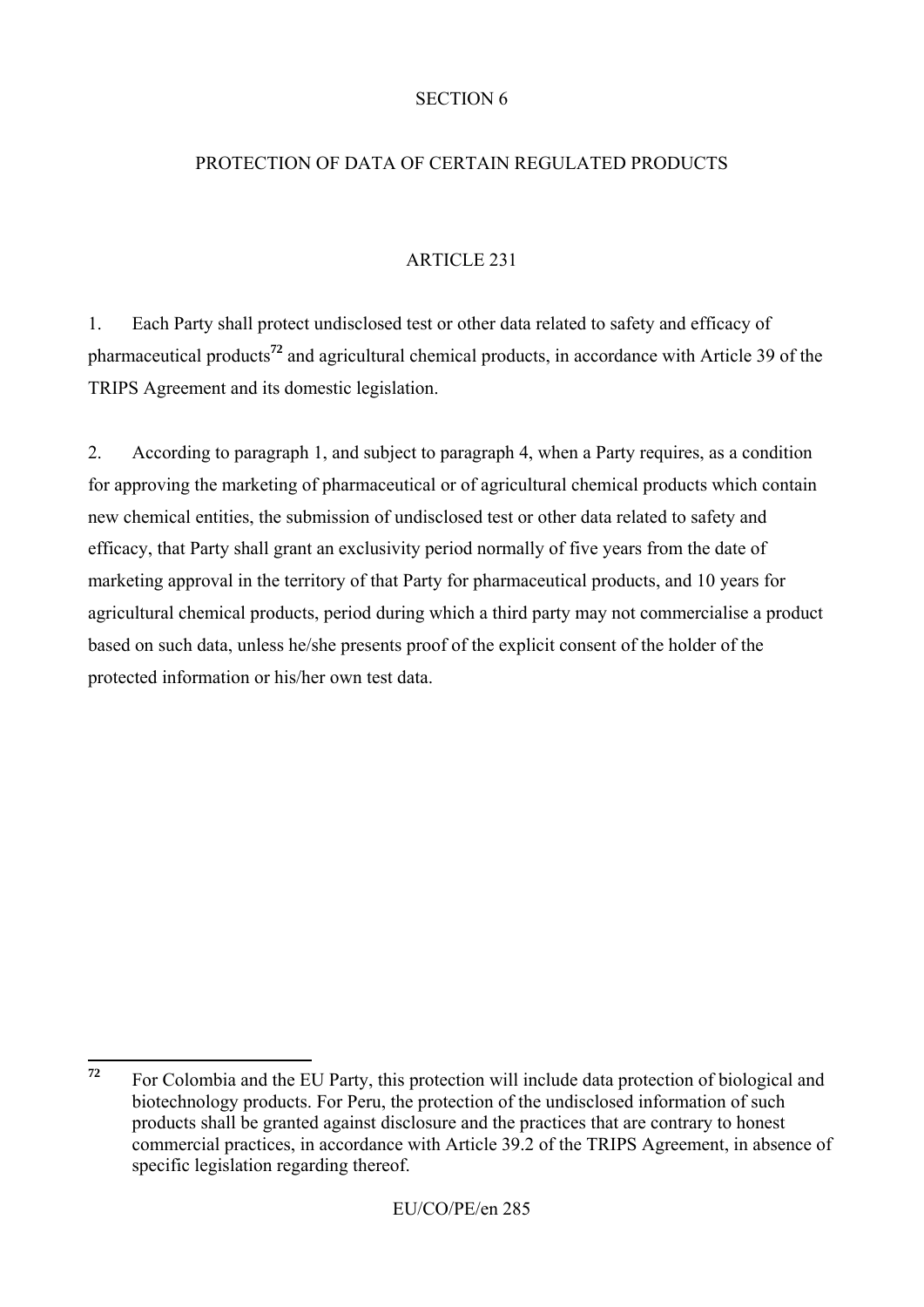3. For the purpose of this Article, a "new chemical entity" is the one which has not been previously approved in the territory of the Party for its use in a pharmaceutical or chemical agricultural product, pursuant to its domestic legislation. Accordingly, the Parties need not apply this Article with respect to pharmaceutical products that contain a chemical entity that has been previously approved in the territory of the Party.

4. The Parties may regulate:

- (a) exceptions for reasons of public interest, situations of national emergency or extreme urgency, when it is necessary to allow access to those data to third parties; and
- (b) abbreviated marketing approval procedures in their territory, relying on a marketing approval granted by another Party. In such case, the period of exclusive use of the data submitted in connection with obtaining the approval shall begin from the date of the first marketing approval relied on, when the approval is granted within six months from the filing of a complete application.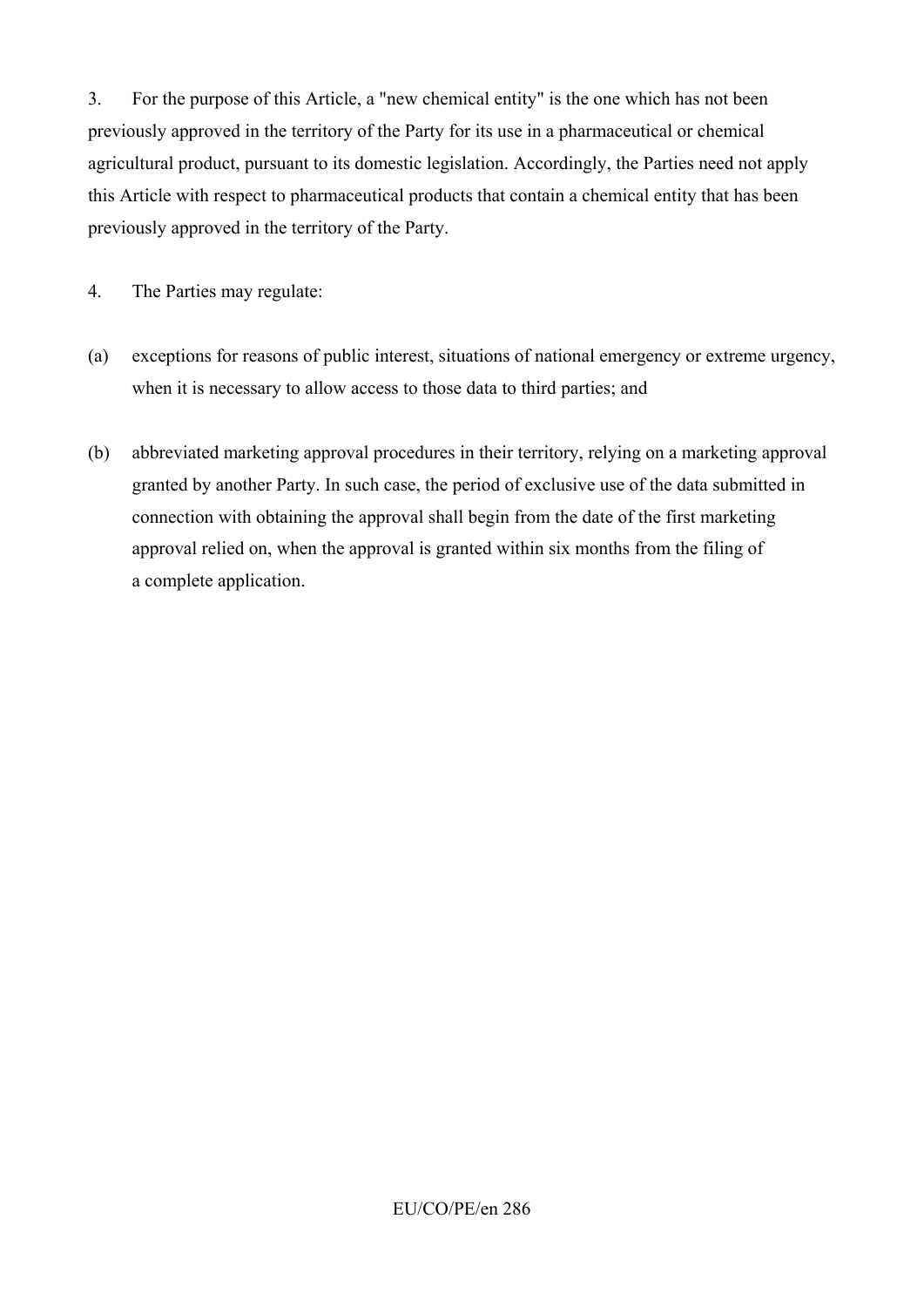5. With regard to agricultural chemical products, the Parties may provide procedures which make it possible to remit or refer to the undisclosed information on safety and efficacy related to tests and studies that involve vertebrate animals. During the term of protection, the interested person in using such information shall compensate the holder of the protected information. The costs of such compensation shall be determined in a fair, equitable, transparent and non-discriminatory manner. The right to this compensation shall apply for as long as the protection of the undisclosed information on safety and efficacy lasts.

6. In accordance with the provisions of Article 197 paragraph 5, the protection provided for in this Article does not prevent a Party from adopting measures in response to the abuse of intellectual property rights or practices which unreasonably restrain trade.

#### SECTION 7

#### PLANT VARIETIES

#### ARTICLE 232

The Parties shall cooperate to promote and ensure the protection of plant varieties based on the International Convention for the Protection of New Varieties of Plants (hereinafter referred to as "UPOV Convention"), as revised on 19 March 1991, including the optional exception to the right of the breeder as referred to in Article 15(2) of such Convention.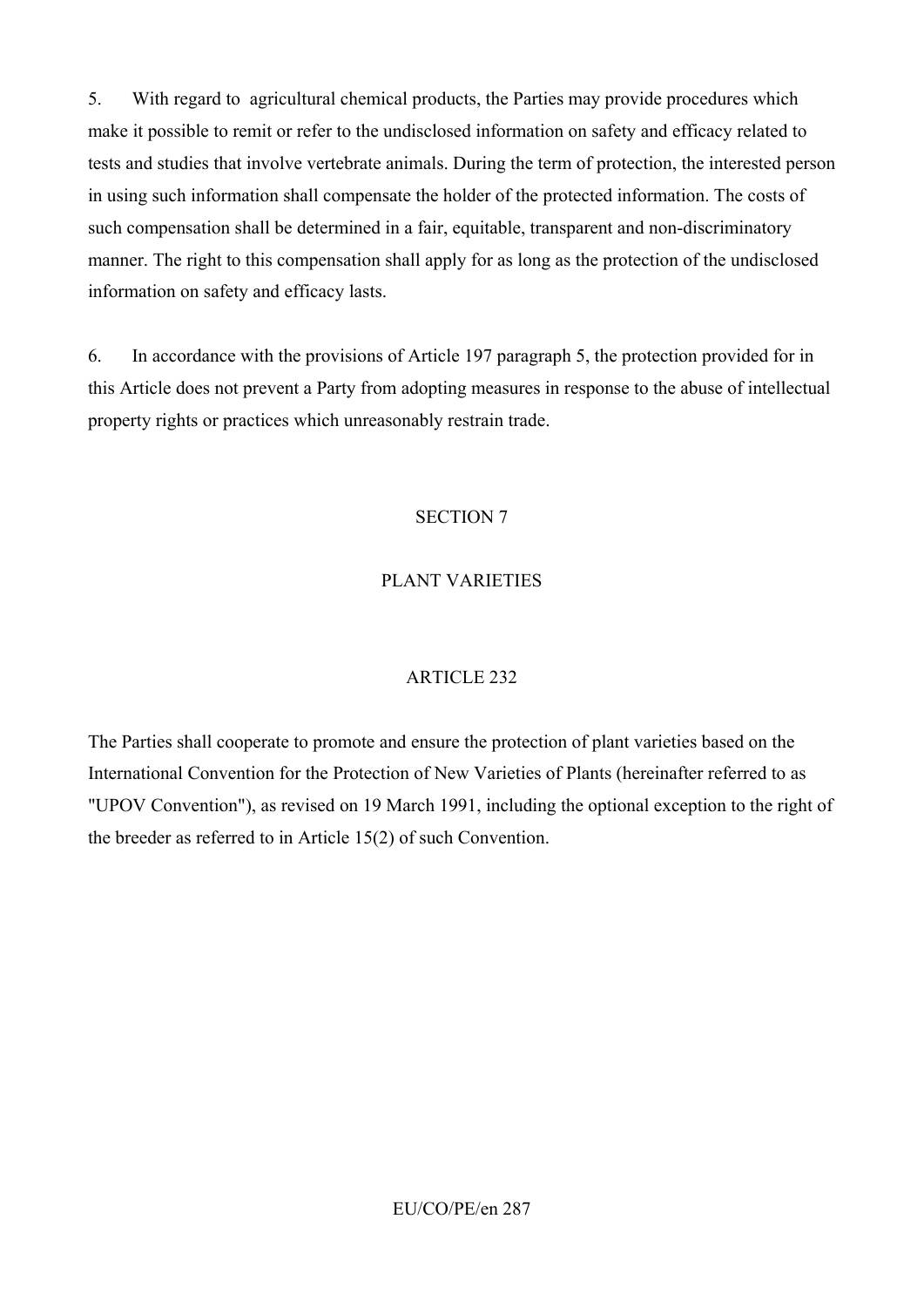#### SECTION 8

# UNFAIR COMPETITION

# ARTICLE 233

1. Each Party shall grant effective protection against unfair competition in accordance with Article 10 *bis* of the Paris Convention. For this purpose, any act carried out in respect of industrial property in the course of trade that is contrary to honest commercial practices shall be considered unfair in accordance with the domestic legislation of each Party.

2. In accordance with the domestic legislation of each Party, this Article may be applied without prejudice to the protection granted under this Title.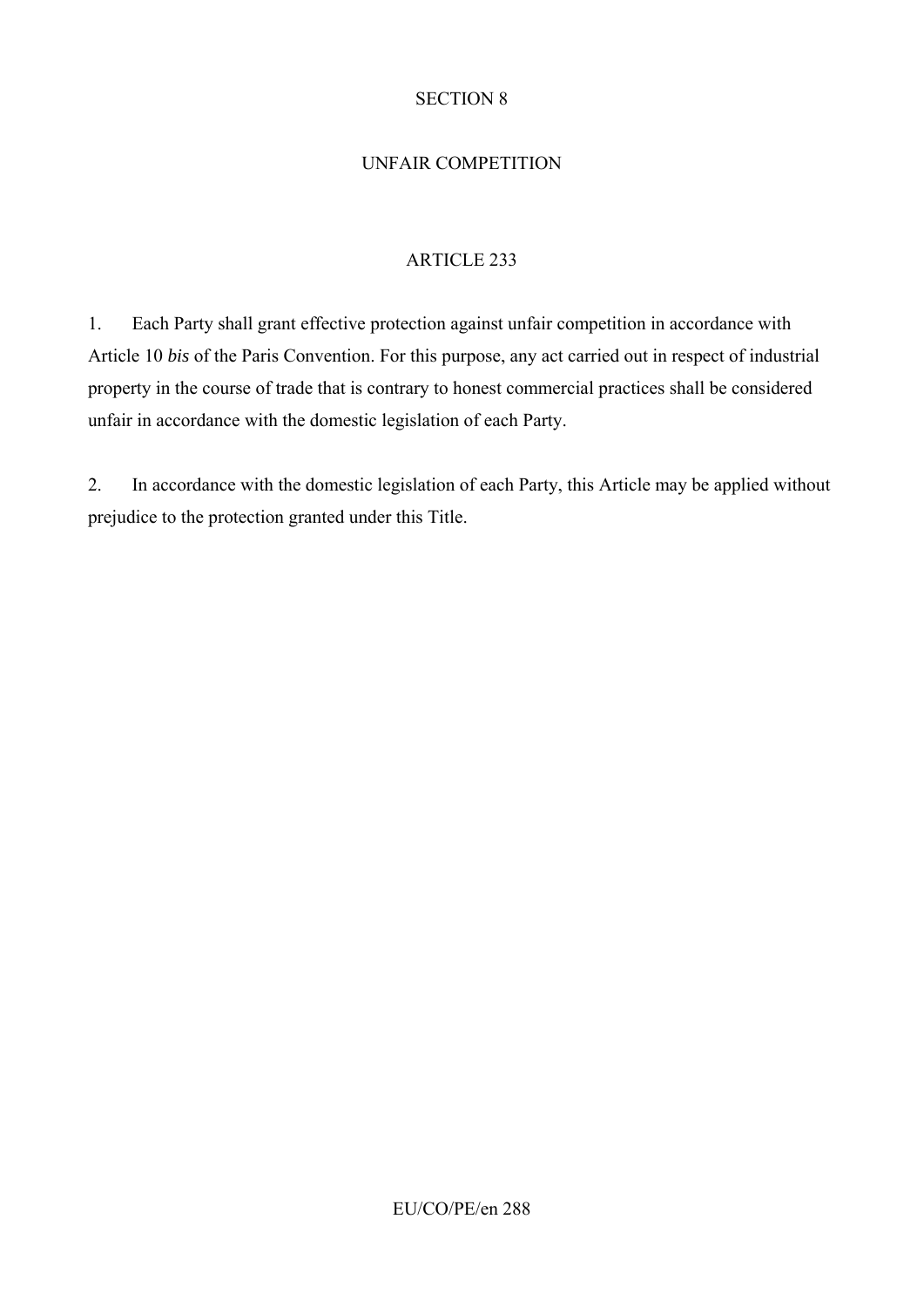## CHAPTER 4

## ENFORCEMENT OF INTELLECTUAL PROPERTY RIGHTS

### SECTION 1

## GENERAL PROVISIONS

### ARTICLE 234

1. Without prejudice to their rights and obligations under the TRIPS Agreement, and in particular of its Part III, each Party shall provide for measures, procedures and remedies as established under this Chapter, which are necessary to ensure the enforcement of intellectual property rights as defined in Article 196, subparagraphs 5(a) to 5(i).

2. The provisions under this Chapter shall include measures, procedures and remedies that are expeditious, effective, and proportionate, and constitute a deterrent to further infringements and shall be applied in such a manner as to avoid the creation of barriers to legitimate trade and to provide for safeguards against their abuse.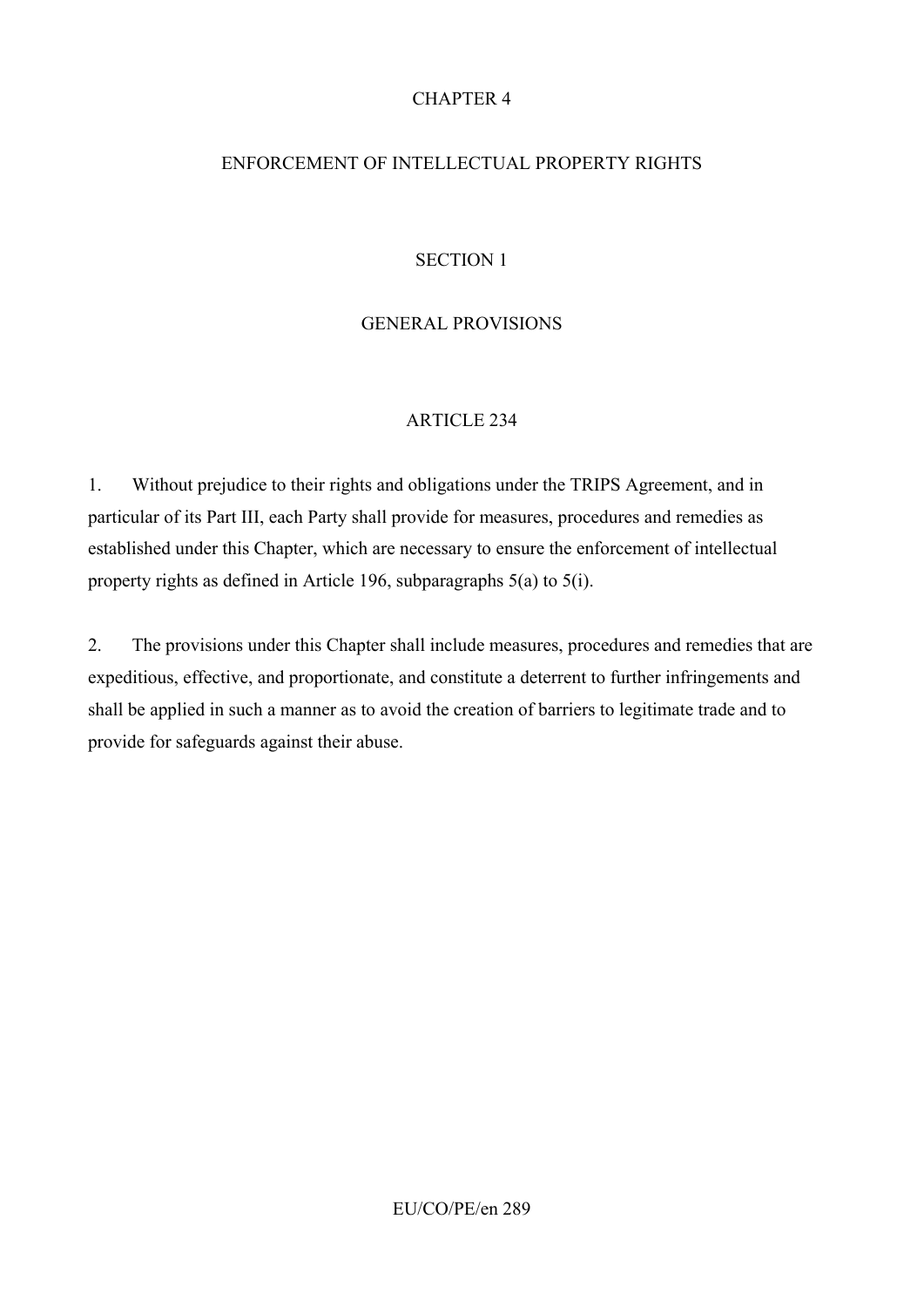3. Procedures concerning the enforcement of intellectual property rights shall be fair and equitable and shall not be unnecessarily complicated or costly, or entail unreasonable time-limits or unwarranted delays.

4. This Chapter does not create for the Parties any obligation to put in place a judicial system for the enforcement of intellectual property rights distinct from that for the enforcement of law in general, or any obligation with respect to the distribution of resources for enforcement of intellectual property rights and the enforcement of law in general.

### SECTION 2

## CIVIL AND ADMINISTRATIVE REMEDIES AND PROCEDURES

## ARTICLE 235

Articles 237, 239 and 240 shall apply in respect of acts carried out on a commercial scale, and if permitted by their domestic law, the Parties may apply the measures provided for in such Articles in respect of other acts.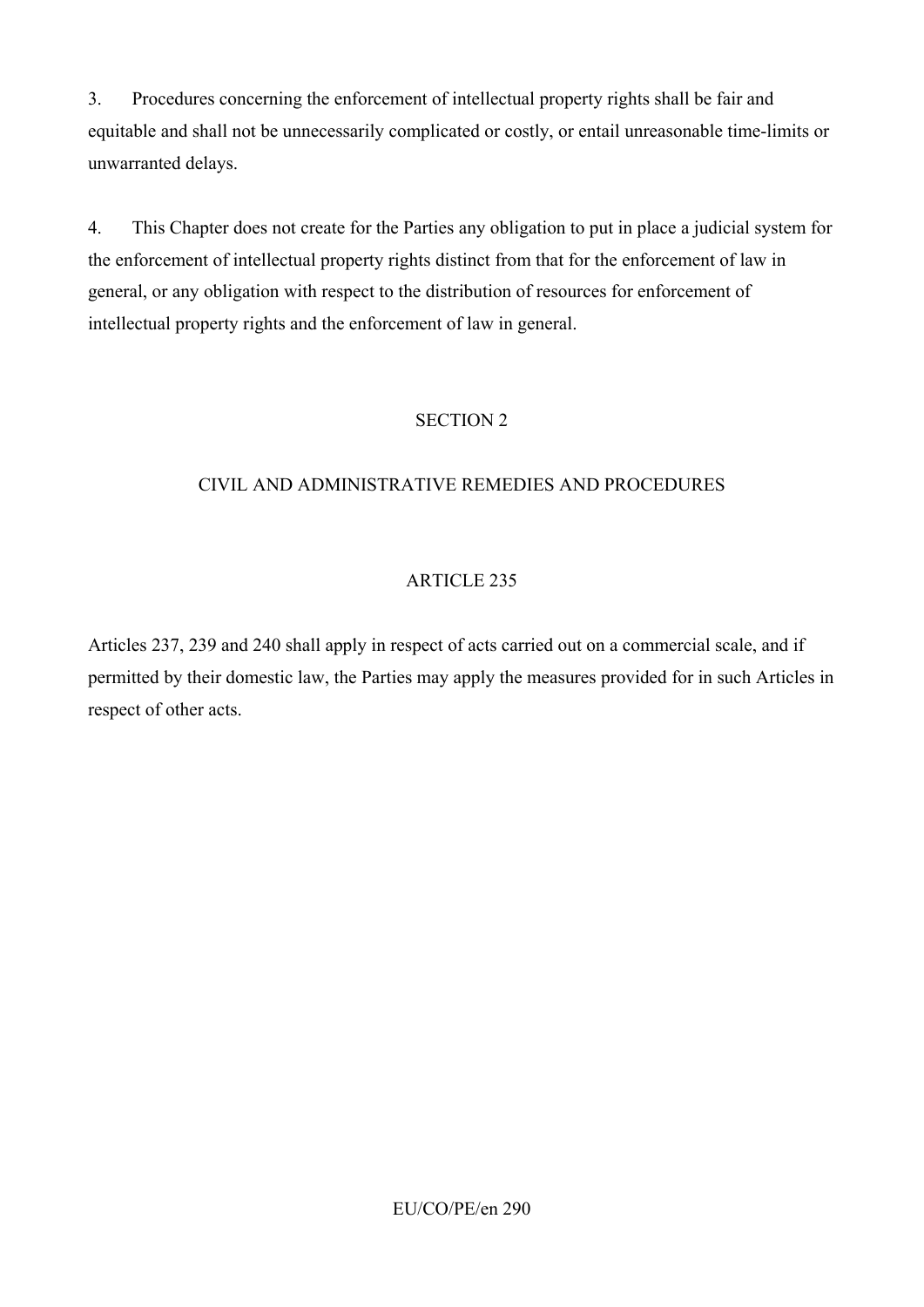# Entitled Applicants

Each Party shall recognise as persons entitled to seek application of the measures, initiate the procedures and apply for remedies referred to in this Section and in Part III of the TRIPS Agreement:

- (a) holders of intellectual property rights in accordance with its applicable law;
- (b) all other persons authorised to use those rights, in particular the exclusive licencee and other licencees, in so far as permitted by and in accordance with its applicable law;
- (c) intellectual property collective rights management bodies which are regularly recognised as having a right to represent holders of intellectual property rights, in so far as permitted by and in accordance with the provisions of its applicable law; and
- (d) professional defense bodies which are regularly recognised as having a right to represent holders of intellectual property rights, in so far as permitted by and in accordance with its applicable law.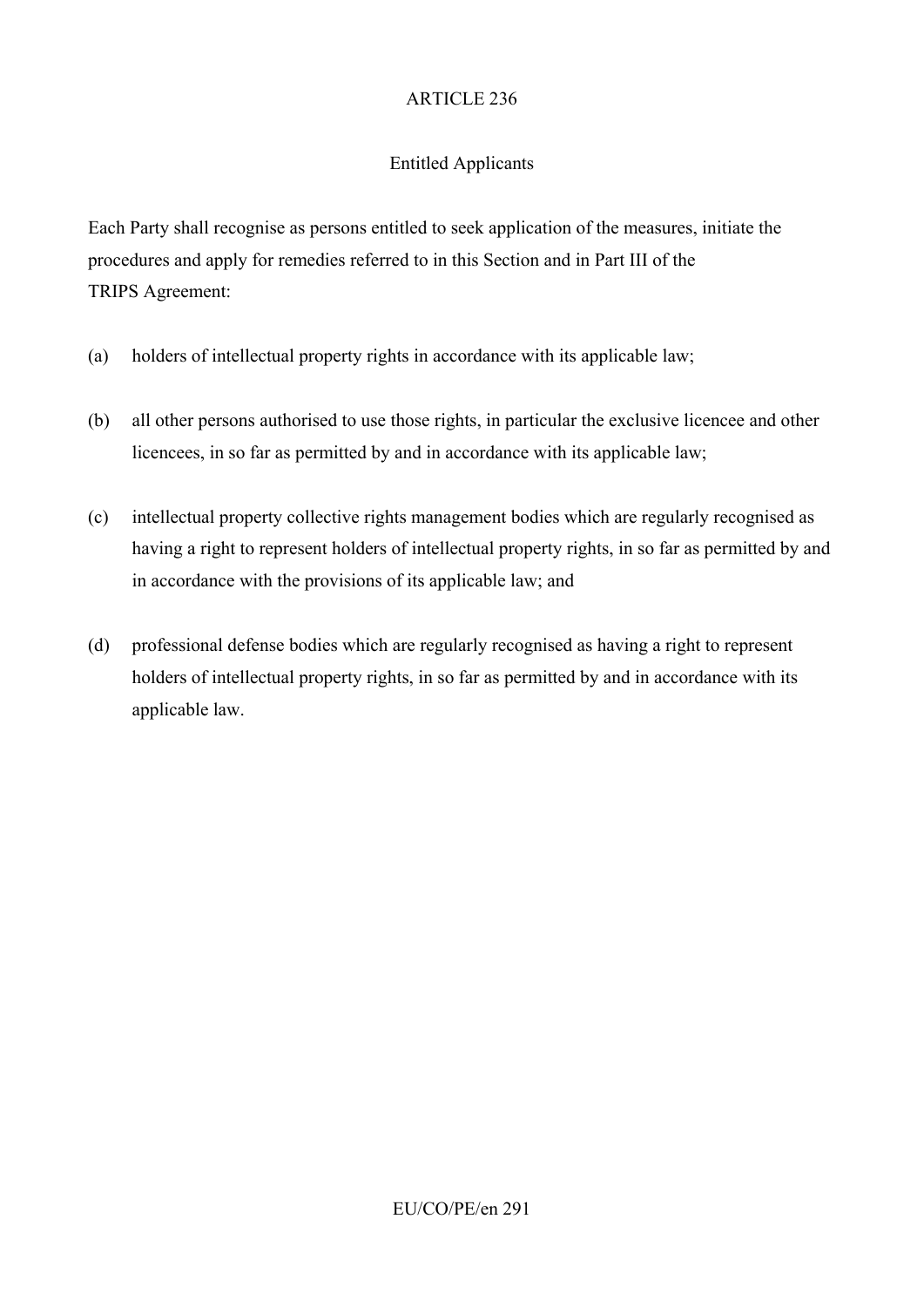#### Evidence

Each Party shall take such measures as are necessary, in the case of an infringement of an intellectual property right committed on a commercial scale, to enable its competent judicial authorities to order the opposing party, where appropriate and upon application by a party, the communication of relevant banking, financial or commercial documents under his/her control, subject to the protection of confidential information.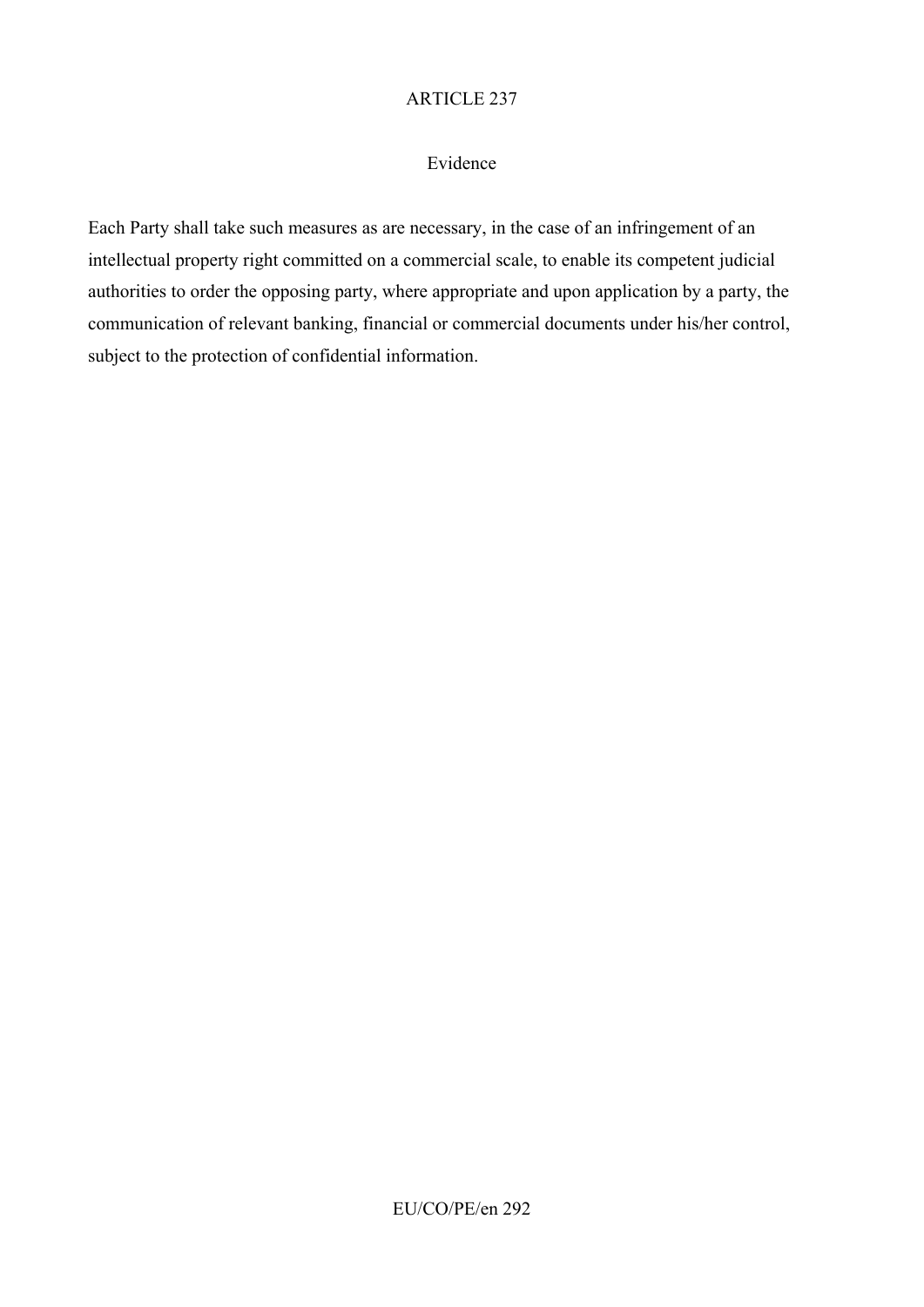### Measures for Preserving Evidence

Each Party shall provide that, even before the commencement of proceedings on the merits of the case, the competent judicial authorities may, upon application by a person, who has presented reasonably available evidence enough to support his/her claims that his/her intellectual property right has been infringed or is about to be infringed, order prompt, effective and proportionate provisional measures to preserve relevant evidence in respect of the alleged infringement, subject to the protection of confidential information. Such measures may include, among others, the detailed description, with or without the taking of samples, or if the domestic legislation permits, the physical seizure of the alleged infringing goods, and, in appropriate cases, the materials and implements used in the production and/or distribution of these goods and the documents relating thereto. Those measures shall be taken, if necessary, without the other party being heard, in particular where any delay is likely to cause irreparable harm to the right holder or where there is a demonstrable risk of evidence being destroyed.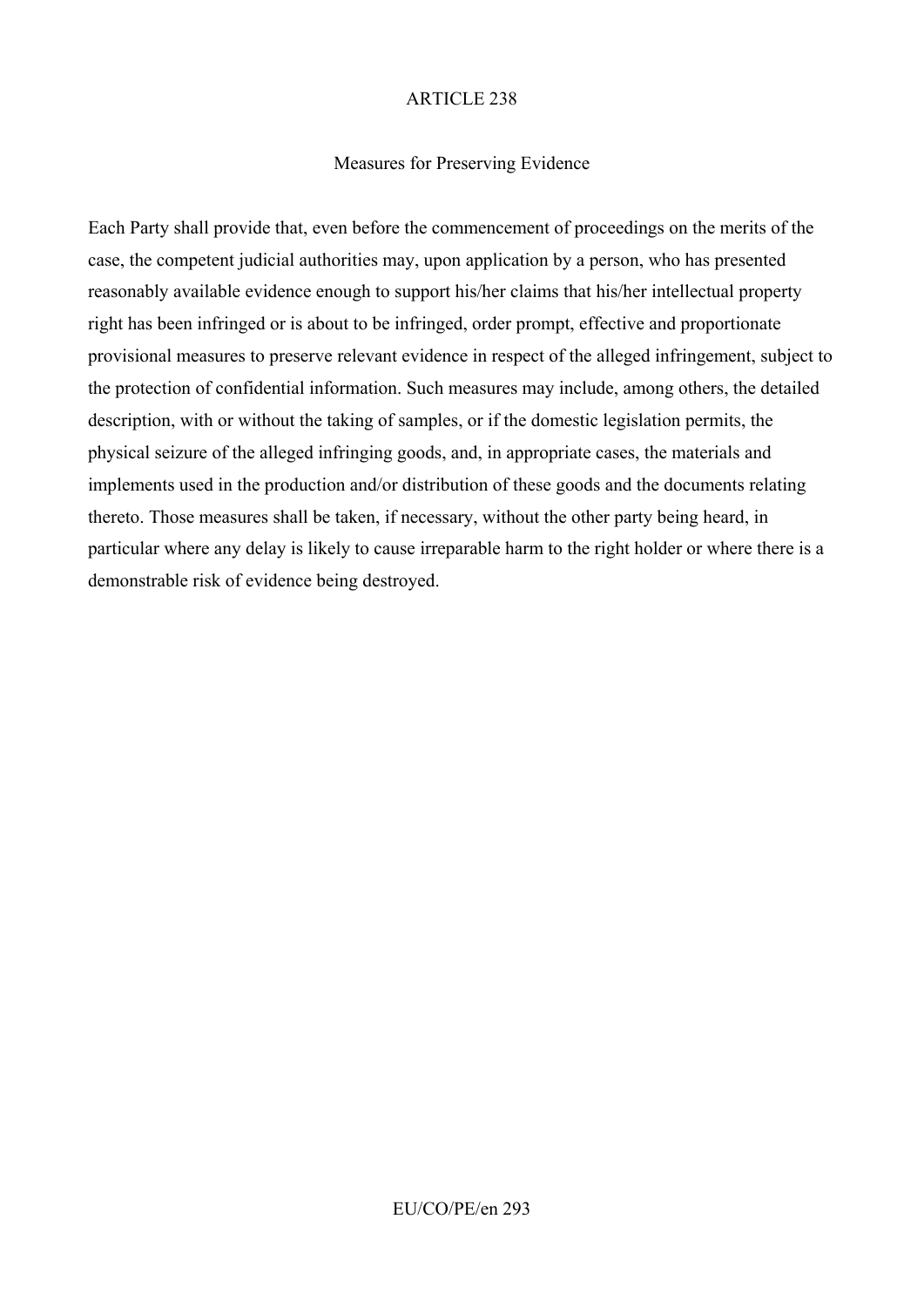### Right of Information

1. Each Party shall provide that, in the context of proceedings concerning an infringement of an intellectual property right and in response to a justified and proportionate request of the claimant, the competent judicial authorities may order that information on the origin and distribution networks of the goods or services which infringe an intellectual property right be provided by the infringer and/or any other person who:

- (a) was found in possession of the infringing goods on a commercial scale;
- (b) was found to be using the infringing services on a commercial scale;
- (c) was found to be providing on a commercial scale services used in infringing activities; or
- (d) was indicated by the person referred to in subparagraphs (a), (b) or (c) as being involved in the production, manufacture or distribution of the goods or the provision of the services in question.
- 2. The information referred to in paragraph 1 shall, as appropriate, comprise:
- (a) the names and addresses of the producers, manufacturers, distributors, suppliers and other previous holders of the goods or services, as well as the intended wholesalers and retailers;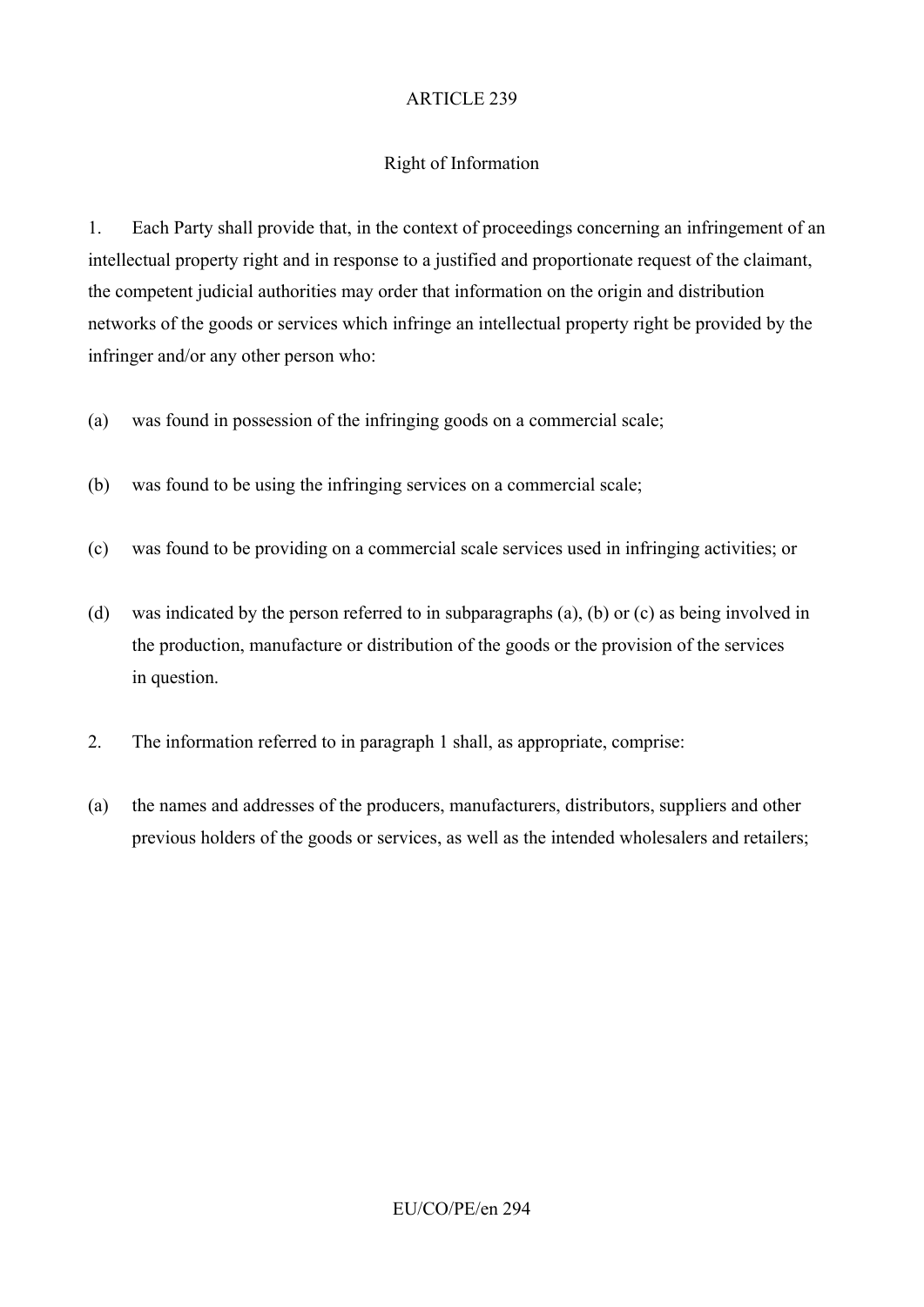- (b) information on the quantities produced, manufactured, delivered, received or ordered, as well as the price obtained for the goods or services in question.
- 3. Paragraphs 1 and 2 shall apply without prejudice to other statutory provisions which:
- (a) grant the right holder rights to receive fuller information;
- (b) govern the use in civil or criminal proceedings of the information communicated pursuant to this Article;
- (c) govern responsibility for misuse of the right of information;
- (d) afford an opportunity for refusing to provide information which would force the person referred to in paragraph 1 to admit his own participation or that of his close relatives in an infringement of an intellectual property right; or
- (e) govern the protection of confidentiality of information sources or the processing of personal data.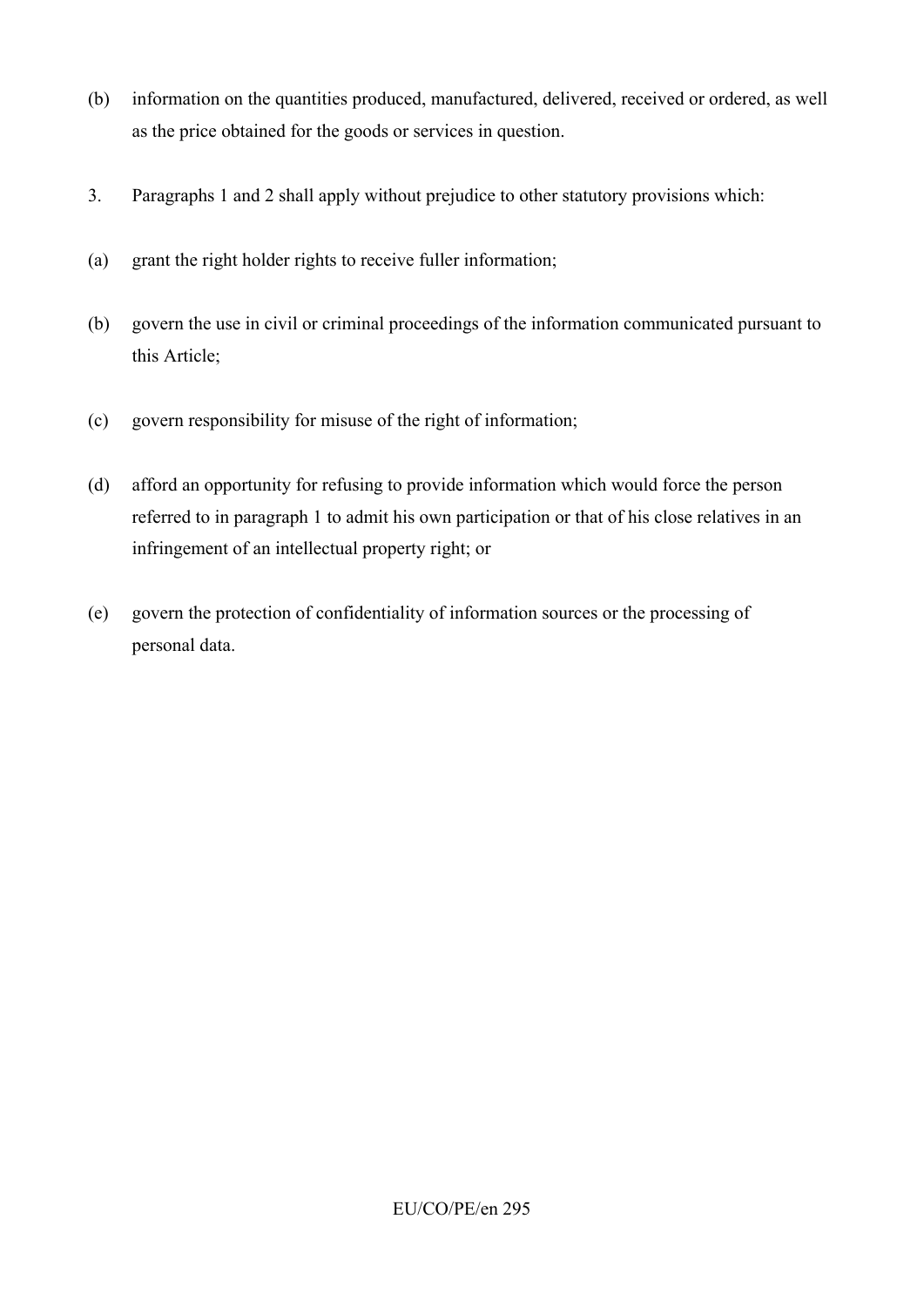### Provisional and Precautionary Measures

1. In accordance with its domestic legislation, each Party shall provide that its judicial authorities may, upon request of the applicant, issue an interlocutory injunction against any party, intended to prevent any imminent infringement of an intellectual property right, or to forbid, on a provisional basis and subject, where appropriate, to a recurring penalty payment where provided for by domestic law, the continuation of the alleged infringements of that right, or to subject such continuation to the lodging of guarantees intended to ensure the compensation of the right holder.

2. An interlocutory injunction may also be issued to order the seizure or withdrawal of the goods suspected of infringing an intellectual property right so as to prevent their entry into or movement within the channels of commerce.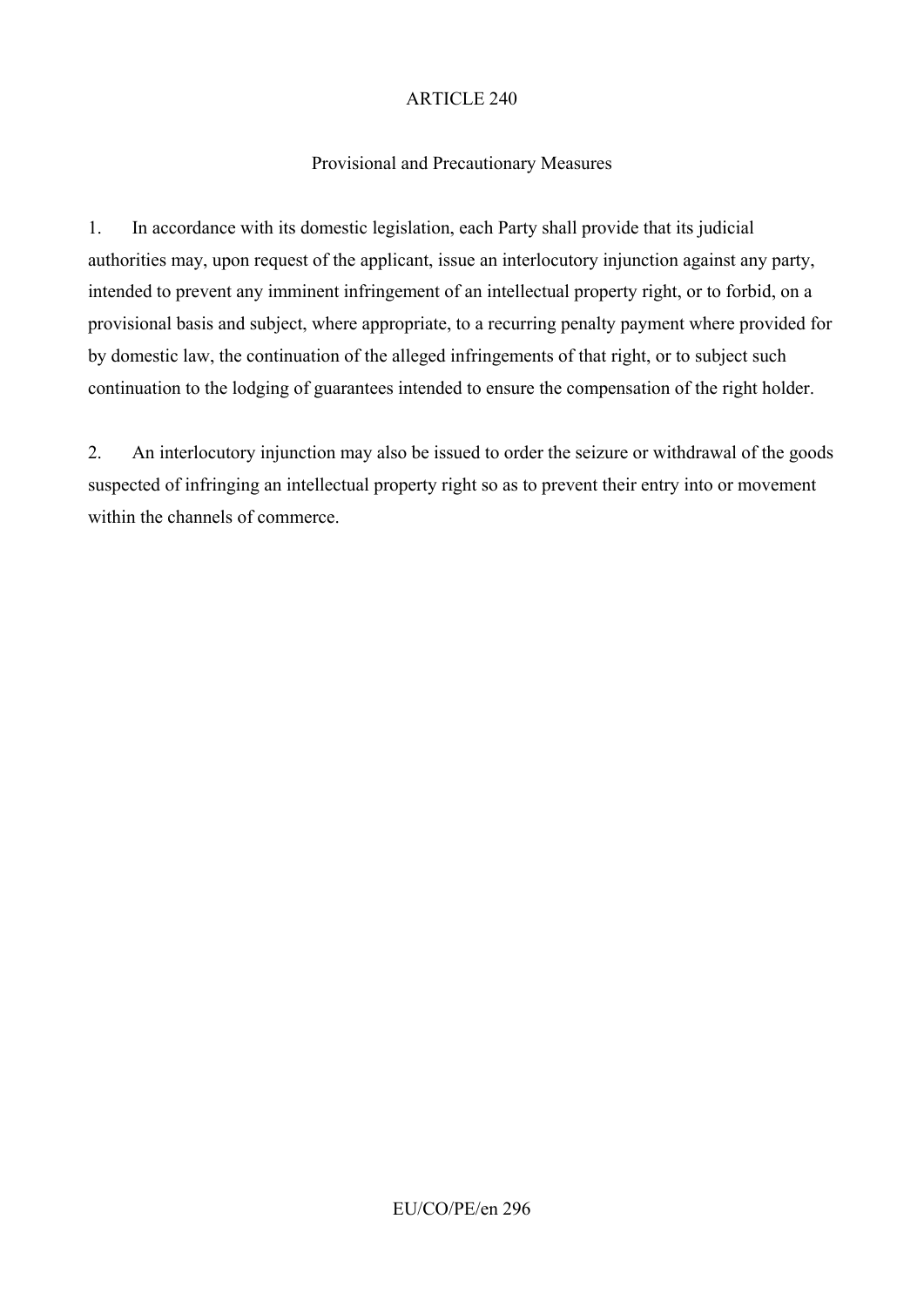### Corrective Measures

1. Each Party shall take the necessary measures to provide that its competent judicial authorities may order, upon request of the applicant and without prejudice to any damages due to the right holder by reason of the infringement, and without compensation of any sort to the infringer, the withdrawal, definitive removal from the channels of commerce or destruction of goods that they have found to be infringing an intellectual property right. If appropriate, the competent judicial authorities may also order the destruction of materials and implements principally used in the creation or manufacture of those goods.

2. The judicial authorities shall order that measures, as referred to in paragraph 1, shall be carried out at the expense of the infringer, unless particular reasons are invoked for not doing so.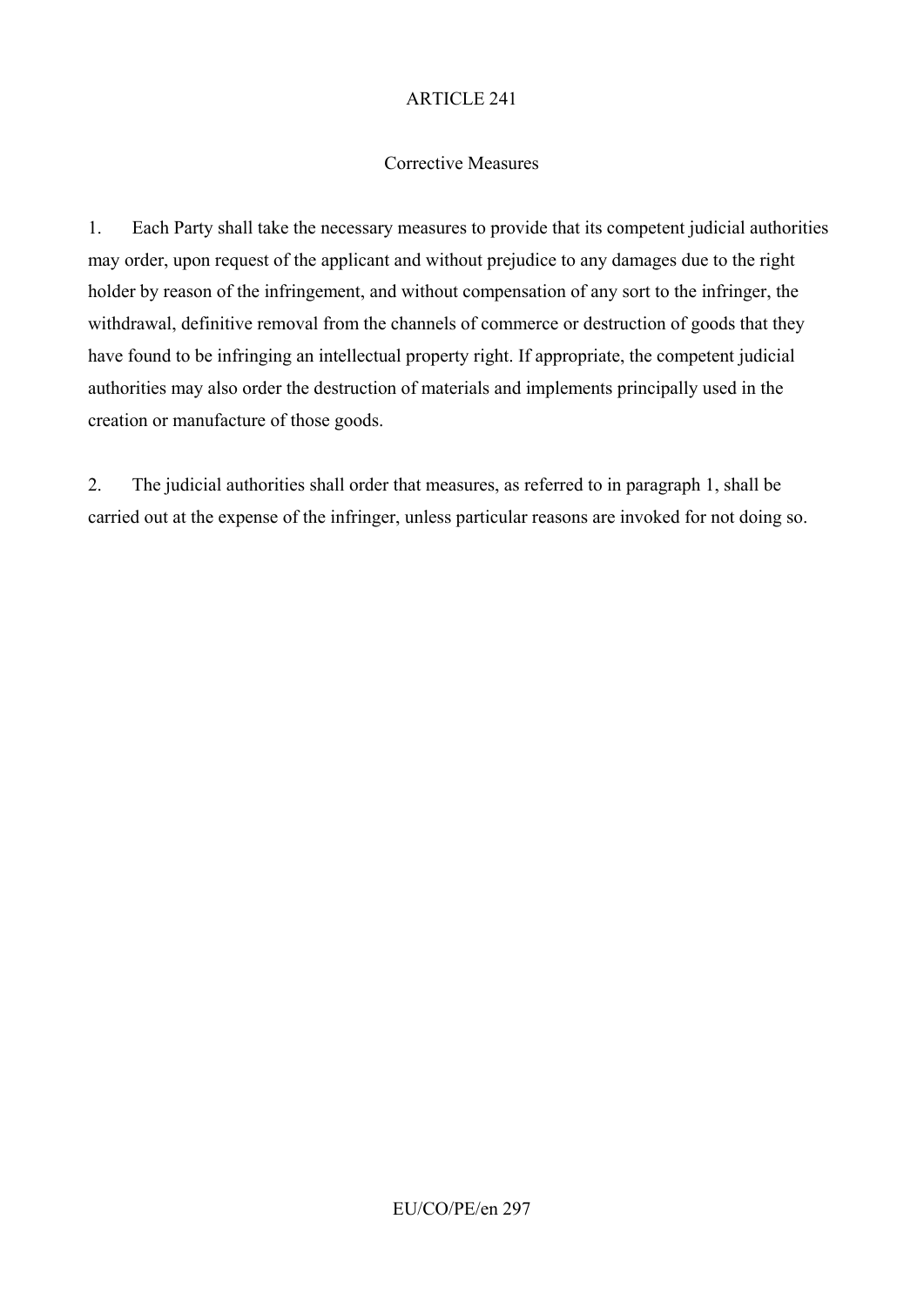#### Injunctions

Without prejudice to the provisions of Article 44.2 of the TRIPS Agreement, each Party shall provide that, where a judicial decision is taken finding an infringement of an intellectual property right, the judicial authorities may issue an injunction against the infringer aimed at prohibiting the continuation of the infringement. Where provided for in the domestic law of a Party, non-compliance with an injunction shall, where appropriate, be subject to a recurring penalty payment, with a view to ensuring compliance**<sup>73</sup>**.

### ARTICLE 243

#### Alternative Measures

Each Party may provide, in accordance with its domestic legislation, that in appropriate cases and upon request of the person liable to be subject to the measures provided for in Article 241 and/or Article 242, the competent judicial authorities may order pecuniary compensation to be paid to the injured party instead of applying the measures provided for in Article 241 and/or Article 242 if that person acted unintentionally and without negligence, if execution of the measures in question would cause such person disproportionate harm and if pecuniary compensation to the injured party appears reasonably satisfactory.

<sup>73</sup> **<sup>73</sup>** The Parties shall ensure that the measures referred in this paragraph may also apply against those whose services have been used to infringe intellectual property rights to the extent they have been involved in the process.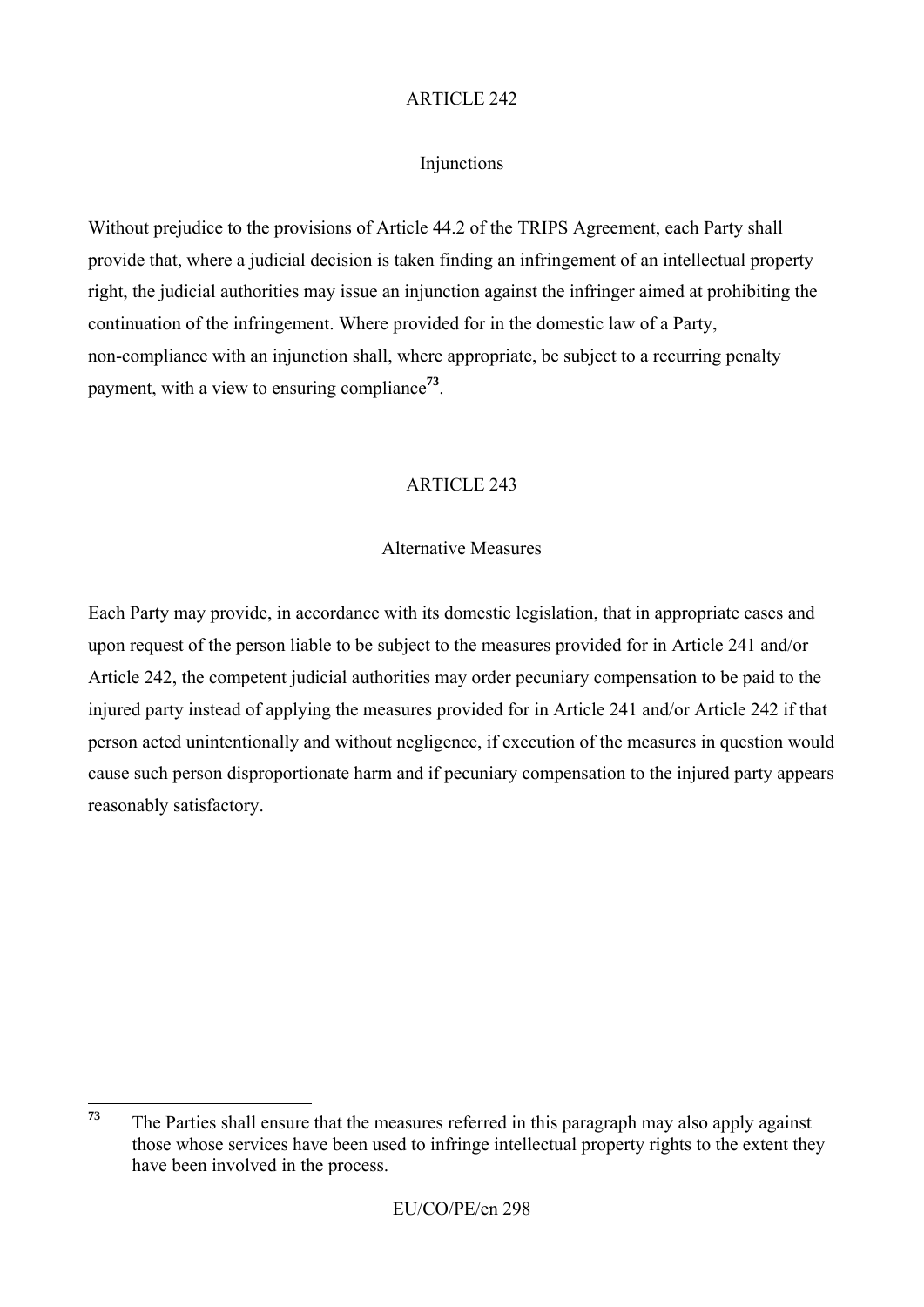#### Damages

- 1. Each Party shall provide that when setting the damages, its judicial authorities:
- (a) take into account all appropriate aspects, such as the negative economic consequences, including lost profits, which the injured party has suffered, any unfair profits made by the infringer and, in appropriate cases, elements other than economic factors, such as the moral prejudice caused to the right holder by the infringement; or
- (b) as an alternative to subparagraph (a), may, in appropriate cases, set the damages as a lump sum on the basis of elements such as at least the amount of royalties or fees which would have been due if the infringer had requested authorisation to use the intellectual property right in question.

2. Where the infringer did not knowingly, or with reasonable grounds to know, engage in an infringing activity, the Parties may provide that the judicial authorities may order the recovery of profits or the payment of damages which may be pre-established.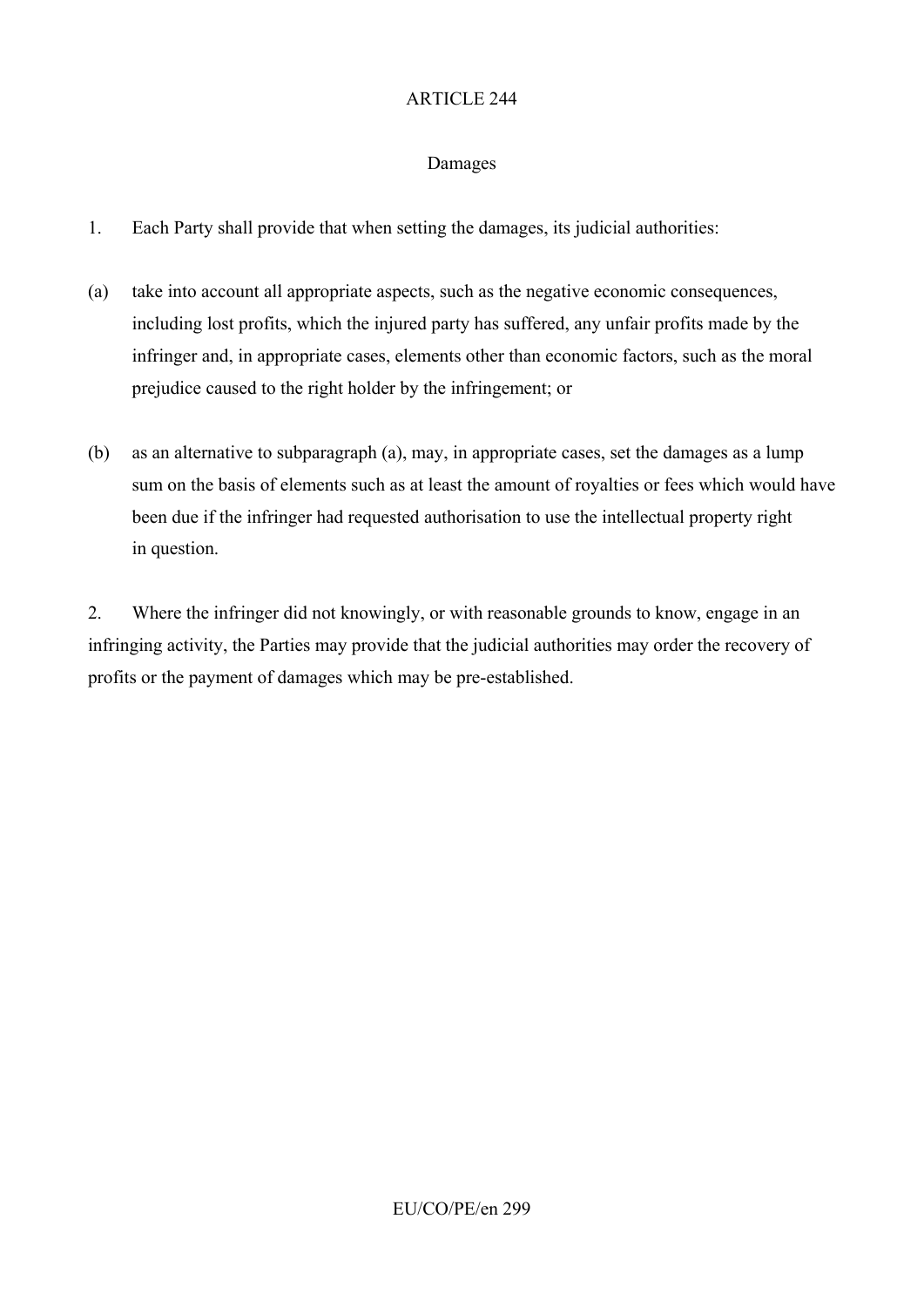### Legal Costs

Each Party shall ensure that reasonable and proportionate legal costs and other procedural expenses, including attorney's fees, incurred by the successful party shall, as a general rule, be borne by the unsuccessful party, except for equity or other reasons, in accordance with domestic legislation.

#### ARTICLE 246

#### Publication of Judicial Decisions

Each Party shall take the necessary measures to ensure that, in legal proceedings instituted for infringement of an intellectual property right, the judicial authorities may order, upon request of the applicant and at the expense of the infringer, appropriate measures for the dissemination of the information concerning the decision, including displaying the decision and publishing it in full or in part. The Parties may provide for other additional publicity measures which are appropriate to the particular circumstances, including prominent advertising.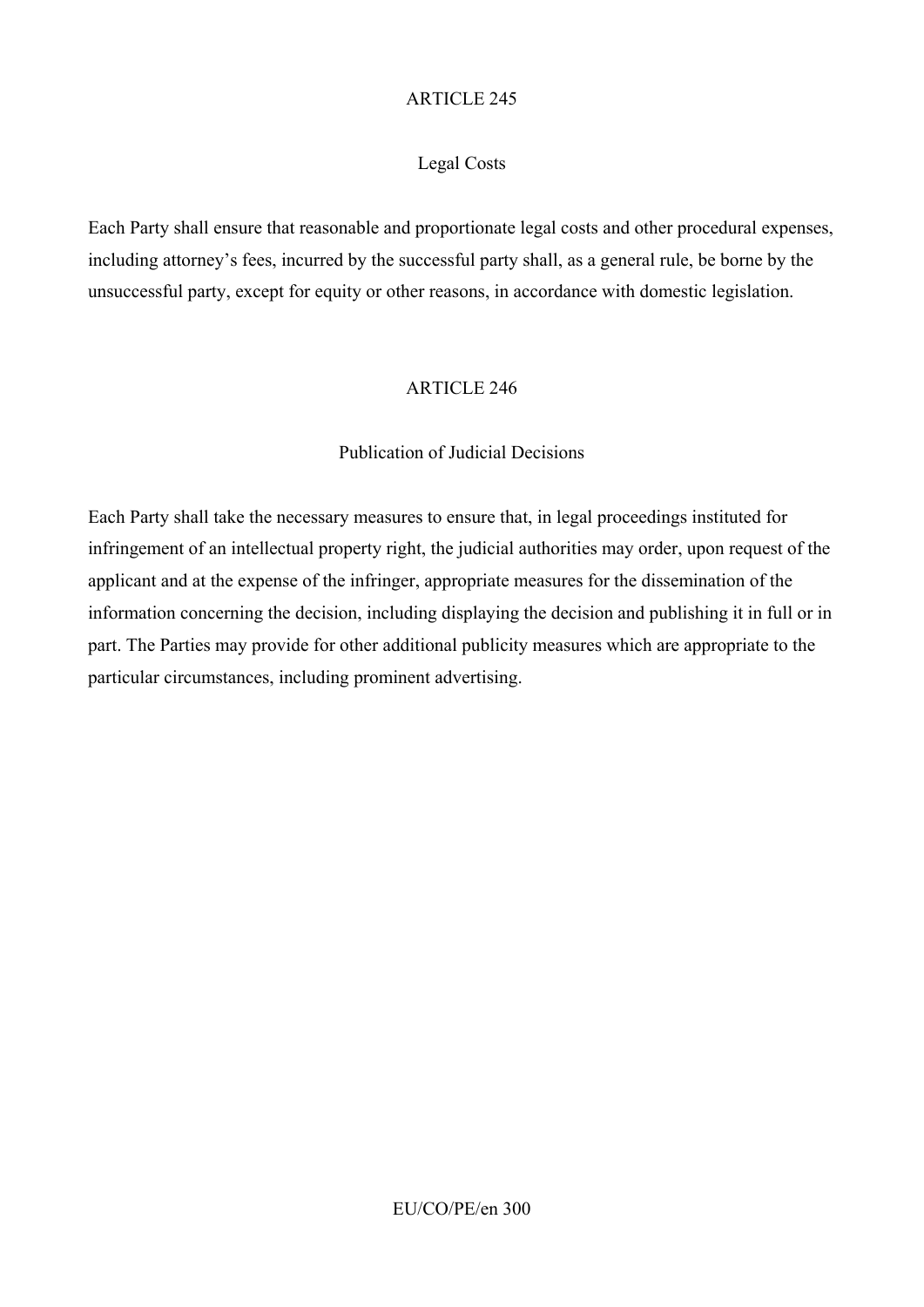## Presumption of Authorship or Ownership

For the purposes of applying the measures, procedures and remedies provided for under this Agreement in relation to the enforcement of copyright and related rights:

- (a) for the author of a literary or artistic work, in the absence of proof to the contrary, to be regarded as such, and consequently to be entitled to institute infringement proceedings, it shall be sufficient for his/her name to appear on the work in the usual manner. This subparagraph shall be applicable even if such name is a pseudonym, where the pseudonym adopted by the author leaves no doubt as to his/her identity;
- (b) subparagraph (a) shall apply *mutatis mutandis* to the holders of rights related to copyright with regard to their protected subject matter.

## ARTICLE 248

### Administrative Procedures

To the extent that any civil remedy can be ordered as a result of administrative procedures on the merits of a case, such procedures shall conform to principles equivalent in substance to those set forth in the relevant provisions of this Section.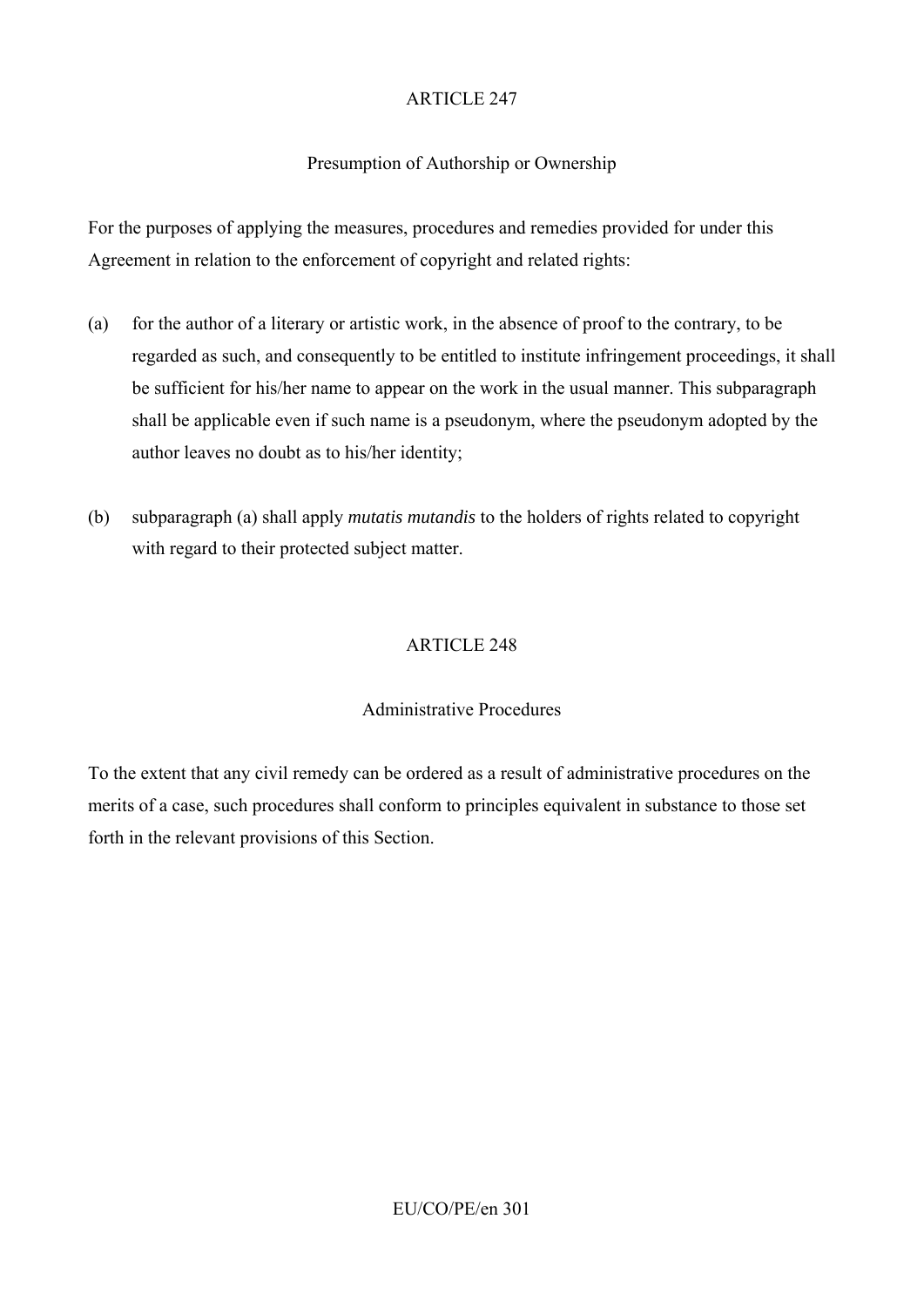### Border Measures

1. Each Party shall, unless otherwise provided for in this Article, adopt procedures**<sup>74</sup>** to enable a right holder, who has valid grounds for suspecting that the import, export, or transit of goods infringing a copyright or a trademark right**<sup>75</sup>** may take place, to lodge an application in writing with competent authorities, for the suspension by the customs authorities of the release into free circulation or for the detention of such goods. The Parties will evaluate the application of these measures for goods suspected of infringing a geographical indication.

- (a) "counterfeit goods", namely:
	- (i) goods, including packaging, bearing without authorisation a trademark identical to the trademark duly registered in respect of the same type of goods, or which cannot be distinguished in its essential aspects from such a trademark, and which thereby infringes the rights of the trademark holder;
	- (ii) any trademark symbol (logo, label, sticker, brochure, instructions for use or guarantee document), even if presented separately, on the same conditions as the goods referred to in (i) above;
	- (iii) packaging materials bearing the trademarks of counterfeit goods, presented separately, on the same conditions as the goods referred to in (i) above;
- (b) "pirated goods", namely goods which are or contain copies made without the consent of the holder, or of a person duly authorised by the holder in the country of production, of a copyright or related right or design right, regardless of whether it is registered in national law.

 $74$ **<sup>74</sup>** It is understood by the Parties that there shall be no obligation to apply such procedures to imports of goods put on the market in another country by or with the consent of the right holder.

<sup>&</sup>lt;sup>75</sup> For the purposes of this provision. "goods infringing a copyright or a trademark right" means: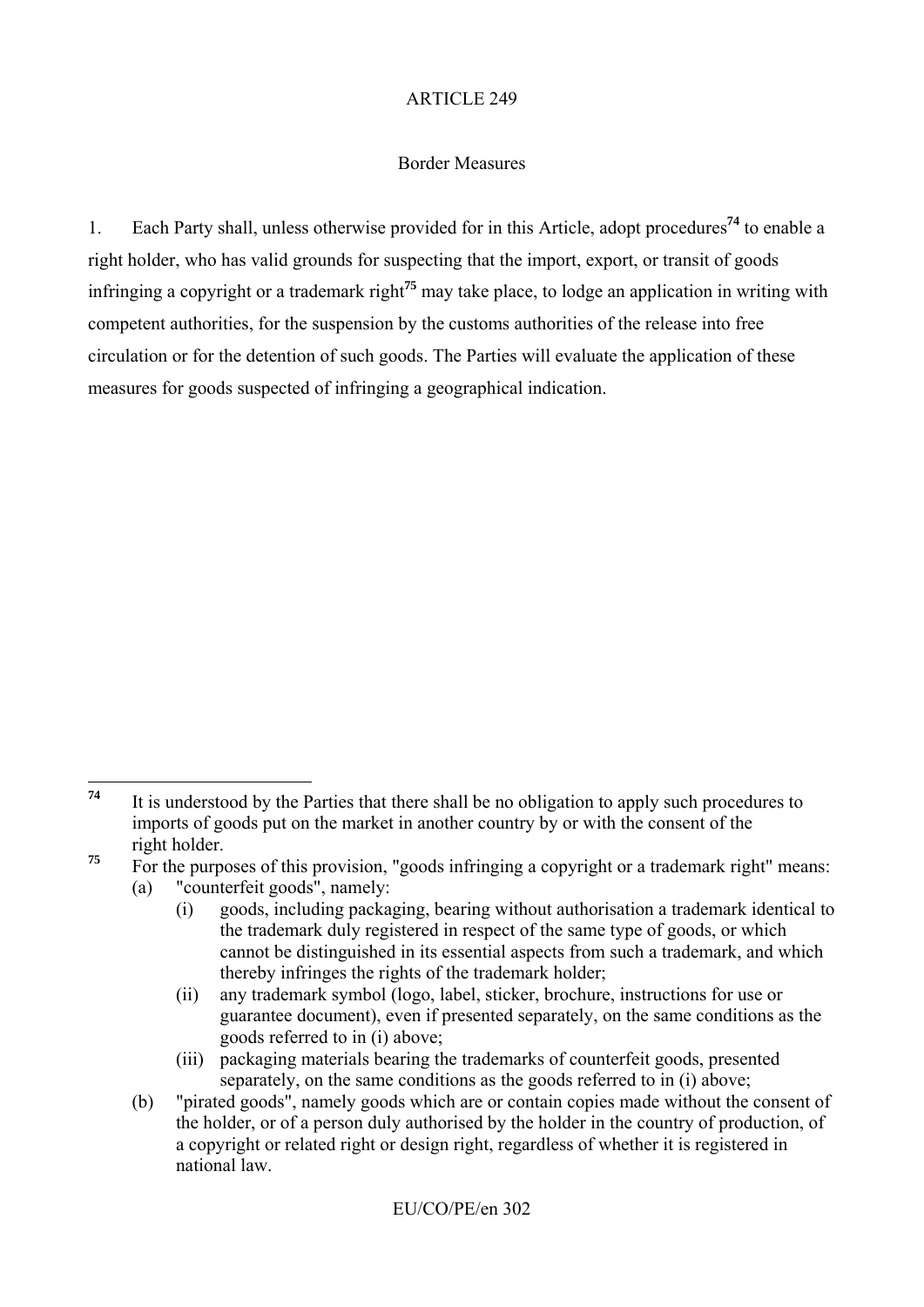2. Each Party shall provide that when the customs authorities, in the course of their actions, have sufficient grounds for suspecting that goods infringe a copyright or a trademark right, such authorities may suspend *ex officio* the release of the goods or detain them in order to enable the right holder to submit, subject to the domestic law of each Party, a judicial or administrative action in accordance with paragraph 1.

3. Any right or obligation established in Part III, Section 4 of the TRIPS Agreement concerning the importer shall be also applicable to the exporter or to the consignee of the goods.

### SECTION 3

## LIABILITY OF INTERMEDIARY SERVICE PROVIDERS

## ARTICLE 250

## Use of Services of Intermediaries

The Parties recognise that the services of intermediaries may be used by third parties for infringing activities. To ensure the free movement of information services and, at the same time, to enforce copyright and related rights in the digital environment, each Party shall provide for the measures set out in this Section for intermediary service providers where they are in no way involved with the information transmitted.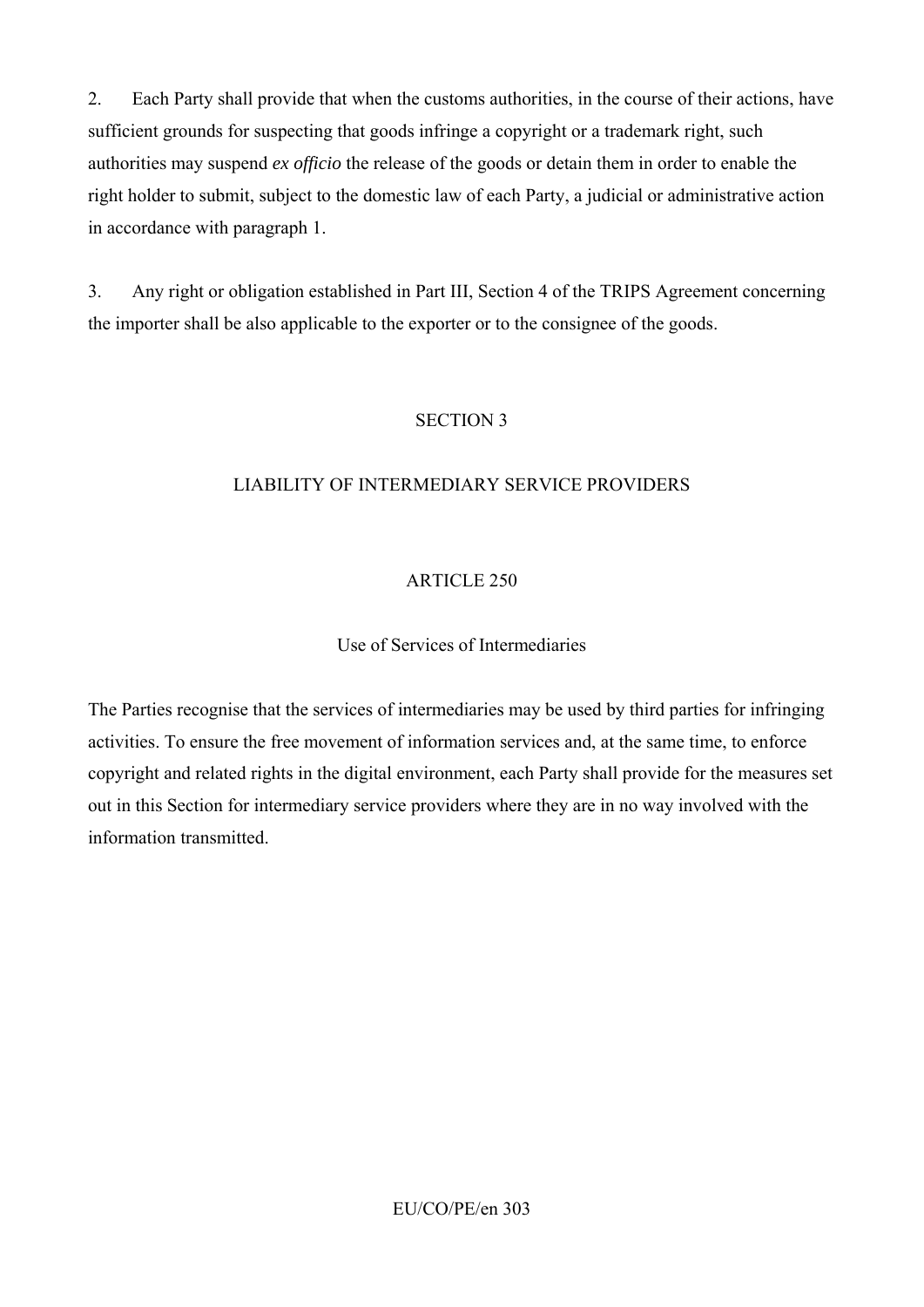# Liability of Intermediary Service Providers: "mere conduit"

1. Where the service that is provided consists of the transmission in a communication network of information provided by a recipient of the service, or the provision of access to a communication network, each Party shall ensure that the service provider is not liable for the information transmitted, on condition that such provider does not:

(a) initiate the transmission;

(b) select the receiver of the transmission; and

(c) select or modify the information contained in the transmission.

2. The acts of transmission and provision of access referred to in paragraph 1 include the automatic, intermediate and transient storage of the information transmitted in so far as this takes place for the sole purpose of carrying out the transmission in the communication network, and provided that the information is not stored for a period longer than is reasonably necessary for the transmission.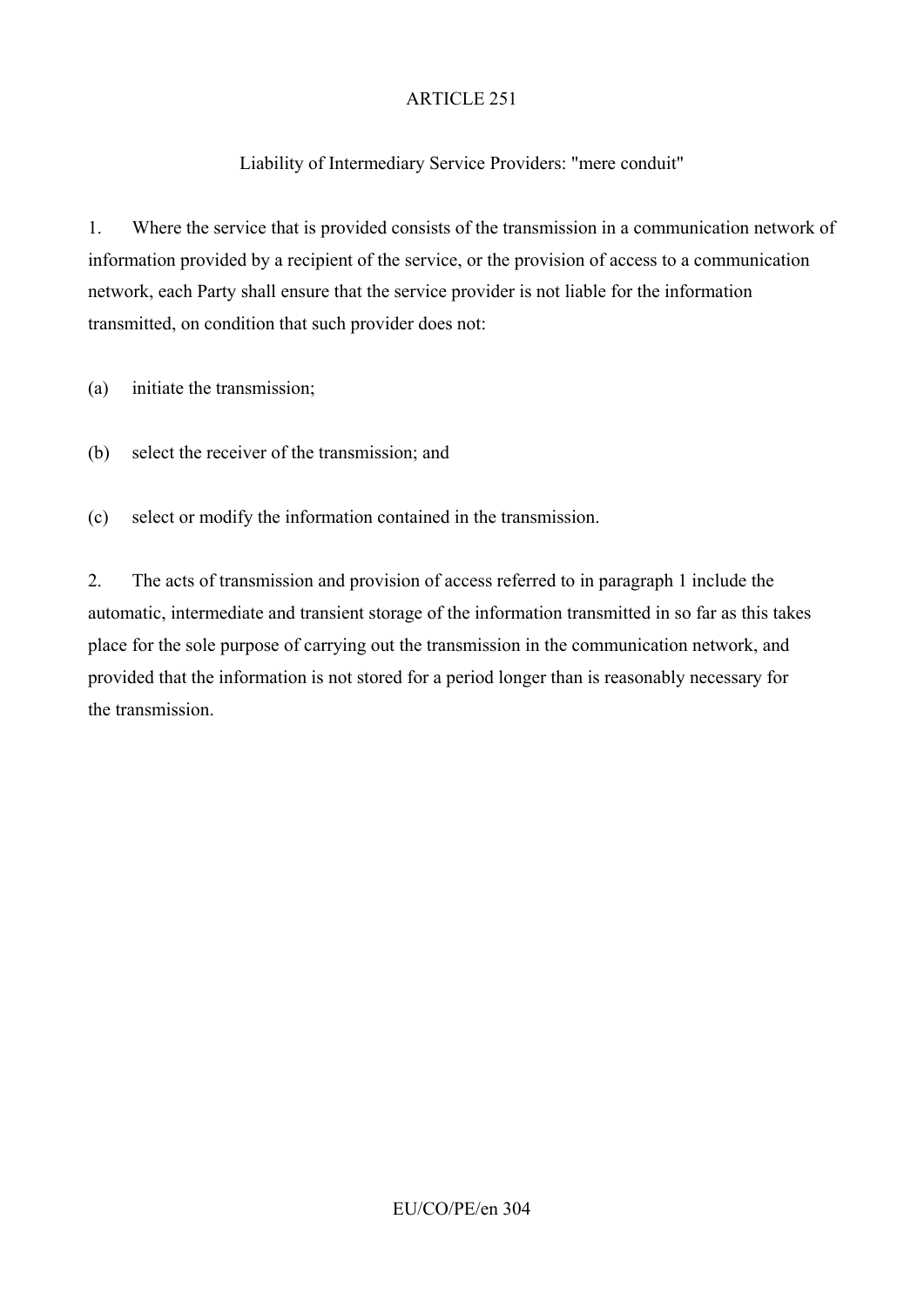3. This Section shall not affect the possibility for a court or administrative authority, in accordance with the legal system of each Party, of requiring the service provider to terminate or prevent an infringement.

# ARTICLE 252

Liability of Intermediary Service Providers: "caching"

1. Where the service that is provided consists of the transmission in a communication network of information provided by a recipient of the service, each Party shall ensure that the service provider is not liable for the automatic, intermediate and temporary storage of that information, performed for the sole purpose of making more efficient the onward transmission of the information to other recipients of the service upon their request, on condition that such provider:

- (a) does not modify the information;
- (b) complies with conditions on access to the information;
- (c) complies with rules regarding the updating of the information, specified in a manner widely recognised and used by industry;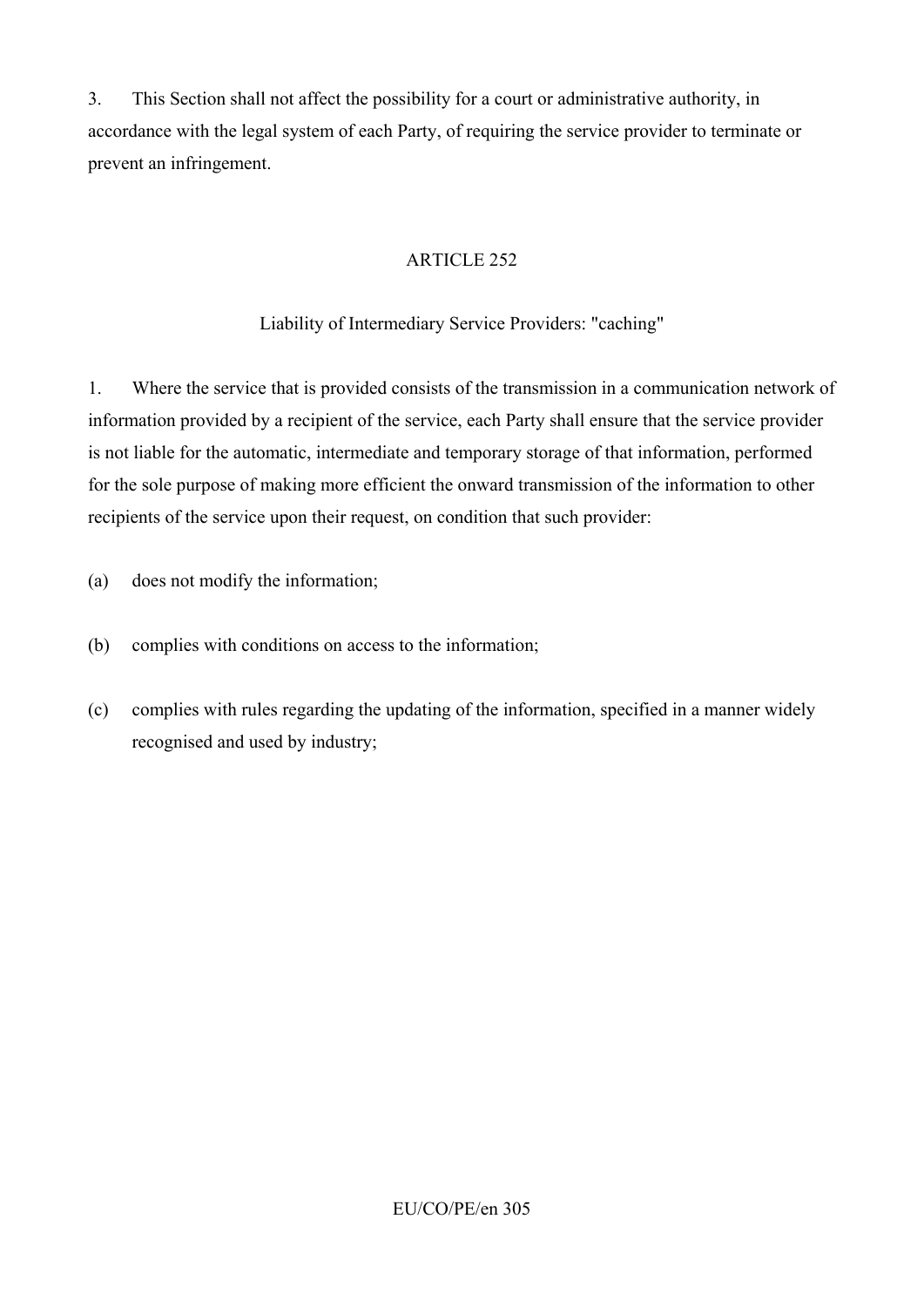- (d) does not interfere with the lawful use of technology, widely recognised and used by industry, to obtain data on the use of the information; and
- (e) acts expeditiously to remove or to disable access to the information it has stored upon obtaining actual knowledge of the fact that the information at the initial source of the transmission has been removed from the network, or access to it has been disabled, or that a court or an administrative authority has ordered such removal or disablement.

2. This Section shall not affect the possibility for a court or administrative authority, in accordance with the legal systems of each Party, of requiring the service provider to terminate or prevent an infringement.

## ARTICLE 253

## Liability of Intermediary Service Providers: "hosting"

1. Where the service that is provided consists of the storage of information provided by a recipient of the service, each Party shall ensure that the service provider is not liable for the information stored upon request of a recipient of the service, on condition that such provider:

(a) does not have actual knowledge of illegal activity or information and, as regards claims for damages, is not aware of facts or circumstances from which the illegal activity or information is apparent; or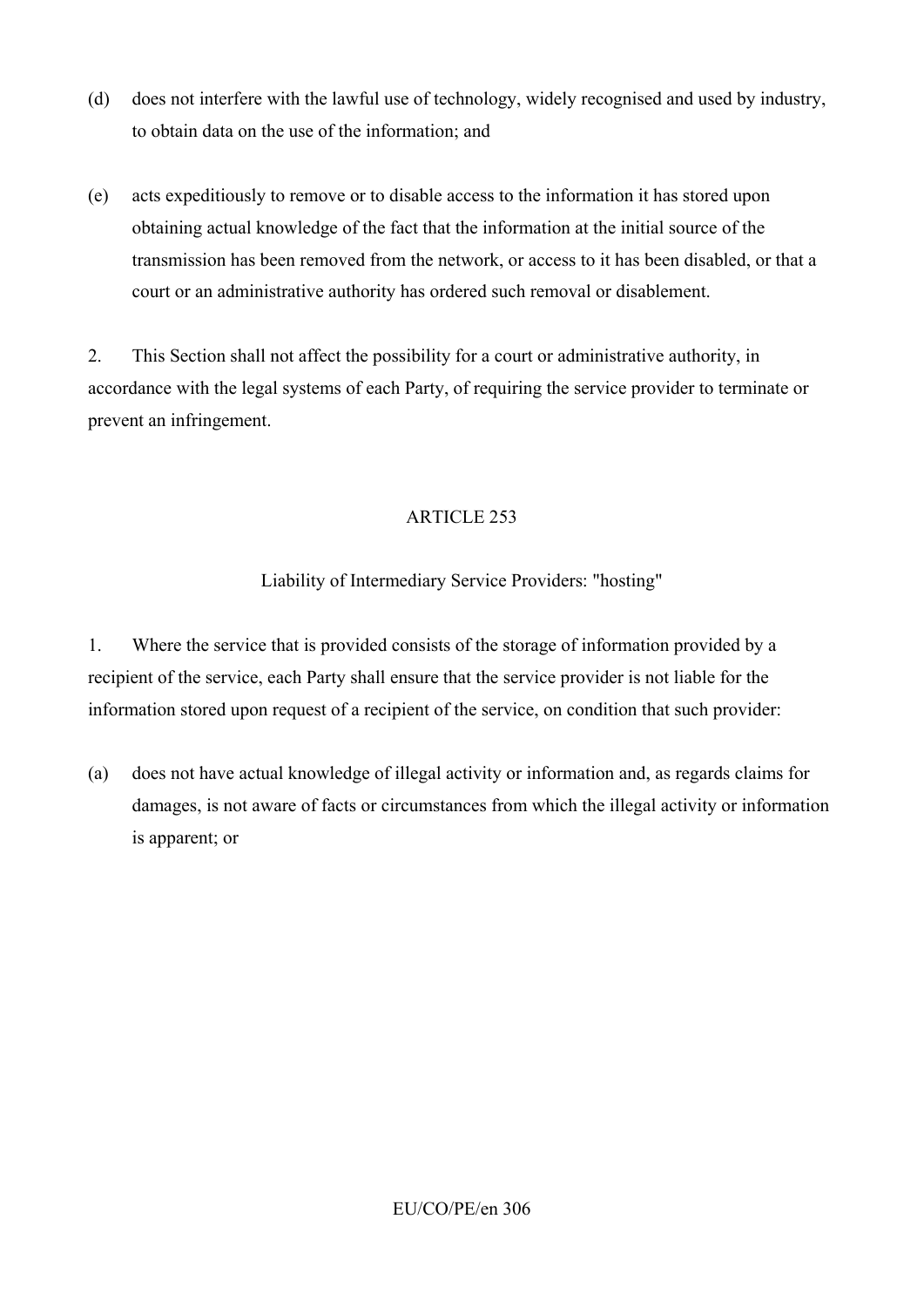(b) acts expeditiously to remove or to disable access to the information, upon obtaining such knowledge or awareness.

2. Paragraph 1 shall not apply when the recipient of the service is acting under the authority or the control of the provider.

3. This Section shall not affect the possibility for a court or administrative authority, in accordance with the legal system of each Party, of requiring the service provider to terminate or prevent an infringement, nor does it affect the possibility for a Party to establish procedures governing the removal or disabling of access to information.

## ARTICLE 254

# No General Obligation to Monitor

1. A Party shall not impose a general obligation on service providers, when providing the services covered by Articles 251, 252 and 253, to monitor the information which they transmit or store, nor a general obligation to actively seek for facts or circumstances indicating illegal activities.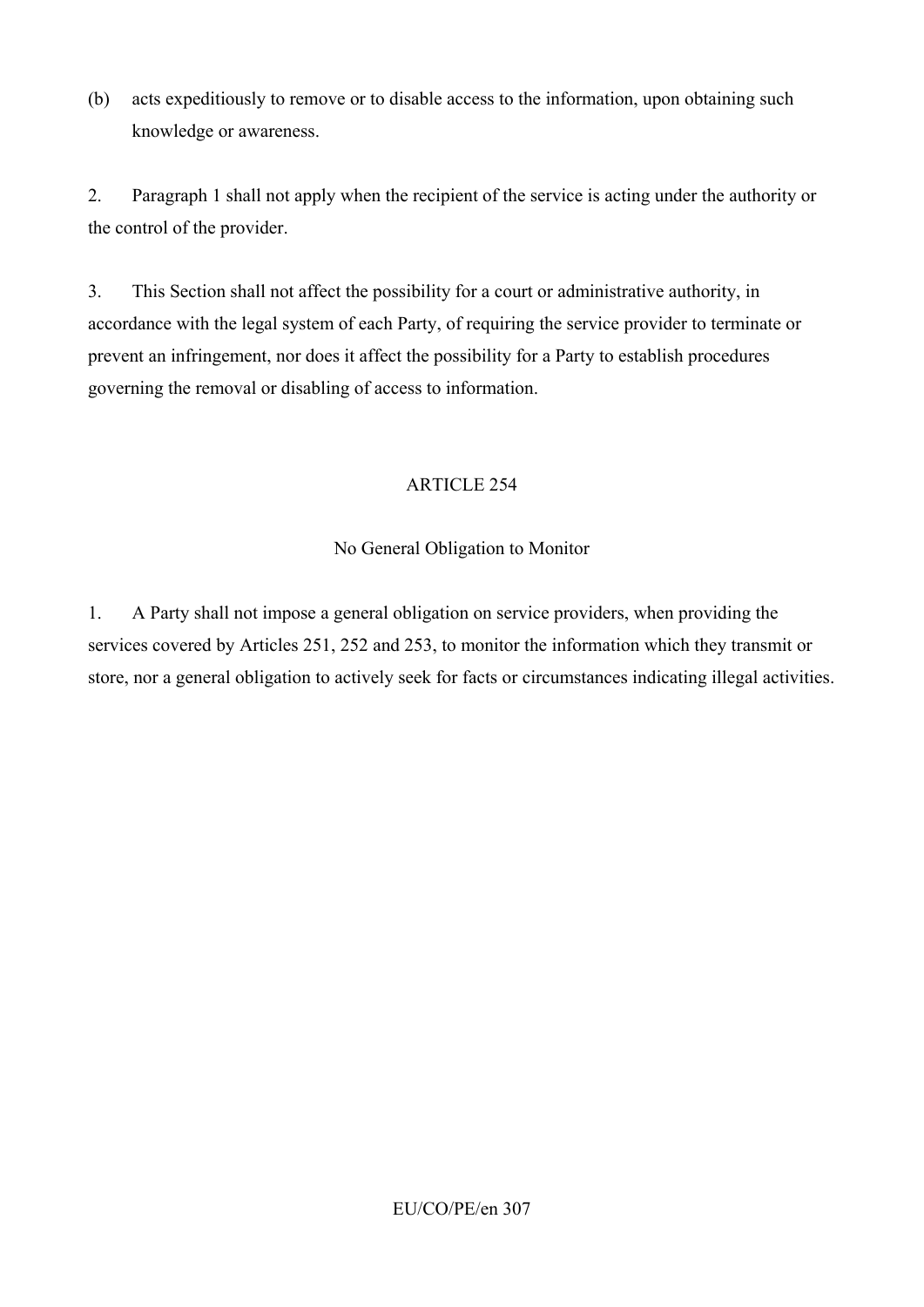2. The Parties may establish obligations for service providers to promptly inform the competent public authorities of alleged illegal activities undertaken or of information provided by recipients of their service, or obligations to communicate to the competent authorities, upon request of such authorities, information enabling the identification of recipients of their service with whom they have storage agreements.

### CHAPTER 5

### TRANSFER OF TECHNOLOGY

## ARTICLE 255

1. The Parties agree to exchange experiences and information on their domestic and international practices and policies affecting transfer of technology**<sup>76</sup>**. Such exchange shall include, in particular, measures to facilitate information flows, business partnerships, licensing and subcontracting deals on a voluntary basis. Particular attention shall be paid to the conditions necessary to create an adequate enabling environment for the promotion of lasting relations between the scientific communities of the Parties, the intensification of activities to promote linkage, innovation and technology transfer between the Parties, including issues such as the relevant legal framework and development of human capital.

<sup>76</sup> For greater clarity, transfer of technology includes access to and use of technology as well as the process of generation of technology.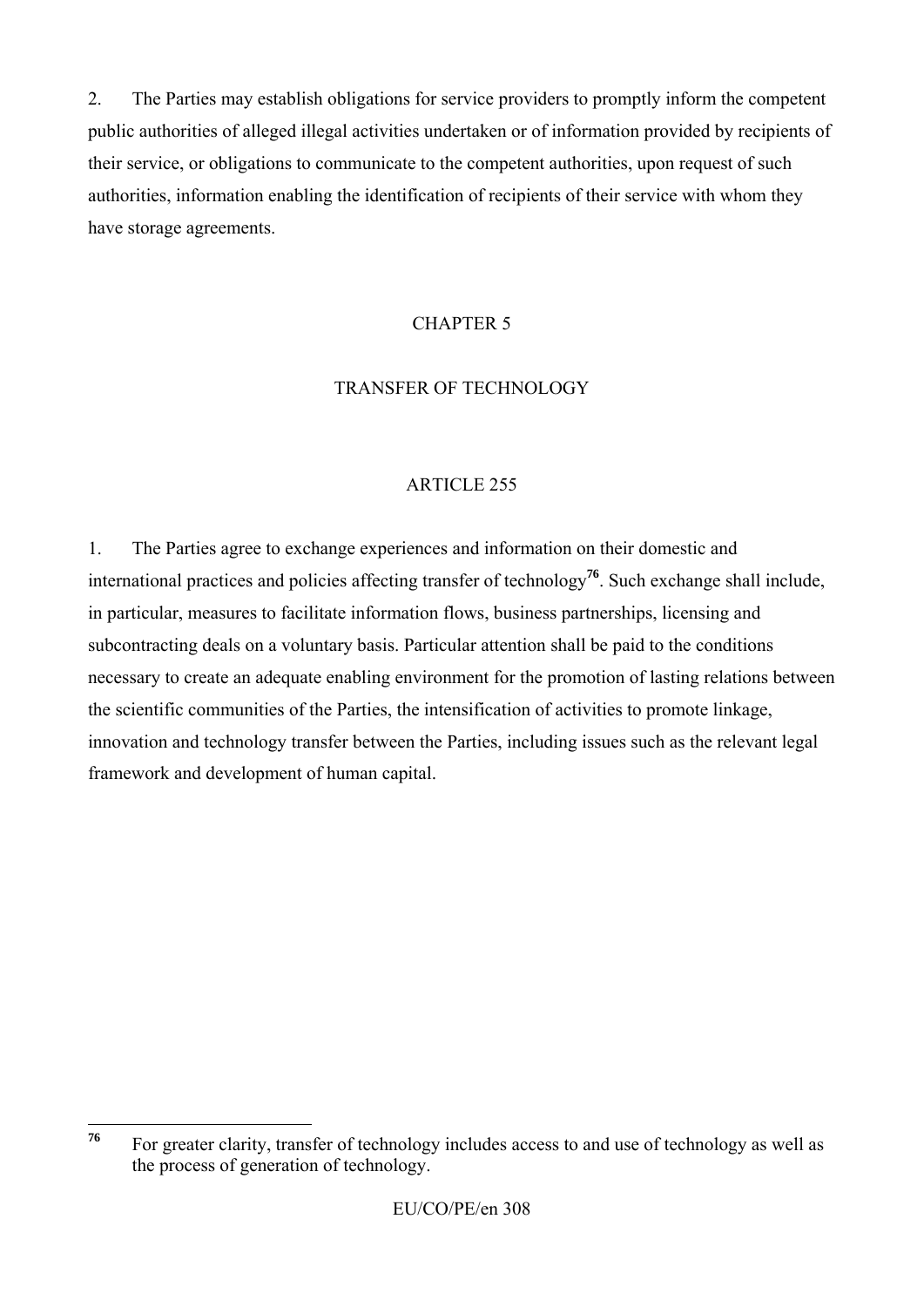2. The Parties shall facilitate and encourage research, innovation, technological development activities, transfer and diffusion of technology between them, aimed at, among others, enterprises, governmental entities, universities, research and technological centres. The Parties will promote capacity building, exchange and training of personnel in this area to the extent of their possibilities.

3. The Parties shall encourage mechanisms for the participation of entities and experts of their respective systems of science, technology and innovation, in projects and joint research, development and innovation networks, with the purpose of strengthening their capacities in science, technology and innovation. Those mechanisms may include:

- (a) joint research, innovation and technological development activities as well as educational projects;
- (b) visits and exchanges of scientists, researchers, trainees, and technical experts;
- (c) joint organisation of scientific seminars, conferences, symposia and workshops, as well as the participation of experts in those activities;
- (d) joint research, development, and innovation networks;
- (e) exchange and sharing of equipment and materials;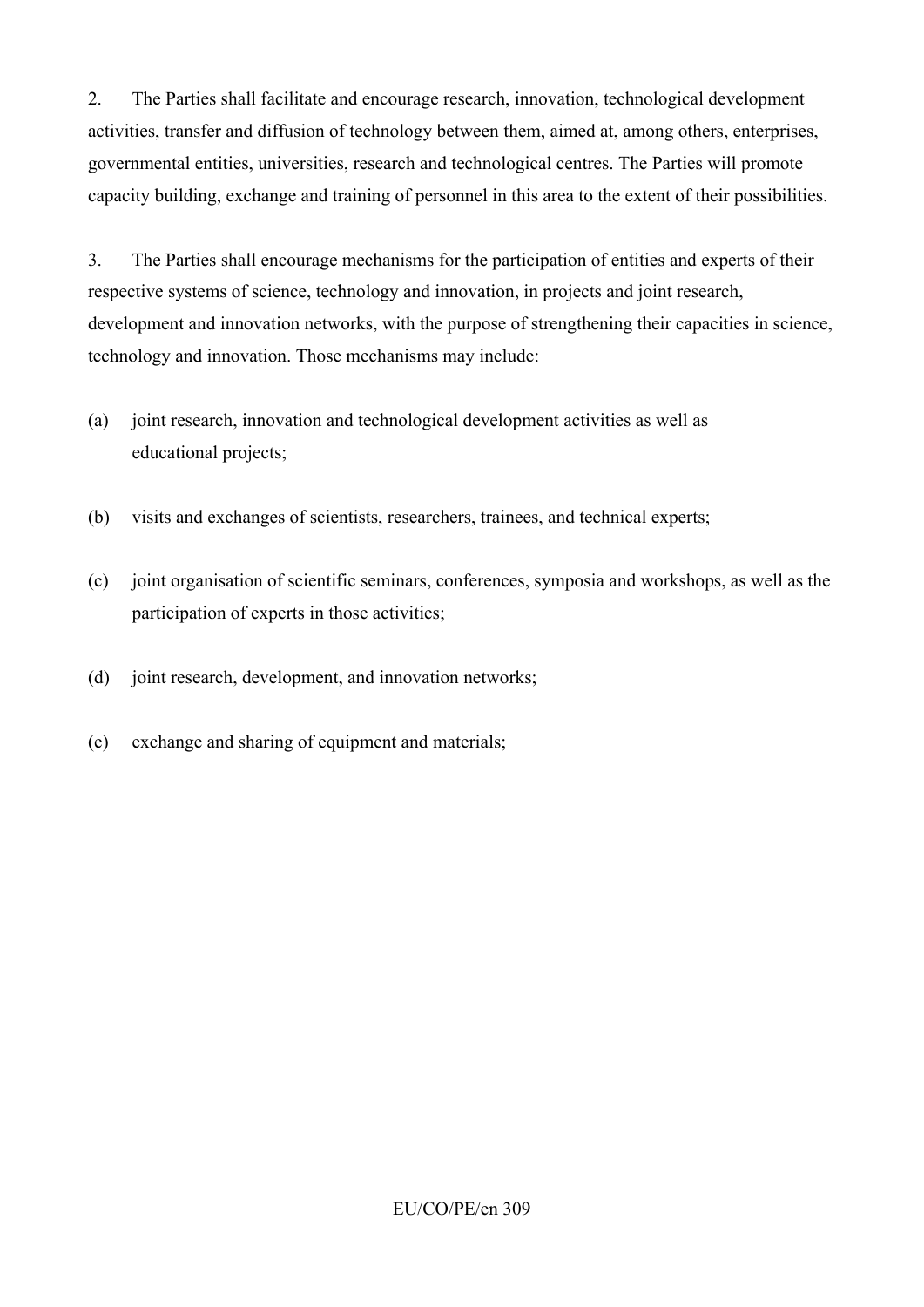(f) promotion of the evaluation of joint work, and the dissemination of results; and

(g) any other activity agreed upon by the Parties.

4. The Parties should consider establishing mechanisms for the exchange of information about research, development and innovation projects financed from public resources.

5. The EU Party shall facilitate and promote the use of incentives granted to institutions and enterprises in its territory for the transfer of technology to institutions and enterprises from the signatory Andean Countries in order to enable them to establish a viable technological base.

6. Each Party shall make its best efforts to evaluate the possibilities to facilitate the entry and exit from its territory of data and equipment related to or used in research, innovation and technological development activities by the Parties under the provisions of this Article, pursuant to the legislative and regulatory provisions applicable in the territory of each Party, including the regimes regarding export control of dual use products and its related legislation.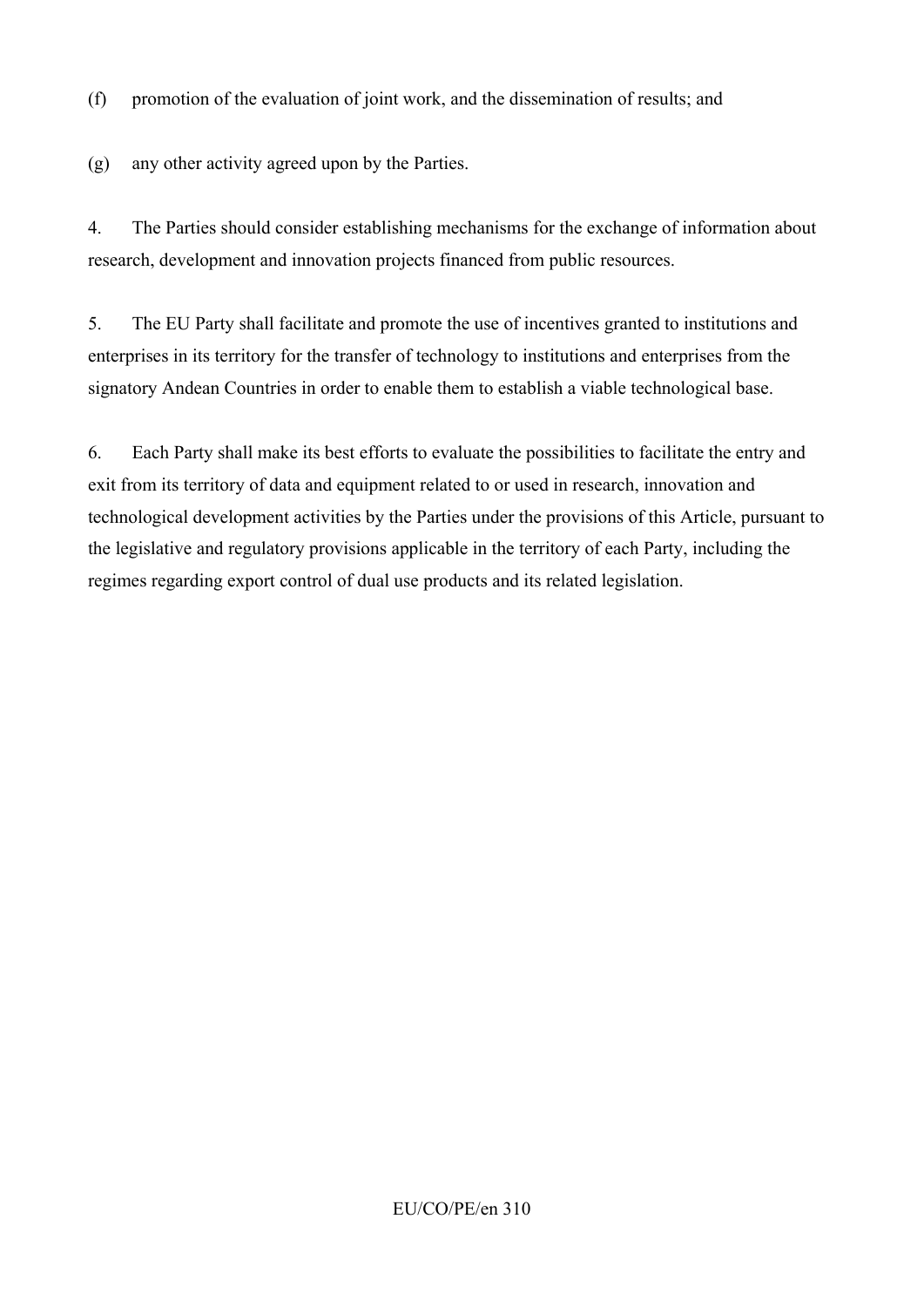## CHAPTER 6

## COOPERATION

## ARTICLE 256

1. The Parties agree to cooperate with a view to supporting implementation of the commitments and obligations undertaken under this Title.

2. Subject to the provisions of Title XIII (Technical Assistance and Trade Capacity-Building), areas of cooperation include, but are not limited to, the following activities:

- (a) exchange of information on the legal framework concerning intellectual property rights and relevant rules of protection and enforcement, as well as exchange of experiences between the EU Party and each signatory Andean Country on legislative progress;
- (b) exchange of experiences between the EU Party and each signatory Andean Country on enforcement of intellectual property rights;
- (c) capacity-building and exchange and training of personnel;
- (d) promotion and dissemination of information on intellectual property rights in, inter alia, business circles and civil society as well as public awareness of consumers and right holders;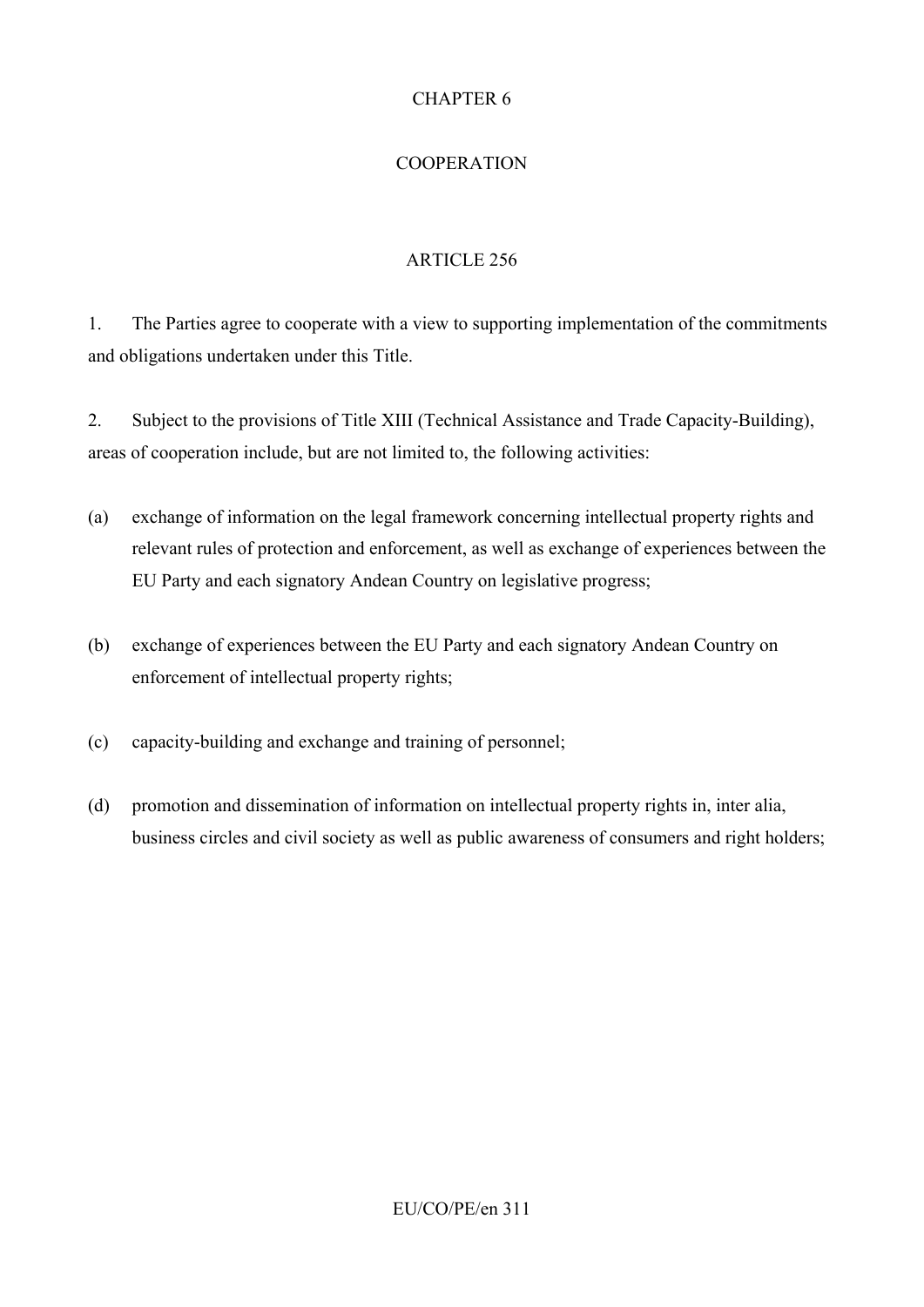- (e) enhancement of institutional cooperation, for example between intellectual property offices; and
- (f) actively promoting awareness and education of the general public in intellectual property rights policies.

### Sub-committee on Intellectual Property

1. The Parties hereby establish a Sub-committee on Intellectual Property to follow up on the implementation of the provisions of this Title. The Sub-committee will meet at least once a year, except if the Parties agree otherwise. These meetings may be carried out through any agreed means.

2. The Sub-committee on Intellectual Property will adopt its decisions by consensus. This Subcommittee may adopt its rules of procedure. The Sub-committee on Intellectual Property will be responsible for assessing the information referred to in Article 209 and for proposing to the Trade Committee the modification of Appendix 1 of Annex XIII (Lists of Geographical Indications) as regards to geographical indications.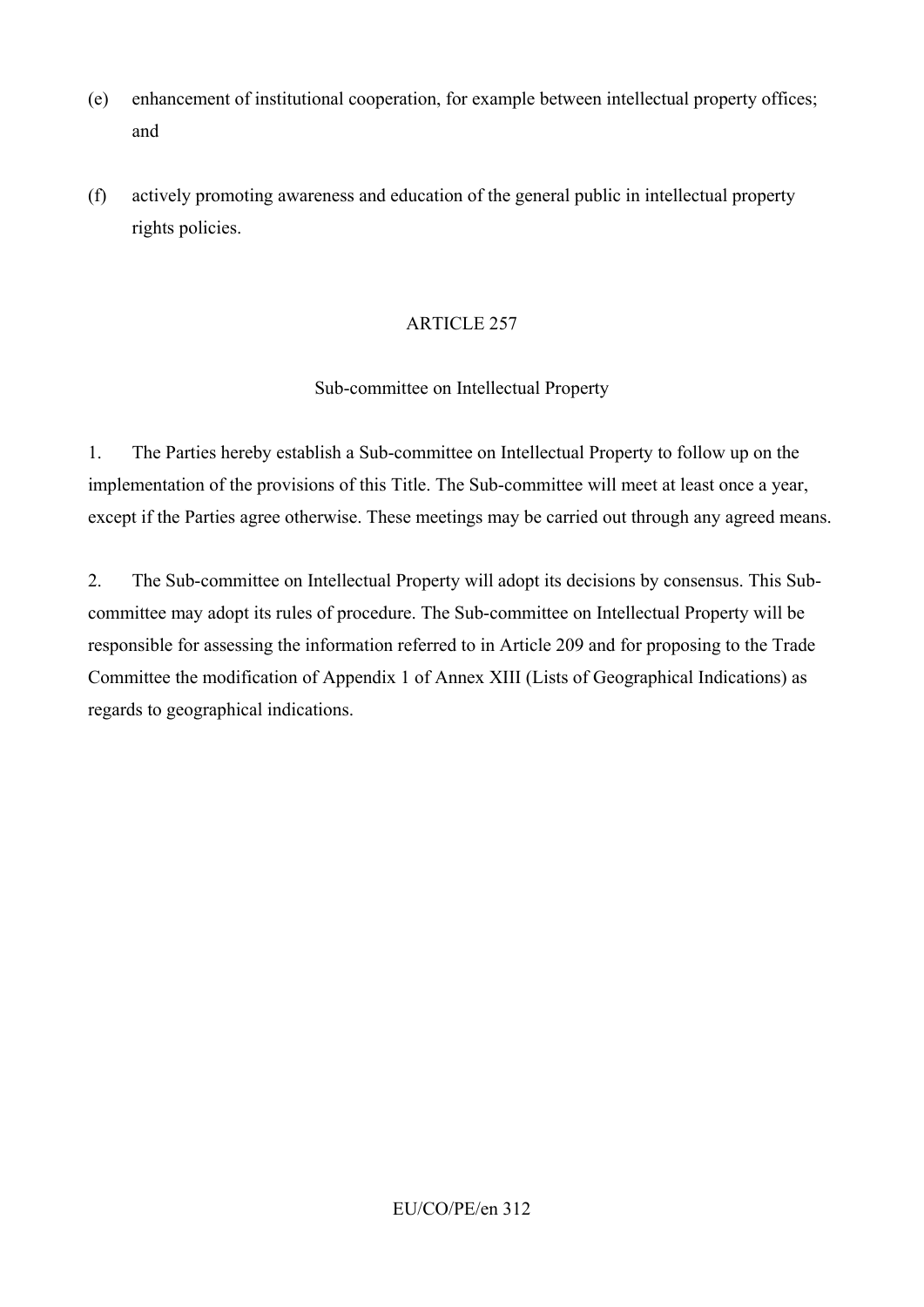## TITLE VIII

# **COMPETITION**

# ARTICLE 258

## Definitions

- 1. For the purposes of this Title:
- − "competition laws" means:
	- (a) for the EU Party, Articles 101, 102 and 106 of the Treaty on the Functioning of the European Union, Council Regulation (EC) No 139/2004 of 20 January 2004 on the control of concentrations between undertakings (the EC Merger Regulation), and their implementing regulations and amendments;
	- (b) for Colombia and Peru, the following, as appropriate:
		- (i) domestic laws related to competition adopted or maintained in compliance with Article 260, and their implementing regulations and amendments; and/or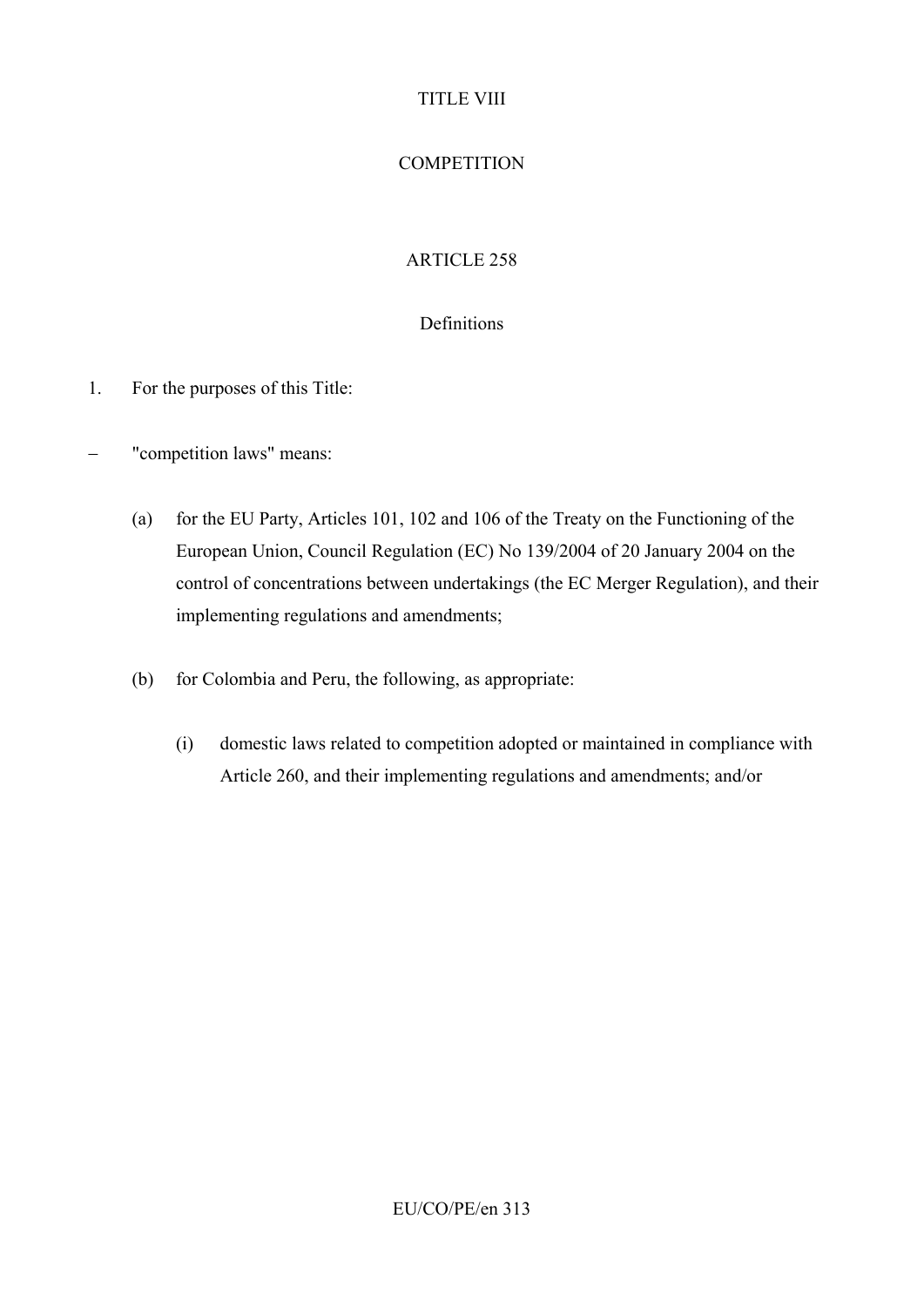- (ii) Andean Community legislation applying in Colombia or Peru and its implementing regulations and amendments;
- "competition authority" and "competition authorities" mean:
	- (a) for the EU Party, the European Commission; and,
	- (b) for Colombia and Peru, their respective national competition authorities.

2. Nothing in this Article shall affect competences assigned by the Parties to their respective regional and national authorities for the effective and coherent implementation of their respective competition laws.

# ARTICLE 259

# Objectives and Principles

1. Acknowledging the importance of free competition and that anti-competitive practices have the potential of distorting the proper operation of markets, affecting economic and social development, economic efficiency and consumer welfare, and undermining the benefits arising from the implementation of this Agreement, the Parties shall apply their respective competition policies and laws.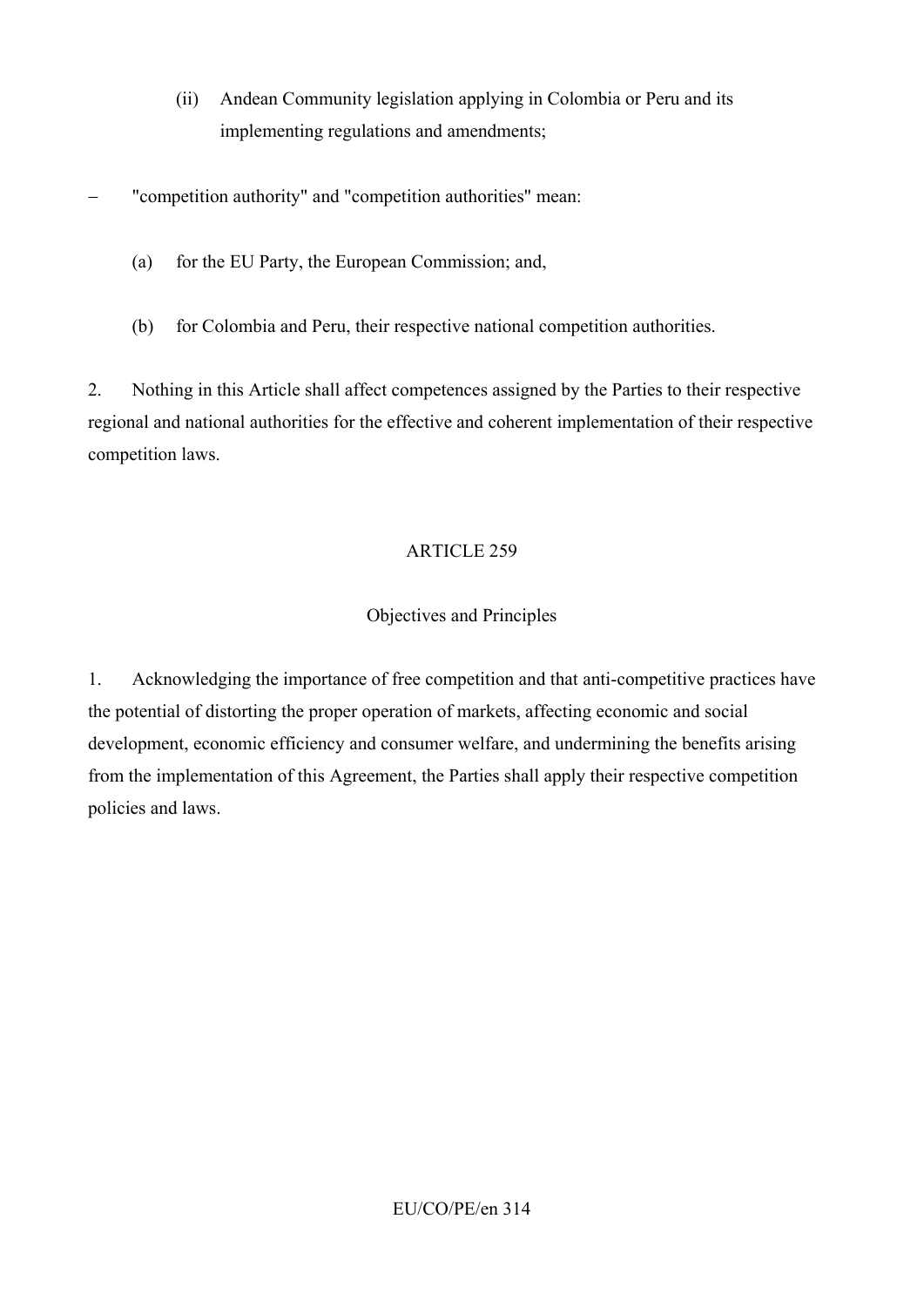2. The Parties agree that the following practices are inconsistent with this Agreement to the extent that such practices may affect trade and investment between the Parties:

- (a) any agreement, decision, recommendation or concerted practice, which has the purpose or effect of impeding, restricting, or distorting competition in accordance with their respective competition laws;
- (b) the abuse of a dominant position in accordance with their respective competition laws; and
- (c) concentrations of companies which significantly impedes effective competition, particularly as a result of the creation or strengthening of a dominant position in accordance with their respective competition laws.

3. The Parties recognise the importance of cooperation and coordination of their respective competition authorities to further effective competition policy and law enforcement, including notifications under Article 262, consultations, exchange of information, technical assistance and promotion of competition.

4. The Parties shall support and promote measures to strengthen competition in their respective jurisdictions in accordance with the objectives of this Agreement.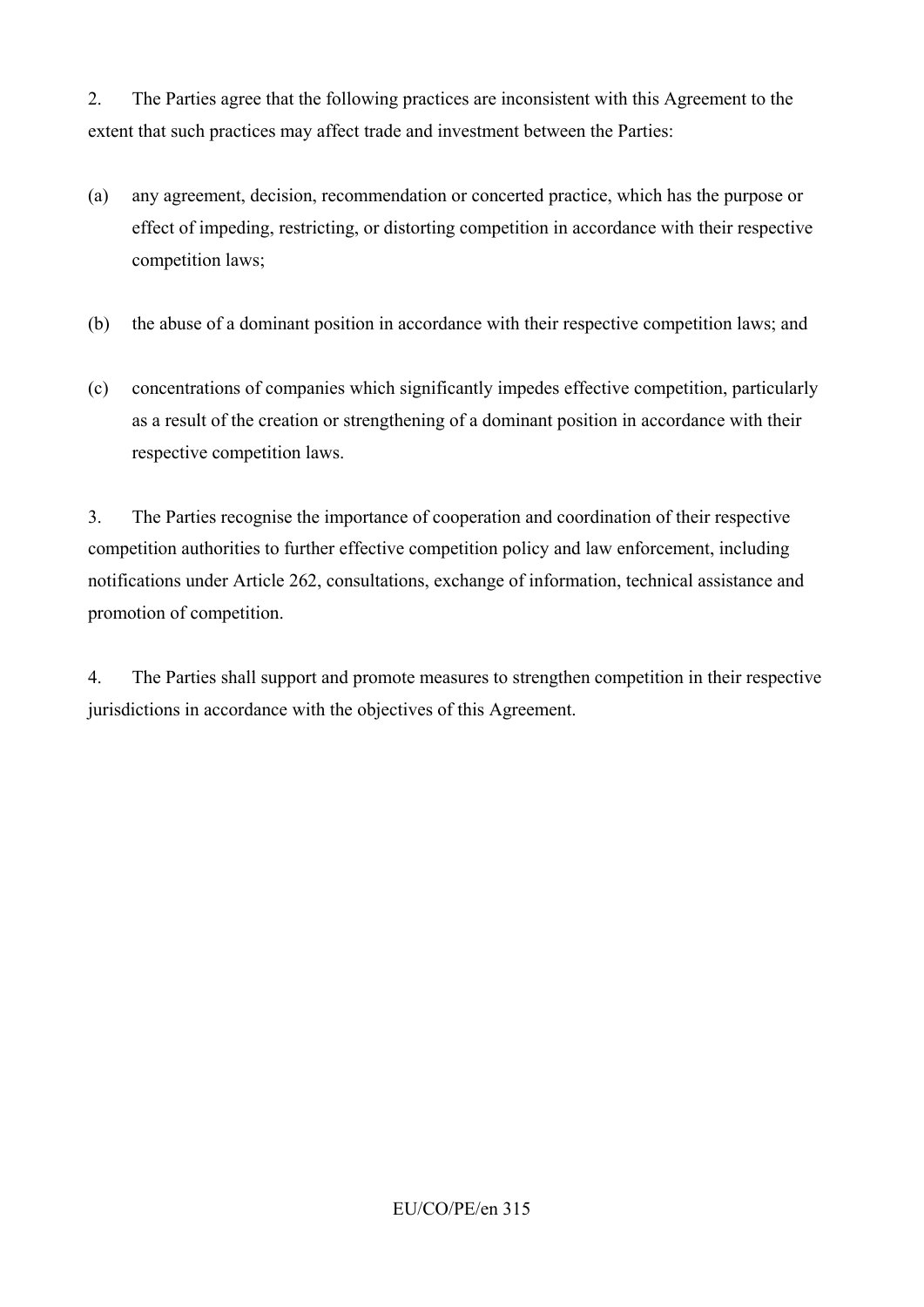# Competition Laws, Authorities and Policies

1. Each Party shall maintain competition laws that address the practices referred to in Article 259 paragraph 2, and adopt appropriate actions with respect to such practices.

2. Each Party shall establish or maintain competition authorities responsible and appropriately equipped for the effective enforcement of their respective competition laws.

3. The Parties recognise the importance of applying their respective competition laws in a transparent, timely and non-discriminatory manner, respecting the principle of due process and the rights of defence.

4. Each Party shall maintain its autonomy to establish, develop and implement their respective competition policies.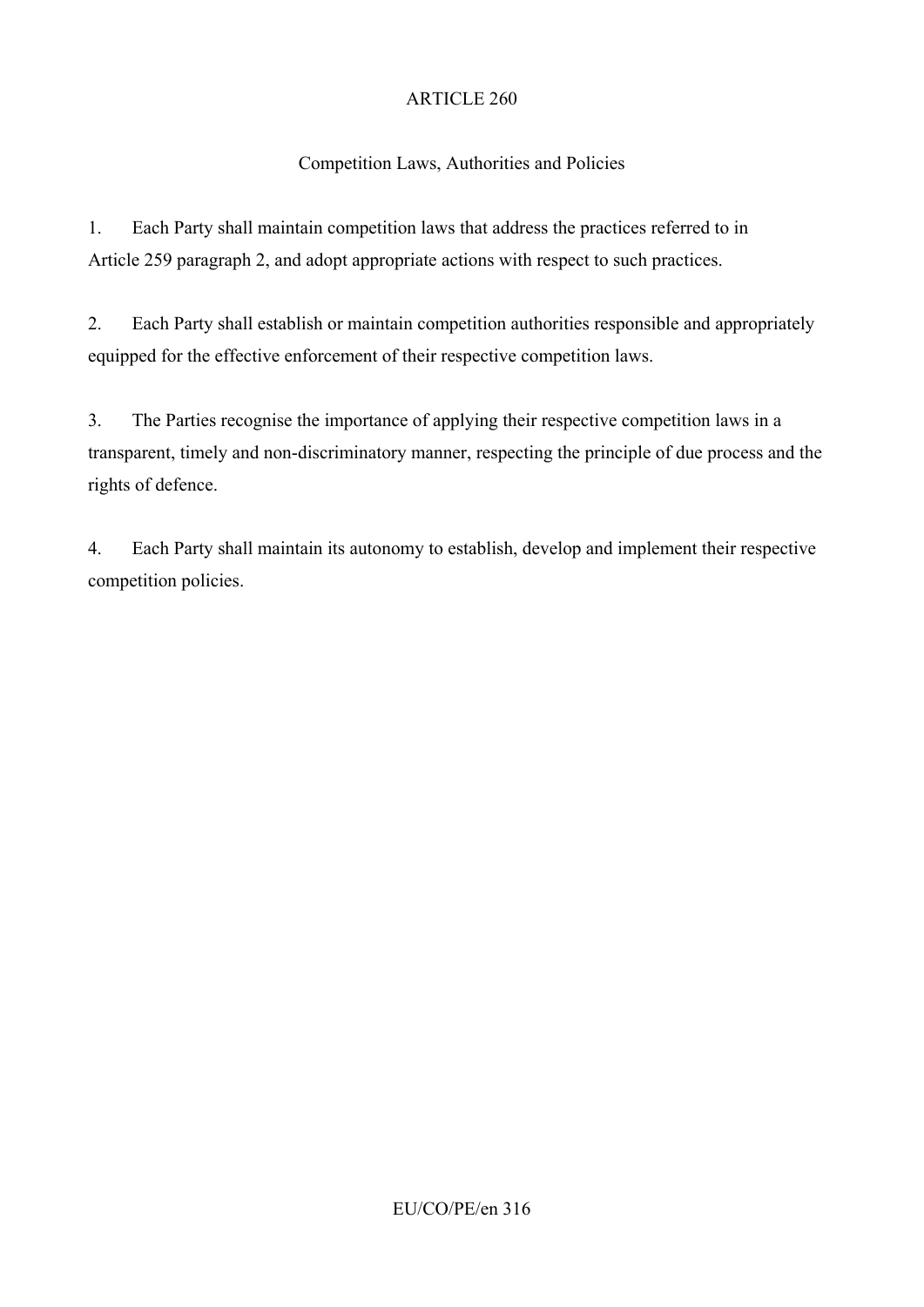# Cooperation and Exchange of Information

1. The Parties shall make their best efforts to cooperate through their competition authorities in matters related to the implementation of competition laws.

2. The competition authority of a Party may request cooperation from the competition authority of another Party regarding enforcement activities. This cooperation shall not prevent the Parties concerned from taking independent decisions.

3. The competition authorities may exchange information in order to facilitate the effective application of their respective competition laws.

4. Whenever competition authorities exchange information pursuant to this Article, they shall take into account the restrictions imposed by their respective legislation.

5. If a Party considers that an anticompetitive practice as defined in Article 259 paragraph 2 carried out within the territory of another Party has an adverse effect within the territory of both Parties or on trade relations between those Parties, that Party may request that such other Party initiate the enforcement activities established under its legislation.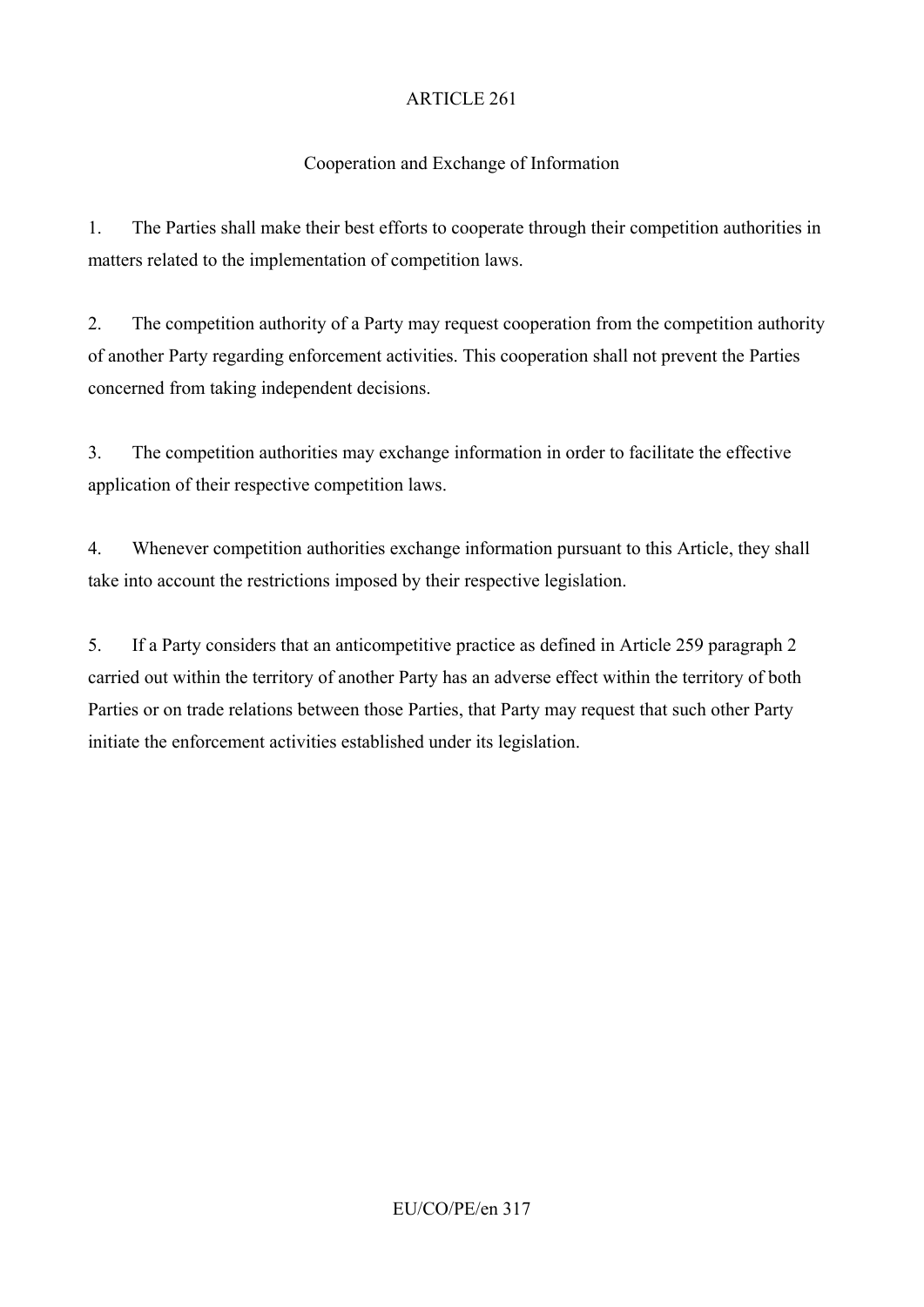6. The competition authorities may further strengthen cooperation by appropriate means or instruments in accordance with their interests and capacities.

# ARTICLE 262

# Notification

1. The competition authority of a Party shall notify the competition authority of another Party, administrative resources allowing, with respect to the enforcement activities of competition laws that the notifying competition authority considers may affect important interests**<sup>77</sup>** of that other Party.

2. The notification pursuant to paragraph 1 shall be made as soon as possible, to the extent that this does not violate the competition law of the Party making the notification or affect any investigation underway.

# ARTICLE 263

# Designated Monopolies and State Enterprises

1. Nothing in this Agreement shall prevent a Party from establishing or maintaining public or private monopolies and state enterprises according to its legislation**<sup>78</sup>**.

<sup>77</sup> **<sup>77</sup>** In particular, when the notification could contribute to achieve the objectives of the enforcement activities of the notified competition authority.

**<sup>78</sup>** For greater certainty, the Parties understand that "monopolios rentísticos" established in accordance with Article 336 of the Political Constitution of Colombia are included in the category of designated monopolies and state enterprises.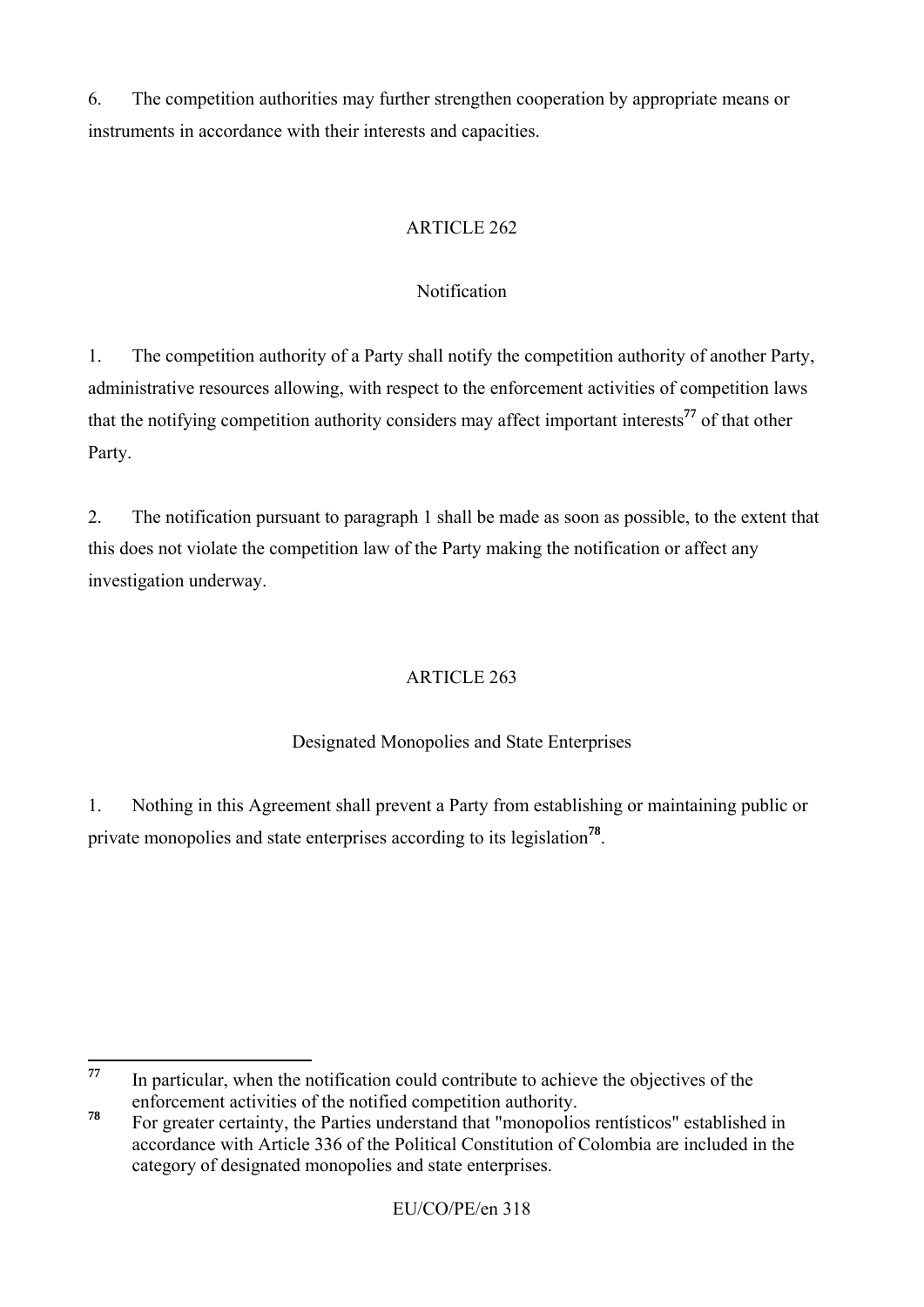2. Each Party shall ensure that state enterprises and designated monopolies are subject to its competition laws in so far as the application of such laws does not obstruct the performance, in law or in fact, of the particular public tasks assigned to them.

3. With regard to state enterprises and designated monopolies, no Party shall adopt or maintain any measure contrary to the provisions of this Title which distorts trade and investment between the Parties.

## ARTICLE 264

### Technical Assistance

1. In order to achieve the objectives set out in this Title, the Parties acknowledge the importance of technical assistance and shall promote initiatives with a view to developing a competition culture.

2. Initiatives pursuant to paragraph 1 shall focus, among others, on strengthening the technical and institutional capacities as regards the implementation of competition policy and enforcement of competition laws, training of human resources and exchange of experiences.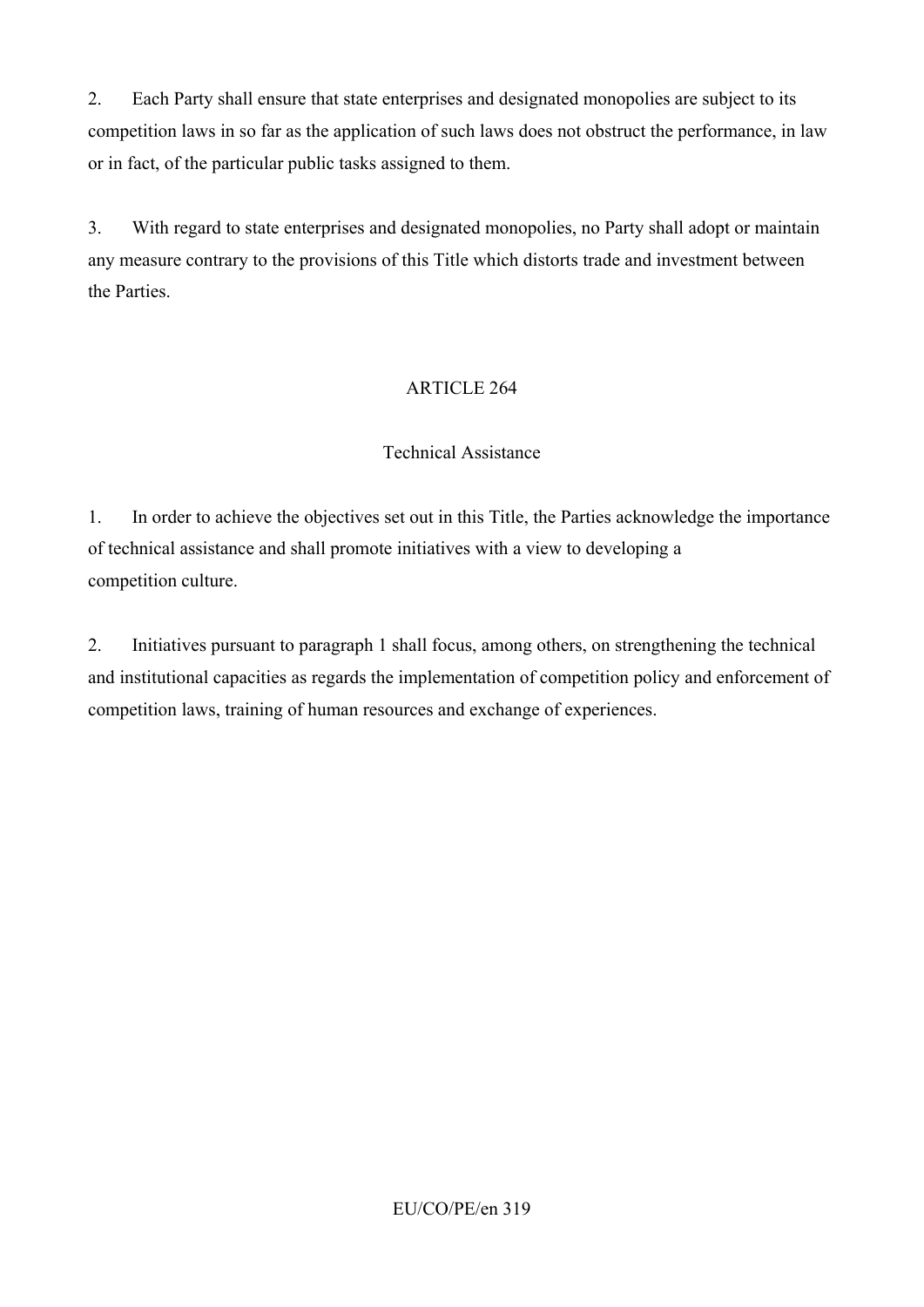## Consultations

1. For the purposes of fostering understanding between the Parties or addressing any specific issues arising under this Title, a Party, upon request of another Party, shall accept the initiation of consultations, without prejudice to pursuing any action in accordance with its competition laws and while maintaining its full autonomy as regards the final decision on the issues subject to consultations.

2. The Party requesting consultations pursuant to paragraph 1 shall indicate how the issue affects the proper operation of markets, as well as consumers and trade and investment between the Parties. The requested Party shall accord the fullest consideration to the concerns of the requesting Party.

# ARTICLE 266

# Dispute Settlement

No Party may have recourse to dispute settlement under Title XII (Dispute Settlement) with respect to any issue arising under this Title.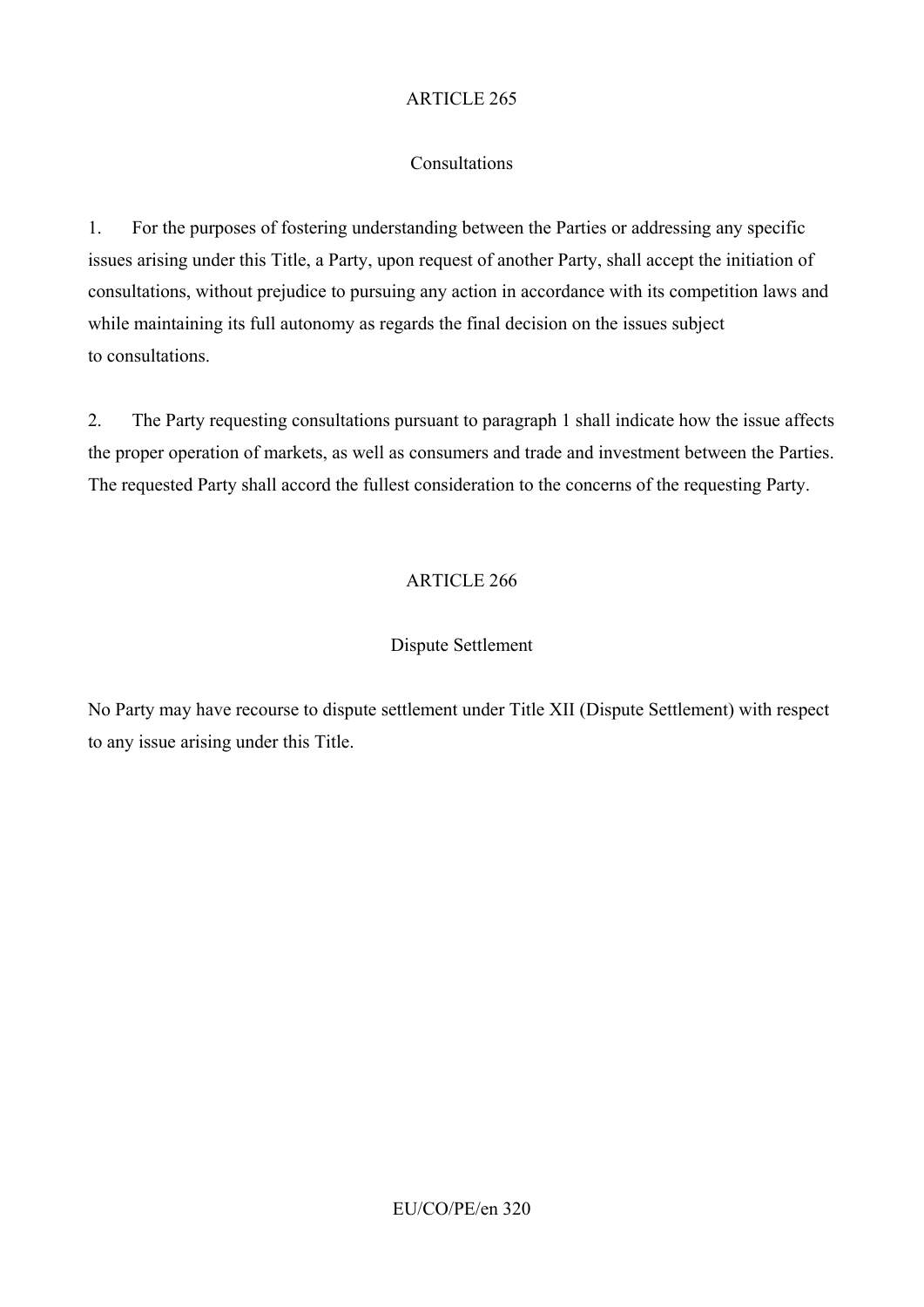## TITLE IX

## TRADE AND SUSTAINABLE DEVELOPMENT

## ARTICLE 267

### Context and Objectives

1. Recalling the Rio Declaration on Environment and Development and the Agenda 21 adopted by the United Nations Conference on Environment and Development on 14 June 1992, the Millennium Development *Goals* adopted in September 2000, the Johannesburg Declaration on Sustainable Development and its Plan of Implementation adopted on 4 September 2002, and the Ministerial Declaration on Attainment of Full, Productive Employment and Decent Work adopted by the United Nations Economic and Social Council in September 2006, the Parties reaffirm their commitment to sustainable development, for the welfare of present and future generations. In this regard, the Parties agree to promote international trade in such a way as to contribute to the objective of sustainable development and to work to integrate and reflect this objective in their trade relationship*.* In particular, the Parties underline the benefit of considering trade-related labour**<sup>79</sup>** and environmental issues as part of a global approach to trade and sustainable development.

<sup>79</sup> When "labour" is referred to in this Title, it includes the issues relevant to the strategic objectives of the International Labour Organisation.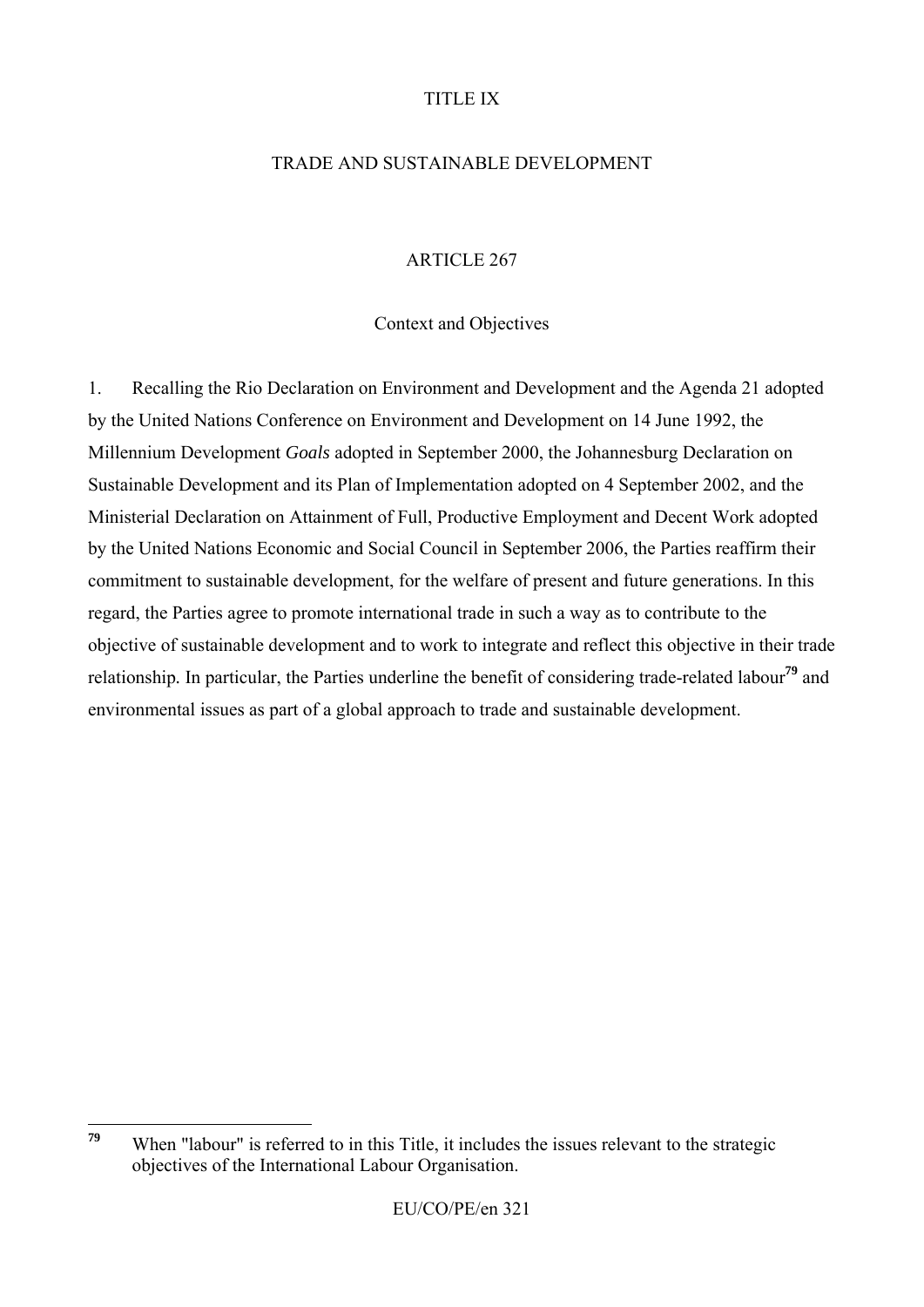- 2. In view of paragraph 1 the objectives of this Title are, among others, to:
- (a) promote dialogue and cooperation between the Parties with a view to facilitating the implementation of the provisions of this Title and strengthening the relationship between trade and labour and environmental policies and practices;
- (b) strengthen compliance with the labour and environmental legislation of each Party, as well as with the commitments deriving from the international conventions and agreements referred to in Articles 269 and 270, as an important element to enhance the contribution of trade to sustainable development;
- (c) strengthen the role of trade and trade policy in the promotion of the conservation and sustainable use of biological diversity and of natural resources, as well as in the reduction of pollution in accordance with the objective of sustainable development;
- (d) strengthen the commitment to labour principles and rights in accordance with the provisions of this Title, as an important element to enhance the contribution of trade to sustainable development;
- (e) promote public participation in the matters covered under this Title.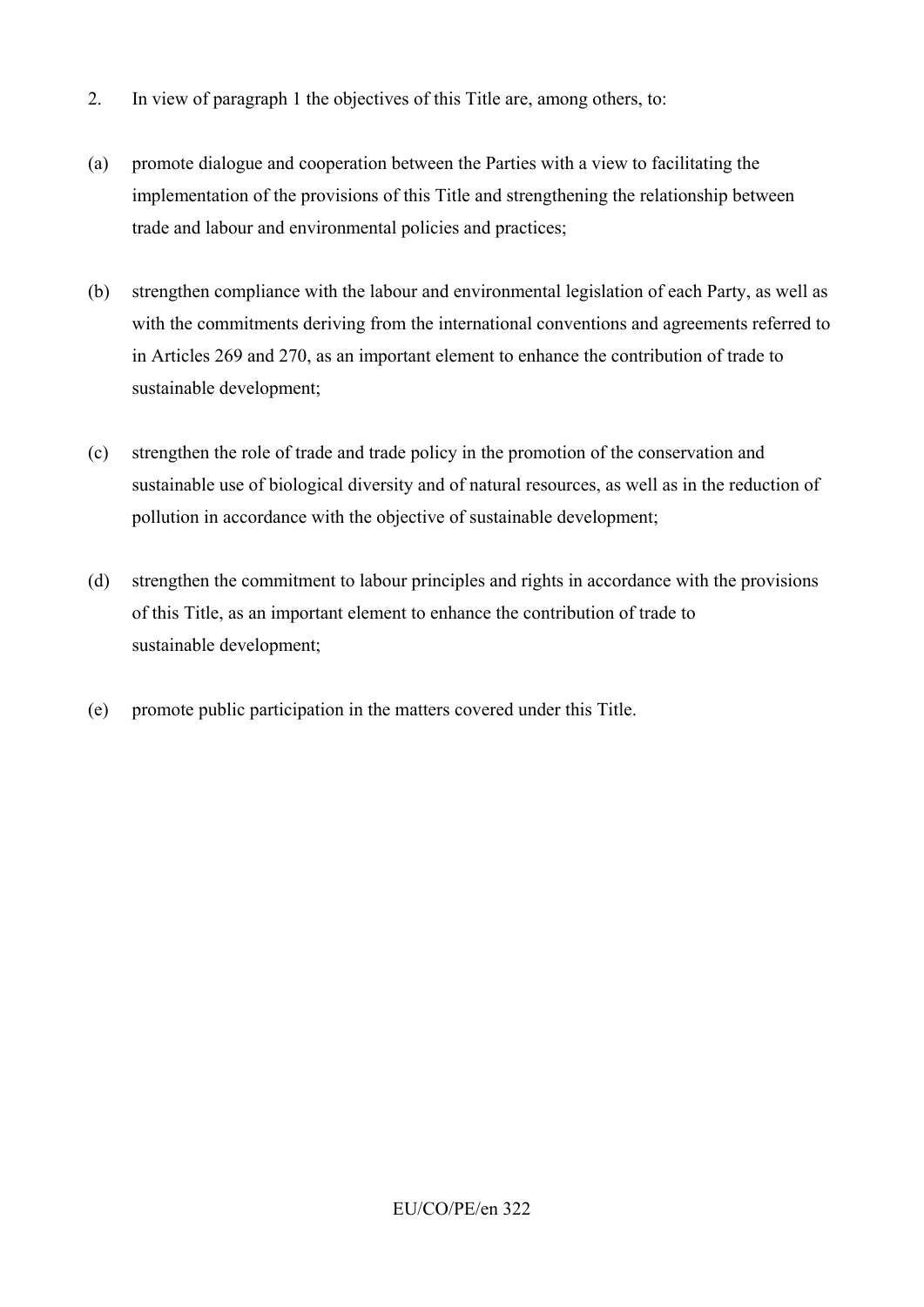3. The Parties reaffirm their full resolve to fulfil their commitments under this Title taking into account their own capacities, in particular technical and financial capacities.

4. The Parties reiterate their commitment to address global environmental challenges, in accordance with the principle of common but differentiated responsibilities.

5. The provisions of this Title shall not be interpreted or used as a means of arbitrary or unjustifiable discrimination between the Parties or as a disguised restriction to trade or investment.

### ARTICLE 268

## Right to Regulate and Levels of Protection

Recognising the sovereign right of each Party to establish its domestic policies and priorities on sustainable development, and its own levels of environmental and labour protection, consistent with the internationally recognised standards and agreements referred to in Articles 269 and 270, and to adopt or modify accordingly its relevant laws, regulations and policies; each Party shall strive to ensure that its relevant laws and policies provide for and encourage high levels of environmental and labour protection.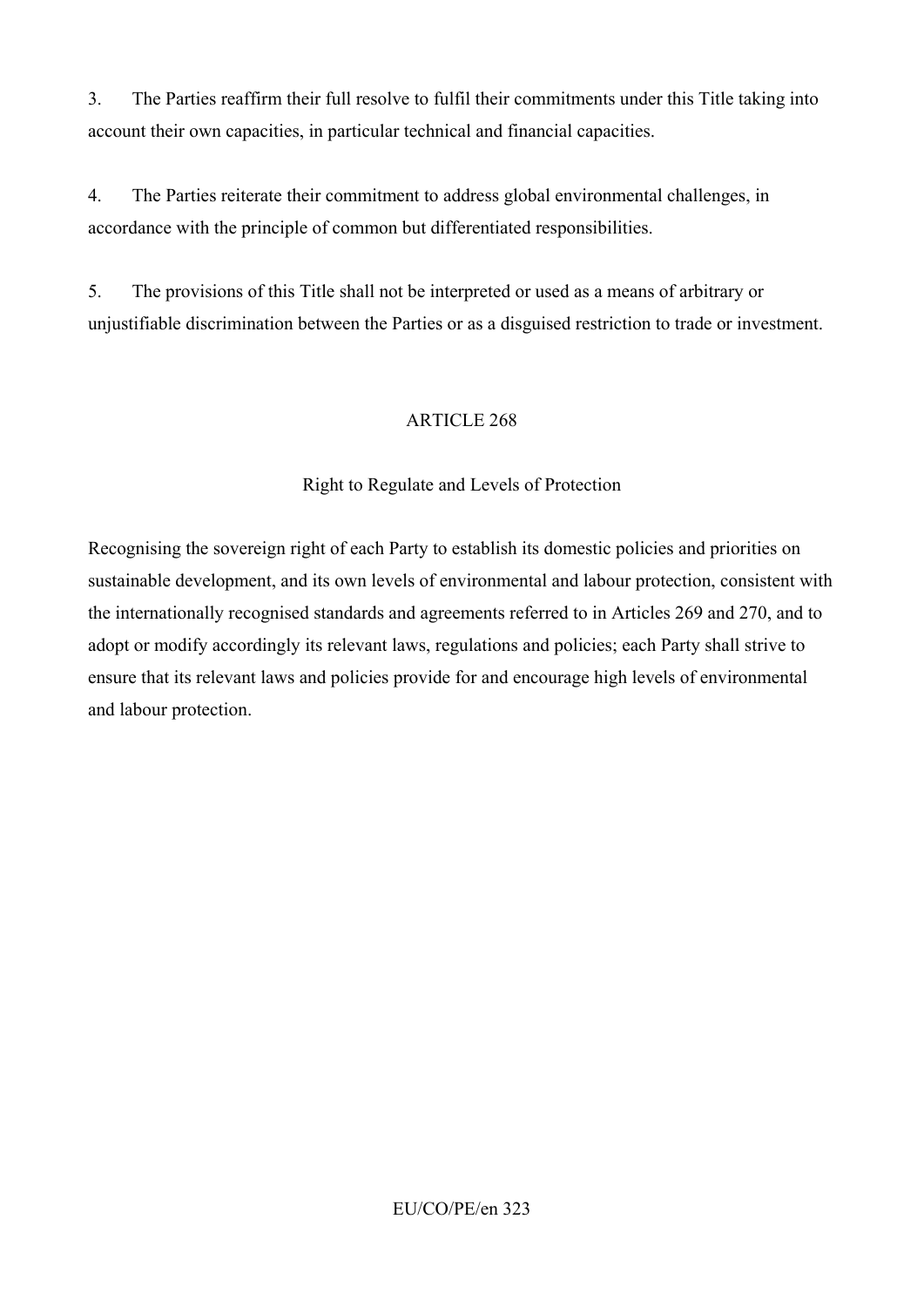## Multilateral Labour Standards and Agreements

1. The Parties recognise international trade, productive employment and decent work for all as key elements for managing the process of globalisation, and reaffirm their commitments to promote the development of international trade in a way that contributes to productive employment and decent work for all.

2. The Parties will dialogue and cooperate as appropriate on trade-related labour issues of mutual interest.

3. Each Party commits to the promotion and effective implementation in its laws and practice and in its whole territory of internationally recognised core labour standards as contained in the fundamental Conventions of the International Labour Organisation (hereinafter referred to as the "ILO"):

(a) the freedom of association and the effective recognition of the right to collective bargaining;

(b) the elimination of all forms of forced or compulsory labour;

(c) the effective abolition of child labour; and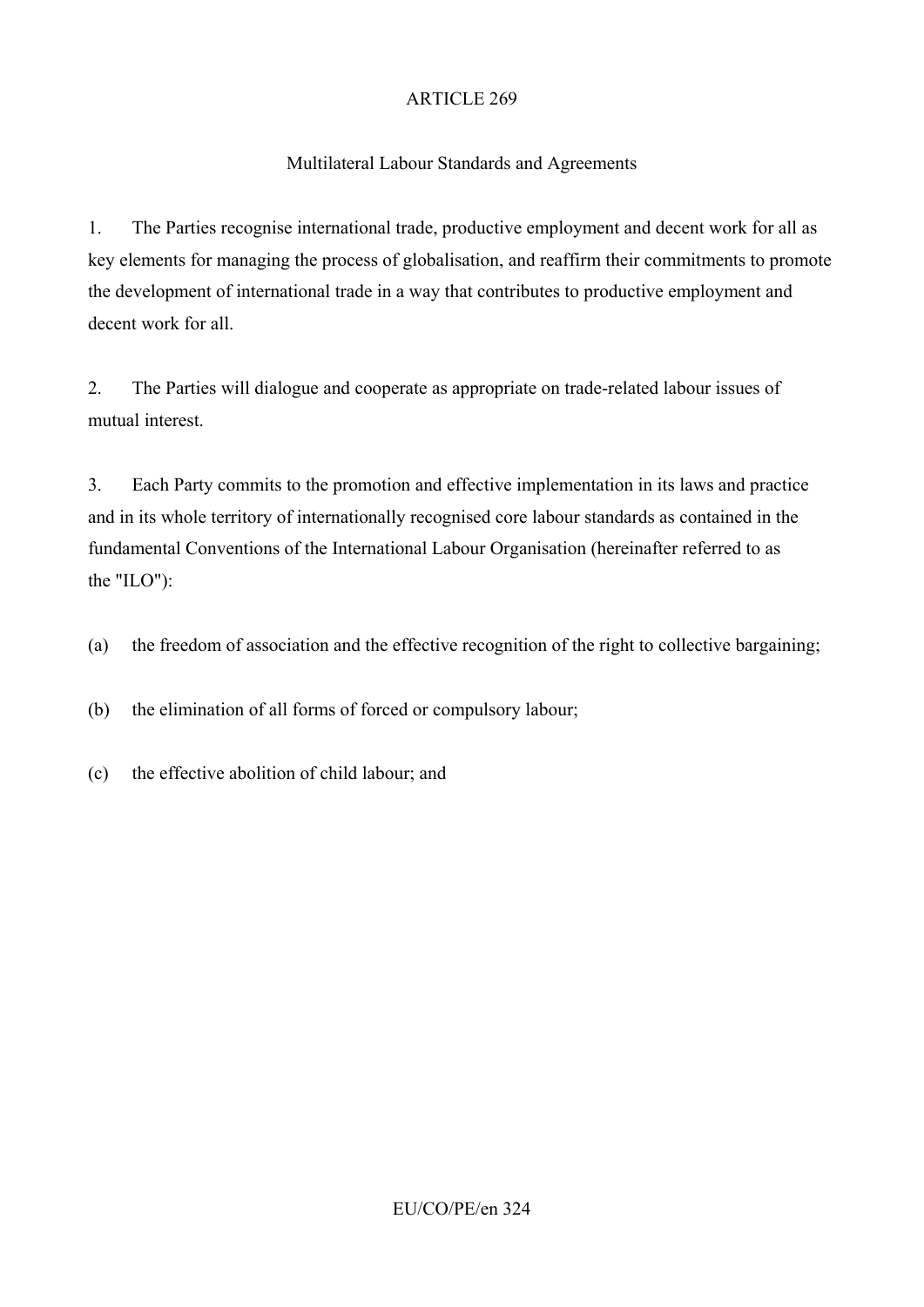(d) the elimination of discrimination in respect of employment and occupation.

4. The Parties will exchange information on their respective situation and advancements as regards the ratification of priority ILO Conventions as well as other conventions that are classified as up-to-date by the ILO.

5. The Parties stress that labour standards should not be used for protectionist trade purposes and in addition, that the comparative advantage of any Party should in no way be called into question.

# ARTICLE 270

# Multilateral Environmental Standards and Agreements

1. The Parties recognise the value of international environmental governance and agreements as a response of the international community to global or regional environmental problems and stress the need to enhance the mutual supportiveness between trade and environment. In this context, the Parties shall dialogue and cooperate as appropriate with respect to trade-related environmental issues of mutual interest.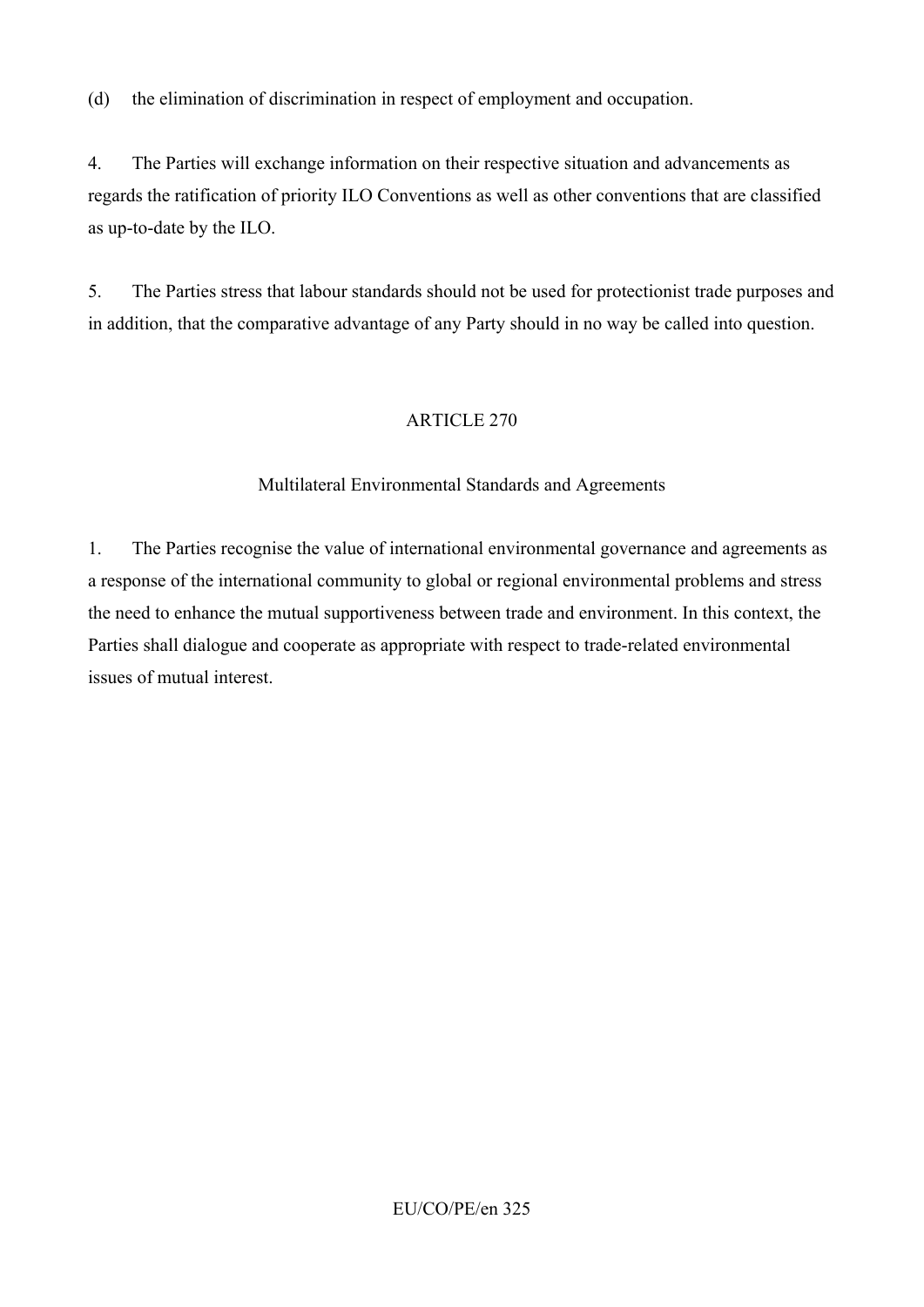2. The Parties reaffirm their commitment to effectively implement in their laws and practices the following multilateral environmental agreements: the Montreal Protocol on Substances that Deplete the Ozone Layer adopted on 16 September of 1987, the Basel Convention on the Control of Transboundary Movements of Hazardous Wastes and their Disposal adopted on 22 March 1989, the Stockholm Convention on Persistent Organic Pollutants adopted on 22 May 2001, the Convention on International Trade in Endangered Species of Wild Fauna and Flora signed on 3 March 1973 (hereinafter referred to as "CITES"), the CBD, the Cartagena Protocol on Biosafety to the CBD adopted on 29 January 2000, the Kyoto Protocol to the United Nations Framework Convention on Climate Change adopted on 11 December 1997 (hereinafter referred to as "Kyoto Protocol") and the Rotterdam Convention on the Prior Informed Consent Procedure for Certain Hazardous Chemicals and Pesticides in International Trade adopted on 10 September 1998**<sup>80</sup>**.

3. The Trade Committee may recommend the extension of the application of paragraph 2 to other multilateral environmental agreements following a proposal by the Sub-committee on Trade and Sustainable Development.

4. Nothing in this Agreement shall limit the right of a Party to adopt or maintain measures to implement the agreements referred to in paragraph 2. Such measures shall not be applied in a manner which would constitute a means of arbitrary or unjustifiable discrimination between the Parties or a disguised restriction on trade.

<sup>80</sup> **<sup>80</sup>** For the purposes of this paragraph, multilateral environmental agreements referred to shall encompass those protocols, amendments, annexes and adjustments ratified by the Parties.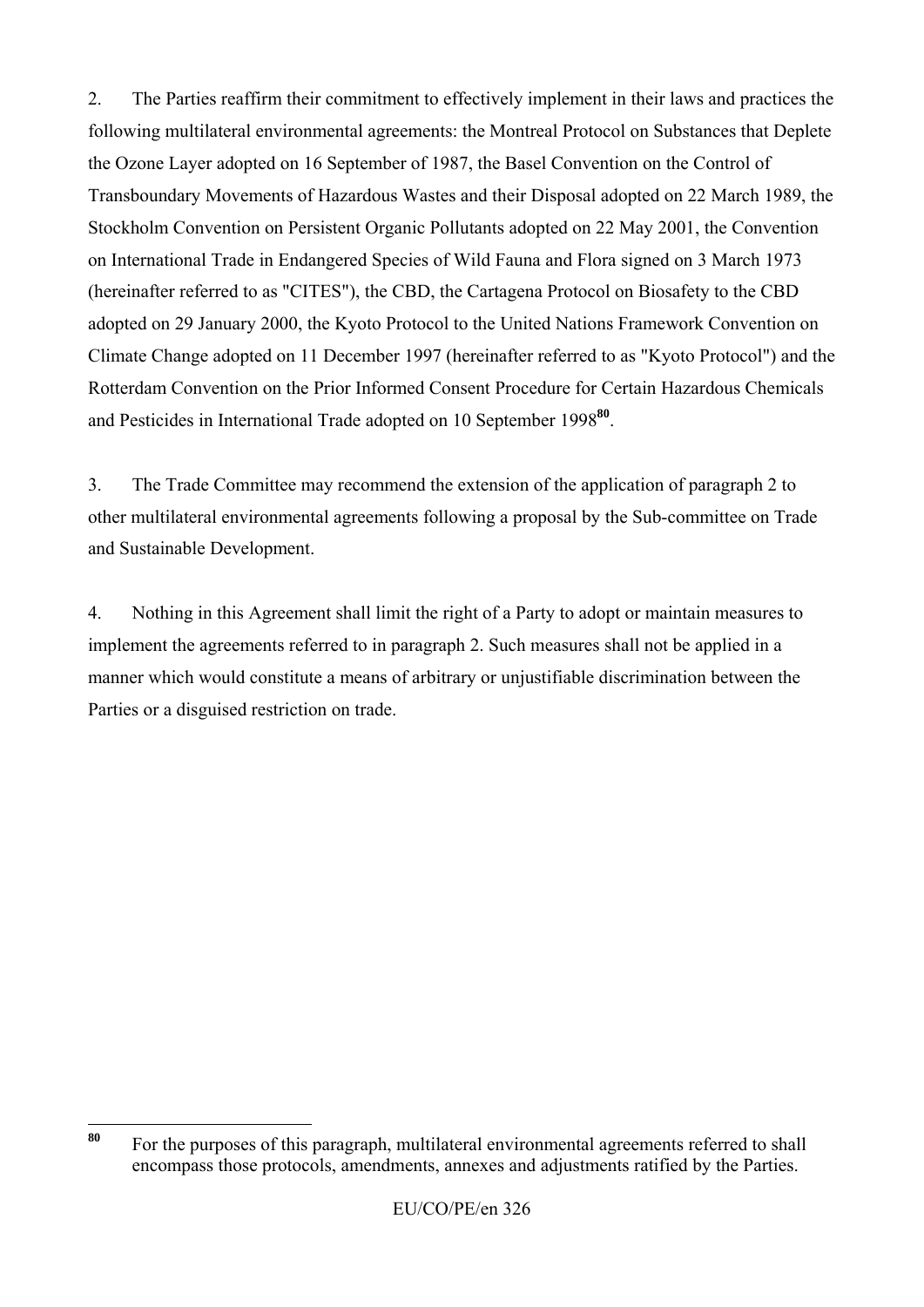# Trade Favouring Sustainable Development

1. The Parties reaffirm that trade should promote sustainable development. The Parties also recognise the beneficial role that core labour standards and decent work can have on economic efficiency, innovation and productivity, as well as the value of greater coherence between trade policies, on the one hand, and labour policies on the other.

2. The Parties shall strive to facilitate and promote trade and foreign direct investment in environmental goods and services.

3. The Parties agree to promote best business practices related to corporate social responsibility.

4. The Parties recognise that flexible, voluntary, and incentive-based mechanisms can contribute to coherence between trade practices and the objectives of sustainable development. In this regard, and in accordance with its respective laws and policies, each Party will encourage the development and use of such mechanisms.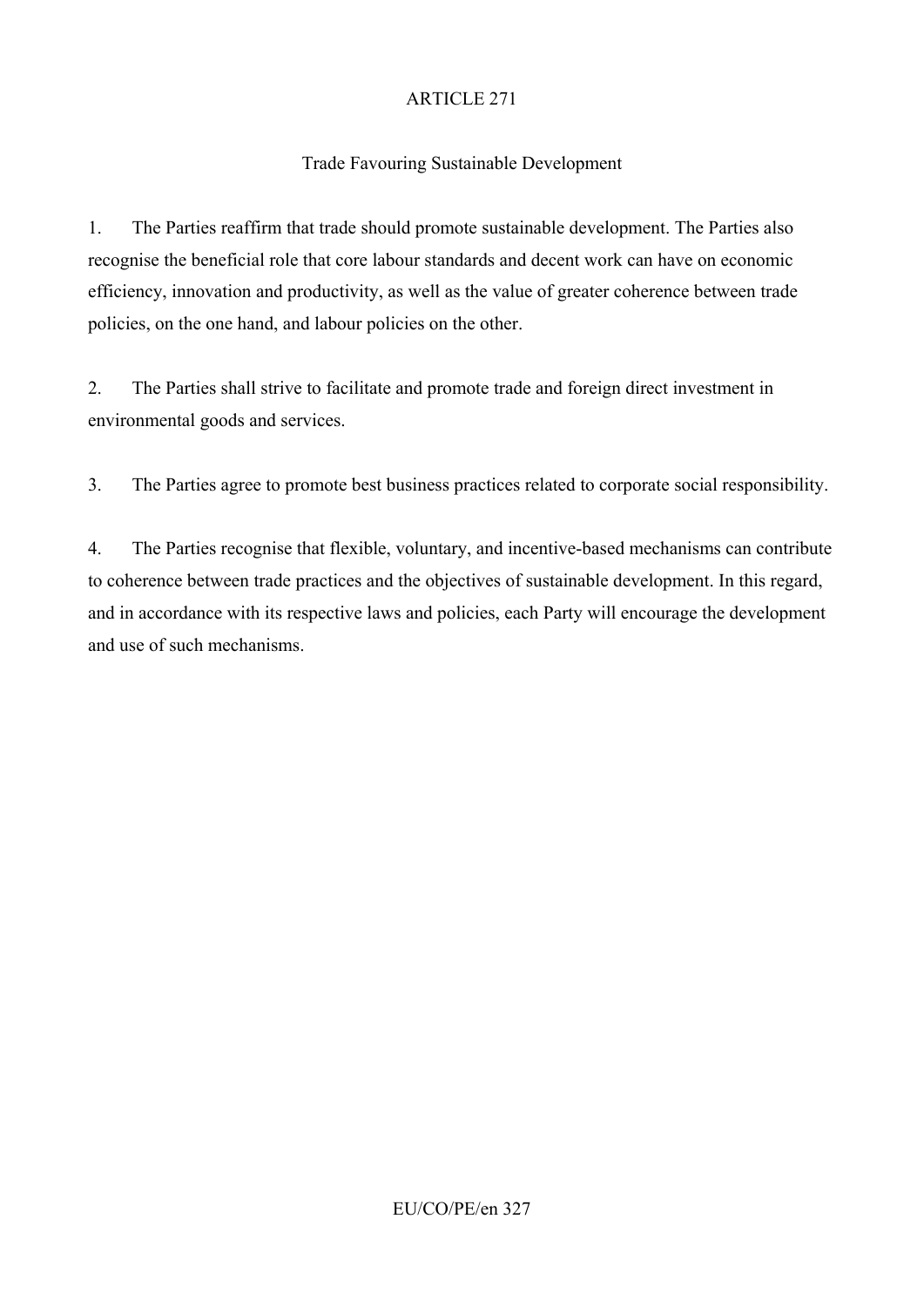# Biological Diversity

1. The Parties recognise the importance of the conservation and sustainable use of biological diversity and all of its components as a key element for the achievement of sustainable development. The Parties confirm their commitment to conserve and sustainably use biological diversity in accordance with the CBD and other relevant international agreements to which the Parties are party.

2. The Parties will continue to work towards meeting their international targets of establishing and maintaining a comprehensive, effectively managed, and ecologically representative national and regional system of terrestrial and marine protected areas by 2010 and 2012, respectively, as fundamental tools for the conservation and sustainable use of biological diversity. The Parties also recognise the importance of protected areas for the welfare of populations settled in those areas and their buffer zones.

3. The Parties will endeavour to jointly promote the development of practices and programmes aiming at fostering appropriate economic returns from the conservation and sustainable use of biological diversity.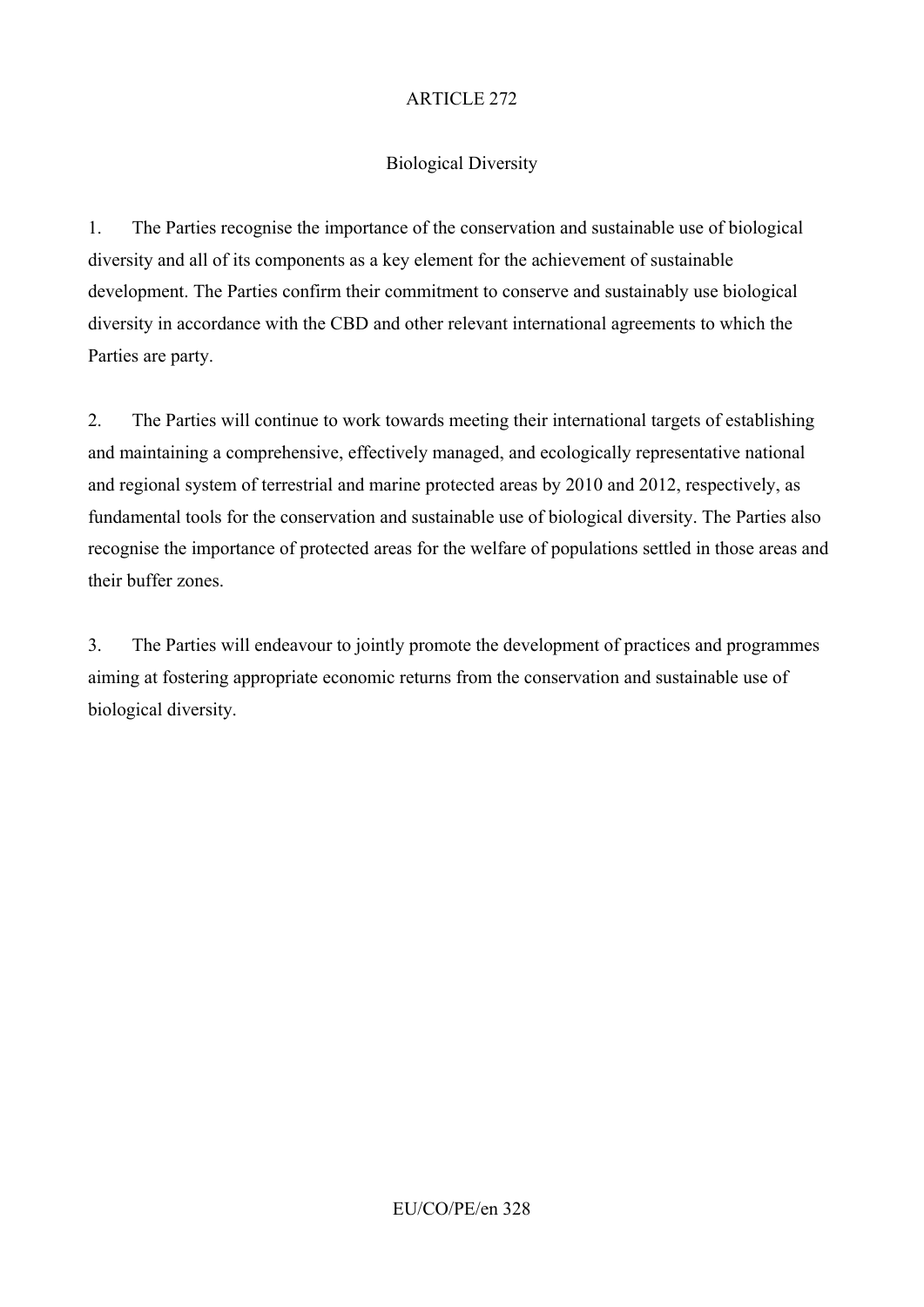4. The Parties recognise their obligation in accordance with the CBD to, subject to their domestic legislation, respect, preserve and maintain knowledge, innovations and practices of indigenous and local communities embodying traditional lifestyles relevant for the conservation and sustainable use of biological diversity and promote their wider application conditioned to the prior informed consent of the holders of such knowledge, innovations and practices, and encourage the fair and equitable sharing of the benefits arising from the utilisation of such knowledge, innovation and practices.

5. Recalling Article 15 of the CBD, the Parties recognise the sovereign rights of States over their natural resources, and that the authority to determine access to genetic resources rests with the national governments and is subject to their domestic legislation. Furthermore, the Parties recognise that they shall endeavour to create conditions to facilitate access to genetic resources for environmentally sound uses and not to impose restrictions that run counter to the objectives of the CBD, and that access to genetic resources shall be subject to the prior informed consent of any Party providing such resources, unless otherwise determined by that Party. The Parties will take appropriate measures, in accordance with the CBD, with the aim of sharing in a fair and equitable way and upon mutually agreed terms, the results of research and development and the benefits arising from the commercial and other utilisation of genetic resources with the Party providing such resources.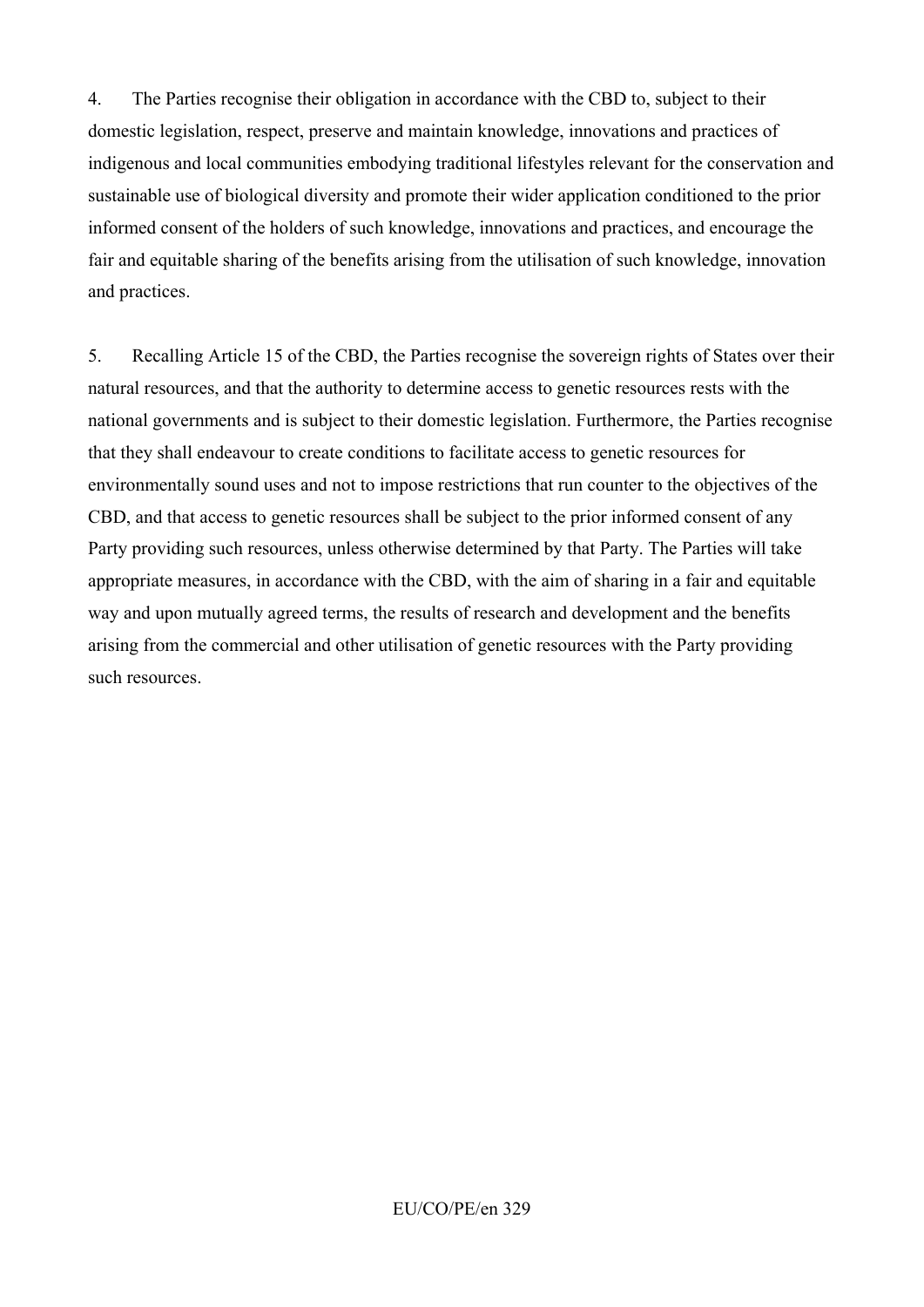6. The Parties shall strive to strengthen and to enlarge the capacity of national institutions responsible for the conservation and sustainable use of biological diversity, through instruments such as the strengthening of capacities and technical assistance.

# ARTICLE 273

### Trade in Forest Products

In order to promote the sustainable management of forest resources, the Parties recognise the importance of having practices that, in accordance with domestic legislation and procedures, improve forest law enforcement and governance and promote trade in legal and sustainable forest products, which may include the following practices:

- (a) the effective implementation and use of CITES with regard to timber species that may be identified as endangered, in accordance with the criteria of and in the framework of such Convention;
- (b) the development of systems and mechanisms that allow verification of the legal origin of timber products throughout the marketing chain;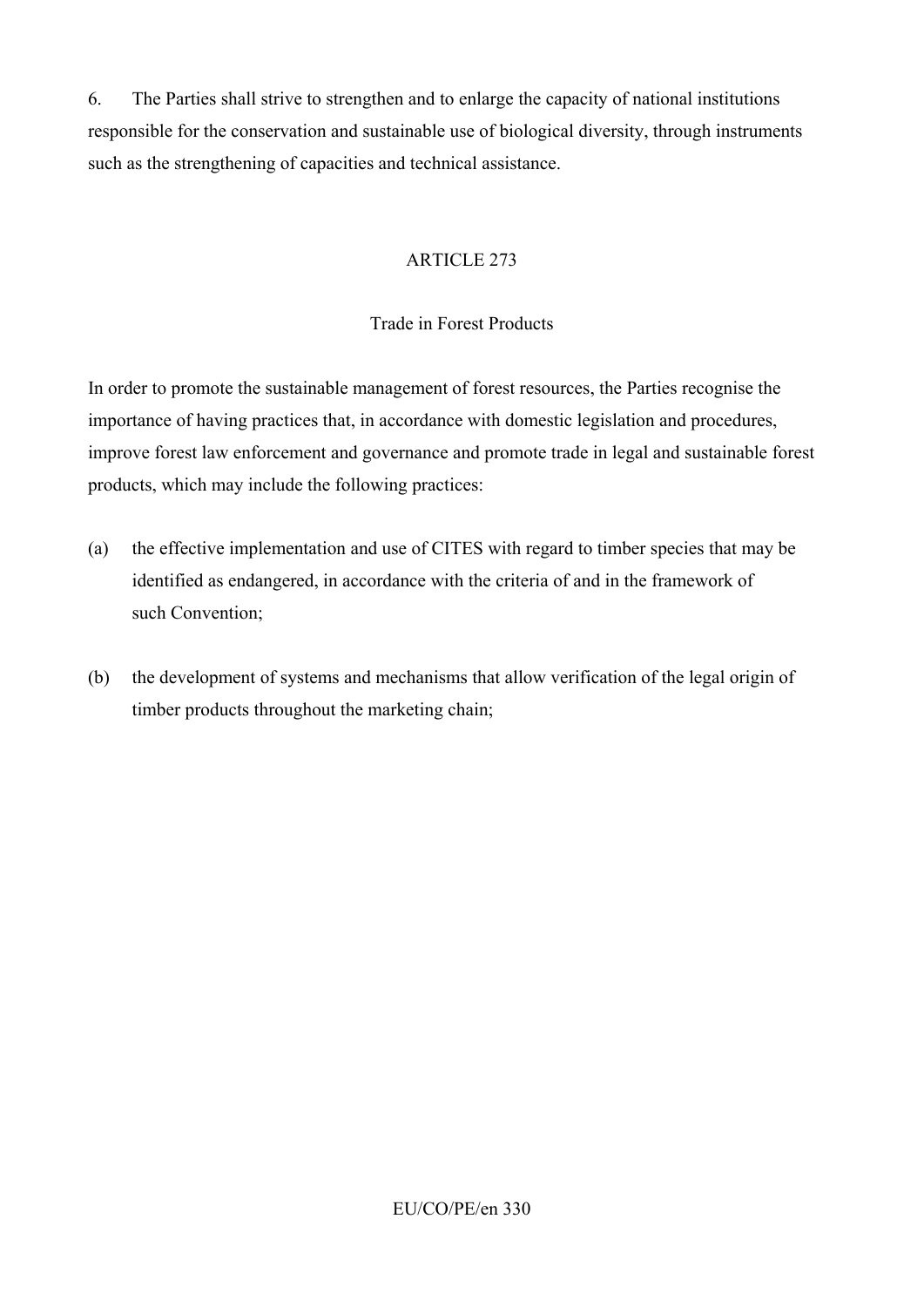- (c) the promotion of voluntary mechanisms for forest certification that are recognised in international markets;
- (d) transparency and the promotion of public participation in the management of forest resources for timber production; and
- (e) the strengthening of control mechanisms for timber production, including through independent supervision institutions, in accordance with the legal framework of each Party.

# Trade in Fish Products

1. The Parties recognise the need to conserve and manage fish resources in a rational and responsible manner, in order to ensure their sustainability.

2. The Parties recognise the need to cooperate in the context of Regional Fisheries Management Organisations (hereinafter referred to as "RFMO"), of which they are part, in order to:

(a) revise and adjust the fishing capacity for fishery resources, including those affected by overfishing, to ensure that the fishing practices are commensurate to the fishing possibilities available;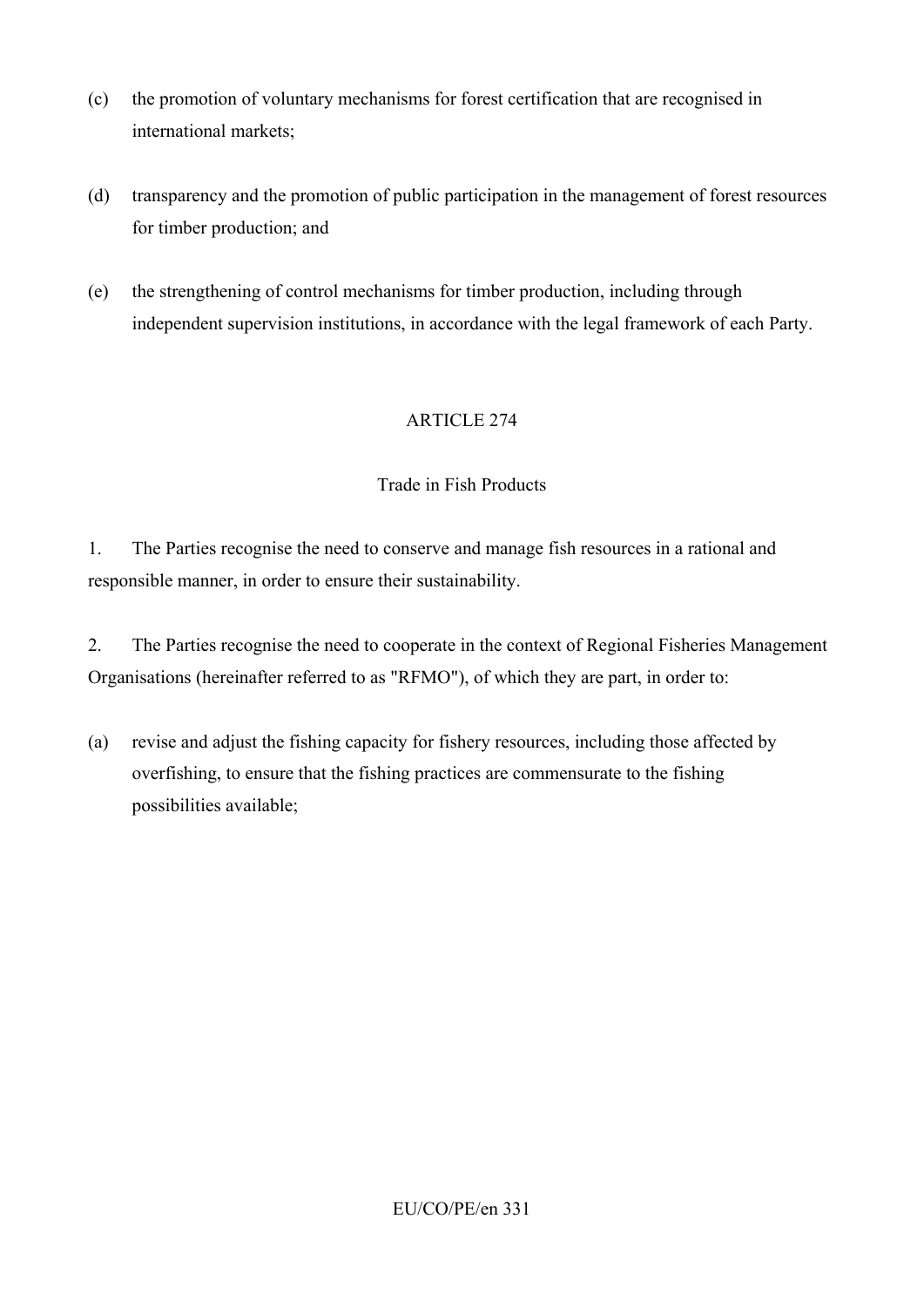- (b) adopt effective tools for the monitoring and control, such as observer schemes, vessel monitoring schemes, transhipment control and port state control, in order to ensure full compliance with applicable conservation measures;
- (c) adopt actions to combat illegal, unreported and unregulated (IUU) fishing; to this end, the Parties agree to ensure that vessels flying their flags conduct fishing activities in accordance with rules adopted within the RFMO, and to sanction vessels under their domestic legislation, in case of any violation of the said rules.

# Climate Change

1. Bearing in mind the United Nations Framework Convention on Climate Change (hereinafter referred to as "UNFCCC") and the Kyoto Protocol, the Parties recognise that climate change is an issue of common and global concern that calls for the widest possible cooperation by all countries and their participation in an effective and appropriate international response, for the benefit of present and future generations of mankind.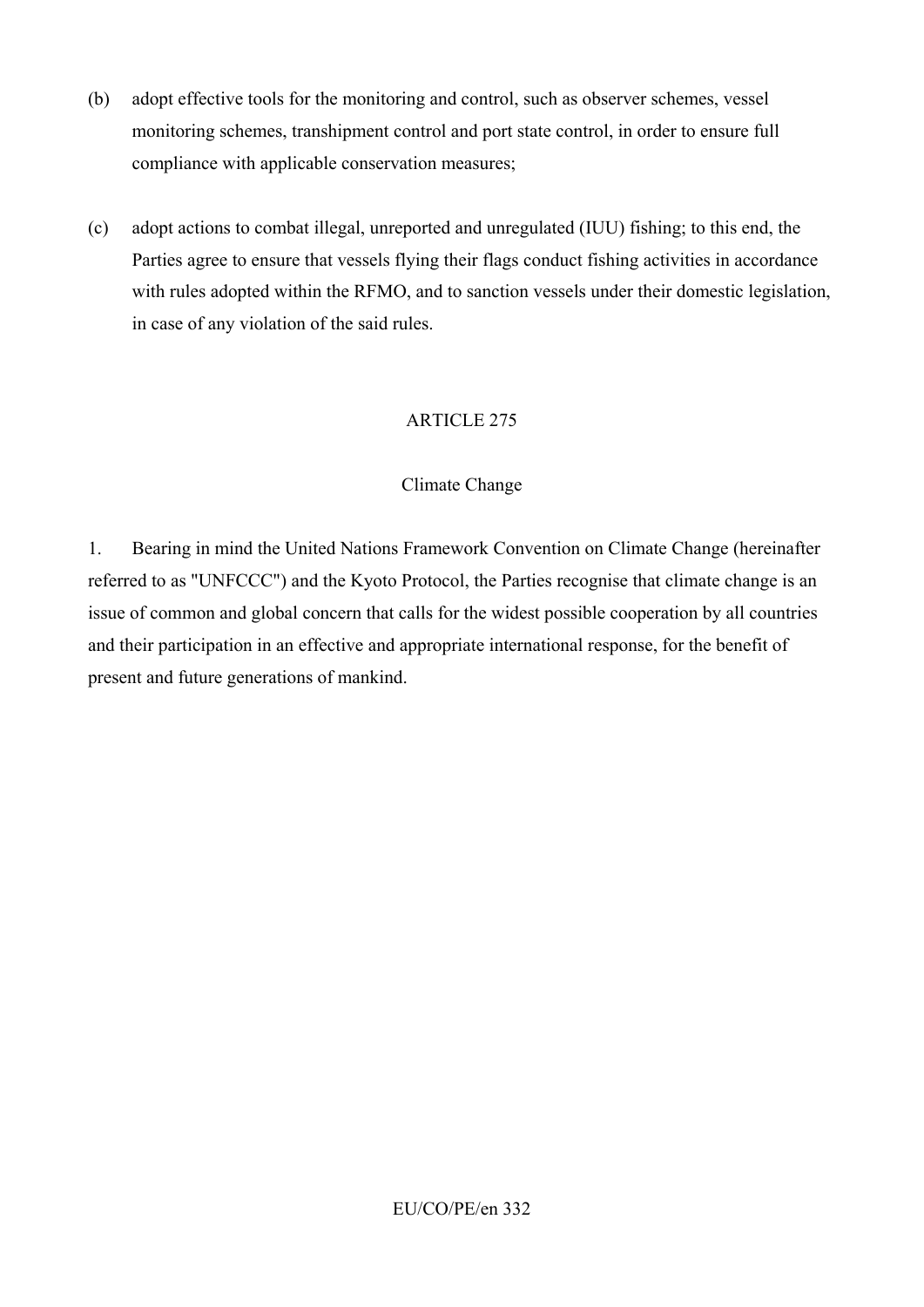2. The Parties are resolved to enhance their efforts regarding climate change, which are led by developed countries, including through the promotion of domestic policies and suitable international initiatives to mitigate and to adapt to climate change, on the basis of equity and in accordance with their common but differentiated responsibilities and respective capabilities and their social and economic conditions, and taking particularly into account the needs, circumstances, and high vulnerability to the adverse effects of climate change of those Parties which are developing countries.

3. The Parties also recognise that the effect of climate change can affect their current and further development, and therefore highlight the importance of increasing and supporting adaptation efforts, especially in those Parties which are developing countries.

4. Considering the global objective of a rapid transition to low-carbon economies, the Parties will promote the sustainable use of natural resources and will promote trade and investment measures that promote and facilitate access, dissemination and use of best available technologies for clean energy production and use, and for mitigation of and adaptation to climate change.

5. The Parties agree to consider actions to contribute to achieving climate change mitigation and adaptation objectives through their trade and investment policies, *inter alia* by:

(a) facilitating the removal of trade and investment barriers to access to, innovation, development, and deployment of goods, services and technologies that can contribute to mitigation or adaptation, taking into account the circumstances of developing countries;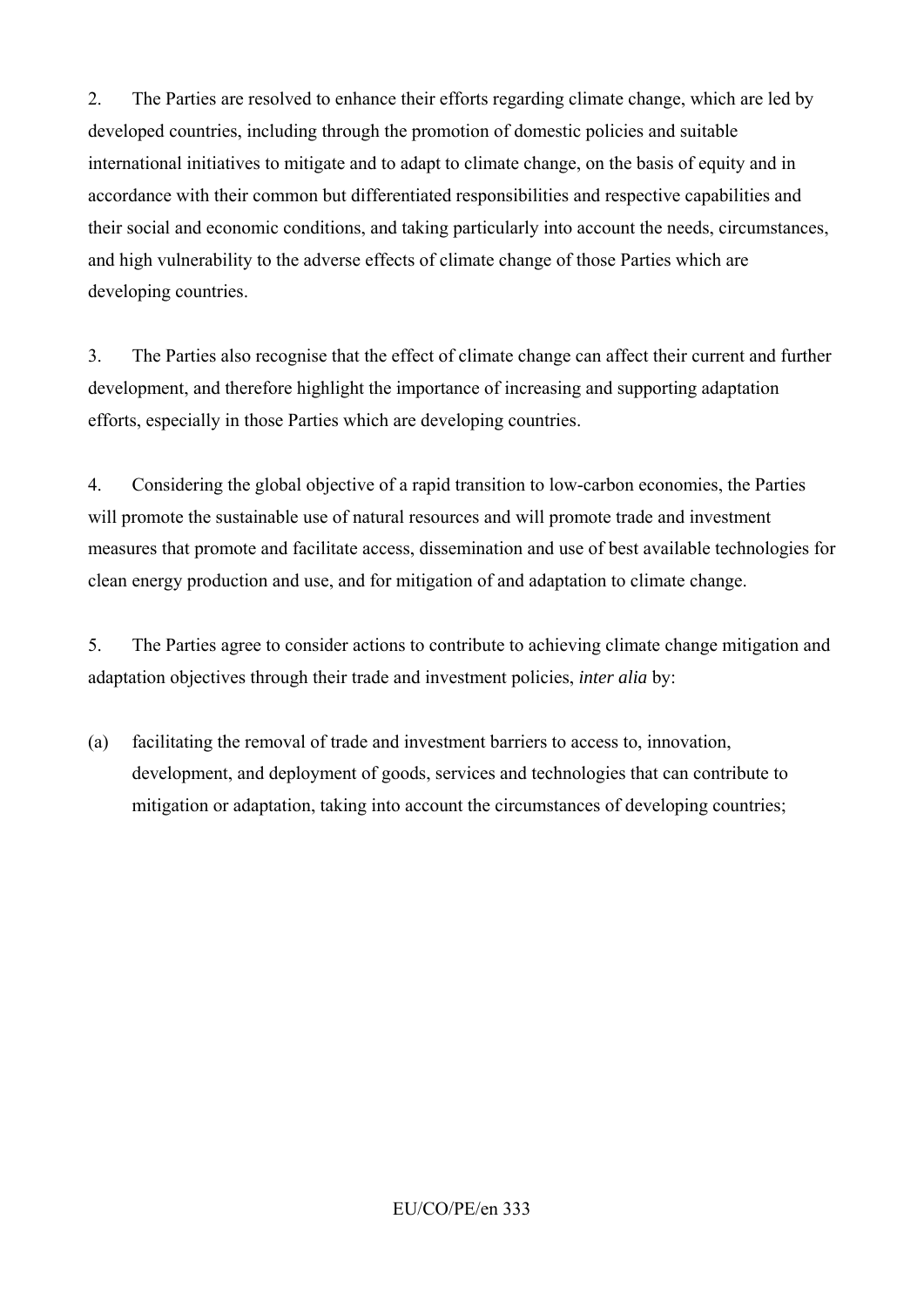(b) promoting measures for energy efficiency and renewable energy that respond to environmental and economic needs and minimise technical obstacles to trade.

### ARTICLE 276

# Migrant Workers

The Parties recognise the importance of promoting equality of treatment in respect of working conditions, with a view to eliminating any discrimination in respect thereof to any worker, including migrant workers legally employed in their territories.

# ARTICLE 277

# Upholding Levels of Protection

1. No Party shall encourage trade or investment by reducing the levels of protection afforded in its environmental and labour laws. Accordingly, no Party shall waive or otherwise derogate from its environmental and labour laws in a manner that reduces the protection afforded in those laws, to encourage trade or investment.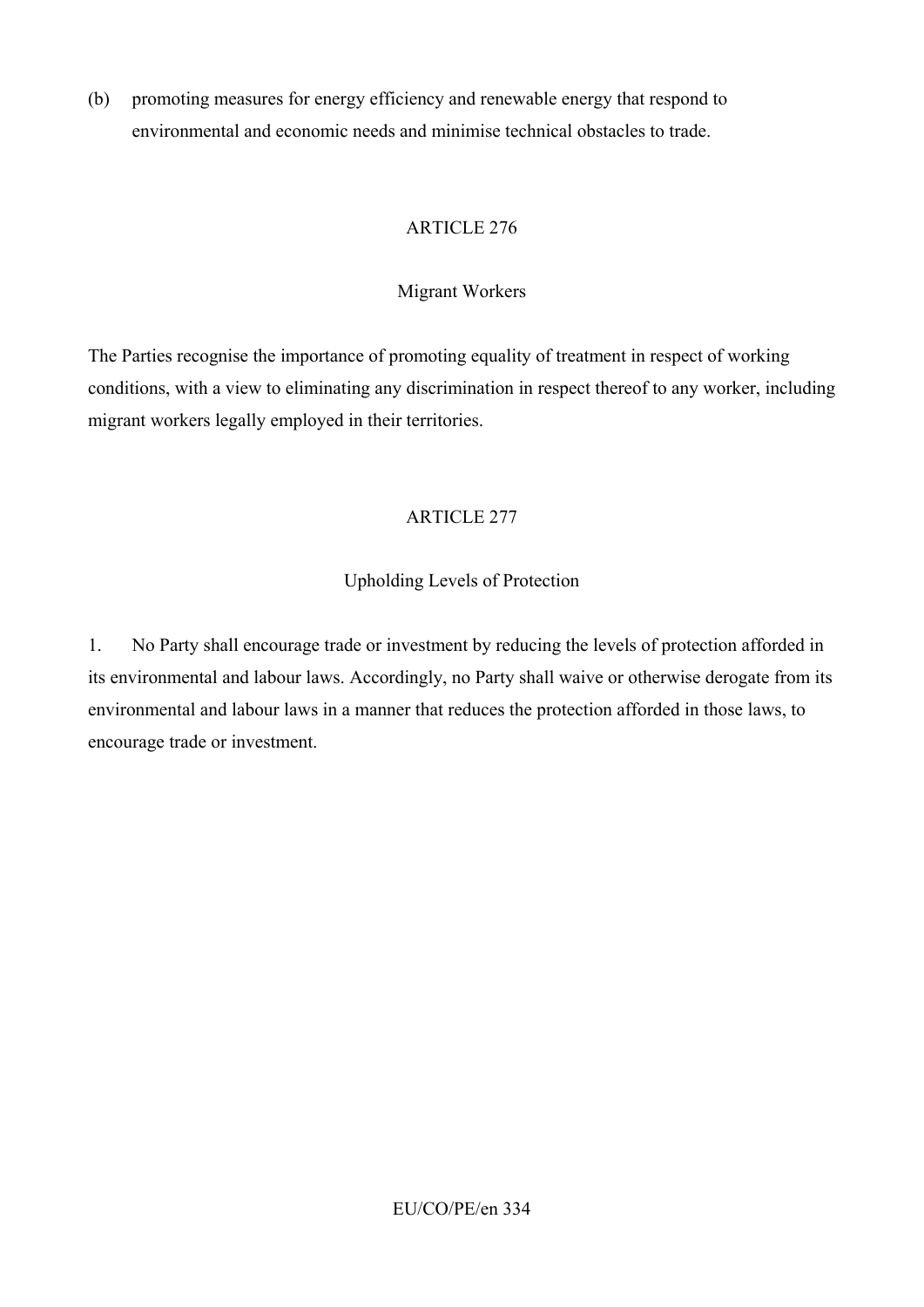2. A Party shall not fail to effectively enforce its environmental and labour laws through a sustained or recurring course of action or inaction, in a manner affecting trade or investment between the Parties.

3. The Parties recognise the right of each Party to a reasonable exercise of discretion with regard to decisions on resource allocation relating to investigation, control and enforcement of domestic environmental and labour regulations and standards, while not undermining the fulfilment of the obligations undertaken under this Title.

4. Nothing in this Title shall be construed to empower the authorities of a Party to undertake labour and environmental law enforcement activities in the territory of another Party.

# ARTICLE 278

# Scientific Information

The Parties recognise the importance, when preparing and implementing measures aimed at protecting health and safety at work or the environment which affect trade between the Parties, of taking into account scientific and technical information and relevant international standards, guidelines or recommendations, while acknowledging that, where there are threats of serious or irreversible damage, the lack of full scientific certainty should not be used as a reason for postponing protective measures**<sup>81</sup>**.

<sup>81</sup> **<sup>81</sup>** Peru interprets this Article against the background of Principle 15 of the Rio Declaration on Environment and Development.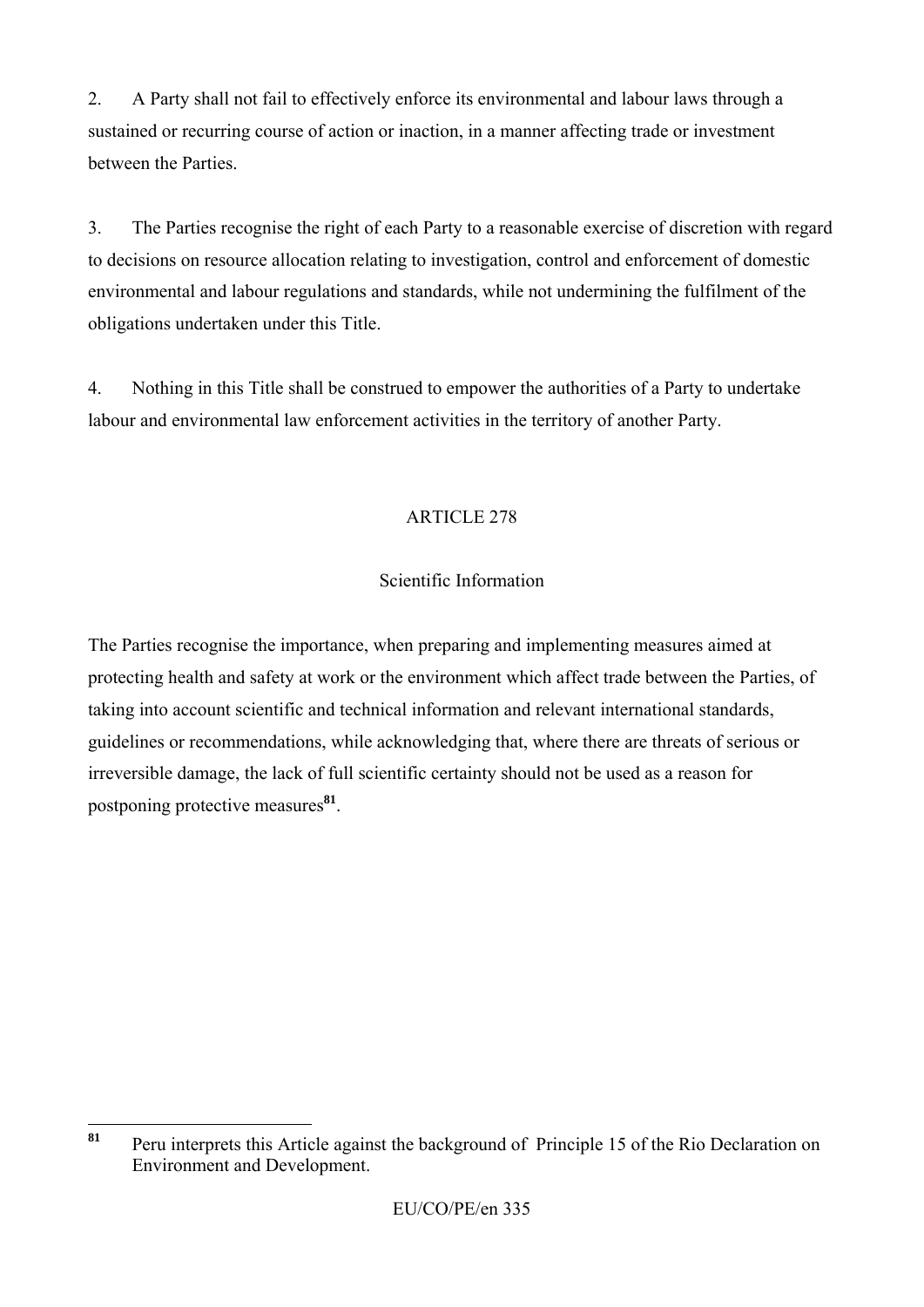#### Review of Sustainability Impacts

Each Party commits to review, monitor and assess the impact of the implementation of this Agreement on labour and environment, as it deems appropriate, through its respective domestic and participative processes.

#### ARTICLE 280

#### Institutional and Monitoring Mechanism

1. Each Party shall designate an office within its administration that shall serve as contact point to the other Parties for the purposes of implementing trade-related aspects of sustainable development and channelling all matters and communications that may arise in relation to this Title.

2. The Parties hereby establish a Sub-committee on Trade and Sustainable Development. The Sub-committee on Trade and Sustainable Development shall comprise high level representatives from the administrations of each Party, responsible for labour, environmental and trade matters.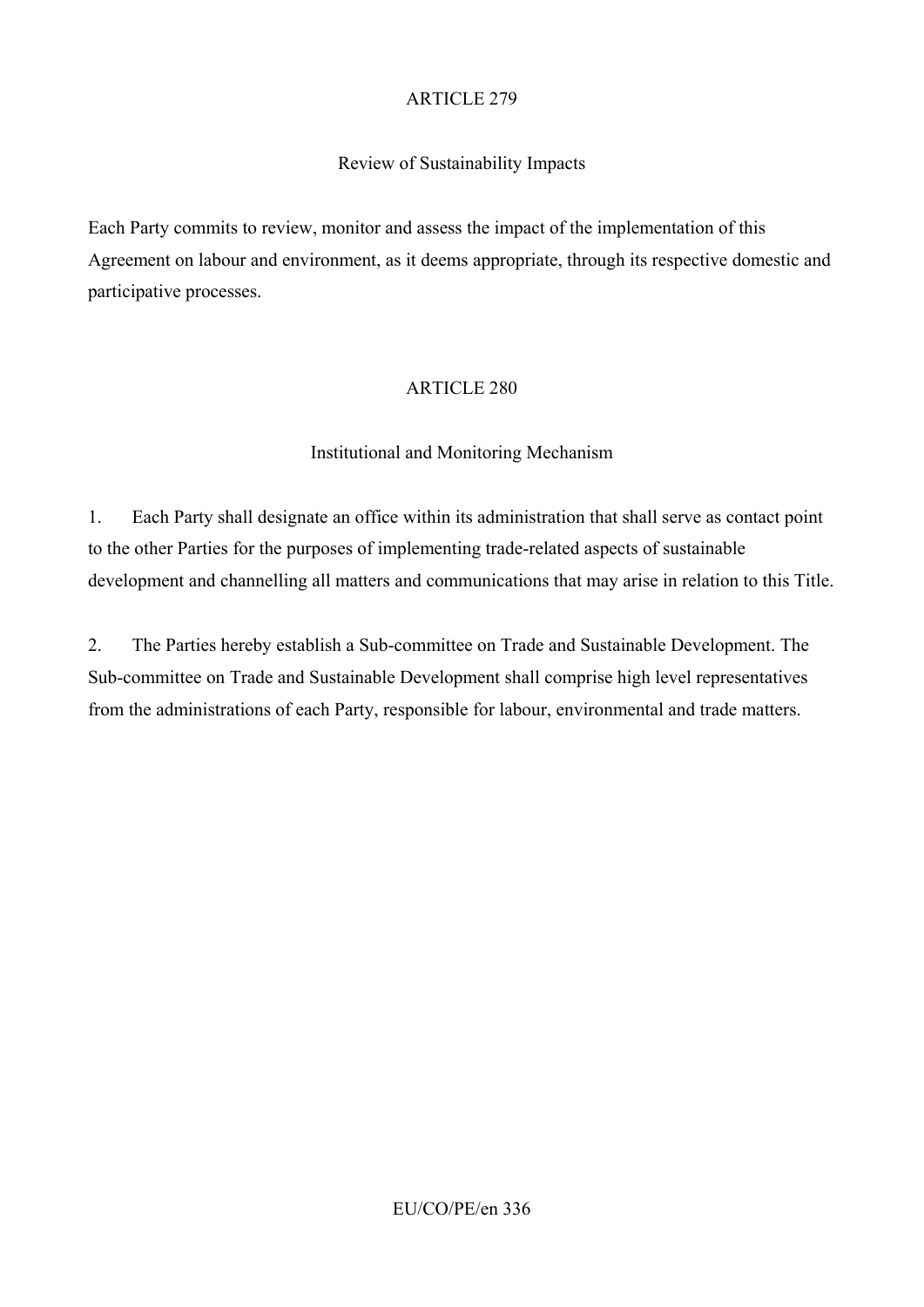3. Notwithstanding paragraph 2, the Sub-committee on Trade and Sustainable Development shall meet in sessions in which only the EU Party and one of the signatory Andean Countries participate when the subject relates exclusively to the bilateral relationship between the EU Party and such signatory Andean Country, including those matters addressed within the framework of Governmental Consultations provided for under Article 283 and the Group of Experts established under Article 284.

4. The Sub-committee on Trade and Sustainable Development shall meet within the first year after the date this Agreement enters into force, and thereafter as necessary, to oversee the implementation of this Title, including cooperation activities referred to in Article 286, and to discuss matters of common interest related to this Title. This Sub-committee shall establish its own rules of procedure and adopt decisions by consensus.

5. The work of the Sub-committee on Trade and Sustainable Development shall be based on dialogue, effective cooperation, furthering of commitments and initiatives under this Title and seeking mutually satisfactory solutions to any difficulties that may arise.

- 6. The following are functions of the Sub-committee of Trade and Sustainable Development:
- (a) to carry out the follow-up of this Title and identify actions for the achievement of the objectives of sustainable development;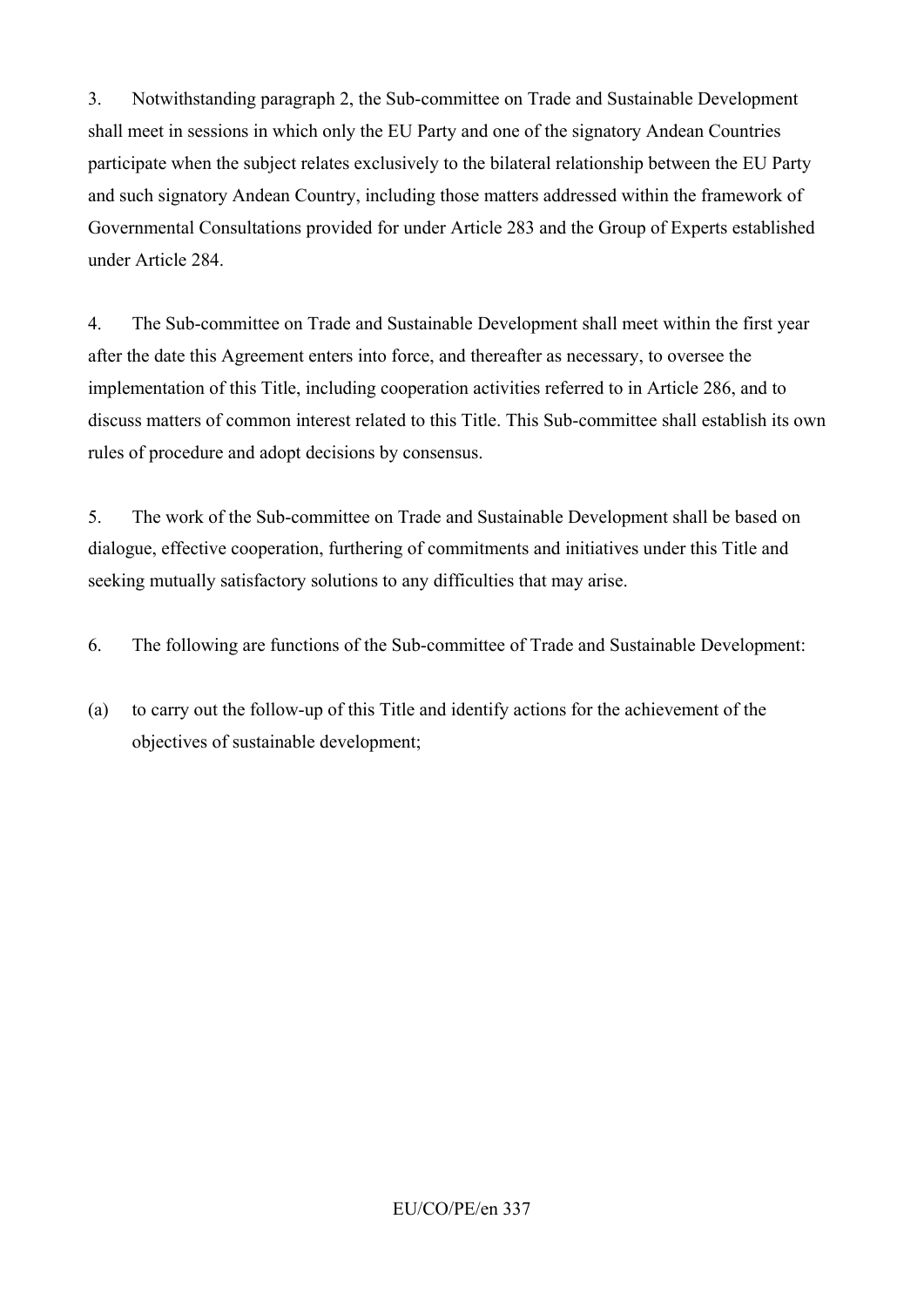- (b) to submit to the Trade Committee, when it deems it appropriate, recommendations for the proper implementation and make the best use of this Title;
- (c) to identify areas of cooperation and verify the effective implementation of cooperation, without prejudice to Article 326;
- (d) to assess, when it deems it appropriate, the impact of the implementation of this Agreement on labour and environment; and
- (e) to resolve any other matter within the scope of application of this Title, without prejudice to the mechanisms set out in Articles 283, 284 and 285.

7. The Sub-committee on Trade and Sustainable Development shall promote transparency and public participation in its work. Accordingly, decisions of this Sub-committee, as well as any report on matters related to the implementation of this Title that it may prepare, shall be made public, unless the Sub-committee decides otherwise. Furthermore, the Sub-committee shall be open to receive and consider inputs, comments or views from the public on matters related to this Title.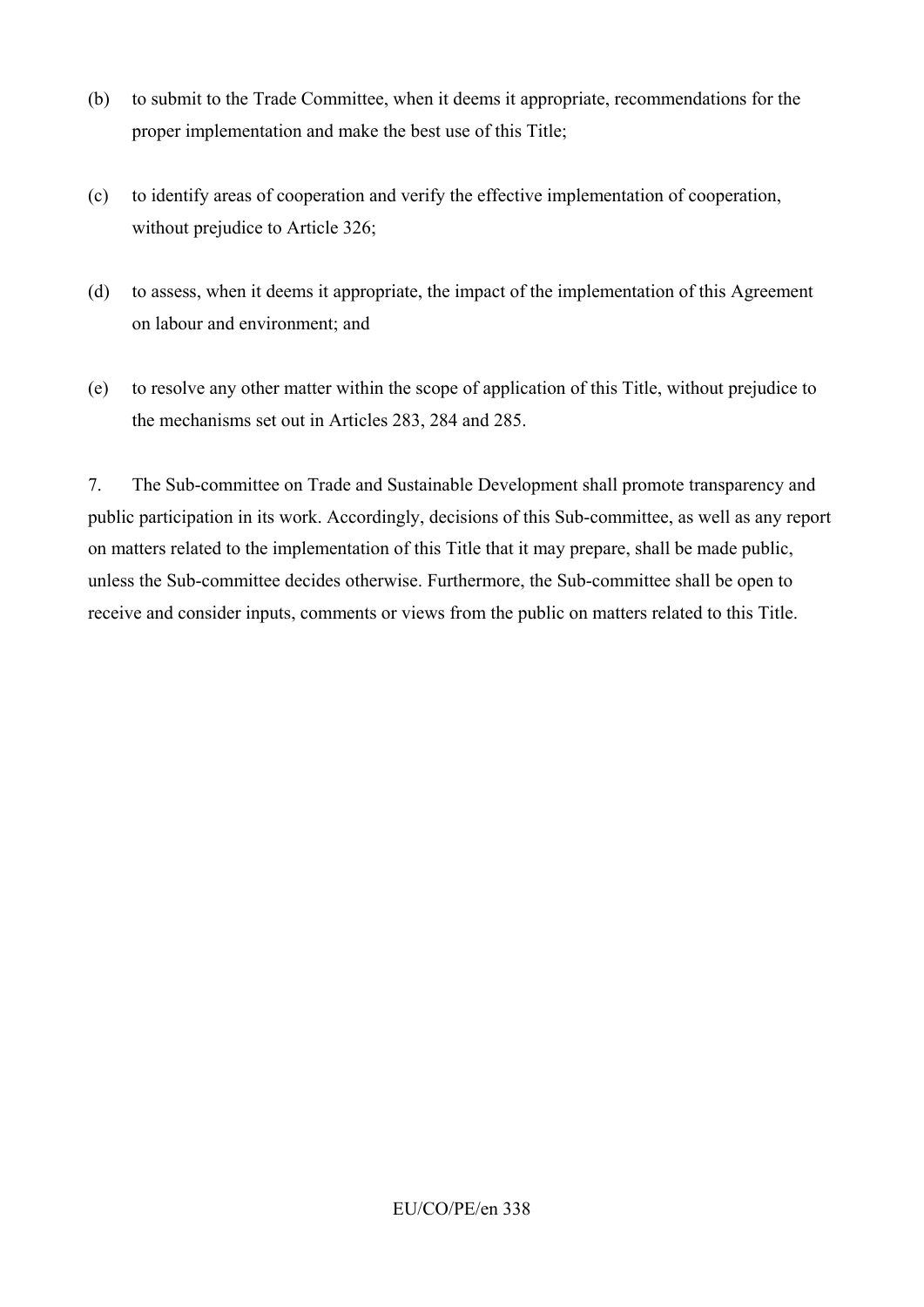#### Domestic Mechanisms

Each Party shall consult domestic labour and environment or sustainable development committees or groups, or create such committees or groups when they do not exist. Such committees or groups may submit opinions and make recommendations on the implementation of this Title, including on their own initiative, through the respective internal channels of the Parties. The procedures for the constitution and consultation of such committees or groups, which shall have a balanced representation of representative organisations in the areas mentioned above, shall be in accordance with domestic law.

### ARTICLE 282

#### Dialogue with Civil Society

1. Subject to Article 280 paragraph 3, the Sub-committee on Trade and Sustainable Development shall convene once a year, unless otherwise agreed by the Parties, a session with civil society organisations and the public at large, in order to carry out a dialogue on matters related to the implementation of this Title. The Parties shall agree on the procedure for such sessions with civil society no later than one year following the entry into force of this Agreement.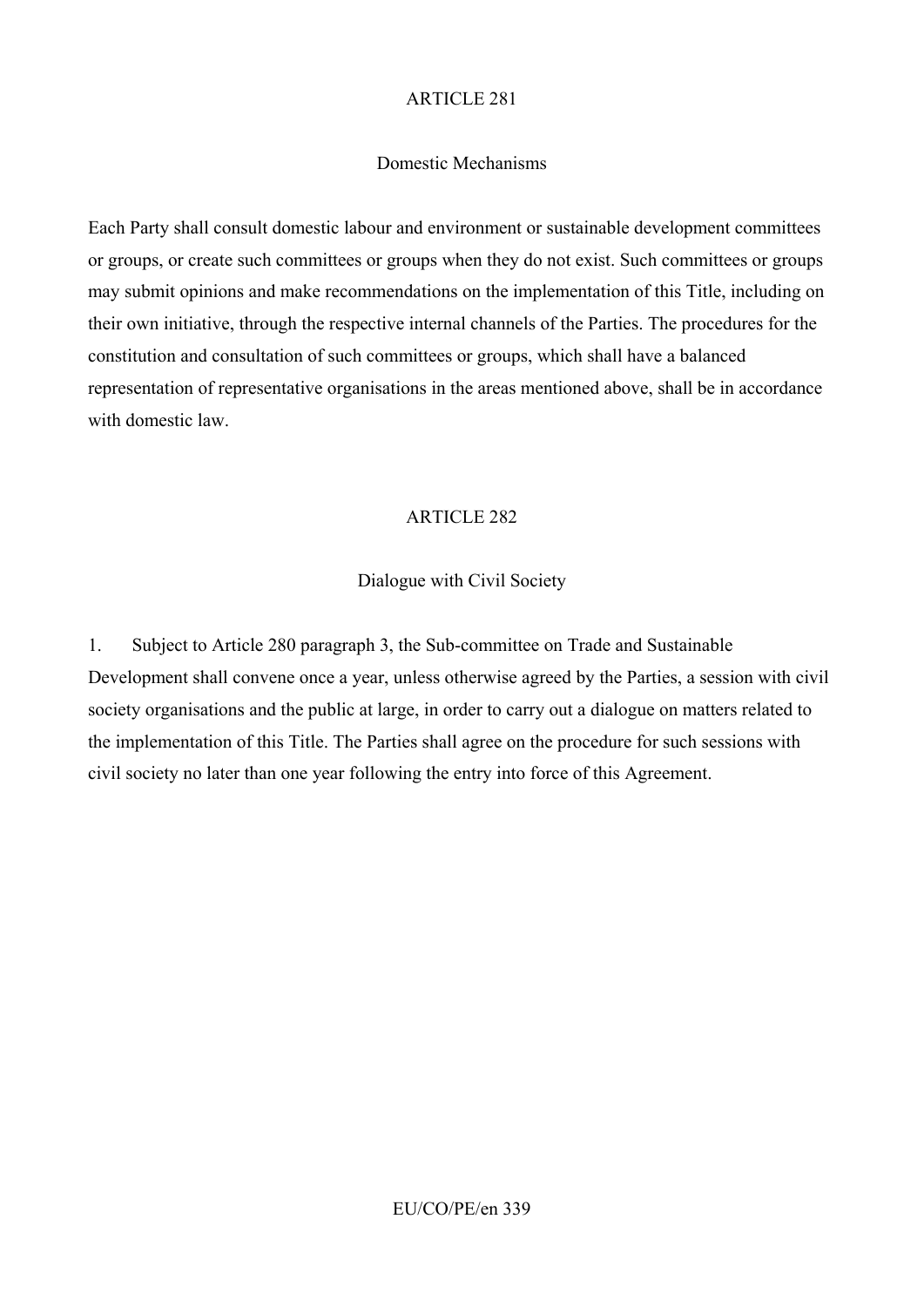2. In order to promote a balanced representation of relevant interests, the Parties shall allow all stakeholders in the areas set out in Article 281 the opportunity to participate in the sessions. The summaries of these sessions shall be publicly available.

# ARTICLE 283

# Governmental Consultations**<sup>82</sup>**

1. A Party may request consultations to another Party regarding any matter of mutual interest arising under this Title, by delivering a written request to the contact point of that Party. The requested Party shall reply expeditiously.

2. The consulting Parties shall make every attempt to arrive at a mutually satisfactory resolution of the matter through dialogue and consultations. Where relevant, subject to the agreement of both consulting Parties, they shall seek information or views of any person, organisation or body that may contribute to the examination of the matter at issue, including the international organisations or bodies of the agreements referred to in Articles 269 and 270.

<sup>82</sup> **<sup>82</sup>** The Parties participating in governmental consultations foreseen in this Title (hereinafter referred to as a "consulting Party" or "consulting Parties") shall be, on the one hand, the European Union, and on the other hand one signatory Andean Country. A signatory Andean Country may not request consultations to another signatory Andean Country.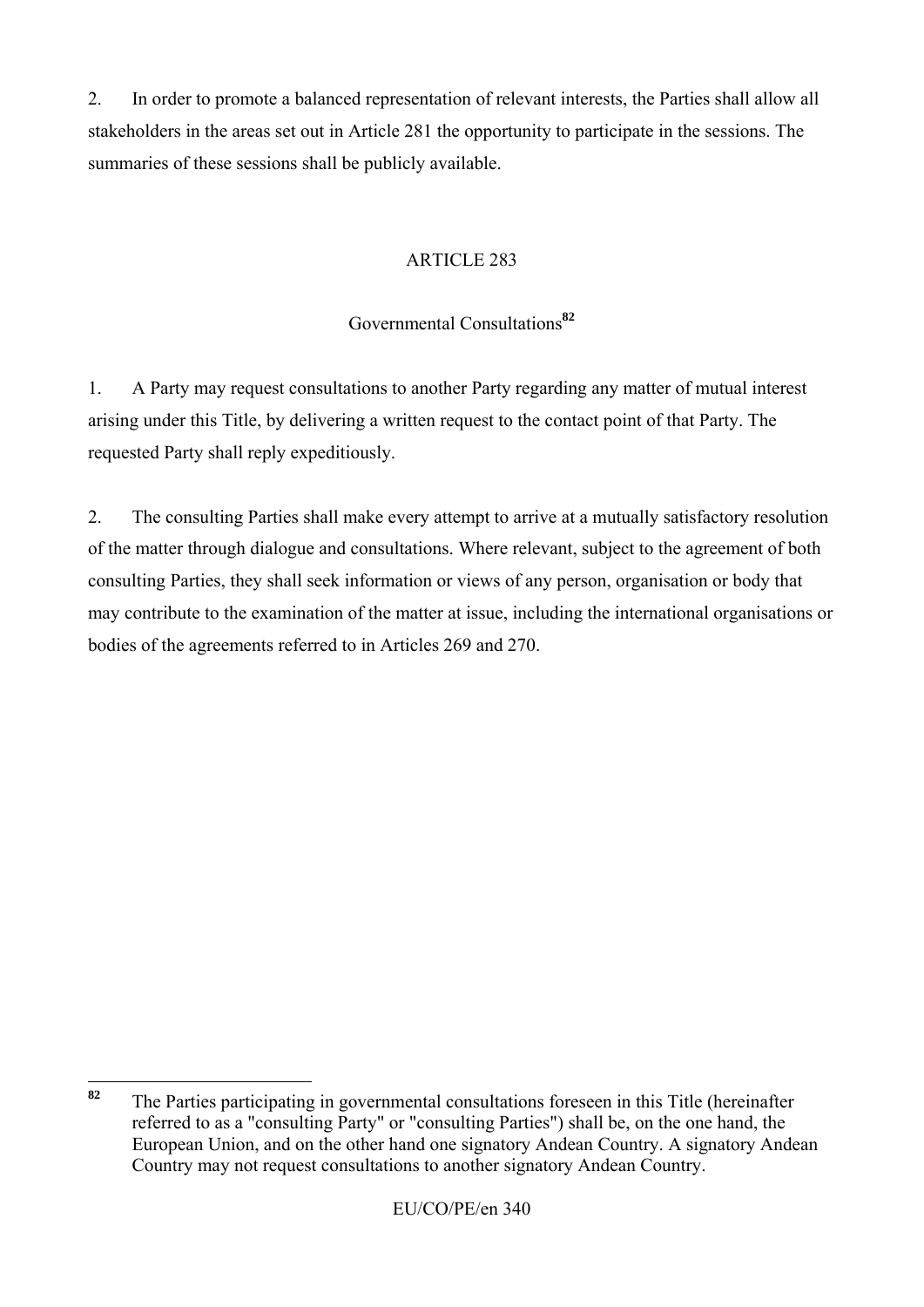3. If a consulting Party deems that the matter needs further discussion, that Party may request that the Sub-committee on Trade and Sustainable Development be convened to consider the matter by delivering a written request to the contact point of the other consulting Party. The Sub-committee on Trade and Sustainable Development shall convene promptly and endeavour to agree on a resolution of the matter. Unless the Sub-committee decides otherwise, its conclusions shall be made public.

4. The Sub-committee on Trade and Sustainable Development shall periodically publish reports describing the outcome of completed consultation procedures, and when it deems it appropriate, reports about ongoing consultations.

# ARTICLE 284

### Group of Experts

1. Unless the consulting Parties agree otherwise, a consulting Party may, after 90 days of the delivery of a request for consultations, request that a Group of Experts be convened to examine the matter that has not been satisfactorily addressed through governmental consultations under Article 283.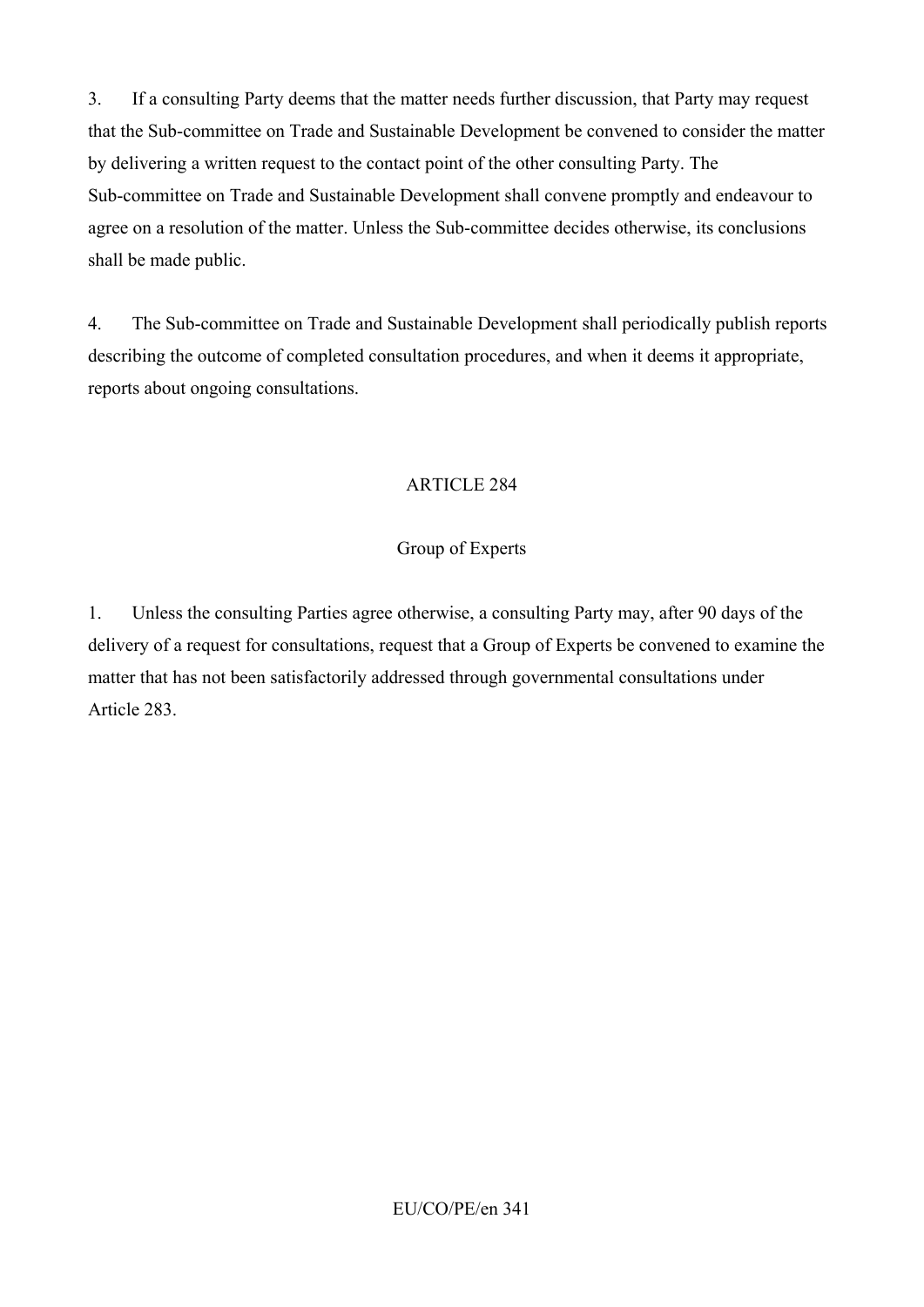2. The Group of Experts selected according to the procedures set out in paragraphs 3 and 4 shall determine whether a Party has fulfilled its obligations under this Title.

3. At the entry into force of this Agreement, the Parties shall submit to the Trade Committee a list of at least 15 persons with expertise on the issues covered by this Title, of which at least five shall not be nationals of any Party and who shall be available to serve as chairperson of the Group of Experts. Such list shall be endorsed at the first meeting of the Trade Committee. The experts shall be independent of, and not take instructions from, any of the Parties.

4. Each Party to a procedure**<sup>83</sup>** shall select one expert from the list of experts within 30 days of the receipt of the request for the establishment of a Group of Experts. The Parties to the procedure may agree to appoint experts not included in the list to serve in the Group of Experts when they deem it necessary. If a Party to the procedure fails to select its expert within such period, the other Party to the procedure shall select from the list of experts a national of the Party that has failed to select an expert. The two selected experts shall agree on the chairperson, who shall not be a national of either Party to the procedure. In case of disagreement, the chairperson shall be selected by lot. The Group of Experts shall be established within 40 days following the date of receipt of the request for its establishment.

<sup>83</sup> **<sup>83</sup>** "a Party to a procedure" shall be understood as a consulting Party which participates in a procedure before a Group of Experts.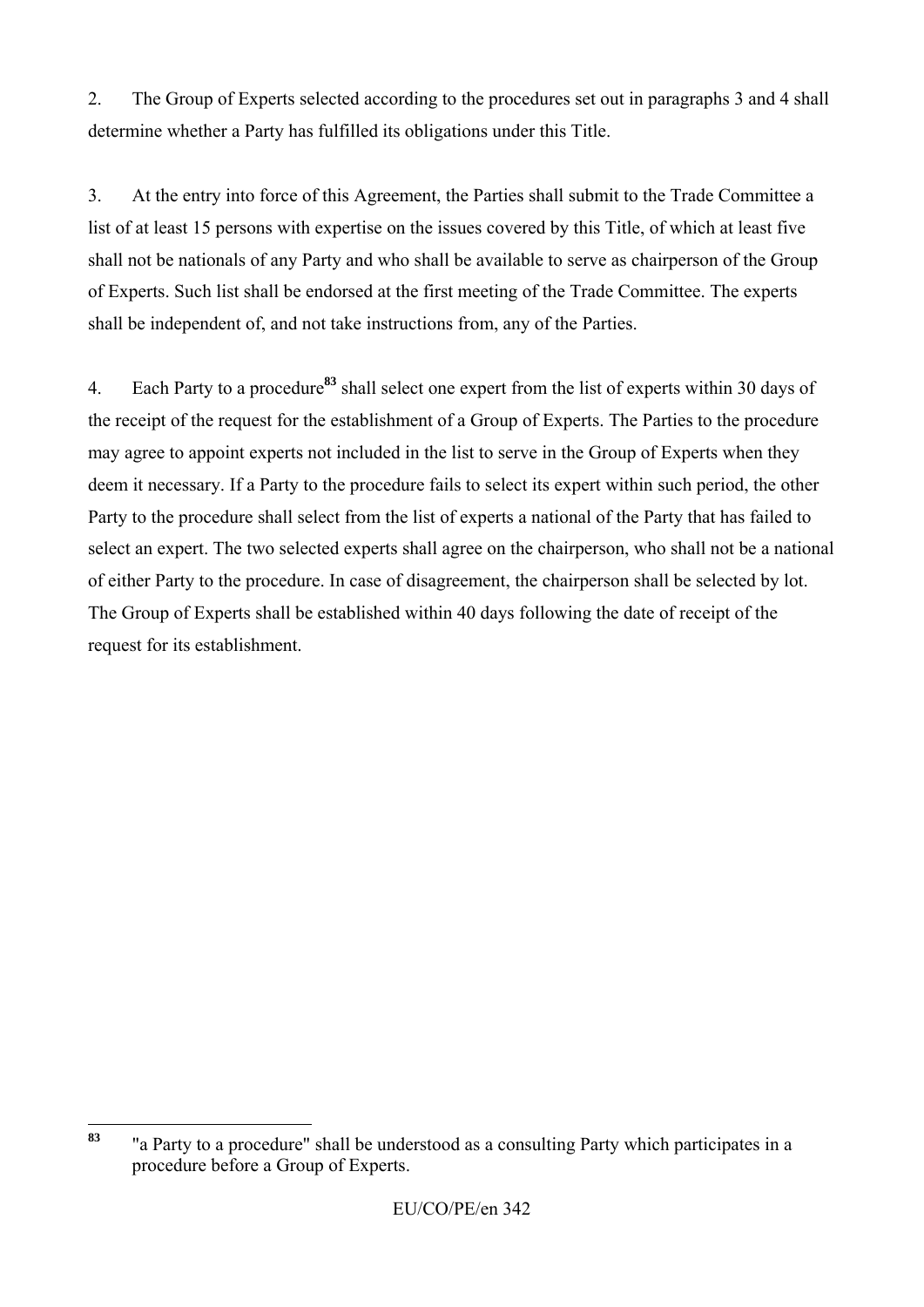5. The Parties to the procedure may present submissions to the Group of Experts. The Group of Experts may request and receive written submissions or any other information from organisations, institutions, and persons with relevant information or specialised knowledge, including written submissions or information from the relevant international organisations and bodies, on matters concerning the international conventions and agreements referred to in Articles 269 and 270.

6. At the entry into force of this Agreement, the Parties shall submit to the Trade Committee, for adoption at its first meeting, rules of procedure, for the Group of Experts.

# ARTICLE 285

# Report of the Group of Experts**<sup>84</sup>**

1. The Group of Experts shall, within 60 days after the last expert is selected, present to the Parties to the procedure an initial report that contains its preliminary conclusions on the matter. The Parties to the procedure may submit written comments to the Group of Experts on the initial report within 15 days following its presentation. After examining the written comments, the Group of Experts may reconsider the initial report. The final report of the Group of Experts shall address any argument presented by the Parties to the procedure in their written comments.

<sup>84</sup> **<sup>84</sup>** The Group of Experts in issuing its recommendations will take into account the multilateral context of obligations under agreements and conventions referred to in Articles 269 and 270.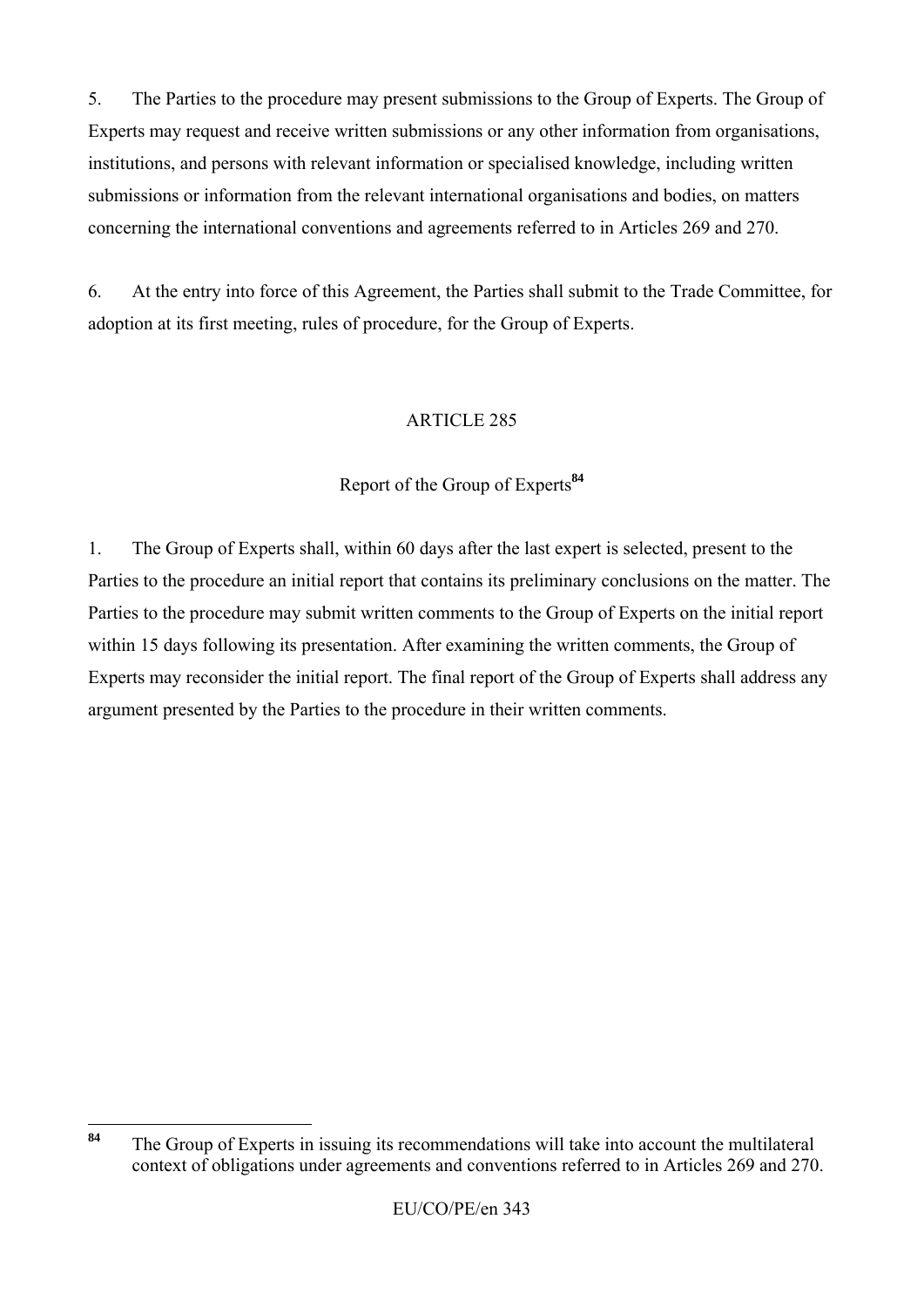2. The Group of Experts shall present to the Parties to the procedure, its final report, including its recommendations, within 45 days from the date in which the initial report is presented pursuant to paragraph 1. The Parties to the procedure shall release a non-confidential version of the final report to the public within 15 days of its issuance.

3. The Parties to the procedure may agree to extend the time limits in paragraphs 1 and 2.

4. The Party to the procedure concerned shall inform the Sub-committee on Trade and Sustainable Development of its intentions as regards the recommendations of the Group of Experts, including the presentation of an action plan to implement the recommendations. The Sub-committee on Trade and Sustainable Development shall monitor the implementation of the measures that such Party has determined.

5. This Title is not subject to Title XII (Dispute Settlement).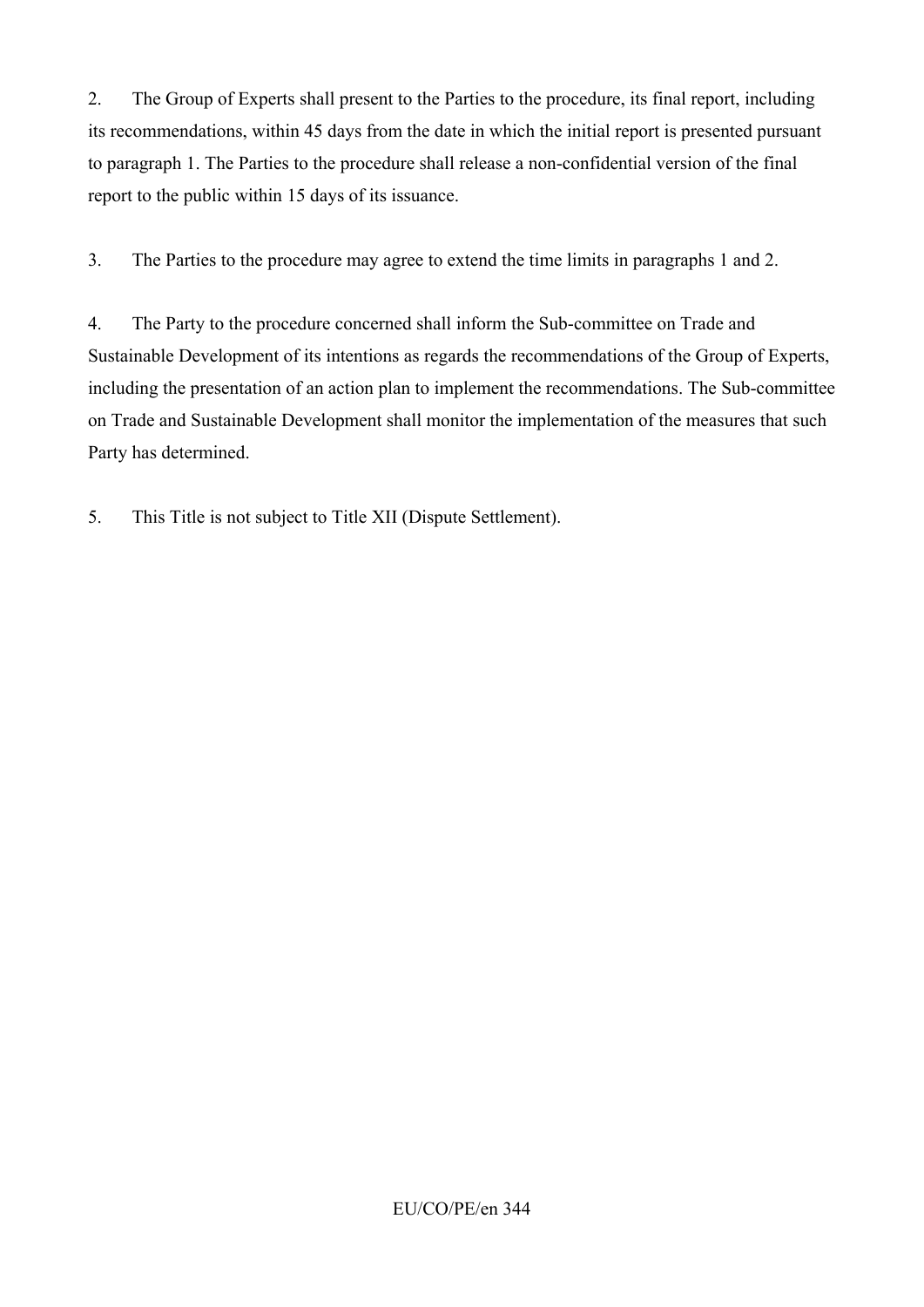### Cooperation on Trade and Sustainable Development

Taking into account the cooperative approach of this Title as well as the provisions of Title XIII (Technical Assistance and Trade-Capacity Building), the Parties recognise the importance of cooperation activities that contribute to the implementation and better use of this Title and, in particular, to the improvement of policies and practices related to labour and environmental protection as set out in its provisions. Such cooperation activities should cover activities in areas of mutual interest, such as:

- (a) activities related to the evaluation of impacts of this Agreement on environment and labour, including activities aimed at improving the methodologies and indicators for such evaluation;
- (b) activities related to the investigation, monitoring and effective implementation of fundamental ILO Conventions and multilateral environmental agreements, including trade-related aspects;
- (c) studies related to levels and standards of labour and environment protection and mechanisms to monitor such levels;
- (d) activities related to the adaptation to, and mitigation of, climate change, including activities related to the reduction of emissions from deforestation and forest degradation ("REDD");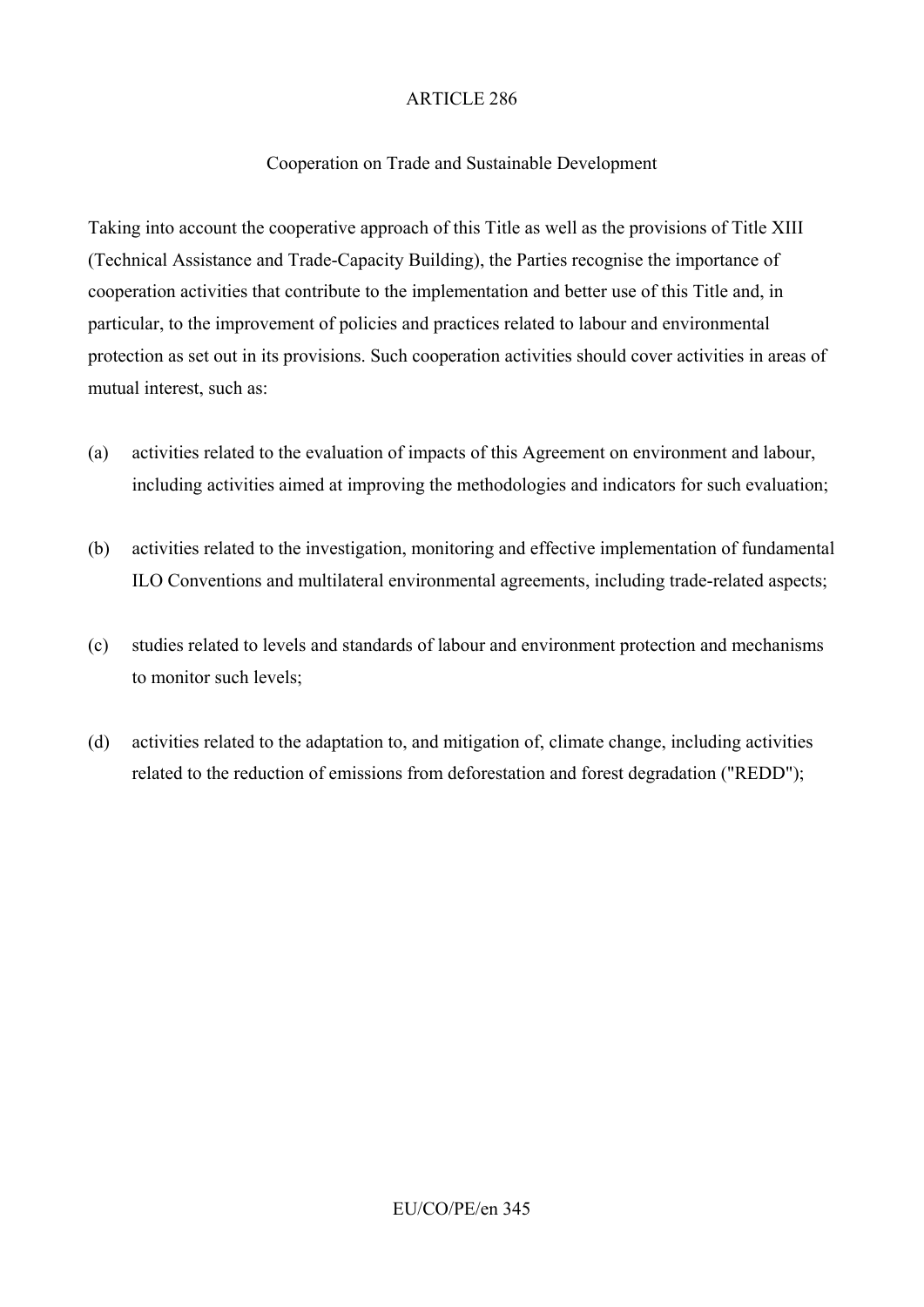- (e) activities related to aspects of the international climate change regime with relevance for trade, including trade and investment activities to contribute to the achievement of the objectives of the UNFCCC;
- (f) activities related to the conservation and sustainable use of biological diversity, as addressed in this Title;
- (g) activities related to the determination of the legal origin of forest products, voluntary forestry certification schemes and traceability of different forestry products;
- (h) activities to encourage best practices for sustainable forest management;
- (i) activities related to trade in fishery products, as addressed in this Title;
- (j) exchange of information and experiences related to the promotion and implementation of good practices of corporate social responsibility; and
- (k) activities related to trade-related aspects of the ILO Decent Work Agenda, including on the interlinkages between trade and productive employment, core labour standards, social protection and social dialogue.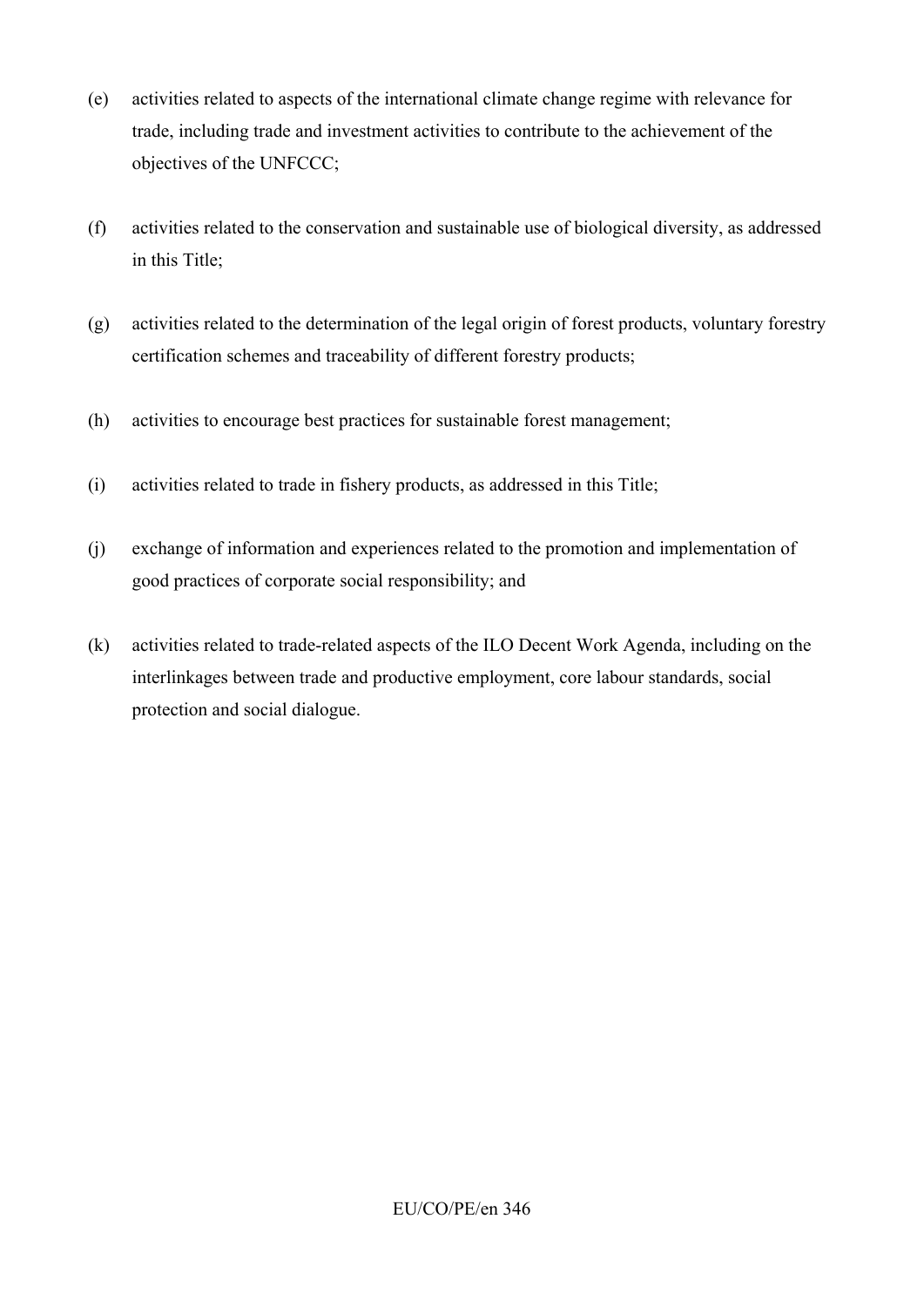#### TITLE X

### TRANSPARENCY AND ADMINISTRATIVE PROCEEDINGS

### ARTICLE 287

#### Cooperation to Promote Transparency

The Parties shall cooperate in relevant bilateral and multilateral fora with a view to increasing transparency in trade-related matters.

### ARTICLE 288

### Publication

1. Each Party shall ensure that its measures of general application, including laws, regulations, judicial decisions, procedures and administrative rulings, relating to any matter covered by this Agreement are promptly published or otherwise made readily available to interested persons in such a manner as to allow them to become acquainted with them.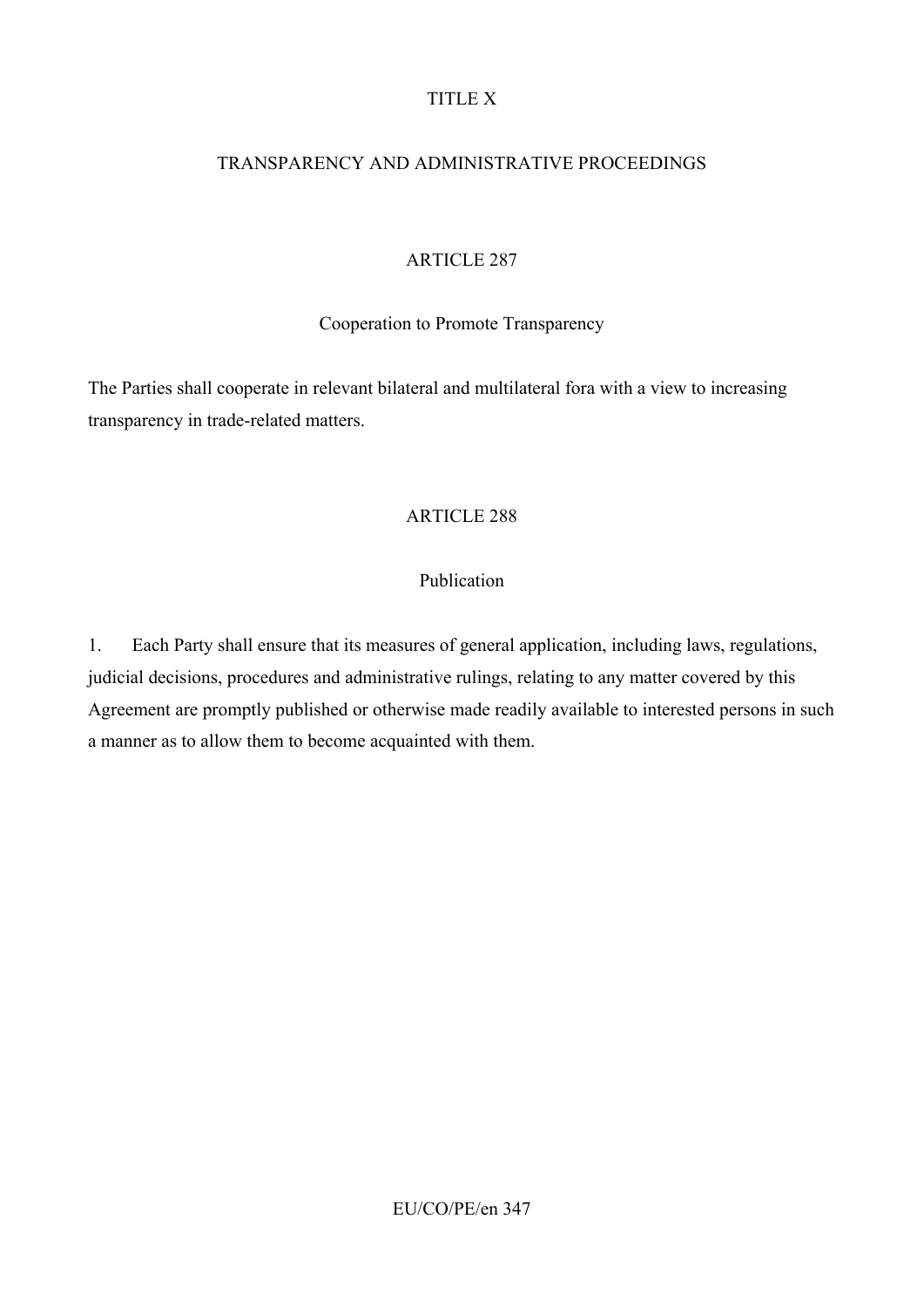2. Each Party, to the extent possible, shall provide opportunities for interested persons to comment on any proposed law, regulation, procedure or administrative ruling of general application relating to any matter covered by this Agreement and shall examine such comments, provided they are relevant.

3. The information referred to under paragraph 1 of this Article shall be considered to have been provided by a Party when the information has been made available by appropriate notification to the WTO or when the information has been made available on an official, public and freely accessible website of that Party.

# ARTICLE 289

### Confidential Information

Nothing in this Agreement shall require any Party to provide confidential information, the disclosure of which would impede law enforcement or otherwise be contrary to the public interest, or which would prejudice legitimate commercial interests of particular enterprises, public or private.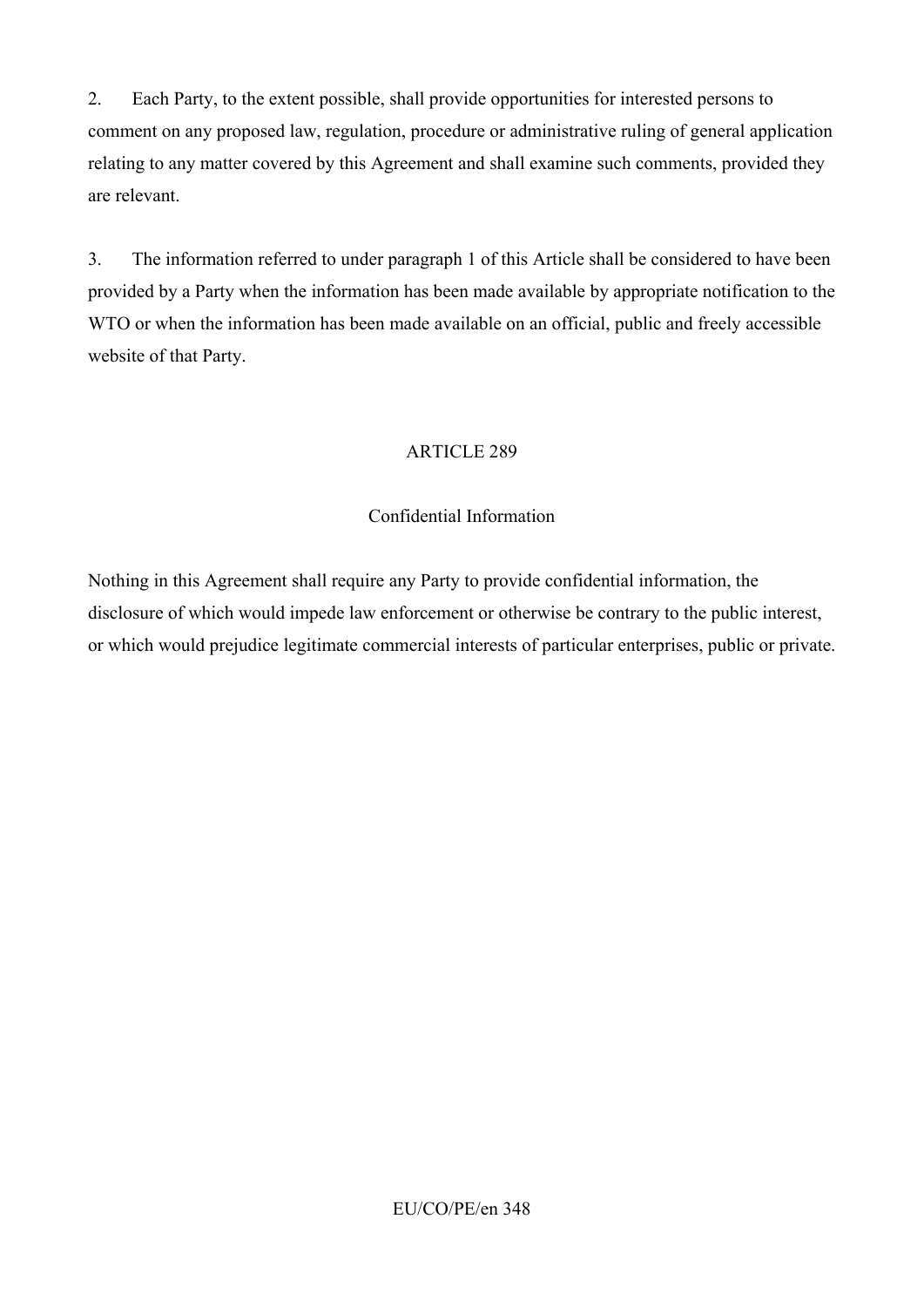# Exchange of Information

1. Upon request of another Party, and to the extent legally possible, a Party, through its Agreement Coordinator, shall provide information and reply promptly to any question relating to any matter that might substantially affect this Agreement.

2. Whenever, according to this Agreement, a Party provides information to another Party that it has designated as confidential, such Party shall treat that information as confidential.

3. Upon request of a Party, the Agreement Coordinator of another Party shall indicate the office or official responsible for any matter pertaining to the implementation of this Agreement and provide the required support to facilitate communication with the requesting Party.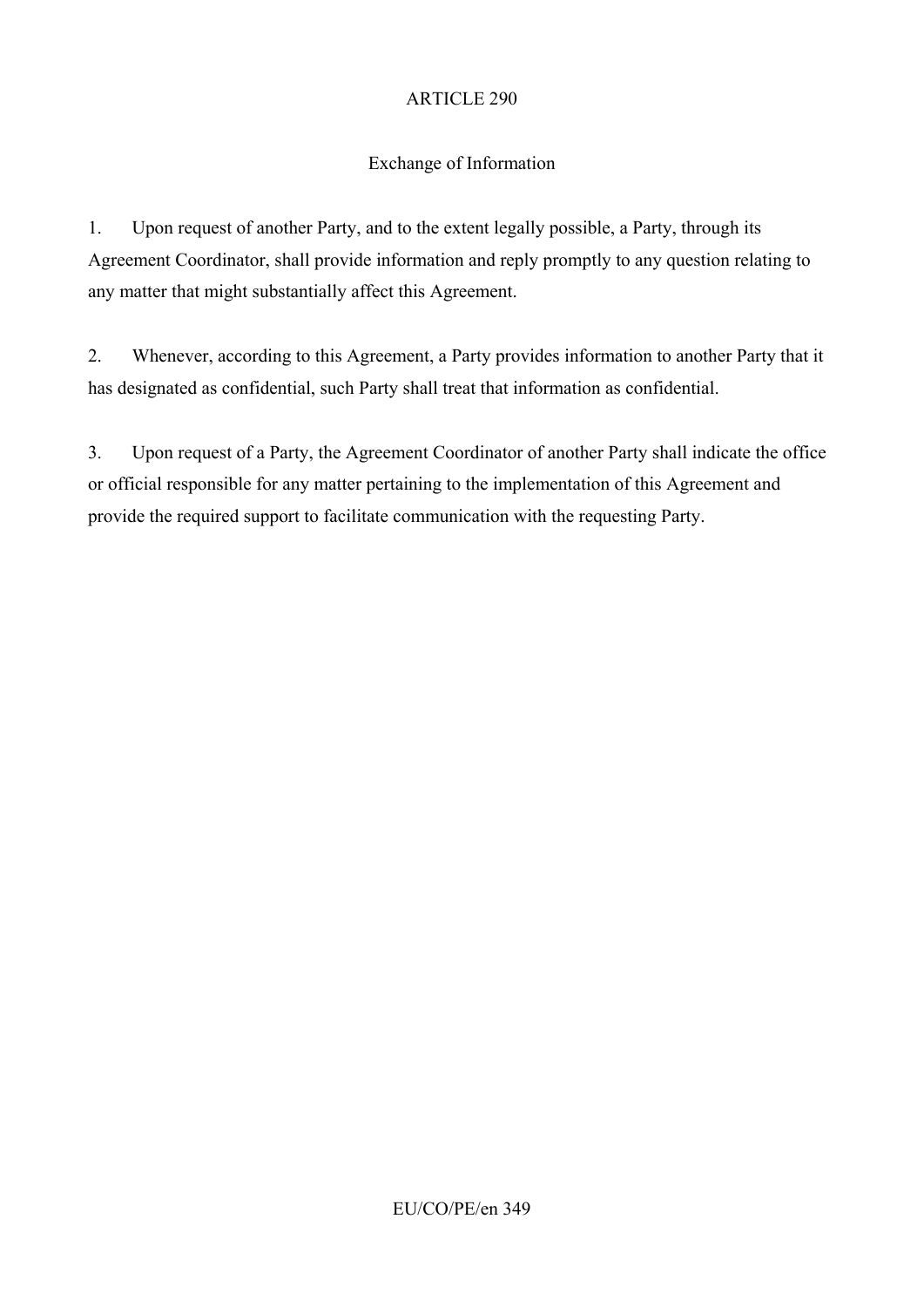#### Administrative Proceedings

Each Party shall administer in a consistent, impartial and reasonable manner all measures of general application referred to in Article 288, paragraph 1. To this end, in applying those measures to particular persons, goods, services or establishments of another Party in specific cases, each Party shall:

- (a) provide, whenever possible and in accordance with its domestic law, the persons directly affected by a proceeding, with reasonable notice when a proceeding is initiated, including a description of the nature of the proceeding, a statement of the legal authority under which the proceeding is initiated, and a general description of any issues in controversy;
- (b) ensure, such persons are afforded a reasonable opportunity to present facts and arguments in support of their positions prior to any final administrative action, when time, the nature of the proceeding, and the public interest permit; and
- (c) ensure that its procedures are based on, and in accordance with, its domestic law.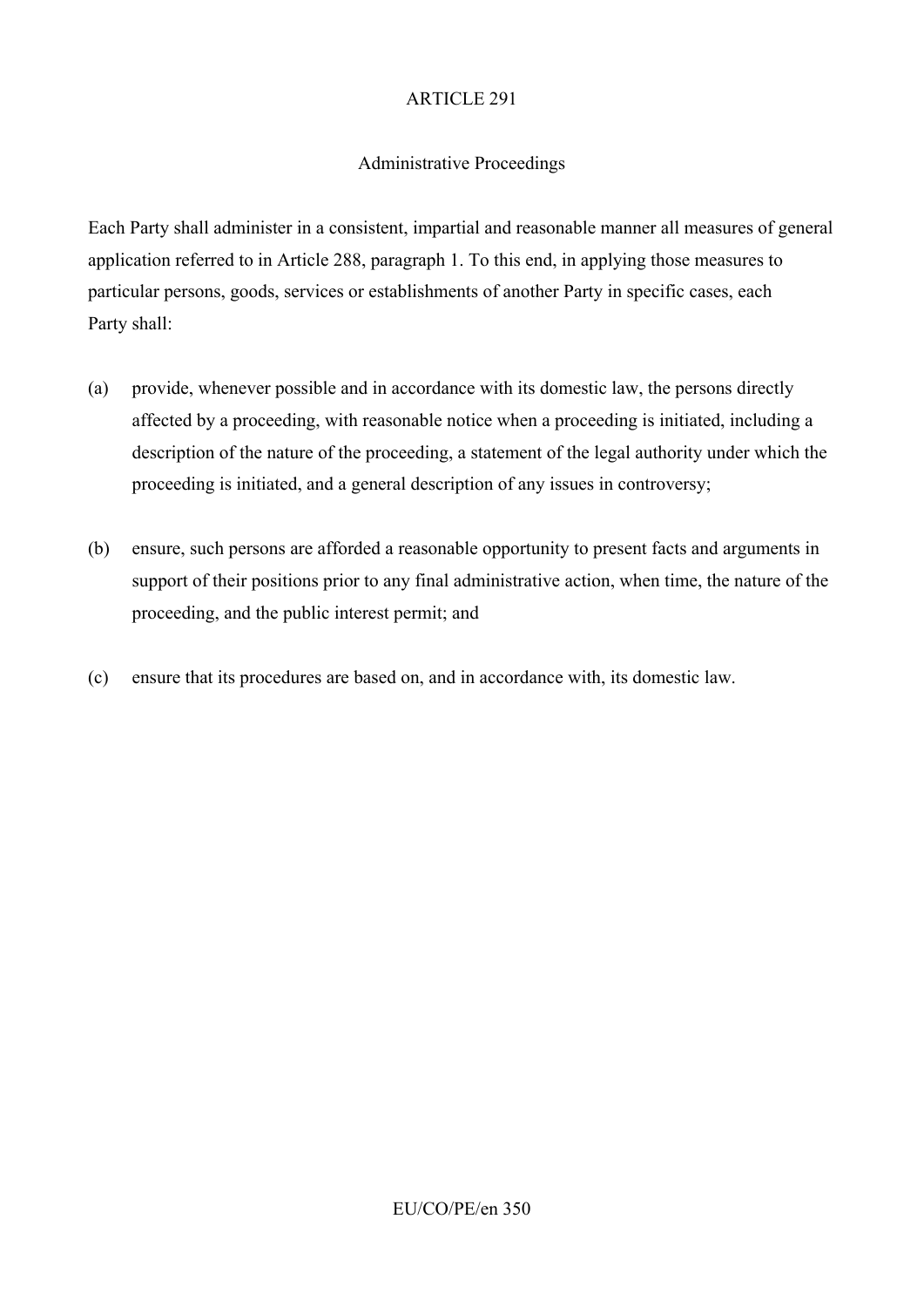# Review and Appeal

1. Each Party shall establish or maintain judicial, quasi-judicial or administrative tribunals or procedures for the purpose of the prompt review and, where warranted, correction of final administrative action related to trade-related matters covered by this Agreement. Such tribunals or procedures shall be independent of the office or authority entrusted with administrative enforcement and those responsible for them shall be impartial and shall not have any substantial interest in the outcome of the matter.

2. Each Party shall ensure that, in any such tribunals or procedures, the parties to the proceeding are provided with the right to:

- (a) a reasonable opportunity to support or defend their respective positions; and
- (b) a decision based on the evidence and submissions of record or, where required by its domestic law, on the record compiled by the administrative authority.

3. Subject to appeal or further review as provided for in its domestic law, each Party shall ensure that any such decision shall be implemented by, and shall govern the practice of, the office or authority competent with respect to the administrative action at issue.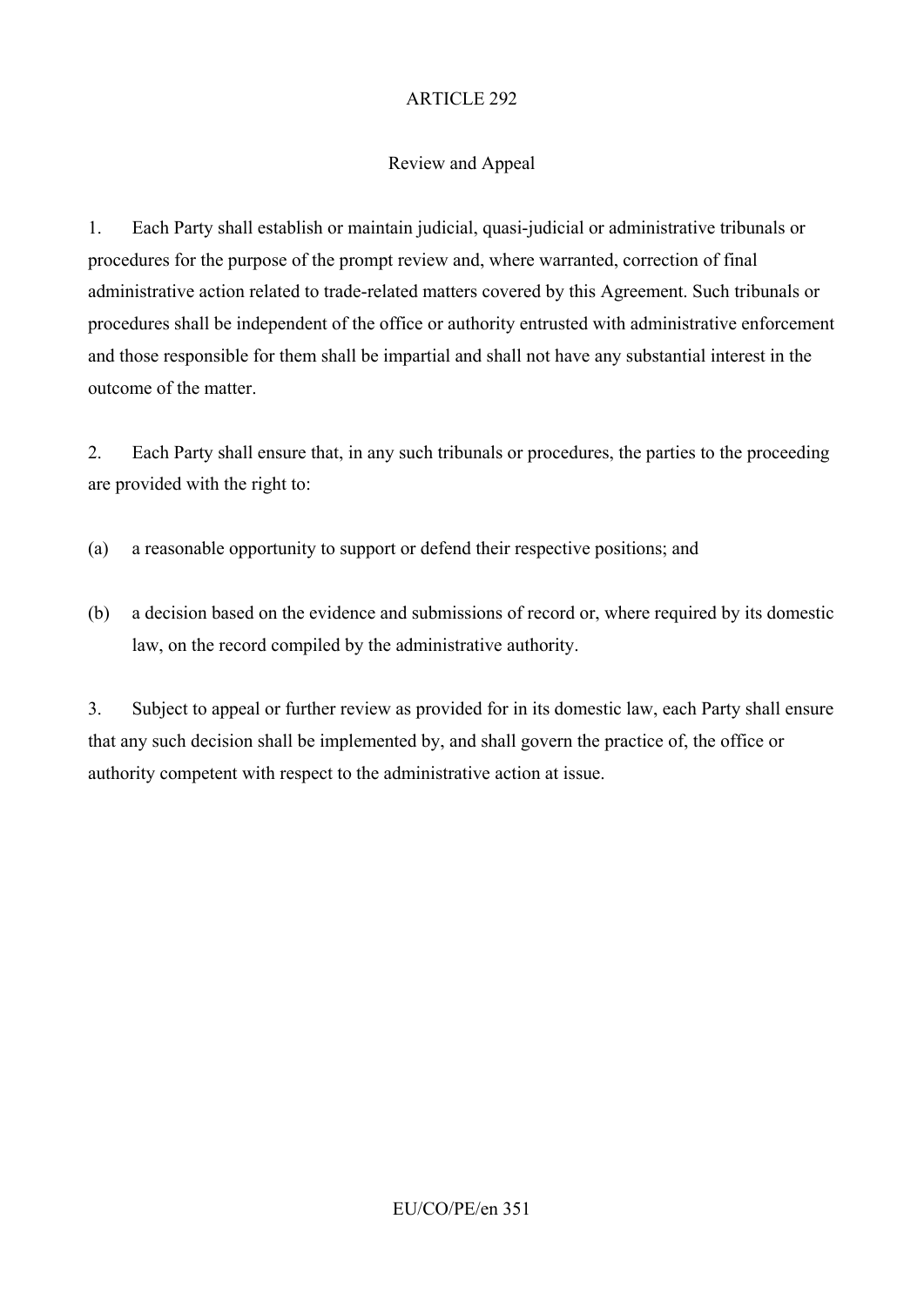# Transparency on Subsidies

1. For the purposes of this Agreement, a subsidy related to trade in goods is a measure which falls under the definition set out in Article 1.1 of the Subsidies Agreement and is specific within the meaning of Article 2 of the latter.

2. Each Party shall ensure transparency in the area of subsidies related to trade in goods. Starting two years after the entry into force of this Agreement, each Party shall submit a report every two years to the other Parties regarding the legal basis, form, amount or budget and where possible, the recipient of subsidies granted by its government or any public body. Such report is deemed to have been provided if the relevant information is made available by the Party concerned or on its behalf on a publicly accessible website. When exchanging information, the Parties shall take into account the requirements of professional and business secrecy.

3. The Trade Committee shall periodically review the progress made by each Party in implementing this Article.

4. The provisions of this Article are without prejudice to the rights of the Parties to apply trade remedies or to resort to dispute settlement or other appropriate action against a subsidy granted by another Party, in accordance with the relevant WTO provisions.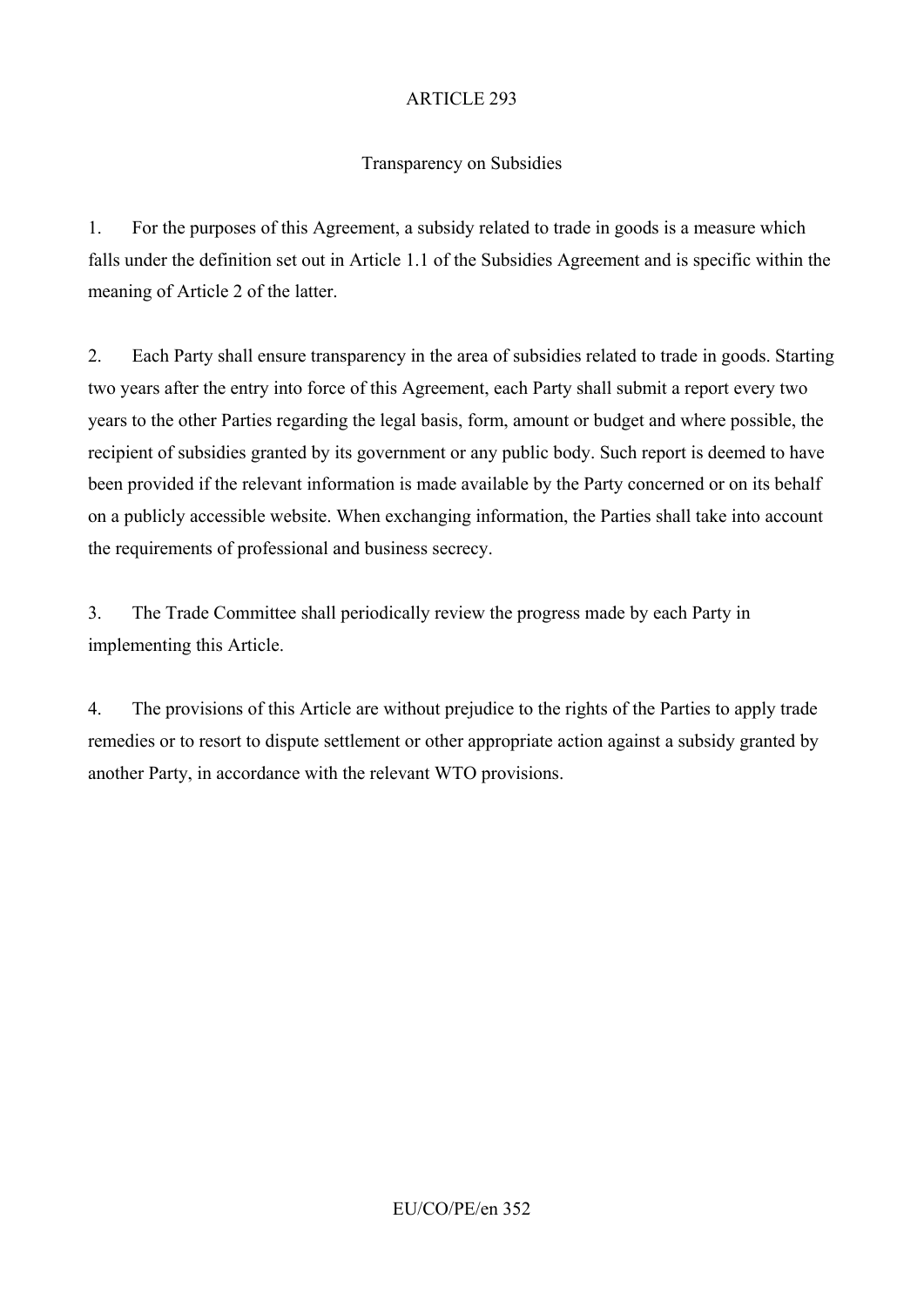5. The Parties agree to exchange information upon request of any Party on matters regarding subsidies related to trade in services and to hold the first exchange of views on these issues one year after the entry into force of this Agreement.

6. This Article shall not be subject to Title XII (Dispute Settlement).

# ARTICLE 294

# Specific Rules

The provisions of this Title shall apply without prejudice to any specific rules established in other Titles of this Agreement.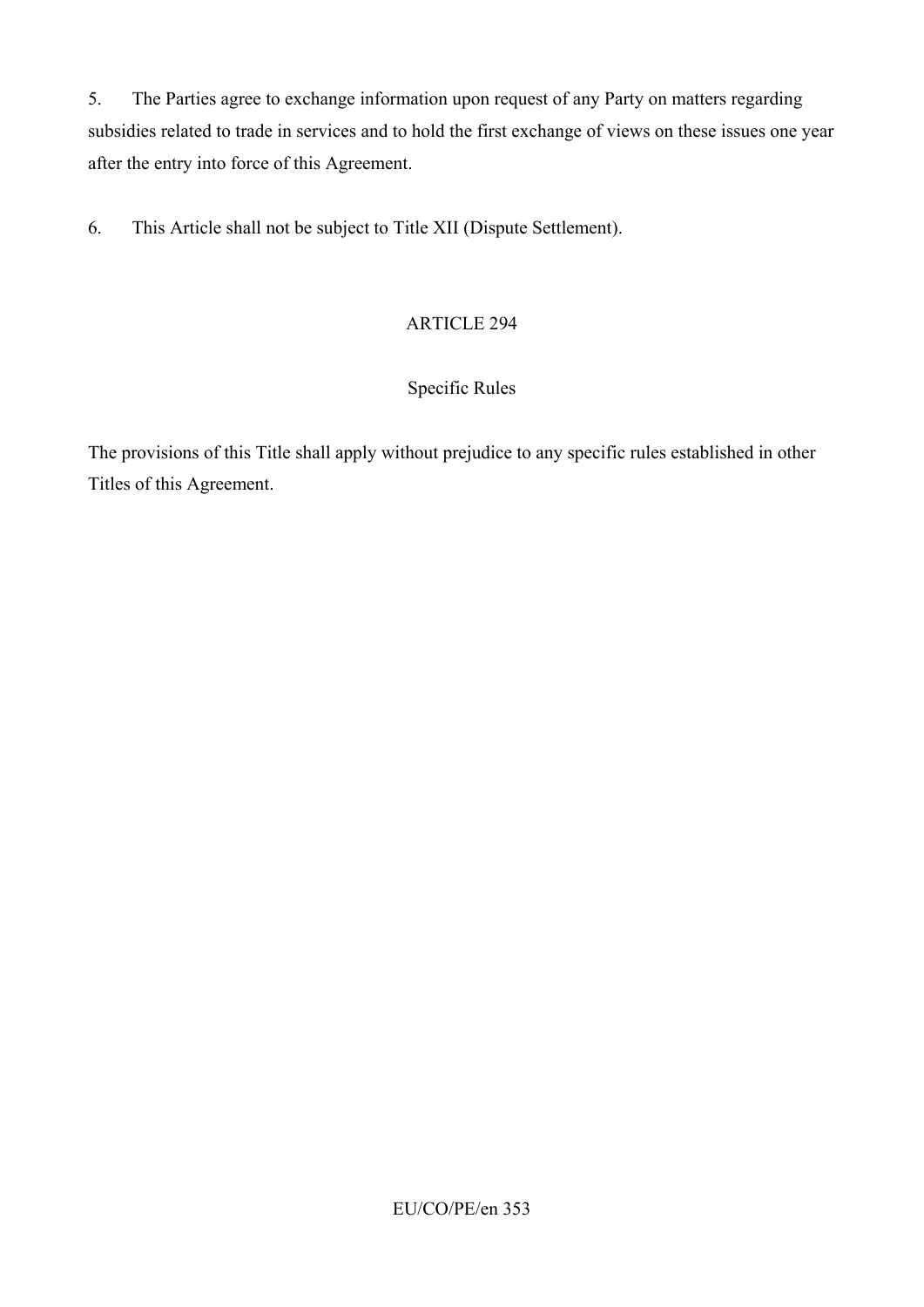# TITLE XI

# GENERAL EXCEPTIONS

# ARTICLE 295

# Security Exception

- 1. Nothing in this Agreement shall be construed:
- (a) to require any Party to furnish or give access to any information the disclosure of which it considers contrary to its essential security interests; or
- (b) to prevent any Party from taking any measure which it considers necessary for the protection of its essential security interests:
	- (i) relating to government procurement indispensable for national security or for national defence purposes;
	- (ii) relating to fissionable and fusionable materials or the materials from which they are derived;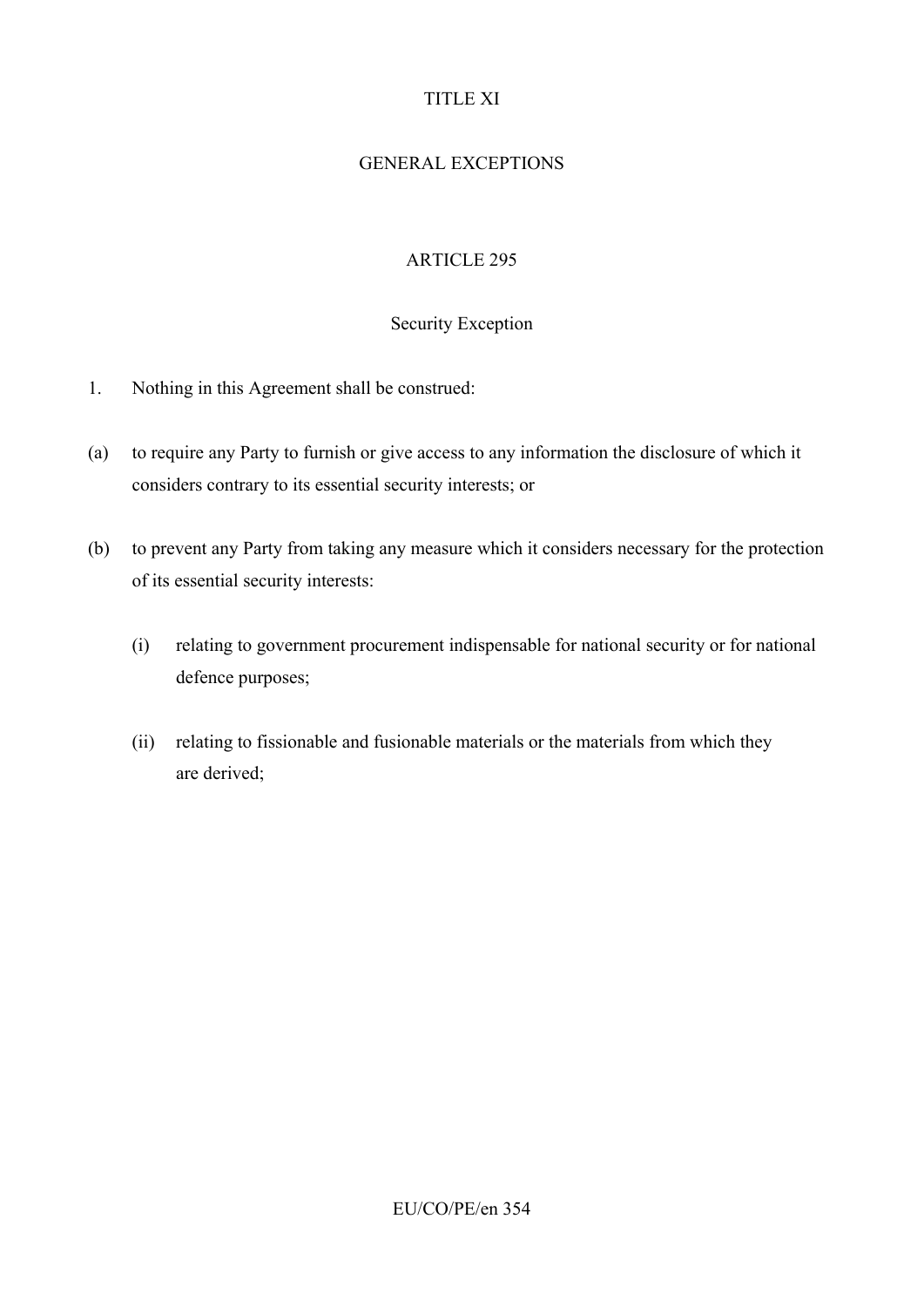- (iii) connected with the production of, government procurement of or trade in arms, munitions and war material and related to traffic in other goods and materials and to the supply of services or establishment as are carried out directly or indirectly for the purpose of supplying a military establishment;
- (iv) taken in time of war or other emergency in international relations; or
- (c) to prevent any Party from taking any measures necessary in pursuance of the obligations it has accepted for the purpose of maintaining or restoring international peace and security.

2. The Trade Committee shall be informed to the extent possible of any measure taken by a Party under subparagraphs 1(b) and 1(c) and its termination.

### ARTICLE 296

### Taxation

1. This Agreement shall only apply to taxation measures to the extent such application is necessary to give effect to the provisions of this Agreement.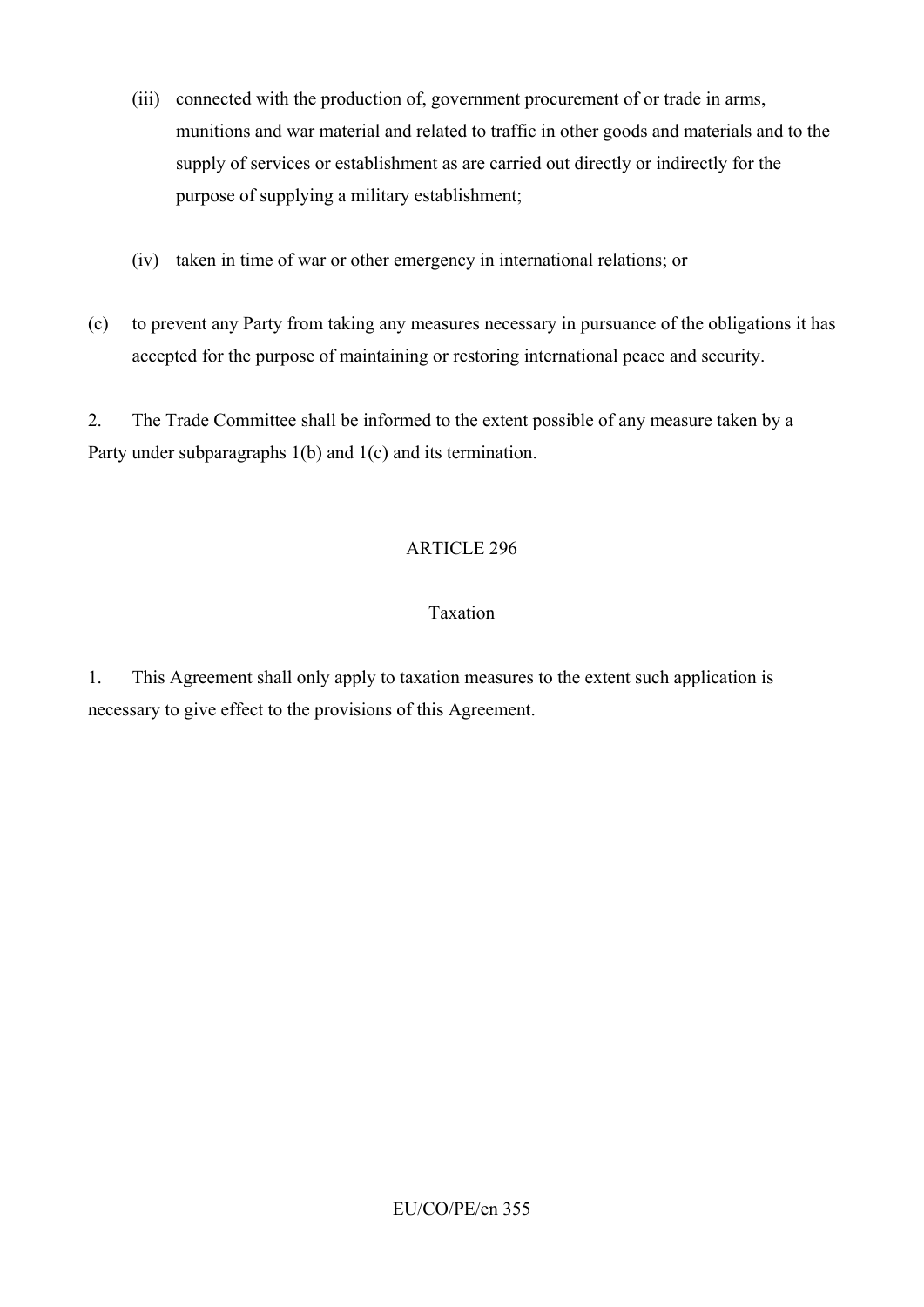2. Nothing in this Agreement shall affect the rights and obligations of any Party under any tax convention**<sup>85</sup>** between a Member State of the European Union and a signatory Andean Country. In the event of any inconsistency between this Agreement and any such convention, that convention shall prevail to the extent of the inconsistency. In the case of tax conventions between a Member State of the European Union and a signatory Andean Country, the competent authorities under that convention shall have sole responsibility for determining whether any inconsistency exists between this Agreement and that convention.

3. Nothing in this Agreement shall be construed to prevent a Party from adopting or enforcing any measure which:

- (a) aims at ensuring the effective and equitable imposition and collection of direct taxes;
- (b) distinguishes in the application of the relevant provisions of domestic fiscal legislation, including those aimed at ensuring the imposition and collection of duties, between tax payers who are not in the same situation, in particular with regard to their place of residence or with regard to the place where their capital is invested;
- (c) aims at preventing the avoidance or evasion of taxes pursuant to tax provisions of conventions to avoid double taxation or other tax agreements, or domestic fiscal legislation; or

<sup>85</sup> **<sup>85</sup>** For the purposes of this article, "tax convention" shall be understood as a convention for the avoidance of double taxation or other international taxation agreement or arrangement.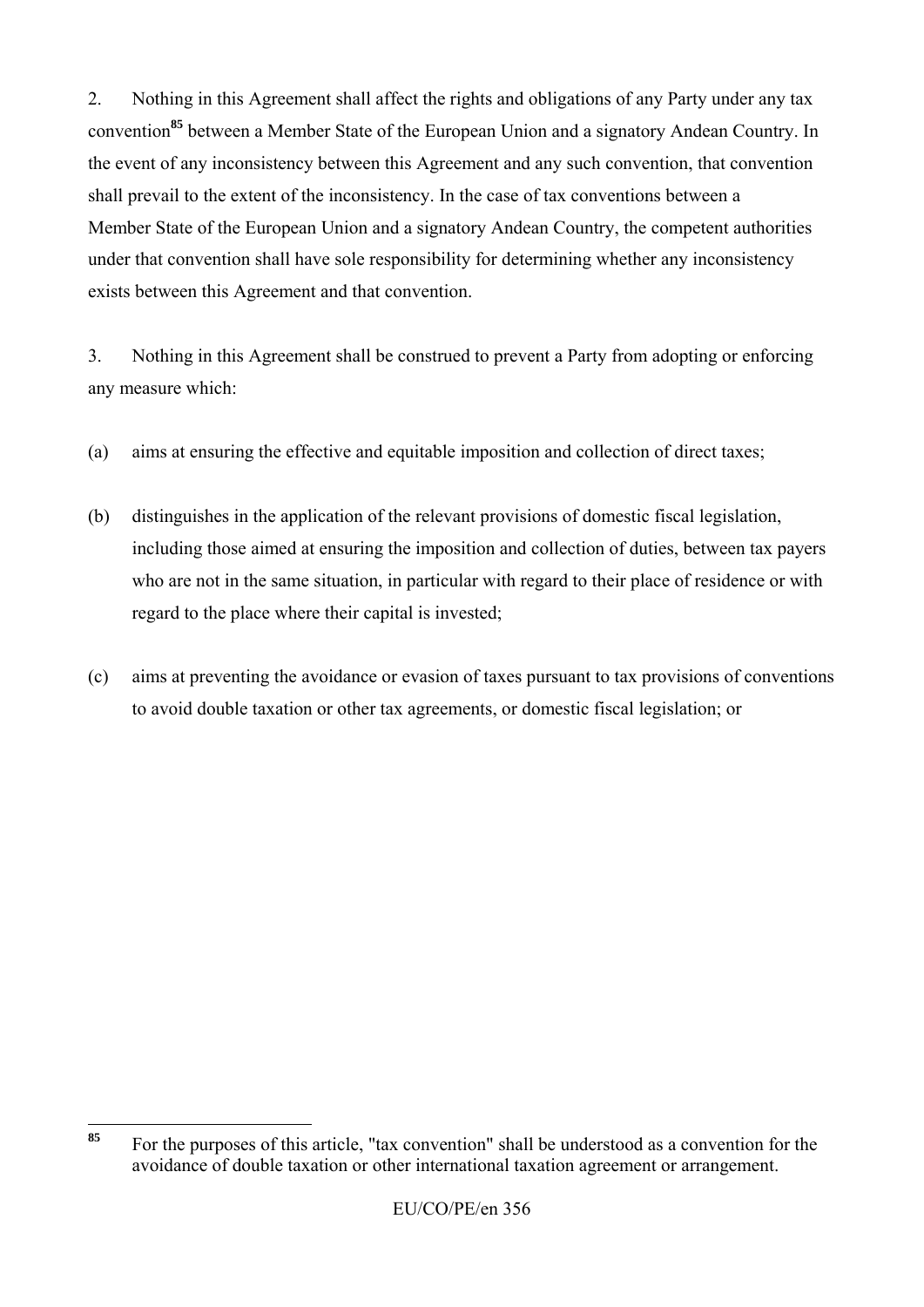(d) is incompatible with any MFN obligation established under this Agreement, provided that the difference in treatment results from a tax convention.

4. Tax terms or concepts not defined in this Agreement are determined according to tax definitions and concepts, or equivalent or similar definitions and concepts, under the domestic law of the Party taking the measure.

# ARTICLE 297

# Balance of Payments

1. If a Party experiences serious external financial or balance-of-payments difficulties or threat thereof, that Party may adopt or maintain restrictive measures with regard to trade in goods, trade in services and establishment, including on payments or transfers related to such transactions.

2. Any restrictive measure adopted or maintained pursuant to paragraph 1 shall be non-discriminatory and of limited duration, shall not go beyond what is necessary to remedy the balance- of- payments situation, and shall be in accordance with the conditions established in the WTO Agreement and consistent with the Articles of the Agreement of the International Monetary Fund, as applicable**<sup>86</sup>**.

<sup>86</sup> The conditions established in the WTO Agreement as referred to in this Article shall be considered applicable, *mutatis mutandis*, to balance of payments measures regarding establishment in sectors other than services sectors.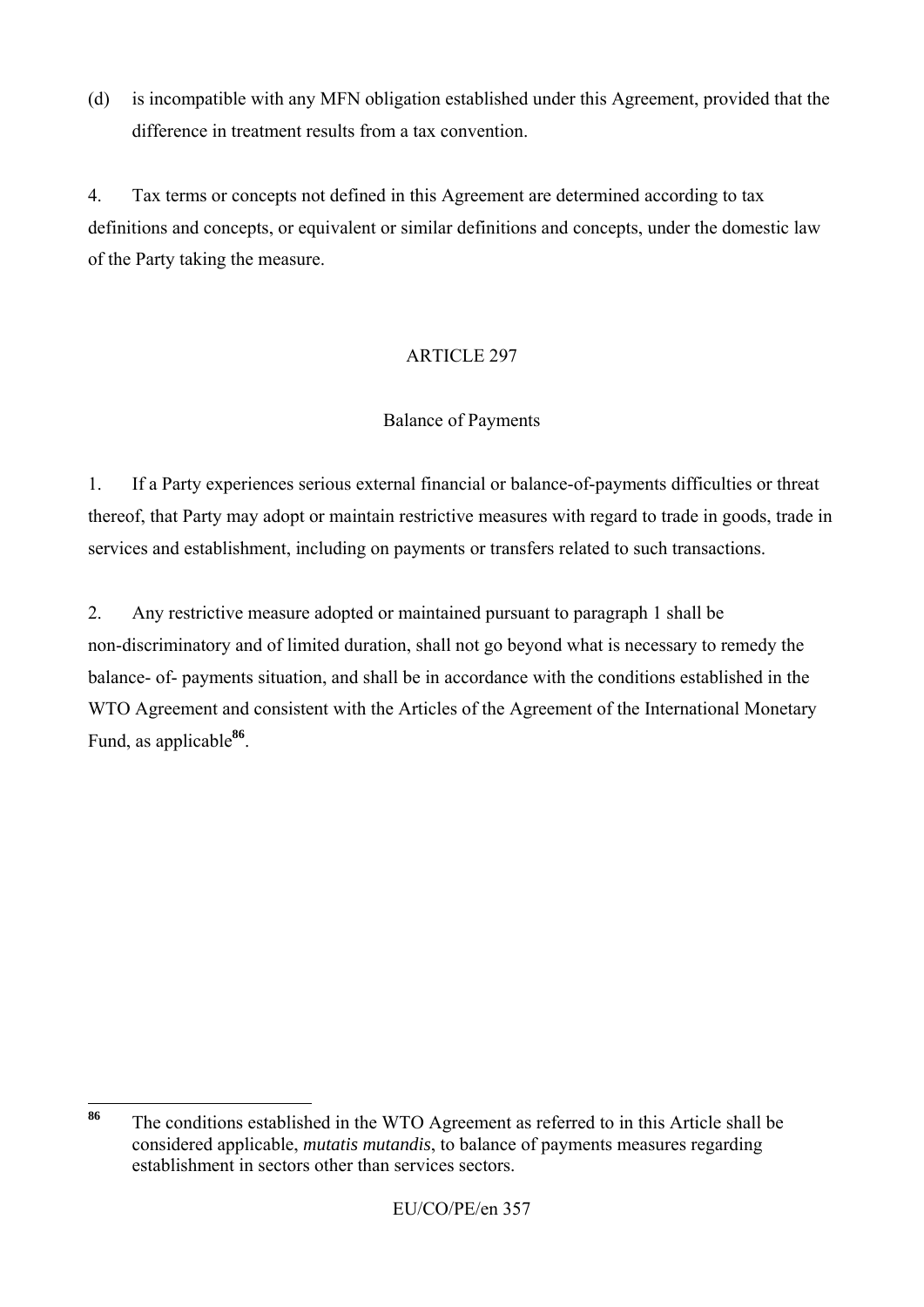3. The Parties shall endeavour to avoid the imposition of restrictive measures referred to in paragraph 1. In the event of the introduction or modification by a Party of such measures, such Party, shall promptly notify them to the other Parties and present, as soon as possible, a time schedule for their removal.

4. Consultations shall be held promptly within the Trade Committee. Such consultations shall assess the balance- of- payments situation of the Party adopting or maintaining restrictive measures under this Article, as well as the measures themselves, taking into account, *inter alia*, factors such as:

- (a) the nature and extent of the balance of payments and the external financial difficulties;
- (b) the external economic and trading environment; and
- (c) alternative corrective measures which may be available.

Consultations shall address the compliance of any restrictive measure with paragraphs 2 and 3. All statistical findings and other facts presented by the International Monetary Fund relating to foreign exchange, monetary reserves and balance of payments shall be accepted, and conclusions shall be based on the assessment by the International Monetary Fund of the balance-of- payments and the external financial situation of the Party introducing the measures.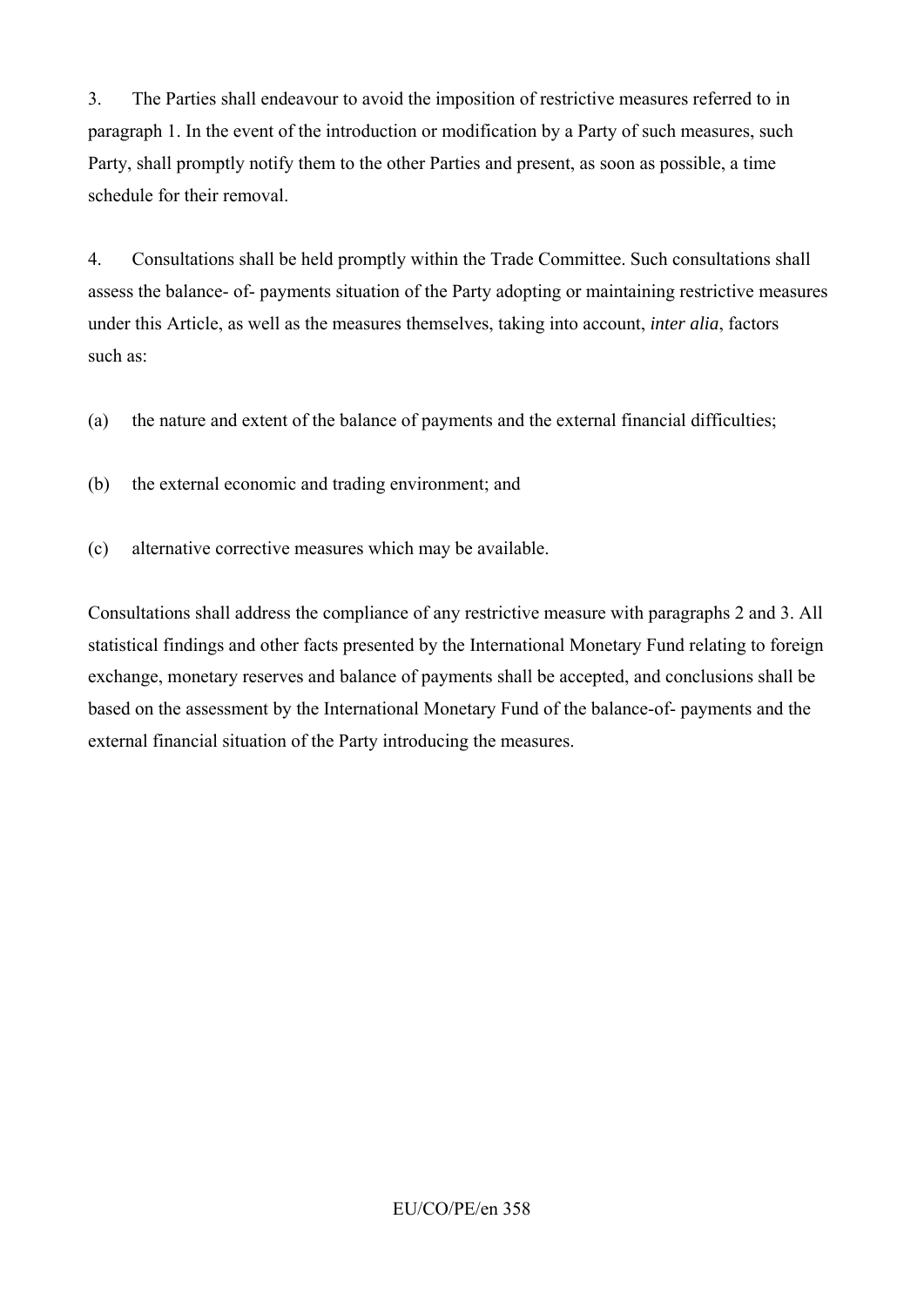# TITLE XII

# DISPUTE SETTLEMENT

# CHAPTER 1

#### OBJECTIVES, SCOPE OF APPLICATION AND DEFINITIONS

#### ARTICLE 298

#### Objective

The objective of this Title is to prevent and settle any dispute between the Parties concerning the interpretation and application of this Agreement and to reach, whenever possible, a mutually satisfactory resolution on any issue that could affect its operation. In case a mutually agreed solution were not possible, the first objective of this Title will be in general to secure the withdrawal of the measures concerned if these are found to be inconsistent with the provisions of this Agreement.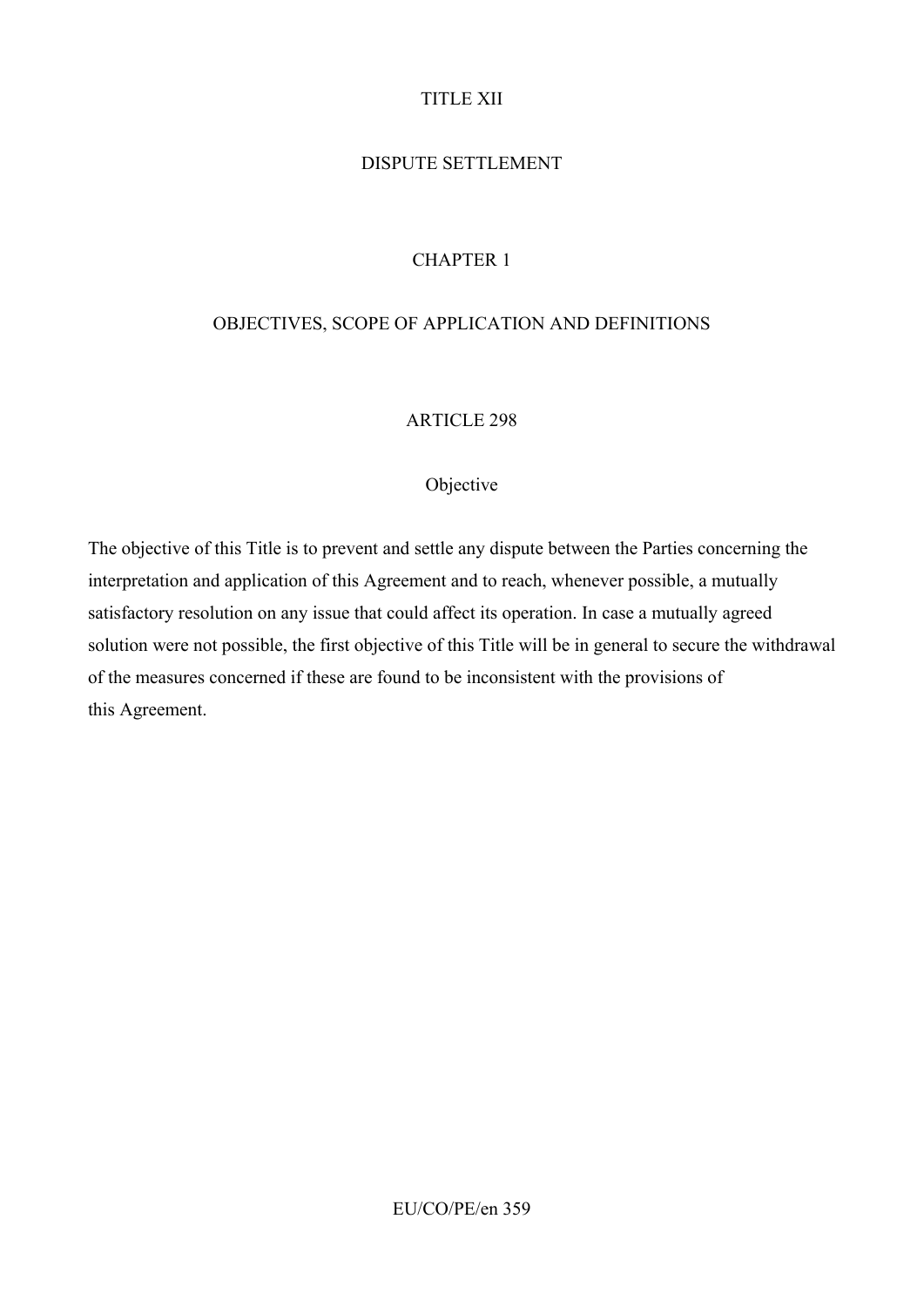# Scope of Application

1. Unless otherwise provided in this Agreement, the provisions of this Title shall apply with respect to any dispute concerning the interpretation and application of this Agreement, in particular when one of the Parties considers that a measure taken by another Party is or could be inconsistent with its obligations under this Agreement.

2. This Title shall not apply to disputes between signatory Andean Countries.

# ARTICLE 300

# Definitions

For the purposes of this Title, "party to the dispute" or "party to a dispute" and "parties to the dispute" or "parties to a dispute" means a Party or Parties to this Agreement that is party or are parties to a dispute settlement procedure under this Title.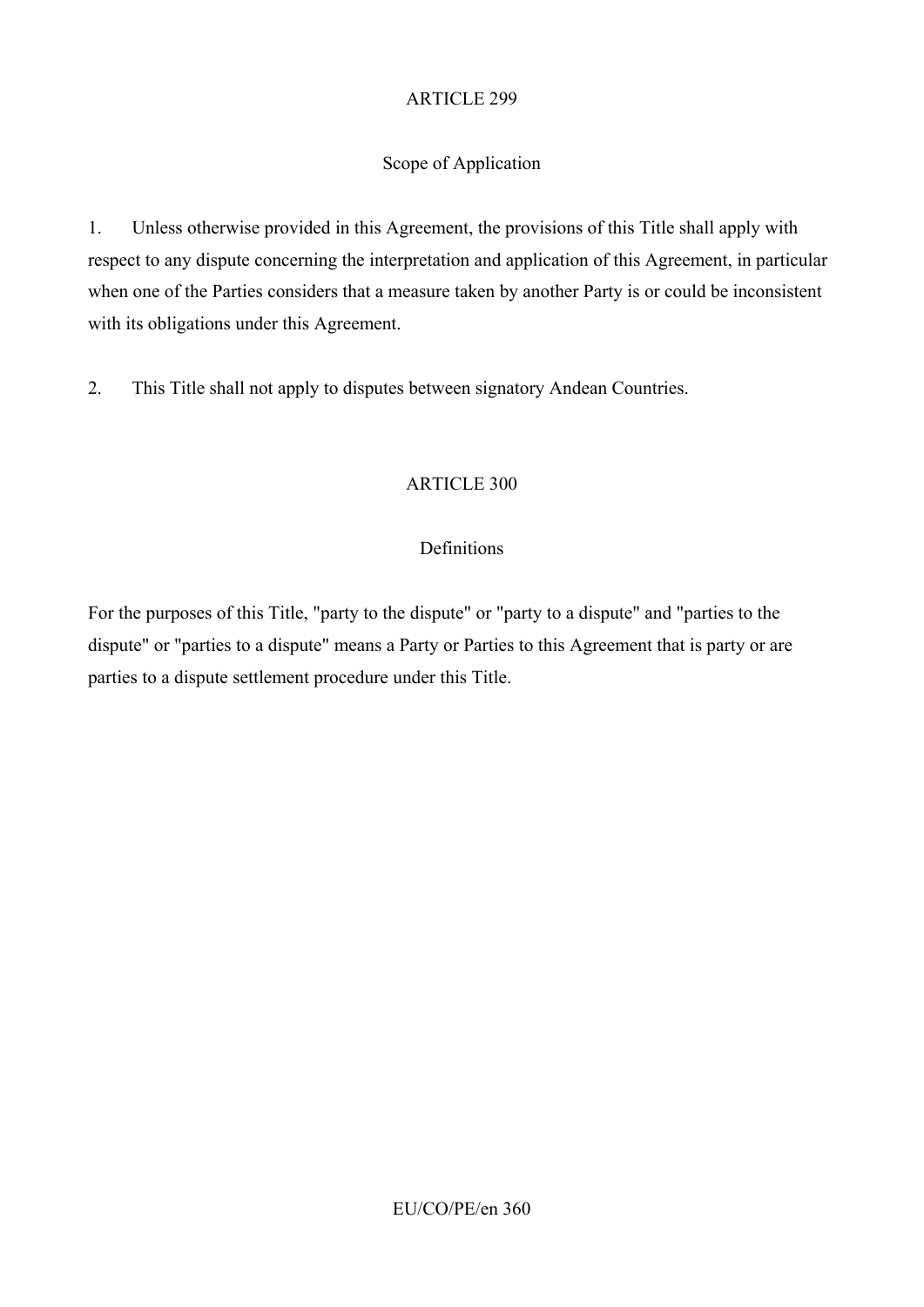## CHAPTER 2

## CONSULTATIONS

## ARTICLE 301

## Consultations

1. The Parties shall endeavour to settle any dispute regarding any matter established under Article 299 entering into consultations in good faith with the aim of reaching a mutually agreed solution.

2. A Party may seek to initiate consultations through a written request to another Party, with copy to the Trade Committee, identifying any measure at issue and the legal basis for the complaint.

3. The requested Party shall reply to the request for consultations, with copy to the Trade Committee, within 10 days following the receipt of such request. In cases of urgency, that period of time shall be five days.

4. The parties to the dispute may agree not to engage in consultations pursuant to this Article and proceed directly to the arbitration panel procedure pursuant to Article 302. Such decision shall be notified in writing to the Trade Committee no later than five days prior to the request for the establishment of an arbitration panel.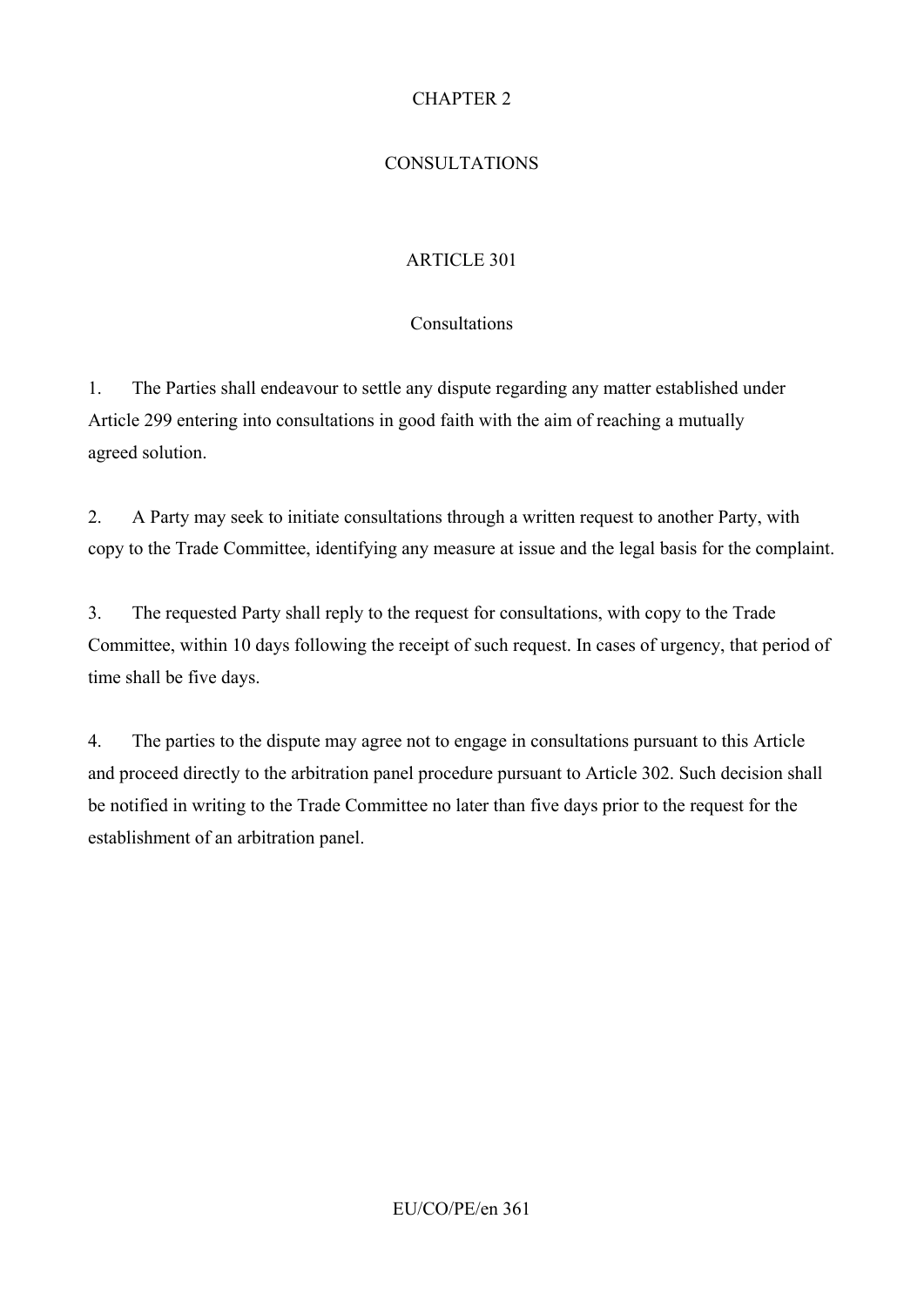5. Unless the consulting Parties agree otherwise, consultations shall be held and deemed concluded within 30 days following the date of the receipt of the request by the requested Party and shall take place, in the territory of the requested Party. Upon agreement of the parties to the dispute, the consultations may take place by any technological means available. The consultations and all information disclosed during the consultations shall be confidential.

6. In cases of urgency, including those related to perishable goods or that otherwise concern goods or services that rapidly lose their commercial value, such as certain seasonal goods or services, consultations shall begin within 15 days following the date of receipt of the request by the requested Party and shall be deemed concluded within those 15 days.

7. During consultations each consulting Party shall deliver sufficient factual information, so as to allow a complete examination of the manner in which the measure in force or proposed, or any other issue, could affect the operation and application of this Agreement.

8. During consultations under this Article, each consulting Party shall ensure the participation of personnel of its competent governmental authorities with the relevant knowledge on the issue subject of the consultations.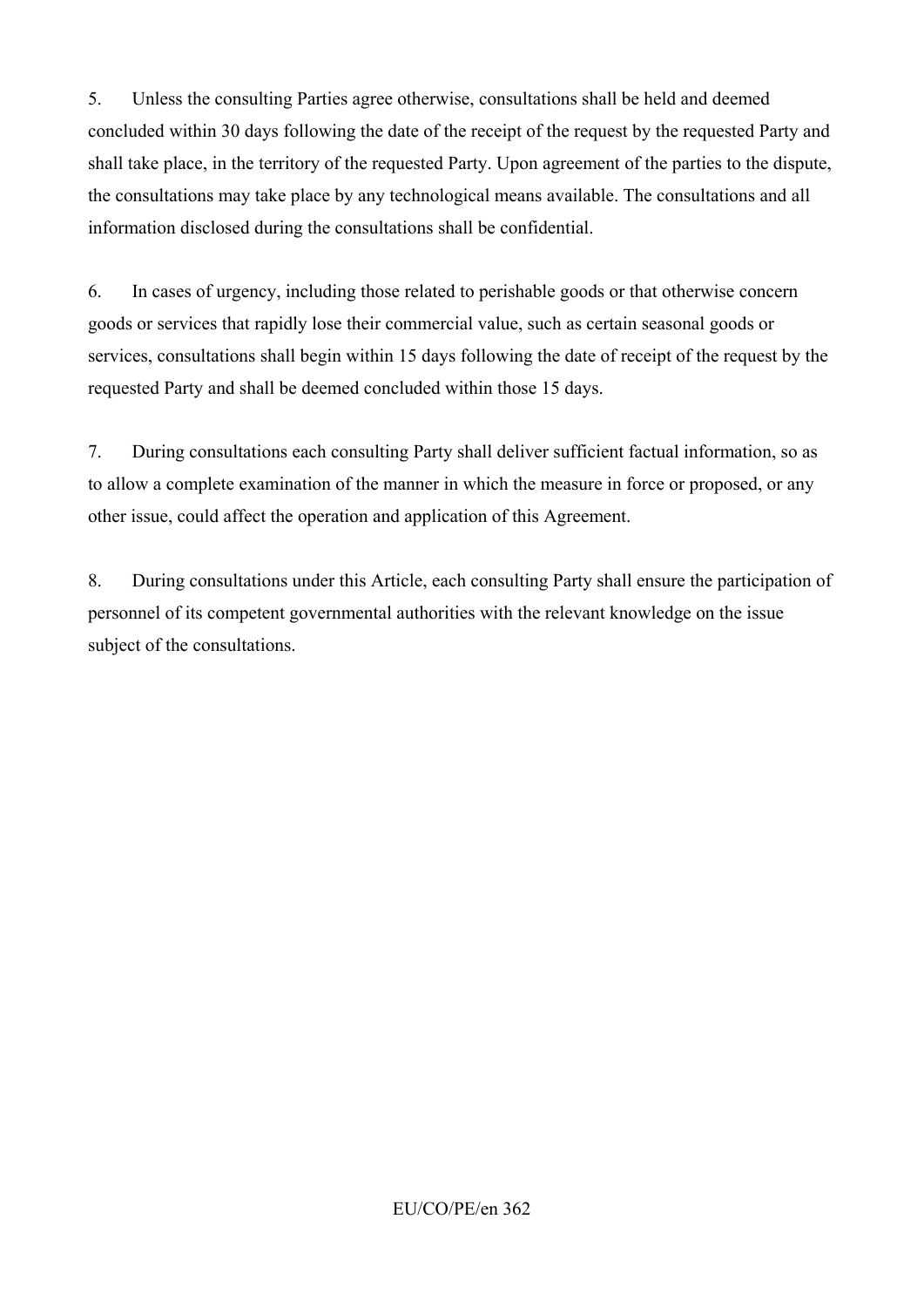9. Unless otherwise agreed by the consulting Parties, when a dispute has been subject to consultations within a sub-committee established in this Agreement, such consultations may replace consultations under this Article, provided that the measure at issue and the legal basis of the complaint had been duly identified during such consultations. Unless otherwise agreed by the consulting Parties, consultations held within a sub-committee shall be deemed concluded within 30 days following the date of receipt of the request for consultations by the requested Party.

10. Within five days following the date of receipt of the request for consultations, a Party which is not a consulting Party, and that has an interest in the matter subject to consultations, may request in writing to the consulting Parties, with a copy to the Trade Committee, its participation in the consultations. Provided that none of the consulting Parties rejects such request, such Party may participate as a third party in accordance with the rules of procedure, established under Article 315 (hereinafter referred to as "Rules of Procedure").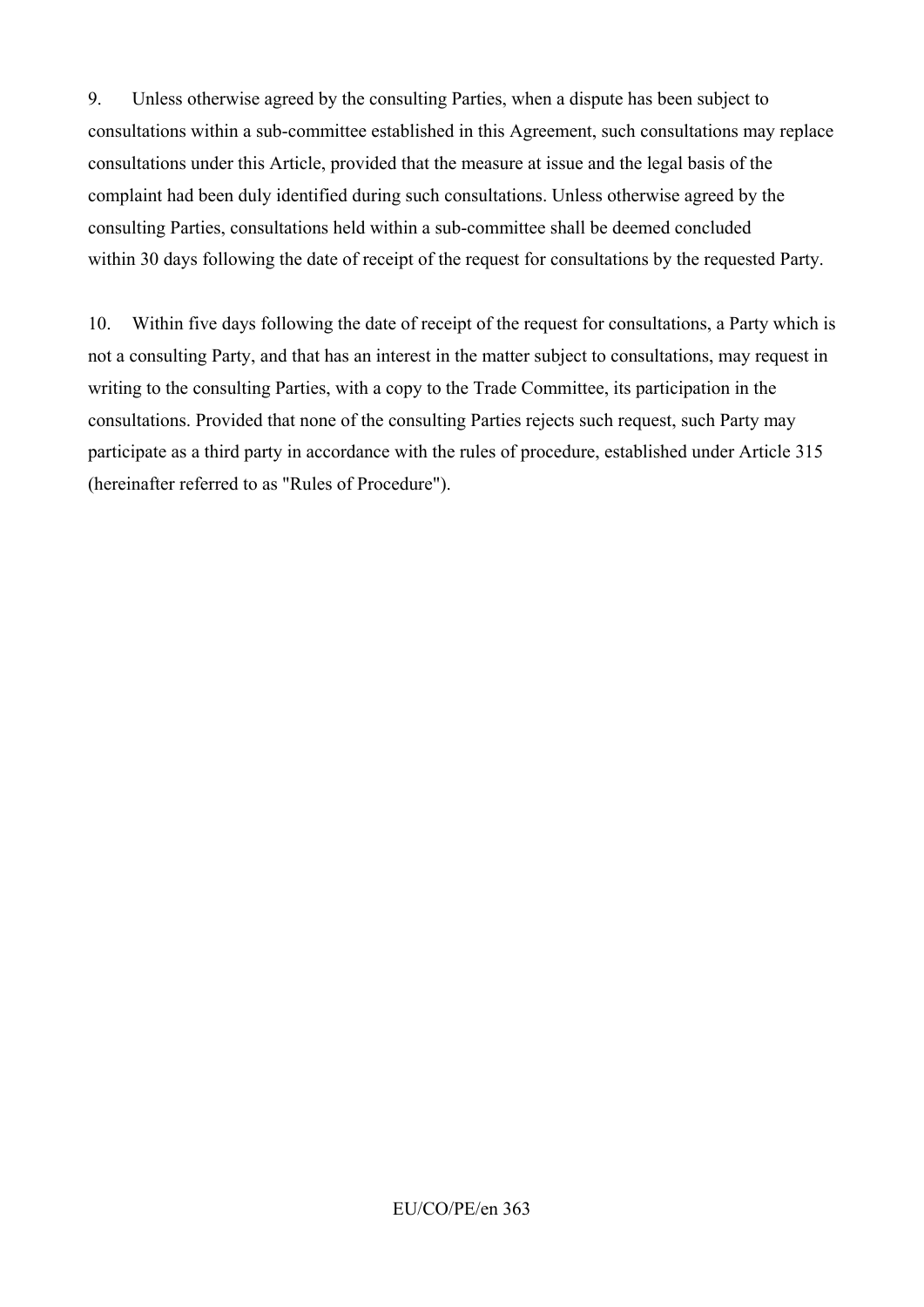## CHAPTER 3

### DISPUTE SETTLEMENT PROCEDURES

### ARTICLE 302

#### Initiation of Arbitration Proceedings

- 1. The complaining Party may request the establishment of an arbitration panel if:
- (a) the Party complained against does not reply to the request for consultations in accordance with Article 301, paragraph 3;
- (b) consultations are not held within the period of time established in Article 301 paragraphs 5 or 6, as the case may be;
- (c) the consulting Parties have failed to settle the dispute through consultations; or
- (d) the parties to the dispute have agreed not to engage in consultations according to Article 301, paragraph 4.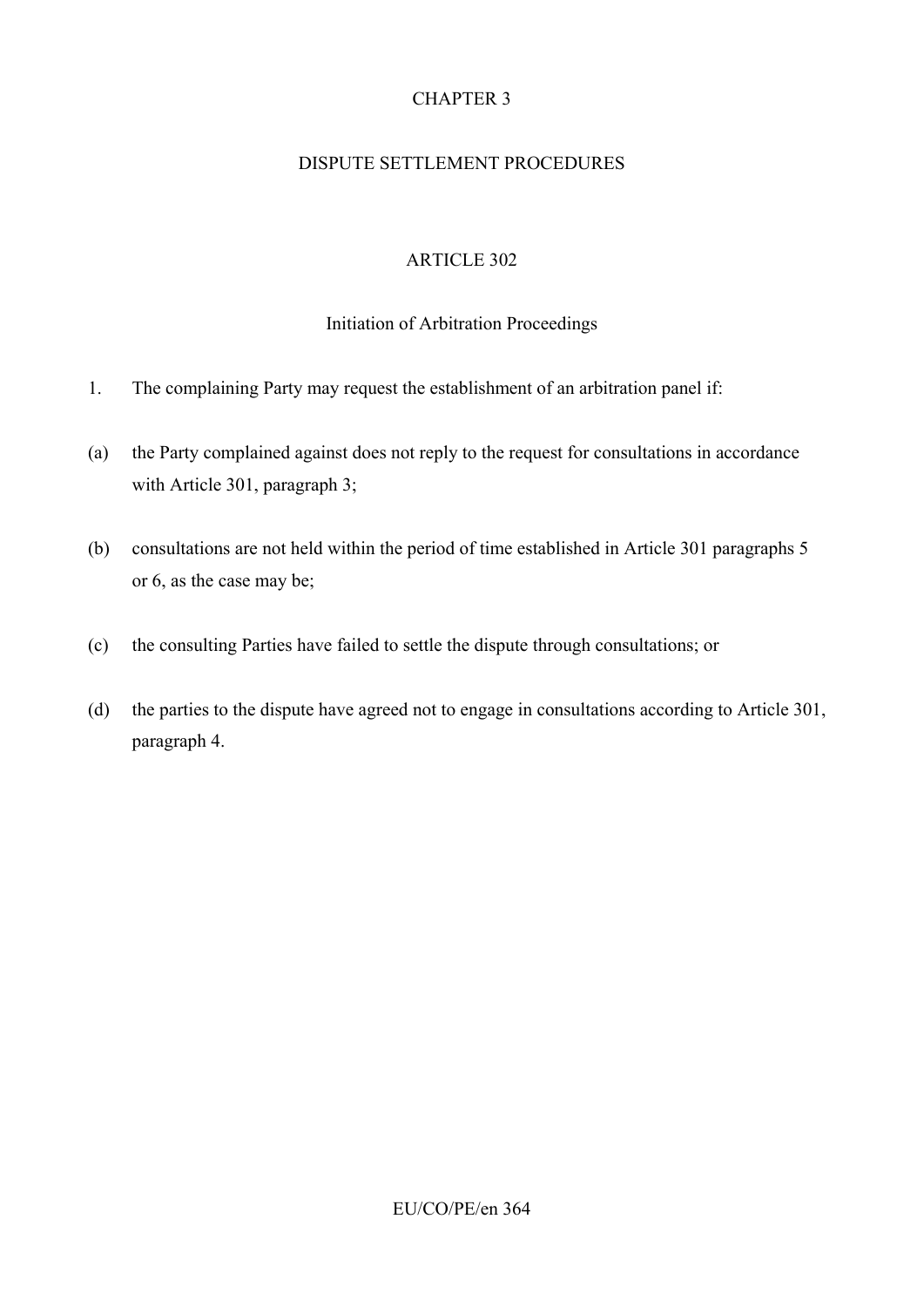2. Request for the establishment of an arbitration panel shall be made in writing to the Party complained against and to the Trade Committee. The complaining Party shall identify in its request the specific measure at issue, and shall explain how that measure constitutes a violation of the provisions of this Agreement in a manner that clearly presents the legal grounds for the complaint.

3. A Party may not request the establishment of an arbitration panel to review a proposed measure.

4. Within 10 days following the date of the receipt of the request for the establishment of an arbitration panel, a Party which is not a party to the dispute and that has a substantial interest in it, may request in writing to the parties to the dispute, with copy to the Trade Committee, its participation in the arbitration procedure. Such Party may participate as a third party in accordance with the Rules of Procedure.

## ARTICLE 303

### Establishment of the Arbitration Panel

1. An arbitration panel shall be composed of three arbitrators.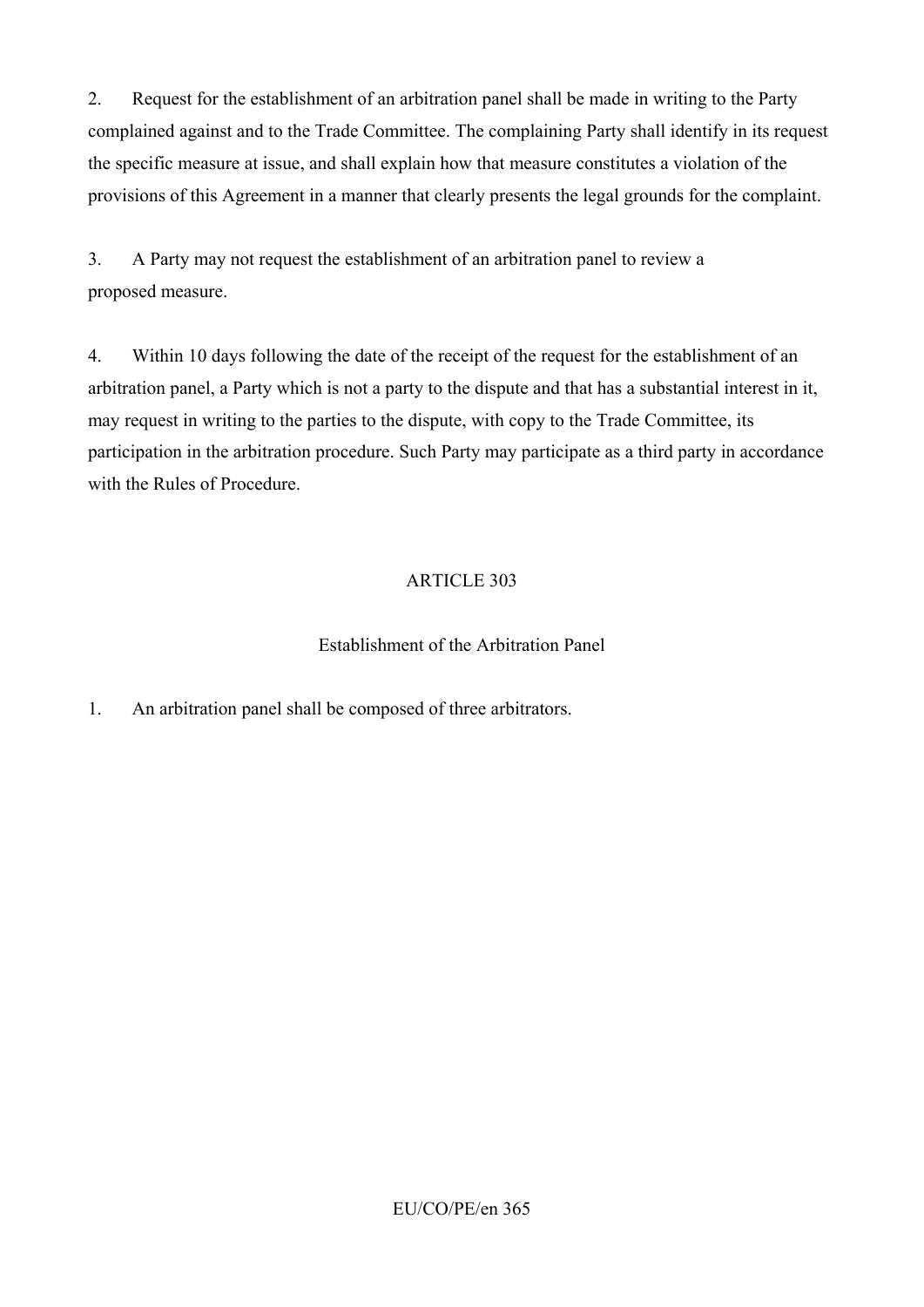2. Within 12 days following the date of receipt of the request for the establishment of an arbitration panel by the Party complained against, each party to the dispute may appoint an arbitrator from the candidates proposed by any of the Parties for the list established in accordance with Article 304. If any of the parties to the dispute fails to appoint its arbitrator, upon request of the other party to the dispute, the arbitrator shall be selected by lot by the chairperson of the Trade Committee or his/her delegate among the candidates proposed by that party to the dispute for the list of arbitrators.

3. Unless the parties to the dispute reach an agreement concerning the chairperson of the arbitration panel within the period of time established in paragraph 2, and upon request of any of the parties to the dispute, the Chair of the Trade Committee or his/her delegate, shall select by lot the chairperson of the arbitration panel among the candidates selected to that effect in the list of arbitrators.

4. The Chair of the Trade Committee, or his/her delegate, shall select the arbitrators by lot from the list pursuant to Article 304 within five days following the date of receipt of a request submitted according to with paragraphs 2 or 3, as the case may be.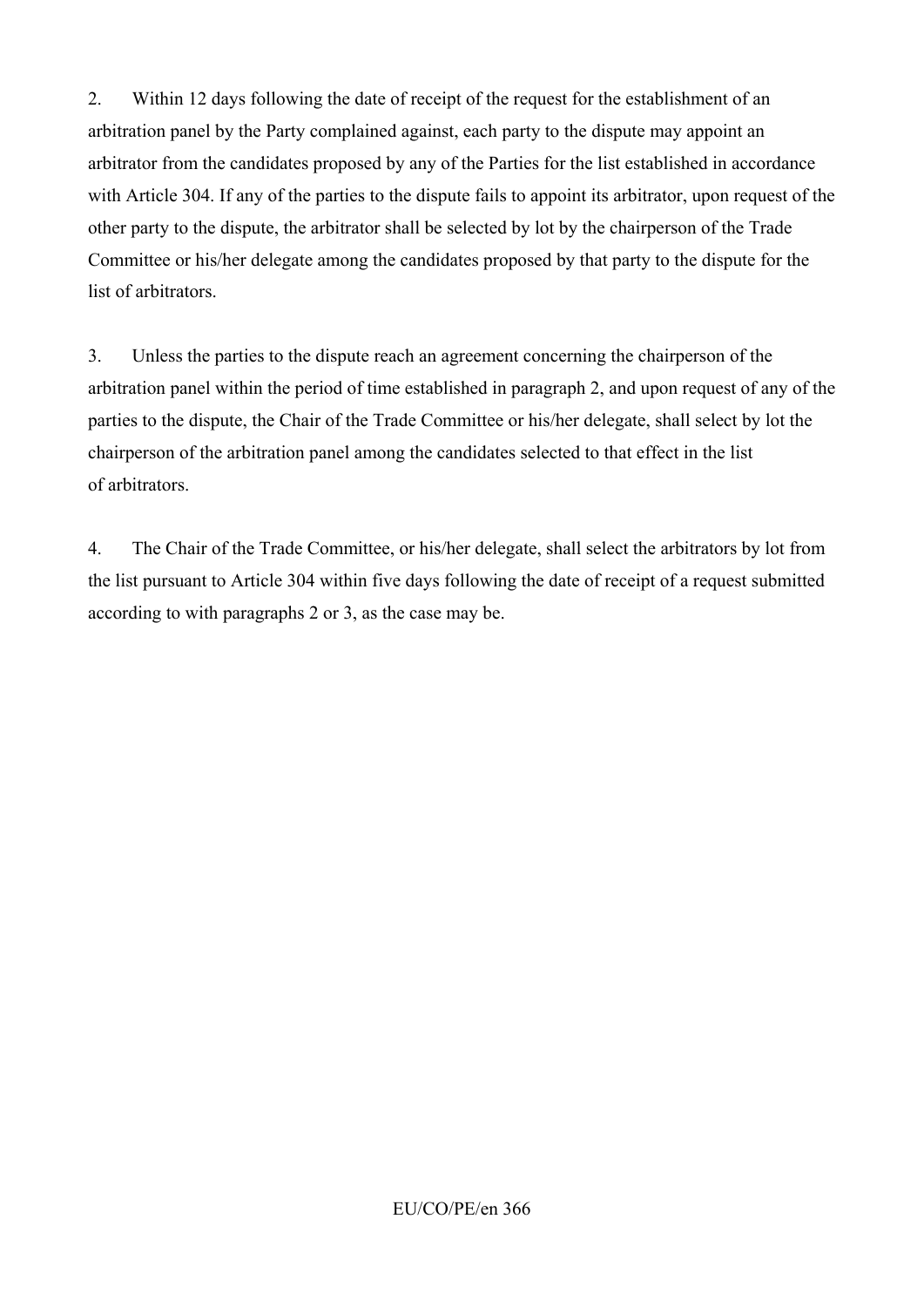5. Notwithstanding paragraphs 2 to 4, the parties to the dispute may select as arbitrators, by mutual consent and within 10 days following the date of receipt of the request by the Party complained against, persons who are not included in the list of arbitrators, but who meet the requirements established in Article 304 paragraph 3.

6. The date of establishment of the arbitration panel shall be the date on which all the designated arbitrators have confirmed their acceptance in accordance with the Rules of Procedure.

## ARTICLE 304

### List of Arbitrators

1. The Trade Committee shall establish at its first meeting a list of 25 individuals who are willing and able to serve as arbitrators. Each Party shall propose five individuals to serve as arbitrators. The Parties shall also select by mutual agreement 10 individuals who are not nationals**<sup>87</sup>** of any of the Parties, and who shall act as chairperson of the arbitration panel.

2. The Trade Committee shall ensure that the list established in accordance with paragraph 1 is always complete. In any event, the list may be used in accordance with Article 303 even if it is not complete.

<sup>87</sup> **<sup>87</sup>** For the purposes of this Title "national" means a natural person that has the nationality of a Member State of the European Union or a signatory Andean Country or is a permanent resident of a Member State of the European Union or a signatory Andean Country.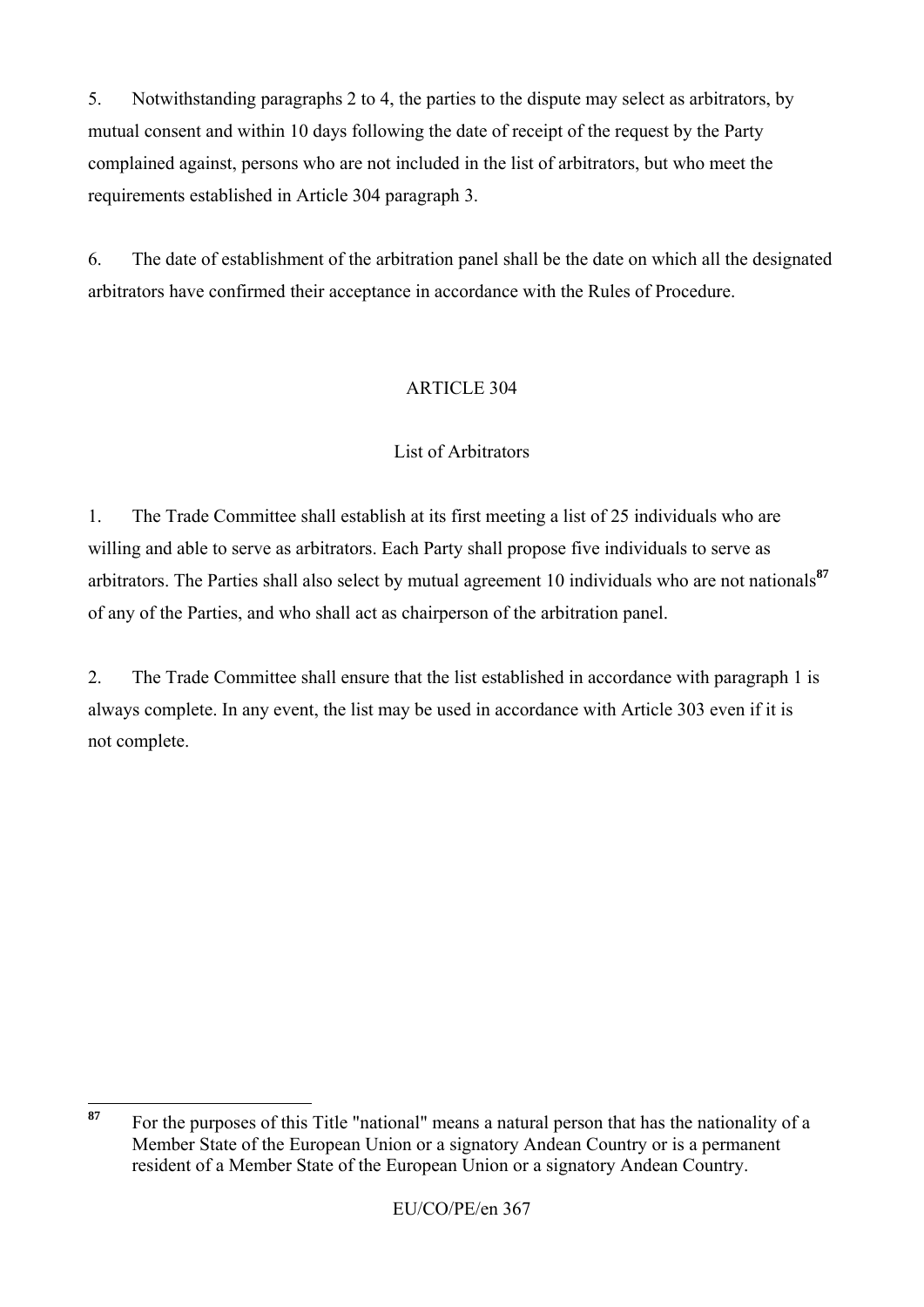3. The arbitrators shall have specialised knowledge or experience in law, international trade, or in the settlement of disputes under international trade agreements. They shall be independent, impartial, shall have neither a direct nor indirect relationship with any of the Parties, and shall not receive instructions from any Party or from any organisation. The arbitrators shall comply with the code of conduct established in accordance with this Title (hereinafter referred to as "Code of Conduct").

4. The Trade Committee shall establish, furthermore, additional lists of 12 individuals with sectorial experience on specific subjects covered by this Agreement. To that effect, each Party shall nominate three individuals to serve as arbitrators. The Parties, by mutual agreement, shall select three candidates to chair the arbitration panel who are not nationals of any of the Parties. Each party to the dispute may choose to designate its arbitrator among those proposed by any of the Parties for a sectorial list. When resorting to the selection procedure established in Article 303 paragraph 3, the Chair of the Trade Committee, or his/her delegate, may use a sectorial list upon agreement of the parties to the dispute.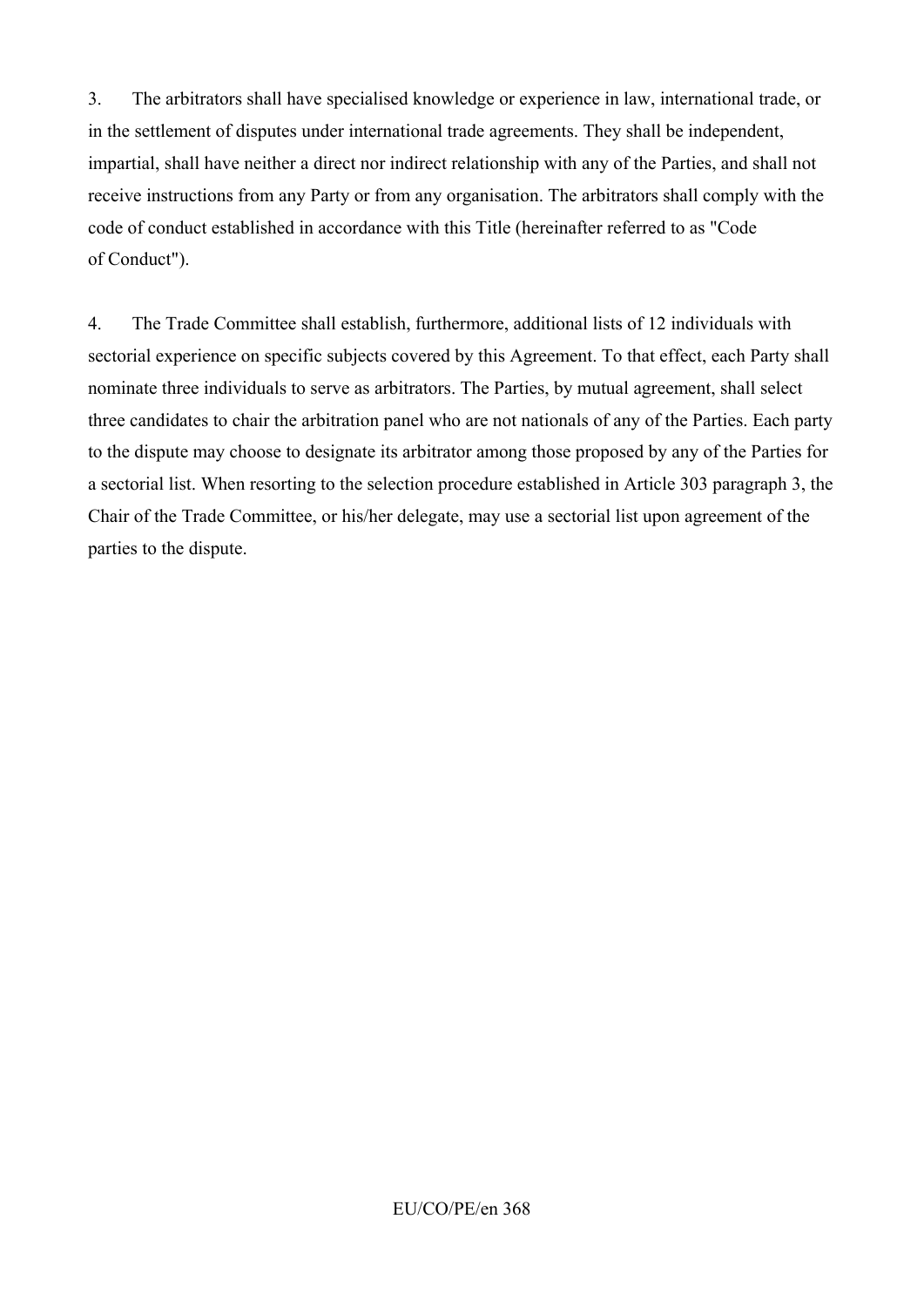### Objection, Removal and Substitution

1. Any party to the dispute may object an arbitrator in cases of a justifiable doubt with respect to her/his compliance with the Code of Conduct. The decision on the objection or removal of an arbitrator shall be adopted according to the Rules of Procedure.

2. If an arbitrator is not able to participate in the proceedings, resigns, or must be replaced, her/his replacement shall be chosen according to Article 303.

#### ARTICLE 306

#### Consolidation of Arbitration Proceedings

When more than one Party requests the establishment of an arbitration panel with respect to the same measure and based on the same legal grounds, whenever possible, a single arbitration panel shall be established to examine such requests.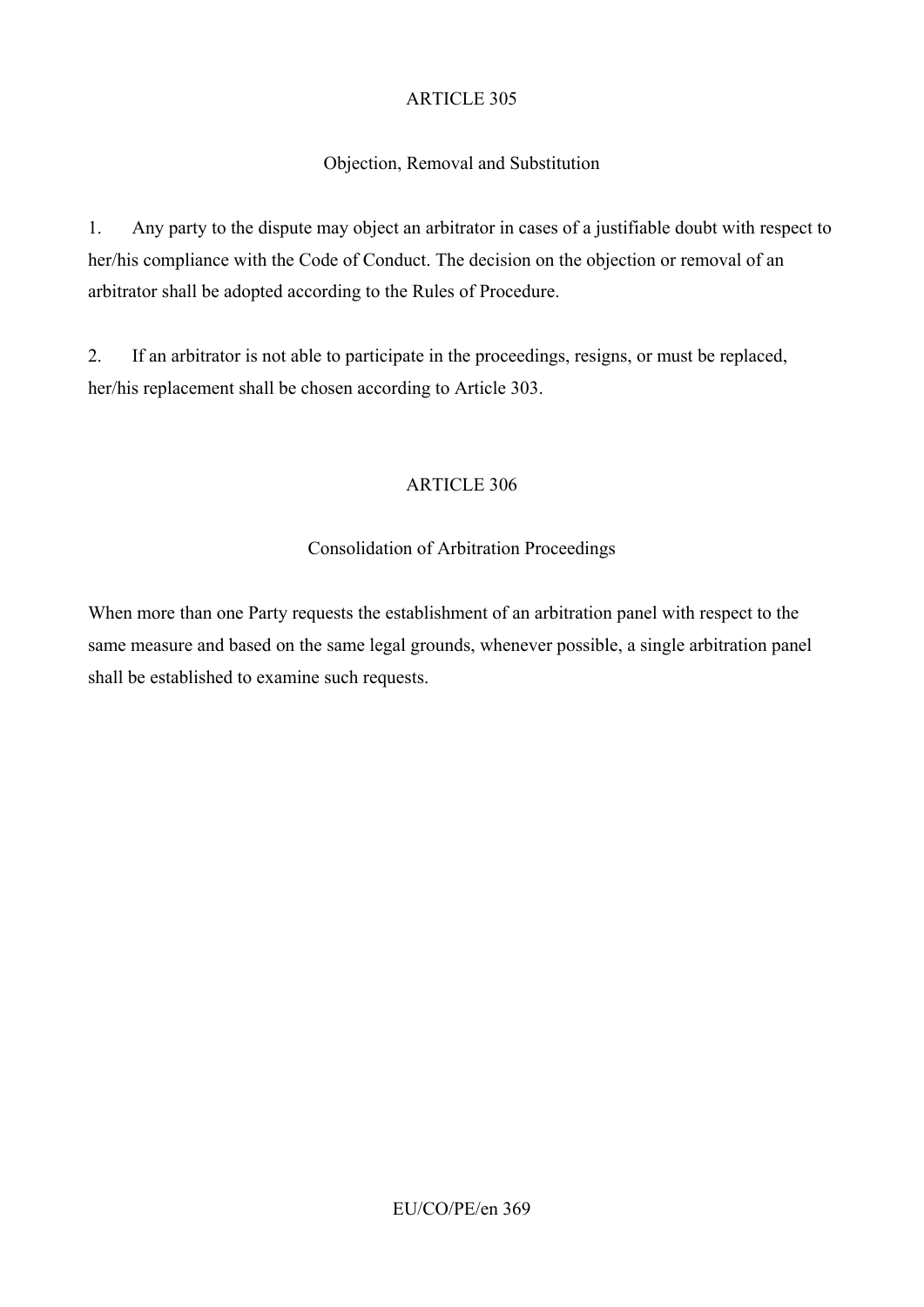### Arbitration Panel Ruling

1. Arbitration panels shall notify their ruling to the parties to the dispute and to the Trade Committee within 120 days from the date of their establishment. When an arbitration panel considers that such deadline cannot be met, the chairperson of the arbitration panel must notify the parties to the dispute and the Trade Committee in writing, stating the reasons for the delay and the date on which the panel will notify its ruling. Under no circumstances should the ruling be notified later than 150 days from the date of the establishment of the arbitration panel.

2. In cases of urgency, including those related to perishable goods or that otherwise concern goods or services that rapidly lose their commercial value such as certain seasonal goods or services, the arbitration panel shall issue a ruling on whether it deems the case to be urgent within 10 days following its establishment. The arbitration panel shall notify its ruling within 60 days from the date of its establishment, and under no circumstances later than 75 days from that date.

#### ARTICLE 308

#### Implementation of the Arbitration Ruling

1. The Party complained against shall take all necessary measures to comply with the ruling of the arbitration panel without delay.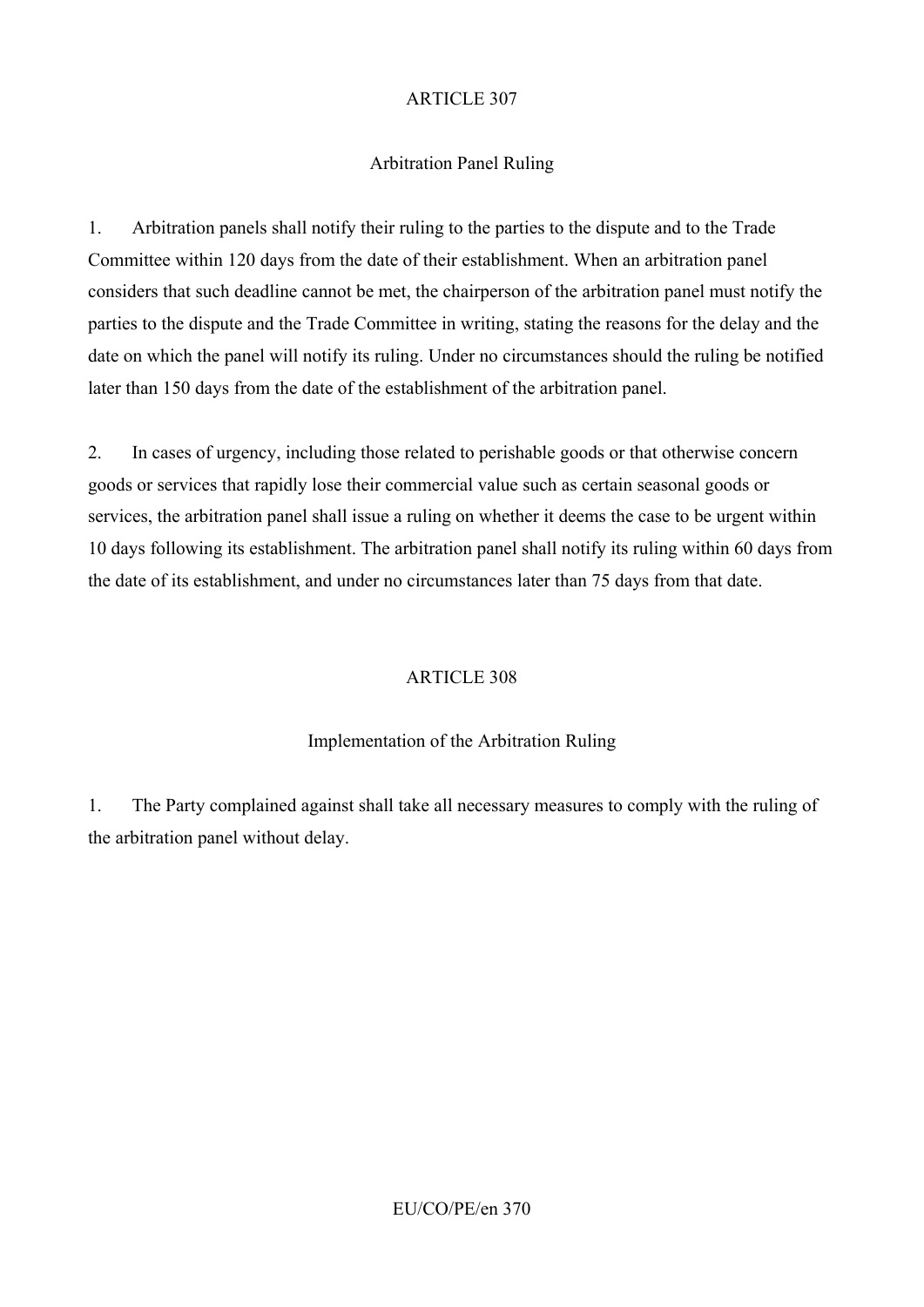2. Within a period of 30 days from the date of receipt of the ruling, the Party complained against shall notify the complaining Party of the following:

(a) the specific measures which it considers necessary to comply with the ruling;

- (b) the reasonable period to do so; and
- (c) a concrete offer for temporary compensation pending full implementation of the specific measure that it considers necessary to comply with the ruling.

3. In case of discrepancies between the parties to the dispute on the content of such notification, the complaining Party may request the arbitration panel that issued the ruling to establish if the measures proposed pursuant to subparagraph 2(a) are consistent with this Agreement, if the time period to comply with the ruling is reasonable and/or whether the offer for compensation is manifestly disproportionate. The ruling shall be issued within 45 days following the submission of the request.

4. In case the original arbitration panel, or any of its members, cannot meet, the proceedings established in Article 303 shall apply. The time limit to notify the ruling shall be 45 days from the date on which the new arbitration panel has been established.

5. The reasonable period referred to in subparagraph 2(b) may be extended by mutual agreement of the parties to the dispute.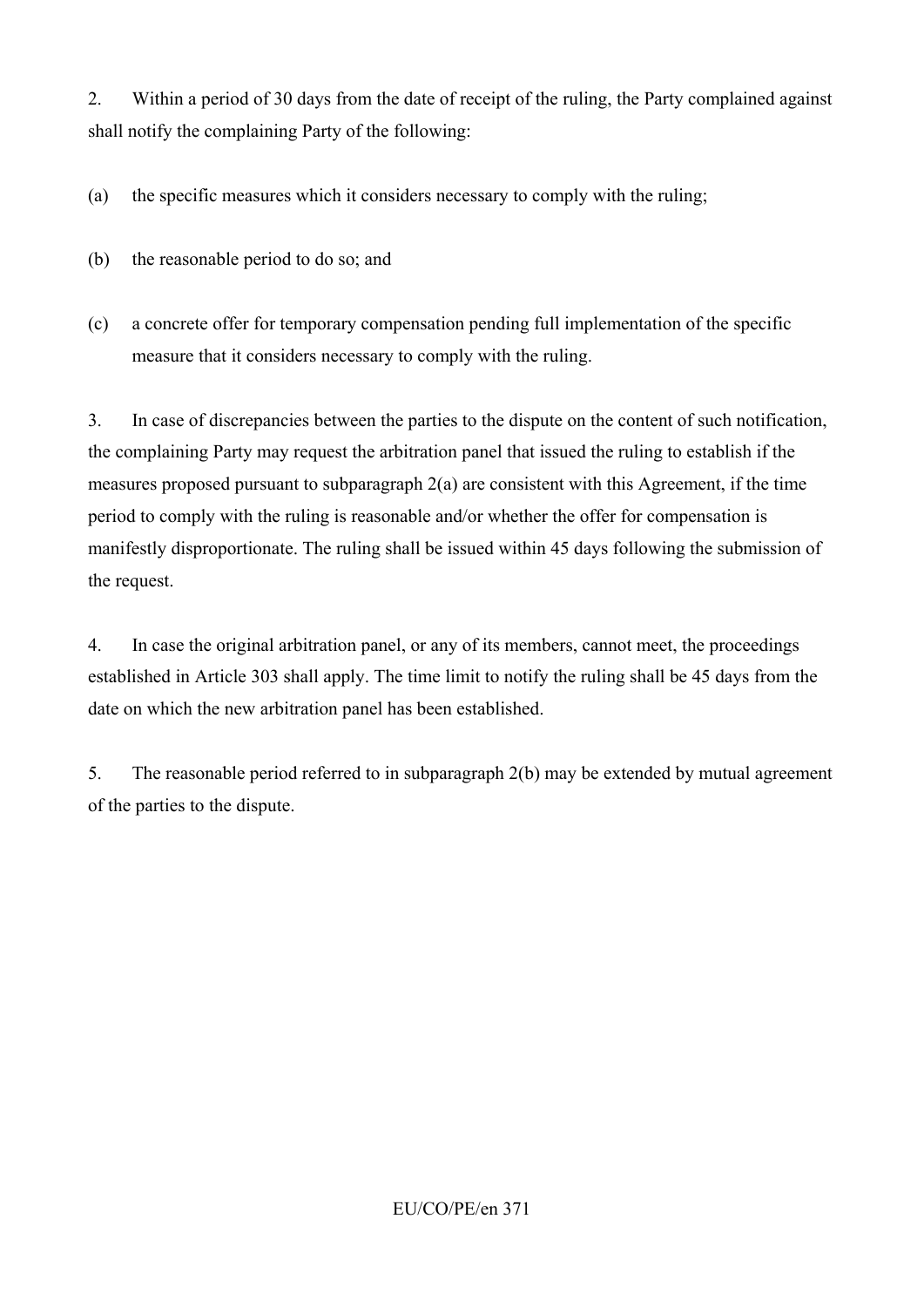### Review of Any Measure Adopted to Comply with the Arbitration Ruling

1. The Party complained against shall notify the complaining Party and the Trade Committee of any measure adopted to put an end to the non-compliance of its obligations under this Agreement before the expiration of the reasonable period established according to Article 308, subparagraph 2(b), and paragraphs 3 or 5.

2. If the measures notified by the Party complained against in accordance with paragraph 1 are not similar to those previously notified by that Party under Article 308, subparagraph 2(a), or when the complaining Party has had recourse to arbitration under Article 308 paragraph 3 and such measures notified under paragraph 1 are not similar to those which the arbitration panel found consistent with this Agreement, and in case of disagreement between the parties to the dispute as to the existence of the notified measures or their compatibility with the Agreement, the complaining Party may request in writing to the original arbitration panel to decide on the matter. Such request shall identify the specific measures at issue and shall explain to what extent it is inconsistent with this Agreement. The arbitration panel shall notify its ruling within 30 days from the date of the request.

3. In case the original arbitration panel, or any of its members, is not available, the procedures established in Article 303 shall apply. The ruling shall be issued within 30 days from the date of establishment of the new arbitration panel.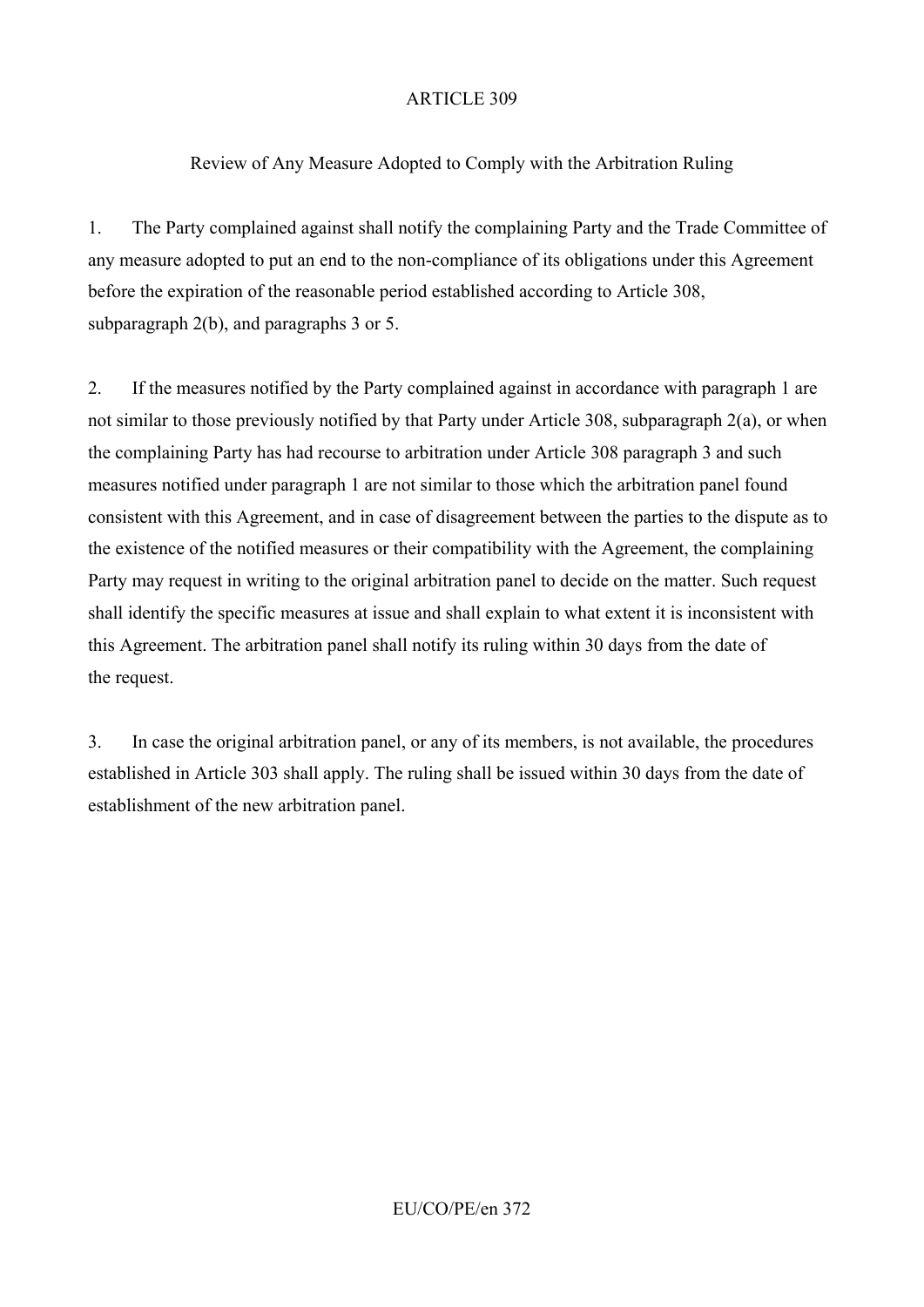### Temporary Remedies in Case of Non-Compliance

1. If the Party complained against does not notify the adoption of any measure to comply with the ruling of the arbitration panel before the expiry of the reasonable period, or if the arbitration panel decides according to Article 309 paragraph 2 that a notified measure is inconsistent with this Agreement, the complaining Party may:

- (a) request the Party complained against a compensation for non-compliance, either the continuation of the temporary compensation or a different compensation, or
- (b) notify the Party complained against and the Trade Committee its intention to suspend concessions resulting from any provision referred to in Article 299 to a level equivalent to the nullification or impairment caused by the violation.

2. If following a period of 20 days after the expiry of the reasonable period, or following the decision by the arbitration panel that the measure notified under Article 311 paragraph 2 is inconsistent with this Agreement, the parties to the dispute are unable to reach an agreement about compensation under subparagraph 1(a), the complaining Party may notify the Party complained against and the Trade Committee of its intention to suspend benefits under any provision referred to in Article 299 in a level equivalent to the nullification or impairment caused by the violation.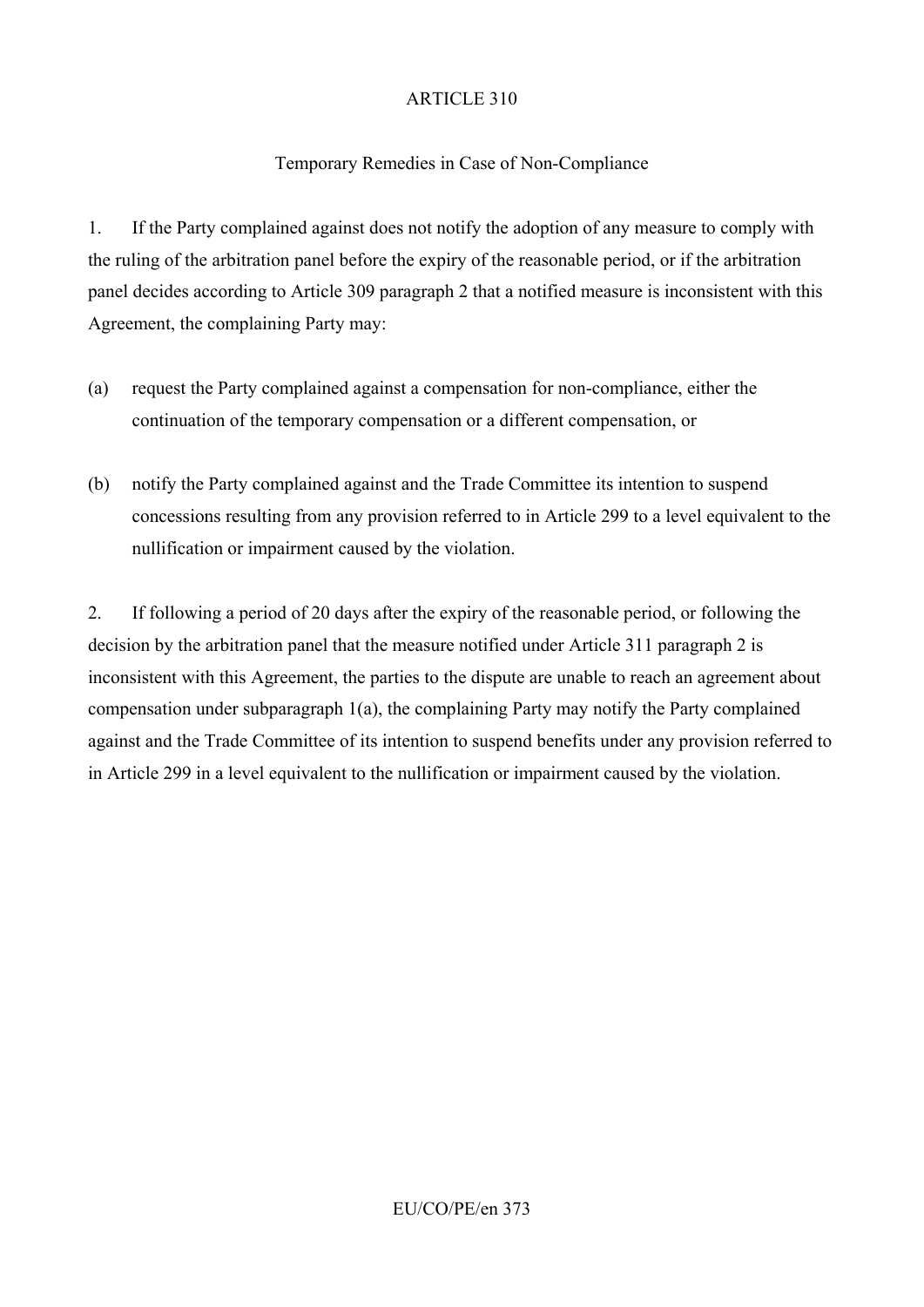3. If the Party complained against does not implement the temporary compensation established under Article 308 within a reasonable period of time**<sup>88</sup>**, the complaining Party may notify the Party complained against and the Trade Committee of its intention to suspend benefits under any provision referred to in Article 299 in a level equivalent to the temporary compensation pending the implementation of the temporary compensation or the adoption of a compliance measure by the Party complained against, whichever occurs first.

4. When the complaining Party notifies its intention to suspend benefits under paragraphs 2 or 3, such Party may apply the suspension of benefits 10 days after the notification, unless the Party complained against requests arbitration under paragraph 5.

5. If the Party complained against considers that the level of suspension notified is not equivalent to the nullification or impairment caused by the violation, it may request in writing to the original arbitration panel to decide on the matter. Such request shall be notified to the complaining Party and to the Trade Committee before the expiry of the 10-day period set out in paragraph 4. The original arbitration panel shall notify its ruling on the level of suspension of benefits to the parties to the dispute and to the Trade Committee within 30 days of the date when that arbitration panel has received the request. The benefits shall not be suspended until the original arbitration panel has notified its ruling to the parties to the dispute and any suspension shall comply with such ruling.

<sup>88</sup> **<sup>88</sup>** For greater certainty, the Party complained against has not implemented the temporary compensation within a reasonable period of time only in the event that the Party complained against does not initiate its internal procedure conducive to the implementation of the compensation within a reasonable period of time, or when such internal procedures result in a decision contrary to the implementation of the temporary compensation.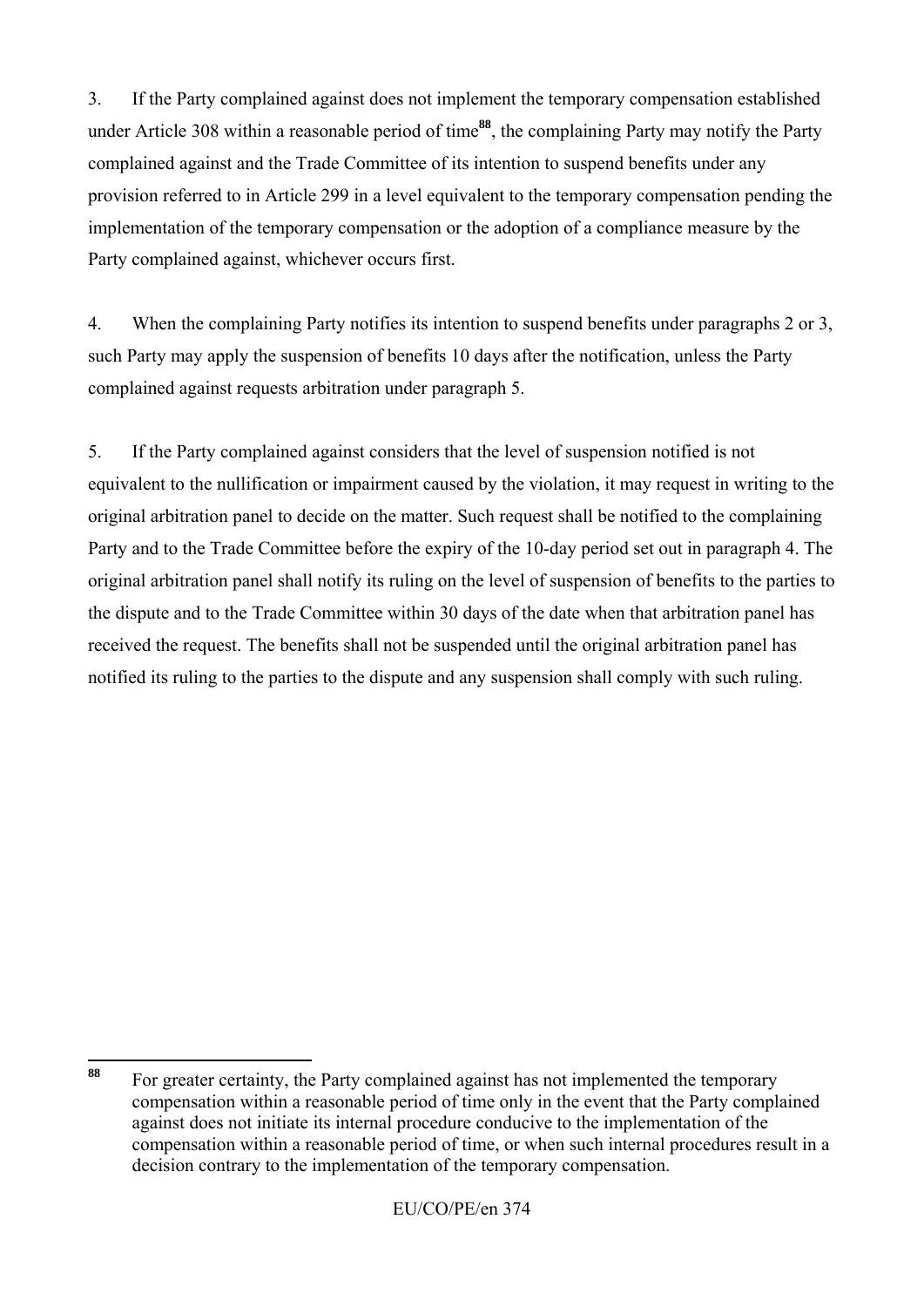6. In case the original arbitration panel, or any of its members, is not available, the procedures established in Article 303 shall apply. The ruling shall be issued within 45 days from the date of establishment of the new arbitration panel.

7. The compensation or the suspension of benefits under this Article shall be temporary and shall not waive the obligation of the Party complained against of its obligation to comply with the ruling. Such remedies shall apply only until any measure declared inconsistent with this Agreement has been withdrawn or modified so as to comply with the provisions of this Agreement**,** or the parties to the dispute have reached a mutually agreed solution.

## ARTICLE 311

# Review of Any Measure Adopted After the Suspension of Benefits or Compensation for Non-compliance

1. The Party complained against may notify at any time to the complaining Party and the Trade Committee any measure that it has adopted to comply with the ruling of the arbitration panel and of its request to the complaining Party to terminate the suspension of benefits, or its intention to terminate the application of compensation for non-compliance, as the case may be. Except in the case provided for in paragraph 2, the suspension of benefits shall terminate 30 days following such notification.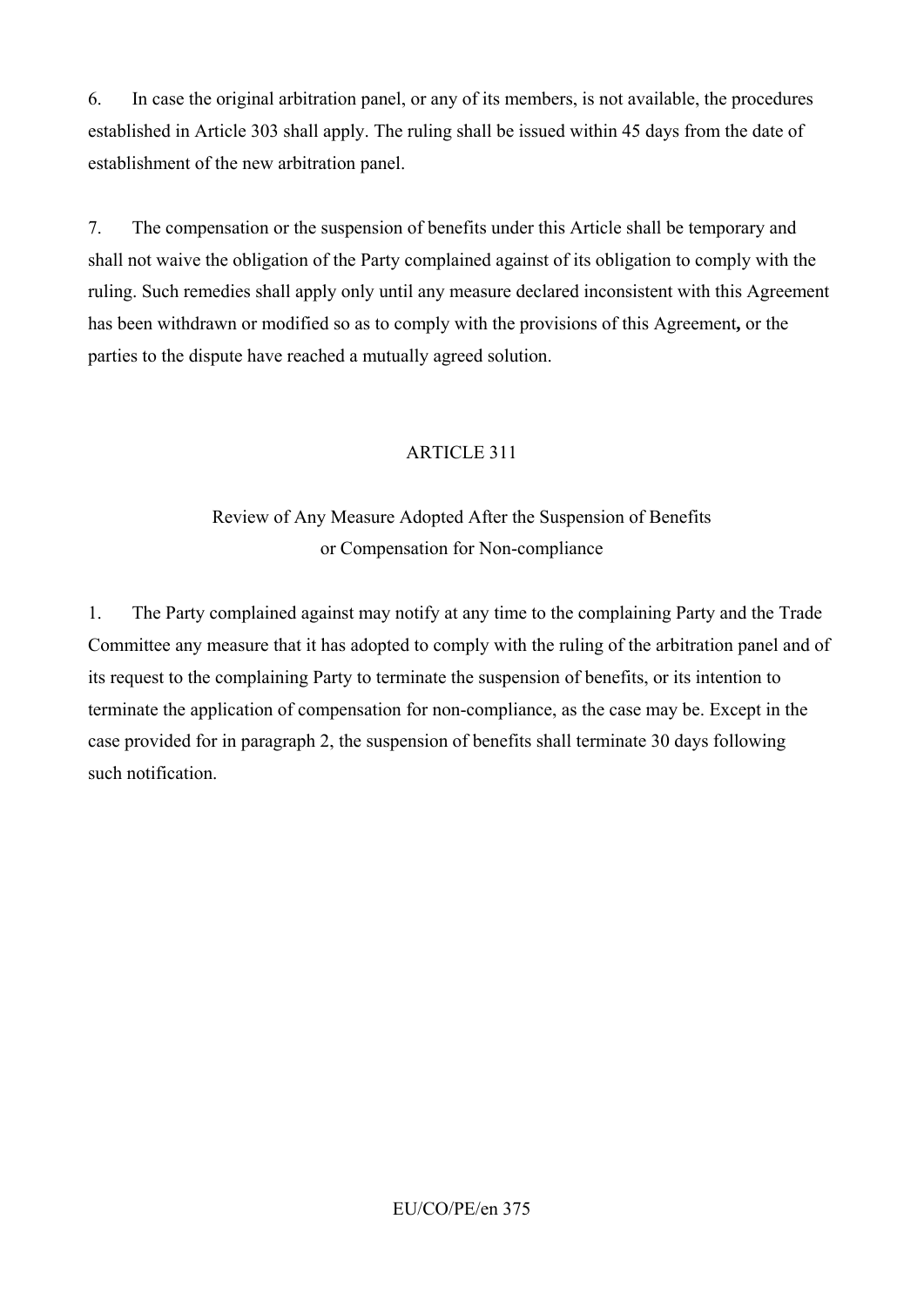2. If the parties to the dispute are unable to reach an agreement on the compatibility of the notified measure with the provisions of this Agreement within 30 days from the date of the notification provided for under paragraph 1, any of such parties may submit a written request to the original arbitration panel to rule on the matter. Such request shall be notified simultaneously to the Party complained against and the Trade Committee. The arbitration ruling shall be notified to the parties to the dispute and the Trade Committee within 45 days from the date of such request. If the arbitration panel decides that the compliance measure is compatible with the provisions of this Agreement, the suspension of benefits shall be terminated.

3. In case the original arbitration panel, or any of its members, is not available, the procedures established in Article 303 shall apply. The ruling shall be notified within 45 days from the date of establishment of a new arbitration panel.

4. If, following the 30-day period referred to in paragraph 2, none of the parties to the dispute has requested the original arbitration panel to decide on the consistency of the measure notified under paragraph 1, and the complaining Party has not complied with its obligation of terminating the suspension of benefits, the Party complained against may suspend benefits at a level equivalent to that applied by the complaining Party, while such Party continues to suspend benefits.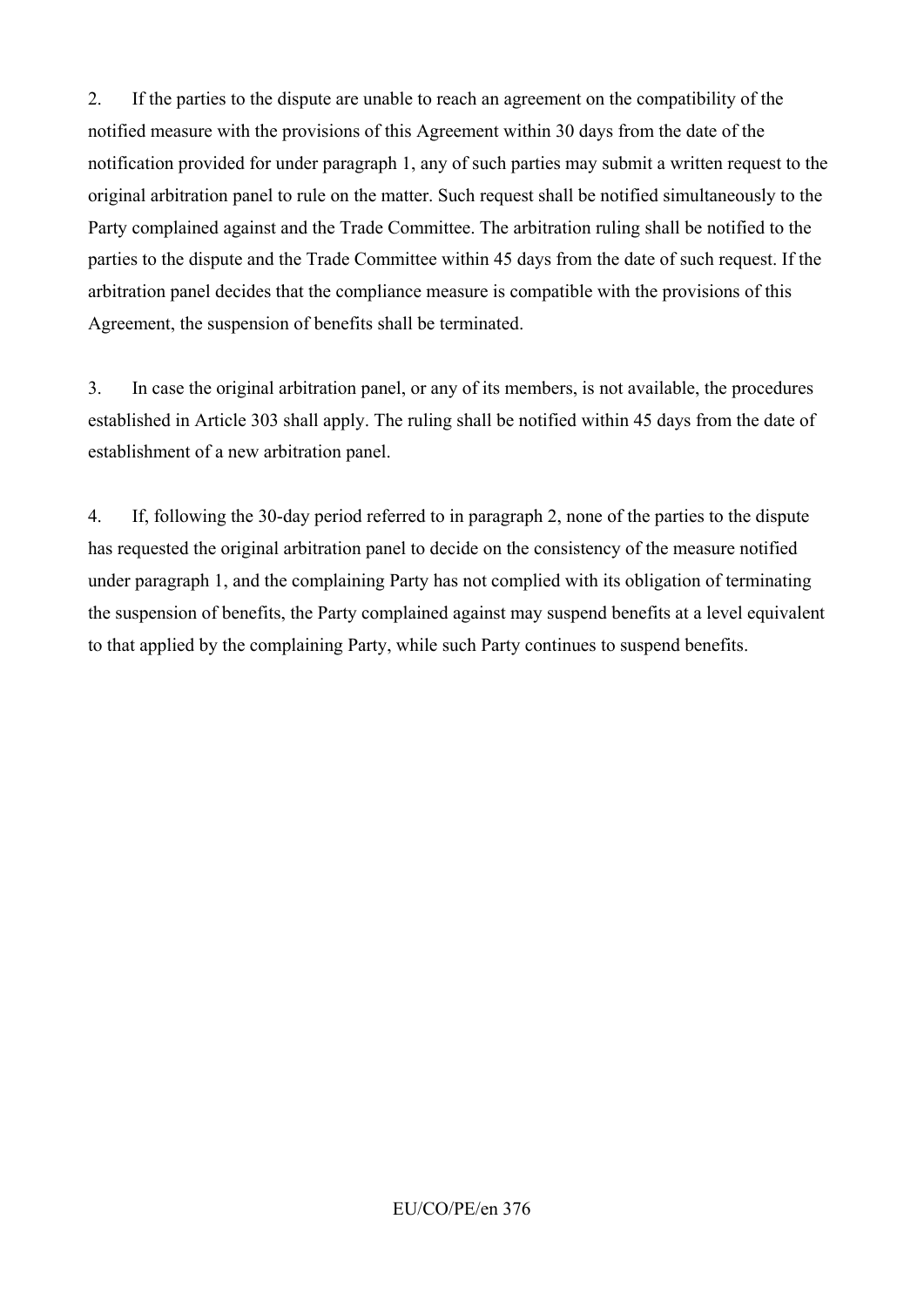## Request for Clarification of a Ruling

1. Within 10 days following the notification of the ruling, a party to the dispute may submit a request in writing to the arbitration panel, with copy to the other party to the dispute and the Trade Committee, for clarification of certain specific aspects of any determination or recommendation in the ruling that such party considers ambiguous, including those related to compliance. The other party to the dispute may submit comments on such request to the arbitration panel, with copy to the Party who submitted the original request for clarification. The arbitration panel shall respond to such request within 10 days following its receipt.

2. The submission of a request under paragraph 1 shall not affect the periods referred to in Article 308.

## ARTICLE 313

## Suspension and Termination of Arbitration Proceedings

1. The parties to the dispute may agree, at any time, to suspend the work of the arbitration panel during a period that shall not exceed 12 months from the date of such agreement. The parties to the dispute shall notify such agreement in writing to the chairperson of the arbitration panel, with copy to the Trade Committee. In the event of such suspension, the time limits set out in Article 307 shall be extended by the amount of time during which the work has been suspended.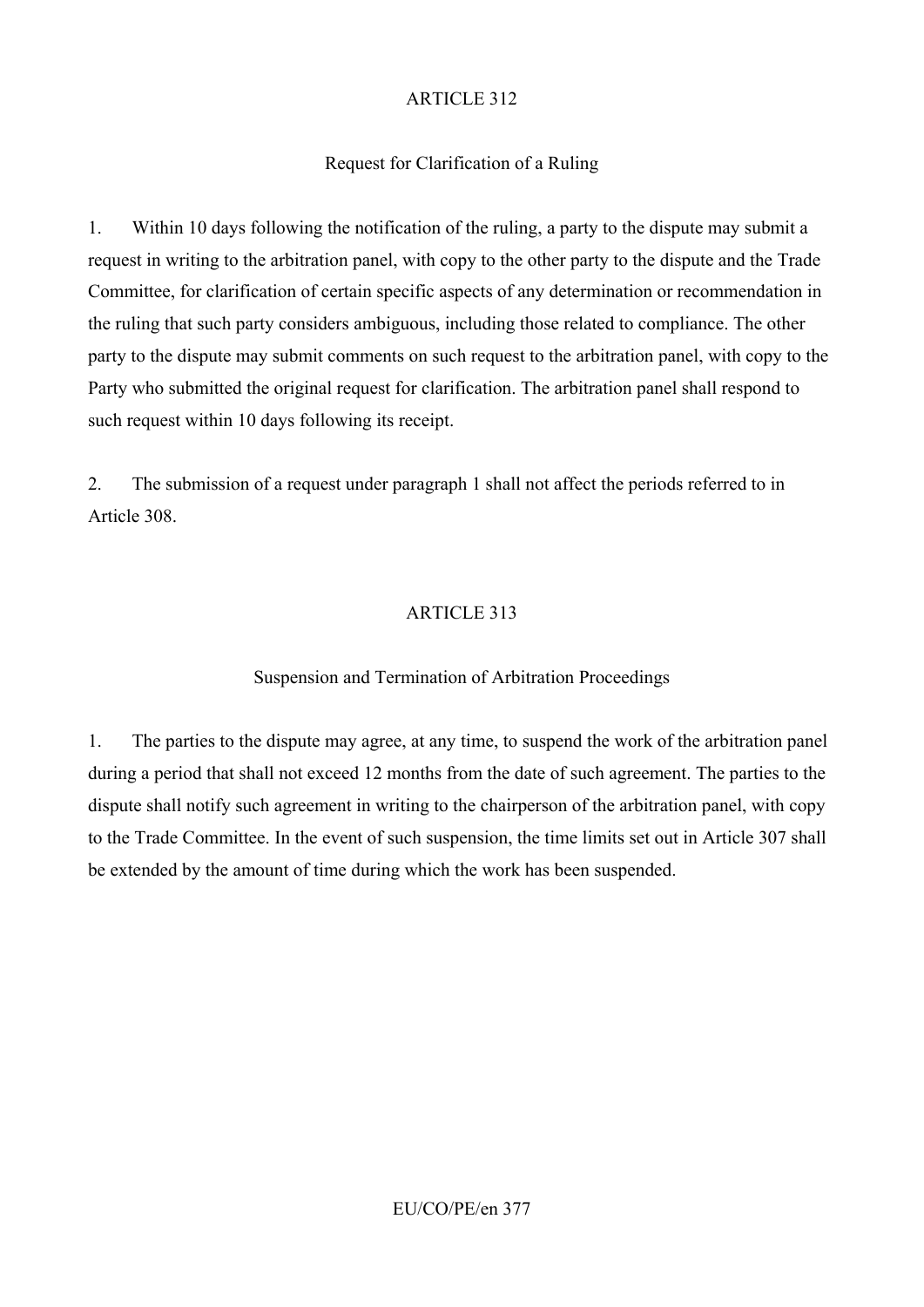2. In any case, if the work of the arbitration panel has been suspended for more than 12 months, the authority of the arbitration panel shall lapse, unless the parties to the dispute agree otherwise. If the authority of the arbitration panel lapses, nothing in this Article shall prevent a Party from initiating another arbitration proceeding on the same matter.

3. The parties to a dispute may agree to terminate arbitration proceedings at any time, through a joint written notification to the chairperson of the arbitration panel, with copy to the Trade Committee.

## CHAPTER 4

## GENERAL PROVISIONS

## ARTICLE 314

### Mutually Agreed Solution

The parties to the dispute may reach a mutually agreed solution to a dispute under this Title at any time. The parties to the dispute shall jointly notify the Trade Committee of any such solution. Upon notification of the mutually agreed solution, the procedure shall be terminated.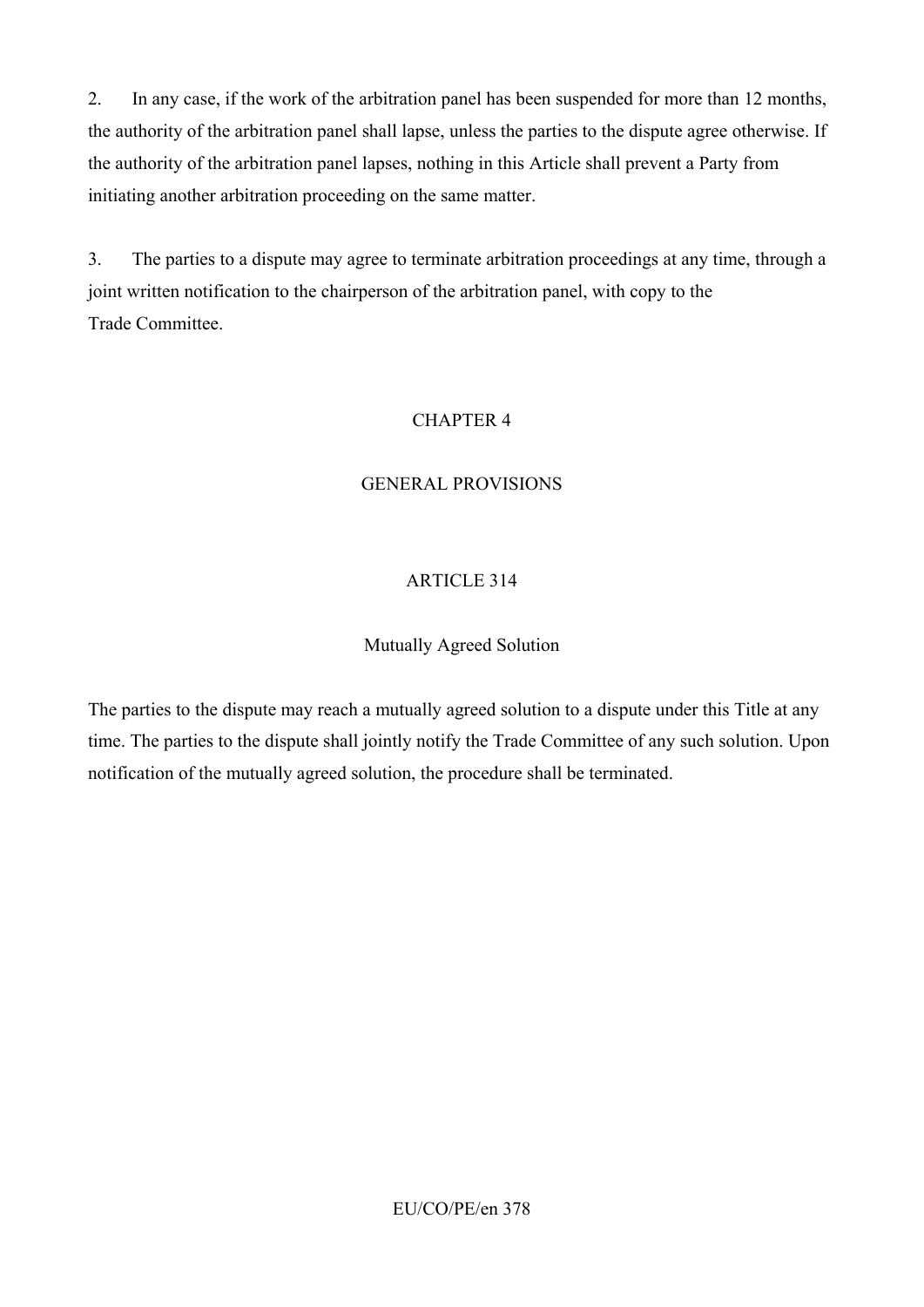## Rules of Procedure and Code of Conduct

1. Dispute settlement procedures under this Title shall be governed by the Rules of Procedure adopted by the Trade Committee at its first meeting following the entry into force of this Agreement. The Trade Committee shall also adopt at such meeting the Code of Conduct for arbitrators.

2. Any hearing of the arbitration panel shall be open to the public according to the Rules of Procedure, unless otherwise agreed by the parties to the dispute.

## ARTICLE 316

## Information and Technical Advice

1. At the request of a party to the dispute or ex officio, the arbitration panel may obtain any information it deems appropriate, from any source, including the parties to the dispute. The arbitration panel also has the right to seek relevant opinions from experts as it deems appropriate. Any information obtained in this manner shall be delivered to each party to the dispute for their comments.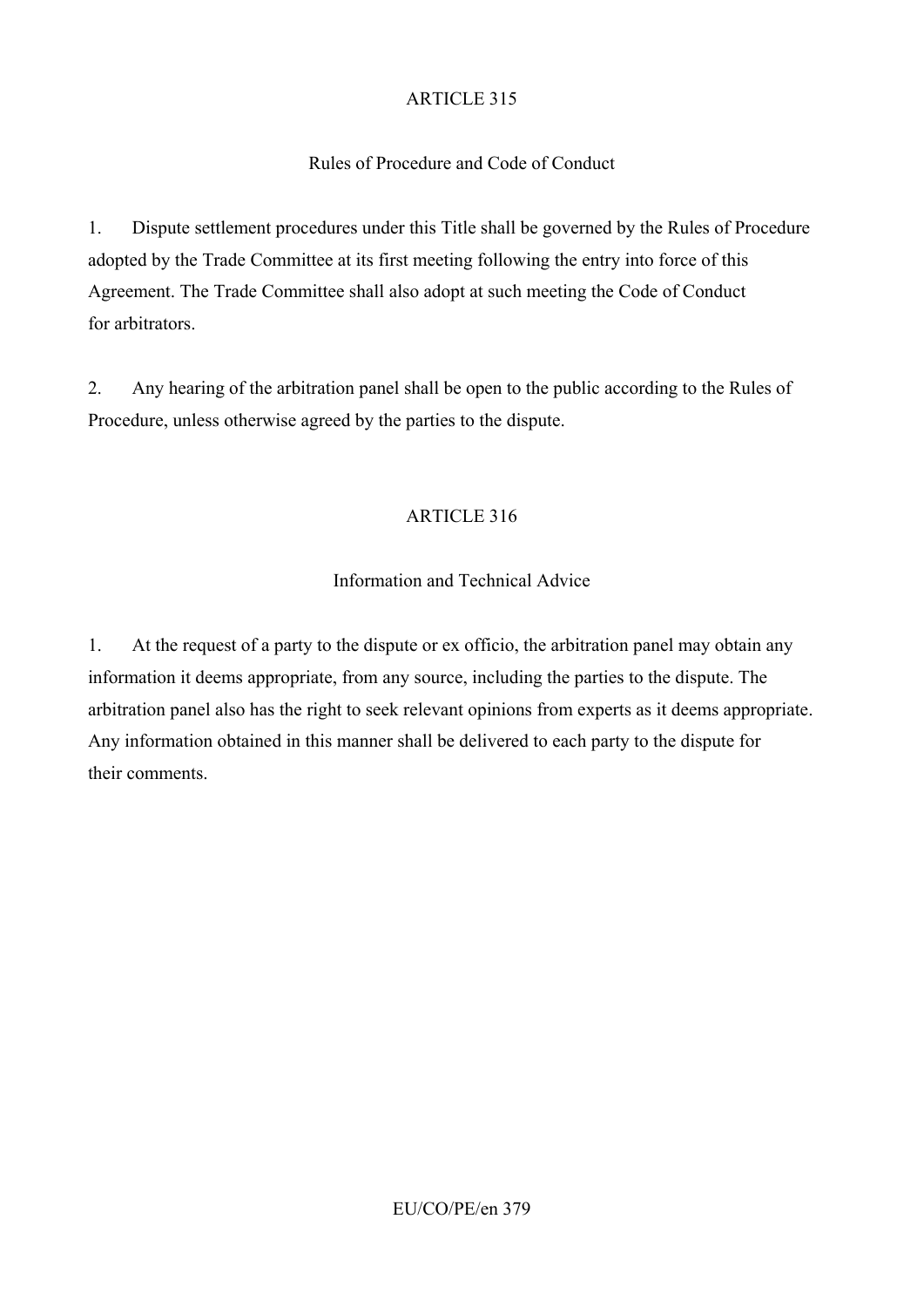2. The arbitration panel may also allow interested non-governmental persons established in the territory of a party to the dispute, to provide *amicus curiae* briefs in accordance with the Rules of Procedure.

## ARTICLE 317

### Rules of Interpretation

Any arbitration panel shall interpret the provisions referred to in Article 299 in accordance with the customary rules of interpretation of public international law included in the Vienna Convention on the Law of Treaties, done at Vienna on 23 May 1969. Arbitration panel rulings cannot increase or diminish the rights and obligations contained in the provisions referred to in Article 299.

## ARTICLE 318

## Arbitration Panel Decisions and Rulings

1. The arbitration panel shall endeavour to adopt any decision by consensus. Nevertheless, when a decision cannot be reached by consensus, the matter at issue shall be decided by majority vote. However, in no case shall the dissenting opinions of arbitrators be published.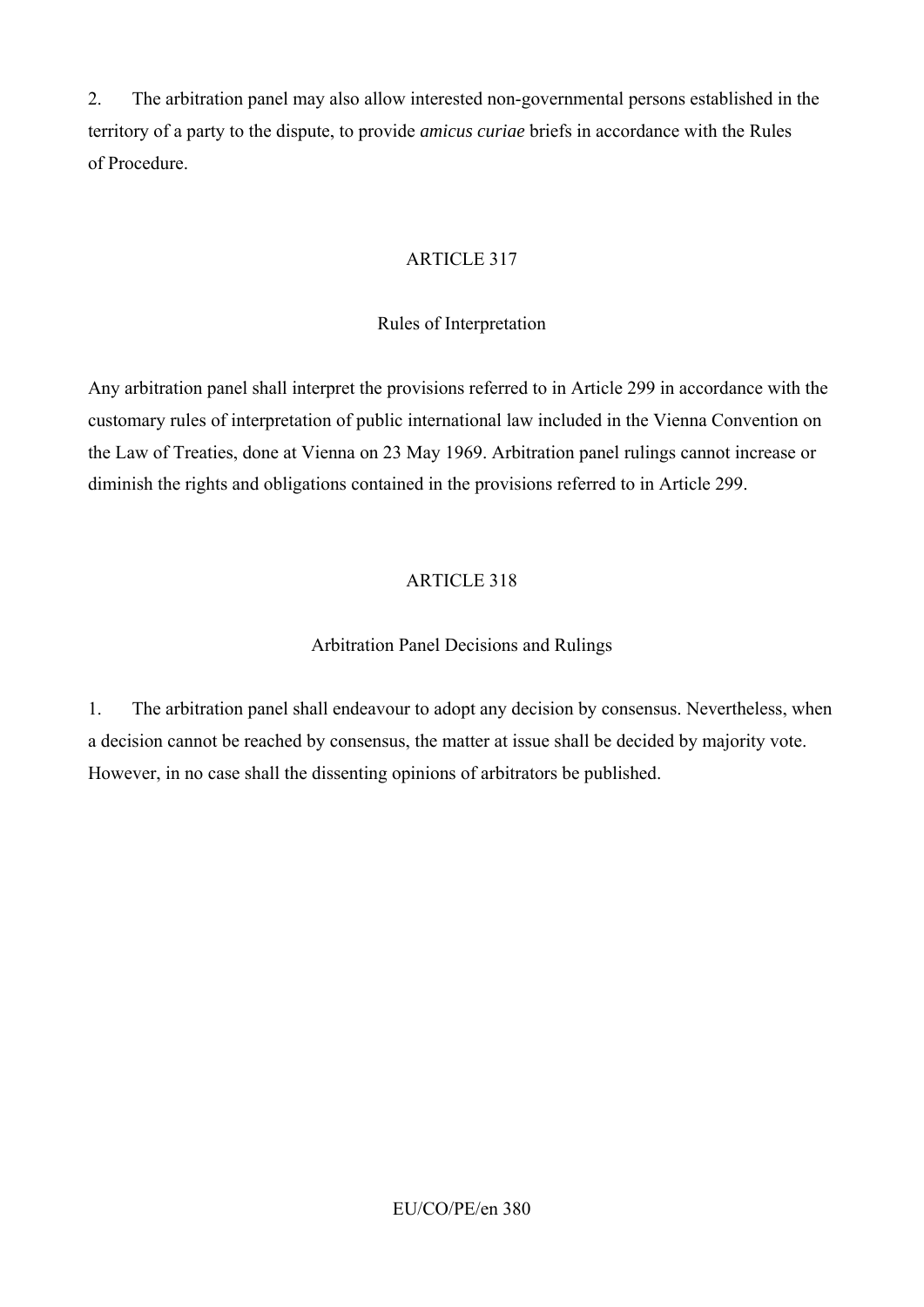2. Any ruling of the arbitration panel shall be binding for the parties to the dispute and shall not create any rights or obligations for natural or juridical persons. The ruling shall establish factual decisions, the applicability of the relevant provisions of this Agreement, determinations about whether the Party concerned has complied or not with its obligations therefrom, and the basic rationale behind its decisions and conclusions.

3. The arbitration panel may, upon request of any party to the dispute, issue recommendations as to the implementation of the ruling.

4. Arbitration panel rulings shall be public, unless the parties to the dispute agree otherwise.

### ARTICLE 319

### Relation with WTO Rights and Choice of Forum

1. The provisions contained in this Title are without prejudice to the rights and obligations of the Parties pursuant to the WTO Agreement, including dispute settlement actions.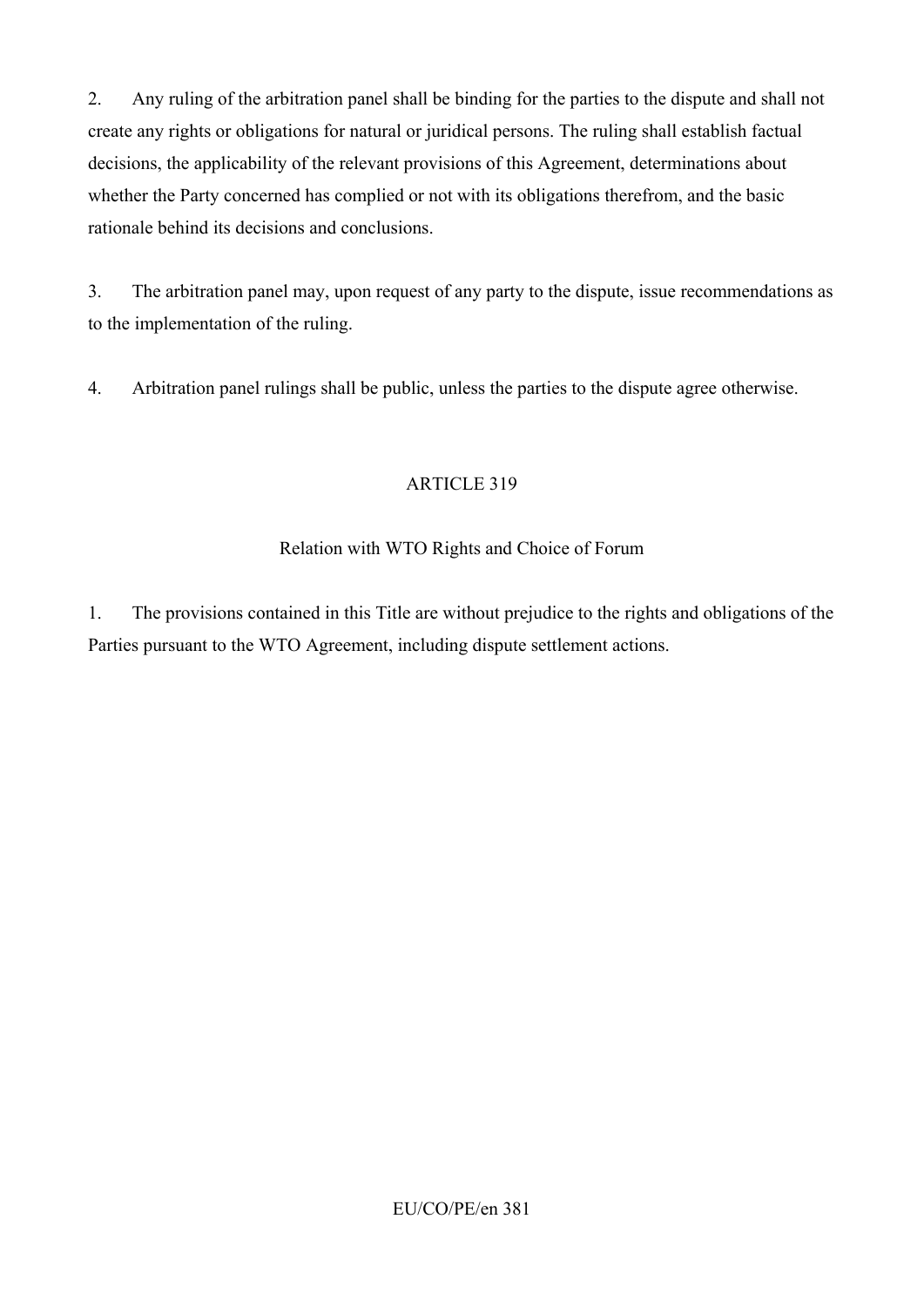2. The disputes related to the same measure arising from this Agreement and by virtue of the WTO Agreement may be settled under this Title or under the DSU at the discretion of the complaining Party. Nevertheless, when a Party has requested the establishment of a panel under Article 6 of the DSU or an arbitration panel pursuant to Article 303, that Party may not initiate another proceeding on the same matter in the other forum, except when the competent body in the forum chosen has not taken a decision on the substance of the matter due to procedural or jurisdictional reasons.

3. The Parties understand that two or more disputes concern the same matter when they involve the same parties to the dispute, refer to the same measure and deal with the same substantive violation.

4. No provision in this Title shall prevent a Party from applying a suspension of benefits authorized by the Dispute Settlement Body of the WTO. The WTO Agreement shall not be invoked to prevent a Party from suspending benefits in accordance with this Title.

### ARTICLE 320

#### Time Limits

1. Any time limit established in this Title, including the time limits for the arbitration panels to notify their rulings, shall be counted from the first day following the act or fact to which they refer.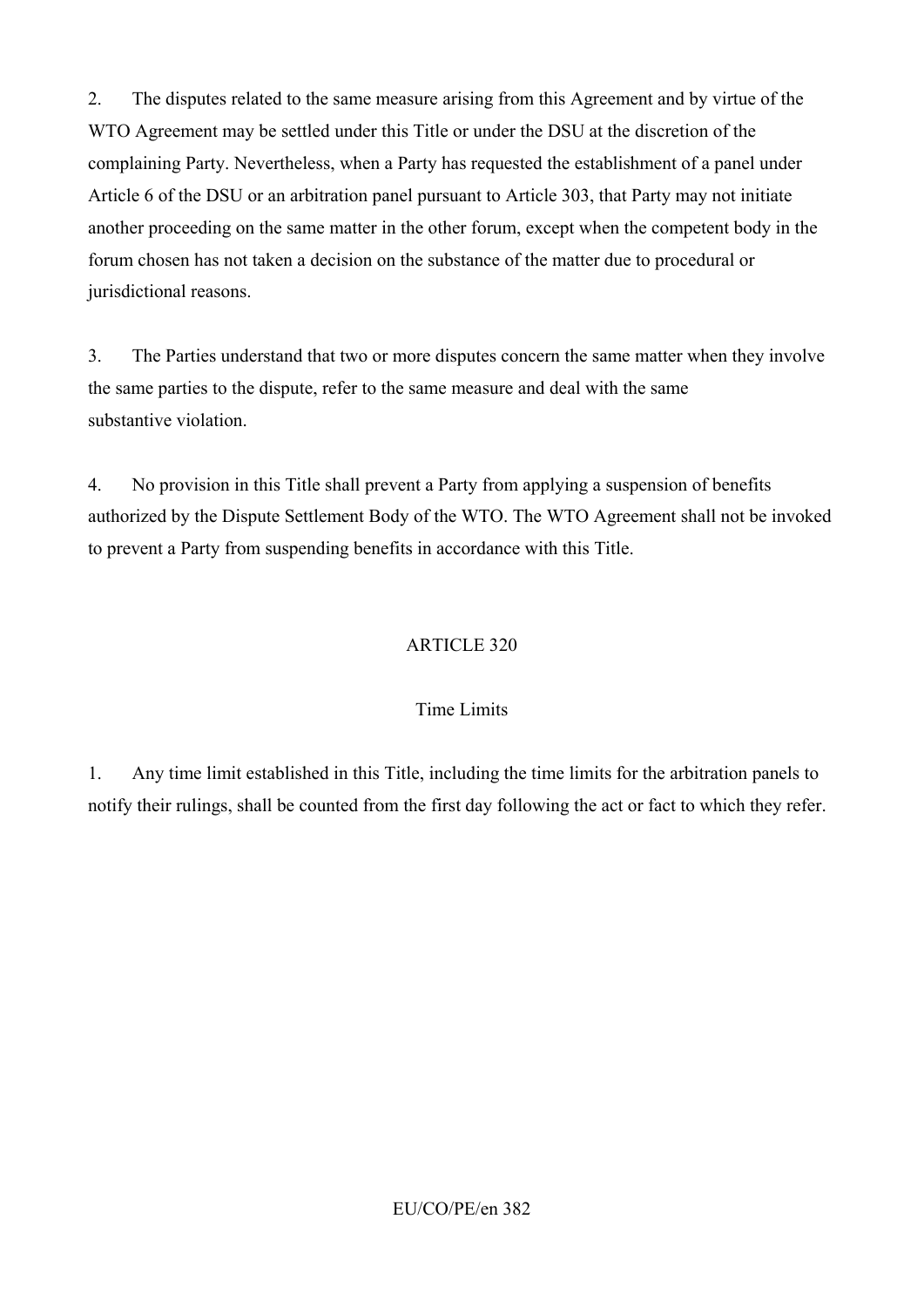2. Any time limit referred to in this Title may be extended by mutual agreement of the parties to the dispute.

### ARTICLE 321

### Modification of the Rules of Procedure and Code of Conduct

The Trade Committee may modify the Rules of Procedure and the Code of Conduct.

## ARTICLE 322

#### Mediation Mechanism

Pursuant to Annex XIV (Mediation Mechanism for Non-tariff Measures) any Party may request another Party to enter into a mediation procedure with respect to any non-tariff measure of the requested Party related to any matter falling under Title III (Trade in Goods) which the requesting Party considers adversely affects trade.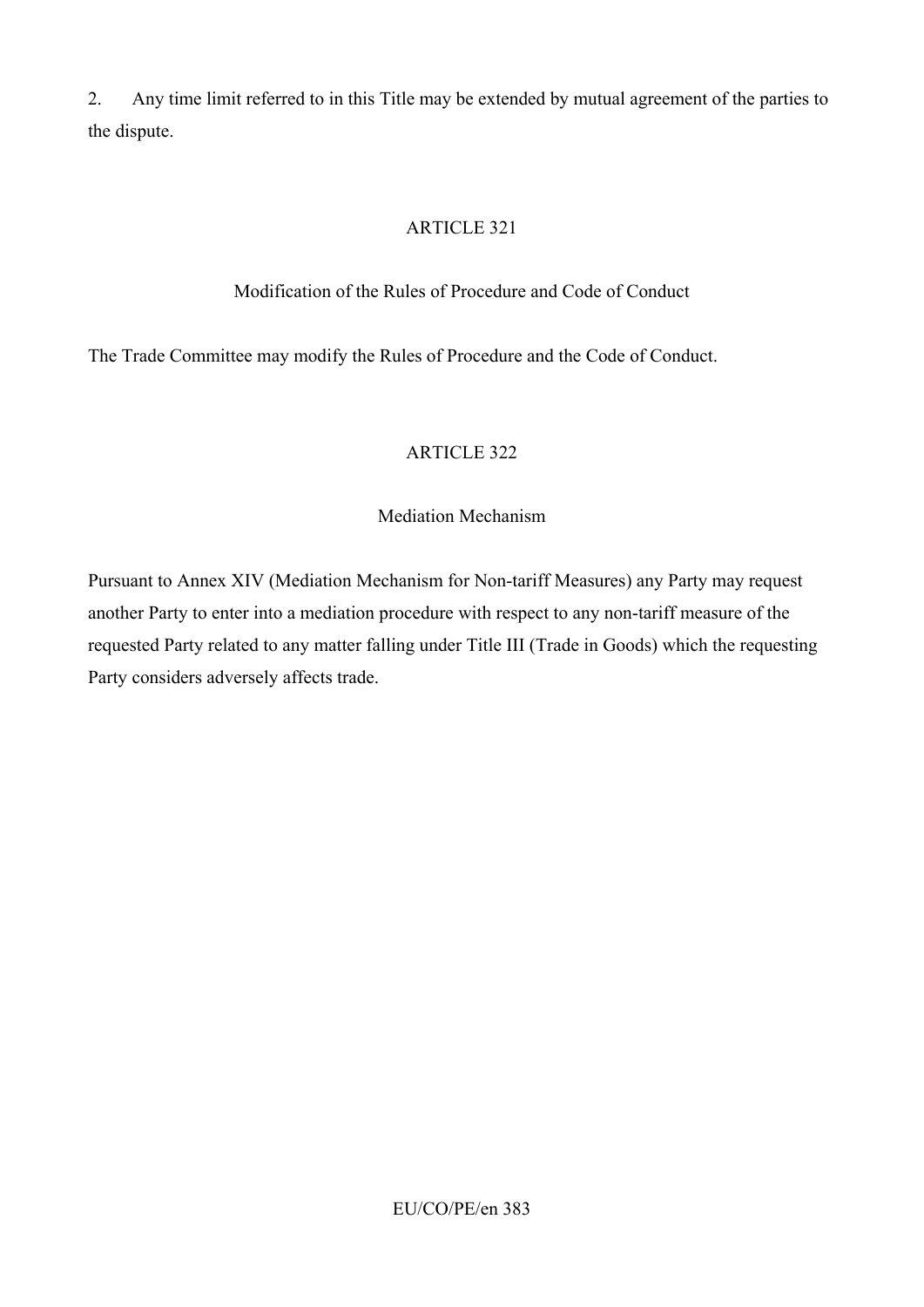## Good Offices, Conciliation and Mediation

1. Notwithstanding Article 322, the Parties may at any time agree to undertake, as an alternative method of dispute resolution, good offices, conciliation or mediation.

2. The alternative methods of dispute resolution referred to in paragraph 1 shall be conducted according to procedures agreed to by the Parties involved.

3. Proceedings established under this Article may begin at any time and be suspended or terminated at any time by any of the Parties involved.

4. Proceedings under this Article are confidential and without prejudice to the rights of the Parties involved in any other proceedings.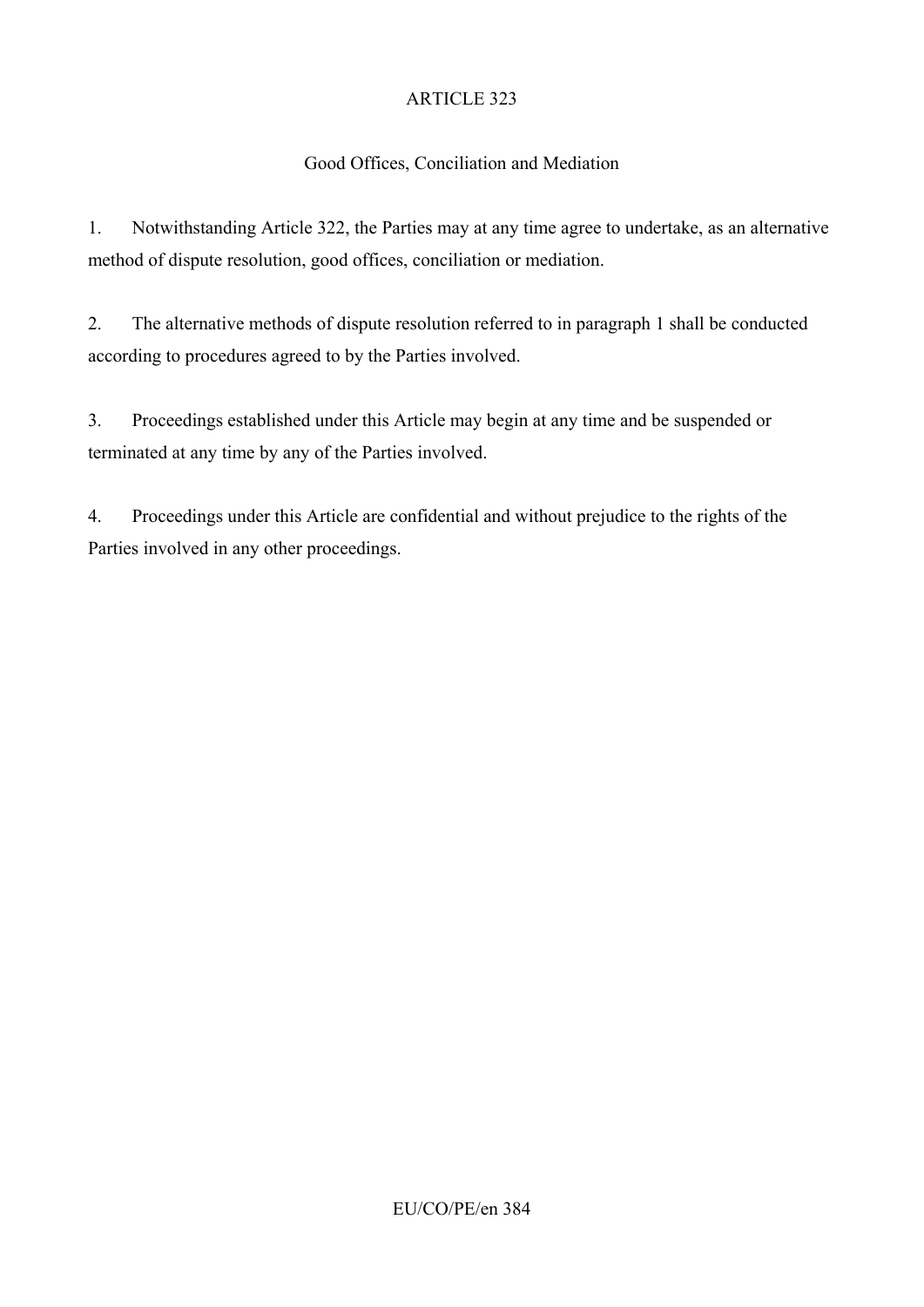### TITLE XIII

## TECHNICAL ASSISTANCE AND TRADE-CAPACITY BUILDING

## ARTICLE 324

#### **Objectives**

1. The Parties agree to strengthen cooperation that contributes to the implementation of this Agreement and to make the most of it with the aim of optimising its results, expanding opportunities and obtaining the greatest benefits for the Parties. This cooperation shall be developed within the legal and institutional framework governing cooperation relations between the Parties, one of the main objectives of which is to boost sustainable economic development that enables to achieve greater levels of social cohesion and, in particular, to reduce poverty.

2. To achieve the objectives referred to in paragraph 1, the Parties agree to attach particular importance to cooperation initiatives aimed at:

(a) improving and creating new trade and investment opportunities, fostering competitiveness and innovation, as well as the modernisation of production, trade facilitation and the transfer of technology;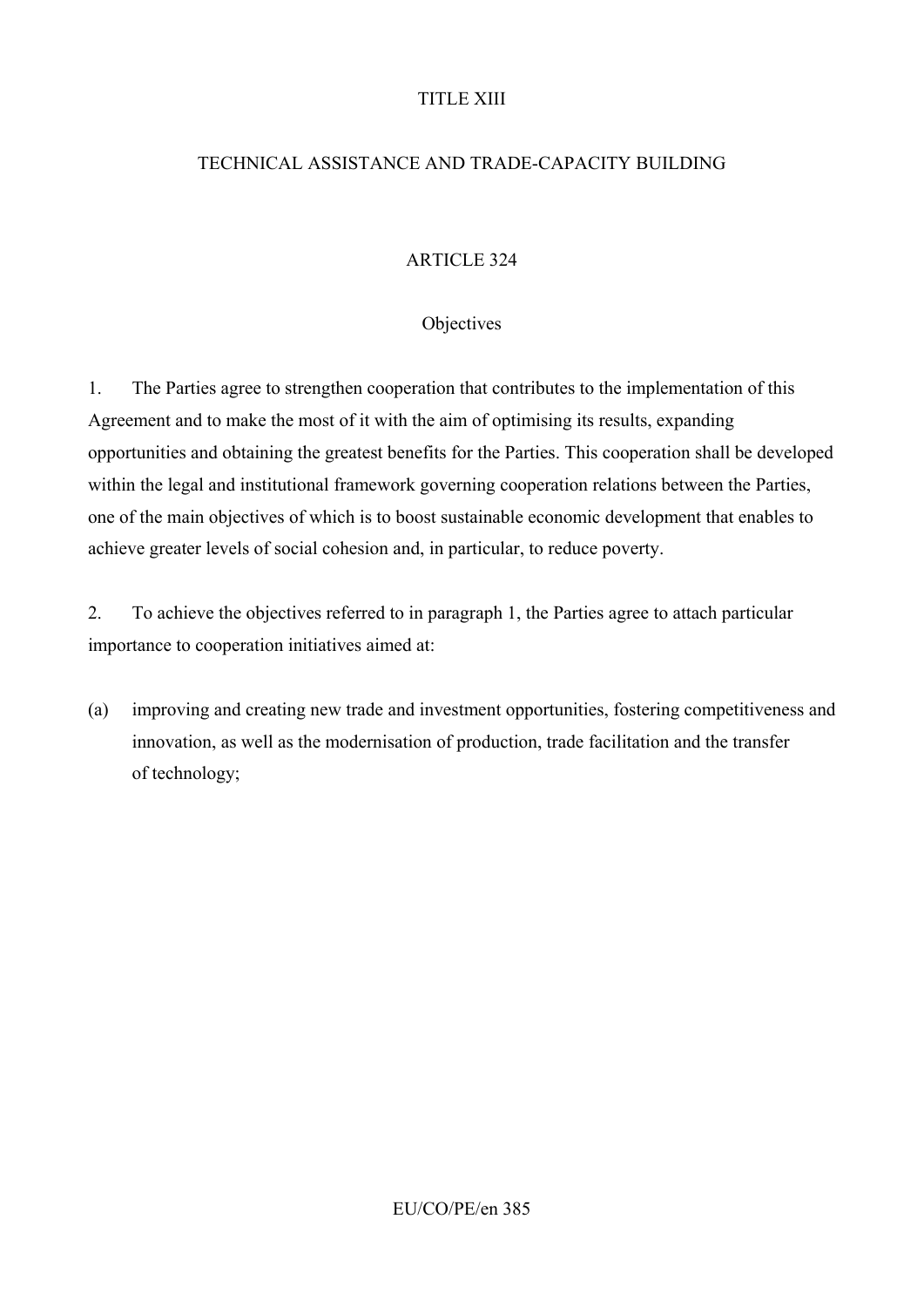- (b) promoting the development of Micro and SMEs, using trade as a tool for reducing poverty;
- (c) promoting fair and equitable trade, facilitating access to the benefits of this Agreement for all production sectors, the weakest in particular;
- (d) strengthening commercial and institutional capacities in this field, for the implementation of this Agreement and making the most of it; and
- (e) addressing the needs of cooperation identified in other parts of this Agreement.

### Scope and Means

1. Cooperation shall be carried out by means of instruments, resources and mechanisms available to the Parties to that end, according to the rules and procedures in force, and through the bodies of each Party competent to execute cooperation relations, including those regarding traderelated cooperation.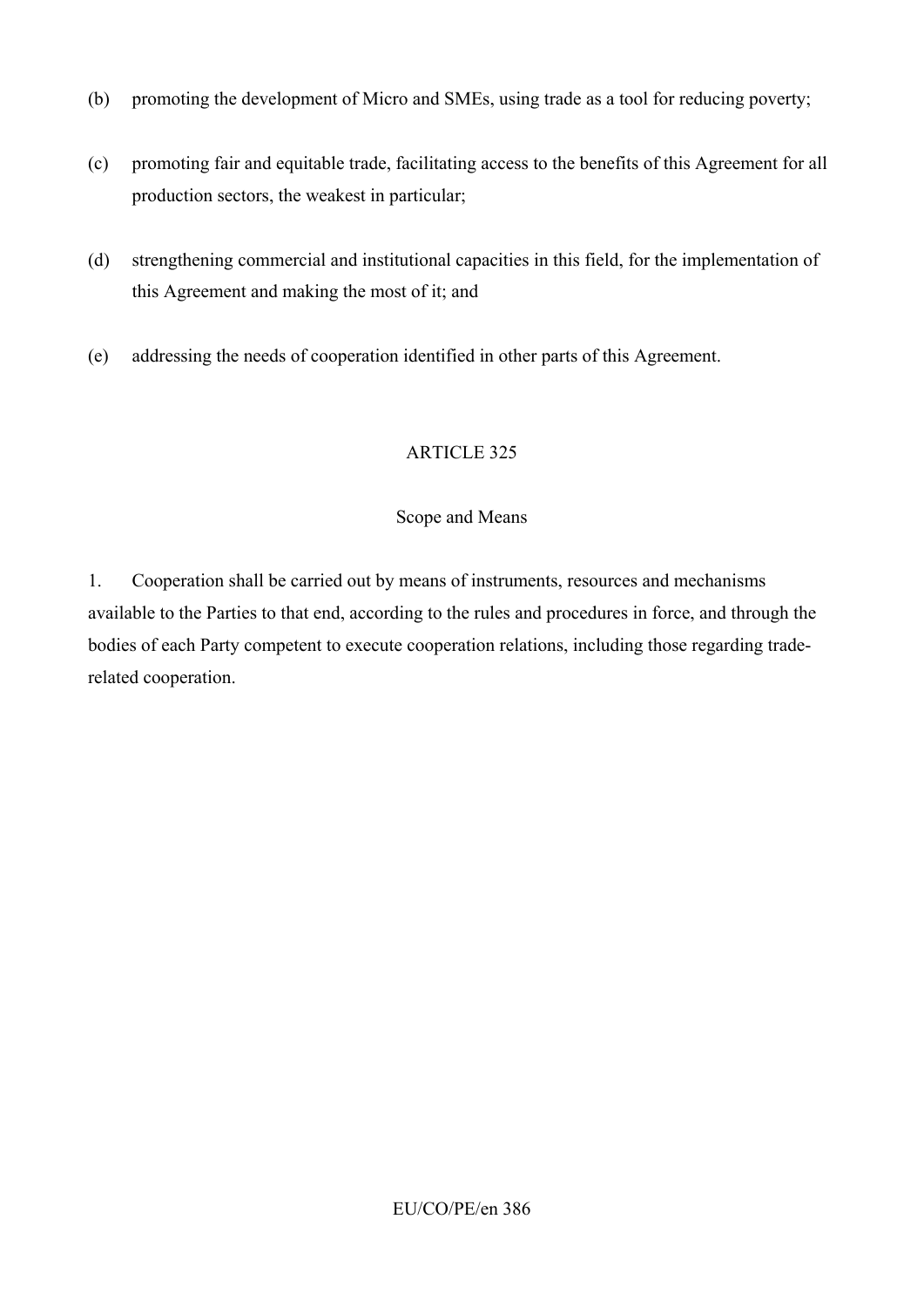2. Pursuant to paragraph 1, the Parties may use instruments such as exchanging information, experience and best practices, technical and financial assistance, and the joint identification, development and implementation of projects, among others.

## ARTICLE 326

## Trade Committee Functions Regarding Cooperation Under this Title

1. The Parties shall attach particular importance to following up on the cooperation measures put in place to contribute to the optimal execution and making the most of the benefits of this Agreement.

2. The Trade Committee shall follow up and, where appropriate, provide stimulus and guidance in relation to the main aspects of cooperation within the framework of the objectives referred to in Article 324 paragraphs 1 and 2.

3. The Trade Committee may make recommendations to the competent bodies of each Party responsible for the programming and execution of cooperation.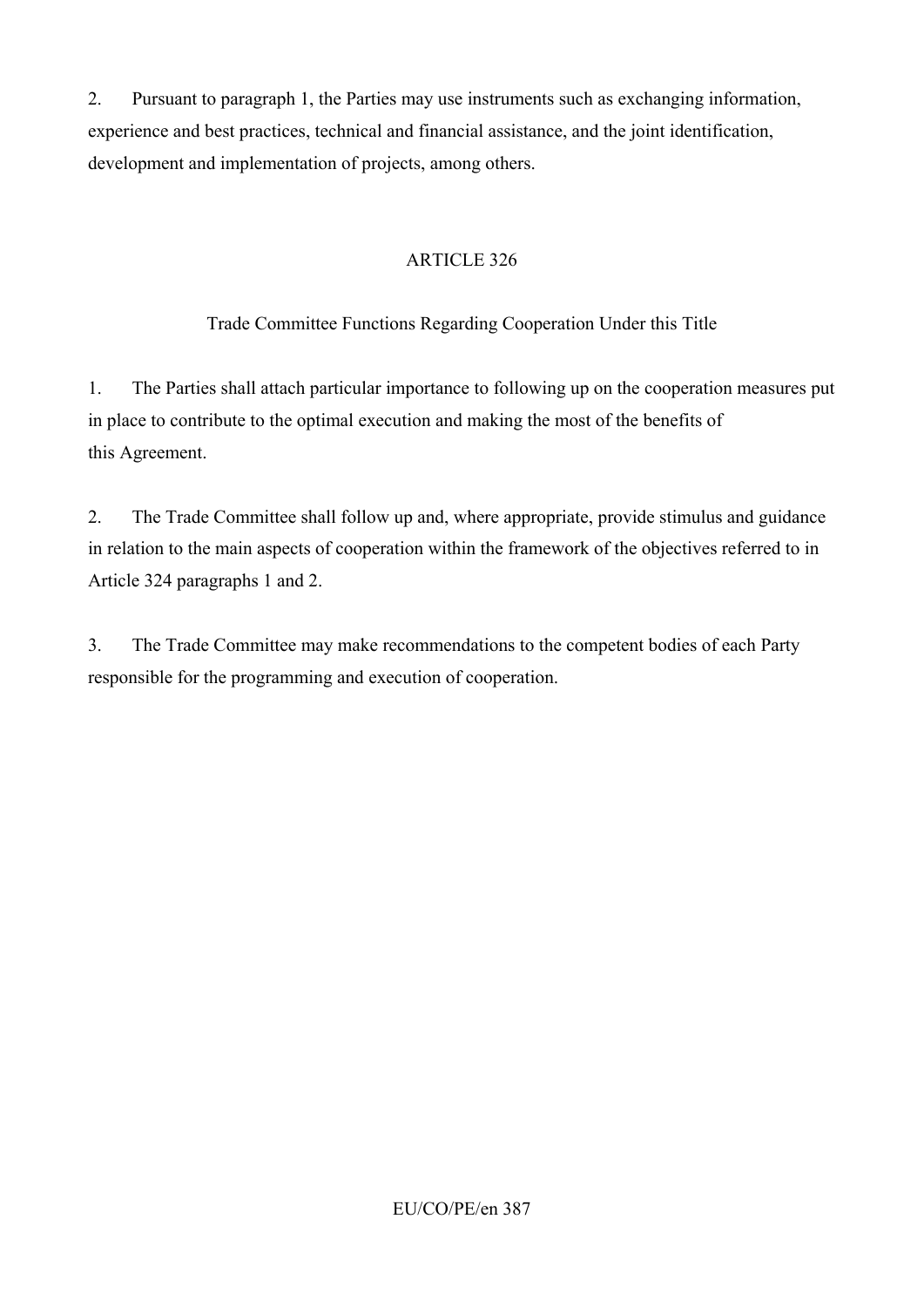## TITLE XIV

## FINAL PROVISIONS

### ARTICLE 327

#### Annexes, Appendices, Declarations and Footnotes

The annexes, appendices, declarations and footnotes to this Agreement constitute an integral part thereof.

#### ARTICLE 328

### Accession of New Member States to the European Union

1. The EU Party shall notify to the signatory Andean Countries of any request for accession of a third country to the European Union.

2. During the negotiations between the European Union and the candidate country seeking accession to the European Union, the EU Party shall:

(a) provide, upon request of a signatory Andean Country, and to the extent possible, any information regarding any matter covered by this Agreement; and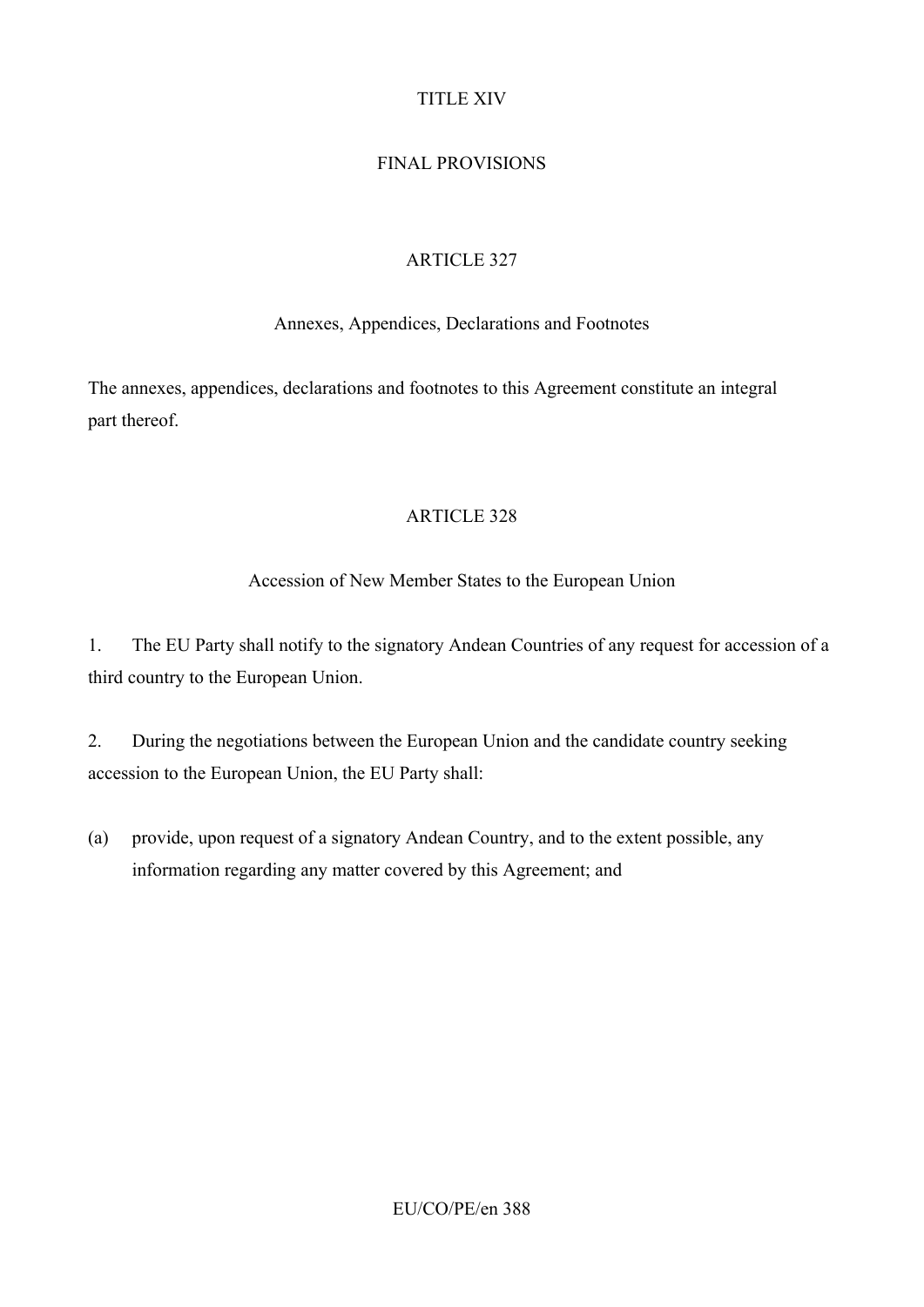(b) take into account any concerns expressed by the signatory Andean Countries.

3. The EU Party shall notify the signatory Andean Countries of the entry into force of any accession to the European Union.

4. In the framework of the Trade Committee, and sufficiently in advance of the date of accession of a third country to the European Union, the EU Party and the signatory Andean countries shall examine any effects of such accession on this Agreement. The Trade Committee shall decide on any necessary adjustment or transition measures.

## ARTICLE 329

Accession to this Agreement by Other Member Countries of the Andean Community

1. Any Member Country of the Andean Community which is not a Party to this Agreement on the date of its entry into force between the EU Party and at least one of the signatory Andean Countries (hereinafter referred to as "applicant Andean Country") may accede to this Agreement pursuant to the conditions and procedures established in this Article.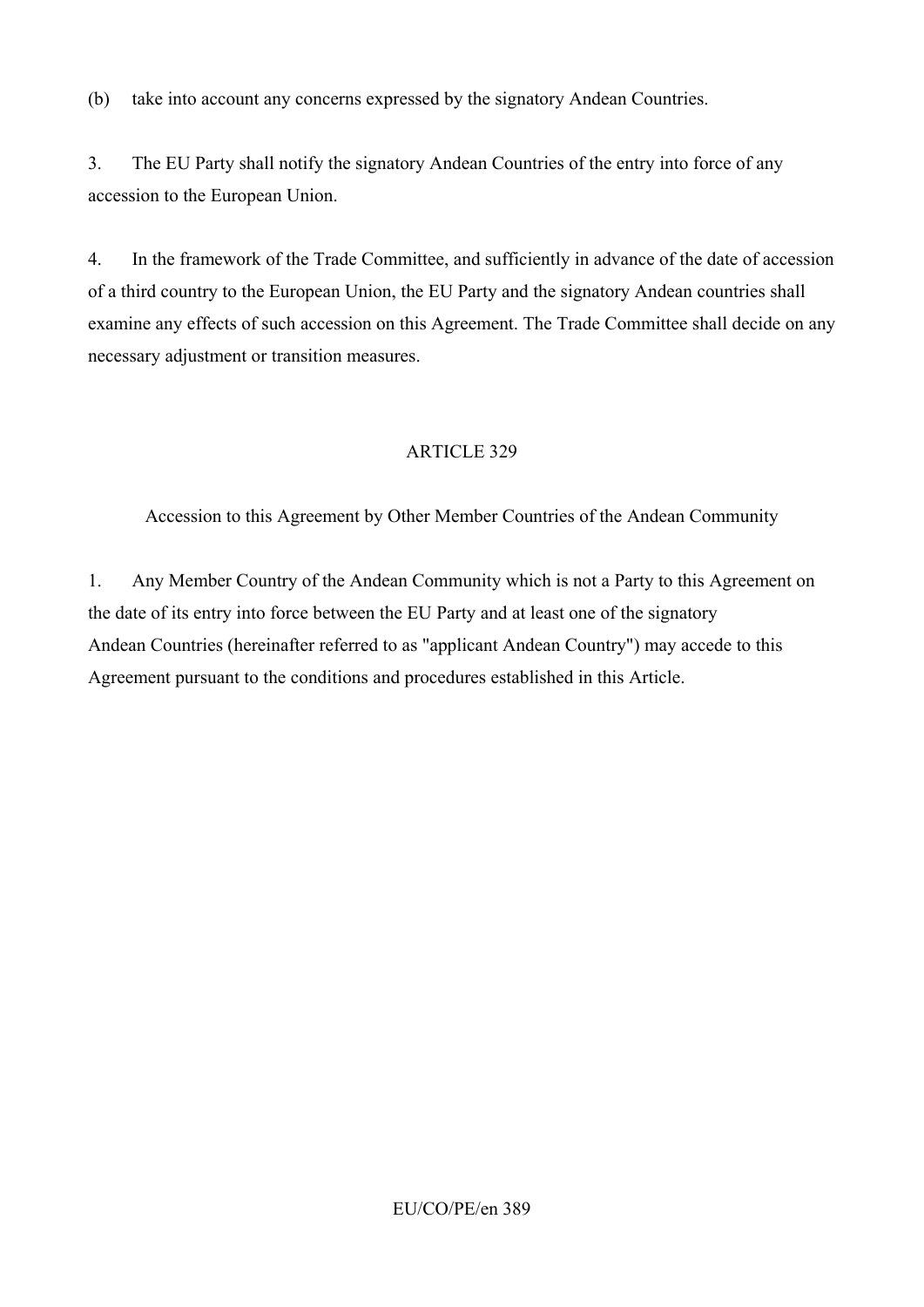2. The EU Party shall negotiate with the applicant Andean Country the conditions of its accession to this Agreement. In the context of these negotiations, the EU Party shall aim at preserving the integrity of this Agreement, limiting any flexibility to the negotiation of the lists of mutual concessions corresponding to Annexes I (Tariff Elimination Schedules), VII (List of Commitments on Establishment) and VIII (List of Commitments on Cross border Supply of Services) and any aspect for which such flexibility were necessary for the accession of the applicant Andean Country. The EU Party shall notify the Trade Committee of the conclusion of these negotiations for the purposes of the consultations referred to in paragraph 3.

3. The EU Party shall consult the signatory Andean Countries within the Trade Committee on any result of the accession negotiations with an applicant Andean Country that may affect the rights or obligations of the signatory Andean Countries. At the request of any Party, the Trade Committee shall review the effects of the accession of the applicant Andean Country to this Agreement and shall decide on any further measures that might be necessary.

4. The accession of an applicant Andean Country shall become effective by means of the conclusion of a protocol of accession, which shall be previously approved by the Trade Committee**<sup>89</sup>**. The Parties shall undertake the internal procedures necessary for the entry into force of that protocol.

<sup>89</sup> **<sup>89</sup>** Notwithstanding this paragraph, the Parties understand that the lists of concessions set out in Annexes I (Tariff Elimination Schedules), VII (List of Commitments on Establishment) and VIII (List of Commitments on Cross border Supply of Services) resulting from the negotiation between the EU Party and the applicant Andean Country, shall be incorporated into the protocol of accession without requiring the approval of the Trade Committee.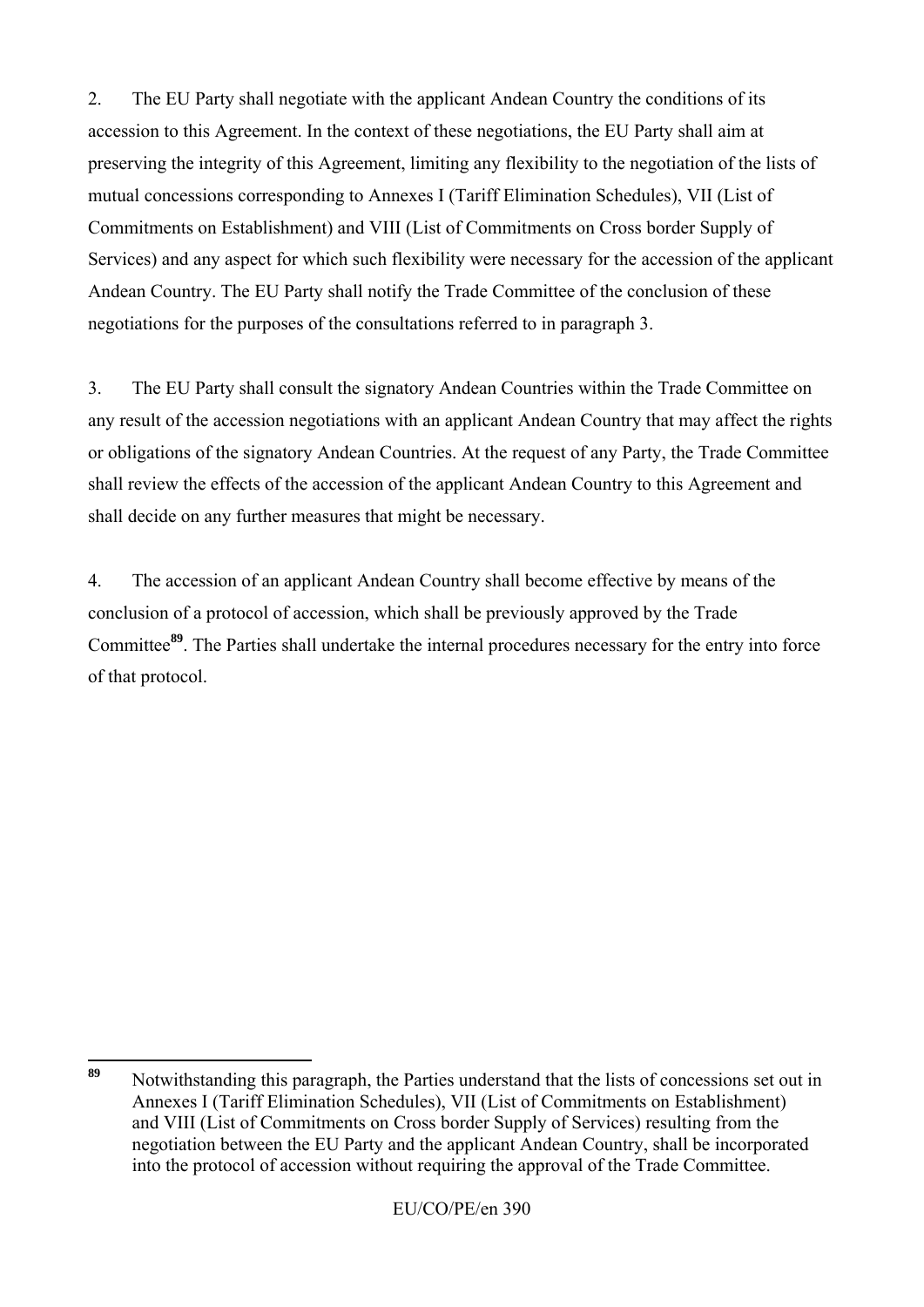5. This Agreement shall enter into force between an applicant Andean Country and each Party on the first day of the month following the receipt by the Depository of the last notification by the applicant Andean Country and the corresponding Party of the completion of their internal procedures required for the entry into force of the protocol of accession. This Agreement may also be provisionally applied if the protocol of accession so provides.

6. If on the date of entry into force of this Agreement between the EU Party and at least one signatory Andean Country, a Member Country of the Andean Community which has participated in the adoption of the text of this Agreement has not signed it, such country shall be entitled to sign it and shall not be considered an applicant Andean Country under paragraph 1.

### ARTICLE 330

### Entry Into Force

1. Each Party shall notify in writing the completion of its internal procedures required for the entry into force of this Agreement to all other Parties and to the Depositary referred to in Article 332.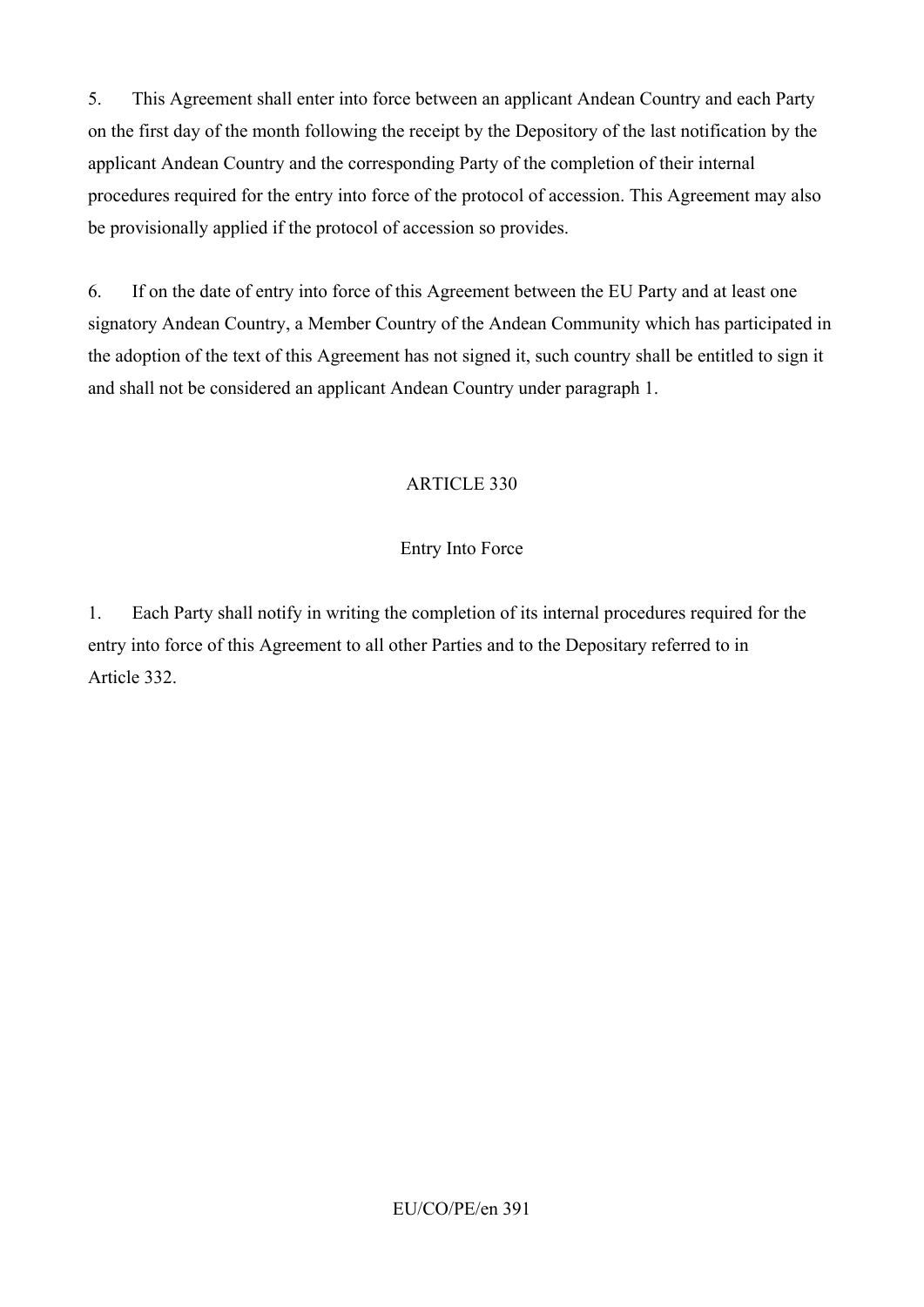2. This Agreement shall enter into force between the EU Party and each signatory Andean Country on the first day of the month following the date of receipt by the Depositary of the last notification foreseen in paragraph 1 corresponding to the EU Party and that signatory Andean Country, unless the Parties concerned have agreed on a different date.

3. Notwithstanding paragraph 2, the Parties may provisionally apply this Agreement fully or partially. Each Party shall notify the Depositary and all other Parties of the completion of the internal procedures required for the provisional application of this Agreement. The provisional application of this Agreement between the EU Party and a signatory Andean Country shall begin on the first day of the month following the date of receipt by the Depositary of the last notification of the EU Party and such signatory Andean Country.

4. Where in accordance with paragraph 3, a provision of this Agreement is applied by the Parties pending the entry into force of this Agreement, any reference in such provision to the date of entry into force of this Agreement shall be understood to refer to the date from which the Parties agree to apply that provision in accordance with paragraph 3.

## ARTICLE 331

#### Duration and Withdrawal

1. This Agreement shall be valid for an indefinite period.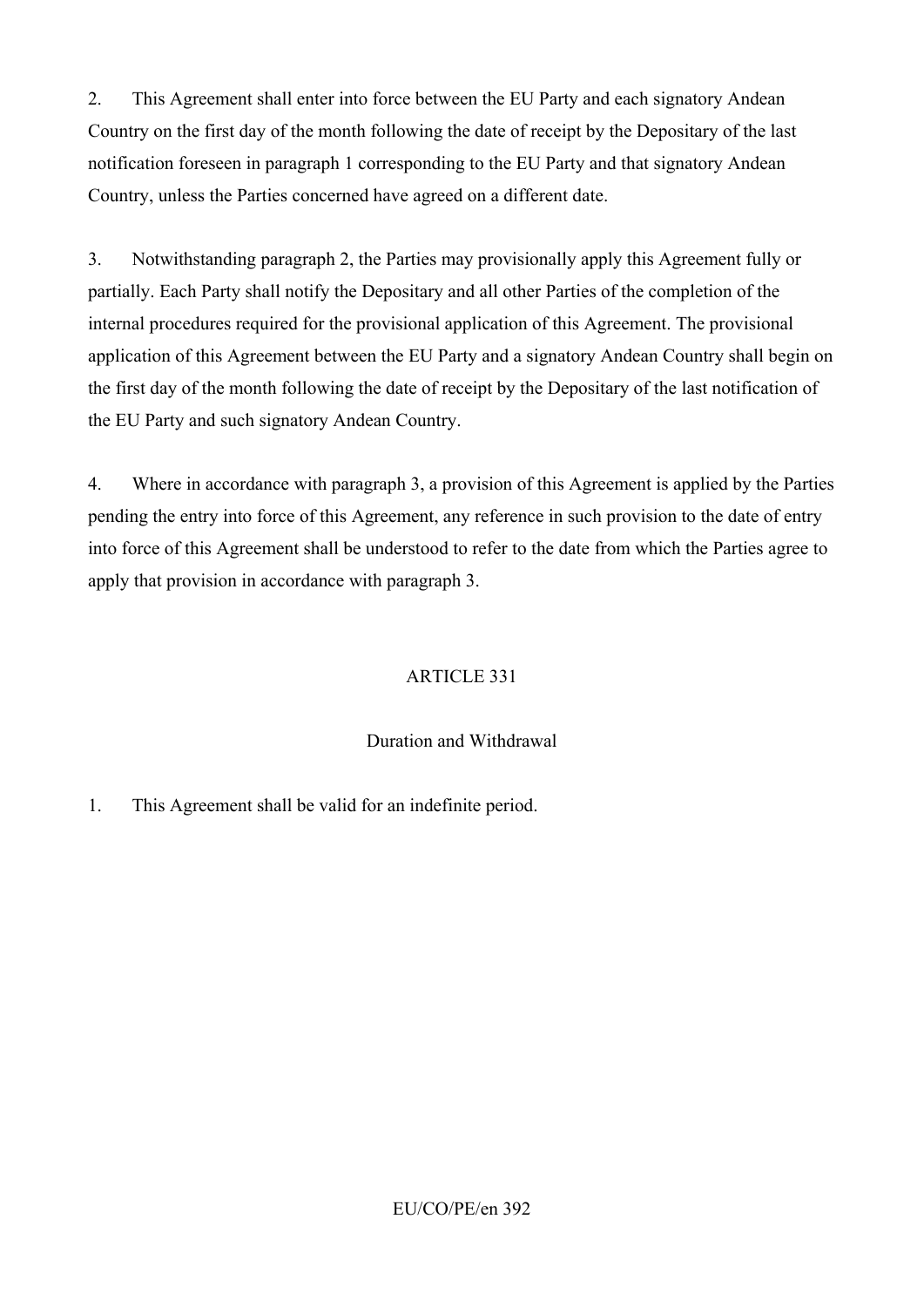2. Any Party may withdraw from this Agreement by means of a written notification to all other Parties and the Depositary. Such withdrawal shall become effective six months after the date of receipt of such notification by the Depositary.

3. Notwithstanding paragraph 2, when a signatory Andean Country withdraws from this Agreement, this Agreement shall continue to be in force between the EU Party and the other signatory Andean Countries. This Agreement shall be terminated in case of withdrawal by the EU Party.

## ARTICLE 332

## Depositary

The Secretary-General of the Council of the European Union shall act as Depositary of this Agreement.

## ARTICLE 333

#### Modifications to the WTO Agreement

The Parties understand that any provision of the WTO Agreement incorporated into this Agreement, is incorporated with any amendments which have entered into force at the time such provision is applied.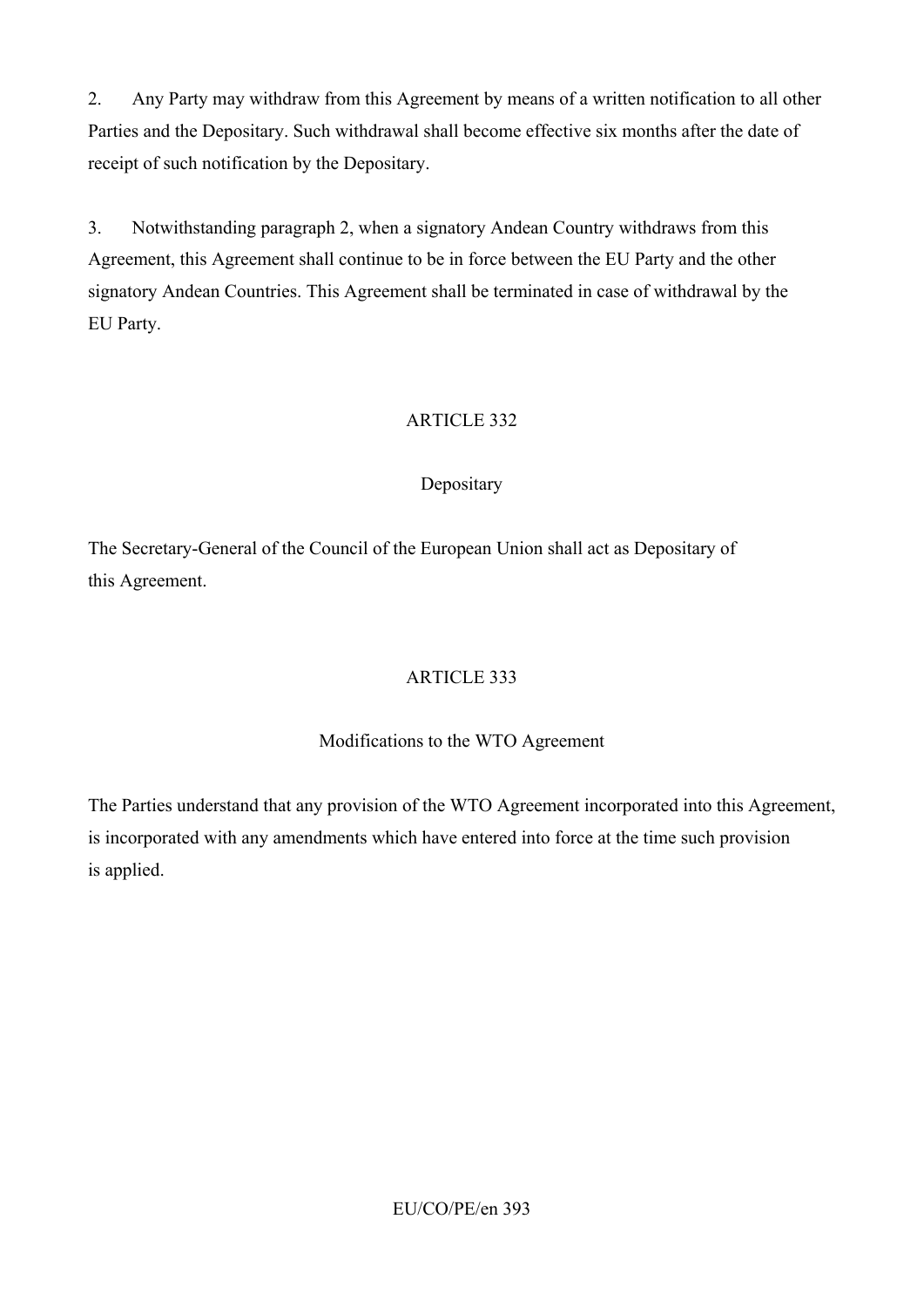### Amendments

1. The Parties may agree in writing to any amendment to this Agreement.

2. Any amendment shall enter into force and constitute an integral part of this Agreement according to the conditions established in Article 330, *mutatis mutandis.* 

3. The Parties may further develop the commitments undertaken in this Agreement, or broaden its scope of application, by agreeing to amendments to this Agreement or by concluding agreements on specific sectors or activities, taking into consideration the experience gained during its implementation.

## ARTICLE 335

### Reservations

This Agreement does not allow for reservations within the meaning of the Vienna Convention on the Law of Treaties.